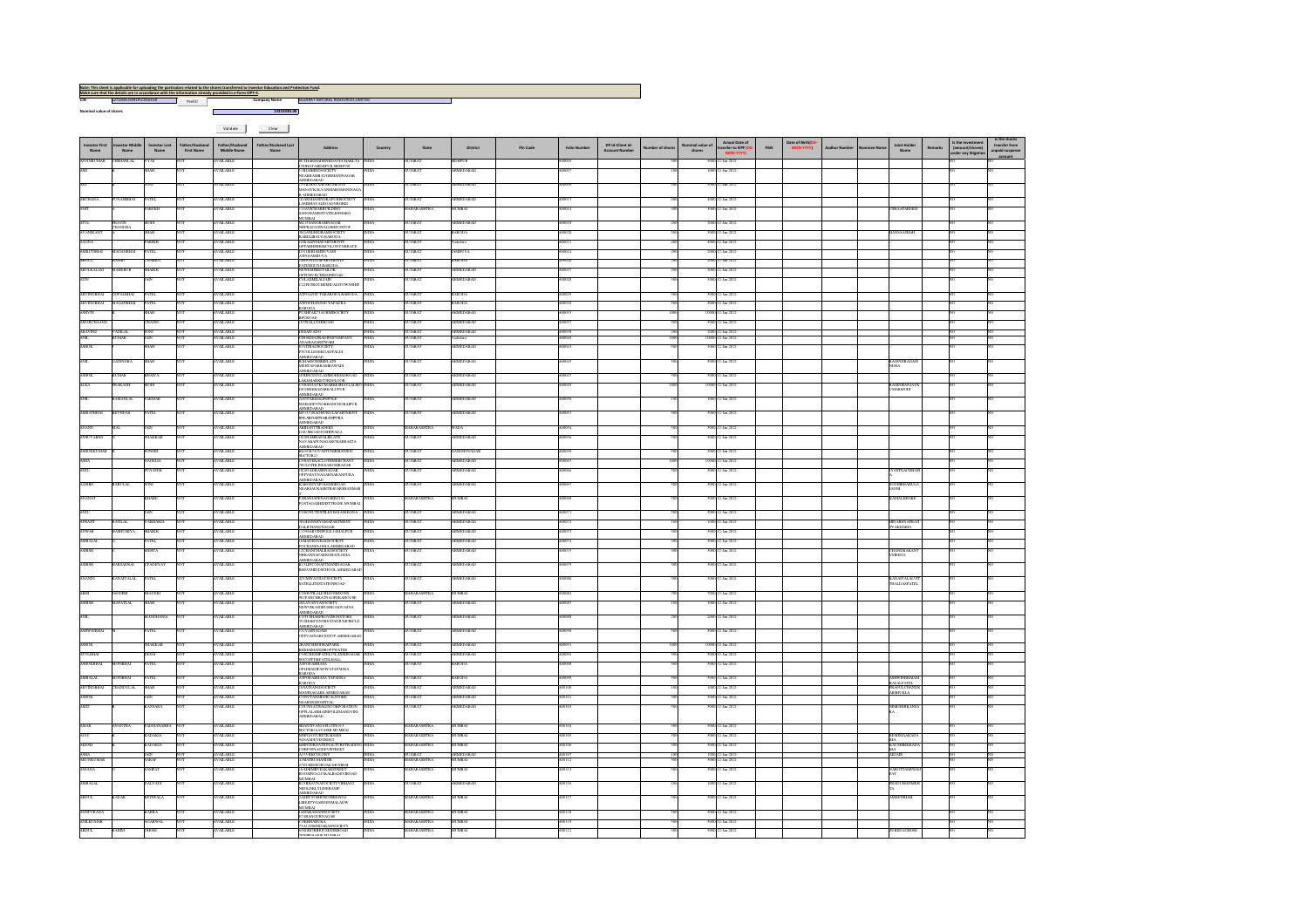|                                | SHPAVADA          | <b><i>INSARA</i></b> |                 | <b>AILABLE</b>            |               | 19ANUPAMABANKOFINDIASOC<br>GULBAITEKRABHPOLYTECHNIC                                                                                                                                                                            |              | JARAT                        | MEDABAD                             |        |      |                        |  |  | PORASDINESH)<br>UMARPANDY A      |  |  |
|--------------------------------|-------------------|----------------------|-----------------|---------------------------|---------------|--------------------------------------------------------------------------------------------------------------------------------------------------------------------------------------------------------------------------------|--------------|------------------------------|-------------------------------------|--------|------|------------------------|--|--|----------------------------------|--|--|
|                                |                   |                      |                 | All ARE                   |               | HMEDABAD<br>ASHUTOSHCROSSROADNO                                                                                                                                                                                                |              |                              |                                     |        |      |                        |  |  |                                  |  |  |
|                                |                   |                      |                 |                           |               | <b>JBERTYGARDENMALADW</b>                                                                                                                                                                                                      |              |                              |                                     |        |      |                        |  |  |                                  |  |  |
| ANIL.                          |                   | <b>JEHTA</b>         |                 | VAILABLE                  |               | MBAI<br><sup>17</sup> JYOTIKUNJ                                                                                                                                                                                                | NDIA         | UJARAT                       | HMEDABAD                            | 10124  |      | 3000 12-Jan-2021       |  |  | EENAGANDH                        |  |  |
| AMITABH                        |                   |                      |                 | <b>VAILABLE</b>           |               | NEARPOLICESTATION<br>71 AJAIBHARATSOCIETY<br>3RDROADKHARW MUMBAI<br>46 VINOBAIISTREET MANNARI                                                                                                                                  | <b>SDLA</b>  | <b><i>HARASHTRA</i></b>      | MBA                                 |        |      | 2-Jan-202              |  |  | <b>JAYSHREEKAP</b>               |  |  |
|                                | <b>IKTIMA</b>     |                      |                 | VAILAREE                  |               |                                                                                                                                                                                                                                |              | <b>TEAR AT</b>               | <b>BEDARAT</b>                      |        |      | 5.1m/202               |  |  | DБĄ                              |  |  |
| <b>AMRIK</b>                   | <b>NGH HANSEZ</b> |                      |                 | .<br>AVAILABLE            |               | <b>YCDR HQ25INFANTRYBRIDGE</b>                                                                                                                                                                                                 | <b>INDIA</b> | <b>GUJARAT</b>               | <b>HMEDARAD</b>                     | 400128 |      | 9000 12-Jan-2021       |  |  |                                  |  |  |
| <b>ASHOK</b>                   | MAR               | SGH                  |                 | VAILABLE                  |               |                                                                                                                                                                                                                                | <b>NDIA</b>  | ELHI                         | EW DELHI                            | 100129 |      | 2000 12-Jan-2021       |  |  |                                  |  |  |
| <b>ANAND</b>                   | MAR               |                      |                 | <b>VAILABLE</b>           |               | BLOCKAPOCKET2FLAT36<br>SECTORNO18ROHINI NEWDELHI<br>COSHRUSSINGH                                                                                                                                                               | NDIA         | UJARAT                       | EDABAD                              | 00130  | 1000 | 2-Jan-2021             |  |  |                                  |  |  |
|                                |                   |                      |                 |                           |               | THYAGARAJAMARG                                                                                                                                                                                                                 |              |                              |                                     |        |      |                        |  |  |                                  |  |  |
| AMAR<br>AMIT                   |                   | <b>IADHA</b>         |                 | AVAILABLE<br>AVAILABLE    |               | THY MANKAJAMARG<br>MOHANSHOUSE WARDENROAD                                                                                                                                                                                      | NDIA         | GUJARAT<br><b>MAHARASHTR</b> | MBAD<br>MBAI                        | 40132  | 3000 | 3-Jan-2021             |  |  | <b>AGDISHCHAD</b>                |  |  |
|                                |                   |                      |                 | AILABLE                   |               | MUMBAI<br>MUMBAI<br>" <sup>O</sup> SANJAYSILKMILL!                                                                                                                                                                             |              |                              |                                     |        |      | $5m-202$               |  |  |                                  |  |  |
| <b>AMRA</b>                    |                   | THIAI.               |                 | VAILABLE                  |               | <b>OSANJAYSILKMILL5<br/>9045 ITEXTILEMARKET</b><br>***********KLOKHAN                                                                                                                                                          | <b>TYLA</b>  | <b>AHARASHTRA</b>            | <b>IMRAI</b>                        |        |      |                        |  |  | <b>SHIVKI IMA</b>                |  |  |
|                                |                   |                      |                 |                           |               | <b>ICROSSSTREETSWAMISAMARTH</b>                                                                                                                                                                                                |              |                              |                                     |        |      |                        |  |  |                                  |  |  |
| ANIL<br>ASHA                   | <b>KUMAR</b>      | ANDO?                |                 | GOPAL<br>KUMAR            | <b>TANDON</b> | <b>E.148MOHALLA MOHINDRRU NDIA</b>                                                                                                                                                                                             |              | GUJARAT                      | AHMEDABAD                           | A01286 |      | 1000 12-Jan-202        |  |  |                                  |  |  |
|                                |                   | <b>GARWAL</b>        | <b>SHOK</b>     |                           | <b>GARWAL</b> | 2KIRANPATH<br><b>IANSAROVARCOLONY</b><br>EXIRANPATH                                                                                                                                                                            | NDIA         | GUJARAT                      | HMEDABAD                            | A01466 | 1000 | 2-Jan-2021             |  |  |                                  |  |  |
| ASHOK                          | MA                | <b>JARWAL</b>        | NNALALII        |                           | <b>TARWAL</b> |                                                                                                                                                                                                                                | .<br>NDLA    | <b>UJARAT</b>                | <b>HMEDABAD</b>                     | 11529  |      | 2-Jan-2021             |  |  |                                  |  |  |
| ATUL                           | MA                | ERIA                 |                 |                           |               | IANSAROVARCOLONY<br>ANALALDERIA DERIAMOHALLA                                                                                                                                                                                   | NDIA         | UJARAT                       | MEDABAD                             |        |      | 4000 12-Jan-202        |  |  |                                  |  |  |
| <b>ANJANEYULI</b>              |                   | <b>JOKANAPU</b>      |                 | VAILABLE                  |               | <b>IROXIGAL SEER</b>                                                                                                                                                                                                           | <b>NDIA</b>  | UJARAT                       | <b>HMEDARAD</b>                     | 11647  |      | 00 12-Jan-202          |  |  |                                  |  |  |
|                                |                   |                      |                 |                           |               | OBOX9944 SEEB<br>OWERKALABAIHROAD<br>EARHAPPYHOMESCHOOL<br>COTDWARAUP KOTDWARA<br>OKANAILALDAS                                                                                                                                 |              |                              |                                     |        |      |                        |  |  |                                  |  |  |
| ARTIP                          | <b>TAN</b>        |                      | <b>WAILAL</b>   |                           |               | CONANAILALIAS<br>PSULUBERIAPODHULASIMLA                                                                                                                                                                                        | <b>TYLA</b>  | WEST RENGAL                  | <b>CAND AH</b>                      | 11841  |      | 2-Jan-2021             |  |  |                                  |  |  |
|                                |                   |                      |                 |                           |               |                                                                                                                                                                                                                                |              |                              |                                     |        |      |                        |  |  |                                  |  |  |
| <b>ARTI</b>                    |                   | <b>HUWRASIYA</b>     |                 |                           | OWRASIYA      | THE TRANSPORTED THE TRANSPORTED STRUCK AND A STRUCK WANT THE TRANSPORT OF THE TRANSPORT OF THE TRANSPORTED THAT A MALE OF THE TRANSPORTED THE TRANSPORTED THAT A MALE OF THE TRANSPORTED THE TRANSPORTED THAT A MALE OF THE TR | <b>DIA</b>   | <b>IAHARASHTRA</b>           | <b>UMBAI</b>                        | 1856   |      | 2-Jan-2021             |  |  |                                  |  |  |
|                                |                   |                      |                 |                           |               |                                                                                                                                                                                                                                |              |                              |                                     |        |      |                        |  |  |                                  |  |  |
| ASGARALI                       |                   | PAS                  | FAL             |                           |               | DISTTHANE MUMBAI<br>MATRUPREM IIIRDFLOORRNO2<br>ANANDKOLIWADADISTTHANE                                                                                                                                                         |              | HARASHTRA                    | MBA                                 |        |      |                        |  |  | SAKINAA<br>IKAPASI               |  |  |
| <b>AJAY</b>                    |                   | <b>GARWAL</b>        |                 |                           | <b>GARWAL</b> | MUMBAI<br>202GOLDCROWNPICNICCOTTAGE<br>VERSOWA ANDHERIW MUMBAI                                                                                                                                                                 | NDLA         | <b>IAHARASHTRA</b>           | <b>EUMBAI</b>                       |        |      | 2-Jan-2021             |  |  | PRAMODAGAR                       |  |  |
|                                |                   |                      |                 |                           |               |                                                                                                                                                                                                                                |              |                              |                                     |        |      |                        |  |  |                                  |  |  |
| <b>ALPESHI</b>                 |                   | TEL.                 |                 |                           |               | <b>POSTTARABH GANESHPURA</b>                                                                                                                                                                                                   |              | <b>JARAT</b>                 |                                     |        |      |                        |  |  |                                  |  |  |
| AABID                          |                   |                      |                 |                           |               | VISNAGARDISTMAHESHAN<br>4EHSANA<br>@ARBADIBUPOLICELINE                                                                                                                                                                         |              |                              | <b>IMEDABAL</b>                     |        |      |                        |  |  |                                  |  |  |
|                                | <b>SHEN G</b>     | <b>ETHWALA</b>       | <b>LAMMUDIN</b> |                           |               | GUNDAWADDHOLKA<br>DISTAHMEDABAD AHMEDABAD                                                                                                                                                                                      | <b>STYTA</b> | UJARAT                       |                                     |        |      | $34m-202$              |  |  |                                  |  |  |
|                                |                   |                      |                 |                           |               | <b>BHAGWANNAGAR</b>                                                                                                                                                                                                            |              |                              |                                     |        |      |                        |  |  |                                  |  |  |
| <b>BHUPENDRA</b>               |                   |                      |                 | <b>AILABLE</b>            |               |                                                                                                                                                                                                                                |              | JARA                         |                                     |        |      | 12-Jan-202             |  |  | BABULALBH<br>LALSHAH             |  |  |
|                                |                   | 00U                  |                 | <b>AILABLE</b>            |               | MMEDABAD<br>≫RATNADEEPPARTII<br>KKNAGARROADGHATLODIA                                                                                                                                                                           |              | JARAT                        |                                     |        |      |                        |  |  |                                  |  |  |
| RIPIN                          | <b>DIMBRIAT</b>   | ATEL.                |                 | VAILABLE                  |               | HMEDABAD<br>IPORAMPURA TADHOLKA                                                                                                                                                                                                | <b>NDIA</b>  | UJARAT                       | HOLKA                               |        |      | 2-Jan-2021             |  |  |                                  |  |  |
| BHUPENDRAA                     | <b>GDISHLAI</b>   |                      |                 | VAILABLE                  |               | <b>DHOLKA</b><br>DHOLKA<br>SI SONISKHADKIMANEKCHOWK                                                                                                                                                                            |              | .<br>Jarat                   | <b>IMEDABAD</b>                     |        |      | -<br>-<br>Jan-202      |  |  |                                  |  |  |
|                                |                   |                      |                 |                           |               | OPPBANKOFINDIA AHMEDABAD                                                                                                                                                                                                       |              |                              |                                     |        |      |                        |  |  |                                  |  |  |
| BHARTI                         |                   |                      |                 | <b>ALABLE</b>             |               | .<br>DIDELUXAPARTMENTS<br>OLDSHARDAMANDIRROAD                                                                                                                                                                                  |              | <b>JARAT</b>                 | <b>SCOARAT</b>                      |        |      |                        |  |  |                                  |  |  |
|                                | <b>ROOPCHAND</b>  |                      |                 | <b>AVAILABLE</b>          |               | <b>HMEDABAD</b><br>COKAHANOPTICIANS                                                                                                                                                                                            | <b>INDIA</b> | GUJARAT                      | HMEDABAD                            |        |      | 2000 12-Jan-2021       |  |  |                                  |  |  |
|                                |                   |                      |                 | <b>ALABLE</b>             |               | SHINARAYANMUDALIST<br>  YOGEHSWARNAGARSOCIET<br> HNEWVIKASGRUHPALD                                                                                                                                                             | DИ           | <b>JARAT</b>                 |                                     |        |      | Jan-2021               |  |  |                                  |  |  |
|                                |                   |                      |                 |                           |               |                                                                                                                                                                                                                                |              |                              |                                     |        |      |                        |  |  |                                  |  |  |
|                                |                   |                      |                 | <b>ALABLE</b>             |               | HMEDABAD<br>nuishakironBuilding<br>AOPURAMAINROAD                                                                                                                                                                              |              | <b>JARAT</b>                 |                                     |        |      | $-3an-202$             |  |  |                                  |  |  |
| <b>BISWANATH</b>               |                   | RKAR                 |                 | VAILABLE                  |               |                                                                                                                                                                                                                                | <b>SDIA</b>  | <b>JARAT</b>                 | RSALI                               |        |      | $\frac{1}{2}$ an-2021  |  |  |                                  |  |  |
| <b>BHUPENDRA</b>               |                   |                      |                 | <b>VAILABLE</b>           |               | <b>ISALNAGARTARSALI</b><br>JIKUNI22SHREYANAGARNO2                                                                                                                                                                              | NDIA         | UJARAT                       | <b>ARODA</b>                        |        |      | 2-Jan-202              |  |  | DRAAMIN                          |  |  |
| BAKSUDEVI                      |                   |                      |                 | VAILABLE                  |               | SUBHANPURA BARODA<br>RAJARUGNATHPOLYPLAST                                                                                                                                                                                      | NDLA         | UJARAT                       | API                                 |        |      | 5000 12-Jan-2021       |  |  |                                  |  |  |
| BHARATI                        |                   |                      |                 | <b>ALABLE</b>             |               | 911GIDC<br>GREENASOCIETY                                                                                                                                                                                                       | .<br>DIA     | <b>JARAT</b>                 | RAT                                 |        |      | 2-Jan-20               |  |  |                                  |  |  |
| <b>BHIKHUBHAI</b>              |                   | <b>TAH</b>           |                 | .<br>WAILABLE             |               | <b>FADWADIRANDERROAD</b><br>66HARIOMNAGARSOCIETY                                                                                                                                                                               | <b>NDIA</b>  | <b>UJARAT</b>                | <b>HMEDARAD</b>                     |        |      | 3000 12-Jan-2021       |  |  |                                  |  |  |
| BHARAT                         |                   | łМ                   |                 | VAILABLE                  |               | <b>SRATMAJYOTIASHRAMRACE</b><br>PUSHPAK75AURMISOCIETY                                                                                                                                                                          | NDIA         | <b>JUARAT</b>                | <b>IMEDARAD</b>                     | noza   |      | 5000 12-Jan-2021       |  |  |                                  |  |  |
| BAJIDAS                        |                   |                      |                 |                           |               | FOSD AND MARGEMENT ASSHRIKRISHNAAPARTMENT<br>NRLADSOCIETYOSVASTRAPUR                                                                                                                                                           | DИ           | <b>JARAT</b>                 | MEDABAD                             |        |      | $\frac{1}{2}$          |  |  | ATULKUMARH                       |  |  |
| <b>RACHURHAL</b>               |                   |                      |                 | VAII ARI F                |               | HMEDABAD<br>TPOMANIPUR VIAKALOL KALOI                                                                                                                                                                                          | nu           | <b>TTARAT</b>                | at Of                               |        |      | Im 202                 |  |  |                                  |  |  |
|                                |                   |                      |                 |                           |               |                                                                                                                                                                                                                                |              |                              |                                     |        |      |                        |  |  |                                  |  |  |
| BHIKHABHA                      |                   | <b>EALAPAT</b>       |                 | VAILABLE                  |               | <b>HARIGANGASOCIETY</b><br>OPPCMCFACTORYODHAVROAD                                                                                                                                                                              | nu           | UJARAT                       | <b>HMEDARAD</b>                     |        |      | $\frac{1}{2}$ an-2021  |  |  |                                  |  |  |
| <b>BHARATKU</b>                |                   |                      |                 | VAILABLE                  |               | AHMEDABAD<br>AHMEDABAD<br>66ADHUNIKPARK<br>ANILROADBAPUNAGAR                                                                                                                                                                   |              | .<br>Jarat                   | EDABAL                              |        |      |                        |  |  | <b>BALDEVBHAD</b><br>FATLALPATEL |  |  |
|                                |                   |                      |                 |                           |               |                                                                                                                                                                                                                                |              |                              |                                     |        |      |                        |  |  |                                  |  |  |
| <b>BIMAL</b>                   | XIIA              |                      |                 | VAILABLE                  |               | HMEDABAD<br>FINEWKRISHNABAUGFLATS<br>NRLOKNIKETANSCHOOLRANIP                                                                                                                                                                   |              | UJARAT                       | <b>IMEDARAD</b>                     |        |      | $Jan-202$              |  |  |                                  |  |  |
| <b>BHOPAL</b>                  |                   | <b>LARDA</b>         |                 | VAILABLE                  |               | <b>HMEDABAD</b><br>AHMEDABAD<br>G2MOHANHOUSINGFLATS<br>BHAIRAVNATHROADMANINAGAR                                                                                                                                                | <b>SDLA</b>  | UJARAT                       | <b>IMEDABAD</b>                     |        |      | Man-2021               |  |  |                                  |  |  |
|                                |                   |                      |                 |                           |               |                                                                                                                                                                                                                                |              |                              |                                     |        |      |                        |  |  |                                  |  |  |
| <b>BABULAL</b>                 | ORLAL             | TAI                  |                 | <b>ALABLE</b>             |               | BIYARA 133.411<br>AHMEDABAD<br>ZKRISHNAAPT2NDFLOOR<br>NEARMANIASHASOCMANINAGAB                                                                                                                                                 |              | JARAT                        | MEDABAL                             |        |      | $tan-202$              |  |  | RAMKISI<br>ARWAL                 |  |  |
| BANI                           |                   | N'A                  |                 | <b>ALABLE</b>             |               | HMEDABAD<br>LOCKCSSECTORNOSA                                                                                                                                                                                                   |              | JARAT                        | <b>MEDABAD</b>                      |        |      | Im(202)                |  |  |                                  |  |  |
|                                |                   |                      |                 |                           |               | <b>GRNAYNAGARCHANDLODIA</b>                                                                                                                                                                                                    |              |                              |                                     |        |      |                        |  |  |                                  |  |  |
| BABULAL<br>BABULAL             |                   |                      |                 | AVAILABLE<br>AVAILABLE    |               | NHMEDABAD<br>JINKARANSAR<br>JMY ANAGAR ATPOGAGALASAN                                                                                                                                                                           |              | <b>GUJARAT</b>               |                                     |        |      |                        |  |  |                                  |  |  |
|                                | <b>U.DEVDAS</b>   | <b>ATEL</b>          |                 | ALABLE                    |               | <b>DATE ALEXANDER AREATE</b>                                                                                                                                                                                                   | INDIA        | iuarat<br><b>HARAY</b>       | <b>IMEDARAD</b><br><b>HASTLARAD</b> |        |      | 5000 12-Jan-2021       |  |  |                                  |  |  |
| <b>BABUBHAI</b>                |                   |                      |                 |                           |               |                                                                                                                                                                                                                                |              |                              |                                     |        |      |                        |  |  |                                  |  |  |
| BABULAL                        |                   |                      |                 |                           |               |                                                                                                                                                                                                                                |              |                              |                                     |        |      |                        |  |  |                                  |  |  |
|                                |                   |                      |                 | .<br>VAILABLE<br>VAILABLE |               | JURATNAMANITENAMENTS<br>OPPSARVODAYA3GHATLODIA<br>AHMEDABAD<br>I2MASTERSOCIETY ADARSH<br>4440EKAMBRESWARER<br>AGARAHARAMMAHAVIRMARKET                                                                                          |              | UJARAT<br>UJARAT             |                                     |        |      |                        |  |  |                                  |  |  |
|                                |                   |                      |                 |                           |               |                                                                                                                                                                                                                                |              |                              |                                     |        |      |                        |  |  |                                  |  |  |
| <b>BHABHUTMA</b><br>BABURAIMAL |                   |                      |                 | AVAILABLE<br>AVAILABLE    |               | .<br>222CHHANASHETHNICHAWI<br>222CHHANASHETHNICHAWI                                                                                                                                                                            | NDIA<br>NDIA | GUJARAT<br>GUJARAT           | IMEDABAD<br>IMEDABAD                |        |      | -Jan-2021<br>-Jan-2021 |  |  |                                  |  |  |
| <b>BHIKHABHA</b>               |                   |                      |                 | <b>VAILABLE</b>           |               | <b>IATKESHWARKHOKHRA</b>                                                                                                                                                                                                       |              | UJARAT                       |                                     |        |      |                        |  |  |                                  |  |  |
|                                | <b>VRIBHAI</b>    | AKHEL                |                 |                           |               | HATKESHWARKHOKHICA<br>AHMEDABAD<br>SUTATANAGARSOCIETY<br>MEGHANINAGARASARWA                                                                                                                                                    | <b>SDLA</b>  |                              | <b>IMEDABAD</b>                     |        |      | 2-Jan-2021             |  |  |                                  |  |  |
| <b>HANUMAT</b>                 |                   | <b>LADIYA</b>        |                 | AILABLE                   |               | AHMEDABAD<br>19GHANSHYAMNAGAR<br>BOGIDCINDESTATEODHAV                                                                                                                                                                          |              | JARAT                        |                                     |        |      | $tan-2021$             |  |  |                                  |  |  |
| <b>BIMLA</b>                   |                   |                      |                 |                           |               | HMEDABAD<br>OSAVERA78CLOTHLINE                                                                                                                                                                                                 |              |                              |                                     |        |      |                        |  |  |                                  |  |  |
|                                |                   | <b>ARWALL</b>        |                 | VAILABLE                  |               | <b>SAKCHIBAZAR</b><br>21 APANCHAMRUT                                                                                                                                                                                           | NDIA         | UJARAT                       | <b>MEDARAD</b>                      |        | 100  | -Jan-2021              |  |  |                                  |  |  |
| BHANUBEN                       | SHPAVADAN         | WDYA                 |                 | VAILABLE                  |               |                                                                                                                                                                                                                                | <b>NDLA</b>  | UJARAT                       | HMEDABAD                            |        | 4000 | 2-Jan-2021             |  |  |                                  |  |  |
| BHUPATSINE                     |                   |                      |                 | All ABLE                  |               | BHTBHOPSITALGOTRIROAD<br>19SHRINATHCOLONYPARTI<br>NRRANNAPARKGHATLODIA                                                                                                                                                         |              | <b>JARA'</b>                 | <b>MEDARA</b>                       |        |      |                        |  |  |                                  |  |  |
| <b>BHARATKUM</b>               |                   | GADKET               |                 | VAILABLE                  |               | HMEDABAD<br>HARIDASCOLONY                                                                                                                                                                                                      | <b>NDIA</b>  | UJARAT                       | <b>IMEDARAD</b>                     |        |      | -Jan-2021              |  |  | AXAUNADKE                        |  |  |
|                                |                   |                      |                 |                           |               | <b>AVIVANPRESSROAD</b>                                                                                                                                                                                                         |              |                              |                                     |        |      |                        |  |  |                                  |  |  |
| <b>BHIKHALAL</b>               | CALIDAS           | HETH                 |                 | <b>AVAILABLE</b>          |               | HMEDABAD<br>IOUSENO1039NAVIPOLE                                                                                                                                                                                                | <b>INDIA</b> | GUJARAT                      | HMEDABAD                            |        |      | 2000 12-Jan-2021       |  |  |                                  |  |  |
| <b>BHUPENDRAM</b><br>MAR       | <b>ANTILAL</b>    | <b>AKKAR</b>         |                 | <b>AILABLE</b>            |               | SHAHPUR AHMEDABAD<br>19PRAKASHNAGARSOCIET<br>VATVAROADMANINAGAR                                                                                                                                                                | <b>DIA</b>   | .<br>Jarat                   | <b>EDABAL</b>                       |        |      | $tan-202$              |  |  | DIPIKABENBHI<br>ENDRAKUMAR       |  |  |
| <b>BIPINBHA</b>                |                   |                      |                 | VAILABLE                  |               | HMEDABAD<br>**SKARVIDYAVIHAR                                                                                                                                                                                                   |              | <b>JARAT</b>                 | ERALL                               |        |      |                        |  |  |                                  |  |  |
|                                |                   |                      |                 |                           |               | ATLUNVATAKHERALU KHERALL                                                                                                                                                                                                       |              |                              |                                     |        |      |                        |  |  |                                  |  |  |
| BINA                           |                   | NGAMNERKA            |                 | <b>AVAILABLE</b>          |               | <b>ANGAMBLDGGAUKHANA</b>                                                                                                                                                                                                       | <b>NDLA</b>  | UJARAT                       | ARODA                               |        |      | 5000 12-Jan-2021       |  |  |                                  |  |  |
| BHAVE                          |                   |                      |                 | <b>MLABL</b>              |               | <b>CHARIVAVRAOPURA BARODA</b><br>MIGU22SECTORNO2                                                                                                                                                                               |              | 13.9 3                       |                                     |        |      |                        |  |  |                                  |  |  |
| <b>BUDHPRAKAS</b>              |                   |                      |                 | VAILABLE                  |               | BKII 72SECTORNO2<br>KNAGARGHATLODIA<br>HMEDABAD<br>91MAHALAXMISOCIETY                                                                                                                                                          | nu           | UJARAT                       | MEDABA                              |        |      |                        |  |  |                                  |  |  |
|                                |                   |                      |                 |                           |               | <b>NRSUJATAFLATSSHAHIBAUG</b>                                                                                                                                                                                                  |              |                              |                                     |        |      |                        |  |  |                                  |  |  |
|                                |                   |                      |                 |                           |               | AHMEDABAD                                                                                                                                                                                                                      |              |                              |                                     |        |      |                        |  |  |                                  |  |  |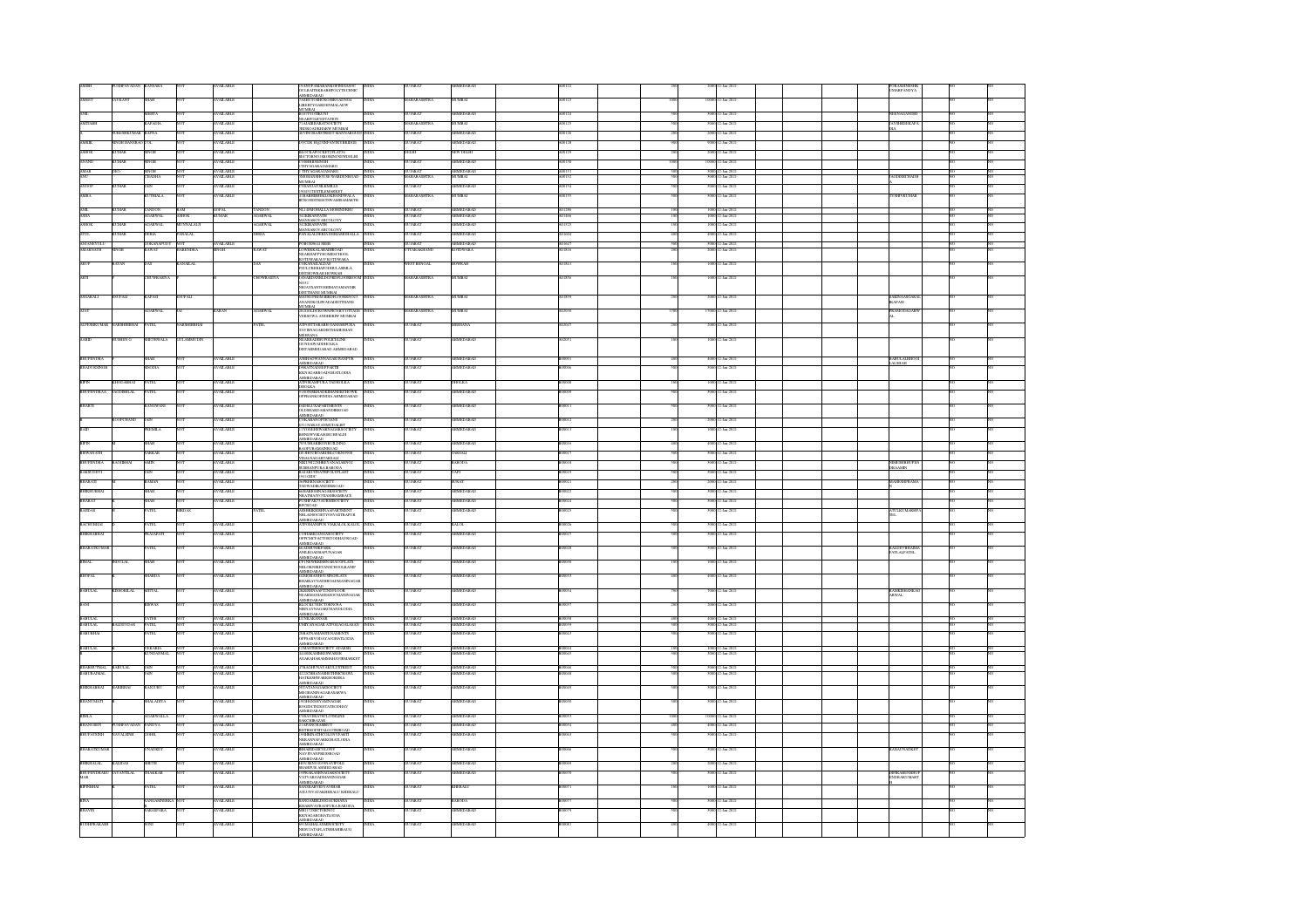|                      |                  |                      |                 |                        |               | <b>MADRASROAD</b>                                                                                       | INDIA                       | <b>GUJARAT</b>     |                         |       |                     |                                      |  |                            |  |  |
|----------------------|------------------|----------------------|-----------------|------------------------|---------------|---------------------------------------------------------------------------------------------------------|-----------------------------|--------------------|-------------------------|-------|---------------------|--------------------------------------|--|----------------------------|--|--|
|                      |                  | <b>EHTA</b>          |                 | AVAILABLE<br>AVAILABLE |               | <b>SYSKUKSKOOD</b><br>HURCHGATE MUMBAI<br>SKRANTIAPPARTMENT                                             | INDIA                       |                    | AHMEDABAI<br>MUMBAI     |       |                     |                                      |  |                            |  |  |
| <b>MLDEVDAY</b>      | <b>STARAM</b>    | <b>TEL</b>           |                 | ALABLE                 |               |                                                                                                         | <b>DIA</b>                  | JARAT              | <b>IMEDABAD</b>         |       |                     | $-202$                               |  | SANTBALDE                  |  |  |
|                      |                  |                      |                 |                        |               | <b>MJIPURANAVAWADAJ</b>                                                                                 |                             |                    |                         |       |                     |                                      |  | SPATEL.                    |  |  |
|                      |                  |                      |                 |                        |               | HMEDABAD<br>TILAGEBHAGMARABAZAR                                                                         |                             |                    |                         |       |                     |                                      |  |                            |  |  |
| <b>HIMRAJ</b>        |                  | ARAF                 |                 | <b>VALABLE</b>         |               |                                                                                                         | NDIA                        | GUJARAT            | HMEDABAD                |       |                     | 5000 12-Jan-2021                     |  |                            |  |  |
|                      |                  | wл                   |                 | <b>AILABLE</b>         |               | OBHAGMARA<br>HOWDHARYTRADINGCO                                                                          |                             | <b>JARAT</b>       | <b>MEDABAI</b>          |       |                     | J <sub>2021</sub>                    |  |                            |  |  |
|                      |                  | <b>TAH</b>           |                 | <b>VAILABLE</b>        |               | 01HABIBLLAHSTREET<br><sup>01HABIBLLAHSTREET</sup>                                                       |                             | <b>AHARASHTR</b>   | <b>EUMBAI</b>           |       |                     | J <sub>202</sub>                     |  |                            |  |  |
|                      |                  |                      |                 |                        |               | ROSSROADNOZKANDIVALIW                                                                                   |                             |                    |                         |       |                     |                                      |  |                            |  |  |
| BHAVYESH             |                  | HAH                  |                 | VAILABLE               |               | MBAI<br>STOCKEXCHANGETOWER                                                                              |                             | MAHARASHTRA        | <b>EUMBAI</b>           |       |                     | 5000 12-Jan-2021                     |  | RAVINSHAH                  |  |  |
|                      |                  |                      |                 |                        |               |                                                                                                         | NDIA                        |                    |                         |       |                     |                                      |  |                            |  |  |
| <b>BHARAT</b>        | ANDRAKAN         | <b>ARIKH</b>         |                 | <b>VAILABLE</b>        |               | MLALSTREETFORT MUMBAI<br>224ANANTWADI3RDFLOOR<br>IOOMNO69BHULESHWAR                                     | <b>DU</b>                   | .<br>IAHARASHTRA   | <b>EUMBAI</b>           |       |                     | 2-Jan-2021                           |  |                            |  |  |
|                      |                  |                      |                 |                        |               |                                                                                                         |                             |                    |                         |       |                     |                                      |  |                            |  |  |
| <b>BHUPENDRA</b>     |                  | <b>ISTRY</b>         |                 | VAILABLE               |               | IUMBAI<br>OSURYANAGARSOCIETY<br>IEHINDVAISHALICINEMA                                                    | <b>DIA</b>                  | JARAT              | <b>MEDARAE</b>          |       |                     | 58.202                               |  | <b>MATRHAISH</b>           |  |  |
|                      |                  |                      |                 |                        |               |                                                                                                         |                             |                    |                         |       |                     |                                      |  | BHAIKUMB                   |  |  |
| BHARATBHAI           |                  | AD                   |                 | <b>VAILABLE</b>        |               | <b>MOTICHANDPUNAMCHANDBAID</b>                                                                          | <b>INDIA</b>                | <b>AJASTHAN</b>    | <b>HINASAR</b>          |       |                     | 5000 12-Jan-2021                     |  |                            |  |  |
|                      |                  |                      |                 |                        |               |                                                                                                         |                             |                    |                         |       |                     |                                      |  |                            |  |  |
| HARAT                |                  | VTEL.                |                 | ALABLE                 |               | MAINROADBHINASAR<br>SI IMAHALAXMICOMPLEXOPP<br>UTKARSHPETROLPUMPKARELIBA                                | <b>NDIA</b>                 | <b>JARAT</b>       | ARODA                   |       | 5000                | $3m-202$                             |  | <b>GAXIPATEI</b>           |  |  |
|                      |                  |                      |                 |                        |               |                                                                                                         |                             |                    |                         |       |                     |                                      |  |                            |  |  |
| <b>BALVANTBHA</b>    |                  | ARJI                 |                 | VAILABLE               |               | <b>INARCOLA</b><br><b>HEFEBUNGLOWS</b>                                                                  |                             | UJARAT             | HMEDABAD                |       |                     | $\frac{1}{2}$ an-2021                |  |                            |  |  |
|                      |                  |                      |                 |                        |               | EWHIRABAUGSOCIETYAMBAW/                                                                                 |                             |                    |                         |       |                     |                                      |  |                            |  |  |
| BABY<br>BHAGWANDA    |                  | EBASTIAN             |                 | <b>AVAILABLE</b>       |               | DI AHMEDABAD<br>ORIENTALPRESS POBOXI 61                                                                 | <b>INDIA</b>                | GUJARAT            | AHMEDABAD               | 1481  |                     | 000 12-Jan-202                       |  |                            |  |  |
|                      |                  | <b>GARWAL</b>        | <b>AVALIRAM</b> |                        | <b>GARWAL</b> | <b>METROTRADERS GANGTOK</b>                                                                             | <b>INDIA</b>                | <b>SIKKIM</b>      | ANGTOK                  | 1740  |                     | 5000 12-Jan-2021                     |  |                            |  |  |
| <b>HHAYABEN</b>      |                  | <b>TEL</b>           |                 | <b>ALABLE</b>          |               | ANGTOK<br>¤MANEKBASOCIETY GHODASAR                                                                      | <b>INDIA</b>                | UJARAT             | <b>IMEDABAD</b>         | 000   |                     | 2-Jan-2021                           |  | ASMUKHBH                   |  |  |
|                      |                  |                      |                 |                        |               | HMEDABAD<br>YO409WORLDTRADECENTRE                                                                       |                             |                    |                         |       |                     |                                      |  | PATEL<br>YASHVARDHA!       |  |  |
| HAND <sup>-</sup>    |                  | -<br>HRANI           |                 | <b>AILABLE</b>         |               |                                                                                                         | INDIA                       | <b>GUJARAT</b>     | ARODA                   |       | $\frac{5000}{2000}$ | 2-Jan-2021                           |  | RAN                        |  |  |
|                      |                  | OTECHA<br>HELAT      |                 | /AILABLE<br>/AILABLE   |               | AYARGUNI BARODA<br>2RAIKAMALSOCIETY AKOTA<br>LAMANINAGARSOCIETY                                         |                             | GUJARAT<br>GUJARAT | KOTA<br>JIMEDABAL       |       |                     |                                      |  |                            |  |  |
| HANDRESH<br>HANDRAMA |                  |                      |                 |                        |               |                                                                                                         |                             |                    |                         |       |                     | 1000 12-Jan-2021<br>5000 12-Jan-2021 |  |                            |  |  |
| <b>HANDRIK</b>       |                  | VERI                 |                 | <b>AILABLE</b>         |               |                                                                                                         |                             | <b>JARA</b>        |                         |       |                     |                                      |  |                            |  |  |
|                      |                  |                      |                 |                        |               | .<br>IANINAGAR AHMEDABAD<br>I 2PARULFLAT<br>MROADAMBAWADI AHMEDABAD                                     |                             |                    |                         |       |                     |                                      |  |                            |  |  |
| <b>CHAUHAN</b>       | URESHCHAN        | VABHAI               |                 | VAILABLE               |               | 91 ADOVAIYASDEHLA                                                                                       |                             | <b>JUARAT</b>      | <b>HMEDARAD</b>         |       | 1000                | $-3$ an-2021                         |  | <b>GANBHAIN</b>            |  |  |
|                      |                  |                      |                 |                        |               | <b>BHALIYADEVTEMPLE</b>                                                                                 |                             |                    |                         |       |                     |                                      |  | BHARAKHO                   |  |  |
|                      |                  |                      |                 | ALABLE                 |               | <b>STRIALAREA</b>                                                                                       |                             |                    |                         |       |                     |                                      |  |                            |  |  |
|                      |                  | LANI                 |                 |                        |               |                                                                                                         |                             | <b>JARA</b>        |                         |       |                     | $tan-202$                            |  |                            |  |  |
|                      |                  | <b>KVAN</b>          |                 | <b>ALABLE</b>          |               | ANIBAZARBHSBRJ<br>SADHARSOCIETY<br>!AGHODIAROAD BARODA<br>1311DEWASFLATS                                |                             | JARAT              | <b>RODA</b>             |       |                     | $tan-2021$                           |  | <b>MLAMA</b>               |  |  |
| <b>HITRA</b>         |                  | <b>TOO</b>           |                 | <b>ALABLE</b>          |               |                                                                                                         | <b>DIA</b>                  | UJARAT             | HMEDABAD                |       |                     | $\frac{1}{2}$ lan-2021               |  | <b>AKJMODI</b>             |  |  |
|                      |                  |                      |                 |                        |               | <b>GUPTANAGARSARKHEJROAD</b>                                                                            |                             |                    |                         |       |                     |                                      |  |                            |  |  |
|                      |                  |                      |                 |                        |               | HMEDABAD<br>)2PRATIKAPARTMENTS                                                                          |                             |                    | <b>IMEDABAD</b>         |       |                     | 1000 12-Jan-2021                     |  |                            |  |  |
| <b>HANDRESH</b>      |                  | EHTA                 |                 | VAILABLE               |               |                                                                                                         | <b>DIA</b>                  | UJARAT             |                         |       |                     |                                      |  |                            |  |  |
| <b>HANDRIB</b>       |                  | .<br>VTEI            |                 | ALABLE                 |               | OPPI STMAMLATDARWADI<br>34KADVAPATIDARSOCIETY<br>GHATLODIARANNAPARK<br>AHMEDABAD<br>611BUDDHASTREET     |                             | <b>JARA</b>        |                         |       |                     |                                      |  |                            |  |  |
|                      |                  |                      |                 |                        |               |                                                                                                         |                             |                    |                         |       |                     |                                      |  |                            |  |  |
|                      |                  | AMASAMY              |                 | VAILABLE               |               |                                                                                                         | <b>NDIA</b>                 | TAMIL NADU         | ANGAALAPURAM            | 0026  |                     | 5000 12-Jan-2021                     |  |                            |  |  |
| <b>HANDRIKA</b>      |                  | HAH                  |                 | ALABLE                 |               | ANGARAJAPURAM<br>IBBHAUESHWARSMRUTISOC                                                                  |                             | <b>AHARASHTRA</b>  | <b>EUMBAI</b>           | 0032  | 5000                | 2-Jan-2021                           |  | ETANSHAH                   |  |  |
|                      |                  |                      |                 |                        |               | MROADSANTACRUZW MUMBAI                                                                                  | NDIA                        |                    |                         |       |                     |                                      |  |                            |  |  |
|                      |                  |                      |                 |                        |               |                                                                                                         |                             |                    |                         |       |                     |                                      |  |                            |  |  |
| <b>HANDRAKAN</b>     | <b>IYABHAI</b>   | EHTA                 |                 | <b>ALABLE</b>          |               | <b>EELRATNACHSLTD</b>                                                                                   |                             | <b>IARASHTRA</b>   | MBAI                    |       |                     | J <sub>2021</sub>                    |  | AJULACHANI<br>KANTMEHTA    |  |  |
|                      |                  |                      |                 |                        |               | <b>IOTHROADTPSII</b>                                                                                    |                             |                    |                         |       |                     |                                      |  |                            |  |  |
| <b>HANDRA</b>        | <b>ARAT VASA</b> |                      |                 | <b>AILABLE</b>         |               | EDFIELD 163BHULESHWAR                                                                                   | <b>TYLA</b>                 | <b>JARASHTRA</b>   | <b>JUMBAI</b>           |       |                     | $tan-202$                            |  | <b>IARATLALCH</b>          |  |  |
| <b>HANDRAKAN</b>     |                  | vrikh                |                 | <b>AILABLE</b>         |               | 224ANANTWADBRDFLOOR                                                                                     |                             | <b>HARASHTRA</b>   | <b>UMBAI</b>            |       |                     | $3m-202$                             |  | <b>VASA</b>                |  |  |
|                      |                  |                      |                 |                        |               | OOMNO69BHULESHWAR                                                                                       |                             |                    |                         |       |                     |                                      |  |                            |  |  |
| HANSUKI              |                  |                      |                 | <b>MLABLE</b>          |               | <b>UMBAI</b><br>IPOMOUDA                                                                                |                             |                    | $_{\text{\tiny{QUDJ}}}$ |       |                     |                                      |  |                            |  |  |
|                      |                  |                      |                 |                        |               |                                                                                                         |                             |                    |                         |       |                     |                                      |  |                            |  |  |
|                      | 1 AN             | <b>VAMN</b>          |                 | <b>TAN</b>             |               | .<br>NALAFARM ADIVALAPOST                                                                               |                             | <b>ARNATAKA</b>    | <b>VDIVALA</b>          |       |                     |                                      |  |                            |  |  |
|                      |                  |                      |                 |                        | ARAM          | ALWARAPOPHAJWARA                                                                                        |                             |                    | łАLА                    |       |                     |                                      |  |                            |  |  |
| <b>HIMANRHA</b>      |                  | <b>MOAR</b>          |                 |                        | <b>MAP</b>    | <b>SSTICAPURTHALA</b><br>YOHANSR AIPUNIA                                                                | <b>NDIA</b>                 | TLARAT             | ANTVA                   | 121   |                     | 1000 12-Jan-2021                     |  |                            |  |  |
|                      |                  | ARAMBIL              |                 | <b>AVAILABLE</b>       |               |                                                                                                         | <b>INDIA</b>                | GUJARAT            | <b>VIMEDABAD</b>        | 01239 |                     |                                      |  |                            |  |  |
|                      |                  |                      | 'nτ             |                        |               |                                                                                                         |                             |                    |                         |       |                     |                                      |  |                            |  |  |
|                      |                  |                      |                 |                        |               |                                                                                                         |                             |                    |                         |       |                     |                                      |  |                            |  |  |
| CHACKO<br>CHANDRA    |                  |                      |                 |                        |               |                                                                                                         |                             |                    | <b>TMBA</b>             |       |                     | 6000 12-Jan-2021                     |  | <b>PACSHETH</b>            |  |  |
|                      |                  |                      |                 |                        |               | URANSKAITUNA<br>IMBUDAVIABANTVA<br>OBOX6561 SUCTAMABTE<br>SRAMNIVASNORTHWING<br>OUTHPONDROAD            |                             |                    |                         |       |                     |                                      |  |                            |  |  |
| <b>DIPAK</b>         |                  | HAH                  |                 | <b>VAILABLE</b>        |               | .<br>TLLEPARLEWEST MUMBAL<br>AKUMKUMSHAH STADIUMROAD . INDIA                                            |                             | GUJARAT            | HMEDABAD                | 0001  |                     | 1000 12-Jan-2021                     |  |                            |  |  |
| EEPAK                |                  |                      |                 | ALABLE                 |               | <b>MANEKAPARTMENTS</b>                                                                                  |                             | <b>JARA</b>        | <b>ACTARDAT</b>         |       |                     |                                      |  |                            |  |  |
|                      |                  |                      |                 |                        |               | PPRLYSTNMANINAGAR                                                                                       |                             |                    |                         |       |                     |                                      |  |                            |  |  |
|                      |                  |                      |                 |                        |               |                                                                                                         |                             |                    | MEDABAL                 |       |                     |                                      |  |                            |  |  |
| DWARKADAS            |                  | .<br>NATRA           |                 | All ABLE               |               | IMEDABAD<br>MARSOCIETY NRBALWATIKA                                                                      |                             | <b>JARA</b>        |                         |       |                     |                                      |  |                            |  |  |
| DIKIN                | <b>MCHAND</b>    | RAJAPATI             |                 | <b>AILABLE</b>         |               |                                                                                                         |                             | JARAT              | HMEDABAD                |       |                     | $tan-202$                            |  |                            |  |  |
|                      |                  |                      |                 |                        |               | <b>3PARASNAGARSOCIETY<br/>PPFCIGODOWNMODHERA</b>                                                        |                             |                    |                         |       |                     |                                      |  |                            |  |  |
| URLABI               |                  |                      |                 | ALABLE                 |               | IMEDABAD<br>POVAGRA                                                                                     |                             | .<br>Mka           | um.                     |       |                     |                                      |  |                            |  |  |
|                      |                  |                      |                 |                        |               |                                                                                                         |                             |                    |                         |       |                     |                                      |  | VASANTBHAI                 |  |  |
| DINESHCHANI          | <b>MBALAL</b>    | <b>AVE</b>           |                 | VAILABLE               |               | TOHATIK HAN ARAZAR                                                                                      |                             | UJARAT             | HARUCH                  |       |                     |                                      |  | .<br>RAVINABENE            |  |  |
|                      |                  |                      |                 |                        |               | RDANGARWALASBLDG                                                                                        |                             |                    |                         |       |                     |                                      |  | SHCHANDRAD                 |  |  |
| DIPAK                | <b>L'MAR</b>     | НАН                  |                 | <b>AVAILABLE</b>       |               | HARUCH<br>6HARIOMNAGAR SOCIETY                                                                          | NDIA                        | GUJARAT            | HMEDABAD                |       |                     | 5000 12-Jan-2021                     |  | <b>HIKHUBHAIS</b>          |  |  |
|                      |                  |                      |                 |                        |               |                                                                                                         |                             |                    |                         |       |                     |                                      |  |                            |  |  |
|                      |                  |                      |                 | <b>ALABLE</b>          |               | ATMAJYOTIASHRAM<br> OTBUILDING                                                                          |                             | <b>JARA</b>        |                         |       |                     |                                      |  |                            |  |  |
|                      |                  |                      |                 |                        |               | GCCOLONYMAKARPURAROAL                                                                                   |                             |                    |                         |       |                     |                                      |  |                            |  |  |
|                      |                  |                      |                 |                        |               |                                                                                                         |                             |                    |                         |       |                     |                                      |  |                            |  |  |
| DIPAK<br>DEEPAK      |                  |                      |                 | NAILABLE<br>NAILABLE   |               |                                                                                                         |                             | <b>JARAT</b>       | IMEDARAE                |       |                     |                                      |  | <b>HARADJANI</b>           |  |  |
| <b>AKSHABE</b>       |                  | <b>EHTA</b>          |                 | ALABLE                 |               | ARODA<br>SBAKULPARK REFINERYROAD<br>PLAFALIAMADANZAMPAROAI<br>HDRPURANK'LINK<br>SCIRIRAISOCIETY         |                             | 13.937             | <b>MEDARAE</b>          |       |                     |                                      |  |                            |  |  |
| <b>ASHRATHBI</b>     |                  | <b>ATEL</b>          |                 | VAILABLE               |               | .<br>EARCHHANIJAKATNAKA<br>IPOGORAGHUMA TADASKROI                                                       | NDIA                        | <b>UARAT</b>       | ASKROD                  |       | 5000                | $\frac{1}{2}$ lan-2021               |  |                            |  |  |
|                      |                  |                      |                 |                        |               |                                                                                                         |                             |                    |                         |       |                     |                                      |  |                            |  |  |
|                      |                  | HAND                 |                 | <b>VAILABLE</b>        |               | <b>HANIKACHALAMROAD</b>                                                                                 |                             | .<br>MIL NADI      | <b>HENNAI</b>           |       | 5000                | $\frac{1}{2}$ an-2021                |  |                            |  |  |
| <b>AHYABHA</b>       |                  | ATEL.                |                 | <b>ALABLE</b>          |               |                                                                                                         |                             | <b>JARA</b>        | <b>IMEDABA</b>          |       |                     |                                      |  |                            |  |  |
|                      |                  |                      |                 |                        |               |                                                                                                         |                             |                    |                         |       |                     |                                      |  |                            |  |  |
| <b>DINESHKUMA</b>    |                  | EHTA                 |                 | VAILABLE               |               |                                                                                                         |                             | UJARAT             | HMEDABAD                |       |                     | $tan-202$                            |  |                            |  |  |
|                      |                  |                      |                 |                        |               | STFLOORTNAGAR<br>FUTARUNNAGAR<br>DPPARIHANTNAGARMEMNAGAR<br>HMEDABAD<br>HMEDABAD<br>ACHLOVASELLISBRIDGE |                             |                    |                         |       |                     |                                      |  |                            |  |  |
|                      |                  |                      |                 |                        |               |                                                                                                         |                             |                    |                         |       |                     |                                      |  |                            |  |  |
| <b>INESH</b>         |                  | vrikh                |                 | VAILABLE               |               | HMEDABAD<br>45SWASTIKJAGABHAIPARK<br><b>MBAUGMANINAGAR</b>                                              |                             | UJARAT             | MEDABAD                 |       |                     | J <sub>20</sub> 202                  |  |                            |  |  |
|                      |                  |                      |                 |                        |               |                                                                                                         |                             |                    |                         |       |                     |                                      |  |                            |  |  |
| <b>IAPUDEV</b>       |                  |                      |                 | <b>ALABLE</b>          |               |                                                                                                         |                             | ARA)               |                         |       |                     | J <sub>202</sub>                     |  |                            |  |  |
|                      |                  | 'nш                  |                 | VAILABLE               |               | <b>WIMEDABAD<br/>NDUSTRIALAREARANIBA<br/>BHSBBI<br/>MOSTAFFQTRIBBMUNI</b>                               |                             | JARAT              | HMEDABAD                |       |                     | tan 202                              |  |                            |  |  |
|                      | MMATLAL          |                      |                 |                        |               | <b>ATHOMENRPUKHRAJHOSPITAL</b>                                                                          |                             |                    |                         |       |                     |                                      |  |                            |  |  |
| <b>ASHARATHL</b>     |                  | <b>VTEL</b>          |                 | ALABLE                 |               | <b>PATELELECTRONICS</b>                                                                                 |                             | <b>UJARA</b>       | <b>IMEDABAL</b>         |       |                     | 2-Jan-2021                           |  |                            |  |  |
|                      |                  |                      |                 |                        |               | OLDCINEMAROAD                                                                                           |                             |                    |                         |       |                     |                                      |  |                            |  |  |
| DILIP                |                  |                      |                 | <b>VAILABLE</b>        |               |                                                                                                         |                             | .<br>Uarat         | HMEDABAE                |       |                     | 2000 12-Jan-2021                     |  |                            |  |  |
| DIPAK                |                  | <b>TAH</b>           |                 | <b>VAILABLE</b>        |               | <b>SSBADASHANOHAIIRO<br/>ECOAXIALMICROWAVEBLDG</b>                                                      | .<br>ma                     | <b>IUJARAT</b>     | <b>TRAT</b>             |       |                     | $\frac{1}{2000}$ 12.1se $202$        |  |                            |  |  |
|                      |                  |                      |                 |                        |               | <b>NRTEXTLEMARKETRINGROAD</b>                                                                           |                             |                    |                         |       |                     |                                      |  |                            |  |  |
| DHANROOP             | <b>IAND</b>      | HANDARI              |                 | <b>VAILABLE</b>        |               | SURAT<br>COKHATUWALAINVESTMENTS                                                                         | INDIA                       | GUJARAT            | HMEDABAD                | 0052  |                     | 3000 12-Jan-2021                     |  |                            |  |  |
|                      |                  |                      |                 |                        |               |                                                                                                         |                             |                    |                         |       |                     |                                      |  |                            |  |  |
| DIPAK                |                  | <b>ATEL</b><br>ATEL. |                 | <b>AVAILABLE</b>       |               | {PALLIAPPANLANE<br>\$KRISHNASOCIETY JAILROAD<br>SKRISHNASOCIETY JAILROAD                                | <b>INDU</b><br><b>INDIA</b> | GUJARAT            | HMEDABAD                |       |                     | 5000 12-Jan-202                      |  |                            |  |  |
| DIPAK<br>DILIPKUMAR  |                  | <b>IAH</b>           |                 | AVAILABLE<br>AVAILABLE |               | <b>MUNICIPALINDESTATE</b>                                                                               | ة<br>GNLA                   | GUJARAT<br>GUJARAT | AHMEDABAD<br>AHMEDABAD  |       | 2000                | 5000 12-Jan-2021<br>2000 12-Jan-2021 |  | <b>HARATKUMA</b>           |  |  |
|                      |                  |                      |                 |                        |               | HOPCORNERBAPUNAGAR                                                                                      |                             |                    |                         |       |                     |                                      |  | <b>HAH</b>                 |  |  |
|                      | VRESH            |                      |                 |                        |               |                                                                                                         |                             |                    |                         |       |                     |                                      |  |                            |  |  |
| <b>DIFIKA</b>        |                  | <b>OTHARI</b>        |                 | VAILABLE               |               | HMEDABAD<br>NEWANIALIAPPARTMENT<br>NPPVASNABUSSTOPVASNA                                                 |                             | UJARAT             | <b>IMEDABAD</b>         |       |                     | $-3an-202$                           |  |                            |  |  |
| AHVAL A              |                  | WADE                 |                 | All ARI F              |               |                                                                                                         |                             | iale a             | <b>SUIVARAE</b>         |       |                     |                                      |  |                            |  |  |
|                      |                  |                      |                 |                        |               | <b>FYSICIA</b><br>(MEDABAD<br>GRHAKTIDHARACOLONY                                                        |                             |                    |                         |       |                     |                                      |  |                            |  |  |
| <b>ASHARATH</b>      |                  | ATEL                 |                 | VAILABLE               |               | <b>OTHAKKARBAPANAGAR</b><br>***************************                                                 |                             | UJARAT             | HMEDABAD                |       |                     | J <sub>2021</sub>                    |  |                            |  |  |
|                      |                  |                      |                 |                        |               | PPSARVODAY3GHATLODIA                                                                                    |                             |                    |                         |       |                     |                                      |  |                            |  |  |
| <b>MMINI</b>         | <b>DRAVADEN</b>  | tvedi                |                 | <b>ALABLE</b>          |               |                                                                                                         |                             | UJARAT             | <b>IMEDABAD</b>         |       |                     | J <sub>202</sub>                     |  |                            |  |  |
|                      |                  |                      |                 |                        |               | H MEDABAD<br>HMEDABAD<br>HMEDABAD<br>HMEDABAD                                                           |                             |                    |                         |       |                     |                                      |  | NDRAVADANN<br>NEKLALTRIVEI |  |  |
|                      |                  |                      |                 | All ARLE               |               | <b>LAVANYASOCIETY</b>                                                                                   |                             | 1149.57            | <b>HMFDARAI</b>         |       |                     |                                      |  |                            |  |  |
|                      | AFATLAL          |                      |                 |                        |               |                                                                                                         |                             |                    |                         |       |                     |                                      |  |                            |  |  |
| <b>DIVABEN</b>       | <b>DMDAS</b>     | <b>STEL</b>          |                 | VAILABLE               |               | ZNIAVANYLSOCIETY<br>NEWVIKASGRUHROADVASNA<br>AHMEDABAD<br>5951SECTORNO23                                | <b>NDIA</b>                 | <b>GUJARAT</b>     | HMEDABAD                |       |                     | 1000 12-Jan-2021                     |  |                            |  |  |
| DEVENDRA             | AMANLAL          | HAH                  |                 | VAILABLE               |               | <b>OPSTSEL LONGOLE</b><br>GHSPANCHWATPARK<br>S69KALUSHINPOLE KALUPUR<br>AHMEDABAD                       | <b>INDIA</b>                | <b>GUJARAT</b>     | ă                       |       |                     | 5000 12-Jan-2021                     |  |                            |  |  |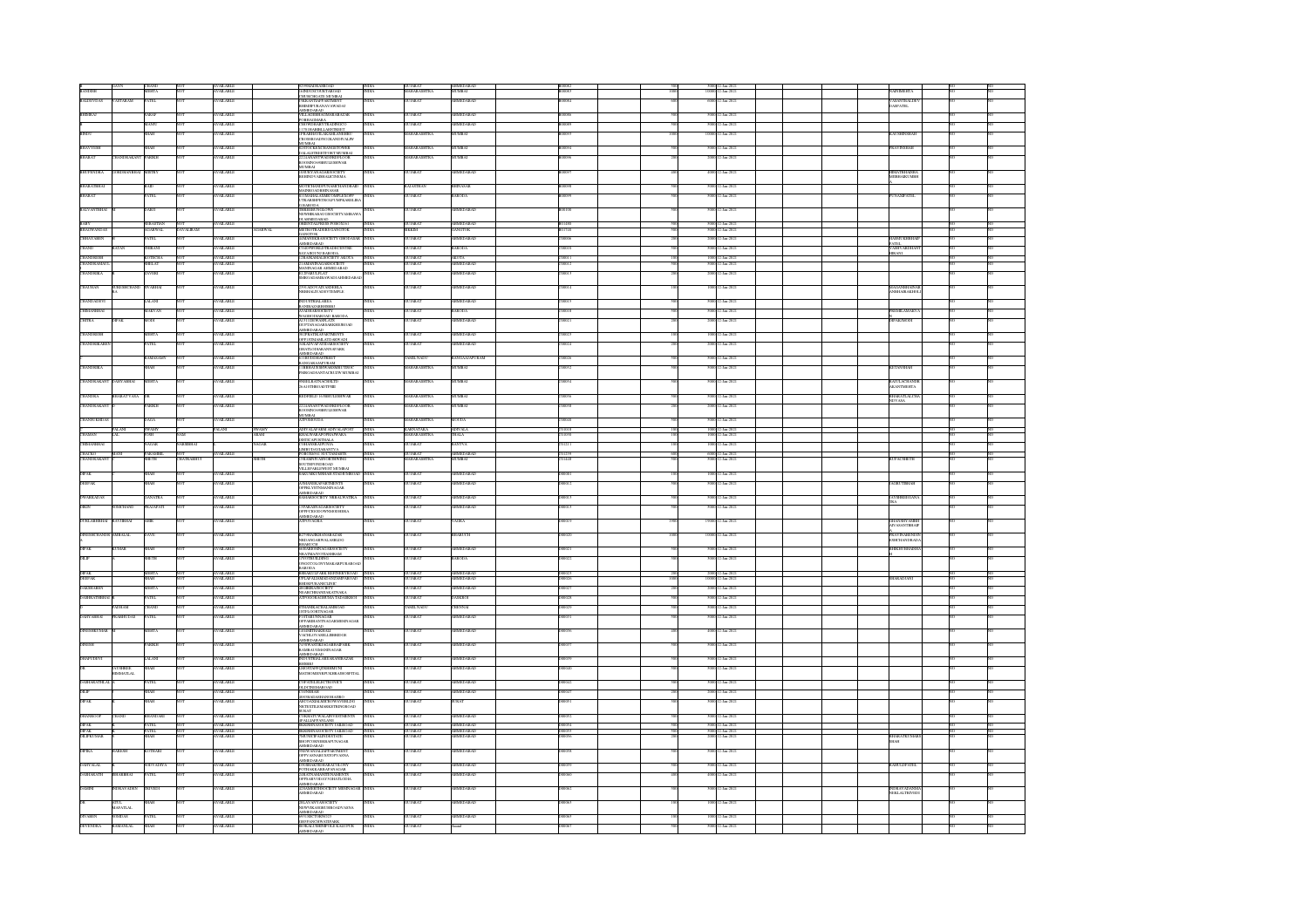|                                         |                                |            | <b>JLABLE</b>               |             | <b>HI6VIJAYNAGAR NARANPURA</b>                                                                   |              | JARAT                        |                                           |                       |     |                     |                                      |  |                              |  |  |
|-----------------------------------------|--------------------------------|------------|-----------------------------|-------------|--------------------------------------------------------------------------------------------------|--------------|------------------------------|-------------------------------------------|-----------------------|-----|---------------------|--------------------------------------|--|------------------------------|--|--|
|                                         |                                |            | ALABLE                      |             | HMEDABAD<br>14SUNDARNAGARNARANPURA                                                               |              | <b>JARAT</b>                 |                                           |                       |     |                     |                                      |  |                              |  |  |
|                                         |                                |            |                             |             | <b>HARRASTANARANPURA</b>                                                                         |              |                              |                                           |                       |     |                     |                                      |  |                              |  |  |
|                                         |                                |            |                             |             |                                                                                                  |              |                              |                                           |                       |     |                     |                                      |  |                              |  |  |
| DEVYANI                                 | <b>IAH</b>                     |            | <b>VAILABLE</b>             |             | HMEDABAD<br>HMEDABAD<br>PFNARANPURAPOSTOFFICE<br>HMEDABAD<br>2AVANIAPARTMENT                     |              | UJARAT                       | HMEDABAD                                  |                       |     | 100                 | $\frac{1}{2}$                        |  |                              |  |  |
|                                         |                                |            |                             |             | <b>REATEHNAGARPALDI</b>                                                                          |              |                              |                                           |                       |     |                     |                                      |  |                              |  |  |
| <b>XPAK</b>                             |                                |            | All ABLE                    |             | <b>TATION OF BUILDING INCOME<br/>COMMANDO CIETYNEARS!</b>                                        |              | 183                          |                                           |                       |     |                     |                                      |  |                              |  |  |
| DEJPKUMAR                               | <b>NGHAV</b>                   |            | <b>VAILABLE</b>             |             | <b>CAVIERSLOYALASCHOOL</b><br>105ANANDSHOPPINGCENTRE                                             |              | <b>HARASHTP</b>              | <b>OLWAD</b>                              |                       |     | $\frac{1}{2000}$    | 3m/20                                |  |                              |  |  |
| <b>DEVENDRA</b><br>VTII AI              |                                |            | VAII ARI F                  |             | AATANPOLEGOLWAD<br>@SHANTIKISHANSOCBLDG2                                                         |              | <b>AHARASHTRA</b>            | <b>ELMRAT</b>                             |                       |     |                     | $\frac{1}{2}$                        |  | <b>III ESHSIANI</b>          |  |  |
|                                         |                                |            |                             |             | SROADDAHISHAREOPP MUMBA                                                                          |              |                              |                                           |                       |     |                     |                                      |  |                              |  |  |
| ASANTLAL                                | HAH                            |            | VAILABLE                    |             | 3WARDENROAD                                                                                      | <b>JDIA</b>  | <b>JUJARAT</b>               | HMEDABAD                                  |                       |     |                     | 5000 12-Jan-2021                     |  | TARABENSHAF                  |  |  |
|                                         |                                |            | AILABLE                     |             | <b>SOBGEETABHAVAN<br/>HAMUMANFALIA<br/>PANCHATIBAZAR<br/>COSUPREMEINDUST</b>                     |              | <b>JARAT</b>                 |                                           |                       |     |                     | $3m-202$                             |  |                              |  |  |
| DRA<br>DEVNANB                          |                                |            | <b>VAILABLE</b>             |             | <b>TRIES! TD</b>                                                                                 |              | UJARAT                       | <b>NEDARAD</b>                            |                       |     |                     | $30^{10}$                            |  |                              |  |  |
| <b>MITA SANJAY</b>                      | <b>SHAH</b>                    |            | <b>VAILABLE</b>             |             | <b>BMIDC</b><br>OWADAPOLE SALOONBAZAR                                                            | <b>STYLE</b> | UJARAT                       | HMEDABAD                                  | mes                   |     |                     | 7000 12-Jan-202                      |  | v<br>DRKETANRPURJ            |  |  |
|                                         |                                |            |                             |             | SELEPHA!<br><b>ATESTREE</b>                                                                      |              |                              |                                           |                       |     |                     |                                      |  |                              |  |  |
| <b>DHANRAJ</b><br>DILIP                 | uπ                             |            | WAILABLE<br>WAILABLE        |             | 37ELLORAPARKSOCIETY<br><b>EARJAINTEMPLENARANPURA</b>                                             | NDIA         | IUJARAT<br>IUJARAT           | AHMEDABAD<br>AHMEDABAD                    | $\frac{20008}{00088}$ |     |                     | 5000 12-Jan-2021<br>1000 12-Jan-2021 |  |                              |  |  |
| DURGA                                   | <b>AGARWAL</b>                 |            | <b>WAILABLE</b>             |             | IMEDABAD<br>HARNANDRAISHIVLAL                                                                    |              | <b>JUJARAT</b>               | HMEDABAD                                  |                       |     |                     |                                      |  |                              |  |  |
| RASAI<br><b>DROPATIDEVI</b>             | <b>HANDELIA</b>                |            | <b>VAILABLE</b>             |             | GRANAPATTI<br>«ISPATODIACLOTHCENTRE                                                              |              | <b>UJARAT</b>                | HMEDABAD                                  |                       |     |                     | 5000 12-Jan-202<br>5000 12-Jan-202   |  |                              |  |  |
| DEEN                                    |                                |            | <b>VAILABLE</b>             |             | <b>CHAREA</b><br>EENBANDHUOLINDUSTRIES                                                           |              | <b>UARAT</b>                 | HMEDABAD                                  |                       |     |                     | 4000 12-Jan-202                      |  |                              |  |  |
|                                         | ATHI                           |            |                             |             | EARCLOCKTOWER<br>HUNAIHOSPITAL                                                                   |              |                              |                                           |                       |     |                     |                                      |  |                              |  |  |
| <b>DEVENDRAAJ</b>                       | CHANDAN                        |            | <b>VAILABLE</b>             |             |                                                                                                  | <b>DIA</b>   | <b>JUJARAT</b>               | <b>MANDVI</b>                             |                       | 200 |                     | 2000 12-Jan-2021                     |  |                              |  |  |
|                                         |                                |            | ALABLE                      |             | PODHUNAITAMANDVI<br>IOVASUNDHARASOCIETY<br>NIZAMPURA BARODA<br>BARKATVILLA2NDFLOOR               |              | <b>JARAT</b>                 | ARODA                                     |                       |     |                     | 5000 12-Jan-202                      |  |                              |  |  |
|                                         |                                |            | <b>ALABLE</b>               |             | <b>IIISANTACRUZEAST MUMBAL</b>                                                                   |              | <b>HARASHTE</b>              | <b>UMBAI</b>                              |                       |     |                     |                                      |  |                              |  |  |
| DIVYESH                                 | .<br>HAH                       |            | <b>VAILABLE</b>             |             | TOCKEXCHANGETOWER                                                                                |              | <b>AHARASHTRA</b>            | MUMBAI                                    |                       |     |                     |                                      |  | <b>AVINCHAN</b>              |  |  |
| DEVARAY                                 | <b>AYAK</b>                    |            | <b>VAILABLE</b>             |             |                                                                                                  |              | UJARAT                       | HMEDABAI                                  |                       |     |                     | -Jan-202                             |  | HAHSK                        |  |  |
|                                         |                                |            |                             |             | DALALSTREET MUMBAL<br>DALALSTREET MUMBAL<br>DRALMEDAROADCHANDANWAL                               |              |                              |                                           |                       |     |                     |                                      |  |                              |  |  |
| <b>DILIP</b>                            | <b>MARE</b>                    |            | <b>VAILABLE</b>             |             | AKUMBHNATHSOCIETY                                                                                | <b>STOR</b>  | <b>TARATE</b>                | <b>HMEDARAD</b>                           |                       |     |                     | 5000 12-Jan-202                      |  | <b>HAKLINTALA</b>            |  |  |
| <b>DIWAKAR</b>                          | <b>MALE</b>                    |            | <b>VAILABLE</b>             |             | ANOTHINGSPITAL<br>SPPCIVILHOSPITAL<br>STGANESHBAL/GBELGRAMIRD                                    | urvi s       | .<br>IAHARASHTRA             | <b>JUMBAI</b>                             |                       |     |                     | 2000 12-Jan-2021                     |  | HARE<br>WIALIDABHY           |  |  |
| DEPKUMAR                                | <b>IRANI</b>                   |            | <b>VAILABLE</b>             |             | URLA<br>URGESHDADARSOCRUKMANI                                                                    | <b>DIA</b>   | <b>JUARAT</b>                | HMEDABAD                                  | 00104                 |     |                     | 5000 12-Jan-2021                     |  | NKAR<br>HEENAMIRANI          |  |  |
|                                         |                                |            | <b>ILABLE</b>               |             |                                                                                                  |              | <b>DHYAPS</b>                |                                           |                       |     |                     |                                      |  |                              |  |  |
| DOM EN                                  | <b>ATMA</b>                    |            | VAILAREE                    |             | GWASFLATNO24SBMARG<br>143NAY ABAZARBANSALSADAN<br>GEMUCHMOPONEEMUCH<br>ISTFLOORHARINIVAS         |              | <b>HARAT</b>                 | 1601149.41                                |                       |     |                     | $\frac{1}{2}$ and $\frac{1}{2}$      |  | .<br>Wilayah                 |  |  |
| <b>DEP</b>                              |                                |            | <b>ALABLE</b>               |             | TFLUORIDSBART<br>MATHEWROAD<br>**RHAGWANNAGAR ISANPUR                                            |              | UJARAT                       | MEDARAI                                   |                       |     |                     | $302 - 202$                          |  |                              |  |  |
| DIPAK                                   |                                |            |                             |             | HMEDABAD<br>REMIERELECTRONICS                                                                    |              | UJARAT                       | HMEDABAD                                  |                       |     |                     | 1000 12-Jan-2021                     |  |                              |  |  |
| <b>DEVENDRA</b>                         | <b>NIVANI</b>                  |            | <b>VAILABLE</b>             |             | (ISNAMARKETHBROAD)<br>SEMIRATEURERTY                                                             |              | <b>HAPAT</b>                 | <b>INCONST</b>                            |                       |     |                     | 1000 12-Jan-202                      |  |                              |  |  |
|                                         |                                |            |                             |             |                                                                                                  |              |                              |                                           |                       |     |                     |                                      |  |                              |  |  |
| DARSHAN<br>DHAVAL                       |                                |            |                             |             | OBOXNO12797<br>SUTPALSOCIETY<br>HANSHY AMNIVAS RAMNAGAR<br>ABARMATI AHMEDABAD                    |              | iarat<br>iarat               |                                           |                       |     |                     |                                      |  |                              |  |  |
| <b>DINESH</b>                           |                                |            |                             |             | <b>BEHARILALRAMKRISHNA</b>                                                                       |              |                              |                                           |                       |     |                     |                                      |  |                              |  |  |
|                                         | <b>GUPTA</b>                   |            |                             | UPTA        | 27NAYAGANI<br>33APARSHWANAGARCOOPHSG                                                             | <b>TVIA</b>  | DEI HI                       | <b>GEW DELHL</b>                          | u cha                 |     |                     | 3000 12-Jan-2021                     |  |                              |  |  |
| <b>DHARMESH</b><br>NTILAL.              | HETH                           | .<br>NTLAL |                             |             | C DEVCHANDNAGARROAD                                                                              | <b>DIA</b>   | .<br>IAHARASHTRA             | <b>JUMBAI</b>                             | [64]                  |     |                     | 4000 12-Jan-2021                     |  |                              |  |  |
| DINABEN<br>ESWARAN                      |                                |            |                             |             | IAYANDERW MUMBAL<br>YLAVAILARLE                                                                  |              | <b>JARA</b>                  |                                           |                       |     |                     |                                      |  |                              |  |  |
| <b>YAKUDAM</b>                          |                                |            | ALABLE                      |             | OI AVARABLE<br>!AVBAYBHAVAN<br>AKEROADBHANDUPW MUMBA                                             |              | <b>AHARASHTRA</b>            | UMBAI                                     |                       |     |                     | J <sub>202</sub>                     |  |                              |  |  |
|                                         | <b>JAKILAN</b>                 |            |                             |             | 1107 PINNAVAR VSTREET                                                                            |              | <b>HARA</b>                  |                                           |                       |     |                     |                                      |  |                              |  |  |
| EKAMBRAM<br>EIPE                        | RIAN                           |            |                             |             |                                                                                                  |              |                              |                                           |                       |     |                     |                                      |  |                              |  |  |
|                                         |                                |            | ALABLE                      |             | ALOMANPOLICEHOSPE                                                                                |              | <b>JARAT</b>                 |                                           |                       |     |                     | $3m-202$                             |  |                              |  |  |
| <b>FAKHURDIN</b><br>RIM IR AHI          | <b>URARD</b>                   |            | <b>AILARLE</b>              |             | 04SPBNO2<br>MLIFALIA VOHRWAD                                                                     |              | <b>HARAT</b>                 | <b>IMEDARAD</b>                           |                       |     |                     |                                      |  |                              |  |  |
| FERMIN                                  | av.                            |            | <b>ALABLE</b>               |             |                                                                                                  |              | <b>UARAT</b>                 | HMEDABAD                                  |                       |     |                     | J <sub>202</sub>                     |  | <b>IVELEWE</b>               |  |  |
|                                         |                                |            |                             |             | .<br>NERGREENAPRTSMITHCHOWKI                                                                     |              |                              |                                           |                       |     |                     |                                      |  |                              |  |  |
| <b>FLORINE</b>                          | <b>SOUZA</b>                   |            | .<br>Vallable               |             | TIONALCOLDSTORECOLL                                                                              |              | JARAT                        | MEDABAI                                   |                       |     |                     | 5000 12-Jan-202                      |  |                              |  |  |
| <b>GOVINDRHA</b><br><b>UI ADDUA</b>     | <b>ATEL</b>                    |            | <b>VAILABLE</b>             |             | POSTBOXNO7121MUTTRAH<br>137VASUDEVVADI<br><b>UHARSHERISARASPUR</b>                               | ma           | <b>UJARAT</b>                | <b>HMEDARAD</b>                           |                       |     |                     | $1000$ $12.582202$                   |  | <b>HETANGOVE</b><br>HAIPATEL |  |  |
| <b>GAUTAM</b>                           | HOPRA                          |            | <b>VAILABLE</b>             |             |                                                                                                  | <b>CDLA</b>  | <b>JUARAT</b>                | HMEDABAD                                  |                       |     |                     | 1000 12-Jan-2021                     |  |                              |  |  |
| GOPAL.                                  | SAI                            |            | <b>ALABLE</b>               |             | HARMANIA<br>HMEDABAD<br>34RUSHIKAAPARTMENT                                                       |              | UJARAT                       | IMEDARAD                                  |                       |     | 5000                | : Jan-2021                           |  |                              |  |  |
|                                         |                                |            |                             |             | SHAHIBAUG AHMEDABAD<br>SSURAMANIPARKSOCIETY<br>NRVALLABHWADIMANINAGAR                            |              |                              |                                           |                       |     |                     |                                      |  |                              |  |  |
| GULAM                                   | WIN                            |            | <b>AILABLE</b>              |             | HMEDABAD<br><sup>70FHMANISOCIETY</sup><br>SRMINALSOCIETYJUHAPURA                                 |              | UJARAT                       | <b>IMEDARAD</b>                           |                       |     |                     |                                      |  | PRAVINKUM.<br>PATEL          |  |  |
| SOVINDBHAI                              |                                |            | ALABLE                      |             | IMEDABAD<br>IRAISTHAMBHSOCIETY                                                                   |              | JARAT                        | <b>IMEDABAD</b>                           |                       |     |                     | 2000 12-Jan-202                      |  | <b>WANTEALE</b>              |  |  |
|                                         |                                |            |                             |             |                                                                                                  |              |                              | <b>IMEDABAD</b>                           |                       |     |                     | 8000 12-Jan-202                      |  | <b>IHG</b>                   |  |  |
| GEETA<br><b><i><b>GHANSHYAM</b></i></b> | <b>LDIKH</b>                   |            | VAILABLE<br>VAILAREE        |             | <b>DPPOLOGROUND<br/>PUSHPAK75AURMISOC BPCROAD</b><br><b>AMITNAGARSOCIETY</b>                     |              | <b>JARAT</b><br><b>TARAT</b> | <b>HMEDARAD</b>                           |                       |     |                     | $5000$ $12.5$ m <sup>202</sup>       |  |                              |  |  |
| <b>JAMBHIRSINE</b>                      | <b>THOD</b>                    |            | <b>ALABLE</b>               |             | INESHMILLROAD<br>LOCKNO31CHHTYPE                                                                 |              | <b>UJARAT</b>                | <b>IMEDABAD</b>                           |                       |     |                     | 4000 12-Jan-202                      |  |                              |  |  |
|                                         |                                |            |                             |             |                                                                                                  |              |                              |                                           |                       |     |                     |                                      |  |                              |  |  |
| <b>GAURIBEN</b>                         | ATEL.                          |            | <b>VAILABLE</b>             |             | ECTORNO17<br>LOCKNO1813CHTYPE                                                                    |              | <b>JUARAT</b>                | HMEDABAD                                  |                       |     |                     | 5000 12-Jan-202                      |  |                              |  |  |
| <b>YANDEV</b>                           |                                |            | <b>ALABLE</b>               |             | SECTORNO30<br>PRAGNANIVASHARIPURA<br>NRVISHVASPARKMANINAGAR                                      |              | <b>JARAT</b>                 | MEDABAI                                   |                       |     |                     |                                      |  |                              |  |  |
| <b>IRIGHRH</b>                          |                                |            | <b>ALABLE</b>               |             | VHMEDABAD<br>ISSAHJANANDAPARTMENT                                                                |              | UJARAT                       | <b><i>IMPDARAD</i></b>                    |                       |     |                     |                                      |  |                              |  |  |
|                                         |                                |            |                             |             | BARAGEROADVASNA                                                                                  |              |                              |                                           |                       |     |                     |                                      |  |                              |  |  |
| GULAM<br>GAURANG<br><b>AKBAR</b>        | <b>SUTARWALA</b><br>łАН        |            | AVAILABLE<br>AVAILABLE      |             | BARAGEROADVASNA<br>AHMEDABAD<br>51054 LILEZPUR<br>972AMAK:HOWK GOLWADKHADL                       | <b>NDIA</b>  | SUJARAT<br>SUJARAT           | AHMEDABAD<br>AHMEDABAD                    |                       |     | 40001               | 2-Jan-202<br>2-Jan-202               |  | EHALDBARC                    |  |  |
|                                         |                                |            |                             |             | <b>HMEDABAD</b>                                                                                  |              |                              |                                           |                       |     |                     |                                      |  |                              |  |  |
|                                         | <b>UMAR</b>                    |            | VAILABLE                    |             | <b>TARASAPPASTREET</b>                                                                           |              | UJARAT                       | <b>IMEDABAD</b>                           |                       |     |                     | 5000 12-Jan-202                      |  |                              |  |  |
|                                         | ANPURA<br><b><i>GARWAL</i></b> |            | <b>AVAILABLE</b>            |             | PURASAWALKAM<br>MAKRANISTREET                                                                    |              | UJARAT                       | HMEDABAD<br>HMEDABAD                      |                       |     |                     | J <sub>202</sub>                     |  |                              |  |  |
| GODAVARII<br>GOMTI<br><b>GOVINE</b>     | <b>AKKER</b>                   |            | VAILABLE<br><b>VAILABLE</b> |             | ODALURAMSHANKARLAL<br>JGSALAI<br>0119POOJAAPARTMENT                                              |              | UJARAT<br><b>UJARAT</b>      | <b>IMEDARAD</b>                           |                       |     | 10000               | $1 - 20$                             |  |                              |  |  |
|                                         |                                |            |                             |             | RHIMANTLALPARKAMBAWADI                                                                           |              |                              |                                           |                       |     |                     |                                      |  |                              |  |  |
| <b>GANGASHANB</b>                       | IATT                           |            | <b>VAILABLE</b>             |             | IMEDABAD<br>VAISHALISOCIETY                                                                      |              | UJARAT                       | ARODA                                     |                       |     |                     | 12-Jan-202                           |  |                              |  |  |
|                                         |                                |            |                             |             | PMUKTANANDSOCKARELIBAG                                                                           |              |                              |                                           |                       |     |                     |                                      |  |                              |  |  |
| <b>IVARHA</b>                           | URTI<br><b>ATEL</b>            |            | VAILABLE                    |             | ARODA<br>1054JAMIETRAMSTREET                                                                     |              | <b>JARAT</b>                 | <b>IMEDABAD</b><br><b><i>IMEDARAL</i></b> |                       |     |                     | 12-Jan-2021                          |  | NOJINDRA)<br>VVYAS           |  |  |
| <b>GIRISHKUMAR</b>                      |                                |            | <b>ALABLE</b>               |             | NABAZAR<br>INABAZAR<br>INUBADTHAL<br>ADASKROIDISTAHMEDABAD                                       |              | <b>UJARAT</b>                |                                           |                       |     |                     |                                      |  |                              |  |  |
| <b>JANESE</b>                           | <b>JARWAL</b>                  |            | VAILABLE                    |             | <b>IMEDARAD</b><br>NARSINGHPRASADAGARWAL                                                         |              | <b>UJARAT</b>                | HMEDABAD                                  |                       |     |                     | 2-Jan-202                            |  |                              |  |  |
|                                         |                                |            |                             |             | <b>ATANJROADPURANABAZAR</b>                                                                      |              |                              |                                           |                       |     |                     |                                      |  |                              |  |  |
|                                         | KABRA<br>RAVAL                 |            | WAILABLE<br>WAILABLE        |             |                                                                                                  |              | JARAT<br>JARAT               |                                           |                       |     | $\frac{5000}{5000}$ | -Jan-202<br>-Jan-202                 |  |                              |  |  |
|                                         |                                |            | All ARE                     |             | OJAGETIACO AZADCHOWK<br>PPSHANKARVIJAYSAWMILI.<br>AMNIVASNEARRLYSTATION<br>AMRUTKUNJ3RDGOLIBARRD |              | 180.5                        | <b>TMRA</b>                               |                       |     |                     |                                      |  |                              |  |  |
|                                         |                                |            |                             |             | <b>IIISANTACRUZEAST MUMBAI</b>                                                                   |              |                              |                                           |                       |     |                     |                                      |  |                              |  |  |
| GEETA<br><b><i>AHENDRA</i></b>          | <b>GUPTA</b>                   |            | VALABLE                     |             | BUILDINGNO12ROOMNO406                                                                            |              | UJARAT                       | HMEDABAD                                  |                       |     |                     | 5000 12-Jan-2021                     |  |                              |  |  |
| JIRISHKUMAR                             | UPTA                           |            | VAILABLE                    |             |                                                                                                  |              | UJARAT                       | HMEDABAD                                  |                       |     |                     | 5000 12-Jan-2021                     |  |                              |  |  |
| <b>NVANTRH</b>                          | <b>TAKAN</b>                   |            | <b>VAILABLE</b>             |             | GROUNDFLOORKOPRYCOLONY<br>BLDGNO71AFLATNO34<br>BRINDAVANSOCIETY<br>7BDHRAJAPARTMENT              |              | <b>AHARASHTR</b>             | <b>EUMBAL</b>                             |                       |     |                     | $\frac{1}{2}$                        |  | <b><i>RSHARFNO</i></b>       |  |  |
| <b>GOPAL</b>                            |                                |            | <b>ALABLE</b>               |             | <b>PEDDERROAD</b><br><b>JUBUSSTANDMANASA MANASA</b>                                              |              | UJARAT                       | .<br>ANASA                                |                       |     |                     |                                      |  |                              |  |  |
| <b>YAN</b>                              |                                |            |                             | <b>UPTA</b> |                                                                                                  |              |                              | HMEDABAD                                  |                       |     |                     |                                      |  |                              |  |  |
| ANDRA<br>SHORE                          | <b>UPTA</b><br><b>TATTA</b>    |            | <b>RIHC</b>                 |             | <b>DLATESRIHCGUPTA 28DUGAWA</b><br><b>STRONNOM</b>                                               |              | UJARAT<br><b>UJARAT</b>      | <b>IMFDARA</b>                            |                       |     | $\overline{300}$    | 2-Jan-202<br>3m <sub>202</sub>       |  | 0033443000                   |  |  |
| SAUTAM<br>GURBACHAN<br>NGH              | <b>LARWAHA</b>                 |            | <b>VAILABLE</b><br>ARTAR    |             | <b>DBLOCK SRIGANGANAGAR</b>                                                                      |              | <b>IMU AND KAS</b>           |                                           |                       |     |                     |                                      |  | <b>INCIANDEL</b>             |  |  |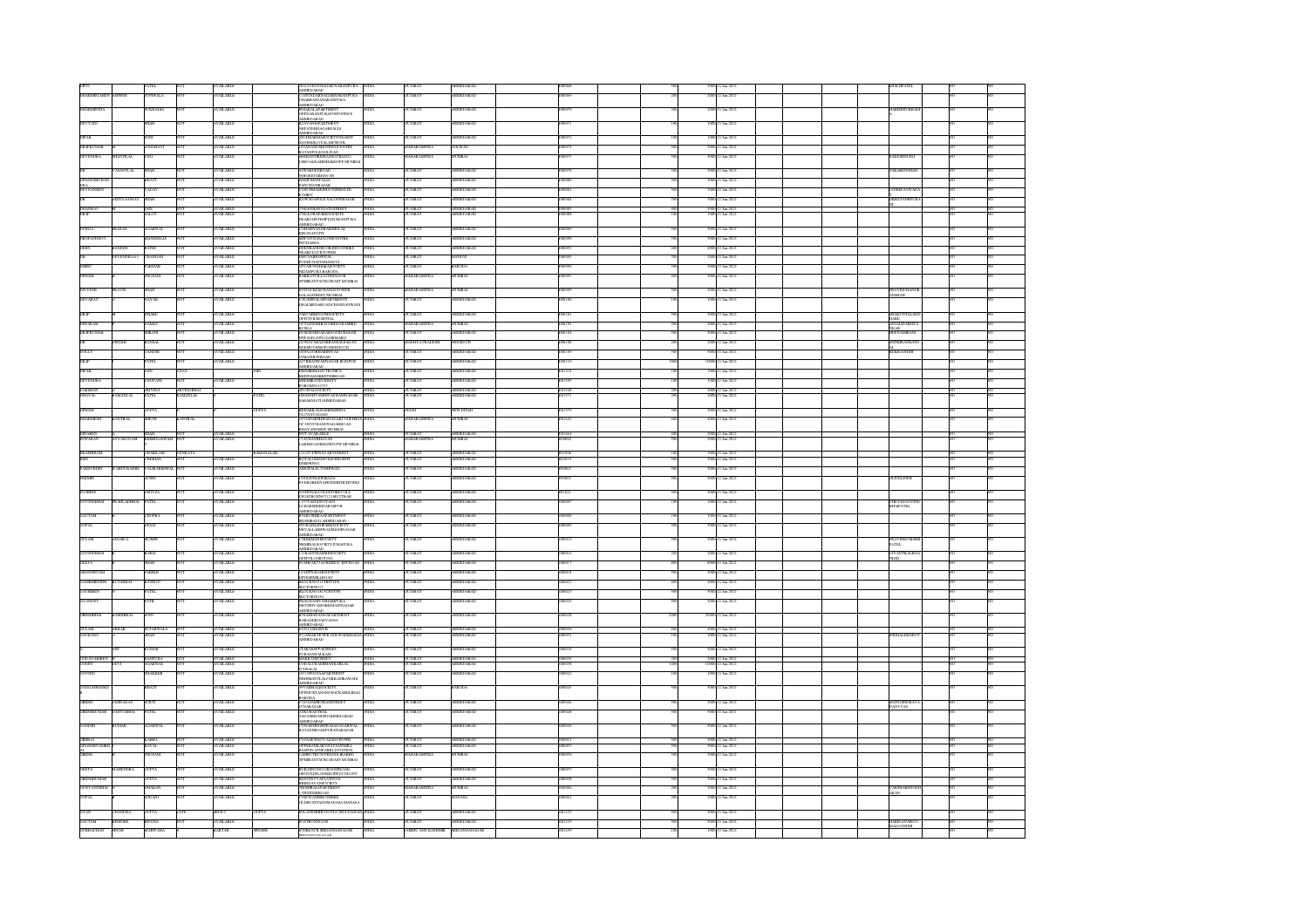| <b>URBACH</b>                |                  |                      |                | RTAR                              | NG <sub>F</sub> | 83DBLOCK SRIGANGANAGAR                                                                                     | <b>INDIA</b>                   | <b>MMU AND KASHMI</b>                   | RIGANGANAGAB                  |                   |                  |                                 |  |  |                                     |  |  |
|------------------------------|------------------|----------------------|----------------|-----------------------------------|-----------------|------------------------------------------------------------------------------------------------------------|--------------------------------|-----------------------------------------|-------------------------------|-------------------|------------------|---------------------------------|--|--|-------------------------------------|--|--|
|                              |                  |                      |                |                                   |                 | SRIGANGANAGAR<br>21518PATTIKATLA NEEMKIG                                                                   |                                |                                         |                               |                   |                  |                                 |  |  |                                     |  |  |
|                              |                  | <b><i>AWHNEY</i></b> |                | <b>ALABLE</b>                     |                 | <b>S3BMAKERTOWERS</b><br><b>SJONAKER HUWERS</b><br>'UFFEPARADECOLABA MUMBAI                                | NDIA                           | <b>AHARASHTRA</b>                       | <b>JUMBAI</b>                 |                   | 10000            | J <sub>20</sub>                 |  |  |                                     |  |  |
|                              |                  |                      |                | ul ABI I                          |                 | <b>MARATNAGARSOCE</b>                                                                                      |                                |                                         |                               |                   |                  |                                 |  |  |                                     |  |  |
|                              |                  |                      |                |                                   |                 | <b>BGHWAYROAD</b>                                                                                          |                                |                                         |                               |                   |                  |                                 |  |  |                                     |  |  |
|                              |                  |                      |                | All ABLE                          |                 | Y ASBURNARI<br><u>ARANPURA AHMEDABAD</u><br>**** *MAR APPARTMENTN                                          |                                | IARA                                    |                               |                   |                  |                                 |  |  |                                     |  |  |
| <b>TTESH</b>                 |                  | NTR ACTOR            |                | <b>AILABLE</b>                    |                 | ARANPURATELEEXSHASTRINA                                                                                    | VINI A                         | <b>TARAT</b>                            | <b>MEDARA</b>                 |                   |                  |                                 |  |  | <b>NUDUAE</b>                       |  |  |
| <b><i>EANSABEN</i></b>       | <b>NTLAL</b>     | ATEL.                |                | <b>AILABLE</b>                    |                 | R AHMEDABAD<br>SDHARMANAGAR SABARMATI                                                                      | <b>INDIA</b>                   | UJARAT                                  | <b>HMEDABAD</b>               |                   |                  | 10000 12-Jan-202                |  |  |                                     |  |  |
|                              |                  | <b>ANDYA</b>         |                |                                   |                 | AHMEDABAD<br>BSDOWNCOLONY DISTVALSAD                                                                       | <b>INDIA</b>                   |                                         |                               |                   |                  | 5000 12-Jan-202                 |  |  | HITKUMARI                           |  |  |
| HEENABEN                     |                  |                      |                | <b>ALABLE</b>                     |                 | /ALSAD<br> 1712BROADWAY PBN07823                                                                           |                                | UJARAT                                  | ALSAD                         |                   |                  |                                 |  |  | DYA.                                |  |  |
| HASMUKH<br>MMAT              |                  | ESHMUK.              |                | <b>ALABLE</b><br><b>ALABLE</b>    |                 |                                                                                                            | NDIA                           | JARAT<br>UJARAT                         | <b>HMEDAB</b><br><b>ARODA</b> |                   | 2000             | $-1202$                         |  |  | MRAJNPAT                            |  |  |
|                              |                  |                      |                |                                   |                 | 34GANDHIGRAMSOCIETY<br>NRMENTALHOSPKARELIBAUG                                                              |                                |                                         |                               |                   |                  |                                 |  |  |                                     |  |  |
| <b>HARIVADAN</b>             |                  | <b>ATEL</b>          |                | <b>WAILABLE</b>                   |                 | IARODA<br>2MATRUKASOCIETY                                                                                  | <b>NDIA</b>                    | GUJARAT                                 | HMEDABAD                      |                   |                  | 5000 12-Jan-202                 |  |  |                                     |  |  |
| .<br>HEMLATABEN              |                  | HOKSHI               |                | <b>ALABLE</b>                     |                 | VASNAROAD AHMEDABAD.<br>A23DURGANAGAR                                                                      | <b>INDIA</b>                   | GUJARAT                                 | ARODA                         |                   |                  | 5000 12-Jan-2021                |  |  | <b>SILESHKUMAR</b>                  |  |  |
| <b>EASMUKHBHA</b>            | <b>RSHOTTAMP</b> | ATEL.                |                | <b>ALABLE</b>                     |                 | <b>OLDPADRAROAD BARODA</b><br>ISJAYSHREEGAYATRINAGARSOC                                                    | INDIA                          | UJARAT                                  | HMEDABAD                      |                   | 1000             | -Jan-202                        |  |  | HOKSHI<br>ANILKUMARRA               |  |  |
|                              |                  |                      |                |                                   |                 | <b>GORWA</b>                                                                                               |                                |                                         |                               |                   |                  |                                 |  |  | <b>HANDRAJOSH</b>                   |  |  |
|                              |                  |                      |                | All ABLE                          |                 | <b>CALUPURABI</b>                                                                                          |                                | ARA                                     |                               |                   |                  | J <sub>202</sub>                |  |  |                                     |  |  |
| <b>HETALKUMA</b>             |                  |                      |                | <b>AILARLE</b>                    |                 | <b>RNAVABAZAR AHMEDABAL</b><br>LOSTAVEDNACAR HARNIRO                                                       | <b>STYLE</b>                   | <b>HARAT</b>                            | MEDARAI                       |                   |                  | Im 202                          |  |  |                                     |  |  |
| HARILAL                      |                  | HEDHI                |                | <b>All ARIF</b>                   |                 | <b>POSAVIM</b>                                                                                             | .<br>NDIA                      | <b>HARAT</b>                            | <b>MORRI</b>                  |                   |                  | Im 202                          |  |  |                                     |  |  |
| HEMA                         |                  | ₹AH                  |                | <b>ALABLE</b>                     |                 | VIATANKARATAMORBI MORBI<br>SBSHANTINIKETANPARKNEAR                                                         | <b>INDIA</b>                   | UJARAT                                  | MEDABAD                       |                   |                  | $3m-202$                        |  |  |                                     |  |  |
|                              |                  | <b>EHTA</b>          |                | All ABLE                          |                 |                                                                                                            |                                | <b>IARA</b>                             | MEDABAI                       |                   | 5000             | $3m-202$                        |  |  |                                     |  |  |
| ARESHKI                      |                  | .<br>683 Ta          |                | All ARLE                          |                 | <b>URMISOCPRODUCTIVITYROAD<br/>24DJAILAXMISOCIETY<br/>OLDPADRARDNRSRIPALNAGAR<br/>PLOTNOS2S2ABHINAVSOC</b> |                                | <b>TARA</b>                             | <b>START STA</b>              |                   |                  |                                 |  |  |                                     |  |  |
| HEMANT                       | <b>ALURAM</b>    | UPTA                 |                | ALABLE                            |                 | SECTORNO23<br>UULLYAPPARTMENTNEAR                                                                          |                                | <b>UARAT</b>                            | <b><i>IMEDARAE</i></b>        |                   |                  | $\frac{1}{2}$ and $\frac{2}{2}$ |  |  | <b>LANKI</b>                        |  |  |
|                              |                  |                      |                |                                   |                 | BALURAMGUPTAROADSHAHIBAL                                                                                   |                                |                                         |                               |                   |                  |                                 |  |  |                                     |  |  |
| HIRALAL                      |                  | ONARA                |                | VAILABLE                          |                 | G AHMEDABAD<br>E41SHANTIKUNISOCIETYOPP<br>CHANDKHEDAVILLAGECHANDKE                                         | <b>INDIA</b>                   | GUJARAT                                 | HMEDARAD                      |                   |                  | 5000 12-Jan-2021                |  |  | <b>ABIBENSON</b>                    |  |  |
|                              |                  |                      |                |                                   |                 | <b>CDA AHMEDABAD</b><br>ALFURNITURECENTREOPP                                                               |                                |                                         |                               |                   |                  |                                 |  |  |                                     |  |  |
| <b>ASMUKHL</b>               |                  |                      |                | <b>ALABLE</b>                     |                 | OLDMUNICIPALOFFICESTATION                                                                                  |                                | $\overline{11121}$                      | ASCONDA                       |                   |                  |                                 |  |  | <b>UU AVTE</b><br>SMUKHLALSH        |  |  |
| <b>HIRAMANI</b>              | <b>GWANDAS</b>   | ME ANI               |                | <b>ALABLE</b>                     |                 | <b>BURHIVKI NICOLONYOLD</b>                                                                                |                                | <b>LARA</b>                             | MEDARAD                       |                   |                  |                                 |  |  |                                     |  |  |
| <b>LANSABEN</b>              | ABUBHAI          | ATEI                 |                | <b>ALABLE</b>                     |                 | DHORBAZARMIRATALKIESRD<br>B30UTTAMNAGARNO2NRRD                                                             |                                | JARAT                                   | MEDABAD                       |                   |                  | Im(202)                         |  |  | <b>ABUBHAIR</b>                     |  |  |
|                              |                  |                      |                |                                   |                 | SHCOOLNIKOLGAMRDPOTHAKK                                                                                    |                                |                                         |                               |                   |                  |                                 |  |  | <b>BHAIPATEL</b>                    |  |  |
| HEMLATA                      | VIILA            | viel                 |                | ALABLE                            |                 | !<br>OTRIBHOVANPARK<br>AWAHARCHOWKSABARMATI                                                                |                                | <b>JARA</b>                             | <b>MEDARAL</b>                |                   |                  | $\frac{1}{2}$ an-202            |  |  |                                     |  |  |
|                              |                  |                      |                |                                   |                 |                                                                                                            |                                |                                         |                               |                   |                  |                                 |  |  |                                     |  |  |
| HARSHABE!                    |                  | URATH                |                | VAILABLE                          |                 | <b>VHMEDABAD</b><br>001ACHANDRAPURI<br><b>KEDARMALROADMALADE</b>                                           |                                | <b>AHARASHTR.</b>                       | <b>TMRAI</b>                  |                   |                  | Im 202                          |  |  |                                     |  |  |
| <b>EASMUKH</b>               |                  | ANA                  |                | VAILABLE                          |                 |                                                                                                            |                                | <b>JUJARAT</b>                          | <b>IMEDABAD</b>               |                   |                  | 5000 12-Jan-2021                |  |  |                                     |  |  |
|                              |                  |                      |                |                                   |                 | MUMBAI<br>MUMBAI<br>RODABACHEVDAMARTRAOPURA INDIA<br>ROADNEARAMBAWADIPOLE                                  |                                |                                         |                               |                   |                  |                                 |  |  |                                     |  |  |
| <b>LARSHADKU</b>             | AVTH 2           | $\overline{\cdots}$  |                | <b>ALABLE</b>                     |                 | <b>ASUSHERVIPOLE RACHKAWA</b>                                                                              |                                | 1494                                    | ASCONDA                       |                   |                  | $\frac{1}{2}$                   |  |  |                                     |  |  |
|                              | .<br>TILAI       | <b>ATR</b>           |                | <b>ALABLE</b>                     |                 | .<br>KHIYARWADA RAJKAWADA                                                                                  |                                | <b>JARAT</b>                            | <b>JEDARAI</b>                |                   |                  |                                 |  |  |                                     |  |  |
| <b>JARINARAY</b>             |                  | <b>ITTAL</b>         |                | VAILABLE                          |                 | <b>HARINARAYANSHANKARLAL</b>                                                                               | <b>NDIA</b>                    | ARKHANI                                 | GSALAI                        |                   | $\overline{900}$ | $tan-202$                       |  |  | <b>VYKARLAL</b>                     |  |  |
| <b>IARGOVINI</b>             |                  | ATHOD                |                | <b>VAILABLE</b>                   |                 | STATIONROADJUGSALAI<br>MODHWADA DISTAHMEDABAD                                                              | <b>INDIA</b>                   | <b>UJARAT</b>                           | HMEDABAD                      |                   | 3000             | 12-Jan-2021                     |  |  | <b>TTAI</b>                         |  |  |
|                              |                  |                      |                |                                   |                 | <b>AHMEDABAD</b>                                                                                           |                                |                                         |                               |                   |                  |                                 |  |  |                                     |  |  |
| <b>MESE</b>                  |                  | <b>ENED</b>          |                | ALABLE                            |                 | <b>INDIRAAPARTMENT</b>                                                                                     | INDIA                          |                                         | <b>MRA</b>                    |                   |                  | 1000 12-Jan-202                 |  |  |                                     |  |  |
| HEENA                        |                  | <b>ave</b>           |                | <b>WAILABLE</b>                   |                 | <b>MLDAHANUKARROAD</b><br>19TULSIDHAMSOCIETY                                                               | <b>INDIA</b>                   | MAHARASHTRA                             | <b>THANE</b>                  |                   |                  | 5000 12-Jan-2021                |  |  | CHANDRAK)<br>MTRIVEDI               |  |  |
| <b>IARISH</b>                |                  | <b>ATEL</b>          |                | VAILABLE                          |                 | OPPVIDHYAVIHARSCHOOL<br>813SHRIHARISOCIETY                                                                 | <b>INDIA</b>                   | <b>JUARAT</b>                           | HMEDARAD                      | nks:              |                  | 10000 12-Jan-202                |  |  |                                     |  |  |
| <b>IMATLAL</b>               |                  | AWAL.                |                | <b>ALABLE</b>                     |                 | OPPHARISHPETROLPUMP<br>AILALBHAIAPPARTMENT                                                                 |                                | UJARAT                                  | HMEDABAD                      |                   |                  | -Jan-202                        |  |  |                                     |  |  |
|                              |                  |                      |                |                                   |                 | <b>KIRANPARKNAVAWADAJ</b>                                                                                  | <b>NDIA</b>                    |                                         |                               |                   | 900              |                                 |  |  | NAYAKRAW                            |  |  |
| <b>ARDIK</b>                 |                  |                      |                | All ABLE                          |                 | <b>JRANT ON </b><br>HIMEDABAD<br>******VIRJYOTVBLANE                                                       |                                |                                         |                               |                   |                  | J <sub>20</sub> 202             |  |  |                                     |  |  |
| <b>LANSBAL</b>               |                  | .<br>Pla             |                | <b>All ARIF</b>                   |                 | HMERTAVIRIYOTVBL-v<br>GHATKOPAREAST MUMBAL<br>CHATKOPAREAST MUMBAL<br>SCGRHARATSOCIETY SIONEAST            | <b>NDIA</b>                    | AHARASHTRA                              | <b>TMRAI</b>                  |                   |                  | Im 202                          |  |  |                                     |  |  |
| <b>IFFNA</b>                 |                  | .<br>IRANI           |                | <b>All ARIF</b>                   |                 | <b>JUMBAI<br/>XURGESHDADARSOCRUKMANI</b>                                                                   | <b>INDIA</b>                   | TERRAT                                  | <b>HMEDARAL</b>               |                   |                  | Im 202                          |  |  |                                     |  |  |
| <b>IEMANSHU</b>              |                  | HAF                  |                | <b>AILABLE</b>                    |                 | NIWASFLATNO24SBMARG<br>NIVETIAROAD MALADE MUMBAI                                                           |                                | <b>AHARASHTRA</b>                       | UMBAI                         |                   |                  | $3m-202$                        |  |  | ESHSHAH                             |  |  |
|                              |                  |                      |                |                                   |                 |                                                                                                            | <b>INDIA</b>                   |                                         |                               |                   | 1000             |                                 |  |  |                                     |  |  |
| HIMANSHU<br><b>LARMINDER</b> |                  | HALIWAI              |                | <b>AVAILABLE</b><br><b>ALABLE</b> |                 | 361SONGADH 48HUGHESROAD NDIA                                                                               | <b>INDIA</b>                   | <b>MAHARASHTRA</b><br><b>AHARASHTRA</b> | MUMBAI<br><b>JUMBAI</b>       | 100081<br>me.     | 20000            | 10000 12-Jan-2021<br>$3m-202$   |  |  | RAKESHSHAH                          |  |  |
|                              |                  |                      |                |                                   |                 | 4DEEPAKMAHAL<br>WORLIHILLROADWORLI MUMBAI                                                                  |                                |                                         |                               |                   |                  |                                 |  |  |                                     |  |  |
| <b>TARSHAD</b>               |                  | <b>EHTA</b>          |                | ALABLE                            |                 | <b>ILOHARCHAWLHARARAWALA</b>                                                                               |                                | <b>JARAT</b>                            | <b>IMEDABA</b>                |                   | 6000             | $3m-202$                        |  |  | ecuus                               |  |  |
|                              |                  | $_{\text{HAMT}}$     |                |                                   |                 | BLDGNO21STFLRROOM12<br>WM290BASTGUZAN                                                                      |                                | 13.937                                  |                               |                   |                  |                                 |  |  | <b>MEHTA</b>                        |  |  |
| HARJINDER                    |                  | RORA                 | <b>DER</b>     |                                   | RORA            | LOTNO4STREETNOI                                                                                            | <b>NDIA</b>                    | UJARAT                                  | HMEDABAD                      | $\overline{1128}$ |                  | 1000 12-Jan-202                 |  |  |                                     |  |  |
|                              |                  |                      |                |                                   |                 | CHANDERLOKCOLONY                                                                                           |                                |                                         |                               |                   |                  |                                 |  |  |                                     |  |  |
| <b>JARSHA</b>                |                  | MLANI                | <b>UAYKANT</b> |                                   | MLANI           | <b>JEWSUBHASHNAGAR</b><br>VAYANOPPTAJAWALA HOUSE                                                           | <b>INDIA</b>                   | GUJARAT                                 | <b>IMEDABAD</b>               | 01136             |                  | 1000 12-Jan-202                 |  |  |                                     |  |  |
| DAO                          |                  | <b>ILIMORIA</b>      |                |                                   | <b>ILIMORIA</b> | &PETROLPUMP<br>HANTIOPPSTATEBANKOF                                                                         | INDIA                          | UJARAT                                  | MEDABAD                       | 1309              |                  | 1000 12-Jan-2021                |  |  |                                     |  |  |
| <b>LARENDR</b>               |                  | wat                  |                |                                   | w.<br>N         | <b>INDIAPANDITNEHRUROAD</b><br>LOWERKALABAIHROAD<br>NEARHAPPYHOMESCHOOL                                    | <b>SDIA</b>                    | IJARAT                                  | DWARA                         |                   |                  | J <sub>202</sub>                |  |  |                                     |  |  |
|                              |                  |                      |                |                                   |                 | <b>IDWARAUP KOTOWARA</b><br>40243SEBIREGNOINB01                                                            |                                |                                         |                               |                   |                  |                                 |  |  |                                     |  |  |
| <b>EARSHAD</b>               | RALAL.           | HKINA                | LALAS          |                                   |                 | NROTUNDABLDG STHFLOOR<br>TMANDOTRI POSTHANSAPUR                                                            | NDIA                           | <b>AHARASHTRA</b>                       | <b>JUMBAI</b>                 |                   |                  | 4000 12-Jan-202                 |  |  |                                     |  |  |
| <b>LARGOVA</b>               |                  | viel                 |                |                                   |                 | <b>TALPATANDISTMEHSANA</b>                                                                                 |                                | Jarat                                   |                               |                   |                  | 202                             |  |  |                                     |  |  |
| aray                         |                  |                      |                |                                   |                 | MEHSANA<br>KSHITU BAKROLROAD<br>VALLABHVDHANAGAR                                                           |                                | iar a                                   | <b>DHYANAG</b>                |                   |                  |                                 |  |  |                                     |  |  |
|                              |                  |                      |                |                                   |                 |                                                                                                            |                                |                                         |                               |                   |                  |                                 |  |  |                                     |  |  |
| HARI                         |                  | <b>UPTA</b>          | RADHEYLAL      |                                   | <b>GUPTA</b>    | <b>IDHYANAGAR</b><br>00 ARYANAGAR                                                                          |                                | <b>GUJARAT</b>                          | HMEDABAD                      |                   |                  | 6000 12-Jan-202                 |  |  |                                     |  |  |
|                              |                  | UPTA<br>NTEL         |                | <b>AILABLE</b>                    |                 | 100 ARYANAGAR<br>COJAYANTRESTAURANT<br>DPPMANNAGARSTATION                                                  | <b>INDIA</b><br>INDIA<br>INDIA | GUJARAT<br>GUJARAT<br>GUJARAT           |                               |                   |                  | : Jan-202<br>: Jan-202          |  |  |                                     |  |  |
|                              |                  |                      |                |                                   |                 |                                                                                                            |                                |                                         |                               |                   |                  |                                 |  |  |                                     |  |  |
| <b>SAN</b>                   |                  | <b>ATEL</b>          |                | <b>AVAILABLE</b>                  |                 | AHMEDABAD<br>10SEJALPARKOPPLALITA<br>COLONYISANPUR AHMEDABAD<br>PLOTNO437B1 SECTORNOS                      | <b>INDIA</b>                   | GUJARAT                                 | HMEDARAD                      |                   |                  | 5000 12-Jan-2021                |  |  |                                     |  |  |
| <b>INDRAJITSINH</b>          |                  | OLANKI               |                | VAILABLE                          |                 |                                                                                                            | <b>INDIA</b>                   | GUJARAT                                 | ANDHI NAGAR                   | mre               |                  | 3000 12-Jan-2021                |  |  | <b>MESHKUMAR</b>                    |  |  |
| NDRAVADAN                    |                  | HAH                  |                | VAILABLE                          |                 | <b>I LIETHABHAISPOLE KHADIA</b>                                                                            | INDIA                          | UJARAT                                  | <b>IMEDARAD</b>               |                   |                  | 5000 12-Jan-2021                |  |  | EHTA<br>MUKESHSH                    |  |  |
| <b>DIRABE!</b>               |                  | <b>ATEL</b>          |                | <b>ALABLE</b>                     |                 |                                                                                                            |                                | <b>ARAT</b>                             | EDABAL                        |                   |                  | J <sub>202</sub>                |  |  |                                     |  |  |
|                              |                  |                      |                |                                   |                 |                                                                                                            |                                |                                         |                               |                   |                  |                                 |  |  |                                     |  |  |
| ISMAIL<br>INDIRA             |                  | <b>TITWA</b><br>HTA  |                | AIL AREE                          |                 |                                                                                                            |                                |                                         |                               |                   |                  | $3m-202$                        |  |  |                                     |  |  |
|                              |                  |                      |                | <b>ALABLE</b><br>VAII ARI F       |                 | ROADCHURCHGATE MUMBAI<br>HOKASIBAZAR DISTMEHSANA                                                           | <b>SDIA</b>                    | Jarat<br>1149.47                        |                               |                   | 1000             |                                 |  |  |                                     |  |  |
| AREN                         |                  |                      |                |                                   |                 | <b>ÆHSANA</b><br>SYNDICATEBANK                                                                             | VN A                           |                                         | <b>HSANA</b>                  |                   |                  | Im 202                          |  |  |                                     |  |  |
| <b>INDRAJIT</b>              |                  | <b>PARIWAL</b>       |                | <b>AILABLE</b>                    |                 |                                                                                                            | NDIA                           | UJARAT                                  | <b>ADODARA</b>                |                   | 900              | 12-Jan-2021                     |  |  | <b>HANDRIKAISO</b><br><b>RIWALA</b> |  |  |
| MANUE.                       | WIE              | HRISTI               |                | <b>ALABLE</b>                     |                 | ATPOKADODARA KADODARA<br>147SARABHAIHOUSINGSOCIETY                                                         | INDIA                          | UJARAT                                  | <b>ARODA</b>                  |                   | 5000 13          | $2 - 202$                       |  |  |                                     |  |  |
| <b>ASHWANTRA</b>             |                  |                      |                | ALABLE                            |                 | FATEHGANI BARODA<br>57LAVANYASOCIETY PALDI                                                                 |                                | <b>JARAT</b>                            | <b>NEDARA</b>                 |                   | $2000$ $12$      | -<br>1-Jan-2021                 |  |  |                                     |  |  |
| <b>JASUMATIBEN</b>           |                  | <b>HAVADA</b>        |                | <b>VAILABLE</b>                   |                 | AHMEDABAD<br>KVASFONGCCOLONY                                                                               | <b>NDIA</b>                    | UJARAT                                  | <b>HKT ESHWAR</b>             |                   |                  | 10000 12-Jan-2021               |  |  | <b><i>CANAKSINH</i></b>             |  |  |
|                              |                  |                      |                |                                   |                 | DANKLESHWAR AHKLESHWAR                                                                                     |                                |                                         |                               |                   |                  |                                 |  |  | .<br>VDA                            |  |  |
| TENDRAKUN                    |                  | <b>AYAK</b>          |                | VAILABLE                          |                 | <b>COHMINAYAK 75MARKETYARD</b>                                                                             | <b>NDIA</b>                    | <b>JUARAT</b>                           | HMEDARAD                      |                   |                  | 5000 12-Jan-202                 |  |  | <b>CASHMIRAB</b><br><b>VAK</b>      |  |  |
| S<br>AGDISHCHANI             |                  | <b>ATEL</b>          |                | VAILABLE                          |                 | HISHWARNAGARSOCIETY<br>XIPOBALISANATAPATAN PATAN                                                           | NDIA                           | UJARAT                                  | <b>ATAN</b>                   |                   |                  | 5000 12-Jan-2021                |  |  |                                     |  |  |
|                              |                  |                      |                | All ABLE                          |                 |                                                                                                            |                                | IARA                                    |                               |                   |                  |                                 |  |  |                                     |  |  |
|                              |                  |                      |                |                                   |                 | MATRUCHHAYASOCIETY<br>IMAYACINEMAKUBERNAGAR                                                                |                                |                                         |                               |                   |                  |                                 |  |  | $\frac{1}{2}$                       |  |  |
| <b>TXNARE</b>                |                  |                      |                | <b>AILABLE</b>                    |                 | HMEDABAD<br>TOJAYANTRESTAURANT                                                                             |                                | JARA                                    | MEDABAI                       |                   |                  |                                 |  |  |                                     |  |  |
|                              |                  |                      |                |                                   |                 | <b>OPPMANINAGARSTATION</b>                                                                                 |                                |                                         |                               |                   |                  |                                 |  |  |                                     |  |  |
|                              |                  |                      |                | ALABLE                            |                 | NHMEDABAD<br>NHMEDABAD<br>NAGARSARKHEJROADVASNA                                                            |                                | JARA                                    |                               |                   |                  |                                 |  |  |                                     |  |  |
|                              |                  |                      |                |                                   |                 | <b>MEDABAD</b>                                                                                             |                                |                                         |                               |                   |                  |                                 |  |  |                                     |  |  |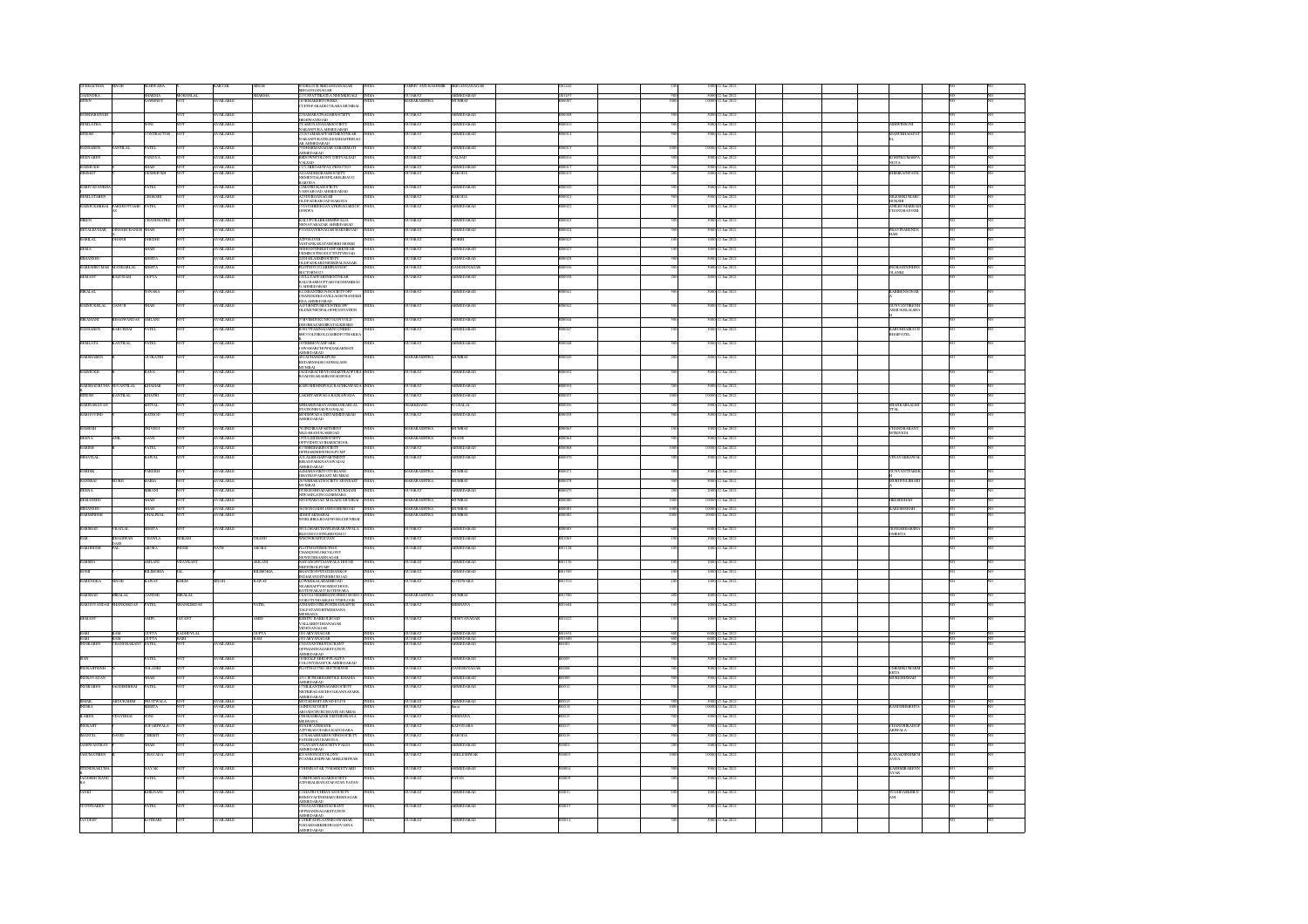|                           |                         |                         |                | LABL                   |                 | <b>SVRAJESHSOCIETY</b><br>ISVRAJESHSOCIETY<br>NRGEBANSAPIRVATVAROAD                                                      |              |                        |                                  |                       |                    |                                       |  |                                   |  |
|---------------------------|-------------------------|-------------------------|----------------|------------------------|-----------------|--------------------------------------------------------------------------------------------------------------------------|--------------|------------------------|----------------------------------|-----------------------|--------------------|---------------------------------------|--|-----------------------------------|--|
|                           |                         |                         |                |                        |                 | NRGEBANSSM<br>AEHBEDARIARTMENT<br>SCHIRENAPARTMENT<br>NRNGEABAD<br>HMEDABAD<br>TOBMANGLAMSOCIETY3                        |              |                        |                                  |                       |                    |                                       |  |                                   |  |
|                           |                         |                         |                | AILABLE                |                 |                                                                                                                          |              |                        |                                  |                       |                    |                                       |  |                                   |  |
|                           |                         |                         |                |                        |                 |                                                                                                                          |              |                        |                                  |                       |                    |                                       |  |                                   |  |
|                           |                         |                         |                |                        |                 | 29BMANGLAMSOCIETY.><br>BHGHODASARPOLICECHOWKY                                                                            |              |                        |                                  |                       |                    |                                       |  |                                   |  |
| <b>AMINBHAI</b>           | <b>ANITBHAI</b>         | ATEL.                   |                | VAILABLE               |                 | <b>HMEDABAD</b><br>HBANANDNAGARSOCIETY<br><b>EARNEWINDIAMILL</b>                                                         |              | <b>JARA</b>            | HMEDABAD                         |                       |                    | 2000 12-Jan-202                       |  | <b>AVNITBHAIISE</b><br>ARBHAIPATE |  |
| $\frac{1}{2}$             | <b>ARTAI</b>            |                         |                | All ARLE               |                 | <b>TELETRICIT INCTRILARI</b>                                                                                             |              | 1.01                   | <b>ABIN'S</b>                    |                       |                    | $\sim$                                |  |                                   |  |
| <b>IAVA</b>               | <b>IUPENDRA</b>         |                         |                | <b>VAILABLE</b>        |                 | BHARUCH<br>NIKUNI22SHREYANAGAR2                                                                                          | .<br>VDI A   | <b>TARAT</b>           | <b>ARODA</b>                     |                       |                    | 3000 12-Jan-202                       |  | <b>BHI PENDRAR</b>                |  |
| <b>AYABEN</b>             |                         |                         |                | ALABLE                 |                 | <b>SUBHANPURA BARODA</b><br>4SHANTIVANPARK                                                                               |              | JARAT                  | <b>HMEDARAD</b>                  |                       |                    | 5000 12-Jan-202                       |  |                                   |  |
|                           |                         | ŒL                      |                |                        |                 | BHLIONSCLUBHALLOLD<br>RUDRANIVASTOPIWALASGALI                                                                            | NDIA         |                        |                                  |                       |                    |                                       |  |                                   |  |
| AYVIR                     | MBALAL                  | ATEL.                   |                | <b>ALABLE</b>          |                 |                                                                                                                          | NDIA         | Jarat                  | MEDABAD                          |                       | 5000 13            | $3\text{-}$ lan $-2021$               |  |                                   |  |
| <b>VGRUT</b>              |                         |                         |                | <b>MLABLE</b>          |                 | <u>IALAMANDIRCINEMASGALI</u><br>"133GANGAJAMNASOCIETY                                                                    |              | .<br>ARAI              | RODA                             |                       |                    | J <sub>202</sub>                      |  |                                   |  |
| VANBHA                    |                         | <b>JPRA</b>             |                | <b>ALABLE</b>          |                 | SOCIETYBUSSTOPMANINAGAR                                                                                                  |              | <b>JARAT</b>           | EDABAL                           |                       |                    |                                       |  | BHAISAPRA                         |  |
| <b>AKSHAN</b>             |                         | .<br>Alumal             |                | VAILABLE               |                 | <b>MMEDABAD</b><br>IDURGABHAWANSORABJI                                                                                   |              | <b>JARA</b>            | <b>IMEDABAD</b>                  |                       |                    | S000 12-Jan-202                       |  |                                   |  |
|                           |                         |                         |                |                        |                 | COMPOUNDOLDWADAJBUSSTOR                                                                                                  |              |                        |                                  |                       |                    |                                       |  |                                   |  |
| JASHVANT<br>JAYESH        |                         |                         |                | AVAILABLE<br>AVAILABLE |                 | <b>MHMEDABAD<br/>M.OTNO3781 SECTORNOS</b><br>228MUKHIVAS                                                                 |              |                        | NDHI NAGAR<br>MEDABAD            |                       |                    |                                       |  |                                   |  |
|                           | <b>ABULAL</b>           |                         |                |                        |                 |                                                                                                                          |              | <b>JARA</b>            |                                  |                       | 5000 12<br>5000 12 | -Jan-2021<br>-Jan-2021                |  |                                   |  |
|                           |                         |                         |                | 1.011                  |                 | ARMONIANA<br>LMOSTAFFQTRHHMUNI<br>MATHOMENRPUKHRAJHOSPITAL                                                               |              |                        |                                  |                       |                    |                                       |  |                                   |  |
| <b>JAGDISH</b>            | <b>JOITARAM</b>         | RAJAPATI                |                | ALABLE                 |                 | <b>7VIJAYLAXMISOCIETY</b>                                                                                                | <b>STOLA</b> | JARAT                  | HMEDABAD                         |                       |                    | 4000 12-Jan-202                       |  |                                   |  |
| <b>JAMALA</b>             |                         |                         |                | ALABLE                 |                 | IIGHWAYROAD<br>82335MEGHANINAGAR ASARWA                                                                                  |              |                        |                                  |                       |                    |                                       |  |                                   |  |
|                           |                         | <b>IARMA</b>            |                |                        |                 | AHMEDABAD                                                                                                                | <b>INDIA</b> | IJARAT                 | IMEDABAD                         |                       |                    | 1000 12-Jan-2021                      |  |                                   |  |
| <b>AYESHKUM</b>           | <b>SODCHANE</b>         | łАН                     |                | <b>AILABLE</b>         |                 | KASHIPURA<br>MULJIRAMDASSTREET<br>17SHUBHLAXMISOCIET                                                                     |              | <b>JARAT</b>           | MEDABAD                          |                       |                    | 4000 12-Jan-2021                      |  |                                   |  |
| <b>AYANTIBE</b>           |                         |                         |                | <b>AILABLE</b>         |                 | AMWADISTANDISANPUR                                                                                                       |              | <b>JARAT</b>           | MEDABAD                          |                       | 2000               | $3m-202$                              |  |                                   |  |
| AGDISHBHAI                |                         | <b>IDHAVI</b>           |                | VAILABLE               |                 | <b>VHMEDABAD</b><br>VEWSATADHARNAGAR                                                                                     |              | <b>JARA</b>            | MEDABAD                          |                       |                    | 5000 12-Jan-202                       |  |                                   |  |
| <b>vott</b>               |                         | <b>ADLANI</b>           |                | <b>VAILABLE</b>        |                 | NEARVIRATNAGARNHNOS<br>M5968SHASTRINAGAR                                                                                 |              | <b>JARA</b>            | <b>HMEDABAD</b>                  |                       |                    | 4000 12-Jan-2021                      |  | <b>THDADL</b>                     |  |
|                           |                         |                         |                |                        |                 |                                                                                                                          |              | <b>JARA</b>            | MEDARAD                          |                       |                    |                                       |  |                                   |  |
| <b>JAGDISH</b><br>JIVANLA |                         | NPURA<br>VALLA          |                | VAILABLE<br>VAILABLE   |                 | MOSSSHASIRIKAGAR<br>MARANPURA AHMEDABAD<br>MARRANISTREET<br>21145AMRAPALIPLATS<br>NEARBAPUNAGARCHARRASTA<br>NEARCHARA    |              |                        |                                  |                       |                    |                                       |  | $\overline{1}$                    |  |
|                           |                         |                         |                |                        |                 |                                                                                                                          |              |                        |                                  |                       |                    |                                       |  | LIA.                              |  |
| VOTIBEN                   |                         | <b>ATEL</b>             |                | <b>ALABLE</b>          |                 | HMEDABAD<br>***SARDARPARKSOCIETY                                                                                         | <b>STYLE</b> | <b>TARAT</b>           | MEDARAD                          |                       | $5000$ 13          | 2-Jan-202                             |  |                                   |  |
| AGDISHBHA                 |                         | ŒL                      |                | All ABLE               |                 | COLLEGEROAD<br>R7BHAVNAAPARTMENT<br>R/BHAVNAAPARIMENT<br>BHNARAYANNAGARBUSSTAND                                          |              | .<br>Jarat             | <b>HMEDABAD</b>                  |                       | 5000               | $3m-202$                              |  | <b>NESHBHAL</b>                   |  |
|                           |                         |                         |                | <b>MLABLE</b>          |                 |                                                                                                                          |              | ARA                    |                                  |                       |                    |                                       |  |                                   |  |
|                           |                         |                         |                |                        |                 | TIYOTICOLONY<br>SHAHALAMTOLNAKAGITAMANDIR<br>                                                                            |              |                        |                                  |                       |                    |                                       |  | JPATLALSHAH<br>ERLALSHAH          |  |
| INESH                     |                         | <b>HAF</b>              |                | VAILABLE               |                 | AHMEDABAD<br>640DWARKESHGULLY MIMARKET                                                                                   |              | JARAT                  | <b>IMEDARAD</b>                  |                       | 10000              | $\frac{1}{2}$ and $\frac{2}{2}$       |  | EVANTILALKA<br>ICHANDSHAH         |  |
|                           |                         |                         |                |                        |                 |                                                                                                                          |              |                        |                                  |                       |                    |                                       |  |                                   |  |
| <b>TISNA</b>              |                         | <b>NDH</b>              |                | <b>ALABLE</b>          |                 | 661POOJAAPARTMENTNEAR<br>AZADSOCIETYHIMMATLALPARK                                                                        |              | JARAT                  | MEDABAD                          |                       |                    |                                       |  |                                   |  |
| <b>ARTMAR</b>             |                         | cema                    |                | All ARLE               |                 | <b>VHMEDABAD</b><br>WGETIACO                                                                                             |              | 149.47                 | MEDARAD                          |                       |                    |                                       |  |                                   |  |
|                           |                         |                         |                |                        |                 | <b>JAGETIABHAWANAZADCHOWK</b>                                                                                            |              |                        |                                  |                       |                    |                                       |  |                                   |  |
| UGAL.                     | SHORE                   | <b>GUPTA</b>            |                | <b>ALABLE</b>          |                 |                                                                                                                          |              | JARAT                  | HMEDABAD                         |                       | 40001              | $-$ Jan-202                           |  |                                   |  |
| <b>GDISH</b>              | HALAL.                  | <b>BRA</b>              |                | <b>ALABLE</b>          |                 | COBAIR ANGINDHANAGAR<br>KHEDROAD?NDRLYCROSSING<br>23HARIRAMTIWARICHAWL<br>RAMNAGARKANDIVALIE MUMBAI                      |              | <b>HARASHTR</b>        | <b>IMBAI</b>                     |                       | 1000               | J <sub>202</sub>                      |  |                                   |  |
|                           |                         |                         |                |                        |                 |                                                                                                                          |              |                        |                                  |                       |                    |                                       |  |                                   |  |
| <b>ETENDRA</b>            |                         | <b>JOOR</b>             |                | <b>ALABLE</b>          |                 | <b>3VASUDHAAPARTMENTS</b><br>NEARVIJAYPARKNAVRANGPURA                                                                    |              | <b>JARA</b>            | MEDABAD                          |                       |                    |                                       |  | TURAIGO                           |  |
| <b>AGDISH</b>             | <b>PRASAD</b>           | ANSAL                   |                | VAILABLE               |                 | HMEDABAD<br>1406ATULAPPARTMENT                                                                                           |              | <b>JARA</b>            | HMEDABAD                         |                       |                    | 5000 12-Jan-202                       |  |                                   |  |
|                           |                         |                         |                | <b>MLABLI</b>          |                 |                                                                                                                          |              |                        |                                  |                       |                    |                                       |  |                                   |  |
|                           |                         |                         |                |                        |                 | NAVITY AROAD<br>E110PALMACRES<br>MPROADMULUNDE MUMBAI                                                                    |              |                        |                                  |                       |                    |                                       |  | MKHOPKAR                          |  |
| <b>ITENDRA</b>            |                         |                         |                | ALABLE                 |                 | NEWBELLEVUEMGROAD                                                                                                        |              | HARASHTR               | <b>JUMBAI</b>                    |                       | 50001              | $\frac{1}{2}$ and $\frac{1}{2}$ (1)   |  | <b>RISHMEHT</b>                   |  |
| <b>AWAHARLAL</b>          | SHAVLAL                 |                         |                | ALABLE                 |                 | HARMALIEAST MUMBAL<br>403E167THCROSSROAD<br>VANIKNIVASCHEMBUR MUMBAL                                                     |              | <b>AHARASHTR</b>       | <b>UMBAI</b>                     |                       | 2000               | J <sub>202</sub>                      |  |                                   |  |
|                           |                         | <b>EHTA</b>             |                |                        |                 |                                                                                                                          |              |                        |                                  |                       |                    |                                       |  |                                   |  |
|                           |                         |                         |                |                        |                 |                                                                                                                          |              |                        |                                  |                       |                    |                                       |  | ALABENJAWA<br>RLALMEHTA           |  |
| ENDRA                     |                         |                         |                | <b>AVAILABLE</b>       |                 | THFLOOR 87KIKASTREET                                                                                                     |              |                        |                                  |                       | 2000 1             |                                       |  | <b>ILIPMSHAI</b>                  |  |
| <b>VESH</b>               | HANKER<br><b>UJNKAN</b> | IЛН                     |                | AVAILABLE<br>AVAILABLE |                 | I THYAGARAJAMARG<br>144BHUTANIVAS                                                                                        |              | JARAT<br>VHARASHTR     | HMEDABAD<br>{UMBA}               |                       |                    | 5000 12-Jan-2021<br>5000 12-Jan-2021  |  | <b>IANDRABALL</b>                 |  |
|                           |                         |                         |                |                        |                 | <b>DRAMBEDKARROADMATUNGA</b>                                                                                             |              |                        |                                  |                       |                    |                                       |  | <b>AMKRISHNAP</b>                 |  |
| ΆN                        | NGESH                   | AGLE                    |                | <b>ALABLE</b>          |                 |                                                                                                                          |              | <b><i>HARASHTR</i></b> | MBAI                             |                       |                    | J <sub>202</sub>                      |  |                                   |  |
|                           |                         |                         |                |                        |                 | MUMBAI<br>SHOPPINGCENTREOPPUNION<br>BANKNAVGHARVASAIW MUMBA                                                              |              |                        |                                  |                       |                    |                                       |  |                                   |  |
|                           |                         | <b>SILIMORIA</b>        | RAMROSE        |                        | <b>SILIMORI</b> | HANTIOPPSTATEBANKOF                                                                                                      |              | <b>JARA</b>            | <b>IMEDARAD</b>                  |                       | 1000               | -Jan-202                              |  |                                   |  |
| <b>JAYANTILAL</b>         | PRADHAM                 | <b>LANSHAL</b>          | <b>RADHAN</b>  |                        | <b>IANSHAL</b>  | INDIAPANDITNEHRUROAD<br>KAPOORESTATEVISHNUNAHA<br><b><i>INSETH2NDFLOORRM24</i></b>                                       | <b>SDL</b>   | .<br>Jarat             | <b>IMEDABAD</b>                  |                       |                    | 1000 12-Jan-202                       |  | <b>ASTURBAYAN</b><br>ALBHANOSH    |  |
| <b>AVSHRIR</b>            |                         |                         | <b>NODRA</b>   |                        |                 |                                                                                                                          |              |                        | <b>IMRAI</b>                     |                       | 1000               | Jan-202                               |  |                                   |  |
|                           |                         |                         |                |                        |                 |                                                                                                                          |              |                        |                                  |                       |                    |                                       |  |                                   |  |
| <b>ITENDRA</b>            |                         | <b>GARWAL</b>           | HOK            |                        | <b>JARWA</b>    | AI DHARNENDRAAPARTMENT<br>OPPTELEPHOENEXCHANGE<br>MALAD MUMBAI<br>342KIRANPATH                                           |              | <b>JARA</b>            | <b>IMEDARAI</b>                  |                       | $\overline{1000}$  | Im(202)                               |  |                                   |  |
| TENDRA                    | MAI                     | ιNΑ.                    | <b>AKORBHA</b> |                        |                 |                                                                                                                          |              | <b>JARA</b>            | MEDABAI                          |                       |                    | $3m-202$                              |  | <b>HAKORBHA</b>                   |  |
|                           |                         |                         |                | LABLE                  |                 | MANSAROVARCOLONY<br>MANSAROVARCOLONY<br>ISJAGANINAGAR<br>BEHINDNAVYUGCOLLEGE<br>RANDERROA                                |              |                        | MEDABAI                          |                       |                    |                                       |  |                                   |  |
|                           | RAKASH                  | EPHEN                   |                | <b>AILABLE</b>         |                 |                                                                                                                          |              |                        |                                  |                       | 5000               | $Jan-202$                             |  |                                   |  |
|                           |                         |                         |                |                        |                 | POBOX/102904<br>MERLEDESBENZSALES POBOXS<br>MUSCAT MUSCAT<br>TULSIVANSOCIETY16                                           |              |                        |                                  |                       |                    |                                       |  |                                   |  |
|                           |                         |                         |                |                        |                 | 6NRKUMARSHALA NARODA                                                                                                     |              |                        |                                  |                       |                    |                                       |  |                                   |  |
| <b>ASHREE</b>             | VEG                     |                         |                |                        |                 | NKNOLL<br>HMEDABAD<br>GAKASHDEEPAPARTMENT<br>KARELIBAUG OPPWATERTANK                                                     |              | <b>IARA</b>            | <b>ARODA</b>                     |                       | 2000               |                                       |  | MESHRAJNIKA<br>TDANGAWALA         |  |
| <b>AYANTILAL</b>          |                         |                         | HALA           |                        |                 |                                                                                                                          |              |                        |                                  |                       |                    |                                       |  |                                   |  |
| <b>KRISHNARES</b>         |                         | $\overline{\text{ref}}$ |                | 'All ARI F             |                 |                                                                                                                          |              | <b>TARAT</b>           | <b>EDARAD</b>                    |                       |                    | $\frac{1}{2}$                         |  | <b>SHENDRAAM</b>                  |  |
|                           |                         |                         |                |                        |                 | BARODA<br>MAYURPARK<br>NRKRISHANANAGAR<br>C2HARIMAHADEVAPARTMENT                                                         |              |                        |                                  |                       |                    |                                       |  | <b>MALPATEL</b>                   |  |
| KRITTIKA                  |                         | OGHE                    |                | <b>AILABLE</b>         |                 |                                                                                                                          |              | <b>AHARASHTRA</b>      | <b>JUMBAI</b>                    |                       |                    | J <sub>202</sub>                      |  |                                   |  |
|                           |                         |                         |                |                        |                 | CHARMARY AND EVALUATION<br>MRAMBICASCHOOL RDNARANPU<br>RA AHMEDABAD<br>413CRYSTALGREENPLOT114<br>SECTOR2CHARKOFKANDIVALI |              |                        |                                  |                       |                    |                                       |  |                                   |  |
| <b>AUSHK</b>              |                         |                         |                | <b>MLABLE</b>          |                 | <b>JUMBAI</b><br>"OMEHSANADISTCENTRALCO                                                                                  |              |                        |                                  |                       |                    |                                       |  |                                   |  |
| K<br>KHALIL               |                         | <b>COMP</b>             |                | VAILABLE               |                 | <b>PRANK MEHSANA</b><br>TVIKRAMCHAMBERS<br><b>SHRAMROADNAVRANGPURA</b>                                                   |              | JARAT                  | <b>IMEDARAD</b>                  |                       | 3000               | -Jan-202                              |  |                                   |  |
| KIRIT                     | <b>MKRISHNA</b>         | IАН                     |                | VAILABLE               |                 |                                                                                                                          |              | <b>JARA</b>            | <b>IMEDABAD</b>                  |                       | 5000               | $3m-202$                              |  | PRATIMAKIRI                       |  |
|                           |                         |                         |                |                        |                 | ASTRASHOADINA VEANGT<br>CI 203NILAMAPPARTMENT<br>HIRABAGAMBAWADI                                                         |              |                        |                                  |                       |                    |                                       |  |                                   |  |
| CAMLABE                   |                         | .<br>TV                 |                | All ABLE               |                 |                                                                                                                          |              | IAR.                   | MEDARAI                          |                       |                    |                                       |  |                                   |  |
|                           |                         |                         |                |                        |                 | AHMEDABAD<br>D9DADASAHEBFLATS<br>NAVRANGPURA AHMEDABAD                                                                   |              |                        |                                  |                       |                    |                                       |  | :ATIBHAIDUR<br>(HDASGANDH         |  |
| KAMLADEVI<br>KAMLADEVI    |                         | SURANA<br>SHARMA        |                | AVAILABLE<br>AVAILABLE |                 | 21 NEWCLOTHMARKET<br>LADRISADAN3RDELOOR                                                                                  |              | iularat<br>Iaharashtr  | <b>AHMEDABAD</b><br><b>IMRAI</b> | $\frac{30014}{20014}$ |                    | 1000 12-Jan-202<br>2000 12-Jan-202    |  | <b>OOR ANMAL</b>                  |  |
|                           |                         |                         |                |                        |                 | KALYANROADDOMBIVLIE                                                                                                      |              |                        |                                  |                       |                    |                                       |  | RAMA                              |  |
| CIRITKUMAR                |                         | <b>XESAI</b>            |                | <b>AILABLE</b>         |                 | <b>ALMBAI<br/>KAMIROPPNAGESWARSOCIETY</b>                                                                                | INDIA        | JARAT                  | <b>ADODARA</b>                   |                       |                    | 5000 12-Jan-202                       |  | SHAKDESAI                         |  |
| KHEMCHANI                 |                         | <b>HANA</b>             |                | <b>AILABLE</b>         |                 |                                                                                                                          | DИ           | JARAT                  | <b>ADODARA</b>                   |                       | 5000               | $3\text{-}$ lan $-2021$               |  |                                   |  |
| <br>KALPANA               |                         | <b>DAN</b>              |                | ALABLE                 |                 | VIPROADNEARHARNIROAD<br>PANIRAPOLEROAD<br>DISTPANCHMAHAL<br>COTHIRANINAERTAENT                                           |              |                        | <b>IMBAI</b>                     |                       |                    | Im 202                                |  |                                   |  |
| <b>KAILESHBEN</b>         |                         | .<br>BHI                |                | ALABLE                 |                 | <b>OSWORLDTRADECENTRE</b><br>IADHAVIFALIAATPOSAMARKH                                                                     |              | <b>JARA</b>            | <b>HEDA</b>                      |                       | .<br>ave           | $3m-202$                              |  | <b>IRANI</b>                      |  |
|                           |                         |                         |                |                        |                 | <b>FAANANDDISTKHEDA KHEDA</b>                                                                                            |              |                        |                                  |                       |                    |                                       |  |                                   |  |
| KEERTHI<br>KUMUDCHANE     |                         | un<br>HAKAR             |                | VAILABLE<br>VAILABLE   |                 | <b>MMPOLYMER 50410GIDC</b><br>A7SEVASHRAMSOCIETY                                                                         | <b>SDIA</b>  | JARAT<br>JARAT         | HMEDABAD                         |                       |                    | 5000 12-Jan-2021<br>10000 12-Jan-2021 |  |                                   |  |
| a<br>Kanaiyalal           |                         | <b>Kink</b>             |                | <b>ALABLE</b>          |                 | <b>ACECOURSEROAD</b><br>ALINDITWINBUNGLOWN                                                                               |              | <b>JARA</b>            | <b>DODARA</b>                    |                       | toon <sup>1</sup>  | $-3m - 202$                           |  |                                   |  |
|                           |                         | <b>AKKA</b>             |                | ALABLE                 |                 | <b>JOTRIROADRACECOURSE</b>                                                                                               |              | TAD A'                 |                                  |                       |                    |                                       |  |                                   |  |
|                           |                         |                         |                |                        |                 |                                                                                                                          |              |                        |                                  |                       |                    |                                       |  |                                   |  |
| <b>KANTIBHAI</b>          |                         | <b>PATEL</b>            |                | <b>AVAILABLE</b>       |                 | 12 AMARNATHSOCIETY<br>OPPARCHANASCHOOLNARANPUR<br>A AHMEDABAD<br>BSTEJASSOCIETYPARTII<br>NEARMADHUVRUNDSOCIETY           | <b>INDIA</b> | <b>GUJARAT</b>         | AHMEDABAD                        |                       |                    | 2000 12-Jan-202                       |  |                                   |  |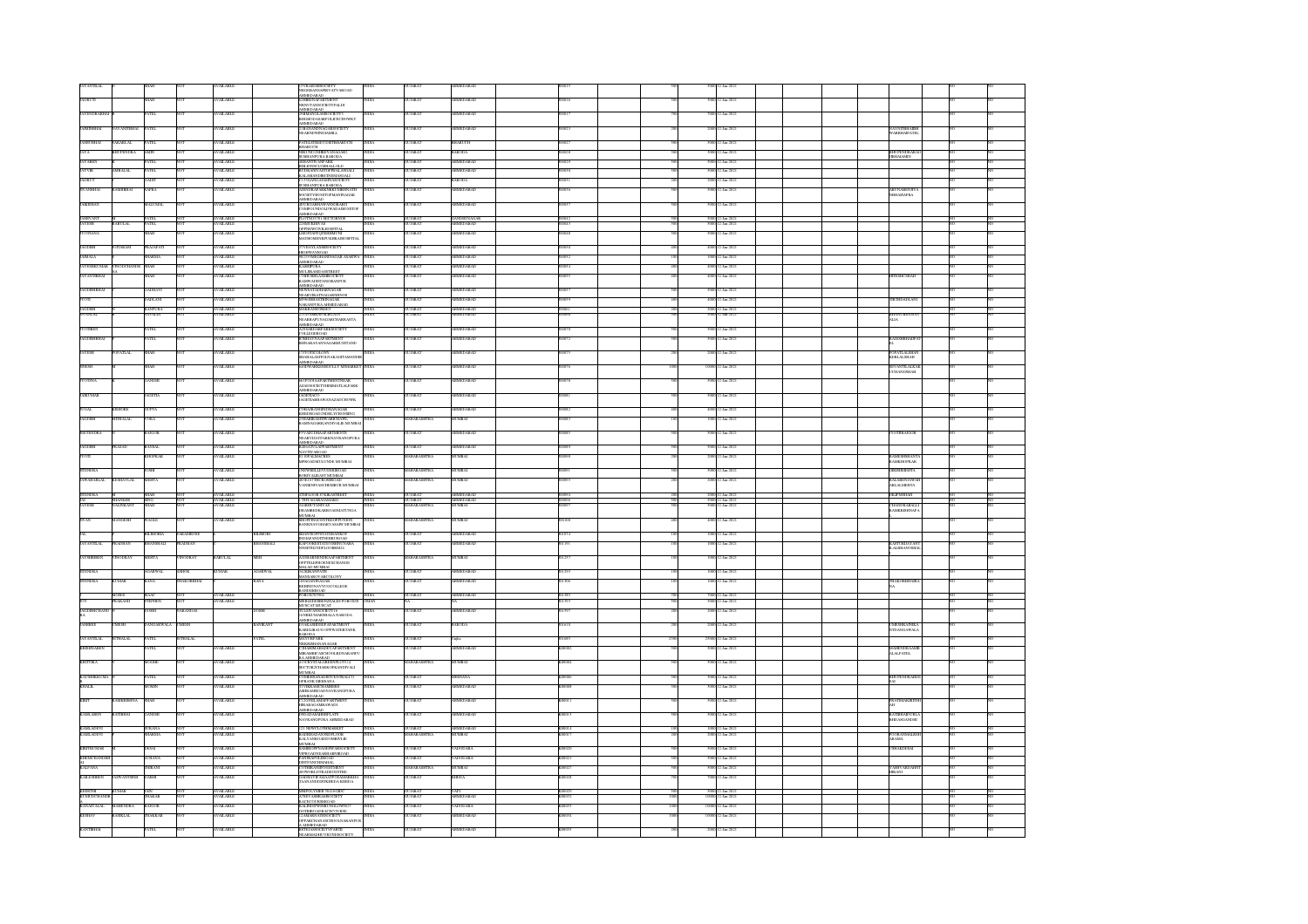|                        |                                |                         |                  | LABL                         | 7SWAMIAKHANDANANDSOC2                                                                 |                |                           |                            |                |  |       |                                      |  |                                        |  |
|------------------------|--------------------------------|-------------------------|------------------|------------------------------|---------------------------------------------------------------------------------------|----------------|---------------------------|----------------------------|----------------|--|-------|--------------------------------------|--|----------------------------------------|--|
|                        |                                |                         |                  |                              | DHANGIBHAIWELLSCHANDLODIA<br>HMEDABAD<br>ILOCK1031228SREENAGARAPT                     |                |                           |                            |                |  |       |                                      |  |                                        |  |
|                        |                                |                         |                  | All ABLE                     | SOLAROADNARANPURA                                                                     |                |                           |                            |                |  |       |                                      |  |                                        |  |
|                        |                                |                         |                  |                              | <b>HMEDABAD</b>                                                                       |                |                           |                            |                |  |       |                                      |  |                                        |  |
|                        |                                | RIKH                    |                  | AILABLE<br>AILABLE           | POKANBHA I.<br>ANDPARK IS<br>EARPETROLPUMP                                            |                | JAKAI<br>JARAT            |                            |                |  |       | Jan-2021<br>Jan-2021                 |  |                                        |  |
| <b>MALES</b>           |                                |                         |                  | LABLE                        |                                                                                       |                |                           |                            |                |  |       |                                      |  |                                        |  |
| KALPESH                |                                | <b>ATEL</b>             |                  | <b>VAILABLE</b>              | 651OPPSARASPURAHILLARAD<br>ARASPUR AHMEDABAD<br><sup>07</sup> MANEKBAUGSOCIET         | <b>SDIA</b>    | JARAT                     | <b>IMEDABAD</b>            |                |  |       | 2-Jan-2021                           |  | ARATBHAI                               |  |
| <b>KAILASHBEN</b>      |                                | HAKKAR                  |                  | VAILABLE                     | MBAWADI AHMEDABAD<br>  SSHANKARPARKSOCIETY                                            | NDLA           | <b>JARAT</b>              | HMEDARAD                   |                |  |       | 10000 12-Jan-2021                    |  |                                        |  |
| KIRANBEN               |                                |                         |                  | <b>VAILABLE</b>              | OPPMUNICIPALQTRS<br>ICHIRAGSOCIETY                                                    |                | .<br>Jarat                | HMEDABAD                   |                |  |       | $\frac{1}{2}$                        |  |                                        |  |
|                        |                                |                         |                  |                              | <b>GARANPURANEARANKUR</b>                                                             |                |                           |                            |                |  |       |                                      |  |                                        |  |
| KANUBHAI               |                                | <b>ANCHAL</b>           |                  | <b>AVAILABLE</b>             | HMEDABAD<br>029SAMRATNAGAR ISANPUR                                                    | <b>NDIA</b>    | UJARAT                    | <b>IMEDARAD</b>            |                |  |       | 7000 12-Jan-2021                     |  | <b>MAHESHOPAT</b>                      |  |
| KETANKUMAR             |                                | $\overline{\text{sat}}$ |                  | ALABLE                       | <b>HMEDABAD</b><br>KOTYARKCOMPLEX<br><b>OPPLGHOSPITALMANINAGAR</b>                    |                | JARAT                     | <b>IMEDABAD</b>            |                |  | 9000  | J <sub>202</sub>                     |  | <b>AGRUTIKETAS</b><br><b>UMARDESAL</b> |  |
| <b>KAMALKANT</b>       |                                | <b>AGWEKAR</b>          |                  | VAILABLE                     | AHMEDABAD<br>RNOS9NEARPETHENAGAR<br>KEDARMALROADMALADE                                | <b>DIA</b>     | <b>IAHARASHTRA</b>        | <b>JUMBAI</b>              |                |  |       | 2-Jan-2021                           |  |                                        |  |
|                        |                                |                         |                  |                              |                                                                                       |                |                           |                            |                |  |       |                                      |  | <b>ITTENDRAJAY)</b><br>TILALKAMANI     |  |
| KHODINDR/              |                                | <b>TUDI</b>             |                  | <b>AILABLE</b>               | <b><i>AUMBAI<br/>HARISHCHANDRAPARK</i></b>                                            |                |                           |                            |                |  |       |                                      |  | urcu                                   |  |
| <b>KAUSHIK</b>         | CHUBHAI                        | <b>ATEL</b>             |                  | ALABLE                       | <b>GRVIJAYNAGARCOLONY</b><br>H9MUKHIVASIAHANGIRPURA                                   | .<br>NDI A     | <b>JARAT</b>              | <b>HMEDARAD</b>            |                |  | 9000  | 2-Jan-2021                           |  |                                        |  |
| KRISHNAN               | MACHANE                        |                         |                  | <b>ALABLE</b>                | <b>OPPNEWCIVILHOSPITAL</b><br>A6BHUYANGDEVSOCIETY                                     |                | JARAT                     | HMEDABAD                   |                |  |       | J <sub>202</sub>                     |  |                                        |  |
|                        |                                |                         |                  |                              | SOLAROADGHATLODIA<br>HMEDABAD<br>YIRRAYNI                                             |                |                           |                            |                |  |       |                                      |  | KAMALARAMA<br>HANDRANIYER              |  |
| <b>KAUSHIKA</b>        |                                |                         |                  | <b>AILABLE</b>               |                                                                                       |                |                           | <b>NEDARAT</b>             |                |  |       | 2-Jan-202                            |  |                                        |  |
| <b>KUSUM</b>           | <b>ATA</b>                     | <b>OCHETA</b>           |                  | <b>ALABLE</b>                | <b>GEARBALIADEOTEMPLE</b><br>THEBANKOFRAJASTHANLTD<br><b>SAHARADARWAJARINGROAD</b>    | VINI A         | <b>TARAT</b>              | <b>TRAT</b>                |                |  |       | $\frac{1}{2}$ (m) $\frac{1}{2}$      |  |                                        |  |
| <b>KESHRI</b>          | <b>HANI</b>                    | <b>ACCIABL</b>          |                  | VAILABLE                     | <b>URAT</b><br><b>IORAJATAPARTMENTS</b>                                               | NDIA           | JARAT                     | HMEDABAD                   |                |  |       | 1000 12-Jan-2021                     |  | RAJSHREEDHA                            |  |
|                        |                                |                         |                  |                              |                                                                                       |                |                           | MEDABAL                    |                |  |       |                                      |  |                                        |  |
| KANTILAL               |                                | <b>ATEL</b>             |                  | <b>ALABLE</b><br>ALABLE      | MOUNTPLEASANTROAD<br>47SWAMIAKHANDANAND<br>GHATLODIA AHMEDABAD<br>GHATLODIA AHMEDABAD | NDIA           | Jarat<br>$\overline{181}$ |                            |                |  | 3000  | $2-3an-2021$                         |  |                                        |  |
| .<br>KARAN             |                                |                         |                  |                              | .<br>ARANPURA AHMEDABA<br>437439RAGHUKUL                                              |                |                           |                            |                |  |       |                                      |  |                                        |  |
| <b>KALPA</b>           |                                |                         |                  | VAILABLE                     | SOLAROADNARANPURA                                                                     | vnu            | <b>JARAT</b>              | MEDABAL                    |                |  |       | J <sub>202</sub>                     |  |                                        |  |
| <b>KRISHNA</b>         |                                | <b>KALLURAYA</b>        |                  | <b>VAILABLE</b>              | HMEDABAD<br>21130PADMANILAYA                                                          | <b>SDIA</b>    | UJARAT                    | HMEDABAD                   |                |  |       | 10000 12-Jan-2021                    |  |                                        |  |
| KAUSHALY/              |                                |                         |                  | ALABLE                       | CANARASCHOOLROAD<br>33ANANDSOCIETYNEAR<br>BHADUATNAGARPOGHODASAR                      |                | <b>JARA'</b>              | <b>MEDARA</b>              |                |  |       |                                      |  |                                        |  |
|                        |                                |                         |                  |                              |                                                                                       |                |                           |                            |                |  |       |                                      |  |                                        |  |
| CAMLESH                |                                | <b>GAPVA</b>            |                  | VAILABLE                     | VHMEDABAD<br>198MOTISALVIVAD SARASPUR                                                 |                | 1149.47                   | <b>SEDARAD</b>             |                |  |       | $1 - 202$                            |  |                                        |  |
| KANTILAL.              | <b>KARDAS</b>                  | <b>TEL</b>              |                  | <b>ALABLE</b>                | AHMEDABAD<br>COSHANKARDASKISHANDAS                                                    |                | <b>JARAT</b>              | <b>ISNAGAR</b>             | one            |  | 1000  | J <sub>202</sub>                     |  |                                        |  |
|                        |                                |                         |                  |                              | <b>ITPOKAMANATAVISNAGAR</b>                                                           |                |                           |                            |                |  |       |                                      |  |                                        |  |
|                        |                                |                         |                  | <b>MLABLI</b>                | <b>TENAGAR<br/>ISMANSISOCIETY</b><br>BHSARDARPATEL<br>CHOOL                           |                |                           |                            |                |  |       |                                      |  |                                        |  |
| HAVI-                  |                                |                         |                  | All ARLE                     | <b>ASLIPESHWARK</b><br>NRSARWAMANGALSOCNARANPU                                        |                | 101                       | MEDARA                     |                |  |       |                                      |  | <b><i>IRSORAS</i></b><br>HPATEL        |  |
| KANTILAL.              | NILAL                          | .<br>VLA                |                  | <b>ALABLE</b>                | A AHMEDABAD<br>IARVINDVILLA                                                           |                | <b>HARASHTRA</b>          | <b>JUMBAI</b>              |                |  |       | $tan-202$                            |  |                                        |  |
|                        |                                |                         |                  |                              | PROADGHATKOPARW MUMBAI                                                                |                |                           |                            |                |  |       |                                      |  | RANJENBENK<br>TILALSAVLA               |  |
| $V$ HD $TT$            |                                |                         |                  | ALABLE                       | 34KRUPALSOCIETYNOI<br>OPPDEEPCHAMBERSMANJALPUR                                        |                |                           | <b>IDODAR</b>              |                |  |       |                                      |  |                                        |  |
|                        |                                |                         |                  | LABLE                        | <b>BEESWAMINARAYANTEMPLE</b>                                                          |                |                           |                            |                |  |       |                                      |  |                                        |  |
| <b>KAUSHIK</b>         | BHAGWAT<br>KANTILAL            | <b>KADAKIA</b>          |                  | <b>VAILABLE</b>              | <b>ISTKHEDA KHEDA</b><br>ISINDOTUBETRADERS                                            |                | .<br>AHARASHTRA           | <b>CMBAL</b>               |                |  |       | 5000 12-Jan-2021                     |  | SHOBHANAKA                             |  |
|                        |                                |                         |                  |                              | NNAGDEVISTREET<br>COVENKATESHWARTEXTILES                                              | NDIA           |                           |                            |                |  |       |                                      |  | <b>AKU</b>                             |  |
| <b>CALYANMAI</b>       |                                | ۱THI                    |                  | <b>ALABLE</b>                |                                                                                       | NDIA           | JARAT                     | MEDABAL                    |                |  |       | 5000 12-Jan-2021                     |  |                                        |  |
| KAILASH<br>KAILASHCHAN |                                | SHARMA                  |                  | All ABLE<br><b>AVAILABLE</b> | SHOPNOI INDRAMARKET<br>JAJOOBHAWAN PRATAPTAKEJ<br>COB116VIDHUTNAGAR                   | NDIA           | 1101<br><b>JUJARAT</b>    | <b>ACTURAT</b><br>HMEDABAD | 0098           |  |       | 2000 12-Jan-2021                     |  |                                        |  |
| NDENI                  |                                |                         |                  | <b>MLABLE</b>                | NEHRUROAD<br>40VIHARSOCIETY<br>VITTHALKANYAVIDHYALAYARO                               |                | <b>ARAT</b>               | <b>DARA1</b>               |                |  |       |                                      |  |                                        |  |
|                        |                                |                         |                  |                              |                                                                                       |                |                           |                            |                |  |       |                                      |  |                                        |  |
| <b>KUMAR</b>           |                                | AI WANT                 |                  | <b>ALABLE</b>                | .<br>2SINDHUNAGARSOCIETY                                                              |                | <b>HARAT</b>              | MEDARAD                    |                |  |       | $J_{502}$ 202                        |  | AHIRALWA                               |  |
| KIRIT                  |                                | <b>ARCHHA</b>           |                  | <b>VAILABLE</b>              | OLDWADAI AHMEDABAD<br>COGORDHANDASCHATRABHUJ                                          | NDIA           | <b>JARAT</b>              | HMEDABAD                   |                |  |       | 5000 12-Jan-2021                     |  | <b>PRAFULLABA</b>                      |  |
| CAMLESH                |                                | .<br>WAI                |                  | AILABLE                      | COJODHPURGATE<br>COVIJAYTJAINCO                                                       |                |                           | <b>IMBAL</b>               |                |  |       | J <sub>202</sub>                     |  | <b>HHA</b>                             |  |
| <b>CANTADEVI</b>       |                                | .<br>IPTA               |                  | <b>AILABLE</b>               | 26 KALBADEVIROAD2NDFLR<br>ASHISHTHEATREMAHULROAD                                      |                |                           | <b>MRAT</b>                |                |  |       | J <sub>20</sub> 202                  |  |                                        |  |
| <b>CALAVANTE</b>       |                                | APEKH                   |                  | All ARLE                     | <b>CHEMBUR MUMBAL</b>                                                                 |                | <b>AHARASHTRA</b>         | <b>TMRAL</b>               | n trio         |  |       | 5000 12-Jan-2021                     |  | <b>SIKT ALL PAR</b>                    |  |
| KANTILAL.              |                                | MODY                    |                  | <b>VAILABLE</b>              | <b>1081.OHABHAVANPDMELLORD</b><br>19RAMWADIBHAGWANDASBLDG                             | INDIA          | <b>AHARASHTRA</b>         | <b>MUMBAI</b>              | 30105          |  |       | 5000 12-Jan-2021                     |  | a<br>WKAJNKADA                         |  |
| <b>CAMILESH</b>        |                                | DOSHI                   |                  | <b>VAILABLE</b>              | BEDFLOORROOMNO50<br>BLOCKNOSISTFLOOR                                                  | NDIA           | <b>AHARASHTRA</b>         | <b>JUMBAI</b>              | 30113          |  |       | 10000 12-Jan-2021                    |  | a<br>Mitadoshi                         |  |
|                        |                                |                         |                  | <b>ALABLE</b>                | SILVERGOLDSVPROAD<br>690KUNDEWALAN AJM                                                |                |                           | <b>MEDAR</b>               |                |  |       |                                      |  |                                        |  |
|                        |                                |                         |                  |                              | THYAGARAJAMARO                                                                        |                |                           |                            |                |  | 20001 | J <sub>20</sub>                      |  |                                        |  |
| KSHAMA<br>KRINA        | HESHKUMAR                      | śАК                     |                  | AVAILABLE<br>AVAILABLE       | NATHUBHAISCHAWLBALAKHADI                                                              | INDIA<br>INDIA | GUJARAT<br>GUJARAT        | HMEDABAD<br>HMEDABAD       | 30118          |  |       | 5000 12-Jan-2021<br>5000 12-Jan-2021 |  | <b>MAHESHDOLA'</b><br><b>LAJR</b>      |  |
| NAL                    |                                |                         |                  | <b>MLABLE</b>                | KILLAPARDI<br>VASANTMANDIRI B202MANAV<br>MANDIRCOMPAMBAWADIROAD                       |                | wai                       | EDABA                      |                |  |       | an 20.                               |  |                                        |  |
| KAMAL                  |                                |                         |                  | <b>ALABLE</b>                | <b>VHMEDABAD</b><br>7681 NEWFRIENDSCOLON'                                             |                | $\overline{181}$          | <b>MEDARAI</b>             |                |  |       |                                      |  | MLESHR                                 |  |
| <b>KAMALSHIN</b>       |                                |                         |                  | ALABLE                       | <b>MOTICHANDPUNAMCHANDBAID</b>                                                        |                | <b>JASTHAN</b>            | <b>INASER</b>              | 10122          |  | 5000  | 2-Jan-2021                           |  |                                        |  |
| SHANLAI                |                                |                         |                  | ALABLE                       | .<br>DBHINASER<br>KHANLALSEEWARAM                                                     |                |                           | EDABA                      |                |  |       |                                      |  |                                        |  |
|                        |                                |                         |                  |                              | PHARBAZAR<br>342KIRANPATH                                                             |                |                           |                            |                |  |       |                                      |  |                                        |  |
| KAMAL.                 |                                | .<br>GARWAL             | <b>SHOK</b>      | MAS<br><b>GARWA</b>          |                                                                                       |                | <b>JARAT</b>              | HMEDABAD                   |                |  |       | $2 - \frac{1}{2} - \frac{1}{2}$      |  |                                        |  |
| <b>CANTI</b>           |                                | 17 <sub>A</sub>         |                  | AΖA                          | MANSAROVARCOLONY<br>COHANSRAIPUNIA<br>IMBUDAVAIBANTVA<br>LOTNO7041 SECTORNO           |                | <b>JARAT</b>              | <b>NTVA</b>                |                |  |       | J <sub>20</sub>                      |  |                                        |  |
| KHEMABH                |                                | <b>EANAMI</b>           | DARBHAI          |                              |                                                                                       |                | <b>JARAT</b><br>ARA       | <b>HMEDABAL</b>            |                |  |       |                                      |  |                                        |  |
|                        |                                |                         |                  |                              | 37771STFLOPPKISHOR<br>'YCLENAVSARIBAZARDHABU                                          |                |                           |                            |                |  |       |                                      |  | .<br>SHABENKISH<br>KUMARSHAH           |  |
| KISHORE<br>KUMBHANI    | <b>HARIDAS</b><br><b>LANDI</b> | <b>BHATIA</b>           | o<br>Na ambalat  | VAILABLE                     | WALALANE<br>POSTBOXNO208<br>FIELDSECURITYSECTION I UNFD                               | <b>INDIA</b>   | IUJARAT<br>AJASTHAN       | <b>\HMEDABAD</b><br>16 APO | )1644<br>)1812 |  |       | 5000 12-Jan-2021<br>5000 12-Jan-2021 |  | SHARDAKIN                              |  |
|                        |                                |                         |                  |                              | 056APO<br>0BARBUDAAPPARTMENT                                                          |                |                           |                            |                |  |       |                                      |  |                                        |  |
| KANTILAL               | ANKARDAS                       | <b>ATEL</b>             | <b>JANKARDAS</b> |                              |                                                                                       |                | <b>JARAT</b>              | <b>ISNAGAR</b>             | <b>2023</b>    |  | 5000  | $\frac{1}{2}$                        |  |                                        |  |
|                        |                                |                         |                  |                              | SHUKHBAGROADPALANPUR<br>DHUNDHIYAWADINEBKGADHVI                                       |                |                           |                            |                |  |       |                                      |  |                                        |  |
| <b>ANAKMA</b>          |                                | RANA                    |                  | <b>MLABLE</b>                | PALANPUR<br>BIHARRIGGONEMPORIUM<br>VISHNAMARKAT MACHLAVHALTS                          |                |                           |                            |                |  |       | $an-202$                             |  |                                        |  |
|                        |                                |                         |                  | <b>ALABLE</b>                | <b>SLAVANYASOCIETY PALDI</b>                                                          |                | <b>TARA</b>               | MEDARAE                    |                |  |       | $tan-202$                            |  |                                        |  |
|                        |                                |                         |                  |                              | <b>SLAVANA </b><br>@HMEDABAD<br>~~~ & & QJAN <u>MARG CSCHEME</u>                      |                |                           |                            |                |  |       |                                      |  |                                        |  |
| LATA<br>LALITA         |                                | KEDIA<br>PATEL          |                  | AVAILABLE<br>AVAILABLE       |                                                                                       | INDIA<br>INDIA | GUJARAT<br>GUJARAT        | HMEDABAD<br>HMEDABAD       |                |  |       | 4000 12-Jan-2021<br>2000 12-Jan-2021 |  | HASMUKHJPAT                            |  |
|                        |                                |                         |                  | AILABLE                      | <b>JANESHSOCIETYKHARAKUVA</b><br>NSARWANILKANTHMAHADEVC                               |                |                           |                            |                |  |       |                                      |  |                                        |  |
|                        |                                |                         |                  |                              | MP NEARJOGNIMATAMANDIR                                                                |                |                           |                            |                |  |       |                                      |  |                                        |  |
| <b>LAXMI</b>           |                                |                         |                  | ALABLE                       | 12BSHANTIKUNISOCIETY<br>CHANDKHEDAVILLAGENRIOCRD                                      |                |                           |                            |                |  |       |                                      |  | NAVINCH.<br>MAMIN                      |  |
| <b>LILAVATIBEN</b>     | <b>AKARSH</b>                  | <b>IAKKAR</b>           |                  | <b>ALABLE</b>                | 3DREAMLANDPARK                                                                        |                | <b>JARAT</b>              | MEDABAD                    |                |  |       | m, 202                               |  | CANUBHAIN                              |  |
|                        |                                |                         |                  |                              | <b>NARANPURACHARRASTA</b>                                                             |                |                           |                            |                |  |       |                                      |  | <b>NANUBRAIN</b>                       |  |
| <b>LALITKUMAR</b>      |                                | <b>ACHURA</b>           |                  | All ABLE                     | HMEDABAD<br>OGAYATRIENTERPRISES                                                       |                |                           |                            |                |  |       |                                      |  | KIRATKUMAR                             |  |
| LAVATIBE               |                                |                         |                  | AILABLE                      | FONARAYANDHURUSTREET<br>SLAXMINAGARSOCIETY<br>OPPDKPATELHALINARANPURA                 |                | ARAT                      |                            |                |  |       | $n-202$                              |  | DHWAD                                  |  |
|                        |                                |                         |                  |                              | HMEDABAD<br>HAKORPANCORNER                                                            |                |                           |                            |                |  |       |                                      |  |                                        |  |
| <b>LALCHAND</b>        |                                | ARIHAR                  |                  | VAILABLE                     | <b>OPPNEWCIVILHOSPGATES</b><br>26299MANGALMURTIAPPA                                   |                | JARAT                     | <b>HMEDARAE</b>            |                |  | 3000  | J <sub>202</sub>                     |  |                                        |  |
| <b>NLITABE</b>         |                                |                         |                  | ALABLE                       |                                                                                       |                |                           |                            |                |  |       |                                      |  | PATEL                                  |  |
|                        |                                |                         |                  |                              | <b>EARNARANPURATELEEXCHANG</b>                                                        |                |                           |                            |                |  |       |                                      |  |                                        |  |
|                        |                                |                         |                  | <b>ALABLE</b>                | AHMEDABAD<br>MAAMINDUSTRIES                                                           |                |                           | MEDABAI                    |                |  |       |                                      |  |                                        |  |
|                        |                                | <b>TOOMAL</b>           |                  | ALABLE                       | ANSAROKABAS<br>VHADDOWSROAL                                                           |                | JARAT                     | MEDARAI                    |                |  |       |                                      |  |                                        |  |
| <b>ALITABEN</b>        | <b>KESHAVLAL</b>               | <b>MEHTA</b>            |                  | <b>VAILABLE</b>              | SHREEAPT2NDFLOOR<br>S4DRAMBEDKARROADLBLDG                                             | <b>INDIA</b>   | UJARAT                    | <b>HMEDARAD</b>            |                |  |       | 3000 12-Jan-2021                     |  |                                        |  |
| LAXMI                  |                                | <b>NARAYAN</b>          |                  | <b>AVAILABLE</b>             | ROOMNO28DLJAINCHAWL.<br>1 THYAGARAJAMARG                                              | <b>INDIA</b>   | GUJARAT                   | AHMEDARAD                  |                |  |       | 5000 12-Jan-202                      |  |                                        |  |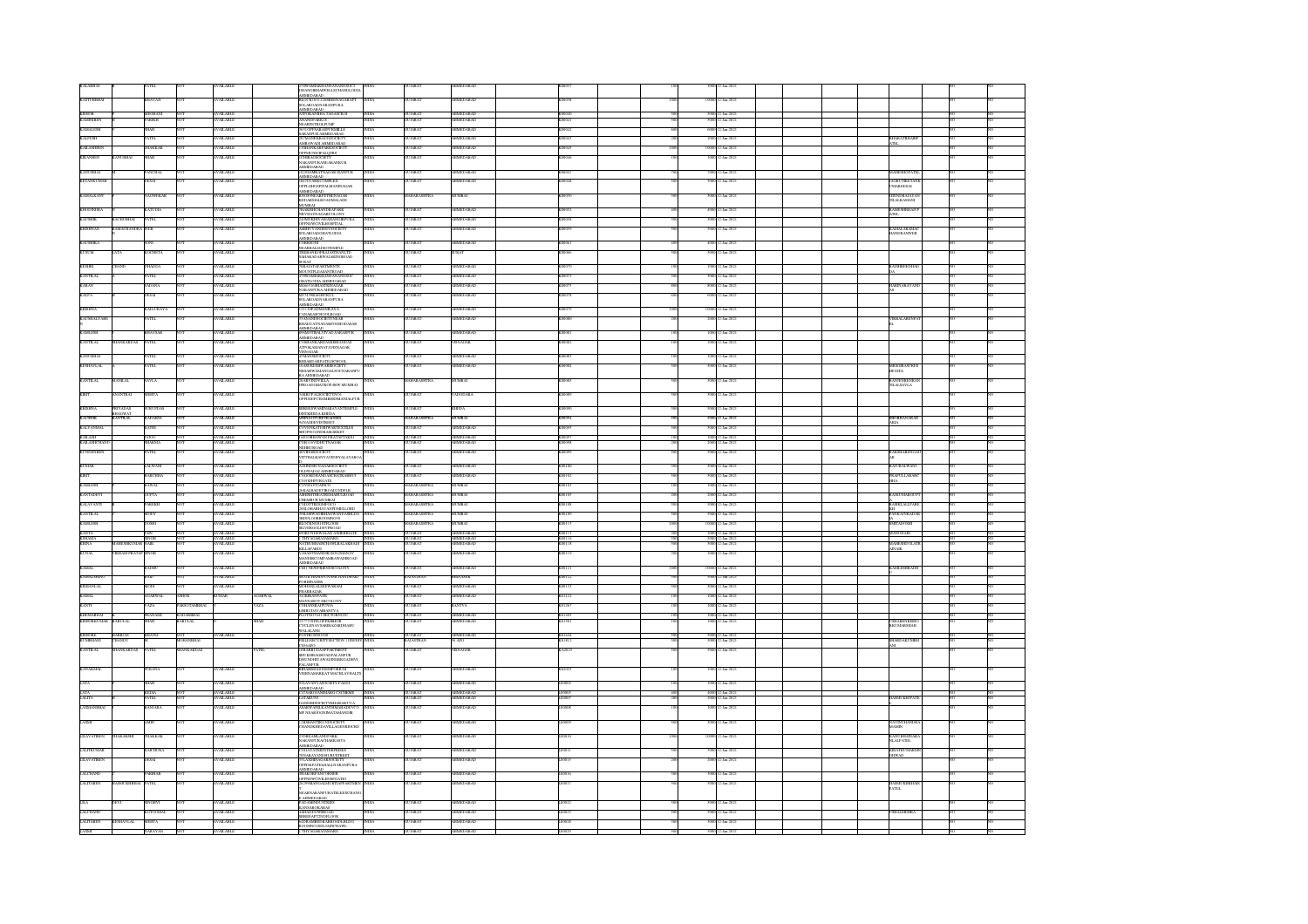|                                                       |                | <b>AILABLE</b>         | <b>LOHARCHAWI</b>                                                                                                    | JARAT             | <b>MEDARA</b>   |             |  |      |                                       |  | <b>ITENDRAKAN</b>          |  |  |
|-------------------------------------------------------|----------------|------------------------|----------------------------------------------------------------------------------------------------------------------|-------------------|-----------------|-------------|--|------|---------------------------------------|--|----------------------------|--|--|
|                                                       |                | VAILABLE               | <b>HOKHARCHAKLA ATPODHOLKA</b>                                                                                       | UJARAT            | HOLKA           |             |  |      |                                       |  | LALDOSHI                   |  |  |
|                                                       |                | VAILABLE               | KHUNA<br>DHOLKA<br>MAKHUNASTREETI019<br>TYKERSHASPOLEJAMALPUR                                                        | UJARAT            | IMEDABAD        |             |  |      | $3m-202$                              |  |                            |  |  |
|                                                       |                |                        |                                                                                                                      |                   |                 |             |  |      |                                       |  | SAIFULLAHMIY<br>HKAZI      |  |  |
| <b>EANGAL RH</b>                                      |                | <b>VAILABLE</b>        | HMEDABAD<br><sup>1 RH</sup> ARIDARSHANSOCIETY RANIF                                                                  | UJARAT            | <b>HMEDARAD</b> |             |  |      |                                       |  |                            |  |  |
| 3.ALA                                                 |                | VAILABLE               | IMEDABAD<br>IRUTIROADNOI I                                                                                           | <b>HARASHTR.</b>  | <b>EUMBAI</b>   |             |  |      |                                       |  | MUKHLAI                    |  |  |
| <b>JASMUKHLAL</b>                                     |                |                        | VPDSCHEMEVILEPARLEW                                                                                                  |                   |                 |             |  |      |                                       |  | <b>GWATLALBHA</b>          |  |  |
| яюк                                                   | ALVIA          | <b>VAILABLE</b>        | UMBAI<br>BEEMEENASADAN SIONEAST                                                                                      | <b>HARASHTRA</b>  | <b>EUMBAI</b>   |             |  |      | 1000 12-Jan-202                       |  |                            |  |  |
| MEHD                                                  | $\frac{1}{2}$  | VAILABLE               | AUMBAI<br>JOSEPHINEAPARTMENT                                                                                         | <b>HARASHTRA</b>  | <b>EUMBAI</b>   |             |  |      | $3m-20$                               |  | SHENAZMEHD<br>OHAMED       |  |  |
|                                                       |                |                        | <b>USEFILMA OS ISLAM</b><br>HIMBAIROADBANDRAW MUMB                                                                   |                   |                 |             |  |      |                                       |  |                            |  |  |
| MOHD                                                  | UDDHA          | VAILABLE               | 7LJRAODSHAFIMANSION<br><b>ISTFLOORRNO10MAHIM MUMBA</b>                                                               | <b>AHARASHTRA</b> | <b>JUMBAI</b>   |             |  |      | $3m-202$                              |  |                            |  |  |
|                                                       |                |                        |                                                                                                                      |                   |                 |             |  |      |                                       |  |                            |  |  |
| <b>MALATHI</b>                                        |                | <b>MLABLE</b>          | <b>:OAKESHAVRAGSYNDICATE</b><br>IANKPATHERKUVABRANCHNEAI<br>IHMEDABAD<br>IFGHANMANSION                               | ARAT              |                 |             |  |      |                                       |  |                            |  |  |
| MALEKSULTAN                                           | HESANI         | <b>ALABLE</b>          |                                                                                                                      | UJARAT            | HMEDABAD        |             |  |      | J <sub>202</sub>                      |  |                            |  |  |
|                                                       |                |                        | <b>OPPVEDMANDIRKANKARIA</b>                                                                                          |                   |                 |             |  |      |                                       |  | VALIMOHMED<br>HESANI       |  |  |
| <b>ANLAL</b>                                          |                | <b>ALABLE</b>          | MINEDARAD<br>LSBLOCKNO18552<br>SHASTRINAGARNARANPURA                                                                 | <b>JARA</b>       |                 |             |  |      |                                       |  |                            |  |  |
|                                                       |                |                        |                                                                                                                      |                   |                 |             |  |      |                                       |  |                            |  |  |
| MODI                                                  |                | VAILABLE               | <b>WIMEDABAD</b><br>WIMEDABAD<br>RAIKHIALROADBAPUNAGAR                                                               | IJARAT            | DARAI           |             |  |      | J <sub>20</sub>                       |  |                            |  |  |
| <b>ODKUMAR E</b>                                      | URANA          | VAILABLE               | GAKHIM KOMBAPUNALIM<br>HIMEDABAD<br>IAMARBHARATSOCIETY<br>ACHARROADRAMNAGARSABARA<br>DIA                             | UJARAT            | HMEDABAD        |             |  |      | J <sub>20</sub> 202                   |  |                            |  |  |
|                                                       |                |                        |                                                                                                                      |                   |                 |             |  |      |                                       |  |                            |  |  |
| MANS                                                  |                | <b>ALABLE</b>          | <b>TI AHMEDABAD<br/>SDELUXAPPARTMENTS<br/>ETAJIROADELLISBRIDGE</b>                                                   | IJARAT            |                 |             |  |      |                                       |  |                            |  |  |
|                                                       |                |                        |                                                                                                                      |                   |                 |             |  |      |                                       |  |                            |  |  |
| <b>MANIEDEVI</b>                                      |                | AT ARI F               | HMEDABAD<br>VISHRIBHERUMILLS                                                                                         | <b>HARAT</b>      | <b>IMEDARAD</b> |             |  |      |                                       |  |                            |  |  |
| <b>MAYUR</b><br>RENDRA                                | <b>SHAH</b>    | <b>VAILABLE</b>        | 02INDUSTRIALAREA<br>3POONAMAPPARTMENT<br><b>SDIA</b>                                                                 | UJARAT            | HMEDABAD        |             |  |      | 2000 12-Jan-202                       |  |                            |  |  |
|                                                       | <b>SURANA</b>  |                        | <b>U.KAPURIRACECOURSEROAD</b>                                                                                        |                   |                 |             |  |      |                                       |  |                            |  |  |
| MAHPAL<br>MAHENDRA<br><b>IBHA</b>                     | ATEL.          | VAILABLE               | SHARAFBAZAR DISTMEHSANA<br><b>NDIA</b>                                                                               | UJARAT            | <b>JEHSANA</b>  |             |  |      | 2000 12-Jan-2021<br>1000 12-Jan-2021  |  |                            |  |  |
|                                                       |                | ALABLE                 | EHSANA<br>LARAFBAZAR DISTMEHSANA                                                                                     | 13837             |                 |             |  |      |                                       |  |                            |  |  |
| MALVIKA                                               |                | VAILABLE               | <b>MEHSANA<br/>7471AGABHAIPARK<br/>RAMBAGMANINAGAR</b>                                                               | UJARAT            | <b>BEDARA</b>   |             |  |      | 10000 12-Jan-202                      |  |                            |  |  |
|                                                       |                |                        |                                                                                                                      |                   |                 |             |  |      |                                       |  |                            |  |  |
| HASHIKANT<br>AYANTILAL                                | <b>IIVA</b>    | VAILABLE               | RAMBAUMENNADAR<br>AHMEDABAD<br>ROOMNO25COTTONCHAWL<br>PANJRAPOLERELIEFROAD<br>DIA                                    | UJARAT            | HMEDABAD        |             |  |      | 4000 12-Jan-2021                      |  |                            |  |  |
|                                                       |                |                        |                                                                                                                      |                   |                 |             |  |      |                                       |  |                            |  |  |
| MAHENDRA<br>MAR                                       |                | <b>ALABLE</b>          | HMEDABAD<br>0477RAGHUKULAPARTMEN<br>0LAROADNARANPURA<br>0LAROADNARANPURA                                             | IJARAT            |                 |             |  |      |                                       |  |                            |  |  |
| <b>MADHLIRES</b>                                      | <b>RATHIA</b>  | AT ARI F               | VHMEDABAD<br>IYPEIIS4 GEBCOLONY                                                                                      | <b>HARAT</b>      | <b>IMEDARAD</b> |             |  |      |                                       |  | ARULAUSOR (                |  |  |
|                                                       |                |                        |                                                                                                                      |                   |                 |             |  |      |                                       |  |                            |  |  |
| <b>VIRS</b><br><b>SHR</b>                             | HANUSHALI      | VAILABLE               | AMUNABHAVANANJARIAFALIA<br>.<br>DIA                                                                                  | UJARAT            | HMEDABAD        |             |  |      | 2000 12-Jan-2021                      |  | 11A<br>VRVINDSBHAN<br>LIAH |  |  |
| ARVIND<br>NATVARBHAI<br><b>MUKESHBHAI</b><br>MAHENDRA |                | AVAILABLE<br>AVAILABLE | <u>WSARABAZAR</u><br>)TAVAILABLE                                                                                     |                   |                 |             |  |      | 10000 12-Jan-2021<br>5000 12-Jan-2021 |  | INDRAVADANCI               |  |  |
| KANTILAL                                              | ATEL.          |                        | <b>BPARISNAGAR</b><br><b>NDIA</b>                                                                                    | UJARAT            | <b>ADODARA</b>  |             |  |      |                                       |  |                            |  |  |
|                                                       |                | ALABLE                 | ISBPARISNALIAE<br>GRLIONSHALLRACECOURSE<br>GAGARWADAMEHTAWADI<br>GEARMUNICIPALSCHOOL<br>GAJARUGNATHPOLYPLAST         | 181               |                 |             |  |      |                                       |  |                            |  |  |
| <b>IRPIMAL</b>                                        |                | VAILAREE               |                                                                                                                      | <b>HARAY</b>      | <b>HMFDARAD</b> |             |  |      | 5000 12-5m200                         |  |                            |  |  |
| MANJU                                                 | <b>HUTANI</b>  | VAILABLE               | APPROVED A SUITE ON THE ABOVE AND A STRONG COLONY                                                                    | UJARAT            | ARODA           |             |  |      | 3000 12-Jan-202                       |  |                            |  |  |
| VIRS<br><b>NLLAVI</b>                                 | нлн            | VAILABLE               | MAKARPURAROAD BARODA.<br>VARDHMANB3BHAILALPARK<br><b>DIA</b>                                                         | UJARAT            | <b>TARSALI</b>  | 0048        |  |      | 3000 12-Jan-2021                      |  | PRAKASHBSH                 |  |  |
|                                                       | <b>LASAN</b>   | <b>ALABLE</b>          | USSENTARSALIROAD                                                                                                     | JARAT             | torbi           |             |  |      | $\frac{1}{2}$ an-2021                 |  |                            |  |  |
|                                                       |                | All ABLE               | IATANKARATAMORBI MORBI                                                                                               | <b>JARAT</b>      | <b>MEDAR</b>    |             |  |      |                                       |  |                            |  |  |
|                                                       |                |                        | SINDUSTRIAL SOCIETY<br>HHANIJAKATNAKA<br>7DELUXESOCIETY                                                              |                   |                 |             |  |      |                                       |  |                            |  |  |
|                                                       | .<br>I AH      | ALABLE                 | NIZAMPURACHHANIROAD                                                                                                  | UJARAT            | ARODA           |             |  |      | J <sub>20</sub>                       |  | -A<br>DGESHMANE<br>ALSHAH  |  |  |
|                                                       |                | ALABLE                 | <b>WODA</b><br>S7MATRUKASOCIETY                                                                                      | ARA1              |                 |             |  |      | J <sub>20</sub>                       |  |                            |  |  |
|                                                       |                |                        |                                                                                                                      |                   |                 |             |  |      |                                       |  |                            |  |  |
|                                                       |                |                        |                                                                                                                      |                   |                 |             |  |      |                                       |  |                            |  |  |
| MEETA                                                 | .<br>Тан       | VAILABLE               | POSAIYEDVASNA AHMEDABAD<br>PUSHPAK75AURMISOC BPCROAD                                                                 | 1139.57           | MEDARAT         |             |  |      | 5000 12-Jan-202                       |  |                            |  |  |
| <b>MAYADEVI</b>                                       | HAH            | <b>VAILABLE</b>        | OSANATKUMARGSHAH                                                                                                     | <b>UARAT</b>      | HMEDABAD        |             |  |      | -Jan-202                              |  |                            |  |  |
|                                                       |                |                        | <b>ERAMATACHOWKNEARKHAND</b>                                                                                         |                   |                 |             |  |      |                                       |  |                            |  |  |
| <b>ATTESH</b>                                         | łАН            | VAILABLE               | HREERAMBHUVAN215<br>VDAYALANEGHATKOPARW                                                                              | <b>AHARASHTRA</b> | UMBAI           |             |  |      | J <sub>202</sub>                      |  |                            |  |  |
|                                                       |                |                        |                                                                                                                      |                   |                 |             |  |      |                                       |  |                            |  |  |
|                                                       |                | <b>ALABLE</b>          | IUMBAI<br>S68KHATRIWAD RAIKHAD                                                                                       |                   |                 |             |  |      | Im202                                 |  |                            |  |  |
| MADHAVLAI                                             | <b>VTEL</b>    | <b>VAILABLE</b>        | 568Khalain<br>HMEDABAD<br>?Sa%HIVANANDNAGAR<br><b>NRNAGARVELHANUMANRAKHIA</b>                                        | <b>JARAT</b>      | <b>IMEDARAD</b> |             |  |      |                                       |  |                            |  |  |
| MAHAVEER                                              | энтл           | <b>ALABLE</b>          | MEDABAD<br>AUDIAPPANAICKENSTREET                                                                                     | MIL NAD           | .<br>NNA        |             |  |      | J <sub>20</sub>                       |  |                            |  |  |
| urreeu                                                | <b>LDIKH</b>   |                        |                                                                                                                      | -<br>13.937       | <b>ISANA</b>    |             |  |      |                                       |  |                            |  |  |
|                                                       |                | VAILABLE               | <b>SOWCARPET</b><br>PATWAPOLE DISTMEHSANA                                                                            |                   |                 |             |  | 5000 |                                       |  |                            |  |  |
| MUKESH                                                | <b>БИТА</b>    | VAILABLE               | IEHSANA<br>2127GOVTECOLONY<br><b>PPAMBERCINEMABAPUNAGAR</b>                                                          | UJARAT            | <b>HMEDARAD</b> |             |  |      | $2000$ 12.1se-202                     |  |                            |  |  |
| MAHESH                                                | ATEL.          | <b>AVAILABLE</b>       | HMEDABAD<br>27SAMRATNAGAR ISANPUR                                                                                    | <b>GUJARAT</b>    | HMEDABAD        |             |  |      | 4000 12-Jan-202                       |  | RAVINPPATEL                |  |  |
|                                                       |                |                        |                                                                                                                      |                   |                 |             |  |      |                                       |  |                            |  |  |
|                                                       | <b>APADIA</b>  | <b>AILABLE</b>         |                                                                                                                      | <b>JARAT</b>      | MEDABAD         |             |  |      | J <sub>202</sub>                      |  |                            |  |  |
| <b>MALLIKARJO</b>                                     | 0.11           | <b>ALABLE</b>          | <b><i>975MBDABAD</i></b><br><b>GEMEDABAD<br/>CEMARAMADEVNAGAR<br/>PFSAMRATNAGARISANPUR<br/>RILOCKNO398ROOMNO2199</b> | JARAT             | <b>IMEDABAD</b> |             |  |      |                                       |  |                            |  |  |
|                                                       |                |                        | <b>JUHOUBOARDBAPUNAGAR</b>                                                                                           |                   |                 |             |  |      |                                       |  |                            |  |  |
| MEENA                                                 |                | VAILABLE               | MEDABAD<br>NEWRAJASTHANSOCIETY                                                                                       | UJARAT            | HMEDABAD        |             |  |      | 5000 12-Jan-2021                      |  |                            |  |  |
|                                                       |                |                        | RANILSTARCHANILROAD                                                                                                  |                   |                 |             |  |      |                                       |  |                            |  |  |
| <b>MADHU</b>                                          |                | <b>ALABLE</b>          | <b>WIMEDABAD</b><br>GIGAURIAPTSOPPMEHSANA<br>GOCNRTULSISHYAMFLATBHIMJI                                               | <b>JARA</b>       | HSANA           |             |  |      |                                       |  |                            |  |  |
| MANSUKH<br>ŝАI                                        | AVAL           | VAILABLE               | <b>DIA</b>                                                                                                           | UJARAT            | HMEDABAD        |             |  |      | 3 <sub>202</sub>                      |  |                            |  |  |
|                                                       |                |                        | SOCNRTULSISH LASIFIZATISH<br>MEHSANA<br>GULBAITEKRIELLISBRIDGE                                                       |                   |                 |             |  |      |                                       |  |                            |  |  |
|                                                       |                | AILABLI                |                                                                                                                      | JARA              |                 |             |  |      |                                       |  |                            |  |  |
|                                                       |                |                        | HMEDABAD<br>NEWALKAPURISOCIETY<br>ULBAITEKRIELLISBRIDGE                                                              |                   |                 |             |  |      |                                       |  |                            |  |  |
| <b>MEKESH</b>                                         |                | All ARI F              | HMEDABAD<br>3TILAKNAGARSOCIETY ASARW                                                                                 | <b>TARAT</b>      | MEDARAT         |             |  |      |                                       |  |                            |  |  |
| MOHANIDEV                                             | AHANC          | <b>VAILABLE</b>        | HMEDABAD<br>ARACHANDBUDHMALMAHANO                                                                                    | <b>NASTHAN</b>    | <b>BIKANER</b>  |             |  |      | $3an - 202$                           |  |                            |  |  |
|                                                       |                |                        | <b>OUDASARDISTBIKANE BIKANER</b>                                                                                     |                   |                 |             |  |      |                                       |  |                            |  |  |
| MANJU                                                 | <b>XHAR</b>    | VAILABLE               | <b>HOKKUMARKOCHAR</b>                                                                                                | <b>JARAT</b>      | <b>MEDARAD</b>  |             |  |      | J <sub>20</sub>                       |  |                            |  |  |
| .<br>MANI IRHAI<br><b>SPILAT</b>                      | .<br>жан       | <b>VAILABLE</b>        | SARAFABAZAR<br>COPADMAVATITRADERSH<br><b>STYLE</b>                                                                   | <b>TARAT</b>      | <b>HMEDARAD</b> |             |  |      | 9000 12-Jan-202                       |  | OCESHRHAT                  |  |  |
| MOHANBHAI                                             | <b>AFALIYA</b> | VAILABLE               | <b>EARRAMBALALGODOWN</b><br><b>NDIA</b>                                                                              | UJARAT            | HMEDABAD        | <b>YOOJ</b> |  |      | 3000 12-Jan-2021                      |  | ILALSHAH                   |  |  |
|                                                       | ATEL.          | <b>ALABLE</b>          | DIA                                                                                                                  | UJARAT            | <b>IMEDABAD</b> |             |  |      | 5000 12-Jan-2021                      |  |                            |  |  |
|                                                       |                | ALABLE                 |                                                                                                                      | <b>UJARAT</b>     | FDARAD          |             |  |      | tan 20                                |  |                            |  |  |
|                                                       |                |                        | MAINBAZAR<br>MAINBAZAR<br>MEMNAGAR AHMEDABAD<br>STANDARDPRINTINGPRESS                                                |                   |                 |             |  |      |                                       |  |                            |  |  |
| <b>MADANLAI</b>                                       |                | <b>AILABLE</b>         | <b>GNATHROADGANDHIBAGH</b><br>DTIMSPRODUCTSLTD                                                                       | UJARAT            | MEDARAD         |             |  |      |                                       |  |                            |  |  |
| MAHESHKUMA                                            | <b>GARWAL</b>  | VAILABLE               | LGHARIA<br>DASHOKCO LINENO7SHOPNO2<br><b>SDIA</b>                                                                    | UJARAT            | HMEDABAD        |             |  |      | $3m-202$                              |  |                            |  |  |
|                                                       | <b>JARWAL</b>  | ALABLE                 | PBINVESTCONSSERVIC                                                                                                   | <b>JARA</b>       |                 |             |  |      | 3m/20                                 |  |                            |  |  |
|                                                       |                |                        | <b>ADHUKUNIQROADBISTUPUR</b><br>HEBANKOFRAJASTHANI TO                                                                |                   |                 |             |  |      |                                       |  |                            |  |  |
|                                                       |                |                        | <b>GROADSAHARADARWAJA</b>                                                                                            |                   |                 |             |  |      |                                       |  |                            |  |  |
| MUKESH<br><b>EASIKLAL</b>                             | <b>SHAH</b>    | VAILABLE               | RAT<br>'I SHAMLASPOLE RAIPUR                                                                                         | UJARAT            | HMEDABAD        | 112         |  |      | 4000 12-Jan-202                       |  |                            |  |  |
|                                                       |                | <b>NLABLE</b>          | MEDABAD<br>PREMRASCOOPSOCIETY                                                                                        | ARA               |                 |             |  |      |                                       |  | IUSHILABE                  |  |  |
| MAHENDRAI<br>MAR                                      |                |                        | <b>EARPOSTOFFICEKHANPUR</b>                                                                                          |                   |                 |             |  |      |                                       |  | <b>JEHTA</b>               |  |  |
| $rac{1}{2}$                                           |                | AILABLE                |                                                                                                                      |                   |                 |             |  |      |                                       |  |                            |  |  |
| MANOHARI.                                             |                | <b>ALABLE</b>          | HMEDABAD<br>ORAJATAPPARTMENTS<br>OUNTPLEASANTROAD                                                                    | JARAT             |                 |             |  |      |                                       |  |                            |  |  |
|                                                       |                |                        | <b>HAIRAVNATHROADMANINAGA</b>                                                                                        |                   |                 |             |  |      |                                       |  |                            |  |  |
| MOHANLAL                                              |                | ALABLE                 | HMEDABAD<br><sup>PHANDANWADE</sup>                                                                                   | JARA              |                 |             |  |      |                                       |  |                            |  |  |
| <b>MAHESH</b>                                         |                | All ABLE               | TRCUITHOUSESHAHIBAUG<br>IMEDABAD<br>(IAZADSOCIETY AMBAWADI                                                           |                   |                 |             |  |      |                                       |  |                            |  |  |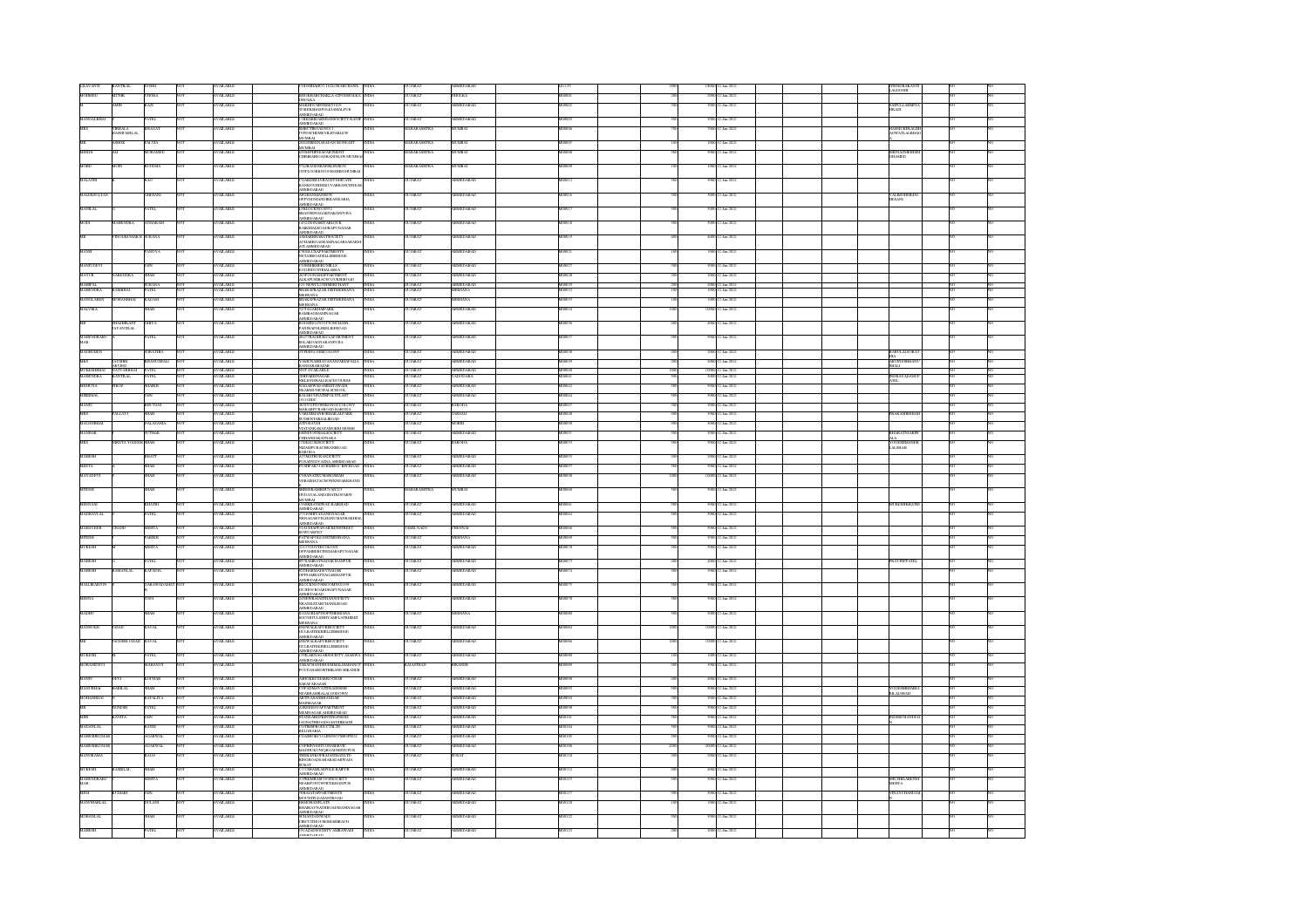|                                    |                       |                  |                  |       | <b>ANORATHFLATS</b>                                                                |             |                          |                 |        |                  |                                      |  |                                 |  |  |
|------------------------------------|-----------------------|------------------|------------------|-------|------------------------------------------------------------------------------------|-------------|--------------------------|-----------------|--------|------------------|--------------------------------------|--|---------------------------------|--|--|
|                                    |                       |                  |                  |       | HAGTEACHERSSCHOOL.<br>SLAVANYASOCIETY                                              |             |                          |                 |        |                  |                                      |  |                                 |  |  |
|                                    |                       |                  |                  |       | NEWVIKASGRUHROADVASNA                                                              |             |                          |                 |        |                  |                                      |  |                                 |  |  |
| AFATLAI                            |                       |                  |                  |       | EN HEDABAD<br>HMEDABAD<br>SLAVANYASOCIETY<br>EWVIKASGRUHROADVASNA                  |             | <b>JARA</b>              |                 |        |                  |                                      |  |                                 |  |  |
|                                    |                       |                  |                  |       |                                                                                    |             |                          |                 |        |                  |                                      |  |                                 |  |  |
| <b>MADANLAL</b>                    | ĩН                    |                  | <b>AILABLE</b>   |       | <b>MEDABAD</b><br>THIBROTHERS                                                      |             | JARAT                    | <b>MEDARAD</b>  |        | son <sub>1</sub> | J <sub>202</sub>                     |  |                                 |  |  |
|                                    |                       |                  |                  |       | H 6MADHUPURAMARKET                                                                 |             |                          |                 |        |                  |                                      |  |                                 |  |  |
|                                    | <b>BALL</b>           |                  | <b>ILABLE</b>    |       | HMEDABAD<br>437439RAGHUKUL<br>0LAROADNARANPURA                                     |             | JARA                     |                 |        |                  |                                      |  |                                 |  |  |
|                                    |                       |                  |                  |       |                                                                                    |             |                          |                 |        |                  |                                      |  |                                 |  |  |
| <b>MAHENDR</b>                     | <b>NCHA</b>           |                  | <b>ALABLE</b>    |       | <b>HMEDABAD</b><br>HMEDABAD<br><sup>NGRI</sup> ALBAGSOCIETY NAVAWAI                |             | <b>JARAT</b>             | <b>MEDARAD</b>  |        |                  |                                      |  |                                 |  |  |
|                                    |                       |                  |                  |       |                                                                                    |             |                          |                 |        |                  |                                      |  |                                 |  |  |
| MANISH                             | <b>ARIKH</b>          |                  | <b>VAILABLE</b>  |       |                                                                                    | <b>CDLA</b> | <b>MARASHTRA</b>         | <b>JUMBAI</b>   |        | 3.400            | $J20$ -2021                          |  | <b>ANKIMSUMA</b>                |  |  |
| <b>GRAT</b>                        | <b>MAN</b>            |                  | VAILABLE         |       | OVINDBLDG140PRINCESSST<br>IARKARAMRAMKISHANSOMANI                                  |             | IJARAT                   | MEDABAL         |        |                  | J <sub>20</sub>                      |  |                                 |  |  |
|                                    |                       |                  |                  |       |                                                                                    |             |                          |                 |        |                  |                                      |  |                                 |  |  |
| MRS<br>MUKESHKUM/                  |                       |                  | <b>VALABLE</b>   |       | SARAFFABAZAR<br>Apr60 MANIKYANAGAR                                                 |             | JARAT                    |                 |        |                  | 2000 12-Jan-2021<br>9000 12-Jan-2021 |  |                                 |  |  |
|                                    | THAR                  |                  | VAILABLE         |       | 72673SUBHLAXMINAGAR                                                                |             | JARAT                    | MEDABAL         |        | 9000             |                                      |  |                                 |  |  |
|                                    |                       |                  |                  |       | <b>JHOUBOARDCHANDKHEDA</b>                                                         |             |                          |                 |        |                  |                                      |  |                                 |  |  |
| dohan                              |                       |                  | AILABLE          |       | HMEDABAD<br>PAVANAPPARTMENTS<br>DRIVEINROADNAVRANGPURA                             |             | <b>ARA</b>               |                 |        |                  |                                      |  |                                 |  |  |
|                                    |                       |                  |                  |       |                                                                                    |             |                          |                 |        |                  |                                      |  |                                 |  |  |
| <b>VIRS</b><br>NITAK               | TOOHK                 |                  | <b>VAILABLE</b>  |       | RIVERNING<br>HMEDABAD<br>6SAHYOGSOCIETY                                            |             | UJARAT                   | <b>NAND</b>     |        |                  | 6000 12-Jan-2021                     |  |                                 |  |  |
| MLAN                               | ₹AH                   |                  | <b>VAILABLE</b>  |       | <b>AMULDAIRYROAD</b><br>3WARDENROAD                                                |             | .<br>Jarat               | HMEDABAD        | 30146  |                  | 5000 12-Jan-2021                     |  | ARSHASHAF                       |  |  |
|                                    |                       |                  |                  |       |                                                                                    |             |                          |                 |        |                  |                                      |  |                                 |  |  |
| <b>MAHENDRA</b><br><b>CUBHAI</b>   | a.                    |                  | ALABLE           |       | 30BGEETABHAVAN<br>SAAMARAPPARTMENT<br>VASNABERRAGEROADVASNA                        |             | <b>JARAT</b>             | EDABAD          |        |                  | J <sub>2021</sub>                    |  |                                 |  |  |
|                                    |                       |                  |                  |       |                                                                                    |             |                          |                 |        |                  |                                      |  |                                 |  |  |
|                                    |                       |                  | <b>VAILABLE</b>  |       | HMEDABAD<br>003BANDRAMILLSCHAWL                                                    |             | <b>HARAT</b>             | <b>IMEDARAD</b> |        |                  | $302 - 202$                          |  | SSKALYANI                       |  |  |
| MAHESHKUMAR KALIDAS                |                       |                  | VAILABLE         |       | <b>ITNATHMAHADEVDEHLA</b><br>ATPONISHRY A TABORSAD                                 |             | JARAT                    | ORSAD           |        | 2000             |                                      |  |                                 |  |  |
|                                    |                       |                  |                  |       |                                                                                    |             |                          |                 |        |                  |                                      |  |                                 |  |  |
| MANEESH                            | <b>AVER</b>           |                  | <b>VAILABLE</b>  |       | BORSAD<br>32VIMALSOCIETY<br>OPPONGCMAKARPURAROAD                                   |             | UJARAT                   | <b>ARODA</b>    |        |                  | 5000 12-Jan-2021                     |  | <b>KHAJHAVEI</b>                |  |  |
|                                    |                       |                  |                  |       |                                                                                    |             |                          |                 |        |                  |                                      |  |                                 |  |  |
|                                    | .<br>ZAV N            |                  | VAILABLE         |       | ARODA<br>AVAKARSOCIETY MANJALPUR                                                   |             | <b>JARAT</b>             | <b>SEDARA</b>   |        |                  | $\frac{1}{2}$ she 202                |  |                                 |  |  |
| MANOJ                              | <b>INGAPURI</b>       |                  | <b>WAILABLE</b>  |       | <b>OPOPBROSINDUTRIES</b>                                                           |             | <b>JARAT</b>             | HMEDABAD        |        |                  | 4000 12-Jan-2021                     |  | <b>GANAVATI</b><br>"ADMAKUMAP   |  |  |
|                                    |                       |                  |                  |       |                                                                                    |             |                          |                 |        |                  |                                      |  |                                 |  |  |
| MRS                                | AMCHAN                |                  | <b>WAILABLE</b>  |       | EXTTOANANDNAGAR<br>OJAGETIACO AZADCHOWK                                            |             | JARAT                    | HMEDABAD        |        |                  | 5000 12-Jan-2021                     |  | ASUDEORAMO                      |  |  |
|                                    | <b>BANGAR</b>         |                  | <b>AVAILABLE</b> |       | <b>80 KASHIPURI</b>                                                                |             | UJARAT                   | AHMEDABAD       |        |                  | 5000 12-Jan-2021                     |  | <b>HANDANI</b>                  |  |  |
| MANGLADEVI<br>MAHENDRA             | apna                  |                  | <b>AVAILABLE</b> |       | MAHENDRAKUMARRAKESHKI                                                              | <b>NDIA</b> | UJARAT                   | HMEDABAD        | 00161  |                  | 3000 12-Jan-202                      |  |                                 |  |  |
|                                    |                       |                  | <b>AVAILABLE</b> |       | R JAPMANDIRROAD<br>12AARUNBUILDING 34NDROA<br>C201 VIKRAMAPPARTMENTS               |             | JARAT                    | HMEDABAD        |        |                  | 5000 12-Jan-202                      |  |                                 |  |  |
| MULRAJ                             | HETTY                 |                  | VAILABLE         |       |                                                                                    | <b>DIA</b>  | UJARAT                   | HMEDABAD        | 00168  |                  | 5000 12-Jan-2021                     |  |                                 |  |  |
|                                    |                       |                  |                  |       |                                                                                    |             |                          |                 |        |                  |                                      |  |                                 |  |  |
| MOHAN<br><b>LKRISHN</b>            | INDE                  |                  | VAILABLE         |       | EWMANEKLALESTATE<br>HASTRICHAWLCHAWLNO11<br>IOOMSTAGORENAGARGROUPN                 |             | JARAT                    | MEDARAD         |        | 5000             | $2.5m-2021$                          |  |                                 |  |  |
|                                    |                       |                  |                  |       |                                                                                    |             |                          |                 |        |                  |                                      |  |                                 |  |  |
| <b>MANISHA</b>                     |                       |                  | <b>ALABLE</b>    |       | <b>ANGEETARI III DING</b>                                                          |             | <b>TARAT</b>             | <b>MEDARAE</b>  |        |                  |                                      |  |                                 |  |  |
| <b>SMAL MIYA</b><br>MOHAMMED       | HORA                  |                  | VAILABLE         |       | ARSHASOCIETY<br>OPARMANIKCUTPICECENTRE                                             |             | <b>JARAT</b>             | <b>IMEDABAD</b> |        |                  | J <sub>2021</sub>                    |  |                                 |  |  |
| <b>JOHAMMED</b>                    |                       |                  |                  |       | NEARMOCHIBAZAR<br>S2DADARAVANTISOCIETYLTD<br>KASTURCHANDMILLCOMPOUND               |             |                          |                 |        |                  |                                      |  |                                 |  |  |
| MADHUSUDAN                         | ANAK                  |                  | VAILABLE         |       |                                                                                    |             | <b>JARAT</b>             | HMEDABAD        |        | 5000             | 12-Jan-2021                          |  | KUMKUMMI<br>NAKI                |  |  |
|                                    |                       |                  |                  |       |                                                                                    |             |                          |                 |        |                  |                                      |  |                                 |  |  |
| <b>MAHENDRA</b><br><b>ATAP</b>     |                       |                  | VAILABLE         |       | <b>LOCKAPOCKET2</b>                                                                |             | ĩН                       | EW DELHI        |        | 2000             | -<br>-<br>Jan-202                    |  |                                 |  |  |
| <b>MADHURI</b><br><b>HUB</b>       | <b>AJDA</b>           |                  | <b>VAILABLE</b>  |       | $\frac{1}{45 \text{CDR} \text{VEGASSTREF}}$                                        | <b>COLA</b> | <b>AHARASHTRA</b>        | <b>CMBAL</b>    | 000182 |                  | 5000 12-Jan-2021                     |  | <b>ISHORGOKA</b>                |  |  |
|                                    |                       |                  |                  |       | TFLOORKALBADEVIROAD                                                                |             |                          |                 |        |                  |                                      |  | SRAJDA<br>AHEEDRASIV            |  |  |
| MOAZZAM                            | <b>ASIWALA</b>        |                  | <b>VAILABLE</b>  |       |                                                                                    |             | UJARAT                   | HMEDABAD        | 600183 |                  | 5000 12-Jan-2021                     |  |                                 |  |  |
| MOHAN                              | НАТІА                 |                  | VAILABLE         |       | MEBOUR9TULSIWADI<br>ODGSAMPATROOM4243<br>EWHBMAHAJANWADIMB<br>IATHUBHAISCHAWLBALAK | <b>DIA</b>  | UJARAT                   | HMEDABAD        | 400184 |                  | 5000 12-Jan-2021                     |  |                                 |  |  |
| AHESH                              |                       |                  |                  |       |                                                                                    |             | JARAT                    |                 |        |                  | tan 202                              |  |                                 |  |  |
|                                    |                       |                  | AILABLE          |       |                                                                                    |             |                          |                 |        |                  |                                      |  | <b>MARNAIK</b>                  |  |  |
| MANOJKUMAI                         | $\overline{\text{N}}$ |                  | <b>VAILABLE</b>  |       | <b>CILLAPARDI PARDI</b><br>YOGHASILALFULCHAND                                      |             | <b>JARAT</b>             | HMEDABAL        |        |                  | J <sub>2021</sub>                    |  |                                 |  |  |
|                                    |                       |                  |                  |       | LOTHMERCHANTSADARBAZAR                                                             |             |                          |                 |        |                  |                                      |  |                                 |  |  |
| MULUBHAI                           |                       |                  | VAILABLE         |       | SHARIOMNAGAR SOCIETY<br>@RAJDEEPPARK GAURICINEMA                                   |             | JARAT                    | HMEDABAD        |        | 5000 L           | 3-Jan-2021                           |  | HANBENDEI                       |  |  |
|                                    |                       |                  |                  |       |                                                                                    |             |                          |                 |        |                  |                                      |  |                                 |  |  |
|                                    |                       |                  |                  |       |                                                                                    |             |                          |                 |        |                  |                                      |  |                                 |  |  |
|                                    |                       |                  |                  |       | <b>MELINEATMACARRART</b>                                                           |             | <b>AHARASHTR</b>         | <b>ELIMRAL</b>  |        |                  |                                      |  | KHII PATI                       |  |  |
| TLAM                               |                       |                  | <b>VAILABLE</b>  |       |                                                                                    |             |                          |                 |        | 5000             | : Jan-2021                           |  |                                 |  |  |
|                                    |                       |                  | <b>ALABLE</b>    |       | OREGAONWEST MUMBAL<br>140MVISHAI NACAR                                             |             | <b>HARASHT</b>           | <b>IMRAI</b>    |        |                  |                                      |  |                                 |  |  |
|                                    |                       |                  |                  |       | VROADBORIVALIWEST MUMBA                                                            |             |                          |                 |        |                  |                                      |  |                                 |  |  |
| MOHIT                              | <b>HADHA</b>          |                  | <b>AVAILABLE</b> |       | MOHANSHOUSE WARDENROAD                                                             |             | <b><i>AMARASHTRA</i></b> | MUMBAI          |        |                  | 5000 12-Jan-2021                     |  | <b><i>IRSANUCHAD</i></b>        |  |  |
|                                    |                       |                  |                  |       |                                                                                    |             |                          |                 |        |                  |                                      |  |                                 |  |  |
| MOOLI                              | <b>RWALL</b>          |                  | LABLE            |       | UMBAI<br>OKALINGATYRE                                                              |             |                          |                 |        |                  |                                      |  |                                 |  |  |
| <b>MORESHWAI</b>                   | KHALI                 |                  | .<br>All ABLE    |       |                                                                                    |             |                          | W DELHI         |        |                  | $an-202$                             |  |                                 |  |  |
| <b>MINOO</b>                       | <b>RII IMORTA</b>     |                  |                  |       | OCIETYA6PASCHIMVIHAR<br>HANTIOPPSTATEBANKOF                                        | <b>COLA</b> | UJARAT                   | <b>HMEDARAD</b> |        |                  | $\frac{1}{2}$ an-2021                |  |                                 |  |  |
|                                    |                       |                  |                  |       |                                                                                    |             |                          |                 |        |                  |                                      |  |                                 |  |  |
| MOHANLAL                           | ODHANIA               | RSINHBHA         |                  |       | NDIAPANDITNEHRUROAD<br>/ANEACCOUNTBILESHVAR                                        |             | JARAT                    | ODINAR          |        |                  | J <sub>20</sub> 202                  |  |                                 |  |  |
|                                    |                       |                  |                  |       | <b>HANDUDYOGLTD KODINAR</b>                                                        |             |                          |                 |        |                  |                                      |  |                                 |  |  |
| MUKESHKUMA<br>ATILAI               |                       | TLAI             |                  |       |                                                                                    |             | .<br>Jarat               | <b>IMEDABAD</b> |        |                  | 3-Jan-2021                           |  |                                 |  |  |
|                                    |                       |                  |                  |       | ODINAR<br>97771STELOPPKISHOR<br>YCLENAVSARIBAZARDHABU                              |             |                          |                 |        |                  |                                      |  | <b>REKHABENMU</b><br>ESHKUMARSH |  |  |
| <b>MENNA</b>                       |                       |                  |                  | RASAD | <b>/ALALANE</b><br>140AVCOLONYSHAHPUR                                              |             | <b>TTAR PRADES</b>       | <b>ORAKHPUR</b> |        |                  | $302 - 202$                          |  |                                 |  |  |
|                                    |                       |                  |                  |       | PPGITAVATIKA DISTGORAKHPUR                                                         |             |                          |                 |        |                  |                                      |  |                                 |  |  |
| MANJU                              | AMMEN                 |                  | VAILABLE         |       | <b>BOXS22 DMACSINTLAIRPROT</b>                                                     |             | UJARAT                   | HMEDARAD        | 801796 |                  | 5000 12-Jan-2021                     |  | <b>IOMASMA</b>                  |  |  |
|                                    |                       |                  |                  |       |                                                                                    |             |                          |                 |        |                  |                                      |  |                                 |  |  |
| <b>METHEW</b>                      |                       |                  | <b>All ABLE</b>  |       | <b>LECTROMANLIC</b><br>.<br>EBAIRP                                                 |             |                          |                 | 1802   |                  | J <sub>2021</sub>                    |  |                                 |  |  |
|                                    |                       |                  |                  |       |                                                                                    |             |                          |                 |        |                  |                                      |  |                                 |  |  |
| MOHAMMED                           |                       |                  | <b>All ABLE</b>  |       | OBOXNO1082SEEBAIRI<br>ULIANATEOFOMAN<br>TOMRIFHIKHARAHMED                          |             | <b>JARAT</b>             | <b>SEDARAD</b>  |        |                  |                                      |  |                                 |  |  |
| MURLIDHAR                          |                       |                  | <b>ALABLE</b>    |       | OSTBOX248<br>ISEMIRATEURERTY                                                       |             | JARAT                    | MEDABAD         |        |                  | J <sub>20</sub> 202                  |  |                                 |  |  |
| MANAN                              |                       |                  |                  |       |                                                                                    |             | <b>JARAT</b>             |                 |        |                  | 8000 12-Jan-202                      |  |                                 |  |  |
|                                    |                       |                  |                  |       | OBOXNO12797<br>F9NANDVANSOCIETY                                                    |             |                          |                 |        |                  |                                      |  |                                 |  |  |
| MAYANK                             |                       |                  |                  |       |                                                                                    |             | $\overline{101}$         |                 |        |                  |                                      |  |                                 |  |  |
|                                    |                       |                  |                  |       | NRRALYSTATION<br>6RADHANPURSOCIETY<br>BHAIRAUNATHROAD MANINAGAI                    |             |                          |                 |        |                  |                                      |  |                                 |  |  |
| <b>MAGANLAL</b><br><b>ANKARLAL</b> | PATEL                 | <b>HANKARLAL</b> |                  |       | HMEDABAD<br>GEWKRISHANA PARUUNIHA                                                  |             | UJARAT                   | <b>AHESANA</b>  |        |                  | 2000 12-Jan-2021                     |  |                                 |  |  |
| <b>dADHUR</b>                      |                       |                  |                  |       | ISTMAHESANA MAHESANA<br><b>OOJANIWAS</b>                                           |             |                          |                 |        |                  |                                      |  |                                 |  |  |
|                                    | LAR                   |                  |                  |       | EARSUKHDEOBHOIRCOLONY                                                              |             |                          |                 |        |                  |                                      |  |                                 |  |  |
|                                    |                       |                  |                  |       | ETURKARPADAKALYANW                                                                 |             |                          |                 |        |                  |                                      |  |                                 |  |  |
| MATHORD                            |                       |                  |                  |       |                                                                                    |             | <b>HARASHTR</b>          |                 |        |                  |                                      |  |                                 |  |  |
|                                    |                       |                  |                  |       | MUMBAI<br>104JAIMANISHACOOPSOCIETY<br>CHANSHY ANGUPLEROAD                          |             |                          |                 |        |                  |                                      |  |                                 |  |  |
| DRAVADA <sup>1</sup>               | <b>INARIWALA</b>      | HANDRAVADA       |                  |       | <b>OMBIVALIW MUMBAL</b><br>HLALGINAGARSOCIETYOPPVISH                               |             | <b>JARA</b>              | 19.41           |        |                  | Jun 201                              |  |                                 |  |  |
|                                    |                       |                  |                  |       |                                                                                    |             |                          |                 |        |                  |                                      |  |                                 |  |  |
|                                    |                       |                  |                  |       | AGARSOCIETYNEARSARDARBR                                                            |             |                          |                 |        |                  |                                      |  |                                 |  |  |
|                                    |                       |                  |                  |       |                                                                                    |             | .<br>RALA                |                 |        |                  |                                      |  |                                 |  |  |
|                                    |                       |                  |                  |       | GH ADAJANROAD SURAT<br>MUKKUNGALHOUSE<br>KURISUPALLYROAD                           |             |                          |                 |        |                  |                                      |  |                                 |  |  |
|                                    |                       |                  | <b>ME AREF</b>   |       | ERUMANOORKERALA<br>9MAMASPOLE RAOPURA                                              |             | JARAT                    | RODA            |        |                  |                                      |  |                                 |  |  |
|                                    | a<br>Naf              |                  |                  |       |                                                                                    |             |                          |                 |        | 1500             |                                      |  |                                 |  |  |
| <b>NALINI</b>                      |                       |                  | <b>ALABLE</b>    |       | ARODA<br>DEEPDARSHANFLAT<br>AMBAGSOCIETYRAMBAG                                     |             | <b>JARAT</b>             | <b>HMEDARAD</b> |        |                  | $J20$ -2021                          |  |                                 |  |  |
|                                    |                       |                  |                  |       |                                                                                    |             |                          |                 |        |                  |                                      |  |                                 |  |  |
| NEELA                              |                       |                  |                  |       |                                                                                    |             |                          |                 |        |                  |                                      |  |                                 |  |  |
|                                    |                       |                  |                  |       | HMEDABAD<br>136MEGHRAINAGARSOCIETY<br>1HCHAGANLALPARKNEARCANS                      |             |                          |                 |        |                  |                                      |  |                                 |  |  |
| NIRMALABEN                         |                       |                  |                  |       | <b>AAKARANISTREET</b>                                                              |             | <b>IARA</b>              |                 |        |                  |                                      |  |                                 |  |  |
|                                    | SALIA                 |                  | <b>AILABLE</b>   |       |                                                                                    |             | <b>JARAT</b>             |                 |        |                  |                                      |  |                                 |  |  |
| <b>NIRMALA</b>                     | <b>JARA</b>           |                  | ALABLE           |       | KESHARYAJINAGARSO<br>:ARLAVANYASOCIETY                                             |             | <b>JARAT</b>             | <b>HMEDABAD</b> |        | 900              | $J20$ -2021                          |  | <b>AMDEV</b>                    |  |  |
| <b>NIRMALABEN</b>                  | <b>ATEL</b>           |                  | <b>ALABLE</b>    |       | <b>OSSNEJABINDTALKIES</b><br>:ABHUNIVAS ATPOSAN                                    |             | <b>JARAT</b>             | MEDABAD         |        | $\overline{900}$ | $\frac{1}{2}$ an-2021                |  | .<br>NTILALAM                   |  |  |
|                                    |                       |                  |                  |       |                                                                                    |             |                          |                 |        |                  |                                      |  | ALALPATEL                       |  |  |
| <b>NARAYAN</b>                     | .<br>Wikh             |                  | <b>AVAILABLE</b> |       | S7CHAMUNDASOCIETY                                                                  |             | .<br>Jarat               | <b>HMEDARAD</b> |        |                  | 5000 12-Jan-2021                     |  |                                 |  |  |
| <b>NAVIN</b>                       | .<br>VLA              |                  | VAILABLE         |       |                                                                                    |             | <b>JARAT</b>             | <b>IMFDARAD</b> |        | 5000             |                                      |  | CHAMPE                          |  |  |
|                                    |                       |                  |                  |       | IZAVERNAGARBUSSTOP<br>VITTHALSOCIETY                                               |             |                          |                 |        |                  | J <sub>202</sub>                     |  |                                 |  |  |
| <b>NAYAN</b>                       | .<br>Val              |                  | VAILABLE         |       | HJAYRATNABLOLNAVAPURA<br>16BHAUNIPOLE RAIPURCHAKL<br>HMEDAR : "                    |             | 1139.57                  | <b>FDARAF</b>   |        |                  | J <sub>202</sub>                     |  | <b>GARMAY</b>                   |  |  |
| <b>NAYANABEN</b>                   | <b>MODI</b>           |                  | .<br>WAILABLE    |       |                                                                                    |             | UJARAT                   | HMEDABAD        | 00018  |                  | 1000 12-Jan-2021                     |  | AISHAH<br>ALKABENSHAH           |  |  |
|                                    |                       |                  |                  |       | <b>BBLEVOLK</b><br>HMEDABAD<br>HUNDHIYAWADINEARRAILY                               |             |                          |                 |        |                  |                                      |  |                                 |  |  |
| NATHMAL                            | <b>ANDYA</b>          |                  | <b>VALABLE</b>   |       | YOLONYTAJPURAROAD<br>SASOVARAMBYSACKSTREET                                         | <b>DIA</b>  | UJARAT                   | HMEDABAD        | XO23   |                  | 3000 12-Jan-2021                     |  |                                 |  |  |
| <b>NARENDRA</b>                    | АN                    |                  | <b>AVAILABLE</b> |       | STFLOOR<br>088DEVJISARAIYASPOLE<br>MANEKCHOWK AHMEDABAD                            | NDIA        | UJARAT                   | HMEDABAD        | 00025  |                  | 1000 12-Jan-2021                     |  |                                 |  |  |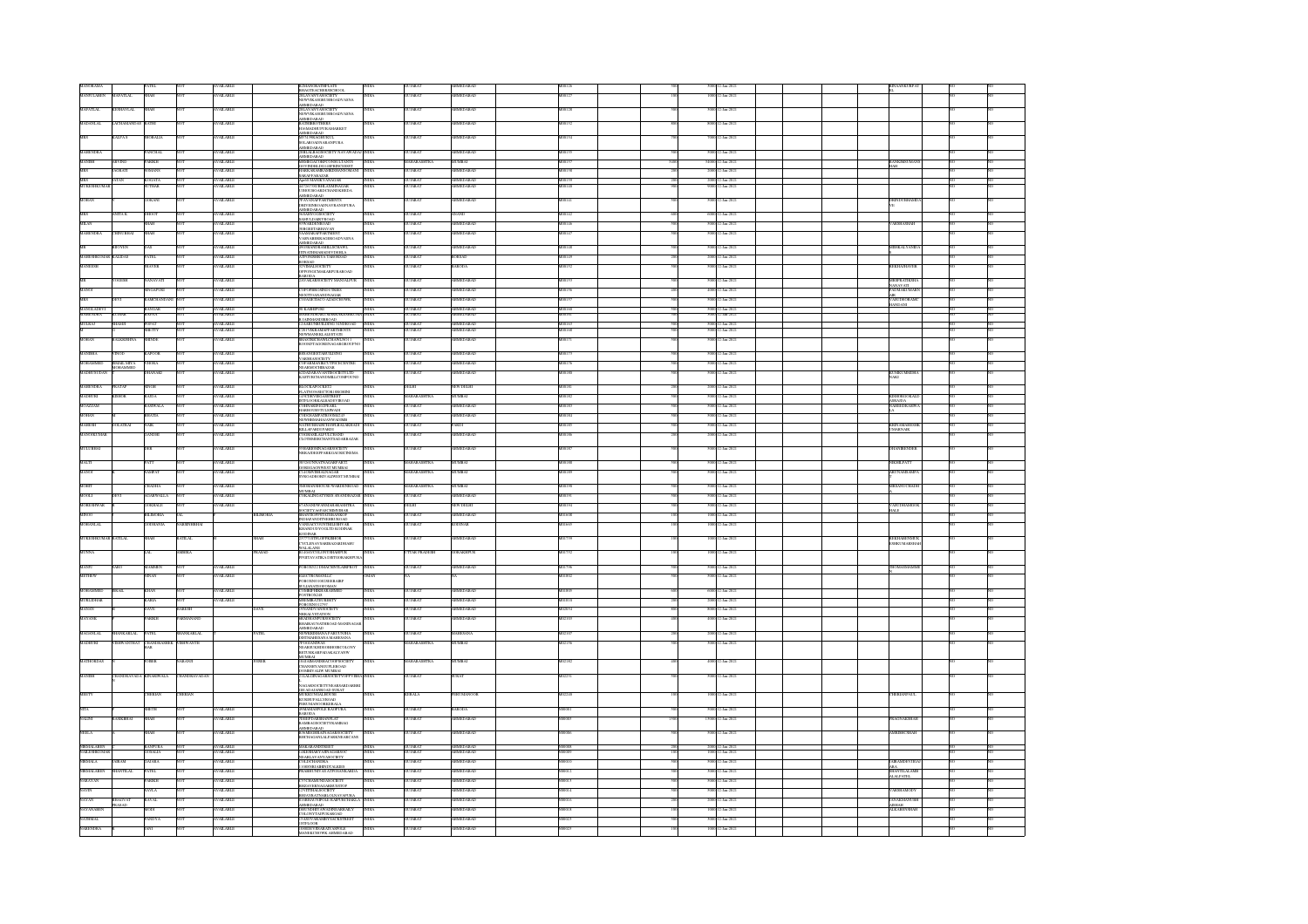|                      |                         |                  |              | <b>ALABLE</b>          |      |                                                                                                                                                                                                   |              | UJARAT             | <b>IMEDABAI</b>    |       |         |                                      |  |                                   |  |  |
|----------------------|-------------------------|------------------|--------------|------------------------|------|---------------------------------------------------------------------------------------------------------------------------------------------------------------------------------------------------|--------------|--------------------|--------------------|-------|---------|--------------------------------------|--|-----------------------------------|--|--|
|                      |                         |                  |              | <b>AB ARE</b>          |      | POONAMCHANDSONI<br>OPPDAGONKIPOLE<br>11SUKHSAGARFLATS                                                                                                                                             |              |                    |                    |       |         |                                      |  |                                   |  |  |
|                      |                         |                  |              |                        |      | EWSHARDAMANDIRROAD                                                                                                                                                                                |              |                    |                    |       |         |                                      |  |                                   |  |  |
| <b>AVINBHA</b>       | <b>WARRHAI</b>          |                  |              | VAILABLE               |      | :WSEPARATELES<br>IMEDABAD<br>SHARDACHAMRATANPOLE                                                                                                                                                  | <b>NDIA</b>  | <b>JUARAT</b>      | HMEDABAD           |       |         | J <sub>202</sub>                     |  |                                   |  |  |
| <b>NARESH</b>        | <b>ALCHAND</b>          | <b>ANTWANT</b>   |              | <b>VAILABLE</b>        |      | HETHSPOLE AHMEDABAD<br>) NEWCLOTHMARKET                                                                                                                                                           | <b>DU</b>    | GUJARAT            | HMEDABAD           |       |         | 10000 12-Jan-2021                    |  | <b>ALCHANDM</b>                   |  |  |
|                      |                         |                  |              |                        |      | MEDABAD<br>MANMOHANSOCIETYOPP                                                                                                                                                                     |              |                    |                    |       |         |                                      |  | WANI                              |  |  |
| <b>CAR ANRHA</b>     |                         |                  |              | 748.4916               |      | SOPALAVSOCSAIJPURBOGHA                                                                                                                                                                            |              | $7.55 + 1$         | <b>IRECTIVE AT</b> |       |         | $\sim$                               |  |                                   |  |  |
|                      |                         |                  |              |                        |      | <b>IMEDABAD</b><br>VRAJVASSOCIETY                                                                                                                                                                 |              |                    |                    |       |         |                                      |  |                                   |  |  |
| <b>NIKTIVIKTIMAR</b> | <b>ARTHARRHAI</b>       | ATEL.            |              | <b>AVAILARLE</b>       |      |                                                                                                                                                                                                   | <b>NDIA</b>  | <b>GUILARAT</b>    | HMEDARAD           |       |         | 2000 12-Jan-2021                     |  | <b>LEBIHARRH.</b>                 |  |  |
| śПА                  | IDISHKUMA               | ĩЛH              |              | <b>ALABLE</b>          |      | I VRAFVASSACIETI<br>VOLLEGEROAD<br>WYIHARFLATSNRLAXMI<br>VARDHAKJAINTEMPLESHANTIV/                                                                                                                |              | HARASHTRA          | UMBAI              |       |         | J <sub>20</sub> 202                  |  |                                   |  |  |
|                      |                         |                  |              |                        |      |                                                                                                                                                                                                   |              |                    |                    |       |         |                                      |  |                                   |  |  |
| <b>GARESHKI</b>      |                         | <b>TNT</b>       |              | <b>ALABLE</b>          |      | <b>GHI INGHATE</b>                                                                                                                                                                                |              |                    | MEDABAI            |       |         |                                      |  |                                   |  |  |
| <b>CEELARES</b>      |                         |                  |              | ALABLE                 |      | <b>UNIE : :</b><br>AKCHIBAZAR<br>****DHARMASOCIETY                                                                                                                                                |              | <b>TARAT</b>       | <b>MEDARAL</b>     |       |         | $50^{20}$                            |  |                                   |  |  |
| <b>NIRUBEN</b>       | <b><i>IUPATSINH</i></b> | OHIL.            |              | VAILABLE               |      | <b>I MILITARY<br/>PPPRASHANTCINEMA</b><br>""PR'N'ATHCOLONYPARTI                                                                                                                                   | <b>CIVEA</b> | UJARAT             | HMEDABAD           |       | 900     | 2-Jan-2021                           |  |                                   |  |  |
|                      |                         |                  |              |                        |      | NEARRANNAPARKGHATLODIA                                                                                                                                                                            |              |                    |                    |       |         |                                      |  |                                   |  |  |
| WNC                  |                         |                  |              | <b>AILABLI</b>         |      | HMEDABAD<br>0AASHOKTENAMENTOPI<br>"ADILALABGHODASAR                                                                                                                                               |              |                    |                    |       |         |                                      |  |                                   |  |  |
|                      |                         |                  |              |                        |      |                                                                                                                                                                                                   |              |                    |                    |       |         |                                      |  |                                   |  |  |
| NEELABEN             |                         | ANDYA            |              | VAILABLE               |      | HMEDABAD<br>\SURYAAPPARTMENT                                                                                                                                                                      | mas          | <b>HARAT</b>       | <b>HMEDARAD</b>    |       |         | 000 12-5m202                         |  | <b>APTIPPAND</b>                  |  |  |
|                      |                         |                  |              |                        |      |                                                                                                                                                                                                   |              |                    |                    |       |         |                                      |  |                                   |  |  |
| AFISA                |                         | RDAWAL           |              | <b>ALABLE</b>          |      | 02KACHWALACHAMBERS<br>CLAREROADBYCULLA MUMBAI                                                                                                                                                     |              | <b>AHARASHTRA</b>  | UMBAI              |       |         | J <sub>202</sub>                     |  |                                   |  |  |
|                      |                         |                  |              |                        |      |                                                                                                                                                                                                   |              |                    |                    |       |         |                                      |  |                                   |  |  |
| <b>NLAM</b>          | NI IRHA                 | NDV.             |              | VAILABLE               |      | <b>DIVYAMANGI AMELATS</b>                                                                                                                                                                         |              | UJARAT             | HMEDABAD           |       |         | $Jan-202$                            |  | <b>IANSHITCH</b>                  |  |  |
|                      |                         |                  |              |                        |      | GABHAIPARKMANINAGAR                                                                                                                                                                               |              |                    |                    |       |         |                                      |  | <b>UBHAPANDYA</b>                 |  |  |
| NARENDRA<br>NASHIR   |                         | ARAIYA<br>ATHAN  |              | NAILABLE<br>NAILABLE   |      | <b>JABHAIrA--</b><br><b>IMEDABAD</b><br>***KAJSOCIETY                                                                                                                                             |              | <b>GUJARAT</b>     | <b>AHMEDABAD</b>   |       | som li  | 2-Jan-2021<br>2-Jan-2021             |  |                                   |  |  |
|                      |                         |                  |              |                        |      | LIDIGGIWAD E3263                                                                                                                                                                                  | <b>NDIA</b>  | GUJARAT            | HMEDABAD           |       | 5000    |                                      |  |                                   |  |  |
| <b>NITIN</b>         |                         | <b>AZARI</b>     |              | <b>AVAILABLE</b>       |      | <b>DKSINGHALINDUSTRIES</b>                                                                                                                                                                        | <b>INDIA</b> | GUJARAT            | AHMEDABAD          |       |         | 2000 12-Jan-202                      |  |                                   |  |  |
|                      |                         | RIVEDI           |              | VAILABLE               |      | <b>CHADIAPOLENOI PALACEROAL</b>                                                                                                                                                                   | <b>INDIA</b> | <b>GUJARAT</b>     | HMEDABAD           |       | 2000 12 | $-3$ an-2021                         |  | TANTRIVED                         |  |  |
| <b>GARESH</b>        |                         | <b>ELANI</b>     |              | ALABLE                 |      | <b>SBVASUKISOCIETY</b>                                                                                                                                                                            | nu           | UJARAT             | HMEDABAD           |       | 5000    | 2-Jan-2021                           |  |                                   |  |  |
|                      |                         |                  |              |                        |      | OPPVASNABUSSTOPVASNA                                                                                                                                                                              |              |                    |                    |       |         |                                      |  |                                   |  |  |
| VRMA                 |                         | Œ                |              | <b>ALABLE</b>          |      | <b>JPTYARYSAD</b><br>AHMEDABAD<br>ISYOGARSHANSOCIETY<br>OPPANNAPURNAVADIRANIP<br>COPANNAPURNAVADIRANIP                                                                                            |              | JARA)              | <b>MEDARAT</b>     |       |         |                                      |  |                                   |  |  |
|                      |                         |                  |              |                        |      | HMEDABAD<br>FMAHADEVNAGARSOCIETY                                                                                                                                                                  |              |                    |                    |       |         |                                      |  |                                   |  |  |
| $\overline{m}$       |                         | HETH             |              | VAILABLE               |      | <b>SPANIGATEBHCHANDRODAYA</b>                                                                                                                                                                     |              | UJARAT             | HMEDABAD           |       | 3000    | 2-Jan-2021                           |  |                                   |  |  |
|                      |                         |                  |              |                        |      |                                                                                                                                                                                                   |              |                    |                    |       |         |                                      |  |                                   |  |  |
|                      |                         |                  |              | AILABLI                |      | ARIKRUPAOPPMAHARANI<br>KHSCHOOLNEARSURSAGAR                                                                                                                                                       |              |                    |                    |       |         |                                      |  | RVASHINAREI<br>RASINHDOD <i>U</i> |  |  |
|                      |                         |                  |              |                        |      |                                                                                                                                                                                                   |              |                    |                    |       |         |                                      |  |                                   |  |  |
| ARENDRA              |                         | <b>TAH</b>       |              | VAILABLE               |      | <b><i>MAGER ATTVAAPARTMENTS</i></b><br><b>OLAROADNARANPURA</b>                                                                                                                                    |              | UJARAT             |                    |       |         | J <sub>202</sub>                     |  | <b>CARAT APARIK</b>               |  |  |
|                      |                         |                  |              |                        |      | HMEDABAD<br>SSTSTAFFQTRS BEHRAMPURA                                                                                                                                                               |              |                    |                    |       |         |                                      |  |                                   |  |  |
| <b>GALINKANT</b>     |                         | RMAR             |              | VAILABLE               |      |                                                                                                                                                                                                   | INDIA        | JARAT              | <b>IMEDABAD</b>    |       |         | 000 12-Jan-202                       |  | ELLAPARMA                         |  |  |
| <b>AINT</b>          |                         | .<br>Birta       |              | All ARLE               |      | HMEDABAD<br>HNDUSCOURTAROAD                                                                                                                                                                       |              | <b>AHARASHTRA</b>  | <b>TMRAF</b>       |       | $\sim$  | 5.1m/202                             |  |                                   |  |  |
|                      |                         | <b>GARWAI</b>    |              | VAILABLE               |      | HURCHGATE MUMBAL<br>CONDERLALAGARWAL                                                                                                                                                              | <b>This</b>  | 1149.47            | <b>NEDARAF</b>     |       |         | 5000 12-Jan-202                      |  |                                   |  |  |
| .<br>KATWARLAL       |                         | <b>IYANI</b>     |              | <b>ALABLE</b>          |      | <b>UBBJIPATTIMAINROAD</b><br>KATWARLALNIRMALKUMAR                                                                                                                                                 | <b>INDIA</b> | <b>SUJARAT</b>     | HMEDABAD           |       |         | 5000 12-Jan-2021                     |  |                                   |  |  |
|                      |                         |                  |              |                        |      | NETAJISUBHASHMARKET<br>KIMITRA3000STHCROSS                                                                                                                                                        |              |                    |                    |       |         |                                      |  |                                   |  |  |
| AGESHRAO             |                         | HRALI            |              | ALABLE                 |      |                                                                                                                                                                                                   | iDIA         | UJARAT             | IMEDABAI           |       | 5000    | 2-Jan-2021                           |  |                                   |  |  |
| .<br>RANDA®          |                         | <b>ALAPA</b>     |              | <b>MLABLE</b>          |      | SUMITRA30005 IHCROSS<br>STHMAINSDDARTHALAYOUT<br>191 MAHADE VWALADAHELA<br>NEARFIREBRIGADEDANAPITH                                                                                                |              | .<br>ARAI          | EDABAL             |       |         | $n-202$                              |  |                                   |  |  |
|                      |                         |                  |              |                        |      |                                                                                                                                                                                                   |              |                    |                    |       |         |                                      |  |                                   |  |  |
| <b>GRMALA</b>        |                         | AWANI            |              | VAILABLE               |      | MEDABAD<br>MEDABAD<br>SHREEVINODSYNTHETICS                                                                                                                                                        | NDIA         | <b>JUARAT</b>      | HMEDABAD           |       |         | 5000 12-Jan-2021                     |  |                                   |  |  |
|                      | PAREKE                  |                  |              | <b>VAILABLE</b>        |      | SMAINSECTORSHASTRINAGAR<br>HUPENCHAMBERS                                                                                                                                                          |              | <b>AHARASHTRA</b>  | <b>EUMBAI</b>      |       |         | $3m-202$                             |  |                                   |  |  |
|                      | <b>GANCIAL</b>          |                  |              |                        |      | MLASTREETFORT MUMBAI                                                                                                                                                                              |              |                    |                    |       |         |                                      |  |                                   |  |  |
| ATWARL.              | <b>SULTAN</b>           |                  |              | ALABLE                 |      | PIPLASHERIOPPDHOLESHWAR<br>MAHADEVBALAHANUMANKHADI<br>A AHMEDABAD<br>ROOMI 6EVERGREENSOCIETY                                                                                                      |              | <b>JARA</b>        | MEDARAI            |       |         |                                      |  |                                   |  |  |
|                      |                         |                  |              |                        |      |                                                                                                                                                                                                   |              |                    |                    |       |         |                                      |  |                                   |  |  |
| <b>SARANJI</b>       | <b>AIKUNTH</b>          | <b>ANDA</b>      |              | VAILABLE               |      |                                                                                                                                                                                                   | <b>ARD</b>   | <b>GUJARAT</b>     | <b>ADODARA</b>     |       |         | 5000 12-Jan-2021                     |  | <b>IMIKHL</b>                     |  |  |
| ARESH                | <b>LANJI</b>            | <b>IANUSHALI</b> |              | ALABLE                 |      | GSHANNAGARNO1PANCH<br>BHANUSHALIWADBILDGNO2                                                                                                                                                       |              | JARAT              | IMEDARAD           |       | 5000    | $\frac{1}{2}$ an-2021                |  | ANGE<br>MRSBHAGWAT                |  |  |
|                      |                         |                  |              |                        |      | OOMNO21260DTILAKROAD                                                                                                                                                                              |              |                    |                    |       |         |                                      |  | RESHBHANUS                        |  |  |
| MESH                 |                         |                  |              | AILABLI                |      | <b>COUNNATISALESCORPORATIO</b><br>OPPLALBHAIPOLEMANDVINI                                                                                                                                          |              |                    |                    |       |         |                                      |  |                                   |  |  |
|                      |                         |                  |              |                        |      |                                                                                                                                                                                                   |              |                    |                    |       |         |                                      |  |                                   |  |  |
|                      |                         |                  |              |                        |      |                                                                                                                                                                                                   |              |                    |                    |       |         |                                      |  |                                   |  |  |
|                      |                         | VORA             |              |                        |      | HMEDABAD<br>B4ROADNO24 SIONW MUMBAI                                                                                                                                                               | <b>INDIA</b> | <b>MAHARASHTRA</b> | MUMBAI             |       |         |                                      |  |                                   |  |  |
| NITIN<br>NEELUBAI    |                         | HAR              |              | AVAILABLE<br>AVAILABLE |      | OHERMESAPT2NDFLOOR                                                                                                                                                                                | <b>NDIA</b>  | AHARASHTRA         | <b>JUMBAI</b>      |       |         | 5000 12-Jan-2021<br>5000 12-Jan-2021 |  |                                   |  |  |
| <b>GYATI</b>         |                         | <b>EHTA</b>      |              | ALABLE                 |      | HATLANESVROAD<br>JEETANJALISTHFLOOR                                                                                                                                                               | NDIA         | <b>UJARAT</b>      | HMEDABAD           |       |         | 10000 12-Jan-2021                    |  | ADHAVIASH                         |  |  |
|                      |                         |                  |              |                        |      | <b>GAMADIAROAD</b>                                                                                                                                                                                |              |                    | <b>BEDAR</b>       |       |         |                                      |  | <b>MEHTA</b>                      |  |  |
| AVNITLAL             | MIYATRAM                | окн<br>OLAT      | <br>MIYATRAM | ALABLE                 | OLAT | <b>19AMBIKANAGAR</b>                                                                                                                                                                              | INDIA        | GUJARAT            | HMEDABAD           | 125   |         | 1000 12-Jan-2021                     |  | REKHANAVN                         |  |  |
| <b>7HA</b>           |                         |                  |              |                        |      |                                                                                                                                                                                                   |              |                    |                    |       |         |                                      |  | ALTOLAT                           |  |  |
|                      |                         |                  |              |                        |      | <b>MBEHANUMANROAD</b><br>OSHAKILAHMADKHAN                                                                                                                                                         |              |                    |                    |       |         |                                      |  |                                   |  |  |
| <b>IRESH</b>         |                         | <b>IPVAN</b>     |              | ALABLE                 |      |                                                                                                                                                                                                   |              |                    | <b>TMRA</b>        |       |         | Im20                                 |  |                                   |  |  |
|                      |                         |                  |              |                        |      | 172BASANTPURKUMHARGALI<br>APARTADOPOSTAL887<br>KANTACRUZDETENEFITE MUMBAI                                                                                                                         |              |                    |                    |       |         |                                      |  |                                   |  |  |
| AMITA                |                         | 1991             |              |                        |      | Nov MAHANTFLATS                                                                                                                                                                                   | NDIA         | GUJARAT            | HMEDABAD           | 11789 |         | 2000 12-Jan-2021                     |  |                                   |  |  |
| EEAM                 |                         | ĩМ               | AKASH        |                        |      |                                                                                                                                                                                                   |              | JARAT              | URAT               |       |         | J <sub>2021</sub>                    |  | AKASHVSI                          |  |  |
|                      |                         |                  |              |                        |      |                                                                                                                                                                                                   |              |                    |                    |       |         |                                      |  |                                   |  |  |
|                      |                         |                  |              |                        |      | CHAKRATAROAD<br>GHAKRATAROAD<br>KEJALDARSHANAPTS<br>NANAPURA SURAT<br>ATMANGROLIA<br><b>DETTMBARVAVIAR AVAM</b>                                                                                   |              |                    | RA.                |       |         |                                      |  |                                   |  |  |
|                      |                         |                  |              |                        |      |                                                                                                                                                                                                   |              |                    |                    |       |         |                                      |  |                                   |  |  |
| EELAM                |                         | <b>HAH</b>       | RAKASH       |                        |      | BARDOLIDISTSURAT SURAT<br>JALDARSHANAPTS                                                                                                                                                          |              | UJARAT             | URAT               |       |         | 3000 12-Jan-2021                     |  | RAKASHVSHA                        |  |  |
|                      |                         |                  |              |                        |      | SIALIARSHANATIS<br>EAROLDCIVILCOURT NANPURA                                                                                                                                                       |              |                    |                    |       |         |                                      |  |                                   |  |  |
| <b>ILESHBI</b>       |                         | .<br>SOY         |              |                        |      | <u>JURAT</u><br>AMBAJIKADAVAPLOTNO73<br>SHIVAMNRPDMCOLLEGE RAJKOT                                                                                                                                 |              | <b>ARA</b>         |                    |       |         |                                      |  |                                   |  |  |
|                      |                         |                  |              |                        |      |                                                                                                                                                                                                   |              |                    |                    |       |         |                                      |  |                                   |  |  |
| OMPRAKASH            |                         | ARODIA           |              | VAILABLE               |      | LAIKOT<br>HIOLARAMRAMESHWARLALGAR                                                                                                                                                                 |              | iuarai             | HMEDABAL           |       |         | 5000 12-Jan-202                      |  |                                   |  |  |
|                      |                         | <b>LARMA</b>     |              | <b>ALABLE</b>          |      | ODIA BAJAJROAD<br>COBATAINDIALTD                                                                                                                                                                  |              | JARAT              | MEDABAE            |       |         | J <sub>20</sub> 202                  |  |                                   |  |  |
|                      |                         |                  |              |                        |      | NDHIROADPANKORNAKA                                                                                                                                                                                |              |                    |                    |       |         |                                      |  |                                   |  |  |
| OMPRAKAS             |                         | <b>DSNr</b>      |              | <b>ALABLE</b>          |      | HMEDABAD<br>LOCKNO162A SARDARNAGAR                                                                                                                                                                |              | <b>UJARAT</b>      | <b>IMEDABAD</b>    |       |         | $\frac{1}{2}$ an-202                 |  | OONAN<br>HANI                     |  |  |
| <b>MPRAKAS</b>       |                         | wat              |              | ALABLE                 |      | <b>LAXMIRATANTEXTILE</b>                                                                                                                                                                          |              | <b>JARA</b>        | MEDABAI            |       |         | m/20                                 |  |                                   |  |  |
|                      | <b>PAKASE</b>           | HARUKA           |              | VAILABLE               |      | .<br>DUSTRIALAREA<br>ISVARADHAMANAPPARTMENT                                                                                                                                                       | INDIA        | GUJARAT            | HMEDABAD           |       |         | 2000 12-Jan-2021                     |  |                                   |  |  |
|                      |                         |                  |              |                        |      |                                                                                                                                                                                                   |              |                    | <b>INRA</b>        |       |         |                                      |  |                                   |  |  |
|                      | PRAKASH<br>RAGHUVIR     |                  |              |                        |      | AGRAROADNRKALYANNAKA<br>SBIQBALHOUSE<br>PANDITSOLICITARLANE MALADE                                                                                                                                |              |                    |                    |       |         |                                      |  |                                   |  |  |
| PRADEEP              |                         |                  |              | ALABLE                 |      |                                                                                                                                                                                                   |              |                    | <b>IUMBAI</b>      |       |         |                                      |  |                                   |  |  |
|                      |                         |                  |              |                        |      | AUMBAI<br>16GAUTAMGYANNEARDAMODAR                                                                                                                                                                 |              |                    |                    |       |         |                                      |  |                                   |  |  |
|                      |                         |                  |              |                        |      | WADICASHOKROADKANDIVALI<br>MUMBAI                                                                                                                                                                 |              |                    |                    |       |         |                                      |  |                                   |  |  |
|                      |                         | <b>AJESHWARI</b> |              | VAILABLE               |      | OKNAGARAJAN                                                                                                                                                                                       | <b>NDIA</b>  | GUJARAT            | <b>IMEDABAD</b>    |       |         | 10000 12-Jan-2021                    |  |                                   |  |  |
| <b>WARHUR</b>        |                         | <b>BAMAGAN</b>   |              | <b>ALABLE</b>          |      |                                                                                                                                                                                                   |              | <b>JARAT</b>       | MEDABAD            |       |         | $an-202$                             |  |                                   |  |  |
|                      |                         |                  |              |                        |      | 2051MAINSRNAGAR<br>8YESHKAMALSOCIETY<br>@LAVNYASOCIETYPALDI                                                                                                                                       |              |                    |                    |       |         |                                      |  |                                   |  |  |
| PRABHURAM            | ARHA!                   | VTEL             |              | <b>AILABLE</b>         |      | IMEDABAD<br><sup>VETA</sup> RNATHSOCIETY                                                                                                                                                          |              | <b>JARA</b>        | MEDARAE            |       |         | $tan-202$                            |  |                                   |  |  |
|                      |                         |                  |              |                        |      |                                                                                                                                                                                                   |              |                    |                    |       |         |                                      |  |                                   |  |  |
| PUNA                 |                         | ATEL.            |              | <b>VAILABLE</b>        |      | ERODRAMRADHANPURROAD<br>YOJAYANTRESTURANT<br>PPMANINAGARSTATION                                                                                                                                   |              | UJARAT             | HMEDABAD           |       |         | 2-Jan-2021                           |  |                                   |  |  |
| RAKASE               |                         | .<br>IFFI        |              | <b>ALABLE</b>          |      | MEDABAD<br>BMANGLAMSOCIETYPART2                                                                                                                                                                   |              | 1149.47            | <b>MEDARAE</b>     |       |         |                                      |  |                                   |  |  |
|                      |                         |                  |              |                        |      | GHODASARPOLICECHOWKY                                                                                                                                                                              |              |                    |                    |       |         |                                      |  |                                   |  |  |
| <b>ANKAJKUM</b>      |                         | <b>MVE</b>       |              | VAILABLE               |      | <b>(EDABAD)</b><br>IVIDHBHARTISOCIETY                                                                                                                                                             | <b>NDIA</b>  | GUJARAT            | HMEDABAD           | 0020  |         | 1000 12-Jan-2021                     |  | AMLESHSHUK                        |  |  |
|                      |                         |                  |              |                        |      |                                                                                                                                                                                                   |              |                    |                    |       |         |                                      |  |                                   |  |  |
| RATIBHA              |                         | ANAKIA           |              | VAILABLE               |      |                                                                                                                                                                                                   | NDIA         | <b>MAHARASHTRA</b> | <b>JUMBAI</b>      | 1022  |         | 5000 12-Jan-2021                     |  | <b>NODRAIVVAL</b>                 |  |  |
| <b>USHPA</b>         |                         | .<br>TFI         |              | All ABLE               |      |                                                                                                                                                                                                   |              | <b>JARA</b>        | <b>MEDARA</b>      |       |         |                                      |  |                                   |  |  |
|                      |                         |                  |              |                        |      |                                                                                                                                                                                                   |              |                    |                    |       |         |                                      |  |                                   |  |  |
| PIYUSH               | SHAVLAL.                | SHUKLA           |              | VAILABLE               |      | SVIVUDHBHARINSKEHT<br>NAVAWADAJ AHMEDABAD<br>C23PUSHPAPARK<br>SVROADBORIVALIW MUMBAI<br>MEARMUNKGARDENUSMANPURA<br>NEARMUNKGARDENUSMANPURA<br>NEARMUNKGARDENUSMANPURA<br>KRISHNASSOCIETY JAILROAD | NDIA         | <b>GUJARAT</b>     | HMEDABAD           |       |         | 5000 12-Jan-2021                     |  | <b>OHINIPIYUS</b>                 |  |  |
|                      |                         |                  |              |                        |      |                                                                                                                                                                                                   |              |                    |                    |       |         |                                      |  | <b>HUKLA</b>                      |  |  |
| <b>PRAVIN</b>        |                         | <b>TEI</b>       |              | <b>AILABLE</b>         |      | 7NEWNIKITAPARKSOCIETY<br><b>RSUNSTEPCLUBGHATLODIA</b>                                                                                                                                             |              | .<br>Uarat         | HMEDABAE           |       |         | J <sub>202</sub>                     |  |                                   |  |  |
| PRAKASHCHA           |                         |                  |              | <b>ALABLE</b>          |      | <b>HMEDABAD</b><br>Sep CHAWKBAZAR                                                                                                                                                                 |              | <b>GUJARAT</b>     |                    |       |         |                                      |  |                                   |  |  |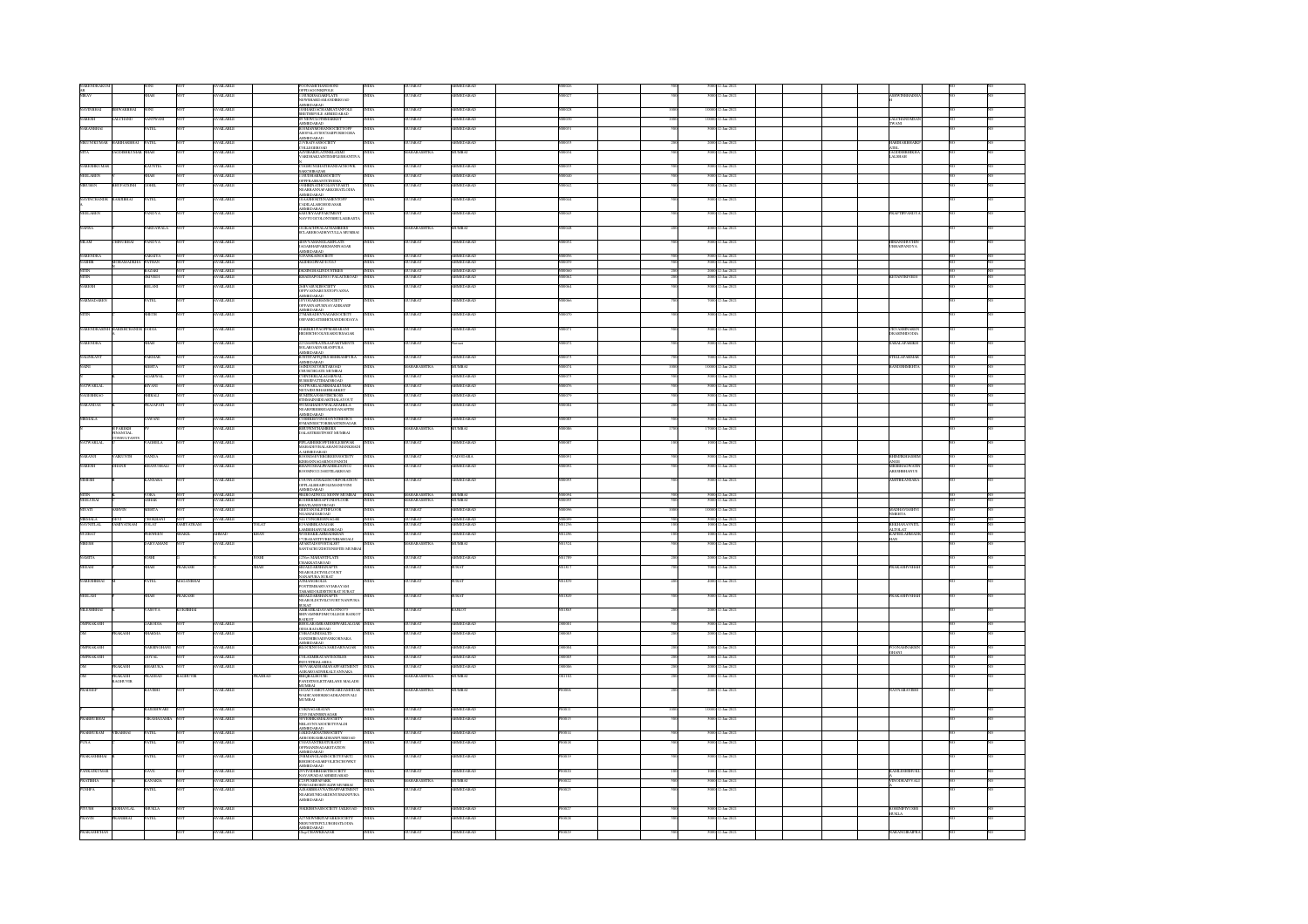| PRAKASHBHA                | ADILAL.          |                         | <b>ALABLE</b>          | 6AGOKULSOCIETY OPPLALBAUG INDIA                                                                                                                                       |              | MAHARASHTRA          | <b>EUMBAI</b>          |         |      |                                      |  |                                      |  |  |
|---------------------------|------------------|-------------------------|------------------------|-----------------------------------------------------------------------------------------------------------------------------------------------------------------------|--------------|----------------------|------------------------|---------|------|--------------------------------------|--|--------------------------------------|--|--|
|                           |                  |                         | <b>ME ARE</b>          | <b>OLNDHELATAMAT</b>                                                                                                                                                  |              |                      |                        |         |      |                                      |  |                                      |  |  |
|                           |                  |                         |                        | TKHEDA KHEDA                                                                                                                                                          |              |                      |                        |         |      |                                      |  | RITLALSHAF                           |  |  |
| PREMELABEN                | SUBHODHCHA<br>à. | WDHI                    | VAILABLE               | PUNITAPPARTMENT<br><b>XINISOCIETYMANINAGAR</b>                                                                                                                        |              | JARAT                | HMEDABAD               |         |      | $tan-202$                            |  |                                      |  |  |
|                           |                  |                         |                        | HMEDABAD<br>SURAJPARKSOCIETY                                                                                                                                          |              |                      |                        |         |      |                                      |  |                                      |  |  |
| PRATIMA                   |                  | .<br>Rikh               | <b>AILABLE</b>         | <b><i>SPEANGALAMNASOCIETY</i></b><br>DI4SUNE SOCIETY OVERKANS                                                                                                         |              | <b>JARA</b>          | <b>MEDABAL</b>         |         |      |                                      |  | SHANABHAIC<br>NCHAL                  |  |  |
| <b>PRAVINA</b>            |                  | <b>ACTENT</b>           | All ARLE               |                                                                                                                                                                       |              | <b>TAPA</b>          | <b>HMEDARAL</b>        |         |      | $\overline{a}$                       |  |                                      |  |  |
| <b>ANKAJKUM</b>           | <b>IRDHAY</b>    | <b>IAH</b>              | <b>AILABLE</b>         | JI SONESOLIET I OVERKANS<br>HIADUATNAGARMANINAGAR<br>UMEDABAD<br>ISGOPINATHAPPARTMENT                                                                                 |              | <b>JARA</b>          | <b>IMEDARAD</b>        |         |      | m, 202                               |  |                                      |  |  |
|                           |                  |                         |                        | <b>SAVAVIKASGRUHROADPALDI</b>                                                                                                                                         |              |                      |                        |         |      |                                      |  |                                      |  |  |
| <b>RAVIN</b>              |                  | .<br>TEL                | <b>ALABLE</b>          | <b>MHMEDABAD<br/>BLOCK99SECTORNO7</b><br>BAMRATNAGARISANPUR                                                                                                           |              | JARAT                | MEDABAD                |         | 2000 | $Jan-2021$                           |  | <b>NDRAVM</b>                        |  |  |
|                           |                  |                         |                        |                                                                                                                                                                       |              |                      |                        |         |      |                                      |  |                                      |  |  |
| <b>RAVINBHAI</b>          |                  | VTEL                    | <b>ALABLE</b>          | <b>HMEDABAD</b><br>HMEDABAD<br><sup>04</sup> RFEPARKSOCIETY                                                                                                           |              | JARAT                | <b>ARODA</b>           |         |      |                                      |  |                                      |  |  |
|                           |                  |                         |                        | <b>HAVKARHALLHARNIROAD</b>                                                                                                                                            |              |                      |                        |         |      |                                      |  |                                      |  |  |
|                           |                  | <b>UPRABHADEV</b>       | VAILABLE               | ARODA<br>3SUDANLAXMISOCIETY<br>PPSUPUSHPAKSOCSUBHANPURA                                                                                                               | <b>INDIA</b> | <b>GUJARA'I</b>      | ARODA                  |         |      | 5000 12-Jan-2021                     |  |                                      |  |  |
|                           |                  | NDY A                   | All ARI F              | <b>GRODA</b><br>  4MUKTIDHAMAPPARTMENT                                                                                                                                |              | <b>LARAT</b>         | <b>EDARAL</b>          |         |      |                                      |  |                                      |  |  |
|                           |                  |                         |                        | RDEEPCHAMBERMANJALPUR<br>OUDAYRSHAH                                                                                                                                   |              |                      |                        |         |      |                                      |  |                                      |  |  |
| ia<br>Ragna               |                  | .<br>IAH                | <b>VAILABLE</b>        |                                                                                                                                                                       | <b>NDIA</b>  | UJARAT               | HMEDABAD               |         |      | 5000 12-Jan-2021                     |  | <b>YASHAH</b>                        |  |  |
| ARUL.                     | ARAT             | ESAI                    | ALABLE                 | <b>JAMARDEEPCOMPLEX</b><br>03 ANNEXEEGANGOTRI                                                                                                                         | <b>NDIA</b>  | <b>SUJARAT</b>       | HMEDARAD               | na      |      | 1000 12-Jan-2021                     |  | <b>HARATRAMA</b>                     |  |  |
| <b>ANACHAND</b>           | ARILAL.          | HAH                     | <b>ALABLE</b>          | FIUSANNEXEELIANGOTRI<br>APPARTMENTRVDESAIROAD<br>ATVADADI APORANU<br>TALUKAPADRA BARODA<br>B2KAN ALKRUPASOCIETY<br>NRMANGALYAHALLHARNIROAD<br>NRMANGALYAHALLHARNIROAD | NDIA         | <b>UJARAT</b>        | ARODA                  |         |      | 5000 12-Jan-2021                     |  | NTDESAI<br>AJNIKANTPS                |  |  |
| RAKASH                    |                  | ADHY/                   | <b>ALABLE</b>          |                                                                                                                                                                       |              | JARAT                | <b>DODARA</b>          |         |      | J <sub>202</sub>                     |  | ANSAPRAK/<br>PADHY AY                |  |  |
|                           |                  |                         |                        |                                                                                                                                                                       |              |                      |                        |         |      |                                      |  |                                      |  |  |
| PATRICK                   | $_{WD}$          | <b>IRISTIAN</b>         | VAILABLE               | <b>IMULJINAGARSOCIETY</b>                                                                                                                                             | <b>NDIA</b>  | UJARAT               | HMEDABAD               |         |      | 2-Jan-202                            |  | <b>ARULPATRICK</b>                   |  |  |
| PUSHPAVADAN               |                  | .<br>WDYA               | VAILABLE               | <b>IZAMPURAOPPPETROLPUMP</b><br>LAPANCHAMRUTGOTRIROAD                                                                                                                 | INDIA        | GUJARAT              | HMEDABAD               |         |      | 5000 12-Jan-2021                     |  | HRISTIAN<br>BHANUBENPAN              |  |  |
| <b>WAVINKI</b>            |                  |                         | All ARI F              | <b>TBHOSPITAL</b><br>VARAZARKOSAMRA                                                                                                                                   |              | <b>TARA</b>          | <b>MCDARAT</b>         |         |      |                                      |  | DYA<br>***************               |  |  |
| USHPABEN                  |                  | .<br>IFFI               | <b>VAILABLE</b>        | IALMANGROL.<br>RETEJASSOCIETYPART2                                                                                                                                    | .<br>NDI A   | <b>HILSEAT</b>       | <b>HMEDARAT</b>        |         |      | 4000 12-Jan-2021                     |  | <b>RCSHAH</b>                        |  |  |
| ARPATI                    |                  | <b>BHATIA</b>           | VAILABLE               | EARMADHUVRUNDSOCIETY<br>2BUDHAVNAGAR OLDWADAJ                                                                                                                         |              | <b>GUJARAT</b>       | HMEDABAD               |         |      | 1000 12-Jan-2021                     |  |                                      |  |  |
|                           | WARLAL.          |                         |                        |                                                                                                                                                                       | <b>INDIA</b> |                      |                        |         |      |                                      |  |                                      |  |  |
| PRADIP                    |                  | <b>ANDHI</b>            | ALABLE                 | <b>VHMEDABAD</b><br> 3AVKARFLATSLGCORNER<br><b>INITASHRAMROADMANINAGAR</b>                                                                                            | <b>NDIA</b>  | UJARAT               | <b>IMEDARAD</b>        |         | 5000 | 2-Jan-2021                           |  |                                      |  |  |
| INAK                      |                  |                         | All ABLE               | .INITASHANI<br>HMEDABAD<br>ATMADARSHANSOCIETYNEAR<br>JTTLEFLOWERSCHOOLPALDI                                                                                           |              |                      |                        |         |      |                                      |  |                                      |  |  |
|                           |                  |                         |                        |                                                                                                                                                                       |              | ARA)                 | EDABAL                 |         |      | $tan-202$                            |  |                                      |  |  |
| ARESH                     |                  | RAJAPATI                | VAILABLE               | TLEFLOWOOD<br>MEDABAD<br>RIDDHISOCIETY GHATLODIA                                                                                                                      | <b>NDIA</b>  | UJARAT               | HMEDABAD               |         |      | $\frac{1}{2}$ an-2021                |  | <b>ANTARENE</b>                      |  |  |
| UNJABHAI                  | <b>OHANLAL</b>   | <b>ANKAR</b>            | <b>VAILABLE</b>        | HMEDABAD<br>ENTRALBANKOFINDIA                                                                                                                                         | æ            | .<br>JUARAT          | HMEDABAD               |         |      | 5000 12-Jan-2021                     |  | <b>JAPATI</b>                        |  |  |
|                           |                  |                         |                        | RAPURCHAKLABRANCH                                                                                                                                                     |              |                      |                        |         |      |                                      |  |                                      |  |  |
| <b>PUSHPA</b>             |                  | .<br>HAKKAR             | ALABLE                 | HMEDABAD<br>DROOPAMHOSERYWORKS                                                                                                                                        |              | <b>UJARAT</b>        | <b>HMEDARAD</b>        |         |      | 2-Jan-202                            |  |                                      |  |  |
| <b>PANKAT</b>             |                  | <b>AVIADA</b>           | <b>VAILARLE</b>        | ANJANACHAMBERSINSIDE<br>OJDKOTAK                                                                                                                                      | NDIA.        | TARATIO              | HMEDARAD               |         |      | $3000$ 12-Jan-2021                   |  |                                      |  |  |
| POPATBHAI                 |                  | ATEL.                   | <b>ALABLE</b>          | SPRAGATISHILSOCISHWAR<br>FIOTARUNNAGAR                                                                                                                                | <b>DIA</b>   | UJARAT               | <b>IMEDABAD</b>        |         |      | J <sub>20</sub> 202                  |  |                                      |  |  |
|                           | RJIBHAI          |                         |                        | <b>OPPARIHANTNAGARMEMNAGAR</b>                                                                                                                                        |              |                      |                        | 063     | 5000 |                                      |  |                                      |  |  |
| RAHLADBH                  |                  | .<br>TEI                | <b>ALABLE</b>          | AHMEDABAD<br>IS4SUNSETRAWHOUSE<br>GURUKULROADMEMNAGAR<br>GURUKULROADMEMNAGAR                                                                                          |              | JARAT                | MEDABAD                |         |      | J <sub>202</sub>                     |  |                                      |  |  |
|                           |                  |                         |                        |                                                                                                                                                                       |              |                      |                        |         |      |                                      |  |                                      |  |  |
| PARUL.                    | <b>SUBHA</b>     | VTEL                    | VAILABLE               | HMEDABAD<br><sup>110</sup> SUNDERNAGAR<br><b>SARANPURACHARRASTA</b>                                                                                                   |              | JARAT                | <b>IMEDABAD</b>        |         |      | $tan-202$                            |  | <b>ARATBHA</b>                       |  |  |
|                           |                  |                         |                        | HMEDABAD<br>OSANJAYKUMARKMODI                                                                                                                                         |              |                      |                        |         |      |                                      |  | ANJIDOSHI                            |  |  |
| PRAKASH                   | ATWERLAL         | IODM                    | ALABLE                 | HEEBAZARKALUPUR                                                                                                                                                       |              | UJARAT               | <b>IMEDABAD</b>        |         |      | 2-Jan-2021                           |  | <b>ANJAYKUMA</b><br><b>HAVLALMOD</b> |  |  |
| <b>SITESH</b>             |                  |                         | <b>ALABLE</b>          | <b>IMEDABAD</b><br><sup>19</sup> ANSIDHARSOCIETY                                                                                                                      |              | <b>HARA</b> T        | <b>IMFDARAD</b>        |         |      | 1000 12-Jan-202                      |  | ISHARPPALO                           |  |  |
| <b>ANKAJKUM</b>           |                  |                         | ALABLE                 | NANDNAGAR<br>ATHMUKHISFALIU                                                                                                                                           |              | <b>UARAT</b>         | HMEDABAD               |         |      |                                      |  |                                      |  |  |
|                           |                  | HATT                    |                        | HOKHRAMEHMEDABAD                                                                                                                                                      |              |                      |                        |         | 900  | J <sub>20</sub>                      |  |                                      |  |  |
| <b>RAVINBHAI</b>          | BARAM            | VTEL.                   | VAILABLE               | AHMEDABAD<br>AHMEDABAD<br>HIRAWADIROADMAHAVIRNAGAR<br>HIRAWADIROADMAHAVIRNAGAR                                                                                        | őΜ           | JARAT                | MEDABAD                |         |      | J <sub>20</sub> 2021                 |  |                                      |  |  |
|                           |                  |                         |                        |                                                                                                                                                                       |              |                      |                        |         |      |                                      |  | KANTABENPRA<br>LADBHAIPATEL          |  |  |
| VAKIN                     |                  |                         | All ARI F              | <b>ROSNIRMAL APARTMENTS</b>                                                                                                                                           |              |                      | <b>SUIVARAE</b>        |         |      |                                      |  |                                      |  |  |
|                           |                  |                         |                        | INGROADNEARJAYMANGALSOG                                                                                                                                               |              |                      |                        |         |      |                                      |  |                                      |  |  |
| PIYUSH                    |                  | <b>ATWA</b>             | VAILABLE               | <b>SGHANCHISPOLE</b>                                                                                                                                                  | <b>COLA</b>  | <b>GUJARA'I</b>      | HMEDABAD               |         |      | 1000 12-Jan-2021                     |  |                                      |  |  |
| PARSOTTAM                 |                  | .<br>VTEI               | <b>AILABLE</b>         | MANEKCHOWK AHMEDABAD<br>1792099SHIVSHAKTINAGAR<br>"HANDKHEDAGUIHOUBOARD                                                                                               |              | <b>JARAT</b>         | <b>IMEDABA</b>         |         |      |                                      |  |                                      |  |  |
|                           |                  |                         |                        |                                                                                                                                                                       |              |                      |                        |         |      |                                      |  |                                      |  |  |
| PARAG                     |                  | <b>AGADL</b>            | VAILABLE               | HMEDABAD<br>4SANSKARSOCIETY ISTFLOOR<br>AHAPURBAHAICENTRE                                                                                                             |              | JARAT                | HMEDABAD               |         |      |                                      |  | AYCHANDE<br>ARANDASBAG               |  |  |
| <b>PRAHLADBHA</b>         |                  | ATEL.                   | VAILABLE               | SONESTYSOCIETY                                                                                                                                                        | NDIA         | GUJARAT              | HMEDABAD               |         |      |                                      |  |                                      |  |  |
|                           |                  |                         |                        |                                                                                                                                                                       |              |                      |                        |         |      | 5000 12-Jan-2021                     |  |                                      |  |  |
| RAMILABEN                 |                  | лH                      | <b>AILABLE</b>         | <b>COLLEGEROAD</b><br>  ISUDHARMASOCIETY<br>  OPPPRASHANTCINEMA                                                                                                       | iDIA         | <b>UJARAT</b>        | MEDABAD                |         | 2000 | J <sub>2021</sub>                    |  |                                      |  |  |
|                           |                  |                         | All ARLE               |                                                                                                                                                                       |              | <b>TARA</b>          | <b>MEDARAT</b>         |         |      |                                      |  |                                      |  |  |
| AHI AIR AL                |                  | cum                     | VAII ARI F             | <b>IRAMESHWARSOCIETY</b>                                                                                                                                              |              | 1149.47              | <b><i>IMEDARAE</i></b> |         |      | $-202$                               |  |                                      |  |  |
| <b>PRAVEENKUM</b>         |                  | RATAPCHAN               | <b>VAILABLE</b>        | SVROADOPPKHIRANAGAR<br>1440EKAMBRESWARER                                                                                                                              | NDIA         | .<br>UJARAT          | HMEDABAD               |         |      | 2-Jan-2021                           |  |                                      |  |  |
|                           |                  |                         |                        | <b>GARAHARAMMAHAVIRMARKE</b>                                                                                                                                          |              |                      |                        |         |      |                                      |  |                                      |  |  |
| RAVINKUM                  |                  |                         | ALABLE                 | <b>NAVAIAHANGEPURANEAR</b>                                                                                                                                            |              | <b>TAPA</b>          | <b>BEDARAL</b>         |         |      | tan 20                               |  |                                      |  |  |
| <b>PRAKASH</b>            |                  | нан                     | <b>VAILABLE</b>        | NEWCIVILHOSPITALOPPBAL.<br>COPRAKASHHARDWARECO                                                                                                                        | <b>NDIA</b>  | <b>GUJARAT</b>       | <b>HMEDARAD</b>        |         |      | 2000 12-Jan-2021                     |  | <b>RTRIVEDI</b>                      |  |  |
| ADMA <sup>*</sup>         |                  | ÆVТ                     | VAILABLE               | <b>ENETAISUBHASHROAD</b><br>COAPSARAI SCLOTHLINE                                                                                                                      | <b>NDIA</b>  | GUJARAT              | HMEDABAD               |         |      | 9000 12-Jan-2021                     |  | RAMESHKUMA                           |  |  |
| RAKASH                    |                  | HARDOLK/                | ALABLE                 | SAKCHIBAZAR<br>216VEERSAVARKARMARG                                                                                                                                    | DIA          | <b>AHARASHTRA</b>    | UMBAI                  |         |      | J <sub>2021</sub>                    |  | AGARWAL                              |  |  |
|                           |                  |                         |                        | <b>ATANPRIYASOCIETYMAHIM</b>                                                                                                                                          |              |                      |                        |         |      |                                      |  |                                      |  |  |
| ERVIN                     |                  |                         | <b>ALABLE</b>          | <b><i>AUMBAL<br/>AWATERWORKSROAD</i></b><br>GRISHNAKUTIRSAKCHL                                                                                                        |              | JARA)                |                        |         |      |                                      |  |                                      |  |  |
| PINAKIN                   |                  |                         | <b>ALABLE</b>          |                                                                                                                                                                       | <b>NDIA</b>  | UJARAT               | <b>IMEDABAD</b>        |         |      | $J20$ -2021                          |  |                                      |  |  |
| <b>PRATIK</b>             |                  | <b>YAS</b>              | .<br>Allable           | HOGILALPARKRVDESAIROAD<br>18MUKTINAGAR                                                                                                                                | <b>NDIA</b>  | .<br>JUARAT          | ARODA                  |         |      | 5000 12-Jan-2021                     |  |                                      |  |  |
|                           |                  |                         |                        |                                                                                                                                                                       |              |                      |                        |         |      |                                      |  |                                      |  |  |
| PURVI                     |                  |                         | <b>ALABLE</b>          | <b>OLDPADRAROAD BARODA<br/>SHREERAMBHUVANNO215<br/>JIVDAYALANEGHATKOPARW</b>                                                                                          |              | <b>AHARASHTRA</b>    | <b>IUMBAI</b>          |         |      | $Jan-202$                            |  |                                      |  |  |
| PATEL.                    | GRUBEN           | <b>ONDHARHAI</b>        | <b>AVAILARLE</b>       | UMBAI<br>ISHAIBABASOCIETY                                                                                                                                             | <b>NDIA</b>  | <b>GUIARAT</b>       | <b>HMEDARAD</b>        |         |      | 5000 12-Jan-2021                     |  |                                      |  |  |
| <b>PRAHLADBHA</b>         |                  | <b>ATEL</b>             | <b>ALABLE</b>          | EARRAMESHWARMAHADEV<br>BADVAITSOCIETY                                                                                                                                 | <b>TITA</b>  | UJARAT               | HMEDABAD               |         |      | 3000 12-Jan-2021                     |  | MILABENPI                            |  |  |
|                           |                  |                         |                        | <b>SADVALISOCIETI</b><br>ANIPRADHASWAMIROAD                                                                                                                           |              |                      |                        |         |      |                                      |  |                                      |  |  |
| UMMY                      |                  | IЛН                     | ALABLE                 | NHMEDABAD<br>SLAVANYASOCIETY<br>SEWVIKASGRUHROADVASNA                                                                                                                 |              | UJARAT               | <b>IMEDABAD</b>        |         |      | $\frac{1}{2}$ an-2021                |  |                                      |  |  |
|                           |                  |                         |                        |                                                                                                                                                                       |              |                      |                        |         |      |                                      |  |                                      |  |  |
| <b>RARHAR</b>             |                  | .<br>TFI                | AT ARI F               | HMEDABAD<br>176PATELVAS NEWASARWA                                                                                                                                     |              | <b>TARAT</b>         | MEDARAE                |         |      |                                      |  |                                      |  |  |
| PAYAL.                    |                  | <b>UPTA</b>             | ALABLE                 | HMEDABAD<br>  MARINABUILDING                                                                                                                                          |              | <b>AHARASHTRA</b>    | <b>EUMBAI</b>          |         |      | 2-Jan-2021                           |  |                                      |  |  |
|                           |                  |                         |                        | <b>SEARPALMGROVEHOTELJUHUT</b>                                                                                                                                        |              |                      |                        |         |      |                                      |  |                                      |  |  |
| POOJA                     |                  | <b>UPTA</b>             | <b>ALABLE</b>          | A<br> IMARINABUILDING<br>EARPALMGROVEHOTELJUHUTC<br>                                                                                                                  |              | <b>HARASHTRA</b>     | <b>IMBAI</b>           |         |      | $Jan-202$                            |  |                                      |  |  |
| PRATEEK                   |                  | <b>UPTA</b>             | VAILABLE               | <b>MARINABULDING</b>                                                                                                                                                  |              | <b>AMARASHTRA</b>    | <b>EUMBAI</b>          |         |      | J <sub>202</sub>                     |  |                                      |  |  |
|                           |                  |                         |                        | SUMAKINABULLING<br>SEARPALMGROVEHOTELJUHUTO                                                                                                                           |              |                      |                        |         |      |                                      |  |                                      |  |  |
| RATIMA                    | HENDRA           | ATEL.                   | VAILABLE               | <b>GIDASVITHALPOLE RAOPURA</b>                                                                                                                                        |              | JARAT                | <b>IMEDABAD</b>        |         |      | $-3an-202$                           |  |                                      |  |  |
|                           |                  |                         |                        |                                                                                                                                                                       |              |                      |                        |         |      |                                      |  | OTIBHAIISHV<br>HAIPATEL              |  |  |
| RAGNESE                   |                  |                         | <b>ALABLE</b>          | <b>UD ADTIT LIOCDITA</b>                                                                                                                                              |              | JARA)                | RODA                   |         |      | $Jan-202$                            |  |                                      |  |  |
| PRATHAP                   |                  | <b>MALRAJU</b>          | VAILABLE               | <b>NDIABAZAR BARODA</b><br>AVVAMUDALISTREET                                                                                                                           | <b>DIA</b>   | <b>MIL NADI</b>      | HENNAI                 |         |      | J <sub>202</sub>                     |  |                                      |  |  |
| PRAVINKUMA                |                  | <b>HARMAL</b>           | <b>VAILABLE</b>        | <b>OWCARPET</b><br>OMAHENDRATRADINGCO                                                                                                                                 | NDIA         | .<br>UJARAT          | HMEDARAD               |         |      | 2-Jan-2021                           |  |                                      |  |  |
|                           |                  |                         |                        | <b>SNEWCLOTHMARKET</b>                                                                                                                                                |              |                      |                        |         |      |                                      |  |                                      |  |  |
| RAKASE                    |                  |                         | All ARI F              | AEWLLAND<br>IMEDABAD<br>SUTMAPPANATCKENSTREET                                                                                                                         |              | <b>MIL NAD</b>       | <b>IENNA</b>           |         |      |                                      |  |                                      |  |  |
| <b>PUSHPA</b>             | <b>VALCHAND</b>  | $\overline{\mathbf{N}}$ | .<br>Vall ari f        | OWCARPET<br>SCBHANUNAGARFATEALI                                                                                                                                       | <b>NDIA</b>  | MAHARASHTRA          | <b>ELMBAT</b>          | 0128    |      | 5000 12-Jan-2021                     |  | DEEPADEEPAK                          |  |  |
|                           | <b>CUMAR</b>     | AGARWAL                 |                        | <b>IOADDOMBIVLIE MUMBAI</b><br>ANBAD                                                                                                                                  | <b>INDIA</b> | <b>UTTAR PRADESH</b> |                        | 00130   |      |                                      |  |                                      |  |  |
| <b>PRADEEP</b><br>PRAKASH |                  | <b>SYSH</b>             | AVAILABLE<br>AVAILABLE | <b>NANDAD</b><br>CORAJAELECTRONICS                                                                                                                                    | <b>INDIA</b> | <b>GUJARAT</b>       | Ghaziabad<br>AHMEDABAD |         |      | 5000 12-Jan-2021<br>5000 12-Jan-2021 |  | <b>PAIENDARSIN</b>                   |  |  |
| PANKIT                    |                  | HAVERI                  | <b>AVAILABLE</b>       | <b>OGWADIHNO10BAZAR</b><br>IOBNAVJIVANBLDG2NDFLR                                                                                                                      | <b>INDIA</b> | GUJARAT              | HMEDABAD               | nn i 33 |      | 1000 12-Jan-2021                     |  | <b>PRANAVNDALA</b>                   |  |  |
|                           |                  |                         |                        | JAYBHARATSOCIETY3RDROAD                                                                                                                                               |              |                      |                        |         |      |                                      |  |                                      |  |  |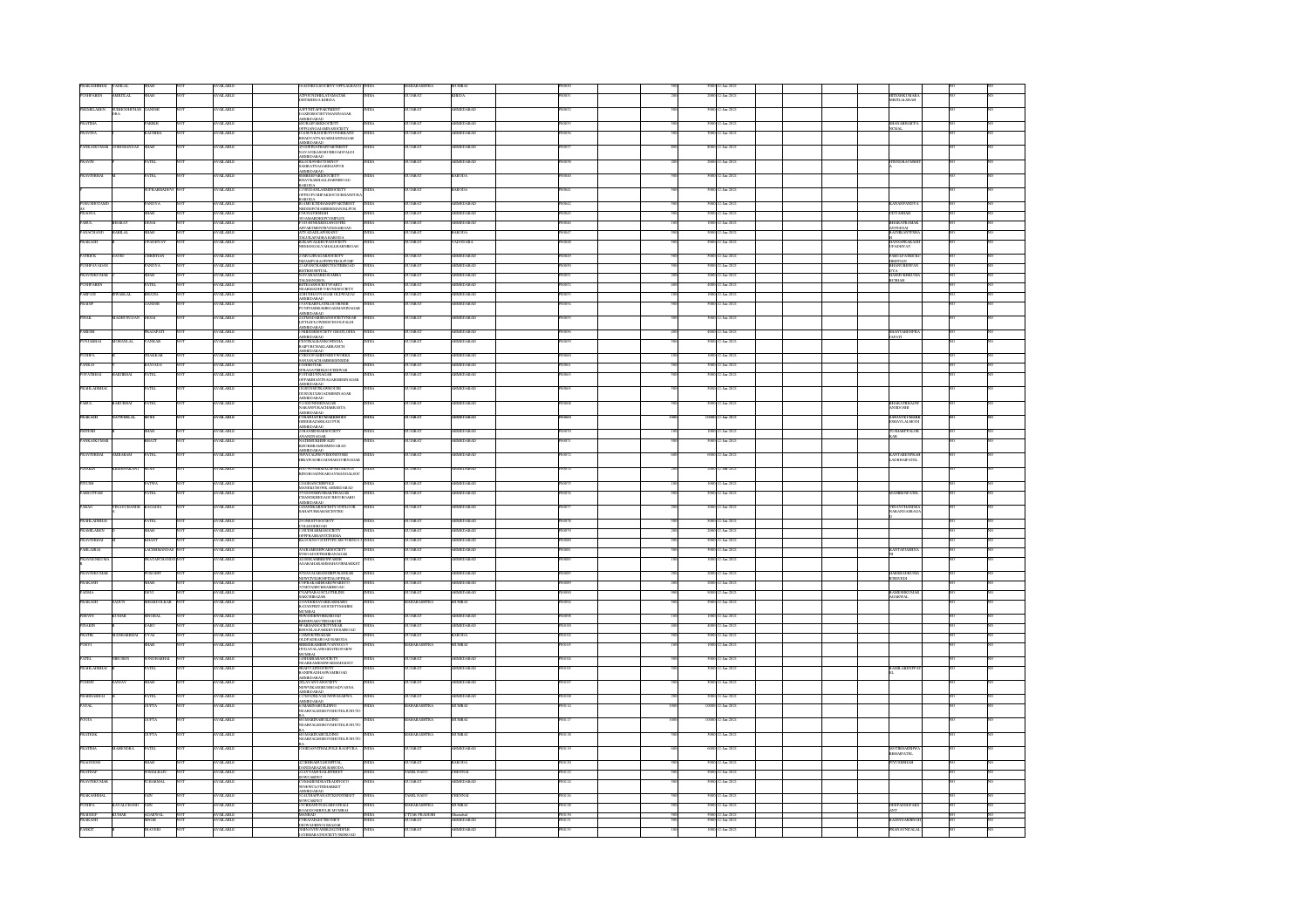|                          |                       | APURA                   |                       | <b>ALABLE</b>        |                     | <b>SDELUXAPPARTMENTS</b>                                                                                                       |                               | JARA)                    | IMEDABAI               |       |                    |                                       |  |                                          |  |  |
|--------------------------|-----------------------|-------------------------|-----------------------|----------------------|---------------------|--------------------------------------------------------------------------------------------------------------------------------|-------------------------------|--------------------------|------------------------|-------|--------------------|---------------------------------------|--|------------------------------------------|--|--|
|                          |                       |                         |                       |                      |                     | NETAJIROADELLISBRIDGE<br><b>HMEDABAD</b><br>SYITATSKHADKI                                                                      |                               |                          |                        |       |                    |                                       |  |                                          |  |  |
|                          |                       |                         |                       | ALABLE               |                     | VERIWADRATANPOLE                                                                                                               |                               |                          |                        |       |                    |                                       |  |                                          |  |  |
|                          |                       | ARDOLKAR                |                       | <b>ALABLE</b>        |                     | IMEDABAD<br>SVEERSAVARKARMARG                                                                                                  |                               | <b>HARASHTRA</b>         | <b>IMRAI</b>           |       |                    |                                       |  |                                          |  |  |
|                          |                       |                         |                       |                      |                     | ATANPRIYASOCIETYMAHIM                                                                                                          |                               |                          |                        |       |                    |                                       |  |                                          |  |  |
| RAHALAD                  |                       | ARC                     |                       | <b>ALABLE</b>        |                     | UMBAI<br>EWNO233JAWAHARMARG                                                                                                    | NDIA                          | <b>JARAT</b>             | <b>IMEDABAL</b>        |       |                    | 3000 12-Jan-202                       |  | <b>NJUGAR</b>                            |  |  |
|                          |                       | <b>IRANA</b>            |                       | All ABLE             |                     | AJMOHALLA<br>WANDAPPAMUDALISTREET                                                                                              |                               | <b>MILNAD</b>            | <b>IENNA</b>           |       | $rac{1}{2}$        | tan 2t                                |  |                                          |  |  |
| <b>SHPAVAI</b>           | <b>TT CHAND</b>       | <b>ANSARA</b>           |                       | ALABLE               |                     | OWCARPET<br> 0 ANUPAMABANKOFINDIASOC                                                                                           |                               | 13.937                   | <b><i>IMEDARAL</i></b> |       |                    | Im 20                                 |  | NOR AMAP                                 |  |  |
|                          |                       |                         |                       |                      |                     | GULBAITEKRA AHMEDABAD                                                                                                          |                               |                          |                        |       |                    |                                       |  | PAVADANKA                                |  |  |
| PRAVIN                   | <b>ALLUBHAI</b>       | НАН                     |                       | <b>AVAILABLE</b>     |                     | 9JAIBHARATSOCIETY                                                                                                              | NDIA                          | <b>MAHARASHTRA</b>       | MUMBAI                 |       |                    | 5000 12-Jan-2021                      |  | W.<br>YAMINIPRAVIM                       |  |  |
| VRAS                     |                       |                         |                       | LABI.                |                     | SOMBHARATSOCIET<br>REROADKHARW MUMBAL<br>COPERICOLONYPOTHANEE                                                                  |                               |                          |                        |       |                    |                                       |  |                                          |  |  |
|                          |                       |                         |                       |                      |                     |                                                                                                                                |                               |                          |                        |       |                    |                                       |  |                                          |  |  |
| PRADEEP                  |                       | LА                      |                       | <b>AILABLE</b>       |                     | <b>AUMBAI<br/>90DAULATNAGAR<br/>COPERICOLONYPOTHANEE</b>                                                                       |                               | <b>IARASHTRA</b>         | <b>IUMBAI</b>          |       |                    |                                       |  |                                          |  |  |
|                          |                       |                         |                       |                      |                     |                                                                                                                                |                               |                          |                        |       |                    |                                       |  |                                          |  |  |
| PRADEEP                  | <b>ARUMAL</b>         | <b>ERANI</b>            |                       | <b>VAILABLE</b>      |                     | UMBAI<br>!SWAMILILASHAHSOCIETY<br>ANGHANIESTATELISMARG                                                                         |                               | <b>AHARASHTRA</b>        | <b>UMBAI</b>           |       |                    | 2-Jan-202                             |  | NARESHHARU<br>ALMERANI                   |  |  |
| <b>ANNA</b>              | <b>VANT</b>           | HKINA                   |                       | VAILABLE             |                     | <b>MBAI</b><br>452NDFLOORSAMARATH                                                                                              | <b>DIA</b>                    | <b><i>AMARASHTRA</i></b> | <b>EUMBAI</b>          |       |                    | 5000 12-Jan-2021                      |  | <b>NDHYALAVI</b>                         |  |  |
| PREM                     | <b>AGAR</b>           |                         |                       | <b>VAILABLE</b>      |                     | BHUVANSIONWEST MUMBAL<br>590KUNDEWALAN AJMERIGATE                                                                              | <b>NDIA</b>                   | <b>DELHI</b>             | <b>EW DELHI</b>        | nt or |                    | 2000 12-Jan-2021                      |  | <b>JANDHI</b>                            |  |  |
|                          |                       | $\overline{\mathbf{N}}$ |                       |                      |                     | <b>EWDELHI</b><br>15 LAXMIBAINAGAR                                                                                             |                               |                          |                        |       |                    |                                       |  |                                          |  |  |
| PREM                     | <b>IAND</b>           |                         |                       | VAILABLE             |                     |                                                                                                                                | <b>INDIA</b>                  | GUJARAT                  | HMEDABAD               | 0161  |                    | 5000 12-Jan-2021                      |  | KAMALJAIN                                |  |  |
| .<br>YOOR ANSING         |                       | urie<br>Iden            |                       | VAILABLE<br>VAILABLE |                     | 36A3 DILSHADGARDEN<br>)DARSHINIFLATSOPPBOB                                                                                     | INDIA<br>INDIA                | GUJARAT<br>GUJARAT       | HMEDABAD<br>HMEDABAD   |       | 2000 12<br>5000 12 | -Jan-2021<br>-Jan-2021                |  |                                          |  |  |
| <b>PRADEEPRAI</b>        |                       | <b>UPTA</b>             |                       | <b>VAILABLE</b>      |                     | <b>TXAVIERSCOLLEGECORNER</b><br>H9ASSTTPROFSQTRS                                                                               | <b>NDIA</b>                   | GUJARAT                  | HMEDABAD               | 0166  |                    | 10000 12-Jan-2021                     |  |                                          |  |  |
| PRADEEP                  | <b>MAR</b>            | ASER                    |                       | ALABLE               |                     | MEWCIVILHOSPITAL<br>PRADEEPAGENCIES<br>HOSPITALROADMANASA MANASA                                                               | NDIA                          | UJARAT                   | <b>LANASA</b>          | 0167  |                    | 2000 12-Jan-2021                      |  |                                          |  |  |
|                          |                       |                         |                       |                      |                     |                                                                                                                                |                               |                          |                        |       |                    |                                       |  |                                          |  |  |
| UNITA                    |                       |                         |                       | <b>ALABLE</b>        |                     | SDHARMAPTS<br>EARADARSHNAGARNARANPUR.                                                                                          |                               | JARAT                    | MEDABAI                |       |                    |                                       |  |                                          |  |  |
|                          |                       |                         |                       |                      |                     |                                                                                                                                |                               |                          |                        |       |                    |                                       |  |                                          |  |  |
| REYAS                    |                       | ORPARIA                 |                       | <b>ALABLE</b>        |                     | HMEDABAD<br>(A DRMBWELKARSTREET)                                                                                               |                               | <b>JARA</b>              | <b>IMEDABAD</b>        |       |                    | Im(202)                               |  | <b>NDHAVA</b><br>ARIA                    |  |  |
| <b>OONAM</b>             |                       | 00D                     |                       | VAILABLE             |                     | SDOUBLESTOREY                                                                                                                  | <b>DIA</b>                    | .<br>JUARAT              | HMEDABAD               |       |                    | 5000 12-Jan-2021                      |  |                                          |  |  |
| ADMA <sup>®</sup>        |                       | <b>THIAL</b>            |                       | ALABLE               |                     | EWRAINDERNAGAR<br>98DOUBLESTOREY<br>EWRAINDERNAGAR                                                                             |                               | <b>JARA</b>              | <b>BEDARA</b>          |       |                    |                                       |  | BHAGWANTKE<br>OREKUTHIALA                |  |  |
|                          |                       |                         |                       |                      |                     |                                                                                                                                |                               |                          |                        |       |                    |                                       |  |                                          |  |  |
| <b>ARESH</b>             |                       | ARPAGAM                 |                       | ALABLE<br>PALANI     | waxey               | <b>TAVAILABLE</b><br>NALAFARM ADIVALAPOST                                                                                      | $\ensuremath{\mathsf{INDIA}}$ | GUJARAT                  | HMEDABAD               |       |                    |                                       |  |                                          |  |  |
| <b>APPULAL</b>           |                       |                         |                       |                      |                     |                                                                                                                                |                               | UJARA                    | <b>MEDABAI</b>         |       |                    | 1000 12-Jan-2021                      |  |                                          |  |  |
| <b>RADIP</b>             | MAR                   | GARWAL                  | <b>TARAM</b>          |                      | <b><i>ARWAL</i></b> | IAYATRINAGARSODALA<br>HOPNO20451TEXTILE MKT                                                                                    | <b>NDIA</b>                   | <b>JUARAT</b>            | <b>IMEDARAD</b>        |       |                    | 2000 12-Jan-2021                      |  |                                          |  |  |
| RAMOD                    | ARAIN                 | ISHRA                   | JKH                   | NDAN LAL             |                     | HOP (NORTH LIBERAL SERVICE)<br>INGROAD<br>VOPNMISHRA NO29JQNAIRFORCE                                                           | <b>INDIA</b>                  | <b>LAJASTHAN</b>         | 6 APO                  | )[424 |                    | 1000 12-Jan-2021                      |  |                                          |  |  |
| USHPALATA                |                       | <b>M.VE</b>             |                       |                      |                     | <b>OS6APO</b><br>NHROYALHOUSINGSOCIE                                                                                           |                               | UJARAT                   | HMEDABAD               |       |                    | 1000 12-Jan-2021                      |  |                                          |  |  |
|                          | DASHIN                |                         | ADASHIN               | <b>SHINATH</b>       |                     | YBEHINDNEWENGLISH<br>CHOOLBELAPURROAD                                                                                          | NDIA                          |                          |                        | 1652  |                    |                                       |  |                                          |  |  |
| <b>AFULC</b>             |                       | <b>EHTA</b>             |                       | .<br>MLABLE          |                     |                                                                                                                                |                               | IARA                     |                        |       |                    |                                       |  |                                          |  |  |
| <b>SA</b><br>RAKASH      |                       | <b>OCHWAN</b>           |                       | VAILABLE             |                     | <b>EMIRATELIBERTY</b>                                                                                                          | <b>NDIA</b>                   | UJARAT                   | <b>HMEDARAD</b>        |       | 4000               | 2-Jan-2021                            |  |                                          |  |  |
|                          |                       |                         |                       |                      |                     | <b>DBOXNO12797</b><br>SEMIRATEURERTY                                                                                           |                               |                          | HMEDABAD               |       |                    |                                       |  |                                          |  |  |
| RAKASH                   |                       | HAWANI                  |                       | <b>ALABLE</b>        |                     |                                                                                                                                | <b>COLA</b>                   | JARAT                    |                        |       | 4000               | $\frac{1}{2}$ an-2021                 |  |                                          |  |  |
| ATRICK                   |                       |                         | $\overline{\text{v}}$ |                      |                     | POBOXNO12797<br>POBOXNO12797<br>NIZAMPURA                                                                                      | <b>NDLA</b>                   | UJARAT                   | HMEDARAD               |       |                    | $2-3an-2021$                          |  |                                          |  |  |
| <b>AJESH</b>             |                       | URUVILLA                |                       | VAILABLE             |                     | <b>GHELANIPETROLPUMP</b><br>WNOOPARAMPIL                                                                                       | NDIA.                         | <b>GUILSEAT</b>          | <b>HMEDARAD</b>        |       |                    | 5000 12-Jan-2021                      |  |                                          |  |  |
|                          |                       |                         |                       |                      |                     | HALTEJROAD<br>HALTEJROAD<br>H1291KHERNAGAR BANDRAE                                                                             |                               |                          |                        |       |                    |                                       |  |                                          |  |  |
|                          | MAR                   | <b>IANTRI</b>           |                       | <b>VAILABLE</b>      |                     |                                                                                                                                | <b>NDIA</b>                   | <b>MAHARASHTR</b>        | <b>JUMBAI</b>          |       |                    | 5000 12-Jan-2021                      |  |                                          |  |  |
| AMANLAL                  | <b>IANTILAL</b>       | ATEL.                   |                       | <b>VAILABLE</b>      |                     | 241271 KHEROVALLAND<br>MUMBAI<br>IOPARSHAVNATHSOCIETYNEAR<br>COLLEGENALGAL PURROAD<br>34GITANJAL ISOCIETY<br>TATO VID VERGHWAY | <b>INDIA</b>                  | GUJARAT                  | HMEDABAD               |       |                    | 5000 12-Jan-2021                      |  |                                          |  |  |
|                          |                       |                         |                       | <b>AILABLE</b>       |                     |                                                                                                                                |                               | IARA)                    |                        |       |                    | $an-202$                              |  |                                          |  |  |
| <b>TESHW</b>             |                       |                         |                       | <b>ALABLE</b>        |                     | <b>GELANDARYHIGHWAY</b>                                                                                                        |                               | JARAT                    | NEDABAI                |       |                    | $Jan-202$                             |  | MAHENDRAA<br>ALALMEHTA                   |  |  |
|                          |                       |                         |                       |                      |                     | EARTULSIBAUGAMBAWADI                                                                                                           |                               |                          |                        |       |                    |                                       |  |                                          |  |  |
| AJENDRA                  |                       | <b>GNIHOTRI</b>         |                       | <b>ALABLE</b>        |                     | HMEDABAD<br>RERANAPRERANAPARK                                                                                                  | DIA                           | <b>JUJARAT</b>           | HMEDABAD               |       |                    | 5000 12-Jan-2021                      |  | <b>HUBHADA</b>                           |  |  |
| AJENDRA                  |                       | .<br>VTEI               |                       | <b>AILABLE</b>       |                     | MANINAGAR AHMEDABAD<br>CSUSHABHAVANFLATS<br>BARAGEROADVASNA                                                                    |                               | <b>JARAT</b>             | <b>IMEDARAL</b>        |       |                    | J <sub>20</sub>                       |  | HOTRI<br>REENARA<br>APATEL               |  |  |
|                          |                       |                         |                       |                      |                     | HMEDABAD<br>21 NEWCLOTHMARKET                                                                                                  |                               |                          |                        |       |                    |                                       |  |                                          |  |  |
| ENU                      |                       | URANA                   |                       | VAILABLE             |                     |                                                                                                                                | æа                            | <b>SUJARAT</b>           | <b>IMEDARAD</b>        |       |                    | 3000 12-Jan-202                       |  |                                          |  |  |
| <b>AGHUVIR</b>           |                       | NEJA                    |                       | <b>VAILABLE</b>      |                     | <b>WIMEDABAD</b><br>WIMEDABAD<br>WIJAYALAXMISOCIETY                                                                            | <b>NDIA</b>                   | GUJARAT                  | HMEDABAD               | m     |                    | 4000 12-Jan-2021                      |  |                                          |  |  |
| SHMIKANT                 | ANTKUMAI              | HUKLA                   |                       | <b>ALABLE</b>        |                     | IEHRAMPURA AHMEDABAD<br>88M#9CHITRAKUTAPT                                                                                      | DIA                           | JARAT                    | MEDABAD                |       |                    | $-$ Jan-2021                          |  | NITARSHUK                                |  |  |
|                          |                       |                         |                       |                      |                     | <b>OLAROADNARANPURA</b>                                                                                                        |                               |                          |                        |       |                    |                                       |  |                                          |  |  |
| TABEN                    |                       |                         |                       | <b>ALABLE</b>        |                     | HMEDABAD<br>IDAXIALQUARTERSMICROW<br>IUILDSINGRINGROAD<br><sup>211</sup> SHANT01MULIINAGAR                                     |                               | IARA                     | MEDABA                 |       |                    |                                       |  |                                          |  |  |
| <b>ITH</b>               |                       | <b>OMA</b>              |                       | <b>ALABLE</b>        |                     |                                                                                                                                |                               | <b>JARAT</b>             | <b>ARODA</b>           |       |                    | $tan-202$                             |  | NLEYTH                                   |  |  |
| <b>MANBHAI</b>           | KIRBHAI               | ATEL                    |                       | <b>AILABLE</b>       |                     | IZAMPURA BARODA<br>ISBSARDARNAGARSOCIETY                                                                                       | <b>DIA</b>                    | <b>AHARASHTR</b>         | <b>UMBAI</b>           |       |                    | 2-Jan-2021                            |  |                                          |  |  |
| UKMANID                  |                       | .<br>Wal                |                       | ALABLE               |                     | HANIROAD MUMBAL<br>17ONGCCOLONY                                                                                                |                               | JARAT                    | .<br>aksim             |       | $\overline{mn}$    | 2-Jan-202                             |  |                                          |  |  |
| <b>ENDRA</b>             |                       | $\overline{\mathbf{u}}$ |                       | ALABLE               |                     | 21 / UANA<br>AAKARPURAROAD<br>≌¤¤ ∗HI ANKILALPANALAL                                                                           |                               | <b>JARA</b>              | <b>NEDARA</b>          |       |                    | J <sub>202</sub>                      |  |                                          |  |  |
|                          |                       | <b>ATEL</b>             |                       | .<br>VAILABLE        |                     | MADANZAMPAROAD<br>MADANZAMPAROAD<br>SOIWORLDTRADECENTRE<br>SAYABGUNISTHFLOOR BARODA                                            | NDIA                          | <b>JUARAT</b>            | <b>HMEDARAD</b>        |       |                    | 4000 12-Jan-2021                      |  |                                          |  |  |
| REVIBEN<br>RATAN         |                       |                         |                       |                      |                     |                                                                                                                                |                               |                          |                        |       |                    |                                       |  |                                          |  |  |
|                          |                       |                         |                       |                      |                     |                                                                                                                                |                               |                          |                        |       |                    |                                       |  |                                          |  |  |
| <b>AJESHREE</b>          |                       | НАН                     |                       | <b>VAILABLE</b>      |                     | <b>SGIRIRAJSOCIETY</b>                                                                                                         | INDIA                         | <b>GUJARAT</b>           | HMEDABAD               |       |                    | 2000 12-Jan-2021                      |  |                                          |  |  |
| AMCHANDRA<br>AJENDRA     | <b>COPRAM</b>         |                         |                       | VAILABLE<br>VAILABLE |                     | NEARCHHANDAKATNAKA<br>ATMOTAKARALA TASINOR<br>39ANANDSOCVATVAROAD                                                              |                               | <b>GUJARA1</b>           |                        |       |                    | 10000 12-Jan-2021<br>1000 12-Jan-2021 |  |                                          |  |  |
|                          |                       | YAS                     |                       |                      |                     | ARBHADUATNAGARGHODAS                                                                                                           | NDIA                          | <b>GUJARAT</b>           | <b>IMEDABAD</b>        |       |                    |                                       |  | BALKRISHNAA<br>OPRAMVYAS                 |  |  |
| WESE                     |                       |                         |                       | <b>MLABLE</b>        |                     | HMEDABAD<br><sup>19</sup> ARV ANAGARSOCIETY                                                                                    |                               | JARAT                    |                        |       |                    |                                       |  |                                          |  |  |
| <b>ATAN</b>              |                       |                         |                       | <b>ALABLE</b>        |                     | <b>NKARIAROAD AHMEDABAL</b><br>UURKYNOCIETY                                                                                    | DIA                           | <b>JARAT</b>             | MEDABAL                |       |                    | J <sub>202</sub>                      |  |                                          |  |  |
| <b>ANCHHOD</b>           | <b>JAVEA</b>          | VTEL                    |                       | <b>ALABLE</b>        |                     | <b>MALAIPATRAIROAD<br/>BHARIDWARSOCIETY RANIP</b>                                                                              | <b>NDIA</b>                   | UJARAT                   | <b>IMEDARAD</b>        |       | <b>Som</b>         | $\frac{1}{2}$ an-2021                 |  |                                          |  |  |
|                          |                       |                         |                       |                      |                     | VHMEDABAD<br>16513OPPSARASPURMILLS                                                                                             |                               |                          |                        |       |                    |                                       |  |                                          |  |  |
| AJAMAL.                  |                       | <b>GAN</b>              |                       | ALABLE               |                     |                                                                                                                                | NDLA                          | UJARAT                   | HMEDARAD               |       |                    | 4000 12-Jan-2021                      |  |                                          |  |  |
| <b>AKESH</b>             |                       |                         |                       | ALABLE               |                     | ARASPUR AHMEDABAD<br>ANKULMUKHERJEEROAD                                                                                        |                               | <b>TTAR PRADE</b>        |                        |       |                    | $\frac{1}{2}$                         |  |                                          |  |  |
| <b>AMIRHAI</b>           |                       | <b>APMAR</b>            |                       | <b>VAILABLE</b>      |                     | NDFLOOR<br>NDFLOOR<br>NOTHIOTUBHAIHOUSINGSOCIETY INDIA                                                                         |                               | <b>TARATE</b>            | <b>HMEDARAD</b>        |       |                    | 5000 12-Jan-2021                      |  |                                          |  |  |
| <b>TAHOS</b>             |                       | <b>IN</b>               |                       | VAILABLE             |                     | EETAMANDIRROAD<br>ANHALAXMIPLASTICS 1911GIDC                                                                                   | <b>INDIA</b>                  | GUJARAT                  | HMEDABAD               |       |                    | 5000 12-Jan-2021                      |  |                                          |  |  |
| <b>AJENDRA</b>           | <b><i>RGOVAND</i></b> | ATEL.                   |                       | <b>VAILABLE</b>      |                     | .<br>GATRAJ KAMANIYAPARU                                                                                                       | NDIA                          | GUJARAT                  | HMEDABAD               |       |                    | 2000 12-Jan-2021                      |  |                                          |  |  |
| <b>UIBHA</b>             |                       |                         |                       | All ABLE             |                     |                                                                                                                                |                               | <b>JARAT</b>             | MEDABAL                |       |                    | J <sub>2021</sub>                     |  |                                          |  |  |
|                          |                       |                         |                       |                      |                     | 0ZAVERICHAMBERS<br>AGHANPOLERATANPOLE                                                                                          |                               |                          |                        |       |                    |                                       |  |                                          |  |  |
| <b>VESH</b>              |                       |                         |                       | <b>AILABLE</b>       |                     | <b>IEDABAD</b><br>911KRISHNANAGARCOLONY                                                                                        |                               | <b>JARA</b>              | <b><i>IMEDARAL</i></b> |       |                    | Im(202)                               |  |                                          |  |  |
| <b>AVINDRA</b>           | <b>NSHBABU</b>        | ATEL                    |                       | VAILABLE             |                     | <b>JPURBOGHA AHMEDABAD<br/>HIRAYANI 4NAVINCHANDRA</b>                                                                          | <b>NDIA</b>                   | <b>SUJARAT</b>           | HMEDABAD               |       |                    | 2000 12-Jan-2021                      |  | <b>AKSHARA</b>                           |  |  |
|                          |                       |                         |                       |                      |                     | ARKCAMPROADSHAHIBAUG                                                                                                           |                               |                          |                        |       |                    |                                       |  | RAPATEL                                  |  |  |
|                          |                       |                         |                       | <b>TARTE</b>         |                     | <b>IMEDABAD</b><br>WITSVNTHETICS                                                                                               |                               |                          |                        |       |                    |                                       |  |                                          |  |  |
| <b>ATNIDEVE</b>          |                       | <b>AKHECHA</b>          |                       | <b>VAILABLE</b>      |                     | <b>OMEMONMARKET</b><br>SUBHKARANRAKHECHA                                                                                       | <b>Thia</b>                   | <b>JUJARAT</b>           | HMEDABAD               |       |                    | 5000 12-Jan-2021                      |  | <b>TRHKARANR</b>                         |  |  |
| WESH                     |                       | <b>TEL</b>              |                       | ALABLE               |                     |                                                                                                                                |                               | <b>JARA</b>              |                        |       |                    | $tan-202$                             |  | Media<br>HECHA<br><sup>TUQBHAPATE!</sup> |  |  |
|                          |                       |                         |                       |                      |                     | <b>JUHOUBOARDCHANDKHEDA</b>                                                                                                    |                               |                          |                        |       |                    |                                       |  |                                          |  |  |
| <b>UULABEN</b>           |                       | <b>MWAT</b>             |                       | <b>ALABLE</b>        |                     | <b>MHMEDABAD</b><br>S2JAYLAXMISOCIETYMUJ<br>MAHUDAAREANRSHRIPALAPPT                                                            |                               | JARAT                    | MEDABAD                |       |                    | J <sub>202</sub>                      |  | MADHUSD<br>ODIYA                         |  |  |
|                          |                       |                         |                       |                      |                     |                                                                                                                                |                               |                          |                        |       |                    |                                       |  |                                          |  |  |
| <b>RUPIN</b><br><br>KAMM |                       | vrikh<br>Iseph          |                       | VAILABLE<br>VAILABLE |                     | TWAPOLE                                                                                                                        |                               | JARAT                    | <b>IMEDABAD</b>        |       |                    | $tan-2021$                            |  |                                          |  |  |
|                          |                       |                         |                       |                      |                     | <b>CSSWAYAMBHOAPARTMENTS<br/>@EARAZADSOCIETYAMBAWAD</b>                                                                        |                               |                          |                        |       |                    |                                       |  |                                          |  |  |
| <b>EKHABE!</b>           |                       | <b>TAH</b>              |                       | <b>ALABLE</b>        |                     | RAZARA)<br>MEDABAD<br>^^*/ASNANIGOLWAD                                                                                         |                               | JARAT                    | <b>IMEDABAD</b>        |       |                    | Im(202)                               |  | SUSHILABENVE<br>ODCHANDRASH              |  |  |
|                          |                       |                         |                       |                      |                     | <b>ASHIPURA</b>                                                                                                                |                               |                          |                        |       |                    |                                       |  |                                          |  |  |
| <b>SIKLA</b>             |                       |                         |                       | <b>ALABLE</b>        |                     | <b>LAVELLICATE</b>                                                                                                             |                               | <b>JARA</b>              | MEDARAT                |       |                    |                                       |  |                                          |  |  |
| NDR <sub>2</sub>         |                       |                         |                       | All ABLE             |                     | <b>\DARCHOWK</b><br>DRJMETAL                                                                                                   |                               | <b>JARA</b>              |                        |       |                    |                                       |  |                                          |  |  |
|                          |                       |                         |                       |                      |                     |                                                                                                                                |                               |                          |                        |       |                    |                                       |  |                                          |  |  |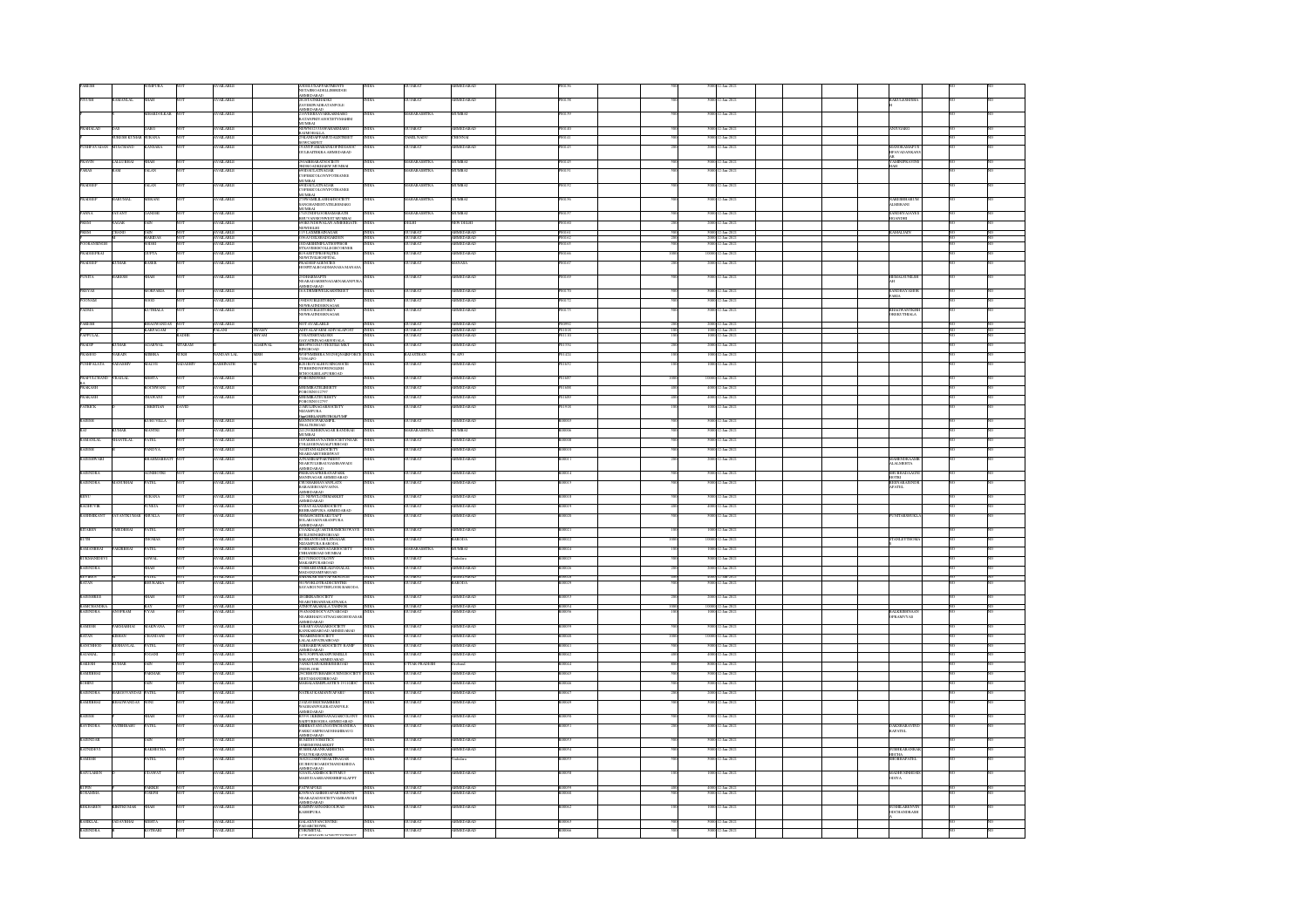|                          |                 |                   |                |                        |             | I BSHIVSANKALPSOCIETY<br>EARAMIKUNJSTOPNARANPURA                                                           |                                                |                               |                  |      |                                            |  |                                 |  |  |
|--------------------------|-----------------|-------------------|----------------|------------------------|-------------|------------------------------------------------------------------------------------------------------------|------------------------------------------------|-------------------------------|------------------|------|--------------------------------------------|--|---------------------------------|--|--|
|                          |                 |                   |                |                        |             |                                                                                                            |                                                |                               |                  |      |                                            |  |                                 |  |  |
|                          |                 |                   |                | <b>AILABLE</b>         |             | IMEDABAD<br>MANDHARC?CHANKYAPURI<br>OCBHIYOTICOLONYNEW                                                     | <b>JARA</b>                                    |                               |                  |      |                                            |  | ANTEALRAM<br><b>BHAIMAKWANA</b> |  |  |
|                          | <b>L'MAR</b>    | ANGHI             |                | .<br>VAILABLE          |             | PAWANVIDEO                                                                                                 | UJARAT                                         | HMEDABAD                      |                  |      | 2000 12-Jan-2021                           |  |                                 |  |  |
|                          |                 | <b>JAKKAS</b>     |                | <b>AILABLE</b>         |             |                                                                                                            | <b>JARAT</b>                                   | <b>IMEDARAD</b>               |                  |      | $tan-202$                                  |  |                                 |  |  |
|                          |                 | aRafy's           |                | All ARLE               |             | AKCHIMILLSAREA<br>22PCELECTRICALS<br>ACECOURSETOWER<br>OBNSURAIIWALA16                                     | <b>TARAT</b>                                   | <b>BEDARAI</b>                |                  |      |                                            |  |                                 |  |  |
|                          |                 |                   |                |                        |             | .<br>MNADASSTREETRASIKCHAWK                                                                                |                                                |                               |                  |      |                                            |  |                                 |  |  |
|                          |                 | WAMINATHA         |                | <b>AVAILABLE</b>       |             | <b>ACEINHOUSE</b>                                                                                          | UJARAT<br><b>DIA</b>                           | AHMEDABAD                     |                  |      | 2-Jan-2021                                 |  |                                 |  |  |
| WESH                     | LMAR            | GARWAL.           |                | VAILABLE               |             | SYOGAMBALSTREET<br>JPRABHAVATISADAN                                                                        | IJARAT<br>ФIА                                  | HMEDABAD                      |                  |      | $-3an-2021$<br>4000                        |  |                                 |  |  |
| <b>AVINDRA</b>           |                 | pivu              |                | <b>ALABLE</b>          |             |                                                                                                            | JARAT                                          | <b>IMEDABAD</b>               |                  |      | tan 202                                    |  |                                 |  |  |
| <b>SHREE</b>             |                 | <b>HADDA</b>      |                | <b>ALABLE</b>          |             | TATIONROAD<br>I SETELIGHTSOCIETY<br>HMANMOHANSOCHIGHWAY<br>ORAJATAPARTMENTS                                | <b>JARAT</b>                                   | <b>FDARAT</b>                 |                  |      |                                            |  |                                 |  |  |
| <b>AJESH</b>             |                 | <b>TEL</b>        |                | VAILABLE               |             | <b>IOUNTPLEASANTROAD</b>                                                                                   | UJARAT<br><b>SDIA</b>                          |                               |                  |      | $-3an-2021$<br>3000                        |  | HADDA                           |  |  |
|                          |                 |                   |                |                        |             | <b>HNARANPURAGAM</b>                                                                                       |                                                |                               |                  |      |                                            |  | TEL.                            |  |  |
| <b>EKHA</b>              |                 |                   |                | ALABLE                 |             | HMEDABAD<br>IALTINIWAS21NAVYUG                                                                             |                                                | <b>IMRAI</b>                  |                  |      |                                            |  |                                 |  |  |
| <b>AMESHCE</b>           |                 | .<br>VTEI         |                | <b>AILABLE</b>         |             | SROAD3JVPDSCHEME<br>GIKRUSHNABAUGFLAT RANIP                                                                | <b>JARAT</b>                                   | <b>HMEDARAI</b>               |                  |      | J <sub>202</sub><br>4000                   |  |                                 |  |  |
| <b>EATESH</b>            | <b>NTH AI</b>   | <b>HAH</b>        |                | VAII ARI F             |             | HMEDABAD<br>164381 PRAGATINAGAR                                                                            | <b>TARAT</b>                                   | <b>IMEDARAD</b>               |                  |      | 2.1sp.202                                  |  |                                 |  |  |
|                          |                 |                   |                |                        |             | #1001FR/0JA1EN/0JAK<br>TJAYNAGARROADNARANPURA                                                              |                                                |                               |                  |      |                                            |  |                                 |  |  |
| RAVJIBHAI                | <b>HWARBHAI</b> | ATEL.             |                | <b>AVAILABLE</b>       |             | <b>VHMEDABAD</b><br>BACKSIDENANACHORA                                                                      | <b>JUJARAT</b><br><b>SDIA</b>                  | HMEDABAD                      |                  |      | 6000 12-Jan-2021                           |  |                                 |  |  |
| SHMIBEN                  |                 | VTEL.             |                | ALABLE                 |             | IPOZUNDAL AHMEDABAD<br>LAKARNAVATISOCIETY<br>EARSARVODAYNAGARGHATLO                                        | <b>JARAT</b><br><b>SDIA</b>                    | MEDABAD                       |                  |      | $-$ Jan-2021                               |  |                                 |  |  |
|                          |                 |                   |                |                        |             | AHMEDABAD                                                                                                  |                                                |                               |                  |      |                                            |  |                                 |  |  |
| RUPA                     |                 | <b>DNTRACTOR</b>  |                | <b>VAILABLE</b>        |             | AJAPATELPOLEKALUPUR                                                                                        | JARAT                                          | MEDABAD                       |                  |      | $tan-202$                                  |  | NILSHAR                         |  |  |
| RAJESH                   |                 | <b>ALIA</b>       |                | <b>AVAILABLE</b>       |             | MEDABAD<br>BHAGWATSADANROADNO14                                                                            | <b>IAHARASHTRA</b><br><b>DU</b>                | MUMBAI                        |                  |      | 5000 12-Jan-2021                           |  | <b>RVINDPVALIA</b>              |  |  |
|                          |                 |                   |                |                        |             | <b>HAURORACINEMAMATUNGA</b>                                                                                |                                                |                               |                  |      |                                            |  |                                 |  |  |
|                          |                 |                   |                |                        |             | <b>UMBAI</b>                                                                                               |                                                |                               |                  |      |                                            |  |                                 |  |  |
| RAJENDRA<br>RAVINDRA     | MAR             | INDAL<br>LARIYA   |                | AVAILABLE<br>AVAILABLE |             | VEKANANDMILLS INDAREA                                                                                      | GUJARAT<br>UJARAT<br><b>DIA</b>                | <b>IMEDARAD</b>               | 0106             | 2000 | : Jan-2021<br>: Jan-2021                   |  |                                 |  |  |
|                          |                 |                   |                |                        |             | 7B2RAGHUKULSOCIETY<br>EARSHAHIBAGCROSSING                                                                  |                                                |                               |                  |      |                                            |  |                                 |  |  |
| <b>AMANAN</b>            |                 | <b>NGERA</b>      |                | <b>ALABLE</b>          |             | HMEDABAD<br>ONEWMADHAVPURAMARKET<br>HAHIBAUGROAD AHMEDABAD                                                 | <b>JARA</b>                                    | <b>FDARAD</b>                 |                  |      |                                            |  |                                 |  |  |
| RAMESH                   |                 | URANA             |                | <b>VAILABLE</b>        |             | .<br>OMADANLALHAMMATMALBOHA INDIA                                                                          | <b>GUJARAT</b>                                 | AHMEDABAD                     | 00108            |      | 2-Jan-2021<br>5000                         |  |                                 |  |  |
| <b>AMESHCHANI</b>        |                 | .<br>HAKKAR       |                | ALABLE                 |             | A 82GOUNDOCHIAKABAS<br>UHANAVAS BHBAZAR                                                                    | JARAT                                          | MEDABAD                       |                  |      |                                            |  |                                 |  |  |
|                          | <b>U.DEVDAS</b> |                   |                |                        |             |                                                                                                            | DIA                                            |                               | 0110             |      | J <sub>2021</sub><br>2000                  |  | VINODKUMARB<br>LDEVDASTHAKI     |  |  |
|                          |                 | <b>UPTA</b>       |                | <b>ALABLE</b>          |             | 01MARINABUILDINGNEAR<br>ALGROVEHOTELJUHUTORAROA                                                            | JARAT                                          | MEDABAD                       |                  |      |                                            |  |                                 |  |  |
|                          |                 |                   |                |                        |             |                                                                                                            |                                                |                               |                  |      |                                            |  |                                 |  |  |
| RAJNIKANT                |                 | ATEL.             |                | <b>ALABLE</b>          |             | <b>AHAVIRKRUPASOCIETY</b>                                                                                  | JARAT                                          | HMEDABAD                      | 0118             |      | J <sub>202</sub><br>6000                   |  |                                 |  |  |
|                          |                 | IMAR              |                | <b>VAILABLE</b>        |             | HWAIMATAROAD<br>OSSROAD                                                                                    | <b>JARA</b>                                    | <b>HMEDABAD</b>               |                  |      | 3m <sub>202</sub>                          |  |                                 |  |  |
| RIKHABCH/<br>OSIKLAL     |                 | OKADIA<br>JHARMAI |                | AVAILABLE<br>AVAILABLE |             | EWWASHERMANPET<br>023HUNTERSROAD VEPER<br><b>023HUNTERSROAD VEPER<br/>MAHENDRATRADINGCO</b>                | .<br>ARAT                                      | <b>IMEDABAD</b>               |                  |      |                                            |  |                                 |  |  |
|                          |                 |                   |                |                        |             | <b>NEWCLOTHMARKET</b>                                                                                      | <b>JARA</b>                                    | MEDABAI                       |                  |      |                                            |  |                                 |  |  |
| <b>UENDRA</b>            |                 |                   |                | ALABLE                 |             |                                                                                                            | <b>JARA</b>                                    | MEDARAD                       |                  |      |                                            |  |                                 |  |  |
| ESHMA <sup>-</sup>       |                 | <b>ADAKIA</b>     |                | <b>VAILABLE</b>        |             | .<br>SGSOCHARISHANKARJOSHI<br>SAJAYTUBEHARDWAREMART                                                        | .<br>IAHARASHTRA<br><b>NDIA</b>                | <b>MUMBAI</b>                 | 00133            |      | 5000 12-Jan-2021                           |  | <b>AJAYKKADAKIA</b>             |  |  |
|                          |                 | HARMA             |                | <b>AVAILABLE</b>       |             | NAGDEVISTREET<br>NESDEPT VIKRACEMENT                                                                       | GUJARAT<br><b>INDIA</b>                        | AHMEDABAD                     | R00134           |      |                                            |  |                                 |  |  |
| RAJMAL<br>RAJKUMAR       |                 | <b>ATHI</b>       |                | <b>AVAILARLE</b>       |             | AHESHOE DALL MILL                                                                                          | <b>NDIA</b><br><b>GUIARAT</b>                  | HMEDARAD                      | 36100            |      | 5000 12-Jan-2021<br>2000 12-Jan-2021       |  |                                 |  |  |
| AMBHAI                   |                 | ATEL.             |                | VAILABLE               |             | EARCLOCKTOWER<br>GIRIRAISOCIETY COLLEGEROAD                                                                | UJARAT<br><b>INDIA</b>                         | HMEDABAD                      | 00138            |      | 2000 12-Jan-2021                           |  |                                 |  |  |
| :AVI                     |                 | <b>ITTAL</b>      |                | ALABLE                 |             | IAHESHWARISILKMILLS<br>)VANKAMOHALLAKOLBHATLAN                                                             | <b>JARAT</b><br>DIA                            | <b>IMEDABAD</b>               | .<br>DI41        |      | $3m-2021$                                  |  |                                 |  |  |
|                          |                 |                   |                |                        |             |                                                                                                            |                                                |                               |                  |      |                                            |  |                                 |  |  |
| RAMESH<br>RAJESH         | MAR             | UPTA<br>łМ        |                | AVAILABLE<br>AVAILABLE |             | ishpath TilakNaga                                                                                          | <b>JARAT</b><br><b>HARASHTRA</b><br><b>DIA</b> | <b>IMEDABAD</b><br>UMBAI      | 00146<br>0147    |      | Jan-2021<br>Jan-2021<br>5000               |  |                                 |  |  |
|                          |                 |                   |                |                        |             | BIJAYENDAS4903<br>NATHMAHADEVBANDRAMILL                                                                    |                                                |                               |                  |      |                                            |  |                                 |  |  |
| <b>AJNIKANT</b>          | <b>HANLA</b>    | IЛН               |                | <b>ALABLE</b>          |             | <b>RIGHNAFI ATSNRCROSSING</b>                                                                              | <b>JARA</b>                                    | EDABAD                        | 0148             |      | $tan-202$                                  |  | JYOTSNARAJ)<br>ANTSHAH          |  |  |
|                          |                 |                   |                |                        |             | RANPARKNAVAWADAJ<br>HMEDABAD<br>WIJAYAAPPARTMENT                                                           |                                                |                               |                  |      |                                            |  |                                 |  |  |
| <b>AMESH</b>             | MAR             | ARAI              |                | <b>VAILABLE</b>        |             | LAT101OPPPUNITNAGAR<br>VROADBORIVALIWEST MUMBAI                                                            | <b>IAHARASHTRA</b>                             | <b>MUMBAI</b>                 | )<br>0149        |      | 2-Jan-202<br>5000                          |  |                                 |  |  |
|                          |                 |                   |                |                        |             |                                                                                                            |                                                |                               |                  |      |                                            |  |                                 |  |  |
| <b>AMESH</b>             |                 |                   |                | <b>ALABLE</b>          |             | HOPNO2228MAHENDRAMANSIO<br>RDFLOORNEWHANUMANLANE                                                           | <b>TAR</b>                                     | HMEDARAI                      |                  |      |                                            |  |                                 |  |  |
|                          |                 |                   |                |                        |             |                                                                                                            |                                                |                               |                  |      |                                            |  |                                 |  |  |
| :AJESH                   |                 | ORKAR             |                | <b>AILABLE</b>         |             | OMB44MANISHANKARBLDG<br><b>NGHANIESTATELBSMARG</b>                                                         | <b>JARASHTR.</b>                               | UMBAI                         |                  |      |                                            |  |                                 |  |  |
|                          |                 |                   |                |                        |             |                                                                                                            |                                                |                               |                  |      |                                            |  |                                 |  |  |
| RAJENDRA<br>RAMABEN      |                 | GUPTA             |                | AVAILABLE<br>AVAILABLE |             | MUMBAI<br>3A14 VRINDABANSOCIETY<br>60TATANAGARSOCIETY                                                      | ARA)                                           | MEDABAD<br>MEDABAD            |                  |      |                                            |  |                                 |  |  |
|                          |                 |                   |                |                        |             | <b>EGHANINAGARASARWA</b>                                                                                   |                                                |                               |                  |      |                                            |  |                                 |  |  |
|                          |                 | REKI              |                | AILABLE                |             | MEDABAD<br>IMEDABAD<br>EENAHENSION                                                                         |                                                |                               |                  |      |                                            |  |                                 |  |  |
| <b>AIKLIMAR</b>          |                 | <b>PTA</b>        |                | VAII ARI F             |             | TELOORPYDHONIE                                                                                             | .<br>تانا<br><b>HARASHTRA</b>                  | <b>ALIMRAL</b>                |                  |      | les 202                                    |  | <b>NTADEVIGE</b>                |  |  |
| SOGER                    |                 | wit               |                | ALABLE                 |             | <b>JEMBUR MUMBAI<br/>RACENRMISSIONMEDICAL</b>                                                              | JARAT<br>Dυ                                    | IMEDABAD                      |                  |      | tan 202                                    |  |                                 |  |  |
| :<br>AMNIK               |                 | <b>NDHI</b>       |                | <b>ALABLE</b>          |             | TOREMISSIONROAD<br>SILVERAPPARTMENT                                                                        | <b>JARA</b>                                    | <b>IMEDABAD</b>               |                  |      | $Jan-202$                                  |  | YAGANDH                         |  |  |
|                          |                 |                   |                |                        |             | HANTROADOPPRUYASCHOOL                                                                                      |                                                |                               |                  |      |                                            |  |                                 |  |  |
| RUPAL.                   |                 | <b>MARGAONWAL</b> |                | VAILABLE               |             | <b>LOUAR DOUTS</b><br><b>PROADBORIVALIW MUMBAL</b><br>ISHAHMAGANLALDSOMANI                                 | <b>HADACUTO</b>                                | MUMBAI                        |                  |      | $3m-202$                                   |  | DILPUMARGA<br><b>WALLA</b>      |  |  |
| <b>ATLAL</b>             | AVI AI          | .<br>Atel         |                | ALABLE                 |             |                                                                                                            | <b>JARAT</b><br>.<br>تانا                      | <b>IMEDARAD</b>               |                  |      | -Jan-2021<br>$\overline{\text{mm}}$        |  |                                 |  |  |
| RAJALAKSHM<br>RAJESH     | <b>MAR</b>      | NGH               |                | WAILABLE<br>WAILABLE   |             | RSHETTYBLDGISTFLOOR<br>386A3 DE SHADGARDEN<br>3LOCKAPOCKET2FLAT36                                          | <b>GUJARAT</b><br>DELHI                        | <b>VHMEDABAD</b><br>GEW DELHI | 200165<br>200166 |      | 2000<br>2000<br>12-Jan-2021<br>12-Jan-2021 |  |                                 |  |  |
| <b>ASESH</b>             |                 | <b>SHAR</b>       |                | <b>VAILABLE</b>        |             | <b>CTORNO1SROHINI</b><br>MNADASUMERSHIWADI                                                                 | <b>UJARAT</b>                                  | <b>AHMEDARAD</b>              |                  |      | 2-Jan-2021                                 |  |                                 |  |  |
|                          |                 |                   |                |                        |             | JAWADIMGROAD<br>HINGARHDALMILLS                                                                            | <b>NDIA</b>                                    |                               | 00167            |      | 5000                                       |  | DHIRENSAMP/                     |  |  |
| <b>ATNESH</b>            | <b>LMAR</b>     | INGARH            |                | <b>VAILABLE</b>        |             | IAGANIMANA <mark>SAMP</mark><br>RATANMANZILFAZA                                                            | <b>UJARAT</b><br>NDIA                          | MANASA                        | 0171             |      | 2000 12-Jan-2021                           |  |                                 |  |  |
| <b>KSHAN</b>             |                 | WAL.              |                | <b>MLABLE</b>          |             | HFLOORCOLABA MUMBAL                                                                                        |                                                | MBAI                          |                  |      |                                            |  | AFTABA!<br>SIWALA               |  |  |
|                          |                 |                   |                | <b>ALABLE</b>          |             |                                                                                                            | <b>JARA</b>                                    | <b>MEDABA</b>                 |                  |      |                                            |  |                                 |  |  |
| MESS                     |                 |                   |                |                        |             |                                                                                                            |                                                |                               |                  |      |                                            |  |                                 |  |  |
|                          |                 | MANIA             |                | VAILABLE               |             | .WASADONNAGO<br>AHESHCOLONY<br>***HASHTRIHALLNEWBLDG                                                       | <b>JARAT</b><br><b>DIA</b>                     | <b>IMEDABAD</b>               |                  |      | J <sub>202</sub>                           |  |                                 |  |  |
|                          |                 | ACHDEVA           |                | <b>VAILABLE</b>        |             | THFLOOR292JDROAD<br>N43POORVI SHALIMARBAGH                                                                 | .<br>Jarat                                     | <b>HMEDABAD</b>               |                  |      | 2-Jan-2021                                 |  | L<br>SOHITSACHDE                |  |  |
| AMESH                    |                 | 000               |                | VAILABLE               |             | <b>DBUILDERSTIMBERPLTD</b>                                                                                 | JARAT<br>DIA                                   | MEDARAD                       |                  |      | $2 - \frac{1}{2}$<br>4000                  |  | .<br>PRATIBHASOO                |  |  |
| <b>ATESHKTIM</b>         |                 | <b>GARWA</b>      |                | <b>AILARLE</b>         |             | ILLAGESIKANDERPUR<br>OBULAKIDASAGARWAL                                                                     | TAD AT                                         | <b>IMEDIARAT</b>              |                  |      | tan 403                                    |  |                                 |  |  |
| <b>AJENDRAKUM</b>        |                 | w                 |                | <b>VAILABLE</b>        |             | DAGONKIPIROL<br>4SHEEMANTAMARKET ATROAD                                                                    | UJARAT<br><b>NDIA</b>                          | HMEDARAD                      | 00180            |      | 5000 12-Jan-2021                           |  |                                 |  |  |
| Ak<br><sup>R</sup> AJESH |                 | <b>HAH</b>        |                | VAILABLE               |             | ARTAN109SAMIR                                                                                              | <b>UARAT</b><br><b>NDIA</b>                    | <b>HMEDABAD</b>               | 00181            |      | $3m-2021$<br>10 <sub>m</sub>               |  |                                 |  |  |
|                          |                 |                   |                |                        | òОH         |                                                                                                            | DIA                                            |                               |                  |      | 1000                                       |  |                                 |  |  |
| <b>AINDER</b>            |                 | <b>NGH</b>        |                |                        |             | <b>PPMUNICIPALMARKET</b><br>TLLCHISHARMAJRA<br>HAWARAKALAN                                                 | <b>NJAB</b>                                    | ritxar                        | 01252            |      | 2-Jan-2021                                 |  |                                 |  |  |
| EKHABE                   |                 | <b>IKES</b>       |                |                        |             | TRUPNAGAR<br>*********** OPPKISHOR                                                                         | JARA'                                          |                               |                  |      |                                            |  |                                 |  |  |
|                          |                 |                   |                |                        |             | <i> //</i> /ISTELOPPKISHOK<br>YCLENAVŠARIBAZARDHABU                                                        |                                                |                               |                  |      |                                            |  | MUKESHKUM.<br>RATILALSHAH       |  |  |
| :APHAEL                  |                 | <b>SOUZA</b>      |                | <b>AILABLE</b>         |             | <b>M_AL_ANE</b><br>VIIONALCOLDSTORECOLL                                                                    |                                                |                               |                  |      | $tan-202$                                  |  |                                 |  |  |
| RAZLIE                   |                 | <b>ISOUZA</b>     |                | VAILABLE               |             | POSTBOXNO7121MUTTRAH<br>OAANASS                                                                            | <b>JARA</b><br>DIA                             | <b>IMEDABAD</b>               |                  |      | 2-Jan-2021<br>5000                         |  |                                 |  |  |
| RUPESH                   |                 | <b>ISDA</b>       |                | ALABLE                 |             |                                                                                                            | <b>JARAT</b>                                   | <b>IMEDARAL</b>               |                  |      |                                            |  |                                 |  |  |
| <b>NENDRA</b>            |                 | <b>LAH</b>        |                | гiн                    |             | ACSDEPTPOBOX669MAN AMA<br>NITINKAMDARCO<br>SATY AMBLDGOPPLAKHAJIR<br>AKHJIRAJROAD<br>UPLEASANTVIEWPLOTNOS6 | JARAT                                          | at City                       |                  |      |                                            |  |                                 |  |  |
|                          | <b>LCVANDA</b>  |                   |                |                        | <b>ITFI</b> |                                                                                                            |                                                |                               | 220              |      | <b>FOOT</b>                                |  |                                 |  |  |
| <b>AMESHBHAI</b>         |                 | <b>ATEL</b>       | <b>OHANLAL</b> |                        |             | ECTORNO14 VASHI MUMBAL<br>OVIJAYTOBECO<br>HILDRENHOSPITAL                                                  | <b>JARAT</b>                                   | <b>HMEDABAD</b>               |                  |      | $-3an-2021$                                |  |                                 |  |  |
| RAKESH<br>SAIFULLAH      | MIYAN           | СAZI              |                | AVAILABLE<br>AVAILABLE |             | <b>EARMAKTUPUR</b><br>NOT AVAILABLE<br>MAJHDUMSTREET                                                       | <b>INDIA</b><br>GUJARAT                        | AHMEDABAD<br>AHMEDABAD        |                  |      | 4000 12-Jan-2021<br>5000 12-Jan-2021       |  | <b>MAMINKAZI</b>                |  |  |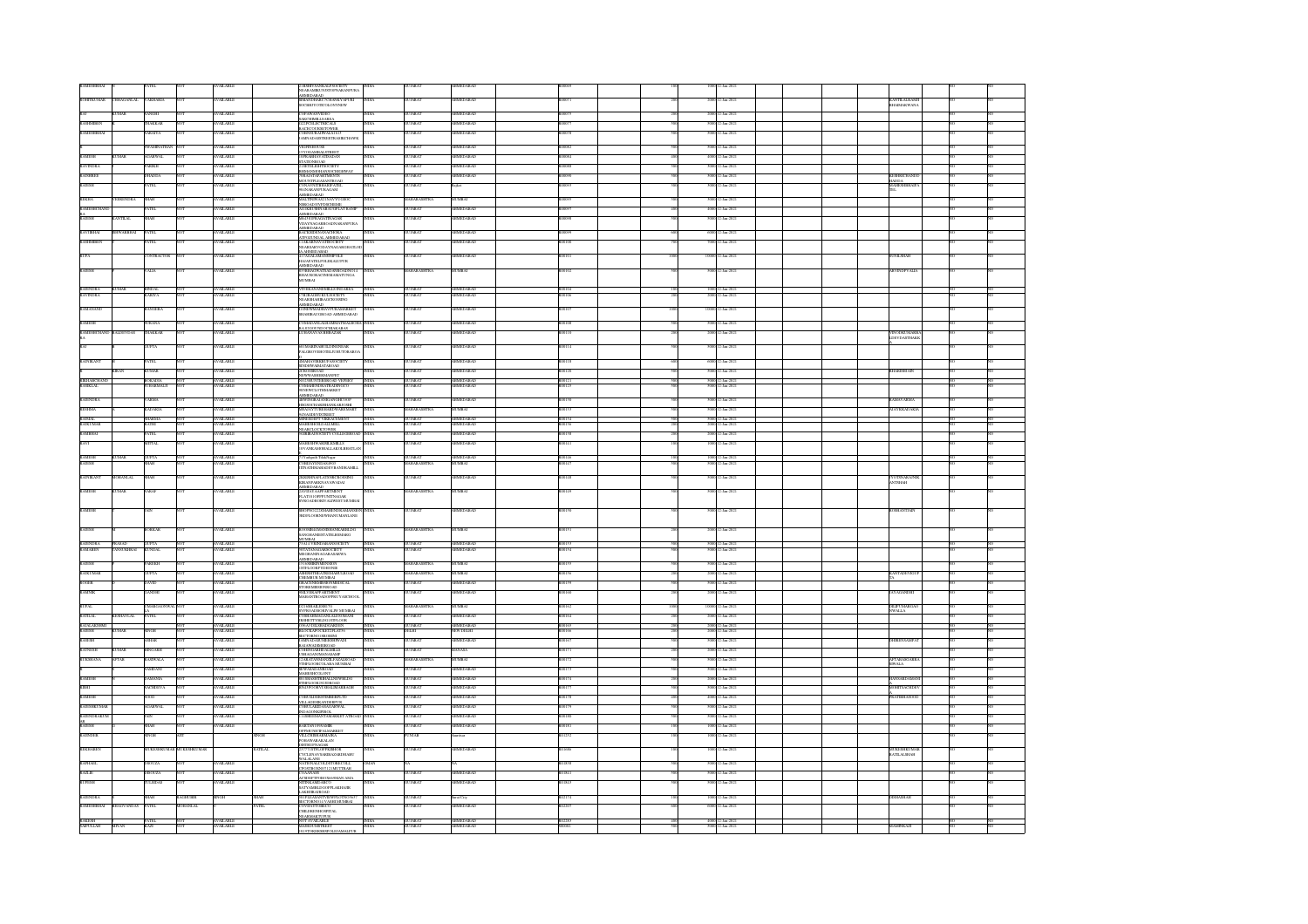|                             |                        |                               |     |                                | ASGITAAPPTTBHPRAKASH<br>VAGARBUSSTOPJAWAHARCHOW                                                             |                |                                 |                                   |                     |  |                  |                                                                                                   |  |  |                                    |  |  |
|-----------------------------|------------------------|-------------------------------|-----|--------------------------------|-------------------------------------------------------------------------------------------------------------|----------------|---------------------------------|-----------------------------------|---------------------|--|------------------|---------------------------------------------------------------------------------------------------|--|--|------------------------------------|--|--|
|                             |                        |                               |     | $B$ ARI                        | AARHAVAPARTMENTMODE<br>ATELCROSSROADNARAYANNAG                                                              |                |                                 |                                   |                     |  |                  |                                                                                                   |  |  |                                    |  |  |
|                             | <b>JAYLAKSHMI</b>      | HARMA                         |     | VAILABLE                       | u.<br>ILOCK22JHANKARSBISTAFF                                                                                | NDIA           | UJARAT                          | HMEDABAD                          |                     |  | <b>sam</b>       | J <sub>202</sub>                                                                                  |  |  | <b>AVINCHANDS</b>                  |  |  |
|                             |                        |                               |     |                                | SOCIETYVEJALPURROAD                                                                                         |                |                                 |                                   |                     |  |                  |                                                                                                   |  |  | SHI                                |  |  |
| wor                         |                        |                               |     | <b>ALABLE</b>                  | AHMEDABAD<br>C221KUMBHNATHSOCIETY<br>GHODASARROADMANINAGAR                                                  |                | JARAT                           | MEDABAL                           |                     |  |                  |                                                                                                   |  |  | ANUPRASAI<br>NSHANKERI             |  |  |
| <b><i>ROBES</i></b>         |                        |                               |     | All ARI F                      | HMEDABAD<br>EKHALAYAOPPRLYCLUB                                                                              |                | <b>TARA</b>                     | MEDARAT                           |                     |  |                  |                                                                                                   |  |  | <b>CHARCHO</b>                     |  |  |
| URENDR/                     |                        | ATEL                          |     | ALABLE                         | EAGOSA :<br>IANINAGAR AHMEDABAD<br>UNHANSADANAPPARTMET                                                      | mas            | <b>JARAT</b>                    | MEDABAL                           |                     |  |                  |                                                                                                   |  |  |                                    |  |  |
| SEVANTILAL                  | <b>ANEKLAL</b>         | HAH                           |     | <b>AILABLE</b>                 | <b>GEARKARACHICROSSING</b><br>DAVEAPPARTMENT<br><b>GEARAMBIKABUSTSTOP</b><br> 21 NEWCLOTHMARKET             | NDIA           | UJARAT                          | <b>HMEDABAD</b>                   |                     |  | 10000            | 2-Jan-202                                                                                         |  |  |                                    |  |  |
| OHANLA                      |                        | <b>WALC</b>                   |     | <b>ALABLE</b>                  | <b>HMEDABAD</b>                                                                                             | <b>NDIA</b>    | <b>JARAT</b>                    | <b>MEDARAT</b>                    |                     |  |                  | tan 202                                                                                           |  |  |                                    |  |  |
| SONI<br>SONAL<br>SHANKARLAL |                        | HANL<br>EHTA                  |     | NAILABLE<br>NAILABLE           | <b>HARAFBAZAR</b>                                                                                           | INDIA<br>INDIA | GUJARAT                         | AHMEDABAD                         |                     |  |                  | $\frac{1000}{2000} \frac{12.5m}{12.5m-2021}$<br>$\frac{5000}{5000} \frac{12.5m-2021}{12.5m-2021}$ |  |  |                                    |  |  |
|                             | ARAYANDAS              | ATEL.                         |     | <b>AILABLE</b>                 | <b>OKHANDERAOPURAVIAGODHA</b><br>I TAKADIDISTMEHSANA MEHSAN                                                 | <b>INDIA</b>   | UJARAT                          | EHSANA                            | 0028                |  |                  |                                                                                                   |  |  |                                    |  |  |
| <b>SUDIP</b>                |                        | <b>IAH</b>                    |     | <b>ALABLE</b>                  | HI6181RAMESHWARAPARTMEN<br>SOLAROADNARANPURA                                                                |                | JARAT                           | <b>SEDARAE</b>                    |                     |  |                  | $Jan-202$                                                                                         |  |  |                                    |  |  |
| <b>SURENDRA</b>             | <b>URLABHRAM</b>       | <b>IRINA</b>                  |     | <b>AVAILABLE</b>               | HMEDABAD<br>IPUNITSOCIETY                                                                                   | <b>INDIA</b>   | GUJARAT                         | <b>AHMEDARAD</b>                  | ne mar              |  |                  | 14000 12-Jan-202                                                                                  |  |  |                                    |  |  |
| STANLEY                     |                        | HOMAS                         |     | VAILABLE                       | <b>JEARCIVILHOSPITAL.</b><br>IUSHANTOI MULJINAGAR                                                           | <b>INDIA</b>   | <b>JUARAT</b>                   | ARODA                             | 0033                |  |                  | 5000 12-Jan-202                                                                                   |  |  | <b>THTHOMA</b>                     |  |  |
| <b>IANTILAL</b>             |                        |                               |     | ALABLE                         | <mark>dzampura Baroda.</mark><br>12BHAILALPARKSOCIETY                                                       | NDIA           | JARAT                           | MEDABAL                           |                     |  | 3000 13          | $2 - 202$                                                                                         |  |  | VIJAYKUMAR                         |  |  |
|                             |                        |                               |     | ALABLE                         | FARSALISUSSENTEXTROAD<br>:F159162PETROCHEMICAL                                                              |                | ARA                             |                                   |                     |  | 200              | J <sub>202</sub>                                                                                  |  |  | <br>ASANTH.                        |  |  |
|                             |                        |                               |     | <b>ALABLE</b>                  | <b>WNSHIP</b><br><b><i>VUSHAKIRONBUILDING</i></b><br><b>LAOPURAMAINROAD BARODA</b>                          |                | 13.937                          | anna                              |                     |  |                  |                                                                                                   |  |  |                                    |  |  |
| <b>SHAH</b>                 | IEEL                   | <b>PINRHA</b>                 |     | ALABLE                         | RAOPURAMAINROAD BARODA                                                                                      | INDIA          | UJARAT                          | <b>ARODA</b>                      |                     |  | 900              | J <sub>202</sub>                                                                                  |  |  |                                    |  |  |
| <b>SULTAN</b><br>SHAILESH   |                        | ATHAN                         |     | <b>ALABLE</b><br><b>ALABLE</b> | AKUTPURAMILLROAD                                                                                            | NDIA           | UJARAT<br><b>JARAT</b>          | <b>IMEDABAD</b><br><b>IMEDABA</b> |                     |  | 5000 13<br>3000  | 3-Jan-202<br>Jan-202                                                                              |  |  | ANUBHAIVA                          |  |  |
|                             |                        |                               |     |                                | BHGANIMANZIL<br>AUSNITIPARKSOCIETY<br>NEARGOPNATHIINAGARVASNA                                               |                |                                 |                                   |                     |  |                  |                                                                                                   |  |  | ELA<br>NAVANITLALGI<br>ANSHYAMBHAI |  |  |
| HARDA                       |                        | <b>ATEI</b>                   |     | VAII ARI F                     | AHMEDABAD<br>3KALAKUNISOCIETY<br>KARELIBAUGWTROAD BARODA                                                    |                | I HARAT                         | <b>ARODA</b>                      |                     |  |                  | $1 - 202$                                                                                         |  |  |                                    |  |  |
| <b>IARMIST</b>              |                        | Œ                             |     | VAILABLE                       | <b>BSI ALEMBICCOLONY BARODA</b>                                                                             |                | UJARA'                          | ARODA                             |                     |  | 40(ii)           | Man-202                                                                                           |  |  | КІRП'ВНАІСНІ                       |  |  |
| ANGITA                      |                        | łАН                           |     | ALABLE                         | <b>SBSHANTINIKETANPARK</b>                                                                                  |                | JARAT                           | <b>IMEDABAD</b>                   |                     |  |                  | 4000 12-Jan-2021                                                                                  |  |  | <b>BHAIPATEL</b>                   |  |  |
|                             |                        | <b>MH</b>                     |     | <b>MLABLE</b>                  | EARURMISOCPRODUCTIVITY<br>HANSHY AMWATCHCOMPANY<br>SARAFBAZAR<br>SARAFBAZAR<br>SANANDSOCNEARBHADVAT         |                | ARA'                            |                                   |                     |  |                  |                                                                                                   |  |  |                                    |  |  |
| <b>WATI</b>                 |                        |                               |     | VAILABLE                       | <b>AGARVATVAROADGHODASAR</b>                                                                                |                | JARAT                           | HMEDARAD                          |                     |  |                  | $\frac{1}{2}$ an-202                                                                              |  |  |                                    |  |  |
| SHIVRAM                     |                        | RAJAPATI                      |     | <b>ALABLE</b>                  | HMEDABAD<br>IILADINIKHADAKI                                                                                 | <b>SDIA</b>    | JARAT                           | MEDABAD                           |                     |  |                  | 5000 12-Jan-202                                                                                   |  |  |                                    |  |  |
| MABH                        |                        | æ                             |     | <b>AILABLE</b>                 | NEARPAGATHIA<br>CGSVIMALNATHSOCIETY<br>BAPUNAGARNEARJAINTEMPLE<br>GPPDARIIROARDING                          |                | 183                             | MEDARAD                           |                     |  | $\frac{1}{2000}$ |                                                                                                   |  |  |                                    |  |  |
| m Pa                        |                        |                               |     | <b>AIL ARES</b>                |                                                                                                             |                | 101                             | <b>COARA</b>                      |                     |  |                  |                                                                                                   |  |  |                                    |  |  |
| <b>SARLA</b>                |                        | <b>HAIVA</b>                  |     | <b>NATION</b>                  | SARVODAYSOCIETY<br>IPRINCEGULAMMOHMADROAD                                                                   | <b>INDIA</b>   | <b>TARATE</b>                   | <b>HMEDARAD</b>                   |                     |  |                  | 4000 12-Jan-202                                                                                   |  |  |                                    |  |  |
| SHARDABEN                   |                        | ATEL.                         |     | <b>AILABLE</b>                 | TRINCEDUL ANNOUNDADION<br>TAKEMARKETSRDFLOOR<br>GURUKUL ROADMEMNAGAR                                        | NDIA           | <b>UJARAT</b>                   | <b>HMEDARAD</b>                   | 0071                |  | 5000             | 2-Jan-202                                                                                         |  |  |                                    |  |  |
|                             |                        |                               |     | <b>MLABLI</b>                  | JUKUANA<br>HMEDABAD<br>*****ALPURSINDHIW<br>002JAMALPURSINATIONAL<br>EARHAIRA SURAT<br>*********FLALAGARWAI |                |                                 |                                   |                     |  |                  |                                                                                                   |  |  |                                    |  |  |
| ANGEETA                     |                        | <b>JARWA</b>                  |     | <b>ALABLE</b>                  | <b>EARDAGONKIPIROL</b>                                                                                      |                | :<br>Jara                       | MEDAE                             |                     |  |                  | $Jan-202$                                                                                         |  |  | GLAL<br>ARWAL.                     |  |  |
| RESHKU                      |                        | Æ                             |     | VAILABLE<br>VAILABLE           |                                                                                                             |                | UJARA<br>Jarat                  | <b>ADSAR</b><br>HOLKA             |                     |  |                  | J <sub>202</sub>                                                                                  |  |  |                                    |  |  |
|                             |                        |                               |     |                                | HANTIWALAFALIA<br>ORAMPURTADHOLKA DHOLKA                                                                    |                |                                 |                                   |                     |  |                  |                                                                                                   |  |  |                                    |  |  |
| SHIVABHAI                   |                        | <b>ATEL</b>                   |     | <b>ALABLE</b>                  | 11128JAWAHARNAGAR<br>NEARINDIRANAGARAMRAIWADI                                                               |                | UJARAT                          | HMEDABAD                          |                     |  | 30001            | J <sub>202</sub>                                                                                  |  |  |                                    |  |  |
| .<br>USHILA                 |                        |                               |     | ALABLE                         | <b>QHMEDARAD</b><br>SRAMESHWARFLATDUFNALA<br>MADHUVANCOMPOUNDSHAHIR<br>JG AHMEDARAD                         |                | <b>JARA</b>                     | <b>NEDARA</b>                     |                     |  |                  |                                                                                                   |  |  |                                    |  |  |
|                             |                        |                               |     |                                |                                                                                                             |                |                                 |                                   |                     |  |                  |                                                                                                   |  |  |                                    |  |  |
| <b>SHRENIK</b>              | <b><i>MESHKIMA</i></b> | нан                           |     | <b>AVAILARLE</b>               | <b>BHJAINSTHANAKWASIUPASRE</b><br>HIRANIHAWELIDHARMNAGAR<br>213 MINTSTREET                                  | <b>INDIA</b>   | 74.94110                        | <b>AHMEDARAD</b>                  |                     |  |                  | 2000 12-Jan-202                                                                                   |  |  |                                    |  |  |
| <b>HAKUNTALA</b><br>URESH   |                        | <b>UNMIYA</b>                 |     | VAILABLE<br><b>VAILABLE</b>    | <b>SOS2NDFLOOR</b>                                                                                          | INDIA<br>INDIA | <b>MAHARASHTRA</b><br>AMIL NADU | <b>MUMBAI</b><br><b>HENNAI</b>    | 0033<br><b>XISA</b> |  |                  | 5000 12-Jan-202<br>5000 12-Jan-2021                                                               |  |  | <b>THMALDJAE</b>                   |  |  |
| <b>MITABEN</b>              | MAR<br><b>ILKUMA</b>   | NDH                           |     | ALABLE                         | SOSZNIFLOOR<br>YONNAPPACHETTYSTREET<br>WSLAKEVIEWAPPARTMENT<br>VASTRAPUR AHMEDABAD                          |                | .<br>Jarat                      | <b>JEDABA</b>                     |                     |  |                  | $tan-202$                                                                                         |  |  |                                    |  |  |
|                             |                        |                               |     |                                |                                                                                                             |                |                                 |                                   |                     |  |                  |                                                                                                   |  |  | ILKUMAR!<br>)ASGAND <del>I</del>   |  |  |
| apna                        |                        | <b>ERALITHAR</b>              |     | WAILABLE<br>WAILABLE           | 29 KASHIDIH<br>LY KNAIDIN<br>KJEINHOUSE<br>SYOGANBALSTREETTNAGAR<br>SIALARAMROWHOUSE                        | <b>VDLA</b>    | <b>MIL NADU</b>                 | HENNAI                            |                     |  |                  | $3\text{km}$ -2021                                                                                |  |  |                                    |  |  |
| .<br>Wol                    |                        | तम                            |     | ALABLE                         | <b>RGANGESWARMAHADEVTEMP</b>                                                                                |                | <b>JARA'</b>                    | URAT                              |                     |  |                  |                                                                                                   |  |  |                                    |  |  |
| NITABE?                     |                        |                               |     | ALABLE                         | ADAIANSURAT SURAT                                                                                           |                | JARA                            | MEDABAD                           |                     |  |                  | $34m-202$                                                                                         |  |  |                                    |  |  |
|                             | <b>UMAR</b>            |                               |     | <b>AILABLE</b>                 | RAIMAHELROAD<br>SASARI TANAGARSOCIETY                                                                       |                | 183                             |                                   |                     |  |                  |                                                                                                   |  |  |                                    |  |  |
|                             | <b>HHAVAP</b>          | <b>HAH</b>                    |     | <b>All ARIF</b>                | NEARATMAJYOTIASHRAM<br>6840SPRAGATINAGAR                                                                    | .<br>NDIA      | TARAT                           | <b>HMEDARAD</b>                   |                     |  |                  | 1000 12-Jan-202                                                                                   |  |  |                                    |  |  |
|                             |                        |                               |     | ALABLE                         | SARANPURA AHMEDABAD.<br>LIANANDOHAMSOCIETY<br>CTMCHARRASTAAMRAIWADI                                         |                | JARAT                           | MEDABAI                           |                     |  |                  | tan 20                                                                                            |  |  | BALALIO<br><b>MPATEL</b>           |  |  |
| AROJ                        |                        | <b>ARAD</b>                   |     | VAILABLE                       |                                                                                                             | NDIA           | UJARAT                          | HMEDARAD                          |                     |  |                  | 5000 12-Jan-2021                                                                                  |  |  |                                    |  |  |
|                             |                        |                               |     |                                | - HIMEDARAD<br>APMEDARAD<br>BHIANTANAGARCHANDKHEDA<br>AHMEDARAD<br>AHMEDARAD                                |                |                                 |                                   |                     |  |                  |                                                                                                   |  |  |                                    |  |  |
|                             | (TYPATI)<br>VESTMENTS  |                               |     | ALABLE                         | <b>SERAJABAHADURCOMPOUND</b>                                                                                |                | XR)                             |                                   |                     |  |                  |                                                                                                   |  |  |                                    |  |  |
| WEETY                       |                        |                               |     | <b>ALABLE</b>                  | SLAVANYASOCIETY<br>NEWVIKASGRUHROADVASNA                                                                    |                | UJARAT                          | HMEDABAD                          |                     |  |                  |                                                                                                   |  |  |                                    |  |  |
| .<br>GMH                    | TUL.                   | ₹AH                           |     | <b>ALABLE</b>                  | AHMEDABAD<br>28LAVANYASOCIETY<br>NEWVIKASGRUHROADVASNA                                                      |                | UJARAT                          | MEDABAD                           |                     |  |                  | 4000 12-Jan-202                                                                                   |  |  |                                    |  |  |
|                             |                        | <b>HAH</b>                    |     |                                | HMEDABAD<br>KLAVANYASOCIETY                                                                                 |                |                                 | <b>HMEDARAD</b>                   |                     |  |                  | $1 - 202$                                                                                         |  |  |                                    |  |  |
| ANGITA                      | <b>IAFATLAL</b>        |                               |     | VAILABLE                       | NEWVIKASGRUHROADVASNA                                                                                       | <b>STYLE</b>   | UJARAT                          |                                   |                     |  | som l            |                                                                                                   |  |  |                                    |  |  |
| <b>ANDEEP</b>               |                        | <b>JOBALIA</b>                |     | <b>AILABLE</b>                 | HMEDABAD<br>437439RAGHUKUL<br>SOLAROADNARANPURA                                                             | <b>SDIA</b>    | UJARAT                          | <b>MEDABAD</b>                    |                     |  |                  | -Jan-202                                                                                          |  |  |                                    |  |  |
| <b>TTABE</b>                |                        |                               |     | <b>AILABLE</b>                 |                                                                                                             |                |                                 |                                   |                     |  |                  |                                                                                                   |  |  |                                    |  |  |
| HAILESHKI                   |                        |                               |     | ALABLE                         | SONOROSION<br>AHMEDABAD<br>AHMEDABAD<br>BHMIEDABAD<br>AHMEDABAD<br>MATRUCHAYADHUNDHIYAWADI                  | <b>NDIA</b>    | <b>JARA</b>                     | <b>IMEDARAD</b>                   |                     |  |                  |                                                                                                   |  |  |                                    |  |  |
|                             | <b>L'MAR</b>           | KOTHARI                       | NOT | <b>AVAILABLE</b>               | TEKRINEARHARISADAN.<br>B20 VIDHYUTNAGAR                                                                     | <b>INDIA</b>   | WEST BENGAL                     |                                   | 100116              |  |                  | 2000 12-Jan-2021                                                                                  |  |  |                                    |  |  |
| K<br>SUNIL<br>SHWETA        |                        | AIMIA                         |     | <b>ALABLE</b>                  | <b>SOLAHIGLANDPARKLINKROAL</b><br>OKHANDWALACOMPLEXANDH                                                     | <b>INDIA</b>   | <b>MAHARASHTRA</b>              | Kolkata<br>MUMBAI                 |                     |  | 4000             | $tan-202$                                                                                         |  |  |                                    |  |  |
| <b>SITABEN</b>              | YANTIB                 | ATEL                          |     | ALABLE                         | RIW MUMBAL<br>IRATNADEEPSOCIETYNEAR<br>TRIPADASCHOOLRANNAPARK                                               |                | JARAT                           | <b>IMEDABAD</b>                   |                     |  |                  | $-$ Jan-202                                                                                       |  |  |                                    |  |  |
|                             |                        |                               |     |                                | HMEDABAD<br>3ASOPALAVAPPARTMENT                                                                             |                |                                 | <b>NEDARAT</b>                    |                     |  |                  |                                                                                                   |  |  |                                    |  |  |
| SHEELA<br>HAILESH           | MAR <sub>7</sub>       | <b>ARIKH</b><br><b>AIPITE</b> |     | ALABLE<br><b>VAILARLE</b>      | GHANPUR AHMEDABAD<br>UNABAZAR OPPUCOBANK                                                                    | <b>INDIA</b>   | <b>JARAT</b><br><b>TARATE</b>   | <b>HMEDARAD</b>                   | 0128                |  | 9000             | $Jan-202$<br>5000 12-Jan-202                                                                      |  |  | <b>DIPAKKUMARZ</b>                 |  |  |
| <b>LISHILA</b>              |                        | UPTA                          |     | <b>ALABLE</b>                  | <b>IMARINABUILDINGNEAR</b>                                                                                  | NDIA           | <b>HARASHTRA</b>                | <b>UMBAI</b>                      | 0129                |  | 1000             | $3m-202$                                                                                          |  |  |                                    |  |  |
|                             |                        |                               |     |                                | ALGROVEHOTELJUHUTORAROA                                                                                     |                |                                 |                                   |                     |  |                  |                                                                                                   |  |  |                                    |  |  |
| <b>ATISHKUMA</b>            |                        | IATT                          |     | VAILABLE                       | .<br>BAJWADADHOLIKUI<br><b>IAJMUNDARKHAD</b>                                                                | <b>NDLA</b>    | JARAT                           | HMEDABAD                          | 30130               |  |                  | 5000 12-Jan-202                                                                                   |  |  | <b>AYATRIBHA</b>                   |  |  |
|                             |                        | <b>SGHV</b>                   |     | All ABLE<br>ALABLE             | <b>ADTALDISTKHEDA KHEDA</b><br>SLIPEDDUNAICKENSTREET                                                        | NDIA           | ARA<br>UJARAT                   | <b>HMEDARAD</b>                   |                     |  | 2000             | $3m-202$                                                                                          |  |  |                                    |  |  |
| <b>ARASWATH</b>             |                        | OHANLA                        |     | <b>ALABLE</b>                  | ONDITHOPE                                                                                                   |                | <b>JARAT</b>                    | <b>IMEDABAI</b>                   |                     |  |                  | J <sub>202</sub>                                                                                  |  |  |                                    |  |  |
| <b>IASHIKANT</b>            |                        | EHTA                          |     | <b>VAILABLE</b>                | WESTSHENOYNAGAR<br> 6INDUSCOURT                                                                             | NDIA           | <b><i>AHARASHTRA</i></b>        | <b>UMBAI</b>                      |                     |  |                  | 10000 12-Jan-2021                                                                                 |  |  |                                    |  |  |
|                             |                        | <b>HARIA</b>                  |     | <b>ALABLE</b>                  | <b>JROADCHURCHGATE MUMBAI<br/>228DHANVANTRIBHUVAN</b>                                                       | INDIA          | <b>UADAQUTDA</b>                | <b>TIMBA</b>                      |                     |  | 500              | J <sub>20</sub>                                                                                   |  |  | HULDHAR                            |  |  |
|                             | MAR                    | <b>IYANI</b>                  |     | ALABLE                         | 143BAUGUSTKRANTIMARG<br>NETAJISUBHASHMARKET                                                                 | <b>NDIA</b>    | <b>JARAT</b>                    |                                   |                     |  |                  |                                                                                                   |  |  |                                    |  |  |
|                             |                        |                               |     |                                |                                                                                                             |                |                                 |                                   |                     |  |                  |                                                                                                   |  |  |                                    |  |  |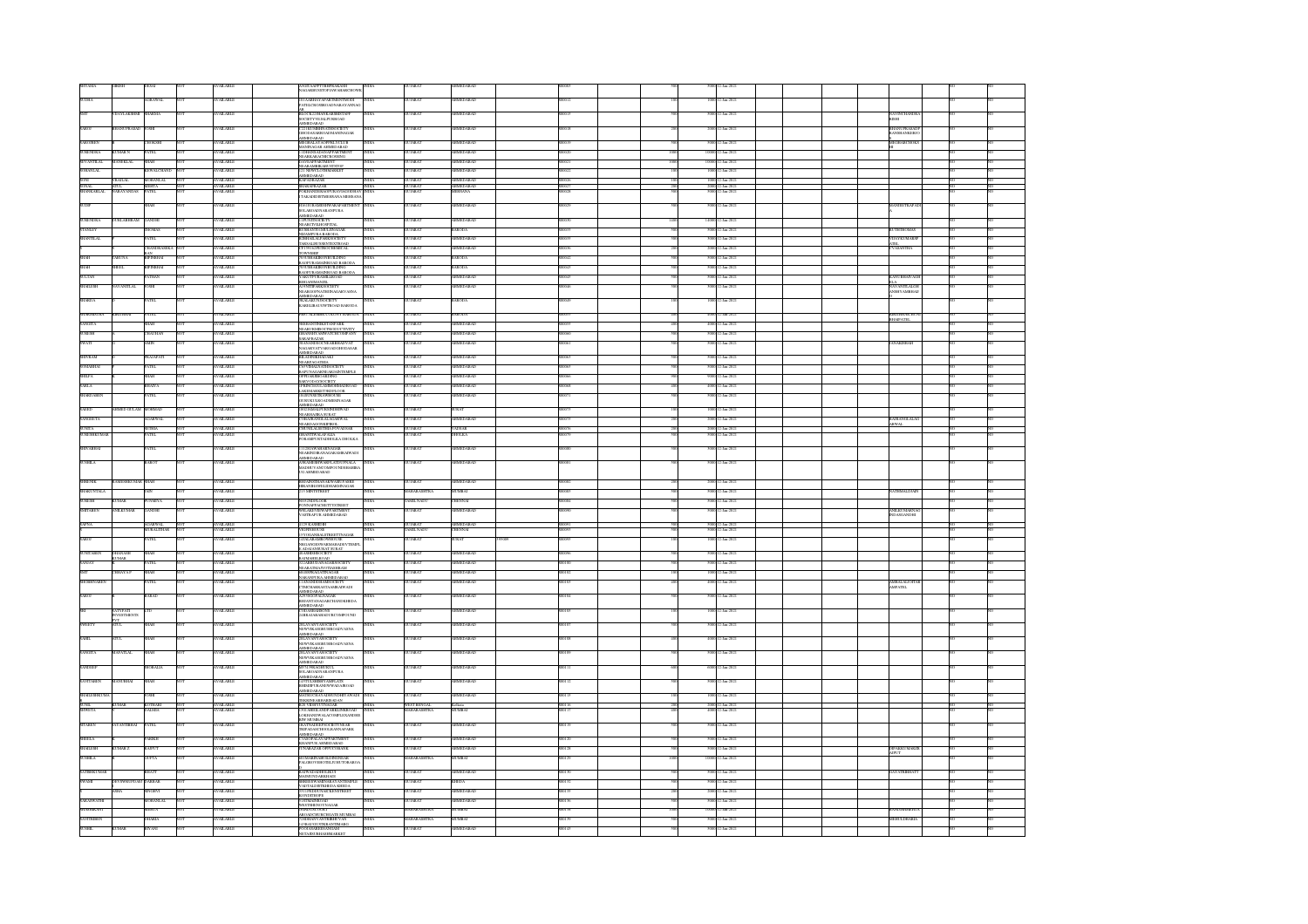|                           |                  |                            |                          | <b>MLABLI</b>                      |              | <b>ATAVTUBEHARDWAREMART</b>                                                                                                                                                                      |                                                 |                             |               |  |                                      |  |                                                 |  |  |
|---------------------------|------------------|----------------------------|--------------------------|------------------------------------|--------------|--------------------------------------------------------------------------------------------------------------------------------------------------------------------------------------------------|-------------------------------------------------|-----------------------------|---------------|--|--------------------------------------|--|-------------------------------------------------|--|--|
| NDHY/                     |                  |                            |                          | ALABLE                             |              | NAGDEVISTREET<br>MAGETIACO<br>COM                                                                                                                                                                | <b>JARA</b>                                     | <b>MEDARA</b>               |               |  |                                      |  |                                                 |  |  |
|                           |                  |                            |                          |                                    |              | <b>AGETIABHAWANAZADCHOWK</b>                                                                                                                                                                     |                                                 |                             |               |  |                                      |  |                                                 |  |  |
| SHANTA<br>SHIVKUMAR       |                  | BIRLA<br>MGARWAL           |                          | AVAILABLE<br>AVAILABLE             |              | HETAWATMARKET<br>16VIDHUTNAGAR NEHRUROAD                                                                                                                                                         | UJARAT<br>INDIA<br><b>GUJARAT</b>               | HMEDABAD<br>HMEDABAD        | D0150         |  | $tan-202$<br>2-Jan-2021<br>3000      |  |                                                 |  |  |
| <b>HARDABEN</b>           | MBALAL           | VTEL.                      |                          | ALABLE                             |              | <b>TAKLACHA TAMEHMEDABAD</b>                                                                                                                                                                     | <b>JARAT</b><br><b>DIA</b>                      | <b>HMEDABAD</b>             | 0152          |  | J <sub>2021</sub>                    |  |                                                 |  |  |
|                           |                  |                            |                          |                                    |              | EHMEDABAD                                                                                                                                                                                        |                                                 |                             |               |  |                                      |  |                                                 |  |  |
| HARADKUM                  |                  |                            |                          | All ABLE                           |              | <b>TOKUL APPARTMENT</b><br>ARSAMRATHSOCIETY                                                                                                                                                      | <b>JARA</b>                                     | FDARAD                      |               |  |                                      |  |                                                 |  |  |
| <b>SHIVKUMAR</b>          |                  | <b>KETIA</b>               |                          | <b>ALABLE</b>                      |              | <b>EARBIGTEMPLEGOPALDWARA</b>                                                                                                                                                                    | <b>JARAT</b><br><b>DIA</b>                      | <b>IMEDABAD</b>             |               |  | $tan-202$                            |  |                                                 |  |  |
| <b>SHANTA</b>             |                  | <b>ATRA</b>                |                          | VAILABLE                           |              | NANGACOOPSOCIETY                                                                                                                                                                                 | JARAT<br>DIA                                    | MEDABAD                     |               |  | 3-Jan-2021                           |  |                                                 |  |  |
|                           |                  |                            |                          |                                    |              | AMPROADSHAHIBAUG<br>HMEDABAD<br>01POOJAAPPARTMENT                                                                                                                                                |                                                 |                             |               |  |                                      |  |                                                 |  |  |
| <b>SAIJAN</b>             | <b>LMAR</b>      | HOUDHA                     |                          | VAILABLE                           |              | AMNAGARBORIWALIW MUMBAI                                                                                                                                                                          |                                                 | <b>IMRAI</b>                |               |  |                                      |  |                                                 |  |  |
| SHYAM                     |                  | <b>ASRAPURIA</b>           |                          | VAILABLE                           |              | SWADESHMARKET                                                                                                                                                                                    | <b>VHARASHTRA</b>                               | <b>MUMBAI</b>               |               |  | 3-Jan-2021                           |  |                                                 |  |  |
|                           |                  |                            |                          |                                    |              | <b>STFLOORKALBADEVIROAD</b>                                                                                                                                                                      |                                                 |                             |               |  |                                      |  |                                                 |  |  |
| RINIVAS                   | <b>MMRTY</b>     | HECKA<br>ATAKAM            |                          | AVAILABLE<br>AVAILABLE             |              | <b>IUMBAI<br/>668 NALAMSLANE<br/>OSWATHIAGENCIES</b>                                                                                                                                             | JARAT                                           | MEDABAI<br><b>JEDABAD</b>   |               |  | J <sub>20</sub><br>$tan-2021$        |  | <b>VEERAVENKAT</b><br>SATYANARAYA!              |  |  |
|                           |                  |                            |                          |                                    |              | <b>IVILIVIAMALLAM</b>                                                                                                                                                                            |                                                 |                             |               |  |                                      |  |                                                 |  |  |
| <b>JANKAR</b>             |                  |                            |                          | AILABLE<br>AILABLE                 |              |                                                                                                                                                                                                  |                                                 | MBAI                        |               |  |                                      |  |                                                 |  |  |
|                           |                  |                            |                          |                                    |              |                                                                                                                                                                                                  |                                                 |                             |               |  |                                      |  |                                                 |  |  |
| OHINI                     |                  | <b>JRAIYA</b>              |                          | <b>ALABLE</b>                      |              | $\frac{\text{S NALAman}}{\text{SVERBANARIC}}\\ \text{ATANPRI ASOCIETYMAHIM}\\ \text{LIMBAI}\\ \text{JIN ARVIHARSOCIETY}\\ \text{JIN ARVIHARSOLETY}\\ \text{``````wap01,AD''}$<br>MANAVMANDIRROAD | <b>JARA</b>                                     | EDABAD                      |               |  |                                      |  | <b>RANRAS</b><br>SARAIYA                        |  |  |
| <b>SANGEETA</b>           |                  | <b>INGHANIYA</b>           |                          | <b>VAILABLE</b>                    |              | IMEDABAD<br>11KANHYANAGAR                                                                                                                                                                        | UJARAT<br><b>DIA</b>                            | HMEDABAD                    |               |  | 5000 12-Jan-2021                     |  |                                                 |  |  |
| <b>HARWAN</b>             | <b>UTAK</b>      | HARUKA                     |                          | ALABLE                             |              | KOPERYCOLONY<br>ROVARDHMANAPPARTMEN<br>RORAROADKALYANNAKA<br>ETHENDREBUILDING                                                                                                                    | 13.937                                          | MEDABAI                     |               |  |                                      |  |                                                 |  |  |
| <b>HARFSH</b>             |                  | m                          |                          | All AREE                           |              |                                                                                                                                                                                                  | <b>HARASHT</b>                                  | <b>IMRAI</b>                |               |  |                                      |  |                                                 |  |  |
|                           |                  |                            |                          |                                    |              | MANGALWADIGIRGAUMROAD<br>UMBAI<br>SSANGEETABUILDING                                                                                                                                              |                                                 |                             |               |  |                                      |  |                                                 |  |  |
| .<br>НАМА                 | <b>INOD</b>      | <b>APOOR</b>               |                          | <b>AVAILABLE</b>                   |              |                                                                                                                                                                                                  | <b>NDIA</b><br>UJARAT                           | AHMEDABAD                   | 0017          |  | 5000 12-Jan-2021                     |  |                                                 |  |  |
| SHILA<br><b>JAKTINTAL</b> |                  | UPTA                       |                          | <b>VAILABLE</b><br><b>AIL ARLE</b> |              | BOSNIKSOCIETY<br>VARSHASOCIETY<br>232NIRMALJIVANSOCIETY<br>KOPERYCOLONY<br>7AKUMBHNATHSOCIETY                                                                                                    | <b>JARAT</b><br><b>NDIA</b><br>$\overline{151}$ | MEDABAD<br><b>COMPAS</b>    | 0178          |  | J <sub>2021</sub><br>1000            |  |                                                 |  |  |
| ADANANI                   |                  | OSTHAL                     |                          | VAILABLE                           |              | .KUMBHNA1ns.a.u<br>*PWATERTANKNEARCIVIL<br>**WEKANJURCOOPSOC                                                                                                                                     | <b>STYLE</b><br>HARASHTR.                       | <b>IMRAI</b>                |               |  | 500                                  |  |                                                 |  |  |
|                           |                  |                            |                          |                                    |              | EERSAWARKARMARGBHANDUE                                                                                                                                                                           |                                                 |                             |               |  |                                      |  | NEETASADAN/<br>DDEOSTHALI                       |  |  |
| SONAL.                    | HIRAJ            | <b>EHTA</b>                |                          | <b>VAILABLE</b>                    |              | MUMBAI<br>03E7THCROSSROAD<br>"ANIKNIVAS14CHEMBUR                                                                                                                                                 | .<br>IAHARASHTRA<br>DIA                         | <b>JUMBAI</b>               |               |  | 12-Jan-2021                          |  | KOKILADHIRAD<br>EHTA                            |  |  |
| <b>FISHIE A</b>           |                  |                            |                          | All ARLE                           |              | IUMBAI<br>UTHKHETWADIBACKROAD                                                                                                                                                                    | <b>TARA</b>                                     | <b>HMFDARAI</b>             |               |  | $-36$                                |  | <b>IKINA ANAN'</b>                              |  |  |
| <b>SURVAKANT</b>          | <b>ANGAI DAS</b> | <b>HAH</b>                 |                          | <b>VAILARLE</b>                    |              | AHIMVILLAGROUNDFLOOR<br>20SUMANAPARTMENTS                                                                                                                                                        | <b>AHARASHTR.</b>                               | <b>ELMRAT</b>               | ore           |  | Im 202                               |  | DOSHI<br>PARESHSURYAL                           |  |  |
|                           |                  |                            |                          |                                    |              | DJOSUMANAPARTMENTS<br>SHANKARLANEKANDIVALIW<br>MBAI<br>22ARAMSHYAMAPT                                                                                                                            |                                                 |                             |               |  |                                      |  | ANTSHAH                                         |  |  |
| MITA                      | <b>AHENDRA</b>   | SURA                       |                          | <b>VAILABLE</b>                    |              |                                                                                                                                                                                                  | UJARAT<br><b>SDIA</b>                           | HMEDABAD                    | 00188         |  | 4000 12-Jan-2021                     |  |                                                 |  |  |
| SYAMALA<br>SUNIL          |                  |                            |                          | VAILABLE<br><b>AILABLE</b>         |              | EAWALPADASNDUBEROAD<br>136A3 DILSHADGARDEN<br>2000 BERTARD                                                                                                                                       | JARAT<br>ELHI<br><b>DIA</b>                     | HMEDABAD<br>EW DELHI        | 0189<br>DI 94 |  | Jan-2021<br>Jan-2021                 |  |                                                 |  |  |
|                           |                  |                            |                          |                                    |              | OMRRAJIVSOOD<br>SOUTHEXTENSIONPARTI<br>WDELHI<br>!KSHITIJAPPSRTMENTS                                                                                                                             |                                                 |                             |               |  |                                      |  |                                                 |  |  |
| <b>AROSH</b>              |                  | ARUWALLA                   |                          | VAILABLE                           |              | <b>PEACOFANWORKSCHARKOP</b>                                                                                                                                                                      | <b>HARASHTRA</b>                                | <b>ALIMRAL</b>              |               |  | Im 202                               |  | HADARIWA                                        |  |  |
| tows                      |                  | AREEK                      |                          | <b>VAILARLE</b>                    |              |                                                                                                                                                                                                  | <b>AHARASHTRA</b><br><b>STOR</b>                | <b>ELMRAT</b>               |               |  | 3m/2021<br>som                       |  | A<br>SANWARMALPA<br>REEK<br>RAMESHPATEL         |  |  |
| <b>SHOBHA</b>             |                  | ATEL.                      |                          | VAILABLE                           |              | SMANALISE VERSHINE<br>AGARMALADW MUMBAI<br>SE2022SHIVSHAKTINAGAR<br>HANDKHEDAGHB AHMEDABAD                                                                                                       | UJARAT<br>NDIA                                  | HMEDABAD                    |               |  | 2-Jan-2021<br>5000                   |  |                                                 |  |  |
| ANJANA                    |                  | <b>NTRACTO</b>             |                          | ALABLE                             |              | ANDRANIVAS MISSIONROAD                                                                                                                                                                           | 149.47                                          | <b>MEDARAT</b>              |               |  | Jan-202                              |  | AXIRENCI                                        |  |  |
| <b>HAKUNTALA</b>          |                  | <b>AKHNAV</b>              |                          | <b>VAILABLE</b>                    |              | PNVARHNAVSMPRADHAN                                                                                                                                                                               | <b>TARAT</b><br><b>STYLE</b>                    | <b>IMEDARAD</b>             |               |  | 5000 12-Jan-2021                     |  | RACTOR<br>PUSHKERNARA'                          |  |  |
| <b>UNILKUMAR</b>          | <b>RVADANRA</b>  |                            |                          | ALABLE                             |              | ENUEFROADSHRINAGARSOC<br>HNKARBADANIPOLE<br>ATINKAKIMAMPOLE<br>'ADVAKUVADISTKHEDA KHEDA                                                                                                          | JARAT                                           | <b>HEDA</b>                 |               |  | $tan-2021$<br>200                    |  | <b>ANVAISHNAV</b><br>TEJASKUMARS<br>RESHCHANDRA |  |  |
| .<br>AROJ                 |                  | <b>EAKASH</b>              |                          | <b>AILABLE</b>                     |              | ARUCOBANK                                                                                                                                                                                        | <b>JARA</b>                                     | MEDABAI                     |               |  | $tan-202$                            |  |                                                 |  |  |
| <b>TRHAG</b>              |                  |                            |                          | <b>ALABLE</b>                      |              | <b>DSTKUCHAMANCITY</b>                                                                                                                                                                           | <b>JARAT</b>                                    | EDMRAT                      |               |  |                                      |  |                                                 |  |  |
| <b>SURENDRA</b>           | HADUR            | <b>NGH</b>                 |                          | <b>AVAILABLE</b>                   |              | IL IU (1980)<br>INGROAD<br>ASANTMANDIRI B202MANAV                                                                                                                                                | <b>JUJARAT</b><br><b>SDIA</b>                   | HMEDABAD                    |               |  | -<br>Ian-2021<br>2000                |  |                                                 |  |  |
|                           |                  |                            |                          |                                    |              | <b>ANDIRCOMPAMBAWADIROAD</b>                                                                                                                                                                     |                                                 |                             |               |  |                                      |  |                                                 |  |  |
| <b>ELENDRA</b>            |                  | œ                          |                          | VAILABLE                           |              | NEWSIDE BRANCH SHEATH SERIOUS<br>VASANTMANDIRI B202MANAV<br>MANDIRCOMPAMBAWADIROAD                                                                                                               | <b>JARA</b>                                     | <b>MEDABAI</b>              |               |  |                                      |  |                                                 |  |  |
| <b>ITARAM</b>             |                  | VEDI                       |                          | <b>ALABLE</b>                      |              | <b>IMEDABAD</b><br>FINSHIVAENCLAVE                                                                                                                                                               | 149.47                                          | MEDARAD                     |               |  | $tan-202$                            |  |                                                 |  |  |
| USHILA                    |                  | <b>EHTA</b>                |                          | ALABLE                             |              | <b>MPASCHIMVIHAR</b><br>MPASCHIMVIHAR                                                                                                                                                            | <b>HARASHTR</b>                                 | <b>UMBAI</b>                |               |  | $tan-202$                            |  | AMANLALSHI                                      |  |  |
|                           |                  |                            |                          |                                    |              | AINAGARBORIVALIW MUMBAI<br><b>IKHANCHANDSUPARASHMALD</b>                                                                                                                                         |                                                 |                             |               |  |                                      |  | <b>ALMEHTA</b>                                  |  |  |
| HANTILAL<br>QIDEV         |                  | <b>THRA</b><br><b>CHAR</b> |                          | VAILABLE<br>AILABLE                |              |                                                                                                                                                                                                  | .<br>ARAI                                       | NASER<br><b>EDARAL</b>      |               |  | $-$ Jan-2021<br>tan 202              |  |                                                 |  |  |
| <b>ANDHYA</b>             |                  | хĦ                         |                          | <b>AVAILABLE</b>                   |              | KIAR POBHINASER<br>ASHOKKUMARKOCHAR<br>SARAFABAZAR<br>H SAHYADRIAPARTMENT                                                                                                                        | UJARAT<br><b>DIA</b>                            | <b>HMEDARAD</b>             |               |  | 2-Jan-2021                           |  |                                                 |  |  |
|                           |                  | HOPRA                      |                          |                                    | OPRA         | THFLROPPTDESAISWIMMING<br>SNAYAGAON                                                                                                                                                              | <b>TTAR PRADESH</b><br>iDIA                     | EHRADUN                     |               |  | 3-Jan-2021                           |  | TULCHOPRA                                       |  |  |
|                           |                  |                            |                          |                                    |              | SNATALIAUS<br>(CHANIRAODDALANWALA                                                                                                                                                                |                                                 |                             |               |  |                                      |  |                                                 |  |  |
|                           |                  |                            |                          |                                    |              | EHRADUN DEHRADUN<br>U ARAMKRUPA<br>IALARAMDAMJIPARA UNIROAD                                                                                                                                      | 1.001                                           | <b>ACTABAT</b>              |               |  |                                      |  |                                                 |  |  |
| <b>ANTOKREY</b>           |                  | <b>AZA</b>                 | <b><i>RSOTAMBHAL</i></b> |                                    | AΖA          | <b>OHANSRAJPUNJA</b>                                                                                                                                                                             | NDIA.<br>TIARAT                                 | <b>IMEDARAD</b>             | 1255          |  | 301                                  |  |                                                 |  |  |
|                           |                  | HAKILAM                    | EKAMBRAM                 |                                    |              | <b>MBUDAVAIBANTVA</b><br>!1107 PINNAVARYSTREET                                                                                                                                                   | UJARAT<br>INDIA                                 | AHMEDABAD                   | 01290         |  |                                      |  |                                                 |  |  |
| <b>ARALA</b><br>LARRIT    |                  |                            |                          |                                    |              | SHARRAJ<br>GHSIDHUKOTHINO67                                                                                                                                                                      | 149.47                                          | <b>JEDARAI</b>              |               |  | 1000 12-Jan-2021<br>1000 12-Jan-2021 |  |                                                 |  |  |
|                           | œА               | .<br>GRAWAL                | RSHOTTAM                 |                                    |              | <b>COTROA</b><br>NANDNIKETAN<br>EARFIRSTBIRLAGATE                                                                                                                                                | JARAT<br>DIA                                    | <b>IMEDABAD</b>             |               |  | -Jan-2021                            |  |                                                 |  |  |
|                           |                  |                            |                          |                                    |              |                                                                                                                                                                                                  |                                                 |                             |               |  |                                      |  |                                                 |  |  |
|                           |                  | <b>SLAND</b>               | <b>ENDRA</b>             |                                    | <b>ALAN</b>  | -<br>PADIANAGAR<br>VANOPPTAJAWALA HOUSE<br>RPETROLPLIMP                                                                                                                                          | -<br>13.937<br>DIA                              | FDARAE                      |               |  |                                      |  |                                                 |  |  |
| <b>OHANLA</b><br>OMARIJA  |                  | USALI<br>WKAR              | HRNJIHAL<br>XDARBHAI     |                                    | iNSAI        | 02110.45C<br>HNO7041 SECTORNO3                                                                                                                                                                   | <b>JARAT</b><br>JARAT<br>NDIA<br>NDIA           | <b>IMEDABAD</b><br>IMEDABAD |               |  |                                      |  |                                                 |  |  |
|                           |                  | .<br>HTA                   | ODRAY                    |                                    |              | DHARNENDRAAPARTMENT<br>PTELEPHOENEXCHANGE<br>WAD MUMBAI<br>40AVCOLONYSHAHPUR                                                                                                                     | HARASI                                          | MBAI                        |               |  |                                      |  |                                                 |  |  |
| UBHASH                    | NDR A            |                            | <b>NNALAL</b>            |                                    |              |                                                                                                                                                                                                  | JARAT                                           | <b>IMEDABAD</b>             |               |  | 58.202                               |  |                                                 |  |  |
| UDHA                      |                  | RIVASTAVA                  |                          |                                    | VASTAVA      | <b>YOGITAVATIKA</b><br>NOT AVAILABLE                                                                                                                                                             | JARAT                                           | <b>IMEDARAD</b>             |               |  | J <sub>2021</sub>                    |  | <b>ASPIVAS</b>                                  |  |  |
| SURESH                    |                  | <b>MRYANI</b>              | DAYARAM                  |                                    | DARYANI      | 326NEW BAIRAGARH                                                                                                                                                                                 | UJARAT<br>NDIA                                  | AHMEDABAD                   |               |  | 1000 12-Jan-202                      |  |                                                 |  |  |
| SURESH<br>APNA            | <b>LMAR</b>      | <b>JUPTA</b><br>ARYANANI   | юr                       | ALABLE                             | GUPTA        | <b>SOGCGUPTA 28DUGAWAN</b><br><b>PARTODOPOSTALSS?</b>                                                                                                                                            | INDIA<br>UJARAT<br>NDIA<br>UJARAT               | AHMEDABAD<br>HMEDABAD       |               |  | Jan-2021<br><b>Som</b>               |  |                                                 |  |  |
| $\overline{m}$            |                  | NIYANI                     |                          | <b>AILABLE</b>                     |              | <b>ANTACRUZDETENEFITE</b><br><b>EMIRATEURERTY</b>                                                                                                                                                | <b>JARA</b>                                     | MEDABAD                     |               |  | Jan-202                              |  |                                                 |  |  |
|                           |                  |                            |                          | ALABLE                             |              | POBOXNO12797<br>ELECTROMANLLC<br>POBOXNO1082SEEBAIRP                                                                                                                                             |                                                 |                             |               |  |                                      |  |                                                 |  |  |
|                           |                  | <b>AKULI</b>               | <b>RENDRA</b>            |                                    | <b>AWAT</b>  | <b>JLIANATEOFOMAN<br/>)WERKALABAIHROAD</b>                                                                                                                                                       | <b>TTAR AKHAND</b>                              | <b>OTTWARA</b>              |               |  | Im202                                |  |                                                 |  |  |
| SHOBHA                    |                  |                            |                          | аnн                                |              | EARHAPPYHOMESCHOOL                                                                                                                                                                               |                                                 |                             |               |  |                                      |  |                                                 |  |  |
| AEEDA                     | <b>JOHAMADHA</b> | HALPA                      | OHAMADHANE               |                                    | HALPA        | <b>TDWARAUP KOTDWARA</b><br>HIAJIPARKSOCIETY                                                                                                                                                     | <b>JARA</b>                                     | MEDABAD                     |               |  | J <sub>202</sub>                     |  |                                                 |  |  |
|                           |                  |                            |                          |                                    |              | KOTAROAD<br>EARPCPATELESTATE                                                                                                                                                                     |                                                 |                             |               |  |                                      |  |                                                 |  |  |
|                           |                  |                            |                          |                                    |              | KYVISIONNETWORKS<br>ANGRABHAVAN ISTFLOOR<br>PPPODDARHOSPITALWORLI                                                                                                                                |                                                 |                             |               |  |                                      |  |                                                 |  |  |
| <b>SANJAY</b>             |                  | CHAN                       | ARVEZ.                   |                                    |              | IUMBAI<br>KYVISIONNETWORKES                                                                                                                                                                      | <b>MAHARASHTRA</b>                              | MUMBAI                      |               |  | 2-Jan-202                            |  |                                                 |  |  |
|                           |                  |                            |                          |                                    |              | ANGRABHAVAN ISTFLOOR<br>PPPODDARHOSPITALWORLI                                                                                                                                                    |                                                 |                             |               |  |                                      |  |                                                 |  |  |
| UKHNINER                  |                  | <b>AUR</b>                 |                          |                                    |              |                                                                                                                                                                                                  |                                                 |                             |               |  |                                      |  |                                                 |  |  |
|                           |                  |                            |                          |                                    |              | UMBAI<br>DGURBACHANSINGHMARWAH<br>DBLOCK SRIGANGANAGAR<br>ANGANAGAR                                                                                                                              |                                                 |                             |               |  |                                      |  |                                                 |  |  |
| SURESH                    | MAR              | <b>GARWAL</b>              | OURI                     | <b>INKAR</b>                       | <b>JARWA</b> | UPTACO3BTAMARINDHOUSE                                                                                                                                                                            | <b>HARASHTRA</b>                                | <b><i>EUMBAL</i></b>        |               |  |                                      |  |                                                 |  |  |
|                           |                  |                            |                          |                                    |              | <b>STAMARINDSTREET FORT</b><br><b>MUMBAI</b>                                                                                                                                                     |                                                 |                             |               |  |                                      |  |                                                 |  |  |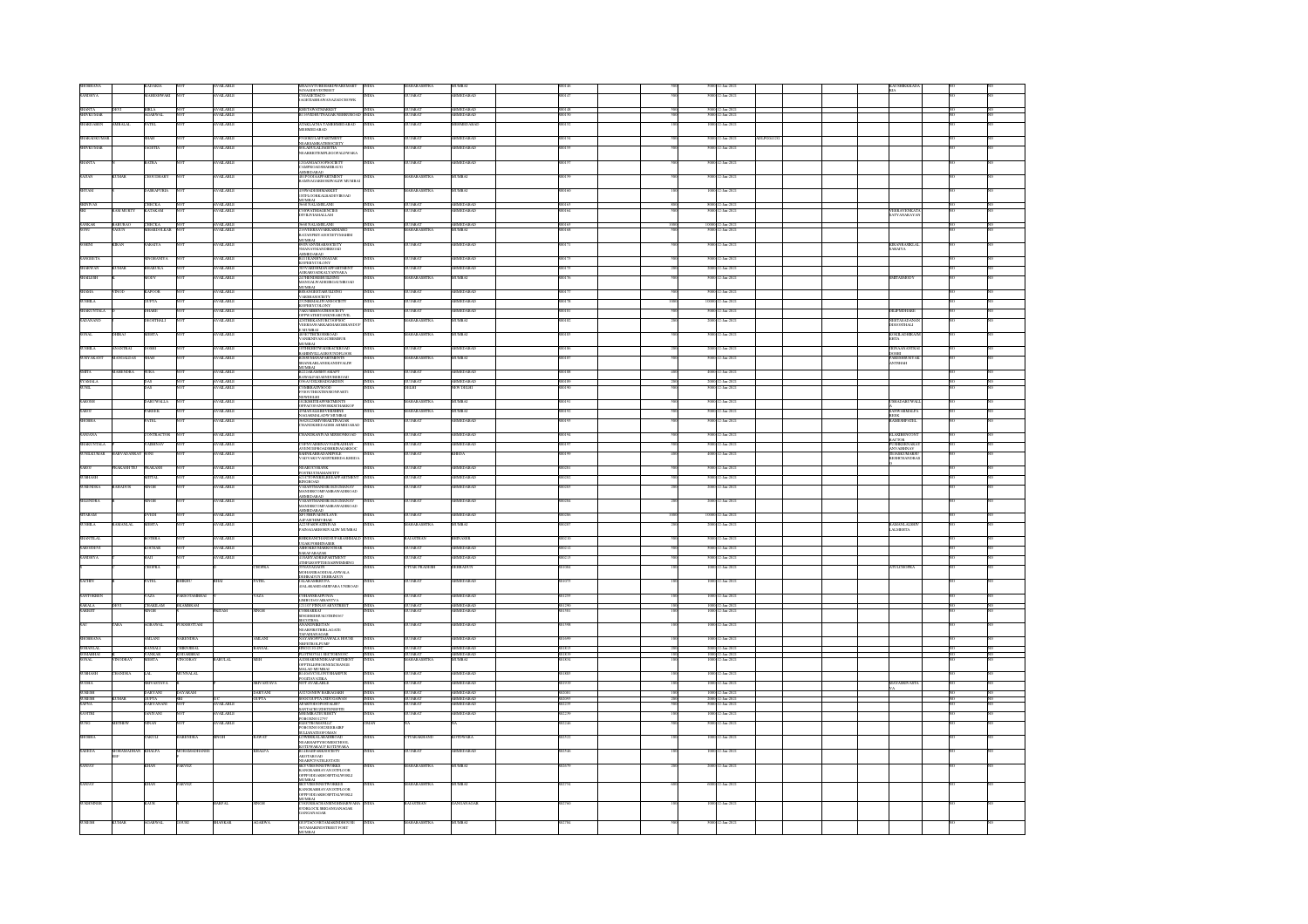|                   |                      |                |                |                                     |      | 9A MAHANTROAD                                                                                                                                        | <b>NDIA</b>          | <b>HARAT</b>          | <b>IMEDABAI</b>        |              |                     |                                     |  |                                    |  |  |
|-------------------|----------------------|----------------|----------------|-------------------------------------|------|------------------------------------------------------------------------------------------------------------------------------------------------------|----------------------|-----------------------|------------------------|--------------|---------------------|-------------------------------------|--|------------------------------------|--|--|
|                   |                      |                |                |                                     |      | MANCHOWK<br>HARSTREETATPOS                                                                                                                           |                      |                       |                        |              |                     |                                     |  |                                    |  |  |
|                   |                      |                |                |                                     |      | AMBAJIMATAJIMANDIR<br>HAPURDISTMEHASANA                                                                                                              |                      |                       |                        |              |                     |                                     |  |                                    |  |  |
|                   |                      |                |                |                                     |      |                                                                                                                                                      |                      |                       |                        |              |                     |                                     |  |                                    |  |  |
| <b>LARTYOOT</b>   |                      | ons.           |                | <b>AILABLE</b>                      |      | HSANA<br> OI241 SECTOR33C                                                                                                                            |                      | <b>NTAF</b>           | <b>JANDIGARH</b>       |              |                     |                                     |  |                                    |  |  |
| <b>HAKORBHA</b>   |                      | <b>TET</b>     |                | <b>VAILABLE</b>                     |      | <b>HANDIGARH CHANDIGARH</b><br>NSUTTAMNAGARSOCIETY                                                                                                   |                      | UJARAT                | HMEDABAD               |              |                     | 2-Jan-2021                          |  |                                    |  |  |
|                   |                      |                |                |                                     |      | <b>JPPVASNABUSSTOPVASNA</b>                                                                                                                          |                      |                       |                        |              |                     |                                     |  |                                    |  |  |
| TILAK             |                      | ĩЛH            |                | VAILABLE                            |      | <b>MARK AND SERVICE OF A SERVICE AND SERVICE OF A SERVICE AND SERVICE AND SERVICE OF A SERVICE OF A SERVICE OF A</b><br>TOMPLEXIENE ARBIDIWAL AP ARK |                      | <b>JUJARAT</b>        | <b>IMEDABAD</b>        |              |                     | $-1$ an-202                         |  | <b>BORSHAH</b>                     |  |  |
|                   |                      |                |                |                                     |      |                                                                                                                                                      |                      |                       |                        |              |                     |                                     |  |                                    |  |  |
| TARLIKA           | <b>RVINDRHAI</b>     | ATEL.          |                | VAILABLE                            |      | <b>2DHARMDEVNAGARTENAMENT</b>                                                                                                                        |                      | <b>HARAT</b>          | <b>HMEDARAD</b>        |              |                     | 000 12-5m202                        |  |                                    |  |  |
|                   |                      |                |                |                                     |      | <b>JPPSAMRATNAGARISANPUR</b>                                                                                                                         |                      |                       |                        |              |                     |                                     |  |                                    |  |  |
| <b>HAKORBHAI</b>  |                      | ATEL.          |                | <b>VAILABLE</b>                     |      | HMEDABAD<br>4734MIGFLATS                                                                                                                             | <b>DIA</b>           | GUJARAT               | HMEDABAD               |              |                     | 5000 12-Jan-2021                    |  |                                    |  |  |
| EJSINH            | <b>LLCHAND</b>       | <b>USWAL</b>   |                | VAILABLE                            |      | IJAYNAGARHARNIROAD<br>I BSWETAPARK2NRNAVNIT                                                                                                          | NDIA                 | GUJARAT               | HMEDABAD               |              |                     | 2000 12-Jan-2021                    |  | NEETATJAISV                        |  |  |
| APES              |                      |                |                |                                     |      | <b>ARKSOCIETYROADWARSIYA</b>                                                                                                                         |                      |                       | <b>MCDARAT</b>         |              |                     |                                     |  |                                    |  |  |
|                   |                      |                |                | <b>ALABLE</b>                       |      | <b>NDACHOWKSAKCHIBAZAR</b><br>MATWAR ASCHAWI                                                                                                         |                      | JARAT                 |                        |              |                     | $an-202$                            |  |                                    |  |  |
| <b>TARULATA</b>   | ENDRA                |                |                | <b>ALABLE</b>                       |      |                                                                                                                                                      | ة<br>GNLA            | <b>JARAT</b>          | <b>IMEDABAI</b>        |              |                     | J <sub>202</sub>                    |  |                                    |  |  |
| <b>TUSHAR</b>     |                      | EOTA           |                | VAILABLE                            |      | ATTENZAMPA<br>SAYODHYANAGAR                                                                                                                          | NDIA                 | <b>UJARAT</b>         | ARODA                  |              |                     | 5000 12-Jan-2021                    |  | IDHRBHAID                          |  |  |
| TARVINDER         |                      | RORA           |                |                                     |      | <b>UPROADKARELIBAUG BARODA</b><br>LOTNO4STREETNOI<br>HANDERLOKCOLONY                                                                                 |                      | UJARAT                | IMEDARAD               |              |                     | $Jan-202$                           |  |                                    |  |  |
|                   |                      |                |                |                                     |      |                                                                                                                                                      |                      |                       |                        |              |                     |                                     |  |                                    |  |  |
| THOMAS            |                      | <b>AMAGN</b>   |                | VAILABLE                            |      | EWSUBHASHNAGAR<br>DBOXS64 POWERHOUSEDEVA                                                                                                             | <b>NDIA</b>          | TARATIO               | <b>HMEDARAD</b>        |              |                     | 5000 12-Jan-2021                    |  | <b>ANTISARC</b>                    |  |  |
| <b>SHMA</b>       |                      |                |                | <b>All ARIF</b>                     |      | KAIWAI VADHAMAPARTMENT                                                                                                                               |                      | <b>HARAT</b>          | <b>IMEDARAD</b>        |              |                     | $\frac{1}{2}$                       |  | <b>MMEN</b><br>MMEN<br>MANHARLALR/ |  |  |
|                   |                      | ive            |                |                                     |      | HMADHUMALTISOCVEJALPUR                                                                                                                               | m                    |                       |                        |              |                     |                                     |  |                                    |  |  |
|                   |                      |                |                |                                     |      | HMEDABAD                                                                                                                                             |                      |                       |                        |              |                     |                                     |  |                                    |  |  |
| RMLABE?           |                      | <b>TEL</b>     |                | <b>ALABLE</b>                       |      | RUINAGARSOCIETY                                                                                                                                      |                      | <b>UJARA</b>          | MEDABAI                |              |                     | 2-Jan-202                           |  |                                    |  |  |
| <b>SHARE</b>      |                      |                |                | ALABLE                              |      | <mark>EARNARAY ANNAGAR</mark><br>KAVIDHARTI RANAVASM                                                                                                 |                      | <b>JARA</b>           |                        |              |                     |                                     |  |                                    |  |  |
|                   |                      |                |                |                                     |      |                                                                                                                                                      |                      |                       |                        |              |                     |                                     |  |                                    |  |  |
| USHABEN           | <b>RSHADRAY</b>      | <b>RIVEDI</b>  |                | <b>AVAILABLE</b>                    |      | 2 AR REIDAN AG AR SOCIETY<br><b>EARATMAJYOTIASHRAMRACE</b>                                                                                           | ة<br>GNLA            | <b>JUJARAT</b>        | HMEDABAD               |              |                     | 5000 12-Jan-202                     |  | <b>ARSHADRAY</b><br>AMODRAYTRE     |  |  |
| UDYA              |                      |                |                | <b>VAILABLE</b>                     |      | <b>AMARDEEPCOMPLEX</b>                                                                                                                               |                      | .<br>JUARAT           | <b>IMEDARAD</b>        |              |                     |                                     |  | <b>AGNASS</b>                      |  |  |
|                   |                      | HAH            |                |                                     |      |                                                                                                                                                      | NDIA                 |                       |                        |              |                     | 5000 12-Jan-202                     |  |                                    |  |  |
| UMESH             |                      | .<br>GRAWAL    |                | <b>VAILABLE</b>                     |      | HOBIWAD<br>OBALDEVNPRAJAPATI                                                                                                                         | NDLA                 | <b>JUARAT</b>         | HMEDARAD               |              |                     | 1000 12-Jan-2021                    |  |                                    |  |  |
| USHABEN           |                      | <b>INCHAL</b>  |                | <b>ALABLE</b>                       |      | RAHMANIVIJAYCOLONY<br>DEEPPARKSOCIETYBH                                                                                                              | .<br>DIA             | <b>JARAT</b>          | <b>NEDARAF</b>         |              |                     | 5000 12-Jan-202                     |  |                                    |  |  |
| <b>MESHKUMA</b>   |                      | <b>GARWAL</b>  |                | VAILABLE                            |      | HIDBHANJANHANUMAN<br>DASHOKCO                                                                                                                        | <b>NDIA</b>          | <b>JUJARAT</b>        | <b>HMEDARAD</b>        |              |                     | 5000 12-Jan-2021                    |  |                                    |  |  |
|                   |                      |                |                |                                     |      | INE7SHOPNO2BISTUPUR<br>PALSANIAGENERALSTORE                                                                                                          |                      |                       |                        |              |                     |                                     |  |                                    |  |  |
| UMESH             | MAR                  | <b>ALSANIA</b> |                | VAILABLE                            |      |                                                                                                                                                      | <b>INDIA</b>         | GUJARAT               | HMEDABAD               | oot s<br>400 |                     | 4000 12-Jan-2021                    |  |                                    |  |  |
| RMLABEN           |                      | <b>VTEL</b>    |                | <b>VAILABLE</b>                     |      | SAZADMARKETTELCO<br>!MANGLAMSOCIETYNEAR                                                                                                              | NDIA                 | <b>JUJARAT</b>        | HMEDABAD               |              |                     | 5000 12-Jan-2021                    |  | PRAVINKUMAI<br>CHAVDA              |  |  |
| <b>SHABEN</b>     |                      | .<br>VTEI      |                | <b>ALABLE</b>                       |      | ARISNAGARBHVACCINEINSTI<br>ÞGANDHIPARKSOCIETY                                                                                                        | .<br>DIA             | UJARAT                | <b>IMEDABAL</b>        |              |                     | J <sub>202</sub>                    |  |                                    |  |  |
|                   |                      |                |                |                                     |      | EARABUDAMILLSGOMTIPUR                                                                                                                                |                      |                       |                        |              |                     |                                     |  |                                    |  |  |
| URME.             |                      |                |                | <b>ALABLE</b>                       |      | HMEDABAD<br>OBHUPATRAIKALIDASCO                                                                                                                      |                      | <b>JARAT</b>          | MEDABAD                |              |                     |                                     |  |                                    |  |  |
| URVESH            | UKHLAL               | <b>ANDHI</b>   |                | VAILABLE                            |      | 95SAMUELSTREET3RDFLOOR<br>'HOKHANDIKANSARAPOLE                                                                                                       | NDIA                 | .<br>JUARAT           | HMEDABAD               |              |                     | 4000 12-Jan-2021                    |  |                                    |  |  |
|                   |                      |                |                |                                     |      | HMEDABAD<br>EOGIRICOLLEGEROAD                                                                                                                        |                      |                       |                        |              |                     |                                     |  |                                    |  |  |
| <b>JDAY</b>       |                      | $\overline{M}$ |                | <b>ALABLE</b>                       |      |                                                                                                                                                      |                      | <b>JARAT</b>          | <b>MEDARAI</b>         |              |                     |                                     |  |                                    |  |  |
| UPENDRA           |                      |                |                | <b>AILARLE</b>                      |      | EGAONCAMP<br>CKNOSI STFLOOR                                                                                                                          |                      |                       | <b>ELMRAI</b>          |              | $\overline{1000}$   | 2-Jan-202                           |  |                                    |  |  |
| ULKA              | <b>ALISHIK</b>       | нан            |                | <b>VAILARLE</b>                     |      | <b>ILVERGOLDSVPROAD</b><br>0STONEBLDG1STFLOOR                                                                                                        | <b>NDIA</b>          | <b>MAHARASHTRA</b>    | <b>MEMBAL</b>          |              |                     | 10000 12-5m-2021                    |  | MEENAVIREND                        |  |  |
|                   |                      |                |                | VAILABLE                            |      | HOWPATTY<br>0301SHAKTINAGAR                                                                                                                          |                      |                       | HMEDABAL               |              |                     |                                     |  | ASHAH<br>RAVIKANTSS                |  |  |
| ЛΑ                |                      | HARMA          |                |                                     |      |                                                                                                                                                      | NDIA                 | GUJARAT               |                        |              |                     | 5000 12-Jan-2021                    |  |                                    |  |  |
| SHA               |                      | <b>MEUWALL</b> |                | VAILABLE                            |      | PROADNEARSUBWAY<br><mark>UKSHITILAPPARTMENT</mark>                                                                                                   | DUA                  | <b>AHARASHTI</b>      | <b>UMBAI</b>           |              |                     | 5000 12-Jan-2021                    |  | .<br>ROSHDA                        |  |  |
| <b>SHABEN</b>     |                      |                | <b>JORKUMA</b> |                                     | ULAI | PPACOFANWORKSCHARKOP                                                                                                                                 |                      | IARA)                 | MEDARAD                |              |                     | $tan-2021$                          |  | ALLA                               |  |  |
|                   |                      |                |                |                                     |      | 37771STFLOPPKiSHAR<br>YCLENAVSARIBAZARDHABU                                                                                                          |                      |                       |                        |              |                     |                                     |  | KISHORKUM/<br>ABULALSHAF           |  |  |
| <b>VIRUL</b>      |                      | ARL            |                | VAILABLE                            |      | ALALANE<br>SATTARTALUKAAPPARTMENT                                                                                                                    |                      | UJARAT                | HMEDABAD               |              | 5000                | J <sub>202</sub>                    |  | <b>HEMANGNAY</b>                   |  |  |
|                   |                      |                |                |                                     |      | PPHIGHCOURTNAVJIVANPRESS                                                                                                                             |                      |                       |                        |              |                     |                                     |  | HAIHARIA                           |  |  |
|                   |                      |                |                |                                     |      |                                                                                                                                                      |                      |                       |                        |              |                     |                                     |  |                                    |  |  |
| <b>ARSHA</b>      |                      | <b>TEL</b>     |                | <b>AVAILABLE</b>                    |      | <b>ASARDARKUNISOCIETY</b><br>HAHPURBAHAICENTRE<br>8ASARDARKUNISOCIETY                                                                                | <b>DIA</b>           | GUJARAT               | HMEDABAD               |              |                     | 10000 12-Jan-202                    |  | ARDIKPATE                          |  |  |
|                   |                      |                |                |                                     |      |                                                                                                                                                      | .<br>ma              | <b>TTARAT</b>         | <b>HMEDARAD</b>        |              |                     |                                     |  | <b>HARDIKPATEL</b>                 |  |  |
| <b>VARSHA</b>     |                      | <b>ATEI</b>    |                | VAILABLE                            |      |                                                                                                                                                      |                      |                       |                        |              |                     | 10000 12-Jan-2021                   |  |                                    |  |  |
| SHNUBE            |                      | <b>HAN</b>     |                | ALABLE                              |      |                                                                                                                                                      |                      | <b>JARAT</b>          | <b>ADODARA</b>         |              | som                 | J <sub>202</sub>                    |  | EMCHAND                            |  |  |
|                   |                      |                |                |                                     |      | AHPURBAHAK'ENTRE                                                                                                                                     |                      |                       |                        |              |                     |                                     |  |                                    |  |  |
| ARSHABEN          | <b>SHIKANT</b>       | ATEL.          |                | <b>ALABLE</b>                       |      | ISTPANCHMAHAL<br>HANTIKUNJ2BLOCK94                                                                                                                   | <b>TITA</b>          | <b>UJARAT</b>         | HMEDABAD               |              | $\frac{1}{2}$       | $3m-202$                            |  | AILUHANA<br>SHASHIKANTS            |  |  |
|                   |                      |                |                |                                     |      | <b>AMALPUR</b>                                                                                                                                       |                      |                       |                        |              |                     |                                     |  | <b>ABHAIPATEL</b>                  |  |  |
| .<br>ASUMAT       |                      |                |                | <b>AILABLE</b>                      |      | <b>BVADARS</b>                                                                                                                                       |                      | JARA                  |                        |              |                     |                                     |  |                                    |  |  |
| <b>TRENDRA</b>    | <b>TIN</b>           | <b>TEL</b>     |                | <b>ALABLE</b>                       |      | ARELIBAUG BARODA                                                                                                                                     |                      | 1149.47               | <b><i>IMEDARAL</i></b> |              |                     | 58.202                              |  | <b>ANDPYAR</b>                     |  |  |
|                   |                      |                |                |                                     |      | PPASSAPTAR 1998 - 11110<br>IARKETRAJMAHELROAD<br>TSARTGHOTI TALIGATPURI                                                                              |                      |                       |                        |              |                     |                                     |  | <b>CEL</b>                         |  |  |
| VISHAL<br>VIRUL   |                      | EHTA<br>IEHTA  |                | VAILABLE<br>VAILABLE                |      | <b>COLUMN AXAMISOCIETYOPS</b>                                                                                                                        | NDIA<br>NDIA         | IAHARASHTRA<br>UJARAT | ATPURI<br>BAEDABAD     |              |                     |                                     |  |                                    |  |  |
|                   |                      |                |                |                                     |      | <b>IDARAROADNESEIPALNAGAF</b>                                                                                                                        |                      |                       |                        |              |                     |                                     |  |                                    |  |  |
| <b>INODKUMAS</b>  |                      | UPTA           |                | <b>ALABLE</b>                       |      |                                                                                                                                                      |                      | UJARAT                | <b>IMEDABAD</b>        |              |                     | J <sub>202</sub>                    |  |                                    |  |  |
|                   |                      |                |                |                                     |      | BLOCK27ROOM318<br>AMRAPALIFLATSBAPUNAGARCHA                                                                                                          |                      |                       |                        |              |                     |                                     |  |                                    |  |  |
| ASANTIBE?         |                      | <b>HAH</b>     |                | ALABLE                              |      | AHMEDABAD<br>55250PPSARASPURMILLS                                                                                                                    |                      | <b>JARAT</b>          | <b>NEDABAI</b>         |              | $\frac{5000}{2000}$ | 2-Jan-202                           |  |                                    |  |  |
| <b>ADRHAI</b>     |                      | <b>ATEL</b>    |                | <b>VAILARLE</b>                     |      | ARASPUR AHMEDABAD<br>ILOCK5966CATEGORYIII                                                                                                            | <b>NDIA</b>          | <b>TARATE</b>         | <b>HMEDARAD</b>        | m            |                     | 6000 12-5m-2021                     |  |                                    |  |  |
| <b>VALIMOHMED</b> |                      | HESANI         |                | <b>VAILABLE</b>                     |      |                                                                                                                                                      | <b>Thia</b>          | <b>UJARAT</b>         | HMEDABAD               |              |                     | 3m/2021                             |  | <b>ALEKSULTA</b>                   |  |  |
|                   |                      |                |                |                                     |      | <b>RANDONIE<br/>ECTORNO21</b><br>* <sup>ECH</sup> ANMENSIONOPPVED<br><b>JANDIRKANKARIA AHMEDABAD</b>                                                 |                      |                       |                        |              |                     |                                     |  | <b>HESANI</b>                      |  |  |
| <b>INAYCHANDE</b> | <b><i>RANDAS</i></b> | <b>VGADIA</b>  |                | <b>ALABLE</b>                       |      | 4SANSKARSOCIETY ISTFLR                                                                                                                               |                      | UJARAT                | <b>IMEDABAD</b>        |              |                     | $-3an-202$                          |  |                                    |  |  |
|                   |                      |                |                |                                     |      | AHPURBAHAKENTRE                                                                                                                                      |                      |                       |                        |              |                     |                                     |  | KETANVINAYO<br>ANDRABAGAD          |  |  |
| <b>INODRHA</b>    |                      |                |                | AT ARLE                             |      | SUDHARMASOCIETY                                                                                                                                      |                      | 14847                 | MEDARAD                |              |                     | Im 202                              |  |                                    |  |  |
| <b>ARSHA</b>      |                      | <b>LAGAT</b>   |                | <b>ALABLE</b>                       |      | <b>PPPRASHANTCINEMA</b><br>4GOVTOFFICERSCOLO                                                                                                         | <b>DIA</b>           | UJARAT                | <b>IMEDABAD</b>        |              |                     | J <sub>202</sub>                    |  | TINDRAKU                           |  |  |
|                   |                      |                |                |                                     |      |                                                                                                                                                      |                      |                       |                        |              |                     |                                     |  | ARBHAGAT                           |  |  |
| <b>INODKUMAS</b>  |                      | VTEL           |                | <b>ALABLE</b>                       |      | EGHANINAGAR AHMEDABAD<br>SMANHARNAGARPART20PP                                                                                                        | NDIA                 | UJARAT                | <b>IMEDABAD</b>        |              |                     | J <sub>202</sub>                    |  |                                    |  |  |
|                   |                      |                |                |                                     |      | SATTADHARNAGARBAPUNAGAR                                                                                                                              |                      |                       |                        |              |                     |                                     |  |                                    |  |  |
| <b>TRABHAI</b>    | <b>MEDBHA</b>        | ATEL           |                | VAILABLE                            |      | <b>IMEDABAD</b><br><sup>2</sup> ARTHECHEMARIYAVIR                                                                                                    | <b>NDIA</b>          | UJARAT                | <b>IMEDABAD</b>        |              |                     | 5000 12-Jan-2021                    |  | <b>FFTARFNVIE</b>                  |  |  |
| <b>IDYAWATI</b>   |                      | <b>GARWAL</b>  |                | <b>All ARIF</b>                     |      | SAVOMADH<br>*************AMSHANKARLAL                                                                                                                | ة<br>GNLA            | <b>TLAR AT</b>        | <b>NEDARAF</b>         |              |                     | $1 - 202$                           |  | HAIPATEL                           |  |  |
| <b>TNAY</b>       | <b>AND</b>           | <b>IN</b>      |                | <b>VAILABLE</b>                     |      |                                                                                                                                                      | <b>NDIA</b>          | <b>JUJARAT</b>        | HMEDABAD               | ma?          |                     | 2000 12-Jan-2021                    |  | <b>EMKUMARI</b>                    |  |  |
|                   |                      |                |                |                                     |      | OGSALAI<br>JORAJATAPPARTMENTS                                                                                                                        |                      |                       |                        |              |                     |                                     |  |                                    |  |  |
| ASUDEVBHA         |                      | VTEL.          |                | <b>ALABLE</b>                       |      | <b>JOUNTPLEASANTROAD</b><br>LANANDDHAMSOCIETYBH<br>STEELCTMCHARRASTA                                                                                 | <b>DIA</b>           | UJARAT                | <b>IMEDABAD</b>        |              | 2000                | 2-Jan-2021                          |  | OGESHLIMB.                         |  |  |
|                   |                      |                |                |                                     |      |                                                                                                                                                      |                      |                       |                        |              |                     |                                     |  |                                    |  |  |
| /IJAY             |                      | ūМ             |                | All ABLE                            |      | HMEDABAD<br>301 AHIGLANDPARKLINKROAD<br>OKHANDWALACOMPLEXAND                                                                                         |                      | <b>ARASHTR</b>        | UMBAI                  |              |                     | J <sub>202</sub>                    |  |                                    |  |  |
| <b>ARSHA</b>      |                      | VRIKH          |                | <b>AILABLE</b>                      |      |                                                                                                                                                      |                      | <b>JARA</b>           | HMEDABAD               |              |                     | Im 202                              |  | <b>IRISHPARIKE</b>                 |  |  |
|                   |                      |                |                |                                     |      | <b>CHANG </b><br>S' MUMBAI<br>- - <sup>THIS</sup> DAHELA                                                                                             |                      |                       |                        |              |                     |                                     |  |                                    |  |  |
| VIJAY             |                      | :<br>APADIA    |                | ALABLE                              |      |                                                                                                                                                      |                      | UJARAT                | <b>HMEDABAD</b>        |              |                     | $Jan-202$                           |  |                                    |  |  |
| meta              |                      |                |                | <b>AB ARLE</b>                      |      | MANEKCHOWK AHMEDABAD<br>HOKHANDIKANSARAPOLE<br>HIMEDABAD<br><b>DARSHOOLON</b>                                                                        |                      |                       | <b>STIARAT</b>         |              |                     |                                     |  | PRAVINCHANDI<br>AGANDALALKA        |  |  |
|                   |                      |                |                |                                     |      |                                                                                                                                                      |                      |                       |                        |              |                     |                                     |  |                                    |  |  |
| <b>INAVKUMAR</b>  | <b>ARI RHAI</b>      | <b>HAH</b>     |                | <b>VAILABLE</b>                     |      | OPPKRISHNACINEMA<br>NAVABAZAR YAVLALINES                                                                                                             | .<br>ma              | <b>UJARAT</b>         | HMEDABAD               |              |                     | 5000 12-Jan-2021                    |  | <b>CORAVADANO</b>                  |  |  |
|                   |                      |                |                |                                     |      |                                                                                                                                                      |                      |                       |                        |              |                     |                                     |  | HANDASDES                          |  |  |
| <b>IRENDRA</b>    | <b>JANTILAL</b>      | НАН            |                | <b>VAILABLE</b>                     |      |                                                                                                                                                      | NDIA                 | GUJARAT               | HMEDABAD               |              |                     | 2000 12-Jan-2021                    |  | .<br>MUDRIKAVIRE                   |  |  |
|                   |                      |                |                | <b>VAILABLE</b>                     |      |                                                                                                                                                      |                      | <b>JARAY</b>          | <b>BERNEN</b>          |              | <b>Cores</b>        | 2-Jan-202                           |  | ASHAH<br>VIRAMCH.                  |  |  |
| TJAY              |                      |                |                | <b>ALABLE</b>                       |      | 03VIJAYTOWER<br>ØMANPATIARANDERROAD<br>TOJAGETIACOMPANY                                                                                              | æи                   | JARAT                 | MEDABAL                |              |                     |                                     |  |                                    |  |  |
|                   |                      |                |                |                                     |      |                                                                                                                                                      |                      |                       |                        |              |                     | J <sub>202</sub>                    |  |                                    |  |  |
| <b>INOD</b>       | MAR                  | <b>NTHAI</b>   |                | <b>ALABLE</b>                       |      | <b>AMODARWADIASHOKNAGAR</b><br>HMAYANAGARSOCIETY                                                                                                     | .<br>NDI A           | <b>JARAT</b>          | <b>IMEDABAL</b>        |              | 2000                | $\frac{1}{2}$ an-2021               |  |                                    |  |  |
| INAY              |                      | <b>APOOH</b>   |                | <b>VAILABLE</b>                     |      | OPRECOLONY<br>9VANDANASOCIETY                                                                                                                        |                      | <b>JARAT</b>          | HMEDABAL               |              |                     | 5000 12-Jan-2021                    |  |                                    |  |  |
| ASUDEO            | .<br>Maray           | wτ             |                | <b>ALABLE</b>                       |      |                                                                                                                                                      |                      | <b>HARASHTR</b>       | .<br>UMBA              |              |                     |                                     |  |                                    |  |  |
|                   |                      |                |                |                                     |      | OPPFORESTOFFICE<br>MIHARIDAWARSOCIETY<br>EVERSHINENAGARMALADW                                                                                        |                      |                       |                        |              |                     |                                     |  |                                    |  |  |
| <b>IRENDRA</b>    | MRAI AI              | HETH           |                | <b>AVAILARLE</b>                    |      | JMBAI<br>MERWANMANSION                                                                                                                               | <b>TYLA</b>          | <b>HILARAY</b>        | <b>HMEDARAD</b>        |              |                     | 2000 12:1se-2021                    |  | <b>PRAVINAVIRE</b>                 |  |  |
| /INL              | <b>OHANLAL</b>       | HAH            |                | <b>VAILABLE</b>                     |      |                                                                                                                                                      | idia                 | UJARAT                | IMEDABAL               |              |                     | 2000 12-Jan-2021                    |  | RASHETH                            |  |  |
|                   |                      |                |                |                                     |      | NJAWALALANE<br>BROTHERSS85A                                                                                                                          |                      |                       |                        |              |                     |                                     |  |                                    |  |  |
| /INOD<br>VASANT   | <b>MPRAKASH</b>      | <b>APOOR</b>   |                | <b>VAILABLE</b><br><b>AVAILABLE</b> |      | GHANHOUSECHIRABAZAR<br>BRSANGEETABUILDING<br>VARSHASOCIETY<br>151SINDCOLONY AUNDH                                                                    | NDIA<br><b>INDIA</b> | GUJARAT<br>GUJARAT    | HMEDABAD               |              |                     | 5000 12-Jan-2021<br>5000 12-Jan-202 |  |                                    |  |  |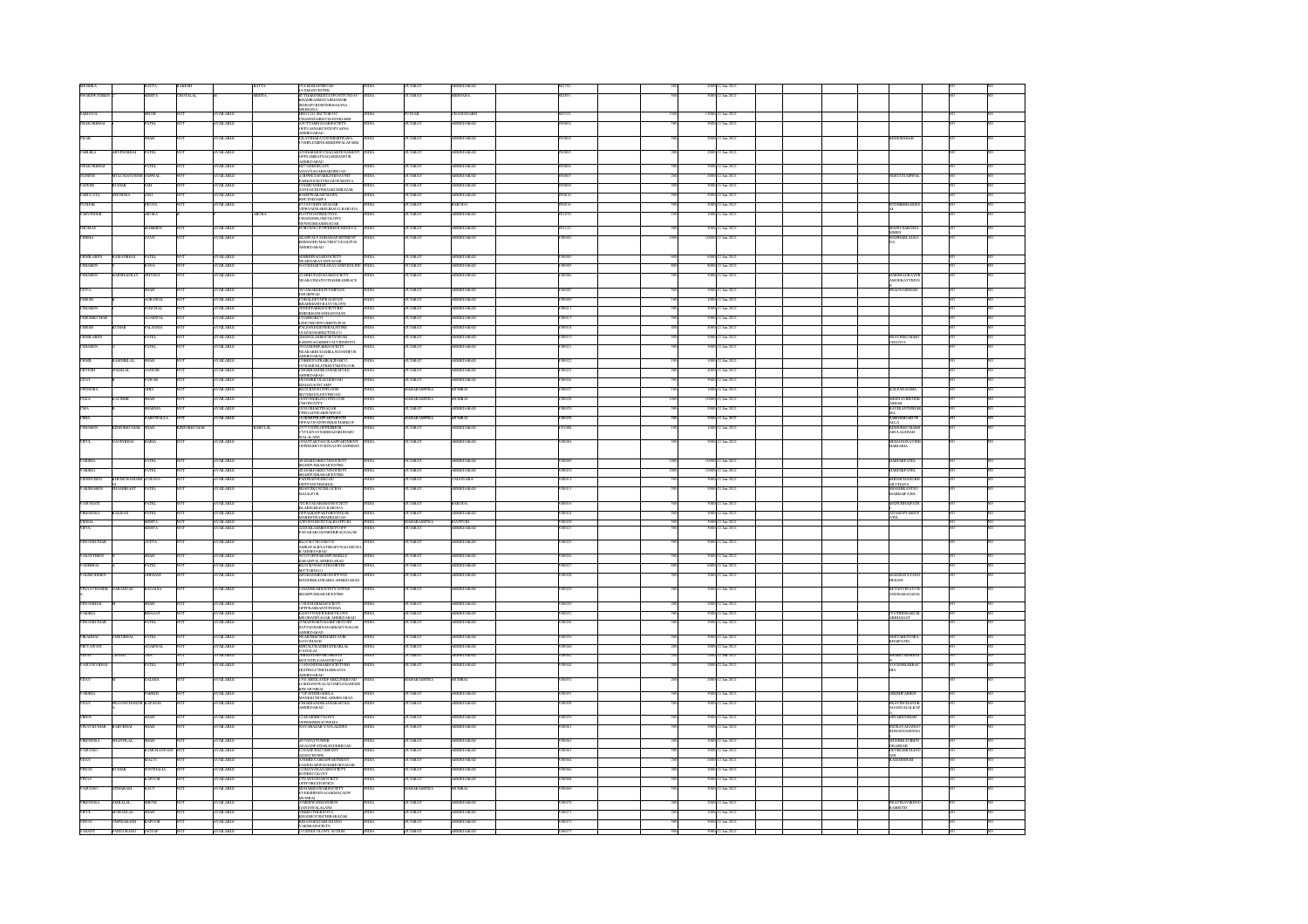|                              |                |                                   |                          | AILABLE                        |                                      | ASSAVANICOMPLEX<br>SARANPURAAHMEDABAD                                                                                                                                                                                                                                                                                  |                |                                |                                                  |              |                         |  |                     |                                                          |  |                               |  |
|------------------------------|----------------|-----------------------------------|--------------------------|--------------------------------|--------------------------------------|------------------------------------------------------------------------------------------------------------------------------------------------------------------------------------------------------------------------------------------------------------------------------------------------------------------------|----------------|--------------------------------|--------------------------------------------------|--------------|-------------------------|--|---------------------|----------------------------------------------------------|--|-------------------------------|--|
|                              |                |                                   |                          | All ARET                       |                                      | <b>SISTAHEMDABAD</b><br>326NAVIIVANSOCIETY                                                                                                                                                                                                                                                                             |                |                                |                                                  |              |                         |  |                     |                                                          |  |                               |  |
| .<br>NDAN                    | LICHANI        | .<br>ISALIA                       |                          | <b>ALABLE</b>                  |                                      | EMITIONROAD?THFLOOR                                                                                                                                                                                                                                                                                                    |                | <b>ARAT</b>                    |                                                  |              |                         |  |                     | tan 202                                                  |  | .<br>KUNJALATAV               |  |
| ASUDHA                       |                | KHALE                             |                          | <b>AILABLE</b>                 |                                      | LDRUPARELMARG<br><br>ARASHTRA                                                                                                                                                                                                                                                                                          |                |                                | W DELHI                                          |              |                         |  |                     | $tan-202$                                                |  | <b>MNGOSALIA</b><br>ÆRGOKHALE |  |
| INODRAY                      | BULN           |                                   |                          | PURCHAN                        |                                      | SOCIETY ASP ASCHIMVIHAR<br>AI DHARNENDRAAP ARTMENT                                                                                                                                                                                                                                                                     |                |                                | <b>MBAL</b>                                      |              |                         |  |                     | $J202 - 202$                                             |  |                               |  |
| /INITA                       |                |                                   |                          | <b>MLABLE</b>                  |                                      | OPPTELEPHOENEXCHANGE<br><b>AALAD MUMBAL<br/>ASEMIRATELIBERTY</b>                                                                                                                                                                                                                                                       |                |                                |                                                  |              |                         |  |                     |                                                          |  |                               |  |
| <b>VASANT</b>                | <b>GHUNATH</b> | <b>KHIRID</b>                     | <b>GHUNATH</b>           |                                |                                      | POBOXNO12797<br>PARTHCOSOCIETYNEWPANUD                                                                                                                                                                                                                                                                                 |                | <b><i>MARASHTRA</i></b>        | <b>UMBAI</b>                                     |              |                         |  | $\frac{1}{1000}$    | $\frac{1}{2}$ an-2021                                    |  |                               |  |
|                              |                |                                   |                          |                                |                                      | PLOTNO7FLATNO002<br>TDCOCOLNYDISTMAHARASHTRA                                                                                                                                                                                                                                                                           |                |                                |                                                  |              |                         |  |                     |                                                          |  |                               |  |
| VASANT                       | RAGHUNATH      | <b>KHIRIO</b>                     | <b>GHUNATH</b>           |                                | <b>KHIRIO</b>                        | ARTHCOOPHSGSOC                                                                                                                                                                                                                                                                                                         | NDIA.          | <b>ANARASHTRA</b>              | AVI MUMBAI                                       |              | 01674                   |  |                     | 1000 12-Jan-2021                                         |  |                               |  |
| YOGESH                       |                | <b>RAWAL</b>                      |                          | LABL                           |                                      | PARTHCOOPHSCISOC<br>FLACNO002PLOTNO7 SECTOR3<br>C30VBAALNATHSOCIETY<br>NEARAMBERCINEMABAPUNAGAR                                                                                                                                                                                                                        |                |                                |                                                  |              |                         |  |                     | $tan-202$                                                |  |                               |  |
| YOGENDRAK                    |                |                                   |                          | <b>AILABLE</b>                 |                                      | HMEDABAD<br>I SHRUEECLOTHMARKET                                                                                                                                                                                                                                                                                        |                | JARAT                          | <b>IMEDABAE</b>                                  |              | m                       |  |                     | $tan-202$                                                |  |                               |  |
| AK<br>YOGESH                 |                |                                   |                          | <b>VAILABLE</b>                |                                      | <b>EARMEGHDOOTHOTEL</b><br>26THFLOORSANDEEPAPTS                                                                                                                                                                                                                                                                        |                | <b>JARAT</b>                   | ARODA                                            |              |                         |  |                     | 1000 12-Jan-2021                                         |  |                               |  |
|                              |                |                                   |                          |                                |                                      | <b>ALKAPURI BARODA<br/>HNO101ASHOKNAGAR<br/>NEARBUSSTAND LUDHIANA</b>                                                                                                                                                                                                                                                  |                |                                |                                                  |              |                         |  |                     |                                                          |  |                               |  |
|                              |                |                                   |                          |                                |                                      |                                                                                                                                                                                                                                                                                                                        |                |                                |                                                  |              |                         |  |                     |                                                          |  |                               |  |
| SHRIKANT<br>MILIND           |                | <b>GARKAR</b>                     |                          | <b>ALABLE</b>                  | <b>AGARKAR</b>                       | JDHIANA<br>DTAVAILABLE<br>DTAVAILABLE                                                                                                                                                                                                                                                                                  |                | JARA                           | MEDABA                                           |              |                         |  | $1000\,$            | $\frac{1}{2}$ an-2021                                    |  | <b>VALMILIN</b>               |  |
| <b>JAYANTILAL</b>            | HANLAL         | EDKAWALA                          | MANI AI                  |                                |                                      | <b>GAYATRINAGAR</b>                                                                                                                                                                                                                                                                                                    |                | <b>JARAT</b>                   | ARUCH                                            |              |                         |  | 2000                | J <sub>202</sub>                                         |  | <b>GARKAR</b>                 |  |
|                              |                |                                   |                          |                                |                                      | <b>HBOARDNEARMUKTINAGAR</b>                                                                                                                                                                                                                                                                                            |                |                                |                                                  |              |                         |  |                     |                                                          |  |                               |  |
| xxxxxxxxx                    |                |                                   |                          | VAILABLE                       |                                      | HARUCH BHARUCH<br> OT AVAILABLE                                                                                                                                                                                                                                                                                        |                | UJARAT                         | HMEDABAD                                         |              | <b>H861</b>             |  |                     | 2000 12-Jan-202                                          |  |                               |  |
| AJENDRA<br>KGDISH            |                |                                   |                          |                                |                                      | <b>RIMOINTERNATIONAL</b>                                                                                                                                                                                                                                                                                               |                |                                |                                                  |              |                         |  |                     | Jan-2021<br>Jan-2021                                     |  |                               |  |
|                              |                |                                   |                          |                                |                                      | OOMNOSO4STHFLOOR 25SROAD                                                                                                                                                                                                                                                                                               |                |                                |                                                  |              |                         |  |                     |                                                          |  |                               |  |
| cusum                        |                |                                   |                          |                                |                                      | 4RJSBUILDING<br>STFLOORDIAGONALROAD                                                                                                                                                                                                                                                                                    |                |                                | TUPUR                                            |              |                         |  |                     |                                                          |  |                               |  |
| RUKMANIDEV                   |                | <b>HOUDHARY</b>                   | ANIAYALAL                |                                | HOUDHAR'                             | OBISTUPUR<br>#SSYRENDRATRADERS CORPNII                                                                                                                                                                                                                                                                                 |                | JARAT                          | HMEDABAD                                         |              |                         |  |                     | 2000 12-Jan-202                                          |  |                               |  |
|                              |                | <b>MODE</b>                       |                          |                                |                                      | <b>LIVEROW</b><br>VAGARDASMOHAN                                                                                                                                                                                                                                                                                        |                |                                |                                                  |              |                         |  |                     |                                                          |  |                               |  |
|                              |                |                                   |                          |                                |                                      | -<br> 04BOMBAYSAMACHARMARG<br>NRAT HOUSE3RDFLOORFORT                                                                                                                                                                                                                                                                   |                |                                |                                                  |              |                         |  |                     |                                                          |  |                               |  |
| SURENDRA                     | MAR            | NGTA                              | DHEY                     |                                |                                      | 4UMBAI<br>URENDRAKUMARRUNGTA<br>DENDRANDMARKUNGLA<br>0ASHIANAPLAZA BUDHMARG                                                                                                                                                                                                                                            |                | <b>HADACUTE:</b>               | NE                                               |              |                         |  |                     |                                                          |  |                               |  |
| <b>DHAKA</b>                 |                |                                   | MDEORA                   |                                |                                      | <b>NEHALANIAPARTMENT</b>                                                                                                                                                                                                                                                                                               |                |                                |                                                  |              |                         |  |                     |                                                          |  |                               |  |
|                              |                |                                   |                          |                                |                                      | HIKAMCHANDJAINNAGAR<br><b>IMPRALAROAD</b>                                                                                                                                                                                                                                                                              |                |                                |                                                  |              |                         |  |                     |                                                          |  |                               |  |
|                              |                |                                   |                          |                                |                                      | <b>OKNAGAR</b><br>6SAHYADRI ASHOKAAAAAK<br>LANDIVALIE MUMBAI<br>00 VROHITHOUSE 3TOLSTOYMA                                                                                                                                                                                                                              |                |                                |                                                  |              |                         |  |                     |                                                          |  | <b>KANTSHAH</b>               |  |
| <b>AGDISH</b>                | NDER           |                                   |                          |                                | $\overline{N}$                       | NEWDELHI<br>SOJROHITHOUSE 3TO                                                                                                                                                                                                                                                                                          |                | .<br>म भा                      | EW DELHI                                         |              |                         |  |                     | $J20$ -2021                                              |  |                               |  |
|                              |                |                                   |                          |                                |                                      |                                                                                                                                                                                                                                                                                                                        |                |                                | VDELH                                            |              |                         |  |                     |                                                          |  |                               |  |
| <b>MES</b>                   |                | <b>ATHLE</b>                      |                          |                                | .<br>UR<br><b>ANTHIA</b>             | <b>SUBANELHI</b><br>NEWDELHI<br>WIROHITHOUSE 3TOLSTOYMAR<br><b>SEWDELHI</b><br>SO9TAGOREROAD HOSTEI                                                                                                                                                                                                                    |                | .<br>म भा                      | EW DELHI                                         |              |                         |  |                     | $3m-202$                                                 |  |                               |  |
| AKARIAS<br><b>AMLESH</b>     |                | <b>GUPTA</b>                      | <b>RINDER</b>            |                                | SUPTA                                | <b>INTOROAD NEWDELHI</b><br>13BANSARIROAD DURGA                                                                                                                                                                                                                                                                        |                | ELHI                           | <b>NTRAL DELH</b><br>ENTRAL DELHI                |              |                         |  | 1000 12             | 3000 12-Jan-202<br>$\frac{1}{2}$ an-2021                 |  |                               |  |
| <b>LANORAMA</b>              |                | <b>HAKRAVART</b>                  |                          |                                | <b>IAKRAVARTH</b>                    | <b>DELHI NEWDELHI</b><br>TOKCHAKRAVARTHI                                                                                                                                                                                                                                                                               |                | ELHI                           | <b>OUTH DELHI</b>                                |              | 01432                   |  | 2000                | $\frac{1}{2}$ an-2021                                    |  |                               |  |
|                              |                |                                   |                          |                                |                                      | KEVUTIVEDIRECTOR<br>NDIANOLCORPORATION                                                                                                                                                                                                                                                                                 |                |                                |                                                  |              |                         |  |                     |                                                          |  |                               |  |
|                              |                | <b>JARWAI</b>                     |                          |                                |                                      | EWDELHI<br>EWDELHI<br>*NEWCOLONY MODELBAS                                                                                                                                                                                                                                                                              |                |                                | <b>TRALDELH</b>                                  |              |                         |  |                     |                                                          |  |                               |  |
|                              | vax            | <b>JENON</b>                      |                          |                                | <b>ENON</b>                          | SNEWCOLOGO<br>SEWDELHI<br><sup>GOYS</sup> RAMIASROAD KAROLBAGH                                                                                                                                                                                                                                                         | INDIA          | DELHI                          | NTRAL DELHI                                      |              |                         |  |                     | 5000 12-Jan-2021                                         |  |                               |  |
|                              | <b>IOBANA</b>  | ENON                              |                          |                                | $\frac{1}{2}$                        |                                                                                                                                                                                                                                                                                                                        | <b>NDIA</b>    | ELHI                           | <b>NTRAL DELHI</b>                               |              |                         |  | 5000                | $\frac{1}{2}$ an-2021                                    |  |                               |  |
|                              |                | :<br>AKASI                        |                          |                                | <b>TIA</b>                           |                                                                                                                                                                                                                                                                                                                        |                |                                | NTRAL DELH                                       |              |                         |  |                     |                                                          |  |                               |  |
|                              |                |                                   |                          |                                |                                      | 6022RAMIASROAD KAROLINI<br>NEWDELHI<br>CHEFMANAGERSTATEBANK<br>OFTRAVANCOREKAROLBAGH<br>NEWDELHI<br>6022RAMIASROAD KAROLBAGH                                                                                                                                                                                           |                |                                |                                                  |              |                         |  |                     |                                                          |  |                               |  |
|                              | <b>MEYRORT</b> |                                   |                          | <b>AILABLE</b>                 |                                      | 6022RAMDAHA<br>NEWDELHI<br>6022RAMDASROAD KAROLBAGH                                                                                                                                                                                                                                                                    |                |                                | NTRAL DELHI                                      |              |                         |  |                     |                                                          |  |                               |  |
|                              |                |                                   |                          | <b>ALABLE</b><br><b>ALABLE</b> |                                      | NEWDELHI<br>6022RAMIASROAD KAROLBAGH                                                                                                                                                                                                                                                                                   | <b>NDIA</b>    | ELHI<br>ELHI                   | <b>ENTRAL DELHI</b><br>NTRAL DELHI               |              | $\overline{\text{MSE}}$ |  | $\frac{5000}{2000}$ | 5000 12-Jan-2021<br>2-Jan-2021                           |  |                               |  |
| NON:                         | ASSOCIATES PV  |                                   |                          |                                |                                      | NEWDELHI                                                                                                                                                                                                                                                                                                               | NDIA           |                                |                                                  |              |                         |  |                     |                                                          |  |                               |  |
| PRAKAS                       |                |                                   |                          |                                |                                      | <b>TENNET</b>                                                                                                                                                                                                                                                                                                          |                |                                | TRAL DELH                                        |              |                         |  |                     |                                                          |  |                               |  |
|                              | <b>FFR7</b>    | <b>FAKASH</b>                     |                          |                                | <b>RAKASH</b>                        | EWDELHI<br>COGSREEPRAKASH<br><b>TATEBANKOFTRAVANCORE</b>                                                                                                                                                                                                                                                               | vnu            | DEI HI                         | <b>NTRAL DELHI</b>                               |              |                         |  |                     | J <sub>20</sub>                                          |  |                               |  |
|                              |                | <b>BAL</b>                        |                          |                                | <b>BALI</b>                          | :<br>AROLBAGH NEWDELHI<br>11398JANAKPURI NEWDELHI                                                                                                                                                                                                                                                                      |                | DELHI                          | ENTRAL DELHI                                     |              |                         |  |                     | 000 12-Jan-202                                           |  |                               |  |
| SUDHAKAR<br>SMITHA           |                | <b>MENON</b>                      |                          |                                | <b>MENON</b>                         | <b>6022RAMJASROAD KAROLBAGH</b>                                                                                                                                                                                                                                                                                        | <b>INDIA</b>   | DELHI                          | ENTRAL DELHI                                     | 0005         | 051                     |  |                     | 5000 12-Jan-2021                                         |  |                               |  |
| ANITA                        |                | <b>JUPTA</b>                      |                          |                                | UPTA                                 | NEWDELHI<br>4705GALIUMARO PABARIK<br><b>DELHI NEWDELHI</b>                                                                                                                                                                                                                                                             |                | īн                             | NTRAL DELHI                                      |              |                         |  |                     | $tan-202$                                                |  |                               |  |
|                              |                |                                   |                          |                                |                                      | <b>TAMADARETREE</b>                                                                                                                                                                                                                                                                                                    |                |                                | <b>NTRAL DELHI</b>                               |              |                         |  | 1000                | $3m-202$                                                 |  |                               |  |
| <b>NARAYAN</b>               | <b>ASAD</b>    | <b>JARWAL</b>                     |                          |                                | <b>JARWAI</b>                        | AHARIDHIRAJ NEWDELHI<br>YONPTRADINGCO                                                                                                                                                                                                                                                                                  |                | ELHI                           | <b>NTRAL DELHI</b>                               |              |                         |  |                     | $\frac{1}{202}$                                          |  |                               |  |
|                              |                |                                   |                          |                                |                                      | LUNPIKAINNAU<br>NAYABAZAR ISTFLOOR                                                                                                                                                                                                                                                                                     |                |                                |                                                  |              |                         |  |                     |                                                          |  |                               |  |
| ARMOD                        | <b>LIMAR</b>   |                                   |                          |                                |                                      | <b>VATABAGSELUM</b><br>TSKHAZANCHISTREET<br>TSKHAZANCHISTREET<br>SIV2NAYABAZAR NEWDELHI                                                                                                                                                                                                                                | NDLA           | <b>ELHI</b><br>a per           | NTRAL DELHI<br>NTRAL DELHI                       |              | 1163                    |  |                     | 1000 12-Jan-2021                                         |  | <b>JRKUMARL</b>               |  |
| PREM<br>RAGHVENDER           |                | PRASAD                            |                          |                                | ATH                                  | 5192NAYARAKAN ARABAR<br>1353CHIRAKHANA NAISARAK<br>NEWDELHI<br>1349KUCHAKASHGIRI BAZAR                                                                                                                                                                                                                                 | NDLA           | ELНI                           | NTRAL DELHI                                      |              |                         |  | 2000 12             | $-3an-202$                                               |  |                               |  |
|                              |                |                                   |                          |                                |                                      |                                                                                                                                                                                                                                                                                                                        |                |                                | TRAL DELH                                        |              |                         |  |                     |                                                          |  |                               |  |
| <b>HAKUNTAL</b>              |                |                                   |                          |                                |                                      | <b>SWALL HOWGAILER</b><br>ITARAM NEWDELHI<br>SVII 57 SMCHRETREET                                                                                                                                                                                                                                                       |                | .<br>मध                        | NTRAL DELHI                                      |              |                         |  |                     | Im 202                                                   |  | <b>EXTIMARE</b>               |  |
|                              |                | OMANI                             | ADAN                     |                                | SOMANI                               | ARIBAKALAN NEWDELHI<br>M2SOMANIMARKET HAUZKAZI                                                                                                                                                                                                                                                                         | NDIA           | DELHI                          | ENTRAL DELHI                                     |              | 1728                    |  |                     | 2000 12-Jan-2021                                         |  |                               |  |
|                              |                |                                   |                          |                                |                                      | NEWDELHI<br>1214GALINOI I<br>ARATOOFISADARBAZAR                                                                                                                                                                                                                                                                        |                |                                | NTRAL DELHI                                      |              |                         |  |                     |                                                          |  |                               |  |
|                              |                | <b>IMAR</b>                       |                          |                                | <b>IMA</b>                           | <b>SEWDELHI<br/>JUPTATRADINGCO<br/>1449BMAINROAD PA</b>                                                                                                                                                                                                                                                                |                | ELHI                           | ENTRAL DELH                                      |              |                         |  |                     |                                                          |  |                               |  |
|                              |                |                                   |                          |                                |                                      | AD PAHARIDHIRAJ<br>NEWDELHI                                                                                                                                                                                                                                                                                            |                |                                |                                                  |              |                         |  |                     |                                                          |  |                               |  |
| BABLI                        |                | <b>SURI</b><br>PAREKE             | <b>SOHANLAI</b><br>wwir  |                                | SURI<br>PAREKE                       | NEWDELHI<br>320RPBAGH NEWDELHI<br>1821 SHAKTINAGAR NEWDELHI<br>320RPBAGH NEWDELHI                                                                                                                                                                                                                                      | INDIA<br>INDIA | DELHI<br>DELH                  | <b>CORTH DELHI</b>                               |              | 01036                   |  |                     | 1000 12-Jan-2021<br>2000 12-Jan-2021<br>1000 12-Jan-2021 |  |                               |  |
|                              |                |                                   |                          |                                |                                      |                                                                                                                                                                                                                                                                                                                        |                |                                | ORTH DELH<br>ORTH DELH                           |              |                         |  |                     |                                                          |  |                               |  |
|                              |                | KAUR<br>PAREKH                    |                          |                                | SINGH<br>PARIKH                      | BERTHWART NEWDELFILM NEWDELFILM NEWSFILM                                                                                                                                                                                                                                                                               |                | DELHI<br>DELHI                 | NORTH DELHI<br>NORTH DELHI                       | 11000        | 401679<br>401687        |  |                     | 1000 12-Jan-202<br>1000 12-Jan-202                       |  |                               |  |
|                              |                | <b>KANTARA</b><br>ARORA<br>PAREKE | ATE                      |                                | <b>SINGH</b><br><b>ARO</b><br>PARIKI | 1941<br>SPIGULABIBAGH NEWDELHI NDIA<br>SPIGULABIBAGH NEWDELHI NDIA<br>2821 SHAKTINAGAR NEWDELHI NDIA                                                                                                                                                                                                                   |                | DELHI<br><b>DELHI</b><br>DELHI | <b>CORTH DELHI</b><br>ORTH DELHI<br>ORTH DELHI   | 1000         | R01305                  |  |                     | 1000 12-Jan-2021<br>1000 12-Jan-2021                     |  |                               |  |
|                              |                |                                   |                          |                                |                                      | B20RPBAGH NEWDELHI<br>B20RPBAGH NEWDELHI<br>C27 AMBABAGH SARAIROHILLA                                                                                                                                                                                                                                                  |                | DELH                           | ORTH DELHI                                       |              |                         |  |                     |                                                          |  |                               |  |
|                              |                | PARKASH                           |                          |                                | ĉАM                                  |                                                                                                                                                                                                                                                                                                                        | <b>INDIA</b>   | нш                             | ORTH DELHI                                       |              | 01705                   |  | 1000                | $-100 - 202$                                             |  |                               |  |
|                              |                |                                   | <b>INDER</b>             |                                | UMAR                                 | $\begin{array}{l} 27\,\mathrm{Npc} \\ \hline \mathrm{EWDELHI} \\ \hline \mathrm{VACWESTPATELNAGAB} \end{array}$<br>$\begin{array}{l} \begin{array}{l} \textbf{262WESTPATH} \\ \textbf{NEWDELH} \end{array} \end{array} \begin{array}{l} \begin{array}{l} \textbf{NEWDELN} \\ \textbf{NENDILH} \end{array} \end{array}$ |                | ELHI                           | NTRAL DELHI                                      |              | 101122                  |  | 1000                | $\frac{1}{2}$ an-2021                                    |  |                               |  |
|                              |                | $m_{12}$                          |                          |                                | <b>UTEL</b>                          | <b>EWDELHI</b><br>EWDELHI<br>SSWESTPATELNAGAR NEWDELL                                                                                                                                                                                                                                                                  | NDIA           | .<br>न भा                      | NTRAL DELH                                       |              |                         |  |                     | m, 202                                                   |  |                               |  |
|                              |                | BOOK                              |                          |                                |                                      |                                                                                                                                                                                                                                                                                                                        | NDIA           | ELHI                           | NTRAL DELHI                                      |              |                         |  |                     | $-10021$                                                 |  |                               |  |
| <b>IAHNDER</b>               |                | ۹TH                               | MANLAL.<br><b>HINDER</b> |                                |                                      | S3DTCCOLONY SHADIPUR                                                                                                                                                                                                                                                                                                   | <b>INDIA</b>   | )ELHI                          | ENTRAL DELHI                                     |              | 001225                  |  |                     | 4000 12-Jan-2021                                         |  |                               |  |
| <b>SBER</b><br><b>SURESH</b> |                |                                   |                          | <b>VAILABLE</b>                |                                      | NEWDELHI<br>ES3DTCCOLONYSHADI SHADIPUR<br>NEWDELHI<br>212TAGOREPARK NEWDELHI                                                                                                                                                                                                                                           | <b>INDIA</b>   | DELHI                          | <b>RTH WEST DELHI</b><br><b>CORTH WEST DELHI</b> |              |                         |  | 2000                | $\frac{1}{2}$<br>$2000$ $(2.106, 202)$                   |  |                               |  |
| <b>RWAN</b>                  |                |                                   |                          |                                |                                      | EINCBRANCHEWORD2<br>ARMYHDKASHMIRHOUSE                                                                                                                                                                                                                                                                                 |                |                                | <b>TRAL DELH</b>                                 |              |                         |  |                     |                                                          |  |                               |  |
| RAKASH                       |                | VATI                              | vп                       | <b>ARBANS LAL</b>              |                                      | HOPON NEWDELHI<br>S9NIZAMUDDINWEST NEWDELHI                                                                                                                                                                                                                                                                            |                | DELHI                          | OUTH DELHI                                       |              |                         |  |                     | 1000 12-Jan-2021                                         |  |                               |  |
| VITR                         |                |                                   | dikhi                    |                                | AM <sub>3</sub>                      | NIZAMUDDINWEST NEWDELHI INDIA                                                                                                                                                                                                                                                                                          |                | <b>ELHI</b>                    | <b>OUTH DELHI</b>                                |              |                         |  |                     | 1000 12-Jan-2021                                         |  |                               |  |
| HARSHA                       |                |                                   | PRAVEEN                  |                                | KUMAR                                | DI 9KRTINAGAR NEWDELHI                                                                                                                                                                                                                                                                                                 | <b>INDIA</b>   | DELHI                          | <b>NEST DELHI</b>                                |              | H01140                  |  |                     | 1000 12-Jan-2021                                         |  | YASHPAULV/<br>SHTI            |  |
| KANCHAN<br>RAHUL             |                | <b>GIRDHAR</b><br>WADHWA          | <b>SHOK</b>              |                                | <b>GIRDHAR</b><br><b>WADHWA</b>      | N23KIRTINAGAR NEWDELHI<br>D61SUDERSHANPARK NEWDELHI                                                                                                                                                                                                                                                                    | INDIA<br>INDIA | <b>DELHI</b><br>DELHI          | WEST DELHI<br>WEST DELHI                         | 10015<br>mis | 0121<br>1100            |  |                     | 1000 12-Jan-2021<br>1000 12-Jan-2021                     |  |                               |  |
| <b>SATISH</b>                |                | <b>GUPTA</b>                      | PURAN                    |                                | <b>SUPTA</b>                         | NI IKIRTINAGAR NEWDELHI                                                                                                                                                                                                                                                                                                |                | DELHI                          | WEST DELHI                                       |              |                         |  | 000.11              |                                                          |  |                               |  |
|                              |                |                                   |                          |                                |                                      |                                                                                                                                                                                                                                                                                                                        |                |                                |                                                  |              |                         |  |                     |                                                          |  |                               |  |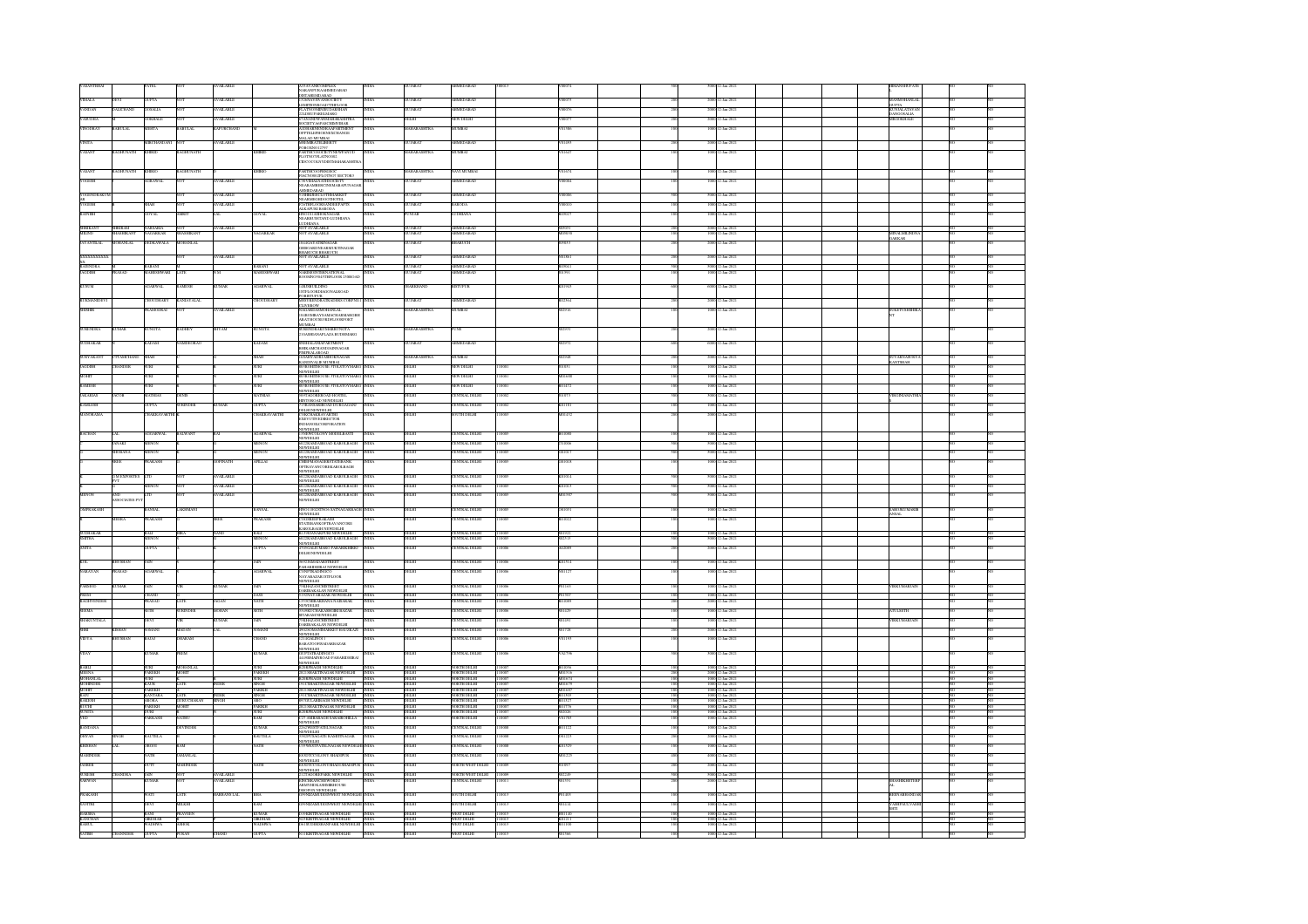|                      |             |                            |                       |                |                             | 2SARVAPRIYAVIHAR NEWDELHI                                                                                                                                                                                                           |              | ELHI                  | <b>DUTH WEST DELH</b>                           |               |                      |                                                          |  |  |                             |  |  |
|----------------------|-------------|----------------------------|-----------------------|----------------|-----------------------------|-------------------------------------------------------------------------------------------------------------------------------------------------------------------------------------------------------------------------------------|--------------|-----------------------|-------------------------------------------------|---------------|----------------------|----------------------------------------------------------|--|--|-----------------------------|--|--|
|                      |             |                            |                       |                |                             | NEWDELHI<br>114SAKET NEWDELHI                                                                                                                                                                                                       |              | P <sub>ELH</sub>      | <b>UTH DELHI</b>                                |               |                      |                                                          |  |  |                             |  |  |
|                      |             |                            | WKHDA                 |                |                             | 4SAKET NEWDELHI<br>USDDAFI ATSKHIRKI                                                                                                                                                                                                | <b>INDU</b>  | DELHI                 | SOUTH DELHI<br>SOUTH DELHI                      |               |                      | 1000 12-Jan-202                                          |  |  |                             |  |  |
|                      |             | DWAI                       |                       |                | <b>ADWAT</b>                |                                                                                                                                                                                                                                     |              |                       |                                                 |               |                      |                                                          |  |  |                             |  |  |
|                      |             | <b>ATRA</b>                | <b>SNPA</b>           |                |                             | <b>ALVIYANAGAR NEWDELHI</b><br>SAKET NEWDELHI                                                                                                                                                                                       |              | DELHI                 | <b>OUTH DELHI</b>                               |               |                      | 1000 12-Jan-202                                          |  |  | ANPATRA                     |  |  |
|                      | nrx         |                            | <b>TOPAL</b><br>ARTAI |                | <b>M.HOTR.</b>              | A SAKET NEWDELHI                                                                                                                                                                                                                    |              | DELHI                 | OUTH DELHI<br>EST DELHI                         |               |                      |                                                          |  |  |                             |  |  |
|                      |             |                            |                       |                |                             | <b>ULAKNAGAR NEWDELHI</b><br>TILAKNAGAR NEWDELHI<br>34PANCHVATIAPPT                                                                                                                                                                 |              |                       |                                                 |               |                      |                                                          |  |  |                             |  |  |
| <b>PLARY</b>         |             | AUL.                       | EDLAL                 |                | $\overline{a}$              |                                                                                                                                                                                                                                     |              | mн                    | <b>EST DELHI</b>                                | <b>TAR</b>    |                      | J <sub>202</sub>                                         |  |  | <b>AMAVALL</b>              |  |  |
|                      |             |                            |                       |                |                             | BODELLAPHASEII VIKASPURI<br>WDELH                                                                                                                                                                                                   |              |                       |                                                 |               |                      |                                                          |  |  |                             |  |  |
| SHAMSHER<br>SUDARSAN |             | BAHADAR<br>SASMAL          |                       |                | HAND<br>ASMAL               | <b>FOBTILAKNAGAR NEWDELHI INDIA</b><br>ESTAVISHNUGARDEN NEWDELHI INDIA                                                                                                                                                              |              | DELHI<br>DELHI        | WEST DELHI<br>WEST DELHI<br>10018<br>mis.       | 11524<br>tone |                      | 1000 12-Jan-2021<br>1000 12-Jan-2021                     |  |  | KAMLADEVI<br>RAVINDERKAU    |  |  |
|                      |             |                            |                       |                |                             |                                                                                                                                                                                                                                     |              |                       |                                                 |               |                      |                                                          |  |  |                             |  |  |
|                      |             | AYYAR                      |                       |                | <b>AYYAR</b>                | <b>I ITILAKNAGAR MALLROAD</b>                                                                                                                                                                                                       | NDIA         | DELHI                 | <b>NEST DELHI</b><br>018                        | 12953         |                      | 2000 12-Jan-2021                                         |  |  | <b>SHANAYYAR</b>            |  |  |
|                      |             | PTA                        |                       |                | PTA                         | EWDELHI<br>EWDELHI<br>AI I 2MAINROAD TUGHLAKABAE<br>XTN NEWDELHI                                                                                                                                                                    |              | īн                    | UTH DELHI                                       |               |                      | Jan-2021                                                 |  |  |                             |  |  |
|                      |             |                            |                       |                |                             |                                                                                                                                                                                                                                     |              |                       |                                                 |               |                      |                                                          |  |  |                             |  |  |
| <b>ADHI</b>          |             | UPTA                       |                       |                | UPTA                        | ALL2MAINROAD TUGHLAKABAD                                                                                                                                                                                                            |              | ELHI                  | UTH DELHI                                       |               |                      | J <sub>202</sub>                                         |  |  |                             |  |  |
|                      |             |                            |                       |                |                             | XTN NEWDELHI                                                                                                                                                                                                                        |              |                       |                                                 |               |                      |                                                          |  |  |                             |  |  |
|                      |             | <b>CAPILA</b>              |                       |                | apila.                      | 1032DDAFLATES KALKAJITEX                                                                                                                                                                                                            | INDIA        | DELHI                 | OUTH DELHI                                      |               |                      | 1000 12-Jan-2021                                         |  |  |                             |  |  |
|                      |             |                            |                       |                |                             | EWDELHI<br>HAASHOKHOTEL<br>TAFFFLATCHENERYAPURI                                                                                                                                                                                     |              |                       | <b>TH WEST DEL</b>                              |               |                      |                                                          |  |  |                             |  |  |
|                      |             |                            |                       |                |                             |                                                                                                                                                                                                                                     |              |                       |                                                 |               |                      |                                                          |  |  |                             |  |  |
|                      |             | MILTO!                     |                       |                | AMILTO.                     | WDELHI<br>6ASHOKHOTEL                                                                                                                                                                                                               |              | FI HI                 | UTH WEST DELH                                   |               |                      | Im 202                                                   |  |  |                             |  |  |
|                      |             |                            |                       |                |                             | <b>STAFFFLATCHENERYAPURI</b>                                                                                                                                                                                                        |              |                       |                                                 |               |                      |                                                          |  |  |                             |  |  |
|                      |             | <b>ANDOTRA</b>             |                       | <b>EANDHIR</b> | NGH                         | EWDELHI<br>OMAJRSINGH 51BDNSGSECT7                                                                                                                                                                                                  | <b>SDIA</b>  | DELHI                 | SOUTH WEST DELHI<br>022                         |               |                      | 2000 12-Jan-2021                                         |  |  |                             |  |  |
|                      |             |                            |                       |                |                             | EWDELHI<br>RAVERCOLONYM<br>IOTAMSINGHMAI                                                                                                                                                                                            |              |                       | TH WEST DELH                                    |               |                      |                                                          |  |  |                             |  |  |
|                      |             |                            |                       |                |                             | <b>LARKETRKPU RSA</b>                                                                                                                                                                                                               |              |                       |                                                 |               |                      |                                                          |  |  |                             |  |  |
| UDH                  |             |                            |                       | oсн            | HAR                         | EWDELHI<br>SSLAXMIBAINAGAR NEWDELHI                                                                                                                                                                                                 | <b>NDIA</b>  | <b>BLEE</b>           | UTH WEST DELHI                                  |               | 1000                 | 2-Jan-2021                                               |  |  | <b>JESHKUMAI</b>            |  |  |
|                      |             |                            |                       |                |                             |                                                                                                                                                                                                                                     |              |                       |                                                 |               |                      |                                                          |  |  |                             |  |  |
|                      |             | <b>LARMA</b>               |                       |                | ARMA                        | <b>MRSBIJANI GS6SAROJININAGAR</b>                                                                                                                                                                                                   | INDIA        | )ELHI                 | <b>UTH WEST DELHI</b>                           |               | 2000                 |                                                          |  |  | <b>ANGEETAVA</b>            |  |  |
| ARVINDER             |             | KAUR                       |                       |                | sан                         | EWDELHI<br>1.73 LAJPATNAGAR NEWDELHI NDIA                                                                                                                                                                                           |              | DELHI                 | <b>SOUTH DELHI</b>                              |               |                      | 1000 12-Jan-2021                                         |  |  | STHA<br>BALBIRSINGH         |  |  |
|                      | MAR         | EHGAL                      |                       |                | HGAL                        | S9DEFENCECOLONY                                                                                                                                                                                                                     | NDIA         | DELHI                 | <b>OUTH DELHI</b><br>0024                       |               |                      | 7000 12-Jan-2021                                         |  |  |                             |  |  |
| .<br>NILKUMAS        |             | HGAL                       |                       |                |                             | EWDELHI<br>X289DEFENCECOLONY                                                                                                                                                                                                        |              | ELHI                  | <b>UTH DELHI</b>                                |               | 3000                 | -<br>-<br>Jan-2021                                       |  |  |                             |  |  |
| <b>BALBIR</b>        |             | $\overline{N}$             | <b>IRRAN</b>          |                | <b>NGH</b>                  | EWDELHI<br>1.73 LAJPATNAGAR NEWDELHI                                                                                                                                                                                                | <b>INDIA</b> | nei HI                | <b>OUTH DELHI</b>                               |               |                      | 1000 12-Jan-2021                                         |  |  | <b>ARVINDERKALL</b>         |  |  |
|                      |             |                            |                       |                |                             |                                                                                                                                                                                                                                     |              |                       |                                                 |               |                      |                                                          |  |  |                             |  |  |
| MANMOHA<br>SHANSHER  |             |                            |                       |                |                             | 1251 AJPAI NGR NEWDELHI<br>501 AJPAI NGR NEWDELHI                                                                                                                                                                                   | <b>NDIA</b>  |                       | SOUTH DELHI<br>SOUTH DELHI<br>SOUTH DELHI       |               |                      | 1000 12-Jun-2021<br>1000 12-Jun-2021<br>1000 12-Jun-2021 |  |  |                             |  |  |
| m                    |             | <b>SINGH</b><br><b>PTA</b> |                       |                |                             |                                                                                                                                                                                                                                     |              | DELHI                 |                                                 |               |                      |                                                          |  |  |                             |  |  |
|                      |             |                            |                       |                |                             |                                                                                                                                                                                                                                     |              |                       |                                                 |               |                      |                                                          |  |  | <b>NARENDERK</b><br>ARGUPTA |  |  |
|                      |             | VOHRA                      |                       |                |                             | DISOLAIPAI NGR NEWDELHI<br>LIGFLATNOI 361<br>POCKETD I 25ECTOR7 ROHINI<br>NEWDELHI<br>34MANOHARPARK NEWDELHI<br>CS48LAWRENLEROAD NEWDEL                                                                                             |              | DELHI                 | VEST DELHI                                      |               |                      |                                                          |  |  |                             |  |  |
| RAMAN<br>SUBHASH     | <b>NDER</b> | <b>CHOPRA</b>              |                       |                | <b>OHRA</b><br><b>IOPRA</b> | NEWDELL                                                                                                                                                                                                                             |              | DELHI                 | <b>AEST DELHI</b>                               |               |                      | 1000 12-Jan-2021<br>1000 12-Jan-2021                     |  |  |                             |  |  |
| HULWANT              |             | KAUR                       | AURPEET               |                | NGH                         | 17DMIGFLATS RAJOURIGARDEN                                                                                                                                                                                                           | NDIA         | DELHI                 | <b>NEST DELHI</b>                               | uз            |                      | 1000 12-Jan-2021                                         |  |  |                             |  |  |
|                      |             |                            |                       |                |                             |                                                                                                                                                                                                                                     |              |                       |                                                 |               |                      |                                                          |  |  |                             |  |  |
|                      |             | <b>LANOCHA</b>             |                       |                | <b>LANOCHA</b>              | EWDELHI<br>SBLIGFLATS RAJOURIGARDEN                                                                                                                                                                                                 | <b>SDIA</b>  | DELHI                 | VEST DELHI                                      |               |                      | 1000 12-Jan-2021                                         |  |  | MANMOHANI                   |  |  |
|                      |             | <b>UKRAL</b>               |                       | <b>AILABLE</b> |                             | EWDELHI<br>EWDELHI<br>CI7MGFLOOR RAIOURIGARDEN<br>EWDELHI<br>CONPRINTINGPROCESSPVT<br>C21OKLHAINDUSTRIAL PHASEII                                                                                                                    |              | <b>ELHI</b>           | <b>EST DELHI</b>                                |               | 1000                 |                                                          |  |  | <b>NOCHA</b>                |  |  |
|                      |             |                            |                       |                |                             |                                                                                                                                                                                                                                     |              | ELHI                  | <b>UTH WEST DEL</b>                             |               |                      |                                                          |  |  |                             |  |  |
|                      |             |                            |                       |                |                             |                                                                                                                                                                                                                                     |              |                       |                                                 |               |                      |                                                          |  |  |                             |  |  |
| NПA                  |             | BHATIA                     |                       |                | НАТІА                       | EWDELHI<br>26NARANVIHAR NEWDELHI RIDIA                                                                                                                                                                                              |              |                       | SOUTH WEST DELHI                                |               |                      |                                                          |  |  |                             |  |  |
| <b>TCOOL</b>         |             | <b>NGH</b>                 | AHENDRA               |                | KGH                         | <b>DELHIGIRLSBNNCC</b>                                                                                                                                                                                                              | NDIA         | DELHI<br>DELHI        | OUTH WEST DELHI                                 |               |                      | 5000 12-Jan-2021<br>1000 12-Jan-2021                     |  |  | KIR ANSINGE                 |  |  |
|                      |             |                            |                       |                |                             | SAFDARJANGENCLAVE                                                                                                                                                                                                                   |              |                       |                                                 |               |                      |                                                          |  |  |                             |  |  |
|                      |             | .<br>ARMA                  | <b>HARLAI</b>         |                |                             | EWDELHI<br>NO14NCHHATTARPUR                                                                                                                                                                                                         |              | <b>DELHI</b>          | <b>OUTH WEST DELHI</b>                          |               |                      | 2000 12-Jan-2021                                         |  |  |                             |  |  |
| <b>ANITA</b>         |             | vu ve                      | <b>ADEER</b>          |                |                             | EWDELHI<br><b>DARTMENT</b>                                                                                                                                                                                                          |              | o un                  | <b>ST DELH</b>                                  |               |                      | Im 20                                                    |  |  |                             |  |  |
|                      |             |                            |                       |                |                             | ODANSAPPARTAMA<br>ASTARJUNNAGAR NEWDELHI<br>SVEGAI INOSRHOI ANATHNAGAR                                                                                                                                                              |              |                       |                                                 |               |                      |                                                          |  |  |                             |  |  |
| <b>ATAR</b>          |             |                            | VT TD                 |                |                             | HAHADRADELHI NEWDELHI                                                                                                                                                                                                               |              | <b>THE</b>            | <b>AST DELHI</b>                                |               |                      | 2000 12-Jan-202                                          |  |  |                             |  |  |
|                      |             |                            |                       |                |                             |                                                                                                                                                                                                                                     |              |                       |                                                 |               |                      |                                                          |  |  |                             |  |  |
| PRADEEP              |             | <b>KUMAR</b>               | <b>HANKANDA</b>       |                | AM                          | <b>6HANSAPARTMENT</b><br>GAHANSAPARTMENT<br>EMTARININGALAR<br>HÜHARITNIKEITAN<br>AGHARITNIKEITAN<br>WESTENCIAVEPTIMPURA<br>NEWDELHI<br>DEPSEVASANTKUNI NEWDELHI<br>TITAMPURA NEWDELHI<br>PITAMPURA NEWDELHI<br>NEWDELHI<br>NEWDELHI | <b>DIA</b>   | DELHI                 | AST DELHI                                       | 1316          |                      | 1000 12-Jan-2021                                         |  |  | <b>ANITALAKHA?</b>          |  |  |
|                      |             | ERMA                       | HANLAL                |                |                             |                                                                                                                                                                                                                                     |              | ELHI                  | <b>DRTH WEST DELH</b>                           |               | 1000                 | $2.5m-2021$                                              |  |  |                             |  |  |
|                      |             |                            |                       |                |                             |                                                                                                                                                                                                                                     |              |                       |                                                 |               |                      |                                                          |  |  |                             |  |  |
|                      |             |                            |                       |                |                             |                                                                                                                                                                                                                                     |              |                       |                                                 |               |                      |                                                          |  |  |                             |  |  |
| DAYA<br>SURESH       |             | HARMA<br>CUMAR             |                       |                | <b>APM</b>                  |                                                                                                                                                                                                                                     | <b>SDIA</b>  | DELHI                 | <b>NORTH WEST DELHI</b>                         |               | $\frac{$000}{$1000}$ | -Jan-2021<br>-Jan-2021                                   |  |  |                             |  |  |
|                      |             |                            |                       |                |                             |                                                                                                                                                                                                                                     |              | DELHI                 | ORTH WEST DELHI                                 |               |                      |                                                          |  |  |                             |  |  |
| <b>ARENDEI</b>       |             | MAR                        |                       |                |                             |                                                                                                                                                                                                                                     |              | ELHI                  | <b>ORTH WEST DELHI</b>                          |               |                      | J <sub>202</sub>                                         |  |  |                             |  |  |
| HILPA                |             | юÿ                         |                       |                |                             | <b>SEWANTHI</b><br>EWDELHI<br>EUMOHITPARADISE                                                                                                                                                                                       |              | īн                    | ORTH WEST DELHI                                 |               |                      | 3m <sub>202</sub>                                        |  |  |                             |  |  |
|                      |             |                            |                       |                |                             | NEARMOUNTCARMELSCHOOL                                                                                                                                                                                                               |              |                       |                                                 |               |                      |                                                          |  |  |                             |  |  |
|                      |             | RULA                       |                       |                |                             |                                                                                                                                                                                                                                     |              |                       |                                                 |               |                      |                                                          |  |  |                             |  |  |
| UGAL.                | -<br>340RT  |                            |                       |                |                             | ULLANAGARPUNE NEWDELHI                                                                                                                                                                                                              |              |                       | <b>EST DELH</b>                                 |               |                      |                                                          |  |  |                             |  |  |
|                      |             |                            |                       |                |                             |                                                                                                                                                                                                                                     |              |                       |                                                 |               | 2000                 |                                                          |  |  |                             |  |  |
| <b>MRATA</b>         |             | <b>ASAL</b>                |                       |                | <b>IRNCHANI</b>             | ASCHIMVIHAR NEWDELHI<br>EARIWALAPURINOS                                                                                                                                                                                             | <b>TYLA</b>  | ELHI                  | <b>VEST DELHI</b>                               |               | 1000                 | 3m/202                                                   |  |  |                             |  |  |
|                      |             |                            |                       |                |                             |                                                                                                                                                                                                                                     |              |                       |                                                 |               |                      |                                                          |  |  |                             |  |  |
|                      |             | ARULA                      |                       |                | ARULA                       | <b>HTAKROAD NEWDELHI</b><br>M62GURUHARIKISHAN                                                                                                                                                                                       |              | <b>ELHI</b>           | <b>EST DELHI</b>                                |               |                      | $3\text{km}$ -2021                                       |  |  |                             |  |  |
|                      |             | <b>TORE</b>                |                       |                | <b>IORE</b>                 |                                                                                                                                                                                                                                     |              | īн                    | UTH DELHI                                       |               |                      | Jan-2021                                                 |  |  |                             |  |  |
| <b>JRMAL</b>         |             | cann                       |                       |                | NAND                        |                                                                                                                                                                                                                                     | <b>INDIA</b> | DELHI                 | <b>OUTH DELHI</b>                               |               |                      | $3-3$ an- $202$                                          |  |  |                             |  |  |
|                      |             |                            |                       |                |                             | PASCHIMVIHAR NEWDELHI<br>WOOREATERKAILADHPARTI<br>JEWDELHI NEWDELHI<br>450 GRETARKAILASHMARKET                                                                                                                                      | <b>COLA</b>  |                       |                                                 |               |                      |                                                          |  |  |                             |  |  |
| HABBI                |             | <b>THRA</b>                | <b>IANGB</b>          |                | <b>THRA</b>                 | EWDELHI<br>350GREATERKAILASH PARTI                                                                                                                                                                                                  |              | <b>DELHI</b>          | <b>UTH DELHI</b>                                |               |                      | J <sub>20</sub> 202                                      |  |  | AHANGIRRAIL                 |  |  |
| EEN                  |             |                            | <b>SHIL</b>           |                | НŃ                          | EWDELHI<br>RAMNAGAREXT4                                                                                                                                                                                                             |              | ÆН                    | AST DELHI                                       |               |                      | 12-Jan-2021                                              |  |  | THRA<br>DHARAMDEV           |  |  |
|                      |             |                            |                       |                |                             | LACKSIDEOFPHOOLWALI                                                                                                                                                                                                                 |              |                       |                                                 |               |                      |                                                          |  |  |                             |  |  |
|                      |             |                            |                       |                | <b>MAR</b>                  |                                                                                                                                                                                                                                     |              | īН                    | <b>RTH WEST DELK</b>                            |               |                      | $tan-202$                                                |  |  |                             |  |  |
|                      |             |                            |                       |                |                             | EWDELHI<br>KOWAYANBHAWAN<br>H2SAPOORVI SHALIMARBAGH                                                                                                                                                                                 |              |                       |                                                 |               |                      |                                                          |  |  |                             |  |  |
|                      |             | НАПЛА                      | ARAM                  |                | HAND                        | EWDELHI.<br>161ASHOKNAGAR PHASEI                                                                                                                                                                                                    | NDIA         | <b>HLHI</b>           | <b>CORTH WEST DELHI</b>                         |               |                      | 1000 12-Jan-2021                                         |  |  | SHAKUNTAL<br><b>VTLA</b>    |  |  |
| EWAL.                |             | <b>GUPTA</b>               |                       |                | UPTA                        |                                                                                                                                                                                                                                     | INDIA        | DELHI                 | ORTH WEST DELHI                                 | H392          |                      | 1000 12-Jan-2021                                         |  |  |                             |  |  |
|                      |             | ATR)                       |                       |                |                             |                                                                                                                                                                                                                                     |              |                       |                                                 |               |                      |                                                          |  |  |                             |  |  |
| NAMRATA<br>NAMRATA   |             | <b>HUKRAL</b>              | <b>AOHAN</b>          |                | VATRA<br>HUKRAL             | NEWDELHI<br>BH324EAST SHALIMARBAGH<br>NEWDELHI<br>191ASHAKTINAGAR NEWDELHI<br><b>OSRINAGARCOLONY NEWDELHI INDIA</b>                                                                                                                 |              | DELHI                 | <b>RTH WEST DELH</b><br><b>CORTH WEST DELHI</b> | 1082          |                      | 1000 12-Jan-2021<br>1000 12-Jan-2021                     |  |  |                             |  |  |
|                      |             |                            |                       |                |                             |                                                                                                                                                                                                                                     |              |                       | <b>RTH WEST DELH</b>                            |               |                      |                                                          |  |  |                             |  |  |
| RADEEP               |             |                            |                       |                |                             |                                                                                                                                                                                                                                     |              |                       |                                                 |               |                      |                                                          |  |  |                             |  |  |
| PREM                 |             | HAND                       |                       |                | 224                         | $\overline{\text{WAYANBHAWAN}}\\ \textcolor{blue}{\text{WAYANBAWHAMARBAGH}}$                                                                                                                                                        | <b>SDIA</b>  | DELHI                 | <b>CORTH WEST DELHI</b><br>0052                 |               |                      | 1000 12-Jan-2021                                         |  |  |                             |  |  |
|                      |             |                            |                       |                |                             | EWDELHI<br>AGWAYANBHAWAN<br>H28APOORVI SHALIMARBAGH                                                                                                                                                                                 |              |                       |                                                 |               |                      |                                                          |  |  |                             |  |  |
| RAJKUMAR             |             | HHABRIA                    | <b>JUNDRAG</b>        |                |                             |                                                                                                                                                                                                                                     | <b>SDIA</b>  | )ELHI                 | ORTH WEST DELHI                                 |               |                      | 2000 12-Jan-202                                          |  |  |                             |  |  |
|                      |             | <b>ANTRA</b>               |                       |                |                             | IZMA NOVINI<br>NDELHI<br>117 SHALIMARBAGHWEST                                                                                                                                                                                       |              | or un                 |                                                 |               |                      |                                                          |  |  |                             |  |  |
| <b>SURINDER</b>      |             |                            |                       |                |                             | EWDELHI<br>0ASRINAGARCOLONY NEWDELHI II                                                                                                                                                                                             |              |                       | <b>CORTH WEST DELHI</b>                         |               |                      | 1000 12-Jan-202                                          |  |  |                             |  |  |
| ARAMATI              |             |                            |                       |                |                             | <b>GWAYANBHAWAN</b>                                                                                                                                                                                                                 |              | ELHI                  | <b>ORTH WEST DELH</b>                           |               |                      | Im 202                                                   |  |  |                             |  |  |
|                      |             |                            |                       |                |                             | <b>H28APOORVI SHALIMARBAGH</b>                                                                                                                                                                                                      |              |                       |                                                 |               |                      |                                                          |  |  |                             |  |  |
| VINOD                | <b>UMAR</b> | GOYAL.                     | AKIM                  | <b>HANI</b>    | OYAL.                       | :<br>  ISOSHALIMARBAGH NEWDELHI INDIA<br>                                                                                                                                                                                           |              | DELHI                 | ORTH WEST DELHI                                 |               |                      | 1000 12-Jan-2021                                         |  |  |                             |  |  |
|                      |             |                            |                       |                | <b>JERWA</b>                |                                                                                                                                                                                                                                     |              |                       | <b>DELL</b>                                     |               |                      |                                                          |  |  |                             |  |  |
| <b>ISHPA</b>         |             | <b>DORWA</b>               |                       | All ARI F      |                             | 137 YAMUNAVE<br>HAR NEWDELH                                                                                                                                                                                                         |              | YEL HI                | <b>ST DELHI</b>                                 |               |                      | $302 - 202$                                              |  |  |                             |  |  |
|                      |             |                            |                       |                |                             |                                                                                                                                                                                                                                     |              |                       |                                                 |               |                      |                                                          |  |  |                             |  |  |
| <b>USHIL</b>         |             | <b>ANNLA</b>               |                       |                | AWL 8                       | 144 JAMAKPURI NEWDELHI                                                                                                                                                                                                              |              | ELHI                  | <b>EST DELHI</b>                                |               |                      | $Jan-202$                                                |  |  |                             |  |  |
| OHIN                 |             |                            |                       |                | <b>ADHY</b>                 |                                                                                                                                                                                                                                     |              | ÆН                    | <b>ENTRAL DELHI</b>                             |               |                      | J <sub>202</sub>                                         |  |  |                             |  |  |
|                      |             |                            |                       |                |                             | EWDELHI<br>EWDELHI<br>M.DRAINDERNAGAR NEWDELHI                                                                                                                                                                                      |              |                       |                                                 |               |                      |                                                          |  |  | PARAMESHWA<br>AUPADHYAM     |  |  |
| <b>ISHMI</b>         |             | <b>IARMA</b>               |                       |                | <b>ARMA</b>                 | <b>93AA2B EKTAAPTS</b>                                                                                                                                                                                                              |              | DELHI                 | <b>VEST DELHI</b>                               |               |                      | 5000 12-Jan-202                                          |  |  |                             |  |  |
|                      |             |                            |                       |                | UPTA                        | .<br>SCHIMVIHAR NEWDELHI<br>23MAYAENCLAVE MAYAPURI                                                                                                                                                                                  | <b>NDLA</b>  | <b>ELHI</b>           | <b>TH WEST DELH</b>                             |               |                      | tan 202                                                  |  |  |                             |  |  |
|                      |             |                            |                       |                |                             |                                                                                                                                                                                                                                     |              |                       |                                                 |               |                      |                                                          |  |  |                             |  |  |
| EVENDER              |             | .<br>GALRA                 |                       | RAM            | ALRA                        | EWDELHI<br>1047NEWFRIENDS COLONY                                                                                                                                                                                                    | <b>NDIA</b>  | DELHI                 | <b>DUTH DELHI</b>                               | H 13          |                      | 1000 12-Jan-2021                                         |  |  |                             |  |  |
| sum                  |             | .<br>NGWAR                 |                       | MAS            | .<br>NGWAR                  |                                                                                                                                                                                                                                     |              | īн                    | <b>RTH WEST DELP</b>                            |               |                      | J <sub>2021</sub>                                        |  |  |                             |  |  |
|                      |             |                            |                       |                |                             | <b>EWDELHI<br/>T.AT61POCKETSBLOCKA</b><br>SEVTOR17ROHI <u>NI NEWDELHI</u>                                                                                                                                                           |              |                       | <b>FTH WEST DELE</b>                            |               |                      |                                                          |  |  |                             |  |  |
|                      |             |                            |                       |                |                             | OCKETD12SECTOR7 ROHINI                                                                                                                                                                                                              |              |                       |                                                 |               |                      |                                                          |  |  |                             |  |  |
|                      |             | <b>IARDWAJ</b>             |                       | <b>ISHAN</b>   | <b>IARDWA</b>               | <b>ADELHI</b><br>HLAPPT PLOTNOI ?SECTORI !                                                                                                                                                                                          |              | <b>BLEE</b>           | <b>ORTH WEST DELHI</b>                          |               | 2000                 | -Jan-2021                                                |  |  |                             |  |  |
|                      |             | URI                        |                       |                |                             |                                                                                                                                                                                                                                     |              |                       |                                                 |               |                      | $J20$ -2021                                              |  |  |                             |  |  |
|                      |             |                            |                       |                |                             | OHINI NEWDELHI<br>OSAMBICAAPPTS PLOTNOS<br>VTOR 14ROHINI NEWDELHI<br>HILAPPT PLOTNOI 7SECTOR                                                                                                                                        |              | DELHI<br>.<br>Histori | ORTH WEST DELHI<br><b>ORTH WEST DELHI</b>       |               |                      | tan 2t                                                   |  |  |                             |  |  |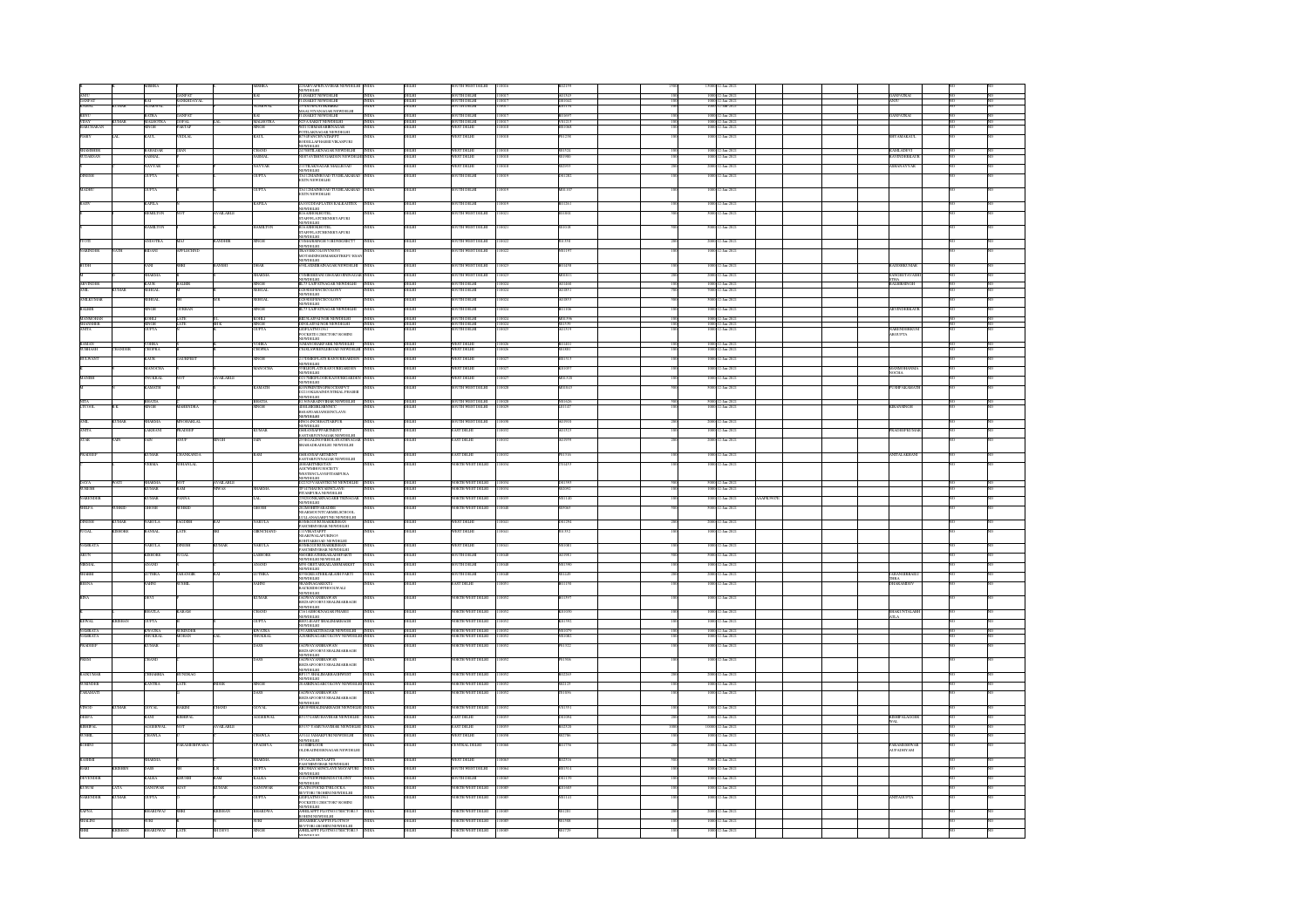|                                    |                 |                       |                     |                        |                              | 9 PRASHANTVIHAR NEWDELHI                                                                                                                                                                                         |                                          |                         |                                 |                           |                  |  |       |                                                                                                      |  |                        |  |
|------------------------------------|-----------------|-----------------------|---------------------|------------------------|------------------------------|------------------------------------------------------------------------------------------------------------------------------------------------------------------------------------------------------------------|------------------------------------------|-------------------------|---------------------------------|---------------------------|------------------|--|-------|------------------------------------------------------------------------------------------------------|--|------------------------|--|
|                                    |                 |                       |                     |                        |                              | <b>PIPOCKETR</b>                                                                                                                                                                                                 |                                          |                         | <b>WITH WI</b>                  |                           |                  |  |       |                                                                                                      |  |                        |  |
| <b>PRAMOD</b>                      | KUMAR           | <b>GUPTA</b>          | <b>ATE</b>          | <b>ALIG RAM</b>        | <b>GUPTA</b>                 | SECTORES ROHINI NEWDELHI<br>40EPOCKAET3 MAYURVIHAR                                                                                                                                                               | <b>INDIA</b>                             | <b>ELHI</b>             | <b>AST DELHI</b>                |                           | 1418             |  |       | 2000 12-Jan-2021                                                                                     |  |                        |  |
|                                    |                 |                       |                     |                        |                              | <b>HASEI NEWDELHI</b><br>IOEPOCKET3                                                                                                                                                                              |                                          |                         |                                 |                           |                  |  |       |                                                                                                      |  |                        |  |
| aroj                               |                 | łАА                   | <b>AMOD</b>         | MAS                    | UPTA                         | OEFOUNCES<br>AAYUR VIHARPHASEI NEWDELHI                                                                                                                                                                          | NDL                                      | ELHI                    | AST DELHI                       |                           | 132              |  | 2000  | 2-Jan-2021                                                                                           |  |                        |  |
| INODKUMA                           |                 |                       |                     |                        |                              | SODPOCKETC<br>MAYUR VIHARPHASEII NEWDELHI                                                                                                                                                                        |                                          |                         | <b>ST DELH</b>                  |                           |                  |  |       |                                                                                                      |  |                        |  |
|                                    |                 |                       |                     |                        |                              |                                                                                                                                                                                                                  |                                          |                         |                                 |                           |                  |  |       |                                                                                                      |  |                        |  |
|                                    |                 | <b>ARWAL</b>          |                     |                        | <b>ARWA</b>                  | <b>OSHREEGANESHSWEETS</b>                                                                                                                                                                                        |                                          |                         | <b>AST DELHI</b>                |                           |                  |  |       |                                                                                                      |  |                        |  |
|                                    |                 |                       |                     |                        |                              | M2PRATAPNAGAR<br>MAYURVIHARPHASEI NEWDELHI                                                                                                                                                                       |                                          |                         |                                 |                           |                  |  |       |                                                                                                      |  |                        |  |
| <b>CENSH</b>                       |                 | sen                   |                     |                        |                              | <b>LIFAMVIHAR VIKASMARGEYT</b>                                                                                                                                                                                   |                                          |                         | <b>ST DELHI</b>                 |                           |                  |  |       | 1000 12-Jan-202                                                                                      |  |                        |  |
|                                    | <b>TMAP</b>     | <b>MLA</b>            |                     | <b>ALABLE</b>          |                              | <b>SEWDELHI</b><br>PSAIAGRITENCLASE                                                                                                                                                                              |                                          |                         | <b>ST DEI HI</b>                |                           |                  |  |       | Im 202                                                                                               |  |                        |  |
| KAILASH                            |                 | <b>IATT</b>           |                     | <b>ALABLE</b>          |                              | VIKASMARGEXTN NEWDELHI<br>FLYGRADGELAT<br><b>FLOBMERICAL</b><br>GTBENLLAVEOPPGTB HOSPITAL                                                                                                                        |                                          | ELHI                    | <b>ORTH EAST DELHI</b>          |                           |                  |  | 10000 | J <sub>202</sub>                                                                                     |  |                        |  |
|                                    |                 |                       |                     |                        |                              |                                                                                                                                                                                                                  |                                          |                         |                                 |                           |                  |  |       |                                                                                                      |  |                        |  |
| AVIN                               | KUMAR           | <b>GUPTA</b><br>engal |                     |                        | CHANDRA                      |                                                                                                                                                                                                                  | NDIA                                     | ELHI                    | AST DELH<br>AST DELHI           |                           |                  |  |       | 1000 12-Jan-2021<br>3000 12-Jan-2021                                                                 |  | <b>SHILAGUPT</b>       |  |
|                                    |                 |                       |                     |                        |                              | OIBENLIAVEOPOLIB HOSPILAL<br>NEWDELHI<br>DI SVIVEKVIHAR NEWDELHI<br>DI SVIVEKVIHAR NEWDELHI<br>MAYUR VIHARPHASEI NEWDELHI                                                                                        |                                          |                         |                                 |                           |                  |  |       |                                                                                                      |  |                        |  |
| <b>ABDULL</b>                      |                 |                       |                     |                        |                              |                                                                                                                                                                                                                  |                                          |                         |                                 |                           |                  |  |       |                                                                                                      |  |                        |  |
|                                    |                 | NSALI                 |                     | AVAILABLE<br>AVAILABLE |                              | <b>?OBOXNOSS40RIYADH RIYADH</b><br>  S02DECOUSUITEROAD<br>!  ALUPPAUGENY NEWYORK<br>  S02DECOUSUITEROAD                                                                                                          |                                          |                         |                                 |                           |                  |  |       |                                                                                                      |  |                        |  |
|                                    |                 | <b>WSALI</b>          |                     | ALABLE                 |                              |                                                                                                                                                                                                                  | UNITED ALL<br>AMERICA<br>CONTED STATES C |                         |                                 |                           |                  |  |       |                                                                                                      |  |                        |  |
| <b>SHIN</b>                        | MAR             | <b>ANORIA</b>         |                     |                        | ANORIA                       | <b>JAUPPAUGENY NEWYORK</b><br>ND14ANIT HARIDABAD Farid                                                                                                                                                           | AMERICA                                  | ARYANA                  | <b>ARIDABAD</b>                 |                           | 01429            |  |       | 1000 12-Jan-2021                                                                                     |  |                        |  |
| TMALA                              |                 | SUPTA                 |                     |                        | GUPTA                        | 14 ANIT HARIDABAD Faridabad                                                                                                                                                                                      | <b>INDIA</b>                             | <b>JARYANA</b>          | ARIDABAD                        |                           | H481             |  |       | $\frac{1}{2}$ an-2021                                                                                |  |                        |  |
|                                    |                 | MANKE                 | <b>IEMBRAMM</b>     |                        | $\overline{u}$               | DUSENO1471 SECTOR29 Faridab                                                                                                                                                                                      | .<br>NDRA                                | an yawa                 | <b>ARTISRAE</b>                 |                           | $\overline{1}$   |  | men.  | 5.5m/202                                                                                             |  |                        |  |
|                                    |                 | RANA                  |                     |                        | <b>EANA</b>                  | <b>IOUSENO382 SECTOR19 Faridihad</b>                                                                                                                                                                             | <b>INDIA</b>                             | <b>HARYANA</b>          | <b>ARTISRAD</b>                 |                           |                  |  |       | 1000 12-Jun-2021                                                                                     |  |                        |  |
|                                    |                 |                       | SHWAR.              |                        |                              |                                                                                                                                                                                                                  |                                          |                         |                                 |                           |                  |  |       |                                                                                                      |  |                        |  |
| ANIL<br>ASHOK                      |                 | KUMAR<br>KUMAR        |                     |                        | PRASAD<br>PRAKASH            | .<br>IGANAJMANDI SAMPLA Robiak   INDIA<br>IGANAJMANDI SAMPLAHARYANA   INDIA                                                                                                                                      |                                          | HARYANA<br>HARYANA      | HAJJAR<br>HAJJAR                | 24501<br>24501            | A01278<br>A01524 |  |       | 1000 12-Jan-2021<br>1000 12-Jan-2021                                                                 |  |                        |  |
| <b>JUENDER</b>                     |                 |                       | AURARI              |                        | AL.                          | tobrak<br>6ANAJMANDI SAMPLAHARYANA                                                                                                                                                                               | <b>INDIA</b>                             | <b>IARYANA</b>          | HAUAR                           | 24501                     | 01245            |  |       | 1000 12-Jan-2021                                                                                     |  |                        |  |
| RMOD                               |                 | <b>EADAN</b>          | Œ                   |                        | <b>IADAN</b>                 | tobrak<br>OMNATHMADAN 12SANTNAGAR                                                                                                                                                                                | <b>INDIA</b>                             | <b>ARYANA</b>           | SAR.                            |                           | 1164             |  |       | 1000 12-Jan-2021                                                                                     |  |                        |  |
|                                    |                 | <b>EAWAI</b>          |                     |                        | RAWA                         |                                                                                                                                                                                                                  |                                          | <b>RYANA</b>            |                                 |                           |                  |  |       | $an-202$                                                                                             |  |                        |  |
|                                    |                 |                       |                     |                        |                              | GANGALSARNAMARNA ITI<br>JELHIGATE POHANSIHAR YANA                                                                                                                                                                |                                          |                         |                                 |                           |                  |  |       |                                                                                                      |  |                        |  |
| <b>NTOSE</b>                       |                 |                       | AKESH               |                        | <b>ARG</b>                   | arsi<br>RIMORYHELLONCENTRE                                                                                                                                                                                       |                                          | <b>JARYANA</b>          | <b>IRSA</b>                     |                           |                  |  | 1000  | 2-Jan-2021                                                                                           |  |                        |  |
|                                    |                 |                       | <b>URESH</b>        |                        | .<br>AY AL                   | DISTSIRSAR Odhan<br>1233 NEARWAREHOUSE                                                                                                                                                                           |                                          | <b>JARYANA</b>          |                                 |                           |                  |  |       | 2-Jan-2021                                                                                           |  |                        |  |
|                                    |                 |                       |                     |                        |                              | SAFIDONMANDI Safiden<br>I SBICKERSTAFEECLOSE<br>SHAWOLDHAJILANCASHIRE<br>I ANCASHIRE<br>BDDCHAWI NO963                                                                                                           |                                          |                         |                                 |                           |                  |  |       |                                                                                                      |  |                        |  |
| NAMDEV                             | AIRAM           | <b>AMTEKIAR</b>       | AIRAM               |                        |                              |                                                                                                                                                                                                                  |                                          | <b>AHARASHTRA</b>       | <b>EUMBAI</b>                   |                           |                  |  |       | $\frac{1}{2}$ an-2021                                                                                |  |                        |  |
|                                    |                 |                       |                     |                        |                              | <b>DELISELEROADNMJOSHIMARG</b>                                                                                                                                                                                   |                                          |                         |                                 |                           |                  |  |       |                                                                                                      |  |                        |  |
|                                    |                 |                       |                     |                        |                              | MUMBAI<br>HMUNIAPPANST<br>HMMARHTOTTROYAPURAM                                                                                                                                                                    |                                          |                         |                                 |                           |                  |  |       |                                                                                                      |  |                        |  |
|                                    |                 |                       |                     |                        |                              | HENNAI CHENNAI                                                                                                                                                                                                   |                                          |                         |                                 |                           |                  |  |       |                                                                                                      |  |                        |  |
| ORAH                               |                 | HARAIH                |                     | ALABLE                 |                              | OBOXNO242SAFAT QUWAIT<br>VANARABCOUNSALTINGREN                                                                                                                                                                   |                                          |                         |                                 |                           |                  |  |       |                                                                                                      |  |                        |  |
| URHAN                              |                 | <b>VAT</b>            |                     | <b>ALABLE</b>          |                              |                                                                                                                                                                                                                  | <b>UWAIT</b>                             |                         |                                 |                           |                  |  |       | $tan-202$                                                                                            |  |                        |  |
| BAGH                               |                 |                       |                     |                        | PRAKASH                      | POBOXNO1031SAFAT QUWAIT<br>294KRISHANPURA Sonipat                                                                                                                                                                | <b>INDIA</b>                             | HARYAN/                 | SONPAT                          |                           |                  |  |       | 1000 12-Jan-2021                                                                                     |  |                        |  |
| <b>ISHIL</b>                       |                 | <b>KUMAR</b>          |                     | /AILABLE<br>GATRAM     | PRAKASH                      | 294KRISHANPURA Sonipat<br>ALMELCCO POBOX24317<br>HOUSENOS819 SHIVAJIMOHALL                                                                                                                                       | <b>INDIA</b><br>KUWAIT                   | HARYANA                 | SONPAT                          | 31001                     |                  |  |       | 1000 12-Jan-2021<br>5000 12-Jan-2021<br>1000 12-Jan-2021                                             |  |                        |  |
|                                    |                 |                       |                     |                        | .<br>Wiki                    | ROUSENOSS 19 SHIVAJIMOHALLA<br>terbala<br>ROUSENOSS 19 SHIVAJIMOHALLA                                                                                                                                            |                                          | .<br>WYANA              | .<br>ÆALA                       |                           |                  |  |       |                                                                                                      |  |                        |  |
| MINT                               |                 | .<br>IFfa             |                     |                        | <b>KHRCHANI</b>              |                                                                                                                                                                                                                  | NDIA                                     | <b>ARYANA</b>           | <b>MBALA</b>                    |                           |                  |  |       | 2-Jan-2021                                                                                           |  | ISHKUMA<br><b>NETA</b> |  |
| <b>AJESH</b>                       |                 | <b>ATTAL</b>          |                     |                        |                              |                                                                                                                                                                                                                  |                                          | <b>JARYANA</b>          | ANCHKULA                        |                           |                  |  |       | J <sub>20</sub> 202                                                                                  |  |                        |  |
|                                    |                 |                       | RCHARAN             |                        |                              |                                                                                                                                                                                                                  |                                          |                         |                                 |                           |                  |  |       |                                                                                                      |  |                        |  |
| VINDER                             |                 |                       |                     |                        |                              |                                                                                                                                                                                                                  |                                          | .<br>RYANA              | NCHKULA                         |                           |                  |  |       | J <sub>202</sub>                                                                                     |  |                        |  |
|                                    |                 |                       |                     |                        |                              |                                                                                                                                                                                                                  |                                          | <b>BYANA</b>            | <b>NORKER A</b>                 |                           |                  |  |       |                                                                                                      |  |                        |  |
| WDEEP                              |                 | ROVER                 |                     |                        | <b>GOROVER</b>               | HOUSENGOS 17 Sun vormanner<br>Andala COSURINDERKUMARRAJESH<br>COSURINDERKUMARRAJESH<br>LUCKYAJITOCENTRE<br>41 AHARYANAMOTORMARKET<br>WOSURINDERKUMAR<br>HOUSENO331SECTOR4 Parchkuls<br>HNO779A SECTOR8 Parchkuls | <b>INDIA</b>                             | <b>IARYANA</b>          | <b>ANCHKULA</b>                 |                           | 02942            |  |       | 3000 12-Jan-2021                                                                                     |  | AMIKAGRO               |  |
| ) ALIP                             |                 |                       | HARAM               |                        | <b>SINGH</b>                 |                                                                                                                                                                                                                  | INDIA                                    |                         |                                 |                           | 140100           |  |       |                                                                                                      |  |                        |  |
|                                    |                 | <b>ENGH</b>           |                     |                        |                              | 42CHOTILINESANT                                                                                                                                                                                                  |                                          | <b>IARYANA</b>          | AMUNA NAGAR<br>MUNA NAGA        |                           |                  |  |       | 1000 12-Jan-2021                                                                                     |  |                        |  |
|                                    |                 | <b>IURANA</b>         | <b>JESH</b>         |                        | <b>IURANA</b>                | URAYAMUNANAGAR Ambala<br>SSHRINAGARCOLONY IAGAD                                                                                                                                                                  | NDLA                                     | RYANA                   |                                 |                           |                  |  |       | $an-202$                                                                                             |  |                        |  |
| ARDEE                              |                 |                       | <b>UKIA</b>         |                        |                              | imbala<br>MALKIATSINGHAPC<br>BBMBGANGUWAL DISTROPAR                                                                                                                                                              |                                          |                         | PNAGAR                          |                           |                  |  |       |                                                                                                      |  |                        |  |
| <b>AKESH</b>                       |                 | <b>SOBTI</b>          |                     |                        | ювп                          | tundpur<br>Sahib<br>OBTIBALLBEARINGSTORE                                                                                                                                                                         | NDIA                                     | NJAB                    | <b>UPNAGAR</b>                  | 1124                      | 2058             |  |       | 1000 12-Jan-2021                                                                                     |  |                        |  |
|                                    |                 |                       |                     |                        |                              | SHOP43RLYROAD AnandpurSahib<br>NASECTORS NAYANAGAL Ropar                                                                                                                                                         |                                          |                         | PNAGAI                          |                           |                  |  |       |                                                                                                      |  |                        |  |
| <b>IRMALA</b>                      |                 | <b>CHOPRA</b>         | AHARAJ              | ISHAN                  | CHOP                         | <b>78SANGATROAD CIVILLINES</b>                                                                                                                                                                                   | <b>INDIA</b>                             | NJAB                    | UDHIANA                         |                           | 31406            |  |       | 1000 12-Jan-2021                                                                                     |  |                        |  |
| <b>M RIP</b>                       |                 |                       |                     |                        |                              | adiana<br>STHAPARNAGAR                                                                                                                                                                                           |                                          |                         |                                 |                           |                  |  |       |                                                                                                      |  |                        |  |
|                                    |                 | AREEN                 | <b>TRAN</b>         |                        |                              | ONETAIINAGAR<br>"YNSURHASHKNITWEARS                                                                                                                                                                              |                                          |                         | DHIAN2                          |                           |                  |  |       | 1000 12-Jan-2021                                                                                     |  |                        |  |
| daniti                             |                 | <b>INGH</b>           | <b>AGAT</b>         |                        | <b>INGH</b>                  | .<br>IVSS3BRAHMPURI Ludhiana<br>AANJITMARKET NEARPO                                                                                                                                                              | INDIA                                    | .<br>NJAJ               | <b>IDHIANA</b>                  |                           | oton             |  |       | 1000 12-Jan-2021                                                                                     |  |                        |  |
| IANJIT                             |                 | KOMAL.                |                     |                        | NGH                          | NETAINAGAR Ludhiana<br>MANJITMARKET NEARPO                                                                                                                                                                       | NDIA                                     | NJAB                    | <b>UDHIANA</b>                  |                           | 01902            |  |       | 1000 12-Jan-2021                                                                                     |  |                        |  |
| AWAN                               |                 | KUMAR                 | KTEH                |                        | <b>HAND</b>                  | NETAINAGAR Ludhiana<br>TILAKNAGAR HNOBIIII 282 Ludh                                                                                                                                                              | $\mathbb{N}\mathrm{DIA}$                 | NJAB                    | UDHIANA                         | 1008                      | 01209            |  |       | 5000 12-Jan-2021                                                                                     |  |                        |  |
| RINDER                             |                 | MAR                   |                     |                        |                              | <b>UNFEMWALACHOWN</b>                                                                                                                                                                                            |                                          |                         | <b>HIAN</b>                     |                           |                  |  |       | $an-202$                                                                                             |  |                        |  |
| ASHMI                              |                 |                       | a Bri               |                        |                              | HMATULLAROAD Ludhiana<br>HARIOMAITTAI                                                                                                                                                                            | .<br>NDIA                                | <b>NJAB</b>             | <b>OGA</b>                      |                           |                  |  |       | 2-Jan-2021                                                                                           |  |                        |  |
|                                    |                 |                       |                     |                        |                              | MATHURANAGRI GOYALHOTEL                                                                                                                                                                                          |                                          |                         |                                 |                           |                  |  |       |                                                                                                      |  |                        |  |
| <b>SHA</b>                         |                 | COCHHAB               | SHI                 |                        | OCHHAB                       | Moga<br>HNO204471SGILWALI<br>GATEKUCHAKAHANSINGH                                                                                                                                                                 |                                          | NJA                     | MRITSAR                         |                           |                  |  |       | 2-Jan-202                                                                                            |  |                        |  |
| <b>DEEPALL</b>                     |                 | <b>MEHRA</b>          | WAHAR               |                        |                              | HOWKJAISINGH Amritsarl<br>3RANIKABAGH Amritsarl                                                                                                                                                                  |                                          | <b>TNIAR</b>            | <b>MRITSAR</b>                  |                           |                  |  |       |                                                                                                      |  |                        |  |
|                                    |                 |                       |                     |                        |                              | <b>IRANIKARAGHA</b>                                                                                                                                                                                              |                                          |                         | MRITSA                          |                           |                  |  |       |                                                                                                      |  |                        |  |
| <b>GURPREET</b>                    |                 | łΑTU<br><b>ATTE</b>   | MOHINDEE            |                        | INGH                         | HARMOHINDERSINGH<br><b>1GOLDENAVENUE Armitsa</b><br>01RANIK ARAGH Amritsarl                                                                                                                                      | NDIA<br>NDIA                             | NJA<br>.<br>Niai        | <b>GRITSAR</b><br>MRITSAR       |                           | 01218            |  |       | $\frac{1}{2}$<br>$\overline{a}$                                                                      |  |                        |  |
| <b>HARINDER</b>                    |                 | RANI                  |                     |                        | CHAND                        |                                                                                                                                                                                                                  | INDIA                                    | PUNJAB                  | MRITSAR                         | 143001                    | 01087            |  |       |                                                                                                      |  |                        |  |
| JANAK<br>JASKIRAN                  |                 | <b>KOUR</b>           | UINDER              |                        | <b>INGH</b>                  |                                                                                                                                                                                                                  | NDLA                                     | NJAB                    | MRITSAR                         | 43001                     | ш                |  |       | 1000 12-Jan-2021<br>1000 12-Jan-2021                                                                 |  |                        |  |
|                                    |                 |                       |                     |                        | CHANI                        | SSRANIKABAGH Amrisari<br>HNO719MOHALLAHARGOB<br>INDPURAGATEHAKIMANWAL A                                                                                                                                          |                                          | PUNJAI                  | MRITSAR                         |                           |                  |  |       |                                                                                                      |  |                        |  |
| <b>WAHAR</b>                       |                 |                       | SHOR                |                        | KUMAR                        | mritsarI<br>3RANIKABAGH AmritsarI<br><b>S3RANIKABAGH Amrib</b>                                                                                                                                                   |                                          | PUNJAI                  |                                 |                           | J01143           |  |       |                                                                                                      |  |                        |  |
| MADHU<br>MANINDER<br><b>JINDER</b> |                 | KAUR<br><b>INGH</b>   | .<br>Wa             | <b>SURINDER</b>        | <b>SINGH</b><br><b>SINGH</b> | 01RANIKABAGH AmritsarI<br>HOUSENO719MOHALLA                                                                                                                                                                      | <b>INDIA</b><br><b>INDIA</b>             | PUNJAB<br>UNJAB         | AMRITSAR<br>AMRITSAR<br>MRITSAR | 143001<br>143001<br>13001 | M01300<br>01253  |  | 1000  | $\frac{1000}{124\pi + 2021}$ $\frac{1000}{124\pi + 2021}$ $\frac{1000}{124\pi + 2021}$<br>2-Jan-2021 |  | SKIRANKOU              |  |
|                                    |                 |                       |                     |                        |                              | ARGOBINDPURAGATE                                                                                                                                                                                                 |                                          |                         |                                 |                           |                  |  |       |                                                                                                      |  |                        |  |
|                                    |                 |                       |                     |                        |                              | IAKIMANWALA Amritsarl<br> 3RANIKABAGH Amritsarl                                                                                                                                                                  |                                          |                         |                                 |                           |                  |  |       |                                                                                                      |  |                        |  |
|                                    | <b>SURINDER</b> | <b>SINGH</b><br>MEHRA | <b>AWAHAR</b>       | <b>TARLOCHAI</b>       | <b>SINGH</b>                 | 101RANIKABAGH Annisarl                                                                                                                                                                                           | <b>INDIA</b>                             | <b>PUNJAB</b><br>PUNJAB | AMRITSAR                        | 143001                    | \$0105           |  |       | 1000 12-Jan-2021                                                                                     |  |                        |  |
| SAVITA<br>SURINDER                 |                 | <b>TARA</b>           |                     |                        | <b>JARMA</b>                 | <b>3RANIKABAGH Amrisari</b><br>VOSHOMPARKASHSHARM                                                                                                                                                                | INDIA<br>INDIA                           | UNJAB                   | MRITSAR<br>MRITSAR              | $\frac{143001}{43001}$    | i01406<br>i02126 |  |       | 1000 12-Jan-2021<br>1000 12-Jan-2021                                                                 |  |                        |  |
| <b>SHIL</b>                        |                 | OCHHAR                |                     |                        | CHHAS                        | 9NEWTHISILPURA Amritsari<br>INO20447ISGILWALI<br><b>JATEKUCHAKAHANSINGH</b>                                                                                                                                      | <b>SDIA</b>                              | NJAB                    | MRITSAR                         |                           | 2160             |  |       | $3m-202$                                                                                             |  |                        |  |
|                                    |                 | <b>UMAR</b>           |                     |                        |                              |                                                                                                                                                                                                                  | NDU                                      | NJA                     | .<br>MRITSAR                    |                           |                  |  |       | 2-Jan-202                                                                                            |  |                        |  |
|                                    |                 |                       |                     |                        |                              | HOWKJAISINGH Amritsarl<br>OSEHGALPAINTS 19QUEENRO<br>mritsarl<br>NUPAMMONTESSORICESCHOC                                                                                                                          |                                          | eta)                    | <b>GETTSAR</b>                  |                           |                  |  |       |                                                                                                      |  |                        |  |
|                                    |                 |                       |                     |                        |                              | <b>OLDLAKKARMANDI</b>                                                                                                                                                                                            |                                          |                         |                                 |                           |                  |  |       |                                                                                                      |  |                        |  |
|                                    |                 |                       | <b>TLAK</b>         |                        |                              | <b>20GOLDANTEMPLE Amritsarl</b><br>GEHRIMANDIDIST Amritsarl                                                                                                                                                      | <b>INDIA</b>                             | PUNJAB                  | <b><i>MRITSAR</i></b>           | 43119                     | A01344           |  |       | 1000 12-Jan-2021                                                                                     |  |                        |  |
|                                    |                 | HNAD                  | <b>UADITTA</b>      |                        |                              | <b>JEHRIMANDIDIST AmritsarII</b><br>JEHRIMANDIDIST AmritsarII                                                                                                                                                    | <b>INDIA</b><br>INDIA                    | PUNJAB<br>PUNJAB        | MRITSAR<br>MRITSAR              | 43119<br>43119            |                  |  |       | 1000 12-Jan-202<br>1000 12-Jan-202                                                                   |  |                        |  |
|                                    |                 |                       | LAK<br><b>TILAK</b> |                        |                              | EHRIMANDIDIST Amrit                                                                                                                                                                                              |                                          |                         | <b>GRITSAL</b>                  | 4311                      |                  |  |       | 1000 12-Jan-202                                                                                      |  |                        |  |
| <b>JEEV</b><br>ATYAID              |                 | KUMAR                 |                     |                        |                              | GEHRIMANDIDIST AmritsarII<br>NEWBARRAKPUR                                                                                                                                                                        | <b>INDIA</b><br>NDIA                     | PUNJAB<br>WEST BENGAL   | MRITSAR<br>4 PARAGONS           |                           | 38               |  |       | 1000 12-Jan-2021<br>1000 12-Jan-2021                                                                 |  |                        |  |
|                                    |                 |                       |                     |                        |                              | E WBARKAKTUR<br>EARBTCOLLEGE 24PGS-143276<br>EPTTOFENGLISH GOVTCOLLEGE                                                                                                                                           |                                          |                         | <b>RDASPUE</b>                  |                           |                  |  |       | 2-Jan-202                                                                                            |  |                        |  |
|                                    |                 |                       | 0.17133             |                        |                              | <b>inlaspur.</b><br>VAHTTMAMONDCO                                                                                                                                                                                |                                          |                         | <b>LANDHAR</b>                  |                           |                  |  |       | $3m-202$                                                                                             |  |                        |  |
| <b>LAMBER</b><br>HARINDE           |                 | <b>INGH</b>           | <b>JURBA</b>        |                        | <b>INGH</b>                  | AZARPAPRIAN Jal <mark>and</mark> aar<br>A164BAZARPAPRIAN Ja                                                                                                                                                      |                                          | UNJAB                   | <b>MANDHAR</b>                  |                           |                  |  | 1000  | <br> 2-Jan-2021<br> 2-Jan-2021                                                                       |  |                        |  |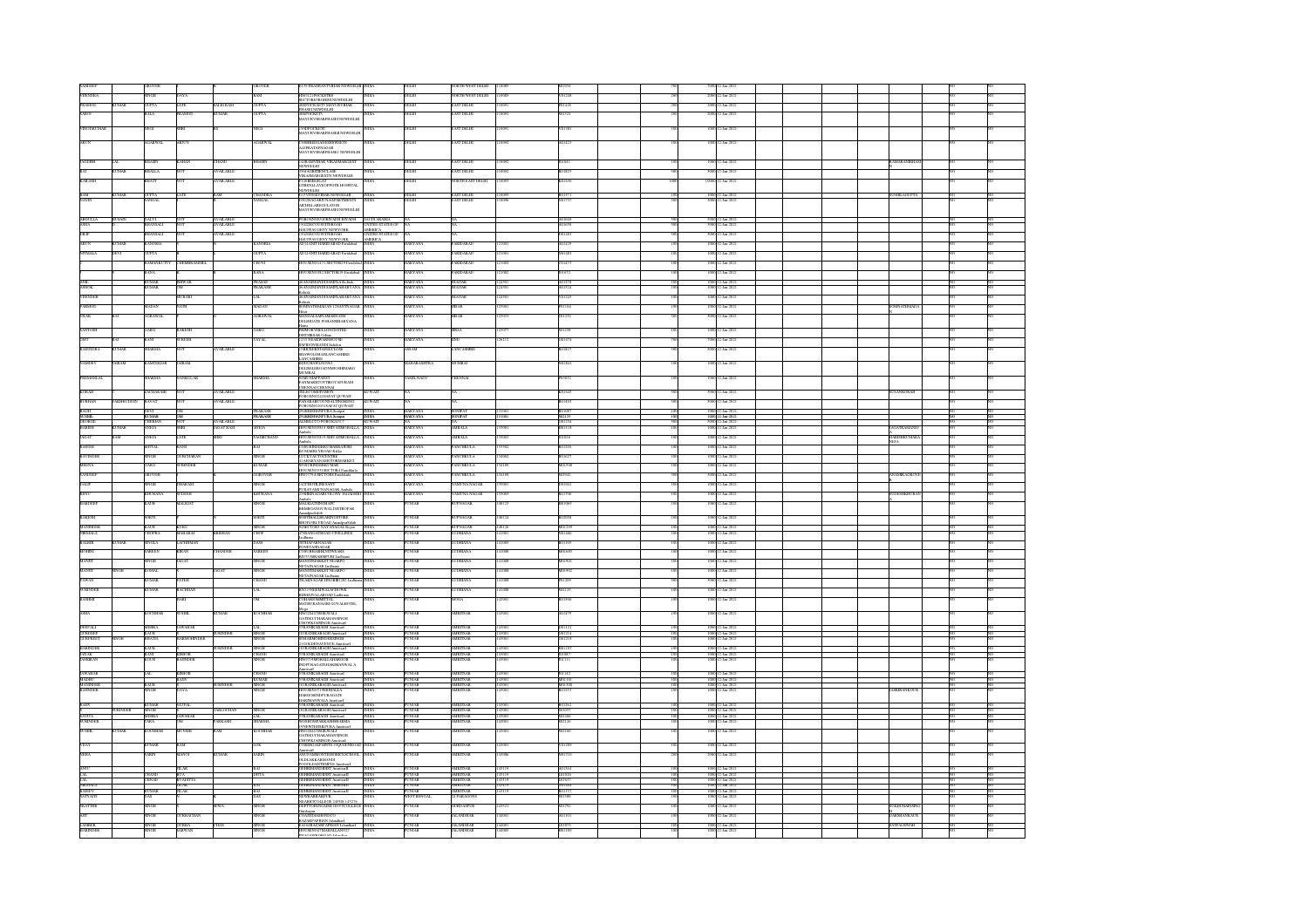|                            |                   |                          |                                     |                         | THETATAIRONSTEELOO                                                                                    |              | <b>MTAE</b>                                         |                            |         |                  |  |      |                                      |  |                                         |  |  |
|----------------------------|-------------------|--------------------------|-------------------------------------|-------------------------|-------------------------------------------------------------------------------------------------------|--------------|-----------------------------------------------------|----------------------------|---------|------------------|--|------|--------------------------------------|--|-----------------------------------------|--|--|
|                            |                   |                          |                                     |                         | <b>TROADDHANDWALLPhillian</b><br>1718LT3CSECTOR3                                                      |              | <b>NJAE</b>                                         | SHLARPUL                   |         |                  |  |      |                                      |  |                                         |  |  |
|                            |                   |                          |                                     |                         | TALWARATSHIP DISTHOSHIARPUL                                                                           |              |                                                     |                            |         |                  |  |      |                                      |  |                                         |  |  |
| <b>ALBIR</b>               |                   | UMAR                     | <b>AGAN</b>                         | <b>ATH</b>              | İohiarpar<br>COOOPBANK<br>NADALADISTKAPURTHALA                                                        |              | UNJAB                                               | APURTHALA                  |         | 1104             |  |      | 2-Jan-2021                           |  |                                         |  |  |
| <b>NARESH</b>              |                   | <b>NDARI</b>             |                                     |                         | .<br>24MODELTOWN Kaparthala                                                                           |              | <b>NIAF</b>                                         | <b>PURTHALA</b>            |         |                  |  |      |                                      |  |                                         |  |  |
|                            |                   | ANDARI                   |                                     | <b>JANDARI</b>          |                                                                                                       |              | PUNJAB                                              |                            |         |                  |  |      |                                      |  |                                         |  |  |
| URMIL.<br>VEERAN           |                   |                          |                                     |                         | 414MODELTOWN Kaparthala<br>COCOOPBANK<br>ADALADISTKAPURTHALA                                          |              | <b>NJAE</b>                                         | : APURTHALA<br>: APURTHALA |         |                  |  |      | 3000 12-Jan-2021<br>1000 12-Jan-2021 |  |                                         |  |  |
| <b>SUNIL</b>               |                   | NDO!                     |                                     |                         |                                                                                                       |              |                                                     | ANDHAI                     |         |                  |  |      | $Jan-202$                            |  |                                         |  |  |
|                            |                   |                          |                                     |                         | apartbala<br>ONATIONALBANK<br>POKANGSAHABUTEHSIL<br>JAKODARDISTIALANDHAR                              |              |                                                     |                            |         |                  |  |      |                                      |  |                                         |  |  |
|                            |                   |                          |                                     |                         |                                                                                                       |              |                                                     |                            |         |                  |  |      |                                      |  |                                         |  |  |
| BALJEET                    |                   | KAUR                     | <b>U. SINGH</b><br><b>JRAN</b>      | <b>KH</b>               | iskodar<br>7 ACHHOTIBARADARI MALLROA                                                                  |              | NJAE                                                | ATIALA                     |         |                  |  |      | 2000 12-Jan-2021                     |  | <b>KIRANPALSING</b><br><b>SEKHON</b>    |  |  |
| HARPAL                     |                   | MAHE                     |                                     |                         | atiala<br>SRANJITNAGAR BHADSIBRIAD                                                                    | <b>SDL</b>   | .<br>UNJAE                                          | <b>ATIALA</b>              |         |                  |  |      | 1000 12-Jan-2021                     |  |                                         |  |  |
| HARPREET                   |                   | $\frac{1}{2}$            |                                     |                         | <b>PATIALA Patiala<br/>FINOJ LETORARARA</b>                                                           |              |                                                     | .<br>VIIALA                |         |                  |  |      |                                      |  |                                         |  |  |
| <b>HEM</b>                 |                   | <b>JARMA</b>             |                                     |                         | <b>DHIANAPATIALA Patiala</b><br>ASDHII LONMARC                                                        |              | .<br>Vlat                                           | <b>ATIALA</b>              |         |                  |  |      |                                      |  |                                         |  |  |
|                            |                   |                          |                                     |                         | RAICHCOLONY PATIALA Patisla                                                                           |              |                                                     |                            |         |                  |  |      |                                      |  |                                         |  |  |
| <b>JOGINDER</b>            |                   | <b>SINGH</b>             | ATNAM                               | NGH                     | NO109RAGHUMAJRA                                                                                       |              | UNJAB                                               | <b>ATIALA</b>              |         |                  |  |      | 1000 12-Jan-2021                     |  |                                         |  |  |
| <b>OGINDER</b>             |                   | <b>AKKAR</b>             | EM.                                 | wkar                    | GHASSMANDI PATIALA Patiala<br>228BHARPURGARDEN<br>OPPNEWMOTIBAGHPALACE                                |              | <b>NJAE</b>                                         | <b>ATIALA</b>              |         |                  |  |      | $3m-2021$                            |  | <b>JASBIRKAURKA</b><br>KAR              |  |  |
|                            |                   |                          |                                     |                         | ATIALA Patiala<br>?ACHHOTIBARADARI MALLI                                                              |              |                                                     |                            |         |                  |  |      |                                      |  |                                         |  |  |
| <b>KIRAN</b>               |                   |                          | DER PALSING                         |                         |                                                                                                       |              | <b>NJAE</b>                                         | VIIALA                     |         |                  |  |      | J <sub>202</sub>                     |  | <b>LJEETKAU</b>                         |  |  |
| <b>KIRPAL</b>              |                   |                          |                                     |                         | Miala<br>NPUNJABIBAGH                                                                                 |              | <b>NJAE</b>                                         | <b>TIALA</b>               |         |                  |  |      |                                      |  |                                         |  |  |
| KRISHNA                    | MARI              | <b>MEHTA</b>             | $\overline{\Delta}$ TF<br><b>AV</b> | <b>HTA</b>              | <b>EARCHICKSHOTEL Patials</b><br>DGIANCOLONY Patiala                                                  | .<br>تان     | UNIAB                                               | <b>ATIALA</b>              |         |                  |  | 1000 | 12-Jan-2021                          |  | <b>NAMMEE</b>                           |  |  |
|                            |                   | <b>IARMA</b>             | <b>SHOR</b>                         | ARMJ                    | ISDHILLONMARG<br>WRAICHCOLONY PATIALA Patial                                                          | <b>DIA</b>   | .<br>NJAF                                           | <b>ATIALA</b>              |         |                  |  |      | 2-Jan-2021                           |  |                                         |  |  |
|                            |                   |                          |                                     |                         |                                                                                                       |              |                                                     |                            |         |                  |  |      |                                      |  |                                         |  |  |
| NIRAPJEE                   |                   |                          |                                     |                         | <b>IRWANNIWAS KAKACOLONY</b>                                                                          |              |                                                     | .<br>VTIALA                |         |                  |  |      | 2-Jan-202                            |  |                                         |  |  |
| PARTAP                     |                   | $\frac{1}{2}$            |                                     | $rac{1}{2}$             | 'atiala<br>'ilyseB16413 KHALSASTREET                                                                  | vnu          | .<br>Niae                                           | <b>ATIALA</b>              |         |                  |  |      | 1000 12-Jan-2021                     |  |                                         |  |  |
| <b>AWAN</b>                | <b>MAR</b>        | <b>MITTAL</b>            | <b>AM</b>                           | <b>TTAI</b>             | ATIALA Patiala<br>2805TARACHANDSTREET                                                                 |              | <b>NJAB</b>                                         | <b>ATIALA</b>              |         |                  |  |      | 1000 12-Jan-2021                     |  |                                         |  |  |
| AJESH                      |                   | NSAL                     |                                     |                         | <b>FACTORYAREA PATIALA Patiala<br/>SHPAWANKUMARGUPTA<br/>HNO12942JANDSTREET PATIALA</b>               |              | UAE                                                 | .<br>VIALA                 |         |                  |  |      | tan 202                              |  |                                         |  |  |
|                            |                   |                          |                                     |                         | slais                                                                                                 |              |                                                     |                            |         |                  |  |      |                                      |  |                                         |  |  |
| <b>BALDEV</b><br>SETJIT    |                   |                          |                                     | VGH                     | ia<br>HASEI URBANESTATE Patiala                                                                       |              | PUNJAI                                              | TIALA<br><b>TIALA</b>      |         |                  |  |      | 2000 12-Jan-2021                     |  | <b>SETJITKAUR</b><br><b>BALDEVSINGH</b> |  |  |
| <b>SHWANI</b>              |                   | <b>KUMAR</b>             |                                     | ă                       | 41 PHASEI URBANESTATE Patiala<br>ASHWANIKUMAR 514PANDUSAR                                             | <b>STYLE</b> | PUNJAB                                              | ATIALA                     | 4720    | 2006             |  |      | 1000 12-Jan-2021                     |  |                                         |  |  |
| HARM                       |                   | <b>INGLA</b>             |                                     |                         | tiala<br>IRAMAHALCOLONY                                                                               | DU           | UNJAB                                               | <b>ATIALA</b>              | $^{20}$ | H 185            |  | 100  | 2-Jan-2021                           |  |                                         |  |  |
| <b>GURDISH</b>             |                   | KAUR                     |                                     | <b>IREWAL</b>           | GEARGSTIWANA NABHA Patiala<br>#NO331 SARDARLASSISTR EET                                               | iDIA         | UNJAB                                               | <b>ATIALA</b>              | 720     | H216             |  | 100  | 2-Jan-2021                           |  |                                         |  |  |
| RAJESH                     |                   |                          |                                     |                         | <b>ANDUSAR Patisla<br/>BEAMAHALCOLONY</b>                                                             |              | .<br>NJAB                                           | ATIALA                     |         |                  |  |      | J <sub>2021</sub>                    |  |                                         |  |  |
| SHEETAL                    |                   |                          |                                     |                         | <b>EARGSTIWANA NABHA Patiala</b><br>HEEVAL SLAPANDUSAR Patial                                         |              | <b>UNJAB</b>                                        | <b>TIALA</b>               |         |                  |  |      |                                      |  |                                         |  |  |
| INDER                      |                   | REWAL                    |                                     | sан                     | HEEYAL SI4PANDUSAR Iumaa<br>INO33ISARDARLASSI STREET<br>ANDUSARNABHA Patisli<br>IATIONALAGROCHEMICALS |              | NJAB                                                | AIAIN                      |         |                  |  |      | J <sub>2021</sub>                    |  |                                         |  |  |
| KHALIL.                    |                   | <b>AAD</b>               |                                     | MAD                     |                                                                                                       |              | NJAB                                                | <b>NGRUR</b>               |         |                  |  |      | J <sub>202</sub>                     |  |                                         |  |  |
| AANAND                     | <b>URYAKANTBE</b> | DOSHI                    | <b>ERYAKANTBH</b>                   | $\overline{\text{OSH}}$ | <b>EDUSTRIESLTD Sangrue</b><br>RTH SITWINSBENGEOR                                                     | vnu          | <b>UJARAT</b>                                       | <b>HMEDABAD</b>            |         |                  |  |      | 2-Jan-2021                           |  |                                         |  |  |
|                            |                   |                          |                                     |                         | <b>DIPURAGAMROAD</b><br>ATELITEAHMEDABAD                                                              |              |                                                     |                            |         |                  |  |      |                                      |  |                                         |  |  |
| BALJINDER                  |                   |                          |                                     |                         | HMEDABAD<br>NOS417MOHALLA TALIA?                                                                      |              |                                                     | <b>ATHINDA</b>             |         |                  |  |      |                                      |  |                                         |  |  |
|                            |                   |                          |                                     |                         |                                                                                                       |              |                                                     |                            |         |                  |  |      | J <sub>202</sub>                     |  |                                         |  |  |
| <b>DEEPAK</b><br>MOHINDE   |                   | KUMAR                    | CHANA!                              |                         | Bathinda<br>57MODELTOWN Bathinda<br>90USENO1996B BIRLAMILLROA<br>20USENO1996B BIRLAMILLROA            |              | PUNJAB                                              | <b>THINDA</b>              |         |                  |  |      | 1000 12-Jan-2021<br>1000 12-Jan-2021 |  |                                         |  |  |
| MANJU                      |                   | <b>SYDNA</b>             |                                     | .<br>Kita               | think<br>NO1564NO3 NAIBASTI Bathind                                                                   |              | <b>INTAR</b>                                        | <b>THINDA</b>              |         |                  |  |      | tan 202                              |  |                                         |  |  |
|                            |                   | RAJI                     |                                     |                         | 41KAMLANEHRUNAGAR                                                                                     |              | <b>UNJAE</b>                                        |                            |         |                  |  | 1000 | 2-Jan-2021                           |  |                                         |  |  |
| <b>AINDER</b>              |                   | <b>KTIMAR</b>            | <b>OHAN</b>                         |                         | ATHINDA Bathinda<br>AJINDRACLINIC SIRKIBAZAR                                                          | <b>NDIA</b>  | <b>INTAR</b>                                        | <b>ATHINDA</b>             |         | 1246             |  |      | 1000 12-Jan-2021                     |  |                                         |  |  |
| <b>SUNDER</b>              |                   |                          | <b>MANY</b>                         | 224                     | <b>HATINDA Bathinda</b><br>MODELTOWN URBANESTATE                                                      | <b>STILL</b> | <b>INTAR</b>                                        | <b>ATHINDA</b>             |         | $\overline{100}$ |  |      | 2-Jan-2021                           |  |                                         |  |  |
| <b>SURESH</b>              |                   | <b>SINGLA</b>            |                                     |                         | thinda<br>CO1564NO3 NAIBASTI Bathinda                                                                 |              | PUNJAB                                              | <b>ATHINDA</b>             |         | 02816            |  |      | 10000 12-Jan-2021                    |  |                                         |  |  |
| <b>SURESE</b><br>KANTA     |                   |                          |                                     |                         |                                                                                                       |              |                                                     |                            |         |                  |  |      |                                      |  |                                         |  |  |
|                            |                   | MAR<br>DYAL              |                                     | KILA<br>MAR             | ENOI 564NO3 NAJBASTI Bahinda<br>KAPURCHANDKEWALKUMAR<br>JONIANAMANDI DISTBHATINDA                     |              |                                                     |                            |         |                  |  |      | -Jan-2021<br>-Jan-2021               |  |                                         |  |  |
| <b>KUSUM</b>               |                   | LATA <sup>1</sup>        | SHOK                                | <b>TMAR</b>             | athinda<br>APURCHANDKEWALKUMAR                                                                        |              | <b>INJAR</b>                                        | <b>ATHINDA</b>             |         | <b>ITAN</b>      |  |      | 1000 12-Jan-2021                     |  |                                         |  |  |
|                            |                   |                          |                                     |                         | <b>ONIANAMANDI DISTBHATINDA</b>                                                                       |              |                                                     |                            |         |                  |  |      |                                      |  |                                         |  |  |
| <b>GOPALDASS</b>           |                   | <b>JAIN</b>              | <b>ANNA</b>                         | AIN                     | athinda<br>TREETNO6LAJPATNAGAR                                                                        | <b>SDIA</b>  | PUNJAB                                              | ARIDKOT                    | 1204    | 101167           |  |      | 1000 12-Jan-2021                     |  | <b>USHILJAIN</b>                        |  |  |
|                            |                   | <b>THEWS</b>             |                                     |                         | KOTKAPURAPUNJAB Faridast<br>19REACHGARDEN MEYERROA<br>HOUSENOS83 SEOCTR7B                             |              |                                                     | ARIDKOT<br>'HANDIGARH      |         |                  |  |      |                                      |  |                                         |  |  |
| <b>UNDAN</b>               | ENGH              | <b>NEGL</b>              | SHANKAR<br>SINGH                    | EGI                     |                                                                                                       | <b>DIA</b>   | CHANDIGARH                                          |                            |         | 01587            |  |      | 1000 12-Jan-2021                     |  |                                         |  |  |
| KAVITA                     |                   |                          |                                     |                         | Chandigath<br>1341 SECOTR 34C Chandigath<br>HOUSENO1545 SECTOR22B                                     |              | CHANDIGARH                                          | <b>NDIGARI</b>             |         |                  |  |      | 2000 12-Jan-2021<br>1000 12-Jan-2021 |  |                                         |  |  |
| RISHAN                     | KUMAR             | <b>GARG</b>              | <b>ARSHAD</b><br>BENT               | <b>AGGARWA</b>          |                                                                                                       | <b>NDIA</b>  | CHANDIGARH                                          | HANDIGARH                  | 60022   | 01525            |  |      |                                      |  |                                         |  |  |
| PARMOD<br>KUNDAN           |                   | SHARMA                   | SHANKAR                             | ASS                     | handigarh<br>341SECOTR34C Chandigarh<br><b>JOUSE3225 SECOTR37D Chandi</b>                             | <b>NDIA</b>  | CHANDIGARH                                          | ANDIGARH                   |         |                  |  |      |                                      |  |                                         |  |  |
|                            |                   |                          |                                     |                         |                                                                                                       |              |                                                     |                            |         |                  |  |      | 2000 12-Jan-202                      |  | <b>KAVITAJ</b>                          |  |  |
| CULJEET                    |                   | KAUR                     |                                     | ЮH                      |                                                                                                       |              | CHANDIGARH                                          | HANDIGARH                  | 60023   | 01584            |  |      | 1000 12-Jan-2021                     |  |                                         |  |  |
| NIRMALA                    |                   | <b>GREWAL</b>            | RENDER                              |                         | OUSENO1263 SECTOR37B                                                                                  |              | HANDIGARH                                           | <b>IANDIGARH</b>           | 002     | 1899             |  | 5000 | 2-Jan-2021                           |  |                                         |  |  |
| JANGIR<br>CHANDER          | KANTA             |                          |                                     | UPTA                    | :Tundigath<br>BOUSEWO248 SECOTR46A                                                                    |              | CHANDIGARH                                          | HANDIGARH                  |         |                  |  |      | J <sub>202</sub>                     |  |                                         |  |  |
|                            |                   | <b>VARMA</b>             | PURAN SINGH<br><b>ALC</b><br>KUMAR  | <b>GREWAL</b><br>VARMA  | HNO3086 SECTOR37D Chandigath<br>HNO3059 SECTOR46C Chandigath                                          | NDIA         | CHANDIGARH<br>CHANDIGARH                            | 'HANDIGARH<br>'HANDIGARH   | 004     | 1482             |  |      | 1000 12-Jan-2021<br>3000 12-Jan-2021 |  | <b>NDERKUMAR</b>                        |  |  |
|                            | ARKASH            | <b>CHOPRA</b>            | <b>EAMCHAND</b>                     |                         | <b>IOUSENO355 SECOTR32A</b>                                                                           | <b>DIA</b>   | HANDIGARH                                           | HANDIGARH                  |         |                  |  |      | 2000 12-Jan-2021                     |  | RMA                                     |  |  |
|                            |                   | <b>ROW</b>               |                                     |                         |                                                                                                       |              | ANDIGARH                                            | <b>HANDIGARH</b>           |         |                  |  |      |                                      |  |                                         |  |  |
|                            |                   | tan wa                   |                                     |                         | handigath<br>?173SECOTR45C Chandigath<br><b>EWRITTAILRUID DING</b>                                    |              |                                                     |                            |         |                  |  |      | J <sub>2021</sub>                    |  |                                         |  |  |
|                            |                   |                          |                                     |                         |                                                                                                       |              |                                                     |                            |         |                  |  |      |                                      |  |                                         |  |  |
| <b>SUBHASH</b><br>TEJENDER | SINGH             | <b>GGARWAL</b><br>HILLON | <b>CEIRRAKHSH</b>                   | $\frac{1}{N}$           | NEWBUTALBOILDING<br>OWERBAZAR ShinlaUrbanT<br>SLOWERBAZAR ShinlaUrban<br>HHP AREAPROVOSTUNIT          |              | HIMACHAL PRADESH<br>HIMACHAL PRADESH                | HMLA<br>HMLA               |         |                  |  |      | 1000 12-Jan-2021<br>1000 12-Jan-2021 |  | INDREADHEEO                             |  |  |
| <b>ARUN</b>                | MAR               | <b>ACHAR</b>             | OPAL<br><b>ZAC</b>                  | <b>CHAR</b>             |                                                                                                       | <b>SDIA</b>  | AMMU AND KASHMIR                                    | <b>SISTE</b>               |         |                  |  | 2000 | 2-Jan-2021                           |  |                                         |  |  |
|                            |                   |                          | <b>OMNATH</b>                       |                         | imlaUrbanT<br>3ADGANDHINAGR Jammu                                                                     | <b>SDIA</b>  |                                                     |                            |         |                  |  |      |                                      |  |                                         |  |  |
| DALJEET                    |                   | KOWL.                    |                                     | $_{\text{OWL}}$         | .<br>NEARCENTRALBUSSTAND Jamm                                                                         |              | AMMU AND KASHMIR                                    | <b>MMU</b>                 |         |                  |  |      | 1000 12-Jan-2021                     |  | <b>IOOLAKOW</b>                         |  |  |
| DEEPAR                     |                   |                          |                                     |                         |                                                                                                       |              | <b>NTLE AC</b>                                      |                            |         |                  |  |      |                                      |  |                                         |  |  |
|                            |                   |                          |                                     |                         | OASHOKDULLO<br>ANKOFBARODA PURANDANDI                                                                 |              |                                                     |                            |         |                  |  |      |                                      |  |                                         |  |  |
| <b>ANJU</b>                |                   | <b>SACHAR</b>            | KUMAR<br>$_{\rm RTN}$               | SACHAR                  | 1814<br>3ADGANDHINAGAR Jamma                                                                          | <b>SDIA</b>  | <b>JAMMU AND KASHMIR</b>                            | AMMU                       |         |                  |  |      | 2000 12-Jan-2021                     |  |                                         |  |  |
| <b>SADAM</b>               |                   | BARU                     | <b>SATPAUL</b>                      | <b>ARMA</b>             | HARMAS NEARJANAKNIWAS                                                                                 | <b>NDIA</b>  | AMMU AND KASHMIR                                    | <b>AMMU</b>                |         |                  |  |      | 2000 12-Jan-2021                     |  |                                         |  |  |
| <b>EHA</b>                 |                   | <b>GUPTA</b>             | <b>TPAN</b>                         | <b>IUPTA</b>            | <b>XCHANGROAD Jamma</b><br>EWKRISHNASWEETSSHOP                                                        | DIA          | AMMU AND KASHMIR                                    | <b>MMU</b>                 |         |                  |  |      | 3000 12-Jan-2021                     |  | <b>IPANGUPTA</b>                        |  |  |
| NI.                        |                   | <b>IUPTA</b>             |                                     | UPTA                    |                                                                                                       |              | <b>IMU AND KA</b>                                   |                            |         |                  |  |      | J <sub>2021</sub>                    |  | <b>USHALYAD</b>                         |  |  |
|                            |                   |                          |                                     |                         | SABZIMANOL Jamma<br>FAIRTRADINGCORPORATION<br>NEARWOMANCOLLEGEPARADE                                  |              |                                                     |                            |         |                  |  |      |                                      |  |                                         |  |  |
| VARINDER                   | KUMAR             | <b>GUPTA</b>             | MAR                                 | SUPTA                   | mma<br>SSRAJPURALANENOI                                                                               |              | AMMU AND KASHMIR                                    | $\overline{M}$             |         |                  |  |      | 2-Jan-2021                           |  | <b>TRIPTAGUPTA</b>                      |  |  |
|                            |                   | <b>NOR</b>               | <b>IANGAL</b>                       |                         | SHAKTINAGAR Jamma<br>107SECTORS TRIKUTONAGAR                                                          | <b>SDIA</b>  | AMMU AND KASHMIR                                    | <b>AMMU</b>                |         |                  |  |      | 1000 12-Jan-2021                     |  |                                         |  |  |
|                            |                   | .<br>SHARMA              | <b>JAGDISH</b>                      | <b>LARM</b>             |                                                                                                       | <b>SDIA</b>  | AMMU AND KASHMIR                                    | .<br>SISIT                 |         |                  |  |      | 1000 12-Jan-2021                     |  |                                         |  |  |
|                            |                   | $\overline{\text{var}}$  |                                     |                         | immi<br>NO20A GANDHINAGAR Jammi<br><b>5A TRIKUTANAGAR Jam</b>                                         |              | MMU AND KA                                          | $\overline{\mathbf{m}}$    |         |                  |  |      | J <sub>202</sub>                     |  |                                         |  |  |
| <b>ARINH</b>               |                   | <b>TPTA</b>              | $\overline{\text{AKAS}}$            | pr.                     | MAR ANDRROTHERS                                                                                       |              | MMT AND KASHMIK                                     | $\overline{M}$             |         |                  |  |      | J <sub>20</sub>                      |  |                                         |  |  |
| <b>HEENA</b>               | KIMARI            | <b>SHARMA</b>            | <b>CHANDER</b><br>ROHESH            | <b>TARM</b>             | ALLADANGA Jamma<br>NO20A GANDHINAGAR Jan                                                              | <b>STYLE</b> |                                                     | <b>TAMMET</b>              |         |                  |  |      | 1000 12-Jan-2021                     |  |                                         |  |  |
| AMLA                       |                   | <b>GUPTA</b>             | <b>AGMOHAN</b>                      | <b>UPTA</b>             | 32SHOPPINGCENTRE                                                                                      | <b>ARD</b>   | <b>JAMMU AND KASHMIR</b><br>AMMU AND KASHMIR        | <b>AMMU</b>                |         |                  |  |      | 1000 12-Jan-2021                     |  | <b>AGMOHANGI</b>                        |  |  |
|                            |                   |                          |                                     |                         |                                                                                                       |              |                                                     |                            |         |                  |  |      |                                      |  |                                         |  |  |
|                            |                   | EKHI                     | BHASH<br><b>ANDER</b>               | EKH                     | EHARICOLONY Jamma<br>26A LASTMORHGANDHINAGAR                                                          | <b>DIA</b>   | <b>MMU AND KASHMI</b>                               | MML                        |         |                  |  |      | J <sub>20</sub> 202                  |  | A<br>SUBASHCHANI<br>RREKHI              |  |  |
|                            |                   |                          |                                     |                         |                                                                                                       |              |                                                     |                            |         |                  |  |      |                                      |  |                                         |  |  |
|                            |                   | <b>EKHI</b>              | <b>MULKRA</b>                       | .<br>FKH                |                                                                                                       | NDIA         |                                                     | $\overline{M}$             |         |                  |  |      | $tan-202$                            |  | REKH                                    |  |  |
| TARUN                      | <b>KUMAR</b>      | <b>ARORA</b>             | <b>PURSHOTTAM</b><br>SINGH          |                         | <b>ESA LASTMORHGANDHINAGAR</b><br>9TRIKUTANAGAR Jamma                                                 | <b>SDIA</b>  | <b>AMMU AND KASHMIR</b><br><b>JAMMU AND KASHMIR</b> | .<br>AMME                  |         |                  |  |      | 2-Jan-202                            |  |                                         |  |  |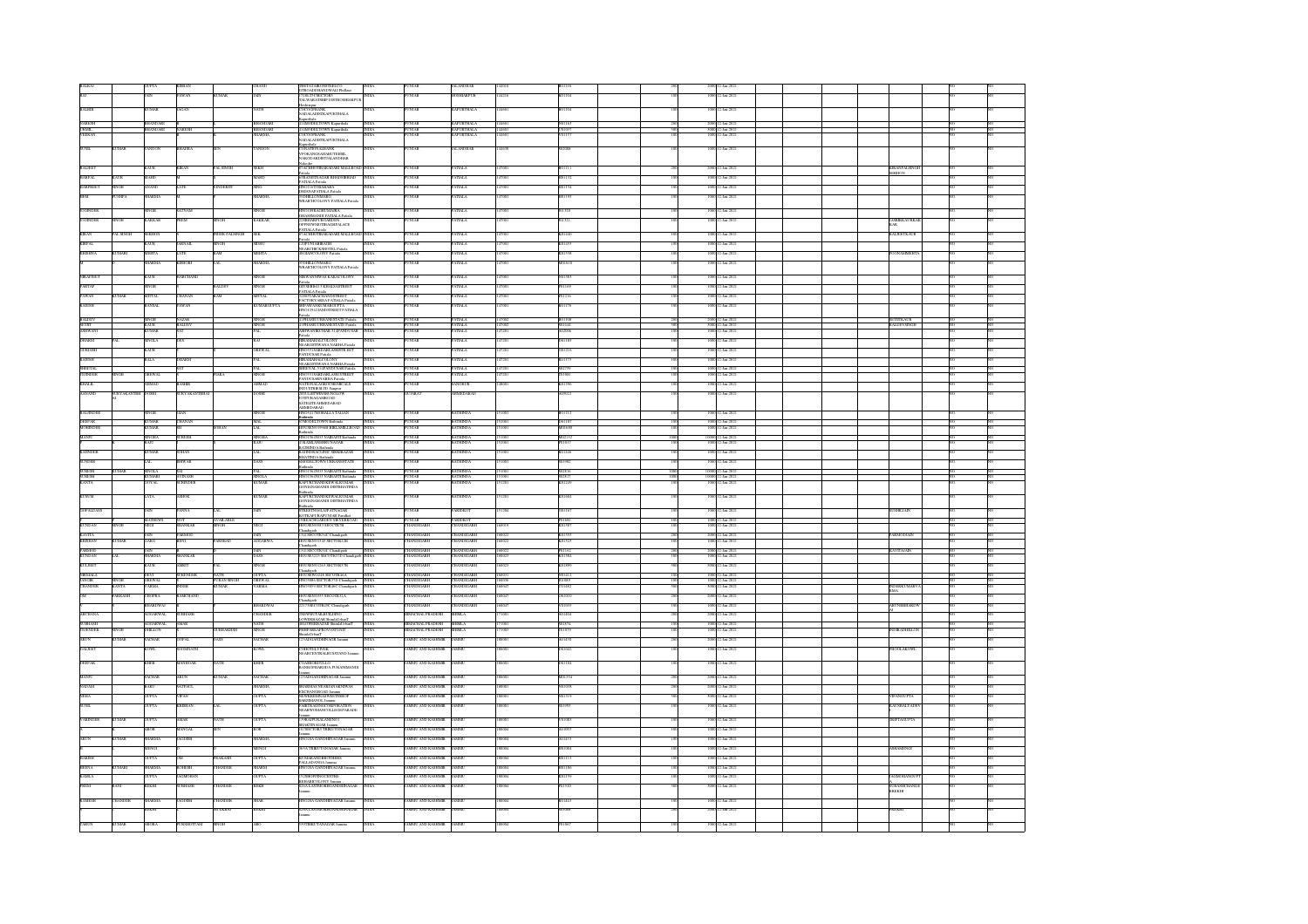|                           |                                    |                  |                         |                         | tOR.             | 107SECTORS TRIKUTNAGAR                                                                             | NDIA                | <b>MMU AND KASHMIR</b>                      |                                                |                  |                   |                                      |  |  |                                 |  |  |
|---------------------------|------------------------------------|------------------|-------------------------|-------------------------|------------------|----------------------------------------------------------------------------------------------------|---------------------|---------------------------------------------|------------------------------------------------|------------------|-------------------|--------------------------------------|--|--|---------------------------------|--|--|
|                           |                                    |                  |                         |                         |                  |                                                                                                    |                     |                                             |                                                |                  |                   |                                      |  |  |                                 |  |  |
|                           |                                    |                  |                         |                         |                  |                                                                                                    |                     |                                             |                                                |                  |                   |                                      |  |  |                                 |  |  |
| HOKKU                     |                                    |                  |                         |                         |                  |                                                                                                    |                     |                                             |                                                |                  |                   |                                      |  |  |                                 |  |  |
| <b>SPITAM</b>             |                                    | <b>MWAT</b>      | <b>AFAID</b>            |                         | <b>NG</b>        | HHH<br>ARTINO?NE ARTIETEICT                                                                        | <b>NDIA</b>         | AMMET AND KASHMIR                           | OONCH                                          |                  | 1000 11           | 202                                  |  |  |                                 |  |  |
|                           |                                    |                  |                         |                         |                  | <b>OSPITALPOONCH Poonch</b><br>060 GAURAKSHABUILDIN                                                |                     | <b>JARA</b>                                 |                                                |                  |                   |                                      |  |  |                                 |  |  |
|                           |                                    |                  |                         |                         |                  | COVARIOU                                                                                           |                     |                                             |                                                |                  |                   |                                      |  |  | CHAULALMAN                      |  |  |
| <b>ARINTHA</b>            |                                    |                  |                         |                         | NDAKUMA          | <b>ANDANAPLOTNO233</b>                                                                             | <b>INDIA</b>        | KARNATAKA                                   | <b>JEINAGAR</b>                                |                  |                   | 2000 12-Jan-202                      |  |  |                                 |  |  |
| <b>ARINTH</b>             |                                    |                  |                         |                         |                  | THCROSSROAD GIRINAGAR                                                                              |                     | .<br>NATAKA                                 |                                                |                  |                   |                                      |  |  |                                 |  |  |
|                           |                                    |                  |                         |                         |                  | <b>3THCROSSROAD GIRINAGAR</b><br>SMARINEDRIVEEROAD                                                 |                     |                                             |                                                |                  |                   |                                      |  |  |                                 |  |  |
| TNT                       |                                    | $\overline{111}$ |                         |                         |                  | <b>ATANJAINMANDALNO3</b>                                                                           | .<br>NDIA           | <b>SENATAKA</b>                             | <b>RINAGAR</b>                                 |                  |                   |                                      |  |  | <b>FIRNIMA</b>                  |  |  |
|                           |                                    |                  |                         |                         |                  | THFLOORBLOCKNO43                                                                                   |                     |                                             |                                                |                  |                   |                                      |  |  |                                 |  |  |
| <b>GRMAL</b>              |                                    | <b>UMAR</b>      |                         |                         | <b>IATANI</b>    |                                                                                                    | <b>INDIA</b>        | <b>TTAR PRADESE</b>                         | <b>IAZIABAD</b>                                |                  | 1000 1            | $\frac{1}{2}$                        |  |  |                                 |  |  |
| HANKER                    |                                    |                  |                         |                         | <b>LATANI</b>    | ENO104A266ARAMBAGH<br>CORAMBAKERY                                                                  | INDIA               | <b>TTAR PRADESH</b>                         | HAZIABAD                                       | 11534            |                   | 1000 12-Jan-202                      |  |  |                                 |  |  |
| OURABH                    |                                    | <b>ATANI</b>     |                         |                         | .<br>TANI        | ENO104A266ARAMBAGH                                                                                 | NDIA                | <b>TAR PRADESE</b>                          |                                                |                  | 1000              | $3m-202$                             |  |  |                                 |  |  |
|                           |                                    |                  |                         |                         |                  | 0104A266ARAMBAGH<br>HIGSANIAYNAGAR SECTOR2                                                         |                     |                                             |                                                |                  |                   |                                      |  |  |                                 |  |  |
|                           |                                    |                  |                         |                         |                  |                                                                                                    |                     | <b>AR PRADES</b>                            |                                                |                  |                   | $tan-202$                            |  |  |                                 |  |  |
| RADEEP                    |                                    | <b>GARWAL</b>    |                         | RAKASH                  | <b>ARWAI</b>     | ariabad<br>17RAINAGAR Gha                                                                          | NDIA                | <b>TTAR PRADESE</b>                         | <b>IAZIABAD</b>                                |                  |                   |                                      |  |  |                                 |  |  |
| <b>LABNAM</b>             |                                    | NJAN             | URAN                    |                         | HAND             | NO7TYPEIII ALTCENTRE                                                                               | INDIA               | <b>TTAR PRADESH</b>                         | HAZIABAD                                       | 1450             | 1000 1            | :Jan-2021                            |  |  | <b>IAILESHRAN</b>               |  |  |
|                           |                                    | <b>ARMA</b>      |                         | <b>ALABLE</b>           |                  | HAZIABAD Gharisbad<br>22SECTOR12 NOIDATOWN                                                         | NDIA                | <b>TAR PRADESE</b>                          | <b>SZLAR AD</b>                                |                  |                   | $tan-202$                            |  |  |                                 |  |  |
|                           |                                    |                  |                         | $\overline{\mathbf{u}}$ |                  | ISTGHAZIABAD Noida<br>CRIVILLA SUBHASHROAD                                                         | urvi s              | <b>TTAR PRADESE</b>                         |                                                |                  | 3300              |                                      |  |  | NA<br>EERUMITTA                 |  |  |
|                           |                                    | <b>ITTAL</b>     |                         |                         |                  |                                                                                                    |                     |                                             | LIGARH                                         |                  |                   | $Jan-202$                            |  |  |                                 |  |  |
| ATUL.                     |                                    | WDEY             |                         |                         | WDEY             | <b>AGLAJAHAR HARIOMNAGAI</b>                                                                       | <b>NDIA</b>         | <b>TTAR PRADESE</b>                         | <b>LIGARH</b>                                  |                  |                   | $3m-202$                             |  |  |                                 |  |  |
| <b>CHARANJEET</b>         |                                    | INGH             | MSINGH                  |                         |                  | Vigarh<br>∉OUSENOLIGI I 8<br>∜VASVIKASCOLONEY GTROAD                                               | NDIA                | <b>TTAR PRADESH</b>                         | <b>ALIGARH</b>                                 | 146              |                   | 2000 12-Jan-202                      |  |  |                                 |  |  |
|                           |                                    |                  |                         |                         |                  |                                                                                                    |                     |                                             |                                                |                  |                   |                                      |  |  |                                 |  |  |
| <b>VRJEE</b>              |                                    | AUR              |                         |                         |                  | distri<br>IOUSENOLIGI I 8<br>VASVIKASCOLONEY GTROAD                                                |                     |                                             |                                                |                  |                   |                                      |  |  |                                 |  |  |
|                           |                                    |                  |                         |                         |                  |                                                                                                    |                     |                                             |                                                |                  |                   |                                      |  |  |                                 |  |  |
| YUSH                      |                                    | WDEY             |                         |                         | <b>SDEY</b>      | gah<br>JAGLAJAHAR HARIOMNAGAR                                                                      | INDIA               | <b>TTAR PRADESH</b>                         | <b>ICARH</b>                                   |                  |                   | 1000 12-Jan-202                      |  |  |                                 |  |  |
| EERAJ                     |                                    | RORA             |                         |                         | <b>UMAR</b>      | Uigarh<br>HIVGENERALSTORE BARABAZAR                                                                |                     | <b>TTAR PRADESH</b>                         | <b>IORADABAD</b>                               |                  |                   | -Jan-202                             |  |  |                                 |  |  |
|                           |                                    |                  |                         |                         |                  |                                                                                                    | <b>INDIA</b>        |                                             |                                                | $\frac{1}{1811}$ | $1000$ $12$       |                                      |  |  |                                 |  |  |
| AJAY<br>AMIT              |                                    | <b>FURWAR</b>    | OMKAR<br><b>TRENDRA</b> |                         | <b>GUPTA</b>     | <b>SBROWNGANJ Etawah</b>                                                                           | <b>INDIA</b>        | <b>UTTAR PRADESH</b>                        | ETAWAH<br>ANPUR DEHAT                          | 101084           |                   | 1000 12-Jan-2021<br>1000 12-Jan-2021 |  |  |                                 |  |  |
|                           | MAR                                |                  |                         |                         | ٨N               | 77MOTIMOHAL TULSANEKUN                                                                             | <b>INDIA</b>        | <b>ITTAR PRADESH</b>                        |                                                | 1120             |                   |                                      |  |  |                                 |  |  |
| <b>SHOK</b>               | MAR                                | <b>UPTA</b>      |                         |                         | <b>UPTA</b>      | oshankerlalashok kumar<br>OSHANKERLALASHOK KUMAR                                                   | INDIA               | <b>TTAR PRADESH</b>                         | ANPUR DEHAT                                    | 01528            |                   | 1000 12-Jan-2021                     |  |  | <b>EELAMGUPT/</b>               |  |  |
|                           |                                    |                  |                         |                         |                  | 785HATIAKANDU Kanpur                                                                               |                     |                                             |                                                |                  |                   |                                      |  |  |                                 |  |  |
| NESH                      |                                    | FTA              |                         |                         |                  | <b>ARILALRAMKRISHN</b>                                                                             |                     | <b>TAR PRADESE</b>                          | NPUR DEHA                                      |                  |                   | $3m-202$                             |  |  |                                 |  |  |
|                           |                                    | <b>RIA</b>       |                         |                         |                  | NAYAGANI Kargur<br>1629CIVILLINES Kargur<br>4788HATIABAZAR Kargur<br>COOMTEXTILEAGENCY             |                     | <b>TAR PRADES</b>                           | <b>PUR DEHA</b>                                |                  |                   | $_{\text{tan-2}}$                    |  |  |                                 |  |  |
|                           |                                    |                  |                         |                         |                  |                                                                                                    |                     | UTTAR PRADESH<br>UTTAR PRADESH              | KANPUR DEHAT<br>KANPUR DEHAT                   |                  |                   |                                      |  |  |                                 |  |  |
|                           | RAKASH                             | <b>UPTA</b>      | <b>IREE</b>             | <b>MVATH</b>            | <b>GUPTA</b>     |                                                                                                    | <b>INDIA</b>        |                                             |                                                | 001016           |                   | 1000 12-Jan-2021<br>1000 12-Jan-2021 |  |  |                                 |  |  |
|                           |                                    | UPTA             |                         |                         | <b>GUPTA</b>     | 18KAHOOKOTHI Kanps                                                                                 | <b>INDIA</b>        | <b>UTTAR PRADESH</b>                        | KANPUR DEHAT                                   | 101545           |                   | 1000 12-Jan-202                      |  |  |                                 |  |  |
| PREMNARAIN<br>ROHIT       | MAR                                | <b>AGARWAL</b>   | <b>WNT</b>              | MAK                     | <b>AGARWAL</b>   | 1788HATIABAZAR Kanpar<br>1625SHEELNIKETAN CIVILLINES                                               | <b>INDIA</b>        | <b>UTTAR PRADESH</b>                        | KANPUR DEHAT                                   | R01760           |                   | 1000 12-Jan-2021                     |  |  | NJURANIAGA                      |  |  |
| ARASWATI                  |                                    | UPTA             |                         | <b>M PRAKASH</b>        | UPT              | apar<br>OOMTEXTILEAGENCY                                                                           | NDIA                | <b>TTAR PRADESH</b>                         | <b>ANPUR DEHAT</b>                             | 101299           |                   | 1000 12-Jan-2021                     |  |  |                                 |  |  |
|                           |                                    |                  |                         |                         |                  | 518KAHOOKOTHI Kanpu<br>4108GADRIAMOHAL Kan                                                         |                     |                                             |                                                |                  |                   |                                      |  |  |                                 |  |  |
| URYA<br>URESH             |                                    | HAURASI<br>UMAR  | URQA                    |                         | <b>HAURA</b>     |                                                                                                    | NDIA                | <b>UTTAR PRADESH</b><br><b>TTAR PRADESH</b> | <b>ANPUR DEHAT</b><br><b><i>NPUR DEHAT</i></b> | 2840             | 1000              | 1000 12-Jan-202<br>$3m-202$          |  |  |                                 |  |  |
|                           |                                    |                  |                         |                         |                  | .<br>26PADAMTOWER14113CIVILLINE                                                                    |                     |                                             |                                                |                  |                   |                                      |  |  |                                 |  |  |
|                           |                                    |                  |                         |                         |                  | <b>ANPUR Kargar</b><br>GIONBANKOFINDIA                                                             |                     | TAR PRADESH                                 | NPUR DEHAT                                     |                  |                   | 12-Jan-202                           |  |  |                                 |  |  |
|                           |                                    |                  |                         |                         |                  | <b>S3BIRHANAROAD Karpur</b>                                                                        |                     |                                             |                                                |                  |                   |                                      |  |  |                                 |  |  |
|                           |                                    |                  |                         |                         |                  | <b>LAZADNAGAR</b>                                                                                  |                     | <b>TAR PRADES</b>                           | <b>PUR NAGAI</b>                               |                  |                   |                                      |  |  |                                 |  |  |
|                           |                                    |                  | VINDR <sub>4</sub>      |                         |                  | 41434Z4DNAG4R MelicalCal                                                                           | .<br>NDIA           | <b>TTAR PRADES</b>                          | <b>ANPUR NAGAR</b>                             |                  |                   | $1 - 202$                            |  |  |                                 |  |  |
| UENDRAKU                  |                                    |                  | anse                    |                         |                  | 114 SWAROOPNAGAR                                                                                   | NDIA                | <b>TAR PRADESH</b>                          | <b>ANPUR NAGAR</b>                             |                  |                   | $-3a + 202$                          |  |  |                                 |  |  |
|                           |                                    |                  |                         |                         |                  | <b>HAIHOUSE MedicalCollege</b><br>86VIJAYNAGAR COLONY                                              |                     |                                             |                                                |                  |                   |                                      |  |  |                                 |  |  |
|                           |                                    |                  |                         |                         | <b>XENA</b>      |                                                                                                    | NDIA                | <b>TAR PRADESH</b>                          | ANPUR NAGAR                                    |                  |                   | J <sub>202</sub>                     |  |  |                                 |  |  |
|                           |                                    |                  |                         |                         |                  | <b>VijaiNagar</b><br>IS6VIJAYNAGAR COLONY                                                          | INDIA               | <b>TAR PRADESE</b>                          | ANPUR NAGAR                                    |                  |                   | -<br>-<br>Jan-202                    |  |  |                                 |  |  |
|                           |                                    | 140924           |                         |                         |                  | áNagar<br>159DBLOCK GOVINDNAGAR                                                                    | <b>NTHA</b>         | <b>TAR PRADESP</b>                          | <b>NPLIE NAGAL</b>                             |                  |                   |                                      |  |  |                                 |  |  |
|                           |                                    |                  |                         |                         |                  |                                                                                                    |                     |                                             |                                                |                  |                   |                                      |  |  |                                 |  |  |
| $\overline{30}$           |                                    | $\frac{1}{2}$    |                         |                         |                  | vindNagar<br>6DDEFENCECOLONY JAJMAU                                                                | INDIA               | <b>TAR PRADESE</b>                          | <b>NPUR NAGAR</b>                              |                  |                   | $1 - 203$                            |  |  |                                 |  |  |
| EEMA                      |                                    | <b>ATIMA</b>     | <b>BAL</b>              |                         | <b>HMAD</b>      | ajmau<br>66DDEFENCECOLONY JAIMAU                                                                   | <b>INDIA</b>        | <b>TTAR PRADESH</b>                         | <b>ANPUR NAGAR</b>                             | 11424            |                   | 2000 12-Jan-202                      |  |  |                                 |  |  |
| HADNAM                    |                                    | ATIMA            |                         |                         | ABIB             | <b>HIGH<br/>166DDEFENCECOLONY JAIMAU</b>                                                           | <b>INDIA</b>        | <b>TTAR PRADESH</b>                         | <b>ANPUR NAGAR</b>                             | 11451            |                   | 2000 12-Jan-202                      |  |  |                                 |  |  |
|                           |                                    |                  |                         |                         |                  |                                                                                                    |                     |                                             |                                                |                  |                   |                                      |  |  |                                 |  |  |
|                           |                                    |                  |                         |                         |                  |                                                                                                    |                     |                                             |                                                |                  |                   |                                      |  |  |                                 |  |  |
| EBA                       |                                    | <b>ATIMA</b>     | <b>BAL</b>              |                         | <b>HMAD</b>      | <b>MITORI</b><br>166DDEFENCECOLONY JAIMAU                                                          | <b>INDIA</b>        | <b>TTAR PRADESH</b>                         | <b>ANPUR NAGAR</b>                             | 01010            |                   | 3000 12-Jan-202                      |  |  |                                 |  |  |
|                           |                                    | <b>GHASL</b>     |                         |                         | GHASL            |                                                                                                    | <b>INDIA</b>        | AR PRADES                                   | <b>PUR NAGAI</b>                               |                  |                   | J <sub>202</sub>                     |  |  |                                 |  |  |
|                           |                                    |                  |                         |                         |                  | <mark>1901</mark><br>292H2BLOCK KIDWAINAGAR<br>292H2BLOCK KIDWAINAGAR                              |                     |                                             |                                                |                  |                   |                                      |  |  |                                 |  |  |
| <b>WMY</b>                |                                    | <b>IPTA</b>      |                         |                         | prz              |                                                                                                    |                     | <b>TAR PRADES</b>                           | PUR NAGAI                                      |                  |                   |                                      |  |  |                                 |  |  |
|                           |                                    |                  |                         |                         |                  | <b>CANPUR AnonSyger<br/>GNANDKUMARGUPTA<br/>H466BABUPURWACOLONY</b>                                |                     |                                             |                                                |                  |                   |                                      |  |  |                                 |  |  |
| UKA                       | KWAI                               | UPTA             | <b>ANDRA</b>            |                         | <b>PTA</b>       | IDWAINAGAR AnandNagar<br>!OCHANDRAMOHANGUP'<br>9453DARSHANPURWA                                    |                     | <b>TTAR PRADESH</b>                         | <b>WPUR NAGAR</b>                              |                  |                   |                                      |  |  | <b>JANDRAM</b><br><b>NGUPTA</b> |  |  |
|                           |                                    |                  |                         |                         |                  |                                                                                                    |                     |                                             |                                                |                  |                   |                                      |  |  |                                 |  |  |
| <b>HANDRA</b>             | <b>CAHO</b>                        | <b>UPTA</b>      | <b>ATE</b>              |                         | <b>ADHAV</b>     | dokNagar<br>19453DARSHANPURWA                                                                      | NDIA                | <b>ITAR PRADESH</b>                         | ANPUR NAGAR                                    |                  |                   | 1000 12-Jan-202                      |  |  | <b>ALKAJAISWALO</b>             |  |  |
| RAKASH                    |                                    | $\overline{ax}$  |                         |                         |                  |                                                                                                    |                     | <b>TAR PRADES</b>                           | <b>WPUR NAGAI</b>                              |                  |                   |                                      |  |  |                                 |  |  |
|                           |                                    |                  |                         |                         |                  | <b>shokNagar<br/>`ORAMBAKERY<br/>ENO104A266ARAMBAGH</b>                                            |                     |                                             |                                                |                  |                   |                                      |  |  |                                 |  |  |
| RATEEK                    |                                    | <b>ATAN</b>      |                         |                         |                  |                                                                                                    |                     | <b>TAR PRADESE</b>                          | <b>NPUR NAGAR</b>                              |                  |                   |                                      |  |  |                                 |  |  |
|                           |                                    |                  |                         |                         |                  | INOUSE<br><u>whokNager</u><br>CORAMBAKERY<br>HNO104A266ARAMBAGH                                    |                     |                                             |                                                |                  |                   |                                      |  |  |                                 |  |  |
| AMLAL.                    |                                    |                  | <b>ARLAL</b>            |                         |                  | tshokNagar<br>ORAMBAKERY<br>INO104A266ARAMBAGH                                                     | NDIA                | <b>TAR PRADESH</b>                          | ANPUR NAGAR                                    |                  |                   | J <sub>202</sub>                     |  |  |                                 |  |  |
|                           |                                    |                  |                         |                         |                  |                                                                                                    |                     |                                             |                                                |                  |                   |                                      |  |  |                                 |  |  |
| NTOSH                     |                                    | MAR              |                         |                         |                  | shokNastar<br>ORAMBAKERY<br>NO104A266ARAMBAGH                                                      | <b>SDIA</b>         | <b>TAR PRADESH</b>                          | <b>NPUR NAGAR</b>                              |                  |                   | $-3an-2021$                          |  |  |                                 |  |  |
|                           |                                    |                  |                         |                         |                  |                                                                                                    |                     |                                             |                                                |                  |                   |                                      |  |  |                                 |  |  |
|                           |                                    |                  |                         |                         |                  |                                                                                                    |                     |                                             | <b>PUR NAGAI</b>                               |                  |                   |                                      |  |  |                                 |  |  |
|                           | MAR                                | UPTA             | $\overline{\mathbf{w}}$ | <b>NKFR</b>             | UPTA             | Northum<br>16BAUDHNAGARNAUBOSTA<br>KANPUR Tandhakpar<br>WANSDEONAGAR RAIPURWA                      | .<br>NDIA           | 14847                                       | MEDARAD                                        |                  |                   | Im 202                               |  |  | <b>ARITAGUPTA</b>               |  |  |
|                           | $^{\rm \overline{0} \overline{R}}$ | <b>ONGH</b>      |                         | WGAI                    | NGH              | <b>HMEDABAD-208803</b><br>SUPRINTENDENT DISTIAIL                                                   | <b>INDIA</b>        | <b>TTAR PRADESH</b>                         | ARRUKHABAD                                     |                  | 1000              | $34m-202$                            |  |  |                                 |  |  |
| $\overline{\mathbf{x}}$ H |                                    | <b>GARWAL</b>    | KEG                     | MA                      | <b>ARWAL</b>     |                                                                                                    |                     | <b>TAR PRADESH</b>                          | <b>ARRUKHABAD</b>                              |                  |                   | $tan-202$                            |  |  | <b>AKESHKUM</b>                 |  |  |
|                           |                                    |                  |                         |                         |                  | erskhabad<br>OREKESHKUMARAGARWAL<br>284KHATRANA RARRUKHABAD                                        |                     |                                             |                                                |                  |                   |                                      |  |  | GARWAL.                         |  |  |
|                           |                                    |                  |                         |                         |                  |                                                                                                    |                     | AR PRADES                                   | <b>ARRUKHABAI</b>                              |                  |                   |                                      |  |  |                                 |  |  |
|                           |                                    |                  |                         |                         |                  | 'armkhabad<br>MPERIALRESTAURANT<br>EHRUROAD FARRUKHABAD                                            |                     |                                             |                                                |                  |                   |                                      |  |  |                                 |  |  |
| <b>THE</b>                | <b>CLIV'A</b>                      | <b>TEETS</b>     |                         | HARAN LAL               | <b>AKKA</b>      | rrakhabad<br>:WMARKET BANDA Banda                                                                  | <b>NDIA</b>         | <b>TTAR PRADESH</b>                         | <b>ANTAL</b>                                   |                  | $2000$ $12$       | $J_{50}202$                          |  |  | <b>SHAKAKKAR</b>                |  |  |
|                           |                                    |                  |                         |                         |                  |                                                                                                    |                     |                                             |                                                |                  | toon <sup>1</sup> |                                      |  |  |                                 |  |  |
| ACESH                     | <b>HARAN</b><br>UMAR               | <b>TPTA</b>      |                         | <b>MA DHAR</b>          | <b>IPTA</b>      | <b>SORAMADHARGUPTA</b>                                                                             | <b>NDIA</b>         | <b>TTAR PRADESH</b>                         | AMIR PHIR                                      |                  |                   | .bn.202                              |  |  |                                 |  |  |
|                           |                                    |                  |                         |                         |                  | MOHALPATHANPURA<br>POSTRATHUPDIHAMIRPUR                                                            |                     |                                             |                                                |                  |                   |                                      |  |  |                                 |  |  |
| SHISSHEK                  | NJAN                               |                  | <b>TISH</b>             | <b>JANDRA</b>           | <b>LARW</b>      |                                                                                                    | INDIA               |                                             | <b>ILAHABAD</b>                                |                  |                   | 1000 12-Jan-202                      |  |  |                                 |  |  |
|                           |                                    | GARWAL           |                         |                         |                  | <b>lanirrar</b><br> 9LOWTHERROAD                                                                   |                     | <b>TTAR PRADESH</b>                         |                                                |                  |                   |                                      |  |  |                                 |  |  |
| NITA                      |                                    | <b>GARWAL</b>    |                         |                         | ARWAI            |                                                                                                    | INDIA               | <b>TAR PRADES</b>                           | <b>ILAHABAI</b>                                |                  |                   | $3m-202$                             |  |  |                                 |  |  |
| <b>ECHAN</b>              |                                    | PTA              |                         |                         | PTA              | DARBHANGACOLONY Allahabad<br>19LOWTHERROAD<br>DARBHANGACOLONY Allahabad<br>86MAHAJANITOLA ZEROROAD |                     | <b>TAR PRADES</b>                           | AHABAL                                         |                  |                   |                                      |  |  |                                 |  |  |
| ATULKUMA                  |                                    | ASTOGE           | <b>HYAM</b>             |                         | <b>LASTOGE</b>   |                                                                                                    | INDIA               | <b>UTTAR PRADESE</b>                        | <b>ALLAHABAD</b>                               |                  | 1000              | $34m-202$                            |  |  |                                 |  |  |
|                           |                                    |                  |                         |                         |                  | Market<br>Jahabad<br>  GLEADERROAD Allahabad                                                       |                     |                                             |                                                |                  |                   |                                      |  |  |                                 |  |  |
|                           |                                    |                  | AIE<br>RIUM             |                         | SHANKER          | ARIWANTOLA Allahabad                                                                               |                     | UTTAR PRADES <del>I</del><br>UTTAR PRADESI  | ALLAHABAD<br>ALLAHABAD                         |                  | 1000 1<br>1000 1  | -Jan-202<br>-Jan-202                 |  |  |                                 |  |  |
| GAMO<br>GARSINGH<br>GALAH |                                    | DDQUE            | HAEK)                   |                         | <b>JDDAIN</b>    | 88535BALDURGANJ                                                                                    | <b>INDIA</b>        | <b>TTAR PRADESH</b>                         | <b>ILAHABAD</b>                                | 01100            | 1000 12           | -Jan-202                             |  |  |                                 |  |  |
|                           |                                    | stoci            | <b>NNALAL</b>           |                         | ASTOGI           | ZUATRADERS Allahabad<br>229CLOHIAPANDEY KAHATA                                                     | <b>INDIA</b>        | <b>TAR PRADESH</b>                          | <b>LLAHABAD</b>                                |                  |                   | 1000 12-Jan-2021                     |  |  |                                 |  |  |
|                           |                                    |                  |                         |                         |                  |                                                                                                    |                     |                                             |                                                |                  |                   |                                      |  |  |                                 |  |  |
| LAHESH<br>ANKAJ           |                                    | HANDRA<br>UPTA   |                         | ana<br>RAKASH           | NARAYAN<br>GUPTA | BAHADURGANI Allahahad<br> 0BADSHASHIMANDI Karehhara<br> 481CHAKIA KASERIAROAD                      | INDIA<br>INDIA      | UTTAR PRADESH<br>UTTAR PRADESH              | ILAHABAD<br>ILAHABAD                           | 1086             |                   | 1000 12-Jan-2021<br>1000 12-Jan-2021 |  |  |                                 |  |  |
|                           |                                    |                  | NIL.                    |                         | UMAR             |                                                                                                    | NDIA                |                                             |                                                |                  | 1000              |                                      |  |  |                                 |  |  |
| HALINI                    |                                    | <b>UPTA</b>      |                         |                         |                  | Allahabad<br>COSKGUPTATHE<br>ORIENTALINSCOLAGAUTAM                                                 |                     | <b>TTAR PRADESH</b>                         | TEHPUR                                         |                  |                   | $-tan-2021$                          |  |  |                                 |  |  |
| UNIL                      | MAR                                | UPTA             | <b><i>RIPRASAD</i></b>  |                         | UPTA             | AGARFATHPUR Fatebpur<br>RIFNTALINSCOLA                                                             | NDIA                | <b>TTAR PRADESH</b>                         | ATEHPUR                                        |                  |                   | $\frac{1}{2}$ an-202                 |  |  |                                 |  |  |
|                           |                                    |                  |                         |                         |                  |                                                                                                    |                     |                                             |                                                |                  |                   | Im202                                |  |  |                                 |  |  |
| <b>ABDUL</b>              | <b>IADER</b>                       | UDROLI           |                         | <b>MLABLE</b>           |                  | <b>AUTAMNAGAR Fatebpur<br/>YADBANKKILOSBRANCH</b>                                                  | <b>SAUDI ARABIA</b> |                                             |                                                |                  |                   |                                      |  |  |                                 |  |  |
| <b>WITA</b>               |                                    |                  |                         |                         | <b>LARWAI</b>    | <b>DBOX9537JEDDAH JEDDAH</b><br>OAGARWALELECTRONICS                                                | <b>INDIA</b>        | <b>TTAR PRADESH</b>                         | ATEHPUR                                        |                  |                   | $3m-202$                             |  |  | <b>AGARWA</b>                   |  |  |
| <b>RAJENDRA</b>           | RAKASH                             | <b>AGARWAL</b>   |                         |                         | RAKASH           | <b>JHERMUNAF<br/>COAGARWALELECTRONICS</b><br><b>IFRMI NAF</b>                                      | <b>INDIA</b>        | <b>TTAR PRADESH</b>                         | ATEHPUB                                        |                  |                   | 3-Jan-202                            |  |  |                                 |  |  |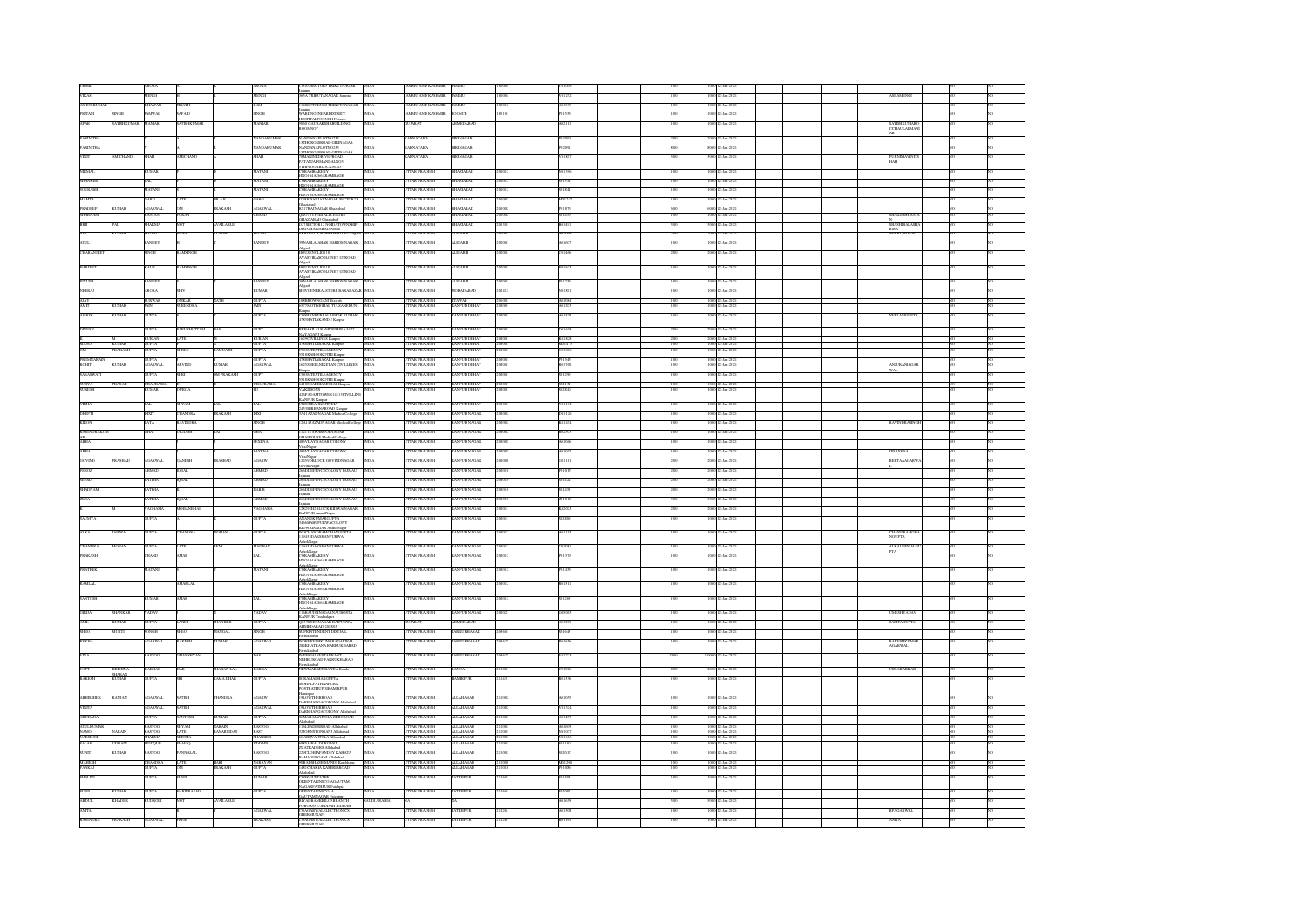|                       | HAI BAGA       |                |                         |                         |                  | <b>?OSTBOXNO3555</b><br>COMPUTORCENTER                                                                                          |              | <b>ARA</b>                     | MEDABA                |      |             |  |        |                                      |  |                                           |  |  |
|-----------------------|----------------|----------------|-------------------------|-------------------------|------------------|---------------------------------------------------------------------------------------------------------------------------------|--------------|--------------------------------|-----------------------|------|-------------|--|--------|--------------------------------------|--|-------------------------------------------|--|--|
|                       |                |                |                         |                         |                  | <b>JENATIONALCOBANK</b><br>WIFLANARIA                                                                                           |              | <b>TAP PRADE</b>               |                       |      |             |  |        |                                      |  |                                           |  |  |
|                       |                |                | sput                    |                         | <b>AIYUM</b>     | 187MADANPURA Varanas                                                                                                            |              |                                | RANASI                |      |             |  |        |                                      |  |                                           |  |  |
|                       |                |                |                         |                         |                  | .0001 INDNN<br>03187MADANPURA Varanas<br>157191NAWAPURA                                                                         |              | <b>TAR PRADESE</b>             |                       |      |             |  |        | J <sub>202</sub>                     |  |                                           |  |  |
|                       |                |                |                         |                         |                  | <b>HRISITARAMBHAWANI Varansi</b>                                                                                                |              | <b>TAR PRADESH</b>             | <b><i>VRANASI</i></b> |      |             |  |        | $tan-202$                            |  | SHRIKRISHNAF<br>ASADGUPTA                 |  |  |
|                       |                |                | DPAL                    |                         |                  | <b>BHAGWANDASNAGAR SKIRA</b>                                                                                                    |              | <b>TAR PRADESH</b>             | ARANASI               |      |             |  |        | 2-Jan-202                            |  |                                           |  |  |
|                       |                | $\overline{u}$ |                         |                         |                  | irindi<br>KSI STHATHERIBAZAR                                                                                                    |              | <b>AR PRADESE</b>              | <b>RANAS</b>          |      |             |  |        | J <sub>20</sub>                      |  |                                           |  |  |
| AI                    |                | HAUBE          |                         |                         | HAUBE            | AS COMMALI Vararasi<br>FAKSALGALI Vararasi<br>KRISHNASECURITIESINVESTMEN                                                        |              | <b>TAR PRADESH</b>             | <b>ARANASI</b>        |      | 1348        |  |        | $\frac{1}{2}$ an-2021                |  |                                           |  |  |
|                       |                |                |                         |                         |                  | PPATELNAGARCOLONY Varanasi                                                                                                      |              |                                |                       |      |             |  |        |                                      |  |                                           |  |  |
| <b>NESH</b>           |                | MOHAN          |                         |                         | <b>UCENA</b>     | <b>GOS11203 MOHNARAYANPUR</b>                                                                                                   |              | <b>TAR PRADESH</b>             | ARANASI               |      | )1211       |  |        | 1000 12-Jan-2021                     |  |                                           |  |  |
| <b>YANANI</b>         |                | <b>BEY</b>     |                         |                         |                  | DISTVARANASI Varanssi                                                                                                           |              | <b>TAR PRADESE</b>             | <b>EANASI</b>         |      |             |  |        | $tan-202$                            |  |                                           |  |  |
|                       |                |                |                         |                         |                  | COBLPANDE<br>DEPTOFPHARMACOLONYLM<br>BANARASHINDUUNIVERSITY                                                                     |              |                                |                       |      |             |  |        |                                      |  |                                           |  |  |
| <b>MAHESHWARI</b>     |                | <b>SINGH</b>   |                         | HADUR                   | NGH              | 'atmei<br>EERGOBERDHANPUR VARANASI                                                                                              | <b>NDIA</b>  | <b>TTAR PRADESH</b>            | ARANASI               |      | 801224      |  |        | 1000 12-Jan-2021                     |  |                                           |  |  |
| <b>SHEELA</b>         |                | <b>SINGH</b>   | <b>IAHESHWARI</b>       |                         | <b>INGH</b>      | <i>firmi</i><br>JEEROOBERDHANPUR VARANASI                                                                                       | <b>INDIA</b> | <b>TAR PRADESH</b>             | ARANASI               |      | 01636       |  |        | 1000 12-Jan-2021                     |  |                                           |  |  |
|                       |                |                |                         | <b>IOHAN DAY</b>        |                  | Catanasi<br>1993 TMAHMOORGANI Vatanasi<br>TOKEJRIWALSONS VARANASI                                                               |              | <b>TAR PRADESE</b>             | ARANASI               |      |             |  |        |                                      |  |                                           |  |  |
| CHANDRA<br>ANITA      | DEVI           | KEJRIWAL       | WESE                    | UMAR                    | EJRIWA           |                                                                                                                                 | <b>INDIA</b> | <b>TTAR PRADESE</b>            | ARANASI               | 1100 | 11315       |  |        | 1000 12-Jan-2021<br>2000 12-Jan-2021 |  | RAMESHKUMA                                |  |  |
| SOPAL                 |                | <b>EJRIWAL</b> | ABOVE                   |                         |                  | <b>DKEJRIWALSONS VARANASI</b>                                                                                                   |              | <b>TAR PRADESE</b>             | ARANAS                |      |             |  | 2000   | 2-Jan-202                            |  | KEJRIWAL<br>RAMESHKUMA                    |  |  |
| AMESH                 | MAR            | A IR TWAL      | <b>HWANATH</b>          |                         | <b>FIRIWAL</b>   | OKEIRIWAI SONS VAR ANASI                                                                                                        | <b>INDIA</b> | <b>TTAR PRADESH</b>            | AR ANAST              |      | .<br>11.str |  |        | 2000 12-Jan-2021                     |  | KEJRIWAL<br>ANITADEVIKEJI                 |  |  |
| <b>ATAV</b>           |                | <b>STOGE</b>   | $\overline{\mathbf{u}}$ |                         | <b>ASTOGE</b>    | MANIGANJNEARSAHABDINE                                                                                                           |              | <b>TTAR PRADESH</b>            | <b>AIZABAD</b>        |      |             |  | 1000   | 2-Jan-2021                           |  |                                           |  |  |
|                       |                |                |                         |                         |                  | SITARAMSCHOOL HOUSENO309                                                                                                        |              |                                |                       |      |             |  |        |                                      |  |                                           |  |  |
|                       |                | <b>IUPTA</b>   | SALAL                   |                         |                  |                                                                                                                                 |              | <b>TAR PRADES</b>              | IZABAI                |      |             |  |        | $3m-202$                             |  |                                           |  |  |
| ANURAG                |                | <b>JARWAL</b>  |                         |                         |                  | Arabad<br><b>GIRZAPURONROAD</b><br>AOSTMUMTAJNAGAR Faizabad<br>AGARWALINVESTMENT<br>AGARWALINVESTMENT<br>MUKUTCOMPLEX REKABGANI |              | <b>TAR PRADESE</b>             | <b>17ARAF</b>         |      |             |  |        | J <sub>202</sub>                     |  |                                           |  |  |
|                       |                | STOGE          |                         |                         |                  |                                                                                                                                 |              |                                |                       |      |             |  |        |                                      |  |                                           |  |  |
| DEEPAK                | <b>CHANDRA</b> |                |                         | KUMAR<br>SURESH CHANDRA | <b>ASTOGI</b>    | uizabad<br>28 AQUABBAZAZA Faizabad<br>202FATEHGANJ Faizabad                                                                     |              | UTTAR PRADESH<br>UTTAR PRADESH | AIZABAD<br>AIZABAD    |      | 301102      |  |        | -Jan-2021<br>-Jan-2021               |  |                                           |  |  |
|                       |                |                |                         |                         |                  |                                                                                                                                 |              | TAR PRADES<br>TAR PRADES       |                       |      |             |  |        |                                      |  |                                           |  |  |
|                       |                |                |                         |                         |                  |                                                                                                                                 |              |                                |                       |      |             |  |        |                                      |  | DINESHCH!<br>GUPTA                        |  |  |
| <b>TGHN</b>           | <b>ANDRA</b>   | <b>ARWAL</b>   |                         |                         | <b>ARAD</b>      | : DHARAROAD Faizabad<br>20PANCHAMLAL<br>03KRISHNANAGAR<br>JAKASATRIKH Nawabgar<br>20BANSHIDHARJAYNA                             |              | <b>TAR PRADESE</b>             | UDAULI                |      |             |  |        |                                      |  |                                           |  |  |
| ANJAY                 | KUMAR          | GARWAL.        | HRAVAN                  |                         | <b>CUMAR</b>     | BARABANKI KOTHIRUDAULI<br>COSHRAVANKRCO                                                                                         | NDIA         | <b>TTAR PRADESH</b>            | RUDAULI               |      | 121         |  |        | 1000 12-Jan-2021                     |  |                                           |  |  |
|                       |                |                |                         |                         |                  | OTHIRUDAULI BARABANKI<br>STALABGANGANI SHUKLA                                                                                   |              | <b>TAR PRADES</b>              | <b>CKNON</b>          |      |             |  |        |                                      |  |                                           |  |  |
| 1001                  |                |                |                         |                         |                  |                                                                                                                                 |              | <b>AR PRADES</b>               | CKNOV                 |      |             |  |        |                                      |  | .<br>AMESH                                |  |  |
|                       |                |                |                         |                         |                  | Lucknow<br>PPFINANCIALCONSULTANTS<br>PLTDAGARWALBUILDMAQBA<br>RAROADHAZRATGANJ Lucknow<br>PPFINANCIALCONSULTANTS                |              |                                |                       |      |             |  |        |                                      |  |                                           |  |  |
| <b>AMESH</b>          |                |                | <b>YOP</b>              |                         |                  | PLTDAGARWALBUILDMAQBA                                                                                                           |              | <b>TAR PRADESH</b>             | <b>ECKNOW</b>         |      |             |  |        | $tan-202$                            |  | RAJESHKIJMA                               |  |  |
| EELA                  |                |                |                         |                         |                  | RAROADHAZRATGANJ Luckeen<br>GURUNIWASBUILDING                                                                                   |              | <b>AR PRADES</b>               | CKNOV                 |      |             |  |        | J <sub>20</sub> 202                  |  |                                           |  |  |
|                       |                |                |                         |                         |                  |                                                                                                                                 |              |                                |                       |      |             |  |        |                                      |  |                                           |  |  |
| <b>NDERDA</b>         |                |                |                         |                         |                  | 4THODELHOUSES Lucknow<br>HOUSENO61041STFLOOR<br>BEHINDDEEPHOTEL<br>HUSSAINGANJ Lucknow<br>21566SUBHASMARG Luckno                |              | AR PRADES                      |                       |      |             |  |        | $an-202$                             |  |                                           |  |  |
|                       |                |                |                         |                         |                  |                                                                                                                                 |              |                                | CKNOV                 |      |             |  | 3000   |                                      |  |                                           |  |  |
| GHANSHYAM<br>HIRAMANI |                |                |                         |                         |                  | 16717FATUBAD<br>«EARJAINTEMPLESAADAT GANJ                                                                                       |              | ITAR PRADESE<br>ITAR PRADESE   | CKNOW                 |      |             |  |        |                                      |  |                                           |  |  |
| <b>AGDISH</b>         |                |                | <b>ATE</b>              |                         |                  |                                                                                                                                 |              | <b>TTAR PRADESH</b>            | UCKNOW                |      |             |  |        | 1000 12-Jan-2021                     |  | MAYAJAGDISH                               |  |  |
|                       | UMA            | RIVASTAVA      |                         |                         | RISHNA           | Lucknow<br>BSSNAPIERROADCOLONY<br>PARTINIWASGANITHAKURGA NJ                                                                     |              |                                |                       |      |             |  |        |                                      |  |                                           |  |  |
| RADEE                 |                | <b>TMAR</b>    |                         |                         |                  | idanye<br>ULABANDCOMPANY                                                                                                        |              | TAR PRADESE                    | <b>CKNOW</b>          |      |             |  |        | $tan-202$                            |  |                                           |  |  |
| <b>SHAHID</b>         |                | <b>TISAN</b>   | <b>SEPZANASIR</b>       |                         | <b>IUSAIN</b>    | <b>AADATGANI Lucknow</b><br>CONATIONALMEDICAL                                                                                   | .<br>NDIA    | <b>TTAR PRADESH</b>            | <b>ICKNOW</b>         |      | 1446        |  |        | 1000 12-Jan-2021                     |  |                                           |  |  |
|                       |                | <b>JARWAL</b>  | Œ                       | DHASHYAM                | GAR              | STORESCHOWK Luckny<br>89BSINGARNAGAR1ST                                                                                         | <b>TYLA</b>  | <b>TTAR PRADESH</b>            | UCKNOW                |      | 11301       |  | 1000   | 2-Jan-2021                           |  |                                           |  |  |
|                       |                |                |                         |                         |                  | HEADNANN MARIST<br>FLOORALAMBAGARANAKI<br>BULDING Luckrow<br>RULDING Luckrow                                                    |              |                                |                       |      |             |  |        |                                      |  |                                           |  |  |
|                       |                |                |                         |                         |                  | II ILROAD<br><mark>4AHANAGAREXTENSION</mark> Lucke                                                                              |              | AR PRADES                      |                       |      |             |  |        |                                      |  | RISHIDEODEDI<br>ARIKUSHWAHA               |  |  |
|                       |                |                |                         |                         | 计设               | <b>ISSECTORC MAHANAGAR</b>                                                                                                      |              | <b>TAR PRADESE</b>             | CKNOW                 |      |             |  |        | 300                                  |  |                                           |  |  |
|                       |                |                |                         |                         |                  |                                                                                                                                 |              |                                |                       |      |             |  |        |                                      |  |                                           |  |  |
| HAILENDRA             | MA             | <b>JUPTA</b>   | νīΈ                     | RI R D                  | <b>SUPTA</b>     | ncknow<br>3734SECTORC MAHANAGAR<br>acknow<br>25VIVEKKHAND3<br>GOMTINAC                                                          |              | <b>TAR PRADESH</b>             | UCKNOW                |      |             |  |        | J <sub>20</sub> 202                  |  |                                           |  |  |
| DRAGATI               |                | UPTA           |                         |                         | <b>RIPTA</b>     |                                                                                                                                 |              | AR PRADESE                     | CKNOW                 |      |             |  |        | Jan-2021                             |  |                                           |  |  |
|                       |                |                |                         |                         |                  |                                                                                                                                 |              | <b>IP PRADES</b>               | rion                  |      |             |  |        |                                      |  |                                           |  |  |
| <b>MN1</b>            |                | <b>ENGH</b>    | M                       | <b>KEWAL</b>            | <b>SINGH</b>     | acknow<br>126PARIKALNAGAREAST                                                                                                   | <b>INDIA</b> | <b>TAR PRADESH</b>             | <b>LICKNOW</b>        |      | 01408       |  |        | 2000 12-Jan-2021                     |  |                                           |  |  |
|                       | KEWAL.         | SINGH          | .<br>Shwar              | <b>AYAL</b>             | <b>SINGH</b>     | YOLDACOLONY Lucknor<br>026PARIKALPNAGARE                                                                                        | NDIA         | <b>TAR PRADESH</b>             | UCKNOW                |      | 01366       |  |        | 1000 12-Jan-2021                     |  |                                           |  |  |
|                       |                | w.<br>N        |                         |                         |                  | POLD/ACOLONY Lucknow<br>COSUBHAGCHAND<br>RIKHABDASSGAMINABAD Luck                                                               |              | AR PRADE                       |                       |      |             |  |        |                                      |  |                                           |  |  |
|                       |                | <b>CUMAR</b>   | HARFI                   | <b>LJEE</b>             |                  | 28RIVERBANKCOLONY Lucke                                                                                                         |              | <b>TAR PRADESE</b>             | <b>ECKNOW</b>         |      | 108         |  |        | $tan-202$                            |  | <b>AGUPTA</b>                             |  |  |
|                       |                |                |                         |                         |                  | 130SECTORH                                                                                                                      |              |                                |                       |      |             |  |        |                                      |  |                                           |  |  |
|                       |                | INASTAVA       |                         |                         | <b>RIVASTAVA</b> | <b>M.IGANJEXTENSION Luckno</b><br>3176SECTORK                                                                                   |              | <b>TAR PRADESH</b>             | <b>ECKNOW</b>         |      |             |  |        | $\frac{1}{2}$ an-2021                |  | <b>WOOPKUMAR</b><br>IVASTAVA<br>EENUAGARV |  |  |
|                       |                | .<br>PTA       |                         |                         |                  |                                                                                                                                 |              | AR PRADESE                     | <b>CKNON</b>          |      |             |  |        | J <sub>202</sub>                     |  |                                           |  |  |
|                       |                |                |                         |                         |                  | B176SECTORK<br>ALIGANIEXTENSION Lucknon<br>GEETHABHAVAN<br>SREEKENTESWARAM<br>TRIVANDRUM TRIVANDRUM<br>RECTIFIERSTATIONELECTRI  |              |                                |                       |      |             |  |        |                                      |  |                                           |  |  |
|                       |                | <b>ARDA</b>    | m                       |                         |                  |                                                                                                                                 |              | <b>TAR PRADESH</b>             | BHADRA                |      |             |  |        |                                      |  | <b>SHOKKUM</b>                            |  |  |
|                       |                |                |                         |                         |                  | HINDALCO DISTSONEBHADRU                                                                                                         |              |                                |                       |      |             |  |        |                                      |  | Amazon<br>HARDA                           |  |  |
|                       |                | .<br>NDE Y     | KAS                     |                         |                  | konbbaalea<br>MOHALLASADARBAZAR                                                                                                 |              | <b>AR PRADES</b>               |                       |      |             |  |        | $Jan-202$                            |  | ONKARNA<br>DEY                            |  |  |
|                       |                | <b>JRWA</b>    |                         |                         |                  | HAHJAHANPUR Shahjahar<br>YOVIKASTYREHOUSE                                                                                       |              | <b>TAR PRADE</b>               |                       |      |             |  |        |                                      |  |                                           |  |  |
| ABRA                  |                | <b>GARWAI</b>  | <b>IRSHOTTAM</b>        | ADAN                    |                  | OVIKASTYREHOUSE<br>SNAINITALROAD Bareilb<br>OVIKASTYREHOUSE                                                                     |              | <b>TTAR PRADESH</b>            | AREILY                |      |             |  |        | 2-Jan-2021                           |  | <b>PEIRSHOTTAM</b>                        |  |  |
|                       |                |                |                         |                         |                  | 3NAINITALROAD Barcilly                                                                                                          |              |                                |                       |      |             |  |        |                                      |  | <b>RANAGARWAL</b>                         |  |  |
| CUMUD                 | ANTA           |                | VINDRA                  |                         | ИP               | A147ZIGARCOLONY MURDABAD<br>bradabad                                                                                            |              | <b>TAR PRADESH</b>             | <b>IORADABAD</b>      |      |             |  |        | J <sub>202</sub>                     |  | RAVINDRAKUM<br><b>BHATNAGAR</b>           |  |  |
| ENDRA                 |                | <b>ANDNA</b>   | <b>JETAN</b>            |                         |                  | <b>NTABMACURERVETORE</b>                                                                                                        |              | <b>TAR PRADESE</b>             | TRA PHI II F          |      |             |  |        |                                      |  |                                           |  |  |
| <b>INTA</b>           |                | <b>ARWAL</b>   | :<br>WAN                |                         | <b>MAR</b>       | AZARBASAWANGUNI Amrob<br>ORUCHIENTERPRISES                                                                                      |              | TARAKHANI                      | <b>HAM SINGH</b>      |      |             |  |        | $tan-202$                            |  |                                           |  |  |
|                       |                |                |                         |                         |                  | <b>AMNAGARROAD KASHIPUR</b>                                                                                                     |              |                                |                       |      |             |  |        |                                      |  |                                           |  |  |
|                       |                | GARWAL.        | <b>AGHUNATH</b>         |                         | <b>PRASAD</b>    | Gobiene<br>AGARWALCONSULTANCY SERVICE                                                                                           |              | <b>TAR PRADESH</b>             | INOR                  |      |             |  |        | 5000 12-Jan-2021                     |  |                                           |  |  |
|                       |                |                |                         |                         |                  | S B 14NAIBASTI<br>SHAMBHUDYALBUILDING<br>RAMADEVIBAZAR Chardeu<br>SHAMBHUDYALBUILDING                                           |              | AR PRAD                        |                       |      |             |  |        |                                      |  |                                           |  |  |
| <b>ASPAL</b>          |                | .<br>नामा      |                         |                         | $\overline{m}$   |                                                                                                                                 |              | <b>TAR PRADESE</b>             | <b>NOR</b>            |      |             |  |        | 100                                  |  |                                           |  |  |
| .<br>ANJAY            |                | <b>SUPTA</b>   | A RI                    |                         | <b>JUPTA</b>     | <b>LAMDEVIBAZAR Chandpar</b><br>JUPTAI 3HDYLANE                                                                                 | <b>NDIA</b>  | <b>TTAR PRADESH</b>            | <b>SUNOR</b>          |      |             |  |        | 2000 12-Jan-2021                     |  |                                           |  |  |
| URBHI                 |                | <b>SUPTA</b>   | NJA'                    |                         | <b>SUPTA</b>     | NEARSTATEBANK Chindrie<br>13HOLYLANE NEARSTATEBANK                                                                              | NDIA         | <b>TAR PRADESE</b>             | <b>IINOR</b>          |      |             |  |        | 2000 12-Jan-2021                     |  |                                           |  |  |
|                       |                | <b>TARWAL</b>  |                         |                         | <b>APWA</b>      | handpar<br>IANDHUNAGARCOLONY                                                                                                    |              | <b>TAR PRADES</b>              | $rac{1}{\sqrt{2}}$    |      |             |  | 1000   | $3m-202$                             |  |                                           |  |  |
| <b>AT PNA</b>         |                | 1480           | <b>SEERAL</b>           | MAR                     | 1480             | EUHARAROAD Dhampar<br>ASALPNAGARG MOHCHHATTA                                                                                    | <b>INDIA</b> | <b>TTAR PRADESH</b>            | AHAR ANPER            |      | 01161       |  |        | 1000 12-Jan-2021                     |  |                                           |  |  |
| ARVIND                |                |                | <b>HANLAL</b>           |                         |                  | <b>IANGOH Gangoh<br/>CUMARELECTRICALS ANAJMANE</b>                                                                              |              | <b>TAR PRADESH</b>             | <b>AHARANPUR</b>      |      |             |  |        | Im 202                               |  |                                           |  |  |
|                       |                | <b>GHAI</b>    |                         |                         |                  | <b>DEOBANDDISTSAHARANPUR</b>                                                                                                    |              |                                |                       |      | 2123        |  |        |                                      |  |                                           |  |  |
|                       |                |                |                         |                         |                  | <b>kuband</b>                                                                                                                   |              |                                |                       |      |             |  |        |                                      |  |                                           |  |  |
| NOJKU                 |                |                |                         |                         |                  | ANOJKUMAR PANM<br>AINBAZAR Deebund                                                                                              |              | <b>TAR PRADESE</b>             | <b>LARANPUR</b>       |      |             |  |        | J <sub>202</sub>                     |  |                                           |  |  |
| <b>SUNILKUMAR</b>     |                |                | <b>MOODKUMAR</b>        |                         |                  |                                                                                                                                 |              | <b>TAR PRADESH</b>             | <b>SHARANPITR</b>     |      |             |  |        | $Jan-202$                            |  |                                           |  |  |
|                       |                |                |                         |                         |                  | UNILKUMARJAIN CONTRACTOR<br>JUZZARWARASTREET Deebard                                                                            |              |                                |                       |      |             |  |        |                                      |  |                                           |  |  |
| ANSHL                 |                | KATHURIA       | KRISHAN                 | <b>KUMAF</b>            | <b>KATHUR</b>    | <b>ISSLUNIAMOHALLA Debradar</b>                                                                                                 |              | UTTARAKHAN                     | <b>HRADUN</b>         |      |             |  | 000 12 |                                      |  |                                           |  |  |
| EVENDRA               |                | <b>ARTHWAL</b> |                         |                         | ARTHWAL          | <b>4 DHARAMPUR DEHRADUN</b><br>khradan<br>YONARAINMEDICAL                                                                       | <b>NDLA</b>  | <b>ITARAKHANE</b>              | EHRADUN               |      |             |  |        | 2000 12-Jan-2021                     |  |                                           |  |  |
| FULWASHNA             |                | <b>TALWAR</b>  | HANLAL                  |                         | FALWAR           |                                                                                                                                 |              | TARAKHAND                      | <b>IRADUN</b>         |      |             |  |        | $3m-202$                             |  |                                           |  |  |
| <b>CO AWAD</b>        |                |                |                         |                         |                  | CANWALIROAD Debradan<br>1305 KAULAEARHROAD<br>RAIINDERNAGARSTNO4 LANEIII                                                        |              | <b>TAD AVE</b>                 |                       |      |             |  |        |                                      |  |                                           |  |  |
|                       |                | <b>ISARI</b>   |                         |                         |                  | khradan<br>OODCORPORATIONOFINDIA                                                                                                |              |                                |                       |      |             |  |        |                                      |  |                                           |  |  |
| MOHD                  | YUSUE          |                |                         |                         |                  | <b>EASTLEVHALL De</b>                                                                                                           |              |                                |                       |      |             |  |        |                                      |  |                                           |  |  |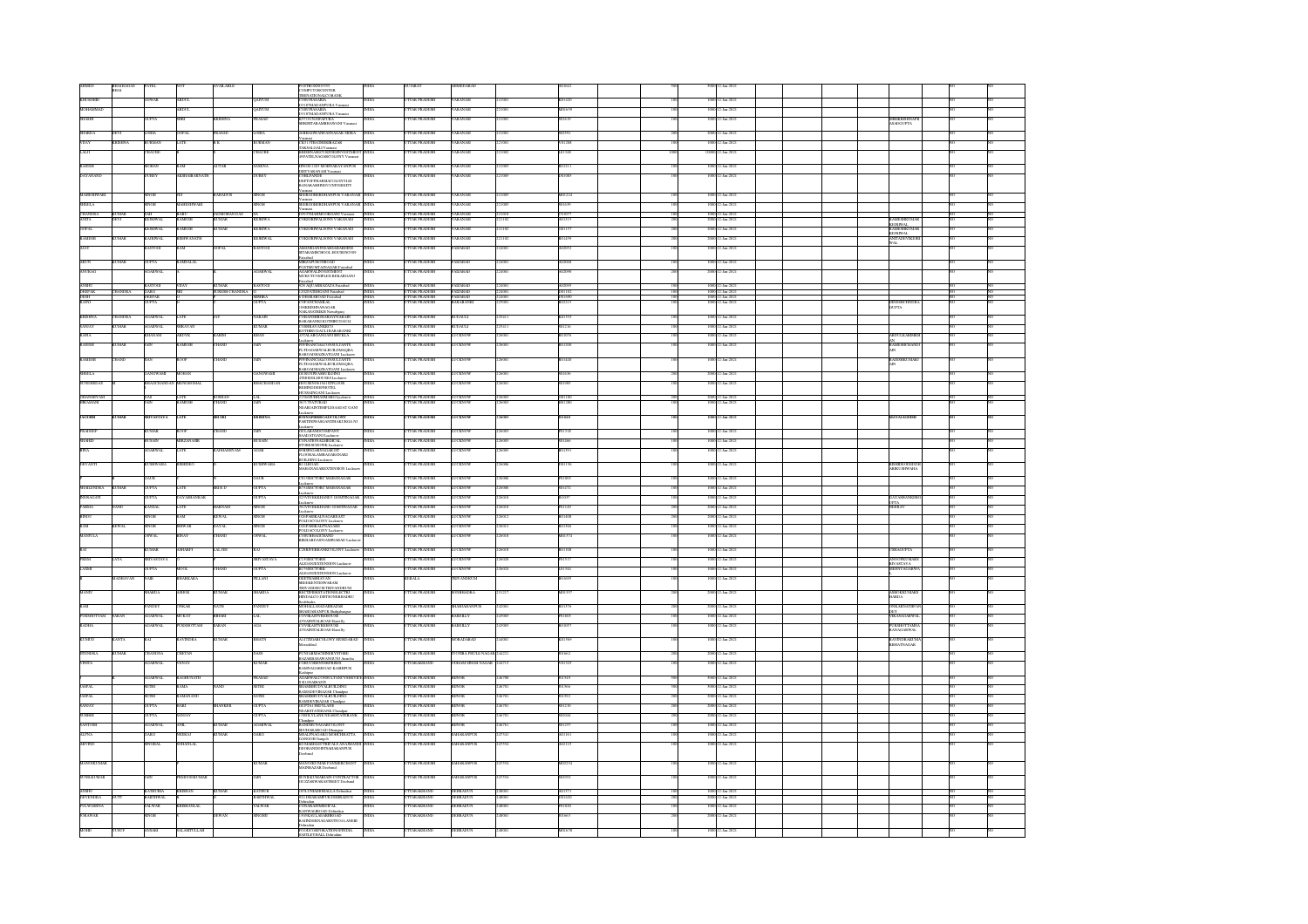| RATAI                   |               | <b>ADWAL</b>                  | ANSINGH              |                   | <b>SADWAL</b>            | <b>SIARYANAGAR BLOCKIIND</b>                                                                 | INDIA                        | <b>TTARAKHAND</b>                                      | EHRADUN              |          |      | 1000 12-Jan-2021                                                             |  |                       |  |  |
|-------------------------|---------------|-------------------------------|----------------------|-------------------|--------------------------|----------------------------------------------------------------------------------------------|------------------------------|--------------------------------------------------------|----------------------|----------|------|------------------------------------------------------------------------------|--|-----------------------|--|--|
|                         |               |                               |                      |                   | UPTA                     | radun<br>KAULAGARHRO                                                                         |                              | TAR AKHAN                                              | HRADIT               |          |      |                                                                              |  |                       |  |  |
| WESH                    |               | ATTA                          |                      |                   | <b>ATTA</b>              | RBINVESTMENTS<br>ISAHARANPURROAD DEHRADUN                                                    | ïЫА                          | TTARAKHAND                                             | EHRADUN              |          |      | J <sub>202</sub>                                                             |  |                       |  |  |
| ORAWAR                  |               |                               |                      |                   |                          | <b>STEPPEMNAGAL</b>                                                                          |                              | TARAKHANI                                              |                      |          |      |                                                                              |  |                       |  |  |
|                         |               |                               |                      |                   | $\overline{X}$           | (INGNU) 194 p.m.;<br>XEHRADUN Debradan<br>*******0374 PRAMNAGAR                              |                              |                                                        | <b>FHRADIN</b>       |          |      |                                                                              |  |                       |  |  |
| RAGHUBIR                |               | AUR <sup>1</sup>              | <b>RAWAS</b>         |                   |                          | EHRADUN Debradan<br>HEFMATHEMATICIAN                                                         | <b>NDIA</b>                  | TTARAKHANI                                             |                      |          |      | $tan-202$                                                                    |  |                       |  |  |
| KILAYIL.                | <b>ATT</b>    | <b>ALAN</b>                   |                      |                   | WIBHAR                   |                                                                                              | NDIA                         | TTARAKHAND                                             | EHRADUN              |          | 2000 | $J20$ -2021                                                                  |  |                       |  |  |
| <b>RUBY</b>             |               | <b>GRAWAL</b>                 | RADEEF               |                   | <b>GRAWAL</b>            | <b>POKDMIPEONGC Debradan<br/>2SNANDPURIARYA NAGARCHOWK INDIA</b><br>WALAPUR Hardwar          |                              | TTARAKHAND                                             | <b>IARDWAS</b>       |          |      | $Jan-202$                                                                    |  | RADEEPAGR)            |  |  |
|                         |               |                               |                      |                   |                          |                                                                                              |                              |                                                        |                      |          |      |                                                                              |  |                       |  |  |
| <b>SURESH</b>           | AL SINGH      | <b>ANDRAL</b>                 | <b>ARDUI</b>         |                   | DRAI                     | 9BRABAZARTOPKHANA.CANT                                                                       | <b>INDIA</b>                 | <b>TTAR PRADESH</b>                                    | <b>EERUT</b>         |          |      | 2-Jan-202                                                                    |  | ARDULSING<br>NDRAL    |  |  |
| <b>SHANTI</b>           |               | <b>CHDEV</b>                  | .<br>ALIK            |                   | <b>UINEV</b>             | Meerut<br>101SUBHASHAPURI<br>CANKERKHERA MEERUTCANTT                                         |                              | <b>TAR PRADES</b>                                      | CCDIT                |          |      |                                                                              |  |                       |  |  |
| <b>SYED</b>             | JZAZ.         | <b>IUSSAIN</b>                | <b>VIOUAR</b>        |                   | <b>HUSSAIN</b>           | <b>deept</b><br>29HUSSAINABAD                                                                | <b>INDIA</b>                 | <b>UTTAR PRADESH</b>                                   | MEERUT               |          |      | 1000 12-Jan-2021                                                             |  |                       |  |  |
|                         |               |                               |                      |                   |                          | URWAFAIYAZALI Meen<br>29HUSSAINABAD                                                          |                              |                                                        |                      |          |      |                                                                              |  |                       |  |  |
| <b>ASMEEN</b>           |               | <b>LISSAIN</b>                | <b>17AZ</b>          |                   | USSAIN                   |                                                                                              | <b>INDIA</b>                 | <b>TTAR PRADESH</b>                                    | EERUT                |          |      | 1000 12-Jan-2021                                                             |  |                       |  |  |
| SURESH<br><b>AEED</b>   | MAR<br>MAS:   | <b>ATTAL</b><br><b>AJHACO</b> | <b>BABULAL</b><br>юT | ALABLE            | MITTAL.                  | URWAFAIYAZALI Meerut<br>85KASERUKHERA<br><b>NCBCOMPCENTREKILO</b>                            | <b>INDIA</b><br><b>INDIA</b> | <b>UTTAR PRADESH</b><br><b>UTTAR PRADESH</b>           | MEERUT<br>MEERUT     | 2233     |      | 1000 12-Jan-2021<br>5000 12-Jan-2021                                         |  | <b>ASSANSAFED</b>     |  |  |
| <b>INESH</b>            |               | GARWAL.                       |                      |                   |                          | 0POBOXNO2148<br>HYAMAGENCIES                                                                 |                              | <b>TTAR PRADESH</b>                                    |                      |          |      |                                                                              |  |                       |  |  |
|                         | MAR           |                               |                      | :ATAP             | GARWAL                   | 11ABBAGENCIES<br>RISHNANAGARBARHNI BAZAR                                                     | NDIA                         |                                                        | <b>IDDHARTHNAGAR</b> | 1290     | 3000 | 2-Jan-2021                                                                   |  |                       |  |  |
| $54M$                   |               | LASY                          |                      |                   |                          | åratearh<br>RDNOSNEARRANI                                                                    |                              | <b>TAR PRADESE</b>                                     |                      |          |      |                                                                              |  |                       |  |  |
|                         |               |                               |                      |                   |                          | ARLINGSNEARKANI<br>ATIMANDIRBARHNI<br>DDHARTHNAGARUP Shohri                                  |                              |                                                        |                      |          |      |                                                                              |  |                       |  |  |
|                         |               |                               |                      |                   |                          | AIRDEALCONSULTANST                                                                           |                              |                                                        |                      |          |      |                                                                              |  |                       |  |  |
| <b>ROPADI</b>           |               | <b>EKRIWAL</b>                |                      |                   | EKRIWAL                  | <b>PRATAPMARKETCINEMAROAD</b>                                                                |                              | <b>TTAR PRADESH</b>                                    | <b>GRAKHPUR</b>      |          |      | J <sub>20</sub> 202                                                          |  |                       |  |  |
| <b>AJESH</b>            |               | <b>ASHWAL</b>                 | <b>LAGWAN</b>        |                   |                          | <b>SOLID SORRETCERESSING</b><br>COKUNDALLALIAISWAL<br>DILEZAKPUR GORAKHPUR                   | <b>IDLA</b>                  | <b>TTAR PRADESH</b>                                    | <b>JORAKHPUR</b>     |          |      | J <sub>202</sub>                                                             |  |                       |  |  |
|                         |               |                               |                      |                   |                          |                                                                                              |                              |                                                        |                      |          |      |                                                                              |  |                       |  |  |
|                         |               |                               |                      |                   |                          | lorakhpur<br>LINEWOFFICERSHOSTEL<br>"HARUCHANDRAPURI Gorakhpur                               |                              | AR PRADESE                                             |                      |          |      |                                                                              |  |                       |  |  |
|                         |               |                               |                      |                   |                          |                                                                                              |                              |                                                        |                      |          |      |                                                                              |  | <b>JANAS</b><br>IISRA |  |  |
| DEEPAK                  |               | <b>TMAR</b>                   |                      |                   | <b>KORWAL</b>            | OSINGNALINVESTMENT<br><b>AGDISHPUR</b>                                                       | <b>NDIA</b>                  | <b>TTAR PRADESH</b>                                    | <b>ALLA</b>          |          |      | $\frac{1}{2}$ an-2021                                                        |  |                       |  |  |
| ISHAN                   | <b>LMAR</b>   | GARWAL.                       |                      | <b>IAWAR MAL</b>  | GAR                      | AGOSHITUR<br>EARPANETANKICAUWA Ballia<br>SKALAKUNJCOLONY<br>JPPSHRIJIBABAASHRAM              | NDIA                         | <b>TTAR PRADESH</b>                                    | <b>IATHURA</b>       |          |      | $3an - 2021$                                                                 |  |                       |  |  |
|                         |               |                               |                      |                   |                          |                                                                                              |                              |                                                        |                      |          |      |                                                                              |  |                       |  |  |
| <b>AIFSH</b>            |               |                               | MODAR                | ÷.                |                          | <b>VIHURA Chhata<br/>DAMODARPRASADGARG</b>                                                   |                              | <b>TAR PRADESH</b>                                     | ura                  |          |      |                                                                              |  |                       |  |  |
|                         |               |                               |                      |                   |                          | <b>PERINTENDENTOFFICE</b><br>HOSPITAL<br>"TOTRADERS"                                         |                              |                                                        |                      |          |      |                                                                              |  |                       |  |  |
| $\overline{\mathbf{M}}$ |               | <b>ANKER</b>                  | a Va                 |                   | WKFR                     |                                                                                              |                              | <b>TAR PRADES</b>                                      | <b>GRA</b>           |          |      |                                                                              |  |                       |  |  |
|                         |               | AISINGHAN                     |                      |                   | <b>AISINGHANE?</b>       | STARAMMARKETBELANGANI<br>! I 3MALVIYAKUNI                                                    | NDIA                         | <b>TTAR PRADESH</b>                                    | <b>GRA</b>           |          |      | 1000 12-Jan-2021                                                             |  |                       |  |  |
|                         |               | ESHWARI RAKESE                |                      |                   | <b>IESHWAI</b>           | 3246ROSHANMOHALLA<br>9197BAGHMUZFFAR KHAN                                                    |                              | <b>UTTAR PRADES</b>                                    | <b>AGRA</b>          |          |      |                                                                              |  |                       |  |  |
| SHOK                    | <b>LMAR</b>   | MITAL.                        | НW                   | arayan            | MITTAL.                  |                                                                                              | <b>INDIA</b>                 | <b>UTTAR PRADESH</b>                                   | AGRA                 | mse      |      | 2000 12-Jan-2021<br>2000 12-Jan-2021<br>1000 12-Jan-2021<br>2000 12-Jan-2021 |  |                       |  |  |
|                         |               |                               | AVINDR<br>SHOK       | KRIAN<br>UMAR     |                          | HEROSHANMOHALLA<br>FROSHANMOHALLA<br>FRAGMUZAFFAR KHA                                        |                              | UTTAR PRADES                                           |                      |          |      |                                                                              |  |                       |  |  |
| AMA                     | <b>VBOO</b>   | HARMA<br>AHESHWARI KRISHNA    | PYARE                | <b>KUMAR</b>      | <b>SHARMA</b><br>MAHESH  | 3286SHEETLAGALI<br><b>46ROSHANMOHALLA</b>                                                    | <b>INDIA</b><br><b>INDIA</b> | <b>UTTAR PRADESH</b><br><b>UTTAR PRADESH</b>           | <b>AGRA</b><br>AGRA  | 1389     |      | 1000 12-Jan-202                                                              |  |                       |  |  |
| $\overline{1}$          |               | AHESHWART ASHOK               |                      | <b>KTMAR</b>      | <b>MAHESHWA</b>          | <b><i>JEROSHANMOHALLA</i></b>                                                                | <b>INDIA</b>                 | <b>ITTAR PRADESH</b>                                   | <b>AGRA</b>          | nisor    |      | 1000 12-Jun-2021<br>1000 12-Jun-2021                                         |  |                       |  |  |
| AR.                     |               |                               |                      |                   | HESHWAI<br><b>GRAWAL</b> | <b>JANDHINAGAR AGR.</b><br>MAHAVIRKUNJ                                                       | ФIА                          | <b>UTTAR PRADES!</b><br>UTTAR PRADES!<br>UTTAR PRADES! | AGRA<br>AGRA         |          |      | 1000 12-Jan-2021<br>1000 12-Jan-2021                                         |  |                       |  |  |
|                         |               | 11001                         |                      |                   | <b>ALAND</b>             | <b>LACHERIGHAT Agri<br/>OSHIVPURI BALKESH</b>                                                |                              |                                                        |                      |          |      | $\frac{1}{2}$ Jan-20 <sup>2</sup>                                            |  |                       |  |  |
| <b>REFT</b>             |               |                               |                      |                   |                          |                                                                                              |                              | <b>TTAR PRADES</b>                                     | <b>GRA</b>           |          |      |                                                                              |  |                       |  |  |
| <b>APDART</b>           |               |                               | <b>CIPAT</b>         |                   |                          | gra<br>OSHIVPURI BALKESHWARROAD                                                              | <b>INDIA</b>                 | <b>TTAR PRADESH</b>                                    | <b>AGRA</b>          |          |      | 1000 12-Jan-2021                                                             |  |                       |  |  |
| <b>OGESH</b>            | MAR           | <b>ARG</b>                    | ANNO                 |                   |                          | a<br>HMAHAVIRKUNJ                                                                            | <b>NDIA</b>                  | UTTAR PRADESH                                          | <b>AGRA</b>          | $\omega$ |      | 1000 12-Jan-2021                                                             |  |                       |  |  |
| <b>INESH</b>            | <b>IANDRA</b> | <b>MITAL</b>                  | WYA                  | HANDRA            | <b>MITTAL</b>            | ACHERIGHAT Agri<br>514 KAMLANAGAR Agri                                                       | <b>INDIA</b>                 | <b>TTAR PRADESH</b>                                    | <b>AGRA</b>          | 1230     |      | 1000 12-Jan-2021                                                             |  | <b>ALTIDEVIMI</b>     |  |  |
| MAR                     | GH            | NE                            | HET                  |                   | <b>EAM</b>               | <b>C9KESARVIHARIIALWAT</b>                                                                   | INDIA                        | <b>TTAR PRADESH</b>                                    | <b>GRA</b>           | 01171    |      | 1000 12-Jan-2021                                                             |  |                       |  |  |
| ŦМ                      |               |                               |                      |                   |                          | ROADSHAHAGANI<br>DRKMAHESHWARI 114GUDI                                                       |                              | <b>TAR PRADES</b>                                      |                      |          | 2000 | J <sub>20</sub> 202                                                          |  |                       |  |  |
| <b>ISHIL</b>            |               | <b>IPTA</b>                   |                      |                   | PTA                      |                                                                                              |                              | <b>TAR PRADESE</b>                                     | ALITPUI              |          |      | J <sub>202</sub>                                                             |  |                       |  |  |
|                         |               |                               |                      |                   |                          | Aimi<br>JUPTAMETALANDHARD<br>WARESTORESSAWARKAR                                              |                              |                                                        |                      |          |      |                                                                              |  |                       |  |  |
|                         |               |                               |                      |                   |                          | HOWKLALITPUR Lalitpur<br>AIPURMOTORCO MIROAD                                                 |                              | <b>IASTHAN</b>                                         | <b>UPUR</b>          |          |      | $Jan-202$                                                                    |  |                       |  |  |
| .<br>Wana               |               | <b>AREEK</b>                  |                      |                   | <b>WEEK</b>              | 333PAREEKSADAN                                                                               | <b>IDLA</b>                  | <b>NASTHAN</b>                                         | APUR                 |          |      | 2-Jan-2021                                                                   |  |                       |  |  |
| AGRANI                  |               |                               |                      |                   |                          | AILALMUNSHIKARASTA Jaipat<br>AIPURMOTORCO MIROAD Jaipa                                       |                              | <b>MANTHAN</b>                                         | APUR                 |          | tom  | 12-Jan-2021                                                                  |  |                       |  |  |
|                         |               |                               |                      |                   |                          |                                                                                              |                              |                                                        | $\frac{1}{100}$      |          |      |                                                                              |  |                       |  |  |
|                         |               | um                            |                      |                   |                          | )TNO22BEHINDLAXMI<br>ARMKANTA22GODOWN Jaipa                                                  |                              |                                                        |                      |          |      |                                                                              |  |                       |  |  |
| <b>USUM</b>             |               | NCHALIA                       | AJRANG               |                   | NCHALIA                  | <b>RAVEENUDYOG SILAXMINIWAS</b>                                                              | <b>NDIA</b>                  | <b><i>UASTHAN</i></b>                                  | AIPUR                |          |      | 2-Jan-2021                                                                   |  |                       |  |  |
|                         |               |                               |                      |                   |                          | <b>RAHAMPURI Jairun</b>                                                                      |                              |                                                        |                      |          |      |                                                                              |  |                       |  |  |
| OHANI                   |               |                               | BULAL                |                   |                          | <b>KHAWATKIOTASTORE</b>                                                                      |                              |                                                        | uruk                 |          |      |                                                                              |  |                       |  |  |
| RAVEENA                 |               | NCHALIA                       | <b>ANGALCHAND</b>    |                   | ANCHALIA                 | ASTAJAHALANI KPBZR Jaipar<br>SATALKATORA BRAHAMPURI                                          | <b>NDIA</b>                  | <b>AJASTHAN</b>                                        | APUR                 |          |      | 1000 12-Jan-2021                                                             |  |                       |  |  |
|                         |               |                               |                      |                   | AKD                      | ur<br>(TALKATORA BR<br><b>MPORT</b>                                                          |                              |                                                        | æur                  |          |      |                                                                              |  |                       |  |  |
| ATYAVE                  |               |                               |                      |                   |                          | <b>UPURMOTORCO MIROAD Jain</b>                                                               | eren.                        |                                                        | APUR                 |          |      | J <sub>20</sub> 202                                                          |  |                       |  |  |
|                         |               |                               |                      |                   |                          |                                                                                              |                              |                                                        |                      |          |      |                                                                              |  |                       |  |  |
| HYAM                    | <b>AKASH</b>  | <b>GARWA</b>                  |                      |                   |                          | ANAJMANDI CHANDPOLE                                                                          | NDIA                         | <b>JASTHAN</b>                                         | AIPUR                |          |      | $Jan-202$                                                                    |  |                       |  |  |
| /INITA                  |               |                               |                      |                   |                          | aipur<br>AIPURMOTORCO MIROAD Jaipur                                                          | <b>NDIA</b>                  | <b>VASTHAN</b>                                         | AIPUR                |          |      | $\frac{1}{2}$                                                                |  |                       |  |  |
| <b>SHWER</b>            |               | <b>LARM</b>                   |                      |                   |                          | COFINDIA TRIPOLIYABAZAR                                                                      |                              | <b>IASTHA</b>                                          | APUR                 |          |      | 2-Jan-2021                                                                   |  |                       |  |  |
|                         |               |                               |                      |                   |                          | ipur<br>:OIDSHARMA<br>LICOFINDIATRIPOLIA BAZAR Jaipu                                         |                              |                                                        |                      |          |      |                                                                              |  |                       |  |  |
|                         |               |                               |                      |                   |                          |                                                                                              |                              |                                                        |                      |          |      |                                                                              |  |                       |  |  |
| <b>NARENDRA</b>         | <b>TMAR</b>   | RII ALA                       |                      |                   | <b>RILALA</b>            | SBILALAGARDEN OLDAMERROAD INDIA                                                              |                              | <b>RAIASTHAN</b>                                       | AIRER                |          |      | 1000 12-Jsn-2021                                                             |  |                       |  |  |
| <b>ALBENDRA</b>         |               | INGH                          | RUENDRA              |                   | <b>SINGH</b>             | apur<br>YOSHOPNOSSS6 JOHARIBAZAR                                                             | <b>INDIA</b>                 | <b>RAJASTHAN</b>                                       | APUR                 | 02122    |      | 9000 12-Jan-2021                                                             |  |                       |  |  |
| <b>ADHU</b>             |               | <b><i>AHESHWARI</i></b>       | <b>HANKARLAL</b>     |                   |                          | ipur<br>§7BORADIKARASTHA                                                                     | NDIA                         | <b>AJASTHAN</b>                                        | <b>APUR</b>          | 01110    |      | 1000 12-Jan-2021                                                             |  |                       |  |  |
| AKESH                   |               |                               |                      |                   |                          | <b>CISHANPUCLBAZAR Jaipur<br/>COJINWANIPRINTERS1410<br/>FEFILIYONKARASTAJOHARI</b>           |                              | <b>JASTHAN</b>                                         | upur                 |          |      | J <sub>2021</sub>                                                            |  |                       |  |  |
|                         |               |                               |                      |                   |                          |                                                                                              |                              |                                                        |                      |          |      |                                                                              |  |                       |  |  |
| ATISH                   |               |                               | <b>ABULAL</b>        |                   |                          | AZAR Jaimar<br>OJINWANIPRINTERS<br>410PEETLIYONKARASTA                                       |                              | JASTHAN                                                | <b>MPUR</b>          |          |      |                                                                              |  |                       |  |  |
|                         |               |                               |                      |                   |                          | <b>ARIBAZAR Jaipur<br/>IESHMETALCORPORATION</b>                                              |                              |                                                        |                      |          |      |                                                                              |  |                       |  |  |
| <b>AIRES</b>            |               | ABHI                          |                      | <b>MESH CHAND</b> |                          | <b>ATALMAHANTJIVIDYADHAR</b>                                                                 | <b>NDIA</b>                  | <b>NASTHAN</b>                                         | AIPUR                |          |      | J <sub>202</sub>                                                             |  |                       |  |  |
| ANJEEVKU                |               |                               | HOOP                 |                   | WDYA                     | ARASTA Jaipur<br>DMDPANDYA SHOPN0138                                                         | <b>INDIA</b>                 | <b>AJASTHAN</b>                                        | APUR                 |          |      | 10000 12-Jan-202                                                             |  |                       |  |  |
| ANIL.                   | MAR           | <b>HATRI</b>                  |                      | VAILABLE          |                          | OHARIBAZAR Jaipar<br>NEKHA36 JAWAHARNAGAR Jaipar INDIA                                       |                              | <b>ATASTHAN</b>                                        | APUR                 |          |      | 4000 12-Jan-2021                                                             |  |                       |  |  |
|                         |               |                               |                      |                   |                          |                                                                                              |                              |                                                        |                      |          |      |                                                                              |  |                       |  |  |
| <b>JRENDRAK</b>         |               | HURAT                         |                      | EJ CHAND          | URA                      | <b>SOJAWAHARNAGAR Jaipur</b>                                                                 | <b>NDIA</b>                  | <b>HASTHAN</b>                                         | APUR                 |          |      | 1000 12-Jan-2021                                                             |  |                       |  |  |
| ue<br>/liay             | MAR           | $\overline{\mathbf{N}}$       | <b>SHANLAL</b>       |                   |                          | LOTNO570 BEESADARSHNAGAR<br><b>AIPUR Jaipur</b>                                              | <b>NDIA</b>                  | <b>AJASTHAN</b>                                        | <b>APUR</b>          |          | 2000 | 2-Jan-2021                                                                   |  |                       |  |  |
|                         |               |                               |                      |                   |                          |                                                                                              |                              |                                                        |                      |          |      |                                                                              |  |                       |  |  |
| <b><i>LANORAMA</i></b>  |               | ATHUR                         | VARKA                |                   | ATHUR                    | ISBBDEFIENCE<br>MATNAGARCOMPERI                                                              | <b>DIA</b>                   | <b>LAJASTHAN</b>                                       | APUR                 |          |      | 2-Jan-2021                                                                   |  |                       |  |  |
|                         | <b>ARCKOR</b> | <b>TWANI</b>                  |                      |                   |                          | YOTINAGAR Jaipur<br>7KA6HOUSINGBOARD<br>JUARTERSIYOTINAGAR Jaipu<br>BIARTERSIYOTINAGAR Jaipu |                              |                                                        | upur                 |          |      | Jan-2021                                                                     |  |                       |  |  |
|                         |               |                               | <b>TNNH</b>          | AK AS             |                          |                                                                                              |                              | <b>IASTHAN</b>                                         | <b>UPUR</b>          |          |      | $-202$                                                                       |  |                       |  |  |
|                         |               |                               |                      |                   |                          | <b>SAYUDHISTHIRMARG CSCHEME</b>                                                              |                              |                                                        |                      |          |      |                                                                              |  |                       |  |  |
|                         |               | AR                            |                      |                   | NAIR                     | hirer<br>ITULINE Jaiper<br>SC2GOVERDHANPATH                                                  | <b>INDIA</b>                 | RAJASTHAN                                              | APUR<br>APUR         |          |      | 1000 12-Jan-2021<br>1000 12-Jan-2021                                         |  |                       |  |  |
| IHEEL                   |               | <b>ARKAWAT</b>                | <b>FFWAN</b>         |                   | <b>INGH</b>              |                                                                                              | NDIA                         | <b>ALASTHAN</b>                                        |                      |          |      |                                                                              |  |                       |  |  |
| PREM                    |               | ARKAWAT                       | EEWAN                |                   | <b>INGH</b>              | NESHMARG<br>2GOVERDHANPATH                                                                   | NDIA                         | <b>NASTHAN</b>                                         | APUR                 |          |      | 1000 12-Jan-2021                                                             |  |                       |  |  |
| REETA                   |               | HUKAR                         | <b>LAJOR</b>         |                   |                          | ANESHMARG<br>HGAUTAMMARG                                                                     | NDIA                         | <b><i>UASTHAN</i></b>                                  | upur                 |          |      | 2-Jan-2021                                                                   |  |                       |  |  |
| NITA                    |               | HUKAR                         | <b>AXX</b>           |                   | HUKAR                    | <b>AISHALINAGARJAIPUR Jaipar<br/>31GAUTAMMARG</b>                                            | NDLA                         | <b>NASTHAN</b>                                         | APUR                 |          | 1000 | 2-Jan-2021                                                                   |  |                       |  |  |
| <b>EEPAK</b>            | MAR           | <b>UPTA</b>                   |                      | <b>AKASH</b>      | <b>UPTA</b>              | <b>AISHALINAGARJAIPUR Jaipar<br/>OYALDHARAMKANTA</b>                                         | <b>NDIA</b>                  | <b>HASTHAN</b>                                         | APUR                 |          |      | 1000 12-Jan-2021                                                             |  |                       |  |  |
| MAKAN                   |               | <b>UPTA</b>                   | PRAKASH              |                   | UPTA                     | <b>ADNOI SVKIAREA Jaipar</b><br>YVALDHARAMKANTAROAD                                          | <b>DIA</b>                   |                                                        | uruk                 |          |      |                                                                              |  |                       |  |  |
|                         |               |                               |                      |                   |                          | 5 VKIAREA Jaipur                                                                             |                              |                                                        |                      |          |      |                                                                              |  |                       |  |  |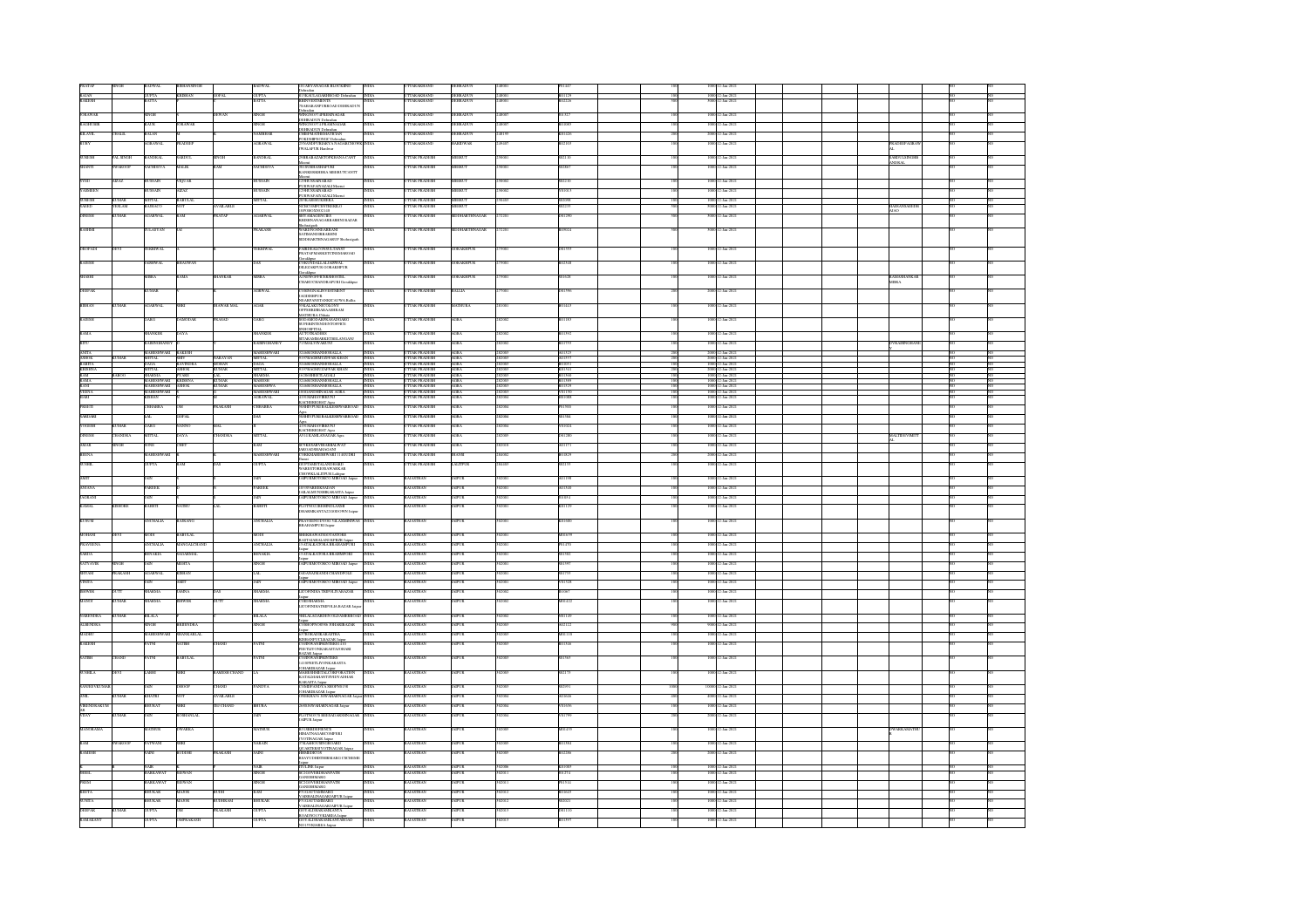|                                       |              |                         |                                     |                 |                               | <b>SHKUMAR SHARMA</b><br>YALDHARAMKANTHAROAD                                                    |                     |                                    | <b>ATPITE</b>         |                  |                   |  |                  |                                      |  |                              |  |  |
|---------------------------------------|--------------|-------------------------|-------------------------------------|-----------------|-------------------------------|-------------------------------------------------------------------------------------------------|---------------------|------------------------------------|-----------------------|------------------|-------------------|--|------------------|--------------------------------------|--|------------------------------|--|--|
|                                       |              |                         |                                     |                 |                               | <b>115 VKIAREA Jaipar</b><br>IOILINDUSTRIES E299ROAD                                            |                     |                                    |                       |                  |                   |  |                  |                                      |  |                              |  |  |
|                                       |              |                         |                                     |                 |                               |                                                                                                 |                     |                                    |                       |                  |                   |  |                  |                                      |  |                              |  |  |
| <b>MITARES</b>                        |              | .<br>IPTA               |                                     |                 |                               | <b>)15VKIAREA Jaipar<br/>13HIMMARNAGAR TONKROAD</b>                                             |                     | ASTH AN                            | <b>UPUR</b>           |                  |                   |  |                  | -<br>- Jan-20.                       |  |                              |  |  |
| <b>VARENDRA</b>                       |              | $\overline{\text{max}}$ | NHIYA                               |                 | $\overline{\mathbf{u}}$       | pur<br>09SARASWATIMARG                                                                          |                     | <b>ALASTHAN</b>                    | <b>AIPUR</b>          |                  |                   |  |                  | 2000 12-Jan-202                      |  |                              |  |  |
| PREM                                  |              | <b>IEENA</b>            | <b>VIND</b>                         | ARAIN           | <b>FFNA</b>                   | AJAINAGAR Jaipur<br>22BEHINDPURANIHAVELI                                                        |                     | <b>NASTHAN</b>                     | APUR                  |                  |                   |  |                  | $-1002$                              |  |                              |  |  |
|                                       |              |                         |                                     |                 |                               | AIKISHANCOLONY TONKFATAK                                                                        |                     |                                    |                       |                  |                   |  |                  |                                      |  |                              |  |  |
| SHIVANI                               |              |                         | HIMANYU                             |                 |                               |                                                                                                 |                     | <b>NASTHAN</b>                     | APUR                  |                  |                   |  |                  | 1000 12-Jan-2021                     |  |                              |  |  |
|                                       |              |                         |                                     |                 |                               | iipur<br>ISMADHUVANCOLONY<br>ONKROADTONKPHATAK Jaipur                                           |                     |                                    |                       |                  |                   |  |                  |                                      |  |                              |  |  |
| <b>SHRT</b>                           |              | UPTA                    | AVAN                                |                 |                               | <b>SHIMMARNAGAR/TONKROAD</b>                                                                    |                     | <b>IASTHAN</b>                     | upur                  |                  |                   |  |                  |                                      |  |                              |  |  |
| USHA                                  |              | <b>UPTA</b>             |                                     |                 | UPTA                          | ipur<br>43HIMMARNAGAR TONKROAD                                                                  |                     | <b>JASTHAN</b>                     | AIPUR                 |                  |                   |  |                  | tan 202                              |  |                              |  |  |
| <b>BASANTI</b>                        |              | <b>ARWAL</b>            |                                     |                 |                               | úpur.<br>C4AMAIORSHAITAN                                                                        |                     | <b>JASTHAN</b>                     | <b>AIPUR</b>          |                  |                   |  |                  |                                      |  |                              |  |  |
|                                       |              |                         |                                     |                 | <b>ARWAL</b>                  | INGHCOLONYSHASTRINAGA R                                                                         |                     |                                    |                       |                  |                   |  |                  | $Jan-202$                            |  |                              |  |  |
| <b>HANS</b>                           |              | ARWAL                   | ANESH                               |                 | <b>ARAD</b>                   |                                                                                                 |                     | <b>NASTHAN</b>                     | APUR                  |                  |                   |  |                  | 2000 12-Jan-202                      |  |                              |  |  |
|                                       |              |                         |                                     |                 |                               | ipur<br>S4AMAJORSHAITAN<br>INGHCOLONY SHASTRINAGA R                                             |                     |                                    |                       |                  |                   |  |                  |                                      |  |                              |  |  |
| <b>JUGALKISHORI</b><br>AJOO           |              |                         | <b>WAS</b>                          |                 | $\overline{w}$                | mar<br>HAMAJORSHAITAN                                                                           |                     | <b>TASTHAN</b>                     | AIPUR                 |                  |                   |  |                  |                                      |  |                              |  |  |
|                                       |              |                         |                                     |                 |                               | NGHCOLONYSHASTRINAGA R                                                                          |                     |                                    |                       |                  |                   |  |                  |                                      |  |                              |  |  |
| <b>KANHAYA</b>                        |              | SHARMA                  | SHYAM                               |                 | <b>ARAM</b>                   | pur<br>46SUBHASHCOLONY                                                                          |                     | JASTHAN                            | <b>AIPUR</b>          |                  |                   |  |                  | 1000 12-Jan-202                      |  |                              |  |  |
| KRISHAN                               | <b>UMAR</b>  | ARWAL.                  | <b>LANS</b>                         |                 | ARWAL.                        | SHASTRINAGAR Jaipur<br>AS-IAMAJORSHAITAN<br>SINGHCOLONY SHASTRINAGA R                           | DIA                 | <b>NASTHAN</b>                     | APUR                  |                  | H 528             |  | 2000             | 2-Jan-2021                           |  |                              |  |  |
|                                       |              |                         |                                     |                 |                               |                                                                                                 |                     |                                    |                       |                  |                   |  |                  |                                      |  |                              |  |  |
| RAJESH                                |              | IARMA                   | HAYA                                |                 |                               | ME<br>HSUBHASHCOLONY                                                                            |                     |                                    | upur                  |                  | 1226              |  |                  | $-3an-202$                           |  |                              |  |  |
| RAMJANKI                              |              | <b>ARWAL</b>            | TAM                                 |                 | AND                           | SHASTRINAGAR Jaipur<br>AS4AMAJORSHAITAN<br>SINGHCOLONYSHASTRINAGA R<br>SINGHCOLONYSHASTRINAGA R |                     | <b>JASTHAN</b>                     | APUR                  |                  | $\overline{10}$   |  |                  | J <sub>202</sub>                     |  |                              |  |  |
|                                       |              |                         |                                     |                 |                               |                                                                                                 |                     |                                    |                       |                  |                   |  |                  |                                      |  |                              |  |  |
| SUNITA                                |              | <b>ARWAL</b>            | RISHAN                              |                 | UMAR                          | HAMAJORSHAITAN                                                                                  |                     | JASTHAN                            | <b>AIPUR</b>          |                  | วกน               |  | 2000             | J <sub>202</sub>                     |  |                              |  |  |
|                                       |              |                         |                                     |                 |                               | <b>ENGHCOLONYSHASTRINAGA R</b>                                                                  |                     |                                    |                       |                  |                   |  |                  |                                      |  |                              |  |  |
|                                       | PRAMILA      | RANI                    |                                     |                 | PRASAD                        | eur<br>14MARAVIYANAGAR Jaipur                                                                   |                     |                                    | <b>JAPUR</b>          |                  |                   |  |                  | 1000 12-Jan-202                      |  |                              |  |  |
| BASANT                                | KUMAR        | SHARMA                  |                                     | <b>VIHUMAL</b>  | HARMA                         | 152JDACOLONY<br><b>MALVIYANAGAR Jaipur</b>                                                      | <b>NDIA</b>         | <b>AJASTHAN</b>                    | APUR                  |                  | 01132             |  |                  | 1000 12-Jan-2021                     |  |                              |  |  |
| BIHARI                                |              | PALIWAL                 | 'ARA                                | CHANI           | PALIWAL                       | 7MALVIYANAGAR Jaipur                                                                            | <b>SDIA</b>         | RAJASTHAN                          | <b>JAPUR</b>          |                  | B01366            |  |                  | 1000 12-Jan-2021                     |  |                              |  |  |
| <b>RAHLAD</b>                         |              | KHEMKA                  |                                     |                 | CHEMKA                        | <b>ISSNEETINAGAR</b>                                                                            | <b>SDIA</b>         | <b>NASTHAN</b>                     | APUR                  |                  | 1209              |  |                  | 3000 12-Jan-202                      |  | UMARIKANCE<br><b>NKHEMKA</b> |  |  |
|                                       | <b>KUMAR</b> | SHARMA                  |                                     |                 | PALIWAL                       | MALVIYANAGAR Jaipur<br>147MALVIYANAGAR Jaipu                                                    |                     | <b>AJASTHAN</b>                    | <b>JAPUR</b>          |                  | R01116            |  |                  | 1000 12-Jan-202                      |  |                              |  |  |
|                                       | <b>DEVI</b>  | <b>SINGH</b><br>PALIWAL |                                     |                 | TANWAR<br>PALIWAL             | 274JDA MALVIYANAGAR Jaipur<br><b>47MALVIYANAGAR</b> Ja                                          | INDIA<br>INDIA      | RAJASTHAN<br>RAJASTHAN             | JAPUR<br>JAPUR        |                  | R02104<br>\$01563 |  |                  | 1000 12-Jan-2021<br>1000 12-Jan-2021 |  |                              |  |  |
|                                       |              |                         |                                     |                 | <b>GRAWAL</b>                 |                                                                                                 |                     |                                    | upur                  |                  |                   |  | 2000             |                                      |  |                              |  |  |
| <b>ANITA</b>                          |              | <b>INGH</b>             |                                     |                 | <b>INGH</b>                   | <b>MMLAQTRSSCHEME</b>                                                                           | <b>STOR</b>         | <b>ALASTHAN</b>                    | APUR                  |                  | $\overline{m}$    |  |                  | 1000 12-Jan-202                      |  |                              |  |  |
|                                       |              |                         |                                     |                 |                               |                                                                                                 |                     |                                    |                       |                  |                   |  |                  |                                      |  |                              |  |  |
| KANTI<br>PRAVIN                       |              | SHAH<br>SHAH            | PITAMBAR<br>KANTI                   |                 | SHAH<br>SHAH                  | :<br>AANSAROVAR Jaipar<br>133512MANSAROVAR Jaipar<br>133512MANSAROVAR Jaipar                    | INDIA<br>INDIA      | RAJASTHAN<br>RAJASTHAN             | <b>JAPUR</b><br>JAPUR | 302020<br>302020 | K01266<br>P01485  |  |                  | 1000 12-Jan-202<br>1000 12-Jan-202   |  |                              |  |  |
|                                       |              | SHAF                    | PRAVE                               |                 |                               | 2MANSAROVAR Jaipar<br>2MANSAROVAR Jaipar                                                        |                     |                                    | <b>JAPUR</b><br>JAPUR |                  |                   |  |                  | 1000 12-Jun-202<br>1000 12-Jun-202   |  |                              |  |  |
| FRAVIN<br>SHUBHANG<br>VIDHYA<br>CHAND |              | <b>BAND</b>             | सारा                                |                 | SHAH<br>IRSHAQ                | <b>JOUSENOSSSMOHALLA</b>                                                                        | <b>NDIA</b>         | <b>AJASTHAN</b>                    | <b>JAPUR</b>          | 902023           | 01053             |  |                  | 1000 12-Jan-2021                     |  |                              |  |  |
|                                       |              |                         |                                     |                 |                               | ISATIYANRAMGANJBAZAR<br>AMLALMANGILAL KATLABAZAR                                                |                     | <b>NASTHAN</b>                     |                       |                  |                   |  |                  |                                      |  |                              |  |  |
| SHRIGOPAL                             |              | <b><i>AMESHWARI</i></b> | NARAINLAL                           |                 |                               |                                                                                                 | <b>DIA</b>          |                                    | <b>APUR</b>           |                  | 1736              |  |                  | $1000$ 12-Jan-2021                   |  |                              |  |  |
| <b>SHAITAN</b>                        |              | EENA                    | <b>AXMI</b>                         | RAP             | IEENA                         | ipur<br>EWAIBYPASSPOSTDHANI<br>UGALPURANEWAIDISTTONK                                            |                     | <b>MASTHAN</b>                     | ONK                   |                  |                   |  | 1000 13          |                                      |  |                              |  |  |
|                                       |              |                         |                                     |                 |                               |                                                                                                 |                     |                                    |                       |                  |                   |  |                  |                                      |  |                              |  |  |
| <b>BHAGESHWAR</b>                     |              | AINANI                  | <b>AMCHANDRA</b>                    |                 |                               | EWAI Tonk<br>557MUSLIMMOCHI MOHALLA                                                             |                     | <b>ALASTHAN</b>                    | <b>UMER</b>           |                  |                   |  |                  | 1000 12-Jan-202                      |  |                              |  |  |
| <b>KANTA</b>                          |              | ABLANI                  | URESH                               |                 | <b>RIANI</b>                  | TET<br>SBIRAMBLEROAD                                                                            |                     | JASTHAN                            | <b>JMER</b>           |                  |                   |  | som              | J <sub>202</sub>                     |  |                              |  |  |
| <b>PRABHA</b>                         |              | акнопа                  | <b>AJENDRA</b>                      |                 | AKHOTIAARM                    | HRISTIANGANI Ajmer<br>5143LALKHOTIAHOUSE                                                        | <b>STYLE</b>        | <b>AJASTHAN</b>                    | <b>UMER</b>           |                  |                   |  |                  | 2000 12-Jan-2021                     |  |                              |  |  |
|                                       |              |                         |                                     |                 |                               | HAJANAGALIKAYASTHMOHALL                                                                         |                     |                                    |                       |                  |                   |  |                  |                                      |  |                              |  |  |
| SOHAN<br>ASHOK                        |              | <b>KUMAWA1</b>          |                                     |                 |                               | <b><i>SHANTIPURA</i></b>                                                                        |                     |                                    |                       |                  |                   |  | 10001            |                                      |  |                              |  |  |
|                                       | KUMAR        | <b>CHORDIA</b>          | REM                                 | CHAND           | <b>HORDIA</b>                 | SHOKMEDICALSTORE<br>OJALIAIIRAJ DISTAJMER Nasira                                                | <b>NDIA</b>         | <b>AJASTHAN</b>                    | <b>UMER</b>           | S625             | 1152              |  |                  | 1000 12-Jan-2021<br>1000 12-Jan-2021 |  | <b>IMALACHORDI</b>           |  |  |
|                                       |              | <b>DUDH/</b>            |                                     |                 |                               |                                                                                                 |                     |                                    | $rac{1}{2}$           |                  |                   |  |                  |                                      |  |                              |  |  |
| ANANT                                 |              |                         |                                     |                 |                               | HPOKHARNASADAN<br>IVAJINAGAR MADANGANJ                                                          |                     |                                    |                       |                  |                   |  |                  |                                      |  |                              |  |  |
|                                       |              |                         |                                     |                 |                               |                                                                                                 |                     |                                    |                       |                  |                   |  |                  |                                      |  |                              |  |  |
|                                       |              |                         |                                     |                 |                               |                                                                                                 |                     |                                    |                       |                  |                   |  |                  |                                      |  |                              |  |  |
| <b>SUSHILA</b>                        |              | ABERA                   | <b>GYAN</b>                         | <b>HAND</b>     |                               | ishanearh<br>50CHAMPANAGAR                                                                      |                     | <b>AJASTHAN</b>                    | <b>UMER</b>           |                  |                   |  |                  | 1000 12-Jan-202                      |  |                              |  |  |
| VIJAY                                 | <b>LMAR</b>  | <b>CANKARIYA</b>        | KALYAN                              |                 | <b><i>AALJIKANNARI</i></b>    | EAWARRAJASTHAN Beawa<br>OHAMIRMALSUKHRAJ                                                        |                     | <b>NASTHAN</b>                     | <b>JMER</b>           |                  | 01214             |  |                  | 1000 12-Jan-2021                     |  |                              |  |  |
|                                       |              | DEVI                    | <b>ASHOK</b>                        |                 | <b>KUMAR</b>                  | IAHAVIRBAZAR Beawar<br>LAJIKIGALI SOJATROAD Sojat                                               |                     | <b>RAJASTHAN</b>                   | PALI                  |                  | D01058            |  |                  | 1000 12-Jan-2021                     |  |                              |  |  |
| DARSHAN<br>ANITA                      |              | <b>ANSAI</b>            | SATYANARAY                          |                 |                               | <b>MBHAJANBANSAL</b>                                                                            |                     | <b>AJASTHAD</b>                    | ALI.                  |                  | A01313            |  |                  | 1000 12-Jan-202                      |  |                              |  |  |
| ASHOK                                 |              | MEHTA                   | OHAN                                |                 | tAJ                           | <b>RVIYOKABUS Sojat</b><br>HATMEDICOSE SOJATCITY Sojat                                          | INDIA               | <b>AJASTHAN</b>                    | ALI <sup>.</sup>      |                  | A01549            |  |                  | 1000 12-Jan-2021                     |  |                              |  |  |
| ANTOSH                                |              |                         | OERJI                               |                 |                               | <b>OKATENT MUNC</b>                                                                             |                     |                                    |                       |                  |                   |  |                  | $3m-202$                             |  |                              |  |  |
| <b>SAFIRADH</b>                       |              |                         | <b>HOK</b>                          |                 |                               | .<br>VIMEDE OSE SOLVICTIV Sain                                                                  |                     |                                    |                       |                  |                   |  |                  | $L = 200$                            |  |                              |  |  |
|                                       |              |                         |                                     |                 |                               |                                                                                                 |                     |                                    |                       |                  |                   |  |                  |                                      |  |                              |  |  |
| <b>SHAKUNTLA</b>                      |              | <b>MEHTA</b>            | SHOK                                |                 | <b>IFHTA</b>                  | <b>HATMEDE.OSE SOJATCITY Segat</b>                                                              | <b>COLA</b>         | <b>JASTHAN</b>                     |                       |                  |                   |  |                  | $.5m$ 202                            |  |                              |  |  |
| <b>SHALLY</b>                         |              | <b>ÆHTA</b>             | SHOK                                |                 | ÆHTA                          | <b>JATMEDE.OSE SOJATCITY Sejat</b>                                                              | <b>STOV</b>         | <b>NASTHAN</b>                     | WП                    |                  |                   |  |                  | $2 - 202$                            |  |                              |  |  |
| <b>MAMTA</b>                          |              | <b>ATHORE</b>           | <b>UKHRAJ</b>                       |                 | <b>THOR</b>                   | <b>IAMTARATHORE</b>                                                                             |                     |                                    |                       |                  |                   |  |                  | $3m-202$                             |  |                              |  |  |
|                                       |              |                         |                                     |                 |                               | UKHRAJSURESHKR                                                                                  |                     |                                    |                       |                  |                   |  |                  |                                      |  |                              |  |  |
|                                       |              |                         | <b>AKASE</b>                        |                 |                               |                                                                                                 |                     |                                    |                       |                  |                   |  |                  |                                      |  |                              |  |  |
|                                       |              |                         |                                     |                 |                               | MAINMARKET Desari<br>MANOHERKANWAR<br>JAJRAKUNJBUSSTAND<br>YOJETARANDISTPALJRAJ Jaitatan        |                     |                                    |                       |                  |                   |  |                  |                                      |  |                              |  |  |
| <b>BADRI</b>                          | RASAD        | BINDAL                  | AMRITLAL                            |                 | SINDAL.                       | AMITKUN99MEERAMARG PALI                                                                         | NDIA                | <b>AJASTHAN</b>                    | ALI <sup>.</sup>      |                  | m                 |  |                  | 1000 12-Jan-2021                     |  |                              |  |  |
|                                       |              |                         |                                     |                 |                               |                                                                                                 |                     |                                    |                       |                  |                   |  |                  |                                      |  |                              |  |  |
| JAGDISH<br>LALIT                      | <b>IMAR</b>  | HEDAU<br><b>SHARMA</b>  | <b>HARAMVEER</b><br><b>NARINLAL</b> |                 | <b>IEDAU</b><br><b>SHARMA</b> | MARWAR PaliMwr<br>36THDENDONKABAS PaEMwr<br><b>6RAMNAGAR ISTGALI</b>                            | NDIA<br><b>NDIA</b> | <b>AJASTHAN</b><br><b>AJASTHAN</b> | ALI.                  |                  | 01323             |  |                  | 3-Jan-202<br>2000 12-Jan-2021        |  |                              |  |  |
|                                       |              | BINDAL                  |                                     | RAKASH          | <b>SINDAL</b>                 |                                                                                                 | <b>NDIA</b>         | <b>AJASTHAN</b>                    | ALI.                  |                  | 01544             |  |                  |                                      |  |                              |  |  |
| <b>SHANTA</b>                         |              |                         |                                     |                 |                               | ALIMARWAR PaliMwr<br>MITKUN9MEERAMARG PALI                                                      |                     |                                    |                       |                  |                   |  |                  | $1000\,12\,\mathrm{Jm}\,2021$        |  |                              |  |  |
|                                       |              | <b>HEDAU</b><br>ARASWAT | <b>JAGDISH</b><br>SHIVLAL.          |                 | <b>HEDAU</b><br>HARMA         | MARWAR PaliMwr<br>36THDENDONKABAS PaliMwr<br><b>SHRISHIVLALSHARMAADP</b>                        | <b>SDIA</b>         | RAJASTHAN<br><b>NASTHAN</b>        | PALI<br>мT            |                  | so1622<br>mas     |  | 2000             | 2000 12-Jan-2021<br>$-3$ an-2021     |  |                              |  |  |
| <b>SHASHI</b><br>SUNEET               |              |                         |                                     |                 |                               |                                                                                                 |                     |                                    |                       |                  |                   |  |                  |                                      |  |                              |  |  |
|                                       |              |                         |                                     |                 |                               | UARTERNOPR40<br>ACKAGECOLONYPALIMARWARE                                                         |                     |                                    |                       |                  |                   |  |                  |                                      |  |                              |  |  |
| <b>AHENDR</b>                         |              |                         |                                     |                 |                               |                                                                                                 |                     |                                    |                       |                  |                   |  |                  |                                      |  |                              |  |  |
|                                       |              |                         |                                     |                 |                               | I PaliMwr<br>HAJANRAMGIRDHARILALSONS<br>OSTBOXNO27 SUMERPURRAJ                                  |                     |                                    |                       |                  |                   |  |                  |                                      |  |                              |  |  |
| VIRENDRA                              |              | <b>GARWAL</b>           | <b>AITTHAN</b>                      |                 | <b>ARWAL</b>                  | amerpur<br>FATEBANKOFBIKANER                                                                    |                     | <b>ALASTHAN</b>                    |                       |                  |                   |  |                  | 3-Jan-202                            |  |                              |  |  |
|                                       |              | <b>UMAR</b>             | <b>EWAL</b>                         |                 |                               | NDIAIPUR Sumerpar<br>  4MAHAVIRNAGAR TONKROAD                                                   |                     | JASTHAN                            | <b>IROHI</b>          |                  |                   |  |                  | J <sub>202</sub>                     |  |                              |  |  |
| <b>NATWAR</b>                         |              | <b>LNSAI</b>            | NSILALJI                            |                 |                               | <b>AIPURIABHAWAN ABUROAD</b>                                                                    |                     | <b>JASTHAN</b>                     | <b>IROHI</b>          |                  | 1225              |  |                  | 1000 12-Jan-202                      |  |                              |  |  |
|                                       |              | <b>CHOUDHARY</b>        | MOHANLA                             |                 | <b>Contact</b>                | buRoad<br>158 PUNJABIGALI Bhibwara                                                              |                     | <b>EALASTHAN</b>                   | <b>HILWAR</b>         |                  |                   |  |                  | 1000 12-Jan-202                      |  |                              |  |  |
| ASHA<br>KUSUMLATA                     |              | <b>IRIMAL</b>           |                                     |                 | <b>ERISHRIAMAL</b>            | ABHINANDANMARKET                                                                                | NDIA                | <b>AJASTHAN</b>                    | <b>HILWARA</b>        |                  | 989               |  | 1000             | 3-Jan-2021                           |  |                              |  |  |
| LAXMI                                 |              |                         |                                     |                 |                               |                                                                                                 |                     | <b>TASTHAN</b>                     | <b>HILWARA</b>        |                  |                   |  |                  | 5.6m/202                             |  |                              |  |  |
|                                       |              |                         |                                     |                 |                               | EARKAMALKAKUA Bhibara<br>ANJAYCOLONYSAVERA<br>HREEGUESTHOUSELANENOI                             |                     |                                    |                       |                  |                   |  |                  |                                      |  |                              |  |  |
| MOKHAM                                | <b>NGH</b>   | <b>NKARIA</b>           | HHAGAN                              |                 | <b>NKARIA</b>                 | biboara<br>OBK ASHIPURI BHE.WARA Bhibo                                                          | <b>Thia</b>         | <b>AJASTHAN</b>                    | <b>HILWARA</b>        |                  |                   |  |                  | 1000 12-Jan-202                      |  | USHILADEVIK                  |  |  |
| <b>MAMTA</b>                          |              | <b>JAIN</b>             | <b>SHOK</b>                         | <b>CUMAR</b>    | AIN                           | ONUTANMEDICALSTORE                                                                              | NDIA                | <b>AJASTHAN</b>                    | <b>HILWARA</b>        |                  | 002248            |  |                  | 1000 12-Jan-2021                     |  |                              |  |  |
|                                       |              |                         |                                     |                 |                               |                                                                                                 |                     |                                    |                       |                  |                   |  |                  |                                      |  |                              |  |  |
| <b>SOMIT</b>                          |              | <b>URANA</b>            | MRAO                                |                 | ILIAN                         | OSPITALROAD Bhilwara<br>ONTONDRYCLEANERS<br>AXMINARAYANTEMPLEROAD                               | <b>DIA</b>          | <b>NASTHAN</b>                     | <b>HILWARA</b>        |                  | 02678             |  |                  | 5000 12-Jan-2021                     |  |                              |  |  |
|                                       |              |                         |                                     |                 |                               |                                                                                                 |                     |                                    |                       |                  |                   |  |                  |                                      |  |                              |  |  |
| VELANTINA                             |              | ٨IN                     | ANMAL                               |                 |                               | heara<br>IA/NINVESTMENTS<br>SIDECHITTORIGATE                                                    |                     | <b>JASTHAN</b>                     | <b>IITTORGAR</b>      |                  |                   |  |                  | 2000 12-Jan-2021                     |  |                              |  |  |
|                                       |              | <b>AIK'S</b>            | HAMMET                              |                 |                               |                                                                                                 |                     | <b>JASTHAN</b>                     | AIPUR                 |                  |                   |  |                  |                                      |  |                              |  |  |
| <b>PRAMOD</b>                         |              | EMAWAT                  |                                     | <b>AILABLE</b>  |                               | <b>OASHOKNAGAR Girwa</b><br>EEMUCHMATASCHEM                                                     |                     | <b>JASTHAN</b>                     | <b>DAIPUR</b>         |                  |                   |  | $\overline{200}$ | $3m-202$                             |  |                              |  |  |
| RAJKUMAR                              |              | <b>GARWAL</b>           | <b>ACHROO</b>                       |                 | <b>ARWAL</b>                  |                                                                                                 | <b>DIA</b>          | JASTHAN                            | <b>DAIPUR</b>         |                  |                   |  |                  | J <sub>202</sub>                     |  |                              |  |  |
|                                       |              |                         |                                     |                 |                               | <b><i>PMEDAGALIA</i></b><br>DAIPUR Girwa<br>YMANGALAGENCIES<br><b>IANGALBHAVAN</b>              |                     |                                    |                       |                  |                   |  |                  |                                      |  |                              |  |  |
|                                       |              | AGRAWAL                 | DIROC                               |                 |                               | <b>AALAKAKANTA Girwa</b><br>AQRSEENAGAR NEWUDAIPUR                                              |                     |                                    | DAPUR                 |                  |                   |  |                  | 1000 12-Jan-202                      |  |                              |  |  |
| SUSHIL.                               | <b>TMAR</b>  | KALRA                   | <b>HEMCHAND</b>                     |                 | .<br>CALRA                    | rwa<br>22HIRANMAGRI SECTORNOS                                                                   | <b>INDIA</b>        | <b>ALASTHAN</b>                    | DAIPUR                |                  |                   |  |                  | 5000 12-Jan-2021                     |  |                              |  |  |
| ABRAHAM                               |              |                         |                                     | VAILABLE        |                               |                                                                                                 | <b>SAUDI ARABIA</b> |                                    |                       |                  |                   |  |                  | 5000 12-Jan-202                      |  |                              |  |  |
|                                       |              | <b>DHN</b>              |                                     |                 |                               | BAPPANAGAR Girwa<br>KATIONALBOISCOLTD POBOX202                                                  |                     |                                    |                       |                  |                   |  |                  |                                      |  |                              |  |  |
|                                       |              | AMUEL.                  |                                     | <b>VAILABLE</b> |                               | UBALI<br>PREFRACTORIESHADEED<br>B10053ALTJUBAIL SAUDI JUBAILI                                   | <b>SAUDI ARABIA</b> |                                    |                       |                  |                   |  | mm               | $34m-202$                            |  | <b>MIEYAMMAS</b><br>MUEL     |  |  |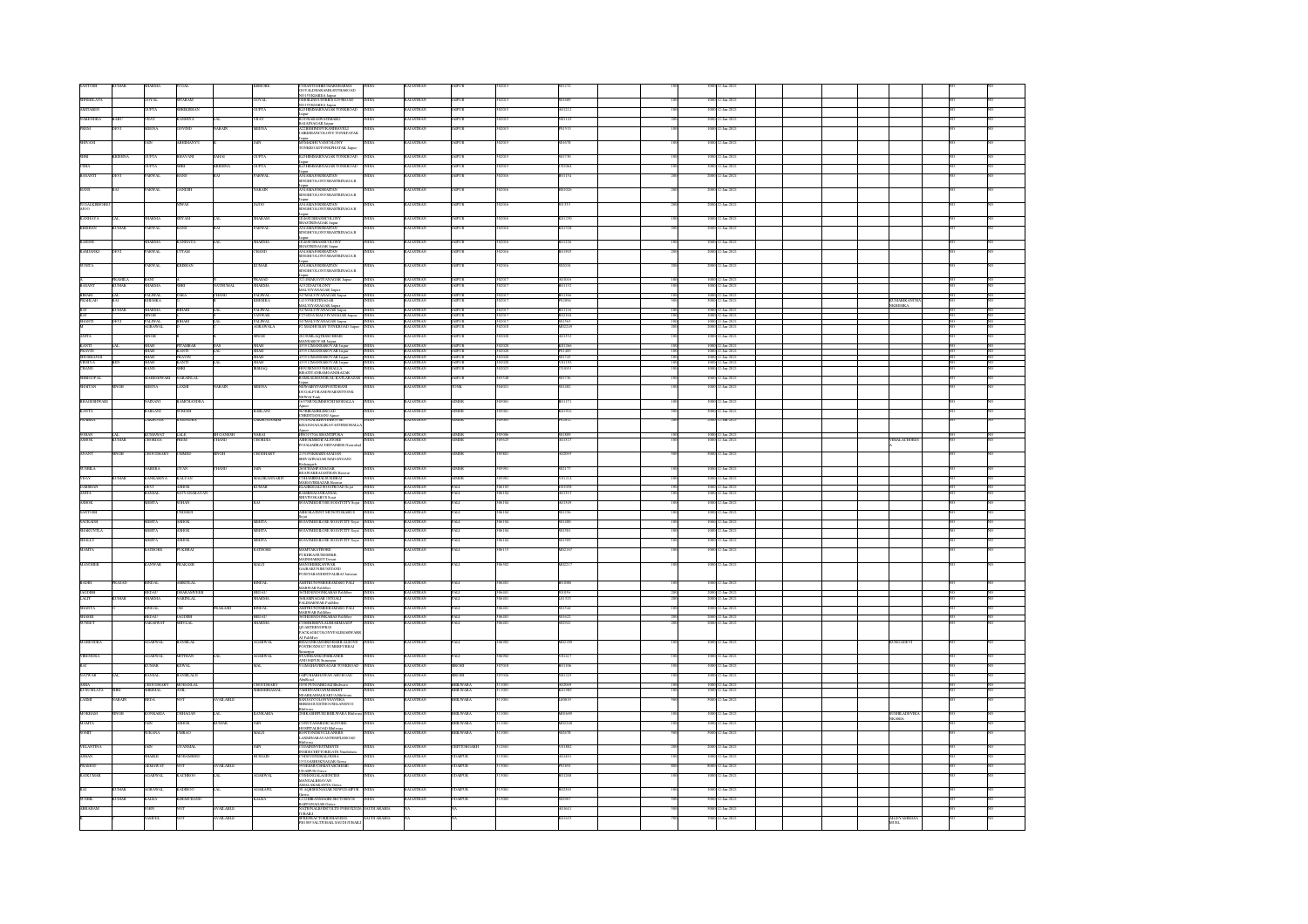|                             |               |                          |                      |                |                         | <b>RPHADEED POBOJ</b>                                                                                    | 053JUBAIL SAUDI ARABIA |                              |                           |      |        |                    |                                 |  |                                      |  |
|-----------------------------|---------------|--------------------------|----------------------|----------------|-------------------------|----------------------------------------------------------------------------------------------------------|------------------------|------------------------------|---------------------------|------|--------|--------------------|---------------------------------|--|--------------------------------------|--|
|                             |               |                          |                      |                |                         | SAUDUUBAILI                                                                                              |                        |                              |                           |      |        |                    |                                 |  |                                      |  |
|                             |               |                          |                      |                |                         | OROSHANLALCHANDRABHA                                                                                     |                        |                              |                           |      |        |                    |                                 |  |                                      |  |
|                             |               |                          |                      |                |                         | STATIONROAD DISTBHARATPUR                                                                                |                        |                              |                           |      |        |                    |                                 |  |                                      |  |
|                             |               |                          |                      |                |                         |                                                                                                          |                        |                              |                           |      |        |                    |                                 |  |                                      |  |
|                             |               |                          | <b>LANDRA</b>        |                | <b>SUPTA</b>            | <b>SHVGANIMANDI Bay</b><br>COSUNILCHANDVIJA<br><b>VZADMANDI DISTBHARATPUR</b>                            |                        | <b>ALASTHAN</b>              | <b>ARATPUR</b>            |      |        |                    | $\frac{1}{2}$ and $\frac{2}{2}$ |  |                                      |  |
|                             |               |                          |                      |                |                         |                                                                                                          |                        |                              |                           |      |        |                    |                                 |  |                                      |  |
| <b>HASE</b>                 |               |                          |                      |                |                         | 15282<br>IRANJANLALSUBHSHCH                                                                              |                        |                              |                           |      |        |                    |                                 |  |                                      |  |
|                             |               | <b>JOYAL</b>             |                      | <b>VARIKA</b>  | RASAE                   | SHIVGANIMANDI Bayana<br>CODAY ALTRADERS                                                                  |                        | <b><i>UASTHAN</i></b>        | <b>HARATPUR</b>           |      |        |                    | 1000 12-Jan-202                 |  |                                      |  |
| <b>DEVENTIRA</b>            |               | <b>CEMAR</b>             |                      |                | 9000                    | OMMISSION AGENTS Bha<br>SIAWAHARNAGAR                                                                    |                        | <b>LOTUAN</b>                | <b>WALMADHOPLE</b>        |      |        |                    | 1000 12-Jan-202                 |  |                                      |  |
| <b>ASHOK</b>                |               | <b>UPTA</b>              | <b>IDDHARAM</b>      |                | UPTA                    | .<br>AWAIMADHOPUR Kh                                                                                     |                        | <b>JASTHAN</b>               | <b>WAI MADHOPUR</b>       |      |        |                    | Im 202                          |  |                                      |  |
|                             |               |                          |                      |                |                         | NE AR SRRIP A IR ANK                                                                                     |                        |                              |                           |      |        |                    |                                 |  |                                      |  |
| <b>RAJKUMAR</b>             |               | MAHESHWARI               |                      |                | <b>BANGUR</b>           | <b>YOSTGANGAPUR Gongap</b><br>160MOKHAPARA KOTA                                                          | INDIA                  | <b>AJASTHAN</b>              | KOTA                      |      |        |                    | 1000 12-Jan-2021                |  |                                      |  |
| <b>NEETA</b>                |               |                          | ENDR A               |                |                         | AJASTHAN Kota<br>ONKLATA GROUNDWATER                                                                     | <b>SDIA</b>            |                              | HURL                      |      |        |                    |                                 |  |                                      |  |
|                             |               | $\frac{1}{4}$            |                      | <b>AILABLE</b> |                         | <b>YALJEWELLERS SU</b>                                                                                   |                        |                              | ilkl                      |      |        |                    |                                 |  |                                      |  |
|                             |               |                          |                      |                |                         | OYALALI<br>HURU Charu<br>HARMALIALIRAM SH                                                                |                        |                              |                           |      |        |                    |                                 |  |                                      |  |
| HEMANT<br>RIMAT             |               | SARAOGI                  |                      |                |                         |                                                                                                          |                        |                              | .<br>HURL<br>HURL         |      |        |                    |                                 |  |                                      |  |
|                             |               |                          |                      |                |                         | UDARMALAND<br>MURTITRADINGCOMPANY<br>AGUNABAZAR DISTCHURU                                                |                        |                              |                           |      |        |                    |                                 |  |                                      |  |
| SURENDRAKU                  |               | <b>YALKA</b>             | TPAI                 |                | <b>DYALKA</b>           | tjangarh<br>OSHEKHAWATICARPETUDY                                                                         |                        | JASTHAN                      | <b>IKAR</b>               |      |        |                    | Im(202)                         |  |                                      |  |
| AR<br>VIAKAS                | MA            |                          | MAWTAB               |                |                         |                                                                                                          |                        | <b>AJASTHAN</b>              | IKAR                      |      |        |                    | $3m-202$                        |  |                                      |  |
|                             |               |                          |                      |                |                         | <b>COMBARD AND STATION SINE SOSHIRIRAMAWATARIAN</b><br>SOSHIRIRAMAWATARIAN<br>BAWARIGATE FATEHPUR Fatehp |                        |                              |                           |      |        |                    |                                 |  |                                      |  |
| <b>VINOD</b>                | 111           |                          | <b>DHARMAL</b>       |                | $\overline{1}$          | OBUDHARMALJAIN                                                                                           |                        | <b>JASTHAN</b>               | IKAR                      |      |        |                    | 1000 12-Jan-202                 |  |                                      |  |
|                             |               |                          |                      |                |                         | <b>AWABDAULATKHANMASJID</b>                                                                              |                        |                              |                           |      |        |                    |                                 |  |                                      |  |
| <b>NOPARAM</b>              |               | CHOLIDHARY               | ALL TRAM             |                | "HOLIDHARY              | atelgar<br>OSTATEBANKOFBKJAI                                                                             | <b>INDIA</b>           | <b>ALASTHAN</b>              | <b>GKAR</b>               |      |        |                    | 1000 12-Iss-202                 |  |                                      |  |
| <b>ASHASHRIVAST</b>         |               |                          | vrish                |                | HANDRA                  | <b>VPOLAHEMNAGAR Fatebpar</b><br><b>JEEPAKBHAWAN</b>                                                     | <b>SDIA</b>            | <b>AJASTHAN</b>              | <b>IKANER</b>             |      |        |                    | 1000 12-Jan-2021                |  |                                      |  |
| AVA.                        |               |                          |                      |                |                         | DEEPANDHAWAN<br>INDUSTRIALAREARANIBAZA R                                                                 |                        |                              |                           |      |        |                    |                                 |  |                                      |  |
| <b>HARTEM</b>               |               |                          |                      |                |                         | Bikaner<br>OPPGANDHIMUNICIPALHALL<br>STADIOUMROAD Bikaner<br>20GOVINDNIWAS SADULCOLON?                   |                        |                              |                           |      |        |                    | $-$ Jan-202                     |  |                                      |  |
|                             |               | UMAR                     |                      |                |                         |                                                                                                          |                        | 167033                       | <b>KANER</b>              |      |        |                    | $3m-202$                        |  | VGH                                  |  |
|                             |               | CCHAR                    | SHIL                 |                | <b>UMAR</b>             | ikaner<br>IAHAVIRSAREECENTER                                                                             |                        | JASTHAN                      | <b>IKANER</b>             |      |        |                    | $Jan-202$                       |  |                                      |  |
| <b>TRATH</b>                |               |                          | эмд                  |                | ÄМ                      | <b>56KHAJANCHIMARKET Bilaner</b><br>20GOVINDNIWAS SADULCOLONY                                            | INDIA                  | <b><i>UASTHAN</i></b>        | <b>IKANER</b>             |      |        |                    | $2 - 202$                       |  |                                      |  |
|                             |               |                          |                      |                |                         |                                                                                                          |                        |                              |                           |      |        |                    |                                 |  | HANDERPE                             |  |
|                             | <b>EAKASE</b> | .<br>SHARMA              | OPAN                 |                | $\overline{\mathbf{M}}$ | fikaner<br>ISSCNEWRLYCOLONY LALGARH                                                                      | <b>INDIA</b>           | <b>ALASTHAN</b>              | <b>BIKANER</b>            |      |        |                    | 1000 12-Jan-2021                |  |                                      |  |
|                             |               | PAREER<br>PAREER         |                      |                | <b>KUMAR</b>            | kaner<br>158JNVCO                                                                                        |                        |                              | <b>BIKANER</b><br>BIKANER |      |        | 1000 12<br>1000 12 |                                 |  |                                      |  |
| AMLA                        |               | АНТА                     | <b><i>NENDER</i></b> |                | AHTA                    | COUTTAMCHANDPADAMCHA                                                                                     | INDIA                  | <b>AJASTHAN</b>              | BIKANER                   |      |        | 1000 13            | 3-Jan-202                       |  | <b><i>INISHKUM</i></b>               |  |
|                             |               | .<br>ARWAL               | <b>LARAN</b>         |                | <b>JARWA</b>            | SDPURANAKAPDABAZAT<br>TOASHARAMMANOHARLAL                                                                |                        | <b>ASTHAN</b>                | <b>KANER</b>              |      |        | 100011             | tan 202                         |  | $\frac{\widetilde{NIA}}{94ANSHYA^2}$ |  |
|                             |               | KHECHA                   |                      |                | кнесн                   | <b>SURANOKAMOHALLA</b><br>SURANOKAMOHALLA<br>SUBHKARANRAKHECHA                                           |                        | ASTH AN                      | .<br>Kaner                |      |        |                    |                                 |  | .<br>AGARWAL<br>UBHKARANE            |  |
|                             |               |                          |                      |                |                         | <b>LUNKARANSAR Bikaner<br/>CODRKCMITTAL 37KBLOCK</b>                                                     |                        |                              |                           |      |        |                    |                                 |  | ECHA                                 |  |
| <b>REETH</b>                |               | <b>MITTAL</b>            |                      |                | <b>MITTAL</b>           |                                                                                                          | <b>NDIA</b>            | <b>ALASTHAN</b>              | <b>MGANAGAR</b>           |      |        |                    | 1000 12-Jan-202                 |  |                                      |  |
| <b>SAVITRI</b>              |               | <b>CLANIA</b>            | GARMAL               |                | <b>ULANIA</b>           | SRIGANGANAGAR Srigunganagar<br>GAIMEGHBHAWAN16THIRDB                                                     | <b>STYTA</b>           | <b>AJASTHAN</b>              | <b>ANGANAGAR</b>          |      |        | 1000               | 2-Jan-2021                      |  | <b>AGARMALDU</b>                     |  |
|                             |               |                          |                      |                |                         | <b>LOCKPURANIABADISRIGANA</b>                                                                            |                        |                              |                           |      |        |                    |                                 |  |                                      |  |
| <b>ATHURAM</b>              |               | <b>CHILERY</b>           | <b><i>UARAM</i></b>  |                | HILERY                  | GANAGAR Seigensenstein<br>UNITEDINDIAINSUCOLTD<br>ROOMNOGPORAISSINGHN AGAR                               |                        | <b>AJASTHAN</b>              | NGANAGAR                  |      |        |                    | 1000 12-Jan-2021                |  |                                      |  |
| <b>BHAGWAN</b>              |               | HATT                     |                      |                | $\overline{a}$          | laisinghragar<br>/POKHARAKHERA VIASAHSRAJA                                                               | <b>INDIA</b>           | <b>AJASTHAN</b>              | WUMANGARE                 |      |        | 1000 L             | $3\,\mathrm{km}\,202$           |  |                                      |  |
|                             |               |                          |                      |                |                         | <b>OSTSGHR Sungaria</b>                                                                                  |                        |                              |                           |      |        |                    |                                 |  |                                      |  |
| <b>MANJU</b>                |               |                          | ADAN                 |                |                         | BANTHIAVASTRALOK MAINBAZAR I                                                                             | INDIA                  | <b><i>UASTHAN</i></b>        | <b>INUMANGARE</b>         |      |        | 10000 13           | -Jan-202                        |  |                                      |  |
|                             |               |                          |                      |                |                         | HANUMANGARH Hamamangarh                                                                                  |                        |                              |                           |      |        |                    |                                 |  |                                      |  |
| .<br>HAND                   |               |                          |                      |                |                         | <b>EMCHANDDAGA</b>                                                                                       |                        | <b>JASTHAN</b>               |                           |      |        |                    | 1000 12-Jan-202                 |  |                                      |  |
| <b>PREMCHANI</b><br>SUMITRA |               | $\overline{u}$           | <b>ARASH</b>         |                | кūА                     | LODHURKACHOWK Nagare                                                                                     |                        | <b>TANTHAN</b>               | <b>AGAIR</b>              |      |        |                    |                                 |  |                                      |  |
|                             |               |                          | CDISH                |                | <b>AJAJ</b>             | OSURAJMALSHIVPRASAD                                                                                      | INDU                   | AJASTHAN                     | AGAUR                     |      |        | 1000               | $-3an-202$                      |  |                                      |  |
| <b>ASHOK</b>                |               | <b>JARWAL</b>            | <b>AHAVIR</b>        |                |                         | <b>HANMANDINAGPUR Nagaur</b><br>"OMAHAVIRPRASADAGARWAL"                                                  | .<br>NDIA              | <b>JASTHAN</b>               | <b>MOATIR</b>             |      |        |                    | J <sub>20</sub>                 |  |                                      |  |
| <b>MAHENDRA</b>             |               | <b>GARWAL</b>            | <b>HAGWAN</b>        |                | <b>GARWAI</b>           | LUMMIA VIII<br>SHAHAJIKABAG<br>SHRIBHAGWANASSOCTTED                                                      | <b>NDIA</b>            | <b>JASTHAN</b>               | <b>AGAUR</b>              |      |        |                    | 1000 12-Jan-202                 |  |                                      |  |
| SUNITA                      |               | <b>RASWAT</b>            | EMICHAND             |                | <b>WASWAT</b>           | <b>TRANSPORTAREA Didwara</b><br>COHARISHTRADERS BUSSTAND                                                 | <b>SDIA</b>            | <b><i><u>UASTHAN</u></i></b> | AGAUR                     |      |        | 1000               | J <sub>202</sub>                |  |                                      |  |
|                             |               |                          |                      |                |                         | ADNUNDISTNAGAURRAJ Ladren                                                                                |                        |                              |                           |      |        |                    |                                 |  |                                      |  |
| HOK                         |               |                          | AVIR                 |                | ASAD                    | <b>HAJKABAG</b>                                                                                          |                        |                              | <b>GAUR</b>               |      |        | 200                | $3m-202$                        |  |                                      |  |
| ANITA                       |               | <b>ATTA</b>              | <b>ILVEER</b>        |                |                         | <b>OKUCHAMANCITY Nawacity<br/>ATIONKIPOLE SINGHPOLE Jodh</b>                                             | <b>INDIA</b>           | <b>MASTHAN</b>               | <b>ONPIR</b>              |      |        |                    | $1 - 202$                       |  |                                      |  |
| <b>MEENAL</b>               |               | <b>RDIA</b>              | RENDRA               |                | <b>ARDIA</b>            |                                                                                                          |                        | <b>JASTHAN</b>               | <b>HPUR</b>               |      |        |                    | Im 202                          |  |                                      |  |
|                             |               |                          |                      |                |                         | .<br>20DEEPAKBOTHRA<br>KESARBARICHANDIHALL Jodhpur                                                       |                        |                              |                           |      |        |                    |                                 |  |                                      |  |
| <b>NISHA</b>                |               | <b>ATHI</b>              | SHANLAL              |                | <b>EATHI</b>            | .<br>DRGANGARAMSTREET<br>KABUTRONKACHOWK JODHPUR                                                         | <b>IDLA</b>            | <b>AJASTHAN</b>              | ODHPUR                    |      |        |                    | 1000 12-Jan-2021                |  |                                      |  |
|                             |               |                          |                      |                |                         |                                                                                                          |                        |                              |                           |      |        |                    |                                 |  |                                      |  |
| PRAMILA                     |               |                          | <b>CARAT</b>         |                |                         | dhpur<br>(811AROAD SARDARPURA                                                                            |                        | <b>TANTHAN</b>               | <b>DHPUR</b>              |      |        |                    |                                 |  |                                      |  |
| <b>VUAYKUMAR</b>            |               |                          |                      |                | <b>UKKASH</b>           | odhpur.<br>OSHRIRAMPARKASH                                                                               |                        | <b>JASTHAN</b>               | <b>OHPUR</b>              |      |        |                    | $\frac{1}{2}$                   |  |                                      |  |
|                             |               |                          |                      |                |                         | HONOBIII 792GALI<br>GURJANJANDIALAGURU Jodhpur                                                           |                        |                              |                           |      |        |                    |                                 |  |                                      |  |
| AMIT                        |               |                          | EER                  | AHADUR         |                         | 60811AROAD SARDARPURA                                                                                    | NDIA                   | <b>AJASTHAN</b>              | <b>ODHPUR</b>             |      |        |                    | 3000 12-Jan-202                 |  |                                      |  |
| <b>ARCHN</b>                |               |                          |                      |                |                         | sibpur<br>ACHHIVAV COOSH                                                                                 |                        | $\cdots$                     | <b>JEPUK</b>              |      |        |                    |                                 |  |                                      |  |
|                             |               |                          |                      |                |                         | ODHPUR Jodhpar                                                                                           |                        |                              |                           |      |        |                    |                                 |  |                                      |  |
| nm to                       |               | T FCH                    | ЮC                   |                | <b>TECHA</b>            | SI KIHTINDAREA IODHRER                                                                                   |                        |                              | ) HPT TO                  |      |        |                    |                                 |  |                                      |  |
|                             |               | HOTWANI                  | TAHILRAM             |                |                         | odbpur<br>117A SHASTRINAGAR Jodbpur                                                                      | <b>INDIA</b>           | <b>AJASTHAN</b>              | <b>JODHPUR</b>            |      | 1129   |                    | 1000 12-Jan-202                 |  |                                      |  |
| HIRO<br>NEETA               |               |                          | <b>IENDRA</b>        |                |                         | <b>LAROAD SARDARPURA</b>                                                                                 | <b>NDIA</b>            | <b>JASTHAN</b>               | <b>ODHPUR</b>             |      |        |                    |                                 |  |                                      |  |
| <b>NIRMALA</b>              |               |                          | RADEEP               | <b>MAS</b>     |                         | silipsir<br>1311AROAD SARDARPURA                                                                         | <b>SDIA</b>            | <b>AJASTHAN</b>              | <b>ODHPUR</b>             |      | 141    |                    | 2000 12-Jan-2021                |  | <b>PRADEEPKUMA</b>                   |  |
| <b>GRMALAI</b>              |               |                          | <b>ADEER</b>         |                | <b>SAR</b>              | odbpur<br>1311AROAD SARDARPURA                                                                           |                        | <b>ASTHAN</b>                | <b>OHPUR</b>              |      |        | 2000               | $3m-202$                        |  |                                      |  |
|                             |               |                          |                      |                |                         | Jodhpur<br>61311AROAD SARE                                                                               |                        |                              |                           |      |        |                    |                                 |  |                                      |  |
|                             |               |                          |                      |                |                         |                                                                                                          |                        |                              | <b>OHPUR</b>              |      |        | 3000               | J <sub>20</sub>                 |  |                                      |  |
| <b>NITIN</b>                |               | <b>CHINWSARA</b>         | <b>PRADEEP</b>       |                | <b>CHINWSARA</b>        | od <del>igur</del><br>1311AROAD SARDARPURA                                                               | <b>INDIA</b>           | ALASTHAN                     | <b>ODHPUR</b>             |      | 01470  |                    | 3000 12-Jan-2021                |  | <b>SIRMALAKHIN</b>                   |  |
| PRADEEP                     | <b>KUMAR</b>  |                          | HEM                  | <b>JAND</b>    | AIN                     | Jodhpar<br>61311AROAD SARDARPURA                                                                         | <b>INDIA</b>           | <b>NASTHAN</b>               | <b>ODHPUR</b>             | 2003 | 01327  |                    | 3000 12-Jan-2021                |  | SARA<br>NIRMALAJAIN                  |  |
| <b>MAHENDRA</b>             |               | <b>ATIA</b>              | <b>ILAM</b>          | HAND           | <b>ATIA</b>             | Iodhpar<br>MNO900SINGHPOLE RAJASTHAN                                                                     | INDIA                  | <b>AJASTHAN</b>              | <b>ODHPUR</b>             |      | 991191 |                    | 1000 12-Jan-2021                |  |                                      |  |
|                             | ARILAL.       | AXENA                    |                      | IARILAL.       | XEN                     | odbpur<br>07POLOFIRST Jodbpu                                                                             |                        | <b>ASTHAN</b>                | DHPUR                     |      | 362    | 1000               | $2.5m-2021$                     |  |                                      |  |
| HANVARLA                    |               |                          | <b>VOARA</b>         |                |                         | TRHANWART AT LAP                                                                                         |                        | <b>ASTHAN</b>                | <b>HPUR</b>               |      |        |                    | $Jan-202$                       |  |                                      |  |
|                             |               |                          |                      |                |                         | <b>ESTIODHPUR Jodhpur</b><br>"OGBHANWARLALJAIN                                                           |                        |                              |                           |      |        |                    |                                 |  |                                      |  |
| LALIT                       |               |                          | <b>STERCHANI</b>     |                |                         |                                                                                                          | <b>SDIA</b>            | <b>MASTHAN</b>               | <b>OHPUR</b>              |      |        |                    | $\frac{1}{2}$ an-2021           |  |                                      |  |
| CHHOGALAL                   |               | <b>JEHTA</b>             | <b>URGADAS</b>       |                | <b>IEHTA</b>            | <b>OSTIODHPUR Jodhpur</b><br>LANUGASUMERCHOGALAL                                                         | NDIA                   | <b>VASTHAN</b>               | ALOR <sup></sup>          |      |        |                    | 1000 12-Jan-202                 |  |                                      |  |
| <b>ABAR</b>                 |               | OKADIA                   | <b>OHANLAL</b>       |                | <b>OKADIA</b>           | <b>MOCHIBAZAR Sanchore</b><br>DAIMANDCLOTHSTORE                                                          |                        | <b>JASTHAN</b>               | ALOR.                     |      |        |                    | 1000 12-Jan-202                 |  |                                      |  |
| <b>TTENDRA</b>              |               | <b>EHTA</b>              | MER                  |                | <b>IEHTA</b>            | SADARBAZAR Sanchore<br>WISUMERMEHTA MOCHH                                                                |                        | <b>JASTHAN</b>               | ALOR                      |      |        |                    | 1000 12-Jan-202                 |  |                                      |  |
| <b>JUGAL</b>                |               | <b>HTAS</b>              | <b>TRAMPAS</b>       |                | <b>ATHI</b>             | anchore<br>ORATHIPUSTAKBHANDAR                                                                           | <b>INDIA</b>           | <b>HASTHAN</b>               | ALOR.                     |      |        |                    | 1000 12-Jan-2021                |  |                                      |  |
| URMEA                       |               |                          | <b>UMER</b>          |                | <b>MEHTA</b>            | <b>ANCHORERAJ Sanchore</b><br>ANUGAPARUDEVICHOGALAL                                                      | <b>INDIA</b>           | <b>VASTHAN</b>               | <b>MOR</b>                |      |        |                    | 1000 12-Jan-202                 |  |                                      |  |
|                             |               |                          |                      |                |                         | <b>ADARBAZAR Sanchore</b><br>/ADERABHAWAN                                                                |                        |                              |                           |      |        |                    |                                 |  |                                      |  |
|                             |               | <b>JEHTA</b>             |                      |                |                         |                                                                                                          | <b>COLA</b>            | <b><i>UASTHAN</i></b>        | ARMER                     |      |        |                    | 1000 12-Jan-202                 |  |                                      |  |
| <b>MONIKA</b>               |               |                          | HANLAL               |                |                         |                                                                                                          |                        |                              |                           |      |        |                    |                                 |  |                                      |  |
|                             |               |                          |                      |                |                         | AMAJIKEGALIDHANINO4                                                                                      |                        |                              |                           |      |        |                    |                                 |  |                                      |  |
|                             |               |                          | HRIMALJI             |                |                         | <b>BARMER Barmer</b><br>B66DNDARFA Rol                                                                   | INDIA                  | JASTHAN                      |                           |      |        | 1000 1             | :-aan-2021<br>!-Jan-2021        |  |                                      |  |
| KANHAIYA<br>PUSHPRAJ        |               |                          |                      |                |                         | USHPRAJKESHRIMALKOTHARI<br><b>AWALIGALI BALOTRA Balotra</b><br>YMRITESHNITESH GU'LGNIYARE                |                        |                              | ARMER<br>MFR              |      |        |                    |                                 |  |                                      |  |
|                             |               |                          |                      |                |                         |                                                                                                          |                        |                              |                           |      |        |                    |                                 |  |                                      |  |
| PRADEE                      |               | $\overline{\text{W}}$ al | <b>RKHA</b>          |                | OYAL                    | <b>ALOTRA Balotra<br/>HEBANKOFRAJASTHAN</b>                                                              | <b>STYLE</b>           | <b>JASTHAN</b>               | <b>TOHING</b>             |      |        |                    | $1 - 202$                       |  |                                      |  |
| NITA                        |               | YA                       | :ADEEP               |                | OYAL                    | <b>ARDASTREET Jaisalmer</b><br>HEBANKOFRAJASTHAN                                                         | <b>DIA</b>             | <b>JASTHAN</b>               | OHPUN                     |      |        |                    | tan(202)                        |  |                                      |  |
| USHIL.                      |               | YAS                      |                      |                | YAS                     | SARDASTREET Jaisalmer<br>BANKOFRAJASTHAN                                                                 | <b>NDIA</b>            | <b>AJASTHAN</b>              | ODHPUR                    |      |        | 1000               | $3m-202$                        |  |                                      |  |
|                             |               |                          |                      |                | <b>EIKE</b>             | SARDASTREET Jaisalmer<br>FARUKMANZIL<br>BHILWARASTREETNO4 Rajkot                                         |                        |                              |                           |      |        |                    |                                 |  |                                      |  |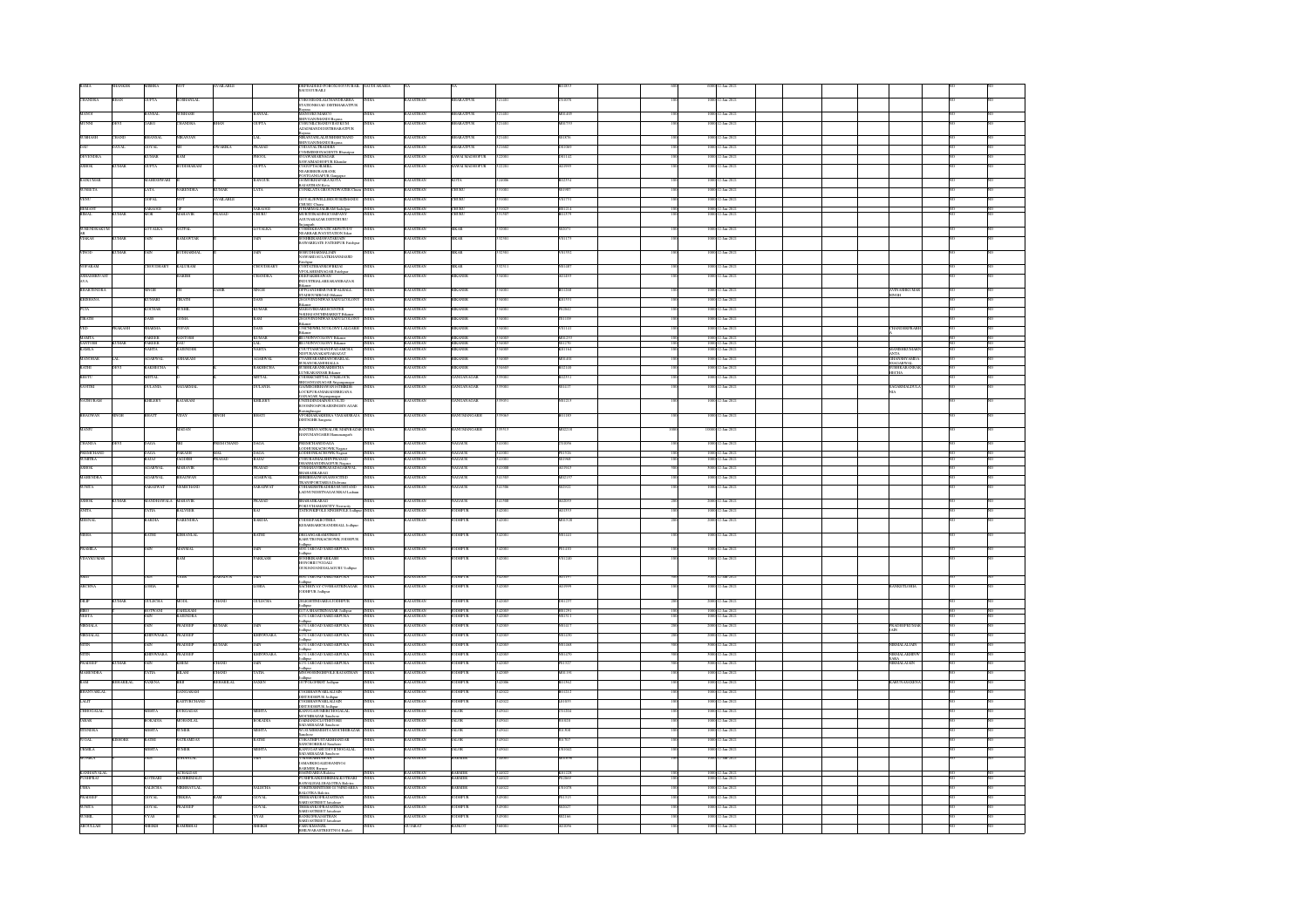|                              |                  | <b>JANPUTRA</b>        | NTLAL                 |                       | <b>CGASHISHI SAURASHTRA</b>                                                                  |                |                       |                       |       |                  |  |               |                                                                                           |  |                        |  |
|------------------------------|------------------|------------------------|-----------------------|-----------------------|----------------------------------------------------------------------------------------------|----------------|-----------------------|-----------------------|-------|------------------|--|---------------|-------------------------------------------------------------------------------------------|--|------------------------|--|
|                              |                  |                        |                       |                       | <b>CALAKENDRASOCIETY</b><br><b>SEMALAROAD Rajkot</b><br>COMAHENDRAHRAWALASI                  |                |                       |                       |       |                  |  |               |                                                                                           |  |                        |  |
|                              |                  |                        |                       |                       | KVILLALAXMANJULASTREET                                                                       |                |                       |                       |       |                  |  |               |                                                                                           |  |                        |  |
| <b>HARA</b>                  |                  |                        |                       |                       | RACECOURCEROAD Rajko<br>JAYSHAKTICHARGHAR<br>SKADIANAVILINE                                  |                |                       |                       |       |                  |  |               | $an-202$                                                                                  |  |                        |  |
|                              |                  |                        |                       |                       |                                                                                              |                |                       |                       |       |                  |  |               |                                                                                           |  |                        |  |
| BHUPENDRA                    |                  | OHEL                   | <b>NSUKHLAL</b>       | OHEL.                 | .<br>HARMENDRAROAD Rajke<br>VAISHALINAGAR<br>KRUSHNAKRUPARAIYARD Rajkot                      |                | JARAT                 | uko                   |       |                  |  |               | 3 <sub>202</sub>                                                                          |  |                        |  |
| ANUMAT                       |                  |                        |                       |                       |                                                                                              |                |                       |                       |       |                  |  |               |                                                                                           |  |                        |  |
|                              |                  |                        |                       |                       | <b>SITINKAMDARCO SATYAMBLDG</b><br>OPPLAKHAJIRAJROAD Rajket                                  |                |                       |                       |       |                  |  |               |                                                                                           |  |                        |  |
| CHANDRESH                    |                  | MOLIYANI               | <b>ANJIBHAI</b>       | <b>AOLIYANI</b>       | 2HATHIKHANACORNER                                                                            |                | 1139.57               | AIKOT                 |       |                  |  |               | 1000 12-Jan-2021                                                                          |  |                        |  |
| CHANDRIKABI                  |                  | <b>TANTA</b>           | URESH                 |                       | <b>IATRUCHHAYA Rajket</b><br>ATHVANI DANAPITHCHAMBER                                         | .<br>NDI A     | <b>JARAT</b>          | <b>AJKOT</b>          |       | $\frac{1}{1129}$ |  | 1000          | $3m-202$                                                                                  |  |                        |  |
|                              |                  |                        |                       |                       | MNIPAN Rajkot                                                                                |                |                       |                       |       |                  |  |               |                                                                                           |  |                        |  |
| <b>HHAYA</b>                 |                  | BANPUTRA               | <b>IVINKUMAR</b>      |                       | YOGASHISHI SAURASHTRA<br><b>CALAKENDRASOCIETY</b>                                            |                | JARAT                 | ukot                  |       | )] 196           |  |               | $5m-2021$                                                                                 |  |                        |  |
| <b>CHANDRIKA</b>             |                  | <b>MANLAL</b>          |                       | AILABLI               | <b>GRMALAROAD Rajkot<br/>SITINKAMDARCO SATYAMB</b><br>JPPLAKHAJIRAJROAD Rajkot               |                |                       |                       |       | 1242             |  |               |                                                                                           |  |                        |  |
|                              |                  |                        |                       |                       |                                                                                              |                |                       |                       |       |                  |  |               | J <sub>202</sub>                                                                          |  |                        |  |
| DHARA                        |                  | <b>OSHI</b>            | YESH                  |                       | <b>VOORVA 26VARDHMANNAGAR</b>                                                                |                | 383                   |                       |       |                  |  | 1000          | 2-Jan-2021                                                                                |  |                        |  |
| <b>DHARMENDRA</b>            |                  | <b>HANDARANA</b>       | AMRATLAL              | <b>HANDARANA</b>      | lajkot<br>KATYAM411ALKAPURI                                                                  | NDU            | .<br>Jarat            | <b>AJKOT</b>          |       | ИI\$             |  |               | 1000 12-Jan-2021                                                                          |  |                        |  |
| DEEPAK                       |                  | SUBA                   | <b>JANDRAKANTI</b>    |                       | RAIYAROAD Rajkot<br>30KARANPARA KUNDANKUTTIR                                                 | NDU            | JARAT                 | <b>AJKOT</b>          |       | $\overline{MS2}$ |  |               | 2000 12-Jan-2021                                                                          |  |                        |  |
| <b>DIPAK</b>                 |                  | 010                    | T IBH.                |                       |                                                                                              |                | 13.9 3                | ww                    |       |                  |  | $\frac{1}{2}$ | $1 - 20$                                                                                  |  |                        |  |
|                              |                  |                        |                       |                       | <b>Lijket</b><br>'ARESHDISTRIBUTORS<br>:STERLINGAPPARTMENT                                   |                |                       |                       |       |                  |  |               |                                                                                           |  |                        |  |
| DEEPAK                       |                  | KARIA                  | RAJLALBHAI            |                       | <b>AWAHARROAD Raiket</b><br>LAGHUVIRCAPMART                                                  | <b>SDIA</b>    | UJARAT                | <b>AJKOT</b>          |       |                  |  |               | 3000 12-Jan-2021                                                                          |  |                        |  |
| HIVA.                        |                  | <b>ATAVIA</b>          | <b>DHR</b>            | <b>ATAVIA</b>         | <b>DHARMENDRAROAD Rajko</b><br>VOTRAGJEWELLERS                                               | vnu            | <b>JARAT</b>          | <b>AJKOT</b>          |       | 1252             |  | 1000          | 2-Jan-2021                                                                                |  |                        |  |
|                              |                  |                        |                       |                       | ANIGADHIWADSONIBAZAR Rajkot                                                                  |                |                       |                       |       |                  |  |               |                                                                                           |  |                        |  |
| ENA                          |                  |                        |                       |                       | <b>!SANEWJAGNATH<br/>JEETAAPTS3RDFLOOR</b>                                                   |                |                       |                       |       |                  |  |               | an-202                                                                                    |  |                        |  |
| <b>JAYANTILAL</b>            | <b>CHANT</b>     | <b>YESAT</b>           |                       | VAILABLE              | LOCKNO33 Raiket<br>OPRATAPCBALANI                                                            |                | JARAT                 | ukon                  |       |                  |  |               | J <sub>202</sub>                                                                          |  |                        |  |
|                              |                  |                        |                       |                       | <b>PRATAPELECTRONICSNEARM</b>                                                                |                |                       |                       |       |                  |  |               |                                                                                           |  | <b>TILALDESAI</b>      |  |
| CAMLESH                      |                  | <b>IAUHAN</b>          | HODIDASH              | <b>AUHAN</b>          | TITANKI Rajkot<br>OBRAHMANIPANCENTER<br>HATHIKHANAMENAROAD                                   |                | JARAT                 | uko                   |       |                  |  |               | J <sub>202</sub>                                                                          |  |                        |  |
|                              |                  | <b>PATEL</b>           | PREMJIBHAI            |                       | OPPARYASAMAJ Rajkot<br>SI GITAAPPT 25JAGANTE Rajkot                                          |                | GUJARA'               | <b>RAJKO</b>          |       |                  |  |               |                                                                                           |  |                        |  |
| KASTURBEN<br>KUNAL           |                  | <b>DOSHI</b>           | AYESH                 |                       | <b>VPOORVA 26VARDHMANNAGAR</b>                                                               | <b>INDIA</b>   | UJARAT                | <b>AJKOT</b>          |       |                  |  |               | 2000 12-Jan-2021<br>1000 12-Jan-2021                                                      |  |                        |  |
| <b>ASHMIR</b>                |                  |                        |                       |                       | Rajkot<br>COPRATAPCBALANI<br>PRATAPELECTRONIC                                                |                | .<br>Jarat            |                       |       |                  |  |               | J <sub>20</sub>                                                                           |  |                        |  |
|                              |                  |                        |                       |                       |                                                                                              |                |                       |                       |       |                  |  |               |                                                                                           |  | ARVINDDIP<br>DDESAI    |  |
| KALPANA<br>LALITA            | KHLAI            |                        | RAJESH                | <b>ALABLE</b>         | RMOTITANKI Raiket                                                                            |                | <b>HIARAT</b>         | AIKOT<br><b>UKO</b>   |       |                  |  |               |                                                                                           |  |                        |  |
|                              |                  |                        |                       |                       | OASHOKVRAFIN'ILDI Rajao<br>XOASHOKVRAFPARA<br>XOKULDHAN3JAGNATHPLOT                          |                | JARAT                 |                       |       |                  |  |               | J <sub>2021</sub>                                                                         |  | MANSUKHLAI<br>ANDALIYA |  |
| MEENA                        |                  |                        | <b>YESH</b>           |                       | ajkot<br>POORVA 26VARDHMANNAGAR                                                              |                | JARAT                 | <b>UKOT</b>           |       |                  |  |               | 1000 12-Jan-202                                                                           |  |                        |  |
| <b>INAXBEN</b>               |                  | <b>TAVIA</b>           | SNTLAL                |                       | lajkot<br>TIRAGJEWELLERS                                                                     |                | <b>JARAT</b>          | <b>UKO</b>            |       |                  |  |               | J <sub>20</sub>                                                                           |  |                        |  |
|                              |                  |                        |                       |                       | <b>UNIGADHIWADSONIBAZAR Raiket</b>                                                           |                |                       |                       |       |                  |  |               |                                                                                           |  |                        |  |
| UKESH                        |                  | ATVIA                  | SNTLAL.               | <b>ATAVIA</b>         | OTRAGJEWELLERS<br>ANIGADHIWADSONIBAZAR Rajk                                                  |                | JARAT                 | ukot                  |       |                  |  |               | $-3an-2021$                                                                               |  |                        |  |
| <b>MAGANLAL</b>              | <b>SHAVLAI</b>   | <b>ATTNI</b>           |                       | VAILABLE              | <b><i>OKISHORRHAIKPATINI</i></b>                                                             |                | JARAT                 | AIKOʻ                 |       |                  |  |               | $Jan-202$                                                                                 |  |                        |  |
|                              |                  |                        |                       |                       | AATRU ASHISHBLOCKNOS6                                                                        |                |                       |                       |       |                  |  |               |                                                                                           |  |                        |  |
| <b>VIENDRA</b>               |                  |                        |                       | AILABLI               | <b>HANTASOC Rajkot</b><br>AIDEVDIGVIJAY                                                      |                |                       |                       |       |                  |  |               |                                                                                           |  |                        |  |
| <b>MAHESHKUMA</b>            |                  | HOLAKIA                |                       | <b>AVAILABLE</b>      | RDNRBHATLASAVEDI Rajkot<br>COKAPURCHANDPSIMAJIA<br>JANKIJEWELLERSSONI BAZAR                  |                | .<br>Jarat            | AJKO'                 |       |                  |  |               | 2-Jan-2021                                                                                |  |                        |  |
|                              |                  |                        |                       |                       |                                                                                              |                |                       |                       |       |                  |  |               |                                                                                           |  |                        |  |
| <b>MASTAN</b>                |                  |                        |                       | <b>ALABLE</b>         | kijkot<br>CONEETARDHRUVA<br>108AMRUTSARDARNAGAR                                              |                | <b>ARA</b>            | <b>UKO</b>            |       |                  |  |               |                                                                                           |  |                        |  |
| MUKESH                       |                  | IANKI                  | MUBHAI                |                       | <b>AAINROAD Rajkot<br/>SSTARSHOPINGCENTER</b>                                                |                | <b>JARA</b>           |                       |       |                  |  |               | $3m-202$                                                                                  |  |                        |  |
|                              |                  |                        |                       |                       | FIRSTFLOOR 20NEWJACNATH                                                                      |                |                       |                       |       |                  |  |               |                                                                                           |  |                        |  |
| <b>NAVINCHANE</b>            |                  | HAVER                  |                       | <b>ALABLE</b>         | Rajkot<br>COSURENDRANTHAVER<br>MILLAPPARTMENT4THFLOOR                                        |                | JARAT                 | <b>AJKOT</b>          |       |                  |  |               | 5000 12-Jan-2021                                                                          |  | SARLADEVITH            |  |
|                              |                  |                        |                       |                       |                                                                                              |                |                       |                       |       |                  |  |               |                                                                                           |  |                        |  |
|                              | CHAN             | $\overline{H}$         | LCHANI                | eht/                  | JAGNATHPLOT Rajkot<br>4PRAHLADPLOT SHITAL Rajkot                                             |                | ARA'                  |                       |       |                  |  |               | $Jan-202$                                                                                 |  | <b>ANDRIKA</b>         |  |
|                              |                  | <b>TAP</b>             | ULJIBHAI              |                       | <b>GURUASHISHAPPARTMENT</b>                                                                  |                | <b>JARAT</b>          | uko                   |       |                  |  |               | $tan-202$                                                                                 |  |                        |  |
| RAMOE                        |                  | <b>LAPANI</b>          | HUDARJI               | <b>IAPANI</b>         | 12PANCHNATHPLOT Rajket<br>3AMAHAVIRSOCIETYST4                                                | VDIA           | <b>JARAT</b>          | <b>AJKOT</b>          |       |                  |  |               | 2000 12-Jan-2021                                                                          |  | <b>AHAP</b>            |  |
| ALLAVI                       |                  | <b>OSHI</b>            | <b>AUKESH</b>         |                       | NIRMALASCHOOLROAD Rajkot<br>DOSHIINVESTMENT<br>201PANCHNATHCOMPLEX                           | NDLA           | .<br>Jarat            | <b>AJKOT</b>          |       |                  |  | 5000          | 2-Jan-2021                                                                                |  |                        |  |
|                              |                  |                        |                       |                       | ARIHARCHOWK Raiket<br>SHAKTICOLONY BDAGOFFICE                                                |                | 13837                 | <b>AIKOT</b>          |       |                  |  |               | J <sub>20</sub>                                                                           |  |                        |  |
|                              |                  | <b>DRA</b>             |                       | ORA                   |                                                                                              |                |                       |                       |       |                  |  |               |                                                                                           |  |                        |  |
|                              |                  | <b>IFTH</b>            | <b>SANTRAJ</b>        |                       | LARIKRUPA Rajkot<br>HIANRAJMOTITANKI SADARROA<br><b>OPPI SPANCHNATHPLOT Rajket</b>           |                | <b>JARAT</b>          | <b>AIKOT</b>          |       |                  |  |               | 1000 12-Jan-2021                                                                          |  |                        |  |
| AZIYA                        |                  | <b>IARMAL</b>          | HMEDALI               | THABHAI               | OZAINUDDINAHMEDALI                                                                           |                | JARAT                 | <b>AJKOT</b>          |       |                  |  |               | 2-Jan-2021                                                                                |  |                        |  |
|                              |                  |                        |                       |                       | .UZARVUDDINATINELIALI<br>"HAPPLVALAPARABAZAR Rujkot                                          |                |                       |                       |       |                  |  |               |                                                                                           |  |                        |  |
|                              |                  | TAVL                   |                       |                       | /ITRAGJEWELLERS<br>UNKIADHIWADSONIBAZAR Rajk                                                 |                |                       |                       |       |                  |  |               | $tan-202$                                                                                 |  |                        |  |
| <b>AJNIKAN</b>               |                  |                        |                       |                       |                                                                                              |                |                       | <b>IKO</b>            |       |                  |  |               |                                                                                           |  |                        |  |
|                              |                  |                        |                       | <b>ALABLE</b>         | .<br>TODILIPBHAINDHRUV<br>MADHUVANKANTASTREET                                                |                | <b>ARA</b>            |                       |       |                  |  |               |                                                                                           |  |                        |  |
| RUPA                         |                  | KARIA                  | NILKUMAR              |                       | <b>TKASGRAHROAD Rajkot</b><br>CORASHMINSELECTIONS                                            | NDIA           | JARAT                 | <b>AJKOT</b>          |       |                  |  |               | 7000 12-Jan-2021                                                                          |  |                        |  |
| <b>ALES</b>                  |                  | ANDAR                  | RATLAI                |                       | DHARMENDRAROAD Rajkot<br>SATYAM411ALKAPURI                                                   |                | ARA'                  |                       |       |                  |  |               | an 202                                                                                    |  |                        |  |
| <b>ONAL</b>                  |                  | <b>JAKKER</b>          | UAY                   |                       | EAIYAROAD Rajkot<br>12CJAGANATH JALARAMKUTIE                                                 |                | ARA'                  | <b>UKO</b>            |       |                  |  |               | $\frac{1}{2}$                                                                             |  |                        |  |
| SUDHIA                       |                  | <b>ATAVIA</b>          | <b>SNTLAL</b>         | <b>TAVIA</b>          |                                                                                              |                | <b>JARAT</b>          | <b>AJKOT</b>          |       |                  |  |               | $3m-202$                                                                                  |  |                        |  |
|                              |                  |                        |                       |                       | kijkot<br>#TTRAGJEWELLERS<br>UNIGADHIWADSONIBAZAR Rajkot                                     |                |                       |                       |       |                  |  |               |                                                                                           |  |                        |  |
| <b>SARLADEVI</b>             |                  | HAVER                  |                       | VAILABLE              | OSURENDRANTHAVER                                                                             |                | JARAT                 | <b>AJKOT</b>          |       | 2238             |  |               | 2-Jan-2021                                                                                |  | <b>NAVINCHANDE</b>     |  |
|                              |                  |                        |                       |                       | MILLAPPARTMENT4THFLOOR                                                                       |                |                       |                       |       |                  |  |               |                                                                                           |  | <b>THAVER</b>          |  |
| OBHANA                       | <b>IRANKUMAR</b> | KARIA                  | <b>GRANKUMAR</b>      |                       | SHAGNATHPLOT Rajkot<br>JAGNATHPLOT Rajkot<br>DHARMENDRAROAD Rajkot<br>SDe: JAYRASPLOT Rajkot | <b>NDIA</b>    | UJARAT                | <b>AJKOT</b>          |       | 02622            |  |               | 3000 12-Jan-2021                                                                          |  |                        |  |
| SWATI<br>TULSIDAS            |                  | <b><i>COMANDAS</i></b> | <b>LPESH</b>          | <b>ALABLE</b>         |                                                                                              | NDIA           | <b>JARAT</b><br>JARAT | икот<br><b>AJKOT</b>  |       | 1146             |  |               | 3000 12-Jan-2021<br>5000 12-Jan-2021                                                      |  |                        |  |
|                              |                  |                        |                       |                       | SDRE JATROSPLOT RIJEOT<br>NITINKAMDARCO SATYAMBLDG<br>OPPLAKHAJIRAJROAD Rijkot               |                |                       |                       |       |                  |  |               |                                                                                           |  |                        |  |
| VIJAY                        |                  | <b>JAKKER</b>          | DHARLAL               |                       | 2CJAGANATH JALARAMKUTIR                                                                      |                | <b>JARAT</b>          | <b>AJKOT</b>          |       |                  |  |               | 2-Jan-2021                                                                                |  |                        |  |
| <b>VIRJIBHAI</b>             |                  | <b>JLANKI</b>          | RAMBHAI               | <b>TANK</b>           | s<br>ANATANMEDICALSTORE                                                                      |                | JARAT                 | <b>AJKOT</b>          |       | 190              |  | 1000          | $3m-202$                                                                                  |  |                        |  |
| VIFUL                        |                  | <b>SANTRA</b>          | <b>SANTRAI</b>        |                       | PRAHIADROAD AMRIT Rajkot<br>SBZAVERICHAMBERS SONIBAZ/                                        |                | <b>ARA</b>            |                       |       |                  |  |               | $J20$ -202                                                                                |  |                        |  |
| <b>VIRENDRA</b>              |                  | <b>JEHTA</b>           |                       | ALABLE                | Rajkot<br>COSUKETYCTURAKHIA<br>KALYANSOCIETYSUNDER VILLA                                     |                | <b>JARAT</b>          | <b>AJKOT</b>          |       |                  |  |               | 2-Jan-2021                                                                                |  |                        |  |
|                              |                  |                        |                       |                       |                                                                                              |                |                       |                       |       |                  |  |               |                                                                                           |  | HANSAVIREND<br>AMEHTA  |  |
| $\overline{a}$               |                  | <b>THAVA</b>           | <b>AT RHA</b>         | THAVA                 | ajkot<br>AURAV46CLOTHMARKET                                                                  |                | 13.937                | <b>AIKOT</b>          |       |                  |  |               | 2.1m/202                                                                                  |  | <b>ELNCHHA</b>         |  |
|                              |                  | HELANI                 | SUBHAI                | HELANI                |                                                                                              | .<br>NDF       | <b>JARAT</b>          | <b>NKOT</b>           |       | 01195            |  |               | 1000 12-Jan-2021                                                                          |  |                        |  |
|                              |                  |                        | MED                   |                       | VASANTI Rajkot<br>10GUNDAWADI Rajkot<br>1ABHAKTINAGARSOCIETY                                 |                |                       | RAJKOT                |       |                  |  |               |                                                                                           |  |                        |  |
| BALWANT<br>BEENA             |                  | MEHTA<br>GHEANI        | SUBHAI                | IETHALAL<br>GHELANI   |                                                                                              | INDIA<br>INDIA | iularat<br>iularat    | <b>AJKOT</b>          |       | 301120<br>301145 |  |               | 1000 12-Jan-2021<br>1000 12-Jan-2021                                                      |  |                        |  |
| <b>CHANDRAKA</b>             |                  | <b>ARAT</b>            | ARILAL.               | TADIA                 | <b>ASANTI Rajkot</b><br>JRY APRAKASH                                                         |                | JARAT                 | <b>AJKOT</b>          |       | 109              |  | 1000          | $Jan-2021$                                                                                |  |                        |  |
|                              |                  |                        |                       |                       | <b>UDHAWADCHOWK FIRSTFLOOR</b>                                                               |                |                       |                       |       |                  |  |               |                                                                                           |  |                        |  |
| HHAYA                        |                  |                        | HASUKHLAL             | AH                    | kijket<br>EURY APRAKASH<br>LUDHAWADCHOWK FIRSTFLOOR                                          |                | Jarat                 | икот                  |       | )] 198           |  |               | $-$ Jan-2021                                                                              |  |                        |  |
| DIVYA                        |                  |                        | <b>IRESH</b>          |                       | sikot<br>ITRAG 312LAXMIWADI Rajkot                                                           |                | <b>TARAT</b>          | ukon                  |       |                  |  |               |                                                                                           |  |                        |  |
| EKTA                         |                  | RAVANI                 | <b>SURESH</b>         | RAVANI                | TTRAG 312LAXMIWADI Rajkot                                                                    | <b>INDU</b>    | GUJARAT               | <b>AJKOT</b>          |       | 01009            |  |               | $\frac{1000}{1000} \frac{12 \cdot \text{Jam} \cdot 2021}{12 \cdot \text{Jam} \cdot 2021}$ |  |                        |  |
| <b>IASUBHAI</b>              |                  | HELANI                 | SUKHLAL.              | GHELANI               | <b>LABHAKTINAGARSOCIETY INDIA</b><br>VASANTI Rajket<br>VITRAG 312LAXMIWADI Rajket INDIA      | <b>INDIA</b>   | iuarat                | <b>AJKOT</b>          | 50002 | 01175            |  |               |                                                                                           |  |                        |  |
| HITESH<br>JAYESH<br>MANJUBEN |                  | MEHTA<br>MEHTA         | <b>MANSUKHLAL</b>     | <b>MEHTA</b><br>dehta | TIRAG 312LAXMIWADI Rajkot                                                                    |                | GUJARAT               | <b>AJKOT</b>          |       | H01303           |  |               | 1000 12-Jan-2021                                                                          |  |                        |  |
|                              |                  | OLANKI                 | ADILAL<br>RIBHUVANBHA | <b>OLANK</b>          | <b>EAMBHASMRUTH</b><br>RAMBILASMKU II<br>REVENUESOCIETY VIRANICHOWK                          | NDL            | GUJARAT<br>GUJARAT    | <b>AJKOT</b><br>AJKOT |       | 0135             |  | 1000          | $J20$ -2021                                                                               |  |                        |  |
|                              |                  |                        |                       |                       |                                                                                              |                |                       |                       |       |                  |  |               |                                                                                           |  |                        |  |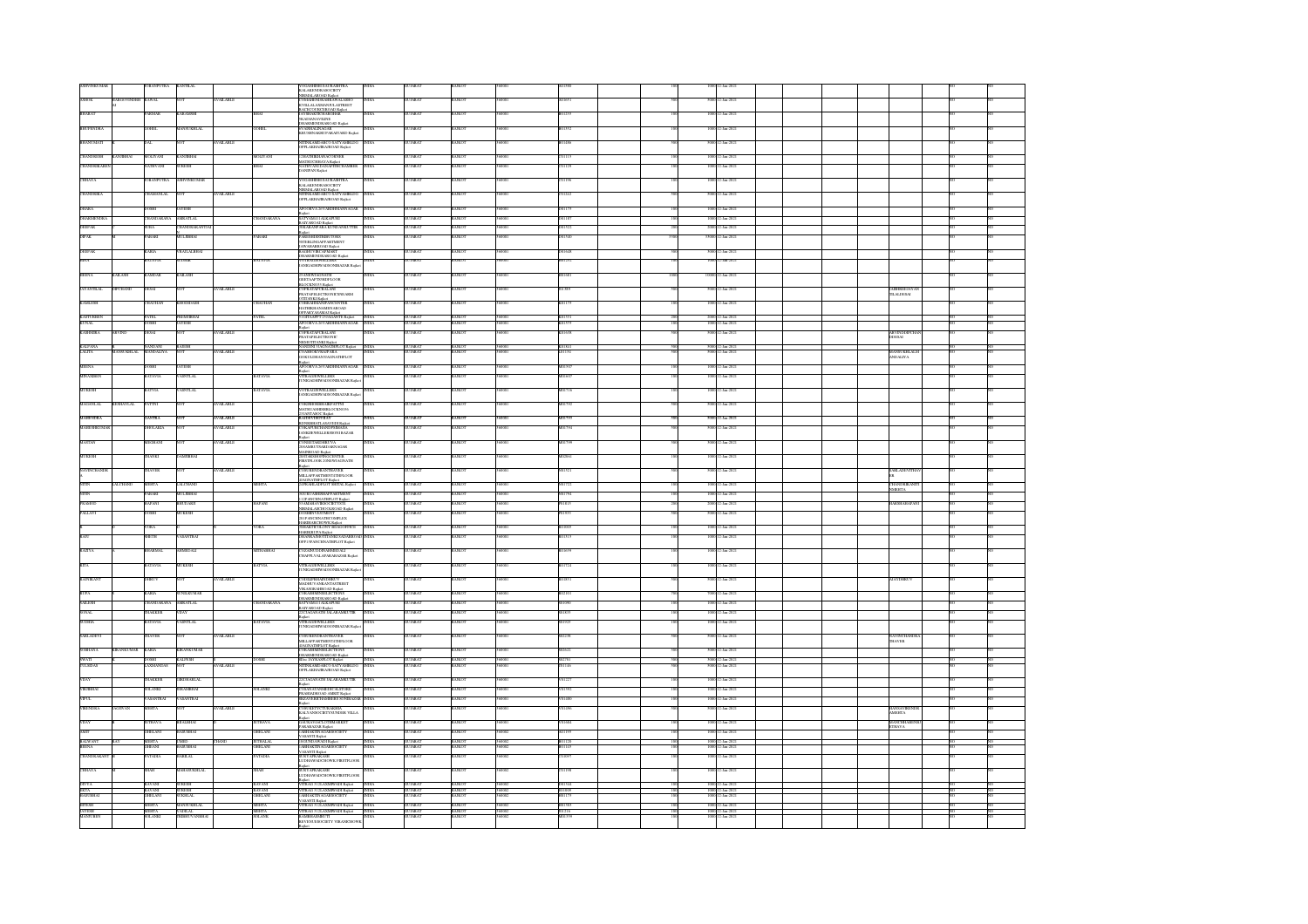|                         |                      |                 |                             |                | .<br>ANISHLEATHERDHEBARRD<br>NDFLOORKANTI PRAKASH Rajket                                               |              | AR AT                 |                         |     |                 |  |                                |  |                           |  |  |
|-------------------------|----------------------|-----------------|-----------------------------|----------------|--------------------------------------------------------------------------------------------------------|--------------|-----------------------|-------------------------|-----|-----------------|--|--------------------------------|--|---------------------------|--|--|
|                         |                      |                 |                             |                |                                                                                                        |              |                       |                         |     |                 |  |                                |  |                           |  |  |
|                         |                      |                 | RENKUMAR                    |                | <b><i>CANTIPRAKASH DHEBARROAD</i></b>                                                                  |              | <b>JARA</b>           |                         |     |                 |  | Jan(202)                       |  | <b>EHTARASIK</b>          |  |  |
| MEHTA                   | ARENKUMA             |                 | <b>ASIKLAL</b>              | EHTA           | SKANTIPRAKASH DHEBARROAD                                                                               | INDIA        | JARAT                 | AJKOT:                  |     | 01566           |  | $2 - 2021$                     |  | EHTARASIKLA               |  |  |
| <b>MALT</b>             |                      |                 |                             |                |                                                                                                        |              |                       |                         |     |                 |  |                                |  |                           |  |  |
|                         |                      |                 |                             |                | HAO<br>OKAPURCHNADPSIMEJIA<br>ANKIJEWELLERSSONI BAZAR                                                  |              |                       |                         |     |                 |  |                                |  |                           |  |  |
|                         |                      |                 | ENKUMAR                     |                | ijkot<br>CANTIPRAKASH DHEBARROAD                                                                       |              | <b>ARAT</b>           |                         |     |                 |  |                                |  | мнта                      |  |  |
|                         |                      |                 |                             |                |                                                                                                        |              |                       |                         |     |                 |  |                                |  |                           |  |  |
| <b>NILESH</b>           |                      | HELANI          | UBHA                        | HELANI         | kot<br>BHAKTINAGAR SOCIETY                                                                             |              | <b>JARAT</b>          | ukon                    |     |                 |  | J <sub>20</sub> 202            |  |                           |  |  |
| <b>NITABEN</b>          |                      | GHELANI         | ASUBHAI                     | GHELANI        | VASANTI Rajkot<br>LABHAKTINAGAR SOCIETY                                                                | NDIA         | <b>JARA</b>           | :AJKOT                  |     |                 |  | -Jan-2021<br>1000              |  |                           |  |  |
|                         |                      | $\sqrt{M}$      | All ARI F                   |                | <b>ASANTI Rajkot<br/>YOYOGESHARKAMDAR</b>                                                              |              | <b>JARA</b>           | $\overline{\mathbf{w}}$ |     |                 |  | J <sub>202</sub>               |  |                           |  |  |
| PRAKASH<br>DRA          |                      |                 |                             |                | LUYUGESHMKAMDAR<br>SHIVKAMALI STFLOOR<br>OPPARYASAMAJDHEBARROAD<br>"                                   |              |                       |                         |     |                 |  |                                |  |                           |  |  |
|                         |                      |                 |                             |                |                                                                                                        |              |                       |                         |     |                 |  |                                |  |                           |  |  |
|                         |                      | <b>MEHTA</b>    | <b>ATHURDAS</b>             | <b>JEHTA</b>   | ajkot<br>KANTIPRAKASH DHEBARROAD                                                                       | <b>INDIA</b> | <b>TARATE</b>         | <b>AIKOT</b>            |     | 11021           |  | 2-Jan-2021<br>1000             |  | <b>TRASHTA</b>            |  |  |
| RAJESH                  |                      | ATEL.           | AVJBHAI                     |                | Galot<br>MBEUTYPARLOUR                                                                                 | INDIA        | <b>UJARAT</b>         | <b>AIKOT</b>            | 002 | 01216           |  | 2021<br>1000                   |  | <b>AVJIBHAIPAT</b>        |  |  |
| <b>SHAILESH</b>         |                      | HANSALI         | ANTE.AL                     | HANSALI        | 2MASTERSOCIETY Rajkot<br> JURUKRUPA 21 MILLPARA Rajkot                                                 | INDIA        | <b>UJARAT</b>         | <b>AIKOT</b>            | 002 | 02685           |  | 2000                           |  | TULKBHANS                 |  |  |
|                         |                      |                 |                             |                |                                                                                                        |              |                       |                         |     |                 |  |                                |  |                           |  |  |
| <b>SHA</b>              |                      | <b>MDAR</b>     | <b>AILABLE</b>              |                | COYOGESHMKAMDAR<br>HIVKAMALI STFLOOR<br>JPPARYASAMAJDHEBARRD Rajk                                      |              | <b>ARAT</b>           | кот                     |     | $\frac{1}{104}$ |  | Jan-2021                       |  | ANSUKHLAL<br>DAR          |  |  |
|                         |                      |                 |                             |                |                                                                                                        |              |                       |                         |     |                 |  |                                |  |                           |  |  |
|                         |                      |                 |                             |                | /PAR1.com<br>TIRAG 312LAXMIWADI Rajket<br>************HENGGWORKS                                       |              |                       |                         |     |                 |  |                                |  |                           |  |  |
| <b>VADILAL</b><br>VILAS |                      | HTA<br>IALODIYA |                             |                | YOBAHUCHARAJIENGGWOR<br>JUNDWADIMAINRD Rajkot                                                          |              | <b>JARAT</b><br>JARAT |                         |     |                 |  | -Jan-202<br>-Jan-202           |  |                           |  |  |
| PARKASE                 |                      | <b>AVDA</b>     | AYKANT                      |                |                                                                                                        |              | <b>JARAT</b>          |                         |     |                 |  |                                |  |                           |  |  |
| RESHMA                  |                      | <b>LARNIYA</b>  | <b>VENDRA</b>               |                | <b>VIKASHDEEP DEDIPARA Rajkot</b><br>Recurs in a vision rencursa per                                   | .<br>NDIA    | <b>JARAT</b>          | <b>AJKOT</b>            |     | 01708           |  | $3-4$ an- $2021$<br>100        |  |                           |  |  |
|                         |                      |                 |                             |                | <b>OPPECHAIAYSTEEL Rajkot</b><br>HRAMNAGAR                                                             |              |                       |                         |     |                 |  |                                |  |                           |  |  |
| <b>BIPIN</b>            |                      | ATHWANI         | ROTTAMDA                    |                |                                                                                                        | <b>SDLA</b>  | <b>UJARAT</b>         | :<br>AIKOT              |     | B01426          |  | -<br>Ian-2021<br>1000          |  |                           |  |  |
| HEENA                   |                      | <b>EHTA</b>     | <b>ALABLE</b>               |                | s<br>AHYOGGONDALROAD Rajket<br>COJAWAHARLALMEHTA<br>4GANGALAMNASARASWATI<br>APTS2NDFLUNIVERSITYRD Rajk |              | :<br>Larat            | <b>AJKOT</b>            |     | ) 1328          |  | -<br>-<br>Jan-2021             |  | <b>EASMUKHRA</b>          |  |  |
|                         |                      |                 |                             |                |                                                                                                        |              |                       |                         |     |                 |  |                                |  | TА                        |  |  |
| KANEYALAL               | <b>MNADAS</b>        | HKINA           | <b>AVAILABLE</b>            |                | <b><i>DMEKENDIGANDHE</i></b>                                                                           |              | UJARAT                | <b>AJKOT</b>            |     | 11635           |  | mm                             |  | PRATIMAKANI               |  |  |
|                         |                      |                 |                             |                | SMALAVIYANAGARGONDAL                                                                                   |              |                       |                         |     |                 |  | 2-Jan-2021                     |  | <b>M.ALGANDHI</b>         |  |  |
| PRITE                   |                      | <b>THWANI</b>   | <b>ALLABHDAS</b>            |                | <b>OAD Rajkot<br/> RAMNAGAR</b>                                                                        | <b>STOLA</b> | UJARAT                | <b>AJKOT</b>            |     | <b>H</b> CE     |  | -Jan-2021<br>1000              |  |                           |  |  |
|                         |                      |                 |                             |                |                                                                                                        |              |                       |                         |     |                 |  |                                |  |                           |  |  |
| <b>RAJESH</b>           |                      | ÆL.             | VAILABLE                    |                | :<br>AHYOGGONDALROAD Rajket<br>COPRADEEPMPATEL<br>HMALAVIANAGARGONDAL ROAD                             | INDIA        | <b>JARAT</b>          | <b>AJKOT</b>            |     | 01829           |  | -<br>Ian-2021<br>500           |  |                           |  |  |
|                         |                      |                 |                             |                |                                                                                                        |              |                       |                         |     |                 |  |                                |  |                           |  |  |
|                         |                      |                 |                             |                | HEITANRGODA<br>HETANRGODA<br>141 VITRAGSOCIETY RAIYAROAE                                               |              | ara                   |                         |     |                 |  |                                |  |                           |  |  |
| DEVYANI                 |                      | isht            |                             |                | iket<br>SAVBOMBAYHOUSINGCOL                                                                            |              | JARAT                 | uker                    |     |                 |  | $-3m-202$                      |  |                           |  |  |
|                         |                      |                 |                             |                | <b>INIVERCITYROAD Rajkot</b><br>COJAWAHARLALMMEHTA                                                     |              |                       |                         |     |                 |  |                                |  |                           |  |  |
| DILIPKUMAR              | IRAILAL              | EHTA            | <b>ALABLE</b>               |                |                                                                                                        |              | <b>JARA</b>           |                         |     |                 |  | J <sub>20</sub> 202            |  | HIRITRIDILIP)<br>IARMEHTA |  |  |
|                         |                      |                 |                             |                | GANGAJAMNASARASWATI<br>¤TS2NDFLUNIVERSITYRD Rujko                                                      |              |                       |                         |     |                 |  |                                |  |                           |  |  |
| <b>INDRABAL/</b>        |                      |                 | <b>ANCHAND</b>              |                | <b>GAKSTNON</b>                                                                                        |              | <b>JARA</b>           |                         |     |                 |  | J <sub>20</sub>                |  |                           |  |  |
|                         |                      |                 |                             |                | <b>SOOVTSERVANTSOCIETY</b>                                                                             |              |                       |                         |     |                 |  |                                |  |                           |  |  |
| <b>JASUMATI</b>         |                      | <b>DHIVAR</b>   | VSINGH                      | <b>IDHIVAR</b> | LAIY AROAD Rajkot<br>IOMBAYHOUSINGSOCIETY                                                              |              | <b>TARAT</b>          |                         |     |                 |  | Im 20                          |  |                           |  |  |
|                         |                      |                 |                             |                | ARAMUNIVERCITYROAD Raiket                                                                              |              |                       |                         |     |                 |  |                                |  |                           |  |  |
| <b>JAYSINGH</b>         |                      | <b>ADHIYAR</b>  | <b>ANDHIRSINGH</b>          | <b>ADHIYA</b>  | BOMBAYHOUSINGSOCIETY<br>PARAMUNIVERCITYROAD Rajkot                                                     | <b>NDL</b>   | <b>UJARAT</b>         | :AJKOT                  |     |                 |  |                                |  |                           |  |  |
|                         |                      |                 |                             |                |                                                                                                        |              |                       |                         |     |                 |  |                                |  |                           |  |  |
| KIKTI                   |                      |                 |                             |                | <b><i><u><b>DAMINANTUOTEOTE</b></u></i></b>                                                            |              |                       |                         |     |                 |  |                                |  |                           |  |  |
|                         |                      |                 |                             |                | EARBRAHMSAMAJARIYARO AD                                                                                |              |                       |                         |     |                 |  |                                |  | $\overline{\mathbf{M}}$   |  |  |
| <b>RAMINIKLAL</b>       | VERCHAND             | <b>HAH</b>      | VERCHAND<br>BHANJI          |                | ijket<br>YOTIAPPARTMENT                                                                                |              | JARAT                 | aikot                   |     |                 |  | J <sub>202</sub>               |  |                           |  |  |
| <b>VINOD</b>            | <b>LSANKAR</b>       | ETH             | <b>LSHANKAR</b>             | ΕTΗ            | <b>GRMALASCHOOLROAD Rajkot</b><br>STIRUPATINAGARSHREE                                                  |              | JARAT                 | JKOT                    |     |                 |  | J <sub>20</sub> 202            |  |                           |  |  |
|                         |                      |                 |                             |                | HRUPATESALARSHREE<br>MANGLAMRAY AROADBEHIBR                                                            |              |                       |                         |     |                 |  |                                |  |                           |  |  |
| DHARMES                 |                      |                 | <b>VKARANBH</b>             |                | <b>HMASAMAJ Rajkot<br/>?GEETGUNJANRESIDENCYBH</b>                                                      |              | <b>JARA</b>           |                         |     |                 |  | $\frac{1}{2}$                  |  |                           |  |  |
|                         |                      |                 |                             |                | FUSKARDHAMUNIVERSITYROAD<br>RUSKARDHAMUNIVERSITYROAD<br>GURD AMERITRA                                  |              |                       |                         |     |                 |  |                                |  |                           |  |  |
| LLAVANTI                |                      | CHH             | <b>TAMLAL</b>               |                |                                                                                                        |              | <b>ARA</b>            |                         |     |                 |  |                                |  |                           |  |  |
| <b>NAUTAMLAL</b>        |                      | <b>ACHH</b>     | <b>NIBHAI</b>               |                | <b>IBHOMESHVARPLOT Rajket</b>                                                                          | <b>NDIA</b>  | <b>JARAT</b>          | <b>AJKOT</b>            |     | n227            |  | $3-4$ an- $2021$<br>nm         |  |                           |  |  |
| NПА                     |                      | <b>ACHH</b>     | AUTAMLAL                    |                | ARAKANBALUTA<br>HBHOMESHVARPLOT Rajkot<br>SHRIRAMKRUPA                                                 | INDIA        | UJARAT                | <b>AJKOT</b>            |     | 01450           |  | 2-Jan-2021<br>1000             |  |                           |  |  |
|                         |                      |                 |                             |                |                                                                                                        |              |                       |                         |     |                 |  |                                |  |                           |  |  |
| <b>NISHATHA</b>         |                      | HIMIYANI        | <b>JURESH</b>               | <b>BUIYANI</b> | <b>LIBHOMESHVARPLOT Rajket</b><br>COSVBHIMITYANI STATIONROAD                                           | <b>INDIA</b> | <b>JARAT</b>          | <b>AIKOT</b>            |     | 201443          |  | 1000                           |  |                           |  |  |
| <b>HARIKRUSH</b>        |                      |                 | ANTE.AL                     |                | adan<br>EARPOSTOFFICE VINCHHAYA                                                                        |              | <b>ARAT</b>           | кот                     |     |                 |  | $an-202$                       |  |                           |  |  |
| <b>JAYANTILAL</b>       |                      | AK ANT          | <b>KHANLAL</b>              | <b>AKAN</b>    | adan<br>EARPOSTOFFICE VINCHHAYA                                                                        | NDL          | <b>JARAT</b>          | AIKOT                   |     |                 |  | $\frac{1}{2}$ an-202           |  |                           |  |  |
|                         |                      |                 |                             |                | sdan<br>EARPOSTOFFICE VINCHHAYA                                                                        |              |                       |                         |     |                 |  |                                |  |                           |  |  |
| <b>JAYSHREE</b>         |                      | <b>PMAK</b>     | <b>THALAL</b>               | <b>SPMAR</b>   |                                                                                                        |              | 1139.57               | ukon                    |     |                 |  | km <sup>20</sup>               |  |                           |  |  |
| YUKTI                   |                      | AKANI           | <b>YANTEAL</b>              | .<br>AKANI     | uslan<br>EARPOSTOFFICE VINCHHIYA                                                                       | <b>NDIA</b>  | <b>JARAT</b>          | <b>AJKOT</b>            |     |                 |  | $2 - 2021$<br>1000             |  |                           |  |  |
| <b>JASHMAT</b>          |                      | <b>RA</b>       | NJIBHA                      | ORA            | adan<br>OSHIVRAJGADH                                                                                   |              | <b>JARA</b>           | <b>AJKOT</b>            |     |                 |  | $\overline{100}$<br>: Jan-2021 |  |                           |  |  |
|                         |                      |                 |                             |                | ondal<br>OJEKSONTAILOR LAXMIMARKET                                                                     |              |                       |                         |     |                 |  |                                |  |                           |  |  |
| <b>BHAVNA</b>           |                      | <b>IAUHAN</b>   | NTILAL.                     |                |                                                                                                        | <b>INDIA</b> | <b>JARA</b>           | <b>AIKOT</b>            |     |                 |  | J <sub>202</sub>               |  |                           |  |  |
| <b>DAMYANTI</b>         |                      | <b>ALBIAN</b>   | .<br>NTILAL                 |                | <b>AGROAD Jeipur<br/>COJEKSONTAILOR LAXMIMARKET</b>                                                    | INDIA        | <b>TARAT</b>          | AIKOT                   |     |                 |  | -<br>-<br>Jan-202              |  |                           |  |  |
| <b>NATVARLAL</b>        |                      | <b>HAUHAN</b>   | <b>HAGANLAL</b>             |                | AGROAD Jeipur<br>IJJADPA N:WATERTANK                                                                   | <b>INDIA</b> | <b>UARAT</b>          | <b>AJKOT</b>            |     | 11713           |  | -Jan-2021<br>1000              |  |                           |  |  |
| PRABHABEN               |                      | <b>IUNT</b>     | <b>ILABHBHAI</b>            |                | EMANGALMAHAL.Jetpur                                                                                    | <b>INDIA</b> | <b>JARAT</b>          | <b>AJKOT</b>            |     | <b>H296</b>     |  | -Jan-2021                      |  |                           |  |  |
| VALLABHABH/             |                      |                 |                             |                | GEBOFFICEDHORAIIROAD Jepur<br>66KVSUBSTATION                                                           |              |                       |                         |     |                 |  |                                |  |                           |  |  |
|                         |                      | HUNT            | HODABHAI                    |                | <b>EBOFFICEDHORAJIROAD Jeipur</b><br>#OCHIBAZAR Upleia                                                 | <b>INDIA</b> | <b>UJARAT</b>         | <b>AJKOT</b>            |     | 01067           |  | 2021<br>1000                   |  |                           |  |  |
| <b>IEENA</b>            |                      | .<br>JANI       | NDRAK                       |                |                                                                                                        |              | .<br>ARAT             | кот                     |     | 1188            |  | $tan-202$                      |  |                           |  |  |
|                         |                      |                 |                             |                | <b>MOTAGUNDA T.</b>                                                                                    |              | ARAT                  | NAGA                    |     |                 |  | m <sup>20</sup>                |  |                           |  |  |
| <b>DIPTY</b>            |                      |                 | <b>ESHAVLAL</b>             |                | harvad<br>ANJITPARASUBHASHROAD                                                                         | .<br>NDIA    | <b>TARAT</b>          | <b>MNAGAR</b>           |     | 0131            |  | $302 - 202$                    |  |                           |  |  |
| JAYESH                  |                      | ADIA            | ANILAL.                     |                | unvad<br>DMANILALKRADIA                                                                                | <b>SDIA</b>  | JARAT                 | <b><i>MINAGAR</i></b>   |     | 122             |  | -Jan-2021                      |  |                           |  |  |
|                         |                      |                 |                             |                |                                                                                                        |              |                       |                         |     |                 |  |                                |  |                           |  |  |
| MUKESHKUAR              |                      | <b>ALDU</b>     | <b>HHAGANBHA</b>            |                | <b>JAGARGATEROAD Bhanyad<br/>OMOTAGUNDA TABHANVAD</b>                                                  | vnu          | <b>JARA</b>           | <b><i>MINAGAR</i></b>   |     |                 |  | m                              |  |                           |  |  |
| VALLABHAD.              |                      |                 | <b>RDHANDA</b>              |                | Bhanvad<br>WITHALWADI<br>RANJITPARABHANVAD                                                             |              | <b>JARA</b>           | <b>ENAGAI</b>           |     |                 |  | J <sub>20</sub>                |  |                           |  |  |
|                         |                      |                 |                             |                |                                                                                                        |              |                       |                         |     |                 |  |                                |  |                           |  |  |
| VARSHA                  |                      | <b>FOD</b>      | <b>ALLABHADAS</b>           |                | <b>ISTLAMNAGAR Bhanyaí</b><br>VITHALWADI<br>ANJITPARABHANVAD                                           |              | JARAT                 | <b>NAGAR</b>            |     |                 |  | $\frac{1}{2}$ an-202           |  |                           |  |  |
|                         |                      |                 |                             |                |                                                                                                        |              |                       |                         |     |                 |  |                                |  |                           |  |  |
| BHARTI                  |                      | <b>GOSALIA</b>  | <b>TARUNKUMAR</b>           |                | <b>OSTIAMNAGAR Bhanyad</b><br>35PROTCOLONY DRRKROAD                                                    | <b>INDIA</b> | UJARAT                | <b>ORBANDAR</b>         |     |                 |  | -Jan-2021<br>m                 |  | TARUNKUMAR                |  |  |
| <b>JAYESH</b>           | ARSHANDAS            | POPAT           | ARSHANDAS<br><b>GORDHAN</b> |                | Porbandar<br>SNEWKUMBHARWADA                                                                           | INDIA        | UJARAT                | ORBANDAR                |     | 1211            |  | 1000                           |  | <b>SALIA</b>              |  |  |
|                         |                      |                 |                             |                |                                                                                                        |              | .<br>ARAT             |                         |     |                 |  |                                |  |                           |  |  |
|                         |                      |                 |                             |                | WARDNOSPATAUTA Porbandar<br>BHAGVANBHUVAN<br>4GAYATRINAGAR OPPGEBOFFICE                                |              |                       |                         |     |                 |  |                                |  |                           |  |  |
| MAHESH                  | мÅ                   |                 | WLAL.                       | <b>IALVAR</b>  | ebandar<br>UJARATHOUSINGBOARD                                                                          |              | ARA)                  |                         |     |                 |  |                                |  |                           |  |  |
|                         |                      |                 |                             |                | DECISION TOWNS                                                                                         |              |                       |                         |     |                 |  |                                |  |                           |  |  |
| <b>NAGINDAS</b>         | RSHIDAS              | NKRA            | <b>RSHIDAS</b>              | NIGRA          | <b>COLONYLLOGRAPIVO<br/>SLIBERTYSHOPPINGCENTRE<br/>FIRSTFLOOR ASHISHTAILOR</b>                         |              | JARAT                 | ORBANDAR                |     |                 |  | J <sub>20</sub> 202            |  |                           |  |  |
|                         |                      |                 |                             |                |                                                                                                        |              |                       |                         |     |                 |  |                                |  |                           |  |  |
| <b>NAJABHAI</b>         |                      |                 |                             |                | orbandar<br>ADIYAPLOT 2VANAKARVAS                                                                      |              |                       | RBANDA                  |     |                 |  |                                |  |                           |  |  |
| <b>MVI KS</b>           |                      |                 |                             |                | <b>ENGINEERT</b>                                                                                       |              |                       |                         |     |                 |  |                                |  |                           |  |  |
|                         |                      |                 |                             |                | EARPATELBAORDING Porbandar                                                                             |              |                       |                         |     |                 |  |                                |  |                           |  |  |
| PRABHABEN               |                      | EVMURARI        | <b>JLSIDAS</b>              | EVMURARI       | 2PORTCOLONYNO                                                                                          |              | UJARAT                | ORBANDAR                |     |                 |  | -Jan-2021                      |  |                           |  |  |
|                         |                      |                 |                             |                | VAGHESHWAR YPLOT Porbands<br>2NEWKUMBHAR VADA                                                          |              |                       |                         |     |                 |  |                                |  |                           |  |  |
| <b>PRAMILABEN</b>       |                      | <b>AZA</b>      | ADHAVAJIBH                  | ANNA           |                                                                                                        | INDIA        | <b>JARAT</b>          | ORBANDAR                |     | 01413           |  |                                |  |                           |  |  |
| ARUNKUMA                |                      | .<br>M.D        |                             |                | (EHSADAN Porbandar<br>(SPROTCOLONY DRRKRO                                                              |              | <b>ARAT</b>           | RBANDAR                 |     |                 |  |                                |  |                           |  |  |
| <b>JECHARLAI</b>        |                      | .<br>DLANI      |                             |                | bandar<br>HAYAGIRLSSCHOOL                                                                              |              | <b>ARAT</b>           | RBANDAR                 |     |                 |  | $_{50-202}$                    |  |                           |  |  |
|                         |                      |                 | RUNN                        | m              | HHAY ATAPORBAN                                                                                         |              | JARAT                 | VAGAR                   |     |                 |  |                                |  |                           |  |  |
|                         |                      |                 |                             |                | RDANWALAROAD                                                                                           |              |                       |                         |     |                 |  |                                |  |                           |  |  |
| ANIL.                   | <b><i>RANDAS</i></b> | ANDHI           |                             |                | :<br>:AINMARKET Kalavad<br>:NTCYCLEOPPBATASHOE                                                         | <b>NDLA</b>  | <b>JARA</b>           | <b>ENAGAR</b>           |     |                 |  | J <sub>202</sub>               |  |                           |  |  |
|                         |                      | <b>ANDLIA</b>   |                             |                | <b>SERDHANCHOWK Kalavad</b><br>ALAMEHTASTREET                                                          |              |                       |                         |     |                 |  |                                |  |                           |  |  |
| <b>BHARATI</b>          |                      |                 | WESH                        |                |                                                                                                        | INDIA        | <b>UJARA</b>          | MNAGAR                  |     |                 |  |                                |  |                           |  |  |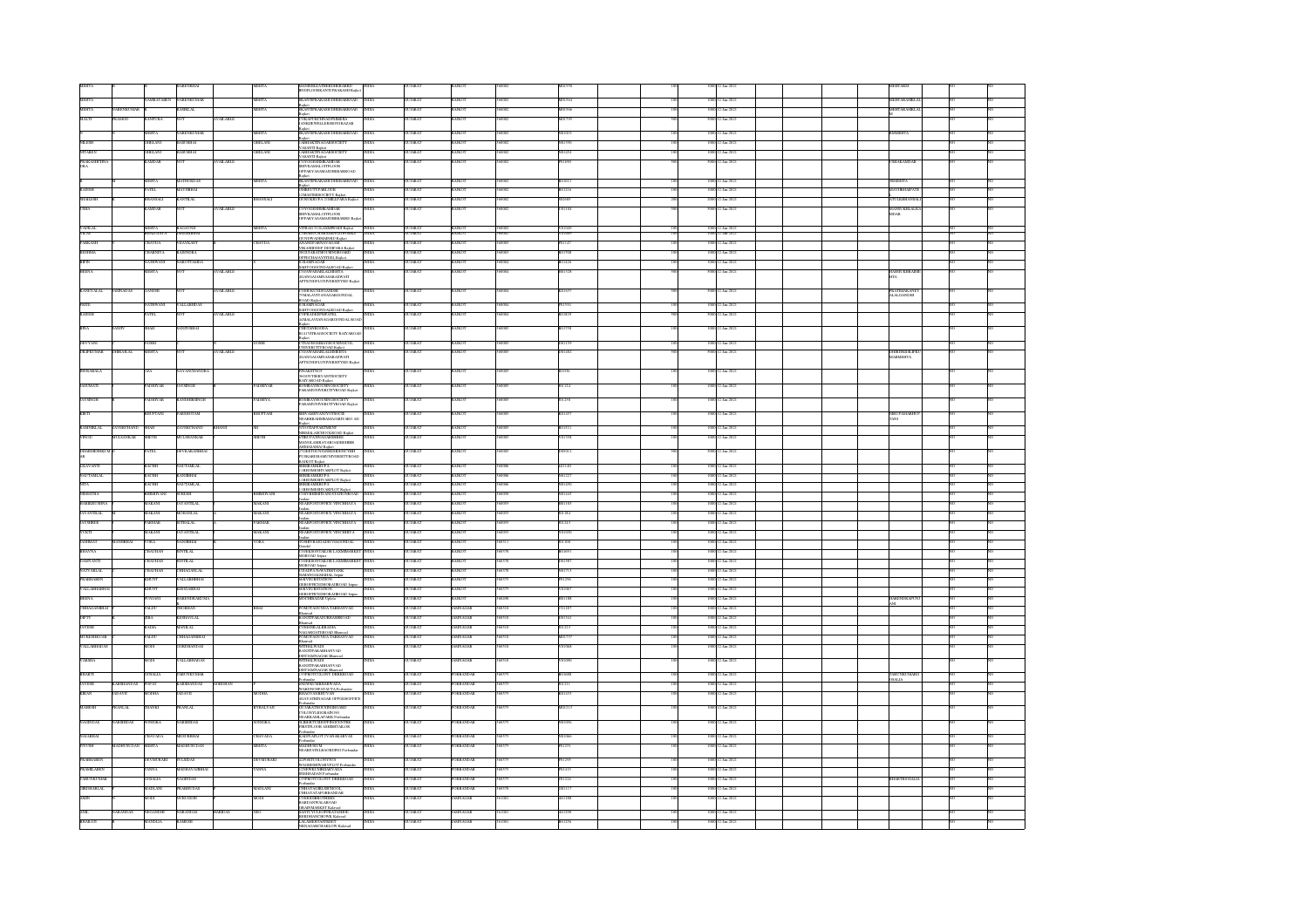|                          |                | <b>SPURA</b>      | <b>DRAVADA</b>     |                 |                | <b><i>EANKINVESTMENTCONSULTANCY</i></b>                                                                           |                       | JARAT            | WENAGAR                 |       |               |  |       |                                    |  |                           |  |
|--------------------------|----------------|-------------------|--------------------|-----------------|----------------|-------------------------------------------------------------------------------------------------------------------|-----------------------|------------------|-------------------------|-------|---------------|--|-------|------------------------------------|--|---------------------------|--|
|                          |                |                   |                    |                 |                | SERVICE ISTFLOOR9AVANTIKA<br><b>IMDALANE Kalavad</b>                                                              |                       |                  |                         |       |               |  |       |                                    |  |                           |  |
|                          |                |                   |                    |                 |                |                                                                                                                   |                       |                  |                         |       |               |  |       |                                    |  |                           |  |
|                          |                |                   |                    |                 |                | DEVNIVASHAWAICHOWK<br>OPPVIJAYPANMUNCH SVFROAD                                                                    |                       | <b>ARAT</b>      | NAGAR                   |       |               |  |       | tan 202                            |  | VALJIBHAIN.<br>BHAIMISTRY |  |
|                          |                |                   |                    |                 |                | alavad<br>HAUHANCHORAROAD                                                                                         |                       | <b>ARAT</b>      |                         |       |               |  |       |                                    |  |                           |  |
|                          |                |                   |                    |                 |                | NEARRAMBHUVAN Kalavad<br>CHANDIBAZAR                                                                              |                       | <b>JARAT</b>     | MNACAR                  |       |               |  |       | $3m-202$                           |  |                           |  |
| <b>HIREN</b>             |                | <b>WDLIA</b>      | <b>WESH</b>        |                 |                |                                                                                                                   |                       |                  |                         |       |               |  |       |                                    |  |                           |  |
| <b>IROZ</b>              | ool            | VAKEWARIA         | YOOB               |                 |                | NBUGDASHOPNO26 Kalavad<br>:TTYENTERPRISE                                                                          |                       | .<br>Jarat       | <b>MEXAGAR</b>          |       | ūП            |  |       | 2-Jan-202                          |  |                           |  |
|                          |                |                   |                    |                 |                | LITTEN IERPRISE<br>NEARGOVALMASJID<br>PANOHESHWARTOWERROAD                                                        |                       |                  |                         |       |               |  |       |                                    |  |                           |  |
| ାହାପ୍ୟ                   |                | <b>BIVEDI</b>     | <b>HIRGADSHANK</b> |                 | <b>BIVED</b>   | alayad<br>HAMUNDAKRUPA                                                                                            |                       | <b>HIARAT</b>    | <b>ANAGAR</b>           |       | 01126         |  |       | 1000 12-Jsn-202                    |  |                           |  |
| ANSABE                   |                |                   | WIBHA              |                 |                | HMANTERCOLONY Kalavi<br>OMAPATELCO                                                                                |                       | <b>JARAT</b>     | <b>ENAGAR</b>           |       |               |  |       | $50^{202}$                         |  |                           |  |
|                          |                |                   |                    |                 |                | <b>TOBACOMERCHANTSHUBASH</b>                                                                                      |                       |                  |                         |       |               |  |       |                                    |  |                           |  |
|                          |                |                   | YESH               |                 |                |                                                                                                                   |                       | JARAT            | MNAGAR                  |       |               |  |       | $-3an-202$                         |  |                           |  |
|                          |                |                   |                    |                 |                | <b>MARKET Kalayad<br/>GOVTCOLONYBS7BLOCK4</b><br>EXHIBITIONGROUND<br>NRLALBUNGLOW Kalayad<br>NRLALBUNGLOW Kalayad |                       |                  |                         |       |               |  |       |                                    |  |                           |  |
| HINABER                  |                |                   | NTIBHA             |                 |                | OBACOMERCHANTSHUBASH                                                                                              |                       | JARAT            | <b>MNAGAR</b>           |       |               |  |       |                                    |  |                           |  |
|                          |                |                   |                    |                 |                | <b>JARKET Kalavad<br/>JARKET Kalavad<br/>GGROADPANCH HATDIRANTREE</b>                                             |                       |                  |                         |       |               |  |       |                                    |  |                           |  |
| <b>IUSEN</b>             |                | <b>ACHA</b>       | <b>MAL</b>         |                 | <b>ACHA</b>    |                                                                                                                   | NDL                   | JARAT            | <b>MENAGAR</b>          |       |               |  | 1000  | 2-Jan-2021                         |  |                           |  |
| <b>JAGRUTIBEN</b>        |                | ATEI              | .<br>WTBHAI        |                 |                | Kalavad<br>COMAPATELCO<br>TOBACOMERCHANTSHUBASH                                                                   |                       | JARAT            | MNAGAR                  |       |               |  |       | $-tan - 2021$                      |  |                           |  |
| <b>AYANTILAL</b>         |                |                   | <b>VARHAI</b>      |                 |                | <b>AARKET Kalayad</b><br>XMAPATELCO                                                                               |                       | 13837            | <b>INVACAR</b>          |       |               |  |       | $50^{20}$                          |  |                           |  |
|                          |                |                   |                    |                 |                | <b>OBACOMERCHANTSHUBASH</b>                                                                                       |                       |                  |                         |       |               |  |       |                                    |  |                           |  |
| <b>GNESH</b>             |                |                   | <b>NILKUMAR</b>    |                 |                | <b>ARKET Kalavad<br/>ANKINVESTMENTCONSULTANO</b>                                                                  |                       | <b>JARAT</b>     | MNAGAR                  |       |               |  |       |                                    |  |                           |  |
|                          |                |                   |                    |                 |                | SERVICE ISTFLOOR9AVANTIKA<br><b>JMDALANE Kalavad</b>                                                              |                       |                  |                         |       |               |  |       |                                    |  |                           |  |
| <b>AMLESH</b>            |                |                   | <b>GINDA!</b>      |                 |                | NJITROAD 3CHAL                                                                                                    |                       |                  | NAGAR                   |       |               |  |       | J <sub>20</sub> 202                |  |                           |  |
|                          |                |                   |                    |                 |                |                                                                                                                   |                       |                  |                         |       |               |  |       |                                    |  |                           |  |
|                          |                |                   |                    |                 |                | Gilavad<br>TOSTMODISULEMAN<br>KASANSTREETNEARFATABAI                                                              |                       |                  |                         |       |               |  |       |                                    |  |                           |  |
| <b>KASAM</b>             | LARAKHA        |                   | LARAKHA            |                 | <b>OTA</b>     | <b>ASJID Kalivad</b><br>IUSAUKAPANCHHATDI                                                                         |                       | JARAT            | <b>MNAGAR</b>           |       |               |  |       | 1000 12-Jan-2021                   |  |                           |  |
| CRISHNA                  |                |                   | AGINDAS            |                 |                | CHOWKKGROAD Kalavad<br>OPPRAJGORFALIROAD                                                                          | <b>SDL</b>            | JARAT            | MNAGAR                  |       |               |  |       | $2-$ Jan- $2021$                   |  |                           |  |
|                          |                |                   |                    |                 |                | <b>NBSTREETWARDNO1 Kalavad</b><br>KANTCYCLEOPPBATASHOE                                                            |                       |                  |                         |       |               |  |       |                                    |  |                           |  |
| LAXMI                    |                |                   | NΠ                 |                 |                | BERDHANCHOWK Kalavad<br>PATELBIPINCHANDRA                                                                         |                       | .<br>Jarat       | <b>MINAGAR</b>          |       |               |  |       | 2-Jan-2021                         |  |                           |  |
| MAGANLA                  |                |                   |                    |                 |                | OKHANDBAJARGRAIN MARKET                                                                                           |                       | <b>JARA</b>      | MNAGAR                  |       | $\frac{1}{2}$ |  |       | $3m-202$                           |  |                           |  |
| MAMTA                    |                | CANDHI            | ŃI.                |                 | <b>URANDAS</b> | Kalayad<br>SANTCYCLEOPPBATA                                                                                       |                       | JARAT            | WENAGAR                 |       | 01246         |  |       | 3 <sub>202</sub>                   |  |                           |  |
|                          |                |                   |                    |                 |                | BERDHANCHOWKJAMNAGAR                                                                                              |                       |                  |                         |       |               |  |       |                                    |  |                           |  |
| LANISH                   |                |                   | <b>ABULAL</b>      |                 | <b>VTEL</b>    | Kalavad<br>PATELBIPINCHANDRA<br>COKHANDBAJARGRAIN MARKET                                                          |                       | JARAT            | MNAGAR                  |       | 130           |  |       | 3 <sub>202</sub>                   |  |                           |  |
|                          |                |                   |                    |                 |                |                                                                                                                   |                       |                  |                         |       |               |  |       |                                    |  |                           |  |
| WKHKI                    |                |                   | <b>TIRHA</b>       |                 |                | alavad<br>OMAPATELCO<br><b>TOBACOMERCHANTSHUBASH</b>                                                              |                       | <b>IARA</b>      | <b>INMOAR</b>           |       |               |  |       |                                    |  |                           |  |
| MEENA                    |                | OSHI              | RAFUL.             |                 | <b>OSHI</b>    | <b>AARKET Kalayad</b><br>47RTJADEJAFLATS                                                                          |                       | <b>UJARAT</b>    | WINAGAR                 |       | 01514         |  |       | 1000 12-Jan-2021                   |  | <b>RAFULSDOSH</b>         |  |
|                          |                |                   |                    |                 |                | NEARGURUDWARA JAMNAGAR                                                                                            |                       |                  |                         |       |               |  |       |                                    |  |                           |  |
| AHES                     |                |                   |                    |                 |                | Nilayad<br>Kalayad<br>OPPPUNITHOTEL NRTEENBATTI                                                                   |                       | IARA             | <b>MNAGA</b>            |       |               |  |       |                                    |  |                           |  |
|                          |                |                   |                    |                 |                |                                                                                                                   |                       |                  |                         |       |               |  |       |                                    |  |                           |  |
| <b>2AU ANDAS</b>         |                | <b>HOWDER</b>     | 24/1865            | <b>INDARDAS</b> |                | Kalavad<br>SANTCYCLEOPPBATASHOE                                                                                   | <b>INDIA</b>          | <b>HIARAT</b>    | <b>MNAGAR</b>           |       | wи            |  |       | 1000 12-Jan-2021                   |  |                           |  |
| <b>CIMESHKUMA</b>        |                | <b>TEL</b>        | NTIBHAI            |                 |                | BERDHANCHOWK Kalavad<br>COMAPATELCO                                                                               |                       | JARAT            | <b><i>MENAGAR</i></b>   |       | 1365          |  |       | J <sub>202</sub>                   |  |                           |  |
|                          |                |                   |                    |                 |                | <b>TOBACOMERCHANTSHUBASH</b>                                                                                      |                       |                  |                         |       |               |  |       |                                    |  |                           |  |
| PRAFUL                   |                |                   | MALSHA             |                 |                | MARKET Kalavad<br>447RTIADEJAFLATS<br>NEARGURUDWARA JAMNAGAR                                                      |                       | JARAT            | <b>ENAGAR</b>           |       |               |  |       | J <sub>20</sub> 202                |  |                           |  |
| <b>RAVINABEI</b>         |                |                   | ANTE AL            |                 |                | alavad<br>OMAPATELCO                                                                                              |                       | <b>JARAT</b>     | <b>ENAGAR</b>           |       |               |  |       |                                    |  |                           |  |
|                          |                |                   |                    |                 |                | TOBACOMERCHANTSHUBASH                                                                                             |                       |                  |                         |       |               |  |       |                                    |  |                           |  |
| <b>PRAVIN</b>            |                | <b>ANPURA</b>     | .<br>WAIYALAL      |                 |                | MARKET Kalavad<br>FANKINVESTMENTCONSULTANCY                                                                       |                       | .<br>Jarat       | WINAGAR                 |       |               |  | 19000 | 2-Jan-2021                         |  |                           |  |
|                          |                |                   |                    |                 |                | SERVICE I STFLOOR9AVANTIKA<br>LIMDALANE Kalavad                                                                   |                       |                  |                         |       |               |  |       |                                    |  |                           |  |
| RASIDA                   |                |                   |                    |                 |                |                                                                                                                   |                       | <b>TARA</b>      | <b>INMON</b>            |       |               |  |       | $Jan-202$                          |  |                           |  |
|                          |                |                   |                    |                 |                | OSTMODISULEMAN<br>LASANSTREETNEARFATABAI                                                                          |                       |                  |                         |       |               |  |       |                                    |  |                           |  |
| HANTABEN                 |                | SHAH              | VNITLAL            |                 |                | AASJID Kalivad<br>HASJID Kalivad<br>HHUVADELI OPPRATANBAIMASJI                                                    |                       | JARAT            | <b><i>MINAGAR</i></b>   |       |               |  |       | 1000 12-Jan-2021                   |  | пененан                   |  |
|                          |                |                   |                    |                 |                | alayad<br>OMAPATELCO                                                                                              |                       |                  | .<br>Nafar              |       |               |  |       |                                    |  |                           |  |
|                          |                |                   |                    |                 |                | <b>TOBACOMERCHANTSHUBASH</b>                                                                                      |                       |                  |                         |       |               |  |       |                                    |  |                           |  |
|                          |                |                   |                    |                 |                | IOnawson<br>MARKET Kalavad<br>COSTMODISULEMAN<br>KASANSTREETNEARFATABAI                                           |                       |                  |                         |       |               |  |       | $tan-2021$                         |  |                           |  |
|                          |                |                   |                    |                 |                | <b>JASJID Kalivad<br/>JASJID Kalivad</b><br>JASTURBLDG ANANDRD Kalavas                                            |                       |                  |                         |       |               |  |       |                                    |  |                           |  |
| <b>SHODHA?</b>           |                | <b>ATTA</b>       | HAIVAI AI          |                 |                |                                                                                                                   |                       | AR AT            | NAGAR                   |       |               |  | 2000  | $Jan-202$                          |  |                           |  |
| ASHODHAN                 |                | xτι               | HANALAL            |                 |                | <b>STURBLING ANANDRD Kalawad</b>                                                                                  |                       | <b>ARA</b>       | MNAGAR                  |       |               |  | 2000  | $-3a + 202$                        |  |                           |  |
| PARVATIBE!               |                |                   |                    | <b>ALABLE</b>   |                | MEHTAINDUSTRIES<br>B44MPSHAHMUNINDEST ATE                                                                         |                       | IJARAT           | MNAGAR                  |       |               |  |       | $Jan-202$                          |  |                           |  |
|                          |                |                   |                    |                 |                | alavad<br>OMANISHELECTROPLATORS                                                                                   |                       |                  | <b>MNAGAR</b>           |       |               |  |       |                                    |  |                           |  |
| RIPIN                    |                | <b>ACUDE</b>      | WIRHAI             |                 | <b>GH241</b>   |                                                                                                                   |                       | <b>HARAT</b>     |                         |       | <b>ILENS</b>  |  |       | 5000 12-Jan-2021                   |  |                           |  |
| TARACHANI                |                | TARMAL            | LARAM              |                 | TARMA          | <b>S12GIDC Kalayad</b><br>ATARMALENTERPRISE<br><b>DINESHBUILDINGHIRJIMISTRYRO</b>                                 |                       | <b>JARAT</b>     | <b>INMTAR</b>           |       |               |  |       | tan 202                            |  |                           |  |
| <b>SHVARLAL</b>          |                | KANAKIA           | <b>RAILAL</b>      |                 |                | D UDYOGNAGAR Kalivad<br>PPISITEVIKASINDRADEEP                                                                     |                       | UJARAT           | <b>MINAGAR</b>          |       |               |  |       | 2000 12-Jan-2021                   |  | .<br>DHARITRIKAN          |  |
|                          |                |                   |                    |                 |                |                                                                                                                   | <b>INDIA</b>          |                  |                         |       | 1061          |  |       |                                    |  |                           |  |
| KUNJLATA                 |                | VAKIA             | 'ARLAL             |                 |                | SOCIETYBLOCKNOC45 January<br>OPPISITEVIKASINDRADEEP<br>SOCIETYBLOCKNOC45 January<br>CON ENVIDAGEATELCOL           |                       | wat              | NAGA                    |       |               |  |       | $an-202$                           |  |                           |  |
| CHODIDAS                 |                | <b>IAMECHA</b>    |                    | AU ARI F        |                | NEHARAAPPARTMENT Jan                                                                                              |                       | 1139.57          | <b>INAGAR</b>           |       |               |  |       | 0.202                              |  |                           |  |
|                          |                |                   | <b>DAMODAR</b>     |                 | <b>BHATIA</b>  |                                                                                                                   |                       | <b>GUJARAT</b>   |                         |       | <b>R01576</b> |  |       |                                    |  |                           |  |
| RASIKLAL<br>JAYANTILAL   | .<br>ARDHARLAL | BATHIA<br>AGRAVAT |                    | <b>VAILABLE</b> |                | 4PATELCOLONY Jammagar<br>COJGAGRAWAL DISTJAM                                                                      | <b>INDIA</b><br>INDIA | UJARAT           | WINAGAR<br>WINAGAR      |       | 1178          |  |       | 000 12-Jan-2021<br>000 12-Jan-2021 |  |                           |  |
|                          |                |                   |                    |                 |                | <b>CALAVAD Kalavad</b>                                                                                            |                       |                  |                         |       |               |  |       |                                    |  |                           |  |
| <b>HANSABEN</b>          |                | ABARI             | <b>HANDRAKANI</b>  |                 | PABARI         | <b>MAINBAZARPOLALPUR</b>                                                                                          | NDIA                  | JARAT            | <b><i>MINAGAR</i></b>   |       | 1040          |  |       | 1000 12-Jan-2021                   |  |                           |  |
| EMADEN                   |                |                   |                    |                 |                | <b>SSTJAMNAGAR Lalper<br/>AAINRAZARPOLALPUR</b>                                                                   |                       | $\overline{101}$ |                         |       |               |  |       |                                    |  |                           |  |
| <b>MITAREN</b>           |                | <b>SRADI</b>      | <b>ADHESHDAN</b>   |                 | <b>ARART</b>   | .<br>2007 - ANNAGAR Labor<br>MAINBAZAR POLAL PUR                                                                  | .<br>NDIA             | <b>TARAT</b>     | <b>MNAGAR</b>           |       | 401624        |  |       | 1000 12-5m2021                     |  |                           |  |
| VITIN.                   |                | <b>ARAPT</b>      | <b>ALL ARHEMAN</b> |                 | MONIT          |                                                                                                                   | NDIA.                 | <b>HARAT</b>     | <b>MNAGAR</b>           |       | m222          |  |       | 1000 12-Iss-2021                   |  |                           |  |
| REKHABEN                 |                | ABARI             | <b>HAMPAKLAL</b>   |                 | .<br>ABARI     | <b>OSTJAMNAGAR Lalpur<br/>AAINBAZARPOLALPUR</b>                                                                   | NDIA                  | <b>UJARAT</b>    | WINAGAR                 | 51170 | 101684        |  |       | 1000 12-Jan-2021                   |  |                           |  |
| <b>TABEN</b>             |                | <b>BARI</b>       | <b>ILINKUMAR</b>   |                 | ABARI          | <b>MSTIAMNAGAR Lalpar</b><br>AAINBAZARPOLALPUR                                                                    | <b>SDLA</b>           | <b>ARAT</b>      | .<br>INAGAR             |       | 1739          |  | 1000  | $\frac{1}{2}$ an-2021              |  |                           |  |
|                          |                | $\overline{u}$    |                    |                 |                | ISTJAMNAGAR Lalpur<br>IAINBAZARPOLALPUR                                                                           |                       |                  | <b>NAGAR</b>            |       |               |  |       |                                    |  |                           |  |
|                          |                |                   |                    |                 | <b>BARI</b>    | iNicoreae etc.<br>ISTIAMNAGAR Lalpur<br>©™NRA7ARPOLALPUR                                                          |                       |                  |                         |       |               |  |       | tan 202                            |  |                           |  |
| <b>SWETA</b>             |                | <b>ARAPI</b>      | <b>HANDRAKAN</b>   |                 | <b>ABARI</b>   | <b>SSTJAMNAGAR Lalper</b><br><b>AAINBAZARPOLALPUR</b>                                                             | <b>SDIA</b>           | <b>TARAT</b>     | <b>MNAGAR</b>           |       | mw            |  |       | 000 12-Jan-2021                    |  |                           |  |
| TUSHAR                   |                | <b>ABARI</b>      | <b>HANDRAKANI</b>  |                 | ABARI          |                                                                                                                   | NDIA                  | JARAT            | <b>WENAGAR</b>          |       | 01128         |  |       | 1000 12-Jan-2021                   |  |                           |  |
| <b>VALLABHDAS</b>        |                | <b>ABARI</b>      | <b>AONJI</b>       |                 | HА             | <b>MSTJAMNAGAR Lalpur<br/>AAINBAZARPOLALPUR</b>                                                                   | <b>SDIA</b>           | <b>JARAT</b>     | WINAGAR                 |       |               |  |       | 1000 12-Jan-2021                   |  |                           |  |
| ANSUYABEN                |                | <b>HORA</b>       | <b>TVARLAI</b>     |                 |                | <b>0STIAMNAGAR Lalpur</b><br>02MARUTIPALACE                                                                       |                       | <b>JARA'</b>     | <b>NAGADH</b>           |       |               |  | 1000  | 2-Jan-2021                         |  |                           |  |
| AVANI                    |                | <b>ANKAD</b>      | <b>ANVANTRI</b>    |                 |                | TENDRAPARK Junagadh<br>IANGNATHSTREET Junag                                                                       | .<br>NDI A            | 1149.47          | <b>NAGADH</b>           |       |               |  |       | 1000 12-Jan-202                    |  |                           |  |
|                          |                | <b>JANTILA</b>    |                    |                 |                |                                                                                                                   |                       |                  |                         |       |               |  |       |                                    |  | NKAD                      |  |
| ASHWIN<br>HANSABEN       |                |                   | NTILAL<br>ENDRA    |                 | ATEL           | .<br>GAMALCHOWK Junag<br>18NILGAGANSOCIETY                                                                        |                       | IJARAT<br>IJARAT | .<br>UNAGADH<br>UNAGADH |       |               |  |       | :<br>Jan-202<br>: Jan-202          |  |                           |  |
| <b>INABEN</b>            |                | <b>TEL</b>        | RENDRA             |                 | <b>ATEL</b>    | ALAOGATE Amagach<br>HSNILGAGANSOCIETY                                                                             | m                     | <b>JARAY</b>     | <b>INAGADH</b>          |       | 11266         |  |       | 2-Jan-2021                         |  |                           |  |
| ASHVANTLAL               |                | PATEL.            | YANTE.AL           |                 | <b>ATEL</b>    | <b>ALAOGATE Juragah<br/>HSNILGAGANSOCIETY</b>                                                                     | <b>NDIA</b>           | UJARAT           | <b>INAGADH</b>          |       | 01109         |  |       | 1000 12-Jan-2021                   |  |                           |  |
| AYABEN                   |                | <b>ATEL</b>       | RENDRA             |                 | ATEL.          |                                                                                                                   | NDIA                  | Jarat            | NAGADH                  |       | 1160          |  |       | $\frac{1}{2}$ an-2021              |  |                           |  |
| <b>AYANTEAL</b>          |                |                   | .<br>Milai         |                 |                | <b>FALAOGATE Jungah<br/>318NILGAGANSOCIETY</b><br>518NILGAGANSOCIETY<br>318NILGAGANSOCIETY                        |                       | <b>TARAY</b>     | Variatie                |       |               |  |       | J <sub>20</sub>                    |  |                           |  |
|                          |                |                   |                    |                 |                | <b>LAOGATE</b> Junger                                                                                             |                       |                  |                         |       |               |  |       |                                    |  |                           |  |
| <b>SHAVLAL</b>           |                |                   |                    |                 |                | <b>GOMETIN CO.</b><br>6SHALRISHOPPINGCENTRE                                                                       |                       | <b>JARAT</b>     | <b>SAGADH</b>           |       |               |  |       | $tan-2021$                         |  |                           |  |
|                          |                |                   |                    |                 |                |                                                                                                                   |                       |                  |                         |       |               |  |       |                                    |  |                           |  |
|                          |                |                   |                    |                 |                |                                                                                                                   |                       |                  |                         |       |               |  |       |                                    |  |                           |  |
| MAHESHBHAI<br>MANJULABEN |                | ATEL.             | YANTE.AL           |                 | ATEL           | <b>LALWACHOWK Jungarih</b><br>HSNILGAGANSOCIETY<br><b>TALADGATE Jurogath<br/>B18NILGAGANSOCIETY</b>               |                       | JARAT            | <b>NAGADH</b>           |       |               |  |       | $3m-202$                           |  |                           |  |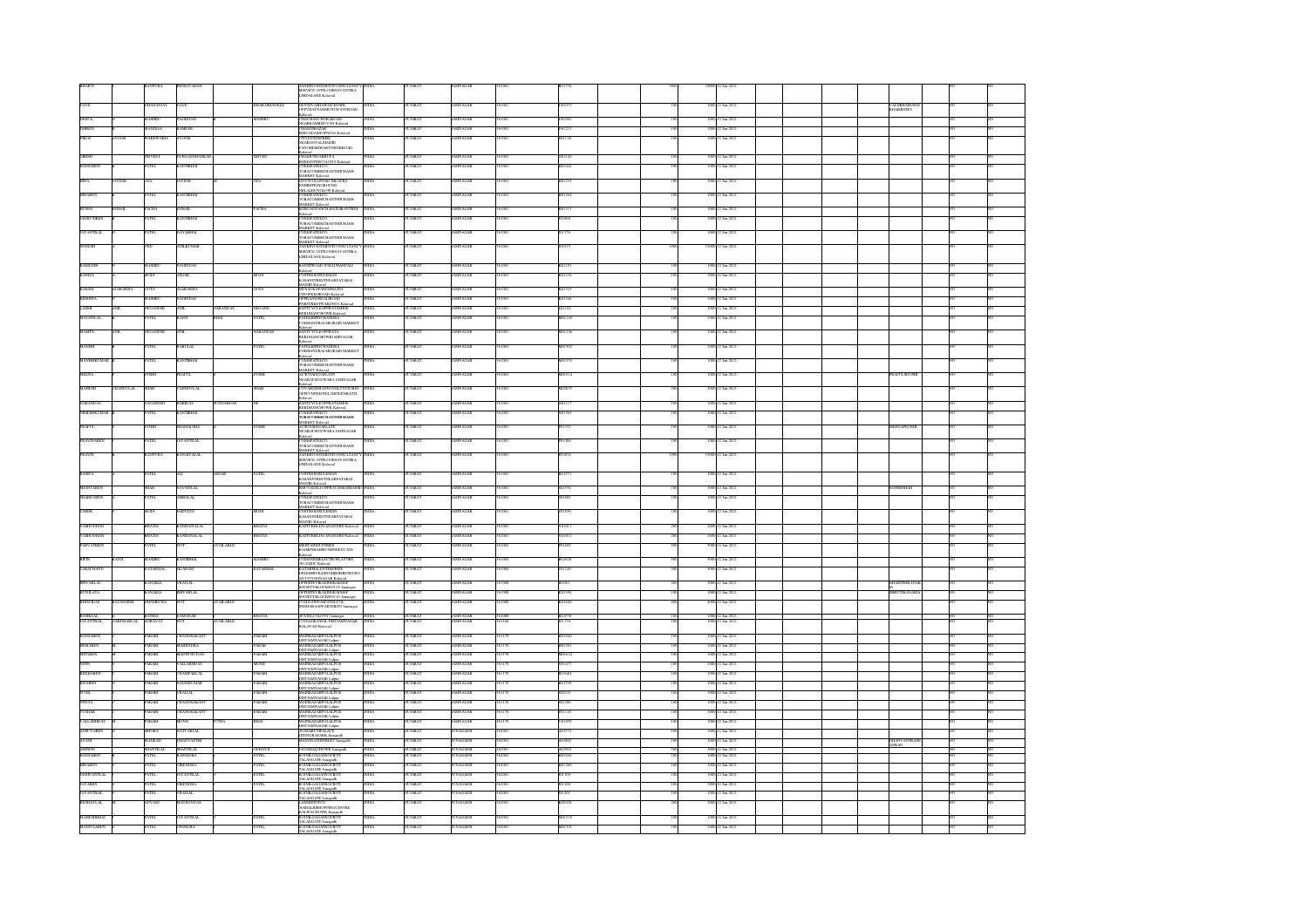|                                        | <b>IHORA</b>          | <b>ALDA</b>                |                |                         | 2MARUTPALACE                                                                       |              | JARAT                                    | NAGADE                           |       |                  |  |                                                                                           |                                      |  |                           |  |  |
|----------------------------------------|-----------------------|----------------------------|----------------|-------------------------|------------------------------------------------------------------------------------|--------------|------------------------------------------|----------------------------------|-------|------------------|--|-------------------------------------------------------------------------------------------|--------------------------------------|--|---------------------------|--|--|
|                                        |                       |                            |                |                         | <b>ARU1».</b><br>DRAPARK Junigas<br>TAGANSOCIETY                                   |              | <b>TARA</b>                              |                                  |       |                  |  |                                                                                           |                                      |  |                           |  |  |
| <b>ASHILAREN</b>                       |                       |                            |                |                         | ≀SNILUMA<br>ALADGATE Jungadh<br>****!! GAGANSOCIETY                                |              | <b>JARAT</b>                             | <b>CAGAIN</b>                    |       |                  |  |                                                                                           |                                      |  |                           |  |  |
|                                        |                       |                            |                |                         |                                                                                    |              |                                          |                                  |       |                  |  |                                                                                           |                                      |  |                           |  |  |
| <b>RAMINIKLAL</b>                      | <b>OSHI</b>           | <b>ALIDAS</b>              |                | <b>NOSHI</b>            | NILLIAUssen<br>  AOGATE Jurugadh<br>  APIHANT MANGNATHROAD                         | <b>STYLE</b> | UJARAT                                   | UNAGADH                          |       |                  |  | 1000                                                                                      | -Jan-202                             |  |                           |  |  |
| <b>VIRENDRA</b>                        |                       | <b>NTLAL</b>               |                |                         | NAGADH Junagadh<br>SNILGAGANSOCIETY                                                |              | <b>JARA</b>                              |                                  |       |                  |  |                                                                                           |                                      |  |                           |  |  |
| <b>NARAYANSING</b>                     | ADHASINGHA            | <b>TYANSINGH</b>           |                |                         | <b>FALAOGATE Jurogach<br/>SAIBABAAPPARTMENT</b>                                    | <b>DIA</b>   | UJARAT                                   | UNAGADH                          |       |                  |  |                                                                                           | 5000 12-Jan-2021                     |  |                           |  |  |
|                                        |                       |                            |                |                         | HFLOORROOMNO40                                                                     |              |                                          |                                  |       |                  |  |                                                                                           |                                      |  |                           |  |  |
| <b>PRASHANT</b>                        | <b>HFI</b>            | <b>ARHA</b>                |                |                         | EARGIRIRAISOCIETY<br>ATEBANKOFINIMA                                                |              | UJARAT                                   | NAGADH                           |       |                  |  |                                                                                           |                                      |  |                           |  |  |
|                                        |                       |                            |                |                         | <b>COUSTRIALESTATEBRANCH</b>                                                       |              |                                          |                                  |       |                  |  |                                                                                           |                                      |  |                           |  |  |
| <b>CHANRAKANT</b><br><b>VRAJLAL</b>    | NADKAT                | <b>RAILAL</b>              |                | NADKAT                  | IDCI<br>EARGARVICHOWK                                                              |              | UJARAT                                   | <b>NAGADH</b>                    |       |                  |  |                                                                                           | 2000 12-Jan-2021                     |  |                           |  |  |
|                                        |                       |                            |                |                         | HAPURSORATH DISTJUNAGADH                                                           |              |                                          |                                  |       |                  |  |                                                                                           |                                      |  |                           |  |  |
| SAROJ<br>ANDRAKA                       | NADKAT                | <b>JANDRAKANT</b>          |                | <b>ADKAT</b>            |                                                                                    |              | UJARAT                                   | NAGADH                           |       |                  |  |                                                                                           | $-1$ an-202                          |  |                           |  |  |
|                                        |                       |                            |                |                         | EARGARBICHOWK<br>HAPURSORATH DISTJUNAGADH                                          |              |                                          |                                  |       |                  |  |                                                                                           |                                      |  |                           |  |  |
| VRUJLAL                                | <b>AKWANA</b>         | <b>HAPAMSHI</b>            |                | <b>TLEA</b>             | <b>IAKWANASTREET</b>                                                               |              | UJARAT                                   | NAGADH                           |       |                  |  |                                                                                           | -Jan-202                             |  |                           |  |  |
| <b>ALPA</b>                            | ŒL                    | WNIK                       |                |                         | STJUNAGADH<br>WERBUILDING CHARCHOWK                                                | <b>STYLE</b> | JARAT                                    | NAGADH                           |       | 149              |  |                                                                                           | J <sub>202</sub>                     |  |                           |  |  |
|                                        |                       |                            |                |                         |                                                                                    |              |                                          |                                  |       |                  |  |                                                                                           |                                      |  |                           |  |  |
| <b>PUSHPAGAURI</b>                     | VIROJA                | <b>RATILAL</b>             |                |                         | shod<br>IRAJCINEMA Keshod                                                          | NDIA         | GUJARAT                                  | <b>UNAGADH</b>                   |       | P01650           |  |                                                                                           | 1000 12-Jan-202                      |  |                           |  |  |
| KANJIBHAI<br>SURESH<br>TRUPTI<br>ABDUL | ODHVAJI<br>KUNJBIHARI | ODHAVJI<br>KUNIBIHARI      |                | BHAI<br>BHAI            | DANAPITH Mangoo<br>DANAPITH Mangoo                                                 | NDIA         | GUJARAT<br>GUJARAT<br>GUJARAT<br>GUJARAT | JUNAGADH<br>JUNAGADH<br>JUNAGADH |       | K01239<br>502102 |  | $\begin{array}{ c c c c }\n\hline\n1000 & 11 \\ \hline\n1000 & 11 \\ \hline\n\end{array}$ | ։<br>Հ.Jan-202<br>Հ.Jan-202          |  |                           |  |  |
|                                        |                       |                            |                |                         |                                                                                    |              |                                          |                                  |       |                  |  |                                                                                           |                                      |  |                           |  |  |
| <b>AZAK</b>                            | <b>800SA</b>          | 400SA                      |                |                         |                                                                                    | <b>JDIA</b>  |                                          | NAGADH                           |       | 042              |  | 1000                                                                                      | Jan-2021                             |  | <b>BILKISABDULRA</b>      |  |  |
|                                        |                       |                            |                |                         | KIAFFARAGANI<br>NIMANZILTALALROAD                                                  |              |                                          |                                  |       |                  |  |                                                                                           |                                      |  |                           |  |  |
|                                        |                       |                            |                |                         | RIBENAWAZCOLONY                                                                    |              |                                          |                                  |       |                  |  |                                                                                           |                                      |  |                           |  |  |
| <b>BHAVNA</b>                          | EHTA                  | NDR.                       |                |                         | anVeraval<br>OCKNO3STREETNO                                                        |              | UJARAT                                   | NAGADH                           |       |                  |  |                                                                                           | Man-202                              |  |                           |  |  |
| SAHIDA                                 | me                    | <b>SOOSA</b>               |                |                         | <b>RAKASHNAGAR PatanVer</b><br>OGAEEARAGANI                                        |              | UJARAT                                   | NAGADH                           |       |                  |  |                                                                                           |                                      |  | BDULRAZAK                 |  |  |
|                                        |                       |                            |                |                         | ANIMANZILTALALROAD<br>ARIBENAWAZCOLONY                                             |              |                                          |                                  |       |                  |  |                                                                                           |                                      |  | <b>OSA</b>                |  |  |
|                                        |                       |                            |                |                         |                                                                                    |              |                                          |                                  |       |                  |  |                                                                                           |                                      |  |                           |  |  |
| BALAVANT                               | 0SHI                  | ESHANKER                   |                | SHI                     | atanVeraval<br>6KVSSGEBOARD OPPIRC                                                 | NDIA         | GUJARAT                                  | UNAGADH                          |       |                  |  |                                                                                           | 1000 12-Jan-202                      |  |                           |  |  |
| BALVANT                                |                       |                            |                |                         | itanVeraval<br>SKVGEROARD OPPI                                                     |              | 119.17                                   |                                  |       |                  |  |                                                                                           |                                      |  |                           |  |  |
| <b>MINAXT</b>                          | <b>TOHT</b>           | <b>ALVANT</b>              |                | von                     | <sup>5</sup> atan Veraval<br>66 KVGEBOARD OPPIRC                                   | <b>STOR</b>  | UJARAT                                   | NAGADH                           |       |                  |  |                                                                                           | 1000 12-5m-202                       |  |                           |  |  |
|                                        |                       |                            |                |                         |                                                                                    |              |                                          |                                  |       |                  |  |                                                                                           |                                      |  |                           |  |  |
| <b>MNAYI</b>                           | ishi                  | <b>MAYANI</b>              |                | $\overline{\mathbf{u}}$ | atanVeraval<br>6KVSSGEBOARD OPPIRC                                                 | <b>STOR</b>  | TLARAT                                   | <b>NAGADH</b>                    |       |                  |  |                                                                                           | 1000 12-Jan-2021                     |  |                           |  |  |
| <b>NDRALAL</b>                         | <b>ADHVA</b>          | CHELARAM                   |                | <b>ADHVA</b>            | atanVeraval<br>UNJAYCUTLERYSTORES                                                  | <b>DIA</b>   | <b>JUARAT</b>                            | UNAGADH                          | 2268  | 040              |  |                                                                                           | 1000 12-Jan-2021                     |  |                           |  |  |
| <b>ENADA</b>                           | UА                    | SOTAN                      |                |                         | RABHASPATAN PatanVeriya<br>IAINBAZAR PRABHAIPATEI                                  |              | <b>JARAT</b>                             | .<br>KAGADH                      |       |                  |  | $1000$ $12$                                                                               | $2 - 202$                            |  |                           |  |  |
|                                        |                       |                            |                |                         |                                                                                    |              |                                          |                                  |       |                  |  |                                                                                           |                                      |  |                           |  |  |
|                                        |                       |                            |                |                         | stan<br>Veraval<br>IAINBAZAR PRABH                                                 |              | <b>JARAT</b>                             | <b>AGAD</b>                      |       |                  |  |                                                                                           |                                      |  |                           |  |  |
| <b>JAYANTI</b><br><b>RSOTAM</b>        | <b>AIA</b>            | <b>BSOTAM</b>              |                | <b>AJA</b>              | atanVeraval<br>dAINBAZAR PRABHAIPATEL                                              | <b>COLA</b>  | <b>JUARAT</b>                            | NAGADH                           |       |                  |  |                                                                                           | 1000 12-5m202                        |  |                           |  |  |
| MANISH<br><b>INADAS</b>                | <b>AIA</b>            | <b>WINADAS</b>             | <b>RSOTAM</b>  |                         | tanVeraval<br>AINBAZAR PRABHAIPATEL                                                | <b>STOV</b>  | UJARAT                                   | <b>NAGADH</b>                    |       | 11306            |  | 1000                                                                                      | J <sub>202</sub>                     |  |                           |  |  |
|                                        |                       |                            |                |                         | ana<br>atanVeraval<br>dAINBAZAR PRABHAIPATEL                                       |              |                                          |                                  |       |                  |  |                                                                                           |                                      |  |                           |  |  |
| <b>MANJULA</b><br><b>ANADAS</b>        | <b>ATA</b>            | <b><i>ANNADAS</i></b>      | <b>URSOTAM</b> |                         |                                                                                    | <b>NDIA</b>  | UJARAT                                   | UNAGADH                          |       | <b>H371</b>      |  |                                                                                           | 1000 12-Jan-202                      |  |                           |  |  |
| <b>YATIN</b>                           |                       | VELIR                      |                |                         | atan Verayal<br>OMAHESHMANDAPJUNIBA                                                | <b>SDIA</b>  | <b>JARAT</b>                             | <b>NAGADE</b>                    |       |                  |  | $1000$ E                                                                                  | -<br>- Jan-20.                       |  |                           |  |  |
| <b>IMATEA</b>                          |                       | <b>KHATCH</b>              |                |                         | <b>ARKODINAR Kedinar</b><br>"OSANGHVIPRODUCTS"                                     |              | <b>UARAT</b>                             | <b>RENDRANAGE</b>                |       |                  |  |                                                                                           |                                      |  |                           |  |  |
|                                        |                       |                            |                |                         | UKDAPRESSSTREETNOL                                                                 |              |                                          |                                  |       |                  |  |                                                                                           |                                      |  |                           |  |  |
| KAMLESH                                | <b>ISHNUPRASAD</b>    | <b>ISHNUPRASAD</b>         |                |                         | Vadiwanicity<br>VEARSARVINDSOCIETY                                                 | <b>DIA</b>   | <b>JUJARAT</b>                           | SURENDRA NAGAR                   |       |                  |  |                                                                                           | 1000 12-Jan-202                      |  | <b>SHNUPRASA</b>          |  |  |
|                                        |                       |                            |                |                         |                                                                                    |              |                                          |                                  |       |                  |  |                                                                                           |                                      |  | AVE                       |  |  |
| <b>KUMUDBE?</b><br>INBHA               | <b>IETH</b>           | VINBHAI                    |                | HETH                    | <b>NTCOLONYROAD Wadhwanicity</b><br>ISSWAMINARAYANSDELO<br>PPSTATEBANKOFSAURASHTRA |              | <b>UJARAT</b>                            | <b>JRENDRA NAGAR</b>             |       |                  |  |                                                                                           | $3m-202$                             |  |                           |  |  |
|                                        |                       |                            |                |                         |                                                                                    |              |                                          |                                  |       |                  |  |                                                                                           |                                      |  |                           |  |  |
| VISHAL.                                | ŁАН                   | <b>ILIPBHAI</b>            |                |                         | elbranicity<br>KOTHARISOCIETY JINTANROA                                            |              | Jarat                                    | RENDRA NAGAR                     |       |                  |  |                                                                                           | $-3an-202$                           |  |                           |  |  |
| RAVILAL                                |                       | DILAL.                     |                |                         | <b><i><u>isdiwanicity</u></i></b>                                                  |              | ARAT                                     | NDRA NAGAR                       |       |                  |  |                                                                                           |                                      |  |                           |  |  |
|                                        |                       |                            |                |                         | AIESWAREL: FANNELLI<br>DOPHOUSINGSOCIETY                                           |              |                                          |                                  |       |                  |  |                                                                                           |                                      |  |                           |  |  |
| DHANU<br>AMIR                          | <b>ARIYA</b>          | <b>IAMIR</b>               |                | <b>IARIYA</b>           | ishwancity<br>OPUNAJABHAIRRABARI                                                   | <b>CDLA</b>  | UJARAT                                   | <b>URENDRA NAGAR</b>             |       |                  |  | 1000                                                                                      | 12-Jan-2021                          |  |                           |  |  |
|                                        |                       |                            |                |                         | ATHAWORASSTREET RABARIP/                                                           |              |                                          |                                  |       |                  |  |                                                                                           |                                      |  |                           |  |  |
| <b>TTESH</b>                           |                       |                            |                |                         | Calbuqueity<br>IPLAPASTREET<br>EARAZADCHOWK                                        |              |                                          |                                  |       |                  |  |                                                                                           |                                      |  |                           |  |  |
|                                        |                       |                            |                |                         |                                                                                    |              |                                          |                                  |       |                  |  |                                                                                           |                                      |  |                           |  |  |
| <b>HASMUKH</b>                         |                       | ANLA                       |                |                         | MSTSURENDRANAGAF<br>IAGDAMBAKRUPA BR<br>IAINPARA Warkaret                          |              | <b>JARAT</b>                             | <b>AIKOT</b>                     |       |                  |  |                                                                                           |                                      |  |                           |  |  |
|                                        |                       |                            |                |                         |                                                                                    |              |                                          |                                  |       |                  |  |                                                                                           |                                      |  |                           |  |  |
| RUPA                                   |                       | ĪА                         |                |                         | .<br>RATAPROAD OPPBANDHUSAMA                                                       |              | UJARAT                                   | <b>UKOT</b>                      |       |                  |  |                                                                                           | $3m-202$                             |  |                           |  |  |
|                                        |                       |                            |                |                         | <b>ANKANER Wankaner</b>                                                            |              |                                          |                                  |       |                  |  |                                                                                           |                                      |  |                           |  |  |
|                                        |                       |                            |                |                         | OBARVALA TAMORE                                                                    |              | UJARA                                    |                                  |       |                  |  |                                                                                           |                                      |  |                           |  |  |
| DHANII<br>ASHVIN<br><b>KUMAR K</b>     | KANSARA               | ALJIBHAI<br>CANJIBHAI      |                |                         | AMIANISTREET GREENCHOWK                                                            | <b>SDIA</b>  | UJARAT                                   | <b>AJKOT</b>                     | 63641 | 01577            |  |                                                                                           | 1000 12-Jan-2021<br>1000 12-Jan-2021 |  |                           |  |  |
| <b>HADRA</b>                           |                       | DUBH                       |                |                         |                                                                                    |              | <b>JARAT</b>                             |                                  |       |                  |  |                                                                                           |                                      |  |                           |  |  |
|                                        |                       |                            |                |                         | <br>WESHSALESAGENG<br>DDHYAPURIROD                                                 |              |                                          |                                  |       |                  |  |                                                                                           |                                      |  |                           |  |  |
| <b>INDULAL</b>                         | <b>ORA</b>            | <b>NEKCHAN</b>             |                |                         | SAVSARPLOTCORNER Morbi<br>MOUSSTONECOMPANY                                         |              | UJARAT                                   | <b>AJKO</b>                      |       |                  |  |                                                                                           |                                      |  |                           |  |  |
| KUSUM                                  |                       |                            |                |                         | <b>TIROAD MORBIGUI Morbi</b><br>(ODHYAPUREROAD                                     |              |                                          |                                  |       |                  |  |                                                                                           |                                      |  |                           |  |  |
|                                        | HAH                   | <b>HADRABHAI</b>           |                |                         |                                                                                    |              | UJARAT                                   | <b>AJKOT</b>                     |       |                  |  | 100                                                                                       | J <sub>202</sub>                     |  | <b>IADRABH</b>            |  |  |
| PRAFULLA                               | ORA                   | NDULAL                     |                |                         | <b>SAVSARPLOTCORNER Morbi</b><br>AHUCHARNIWAS STATIONROAD                          |              | <b>UJARAT</b>                            | :<br>AJKOT                       |       |                  |  |                                                                                           | 6000 12-Jan-202                      |  |                           |  |  |
| AMAD                                   |                       |                            |                |                         | IORBI Morbi<br>JAMAL DERINAKAROAD Tunkara                                          |              | <b>HARAY</b>                             | <b>AIKOT</b>                     |       |                  |  |                                                                                           | 3000 12-Jan-202                      |  |                           |  |  |
|                                        | <b>TAKAP</b>          |                            |                |                         | <b>IAL DEBRAYARON</b>                                                              |              | <b>TABAT</b>                             | $\overline{w}$                   |       |                  |  |                                                                                           |                                      |  |                           |  |  |
|                                        |                       | <b>VSHANKAB</b>            |                |                         |                                                                                    |              |                                          |                                  |       |                  |  |                                                                                           | J <sub>20</sub>                      |  |                           |  |  |
| HIRALAL                                | <b>MEHTA</b>          | <b>HEMCHAND</b>            |                |                         | ANKARAGUI Tankara<br>PPIAINDERASAR BAZARLANE                                       | <b>COLA</b>  | UJARAT                                   | <b>AIKOT</b>                     |       |                  |  |                                                                                           | 5000 12-Jan-2021                     |  |                           |  |  |
| <b>AMULAKHRAI</b>                      | AREKH                 | KAPURCHAND                 |                | <b>AREKH</b>            | <b>FANKARAGUJ Tankara</b><br>BHADEAVANISTREET                                      | <b>DIA</b>   | <b>JUJARAT</b>                           | <b>HAVNAGAR</b>                  | 4001  | 01235            |  |                                                                                           | 1000 12-Jan-2021                     |  | BHAVNABENA                |  |  |
| DARSHANABE?                            | AREKH                 | MULAKHRAI                  |                | <b>AREKH</b>            | KAMANVALIDELI Bhavnag<br>BHADEAVANISTREET                                          |              | UJARAT                                   | <b>HAVNAGAR</b>                  |       |                  |  |                                                                                           |                                      |  | REKH<br>BHAVNABENAF       |  |  |
|                                        |                       |                            |                |                         |                                                                                    | <b>SDIA</b>  |                                          |                                  |       | 1063             |  |                                                                                           | $1000$ 12-Jan-2021                   |  |                           |  |  |
| DARSHANB                               | .<br>YSWAL            | <b>ILIPBHAI</b>            |                |                         | AMANVALIDELI Bhavraga<br>ODILIPAUTOMOBILES                                         |              | <b>JARAT</b>                             | <b>VNAGAI</b>                    |       |                  |  | 1000                                                                                      | $3an - 202$                          |  | REKH<br>DILIPBHAUAY       |  |  |
| <b>DE IPRHAI</b>                       | <b>VSWAI</b>          | <b>ASRATHLAL</b>           |                |                         | ATIONROAD Bhaynag<br>DDILIPALTOMOBILES                                             |              | UJARAT                                   | <b>HAVNAGAE</b>                  |       |                  |  |                                                                                           | $\frac{1}{2}$                        |  | <b>TRIPAMARS</b>          |  |  |
| <b>JETHABHAI</b><br><b>DARU</b>        |                       | <b>MRARHAI</b>             |                |                         | ATIONROAD Bhaynagar                                                                | <b>TYLA</b>  | <b>JUJARAT</b>                           |                                  |       |                  |  |                                                                                           |                                      |  | YSWAL.                    |  |  |
|                                        |                       |                            |                |                         |                                                                                    |              |                                          |                                  |       |                  |  |                                                                                           |                                      |  |                           |  |  |
|                                        | <b>ANGUKIA</b>        |                            |                | WGUKIA                  | ARITASOCIETY STREETNOS                                                             |              |                                          | HAVNAGAR                         |       |                  |  | $1000 - 1$                                                                                | 2.5m/202                             |  |                           |  |  |
|                                        |                       |                            |                |                         |                                                                                    |              |                                          |                                  |       |                  |  |                                                                                           |                                      |  |                           |  |  |
| <b>KANKBA</b>                          | HUDASAMA              | MANHARSINH                 |                | <b>HUDASAM</b>          | magar<br>TNO1298 GHOGHAROAD                                                        | <b>DIA</b>   | GUJARAT                                  | HAVNAGAR                         |       |                  |  |                                                                                           | 1000 12-Jan-202                      |  |                           |  |  |
| <b>NAVINCHAN</b>                       | <b>ODIA</b>           | <b>JRATLAL</b>             |                |                         | HOGHACIRCLE Bhavnagar<br>YHINGAGHARGHANTI                                          |              | <b>TARAT</b>                             |                                  |       |                  |  |                                                                                           |                                      |  |                           |  |  |
| A<br>NIRUPAMABE                        | <b>VSWAI</b>          | <b>JE IPBHAI</b>           |                |                         | <b>EARVIAYTOLKIES Blue</b><br>YODILIPAUTOMOBILES                                   |              | <b>HARAY</b>                             | $\n  max$                        |       |                  |  |                                                                                           | 1000 12-Jan-202                      |  | <b>I PRHAILAV</b>         |  |  |
| <b>PUSHPABEN</b>                       | <b>AYSWALA</b>        | <b>DASRATHLAL</b>          |                |                         |                                                                                    | <b>DIA</b>   | <b>UARAT</b>                             | <b>IAVNAGAR</b>                  |       |                  |  |                                                                                           |                                      |  |                           |  |  |
|                                        |                       |                            |                |                         | <b>FATIONROAD Bhaviligae</b><br>ODILIPAUTOMOBILES                                  |              |                                          |                                  |       |                  |  |                                                                                           | 1000 12-Jan-202                      |  | <b>M.</b><br>XLIPBHAUAYSV |  |  |
| <b>RAJENDRA</b>                        | <b>AGHANI</b>         | <b>AYKRUSHNA</b>           |                |                         | <b>TATIONROAD Bhaynagar</b><br>HODIYARDUDHALAYA                                    | <b>SDIA</b>  | UJARAT                                   | HAVNAGAR                         |       | 1149             |  | 2000                                                                                      | $2 - 202$                            |  |                           |  |  |
|                                        |                       |                            |                |                         | <b>MAMAKHATHAROAD Bluymanter</b>                                                   |              |                                          |                                  |       |                  |  |                                                                                           |                                      |  |                           |  |  |
| RAJUBHAI                               | HAKKAR                |                            |                | <b>USHNA</b>            | MAKOTHAROAD                                                                        | <b>DIA</b>   | UJARAT                                   | HAVNAGAR                         |       |                  |  |                                                                                           | 1000 12-Jan-202                      |  |                           |  |  |
| <b>SUDHA</b>                           | <b>ENEDI</b>          | <b>JANDRA</b>              | GKER'          |                         | <b>HODIYARBHUVAN Bhavnagar</b><br>S10RAVIFLATSPANWDI                               | <b>SDIA</b>  | UJARAT                                   | Nagar                            |       |                  |  |                                                                                           | $tan-202$                            |  |                           |  |  |
| DHIRAJLAL                              | HETA                  | ELJIBHAI                   |                |                         |                                                                                    | NDIA         | UJARAT                                   | VNAGAR                           |       | 11212            |  | 1000                                                                                      | $34m-202$                            |  | ERTTRIVEDI                |  |  |
|                                        |                       |                            |                |                         | <b>ELEPHONEEXCHANG Bluvnagar</b><br>SAANANTWADI BHJAILGROUND                       |              |                                          |                                  |       |                  |  |                                                                                           |                                      |  |                           |  |  |
| <b>IYOTI</b>                           | <b>ODIA</b>           | <b>AVINCHANDR</b>          |                |                         | <b>NYBAUGPLNO24AJYOTI</b>                                                          | <b>COLA</b>  | UJARAT                                   | <b>VNAGAR</b>                    |       |                  |  | 1000                                                                                      | -Jan-202                             |  |                           |  |  |
| <b>MAHENDRA</b>                        | <b>ACHHANI</b>        | <b>AAGANBHAI</b>           |                | <b>ACHHAN</b>           |                                                                                    | <b>SDL</b>   | UJARAT                                   | HAVNAGAI                         |       |                  |  |                                                                                           | 1000 12-Jan-2021                     |  |                           |  |  |
|                                        |                       |                            |                |                         | <b>ABWREEF</b><br>OEXECUTIVEENGRSOFFI                                              |              |                                          |                                  |       |                  |  |                                                                                           |                                      |  |                           |  |  |
|                                        |                       |                            |                |                         | RIANDMAINTENANCEDN<br>VIDYANAGARSAHYOG Bhav                                        |              |                                          |                                  |       |                  |  |                                                                                           |                                      |  |                           |  |  |
| MANGUKIA<br>NJULA                      | BABULAI               | <b>ABULAL</b>              |                |                         | <b>AVATSALY ANANTWADY</b>                                                          | <b>NTVIA</b> | UJARAT                                   | <b><i>UNACLE</i></b>             |       |                  |  |                                                                                           | 1000 12-Jan-202                      |  |                           |  |  |
| PREETIBEN                              | <b>NODIA</b>          | <b>SAVINCHANDRA</b>        |                |                         | waagar<br>HAGHARGHANTI                                                             |              | UJARAT                                   | <b>HAVNAGAR</b>                  |       | <b>ISOL</b>      |  |                                                                                           | 1000 12-Jan-2021                     |  |                           |  |  |
|                                        |                       |                            |                |                         |                                                                                    |              |                                          |                                  |       |                  |  |                                                                                           |                                      |  |                           |  |  |
| RAJESHKUMA                             | ØА                    | <b><i>LAMESHCHANDR</i></b> |                |                         | EARVIJAYTOLKIES Bluvnagar<br>222DS HILLDRIVE TALAJAROAD                            | <b>SDIA</b>  | UJARAT                                   | <b>HAVNAGAR</b>                  |       | 01238            |  |                                                                                           | 1000 12-Jan-2021                     |  |                           |  |  |
| <b>MADHAVAJI</b><br>BHALJETHA          | <b>ANGUKIA</b>        | <b>THABHAI</b>             |                | <b>LANGUKIA</b>         |                                                                                    |              | <b>UJARAT</b>                            | HAVNAGAR                         |       |                  |  |                                                                                           | 1000 12-Jan-2021                     |  |                           |  |  |
|                                        |                       |                            |                |                         | uvugar<br>IANANDKUNWARBAG<br>RITASOCIETY STREETNOS                                 |              |                                          |                                  |       |                  |  |                                                                                           |                                      |  |                           |  |  |
| <b>VASHRAM</b>                         |                       |                            |                | GUKU                    |                                                                                    |              | <b>JARA</b>                              |                                  |       |                  |  |                                                                                           |                                      |  |                           |  |  |
|                                        |                       |                            |                |                         | awagar<br>IANANDKUNWARBAG<br>RITASOCIETY STREETNOS                                 |              |                                          |                                  |       |                  |  |                                                                                           |                                      |  |                           |  |  |
| <b>VITHALBHAI</b><br><b>JETHABHAI</b>  | ANGUKIA               | <b>THABHAI</b>             |                | <b>ANGUKIA</b>          |                                                                                    |              | UJARAT                                   | <b>HAVNAGAR</b>                  |       |                  |  |                                                                                           | 2-Jan-202                            |  |                           |  |  |
|                                        |                       |                            |                |                         | havnagar<br>21ANANDKUNWARBAG<br>ARITASOCIETY STREETNOS                             |              |                                          |                                  |       |                  |  |                                                                                           |                                      |  |                           |  |  |
|                                        |                       |                            |                |                         | .havnagar<br>IANESHLASSI<br>PPKHADIBHANDAR DRSTREET                                |              |                                          |                                  |       |                  |  |                                                                                           |                                      |  |                           |  |  |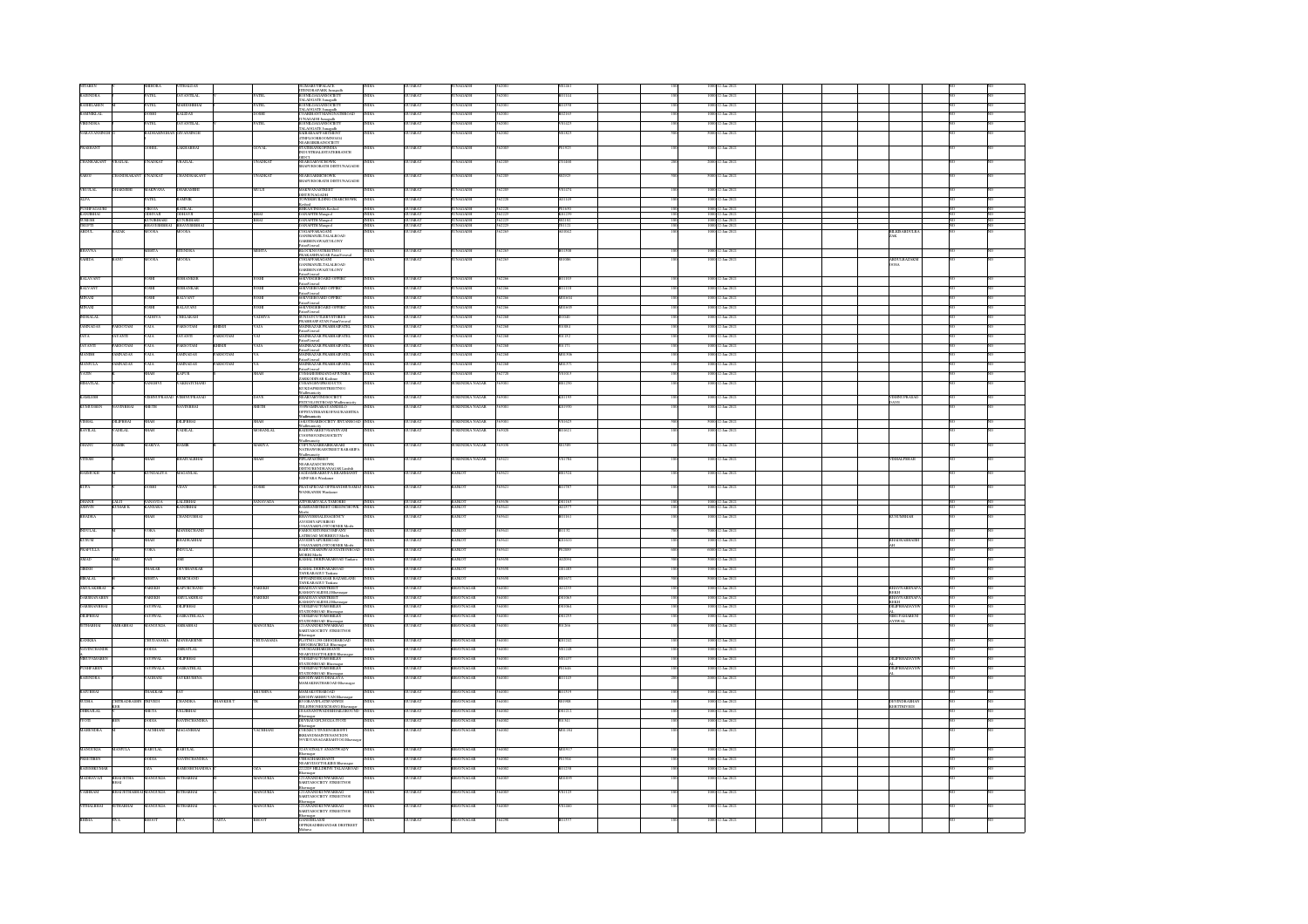|                         |                     |                   |                          |               |                  | HOGUJARATHOUSINGBOARD<br>BHGANDHIBAG DISTBHAVNAGAR                                                                         |              |                       |                   |       |             |  |                        |                                      |  |                               |  |  |
|-------------------------|---------------------|-------------------|--------------------------|---------------|------------------|----------------------------------------------------------------------------------------------------------------------------|--------------|-----------------------|-------------------|-------|-------------|--|------------------------|--------------------------------------|--|-------------------------------|--|--|
|                         |                     |                   |                          |               |                  | dahaya<br>CODRISCSAPARIYA                                                                                                  |              |                       |                   |       |             |  |                        |                                      |  |                               |  |  |
|                         |                     | 'ARIYA            | <b>RATKUMA</b>           |               |                  | OPPKUBERBAUG                                                                                                               |              |                       |                   |       |             |  |                        |                                      |  |                               |  |  |
|                         |                     |                   |                          |               |                  | DISTBHAVNAGAR<br>CODRBGSAPARIYA<br>OPPKUBERBAUG<br>OISTBHAVNAGAR Mah<br>COKULNAGARPLOT                                     |              |                       |                   |       |             |  |                        |                                      |  |                               |  |  |
|                         |                     |                   |                          |               |                  |                                                                                                                            |              |                       |                   |       |             |  |                        |                                      |  |                               |  |  |
| <b>IMLABEN</b>          |                     | ЭЛТRA             | LJIBHAI                  |               | י<br>אחור        | <b>CODISTBHAVNAGAR Mahaya</b><br>DMKAR 12JAVAHARSOCIETY                                                                    |              | <b>JARAT</b>          | NAGAR             |       |             |  | 1000                   | 2-Jan-202                            |  |                               |  |  |
| ANCHAN                  |                     |                   |                          |               |                  |                                                                                                                            |              |                       |                   |       |             |  |                        |                                      |  |                               |  |  |
| <b>LALLUBHAI</b>        |                     | HAMANI            | <b>CALYANIBHAI</b>       |               |                  | PALIADROAD Botad<br>SAURASTHRAFLOORINGTILES<br>ANADROAD Botad<br>WK AR121AVAHARSOCIETY                                     | <b>INDU</b>  | <b>JARAT</b>          | AVNAGAR           |       |             |  |                        | 2000 12-Jan-2021                     |  |                               |  |  |
|                         |                     |                   | ADIJANT                  |               |                  |                                                                                                                            |              | 13837                 | AVNAGAR           |       |             |  |                        | 1000 12-Jan-2021                     |  |                               |  |  |
| RAJESH                  |                     | <b>NDHI</b>       | <b>RAMBAKLAL</b>         |               |                  | <b>ALIADROADBOTAD Botad</b><br>JANDHIBROTHERS LIMDACHOV<br>MAINBAZAR Botad                                                 |              | <b>JARAT</b>          | AVNAGAR           |       |             |  | $\overline{\text{mm}}$ | J <sub>202</sub>                     |  |                               |  |  |
| THAKARSHIBH             |                     | VAGHANI           | CHHAGANBHAI              |               | VAGHANI          | <b>OAKSHARPARK PALIYADROAD</b>                                                                                             | <b>INDIA</b> | UJARAT                | <b>HAVNAGAR</b>   | 64710 | 01250       |  |                        | $2000$ 12-Jan-2021                   |  |                               |  |  |
|                         |                     | <b>TIYA</b>       |                          |               |                  | <b>stad</b><br>TPOTAJPUR TABOTAD                                                                                           |              | iuarai                |                   |       |             |  |                        |                                      |  |                               |  |  |
| SHARDABEN<br>MUKESHBHAI | <b>KASHIRAM</b>     | PATEL.            | ASHIRAM                  | MANORADAS     |                  | 4278SHASTROMAGAR                                                                                                           | <b>INDIA</b> | <b>JUJARAT</b>        | WRELL             | 59002 | 001736      |  |                        | 1000 12-Jan-2021<br>1000 12-Jan-2021 |  |                               |  |  |
| <b>HANDRESH</b>         |                     | ЛКНА              | <b>JANLAL</b>            |               | тісна            | <b>HATODARAHOUSINGCOLONY</b><br>"MAGANLALCO STATIONROAD                                                                    | NDIA         | Jarat                 | <b>GRELL</b>      |       | 1416        |  | 1000                   | $2-3an-2021$                         |  | AXACKOT                       |  |  |
| <b>MANJULA</b>          |                     |                   | .<br>NI A                |               |                  | igaara<br>ILUNIDHAR TAKHARVAD                                                                                              |              | <b>JARAT</b>          | <b>GRELL</b>      |       |             |  |                        |                                      |  | 3ANI ALI                      |  |  |
| PARULBEN                |                     | <b>MAN</b>        | <b>NODRAY</b>            |               | $\frac{1}{2}$    | .nkvavuadia<br>WIKAMANI VADIADEVALI                                                                                        |              | <b>TARAT</b>          | MRELI             |       | 1183        |  |                        | J <sub>20</sub>                      |  | ALALGOHIL                     |  |  |
| <b>ASANT</b>            | DEVBHAI             | ग्रहा             | <b>ILDEVBHAI</b>         |               |                  | <b>OSTAMRELI Ameli<br/>EARPATELWADIPATELWADA</b>                                                                           |              | JARAT                 | HEDA              |       |             |  | 3000                   | $\frac{1}{2}$ an-2021                |  |                               |  |  |
| <b>JAYALAXMI</b>        |                     |                   | <b>PINCHANDRA</b>        |               |                  | DISTKHEDAGUJARAT<br>COBIPINMMEHTA                                                                                          |              | JARAT                 | АСНСНИ            |       |             |  |                        | $\frac{1}{2}$ an-2021                |  | <b>BIPINCHANDR</b><br>MEHTA   |  |  |
|                         |                     |                   |                          |               |                  | MANDALIASTREET BHUJKUTCH                                                                                                   |              |                       |                   |       |             |  |                        |                                      |  |                               |  |  |
|                         |                     |                   |                          |               |                  | MAcazona<br>COMBIOREIACO<br>CHARTADACCOUNTANT<br>BHIDBAZAR Nakairara<br>COBHAGYALAXMIELECTRI                               |              |                       | <b>CHCHI</b>      |       |             |  |                        |                                      |  |                               |  |  |
| PATEL                   | <b>THALAL</b>       |                   | <b>TEL</b>               | <b>TANSHI</b> |                  |                                                                                                                            |              | <b>JARAT</b>          | <b>ACHCHH</b>     |       |             |  | 1000                   | 2-Jan-2021                           |  |                               |  |  |
|                         |                     |                   |                          |               |                  | <b>ALSMAHERALICHOCK</b>                                                                                                    |              |                       |                   |       |             |  |                        |                                      |  |                               |  |  |
|                         |                     |                   |                          |               |                  | OKALAFALIA Nakhairara<br>?23PABURAISTREET BHUJB                                                                            |              |                       | снсн              |       |             |  |                        |                                      |  |                               |  |  |
| <b>AMLA</b>             |                     |                   | <b>MOD</b>               | <b>ENDRA</b>  |                  | dhairam<br>23PABURAISTREET BHUJKUTO                                                                                        |              | ARAT                  | АСНСНН            |       |             |  |                        | J <sub>2021</sub>                    |  | MEHTA<br>PRAMODMA<br>DRAMEHTA |  |  |
| PRAMOD                  |                     | .<br>Wal          | RODIMA                   |               | OYAL             | Gdharam<br>GATHURAMKIRODDAAL<br>4.OTNO2612B GANDHIDHAM                                                                     |              | <b>JARAT</b>          | <b>ACHCHH</b>     |       |             |  |                        | $3m-202$                             |  |                               |  |  |
| AIKISHAN                |                     | EMNANI            | <b>JLCHAND</b>           |               | <b>IEMNAN</b>    | andbidtom<br>IOUSENOSBX78 POADIPUR                                                                                         |              | UJARAT                | АСНСНН            |       |             |  |                        | 2-Jan-2021                           |  |                               |  |  |
| <b>KAUSHIK</b>          |                     | HETH              | <b>LAKCHANE</b>          |               |                  | KACHCHH Anjar<br>SPACESHAREBROKERSERPVTLTD INDIA                                                                           |              | <b>UJARAT</b>         | <b>HMEDARAD</b>   |       |             |  |                        | 2-Jan-2021                           |  |                               |  |  |
|                         |                     |                   |                          |               |                  | SHUBHCOMPLEXI 7BADARSHSOC<br>NEARSWASTIKCHARRASTANAVRJ<br>N AHMEDABAD                                                      |              |                       |                   |       |             |  |                        |                                      |  | MAYANKKMA<br>HAR              |  |  |
|                         |                     |                   |                          |               |                  |                                                                                                                            |              |                       |                   |       |             |  |                        |                                      |  |                               |  |  |
|                         |                     |                   |                          |               |                  | ELIEFCINEMACANTEEN                                                                                                         |              |                       |                   |       |             |  |                        |                                      |  |                               |  |  |
|                         |                     |                   | <b>LAMREZA</b>           |               |                  | OPPRELIEFCINEMA IRANIBULD                                                                                                  |              | JARA                  | MEDABAE           |       |             |  |                        |                                      |  |                               |  |  |
| SHISH                   | <b>BALAL</b>        | CADIA             | (BALAL                   |               | ANTILAL.         | MendidadCity<br> -<br> 6ASAPALAVFLATS<br> DPPCAMAHOTELKHANPUR                                                              |              | Jarat                 | EDABAD            |       | 1494        |  |                        | J <sub>20</sub> 202                  |  |                               |  |  |
|                         |                     |                   |                          |               |                  | hmadahadCity<br>S4GHANCHISPOLE                                                                                             |              |                       |                   |       |             |  |                        |                                      |  |                               |  |  |
| ARPITA                  |                     |                   | <b>GDISHCHAND</b>        |               |                  | <b>IANEKCHOWK AhmadabadCity</b><br>ZAVERIBULDG                                                                             |              | <b>HARAT</b>          | MEDARAD           |       | )<br>1818   |  |                        | 100                                  |  |                               |  |  |
| er Na                   |                     |                   | <b>SELT RH3</b>          |               |                  | ABOVEPANKAISTORE<br>HATHIKHANARATANPOLE                                                                                    |              | TAR S                 | MEDARAI           |       | 183         |  |                        |                                      |  |                               |  |  |
|                         |                     |                   |                          |               |                  |                                                                                                                            |              |                       |                   |       |             |  |                        |                                      |  |                               |  |  |
|                         |                     |                   |                          |               |                  | AhmadabadCity<br>1334DHANPIPLISKHADKI<br>MGHAVELIROAD ASTODIA                                                              |              |                       |                   |       |             |  |                        |                                      |  |                               |  |  |
| <b>KEG</b>              |                     |                   | PATLAL                   |               |                  | threadshadCity<br>127VADWADIMEHTAPOLE                                                                                      |              | iale a                | MEDARA            |       |             |  |                        |                                      |  |                               |  |  |
|                         |                     |                   |                          |               |                  | SHAHPURCHAKLA AhmalabadCity                                                                                                |              |                       |                   |       |             |  |                        |                                      |  |                               |  |  |
|                         | <b>RYAKANI</b>      | <b>ATWA</b>       | RYAKANT                  |               | <b>ATWA</b>      | 672SODAGARSPOLE ZAVERIVAD<br>RELIEFROAD AhmadabadCity                                                                      |              | JARAT                 | <b>IMEDABAD</b>   |       | ns          |  |                        | J <sub>202</sub>                     |  |                               |  |  |
| HARA'                   |                     | <b>LANKY</b>      | RATLAI                   |               |                  | ELIEFCANTEEN RELIEFCINE                                                                                                    |              |                       |                   |       |             |  |                        | J <sub>202</sub>                     |  |                               |  |  |
|                         |                     |                   |                          |               |                  | wmdabadCity<br>⊦ASAPALAVFLATS                                                                                              |              |                       |                   |       |             |  |                        |                                      |  |                               |  |  |
|                         |                     |                   |                          |               |                  | <b><i>DEPERMANDELKHANPUR</i></b>                                                                                           |              |                       |                   |       |             |  |                        |                                      |  |                               |  |  |
| HAVIK                   | NTILAL              |                   | <b>ANTEAL</b>            |               |                  | RELIEFROAD AhmadabadCity                                                                                                   |              | JARAT                 | <b>HMEDARAD</b>   |       |             |  |                        | J <sub>202</sub>                     |  |                               |  |  |
| <b>HHAYA</b>            |                     |                   |                          |               |                  | <b>IJDCHAMBERCROSSLANE</b>                                                                                                 |              |                       |                   |       |             |  |                        |                                      |  |                               |  |  |
| .<br>CHANDRIKA          |                     | i vyi             | $\overline{\text{V}}$ in |               | <b>IXT</b>       | <b>MenadabadCity<br/>093TOTDAJISPOLE</b>                                                                                   |              | <b>TARAT</b>          | <b>SCOARAT</b>    |       |             |  |                        | Im 202                               |  | INT DUAT                      |  |  |
|                         |                     |                   |                          |               |                  | AMAMEHTASPLOLE KALUPUR                                                                                                     |              |                       |                   |       |             |  |                        |                                      |  |                               |  |  |
| CHETAN                  |                     | HAF               | AHENDRA                  |               |                  | HMEDABAD<br>APITALINVESTMENT                                                                                               |              | JARAT                 | HMEDABAD          |       | 1483        |  |                        | $\frac{1}{2}$ an-2021                |  |                               |  |  |
|                         |                     |                   |                          |               |                  | CAPITALIN VESTNIENT<br>SAKABUTARKHANA KALUPUR<br>AHMEDABAD<br>794BEHINDORIENTALSCHOOL                                      |              |                       |                   |       |             |  |                        |                                      |  |                               |  |  |
| STIKAR<br><b>HIREN</b>  |                     | QURESH            | <b>IADBHA</b>            |               | QURESHI          |                                                                                                                            |              | JARAT<br><b>JARAT</b> | EDABAD<br>MEDARAD |       | 101         |  |                        | $-3an-202$                           |  |                               |  |  |
|                         | <b><i>NUBHA</i></b> |                   | <b>NUBHAI</b>            |               |                  | <b>V48E2HINEADMAN<br/>ABEZAPUR AhmadabadCity<br/>BAWASGALI OPPKAPADWAD<br/>SARANGPUR AhmadabadCity<br/>1540GATRADSPOLE</b> |              |                       |                   |       |             |  |                        | $\frac{1}{2}$                        |  |                               |  |  |
| HEMAN                   |                     |                   | <b>RISHOTT</b>           |               |                  | MANDVISPOLE ASTODIACHAKLA                                                                                                  |              | JARAT                 | <b>SEDARAD</b>    |       |             |  |                        | $an-202$                             |  |                               |  |  |
|                         |                     |                   |                          |               |                  | radshadCity                                                                                                                |              |                       |                   |       |             |  |                        |                                      |  |                               |  |  |
| <b>IAB</b>              |                     |                   | BDULBHA                  |               |                  | <b>GORJISCHAWL OPPKADARIMUSJIE</b><br>AIKHADMILLROAD AhmadabadCity                                                         |              | UJARA'                | <b>IMEDABAL</b>   |       |             |  |                        | 1000 12-Jan-2021                     |  |                               |  |  |
|                         |                     |                   |                          |               |                  |                                                                                                                            |              |                       |                   |       |             |  |                        |                                      |  |                               |  |  |
| <b>NDIRA</b>            |                     | <b>SHAH</b>       | <b>AGDISH</b>            |               |                  | <b>MOHANCHRPOLE</b>                                                                                                        | NDIA         | UJARAT                | <b>MEDARAD</b>    |       |             |  |                        | 2000 12-Jan-2021                     |  |                               |  |  |
| LIYAS                   |                     | <b>HHIPA</b>      |                          |               | ARIDBHAI         | <b>ANEKCHOWK AhmadabudCity</b><br>957ASTODIAKAZISDHABA                                                                     | <b>INDIA</b> | <b>UARAT</b>          | HMEDABAD          |       | 1104        |  |                        | 1000 12-Jan-2021                     |  |                               |  |  |
| <b>AGDISH</b>           |                     | SHAH              | HANTILAL.                |               |                  | <b>hrushbadCity</b><br>34GHANCHISPOLE                                                                                      | NDIA         | UJARAT                | HMEDABAD          |       | <b>TSOT</b> |  |                        | 2000 12-Jan-2021                     |  |                               |  |  |
| NUB                     |                     | <b>JENDAJIWAL</b> | <b>MSUDDIN</b>           |               |                  | <b>AANEKCHOWK AhmadabadCity</b><br>957ASTODIAKAZISDHABA                                                                    | NDIA         | JARAT                 | MEDABAD           |       | 1519        |  |                        | 3000 12-Jan-2021                     |  |                               |  |  |
| <b>ICAR</b>             |                     |                   | OREBH                    |               |                  | amadabadCity<br>!STOCKEXBLDG MANEKCHO!                                                                                     |              | <b>JARAT</b>          |                   |       |             |  |                        | $an-202$                             |  |                               |  |  |
| $k$ in $\overline{n}$   |                     |                   | RAMAMAD                  |               |                  | hrudsbadCity<br>%7THREEGATE Ahr<br>labadCir                                                                                | .<br>NDIA    | <b>JARAT</b>          | <b>HMEDARAD</b>   |       |             |  |                        | 2-Jan-2021                           |  |                               |  |  |
| $k$ in $\overline{r}$   | <b>EYAKANT</b>      | <b>ATWA</b>       | <b>URYAKANT</b>          |               | <b>ATWA</b>      | <b>2672SODAGARSPOLE ZAVERIWAL</b><br>RELIEFROAD AhmadabadCity                                                              | <b>NDIA</b>  | <b>UJARAT</b>         | HMEDABAD          |       |             |  | 1000                   | $3m-202$                             |  |                               |  |  |
|                         |                     |                   |                          |               |                  |                                                                                                                            |              |                       |                   |       |             |  |                        |                                      |  |                               |  |  |
|                         |                     |                   |                          |               |                  | <b>2096NAGHBHUDARNIPOLE</b><br>UBHOKHANCHO1STFLOOR                                                                         |              |                       |                   |       |             |  |                        |                                      |  |                               |  |  |
| KIRAN                   | YAKAN               | .<br>TWA          | <b>RYAKAN</b>            |               | <b>TWA</b>       | <b>JANDVINIPOLE AhmadabadC</b>                                                                                             |              | <b>JARAT</b>          | <b>FDARAF</b>     |       |             |  |                        |                                      |  |                               |  |  |
|                         |                     |                   |                          |               |                  | <b>UmudobalCity</b><br><b>IJDCHAMBERCROSSLANE</b>                                                                          |              |                       |                   |       |             |  |                        |                                      |  |                               |  |  |
| MUKESH                  |                     | нан               | <b>AAFATLAL</b>          |               | SHAH             | 0mudabadCity<br>24BVORWAD                                                                                                  | NDL          | JARAT                 | HMEDABAD          |       | 401728      |  |                        | 1000 12-Jan-2021                     |  |                               |  |  |
| OSES                    | udde                | <b>ARKHAN</b>     | NUDDIN                   |               | <b>JILEHUSEN</b> | <b>SRGAEKWADHAVELIJAMALPUR</b>                                                                                             |              | <b>JARAT</b>          | EDABAD            |       |             |  | 2000                   | $\frac{1}{2}$ an-2021                |  |                               |  |  |
| MANSUR                  | <b>ALHUSEI</b>      | <b>DIWAL</b>      | <b>ALHUSET</b>           |               |                  | <b>MundobalCity</b><br>STIAIAMALPUR VOHORWAD<br>NRGAEKWADHAVELI                                                            |              |                       |                   |       |             |  |                        | $tan-202$                            |  |                               |  |  |
|                         |                     |                   |                          |               |                  |                                                                                                                            |              |                       |                   |       |             |  |                        |                                      |  |                               |  |  |
| MUKESH                  | NTILAL.             | <b>JEHTA</b>      | ANTE AL                  |               |                  | AbroadsbadCity<br>NRDAYARAMPRINT<br>ASTODIACLOTHMARKET                                                                     |              | JARAT                 | HMEDABAD          |       |             |  |                        | Jan-2021                             |  |                               |  |  |
| $rac{1}{2}$             |                     |                   |                          |               |                  | AbrushbalCiv<br>SCHANDANWADIHOTELCAPITAL<br>COMP MIRZAPUR AbrushbulCity                                                    |              |                       |                   |       |             |  |                        |                                      |  |                               |  |  |
|                         |                     |                   |                          |               |                  |                                                                                                                            |              |                       |                   |       |             |  |                        |                                      |  |                               |  |  |
| <b>NIPUN</b>            |                     |                   | .<br>Ni Rhai             |               |                  | <b>YOCHINUBHAISENABHAISHAH</b><br>2STOCKEXBUILDING                                                                         |              | <b>IARA</b>           |                   |       |             |  |                        |                                      |  |                               |  |  |
| PRAFULCHAN              |                     | <b>AJAWAZZ</b>    | <b>VINCHANDR</b>         |               |                  | <b>1251OC KEABULLOWG</b><br>MANEKCHOWK AhmadabudCi<br>1806VADAWALAKHANCHA<br>DESAISPOLE KHADIA                             |              | JARAT                 | <b>IMEDARAD</b>   |       |             |  |                        | J <sub>202</sub>                     |  |                               |  |  |
|                         |                     |                   |                          |               |                  |                                                                                                                            |              |                       |                   |       |             |  |                        |                                      |  |                               |  |  |
| ANCHAL                  |                     |                   |                          |               |                  | <b>UmahbalCity<br/>233BADOPOLE ASTODIA<br/>UmahbalCity<br/>63SSEVEKANIWADI KHAD</b>                                        |              | ARA                   | <b>EDABAL</b>     |       |             |  |                        | J <sub>20</sub> 202                  |  |                               |  |  |
| <b>ANKAJ</b>            |                     | $-2$              | VADI-4                   |               |                  |                                                                                                                            |              | <b>ARA</b>            |                   |       |             |  |                        |                                      |  |                               |  |  |
| <b>PRAFUL</b>           |                     |                   | WEBHAI                   |               |                  | wushbadCity<br>ZAVERIBULDG                                                                                                 |              | <b>JARAT</b>          | HMEDABAD          |       |             |  |                        | $J20$ -2021                          |  |                               |  |  |
|                         |                     |                   |                          |               |                  | ABOVEPANKAISTORE<br>HATHIKHANARATANPOLE                                                                                    |              |                       |                   |       |             |  |                        |                                      |  |                               |  |  |
|                         |                     |                   |                          |               |                  | ---<br>brudsbalCity<br>542NADAVALASPOLE                                                                                    |              |                       |                   |       |             |  |                        |                                      |  |                               |  |  |
|                         |                     |                   |                          |               |                  | ASTODIAR ANGATIBAZAR<br>adabadCity                                                                                         |              |                       |                   |       |             |  |                        |                                      |  |                               |  |  |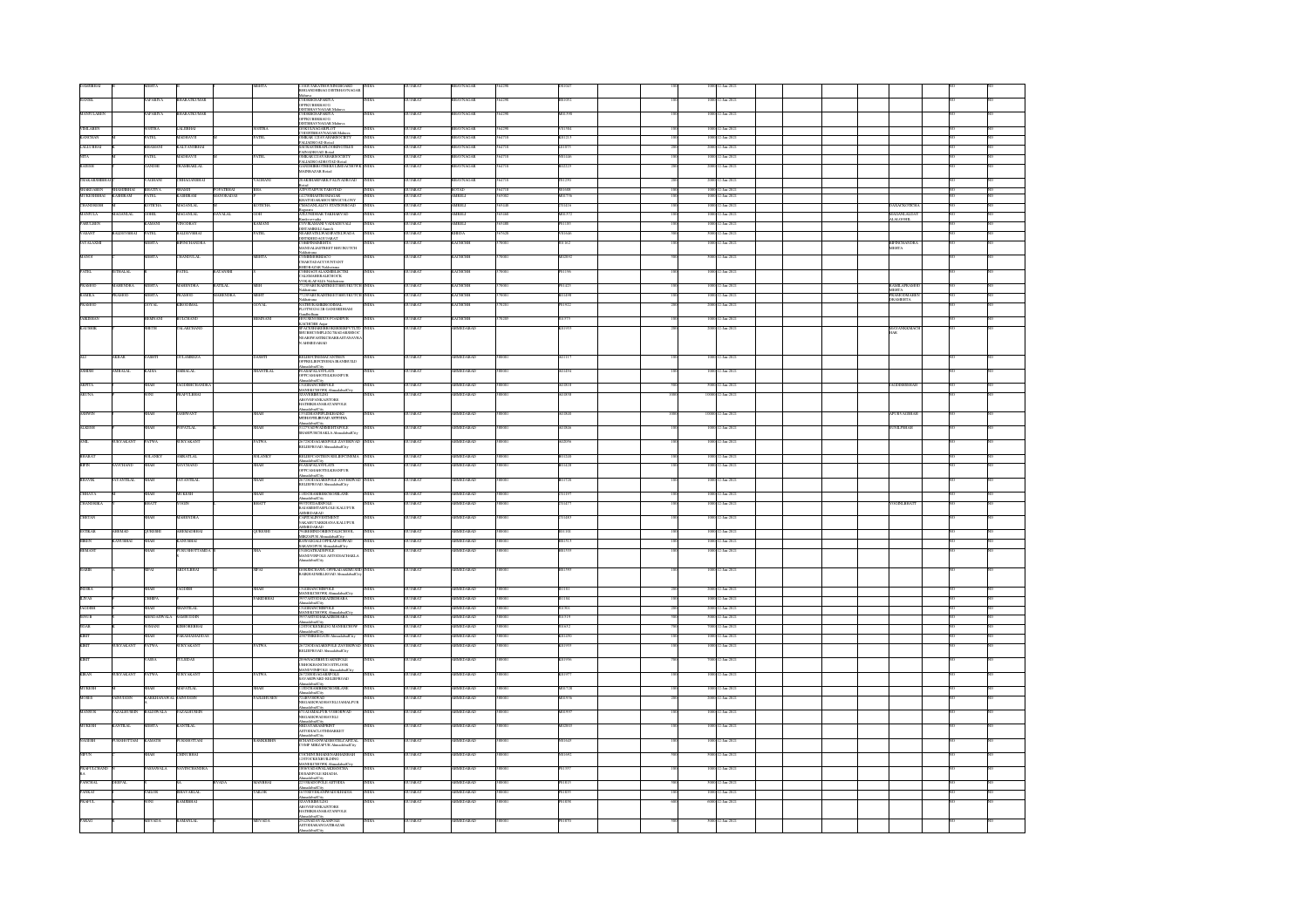| PARTMAL          | <b>RYAKANT</b>   | <b>ATWA</b>     | <b>RYAKAN</b>     |              | <b>TWA</b>    | 267250DAGARSPOLE<br>ZAVARIEARD RELIEFROAD                                                                                     |             | 149.47         | MEDARAI         |       |      |                             |  |  |                                           |  |  |
|------------------|------------------|-----------------|-------------------|--------------|---------------|-------------------------------------------------------------------------------------------------------------------------------|-------------|----------------|-----------------|-------|------|-----------------------------|--|--|-------------------------------------------|--|--|
|                  |                  |                 |                   |              |               |                                                                                                                               |             |                |                 |       |      |                             |  |  |                                           |  |  |
| kavin            |                  | ATEL.           | WABHA             |              |               | hmalabadCity<br>RAVINSHANABHAIPATEL                                                                                           |             | <b>JARA</b>    | <b>IMEDABAD</b> |       |      |                             |  |  |                                           |  |  |
|                  |                  |                 |                   |              |               | AMULDAIRY SOCIETYDIVISION                                                                                                     |             |                |                 |       |      |                             |  |  |                                           |  |  |
| RAJESH           |                  | HOGILAL         | <b>HOGILAL</b>    |              |               | madabadCity<br>7HAJIRASPOLE RAIPUR                                                                                            | <b>DIA</b>  | iuarat         | HMEDABAD        |       |      | 1000 12-Jan-2021            |  |  |                                           |  |  |
| <b>ASHID</b>     |                  |                 |                   |              |               | HMEDABAD<br>ORIISCHAWL OPPKADARIMUSI<br>AIKHADMILLROAD AhmadabadC                                                             | æ           | JARAT          | <b>MEDARAT</b>  |       | 2000 | J <sub>202</sub>            |  |  |                                           |  |  |
|                  |                  |                 |                   |              |               |                                                                                                                               |             |                |                 |       |      |                             |  |  |                                           |  |  |
| SABIRHUSE        |                  | ANED            | OHMEDHUSE         |              | <b>AIYED</b>  |                                                                                                                               | <b>DIA</b>  | <b>JUJARAT</b> | <b>IMEDABAD</b> |       |      | 000 12-Jan-202              |  |  |                                           |  |  |
|                  |                  |                 |                   |              |               | IOMOCHIOLE<br>EARJAMALPURGATE                                                                                                 |             |                |                 |       |      |                             |  |  |                                           |  |  |
| <b>SAMSUDDIN</b> |                  | MENDAJIWALA     | <b>AHMEDJI</b>    |              |               | hmadabadCity<br>057ASTODIAKAZISDHABA                                                                                          | iDIA        | UJARAT         | HMEDARAD        |       |      | 2000 12-Jan-2021            |  |  |                                           |  |  |
| <b>AVITABE?</b>  |                  | <b>ANCHAL</b>   |                   |              |               | hmadabadCity<br>SNARIYAMADPOLELUNSD                                                                                           |             | <b>JARA</b>    | MEDABAL         |       |      |                             |  |  | <b>MPALEEBA</b>                           |  |  |
|                  |                  |                 |                   |              |               | <b>MVAKILDELO DARIAPUR</b>                                                                                                    |             |                |                 |       |      |                             |  |  | HAIPANCHAL                                |  |  |
|                  |                  | WER             | PENDR:            |              |               | hmadabadCity<br>49 KAMESHWAREPOLE RAII                                                                                        |             | ARA1           | MEDABAL         |       |      | J <sub>20</sub> 202<br>1000 |  |  |                                           |  |  |
| <b>HORHANI</b>   |                  | <b>EHTA</b>     | <b>INKI MAR</b>   |              | <b>SHTA</b>   | HMEDABAD<br>??KAVISHWARSPOLE<br>BALAHANUMAN KHADIA                                                                            |             | <b>TAR AT</b>  | MEDARAE         |       |      | $302 - 202$                 |  |  |                                           |  |  |
|                  |                  |                 | <b>ATHURMAL</b>   |              |               | <b>JerusIsbacCity</b><br>0MAHALAXMIMARKET                                                                                     |             |                | HMEDABAD        |       |      |                             |  |  |                                           |  |  |
| <b>SHA</b>       |                  | <b>ATHURMAL</b> |                   |              |               | <b>KALUPURKOTNIRANG</b>                                                                                                       | <b>DIA</b>  | UJARAT         |                 |       |      | 12-Jan-2021<br>1000         |  |  |                                           |  |  |
| <b>IJAY</b>      |                  | HAE             | YANTE.AL          |              |               |                                                                                                                               | <b>DIA</b>  | UJARAT         | <b>IMEDABAD</b> |       |      | 5000 12-Jan-2021            |  |  | <b>YSHREESHA</b>                          |  |  |
|                  |                  |                 |                   |              |               | HMEDABAD<br>JIMEDABAD<br>JIMEDABAD<br>404REVADASSPOLE<br>#FSTREETSHAHPURCHAKLA                                                |             |                |                 |       |      |                             |  |  |                                           |  |  |
|                  |                  |                 |                   |              |               | <b>Excellenced</b><br>S66VADAWALAKHANCHA<br>ESAISPOLE KHADIA                                                                  |             |                | <b>EDABAL</b>   |       |      |                             |  |  |                                           |  |  |
| <b>AGNESH</b>    |                  | SSWALA          |                   |              |               |                                                                                                                               |             | JARAT          |                 |       |      | $Jan-202$                   |  |  | HASUMA<br>AWALA                           |  |  |
| <b>YUNUS</b>     |                  | EMON            | SAMRHAI           |              |               | demadabadCity<br>⊞ARJAMALPURPAGATHIA<br>AMALPURROAD AhmadabadCity                                                             | <b>DIA</b>  | <b>JUARAT</b>  | HMEDABAD        |       |      | J <sub>20</sub> 202         |  |  |                                           |  |  |
|                  |                  |                 |                   |              |               |                                                                                                                               |             |                |                 |       |      |                             |  |  |                                           |  |  |
| YOGIN            |                  |                 |                   | VAILABLE     |               | 93TOTDAJISPOLE<br>IAJAMEHTASPOLE KALUPR                                                                                       |             | JARAT          | MEDABAD         |       |      | J <sub>20</sub> 202         |  |  |                                           |  |  |
| <b>INOV</b>      |                  |                 | <b>AVIN</b>       |              |               |                                                                                                                               |             |                | <b>IMFDARAF</b> |       |      |                             |  |  |                                           |  |  |
|                  |                  |                 |                   |              |               | <b>hmsbhalCity</b><br>ARAG93LAVANYASOCIETY<br>EWVIKASHGRUHROAD PALDI                                                          |             | JARAT          |                 |       |      |                             |  |  |                                           |  |  |
| <b>CHETAN</b>    |                  |                 |                   |              |               | HMEDABAD<br>IVINODCHANDRASHROFF                                                                                               |             | <b>JARA</b>    | <b>SEDARAI</b>  |       |      |                             |  |  |                                           |  |  |
|                  |                  |                 |                   |              |               | SAKABUTARKHANA KALUPUR                                                                                                        |             |                |                 |       |      |                             |  |  |                                           |  |  |
| DHANRAJ          | <b>MANCHALAL</b> | <b>RATHOD</b>   | <b>MANCHHALAL</b> |              |               | HMEDABAD<br>{AHAVIRCLOTHMARKET                                                                                                | <b>SDIA</b> | GUJARAT        | AHMEDABAD       | 11 K  |      | 1000 12-Jan-2021            |  |  |                                           |  |  |
| <b>JAYA</b>      | HANRAJ           | ATHOD           | HANRAJ            |              |               | TATIONROAD AhmadabadCit<br>IAHAVIRCLOTHMARKET                                                                                 | <b>DIA</b>  | UJARAT         | MEDABAD         |       |      | 3-Jan-2021<br>1000          |  |  | LALITABENDHA<br>NRAJRATHOD<br>DHANRAJMANC |  |  |
|                  |                  |                 |                   |              |               | TATIONRAOD AhmadabadCity                                                                                                      |             |                |                 |       |      |                             |  |  | HALALRATHOD                               |  |  |
| KANCHANLAL       |                  | <b>IAKKAS</b>   | (HALAL            |              | <b>HAKKAR</b> | HVINODCHANDRASHROFF                                                                                                           |             | JARAT          | MEDABAD         |       | 2000 | J <sub>20</sub> 202         |  |  |                                           |  |  |
|                  |                  |                 |                   |              |               | KABUTARKHANA<br>IOKHABAZARKALUPUR                                                                                             |             |                |                 |       |      |                             |  |  |                                           |  |  |
| <b>LALITABEN</b> | ANR AT           | ATHOD           | <b>JANRAJ</b>     |              |               | HMEDABAD<br><sup>tah</sup> avirclothmarket                                                                                    | <b>DIA</b>  | <b>JUARAT</b>  | <b>IMEDARAD</b> |       |      | J <sub>202</sub>            |  |  | <b>DHANRAJMANO</b><br>HHALALRATHO         |  |  |
|                  |                  |                 |                   |              |               | FATIONRAOD AhmadabadCity                                                                                                      |             |                |                 |       |      |                             |  |  |                                           |  |  |
| MANGLABEN        | <b>SNTKI MA</b>  |                 | VANTKUMA          |              |               | <b>HAVIRCLOTHMARKET</b>                                                                                                       |             | JARAT          | <b>IMEDABAL</b> |       |      | Im(202)                     |  |  |                                           |  |  |
| MANGUBEN         |                  |                 | <b>HANDULAL</b>   |              |               | <b>TATIONROAD AhmadabadCity</b><br>1JDCHAEMBAR1SRFLOOR<br><b>ENMKTCROSSLANE</b>                                               |             | <b>UJARAT</b>  | <b>IMEDABAD</b> |       |      | 3-Jan-202                   |  |  |                                           |  |  |
|                  |                  |                 | TAMRAM            |              |               | whindCity<br>LAXMICLOTHMARKET                                                                                                 |             |                | MEDABAD         |       |      |                             |  |  |                                           |  |  |
| MISRILAL.        |                  | TAMRAM          |                   |              |               |                                                                                                                               |             | JARAT          |                 |       |      | J <sub>202</sub>            |  |  |                                           |  |  |
| ARPATLAL         |                  | <b>ATM</b>      |                   |              |               | ANCHKUVA AhmadahudCity<br>KGANDHI RANGWALAMARKE<br>aceum ree<br>adabadCity                                                    |             | -<br>13.937    | MEDARAT         |       |      |                             |  |  |                                           |  |  |
| PARUL.           |                  | аH              | īхт               |              |               | <b>IJDCHAEMBARISRFLOOR</b>                                                                                                    |             | UJARAT         | HMEDABAD        |       |      | J <sub>202</sub>            |  |  |                                           |  |  |
|                  |                  |                 |                   |              |               | ENMKTCROSSLANE                                                                                                                |             |                |                 |       |      |                             |  |  |                                           |  |  |
| RAMOD            |                  | <b>IANDARI</b>  | AUTAM             |              | <b>IAND</b>   | <b>ImplifiedCity</b><br>SCLOTHCOMMCENTRE                                                                                      | <b>DIA</b>  | JARAT          | MEDABAD         |       |      | 2-Jan-2021                  |  |  |                                           |  |  |
|                  |                  |                 |                   |              |               | STFLOORSAKARBAZAR                                                                                                             |             |                |                 |       |      |                             |  |  |                                           |  |  |
|                  |                  |                 |                   |              |               |                                                                                                                               |             | ARA)           |                 |       |      |                             |  |  | SHOBHADHA<br>AJRATHOD                     |  |  |
| WGITAE           |                  |                 | 'ATLA             |              |               | <b>UTELORSSAN<br/>ArmalabalCity<br/>LMHAVIRCLOTHMARKET</b><br>TATIONRAOD AhmadabalCit<br>KGANDHI RANGWALAMAI<br>ArmalabalCity |             | <b>JARA</b>    |                 |       |      |                             |  |  |                                           |  |  |
|                  |                  |                 |                   |              |               | <b>IJDCHAEMBARISRFLOOR</b>                                                                                                    |             |                |                 |       |      |                             |  |  |                                           |  |  |
| SHAILESH         |                  |                 | YANTE.AL          |              |               | RENMKTCROSSLANE                                                                                                               | <b>DIA</b>  | UJARAT         | HMEDABAD        |       |      | $3$ lan- $2021$<br>1000     |  |  |                                           |  |  |
| WJAYKUM          |                  |                 | <b>ENDRA</b>      |              |               | <b>MadelandCity</b><br>OSHIVENTERPRISE                                                                                        |             | <b>JARA</b>    | <b>MEDARA</b>   |       |      |                             |  |  |                                           |  |  |
|                  |                  |                 |                   |              |               | 22NEWCLOTHMARKET                                                                                                              |             |                |                 |       |      |                             |  |  |                                           |  |  |
| <b>TARAMATI</b>  |                  |                 | .<br>TILAI        |              |               | udabalCity<br>HAVIRCLOTHMARKE                                                                                                 |             |                | MEDABAL         |       | 1000 |                             |  |  |                                           |  |  |
| <b>MTHIREN</b>   |                  | <b>ATEL</b>     | <b>VEATTLA</b>    |              |               | ATIONROAD AhmadabadCit<br>?KAMALKUNISOCETY                                                                                    |             | -<br>13.937    | <b>MEDARAT</b>  |       |      | $\frac{1}{2}$               |  |  |                                           |  |  |
|                  |                  |                 |                   |              |               | <b>RUNDERBRIDGE SHAHIBAG</b>                                                                                                  |             |                |                 |       |      |                             |  |  |                                           |  |  |
| <b>RUN</b>       | MABHAI           | <b>ATEL</b>     | MABHAI            | All Al       |               | hmadabadCity<br>SPATELSOCIETY SHAHIBAG                                                                                        | nia         | UJARAT         | <b>IMEDABAD</b> |       |      | $-3m-202$                   |  |  | <b>AARLINE</b>                            |  |  |
| <b>HIMANLAL</b>  | <b>HANLAL</b>    | аH              | <b>OHANLAL</b>    | <b>INDAC</b> |               | malabadCity<br>SSARVODAYANAGAR                                                                                                |             | JARAT          | <b>IMEDABAD</b> |       |      | J <sub>202</sub>            |  |  | OPATLALCHIN                               |  |  |
|                  |                  |                 |                   |              |               | <b>UTSIDESHAHPURGATE</b>                                                                                                      |             |                |                 |       |      |                             |  |  | <b>MANLALSHAH</b>                         |  |  |
| <b>VANTILAL</b>  |                  | <b>NED</b>      |                   |              | <b>IVEIX</b>  | hmalabadCity<br> GANESHSOCIETY<br> SSHANPURGATE Ah<br>madahudCity                                                             |             | JARAT          | MEDABAE         |       |      | J <sub>202</sub>            |  |  |                                           |  |  |
|                  |                  |                 |                   |              |               | <b>AVANTIAPPARTMENT</b>                                                                                                       |             | 101            | <b>BEDARA</b>   |       |      |                             |  |  |                                           |  |  |
|                  |                  |                 |                   |              |               | BAVANDATTARIMENI<br>HINAVAROGEHALL<br>MFNALAROADSHAHIBAUG                                                                     |             |                |                 |       |      |                             |  |  |                                           |  |  |
|                  |                  |                 |                   |              |               | IMEDABAD<br> AVANTIAPPARTMENT                                                                                                 |             |                |                 |       |      |                             |  |  |                                           |  |  |
| <b>ANTIBHAI</b>  |                  | ATEL            | BHIDAS            |              |               | INAVAROGEHALL                                                                                                                 |             | UJARAT         | HMEDABAD        |       |      | J <sub>202</sub>            |  |  |                                           |  |  |
|                  |                  |                 |                   |              |               | AFNALAROADSHAHIBAUG                                                                                                           |             |                |                 |       |      |                             |  |  |                                           |  |  |
| MADHU            | RENDRA           | ARMAR           | ARENDRA           |              |               | HMEDABAD<br>ROHITNAGARSOCIETY<br>EHINDCIVILHOSPITAL                                                                           |             | UJARAT         | IMEDARAD        |       |      | 1000 12-Jan-2021            |  |  | NARENDRAKAL<br>ANBHAIPARMAI               |  |  |
| <b>OPATLAL</b>   |                  |                 |                   |              |               |                                                                                                                               |             | <b>JARAT</b>   | <b>SEDARAI</b>  |       |      |                             |  |  |                                           |  |  |
|                  |                  |                 |                   |              |               | demadabadCity<br>35SARVODAYANAGAR<br>3UTSIDESHAHPURGATE                                                                       |             |                |                 |       |      |                             |  |  | <b>LEELABENR</b><br>TLALSHAH              |  |  |
| PARASMAL         |                  |                 | <b>NDANMAL</b>    |              |               | hrudsbadCity<br>17MAHAVIRFLATS                                                                                                |             | UJARAT         | HMEDABAD        |       |      | J <sub>202</sub>            |  |  |                                           |  |  |
|                  |                  |                 |                   |              |               | EHINDRACHENAHIGHSCHOOL                                                                                                        |             |                |                 |       |      |                             |  |  |                                           |  |  |
| SANTOSH          | KUMAR            | SANGANERIA      | MAHABIR           |              | RASAD         | <b>IAHIBAG AhmadahudCity</b><br>GEMINIAPRT DIPIKASOCIETY                                                                      | <b>NDIA</b> | <b>JUJARAT</b> | HMEDABAD        | 11271 |      | 1000 12-Jan-2021            |  |  |                                           |  |  |
| <b>SUWADEVI</b>  |                  | ADERA           | <b>NKERLAL</b>    |              | <b>IDERA</b>  | MFNAL AhmadahadCity<br>12AVANTIHABITET<br>EARNAVROJIHALLSHAHIBA G                                                             |             | JARAT          | EDABAD          |       |      | J <sub>202</sub>            |  |  |                                           |  |  |
|                  |                  |                 |                   |              |               |                                                                                                                               |             |                |                 |       |      |                             |  |  |                                           |  |  |
| <b>BAJRANGLA</b> |                  | .<br>RWA        | <b>LKRISHA</b>    |              | <b>ARWAI</b>  | wmddbadCitv<br>IOMADHAVPURAMKTSHAHIBA<br>ROAD AHMEDABAD                                                                       |             | <b>JARAT</b>   | MEDABAL         |       |      |                             |  |  |                                           |  |  |
| CHEYABEN         |                  |                 | <b>ULAL</b>       |              |               | IMEDABAD<br>IDDHARTHAPPARTMENT ACH                                                                                            |             | JARAT          | <b>FDARAD</b>   |       |      |                             |  |  |                                           |  |  |
|                  |                  |                 |                   |              |               | <b>BARMATI AHMEDABAD</b>                                                                                                      |             |                |                 |       |      |                             |  |  |                                           |  |  |
| <b>FALGUN</b>    | <b>MANLAL</b>    | <b>ANDYA</b>    | <b>MANLAL</b>     | MATLAL       |               | <br>  ARADHANASOCIETY<br>  AWAHARCHOWKSABARMATI                                                                               |             | UJARAT         | HMEDABAD        |       |      | 1000 12-Jan-2021            |  |  | UTKARSHRAM/<br>NLALPANDYA                 |  |  |
|                  |                  |                 |                   |              |               |                                                                                                                               |             |                |                 |       |      |                             |  |  |                                           |  |  |
| <b>UTAM</b>      |                  | IEI             | <b>GUBHA</b>      |              |               | IMEDABAD<br>AKESHAVBAGCOLONY<br>MNAGARSABARMATI                                                                               |             |                |                 |       |      |                             |  |  |                                           |  |  |
| <b>EMANO</b>     |                  |                 | <b>ANDRAKA?</b>   |              |               | HMEDABAD<br>‡PARASMANISOCIETY                                                                                                 |             | JARAT          | MEDABAD         |       |      | J <sub>20</sub> 202         |  |  |                                           |  |  |
|                  |                  |                 |                   |              |               | AWAHARCHOWKSABARMATI                                                                                                          |             |                |                 |       |      |                             |  |  | <b>MANJULACHA</b><br>RAKANTSHAH           |  |  |
| EMANG            | HANDRAKA         | аH              | <b>ANDRAKANT</b>  |              |               | <b>IMEDABAD</b><br>PARASMANISOCIETY                                                                                           |             | JARAT          | <b>IMEDABAD</b> |       |      | J <sub>202</sub>            |  |  | CHANDRAKAN                                |  |  |
|                  | HAI              |                 |                   |              |               | DOPARASMANISAA. IETT<br>JAWAHARCHOWKSABARMATI                                                                                 |             |                |                 |       |      |                             |  |  | HAIDSHAH                                  |  |  |
|                  |                  |                 |                   |              |               | HMEDABAD<br>SIDDHARTHAPPARTMENT ACHER                                                                                         |             | JARAT          | MEDABAD         |       | 1000 | Man-2021                    |  |  |                                           |  |  |
|                  |                  |                 |                   |              |               | ABARMATI AHMEDABAD                                                                                                            |             |                |                 |       |      |                             |  |  |                                           |  |  |
|                  |                  |                 |                   |              |               | 2AMBICABHAVAN<br>IYANARANSOC<br>MNAGARSABARMATI                                                                               |             |                |                 |       |      |                             |  |  |                                           |  |  |
|                  |                  |                 |                   |              |               |                                                                                                                               |             |                |                 |       |      |                             |  |  |                                           |  |  |
| <b>TRTI</b>      |                  | <b>IETH</b>     | ATILAL.           |              | €ŒΤH          | HMEDABAD<br>SIDDHARTHAPPARTMENT ACHER<br><b>ABARMATI AHMEDABAD</b>                                                            | <b>DIA</b>  | iuarat         | HMEDABAD        |       |      | 12-Jan-2021<br>ioon.        |  |  |                                           |  |  |
|                  |                  |                 |                   |              |               |                                                                                                                               |             |                |                 |       |      |                             |  |  |                                           |  |  |
| <b>LALITABEN</b> | HANRAJ           | ATHOL           | <b>TANRA</b>      |              |               | 142AMBICABHAVAN ANARAYAN                                                                                                      |             | UJARAT         | HMEDABAD        |       |      | 1000 12-Jan-2021            |  |  |                                           |  |  |
|                  |                  |                 |                   |              |               | MNAGARSABARMATI<br>IMEDABAD                                                                                                   |             |                |                 |       |      |                             |  |  |                                           |  |  |
| AFATLAI          |                  |                 |                   |              |               | IDDHARTHAPPARTMENT<br>BARMATI AHMEDABAD                                                                                       |             |                |                 |       |      |                             |  |  |                                           |  |  |
|                  |                  |                 |                   |              |               |                                                                                                                               |             |                |                 |       |      |                             |  |  |                                           |  |  |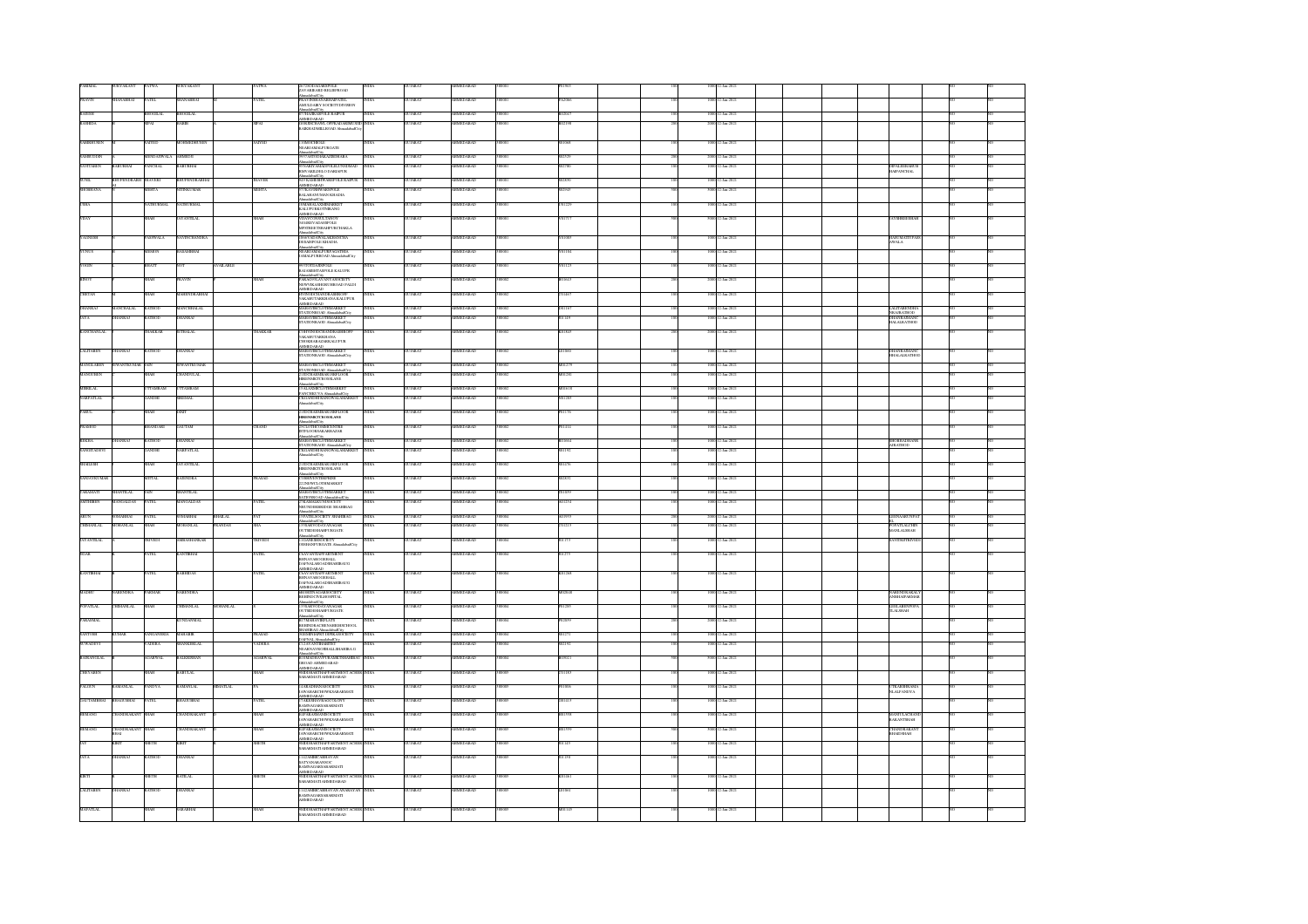| <b>MANGALABEN</b>         | <b>WANTKUMAR</b>    |                  | WANTKUMA             |                |                   |                                                                                                                                                  |              | IJARAT         | MEDABAD         |      |       | J <sub>202</sub> |  | IEWANTKUMA<br>BHABUTMALJA  |  |
|---------------------------|---------------------|------------------|----------------------|----------------|-------------------|--------------------------------------------------------------------------------------------------------------------------------------------------|--------------|----------------|-----------------|------|-------|------------------|--|----------------------------|--|
|                           |                     |                  |                      |                |                   | 1144 AMBICABHAVANSATTAY<br>ANARAYAN<br>RAMNAGARSABARMATI                                                                                         |              |                |                 |      |       |                  |  |                            |  |
|                           |                     |                  |                      |                |                   | KASSED<br>AHMEDABAD<br>SSIDOHARTHAPPARTMENT AC                                                                                                   |              | <b>JARA</b>    |                 |      |       |                  |  |                            |  |
|                           |                     |                  |                      |                |                   | SABARMATI AHMEDABAD                                                                                                                              |              |                |                 |      |       |                  |  |                            |  |
|                           |                     |                  | ARILAL.              |                |                   | E4PARASMANISOCIETY                                                                                                                               |              | JARAT          | HMEDABAD        |      |       | 4000 12-Jan-202  |  | NILABE?                    |  |
|                           |                     |                  |                      |                |                   | JAWAHARCHOWK SABARMATI                                                                                                                           |              |                |                 |      |       |                  |  |                            |  |
|                           |                     |                  |                      |                |                   | AHMEDABAD<br>SJINESWARAPPARTMENTS                                                                                                                |              | .<br>IARJ      |                 |      |       |                  |  |                            |  |
|                           |                     |                  |                      |                |                   | *****************************<br>?AMNAGARAMBIKACHOWK<br>`SAMBHAVNATHAPARTMENT                                                                    |              |                |                 |      |       |                  |  |                            |  |
| <b>AURABH</b>             |                     |                  |                      |                |                   | BEHINDKAMALCINEMARAM<br>KAGARSABARMATI AHMEDABAD                                                                                                 |              | <b>ARA</b>     | FDARAE          |      |       |                  |  |                            |  |
|                           |                     |                  |                      |                |                   |                                                                                                                                                  |              |                |                 |      |       |                  |  |                            |  |
| <b>SHILPABEN</b>          |                     | <b>ATEL</b>      | <b>LPESH</b>         |                | VTEL              | <b>FRIENDSSOCIETY</b>                                                                                                                            |              | JARAT          | <b>IMEDABAD</b> |      |       | Man-202          |  |                            |  |
|                           |                     |                  |                      |                |                   | IAWAHARCHOCKSABARMATI                                                                                                                            |              |                |                 |      |       |                  |  |                            |  |
| RESH                      |                     |                  |                      |                |                   |                                                                                                                                                  |              | AR AT          |                 |      |       |                  |  |                            |  |
|                           |                     |                  |                      |                |                   | AHMEDABAD<br>AHMEDABAD<br>AHMEDABAD<br>NEARGHANSHYAMAPARTMENT<br>KANIP AHMEDABAD<br>I 148ASATTYANARAYANSOC                                       |              |                |                 |      |       |                  |  |                            |  |
| <b>TARAMATI</b>           | WILAL               |                  | <b>JANTILAL</b>      |                |                   | <b>AMNAGARSABARMATI</b>                                                                                                                          |              | JARAT          | <b>IMEDARAD</b> |      |       | $Jan-202$        |  | HANTILALBH.<br>TMALJAIN    |  |
| ARLIKA                    |                     | ANGWALA          | <b>GALDAS</b>        |                |                   | AHMEDABAD<br>4BADHIKARSOCIETY                                                                                                                    |              | <b>JARA</b>    | MEDABAD         |      | 2000  |                  |  | <b>HANDRAKAN</b>           |  |
|                           |                     |                  |                      |                |                   | RALWAYDCABIN SABARMATI                                                                                                                           |              |                |                 |      |       |                  |  | AMANLALBH/                 |  |
| MAKANT                    | πN                  |                  |                      |                | <b>YANTILA</b>    | HMEDABAD<br>ANANDAPTSOPPMURLIAPTS                                                                                                                |              |                |                 |      | 2000  | $3m-202$         |  | SAR                        |  |
| <b>HAVARES</b>            |                     |                  | SIKI AI              |                |                   | <b>YOSTVEJALPUR AHMEDAB</b><br>ISHITALKUNISOCIETY                                                                                                |              | <b>TARAT</b>   | DARAI           |      |       | Im 20            |  | <b>HENDRA</b>              |  |
|                           |                     |                  |                      |                |                   | AMNAGAR SABARMATI                                                                                                                                |              |                |                 |      |       |                  |  |                            |  |
| DAXA                      |                     | łМ               | RMAL.                |                | łМ                | HMEDABAD<br>01SUMINATHCOMPLEX                                                                                                                    |              | JARAT          | IMEDABAD        |      | 1000  | 2-Jan-202        |  |                            |  |
|                           |                     |                  |                      |                |                   | PRITAMNAGARELLISBRIDGE                                                                                                                           |              |                |                 |      |       |                  |  |                            |  |
|                           |                     |                  |                      | <b>AILABLE</b> |                   | AHMEDABAD<br>2NDFLOORGHANSHYAMCHAM<br>RS MITHAKHALICROSSING                                                                                      |              | IJARAT         | EDABAD          |      |       | $3m-202$         |  |                            |  |
|                           |                     |                  |                      |                |                   | threadabadCity<br>2NEWBRAHMAKSHATRIYASOCIE                                                                                                       |              |                |                 |      |       |                  |  |                            |  |
| KAMALA                    | <b>ALBHAI</b>       | нан              | <b><i>ALBHAI</i></b> |                |                   | TY ELLISBRIDGE AHMEDABAD                                                                                                                         |              | JARAT          | <b>IMEDARAD</b> |      | 3000  | $\frac{1}{2}$    |  |                            |  |
| <b><i>EAHESHKUMAE</i></b> | <b>CAMLESHBHAI</b>  | <b>DAMOR</b>     | <b>MLESHBHA</b>      |                | <b>MOR</b>        | May17 ELLISBRIDGEPOLICELINE                                                                                                                      |              | <b>JARA</b>    | MEDABAD         |      |       | 1000 12-Jan-202  |  |                            |  |
|                           |                     |                  |                      |                |                   | ELLISBRIDGE AHMEDABAD<br>LIAINSOCIETY OPPPRITAMNAGAR                                                                                             |              |                |                 |      |       |                  |  |                            |  |
| <b>NIRAL</b>              | .<br>SHAF           |                  |                      | All ABLE       |                   | rashbadCity                                                                                                                                      |              | JARAT          | <b>IMEDARAD</b> |      |       | 2-Jan-202        |  |                            |  |
| <b>NIRAL</b>              | .<br>Hal            |                  |                      | ALABLE         |                   |                                                                                                                                                  |              | <b>JARA</b>    | <b>MRAF</b>     |      |       |                  |  |                            |  |
|                           |                     |                  |                      |                |                   | <b>IJAINSOCIETY</b><br>OPPPRITAMNAGARAAKHADA                                                                                                     |              |                |                 |      |       |                  |  |                            |  |
| <b>NAYAN</b>              | AMESHCHAN           | HAH              | AMESHCHANI           |                |                   | <b>MenschlostCity</b><br>107SANIAYAPARTMENT                                                                                                      |              | <b>JARA</b>    | IMEDABAD        |      | 15000 | -Jan-202         |  |                            |  |
|                           |                     |                  |                      |                |                   | AMBAWADIEXCISECHOWKY                                                                                                                             |              |                |                 |      |       |                  |  |                            |  |
| RERANA                    |                     | <b>SAI</b>       | <b>IANAKYA</b>       |                | ESAI              | <b>Membradity</b><br>Membradity<br>DPPGUICOLLEGEPO AHMEDABAL                                                                                     |              | IJARAT         | MEDABAD         |      |       | J <sub>202</sub> |  | <b>HANAKYACI</b>           |  |
|                           |                     |                  |                      |                |                   |                                                                                                                                                  |              |                |                 |      |       |                  |  |                            |  |
| .<br>RAMPAL               |                     | <b>TARMA</b>     | RANCHAND             |                | <b>LARM</b>       | <b>TATEBANKOFTRANGLORE</b>                                                                                                                       |              | <b>JARAT</b>   | MEDARAD         |      |       | Im 202           |  |                            |  |
| <b>ESHMA</b>              | <b>IAN</b>          |                  | MAN                  |                |                   | <b>ILISBRIDGE AHMEDABAD<br/>7JAINSOCIETY ELISBRIDGE</b>                                                                                          |              | JARAT          | <b>IMEDABAD</b> |      | 100   | J <sub>202</sub> |  | <b>MANTRASIK</b>           |  |
| <b>RAKESHBHA</b>          |                     |                  | <b>ARPATLAL</b>      |                |                   | <b>VHMEDABAD</b><br>V62TIRTHBHOOMIAPRT                                                                                                           |              | <b>JARAT</b>   | <b>IMEDARAD</b> |      |       | $\frac{1}{2}$    |  | HAHZL                      |  |
|                           |                     |                  |                      |                |                   | A6211RTHBHOOMIAPRT<br>OPPGUJNURSARYBUSSTOP<br>LAWGARDENELLISBRIDGE                                                                               |              |                |                 |      |       |                  |  |                            |  |
|                           |                     |                  |                      |                |                   |                                                                                                                                                  |              |                |                 |      |       |                  |  |                            |  |
| <b>EANJITSINH</b>         |                     | ODIA             |                      |                |                   | AHMEDABAD<br>4Mar ELLISBRIDGEPOLICELANE<br>ELLISBRIDGE AHMEDABAD<br>B3AMIJYOTAPPARTMENTS                                                         |              | JARAT          | EDABAD          |      |       | $-3an-202$       |  |                            |  |
| <b>SHRENIK</b>            |                     | ai ai            | DHAKAR               |                | .<br>M. Al        |                                                                                                                                                  |              | 1383           | <b>NEDARAD</b>  |      | wo F  | 202              |  | <b>DATIOL</b>              |  |
|                           |                     |                  |                      |                |                   | RAINAGARCLUBLANENRPARIMAL<br>GARDENAMBAWADI AhmalabadCity                                                                                        |              |                |                 |      |       |                  |  |                            |  |
| <b>SHAILESH</b>           |                     | <b>TAPIAWALA</b> | <b>YANTLAL</b>       |                | <b>APIAWALA</b>   | A6HARIOMSOCIETYAMBAWADI                                                                                                                          | <b>INDIA</b> | JARAT          | MEDABAD         | 1666 |       | 1000 12-Jan-2021 |  |                            |  |
|                           |                     |                  |                      |                |                   |                                                                                                                                                  |              |                |                 |      |       |                  |  |                            |  |
| ANJAY                     |                     |                  | HARLAL               |                |                   |                                                                                                                                                  |              | JARAT          | MEDABAD         | 76   | 1000  | $-tan-2021$      |  | EETASHAH                   |  |
| URESE                     |                     |                  | NDLAI                |                |                   | NOTINGALISTICALI IN ANGELISTICALI SELENGIA<br>ELLISBRIDGE AHMEDABAD<br>MEETASANJAYSHAH<br>C31SILVERARC ELLISEBRIDGE<br>AHMEDABAD<br>10FIRSTFLOOR |              | <b>ARA</b>     |                 |      |       |                  |  |                            |  |
|                           |                     |                  |                      |                |                   | <b>EL ISBRIDGESHOPPINGCENTER</b>                                                                                                                 |              |                |                 |      |       |                  |  |                            |  |
| <b>ASHOKKUMAR</b>         |                     | <b>HAKKAR</b>    | ARISHCHANDR          |                | <b>HAKKA</b>      | PPTOWNHALL AHMEDABAD<br>2TEJPALSOCIETY                                                                                                           |              | <b>JARA</b>    | HMEDABAD        |      |       | 1000 12-Jan-202  |  |                            |  |
|                           |                     |                  |                      |                |                   | <b>DPPFATEHPURABUSSTOP PALDI</b>                                                                                                                 |              |                |                 |      |       |                  |  |                            |  |
|                           |                     |                  |                      |                |                   | AHMEDABAD<br>SVASANTKUNISOCIETY<br>NEWSHARDAMANDIRROAD                                                                                           |              | <b>JARA</b>    |                 |      |       |                  |  | <br>Мн                     |  |
|                           |                     |                  |                      |                |                   |                                                                                                                                                  |              |                |                 |      |       |                  |  |                            |  |
| <b>ALKA</b>               |                     |                  | <b>CNESH</b>         |                |                   | AhmalabadCity<br>PARAO93LAVANYASOCIETY<br>NEWVIKASGRUHROAD PALDI                                                                                 |              | -<br>11 M AT   | <b>NEDARAD</b>  |      |       | $1 - 202$        |  | <b>III PANS</b>            |  |
| ASMITA                    |                     |                  | <b>IRUBHAI</b>       | LABHAI         |                   | AHMEDABAD<br>C24SHILPALAYAPAR<br>BHINDANJALICINEMA VASNA                                                                                         |              |                | MEDABAD         |      |       |                  |  |                            |  |
|                           | RUBHAI              | ΙĄ               |                      |                |                   |                                                                                                                                                  |              | <b>JARA</b>    |                 |      |       | $3m-202$         |  |                            |  |
|                           |                     |                  |                      |                |                   | AHMEDABAD<br>IRANGKRUPAAPPARTMEN                                                                                                                 |              |                |                 |      |       |                  |  |                            |  |
|                           |                     |                  |                      |                |                   | OPPLICOFFICE VASNA                                                                                                                               |              |                |                 |      |       |                  |  |                            |  |
| <b>ARVINDETIV</b>         |                     |                  | ATLAL                |                |                   | AHMEDABAD<br>BISEFALIAPPTMENT<br>NRLAVANIYASOCIETY VASANA                                                                                        |              | <b>JARA</b>    | FDARAD          |      |       |                  |  |                            |  |
|                           |                     |                  |                      |                |                   |                                                                                                                                                  |              |                |                 |      |       |                  |  | ÄН                         |  |
| ARPIT                     | <b>AHENDRABHA</b>   | SHA              | <b>AHENDRABHA</b>    |                |                   | AbroadsbatCity<br>AbroadsbatCity<br>ASSUDHSHANTIAPPT<br>ANANDNAGAR PALDI                                                                         |              | <b>JARAT</b>   | <b>HMEDABAD</b> |      |       | 1000 12-Jan-202  |  |                            |  |
|                           |                     |                  |                      |                |                   | AHMEDABAD<br>28ANKURFLAT NRSHAN                                                                                                                  |              |                |                 |      |       |                  |  |                            |  |
| BABUBAH                   |                     |                  |                      |                |                   |                                                                                                                                                  |              |                |                 |      |       |                  |  |                            |  |
| RINOV                     | <b>PRAVINKTIMAR</b> | <b>SHAH</b>      | <b>AVINBHAI</b>      |                | HAH               | ARAYANA LATARAHIYA<br>NARAYANNAGARPALDI<br>93LAVANYASOCIETY VASNA                                                                                | <b>STYLE</b> | <b>TIARAT</b>  | HMEDARAD        |      |       | 1000 12-Jan-202  |  | RUPARINOV                  |  |
|                           |                     |                  |                      |                |                   | 93LAVANYASOCIETY<br>PALDI AHMEDABAD<br>23RUSHABHSOCIETY<br>NRSHANTIVAN PALDI                                                                     |              |                |                 |      |       |                  |  | <b>HAH</b>                 |  |
| BIRVA                     | TAN                 |                  | <b>TAN</b>           |                |                   |                                                                                                                                                  |              | JARAT          | <b>IMEDARAD</b> |      |       | $3m-202$         |  |                            |  |
|                           |                     |                  | HRODU                |                |                   |                                                                                                                                                  |              | ARA            |                 |      |       |                  |  |                            |  |
|                           |                     |                  |                      |                |                   | -MAREDABAD<br>ADMUTURAJPLATS<br>OPPPTCOLLEGE PALDI<br>AHMEDABAD<br>SRAISHATSOCIETY FATEHPUR                                                      |              |                |                 |      |       |                  |  |                            |  |
| HIRAJ                     |                     |                  |                      |                |                   |                                                                                                                                                  |              | <b>IARA</b>    | DARAI           |      |       |                  |  |                            |  |
| DID                       |                     | w                | <b>JOLAKH</b>        |                |                   |                                                                                                                                                  |              | <b>JARAT</b>   | <b>HMEDABAD</b> |      | 100   | $3m-202$         |  |                            |  |
|                           |                     |                  |                      |                |                   | NARAYNAGARROAD PALDI                                                                                                                             |              |                |                 |      |       |                  |  |                            |  |
|                           |                     |                  |                      |                |                   | AHMEDABAD<br>BSDEVDARSHINIAPT<br>SHRINIVASSOCIETYSUKHIPURA                                                                                       |              |                |                 |      |       |                  |  | EMLATAO<br>HAH             |  |
|                           |                     |                  |                      |                |                   |                                                                                                                                                  |              |                |                 |      |       |                  |  |                            |  |
| ADIOL                     |                     |                  | <b>NTILA</b>         |                |                   | PALDI AHMEDABAD<br>AIOJAYMINAPPT CHANI<br>PALDI AHMEDABAD                                                                                        |              |                |                 |      |       |                  |  |                            |  |
|                           |                     |                  |                      |                |                   |                                                                                                                                                  |              |                |                 |      |       |                  |  |                            |  |
|                           | RAJLAL              |                  | <b>IRAILAL</b>       |                |                   | .<br>A6SUBHSHANTIAPPARTMEN<br>ANANDNAGAR PALDI                                                                                                   |              | JARAT          | <b>MEDABAD</b>  |      |       | $tan-202$        |  |                            |  |
|                           |                     |                  |                      |                |                   |                                                                                                                                                  |              | .<br>ARAT      | <b>EDABAI</b>   |      |       | $tan-202$        |  |                            |  |
|                           |                     |                  |                      |                |                   | AHMEDABAD<br>31 AASIYAMANRNID<br>PTCOLLEGERDPALDI                                                                                                |              |                |                 |      |       |                  |  |                            |  |
|                           |                     |                  |                      |                |                   | AHMEDABAD<br>BI PRATHAMAFLATS<br>NRSHREY ANSNATHBUSSTOP                                                                                          |              |                |                 |      |       |                  |  |                            |  |
|                           |                     |                  |                      |                |                   |                                                                                                                                                  |              |                |                 |      |       |                  |  |                            |  |
| <b>ITTENDRA</b>           | ANTILAL.            | Hal              | <b>JANTILAL</b>      |                |                   | NKSHKET ANSNATIBUSSTOP<br>JOSHARIDARSHANFLAT<br>JOSHARIDARSHANFLAT<br>NEARPARIMALRLYCROSSING                                                     |              | JARAT          | HMEDABAD        |      | 1000  | $34m-202$        |  | SAROJBENJITE<br>DRAKUMARSH |  |
|                           |                     |                  |                      |                |                   |                                                                                                                                                  |              |                |                 |      |       |                  |  |                            |  |
|                           |                     |                  |                      |                |                   | NEADT-BRIMALIC LUISSING<br>PALDI AHMEDABAD<br>7ASHUTOSHAPPART<br>BLNO4ACHANDRANAGARSOCIETY<br>NARAY ANNAGARROADPALDI<br>AHMEDABAD                |              |                |                 |      |       |                  |  |                            |  |
|                           |                     |                  |                      |                |                   |                                                                                                                                                  |              |                |                 |      |       |                  |  |                            |  |
|                           |                     |                  |                      |                |                   |                                                                                                                                                  |              |                |                 |      |       |                  |  |                            |  |
| YENDRA                    |                     |                  |                      |                |                   | 2240POOJANAPERTMENTS                                                                                                                             |              | 18.17          |                 |      |       |                  |  |                            |  |
|                           |                     |                  |                      |                |                   | <b>NRJIVRAJMEHTAHOSPITAL</b><br><b>IIVRAJPARKROADVASANA</b>                                                                                      |              |                |                 |      |       |                  |  |                            |  |
| <b>JAYESH</b>             | POPATLAL            | <b>KHANDWALA</b> | POPATLAL             |                | <b>CHANDWALAL</b> | HVIOUPARKROUVASARA<br>AbrudABACity<br>3 GITABAUGSOCIETY PALDI<br>7CHANDRAMAFLATS<br>34ANANDNAGARSOCIETY                                          |              | <b>JUJARAT</b> | AHMEDABAD       |      |       |                  |  |                            |  |
|                           |                     |                  |                      |                |                   |                                                                                                                                                  | NDIA         |                |                 |      |       | 3000 12-Jan-2021 |  | MONAJAYESHK<br>ANDWALA     |  |
| <b>THE</b>                |                     |                  |                      |                |                   |                                                                                                                                                  |              |                |                 |      |       |                  |  |                            |  |
|                           |                     |                  |                      |                |                   | ATEHPURAPALDI AHMEDAE                                                                                                                            |              |                |                 |      |       |                  |  |                            |  |
| <b>GDISE</b>              |                     |                  | <b>NTILAL</b>        |                |                   | <b>CHANDRAMAFLATS</b>                                                                                                                            |              | <b>ARA</b>     |                 |      |       |                  |  |                            |  |
|                           |                     |                  |                      |                |                   | <b>HANANDNAGARSOCIETY PALDI</b>                                                                                                                  |              |                |                 |      |       |                  |  |                            |  |
| <b>CALPANA</b>            |                     |                  | RENDRAKUN            |                | <b>H2C</b>        | AHMEDABAD<br>D238ALPKAPPPART<br>NRPTCOLLEGEROADPALDI                                                                                             |              | Jarat          | MEDABAD         |      |       | 1000 12-Jan-202  |  |                            |  |
|                           |                     |                  | <b>RENDRA</b>        |                |                   |                                                                                                                                                  |              |                |                 |      |       |                  |  |                            |  |
| KALPANA                   |                     |                  |                      |                |                   | AHMEDABAD<br>D238ALOKAPPARMTMENTS<br>NEARPTCOLLEGEROAD PALDI<br>AHMEDABAD                                                                        |              | <b>JARA</b>    |                 |      |       |                  |  |                            |  |
|                           |                     |                  |                      |                |                   |                                                                                                                                                  |              |                |                 |      |       |                  |  |                            |  |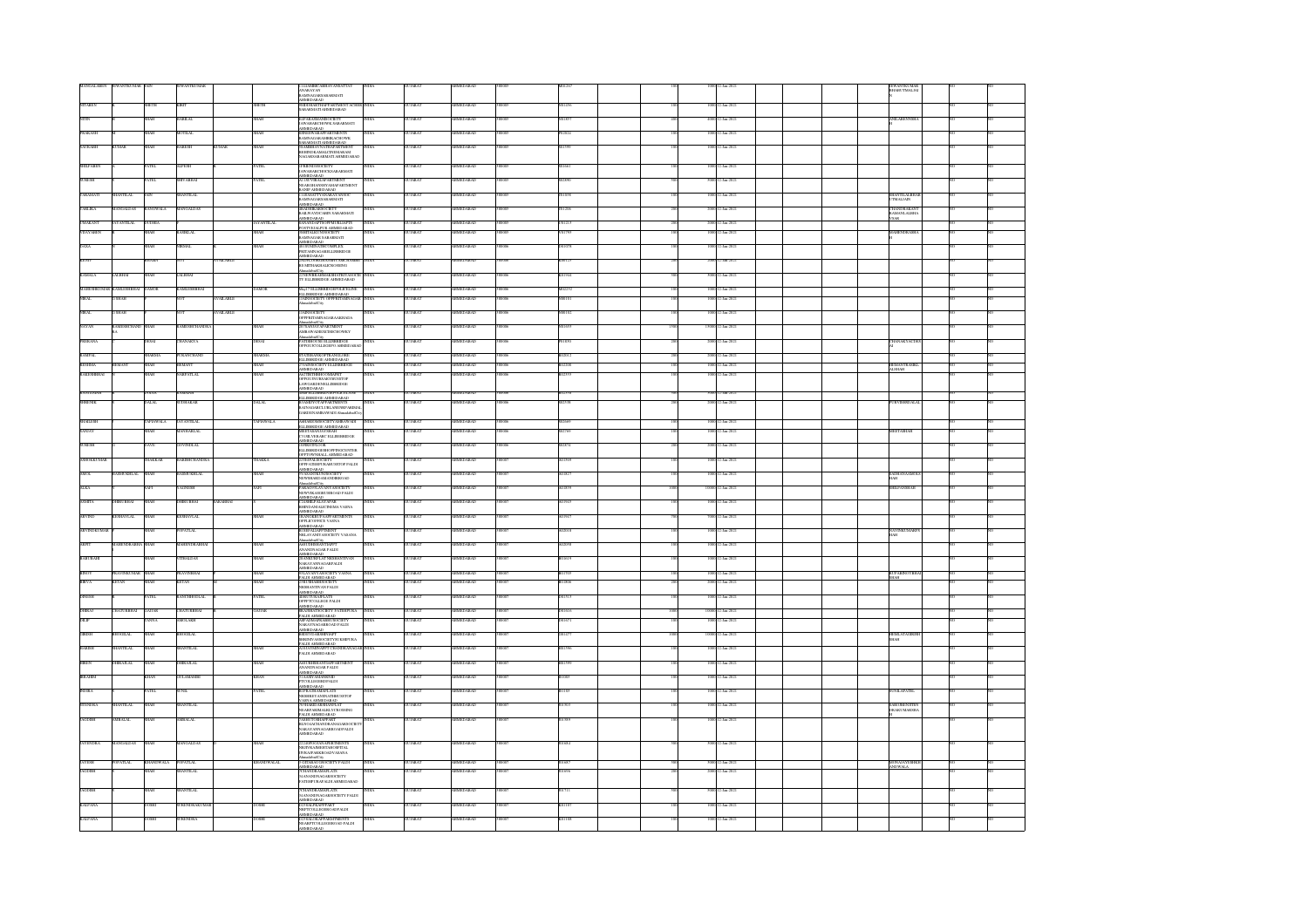| <b>CALPAN</b>   |                  |               |                 |               |                         | SOISRUSHTIAPPT<br>NEWSHARDAMANDIRROAD PALDI                                                                                                                                    | <b>INDU</b> | <b>JARA</b>  | MEDABAI         |  |        |                  |  |                              |  |
|-----------------|------------------|---------------|-----------------|---------------|-------------------------|--------------------------------------------------------------------------------------------------------------------------------------------------------------------------------|-------------|--------------|-----------------|--|--------|------------------|--|------------------------------|--|
|                 |                  |               |                 |               |                         | AHMEDABAD<br>6RIDDHIFLATBHTAKOREVAS                                                                                                                                            |             |              |                 |  |        |                  |  |                              |  |
|                 |                  |               |                 |               |                         | SKIDDHIFLATBHTAKOKEVAS<br>OPPMUNICIPALHIGHSCHOOL<br>NRVASNABUSSTANDVASNA<br>AHMEDABAD<br>PARAO93LAVANYASOCIETY                                                                 |             |              |                 |  |        |                  |  | <b>ASSHAH</b>                |  |
| <b>ATA</b>      |                  |               | :AVIN           |               |                         |                                                                                                                                                                                |             | JARAT        | HMEDABAD        |  | 2000 1 | $-$ Jan-202      |  | <b>CHIRAPSE</b>              |  |
|                 |                  |               |                 |               |                         | NEWVIKASGRUHAROAD PALDI                                                                                                                                                        |             |              |                 |  |        |                  |  |                              |  |
|                 |                  |               |                 |               |                         | <b>HMEDABAD</b><br>GANESHKUNJSOCIETY                                                                                                                                           |             |              |                 |  |        |                  |  | KHAN<br>AIHIA                |  |
|                 |                  |               |                 |               |                         |                                                                                                                                                                                |             |              |                 |  |        |                  |  |                              |  |
|                 |                  |               |                 |               |                         | SHATHAPALDI AHMEDABAD<br>BHATHAPALDI AHMEDABAD<br>NRPTCOLLEGEBHINDIANBANK<br>PALDI AHMEDABAD<br>70SHARIDARSHANFLAT                                                             |             |              |                 |  |        |                  |  |                              |  |
| <b>NRUPAL</b>   |                  |               | ENDRAKUMA       |               |                         | NEARPARIMALRLYCROSSING                                                                                                                                                         |             | JARAT        | MEDABAD         |  | 1000   | $tan-202$        |  |                              |  |
|                 | <b>HENDRAB</b>   | ŁΝ            | <b>HENDRABH</b> |               |                         | PALDI AHMEDARAD<br>A6SUBHSHANTIAPPT<br>ANANDNAGAR PALDI                                                                                                                        |             | JARAT        | MEDABAD         |  | 1000   | -Jan-202         |  |                              |  |
|                 |                  |               |                 |               |                         |                                                                                                                                                                                |             |              |                 |  |        |                  |  |                              |  |
|                 | щA               |               | .<br>NTILAL     |               |                         | AHMEDABAD<br>E4NEWAPARNAFLAT<br>BEHINDPALDIBUSSTOP<br>PALDIAHMEDABAD AHMEDABAI                                                                                                 |             | <b>JARAT</b> | DABAD           |  |        | $3m-2021$        |  | ABENNIT<br>IARSHAH           |  |
|                 |                  |               |                 |               |                         |                                                                                                                                                                                |             |              |                 |  |        |                  |  |                              |  |
| WKA             |                  |               | <b>TILAL</b>    |               |                         | <b>GITGOVINDAPPARTMENTS</b><br>NEWSHARDAMANDIRROAD                                                                                                                             |             | <b>JARA</b>  | MEDABAD         |  |        |                  |  |                              |  |
| PARAS           | <b>IRISH</b>     | AKHIA         | <b>MRISH</b>    |               | <b>WHIA</b>             | Alexander City<br>Alexander City<br>DHUMKETUMARG ELLISBRIDGE                                                                                                                   |             | JARAT        | HMEDABAD        |  |        | 1000 12-Jan-202  |  |                              |  |
|                 |                  |               |                 |               |                         |                                                                                                                                                                                |             |              |                 |  |        |                  |  |                              |  |
|                 |                  |               |                 |               |                         | AHMEDABAD<br>A6SUBHSANTIAPPT AF<br>PALDI AHMEDABAD                                                                                                                             |             |              |                 |  |        |                  |  |                              |  |
| PRAKASH         |                  | <b>AVERI</b>  | <b>ANBHAI</b>   |               |                         | <b>UGIAYMINAPPT CHANDRAN</b>                                                                                                                                                   |             | <b>JARAT</b> | HMEDABAD        |  | 1000   | $34m-202$        |  |                              |  |
|                 |                  |               |                 |               |                         | PALDI AHMEDABAD                                                                                                                                                                |             |              |                 |  |        |                  |  |                              |  |
| <b>ANKAJ</b>    |                  | <b>TAH</b>    | NGALDAS         |               |                         | <b>SRIDDHIFLATBHTHAKOREVAS</b>                                                                                                                                                 |             | <b>JARAT</b> | HMEDABAD        |  |        | J <sub>202</sub> |  | OKILAMAN<br>ASSHAH           |  |
|                 |                  |               |                 |               |                         | OPPMUNICIPALHIGHSCHOLL<br>NRVASANABASSTANDVASANA                                                                                                                               |             |              |                 |  |        |                  |  |                              |  |
| <b>JNIKA</b>    |                  |               | VILAL           |               |                         |                                                                                                                                                                                |             | ara          |                 |  |        |                  |  |                              |  |
| RAKESH          |                  |               | RODHRHA         |               |                         | SR VASNOVARASI INDIVASARA<br>AhmabbaKiv<br>TAMARIYOTAFI<br>NEMEDABAD<br>AHMEDABAD<br>BERAGROADVARTAENT<br>SERAGROADVASNA AHMEDABAD<br>BERAGROADVASNA AHMEDABAD                 |             | <b>JARA</b>  | <b>IMEDABAD</b> |  |        | $-3an-202$       |  |                              |  |
|                 |                  |               |                 |               |                         |                                                                                                                                                                                |             |              |                 |  |        |                  |  |                              |  |
| <b>AKESH</b>    |                  |               | <b>BODHBHA</b>  |               |                         | <b>SKALAJYOTAPPARTMENT</b>                                                                                                                                                     |             | JARA)        | <b>IMEDABAD</b> |  | 1000   | 202              |  |                              |  |
|                 |                  |               |                 |               |                         | BEHINDBANSIPARLERBERAGRO/                                                                                                                                                      |             |              |                 |  |        |                  |  |                              |  |
|                 |                  |               |                 |               |                         |                                                                                                                                                                                |             | IARA         |                 |  |        |                  |  | .<br>SHILABENR<br>NIKANTSHAI |  |
| <b>IROIRE</b>   |                  | 13KK 38       | $rac{1}{2}$     |               | <b>IAKKA</b>            | D VASNA AHMEDABAD<br>AI SSBHAVNATENAMENTS<br>VASNABARRAGEROAD VASNA<br>AHMEDABAD<br>22TEJPALSOCIETY                                                                            |             | <b>TARAT</b> | MEDARAD         |  |        |                  |  |                              |  |
|                 |                  |               |                 |               |                         | OPPFATEHPURABUSSTOP PALDI<br><u>VHMEDABAD</u><br>VI 2GODAVARIAPPT VASAWA                                                                                                       |             |              |                 |  |        |                  |  |                              |  |
| SHAH            |                  |               | łАН             |               | <b>IRALAL</b>           | <b>ISTAHMEDABAD AHMEDABAD</b>                                                                                                                                                  |             | <b>JARAT</b> | <b>IMEDABAD</b> |  |        | 1000 12-Jan-2021 |  | <b>IAHBHRAL</b>              |  |
| <b>SURENDRA</b> |                  |               | <b>HANALAL</b>  |               |                         | D238ALOKAPARTMENT                                                                                                                                                              |             | Jarat        | MEDABAD         |  | 1000   | -Jan-202         |  |                              |  |
|                 |                  |               |                 |               |                         | PTCOLLEGEROADPALDI<br>AHMEDABAD                                                                                                                                                |             |              |                 |  |        |                  |  |                              |  |
|                 |                  | MCHAN         |                 | <b>ALABLE</b> |                         | VAISIDALI<br>REHINDEATEHPI IRARI ISSTOP                                                                                                                                        |             | <b>JARA</b>  | EDABAI          |  |        |                  |  | HAHDIPESE<br>!ATKUMAR        |  |
|                 |                  |               |                 |               |                         | OPPKHODIARMATASMANDIRFAT<br>hrudsbalCity<br>ASHVTOSHAPPARTBNO4A                                                                                                                |             |              |                 |  |        |                  |  |                              |  |
| HAH             | <b>TDISE</b>     | <b>MBALAL</b> | <b>MBALAL</b>   |               |                         |                                                                                                                                                                                |             | UJARAT       | AHMEDABAD       |  |        | 1000 12-Jan-202  |  |                              |  |
|                 |                  |               |                 |               |                         | CHANDRANAGARSOCIETY<br>NARAY ANNAGARROADPALDI                                                                                                                                  |             |              |                 |  |        |                  |  |                              |  |
|                 |                  |               |                 |               |                         | SOBOT NSUMBROADFALLS<br>AHMEDABAD<br>UDAYCONSULTANCY<br>2SIDHCHAKRAAPPARMENTDAGV<br>AHMEDABAD<br>MAMEDABAD<br>%RASHAKUNISOCIETY                                                |             |              |                 |  |        |                  |  | 'HETNAP <i>)</i><br>IAISHAH  |  |
|                 |                  |               |                 |               |                         |                                                                                                                                                                                |             |              |                 |  |        |                  |  |                              |  |
| UCHETA          |                  | <b>IPTT</b>   |                 |               | <b>IRTI</b>             | 9BASHAKUNJSOCIETY<br>OPPMUSEUM PALDI AHMEDABAD                                                                                                                                 |             | <b>TARAT</b> | <b>JEDARAD</b>  |  |        |                  |  | <b>RISHCSUE</b>              |  |
| <b>SUCHETA</b>  |                  | SURTI         |                 |               | URTI                    | <b>9BASHAKUNISOCIETY<br/>OPPMUSEUM PALDI AHMEDABAD</b>                                                                                                                         |             | <b>JARAT</b> | HMEDABAD        |  |        | 1000 12-Jan-2021 |  | ARISHCSURT                   |  |
|                 |                  |               |                 |               |                         | <b>TENTAN ABOVER</b>                                                                                                                                                           |             |              |                 |  |        |                  |  |                              |  |
|                 |                  |               |                 |               |                         | ATS<br>NTDHAARNIDHARJAINTAMPLE                                                                                                                                                 |             |              |                 |  |        |                  |  |                              |  |
| <b>HITAT</b>    |                  | <b>FHT:</b>   | <b>RESH</b>     |               | <b>AMOUAN</b>           | ASANA AhmadabadCity<br>260 BHAVANATENAMENT                                                                                                                                     |             |              | <b>MEDARAD</b>  |  |        |                  |  |                              |  |
|                 |                  |               |                 |               |                         | ASANABEREJROAD Ahmadabad                                                                                                                                                       |             | JARAT        |                 |  |        |                  |  |                              |  |
|                 |                  |               |                 |               |                         | <b>ISHBUNGLOW</b>                                                                                                                                                              |             | ARA          | MEDABAL         |  |        |                  |  |                              |  |
|                 |                  |               | <b>IRAILAI</b>  |               |                         | NEXTIOGUIARATWALAFLATS                                                                                                                                                         |             |              |                 |  |        |                  |  |                              |  |
|                 |                  |               |                 |               |                         | PALDI AHMEDABAD<br>A6SUBHSANTIAPPT ANANE<br>PALDI AHMEDABAD                                                                                                                    |             |              |                 |  |        |                  |  |                              |  |
|                 |                  | <b>HAF</b>    | GDISH           |               |                         | YI SWASTIKFLAT VASNA<br>BARAGEROADPALDI AHMEDABAD                                                                                                                              |             | <b>TARAT</b> | <b>IMEDARAD</b> |  |        |                  |  |                              |  |
|                 |                  |               |                 |               |                         | <b>IPRATHAMAFLATS</b>                                                                                                                                                          |             |              |                 |  |        |                  |  |                              |  |
|                 |                  |               |                 |               |                         | NRSHREY ANSNATHBUSSTOP                                                                                                                                                         |             |              |                 |  |        |                  |  |                              |  |
| <b>IRENDRA</b>  | NTILAL           |               | ANTILAL.        |               |                         | VASNA AHMEDABAD<br>AIGIAYMINAPPT CHANDRANAG<br>PALDI AHMEDABAD                                                                                                                 |             | JARAT        | MEDABAD         |  |        | $3m-202$         |  |                              |  |
| <b>GHWAN</b>    |                  | R∩⊫           | <b>NDULAL</b>   |               |                         |                                                                                                                                                                                |             | <b>JARA</b>  | DARAI           |  |        |                  |  |                              |  |
|                 |                  |               |                 |               |                         | 4HARIOMFLATSCHANDRANAGJ<br>NARAYANNAGARROAD PALDI                                                                                                                              |             |              |                 |  |        |                  |  | ANNAYASH<br>(TPUROHIT        |  |
| HIREN           |                  |               | <b>UENDRA</b>   |               |                         |                                                                                                                                                                                |             | <b>JARA</b>  | IMEDABAD        |  |        | .<br>Jan 20      |  |                              |  |
|                 |                  |               |                 |               |                         | NRKUMBHNATHSOCIETY<br>GHODASARROADMANINAGAR                                                                                                                                    |             |              |                 |  |        |                  |  |                              |  |
| <b>AGRUTI</b>   | MLESE            |               | AMLESH          |               |                         | AHMEDABAD<br>14SHREERAMPARKSOCIETY<br>BHADUATNAGARKANSROAD                                                                                                                     |             | IJARAT       | MEDABAD         |  |        | 1000 12-Jan-202  |  | KAMLESHM<br>NLALSHAH         |  |
| CAMLESH         | DANI AI          | нан           | ADANI AL        | TANI AI       |                         | <b>ANINAGAR AHMEDABAD<br/>4SHRIRAMPARKSOCIETY</b>                                                                                                                              |             | <b>TARAT</b> | <b>IMEDARAD</b> |  |        | $1 - 202$        |  | <b>LORUTIRATA</b>            |  |
|                 |                  |               |                 |               |                         | 14SHRIRAMPARKSOCIETY<br>BHADUATNAGARKANSROAD<br>MANINAGAR AHMEDABAD<br>1BHAVDEEPCOOPHOUSESOCIETY                                                                               |             |              |                 |  |        |                  |  | <b>J.SHAH</b>                |  |
| KARAMSINI       |                  | ESAI          | <b>ARHAI</b>    |               |                         | GORSKURO MANINAGERE                                                                                                                                                            |             | <b>JARAT</b> | <b>IMEDARAD</b> |  | 1000   | J <sub>202</sub> |  |                              |  |
| RAMA            | RENDRA           | AVE.          | RENDRA          |               | <b>AVE</b>              | <b>APPROXIMATE</b><br><b>APPROXIMATE SECURE ALAYANBHAWAN</b><br>MANIASHASOCIETY MANINAGAR                                                                                      |             | JARAT        | MEDABAD         |  |        | J <sub>202</sub> |  |                              |  |
|                 |                  |               |                 |               |                         |                                                                                                                                                                                |             |              |                 |  |        |                  |  |                              |  |
| LIANOS          |                  | <b>CTOR</b>   |                 |               | Υm                      | MANDARAD<br>AHMEANBAD<br>2TARAVIHARBHLGHOSPITAL<br>MUKTIMEDAN MANINAGAR<br>2                                                                                                   |             | <b>JARA</b>  | <b>JARAF</b>    |  |        |                  |  | <b>HANDRE</b><br>IOJOSHI     |  |
| ARMA            |                  | ARATRAM       | <b>IARATRAM</b> |               |                         | IUK DARAAN<br>HMEDABAD<br>****HAKTIAPPARTMENT                                                                                                                                  |             | JARAT        | EDABAD          |  |        |                  |  |                              |  |
|                 |                  |               |                 |               |                         | ALESTIAN LIAPPAR IMENT<br>SURY ANAGARIAWAHARCHOWE                                                                                                                              |             |              |                 |  |        |                  |  |                              |  |
| <b>VARSHA</b>   |                  |               | RAD             |               |                         | MANINAGAR AHMEDABAD<br>37ARBUDASOCIETY<br>OppLGHOSPITAL MANINAGAR                                                                                                              |             | <b>JARA</b>  | <b>IMEDARAD</b> |  |        | 1000 12-Jan-202  |  | <b>HARADRDESA</b>            |  |
| <b>COESH</b>    |                  | .<br>WAN      | GARDA           |               |                         | HMEDABAD<br>MAMTAZINZUWADIA<br>COLONYNEARBALUATICA                                                                                                                             |             | <b>JARA</b>  | <b>FDARAD</b>   |  |        |                  |  |                              |  |
|                 |                  |               |                 |               |                         |                                                                                                                                                                                |             |              |                 |  |        |                  |  |                              |  |
| ANILA           |                  | H4F           | PRAVIN          |               | $\overline{\mathbf{u}}$ | <b>ANINAGAR AHMEDABAI</b><br>2THAKORBAGFLATS<br>MITHAKHADSIXROAD                                                                                                               |             | <b>TARAT</b> | <b>IMEDARAD</b> |  |        | $1 - 202$        |  | <b>AVINSHA</b>               |  |
| <b>APURNA</b>   |                  | НАН           | RESH            |               |                         | NAVARAGPURA AhmadabadC<br>D4DADASAHEBFLATS<br>UNIVERSITYROAD                                                                                                                   |             | JARAT        | MEDABAD         |  | 4000   | -Jan-202         |  | ARTHAVE                      |  |
|                 |                  |               |                 |               |                         |                                                                                                                                                                                |             |              |                 |  |        |                  |  |                              |  |
| <b>ANILA</b>    |                  |               | <b>WNBHA</b>    |               |                         | UNIVERSITYKOAD<br>NAVRANGIPURA AHMEDABAD<br>2THAKOREBAUGELAT<br>OPPSARDARPATELHALL<br>MITHAKHALSIXROADSNAVRANG<br>MUHAKHALSIXROADSNAVRANG<br>FU AhmahbaCity<br>SOISAKARCOMPLEX |             | JARA)        |                 |  |        |                  |  |                              |  |
|                 |                  |               |                 |               |                         |                                                                                                                                                                                |             |              |                 |  |        |                  |  |                              |  |
| <b>ANAGRAM</b>  | <b>CURTURS</b>   | <b>IMITED</b> |                 | <b>ALABLE</b> |                         | OPPGANDHIGRAMRAILWAYSTAT                                                                                                                                                       |             | 1149.47      | <b>MEDARAD</b>  |  | anon.  | $1 - 202$        |  |                              |  |
|                 |                  |               |                 |               |                         | N ASHRAMROAD AhmadahudCity                                                                                                                                                     |             |              |                 |  |        |                  |  |                              |  |
|                 |                  |               |                 |               |                         |                                                                                                                                                                                |             |              |                 |  |        |                  |  |                              |  |
| AUU             |                  | NJAB.         | WAYALAL         |               | <b>IAMDAS</b>           |                                                                                                                                                                                |             | JARAT        | <b>IMEDABAD</b> |  |        | 1000 12-Jan-202  |  | EEPABPANJA                   |  |
|                 |                  |               |                 |               |                         | D2PUSHPAMCOOPHSLTD<br>STXAVIERSCOLLAGECORNER                                                                                                                                   |             |              |                 |  |        |                  |  |                              |  |
| <b>WEPA</b>     |                  |               |                 |               |                         |                                                                                                                                                                                |             | IAR.         | <b>BEDARA</b>   |  |        |                  |  |                              |  |
| <b>FAIRDEAL</b> | <b>PORTFOLIO</b> | MANAGEMENT    |                 | LABLE         |                         | SAVRANGPURA AHMEDABAD<br>D2PUSHPAMCOOPHSLTD<br>STXAVERSCOLLAGECORNER<br>NAVRANGPURA AHMEDABAD<br>TSCITYCENTRE COROAD                                                           |             |              |                 |  |        |                  |  |                              |  |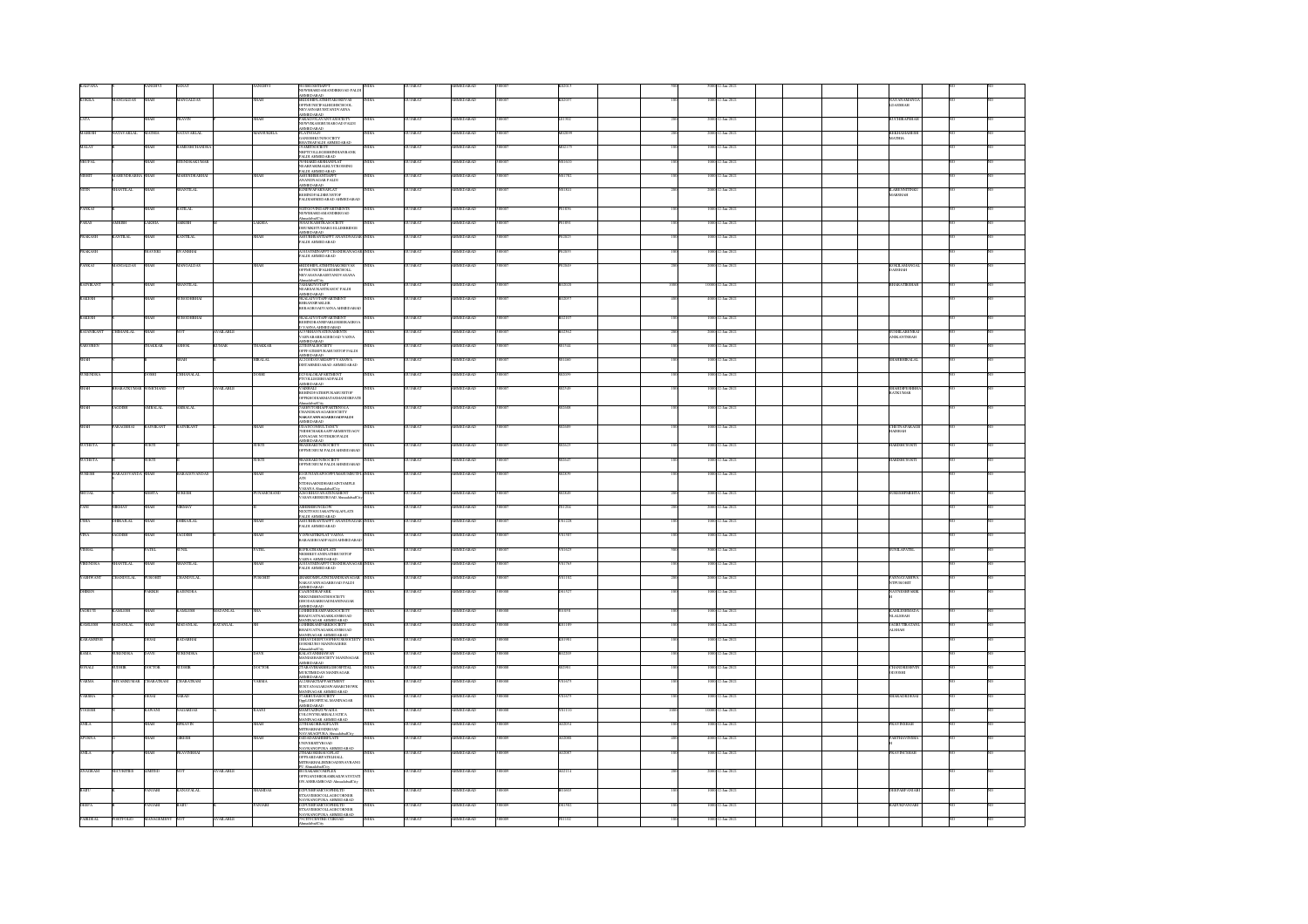| к апуна                 |                  | GIAWALA        | MIK:              |               |                    | <b>PPIARIWALAPARK</b><br>NEARISHWARBHAVAN                                                                                                  |              |               |                 |        |  |      |                       |  |  |                                     |  |  |
|-------------------------|------------------|----------------|-------------------|---------------|--------------------|--------------------------------------------------------------------------------------------------------------------------------------------|--------------|---------------|-----------------|--------|--|------|-----------------------|--|--|-------------------------------------|--|--|
|                         |                  |                |                   |               |                    |                                                                                                                                            |              |               |                 |        |  |      |                       |  |  |                                     |  |  |
|                         |                  |                |                   |               |                    | NAVRANGPURA AHMEDABAD<br>14PANNAPARKSOCIETY<br>NRVIJAYRESTAURANT                                                                           |              |               |                 |        |  |      |                       |  |  |                                     |  |  |
| АСНІАРРА                |                  | YAPPA!         | APPA?             |               |                    | AVRANGPURA AHMEDAB<br>YNDICATEBANK<br>SHRAMROADBRANCH                                                                                      |              |               |                 |        |  |      | $tan-2021$            |  |  |                                     |  |  |
| <b>NARAYAN</b>          |                  |                | <b>DATRA</b>      |               |                    | <b>EPTUBETOWER AhmadabadCity</b>                                                                                                           |              | <b>ARA</b>    |                 |        |  |      |                       |  |  |                                     |  |  |
|                         |                  |                |                   |               |                    | ASANABARRAGEROAD<br><b>RESWAMINARAYANTEMPLE</b>                                                                                            |              |               |                 |        |  |      |                       |  |  |                                     |  |  |
| <b>PIONEER</b>          | <b>INFRASTRU</b> |                |                   | <b>ALABLE</b> |                    | AmadeaCity<br>CELLERSHANTICHAMBERS<br>OPPDINESHHALL ASHRAMROAD                                                                             |              | JARAT         | HMEDABAD        |        |  |      | $3m-202$              |  |  |                                     |  |  |
|                         |                  |                |                   |               |                    |                                                                                                                                            |              |               |                 |        |  |      |                       |  |  |                                     |  |  |
| <b>LUSHEE</b>           |                  |                |                   |               |                    | AhmadshalCity<br>A4ARCHANAPARKNRMLA<br>PARKNAVRANGPURA                                                                                     |              | JARA'         | <b>NEDARA</b>   |        |  |      |                       |  |  | SUNILNAREND<br>AKUMARSHETI          |  |  |
| <b>RAMCHAND</b>         |                  | VI AN          | AMPAC             |               |                    | HMEDABAD<br>YOKKNANJWANI                                                                                                                   |              | <b>HARAT</b>  | <b>MEDARAE</b>  |        |  |      |                       |  |  |                                     |  |  |
|                         |                  |                |                   |               |                    | CONNANOWANI<br>Y20PALLAVIAPARTMENT<br>OPPMEMNAGARFIRESTATION                                                                               |              |               |                 |        |  |      |                       |  |  |                                     |  |  |
| <b>SHARAD</b>           | SITARAM          | <b>GUPTA</b>   | <b>NEARAM</b>     |               | <b>AXMINARAYAN</b> | AHMEDABAD<br>26BJADAVCHAMBERS                                                                                                              | <b>STOLA</b> | UJARAT        | HMEDABAD        | 250    |  |      | 1000 12-Jan-2021      |  |  |                                     |  |  |
| SHMA                    | <b>ETAN</b>      | <b>JANSALI</b> | HETAN             |               |                    | <b>ASHRAMROAD AbmadabadCity</b><br>ISTFLOOR3SURAJMAHIPARK                                                                                  |              | IJARAT        | EDABAL          |        |  |      | $Jan-202$             |  |  |                                     |  |  |
|                         |                  |                |                   |               |                    | /ALLABHWADIBHAIRAVNATHRO<br>AD MANINAGAR AHMEDABAD                                                                                         |              |               |                 |        |  |      |                       |  |  |                                     |  |  |
|                         |                  |                |                   |               |                    | 2HATKESHSOCIETY<br>STXAVIERSSCHOOLROAD                                                                                                     |              |               |                 |        |  |      | $an-202$              |  |  |                                     |  |  |
|                         |                  |                |                   |               |                    | <b>AVRANGPURA AHMEDA</b><br>4DADASAHEBELATS                                                                                                |              |               |                 |        |  |      |                       |  |  |                                     |  |  |
| <b>FIAT</b>             |                  |                |                   |               |                    | <b>INIVERSITYROAD</b>                                                                                                                      |              | <b>JARAT</b>  | MEDARAD         |        |  |      | $tan-202$             |  |  |                                     |  |  |
| <b>TKARSH</b>           | MANI AI          | NDYA           | MANI AI           | <b>TALA</b>   |                    | UNIVERSI I ROAD<br>NAVRANGPURA AHMEDABAD<br>2MANMOHANCOMPLEX<br>2NDFLOORBHNAVRANGPURA                                                      |              | JARAT         | <b>IMEDABAD</b> |        |  |      | J <sub>202</sub>      |  |  | <b><i><u>ILGUNRAN</u></i></b>       |  |  |
|                         |                  |                |                   |               |                    |                                                                                                                                            |              |               |                 |        |  |      |                       |  |  | <b>ALPANDYA</b>                     |  |  |
|                         |                  |                |                   |               |                    | <b>FOLICESTN AHMEDABAD</b><br>CANARABANKMERCHANTBUILDI<br>NG DIVISIONNARAYANCHAMBERS<br>ASHRAMROAD AhmadabadCity                           |              |               |                 |        |  |      |                       |  |  |                                     |  |  |
|                         |                  |                |                   |               |                    |                                                                                                                                            |              | <b>JARA</b>   |                 |        |  |      |                       |  |  |                                     |  |  |
|                         |                  |                |                   |               |                    | .<br>ALARCHANAPARKNRME.A)<br>PARKNAVRANGPURA                                                                                               |              |               |                 |        |  |      |                       |  |  | MINESHNARE!<br>RAKUMARSHE           |  |  |
|                         |                  | AXMI           | MAIAH             |               |                    | <b>HMEDABAD</b><br>VLAXMISYNDICATEBANK<br><b>SHRAMROADBRANCH</b>                                                                           |              | JARAT         | HMEDABAD        |        |  |      | $-3$ an-2021          |  |  |                                     |  |  |
|                         |                  |                |                   |               |                    | NEPTUNETOWERS AhmadabadCity                                                                                                                |              |               |                 |        |  |      |                       |  |  |                                     |  |  |
| VIMAL.                  |                  | ANDAL          |                   |               | <b>RASAD</b>       | <b>CANARABANKMERCHANTBUILDI</b>                                                                                                            | <b>INDIA</b> | UJARAT        | <b>IMEDABAD</b> |        |  |      | 2000 12-Jan-2021      |  |  | <b>GPRASAD</b>                      |  |  |
|                         |                  |                |                   |               |                    | G DIVISIONNARAYANCHAMBER:<br>ASHRAMROAD AhmadabadCity                                                                                      |              |               |                 |        |  |      |                       |  |  |                                     |  |  |
| ISHAL                   |                  |                |                   |               |                    | 124HARINIVAS<br>DPPLAGAJJURCHAMBER<br>NSHRAMROAD AhmadibalCi<br>RELIEFCORNER                                                               |              | <b>JARA</b>   |                 |        |  |      |                       |  |  |                                     |  |  |
| MED                     |                  | n.             | <b>AMREZA</b>     |               |                    |                                                                                                                                            |              | JARAT         | <b>SEDARAE</b>  |        |  |      | $n-202$               |  |  |                                     |  |  |
|                         |                  |                |                   |               |                    | <b>OPPRELIEFREDCROSSRD</b>                                                                                                                 |              |               |                 |        |  |      |                       |  |  |                                     |  |  |
| MARSINH                 |                  | HAUDA          | <b>JARSINE</b>    |               |                    | <b>EXAMBLILD AhmadasaCity</b><br>ILASHVINIAPPAT<br>MIRAMBICAROAD NARANPURA                                                                 |              | JARAT         | <b>IMEDABAL</b> |        |  |      | 2-Jan-2021            |  |  |                                     |  |  |
|                         |                  | <b>IPTA</b>    |                   |               | PD                 | <b>MHMEDABAD<br/>MI 1124GITANIALIAPPT SOLARC</b><br>KARAY ANPURA AhmadabadCity                                                             |              |               |                 |        |  |      |                       |  |  |                                     |  |  |
|                         |                  |                |                   |               |                    |                                                                                                                                            |              |               |                 |        |  |      |                       |  |  |                                     |  |  |
| HIRENKIN                | SMIKHEZ          | .<br>34 A.H    | SMIKHLA           |               |                    | .<br>CIOJAHANVIAPARTMENT<br>MIRAMBICAROAD NARANPURA                                                                                        |              | <b>TARA</b>   | <b>MEDARAI</b>  |        |  |      | J <sub>20</sub> 202   |  |  | KOKILAHAS<br>HLALSHAH               |  |  |
| DINESH                  |                  | ESAI           | ANTE AL           |               |                    | MIKAMBR, AROMD NARANYURA<br>AHMEDABAD<br>25243NIDHIAPPARTMENTS<br>PRAGATINAGAR NARANPURA                                                   |              | JARAT         | <b>IMEDABAD</b> | 1674   |  |      | J <sub>2021</sub>     |  |  |                                     |  |  |
|                         |                  |                |                   |               |                    |                                                                                                                                            |              |               |                 |        |  |      |                       |  |  |                                     |  |  |
| RDHAR                   | LARAM            | WANI           | ARAM              |               | WANI               | AHMEDABAD<br>F28396UTSAVAPARTMENT<br>NEARBHAVSARHOSTEL                                                                                     |              | JARAT         | EDABAL          |        |  |      | J <sub>2021</sub>     |  |  | VARSHAGI<br>ROTWANI                 |  |  |
|                         |                  |                |                   |               |                    | (AWAVADEJ AhmadabadCity<br>3AUDHAVNAGAR OLDWADE                                                                                            |              |               |                 |        |  |      |                       |  |  |                                     |  |  |
| <b>HASMUKH</b>          |                  | NDV a          |                   |               | <b>NDVA</b>        | hrudabadCity<br>82284SURYAAPPTS SOLAROAD                                                                                                   | .<br>NDI A   | 1139.57       | <b>SEDARAE</b>  |        |  |      | Im 202                |  |  |                                     |  |  |
| <b>JAYANTILAL</b>       |                  |                | <b>MANLAI</b>     |               | łМ                 | <b>ARANPURA AHMEDABAD</b><br>BDESHANAAPPARTMENT                                                                                            | <b>NDIA</b>  | UJARAT        | HMEDABAD        |        |  | 2000 | 2-Jan-2021            |  |  |                                     |  |  |
| XIAL                    |                  |                |                   |               |                    | <b>MIRAMBHASCHOOLROAD</b><br><b>JARANPURA AHMEDABAD</b><br>IS652ANANDNAGARELAT                                                             |              | <b>IARA</b>   |                 |        |  |      |                       |  |  |                                     |  |  |
|                         |                  |                |                   |               |                    | <b>SAVAVADAJ VADAJ AHMEDABAL</b>                                                                                                           |              |               |                 |        |  |      |                       |  |  |                                     |  |  |
| <b>JLAVAT</b>           |                  |                |                   |               |                    | <b>INDERVANAPTSOLAROAD</b>                                                                                                                 |              |               |                 |        |  |      |                       |  |  |                                     |  |  |
| <b>MAYANK</b>           |                  | <b>SHAH</b>    | <b>AVINCHANDR</b> |               |                    | (ARANPUR AhmadabadCity<br>RUBYPARK USMANPURA                                                                                               |              | <b>HARAT</b>  | <b>JEDARAD</b>  | 01984  |  |      | 2000 12-Jan-2021      |  |  | <b>RATESHPSHAI</b>                  |  |  |
| <b><i>ANJULABEN</i></b> |                  |                |                   |               |                    | <b>UmudahadCity</b><br>u6AECOFLATS                                                                                                         |              | <b>JARAT</b>  | <b>IMEDABAD</b> | ida.   |  |      | J <sub>20</sub>       |  |  | <b>MANRHAIR</b>                     |  |  |
|                         |                  |                |                   |               |                    | NARANPURAZONALOFFICE<br>SOLAROADNARANPURA                                                                                                  |              |               |                 |        |  |      |                       |  |  | TEI                                 |  |  |
| MANOHARLAL              |                  |                | <b>IBULAL</b>     |               |                    | AHMEDABAD<br>17BVRNAGARSOCIETY<br>KRANPARKROAD<br>BHIMIIPURANAWAVADAJ                                                                      |              | JARAT         | MEDABAD         | 992101 |  | 2000 | 2-Jan-2021            |  |  |                                     |  |  |
|                         |                  |                |                   |               |                    |                                                                                                                                            |              |               |                 |        |  |      |                       |  |  |                                     |  |  |
|                         |                  |                |                   |               |                    | <b>VeradabalCity<br/>148AADARSHNAGAR VIJAY<br/>KARANPURA AHMEDABAD</b>                                                                     |              |               |                 |        |  |      |                       |  |  |                                     |  |  |
|                         |                  |                |                   |               |                    |                                                                                                                                            |              |               |                 |        |  |      |                       |  |  |                                     |  |  |
| <b>GARESH</b>           |                  |                | NGALDAS           |               | <b>ITFI</b>        | SFAVOURITECOOPSOCIET<br>NAVAVADAJ AHMEDABAD<br>37MITRAMILANSOCIETY                                                                         |              | JARAT         | <b>IMEDABAL</b> |        |  | 1000 | $\frac{1}{2}$ an-2021 |  |  |                                     |  |  |
| ALIN                    |                  |                |                   |               |                    | MIRAMBICAROAD NARANPURA                                                                                                                    |              | <b>ARA</b>    | MEDABAI         |        |  |      |                       |  |  | RKANTE<br>HAIPATEL                  |  |  |
| <b>NILESH</b>           |                  |                |                   |               |                    |                                                                                                                                            |              | JARA          | HMEDABAL        |        |  |      | 1000 12-Jan-2021      |  |  | YATRINP                             |  |  |
|                         |                  |                |                   |               |                    | SHARDABAD<br>MARECOFLATS<br>NARANPURAZONALOFFICE<br>SOLAROADNARANPURA                                                                      |              |               |                 |        |  |      |                       |  |  |                                     |  |  |
| <b>NIRJA</b>            |                  |                |                   |               |                    | QHMFDABAD<br>313PALRAKALCOLONYI<br>313PALRAKALCOLONYI<br>QHMFDABAD<br>JAPALIADNAGARSOCIETY                                                 |              | <b>TARA</b>   |                 |        |  |      |                       |  |  |                                     |  |  |
| <b>PURUSHOTTA</b>       |                  |                | m                 |               |                    |                                                                                                                                            |              | <b>JARAT</b>  | MEDARAT         |        |  |      |                       |  |  |                                     |  |  |
| HAI                     |                  |                |                   |               |                    | STXAVIERSHIGHSCHOOL<br>ROADNARANPURA AHMEDABAD                                                                                             |              |               |                 |        |  |      |                       |  |  |                                     |  |  |
| <b>AMCHAND</b>          |                  | <b>TEWANI</b>  | ELLARAM           |               | <b>ITALDAS</b>     | <b>SAUDHAVNAGAR OLDWADEJ</b>                                                                                                               | <b>SDIA</b>  | JARAT         | <b>MEDABAD</b>  | 01422  |  |      | 1000 12-Jan-2021      |  |  |                                     |  |  |
| <b>AKESH</b>            |                  |                | ODCHANDR          |               | <b>ALLABH</b>      |                                                                                                                                            |              | JARAT         | EDABAE          |        |  |      | $tan-202$             |  |  |                                     |  |  |
|                         |                  |                |                   |               |                    | QerudbadCity<br>S2SSVIJAYNAGARFLAT<br>@EARVIJAYNAGARBUSSTAND<br>@ARANPURA AHMEDABAD<br>!?MITRAMILANSOCIETY                                 |              |               |                 |        |  |      |                       |  |  | IANDRIKABEI<br>NODCHANDR            |  |  |
| <b>REKHA</b>            | <b>AKKUMA</b>    |                | RAKKUMAI          |               | <b>INTERHA</b>     | MIRAMBICAROAD NARANPURA                                                                                                                    |              | <b>JARA'</b>  | <b>SEDARAI</b>  |        |  |      |                       |  |  | SHAH<br>TARAKKUMARC<br>HINUBHAIPATE |  |  |
| RAMESH                  |                  | <b>TFI</b>     | <b>TMARAM</b>     |               | <b>ATEL</b>        | HMEDABAD<br>3383GREENPARKAPT                                                                                                               |              | JARAT         | HMEDABAD        |        |  |      | 2000 12-Jan-2021      |  |  |                                     |  |  |
|                         |                  |                |                   |               |                    | NEARTELEXCHANGE<br><b>SOLAROADNARANPURA</b>                                                                                                |              |               |                 |        |  |      |                       |  |  |                                     |  |  |
| <b>AMANBI</b>           |                  | <b>ATEL</b>    | <b>LAGABHA</b>    |               |                    | AHMEDABAD<br>AHMEDABAD<br>MARANPURAZONALOFFICE<br>SOLAROADNARANPURA                                                                        |              | JARA          | <b>IMEDABAL</b> |        |  |      | 000 12-Jan-2021       |  |  | MANJULAB<br>ATEL                    |  |  |
|                         |                  |                |                   |               |                    |                                                                                                                                            |              |               |                 |        |  |      |                       |  |  |                                     |  |  |
|                         |                  |                |                   |               |                    | AHMEDABAD<br>AHMEDABAD<br>MIRAMBICAROAD NARANPURA<br>MIRAMBICAROAD NARANPURA<br>29339AMARAPPARTMENTS                                       |              |               | <b>MEDARA</b>   |        |  |      |                       |  |  |                                     |  |  |
|                         |                  |                |                   |               |                    |                                                                                                                                            |              |               |                 |        |  |      |                       |  |  |                                     |  |  |
| SURYKANT                |                  |                |                   |               |                    | ELEPHONEXROAD NARANPURA                                                                                                                    |              | <b>JARAT</b>  | <b>MEDARAE</b>  |        |  |      | m, 202                |  |  |                                     |  |  |
| ATYEN                   |                  | <b>GENEER</b>  | <b>VINCHANDRA</b> |               |                    | AHMEDABAD<br>ECLATFINANCIALSERVICES                                                                                                        |              | JARAT         | MEDABAL         |        |  |      | 2-Jan-2021            |  |  |                                     |  |  |
|                         |                  |                |                   |               |                    | GITANJLISHOPPINGCENTER<br>@DARPANCROSSROADNARANPI                                                                                          |              |               |                 |        |  |      |                       |  |  |                                     |  |  |
|                         |                  |                |                   |               |                    | NA AHMEDABAD<br>EA AHMEDABAD<br>DPPSAHJIVANSOCIETY<br>USMANPURA AhmalabadCity<br>USMANPURA AhmalabadCity<br>USMANPURA AhmalabadCity        |              |               |                 |        |  |      | $m-202$               |  |  |                                     |  |  |
| AECTAL                  |                  |                | NSR AT            |               |                    |                                                                                                                                            |              | <b>TARAT</b>  | <b>NEDARAP</b>  |        |  |      | Im202                 |  |  | <b>URENOERSE</b>                    |  |  |
|                         |                  |                |                   |               |                    |                                                                                                                                            |              |               |                 |        |  |      |                       |  |  |                                     |  |  |
|                         |                  |                |                   |               |                    |                                                                                                                                            |              |               |                 |        |  |      |                       |  |  |                                     |  |  |
| $\overline{\text{max}}$ |                  |                | YSUKHBH           |               |                    | hmadabadCity<br>  3PALRAKALCOLONYI<br><b>SARANPURA NARANPURA</b>                                                                           |              | <b>JARAT</b>  | MEDABAD         |        |  |      | $an-202$              |  |  |                                     |  |  |
| TRIKAMLAL               |                  | нлн            | <b>ALIDAS</b>     |               |                    |                                                                                                                                            | <b>SDL</b>   | <b>UJARAT</b> | HMEDABAD        |        |  |      | 2000 12-Jan-2021      |  |  |                                     |  |  |
|                         |                  |                |                   |               |                    | AHMEDABAD<br>17DARPANSOCNARANPURA<br>STXAVIERSSCHOOLROAD<br>AHMEDABAD<br>F28396UTSAVAPARTMEN<br>NEARBHAVSARHOSTEL<br>NAWAVADEJ AhmadabadCi |              |               |                 |        |  |      |                       |  |  | PUSHPABENTS.<br>AH<br>AMOTWANI      |  |  |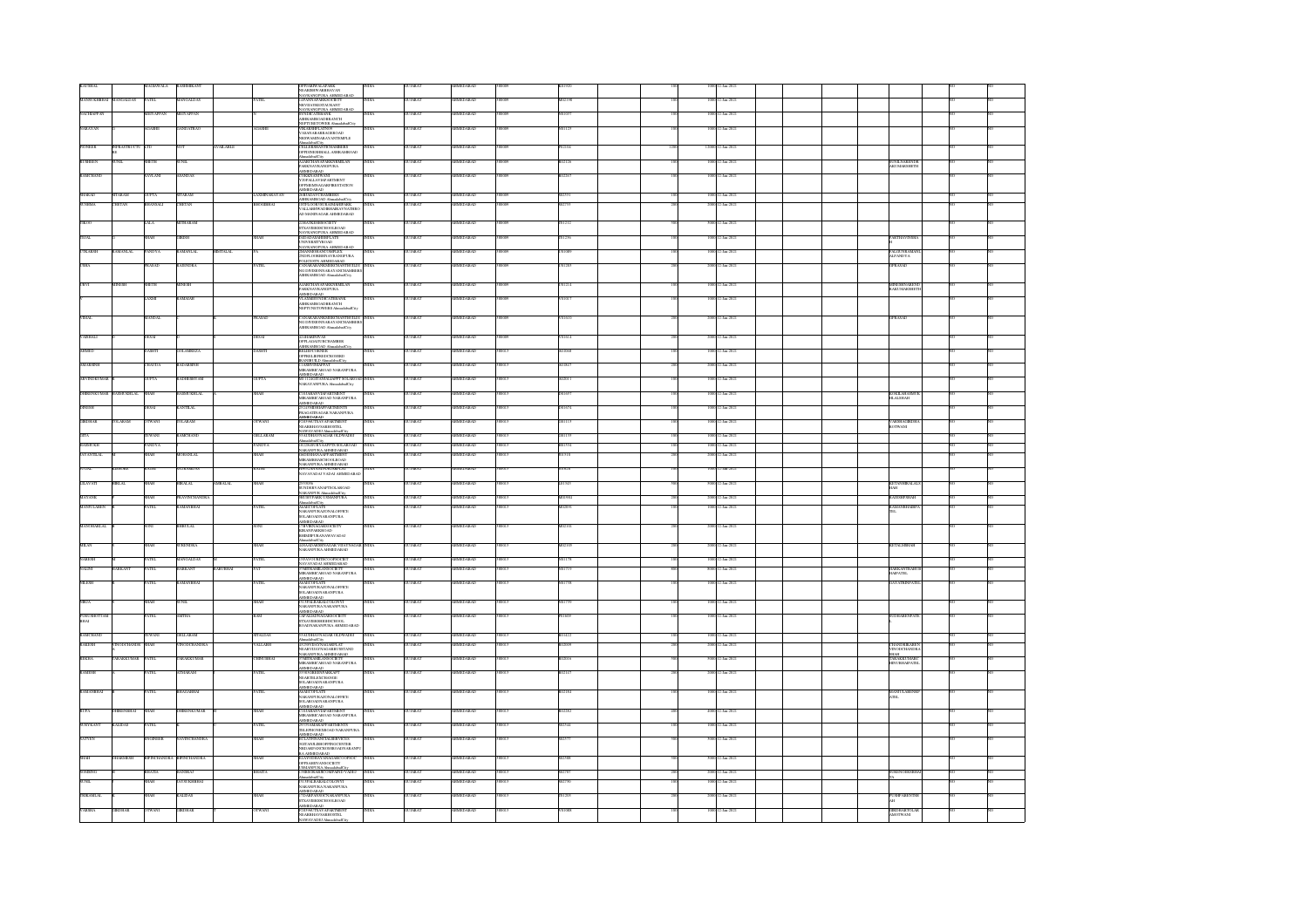|                       |                   |               |                        |               |              | CORNKESHWALA<br>32377NARANFURA<br>RAGHUKULAPRTSOLARD                                                                                                                                               |             |              |                 |  |        |                                     |  |                                             |  |
|-----------------------|-------------------|---------------|------------------------|---------------|--------------|----------------------------------------------------------------------------------------------------------------------------------------------------------------------------------------------------|-------------|--------------|-----------------|--|--------|-------------------------------------|--|---------------------------------------------|--|
|                       |                   | SHARA         | <b>IVARLAI</b>         |               |              |                                                                                                                                                                                                    |             | ARA          |                 |  |        |                                     |  |                                             |  |
|                       |                   |               |                        |               |              | AHMEDABAD<br>41 SWATISOCIETY<br>NAVJEEVANPOST<br>radabadCity                                                                                                                                       |             |              |                 |  |        |                                     |  |                                             |  |
| <b>FPA</b>            |                   |               |                        |               |              | <b>H SWATISOCIETY<br/>KAVJEEVANPOST AhmadabadCity</b>                                                                                                                                              |             |              |                 |  |        |                                     |  |                                             |  |
|                       |                   |               |                        |               |              |                                                                                                                                                                                                    |             |              |                 |  |        |                                     |  |                                             |  |
| <b>MEASSEA</b>        |                   | WDAR          | <b>ARIMAL</b>          |               | NDAR         | ACHETANYANAGAR                                                                                                                                                                                     |             |              |                 |  |        |                                     |  |                                             |  |
|                       |                   |               |                        |               |              |                                                                                                                                                                                                    |             |              |                 |  |        |                                     |  |                                             |  |
|                       |                   |               |                        |               |              | <b>POSTNAVIIV AN AhmadabadCity</b><br>RAVKARCONSULTANCYPVTL<br>FAAKARCOMPLEX<br>STADILIMROAD AhmadabadCity<br>PSATELLITETOWERS                                                                     |             |              |                 |  |        |                                     |  |                                             |  |
| <b><i>MAYKUMA</i></b> |                   |               |                        | <b>ALABLE</b> |              | PESATELLITETOWERS<br>PREMCHANDNAGARROAD                                                                                                                                                            |             | <b>JARA</b>  | MEDABAI         |  |        |                                     |  |                                             |  |
| OGILAI                |                   |               |                        | <b>ALABLE</b> |              | Abmahasa<br>CHSHRADDHAAPPARTMENT<br>NRMUKESHPARK<br>132RINGROADSATELITE                                                                                                                            |             | JARA)        | EDABAD          |  |        | J <sub>202</sub>                    |  |                                             |  |
|                       |                   |               |                        |               |              |                                                                                                                                                                                                    |             |              |                 |  |        |                                     |  |                                             |  |
|                       |                   |               |                        |               |              |                                                                                                                                                                                                    |             |              |                 |  |        |                                     |  |                                             |  |
| <b>HARGA</b>          |                   |               | <b>ANDRA</b>           |               | HEKHAR       | hmalabadCity<br>2PUNEET3 BHUMIYAVIJAYSOC                                                                                                                                                           |             | <b>JARAT</b> | MEDARAD         |  |        | $\frac{1}{2}$ an-20                 |  |                                             |  |
| HIRAG                 |                   |               | BHODBHA                |               |              | <b>ATELLITEROAD AhmadabadCity</b><br>112KAMLAAPPARTMENT<br>SHREYASHCROSSING AMBAWADI                                                                                                               |             | <b>JARA</b>  | MEDABAD         |  |        |                                     |  |                                             |  |
|                       |                   |               |                        |               |              | SHREYASHCROSSING AMBAWAD<br>AhmadbadCiy<br>%AAKASHARDHAMDUPLEX<br>NR VENUDHARSOCIETY AMBAWA<br>I ALKAPURIROADGULBAITEKRA<br>AhmadbadCiy                                                            |             |              |                 |  |        |                                     |  |                                             |  |
|                       |                   | .<br>NDYA     | <b>ALPESH</b>          |               | .<br>WDYA    |                                                                                                                                                                                                    |             | .<br>Jarat   | <b>IMEDARAD</b> |  |        | 1000 12-Jan-202                     |  | KALPESHPP.                                  |  |
|                       |                   |               |                        |               |              |                                                                                                                                                                                                    |             |              |                 |  |        |                                     |  |                                             |  |
| DEVENDRA              |                   | <b>TFI</b>    | MABHAI                 |               |              | <b>OMESHWARAINVESTMENT</b>                                                                                                                                                                         |             | <b>JARA</b>  | HMEDABAD        |  | മാന    | J <sub>20</sub>                     |  |                                             |  |
|                       |                   |               |                        |               |              | A20POPULARPLAZASOMESHWAR/<br>COMPL 132RINGROADSATELLITE                                                                                                                                            |             |              |                 |  |        |                                     |  |                                             |  |
|                       |                   |               |                        |               |              | mahhadCity                                                                                                                                                                                         |             |              |                 |  |        |                                     |  |                                             |  |
|                       |                   |               |                        |               |              | :<br>2AVANTIBUNGLOW<br>3ASUBHAIPARK SATELITEROAD                                                                                                                                                   |             |              |                 |  |        |                                     |  |                                             |  |
|                       |                   |               |                        |               |              |                                                                                                                                                                                                    |             |              |                 |  |        |                                     |  |                                             |  |
| <b>CALPAN</b>         |                   |               | ULBHAI                 |               |              | hrudsbalCity<br> VIKRAMAPPARTMENTS<br>NEARSHREYASRLYCROSSING                                                                                                                                       |             | JARAT        | <b>IMEDABAD</b> |  | 2000   | $Jan-202$                           |  | <b>TERSHA</b>                               |  |
|                       |                   |               |                        |               |              |                                                                                                                                                                                                    |             |              |                 |  |        |                                     |  |                                             |  |
| <b>IRTIDA</b>         |                   |               | SHORE                  |               | <b>MAN</b>   | <b>AMBAWADI AhmadabadCity</b><br>132DEVANGAPARTMENT<br>NEHRUPARK VASTRAPUR                                                                                                                         |             | <b>JARA</b>  | <b>HMEDABAD</b> |  |        | 7000 12-Jan-202                     |  | <b>JARKSON</b>                              |  |
|                       |                   |               | HAKEE                  |               |              | AHMEDABAD<br>19MAULIKVILLANEARPANCH<br>O SATALIETROAD JODHPUR                                                                                                                                      |             |              |                 |  |        |                                     |  |                                             |  |
|                       |                   |               |                        |               |              |                                                                                                                                                                                                    |             |              |                 |  |        |                                     |  |                                             |  |
| <b>CALPESE</b>        |                   | <b>TEL</b>    | <b>NANCHANE</b>        |               | VTEL.        | 0mudabadCity<br>07MANEKBAUGSOCETY                                                                                                                                                                  |             | <b>JARA</b>  | HMEDABAD        |  | 3000   | $3m-202$                            |  | HANTABEN                                    |  |
|                       |                   |               |                        |               |              | LANENOLS AMBAWADI                                                                                                                                                                                  |             |              |                 |  |        |                                     |  | EL.                                         |  |
| VRESH                 |                   | ASHYA         | :AVIN                  |               | <b>ASHYA</b> | LANENOIS AMBAWADI<br>Abruddhad(Yiy YAFIMENT<br>BSSUPALAPARTMENT<br>NEHRUPARK VASTRAPUR<br>AHMEDABAD<br>6ANGANFLATSOPPSUKANAPART                                                                    |             | JARAT        | <b>JEDABAD</b>  |  |        | :Jan-2021                           |  | RANNAPARES<br>AISHY A                       |  |
| <b>ITABEN</b>         |                   | <b>HAKKAR</b> | <b>ADPKUMAR</b>        |               | HAKKAR       |                                                                                                                                                                                                    |             | JARAT        | MEDABAD         |  |        | Im 20                               |  |                                             |  |
|                       |                   |               |                        |               |              | NEHRUPARKLADSOCIETY                                                                                                                                                                                |             |              |                 |  |        |                                     |  |                                             |  |
| IMA                   |                   |               |                        | <b>ALABLE</b> |              | <b>ASTRAPUR AHMEDABAD</b><br>ORRAMANKUTTYNAIR                                                                                                                                                      |             | <b>JARA</b>  | MEDABAD         |  |        | J <sub>20</sub> 20                  |  | <b>SARASWATIG</b>                           |  |
|                       |                   |               |                        |               |              | C12RAVICOMPLEX<br>BHBALAJICOMPLEXVASTRAPUR                                                                                                                                                         |             |              |                 |  |        |                                     |  | AI.                                         |  |
|                       |                   |               | <b>ANTEA</b>           |               |              | AHMEDABAD<br>T2SATELITECOMPLEX<br>NRPREMCHANDNAGAR JODHPUR                                                                                                                                         |             |              |                 |  |        |                                     |  |                                             |  |
|                       |                   |               |                        |               |              |                                                                                                                                                                                                    |             |              |                 |  |        |                                     |  |                                             |  |
| <b>SHARAD</b>         |                   | <b>TAH</b>    | ABUBHAI                |               |              | <b>ilmadahadCity</b><br>SMANEKBAUG POPOLYTECHNIC                                                                                                                                                   |             | <b>JARA</b>  | <b>IMEDABAD</b> |  |        | J <sub>202</sub>                    |  | <b>ANYUKTAS</b>                             |  |
|                       |                   |               |                        |               |              | AHMEDABAD AHMEDABAD                                                                                                                                                                                |             |              |                 |  |        |                                     |  |                                             |  |
| SUDHIR                | SARIBHAI          | GUPTA         | SHARIBHAI              |               |              | 47SHIVALIKBUNGLOWS<br>100FEETROADANANDNAGARCRO<br>5ROAD                                                                                                                                            |             | JARAT        | MEDABAD         |  | 2000   | Man-202                             |  | <b>JYOTISUE</b>                             |  |
|                       |                   |               |                        |               |              | ROAD<br>RMADHURHALLSATELLITE                                                                                                                                                                       |             |              |                 |  |        |                                     |  |                                             |  |
| F1A                   |                   |               |                        | WILAL         |              | ihmadahadCity<br>LANTIVILAOPPUMIYA                                                                                                                                                                 |             |              | HMEDABAD        |  |        |                                     |  |                                             |  |
|                       |                   |               | RAN                    |               |              | MATASTEMPLE NRASARWA                                                                                                                                                                               |             | <b>JARAT</b> |                 |  |        | $-$ Jan-202                         |  | KIRANKAN<br><b>HAH</b>                      |  |
| HAGVATIBE             | RUNKUMAR          | <b>ATEL</b>   | <b>UNKUMAR</b>         |               |              | AbrushuaCity<br>SKHODIYARAPPT<br>OPPNEWCIVILHOSPITAL ASARWA                                                                                                                                        |             | <b>JARA</b>  | <b>IMEDABAD</b> |  |        | 2000 12-Jan-202                     |  | ARUNKUMARS<br>MABHAIPATEL                   |  |
|                       |                   |               |                        |               |              |                                                                                                                                                                                                    |             |              |                 |  |        |                                     |  |                                             |  |
| <b>HANDLIRE</b>       |                   |               |                        |               |              | AhmadabadCity<br>13BAMARNAGARSOCIETY<br>NRRAMESHVARMAHADEV                                                                                                                                         |             | <b>TARA</b>  | <b>FDARAL</b>   |  |        |                                     |  | <b>ANTARENO</b>                             |  |
|                       |                   |               |                        |               |              |                                                                                                                                                                                                    |             |              |                 |  |        |                                     |  |                                             |  |
| EMRAJ                 |                   | ÄΠ            | <b>IMANLAL</b>         |               | мı           | MEGHAINAGAR AhmaddudCi<br>31365NETAJEENAGAR<br>MEGHANINAGAR ASARWA                                                                                                                                 |             | <b>JARA</b>  | MEDABAD         |  |        | $3m-202$                            |  |                                             |  |
|                       |                   |               |                        |               |              | <b>MendebalCity</b><br>11PARNAKUNISOCIETY<br>PART3MEGHANINAGAR                                                                                                                                     |             |              |                 |  |        |                                     |  |                                             |  |
|                       |                   |               |                        |               |              |                                                                                                                                                                                                    |             |              |                 |  |        |                                     |  |                                             |  |
| <b>VAITR</b>          | <b>SHIKI MAR</b>  |               |                        | AT ARLE       |              | ihmadabadCity<br>22OLDASARWA AhmadabadCi                                                                                                                                                           |             | <b>TARAT</b> | MEDARAD         |  |        | $1 - 10$                            |  | <b>BUSHADRUSE</b>                           |  |
| PONNAMMA              |                   |               |                        |               |              | II I PARNAKUNISOCIETY<br>PART3MEGHANINAGAR                                                                                                                                                         |             | <b>JARA</b>  | HMEDABAD        |  | 1000   | 12-Jan-202                          |  | <b>UMARPATEL</b>                            |  |
|                       |                   |               |                        |               |              | AhmadabadCity<br>SSTARTAH ORS                                                                                                                                                                      |             |              |                 |  |        |                                     |  |                                             |  |
| 1500x                 |                   |               |                        |               |              | SARWANRPRABHUNAGAR                                                                                                                                                                                 |             | 1.01         |                 |  |        |                                     |  |                                             |  |
| <b>SHARAVAN</b>       | KIMAR             | NIAR A        | <b>NESHI</b>           |               |              | ASAR WANDERABHUNALAR<br>PAGIVAS AbundibudCity<br>SSTARTAILORS<br>ASAR WANRPRABHUNAGAR                                                                                                              |             | <b>HARAT</b> | <b>MEDARAD</b>  |  |        | $101$                               |  |                                             |  |
|                       |                   |               |                        |               |              |                                                                                                                                                                                                    |             |              |                 |  |        |                                     |  |                                             |  |
| TRUSHAD               | USHIKUMAR         | PATEL         |                        | VAILABLE      |              | AGOVAS AhmadabadCity<br>220LDASARWA AhmadabadCity                                                                                                                                                  | <b>SDIA</b> | JARAT        | MEDABAD         |  |        | 5000 12-Jan-202                     |  | NAITIKRUSHI)                                |  |
| TABE                  |                   |               |                        |               |              |                                                                                                                                                                                                    |             | iawa         |                 |  |        |                                     |  |                                             |  |
|                       |                   |               |                        |               |              | 348C3NRMUNICIPALDISPENSER<br>LIMDACHOWKJONAASARWA<br>AHMEDABAD AHMEDABAD<br>293 PITHBAZAR SARASPUR                                                                                                 |             |              |                 |  |        |                                     |  | <b>AARPATEL<br/>HAWARLALC</b><br>ULALJISHAH |  |
| CAMLESH               |                   |               | <b>THMAI</b>           |               |              |                                                                                                                                                                                                    |             | 149.47       | FDARAD          |  |        |                                     |  |                                             |  |
| <b>CHANDRAKANT</b>    |                   |               | <b>EMSUKH</b>          |               |              | 295 FIIBBACAR SARASPOR<br>AhmaddadCity<br>FIOGITANIALINAGAR<br>OPPIOCNEARDCABIN SABARMAT                                                                                                           |             | <b>JARA</b>  | <b>HMEDABAD</b> |  | 1000   | 2-Jan-2021                          |  |                                             |  |
|                       |                   |               |                        |               |              |                                                                                                                                                                                                    |             |              |                 |  |        |                                     |  |                                             |  |
|                       |                   |               |                        |               |              | <b>AHMEDABAD</b><br>FIOGITANIALINAGAR                                                                                                                                                              |             |              |                 |  |        |                                     |  |                                             |  |
| nvirsh                |                   | нан           | <b>SHVANTI AI</b>      |               |              | FIOGITANIALINAGAR<br>NEARDCABIN SABARMATI<br>AHMEDABAD<br>2044JAGDISHMANDIRCHAL                                                                                                                    |             | <b>HARAT</b> | <b>IMEDARAD</b> |  | mm     | 2.562                               |  |                                             |  |
|                       |                   |               |                        |               |              |                                                                                                                                                                                                    |             |              |                 |  |        |                                     |  |                                             |  |
| <b>EACHANA</b>        | IN CON PVT        |               |                        | VAILABLE      |              | 2044JAGDISHMANDIRCHAL<br>OPFFRESTATION JAMALPUR<br>AbmadbadCity<br>S7NUTANCLOTHMARKET<br>OSRAPURGATE AHMEDABAD<br>HEENAAPTCHUNIBHAICLY<br>NR-FOOTBAJLGROUND KANKERIA<br>NR-FOOTBAJLGROUND KANKERIA | ïЫА         | JARAT        | <b>IMEDABAD</b> |  |        | 1000 12-Jan-202                     |  |                                             |  |
| <b>ARSH</b>           |                   |               | OGILA                  |               |              |                                                                                                                                                                                                    |             | <b>ARA</b>   | <b>EDARA1</b>   |  |        |                                     |  |                                             |  |
|                       |                   |               |                        |               |              |                                                                                                                                                                                                    |             |              |                 |  |        |                                     |  |                                             |  |
| ARESE                 |                   |               |                        |               |              | AhmadabadCity<br>19NANDVANSOCIETY<br>NRRALYSTIATION AhmadabadCity                                                                                                                                  |             | <b>JARA</b>  |                 |  |        |                                     |  |                                             |  |
|                       |                   |               |                        |               | .<br>MMA     |                                                                                                                                                                                                    |             |              |                 |  |        |                                     |  |                                             |  |
| <b>CISHANLAL</b>      |                   | .<br>MMA      | .<br>WARSILAL          |               |              | .<br>494ANANDFLATE NRLBSTEDIAM<br>BAPUNAGAR AHMEDABAD                                                                                                                                              |             | <b>JARAT</b> | <b>HMEDABAD</b> |  |        | 2000 12-Jan-202                     |  |                                             |  |
|                       |                   |               |                        |               |              | <b>MAHESHVARISOCIETY</b>                                                                                                                                                                           |             |              |                 |  |        |                                     |  |                                             |  |
|                       |                   |               |                        |               |              | 57 MAHESKIV ARISOCIET<br>NRAMBERCINEMA BAPUNAGAR<br>AHMEDABAD<br>S7MAHESHV ARISOCIETY<br>NRAMBERCINEMA BAPUNAGAR                                                                                   |             |              |                 |  |        |                                     |  |                                             |  |
| <b>AVINDRA</b>        | <b>URM</b>        | <b>VGGA</b>   | HENDRASI               |               | <b>AGG</b>   |                                                                                                                                                                                                    |             | JARAT        | MEDABAD         |  |        | J <sub>202</sub>                    |  | <b>IAHENDRAS</b><br>BAGGA                   |  |
|                       |                   |               |                        |               |              |                                                                                                                                                                                                    |             |              |                 |  |        |                                     |  |                                             |  |
| ARISINGH              |                   |               | UTHVIRAJ               |               |              | NRAMBERCINEMA BAPUNAGAR<br>AHMEDABAD<br>22PURVADEEPSOCIETY CTM<br>AMRAWADR AhmadadGiy<br>12CHANDRANAGAR<br>OFPAMBICAHOTEL<br>AMRAWADRCTM AhmadabadCiy                                              |             | JARAT        | MEDABAD         |  |        | 10000 12-Jan-202                    |  |                                             |  |
|                       |                   |               |                        |               |              |                                                                                                                                                                                                    |             | -<br>13.937  | <b>ARAI</b>     |  |        |                                     |  |                                             |  |
|                       |                   |               |                        |               |              |                                                                                                                                                                                                    |             |              |                 |  |        |                                     |  |                                             |  |
| <b>AMLABE</b>         |                   | <b>ATFI</b>   | <b><i>IMESHRHA</i></b> |               |              | LOTNO37BALIYAVAS                                                                                                                                                                                   |             | <b>JARAT</b> | HMEDABAD        |  | 1000 1 | $-$ Jan-202                         |  |                                             |  |
| <b>AJENDRA</b>        |                   | <b>ATEL</b>   | <b>IYABHA</b>          |               | <b>ATEL</b>  | AMRAIWADI AhmadahadCity<br>S4BALIYAWAS AMRAIWADI                                                                                                                                                   |             | <b>JARA</b>  | <b>IMEDARAI</b> |  |        | 2000 12-Jan-2021                    |  |                                             |  |
| ли.                   |                   |               | WLA                    |               |              | AhmadabalCity<br>JONANAWATISOCIETY<br>NRTUBEWELL AMARAIWADI                                                                                                                                        |             | <b>JARA</b>  |                 |  |        |                                     |  |                                             |  |
|                       |                   |               |                        |               |              |                                                                                                                                                                                                    |             |              |                 |  |        |                                     |  |                                             |  |
| <b>AKESH</b>          |                   | GARWAI        | <b>LIGWAN</b>          |               | .<br>На'     | threshbadCity<br>VIMALAPARTMENTPART2<br>KESHAVNAGAR                                                                                                                                                |             | <b>TARA</b>  | <b>IMEDARAL</b> |  | 2000   | $\frac{1}{2}$ and $\frac{1}{2}$ (1) |  |                                             |  |
|                       |                   |               |                        |               |              | NRSUBHASHBRIDGECIRCLE                                                                                                                                                                              |             |              |                 |  |        |                                     |  |                                             |  |
| <b>CAVITA</b>         |                   | AHESHWAR'     | AMDAS                  |               |              | AhmadabadCity<br>PRAKASHBHAVANBHAIRAVNATH                                                                                                                                                          |             | JARAT        | HMEDABAD        |  |        | 1000 12-Jan-202                     |  |                                             |  |
|                       |                   |               |                        |               |              | ROAD OPPBHAIRAVNATHMANDIR<br>MANINAGAR AHMEDABAD                                                                                                                                                   |             |              |                 |  |        |                                     |  |                                             |  |
|                       |                   |               |                        |               |              |                                                                                                                                                                                                    |             | JARAT        | FDARAD          |  |        |                                     |  |                                             |  |
|                       |                   |               |                        |               |              |                                                                                                                                                                                                    |             |              |                 |  |        |                                     |  |                                             |  |
| (NJAL                 |                   | Œ             | VICHANDRA              |               |              | <b>IRINAGARSOCIETY</b><br>BHAIRAVNATHROADKANKARIA                                                                                                                                                  |             |              |                 |  |        |                                     |  | <b>RVASHI</b><br>ANDRAPATE                  |  |
| <b>CUNTAL</b>         | <b>AVINCHANDR</b> | <b>ATEL</b>   | <b>VICHANDRA</b>       |               |              | <b>IANINAGAR AHMEDABAD</b><br>OSHRINAGARSOCIETY<br>BHAIRAVNATHROADKANKARIA<br>MANINAGAR AHMEDARAD                                                                                                  |             | <b>JARAT</b> | HMEDABAD        |  |        |                                     |  | <b>URVASHINAVIN<br/>HANDRAPATEL</b>         |  |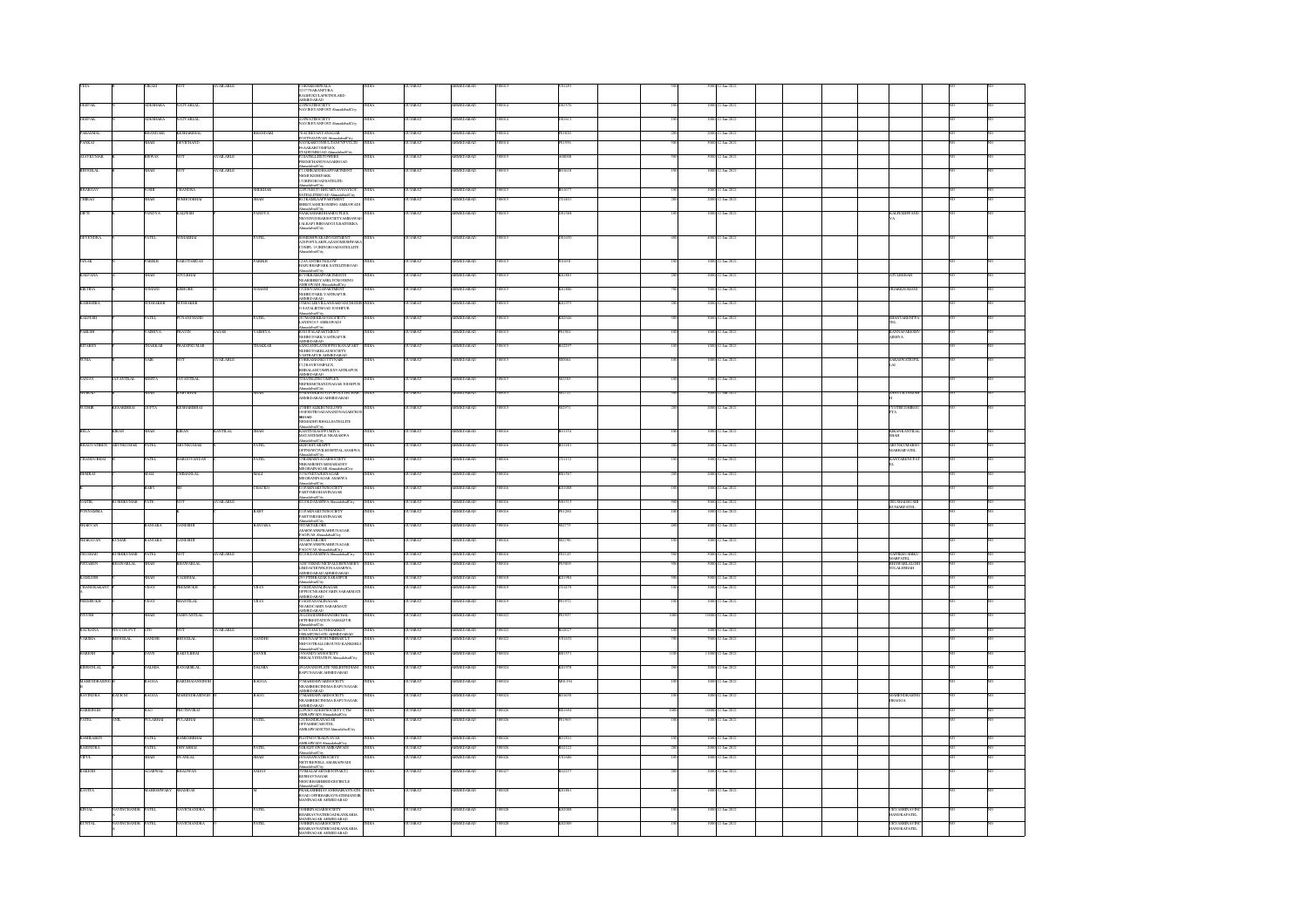|                             |                  |                     |                             |                   |                 | 17GANGESHWARSOCIETY<br>OPPBESTHIGHSCHOOL                                                                                                          |              |                    |                         |       |         |                  |                                      |  |  |                            |  |
|-----------------------------|------------------|---------------------|-----------------------------|-------------------|-----------------|---------------------------------------------------------------------------------------------------------------------------------------------------|--------------|--------------------|-------------------------|-------|---------|------------------|--------------------------------------|--|--|----------------------------|--|
|                             |                  |                     |                             |                   |                 | BHAIRAVNATHROAD                                                                                                                                   |              |                    |                         |       |         |                  |                                      |  |  |                            |  |
| <b>MANDOVARI</b>            |                  | AHESWARI            | <b>IAMDAS</b>               |                   |                 | QumadahadCity<br>®AKASHBHAVANBHAIRAVNATH                                                                                                          | <b>IDLA</b>  | GUJARAT            | HMEDABAD                |       | 01980   |                  | 12-Jan-2021                          |  |  |                            |  |
|                             |                  |                     |                             |                   |                 | OAD OPPBHAIRAVNATHMANDI<br>IANINAGAR AHMEDABAD                                                                                                    |              |                    |                         |       |         |                  |                                      |  |  |                            |  |
| MAYANK                      |                  |                     |                             |                   |                 | RADHANPLIRSOCIETY                                                                                                                                 |              | 1404               | <b>NEDSEA</b>           |       |         |                  |                                      |  |  |                            |  |
|                             |                  |                     |                             |                   |                 | HAIRAVNATHROAD MANINAGA                                                                                                                           |              |                    |                         |       |         |                  |                                      |  |  |                            |  |
| <b>NAVINCHAND</b>           | HAVLAL           | <b>TEL</b>          | <b>HAVLAL</b>               |                   |                 | BHARAYNATHROAD MANINAD<br>AHMEDABAD<br>IOSHRINAGARSOCIETY<br>BHAIRAVNATHROADKANKARIA                                                              |              | JARAT              | <b>IMEDABAE</b>         |       |         |                  |                                      |  |  | RVASHINAVIN<br>ANDRAPATEL  |  |
|                             |                  |                     |                             |                   |                 |                                                                                                                                                   |              |                    |                         |       |         |                  |                                      |  |  |                            |  |
| URVASHI                     |                  |                     |                             |                   |                 | HAWKWAR AHMEDABAD<br>ANINAGAR AHMEDABAD<br>OSHRINAGAR AHMEDABAD<br>HAIRAVNATHROADKANKARIA<br>ANINAGAR AHMEDABAD<br>OSHRINAGAR SOCIETY             |              | <b>JARA</b>        | <b>BEDARA</b>           |       |         |                  |                                      |  |  | AVINCHANDR<br>CHHAVLALPA   |  |
| URVASHI                     | <b>DILAL</b>     | <b>TFI</b>          | <b>VICHANDRA</b>            |                   |                 |                                                                                                                                                   |              | UJARAT             | HMEDABAE                |       |         |                  | $tan-202$                            |  |  |                            |  |
|                             |                  |                     |                             |                   |                 | <b>HARAVNATHROADKANKARIA</b>                                                                                                                      |              |                    |                         |       |         |                  |                                      |  |  |                            |  |
| <b>MINESH</b>               |                  | łАН                 | <b>SMUKHLAL</b>             |                   |                 | IANINAGAR AHMEDABAD<br>7GANESHWASSOCIETY                                                                                                          |              | <b>JUJARAT</b>     | HMEDABAD                |       | 02123   |                  | 1000 12-Jan-2021                     |  |  |                            |  |
| нокв                        |                  |                     |                             |                   |                 | <b>PPBESTHIGHSCHOOL</b><br>HARAVNATHROAD<br>4ANANDSOCIETY<br>RIAYMALASOCIETYBHADUATNA                                                             |              |                    |                         |       |         |                  |                                      |  |  |                            |  |
|                             |                  |                     |                             |                   |                 |                                                                                                                                                   |              |                    |                         |       |         |                  |                                      |  |  |                            |  |
|                             |                  |                     |                             |                   |                 | AR GHODASAR AHMEDABAD                                                                                                                             |              |                    |                         |       |         |                  |                                      |  |  |                            |  |
| PRAKESH                     |                  | <b>AHMBHATT</b>     | HANTILAL.                   |                   |                 | IVRUNDAVANLHAMSOC<br>HINDSMRUTIMANDER                                                                                                             |              | <b>JUJARAT</b>     | HMEDABAD                |       |         |                  | 000 12-Jan-2021                      |  |  |                            |  |
| PRAKAS                      |                  |                     |                             |                   |                 | HODASAR AHMEDABAD<br>I VRUNDAV ANDHAMSOCIETY<br>IEHINDSMRUTIMANDIR                                                                                |              |                    |                         |       |         |                  |                                      |  |  |                            |  |
|                             |                  |                     |                             |                   |                 |                                                                                                                                                   |              |                    |                         |       |         |                  |                                      |  |  |                            |  |
| <b>SAROJBEN</b>             |                  |                     |                             | VAILABLE          |                 | IODASAR AHMEDABA<br>AASOPALAVNAGAR<br><b>SEANANDWADIRI ISSTOP</b>                                                                                 |              | UJARAT             | HMEDABAD                |       |         | ຈາດາ             | -Jan-2021                            |  |  |                            |  |
|                             |                  |                     |                             |                   |                 | <b>PPRASIKPARKISANPURROAD</b>                                                                                                                     |              |                    |                         |       |         |                  |                                      |  |  |                            |  |
| HARPREET                    | INGH             | ALAG                | <b>AJENDER</b>              | SINGH             | LAG             | <b>IsraelsbadCity</b><br>S2NEMINATH MEMNAGAR                                                                                                      | NDIA         | GUJARAT            | HMEDABAD                |       | DO1 133 |                  | 1000 12-Jan-2021                     |  |  |                            |  |
|                             |                  | .<br>ASP            |                             | <b>All ABLE</b>   |                 | hruadabadCity<br>SVISHRUTFLATS MEMNAGAR                                                                                                           |              | JARAT              | <b>CONDAT</b>           |       |         |                  | Jan-202                              |  |  |                            |  |
| <b>JAGDISH</b>              |                  | OHTA                |                             |                   |                 | S videos<br>HIMEDABAD<br>*****TYASHAPARTMENTS                                                                                                     |              | <b>JARAT</b>       |                         |       |         |                  |                                      |  |  |                            |  |
|                             |                  |                     |                             |                   |                 | GURUKULROAD DRIVEIN                                                                                                                               |              |                    |                         |       |         |                  |                                      |  |  |                            |  |
| <b>KIRTIDA</b>              |                  | ATEL.               |                             | <b>VAILABLE</b>   |                 | AhmalabadCity<br>18CHANDRAMUKHISOCIETY<br>NRMONAFLATSOPPMEMNAGAR                                                                                  | <b>DU</b>    | UJARAT             | HMEDABAD                |       | XX071   |                  | 2000 12-Jan-2021                     |  |  |                            |  |
|                             |                  |                     |                             |                   |                 | <b>TALAVMEMNAGARAHMEDABAD</b>                                                                                                                     |              |                    |                         |       |         |                  |                                      |  |  |                            |  |
| KULJEET                     |                  | LAG                 | <b><i><u>JENDER</u></i></b> |                   |                 | MEDABAD<br><b>ENEMINATH MEMNAGAR</b>                                                                                                              |              | <b>UJARAT</b>      | HMEDABAI                |       |         |                  | 1000 12-Jan-2021                     |  |  |                            |  |
| <b>KANWAR</b>               | VINDER           | <b>NGH</b>          |                             | <b>HRI KARTAR</b> |                 | hmadabadCity<br>  SUNSETROWHOUSE                                                                                                                  |              | UJARAT             | HMEDABAD                |       |         | $\overline{200}$ | $\frac{1}{2}$ an-2021                |  |  |                            |  |
|                             |                  |                     |                             |                   |                 | GURUKULROAD MEMNAGAR                                                                                                                              |              |                    |                         |       |         |                  |                                      |  |  |                            |  |
| MNA                         |                  | $\sqrt{JAR}$        | JIBHAI                      |                   | <b>IJAR</b>     | HMEDABAD<br>TULIPBUNGLOWS DRIVEINRO<br>PTVTOWER AhmadabadCity                                                                                     |              | JARAT              | <b>JEDABAD</b>          |       |         |                  | $Jan-2021$                           |  |  |                            |  |
|                             |                  |                     |                             |                   |                 |                                                                                                                                                   |              |                    |                         |       |         |                  |                                      |  |  |                            |  |
| INDUKUMA                    |                  |                     |                             |                   |                 | <b>9RATNASAGARCOMPLEX<br/>PPGULABTOWER THALTEJ</b>                                                                                                |              |                    |                         |       |         |                  |                                      |  |  |                            |  |
| <b>KAUSHIK</b>              |                  | ATEL                | NTLAL                       |                   |                 | <b>AhmshhadCity<br/>ESO4SHRIJEETOWER<br/>OPPDRIVEINCINEMA THALTEJ</b>                                                                             |              | <b>JUARAT</b>      | HMEDABAL                |       |         | 1000             | 2-Jan-2021                           |  |  |                            |  |
|                             |                  |                     |                             |                   |                 |                                                                                                                                                   |              |                    |                         |       |         |                  |                                      |  |  |                            |  |
| SAROJIN                     |                  |                     |                             |                   |                 | HemdebalCity<br>HEAMKRISHNASOCIETY<br>IAMDEVNAGARCHARRASTA<br>ISATNAGARSETELITEROAD                                                               |              |                    |                         |       |         |                  |                                      |  |  | ASHMIKANTIS<br>UBHAIPATEL  |  |
|                             |                  |                     |                             |                   |                 |                                                                                                                                                   |              |                    |                         |       |         |                  |                                      |  |  |                            |  |
| PARVEENBA                   |                  | VKH                 |                             |                   | <b>VIKH</b>     | hmadabadCity<br>SYASMINSOCIETY                                                                                                                    |              | UJARAT             | HMEDABAD                |       |         | mm               | $\frac{1}{2}$ an-2021                |  |  |                            |  |
|                             |                  |                     |                             |                   |                 | <b>RSONALCINEMA</b><br>EJALPURROAD AHMEDABAD<br>37AKSHARDHAMRAWHOUSE                                                                              |              |                    |                         |       |         |                  |                                      |  |  |                            |  |
| VIJAY                       | DHESHYAM         |                     | ADHESHYAM                   |                   |                 |                                                                                                                                                   |              | <b>GUJARAT</b>     | MEDABAL                 |       |         |                  | Man-2021                             |  |  |                            |  |
| PRAKASI                     |                  |                     |                             |                   | .<br>RMAI       | <b>CIALPUR AHMEDABAD<br/>EIALPUR AHMEDABAD<br/>II SANANTNAGARSOCIETY<br/>EHINDBIGDADYHOTEL<br/>'ADASKOIBOPAL Sanani</b><br>PARASMANIFLATS RANNAP. |              | <b>JARAT</b>       | EDABA                   |       |         |                  | J <sub>2021</sub>                    |  |  |                            |  |
| <b>DEP</b>                  |                  |                     |                             |                   |                 |                                                                                                                                                   |              | JARAT              | MEDABAL                 |       |         |                  | m, 202                               |  |  |                            |  |
| <b>ND</b>                   | AILES            | .<br>Val            | All ESF                     |                   | VA              | ARCHIVER INTERNATIONAL ARCHIVERY<br>2ANKITTENAMENTS<br>RGHY ANDASCHOOLGHATLOCH                                                                    |              | UJARAT             | <b>HMEDABAL</b>         |       |         |                  | J <sub>2021</sub>                    |  |  |                            |  |
|                             |                  |                     |                             |                   |                 |                                                                                                                                                   |              |                    |                         |       |         |                  |                                      |  |  | SHAILESHBHI<br>ALALRAVAL   |  |
|                             |                  |                     | <b>JAVKUM</b>               |                   |                 | ANNAPARK AhmadabadCity<br>KHAVADWALASOCIETY                                                                                                       |              | <b>TARA</b>        | <b>BEDARA</b>           |       |         |                  |                                      |  |  |                            |  |
|                             |                  |                     |                             |                   |                 | <b><i>RKANTIPARKSOCIETY</i></b><br>LANNAPARKGHATALODIA                                                                                            |              |                    |                         |       |         |                  |                                      |  |  |                            |  |
| <b>JLABEN</b>               | <b>ANAIYALAL</b> | ATEL.               | NAIYALAL                    |                   | <b>TFI</b>      | <b>JerushbalCity</b><br>SS2SARAVODAYNAGARPARTI                                                                                                    |              | <b>JUARAT</b>      | HMEDARAD                |       | 1324    | 1000             | 12-Jan-2021                          |  |  |                            |  |
|                             |                  |                     |                             |                   |                 | SOLAROAD GHATALODIYA<br><b>hmadabadCity<br/>SVAIBHAVBUNGLOWSPAR</b>                                                                               |              |                    |                         |       |         |                  |                                      |  |  |                            |  |
|                             |                  |                     |                             |                   |                 |                                                                                                                                                   |              |                    |                         |       |         |                  |                                      |  |  |                            |  |
|                             |                  |                     |                             |                   |                 | <b>SS VAIBHAVBUNGLOWSPARTI<br/>BHUYANGDEVCHARRASTA<br/>NEARTIRTHNAGARPARTSGHATL<br/>D</b>                                                         |              |                    |                         |       |         |                  |                                      |  |  |                            |  |
| PERTSHOTTAM                 | .<br>THAI AI     | <b>TEL</b>          | ATHALAL                     |                   |                 | AhmadabadCity<br>KHAVADWALASOCIETY<br>NRKANTIPARKSOCIETY                                                                                          |              | I HARAT            | <b>IMEDARAD</b>         |       |         |                  | Im(202)                              |  |  |                            |  |
|                             |                  |                     |                             |                   |                 | ANNAPARKGHATALODIA                                                                                                                                |              |                    |                         |       |         |                  |                                      |  |  |                            |  |
| <b>RIKHAVBHAI</b>           |                  | DESAI               | <b>AGJIVANDAS</b>           |                   | <b>DESAI</b>    | hmadabadCity<br>23YESKUNISOCIETY GHATLODIA                                                                                                        | INDIA        | GUJARAT            | HMEDABAD                |       |         |                  | 1000 12-Jan-2021                     |  |  | ABENRDESA                  |  |
| <b>SHAILES</b>              |                  |                     |                             |                   |                 | HMEDABAD<br>2ANKITTENAMENTS<br>@GHYANDASCHOOLGHATLOCIA                                                                                            |              | <b>JARA</b>        |                         |       |         |                  |                                      |  |  | IDUSHAI<br>VAL             |  |
|                             |                  |                     |                             |                   |                 | ANNAPARK AhmadabadCity<br>0BHUMINAGARSOCII                                                                                                        |              |                    |                         |       |         |                  |                                      |  |  |                            |  |
| <b>USHA</b>                 | LPESH            | m                   |                             | <b>AILABLE</b>    |                 |                                                                                                                                                   |              | <b>JARA</b>        | <b>IMEDABA</b>          |       |         |                  | bas/20                               |  |  |                            |  |
|                             |                  |                     |                             |                   |                 | .<br>NRSARVODY ANAGARSOCII<br>BHUYANGDEVSOLAROAD                                                                                                  |              |                    |                         |       |         |                  |                                      |  |  |                            |  |
| VINA                        | RISHCHAN         | EHTA                | <b>USHCHANDE</b>            |                   | HTA             | <b>ENGINEERINGERINGERINGERINGERINGER</b><br>24KARMACHARINAGAR<br>ANNAPARK GHATLODIA                                                               |              | iuarat             | <b>IMEDABAD</b>         |       |         |                  | J <sub>20</sub> 2021                 |  |  |                            |  |
| <b>NARAYAN</b>              |                  | <b>IARBIKAR</b>     | WAJI                        |                   |                 | HMEDABAD<br>24ISHAVARKAKANAGAR                                                                                                                    |              | <b>JUARAT</b>      | <b>IMEDARAD</b>         |       |         |                  | -Jan-2021                            |  |  |                            |  |
|                             |                  |                     |                             |                   |                 | 24ISHAVARKARANMoor<br>@PGIRIRAISOCIETYNO2<br>:HANDLODIA AHMEDABAI<br>!BAKASHHATIGAON                                                              |              |                    |                         |       |         |                  |                                      |  |  |                            |  |
| <b>SYED</b>                 | MOUE             | <b>HMAN</b>         | vт                          | A TIRT TO         |                 |                                                                                                                                                   |              | 14.77              | <b>ATIGAON</b>          |       |         | 1000             | J <sub>202</sub>                     |  |  |                            |  |
| <b>KRISHN</b>               | <b>AILESE</b>    |                     | <b>IAILESH</b>              |                   |                 | <b>OASSAMSACHIVALAY-381006<br/>HREEIINIWAS PLUTNO14682</b><br>ECTOR2B Gandhinagar                                                                 |              | UJARAT             | ANDHI NAGAR             |       |         |                  | 1000 12-Jan-2021                     |  |  | HAILESHCHA<br>KLALSHAH     |  |
|                             |                  |                     |                             |                   |                 |                                                                                                                                                   |              |                    |                         |       |         |                  |                                      |  |  |                            |  |
| <b>SHAILESH</b>             | AMPAKLAL         | H4F                 | <b>JAMPAKLAL</b>            |                   | <b>IAH</b>      | <b>IREEJINIWAS PLUTNO14682</b>                                                                                                                    | <b>CIVEA</b> | <b>HIARAT</b>      | <b>ANDHI NAGAR</b>      |       | 261     |                  | 000 12-Jan-2021                      |  |  | RISHNASHAI<br><b>HSHAH</b> |  |
| <b>BHALABHAI</b>            |                  | <b>APMAR</b>        | <b>THET ARHAI</b>           |                   |                 | <b>ECTOR2B Gandhinagar</b><br>KIPOSTINDRODA                                                                                                       | .<br>NDI A   | <b>GUJARAT</b>     | <b>ANDHI NAGAR</b>      |       | 01108   |                  | 1000 12-Jan-2021                     |  |  |                            |  |
| <b>JETHALAL</b>             |                  | OLANKI              | <b>AHYABHAI</b>             |                   | DEVABHAISC      | <b>ISTGANDHINAGAR</b><br>HANLAXMLAPPARTMENT                                                                                                       | NDIA         | GUJARAT            | ANDHI NAGAR             |       | 1267    |                  | 1000 12-Jan-2021                     |  |  |                            |  |
| <b>ANDRA</b>                |                  |                     |                             |                   |                 | M671SECTOR13<br>BLOCKNO27CCHTYPE<br>SECOTRNO21 Gandhinaga<br>BLOCKNO27CCHTYPE                                                                     |              | <b>JARA</b>        |                         |       |         |                  |                                      |  |  |                            |  |
| <b>TSHN</b>                 |                  | DIA                 | .<br>NDRA                   |                   | DИ              |                                                                                                                                                   |              | .<br>Jarat         | <b>NDHI NAGAR</b>       |       |         |                  | J <sub>202</sub>                     |  |  |                            |  |
| ASHOK                       |                  | <b>TEL</b>          | NCHHODR                     |                   | .<br>TFI        | <b>ECOTRNO21 Gardin</b>                                                                                                                           |              | <b>GUJARAT</b>     | <b>NDHI NAGAR</b>       |       |         |                  | J <sub>202</sub>                     |  |  |                            |  |
|                             |                  |                     |                             |                   |                 | LOTNO7173edFLOOR<br>HOPPINGCENTERSECTOR22<br>RASHANTPLOTNO313GH5ROAD                                                                              |              |                    |                         |       |         |                  |                                      |  |  |                            |  |
| <b>SHANTILAL</b>            | <b>DILAI</b>     | ORA                 | ADILAI                      |                   | ORA             |                                                                                                                                                   |              | UJARA)             | ANDHI NAGAR             |       |         | 4000             | 2-Jan-202                            |  |  |                            |  |
|                             |                  |                     |                             |                   |                 | PPSTATEBANKOFSAURASHTRA<br>ECTORE22                                                                                                               |              |                    |                         |       |         |                  |                                      |  |  |                            |  |
| KEMLESH<br>THANKAMM         |                  | RGHES               |                             |                   |                 | 67LIGGHB SECO                                                                                                                                     |              | GUJARAT<br>GUJARAT | NDHI NAGAR              |       |         |                  | : -3an-2021<br>: -Jan-2021           |  |  |                            |  |
|                             |                  |                     |                             |                   | SEPH            | MADATHIPARAMBILHOUSE<br>MANKUZIROAD EDDAPALLYTOLI                                                                                                 | NDL          |                    | WDHI NAGAR              |       |         |                  |                                      |  |  |                            |  |
| <b>SWETA</b><br>RHANI RE    |                  | <b><i>DEWAM</i></b> | <b>ARAVANRHA</b>            |                   | OSWAM           | ndhinagar<br>CTOR27BLOCK1078                                                                                                                      |              | <b>HILARAY</b>     | <b>NDHI NAGAR</b>       |       |         |                  |                                      |  |  |                            |  |
|                             |                  | $\overline{}$       |                             |                   | .<br>Mai        | AMENTRANA CONTINUOUS                                                                                                                              |              | TAP AT             | NDHI NAGAS              |       |         |                  |                                      |  |  |                            |  |
|                             |                  | PAIAPATT            | <b>MIRHAI</b>               |                   | <b>BALAPATT</b> | ondbinagar<br>04GAYATRISOCIETY SECTOR27                                                                                                           |              | <b>HILSPAT</b>     | <b>ANDHI NAGAR</b>      |       | 01051   |                  | 202                                  |  |  |                            |  |
| PANKAJ                      |                  | <b>IHAJER</b>       |                             |                   | <b>HAJER</b>    | ondbragar<br>ALPATARUPOWERTRANSLTD<br>01PARTIKIDCESTATE SECTOR28                                                                                  |              | iuarat             | ANDHI NAGAR             | 32028 | 1984    | 1000             | -<br>1-Jan-2021                      |  |  |                            |  |
|                             |                  |                     |                             |                   |                 | ndhinagar<br>ICHTYPESECTOR                                                                                                                        |              |                    |                         |       |         |                  |                                      |  |  |                            |  |
| <b>MADHUBEN</b><br>RAJUBHAI |                  | (IEL)<br>WESWARI    | <b>TAMBERDAS</b>            |                   |                 |                                                                                                                                                   | ۷D           | <b>UJARAT</b>      | ANDHI NAGAR<br>HMEDABAD | 32110 | 205     |                  | 1000 12-Jan-2021<br>1000 12-Jan-2021 |  |  |                            |  |
|                             |                  |                     |                             |                   |                 | HELIH ILEMA HOLEP<br>KOLTROADKACHERI<br>DISTAHMEDABAD AHMEDABAD                                                                                   |              |                    |                         |       |         |                  |                                      |  |  |                            |  |
| <b>INITKUM</b>              |                  | MVAN                |                             |                   |                 | <b>AAHESWARISOCIETY<br/>JPPKOLTROADKACHERI</b>                                                                                                    |              | JARA               |                         |       |         |                  |                                      |  |  |                            |  |
|                             |                  |                     |                             |                   |                 | <b>ISTAHMEDABAD AHMEDABAL</b>                                                                                                                     |              |                    |                         |       |         |                  |                                      |  |  |                            |  |
| ATUL.                       |                  | ₹AH                 | EVENDRABHA                  |                   |                 | SANGHAYIFALI                                                                                                                                      |              | <b>GUJARAT</b>     | HMEDABAD                |       |         |                  | 1000 12-Jan-202                      |  |  |                            |  |
|                             |                  |                     |                             |                   |                 | <b>RSHANTINATHDERASAR</b>                                                                                                                         |              |                    |                         |       |         |                  |                                      |  |  |                            |  |
|                             |                  |                     |                             |                   |                 | CIPOSTVIRAMGAM Viramgam<br>ŒARGOLWADIGATE VIRAMGAM                                                                                                |              |                    |                         |       |         | 1000             |                                      |  |  |                            |  |
|                             |                  |                     |                             |                   |                 |                                                                                                                                                   |              |                    |                         |       |         |                  |                                      |  |  |                            |  |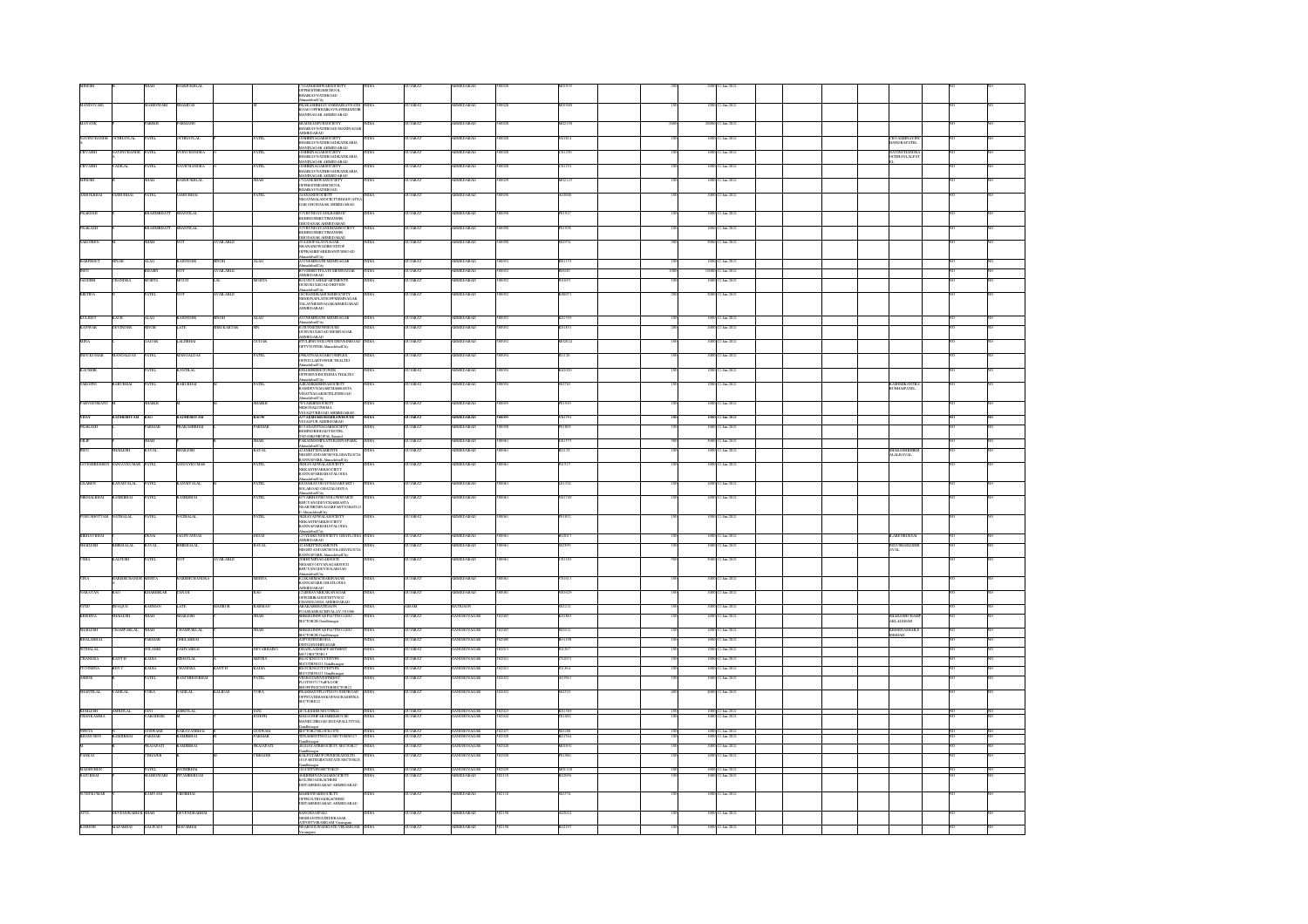| <b>SHAILESH</b>        |                   |                       |                         |               | BAVANPAYGACHARKHADKI                                                                                              | <b>NDIA</b>  | 149.47                                           |                        |      |        |       |                     |  |  |                            |  |  |
|------------------------|-------------------|-----------------------|-------------------------|---------------|-------------------------------------------------------------------------------------------------------------------|--------------|--------------------------------------------------|------------------------|------|--------|-------|---------------------|--|--|----------------------------|--|--|
| <b>VNDBH</b>           | <b>HHODBI</b>     | <b>AREKH</b>          | NCHHODBH                |               | OPPIAINTEMPLE Viramgam<br>TOVISALPUR TADASKROI                                                                    | NDIA         | UJARAT                                           | MEDABAL                |      |        |       |                     |  |  |                            |  |  |
|                        |                   |                       |                         |               | Xundhuka<br>GRRAMIIMANDIR BHATTFALI                                                                               |              |                                                  |                        |      |        |       |                     |  |  |                            |  |  |
| OMAL.                  | <b>IUPENDRA</b>   | ARIKH                 | HUPENDRA                | CESHAVLAL     |                                                                                                                   | <b>INDIA</b> | <b>UJARAT</b>                                    | HMEDARAD               |      | 01808  |       | 1000 12-Jan-2021    |  |  |                            |  |  |
|                        |                   |                       |                         |               | <b>IAVLA Bayla<br/>YOCHETANAHOTEL</b>                                                                             |              | <b>ARAT</b>                                      |                        |      |        |       |                     |  |  |                            |  |  |
| <b>BIMAL</b>           |                   |                       | ATURBHA                 |               | CHETANAHOT                                                                                                        |              | JARAT                                            | <b>THE NAGAR</b>       |      |        |       | tan 202             |  |  |                            |  |  |
| DILIPKUMAR             |                   | HAKKAR                | <b>ILDEVDAS</b>         | ikk al        | gan<br>HANAVAS BEHINDBAZAR                                                                                        |              | JARAT                                            | <b>DHI NAGAR</b>       |      |        | 2000  | Im 202              |  |  |                            |  |  |
| YOTSNA                 |                   | <b>HAKKAR</b>         | .<br>ASUBHAI            |               |                                                                                                                   |              | JARAT                                            | ANDHI NAGAR            |      |        |       | Jan-202             |  |  |                            |  |  |
|                        |                   |                       |                         |               | Nehram<br>!?SHREEJIPARK<br>!?SHREEJIPARK<br>!!STAHMEDABAD AHMEDABAD                                               |              |                                                  |                        |      |        |       |                     |  |  |                            |  |  |
|                        |                   |                       |                         |               |                                                                                                                   |              |                                                  |                        |      |        |       |                     |  |  |                            |  |  |
| MUKESH                 | <b>CHUBHA</b>     | MIN                   | <b>CHUBHAI</b>          |               | AMINWADACHAKLA DAHEGAM<br>DISTAHMEDABAD AHMEDABAD                                                                 |              | UJARAT                                           | <b>COHENAGAS</b>       |      |        |       | Im 202              |  |  |                            |  |  |
| MEENA                  |                   |                       | RAKASHBHAI              |               | OCHETANAHOTEL STSTAND                                                                                             |              | GUJARAT                                          | <b>JANDHI NAGAR</b>    |      |        |       | 1000 12-Jan-2021    |  |  |                            |  |  |
|                        |                   | MIN                   |                         |               |                                                                                                                   | <b>INDIA</b> |                                                  |                        |      | 402163 |       |                     |  |  |                            |  |  |
| <b>FATL</b>            |                   |                       |                         |               | Jehgam<br>¤OSTATKHANPUR TADIHYAM<br>DISTAHMEDABAD AHMEDABAD                                                       |              |                                                  |                        |      |        |       |                     |  |  |                            |  |  |
|                        |                   |                       |                         |               |                                                                                                                   |              |                                                  |                        |      |        |       |                     |  |  |                            |  |  |
|                        |                   | ATEL<br>ATEL          |                         |               | ULINIC28 NARODA<br>ISHORPATELNILAMHOSPITAL                                                                        |              | $\frac{\sqrt{\text{JAR}}\text{A}}{\text{JARAT}}$ |                        |      |        |       |                     |  |  |                            |  |  |
| <b>HACWATIRE</b>       |                   | AGDEN                 | <b>ALABLE</b>           |               | <b>JARODABAZAR NARODA</b><br>RAPSWAMBIARNANDASSO                                                                  | <b>UTVEA</b> | UJARAT                                           | <b>IMEDARAD</b>        |      |        |       | Im202               |  |  |                            |  |  |
|                        |                   |                       |                         |               | CIETYBANGLOWAREAKUBERN                                                                                            |              |                                                  |                        |      |        |       |                     |  |  |                            |  |  |
| <b>JEENA</b>           |                   | AGDE?                 | ALABLE                  |               | AGAR AhmadabudCity<br>18A2SWAMIHARNANDASSOC IET<br>BANGLOWAREAKUBERNAGAR                                          |              | UJARAT                                           | MEDABAD                |      |        |       | 1000 12-Jan-202     |  |  |                            |  |  |
|                        |                   |                       |                         |               | mahhadCity                                                                                                        |              |                                                  |                        |      |        |       |                     |  |  |                            |  |  |
| EENA                   |                   | <b>ATEL</b>           | .<br>NKAJ               |               |                                                                                                                   |              | <b>JARA</b>                                      |                        |      |        |       |                     |  |  |                            |  |  |
|                        |                   |                       |                         |               | <b>ISHWARBHUVAN<br/>GHANSHYAMNAGARSOCIETY</b><br>VILLAGEZUNTALDISTGANDHINA                                        |              |                                                  |                        |      |        |       |                     |  |  |                            |  |  |
|                        |                   |                       |                         |               | AR Daskesi<br>KIPOKANBHA TALDASKROI                                                                               |              |                                                  |                        |      |        |       |                     |  |  |                            |  |  |
| EGESH                  | NUBHAI            | ATEL.                 | HNUBHAI                 |               |                                                                                                                   |              | UJARAT                                           | MEDABAD                |      |        |       | 2000 12-Jan-202     |  |  |                            |  |  |
| .<br>ARATI             |                   | <b>ATT</b>            | INKUMAR                 |               | Daskroi<br>36KRISHNACORNER<br>NRRAMESHWARSOCANANDWADI                                                             |              | <b>ARAT</b>                                      |                        |      |        |       | $tan-202$           |  |  |                            |  |  |
|                        |                   |                       |                         |               | <b>SANPUR AhmadabadCity</b><br>16KRISHNACORNER                                                                    |              |                                                  |                        |      |        |       |                     |  |  |                            |  |  |
| HARATI                 |                   | HATT                  | RUNKUMAR                | ₹AT           | NRRAMESHWARSOCANANDWAD                                                                                            |              | UJARAT                                           | MEDABAD                |      |        | 3000  | Im(202)             |  |  |                            |  |  |
| ASMUKH                 |                   | .<br>VTEL             | <b>HABHAI</b>           |               | SANPUR AbmadabadCity<br>97SAMARATNAGAR ISANPUR                                                                    |              | <b>JARAT</b>                                     |                        |      |        | 10001 |                     |  |  |                            |  |  |
| .<br>WAIYALA           |                   | .<br>NCHAL            | .<br>Mai                |               | --------<br> dmudahadCity<br> SSSAMRATNAGAR ISANPUR                                                               |              | 1383                                             |                        |      |        |       |                     |  |  |                            |  |  |
|                        |                   |                       |                         |               |                                                                                                                   |              |                                                  |                        |      |        |       |                     |  |  |                            |  |  |
| MAYUR                  |                   | $\overline{\text{S}}$ | <b>HENDRA</b>           |               | AhmadabadCity<br>4AMBICACOLONY<br>OPPMORBITILES ISANPUR                                                           | VINI A       | 1149.47                                          | <b>MEDARAE</b>         |      |        |       | $1 - 202$           |  |  | <b>TT IOSH</b>             |  |  |
| <b><i>IAHENDRA</i></b> |                   | <b>HAKKAR</b>         | YANTE.AL                |               | <b>MERIMANISM CONTRACTOR</b><br>PLOTISBHAGRANAGARSOCIETY<br>BHGOVINDWADI ISANPUR                                  | <b>INDIA</b> | <b>JUJARAT</b>                                   | HMEDABAD               |      |        | 2000  | 3-Jan-2021          |  |  | YESHAMTHAK                 |  |  |
|                        |                   |                       |                         |               |                                                                                                                   |              |                                                  |                        |      |        |       |                     |  |  |                            |  |  |
| <b>FEYAS</b>           |                   |                       | <b>SKIIMAE</b>          |               | <b>MerodabadCity<br/>!6KRISHNACORNER</b>                                                                          |              | iawa <sup>1</sup>                                |                        |      |        |       |                     |  |  | <b>AR ATTRE</b>            |  |  |
|                        |                   |                       |                         |               | <b>RRAMESHWARSOCANANDWAD</b>                                                                                      |              |                                                  |                        |      |        |       |                     |  |  |                            |  |  |
| RITESH                 |                   | HATT                  | <b>UNKUMAR</b>          | <b>IATI</b>   | <b>SANPUR AhmadabadCity</b><br>6KRISHNACORNER<br>NRRAMESHWARSOCANANDWAD                                           |              | <b>UJARAT</b>                                    | HMEDABAD               |      |        | 3000  | J <sub>202</sub>    |  |  | <b>IARATIBHAT</b>          |  |  |
| AMRATI                 |                   | <b>TSHUKL</b>         |                         |               |                                                                                                                   |              |                                                  |                        |      |        |       |                     |  |  |                            |  |  |
|                        |                   |                       |                         |               | <b>SANPUR AhmadabadCity</b><br>ISRAMNAGARSOCIETY<br>RAILWAYSTATIONROAD VATVA                                      |              |                                                  |                        |      |        |       |                     |  |  |                            |  |  |
| OGESH                  |                   | VIEL                  | NIBHA                   |               | 3askroi<br>≀ILLAGECHENPUR                                                                                         |              | JARAT                                            | MEDABAL                |      |        |       | $b_{000}$ 202       |  |  |                            |  |  |
|                        |                   |                       |                         |               | <b>POSTJAGATPUR</b>                                                                                               |              |                                                  |                        |      |        |       |                     |  |  |                            |  |  |
| <b>ALDEVBHAI</b>       |                   | ATEL.                 | <b>HTARAM</b>           |               | VIRDIGVIJAYNAGAR Dascroi<br>12SHIVSHANKARSOCIETY<br>KASHIBAROAD RANIP                                             | NDIA         | UJARAT                                           | <b>MEDABAD</b>         |      |        |       | $3m-202$            |  |  |                            |  |  |
|                        |                   |                       |                         |               |                                                                                                                   |              |                                                  |                        |      |        |       |                     |  |  |                            |  |  |
| OVINDLAI               |                   |                       | <b>ALABLE</b>           |               | AHMEDABAD<br>2NURIPUNJSOCIETYPART<br>1NEARRADHASWAMIASHRAM                                                        |              | IARA                                             |                        |      |        |       |                     |  |  |                            |  |  |
| JANKI                  | MATLAI            | ATEI                  | <b>BIMATLAL</b>         |               | <b>LANIP AHMEDABAD</b><br>4ASHADIPSOCIETY                                                                         |              | UJARAT                                           | HMEDABAD               |      |        |       | $-3an-202$          |  |  | <b>IIMMATLALAN</b>         |  |  |
|                        |                   |                       |                         |               | <b>GAYATRIMANDIR POSTRANIP</b>                                                                                    |              |                                                  |                        |      |        |       |                     |  |  | ATLALPATEL                 |  |  |
| <b>IRITKUM</b>         |                   |                       |                         |               |                                                                                                                   |              |                                                  |                        |      |        |       |                     |  |  |                            |  |  |
|                        |                   |                       |                         |               |                                                                                                                   |              |                                                  |                        |      |        |       |                     |  |  |                            |  |  |
| PURVI                  | <b>MATLAI</b>     | ATEL                  | <b>MATLAL</b>           |               | MAMEDARAD<br>42LAXMIDEEPSOCIETY<br>NRBALOLNAGAR RANIP<br>4HMEDARAD<br>14ASHADIPSOCIETY<br>GAYATRIMANDIR POSTRANIP | <b>STYLE</b> | UJARAT                                           | HMEDABAD               |      |        | m     | $\frac{1}{2}$       |  |  | <b>IMMATLALAN</b>          |  |  |
|                        |                   |                       |                         |               |                                                                                                                   |              |                                                  |                        |      |        |       |                     |  |  | ATLALPATEL                 |  |  |
| JPAL                   |                   |                       | ATLAL                   |               | AHMEDABADA TOSTKAMI<br>14ASHADIPSOCIETY<br>GAYATRIMANDIR POSTRANIP                                                |              |                                                  |                        |      |        |       |                     |  |  | <b>MATLAL</b>              |  |  |
| ALPA                   |                   |                       |                         |               |                                                                                                                   |              | <b>IARA</b>                                      |                        |      |        |       |                     |  |  |                            |  |  |
|                        |                   |                       |                         |               | AHMEDABAD<br>4SUTTARHSGPACHLALSOC<br>5WAGELHADRANIL ALBAD                                                         |              |                                                  |                        |      |        |       | J <sub>20</sub> 202 |  |  |                            |  |  |
| <b>AYNABEN</b>         | <b>MANCHAND</b>   | ATEI                  | <b><i>ANCHANDRA</i></b> |               | AhmadahadCity<br>AhmadahadCity<br>ATPOSTSARDHAV<br>INVELATARSPARA                                                 |              | JARAT                                            | NDHI NAGAR             |      |        |       | Im(202)             |  |  | PRAHLADBHAR<br>AGUDASPATEL |  |  |
|                        |                   |                       |                         |               | ISTGANDHINAGARNG Gandhin                                                                                          |              |                                                  |                        |      |        |       |                     |  |  |                            |  |  |
| <b>UMAN</b>            |                   |                       |                         |               |                                                                                                                   |              |                                                  |                        |      |        |       |                     |  |  |                            |  |  |
|                        |                   |                       |                         |               | NY COLOMBOLINY<br>NYELATARSPARA<br>NSTGANDHINAGARNG Gun                                                           |              |                                                  |                        |      |        |       |                     |  |  | .<br>HANDUBH<br>HLADBHAI   |  |  |
|                        |                   |                       |                         |               |                                                                                                                   |              |                                                  |                        |      |        |       |                     |  |  |                            |  |  |
| <b>AJESH</b>           |                   | IHZC                  | <b>BALDEVBHAI</b>       | OSHI          | <b>ATPOSTVADU TAKADI</b>                                                                                          | <b>INDIA</b> | GUJARAT                                          | <b><i>LAHESANA</i></b> | 2705 | 02299  |       | 1000 12-Jan-2021    |  |  |                            |  |  |
| URESH                  | ABHAI             | ATEL.                 | ABHAI                   | JE.           | <b>OSTMEHESANA Kadi</b><br>ATPOSTKHERVA TADISTMEH                                                                 | INDIA        | <b>UJARAT</b>                                    | <b>VEESANA</b>         |      | 2825   | 4000  |                     |  |  |                            |  |  |
|                        |                   |                       |                         |               | RESIPARAVAS MEHSANA                                                                                               |              |                                                  |                        |      |        |       |                     |  |  |                            |  |  |
| <b>ASUBEN</b>          | .<br>Wila         | viel                  | <b>ALABLE</b>           |               | <b>POVISATPURATAKADI</b><br><b>IMEHSANANK</b>                                                                     |              | JARA                                             | <b>VEESAN</b>          |      |        |       | $3m-202$            |  |  |                            |  |  |
|                        |                   |                       |                         |               | <b>TOSPTEACHERHOUSE MEHSANA</b>                                                                                   |              |                                                  |                        |      |        |       |                     |  |  |                            |  |  |
| MEHTA                  | HANDULAL          | <b>ALKSHI</b>         | <b>ALKSHI</b>           |               | UMIYASOCIETY NRSHEFALEE                                                                                           | <b>INDIA</b> | GUJARAT                                          | <b>IAHESANA</b>        |      | 001547 |       | 1000 12-Jan-2021    |  |  |                            |  |  |
|                        |                   | <b>IADULAI</b>        | ANDULA                  |               | OSTMEHSANA MEHSANA.<br>HUMIYASOCIETY NRSHEFALEE                                                                   |              | 13.9 3                                           |                        |      |        |       |                     |  |  |                            |  |  |
| <b>FHTA</b>            |                   | HADULAL               | <b>LANDER AT</b>        |               | )<br>STMEHSANA MEHSANA<br>STUMIYASOCIETY NRSHEFALEE                                                               | <b>INDIA</b> | <b>TARAT</b>                                     | <b>IHESANA</b>         |      |        |       | Im 202              |  |  |                            |  |  |
| <b><i>ICEHMED</i></b>  | <b>ATIM A</b>     | A UWALA               | <b>ARFFRHAI</b>         |               | DISTMEHSANA MEHSANA<br>VHORWADJUNIMHOLAT                                                                          | <b>INDIA</b> | TA RATIO                                         | <b>AHESANA</b>         |      | 60124  |       | 1000 12-5m-202      |  |  |                            |  |  |
|                        |                   |                       |                         |               |                                                                                                                   |              |                                                  |                        |      |        |       |                     |  |  |                            |  |  |
| 'ATEL                  | EETA              | <b>DPATLAL</b>        | <b>PATLAL</b>           |               | <b>FRIORD CHAKLA KADI Kali</b><br>J4LAXMINARAYANSOCIETY<br>NRSHEFALEE DISTMEHSANA                                 | NDIA         | UJARAT                                           | AHESANA                |      | )  193 | 1000  | $3m-202$            |  |  |                            |  |  |
| ATEL.                  |                   | WEKLA                 | <b>NEKLAL</b>           |               |                                                                                                                   |              | JARAT                                            | HESAN                  |      |        |       | $Jan-202$           |  |  |                            |  |  |
|                        |                   |                       |                         |               | EHSANA<br>4LAXMINARAYANSOCIETY<br>8RSHEEALLEE DISTMEHSANA                                                         |              |                                                  |                        |      |        |       |                     |  |  |                            |  |  |
| <b>ATEL</b>            | <b>NEKLAI</b>     | <b>MDAS</b>           | MDAS                    |               | MEHSANA<br>14LAXMINARAYANSOCIETY<br>NRSHEFALEE DISTMEHSANA                                                        |              | <b>JARA</b>                                      | HESANA                 |      |        |       |                     |  |  |                            |  |  |
|                        |                   |                       |                         |               |                                                                                                                   |              |                                                  |                        |      |        |       |                     |  |  |                            |  |  |
| ATEL                   | wela              | <b>WEKLAL</b>         | <b>NEKLAL</b>           |               | NEHSANA<br>HEHSANA<br>NRSHEEALLEE DISTMEHSANA<br>NRSHEEALLEE DISTMEHSANA                                          |              | <b>UJARAT</b>                                    | <b>VIESAN</b>          |      |        |       | 1000 12-Jan-202     |  |  |                            |  |  |
| ATEL.                  | <b>J I AVIREN</b> | EVENDRA               | <b>VENDRA</b>           |               | EHSANA<br>ILAXMINARAYANSOCIETY                                                                                    |              | 14847                                            | <b>HESANA</b>          |      |        |       | Im 202              |  |  |                            |  |  |
|                        |                   |                       |                         |               | NRSHEEALLEE DISTMEHSANA                                                                                           |              |                                                  |                        |      |        |       |                     |  |  |                            |  |  |
| ATEL:                  | OPATLAL           | <b>IANEKLAL</b>       | <b>IANEKLAL</b>         |               | MEHSANA<br>14LAXMINARAYANSOCIETY<br>NRSHEFALEE DISTMEHSANA                                                        | <b>STOLA</b> | UJARAT                                           | AHESANA                |      |        |       | 1000 12-Jan-2021    |  |  |                            |  |  |
|                        |                   |                       |                         |               |                                                                                                                   |              |                                                  |                        |      |        |       |                     |  |  |                            |  |  |
| ATEL.                  | MITRA             | NEKLAI                | NEKLAL                  |               | MEHSANA<br>MEHSANA<br>NRSHEEALLEE DISTMEHSANA<br>NRSHEEALLEE DISTMEHSANA                                          |              | AR A                                             |                        |      |        |       |                     |  |  |                            |  |  |
|                        |                   |                       |                         |               | EHSANA<br>TPOVISATPURATAKADI                                                                                      |              |                                                  |                        |      |        |       |                     |  |  |                            |  |  |
| .<br>HANTILAL          | <b>ARSOTAM</b>    | ATEL                  | <b>ARSOTAM</b>          |               | <b>DIMEHSANANK</b>                                                                                                | NDIA         | UJARAT                                           | <b>AHESANA</b>         |      |        |       | J <sub>202</sub>    |  |  |                            |  |  |
|                        |                   |                       |                         |               | <b>COSPTEACHERHOUSE MEHSANA</b>                                                                                   |              |                                                  |                        |      |        |       |                     |  |  |                            |  |  |
| <b>ORA</b>             |                   |                       | <b>INKUMA</b>           |               | UMIYASOCIETY NRSHEFALEE                                                                                           |              |                                                  |                        |      |        |       | 1000 12-Jan-202     |  |  |                            |  |  |
| VORA                   | <b>LANDRIKA</b>   |                       | ANAKKUMAR KANAKKUMAR    |               | MSTMEHSANA MEHSANA<br>IUMIYASOCIETY NRSHEFALEE                                                                    | <b>INDIA</b> | TARAT                                            | <b>AHERANA</b>         |      | 11470  |       | 1000 12-Jse-202     |  |  |                            |  |  |
| VORA                   | <b>VANT</b>       | <b>ALUANKO</b>        | KALYANI                 |               | <b>OSTMEHSANA MEHSANA</b><br>HUMIYASOCIETY NRSHEFALEE                                                             | <b>INDIA</b> | GUJARAT                                          | <b>AHESANA</b>         |      | 01471  |       | 1000 12-Jan-2021    |  |  |                            |  |  |
| <b>GIRISH</b>          |                   | <b>AllAR</b>          | OPATLAL                 | IAIJAR        | DISTMEHSANA MEHSANA.<br>29MAHAVIRSOCIETY                                                                          | INDIA        | GUJARAT                                          | <b>JANDHI NAGAR</b>    |      | 001428 |       | 3000 12-Jan-2021    |  |  |                            |  |  |
| <b>NKAJ</b>            |                   | æ                     |                         |               |                                                                                                                   |              | <b>IARA</b>                                      |                        |      |        |       |                     |  |  |                            |  |  |
|                        |                   |                       |                         |               | NEARHIGHWAY Kalol<br>TORAKANPURTALOKOKA<br>POSTSATEJ DISTMEHSAN/                                                  |              |                                                  |                        |      |        |       |                     |  |  |                            |  |  |
| RAKASH                 |                   | <b>HAKKAS</b>         |                         |               | ISANA<br>ANSHYAMINVESTMENT                                                                                        |              | <b>JARA</b>                                      | <b>SDHI NAGAR</b>      |      |        |       |                     |  |  |                            |  |  |
|                        |                   |                       |                         |               | <b>JESARATESTATE</b>                                                                                              |              |                                                  |                        |      |        |       |                     |  |  |                            |  |  |
| <b>IMLABEN</b>         |                   | .<br>ARAIYA           | <b>VMITAL</b>           | <b>JRAIYA</b> | VEPARIJINBHSTDEPOT Kalol<br>ALSVIJAYFLATS<br>VIJAYOLMILLCOMPOUND                                                  | NDIA         | UJARAT                                           | ANDHI NAGAR            |      |        |       | 1000 12-Jan-202     |  |  | WANTKUMAR<br>WAIYA         |  |  |
| <b>MINAN</b>           |                   | .<br>TFI              |                         |               |                                                                                                                   |              | <b>JARA</b>                                      | <b>RENDRA NAGAR</b>    |      |        |       |                     |  |  |                            |  |  |
|                        |                   |                       |                         |               | NEARAMBICABUSSTAND Kal<br>TAPATDI DISTSURENDRANA<br>ATKAMALPUR Dasala                                             |              |                                                  |                        |      |        |       |                     |  |  |                            |  |  |
|                        |                   |                       |                         |               |                                                                                                                   |              |                                                  |                        |      |        |       |                     |  |  |                            |  |  |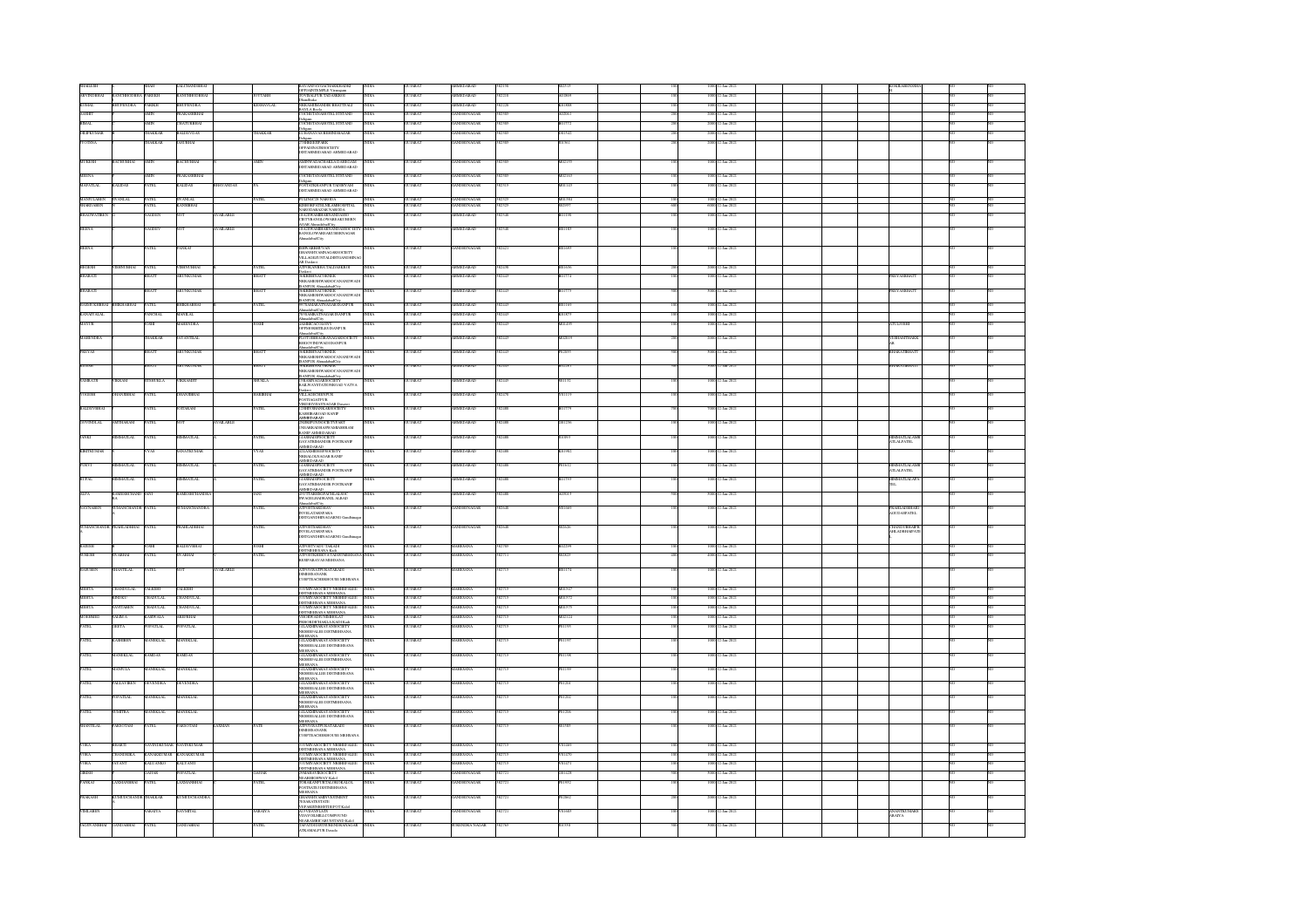| 11.72                 |                       |               | <b>WARBHA</b>          |                 |               | APATDI DISTSURENDRANAGAR                                                              | NDIA             | UJARAT                    | <b>RENDRA NAGAR</b>    |                  |        |      |                                      |  |                          |  |  |
|-----------------------|-----------------------|---------------|------------------------|-----------------|---------------|---------------------------------------------------------------------------------------|------------------|---------------------------|------------------------|------------------|--------|------|--------------------------------------|--|--------------------------|--|--|
|                       |                       |               |                        |                 |               | <b>CIKAMALPUR Dasada</b>                                                              |                  |                           |                        |                  |        |      |                                      |  |                          |  |  |
|                       |                       |               |                        |                 |               | VANTAMA ATCHARAD                                                                      |                  | <b>TARA</b>               | <b>ATMIENTATIO</b>     |                  |        |      |                                      |  |                          |  |  |
| <b>HOR</b>            |                       |               | JOMAL                  |                 |               | <b>NIJAPUR Marsa<br/>GARCATLAR YSTORE</b>                                             |                  | JARAT                     | HESANA                 |                  |        |      | $tan-2021$                           |  |                          |  |  |
|                       |                       |               |                        |                 |               | ROADGOZARIA TAVIJAPUR                                                                 |                  |                           |                        |                  |        |      |                                      |  |                          |  |  |
| <b>KAUSHIKKUMA</b>    | ATVARLAL              | ATEL.         | <b>TVARLAL</b>         |                 | ТE            | <b>ESSIS</b><br>VANPURA ATPOLADOL                                                     | <b>DIA</b>       | UJARAT                    | AHESANA                |                  |        |      | 2-Jan-2021                           |  |                          |  |  |
| .<br>Jivanlal         |                       | m             | RALAI                  |                 |               | AVIJAPUR Vijapar<br>.OTNO23OLIXIANGBAZAR                                              |                  | <b>JARAT</b>              | NDHI NAGAI             |                  |        |      | $1 - 30$                             |  |                          |  |  |
|                       |                       |               |                        |                 |               | ECOMPANY ATMANSA<br>ECOMPANY ATMANSA<br>VUJAPURDISTMEHSANA                            |                  |                           |                        |                  |        |      |                                      |  |                          |  |  |
|                       |                       |               |                        |                 |               |                                                                                       |                  |                           |                        |                  |        |      |                                      |  |                          |  |  |
| AKBARKHAN             | <b>MPAMIYA</b>        | ATHAN         | <b>ADAIMIYA</b>        |                 | THAN          | HSANA<br>ISTATEBANKOFINDIA VIJAPUR                                                    | <b>NDIA</b>      | <b>JUJARAT</b>            | <b>IAHESANA</b>        |                  |        |      | 000 12-Jan-2021                      |  |                          |  |  |
|                       |                       |               |                        |                 |               | ISTMEHSANA MEHSANA                                                                    |                  |                           |                        |                  |        |      |                                      |  |                          |  |  |
| <b>CANAIYALAL</b>     | <b>NKARDA</b>         | <b>VTEL</b>   | ANKARDAS               |                 |               | ANAIY ALALSHROFF<br>HATRIKUWA DISTMEHSANANG                                           |                  | UJARAT                    | AHESANA                |                  |        |      | J <sub>20</sub> 202                  |  |                          |  |  |
|                       |                       |               |                        |                 |               |                                                                                       |                  |                           |                        |                  |        |      |                                      |  |                          |  |  |
| MADHUBEN              |                       | Æ             | <b>AGUBHAI</b>         |                 |               | HSANA<br>MOTIPURAVEDA ATVIJAPUR                                                       |                  | JARAT                     | VESANA                 |                  |        |      | $Jan-202$                            |  |                          |  |  |
| <b>GARANBHAI</b>      |                       | VTEL          | <b>AHLDDAS</b>         |                 |               | <b>IMEHSANANG MEHSANA</b><br>EPANKOENDJA VIJAPUR                                      | <b>NDIA</b>      | UJARAT                    | AHESANA                |                  |        |      | $tan-202$                            |  |                          |  |  |
|                       |                       |               |                        |                 |               | STMEHSANANG MEHSANA.<br>WCHVATIINVESTMENT                                             |                  |                           |                        |                  |        |      |                                      |  |                          |  |  |
| YOGESHKUMA            |                       | .<br>VTEI     | <b>ALDEVBHAI</b>       |                 |               |                                                                                       |                  | <b>UJARA</b>              | AHESANA                |                  |        |      | J <sub>20</sub> 202                  |  |                          |  |  |
|                       |                       |               |                        |                 |               | 4RAMBAGSHOPINGCENTER<br>/UAPURDISTMEHSANA MEHSAN                                      |                  |                           |                        |                  |        |      |                                      |  |                          |  |  |
| AYESH                 |                       | <b>ATEL</b>   | <b>RUBHAI</b>          |                 |               | TCANCISTIQ VITADI ID                                                                  |                  | <b>JARA</b>               | HESANA                 |                  |        |      |                                      |  |                          |  |  |
| <b>TTABEN</b>         | ABUBHAI               | <b>ATEL</b>   | ABUBHAI                |                 |               | <b>ISTMEHSANA MEHSAN.</b><br>OSTSANGPUR VIJAPUR                                       |                  | <b>JUJARAT</b>            | <b><i>EAHESANA</i></b> |                  |        |      | 1000 12-Jan-2021                     |  |                          |  |  |
|                       |                       |               |                        |                 | <b>ATFI</b>   |                                                                                       | <b>NDIA</b>      |                           |                        |                  |        |      |                                      |  |                          |  |  |
| SARAYANB              | <b>THABHAI</b>        | <b>ATEL</b>   | THABHAI                | <b>VABAHI</b>   |               | <b>ISTMEHSANA MEHSANA</b><br>TLALPURPOSTSACHODA                                       | <b>DIA</b>       | <b>JUJARAT</b>            | <b>ABARKANTHA</b>      |                  |        |      | 1000 12-Jan-2021                     |  |                          |  |  |
| <b>MESH</b>           | ANTILAL               | )KAR          | YANTE.AL               |                 |               | TAIDARDISTSABARKANTH like<br>GANGOTRIHOUSE<br>MADASAROADTALOD                         | DИ               | UJARAT                    | ABARKANTHA             |                  |        |      | $\frac{1}{2}$ an-2021                |  |                          |  |  |
|                       |                       |               |                        |                 |               |                                                                                       |                  |                           |                        |                  |        |      |                                      |  |                          |  |  |
| JAYANTILAI            | <b>AVEA</b>           | <b>EHTA</b>   |                        | <b>ALABLE</b>   |               | <b>ISTSABARKANTH Talod</b><br>OHJSHETH NAGRIKBANKHO                                   | <b>NDIA</b>      | <b>HARAT</b>              | RARKANTHA              |                  |        |      | Im202                                |  |                          |  |  |
| MITESH                |                       | <b>NDHI</b>   | URESH                  |                 |               | odasa<br>ALJITNAGAR STATIONROAD                                                       | NDIA             | <b>UJARAT</b>             | <b>ABARKANTHA</b>      |                  |        |      | -<br>Jan-2021                        |  |                          |  |  |
|                       |                       |               |                        |                 |               |                                                                                       |                  |                           |                        |                  |        |      |                                      |  |                          |  |  |
| .<br>KAUSHIK          |                       | <b>IGDI</b>   |                        |                 |               | KGUJ Idar<br>ISHAKTINAGARSOCIETY                                                      | <b>NDIA</b>      | GUJARAT                   | <b><i>IAHESANA</i></b> |                  |        |      | 1000 12-Jan-2021                     |  |                          |  |  |
|                       |                       |               |                        |                 |               | MBLICHAUTTAMEHSANA                                                                    |                  |                           |                        |                  |        |      |                                      |  |                          |  |  |
| SATISH                | .<br>NTI Al           | HAH           | NTLAL                  | <b>CINAL AL</b> |               | <b>JARAT MEHSANA</b><br>EWFLOWERKUNUSOCIETY<br>ANDNAGARPALDI                          |                  | <b>JARAT</b>              | <b>HESANA</b>          |                  |        |      | $50^{20}$                            |  |                          |  |  |
|                       |                       |               |                        |                 |               | HMEDABAD<br>VIRATNAGAR VISNAGARROAD                                                   |                  |                           |                        |                  |        |      |                                      |  |                          |  |  |
| SATWANT               | <b>AUR</b>            | ANESSER       | HER                    | vан             |               |                                                                                       | <b>NDIA</b>      | GUJARAT                   | <b>IAHESANA</b>        |                  |        |      | 1000 12-Jan-2021                     |  |                          |  |  |
| <b>SWAPNA</b>         |                       |               | RIPESH                 | HANDRA          |               | aboana<br>DNCDASONGCWELL                                                              | NDIA             | GUJARAT                   | <b><i>IAHESANA</i></b> |                  |        |      | 1000 12-Jan-2021                     |  |                          |  |  |
| <b>NABEN</b>          |                       | <b>TEI</b>    | ANTE.AL.               |                 |               | DGGINGSECTION Mahesana<br>HINGLAISOCIETY                                              | æа               | JARAT                     | AHESANA                |                  |        |      | J <sub>202</sub>                     |  |                          |  |  |
|                       |                       |               |                        |                 |               | IDHARAMCINEMA Mahesana<br>KRISHNASOCIETY JAILROA                                      |                  |                           |                        |                  |        |      |                                      |  |                          |  |  |
| <b>GDISH</b>          |                       |               | LCHAND                 |                 |               |                                                                                       |                  | <b>JARA</b>               | <b>HESANA</b>          |                  |        |      |                                      |  |                          |  |  |
| <b>JAYMIN</b>         |                       | <b>ATEL</b>   | <b>TINKUMAR</b>        |                 | <b>ATE</b>    | ahesana<br>HNGLAISOCIETY                                                              | <b>NDIA</b>      | <b>UJARAT</b>             | <b><i>EAHESANA</i></b> |                  | 76     |      | 1000 12-Jan-2021                     |  |                          |  |  |
| <b>IIGNA</b>          | INKUMAR               | HAH           |                        |                 |               | HDHARAMCINEMA Mahesara<br>SARVODAYBANKSTUFFSOCIETY                                    | <b>INDIA</b>     | .<br>JUARAT               | <b>TAHESANA</b>        |                  |        |      | 2-Jan-2021                           |  |                          |  |  |
|                       |                       |               |                        |                 |               | <b>RRUTURAJFLATS TBROAD</b>                                                           |                  |                           |                        |                  |        |      |                                      |  |                          |  |  |
| KAUSHIK               |                       | VTEL          | <b>NUBHA</b>           |                 |               | esana<br>GGI AISOCIETY                                                                |                  | <b>UARA</b>               | <b>AHESAN</b>          |                  |        |      | 2-Jan-202                            |  |                          |  |  |
| <b>MANGEREN</b>       |                       | <b>ATFI</b>   | <b>ANTIRHAL</b>        |                 |               | HDHARAMCINEMA Mahesar<br>HINGLAISOCIETY                                               |                  | <b>GUJARAT</b>            | <b>AMERANA</b>         |                  |        |      |                                      |  |                          |  |  |
|                       |                       |               |                        |                 | <b>ATE</b>    |                                                                                       | <b>NDIA</b>      |                           |                        |                  | ni 283 |      | 1000 12-Jan-2021                     |  |                          |  |  |
| <b>TTINKUMAR</b>      |                       | ATEL.         | <b>IANUBHAI</b>        |                 | <b>ATE</b>    | HDHARAMCINEMA Mahesara<br>HINGLAISOCIETY                                              | INDIA            | GUJARAT                   | <b>LAHESANA</b>        |                  | 1450   |      | 1000 12-Jan-2021                     |  |                          |  |  |
| <b>CILESH</b>         |                       | VTEL.         | <b>SABHAI</b>          |                 | .<br>Viei     |                                                                                       | NDIA             | <b>UJARAT</b>             | <b>TAHESANA</b>        |                  | 182    | 3000 | 2-Jan-2021                           |  |                          |  |  |
|                       |                       |               |                        |                 |               | HENELSEKALLET<br>HEDHARAMCINEMA Mahesar<br>AKARMBHOOMISOCIETY<br>LADHANPURROAD TPROAD |                  |                           |                        |                  |        |      |                                      |  |                          |  |  |
| URYABEN               |                       | .<br>TEL      | <b>ESH</b>             |                 |               | lahesana<br>SHILLINAGARI<br>HMANMOHANSOCHIGHWAY                                       |                  | <b>JARA</b>               | HESAN                  |                  |        |      |                                      |  |                          |  |  |
|                       |                       |               |                        |                 |               |                                                                                       |                  |                           |                        |                  |        |      |                                      |  |                          |  |  |
| <b>VISHABHAI</b>      |                       | ATEL.         | HWERLAL                |                 | <b>ATE</b>    | ÆHSANA MEHSANA<br>AKARMGHOOMISOCIETY                                                  | <b>DIA</b>       | <b>JUARAT</b>             | <b><i>IAHESANA</i></b> |                  |        |      | 2000 12-Jan-2021                     |  |                          |  |  |
|                       |                       |               |                        |                 |               | DHANPURROADTPROAD                                                                     |                  |                           |                        |                  |        |      |                                      |  |                          |  |  |
| <b>HANIBI</b>         |                       |               |                        |                 |               | hesana<br>SHWARNAGARSOCIETY                                                           |                  | 1494                      | $\overline{a}$         |                  |        |      |                                      |  |                          |  |  |
| <b>MAFATLAL</b>       | <b>ANCHHARAN</b>      | <b>ATFI</b>   | <b>IANCHHARAM</b>      |                 | <b>ATE</b>    | <b>(TPOBALISANANG Patan)<br/>(TPOBHANDU VACHALIPALI)</b>                              | <b>NDIA</b>      | <b>GUIARAT</b>            | <b>TAHERANA</b>        |                  |        |      | 2000 12-Jan-2021                     |  |                          |  |  |
|                       |                       |               |                        |                 |               |                                                                                       |                  |                           |                        |                  |        |      |                                      |  |                          |  |  |
| SHISH                 | <b>OVINDILAL</b>      | ARIKH         | OVINDLAL               |                 | ARIKH         | <b>OSTMEHSANA MEHSANA</b><br>ÆHTAOLE SIDDHPUR Sidipur                                 | <b>INDIA</b>     | GUJARAT                   | <b>ATAN</b>            |                  |        |      | 1000 12-Jan-2021                     |  | <b>RVESHJAYN</b><br>JOSH |  |  |
| .<br>ASMUKH           | CHAND                 | TE.           | <b>LCHANDB</b>         |                 |               | <b>BRATHVAS ATPOBILIVA</b>                                                            |                  | JARAT                     | ATAN                   |                  |        |      | $3m-202$                             |  |                          |  |  |
|                       |                       |               |                        |                 |               |                                                                                       |                  |                           |                        |                  |        |      |                                      |  |                          |  |  |
|                       |                       |               |                        |                 |               |                                                                                       |                  |                           |                        |                  |        |      |                                      |  |                          |  |  |
|                       |                       |               |                        |                 |               |                                                                                       |                  | iarat                     |                        |                  |        |      | $tan-202$                            |  |                          |  |  |
|                       |                       |               |                        |                 |               | 'ASIDHPUR Sidhpur<br>IARKISHANCHAUHAN<br>LALAIISMAHAD NADIROAD Sidhp                  |                  |                           |                        |                  |        |      |                                      |  |                          |  |  |
| <b>ARSANBHA</b>       |                       | <b>TEL</b>    |                        |                 |               | <b>VBAYNAGARSOCIETY SIDHPUR</b>                                                       | NDIA.            | <b>JARA</b>               | <b>TAN</b>             |                  |        | 2000 | $Jan-202$                            |  |                          |  |  |
| <b>AXMIBEN</b>        |                       | æ             | RAYANBHAI              |                 |               |                                                                                       | NDIA             | JARAT                     | <b>TAN</b>             |                  |        |      | J <sub>20</sub>                      |  |                          |  |  |
|                       |                       |               |                        |                 |               | <b>Schpar</b><br>ATPOSTSEDRANA TASIDHPUR<br>ATPOSTSEDRANA TASIDHPUR                   |                  |                           |                        |                  |        |      |                                      |  |                          |  |  |
| PARESH<br>PRAVINKUMAF | ROOVANDA              | AVE<br>ATEL   | KAMLESH<br>HARGOVANDAS |                 |               | DIMEHSANA MEHSANA<br>LAXMIPOLE KALIGHERI Sidiput<br>CHECHATVASKAHODA                  | <b>NDIA</b>      | GUJARA<br><b>JUJARAT</b>  | PATAN<br>PATAN         |                  |        |      | 5000 12-Jan-2021<br>5000 12-Jan-2021 |  |                          |  |  |
|                       |                       |               |                        |                 |               | <b>TASIDHPUR Sidhpar</b>                                                              |                  |                           |                        |                  |        |      |                                      |  |                          |  |  |
| UNILKUMAR             |                       | <b>INCHAL</b> | <b>RIKAMLAL</b>        |                 |               | HHUVARAFALI<br>URISHUKALSSTREET SIDHPUR                                               |                  | <b>JARA</b>               | <b>TAN</b>             |                  |        |      |                                      |  |                          |  |  |
|                       |                       | ATEL          | <b>ANGARAM</b>         |                 | <b>ATF</b>    |                                                                                       | <b>NDIA</b>      | <b>GUILARAT</b>           | <b>ATAN</b>            |                  |        |      |                                      |  |                          |  |  |
| SHAILESH              |                       |               |                        |                 |               | dipur<br>TPOSTSEDRANA TASIDHPUR                                                       |                  |                           |                        |                  |        |      | 5000 12-Jan-2021                     |  |                          |  |  |
| ISHNU                 | <b>VDHAVLAL</b>       | ATEL.         | <b>ADHAVLAL</b>        |                 |               | )<br>STMEHSANA MEHSANA<br>VILLAGESUJANPUR TALSIDHPUR<br><b>ISTMEHSANA MEHSANA</b>     | NDIA             | UJARAT                    | <b>ATAN</b>            |                  |        | 3000 | $3m-202$                             |  |                          |  |  |
|                       |                       |               |                        |                 |               |                                                                                       |                  |                           |                        |                  |        |      |                                      |  |                          |  |  |
| ABULAL                | VRAME                 | <b>AZARI</b>  | VARAMB                 |                 |               | <b>AZARIVAS ATPOSTBILIYA</b>                                                          | <b>DIA</b>       | UJARAT                    | ATAN                   |                  |        |      | $2-3an-2021$                         |  |                          |  |  |
|                       | <b>MPAKIA</b>         |               | WPAKLAL                |                 |               | SIDHPURDISTMAHESAN.                                                                   |                  | <b>TARAT</b>              | HESAN                  |                  |        |      | $-202$                               |  |                          |  |  |
| <b>ASHOKBHA</b>       | IKARAM                | <b>IAWADA</b> | <b>IKARAM</b>          |                 | <b>IAWADA</b> | <b>EVDAVAD Units</b><br><b>DVIJAYTALOR</b>                                            | <b>CIVEA</b>     | <b>UJARAT</b>             | <b>TAHESANA</b>        |                  |        |      | $\frac{1}{2}$ lan-2021               |  |                          |  |  |
|                       |                       |               |                        |                 |               | OPRATAPCHAMBER                                                                        |                  |                           |                        |                  |        |      |                                      |  |                          |  |  |
| <b>AMRATBHAI</b>      | <b>DITARAM</b>        | ATEL.         | <b>TARAM</b>           |                 | <b>ATEL</b>   | <b>TATIONROAD Unibs<br/>OPPMAYURSOCIETY</b>                                           | NDIA             | GUJARAT                   | <b>IAHESANA</b>        |                  |        |      | 1000 12-Jan-2021                     |  |                          |  |  |
| <b>ANKIT</b>          |                       | <b>ATEI</b>   | $\sqrt{2}$             |                 |               | EARRAMBAG Unjha<br>'RYSTALINVESTMEN'                                                  | .<br>mts         | 1149.47                   | <b>LIDEANA</b>         |                  |        |      | $\frac{1}{2}$                        |  |                          |  |  |
|                       |                       |               |                        |                 |               | STALINVESTMENT<br>29MAHAVIRCOMPLEX                                                    |                  |                           |                        |                  |        |      |                                      |  |                          |  |  |
|                       |                       |               |                        |                 |               |                                                                                       |                  |                           |                        |                  |        |      |                                      |  |                          |  |  |
| ANSUYA<br>AMBALAL     | JIGNESH<br>SHANKARLAI | MODY<br>PATEL | IIGNESH<br>SHANKARLAI  |                 | MODY<br>PATEL | STATIONROAD Uniba<br>J.HARCHAKALA Uniba<br>COAMBALA ISHANKARLALPATEL                  | INDIA<br>INDIA   | <b>GUJARAT</b><br>GUJARAT | MAHESANA<br>MAHESANA   | 384170<br>884170 |        |      | 5000 12-Jan-2021<br>1000 12-Jan-2021 |  |                          |  |  |
|                       |                       |               |                        |                 |               | HANKARPARU                                                                            |                  |                           |                        |                  |        |      |                                      |  |                          |  |  |
| WIT                   |                       | НАН           | <b>HAMPAKLAL</b>       |                 | SHAH          | <b>RDUDHALINDESH Unibs<br/>UVATWADO KHAJERURIPOLE</b>                                 | INDIA            | GUJARAT                   | <b>LAHESANA</b>        |                  | 2104   |      | 10000 12-Jan-2021                    |  |                          |  |  |
| AMRATBHAI             | ARSANDAS              | ATEL.         | ARSANDAS               |                 | PATEL.        |                                                                                       | $\mathbb{N}$ DIA | GUJARAT                   | <b>IAHESANA</b>        |                  | 210    |      | 1000 12-Jan-2021                     |  |                          |  |  |
|                       |                       |               |                        |                 |               | iijhi<br>IRANAMARCHANT PIPANAPARU                                                     |                  |                           | HESANA                 |                  |        |      |                                      |  |                          |  |  |
|                       |                       |               | <b>MPAKLAL</b>         |                 |               | STSHIHI Unjha<br>VATWADO KHAJOORPOLE                                                  |                  | JARAT                     |                        |                  |        |      | $an-202$                             |  |                          |  |  |
| HARAT                 |                       | VTEL          | <b>ABULAL</b>          |                 | <b>TFI</b>    | UVATWADO 6000<br> NJHA Unjha<br> ~~~FVINVESTMENT<br><b>JPPUCOBANK STATONROAD Uni</b>  |                  | <b>UARAT</b>              | AHESANA                |                  |        |      | $\frac{1}{2}$ an-2021                |  |                          |  |  |
|                       |                       |               |                        |                 |               |                                                                                       |                  |                           |                        |                  |        |      |                                      |  |                          |  |  |
| ABUBHA                |                       | ARAM          | <b>ARAMDA</b>          |                 |               | LABHAIAPATEL STATIONROAD                                                              |                  | iara                      |                        |                  |        |      |                                      |  |                          |  |  |
|                       |                       |               |                        |                 |               | PPPASHUDVAKHANU Unjha                                                                 |                  |                           |                        |                  |        |      |                                      |  |                          |  |  |
| <b>HAVESH</b>         | AMERICA               | ATEL          | <b>AIRE</b>            |                 |               | <b>HOLMSHA</b><br>AHDEVPURACOLONY UNIHA                                               |                  | UJARAT                    | <b>HESANA</b>          |                  |        |      | 2.Isn.202                            |  |                          |  |  |
|                       |                       |               |                        |                 |               |                                                                                       |                  |                           |                        |                  |        |      |                                      |  |                          |  |  |
| <b>ABULAL</b>         | <b>UNJIDAS</b>        | ATEL.         | ANJIDAS                |                 | <b>ATE</b>    | Juju<br>HIVAM JAYVIJAYSOCIETY UNIHA INDIA                                             |                  | GUJARAT                   | <b>LAHESANA</b>        |                  | 1738   |      | 10000 12-Jan-2021                    |  |                          |  |  |
| ABULAL                |                       |               | <b>ABHUD</b>           |                 |               | jna<br>LAIK ARIV AN AVEP ARI                                                          |                  | <b>JARAT</b>              | <b>NHESAN</b>          |                  |        |      | J <sub>202</sub>                     |  |                          |  |  |
| AKUL                  |                       |               |                        |                 |               |                                                                                       |                  | <b>JARA</b>               |                        |                  |        |      |                                      |  | LALPATEL                 |  |  |
|                       |                       |               |                        |                 |               | OPPCHIPPAWAD Unita<br>NEWBABUPARU Unita<br>JAWAHARROAD BAZAR Unita                    |                  | GUJARA                    |                        |                  |        |      |                                      |  |                          |  |  |
| <b>HADRESH</b>        | <b>BHOGILAL</b>       | ATEL.         | <b>BHOGILAL</b>        |                 | PATEL         | NEWKRISHNAPARU Unjha                                                                  | <b>INDIA</b>     | <b>GUJARAT</b>            | MAHESANA               | 384170           | 01783  |      |                                      |  |                          |  |  |
| <b>HATURBHAI</b>      | <b>IAYACHAND</b>      | ATEL          | <b>HAYACHADD</b>       |                 | <b>ATEL</b>   | <b>#ORAGHUVIRSOCIETY</b><br><b>RESANSKARBHAVAN UNJHA Unih</b>                         | <b>NDIA</b>      | GUJARAT                   | <b><i>LAHESANA</i></b> | 2120             | 145    | 3000 | 1000 12-Jan-2021<br>3000 12-Jan-2021 |  |                          |  |  |
|                       |                       |               |                        |                 |               |                                                                                       |                  |                           |                        |                  |        |      |                                      |  |                          |  |  |
| NVYESH                | BALAL                 | Œ             | <b>ABALAL</b>          |                 | ATE           |                                                                                       | NDLA             | UJARAT                    | AHESANA                |                  |        | 150  | $-3an-202$                           |  |                          |  |  |
|                       | <b>UTTD LEAT</b>      |               |                        |                 |               | DAMBALALSHANKARLALPATEL<br>IANKARPARU<br>RDUDHALINIDESH Un                            |                  |                           |                        |                  |        |      |                                      |  |                          |  |  |
| HARESH<br>ARESE       |                       |               | <b>JANI IRHAI</b>      |                 |               |                                                                                       |                  | <b>HARA</b>               | <b>IAHESANA</b>        |                  |        |      |                                      |  |                          |  |  |
|                       | WARLAI                |               | AWARLAI                |                 |               |                                                                                       |                  | <b>JARA</b>               |                        |                  |        | 6000 | $tan-202$                            |  |                          |  |  |
| <b>ASHVANTRI</b>      | <b>IVARLAL</b>        |               | <b>SHVARTAL</b>        |                 |               | <b>AMILANCINEMA Uniba</b><br>CARVANNOKHANCHO                                          | <b>NDIA</b>      | <b>TARATE</b>             | <b>AHESANA</b>         |                  |        |      | 13000 12-Jan-2021                    |  |                          |  |  |
| <b>AYANTIBI</b>       | RIDAS                 |               | <b>EIDAS</b>           |                 |               | <b>IBHATAWADO Uniba<br/>DKRISHNAPARU THREELINE</b>                                    |                  | <b>JARAY</b>              | HESAN                  |                  |        |      | $tan-202$                            |  |                          |  |  |
| <b>JAGADISH</b>       |                       | ANDHI         | YANTE.AL               |                 | NDH           |                                                                                       | <b>IDLA</b>      | <b>JUARAT</b>             | <b>IAHESANA</b>        |                  |        |      | 2-Jan-2021                           |  |                          |  |  |
|                       |                       |               |                        |                 |               | INIHANG Unika<br>COMOHANLALRGANDHI<br>JAWAHARROAD BAZARUNIHANG                        |                  |                           |                        |                  |        |      |                                      |  |                          |  |  |
| <b>TATESH</b>         | <b>MABH</b>           | .<br>VTEI     | <b>farha</b>           |                 |               | ğıs<br>MOHANLALPRABHUDASPATEL<br>TATIONROAL                                           | <b>NDIA</b>      | <b>UJARAT</b>             | <b>VEESAN</b>          |                  |        |      |                                      |  |                          |  |  |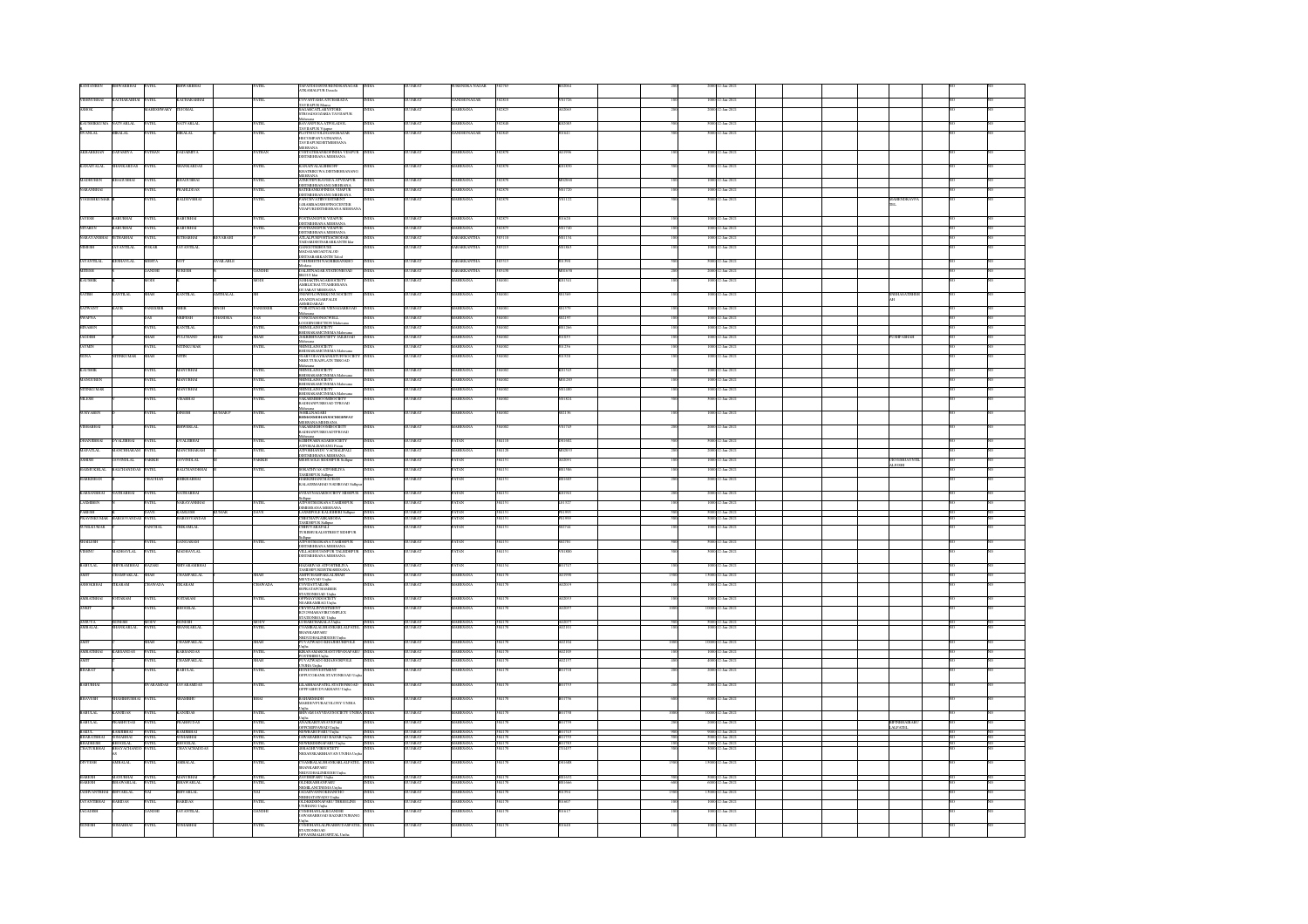| <b>JAGDISH</b>                | <b>AFATLAL</b>           | VTEL           | <b>VFATLAL</b>       |                |                | MAFATLALAPATELOCIETY<br>LALDARWAJA NRUMIYAMATA                                        |                             | JARAT          | <b>AHESANA</b>         |                   |                        |  |                               |  |                                  |  |  |
|-------------------------------|--------------------------|----------------|----------------------|----------------|----------------|---------------------------------------------------------------------------------------|-----------------------------|----------------|------------------------|-------------------|------------------------|--|-------------------------------|--|----------------------------------|--|--|
|                               |                          | alaPa)         |                      |                |                | nèa<br>EWKALKAPARU RAMBHAISLA                                                         |                             |                |                        |                   |                        |  |                               |  |                                  |  |  |
|                               |                          |                |                      |                |                | <b>IRAPARUCHARRASTA Unita</b>                                                         |                             |                |                        |                   |                        |  |                               |  |                                  |  |  |
| <b>JASHAVAN</b>               |                          |                | HAVRRLALA            |                |                | <b>VGAJIV ANNOKHONCHO</b>                                                             | <b>DIA</b>                  | UJARAT         | <b>AHESANA</b>         |                   |                        |  | -Jan-2021<br>2000             |  |                                  |  |  |
| <b>JAYPRAKASH</b>             |                          | AVAL.          | <b>SHNUPRASAD</b>    |                | AVAL.          | SRBHATAWADO UNJHA Unjha<br>COVIJAYGENERALSTORE                                        | <b>DIA</b>                  | <b>JARAT</b>   | AHESANA                |                   |                        |  | $tan-202$                     |  |                                  |  |  |
| KANUBHAI                      |                          | <b>ATM</b>     | .<br>Vitas           |                |                | <mark>SRCHHIPAVADBAZAR Unjha</mark><br>BABUBHAINARSINHBHAIPATEI                       |                             | <b>HARAY</b>   | <b>AHESANA</b>         |                   |                        |  | $100^{30}$                    |  |                                  |  |  |
|                               |                          |                |                      |                |                | ATIONROAD OPPZAVERIPURI                                                               |                             |                |                        |                   |                        |  |                               |  |                                  |  |  |
| K IRIT                        | <b>ANK ART AT</b>        | ATEL           | <b>ANKARIAI</b>      |                |                | ра<br>SVANTBPATEL GANDHICHOWS<br>ABHIYANOKHACHO Uniba                                 |                             | <b>HARAT</b>   | <b>AHERANA</b>         |                   |                        |  |                               |  |                                  |  |  |
| AXMANBHAI                     | <b>IAGANLAL</b>          | ATEL.          | ANGANLAL             |                | 'ATEL          | MANGALDEEP                                                                            | <b>DIA</b>                  | UJARAT         | MAHESANA               | 84170             | 01331                  |  | $2 - \tan 2021$               |  |                                  |  |  |
|                               |                          |                |                      |                |                | <b>RAPARCHOWK Unite</b>                                                               |                             | <b>JARAT</b>   | HESANA                 |                   |                        |  |                               |  |                                  |  |  |
| <b>ANKHETMA</b>               |                          |                | <b>MIRHA</b>         |                |                | ijha<br>CEVLESHVARNAGAR                                                               |                             |                |                        |                   |                        |  | $\frac{1}{2}$ an-2021         |  |                                  |  |  |
|                               |                          | .<br>VTEI      |                      |                | <b>ATEL</b>    | <b>IHORROAD Uniba</b><br>HARMADH KASHINAGAR                                           | <b>SDIA</b>                 | <b>JARAT</b>   | AHESANA                |                   | 02118                  |  |                               |  |                                  |  |  |
| MINAL.                        | <b>AILESH</b>            | ATEL.          | <b>JALESH</b>        |                | <b>ATEL</b>    |                                                                                       | <b>SDIA</b>                 | UJARAT         | AHESANA                | 84170             | 002122                 |  | J <sub>2021</sub><br>1000     |  |                                  |  |  |
| MITESH                        | <b>LMAR</b><br>RAVINBHAI | VTEL           | <b>WNBHAI</b>        |                | VTEL           | NJHA Unjha<br>RAVINBHAIBAJIDAS<br>AHARDADH VAIJNATHPARU                               |                             | IJARAT         | AHESANA                |                   |                        |  | $tan-202$                     |  |                                  |  |  |
| <b>LAHESE</b>                 |                          | .<br>TEI       |                      |                |                |                                                                                       |                             |                | HESANA                 |                   |                        |  |                               |  |                                  |  |  |
|                               |                          |                |                      |                |                | isha<br>1RAGHUVIRSOCIETY<br>@SANSKARBHAVAN UNIHA Unjhi                                |                             |                |                        |                   |                        |  |                               |  | PARULA<br>ATEL                   |  |  |
| .<br>KALINKUMAR               | <b>SIKLAL</b>            | EHTA           | <b>SIKLAL</b>        |                | <b>HTA</b>     | <b>PPBHATWADO DISTMEHSANA</b><br>OUNIHA MEHSANA                                       | <b>STOLA</b>                | <b>JARAT</b>   | AHESANA                |                   |                        |  | Jan-202                       |  |                                  |  |  |
| ARESH                         |                          |                |                      |                |                |                                                                                       |                             |                |                        |                   |                        |  |                               |  |                                  |  |  |
|                               |                          |                |                      |                |                | <b>INDHISOCIETY</b><br>III.ANCENEMAROAD                                               |                             |                |                        |                   |                        |  |                               |  |                                  |  |  |
| <b>NITA</b>                   |                          | <b>ATEL</b>    | <b>VESHBHAI</b>      |                |                | <b>STMEHSANA MEHSAL</b>                                                               |                             | <b>JARAT</b>   | AHESANA                |                   |                        |  | $tan-202$                     |  |                                  |  |  |
| <b>ANKAJ</b>                  |                          | VTEL           | <b>HVARLAL</b>       |                | m              | EWKRISHNAPARU U<br>ORNPRABHU OLDKI                                                    |                             | JARAT          | AHESANA                |                   |                        |  | $tan-202$<br>3000             |  |                                  |  |  |
| TYUSHKUMA                     | <b>WELLAL</b>            | .<br>VTEI      | <b>BULAL</b>         |                | <b>ATEL</b>    | .<br> ailvam JAYVIJAYSOCIETY Usjba<br> ailvam JAYVIJAYSOCIETY Usjba                   |                             | <b>JARAT</b>   | AHESANA                |                   |                        |  | tan 202                       |  |                                  |  |  |
| TYUSH                         | ABULAL                   | ATEL.          | <b>BUBLAL</b>        |                | ATEL           | <b>HIVAM JAYVIJAYSOCIETY UNIHA INDIA</b>                                              |                             | <b>JARA</b>    | AHESANA                |                   |                        |  | J <sub>202</sub>              |  |                                  |  |  |
| <b>WAHALAI</b>                | .<br>Milai               | .<br>VTEI      |                      |                |                |                                                                                       |                             | -<br>13.937    | <b>HESAN</b>           |                   |                        |  |                               |  |                                  |  |  |
|                               |                          |                |                      |                |                | .<br>1981<br>ISNANDANVANSOCIETY<br>OPPMAYURPARK RAMBAG Unjha                          |                             |                |                        |                   |                        |  |                               |  |                                  |  |  |
| <b>PRAVINBHAI</b>             | <b>AJIDAS</b>            | ATEL.          | AJIDAS               |                | ATEL           | <b>RAVINBHAIBAIIDAS</b>                                                               | DIA                         | UJARAT         | <b>AHESANA</b>         | 84170             |                        |  | 3-Jan-2021                    |  |                                  |  |  |
|                               |                          |                |                      |                |                | <b>HARDADH VAUNATHPARU</b>                                                            |                             |                |                        |                   |                        |  |                               |  |                                  |  |  |
| PREMILABEN                    | AVINBHAI                 | VTEL.          | <b>AVINBHAI</b>      |                | ATEL           | ijha<br>KAVINBHAIBAJIDAS<br>AHARDADH VAIJNATHPARU                                     |                             | IJARAT         | AHESANA                |                   |                        |  | $3m-2021$                     |  |                                  |  |  |
| PRAHELADB                     | <b>WILA</b>              | VTEL           | WILAL                |                | <b>ITFI</b>    | ∄a<br>NANDANVANSOCIETY                                                                |                             | JARAT          | HESANA                 |                   |                        |  | $tan-202$                     |  |                                  |  |  |
|                               |                          |                |                      |                |                | PPMAYURPARKRAMBAG UNJH                                                                |                             |                |                        |                   |                        |  |                               |  |                                  |  |  |
| <b>AKESHBHAI</b>              | <b>TANLAL</b>            | <b>HAH</b>     | ATANLAL              |                |                | niu<br>OBHARATBHAISOMABHAI<br><b>IRANAMARCHANTIAWAHARRO</b>                           | DIA                         | <b>JARA</b>    | <b><i>IAHESANA</i></b> |                   |                        |  | $3m-202$                      |  |                                  |  |  |
| $_{\rm{max}}$                 |                          | .<br>VTEI      | <b>TI BHA</b>        |                |                | <b>BAZAR Units<br/>HUSHAI PARU OPPRAIGADH</b>                                         |                             |                | <b>LICEAN</b>          |                   |                        |  |                               |  |                                  |  |  |
| .<br>RAMANLAL                 | <b>IANCHANDDA</b>        | <b>ATEL</b>    | <b>MANCHANDDAS</b>   |                | <b>ATH</b>     | <b>DUDHALINIDESH Unjha<br/>2PARVATINAGARSOCIETY</b>                                   | <b>NDIA</b>                 | GUJARAT        | MAHESANA               | $\frac{1}{84120}$ | 225                    |  | S000 12-Jan-2021              |  |                                  |  |  |
|                               |                          |                |                      |                |                | <b>ISHNAGARROAD Usiba</b><br>OKANAIYABRAND                                            |                             |                |                        |                   |                        |  |                               |  |                                  |  |  |
| RAMESHBHAI                    | <b>LAGWANDAS</b>         | ATEL.          | <b>HAGWANDAS</b>     |                | ATEL           | <b>RAILWAYSTATIONROAD</b>                                                             | <b>NDIA</b>                 | <b>UJARAT</b>  | <b><i>IAHESANA</i></b> | 84170             | 12321                  |  | 3-Jan-2021                    |  |                                  |  |  |
| <b>SUMAN</b>                  |                          | <b>GARWAL</b>  | <b>TVEK</b>          |                | AGARWAL        | PPRAILWAYCROSSING Units<br>OMNACHARYA<br>GAJIVANSKHANCHO Units                        | INDIA                       | <b>JUJARAT</b> | MAHESANA               | 84170             | 102585                 |  | 5000 12-Jan-2021              |  |                                  |  |  |
| ARDAR                         |                          | ÆL.            | <b>WILADBI</b>       |                |                |                                                                                       | DIA                         | JARAT          | HESANA                 |                   |                        |  |                               |  |                                  |  |  |
|                               |                          |                |                      |                |                | XMIN AGAR<br> ARSWAMINARAYANSOCIETY                                                   |                             |                |                        |                   |                        |  |                               |  |                                  |  |  |
| <b>SUBODHBHAI</b>             | VARKADAS                 | ANDHI          | <b>WARKADAS</b>      |                | <b>NTM</b>     | <b>STUNIHA Unita</b><br>DMOHANLALRGANDHI                                              | <b>SDIA</b>                 | UJARAT         | <b>LAHESANA</b>        |                   |                        |  | J <sub>202</sub>              |  |                                  |  |  |
| <b>SURESH</b>                 |                          | ATEL.          | AHALAL               |                | ATEL           | AWAHARROAD BAZAR Uniha<br>ORNPRABHU OLDKRISHNAPARU                                    | NDIA                        | UJARAT         | <b>AHESANA</b>         | 84170             | 278                    |  | 4000 12-Jan-2021              |  |                                  |  |  |
| <b>SOMARHA</b>                |                          | ATEL.          | .<br>DHAVLAL         |                |                | isha<br>ARDARPATELCOMPLEX                                                             |                             | <b>JARAT</b>   | <b>LAHESANA</b>        |                   |                        |  | $\frac{1}{202}$               |  |                                  |  |  |
| <b>SERESHRHAI</b>             | <b>HIMANI AI</b>         | <b>ATFI</b>    | <b>HIMANI AL</b>     |                | <b>ATE</b>     | <b>161 STFLOOR UNJHA Unjha<br/>HIMANLALHARGOVANDAS</b><br><b>JRANAMARCHANT</b>        | <b>Thia</b>                 | <b>UJARAT</b>  | <b>TAHERANA</b>        | 21120             | 2826                   |  | $1 - 202$                     |  |                                  |  |  |
|                               |                          |                |                      |                |                | .<br>AWAHARROADBAZAR Uniba<br>MOLANOMAHAD ATPOSTUPERA                                 |                             |                |                        |                   |                        |  |                               |  |                                  |  |  |
| <b>SURYABEN</b>               | SIXLA                    | <b>LAH</b>     | <b>SIKLAL</b>        |                |                | <b><i>FASIDHPURDISTMEHSANA</i></b>                                                    |                             |                | ESAN                   |                   |                        |  |                               |  |                                  |  |  |
|                               |                          |                |                      |                |                | EHSANA                                                                                |                             |                |                        |                   |                        |  |                               |  |                                  |  |  |
| UDHA                          |                          |                |                      |                |                | ARADCSHAH 141<br>VECHAKLO Unju<br>IANDRANAGAR                                         |                             | JARA           |                        |                   |                        |  |                               |  |                                  |  |  |
| OMBHAI                        | <b>ARAYAND/</b>          | ATEL           | ARAYANDAS            |                |                |                                                                                       | .<br>Tita                   | <b>JARAT</b>   | AHESANA                |                   |                        |  | Im(20)                        |  |                                  |  |  |
| SHAILESH                      | ANI.AL                   | ATEL           | ANILAL.              |                | m              | .<br>HIGHSCHOOLBH Uujha<br>AHARMADH KASHINAGAR Uuji                                   |                             | JARAT          | AHESANA                |                   |                        |  | Jan-202<br>1200               |  |                                  |  |  |
| <b>VIVEK</b>                  |                          | <b>GARAWAL</b> | MPRAKASH             |                | <b>GARAWAL</b> | <b>NNACHARYA</b>                                                                      |                             | <b>JARA</b>    | AHESANA                |                   |                        |  | $tan-202$                     |  |                                  |  |  |
| <b>INHNI RHA</b>              |                          | <b>TFI</b>     | 1.0111               |                |                | <b>GARVALINA I A</b><br>JAJIVANSKHANCHO Uujua<br>AISHNI BHARTOVINDRHAIPAT             |                             | 1.01           | AMOUNT                 |                   |                        |  |                               |  |                                  |  |  |
|                               |                          |                |                      |                |                | LOTNO36 NAVAGANIBAZAR                                                                 |                             |                |                        |                   |                        |  |                               |  |                                  |  |  |
| <b>VISHNI RHAI</b>            |                          | <b>ATEL</b>    | <b>ARAVANRHAIFEI</b> |                |                | .'nju<br>URAJNAGAR POSTDABHI                                                          | INDIA.                      | <b>GUIARAT</b> | <b>MAHESANA</b>        | 84170             | 01712                  |  | 2000 12-Jan-2021              |  |                                  |  |  |
| <b>ISHNUPRASAI</b>            |                          | AVAL.          | AR<br>AYPRAKASH      |                | AVAL           | <b>ASIDHPUR Unjha<br/>UAYGENERALSTORE</b><br>IATUENERALSTURE<br>IHIPAVADBAZAR UNJHANG | <b>DIA</b>                  | <b>UJARAT</b>  | <b><i>AHESANA</i></b>  | 84170             | )1714                  |  | 1000                          |  |                                  |  |  |
| <b>INARES</b>                 |                          |                | <b>NDRAKTIMA</b>     |                |                | iju<br>POSTUPERA                                                                      |                             | iaka           | <b>HESANA</b>          |                   |                        |  |                               |  |                                  |  |  |
|                               |                          |                |                      |                |                | MBICAPARATASIDHPUR                                                                    |                             |                |                        |                   |                        |  |                               |  |                                  |  |  |
| <b>INODKUMAS</b>              |                          | VTEL           | <b>ARGOVINLAL</b>    |                | <b>ITFI</b>    | IMEHSANA MEHSANA.<br><sup>HAR</sup> GOVINLALHARILALPATEI<br>THORROAD KODHIYAPARU      |                             | JARAT          | HESANA                 |                   |                        |  |                               |  |                                  |  |  |
| <b>ARSHABEN</b>               |                          |                |                      |                |                | iği<br>AHARMADH SHIVGANGAPARK                                                         |                             |                |                        |                   |                        |  |                               |  |                                  |  |  |
|                               | MJIBHAI                  | ATEL.          | <b>WIBHAI</b>        |                | <b>ATEL</b>    | GHA Unjha<br>PPOUPERA TASIDDHPUR                                                      | <b>NDIA</b>                 | <b>JARA</b>    | <b><i>AHESANA</i></b>  |                   | )  730                 |  | 2-Jan-2021<br>4000            |  |                                  |  |  |
| ISHNUBHAI                     | <b>TURAM</b>             | <b>TEL</b>     | SATURAM              |                |                |                                                                                       |                             | <b>JARAT</b>   | AHESANA                |                   | 1218                   |  | $tan-202$                     |  |                                  |  |  |
| ARSHABEN                      |                          | .<br>VTEI      | <b>ATTREMAT</b>      |                | $\overline{1}$ | ØSTMEHASANA Uniba<br>AHARMADH SHIVGANGAPARK                                           |                             | <b>TARAT</b>   | <b>AHESANA</b>         |                   | 125                    |  | $tan-202$                     |  |                                  |  |  |
| <b>VINAY</b>                  | <b>MARATBHA</b>          | <b>ATEL</b>    | <b>MRATBHAI</b>      |                |                | nju<br>AHARMADH GANESHPARU Unju                                                       | <b>NDIA</b>                 | <b>JUJARAT</b> | <b>MAHESANA</b>        | 34170             | 701796                 |  | 2-Jan-2021<br>9000            |  |                                  |  |  |
| <b>ATUBHAI</b>                | MBALAL                   | ATEL.          | MBALAL               |                | ATEL.          | POSTMAKTUPUR MEHSANA                                                                  | NDIA                        | <b>UJARAT</b>  | <b><i>IAHESANA</i></b> | 84170             | 15022                  |  | 2000 12-Jan-2021              |  |                                  |  |  |
| ANTILAL.                      | <b>ULJIBHAI</b>          | <b>TEL</b>     | <b>LUBHAI</b>        |                |                | EHSANA<br>)RAJENDRANAGAR                                                              | .<br>DIA                    | <b>JARAT</b>   | AHESANA                | 84170             | 5036                   |  | $\frac{1}{2}$ an-2021<br>300  |  |                                  |  |  |
| <b>ANCHA</b>                  |                          |                |                      |                |                | KAYEHOSPITAL<br>GHANEWGUJARAT Urba<br>GI DARWAJA NAIKSTREE!                           |                             | 149.47         |                        |                   |                        |  |                               |  |                                  |  |  |
|                               |                          |                | ANALAL               |                |                | <b>DARWAJA NAJKSTREET</b>                                                             |                             | <b>GUJARAT</b> | <b><i>AHESANA</i></b>  |                   |                        |  |                               |  |                                  |  |  |
| HIVLAL.<br>ABUBHA             |                          |                |                      |                | TE             | <b>NESHPARKSOCETY</b><br>STAITHOR<br>CEOLEN TOP                                       |                             | JARAT          | HESANA                 |                   | 753                    |  | 12-Jan-2021<br>12-Jan-2021    |  |                                  |  |  |
| <b>MRATBH</b>                 |                          | Œ              | <b>COVANE</b>        |                |                | SIDDHPURDISTMAHESHANA<br><b>HARPARU ATSI</b>                                          |                             | <b>JARAT</b>   | HESANA                 |                   |                        |  |                               |  |                                  |  |  |
| <b>MRATBHA</b>                |                          | .<br>VTEI      | RGOVAND.             |                | <b>ATEL</b>    | <b>HIHI TASIDHPUR</b>                                                                 | <b>SDIA</b>                 | <b>JARAT</b>   | AHESANA                |                   |                        |  | tan 202                       |  |                                  |  |  |
| RITESH                        |                          | ONI            | <b>NARENDRA</b>      |                | SONI           | ECHARPARU<br>EARNAGRIKBANK Satti                                                      |                             | GUJARAT        | PATAN                  |                   |                        |  | 2000 12-Jan-2021              |  |                                  |  |  |
| <b>HANDRABE</b>               |                          | HAH            | AHASUKHLA            |                | HAH            | NCHOTIPADO NEARMAI                                                                    | <b>INDIA</b><br><b>NDIA</b> | UJARAT         | 'ATAN                  | 384240            | <b>R02067</b><br>01412 |  | 5000<br>$tan-2021$            |  |                                  |  |  |
| <b>DAHYABHAI</b>              |                          | ATEL.          | <b>ANJIDAS</b>       |                | ATEL           | atan<br>ATYAMYORAWADNAGAR<br>FADOATPOPATAN DISTMEHSAN                                 | NDIA                        | UJARAT         | <b>ATAN</b>            | 426               | .<br>1103.             |  | -<br>Ian-2021<br>1000         |  |                                  |  |  |
|                               |                          |                |                      |                |                |                                                                                       |                             |                |                        |                   |                        |  |                               |  |                                  |  |  |
| <b>ITEN</b>                   |                          |                | <b>RETRIES</b>       |                | <b>ALPATCH</b> | EHSANA<br>DFLIAWADO POLNISHERI Palin                                                  |                             | 1393           | .<br>Tan               |                   |                        |  |                               |  | <b>ABUBHAIDAL</b><br>ATCHANDSHAP |  |  |
| HITESH                        |                          | HAKKER         | <b>TVERLAL</b>       |                | HAKKER         | <b>HTRADINDCO</b>                                                                     |                             | JARAT          | <b>ATAN</b>            |                   |                        |  | $tan-202$                     |  |                                  |  |  |
|                               |                          |                |                      |                |                | <b>SEWMARKETY ARD PATAN Patan</b>                                                     |                             |                |                        |                   |                        |  |                               |  |                                  |  |  |
| TESH                          |                          | HAKKER         | ATVERLAL             |                | HAKKER         | <b>HTRADINDCO</b>                                                                     |                             | JARAT          | 'ATAN                  |                   |                        |  | $-3an-2021$<br>200            |  |                                  |  |  |
| <b>ISHWAR</b>                 |                          | <b>CODI</b>    | HANJIBHAI            |                | <b>TODA</b>    | NEWMARKETYARD Patan<br>HESATEADO PATAN Patan<br>HARATDASINOMADH                       | NDIA                        | <b>UARAT</b>   | ATAN                   |                   | $\frac{1}{1118}$       |  | ։<br>1-Jan-2021<br>1-Jan-2021 |  |                                  |  |  |
| ADHU                          |                          | ATEL.          | <b>AICHAND</b>       |                | HAI            |                                                                                       | NDIA                        | UJARAT         | PATAN                  | 84265             | 802143                 |  | 15000                         |  |                                  |  |  |
| AYANABE                       |                          | <b>NCHAI</b>   | WIYALAL              |                | <b>ANCHAL</b>  | ARSARDACINEMA Patan<br>ARMAHADEVTEMPLE                                                | <b>SDIA</b>                 | JARAT          | ATAN                   |                   | 11642                  |  | $tan-202$                     |  |                                  |  |  |
| <b>MESHKI</b>                 |                          | $\overline{m}$ | <b>SIKLAL</b>        |                |                | -EARMALA<br>AKHUKHAD Patan<br>*FARBHESTWADO Patan                                     | <b>DIA</b>                  | <b>HARAY</b>   | <b>ATAN</b>            |                   | 2153                   |  | Im(202)                       |  |                                  |  |  |
| <b>AJESH</b>                  | <b>ISIKLAL</b>           | MODI           | <b>ASIKLAL</b>       |                | 40DI           | <b>DMADARSAKIRANASTORES</b>                                                           | NDIA                        | UJARAT         | <b>ATAN</b>            | 84265             | 02264                  |  | 2-Jan-2021<br>3000            |  |                                  |  |  |
|                               | .<br>ITA                 | <b>INESH</b>   | <b>GNESH</b>         | <b>LMUKUND</b> |                | IADARSACHARRASTA Patan<br>!AGHESHWARINIPOLE                                           |                             | <b>JARA</b>    | ATAN                   |                   |                        |  | J <sub>202</sub>              |  |                                  |  |  |
|                               |                          | .<br>HATRI     | SHRATHLAL            |                |                | )NIWADO Patan<br>AGARIAPOLE TANKAWADA                                                 |                             | <b>JARAT</b>   | ATAN                   |                   |                        |  | J <sub>202</sub>              |  |                                  |  |  |
|                               |                          |                |                      |                |                |                                                                                       |                             |                |                        |                   |                        |  |                               |  |                                  |  |  |
| SHAILESH<br><b>SUSHILABEN</b> |                          | <b>ARMAR</b>   | ARGOVIND             |                |                | TANNG Patan<br>AMESHVERPARKBH<br>MOMESHVERPARKBH<br>TELEPHONEEXTAJVANSISAME           | <b>TYLA</b>                 | <b>JARA</b>    | <b>TAN</b>             |                   |                        |  | Im 202                        |  | ARGOVINDE<br><b>IMPARMAR</b>     |  |  |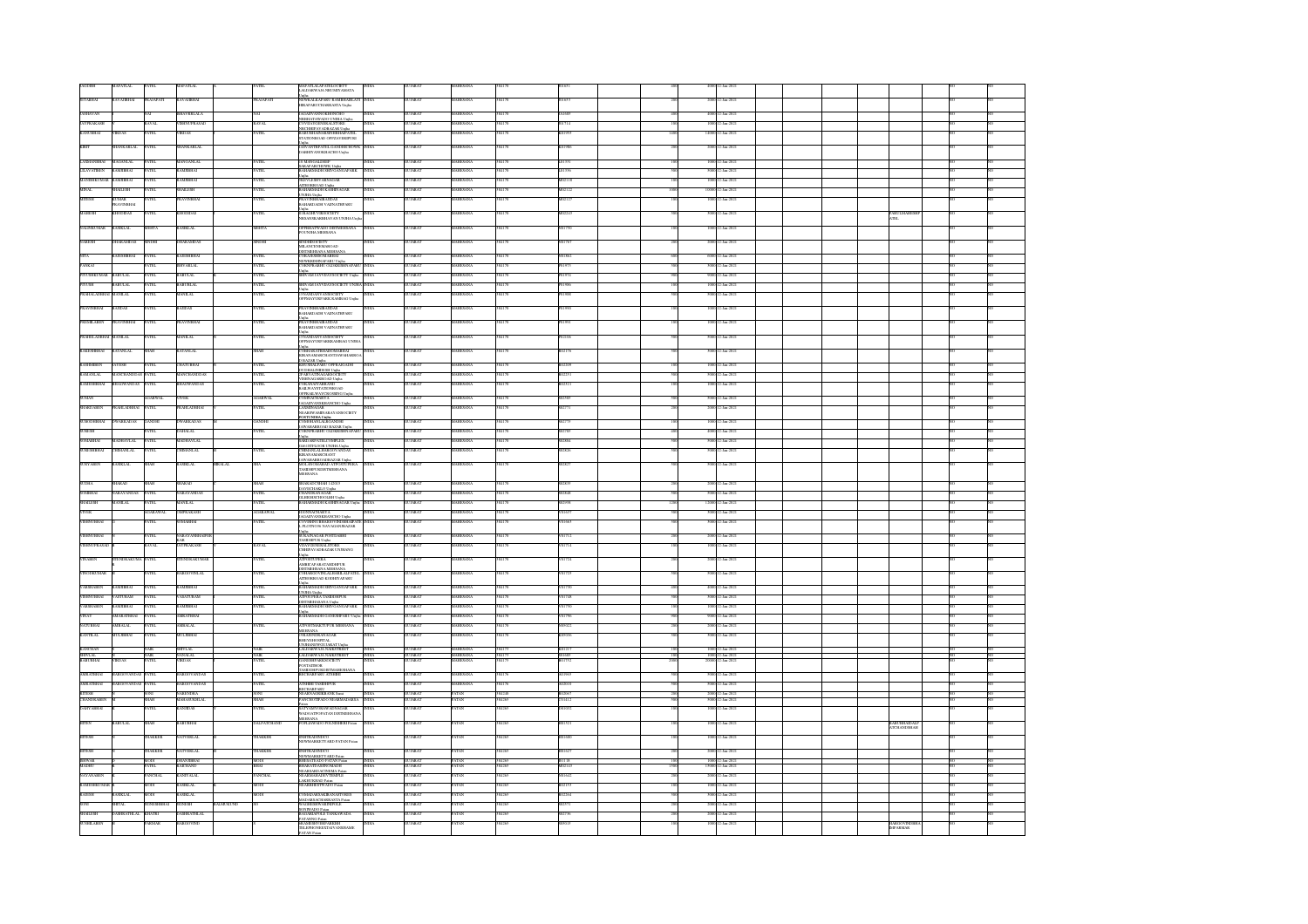|                    |                  | <b><i>AJESHCHA</i></b>  |                    |                             | 74BHGYABHUVAN VASAWADO<br>STMEHSANA MEHSANA                                                                            |              | <b>JARA</b>    | <b>HESAN</b>           |             |       |  |      |                                 |  | HAHPRIYAVA<br>NRAMESHCH.             |  |
|--------------------|------------------|-------------------------|--------------------|-----------------------------|------------------------------------------------------------------------------------------------------------------------|--------------|----------------|------------------------|-------------|-------|--|------|---------------------------------|--|--------------------------------------|--|
|                    |                  |                         |                    |                             | <b>BHOYARHUVAN VASAY</b>                                                                                               |              |                |                        |             |       |  |      |                                 |  | <b>ORA</b><br>" <sup>GAHRAMESH</sup> |  |
|                    |                  |                         |                    |                             | <b>ISTMEHSANA MEHSANA</b>                                                                                              |              |                |                        |             |       |  |      |                                 |  | ANDRASOMAL                           |  |
|                    |                  | <b>RAMESHCHAND</b>      | <b>AMESHCHANDR</b> | HAF                         | 774BHUYABHUVAN VASAWADO<br>ISTMEHSANA MEHSANA                                                                          | NDL          | JARAT          | <b><i>AHESANA</i></b>  |             |       |  |      | 2-Jan-2021                      |  | SHAHRAMESHC<br>ANDRASOMALA           |  |
|                    |                  |                         |                    |                             |                                                                                                                        |              |                |                        |             |       |  |      |                                 |  |                                      |  |
|                    |                  |                         |                    |                             | .<br>POSTDADHIYAL TAAVI<br>STMEHSANA MEHSANA                                                                           |              |                |                        |             |       |  |      |                                 |  |                                      |  |
| WIND.              | 4a I N           | 'ATEL                   | <b>EMACHNAD</b>    | ATEL                        | <b>OSPTRACOTRS OPPBKCENEMA</b>                                                                                         | NDIA         | UJARAT         | <b>AHESANA</b>         |             | 01176 |  |      | 1000 12-Jan-2021                |  |                                      |  |
| <b>LANOJ</b>       |                  | ATEL.                   | <b>THALBHAI</b>    | ATEL.                       | <b>Taragar</b><br>YOMITALBEARING3                                                                                      | NDIA         | JARAT          | <b>IAHESANA</b>        |             | 01427 |  |      | 1000 12-Jan-2021                |  |                                      |  |
| .<br>RANSIN        |                  | <b>WDAN</b>             | <b>NDANSINE</b>    | .<br>Waar                   | OPPBKCENEMA Visuagar<br>AI DHAROICOLONY TAKHERALU<br>DISTMAHESANA Satasana                                             | <b>NDLA</b>  | JARAT          | HESANA                 |             | 311   |  |      | $Jan-2021$                      |  |                                      |  |
| <b>AHYABHA</b>     |                  | <b>AUDHAR</b>           | <b>AARHA</b>       | HAUDHAR                     | <b>TPOSTKUKAS TADISTMEHS</b>                                                                                           |              | JARAT          | <b>VIESANA</b>         |             | 1676  |  |      | tan 202                         |  |                                      |  |
| <b>IMISHA</b>      |                  | <b>TARWAL</b>           | <b>RENDRA</b>      | <b>UMAR</b>                 | II vol<br>ÆHSANA<br>#SWASKUNJ AMBIKANAGAR                                                                              |              | <b>JARAT</b>   | <b>NASKANTHA</b>       |             | 11819 |  | 1000 | 2-Jan-2021                      |  |                                      |  |
| MANUBHA            |                  | .<br>HAKKAR             | <b>GALCHAND</b>    | <b>AMJIBHA</b>              |                                                                                                                        |              | :<br>Jarat     | <b>ANASKANTHA</b>      |             |       |  |      | $-tan - 2021$                   |  |                                      |  |
|                    |                  |                         |                    |                             | PALANPUR Palampar<br>FOOTWERMERCHANT<br>HIGHWAYBHABHAR                                                                 |              |                |                        |             |       |  |      |                                 |  |                                      |  |
| <b>NAYNABEN</b>    |                  | <b>БИТА</b>             | <b>HTKIMAS</b>     | <b>EHTA</b>                 | .<br>ANSAKHATA Bhabhar<br>PGRPNKUGASENTERPRISE                                                                         |              | 1149.47        | <b>NASKANTHA</b>       |             |       |  |      | 000 12-Jan-202                  |  |                                      |  |
| <b>ROHITKUMAR</b>  |                  | <b>MEHTA</b>            | HANTILAL.          | <b>MEHTA</b>                | HIGHWAYROAD Disa<br>MSRINKUGASENTERPRISE                                                                               | <b>INDIA</b> | UJARAT         | <b>ANASKANTHA</b>      |             | 01763 |  |      | 1000 12-Jan-2021                |  |                                      |  |
| KALPANA            |                  | łМ                      | <b>JANDULAL</b>    | ŁМ                          | SISRINK OGNEN HERFRISH<br>HIGHWAYROAD Disa<br>KIRTILALPVARIA<br>SANGHAVISTREET JUNADISA Disa                           |              | JARAT          | ANASKANTHA             |             | 199   |  | 4000 | J <sub>20</sub> 202             |  |                                      |  |
|                    |                  |                         |                    |                             |                                                                                                                        |              |                |                        |             |       |  |      |                                 |  |                                      |  |
| RAHLAD             |                  | <b>JAKKAR</b>           | FATLAL             | <b>HAKKAR</b>               | <b>ISADARPURA POLUNPUR</b>                                                                                             |              | <b>JARAT</b>   | <b>NASKANTHA</b>       |             |       |  |      | J <sub>202</sub>                |  |                                      |  |
| HARAT              |                  | <b>TIME</b>             |                    |                             | <b>ADISA Disa</b><br><b>INRDCOFFICE SHIHORI DISTB</b><br>ankraj<br>SARDARKRISHIGUNJ                                    |              | 13.937         | <b>CASKANTHA</b>       |             |       |  |      |                                 |  |                                      |  |
| <b>THAN</b>        |                  | TAR                     | <b>IRITLAL</b>     | TAR                         | ATTHARADTRANASKANTHA                                                                                                   |              | <b>JARAT</b>   | NASKANTHA              |             | 1768  |  |      | $J20$ -2021                     |  |                                      |  |
| <b>MENDRA</b>      |                  | <b>TWA</b>              | AΤLA               |                             | inkrei<br>HITARIBAZAR                                                                                                  |              | ARA'           | <b>GASKANTHA</b>       |             |       |  |      | $Jan-202$                       |  |                                      |  |
|                    |                  | .<br>Mihan              | <b>IDATAT</b>      |                             | OPPMOTOBHATWADO<br>ESSSARDARNAGARSOCIETY<br>BHMISSIONHOSPITAL NADIAD                                                   |              | $\overline{1}$ | m                      |             |       |  |      |                                 |  | <b>LPATWA</b>                        |  |
|                    |                  |                         |                    |                             |                                                                                                                        |              |                |                        |             |       |  |      |                                 |  |                                      |  |
| HIMATBHAI          | <b>KHABHAI</b>   | ISTRI                   | KHABHAI            | <b>USTRI</b>                | <b>Gafiad</b><br>ASHRIJISOCIETY<br>0ASHR01SOC1E1 I<br>MAIMANDIRROAD NADIAD Nadiad                                      |              | JARAT          | HEDA                   |             |       |  |      | J <sub>202</sub>                |  |                                      |  |
|                    |                  |                         |                    |                             |                                                                                                                        |              |                |                        |             |       |  |      |                                 |  |                                      |  |
|                    |                  |                         |                    |                             | SPUNJABISOCIETY<br>PAVANCHAKIROAD<br>DISTKARIAGUJARAT:<br>RAJANIOILDEPO                                                |              |                |                        |             |       |  |      |                                 |  |                                      |  |
|                    |                  |                         |                    |                             | DEVBHAVANDABHANBHAGOL                                                                                                  |              | <b>JARA</b>    |                        |             |       |  |      |                                 |  | HIRALALHTH.<br>KER                   |  |
| .<br>Avian         |                  | <b>YAS</b>              | <b>RENCE</b>       | <b>YAS</b>                  | iadiad<br>?SPSTAFFQTRS                                                                                                 | <b>SDL</b>   | <b>JARA</b>    | HEDA                   |             |       |  |      | 1000 12-Jan-2021                |  | <b>LORENCEVYA</b>                    |  |
| DAXA               |                  |                         | <b>AITANY</b>      | $\overline{\mathbf{r}}$     | 275PSTAPPQIRS<br>NEWSHORROCKMILLS Nadad<br>ATPOSTLALI TAMAHEMDAVAE<br>DISTKHEDA Mahemdavad                             |              | <b>TARA</b>    | <b>HEDJ</b>            |             |       |  |      | Im 20                           |  |                                      |  |
|                    |                  |                         |                    |                             |                                                                                                                        |              |                |                        |             |       |  |      |                                 |  | MAYAKALPI<br>ATEL                    |  |
| <b>HARISH</b>      | <b>HWARRHAI</b>  | PATEL                   | <b>ISHWARRHAI</b>  | <b>HTA</b>                  | <b>STPSTLALITAMAHEMDAVAD</b>                                                                                           | <b>INDIA</b> | <b>GUIARAT</b> | <b>HEDA</b>            | 2150        | 11907 |  |      | 000 12-5m2021                   |  |                                      |  |
| <b>CHANDRIKABE</b> | <b>ADHUSUDAN</b> | НАН                     | <b>ADHUSUDAN</b>   | HIMANLAL                    | DISTKHEDA Mahemdavad<br>MEHADAVPOLE MEHMEDABAD<br>DISTKAIRA Mahemdavad                                                 | NDIA         | .<br>Jarat     | HEDA                   | 7130        | )1128 |  |      | $\frac{1}{2}$                   |  | MADHUSUDAN<br><b>MANLALSHA</b>       |  |
| <b>ADHUS</b>       |                  |                         |                    |                             |                                                                                                                        |              |                |                        |             |       |  |      |                                 |  |                                      |  |
|                    |                  |                         |                    |                             | EHADAVPOLE MEHM<br>ISTKAIRA Mahemdavad                                                                                 |              |                |                        |             |       |  |      |                                 |  | HANDRIKABI<br>6ADHUSUDAN<br>1.11     |  |
| <b>WANBH/</b>      |                  | <b>IAUHAN</b>           | <b>JAKRABHAI</b>   |                             | TPODAVKIVANSOL<br>AMAHEMDABAD DISTKHEDA                                                                                |              | JARAT          | EDA                    |             |       |  |      |                                 |  |                                      |  |
|                    |                  | <b>AIPUT</b>            | VINDBHA            |                             |                                                                                                                        |              |                |                        |             |       |  |      |                                 |  |                                      |  |
| <b>SHILABEN</b>    |                  |                         |                    |                             | Mondando Contra<br>COKINALMEDICINES<br>BANKROADDISTKHEDA                                                               |              | IJARAT         |                        |             |       |  |      | $3m-202$                        |  |                                      |  |
| <b>MANISHKI MA</b> |                  | <b>SHAH</b>             | NODCHANDRA         | нан                         | demiroad<br>VPASKHADKI POPU                                                                                            | <b>NDIA</b>  | <b>TARAT</b>   | HEDA                   |             | 0.18  |  |      | 2000 12-5m2021                  |  |                                      |  |
| ARIFBHAI           | <b>ADURBHA</b>   | MIRZA                   | <b>HADURBHAI</b>   | <b>MIRZA</b>                | .<br>ANADIADDISTKHEDA Nadiad<br>AADENIPARKSOCIETY TANADIAE                                                             | NDIA         | <b>JARAT</b>   | <b>HEDA</b>            |             | 01414 |  |      | 2000 12-Jan-2021                |  |                                      |  |
| <b>BAHADURBHA</b>  | BDULBHAI         | <b>IRZA</b>             | <b>SDULBHAI</b>    | <b>AIRZA</b>                | <b>LANJARI Nadiad<br/>dADENIPARKSOCIETY</b>                                                                            |              | <b>JARAT</b>   | HEDA                   | 7325        | 1093  |  | 2000 | 2-Jan-2021                      |  |                                      |  |
|                    |                  |                         |                    |                             | asoniyarasov.in i 1<br>"ANADIADDISTKAIRA KANTARI                                                                       |              |                |                        |             |       |  |      |                                 |  |                                      |  |
| <b>CDRAVAI</b>     |                  |                         | KALCHAN            |                             | éafad<br>MALIWADANOKHANCHO Khe                                                                                         |              | ARA            |                        |             |       |  |      |                                 |  | BABUBHAISAN<br>ARBHAIPATEL           |  |
| <b>ALJIBHAI</b>    |                  | <b>KIHELA</b>           | RABHAI             | <b>AGHELA</b>               | <b>STRADHUVANKARVA</b>                                                                                                 |              | <b>JARA</b>    | HEDA                   |             |       |  |      | 8000 12-Jan-202                 |  |                                      |  |
| <b>ALPESH</b>      | <b>JANLAI</b>    |                         | OHANLAI            |                             | <b>TAMATAR DISTMATAR Kheda</b><br>COHITENDRASHAH<br>23BANANDSAGARSOCIETY                                               |              | :<br>Jara      |                        |             |       |  |      | J <sub>20</sub> 202             |  |                                      |  |
|                    |                  |                         |                    |                             | <b>LARSANPURAROAD Kapadwar</b><br>DESAIVAGO ATRAMPURVASO                                                               |              |                |                        |             |       |  |      |                                 |  |                                      |  |
| <b>DILIPBHAI</b>   | <b>DADRHAI</b>   | <b>PATTEI</b>           | CHODADRHAI         | <b>ATFI</b>                 | <b>NADIADDISTKHEDA Pethol</b><br>DABDULKUDDUSAVHORA                                                                    |              | 1149.47        | <b>HEDA</b>            |             |       |  |      | 3000 12-Jan-2021                |  |                                      |  |
| <b>ASMABANI</b>    |                  | <b>IORA</b>             | sput               | <b>JORA</b>                 | <b>BOOKSELARKATHIBAZAR</b>                                                                                             |              | <b>JARAT</b>   | <b>BEDARA</b>          |             |       |  |      | tan 202                         |  |                                      |  |
|                    |                  |                         |                    |                             | <b>HOLKADIAHMEDABAD</b>                                                                                                |              |                |                        |             |       |  |      |                                 |  |                                      |  |
| ULAM               |                  | ORA                     | JLAM               |                             | AHMEDABAD<br>PRAMAVIKCUTPIECECEN<br>NEARMOCHIBAZAR<br>PRAMANIKCUTPIECESTO                                              |              |                |                        |             |       |  |      |                                 |  |                                      |  |
| $\overline{14}$    |                  |                         |                    |                             | <b>EARMOCHIBAZAR</b><br>COABDULKUDDUSAVHORA                                                                            |              |                |                        |             |       |  |      |                                 |  |                                      |  |
| <b>CALMARANI</b>   |                  | <b>HOPA</b>             | <b>RNT</b>         | <b>CONTE</b><br><b>HOPA</b> |                                                                                                                        | .<br>VDF 8   | <b>TTARAT</b>  | <b><i>IMEDARAE</i></b> |             |       |  |      | $1 - 202$                       |  |                                      |  |
|                    |                  |                         |                    |                             | BOOKSELARKATHIBAZAR<br>DHOLKADIAHMEDABAD                                                                               |              |                |                        |             |       |  |      |                                 |  |                                      |  |
| <b>SALMABANI</b>   |                  | <b>IORA</b>             | m                  | <b>IORA</b>                 | <b>HMEDABAD</b><br>RIVIT KUINNISAVHORA                                                                                 |              | iawa           | <b>SCOADA</b>          |             |       |  |      |                                 |  |                                      |  |
| RIPINCHANDE        |                  |                         | <b>WTLAL</b>       | <b>LCHAND</b>               | BOOKSELER KATHIBAZAR                                                                                                   |              | 13.937         | <b>AMT</b>             |             |       |  |      | 2000 12-Jan-2021                |  |                                      |  |
| <b>HANSHYAM</b>    | <b>NTILAL</b>    | HAH                     | <b>ANTILAL</b>     | <b>KORDAS</b>               | <b>AMULDAIRYDISTKAIRY Anand</b><br>NRTRLSICINEMA<br>NK IKLSK INEMA<br>AMULDAIRYROAD POSTANAND                          |              | <b>JARAT</b>   | <b>NAND</b>            |             |       |  |      | J <sub>202</sub>                |  | HAKUNTALAE<br><b>GHANSHYAM</b>       |  |
| KAMLABEN           | NTILAL           | <b>ATEL</b>             | <b>JANTILAL</b>    | ATEL.                       | Vord<br>dOTAADADH SARKARWADO An                                                                                        | NDLA         | JARAT          | NAND                   |             |       |  |      | 1000 12-Jan-2021                |  | HAISHAH<br>JENITHRAJNIK              |  |
| .<br>NTLAI         |                  |                         | TE.AL              |                             | <b>TALUKAPANCHAYATQUARTER</b><br>MONATHROADATANAND                                                                     |              |                |                        |             |       |  |      |                                 |  | TPATEL<br>GANGARAN<br>ATANI          |  |
|                    |                  |                         |                    |                             |                                                                                                                        |              |                |                        |             |       |  |      |                                 |  |                                      |  |
| LAXMAN             |                  | AUTAM                   | <b>LANAND</b>      | AUTAM                       | <b>ASTKHEDAGUJARAT Anns</b><br>AXMICNEMA SUBHASHRI                                                                     |              | JARAT          | <b>NAND</b>            |             |       |  |      | $Jan-202$                       |  |                                      |  |
| <b>PRAVIN</b>      | ANABHAI          | <b>PATEL</b>            | <b>IANABHAI</b>    | ATEL                        | MOLDARYSOCIETYDIVISION                                                                                                 | NDIA         | <b>UJARAT</b>  | <b>NAND</b>            |             |       |  |      | 5000 12-Jan-2021                |  |                                      |  |
| <b>STEVEN</b>      | USHA             | $\overline{\text{RIS}}$ | USHA               |                             |                                                                                                                        |              | <b>JARAT</b>   | .<br>NAND              |             |       |  |      | J <sub>20</sub> 202             |  |                                      |  |
| <b>VITHALBHAI</b>  | MANGALBHAI       | PATEL.                  | <b>IANGALBHAI</b>  | PATEL                       | <b>FOANAND DIKAIRA Arani<br/>POANAND DIKAIRA Arani<br/>SS36SURYODAYSOCIETY<br/>DPPRAILWAYGREED<br/>SOCIETYDIVISION</b> | <b>INDIA</b> | <b>GUIARAT</b> | <b>NAND</b>            |             | 01461 |  |      | 2000 12-Jan-2021                |  |                                      |  |
| /IJAY              |                  | HAF                     | <b>ARGOVINDDAS</b> |                             | <b>MULDAIRYDISTKAIRY Amed<br/>SSIIBGTOWERSPPA</b>                                                                      | <b>INDIA</b> | UJARAT         | NAND                   | <b>ANGC</b> | 01718 |  |      | 1000 12-Jan-2021                |  |                                      |  |
| KAMLESH            |                  | <b>THAKER</b>           | ARSHADRAY          |                             | <b>SDELHKJATE</b><br>GEHATURBHUJCOLONY                                                                                 |              | <b>UJARAT</b>  | <b>NAND</b>            |             | 01932 |  |      | 1000 12-Jan-2021                |  |                                      |  |
| .<br>NITA          |                  |                         |                    | THAKER<br>AGARIY.           |                                                                                                                        | INDIA        |                | <b>AND</b>             | 89028       |       |  |      |                                 |  |                                      |  |
|                    |                  |                         |                    |                             | GOROHANVADI KANKRIA<br>CONEELMANIAPTI<br>SONALC'HARRASTAOPPGURUKUL                                                     |              |                |                        |             |       |  |      | $an-202$                        |  |                                      |  |
| PRANJIVAN          |                  | <b>ATEL</b>             | <b>THALBHAI</b>    | <b>ATFI</b>                 | RIVEINROAD<br>ISHRAMALKAPURI                                                                                           |              | AR AT          | .<br>GND               |             |       |  | 9000 | $\frac{1}{2}$ an-2021           |  |                                      |  |
| <b>UTTAM</b>       |                  | <b>TEL</b>              | MA <sup>3</sup>    | <b>MABHAI</b>               | <b>NERIOSIMARIA CALIFANIA</b><br>AKSHARDHAM<br>BHAIKAKAMARGNEARGOVA                                                    |              | JARAT          | NAND                   |             |       |  |      | J <sub>202</sub>                |  |                                      |  |
| <b>HANDLIBE</b>    |                  |                         |                    |                             | IDHANSOCIETY Anand<br>(TPOPANSORA                                                                                      |              |                |                        |             |       |  |      |                                 |  |                                      |  |
|                    |                  |                         | ROTTAMDA           |                             | :HOPAN.noo<br>AANANDDISTKHEDA Thuea<br>!ARBHUDASKISHORDASTOBACC                                                        |              |                | HEDA                   |             |       |  |      | $\frac{1}{2}$ an-202            |  |                                      |  |
| <b>NAGINBHAI</b>   | MABHAI           | <b>VTEL</b>             | <b>MABHAI</b>      |                             | PRODUCT LIMITED TAANAND                                                                                                |              | <b>JARAT</b>   | <b>HEDA</b>            |             |       |  |      | $\frac{1}{2}$ lan-2021          |  |                                      |  |
| KRISHAN            |                  | ADAV                    | ARPHUL             | ADAV                        | usra<br>OAMBALALVAGHYIBHAI                                                                                             |              | JARAT          | NAND                   |             |       |  |      | 1000 12-Jan-2021                |  |                                      |  |
|                    | vан              |                         |                    |                             | POCHIKHODRATAANAND                                                                                                     |              |                |                        |             |       |  |      |                                 |  |                                      |  |
|                    |                  |                         |                    |                             |                                                                                                                        |              |                |                        |             |       |  |      | $tan-202$                       |  |                                      |  |
| HOKBH              |                  |                         |                    |                             |                                                                                                                        |              |                |                        |             |       |  |      |                                 |  |                                      |  |
| <b>INOD</b>        |                  |                         |                    | <b>AILABLE</b>              | <b>OISTKHEDA Anard<br/>"OREIGNSTREET ATPOSTVAL</b><br>FAANANDDISTKEHDA Anard<br>MONGHJISTREET VIAANAND                 |              | <b>ARA</b>     | HEDA                   |             |       |  |      | $\frac{1}{2}$ an-2021           |  |                                      |  |
|                    |                  |                         |                    |                             |                                                                                                                        | DU           |                |                        |             |       |  |      |                                 |  |                                      |  |
| RUPESH             |                  |                         | MANBHAI            |                             | <b>OSTJAIRA Nadad<br/>PRAKASHINVESTMENTS</b>                                                                           |              | JARAT          | NAND                   |             |       |  |      | 2000 12-Jan-2021                |  |                                      |  |
|                    |                  |                         |                    | ALABLE                      | <b>OGANDHEIUNI Borsad<br/>BHODRAPADO Khambhai</b><br>TOAKHILESHAMEHTA                                                  |              | JARAT          | AND                    |             |       |  |      | $\frac{320 - 2021}{320 - 2021}$ |  |                                      |  |
|                    |                  |                         |                    | <b>ELADIT</b>               | <b>EGHNAMEDICALSTORE</b><br><b>TATIONROAD Khambhat</b><br>YMMHII ESHAMEHTA                                             |              |                | <b>AND</b>             |             |       |  |      |                                 |  |                                      |  |
|                    |                  |                         |                    |                             | <b>MEGHNAMEDICALSTOR</b>                                                                                               |              |                |                        |             |       |  |      |                                 |  |                                      |  |
| ABEDA              | N AMIN           | <b>JAMNU</b>            | URULAMIN           |                             | SEKUTINASIELIA, ALSTON<br>STATIONROAD Khambhai<br>BAZARMOHALLA Godin                                                   | NDIA         | UJARAT         | ANCH MAHALS            |             |       |  |      | 1000 12-Jan-202                 |  |                                      |  |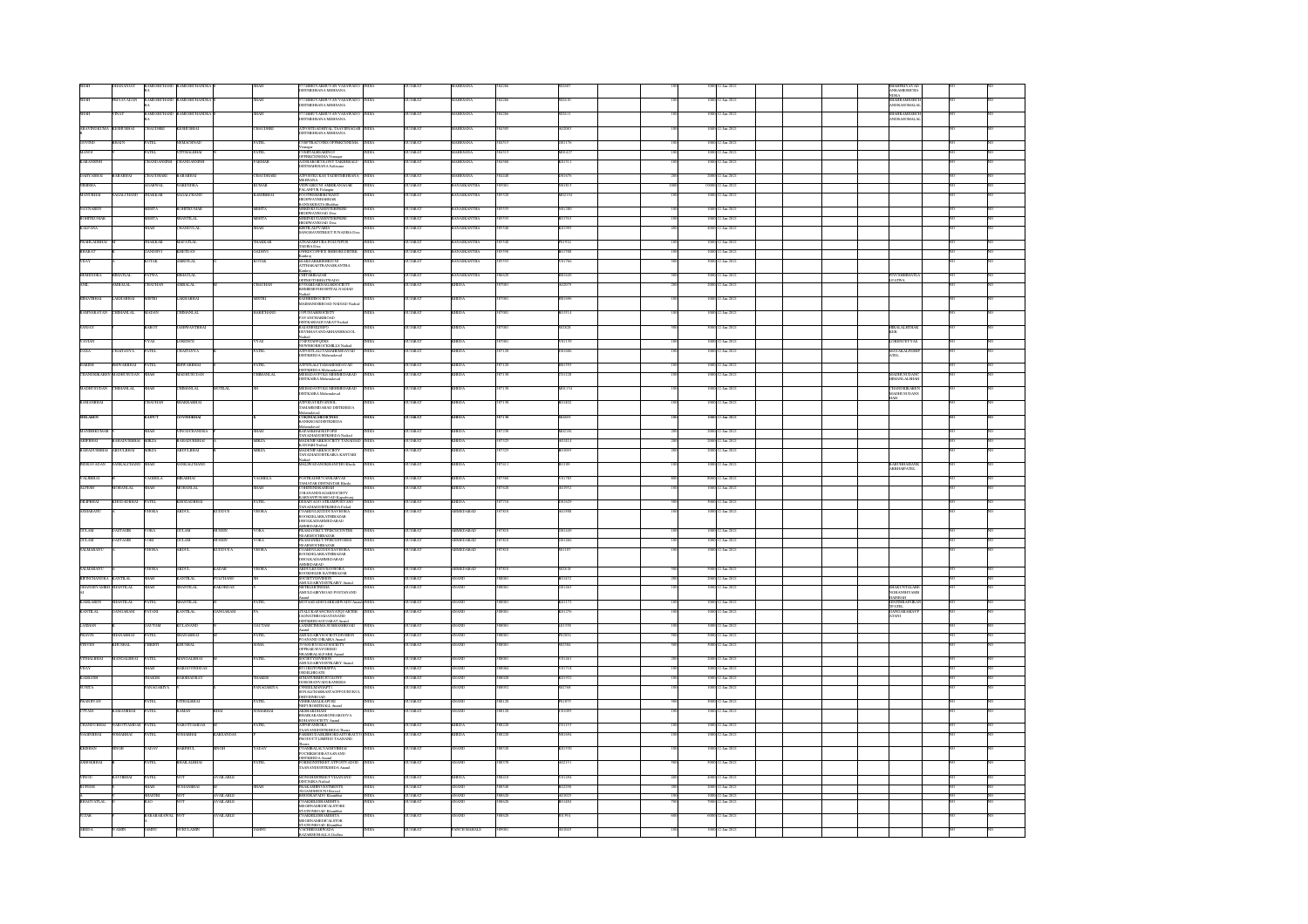|                    |                   |                       | <b>IYALA</b>            |         |                         | USHPAK<br>!:SBPRABHAKUNJSOCIETY                                                                                                                   |             | <b>JARA</b>       | <b>NCH MAHALS</b> |                         |  |                         |                        |  | BHARATSHAMII<br>HAIKANANANI                                          |  |
|--------------------|-------------------|-----------------------|-------------------------|---------|-------------------------|---------------------------------------------------------------------------------------------------------------------------------------------------|-------------|-------------------|-------------------|-------------------------|--|-------------------------|------------------------|--|----------------------------------------------------------------------|--|
|                    |                   |                       |                         |         |                         | <b>HANDANICHOWK Godina</b><br>EWMODIKIWADINO I                                                                                                    |             |                   |                   |                         |  |                         |                        |  |                                                                      |  |
|                    |                   |                       |                         |         |                         | AHNERABHAGOL Gedura                                                                                                                               |             |                   |                   |                         |  |                         |                        |  | ARENDRASINE<br>FAICHANDROH                                           |  |
| URMLABE            |                   | ШI.                   |                         |         | жша                     | WMODIKIWADINO                                                                                                                                     |             | JARA              | <b>CHMAHALS</b>   |                         |  |                         |                        |  |                                                                      |  |
|                    |                   |                       |                         |         |                         | AHNERARHAGOL Goden                                                                                                                                |             |                   |                   |                         |  |                         |                        |  | .<br>IAK:HANDSHI<br>ARANROHILL                                       |  |
| <b>JANUDDIN</b>    | IANBHAI           | HLAWALA               | <b>ANBHAI</b>           |         | HLAWALA                 | <b>4NAJMIMAHOLLA</b><br>EARDRHATMBHAIHOSPITAL                                                                                                     |             | UJARAT            | AHOD              |                         |  |                         | J <sub>202</sub>       |  | SABERAJAINUD<br>INDHILAWALA                                          |  |
| DAHYALAL           | LUBHAI            |                       | <b>LLUBHAL</b>          |         |                         | abad<br>IAINBAZAR DISTPANCHMAHAL:                                                                                                                 |             | <b>TARA</b>       | <b>NCH MARALS</b> |                         |  |                         | tan 20                 |  |                                                                      |  |
|                    |                   |                       |                         |         |                         |                                                                                                                                                   |             | $\overline{1101}$ | <b>IVYNED</b>     |                         |  |                         |                        |  |                                                                      |  |
| <b>ALKA</b>        |                   |                       |                         |         |                         | Jodha<br>sIATURCHHYA21A<br>SHITALKUNISOCIETY MANJALPUR                                                                                            |             |                   |                   |                         |  |                         |                        |  |                                                                      |  |
| <b>DHARMENDR</b>   |                   |                       | <b>ANDLAL</b>           |         | <b>HAGVANDA</b>         | 'adodara<br>IMDAPOLERAOPURA                                                                                                                       |             | <b>GUJARAT</b>    | <b>ADODARA</b>    |                         |  |                         | 1000 12-Jan-2021       |  | <b>DHARMESHS</b>                                                     |  |
| DHARMESH           |                   |                       | RESHBHAI                |         | <b>IAGWANDA</b>         | <b>EARTOWER Vadodara</b><br>IMDAPOLERAOPURA                                                                                                       |             | <b>JUJARAT</b>    | <b>ADODARA</b>    | 31196                   |  |                         | 1000 12-Jan-2021       |  | DHARMENDRA                                                           |  |
| GIRDHARI           |                   | <b>THOR</b>           | ITLAL.                  |         | <b>THORE</b>            | NEARTOWER Vadodara<br>HAPPYINVESTMENT<br>307USHAKIRANBLDG RAOPURA                                                                                 |             | JARAT             | <b>DODARA</b>     |                         |  |                         | J <sub>2021</sub>      |  | SONI<br>RAKESHKUMA<br>RATHORE                                        |  |
|                    |                   |                       |                         |         |                         |                                                                                                                                                   |             |                   |                   |                         |  |                         |                        |  |                                                                      |  |
| JAYSHREE           |                   | NAC                   |                         |         |                         | slodara<br>SLAXMEAPARTMENTSOPPPETRO<br><b>LPUM RVDESAIROAD Vadedien</b>                                                                           |             | <b>JARA</b>       | DODARA            |                         |  |                         |                        |  |                                                                      |  |
| <b>MEENA</b>       |                   | <b>HARMA</b>          | <b>TYANARAYAN</b>       |         |                         | COCHANDRABHANASHARMA                                                                                                                              | <b>DIA</b>  | UJARAT            | <b>ADODARA</b>    |                         |  |                         |                        |  |                                                                      |  |
|                    |                   |                       |                         |         |                         | <b>HARCHIKARKHANCHA</b>                                                                                                                           |             |                   |                   |                         |  |                         |                        |  |                                                                      |  |
| MUKESH             |                   |                       | .<br>AXLAL              |         |                         | BHGPORAOPURA Vadodara<br>PANCHILBUILDING<br>SARDARBHAVANSLANE RAOPUR.                                                                             |             | <b>UJARA</b>      | <b>ADODAR</b>     |                         |  |                         |                        |  |                                                                      |  |
|                    |                   |                       |                         |         |                         |                                                                                                                                                   |             |                   |                   |                         |  |                         |                        |  |                                                                      |  |
| <b>NAVISCHAND</b>  | <b>MRATI AL</b>   | TAI ATI               | <b>ARATEAL</b>          |         | M ATI                   | Vadodara<br>12ANANDSOCIETY<br>NEARVIVEKBUILDING                                                                                                   | TVI F       | <b>TTARAT</b>     | <b>ADODARA</b>    | $\overline{\mathbf{a}}$ |  |                         | 2.1sp.202              |  |                                                                      |  |
| <b>NEETA</b>       |                   | ANDUE                 | <b>RADEEP</b>           |         |                         | ANDIABAZAR Vadodara<br>HGPO ROUPURA Vadodara                                                                                                      |             | GUJARAT           | <b>ADODARA</b>    | 201312                  |  |                         | 1000 12-Jan-2021       |  | <b>PRADEEPLAN</b>                                                    |  |
| NIDHI              |                   |                       | dAL.                    |         | <b>IUPENDRABHA</b>      |                                                                                                                                                   |             | <b>UJARAT</b>     | <b>ADODARA</b>    | 1624                    |  |                         | $-$ Jan-2021           |  |                                                                      |  |
|                    |                   |                       |                         |         |                         | BHAUKALESLANE<br>NEARKALPANACLINIC RAOPURA                                                                                                        |             |                   |                   |                         |  |                         |                        |  |                                                                      |  |
| NILESH             |                   |                       |                         |         |                         | /adodara<br>/AIKUNGSWADHAM<br>!HAUIDAROGASPOLE                                                                                                    |             | XR)               | DODARA            |                         |  |                         |                        |  |                                                                      |  |
| <b>RAKESHKUMAR</b> |                   | <b>THORE</b>          |                         |         |                         | <b>HABILEEBAUG Vad</b><br>IAPPYINVESTMENT                                                                                                         |             |                   | <b>ADODARA</b>    |                         |  |                         |                        |  |                                                                      |  |
|                    |                   |                       | $_{\rm 9THAl}$          |         | <b>ATHORE</b>           | <b>307USHAKIRANBLDG RAOPURA</b>                                                                                                                   | <b>DU</b>   | UJARAT            |                   |                         |  |                         | 3-Jan-2021             |  | GIRDHARIMR<br><b>HORE</b>                                            |  |
| SHAH               |                   | <b><i>BUTLAL</i></b>  | (RUTLAL                 |         |                         | 'adodara<br>781 KENYANAGARHOUSINGSOCIE                                                                                                            |             | GUJARAT           | <b>ADODARA</b>    |                         |  |                         | 1000 12-Jan-202        |  | SHAHNITAAM                                                           |  |
| DIPAL              |                   |                       | <b>WWWTMEA</b>          |         |                         | Y NEWSAMAROAD Vadodara<br>NANDEEP SSNUTANSOCIETY                                                                                                  |             | 148.47            | <b>ADODARA</b>    |                         |  |                         | 000 12-5m202           |  | TLAL.                                                                |  |
| <b>NAVINBHAI</b>   |                   |                       | <b>MLABHDAS</b>         |         |                         | IVANDARI Vadedara<br> ATEHGANI Vadedara<br> 01.GNAGARSOCIETY NIZAMPURA                                                                            |             | <b>UJARAT</b>     | <b>ADODARA</b>    | 1243                    |  |                         | 1000 12-Jan-2021       |  | MITABEN                                                              |  |
| RAMESH             |                   | <b>TEL</b>            | <b>DJIBHAI</b>          |         | <b>TFI</b>              | adodara<br>2EASTERNSOCIETY FATEHGUNJ                                                                                                              |             | <b>JUARAT</b>     | <b>ADODARA</b>    |                         |  |                         | 1000 12-Jan-202        |  | <b>NEHLATAP</b>                                                      |  |
| <b>SIDDHARTH</b>   |                   | ATEL.                 | SHOKKUMAR               |         | ATEL                    |                                                                                                                                                   | <b>SDIA</b> | GUJARAT           | <b>ADODARA</b>    | 01762                   |  |                         | 1000 12-Jan-2021       |  |                                                                      |  |
|                    |                   |                       |                         |         |                         |                                                                                                                                                   |             | <b>JARA</b>       | <b>XXDAR</b>      |                         |  |                         |                        |  |                                                                      |  |
| JANA               |                   |                       |                         |         |                         | ZEEASTERNSOCIETY FATEHKIUN<br>Vadoden<br>IIVANDEEP SSNUTANSOCIETY<br>FATEHGANI Vadoden<br>ISJAYSHRIGAYATRINAGARSOCI<br>Y HEARABHAYNAGARGORWA<br>Y |             |                   |                   | 12                      |  |                         |                        |  | RSHOTTAMD/<br>ATEL                                                   |  |
|                    |                   |                       |                         |         |                         | odara<br><b>ISHRADDHASOCIETY</b>                                                                                                                  |             |                   |                   |                         |  |                         |                        |  |                                                                      |  |
| GAYATRI            |                   | <b>PUROHIT</b>        | <b>IAFATLAL</b>         |         | UROHI                   | KROADPRATAPNAGAR Vadodar                                                                                                                          | <b>DIA</b>  | <b>JUJARAT</b>    | <b>ADODARA</b>    |                         |  |                         | 1000 12-Jan-2021       |  | <b>MAFATLALBPL</b>                                                   |  |
| RAKESH             |                   | HALOT                 | ATANLAL                 |         | EHALOT                  | SDRLYCOLONY PRATAPNAGAR                                                                                                                           | <b>DU</b>   | UJARA'            | <b>ADODARA</b>    |                         |  |                         | $Jan-202$              |  |                                                                      |  |
| <b>IIGNESH</b>     |                   |                       | MUDCHANDR               |         |                         | adodara<br>14UNIQUETRADECENTRE<br>EARHOTELSURYA SAYARGUNI                                                                                         |             | UJARAT            | <b>ADODARA</b>    |                         |  |                         | $-$ Jan-2021           |  |                                                                      |  |
|                    |                   |                       |                         |         |                         |                                                                                                                                                   |             |                   |                   |                         |  |                         |                        |  |                                                                      |  |
| <b>GARENDRA</b>    |                   | <b>TAH</b>            | <b>NDRAKAN</b>          |         |                         | <b>TEPOONAMAPARTMENT</b>                                                                                                                          |             | <b>TTARAT</b>     | <b>ADODARA</b>    |                         |  |                         | $3m-202$               |  | TNIAR                                                                |  |
| PANKAJ             |                   | .<br>Wikh             | <b>MIKLAL</b>           |         | REKH                    | <b>ICDUTTROAD</b><br>NNOVATIVE<br>223PARADISECOMPLEX                                                                                              |             | <b>UJARAT</b>     | <b>ADODARA</b>    |                         |  | $\overline{\text{max}}$ | $\frac{1}{2}$ lan-2021 |  |                                                                      |  |
|                    |                   |                       |                         |         |                         |                                                                                                                                                   |             |                   |                   |                         |  |                         |                        |  |                                                                      |  |
| RAJESH             |                   | IАН                   | PATLAI                  |         |                         | AYAJEGUNI<br>OPKGANDHI<br>07PARADISECOMPLEX                                                                                                       |             | UJARAT            | <b>ADODARA</b>    |                         |  |                         | J <sub>202</sub>       |  |                                                                      |  |
| <b>SURYABEN</b>    |                   | NDHI                  |                         |         |                         | AYARGUNI<br>90FFICERSCOLONY ALKAPUR                                                                                                               |             | <b>JARA</b>       | <b>DODARA</b>     |                         |  |                         | $tan-202$              |  |                                                                      |  |
| <b>URMILABEN</b>   |                   | <b>TEL</b>            | <b>TUBHA</b>            |         |                         | ANANDNAGARSOCIETY                                                                                                                                 |             | UJARAT            | <b>ADODARA</b>    |                         |  |                         | Jan-202                |  |                                                                      |  |
|                    |                   |                       |                         |         |                         | NEARNEWINDIAMILLS BARODA                                                                                                                          |             |                   |                   |                         |  |                         |                        |  |                                                                      |  |
| USHA               |                   |                       |                         |         |                         | <b>NVANDNAGARSOCIETY</b><br>NEARNEWINDIAMILLS BARODA                                                                                              |             | <b>JARA</b>       | <b>ADODARA</b>    |                         |  |                         |                        |  | <b>UBHAPATEL</b>                                                     |  |
| VADODAR            |                   |                       |                         |         |                         |                                                                                                                                                   |             |                   | <b>IDODAR</b>     |                         |  |                         |                        |  |                                                                      |  |
|                    | STOCK<br>EXCHANGE |                       |                         |         |                         | VADODARASTOCKEXCHANGEL'<br>FORTUNETOWER SAYAIIGUNI                                                                                                |             |                   |                   |                         |  |                         |                        |  |                                                                      |  |
| <b>ASHWEN</b>      | MAR               |                       | WILAL                   |         |                         | <b>IMDEALIA HASURATPAGA</b>                                                                                                                       |             | UJARAT            | <b>IDODARA</b>    |                         |  |                         | Jan-2021               |  |                                                                      |  |
|                    |                   |                       | MUKHLAI                 |         |                         | /adodara<br>OSAIKRUPAAPARTMENT                                                                                                                    |             | <b>JARA</b>       | <b>IDODARA</b>    |                         |  |                         | $m-202$                |  |                                                                      |  |
|                    |                   |                       |                         |         |                         | NEARKARELIBAUGWATERTANK                                                                                                                           |             |                   |                   |                         |  |                         |                        |  |                                                                      |  |
| AMISHA             |                   | NAVATI                |                         |         | WAVATI                  | HARNIROAD Vadodara<br>ALAMIVISONCOMPLEX<br>NEARVIMALNATHCOMPLEXHIGH<br>ENSIO LINESUBHANPURA Vadodar                                               |             | JARAT             | DODARA            |                         |  |                         | $tan-2021$             |  |                                                                      |  |
|                    |                   |                       |                         |         |                         |                                                                                                                                                   |             |                   |                   |                         |  |                         |                        |  |                                                                      |  |
|                    |                   |                       |                         | AILABLI |                         | <b>SDWARIKASOCIETY</b>                                                                                                                            |             | 383               | <b>DOMAR</b>      |                         |  |                         |                        |  |                                                                      |  |
|                    |                   |                       |                         |         |                         | BHNARMADAGUESTHOUSE<br>NEARELLORAPARKTEENRASTA                                                                                                    |             |                   |                   |                         |  |                         |                        |  |                                                                      |  |
| <b>SURESH</b>      |                   | AKIL.                 | <b>JANDRAKANT</b>       |         | AKI.                    | Vadodara<br>ISBSHAIMISOCYNOI<br>ELLORAPARK RACECOURSE                                                                                             |             | <b>JUJARAT</b>    | <b>ADODARA</b>    |                         |  |                         | 2000 12-Jan-2021       |  | <b>HRAGSVAKIL</b>                                                    |  |
| <b>RAAVIKA</b>     |                   |                       |                         |         |                         | adodara<br>781 KENYANAGARHOUSINGSOC                                                                                                               |             | <b>TARA</b>       | <b>TYMMES</b>     |                         |  |                         |                        |  |                                                                      |  |
|                    |                   |                       |                         |         |                         |                                                                                                                                                   |             |                   |                   |                         |  |                         |                        |  |                                                                      |  |
| <b>JAYANTILAL</b>  |                   | <b>TILRAPIA</b>       | WARAIRHAI               |         | <b>TT RAPIA</b>         | Y NEWSAMAROAD Vadodara<br>SHIVMAHALPARK<br><b>EWSAMAROAD Vadeda</b><br>EKHOUSE14BSHATISOC                                                         | m           | <b>HIARAY</b>     | <b>ADODARA</b>    | rcer                    |  |                         | 1000 12-Jan-2021       |  |                                                                      |  |
| KANNAIAH           |                   | <b>HARE</b>           | $\overline{\mathbf{M}}$ | ARAIN   |                         |                                                                                                                                                   | <b>DIA</b>  | <b>JUARAT</b>     | <b>ADODARA</b>    | H <sub>243</sub>        |  |                         | 1000 12-Jan-2021       |  | <b>CUSUMLATAI</b>                                                    |  |
| CUSUM              |                   | <b>LARE</b>           | NNIAH                   |         | <b>IAR</b>              | EWSAMAROAD Vadedari<br>EKHOUSE14BSHATISOC                                                                                                         | DIA         | iuarat            | <b>ADODARA</b>    |                         |  |                         | 1000 12-Jan-2021       |  | KANNAIHLALKI<br><b>ARE</b>                                           |  |
|                    |                   |                       | WERLA                   |         |                         |                                                                                                                                                   |             | <b>JARA</b>       | XXXXR             |                         |  |                         |                        |  |                                                                      |  |
| VIRA               |                   | 7as                   |                         |         |                         | NEWSAMAROAD Vadedan<br>FAKARAPARTMENT<br>NRAKASHWANI<br>MAKARPURAROAD Vadoa<br>FAJANAKIPARKSOCIETY                                                |             | <b>JARA</b>       | <b>ADODARA</b>    |                         |  |                         | $tan-202$              |  | EEPAKLVYA                                                            |  |
|                    |                   |                       |                         |         |                         | PPSRPBARIGATE                                                                                                                                     |             |                   |                   |                         |  |                         |                        |  |                                                                      |  |
| <b>SHALESH</b>     |                   | <b>MEHTA</b>          | <b>ACHOBHAI</b>         |         | <b>EHTA</b>             | <b>IAKARPURAROAD Va</b><br>0AKSARDHAMAPPT                                                                                                         | <b>DIA</b>  | .<br>JUARAT       | <b>ADODARA</b>    |                         |  |                         | 12-Jan-2021            |  |                                                                      |  |
|                    |                   |                       |                         |         |                         | NRMHNJITNAGAR MANJALPURM                                                                                                                          |             |                   |                   |                         |  |                         |                        |  |                                                                      |  |
| ANII               |                   | <b>WALRA</b>          |                         |         |                         | <b>Valodara</b><br>Valodara<br>G7KALINDIAPTS<br>PASHABHAIPATELPARK<br>RACECOURSE<br>B4KALINDIAPPT                                                 |             | <b>JARA</b>       | <b>ADODAR</b>     |                         |  |                         |                        |  |                                                                      |  |
| <b>CHANDRAKA</b>   |                   | нан                   | NIVIHARI                |         | $\overline{\mathbf{u}}$ |                                                                                                                                                   | <b>TVIA</b> | <b>GUIARAT</b>    | <b>ADODARA</b>    | 1104                    |  |                         | 000 12-5m2021          |  |                                                                      |  |
| DEEPAK             |                   | НАН                   |                         |         |                         | PARASMANIPATELPARK<br>SOMATRIMANDIRSOCIET                                                                                                         | DIA         | <b>UJARAT</b>     | <b>ADODARA</b>    | 81116                   |  |                         | 1000 12-Jan-2021       |  |                                                                      |  |
| <b>KANUBHAI</b>    |                   | <b>MUKHATTYAR</b>     | <b>HAMPAKLAL</b>        |         |                         | PPHARINAGAR GOTRIRI<br>3 VISHWAKUNGINGGHB                                                                                                         | <b>SDIA</b> | GUJARAT           | <b>ADODARA</b>    | K01293                  |  |                         | 1000 12-Jan-2021       |  |                                                                      |  |
|                    |                   |                       |                         |         |                         | <b>ORWAROAD Vadodara</b><br>@PMESGIRLSSCHOOL                                                                                                      |             |                   |                   |                         |  |                         |                        |  |                                                                      |  |
| <b>IMANS</b>       |                   |                       | <b>ANTE AI</b>          |         |                         | 400GALWADA Vadoday<br><sup>400GALWADA Vadoday</sup>                                                                                               |             | UJARAT            | <b>ADODARA</b>    | 12.5                    |  |                         | Im(202)                |  | <b>FEE</b><br>WWWTEA                                                 |  |
|                    |                   |                       |                         |         |                         | SHAST&SON<br> ARELIBAUG Vadodari<br> PMEGHVARSOCIETY                                                                                              |             |                   |                   |                         |  |                         |                        |  |                                                                      |  |
| <b>JAYANTILA</b>   |                   | I ANKI                | <b>YALBHAI</b>          |         | LANK                    | <b>ARELIBAUG Vadodara</b><br>42DHANLAXMISOCIETY                                                                                                   |             | <b>JUARAT</b>     | <b>ADODARA</b>    | 180                     |  |                         | 58.202                 |  | $\frac{1}{2}$                                                        |  |
| <b>VANMALA</b>     |                   | <b>ARVEKAR</b>        | NDURANG                 |         |                         |                                                                                                                                                   |             | UJARAT            | <b>ADODARA</b>    | TOR <sub>1</sub>        |  |                         | $\frac{1}{2}$ an-2021  |  | PRA <sub>11</sub><br>LANKI<br><sup>BANDURANGK</sup><br><b>RVEKAR</b> |  |
| ANKUR              |                   | <b>JOKS</b>           |                         |         |                         | ARELIBAUG Vadodara<br>2ATRILOKNAGARSOCIET<br><b>RRANCHHODJITEMPLE</b>                                                                             |             | UJARAT            | <b>ADODARA</b>    |                         |  |                         | J <sub>202</sub>       |  |                                                                      |  |
|                    |                   |                       |                         |         |                         | <b>ANIGATE Vadodara<br/>2BPATELPARKNO2<br/>IHCHIMANLALPARK</b>                                                                                    |             |                   | <b>DODAR</b>      |                         |  |                         |                        |  |                                                                      |  |
|                    |                   |                       |                         |         |                         |                                                                                                                                                   |             |                   |                   |                         |  |                         |                        |  |                                                                      |  |
| KIRANBHAI          |                   | HAGAT                 | OHANBHAI                |         |                         | AGHODIAROAD Vad<br>BADHARSOCIETY                                                                                                                  | m           | <b>GUJARAT</b>    | <b>ADODARA</b>    |                         |  |                         | 12-Jan-2021            |  |                                                                      |  |
| <b>SHANTABEN</b>   |                   | <b>THWA</b>           | HESINGH                 |         | <b>THWA</b>             | <b>AGHODIAROAD Vaded</b><br>IPREMNAGARSOCIETY                                                                                                     | <b>DIA</b>  | .<br>UJARAT       | <b>ADODARA</b>    | 1552                    |  |                         | $3m-202$               |  | OTIKARAT                                                             |  |
|                    |                   |                       |                         |         |                         | <b>IAHESHHOUSESOCIETY</b>                                                                                                                         |             |                   |                   |                         |  |                         |                        |  |                                                                      |  |
| MLAN               |                   |                       | NALAL                   |         |                         | WAGHODIAROAD Vadolara<br>DI 4ASSOCIATEDSOCIETY<br>BEHINDAKOTASTEDJUM AKOTA                                                                        |             | JARAT             | DODARA            |                         |  |                         | J <sub>2021</sub>      |  |                                                                      |  |
| ASHBHA             |                   | $\overline{\text{m}}$ |                         |         |                         | abdara<br>!6NATHINAGARSOCIETY                                                                                                                     |             | <b>JARA</b>       | DODARA            |                         |  |                         |                        |  |                                                                      |  |
|                    |                   |                       |                         |         |                         | OPPAXARDHAMSOCIETYNEARS/<br>D NEWHARNIROAD Vadodara                                                                                               |             |                   |                   |                         |  |                         |                        |  |                                                                      |  |
| RAMESHCHAND        |                   | АĶ                    | RIKAMRAC                |         |                         | OPPSANSTHAVASAHAT                                                                                                                                 | <b>DIA</b>  | GUJARAT           | <b>ADODARA</b>    |                         |  |                         | 2000 12-Jan-202        |  | MUKUNDKUMAI                                                          |  |
|                    |                   |                       |                         |         |                         | <b>RATAPROAD RAOPLIRA</b>                                                                                                                         |             |                   |                   |                         |  |                         |                        |  |                                                                      |  |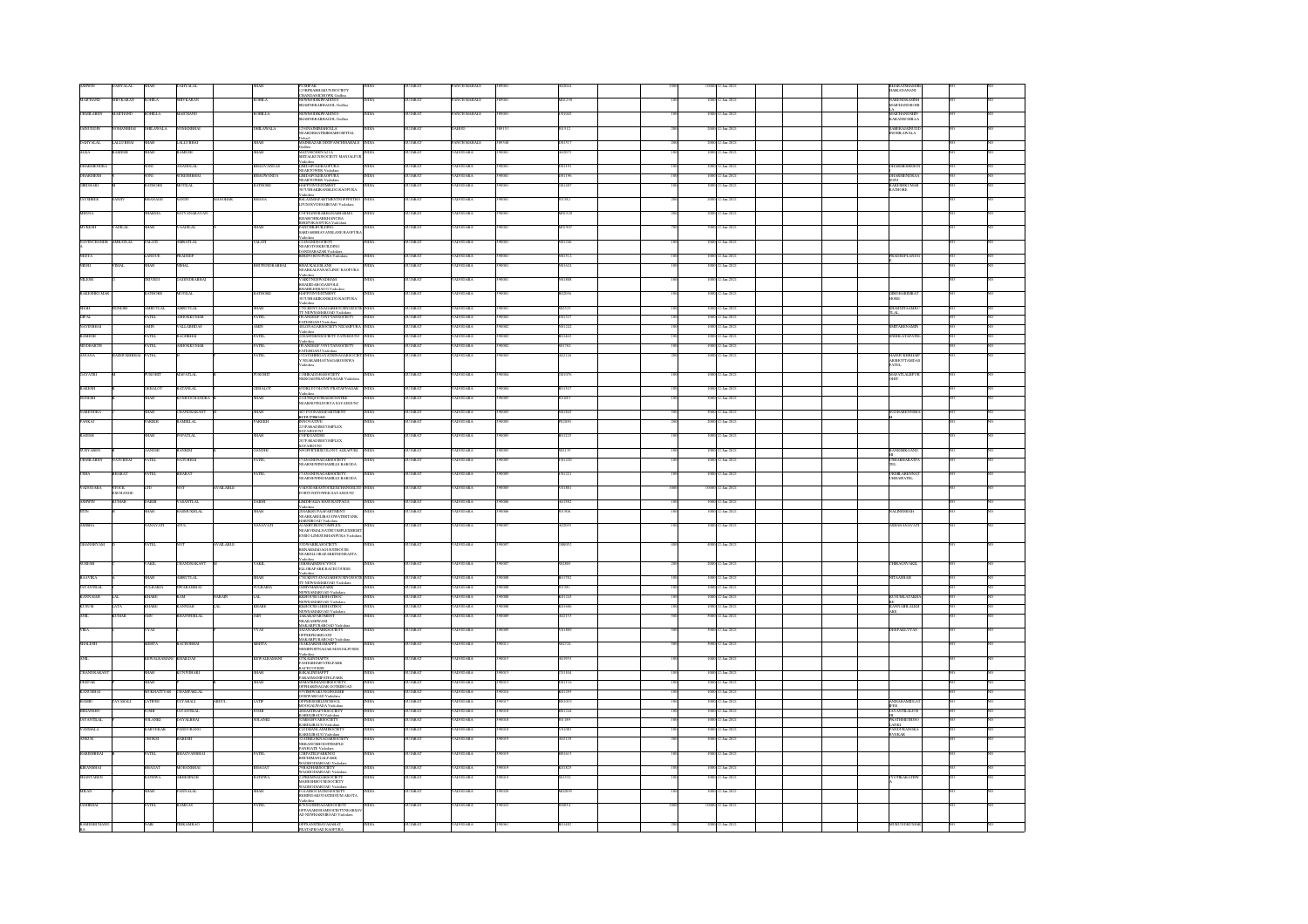|                    |                     |                             | YANTE.AL                         |                |                           | 4MANGALJYOTSOCIETY                                                                                        | <b>INDIA</b>         | <b>GUJARAT</b>            | ADODARA              |      |       | 1000 12 | $-1$ an-202                          |  |                                        |  |  |
|--------------------|---------------------|-----------------------------|----------------------------------|----------------|---------------------------|-----------------------------------------------------------------------------------------------------------|----------------------|---------------------------|----------------------|------|-------|---------|--------------------------------------|--|----------------------------------------|--|--|
|                    |                     |                             | <b>SIKLAI</b>                    |                |                           | RELIBAUG<br>RIKUNINANABAZAR                                                                               |                      | JARA                      | DODAR                |      |       |         |                                      |  |                                        |  |  |
|                    |                     |                             |                                  |                |                           | ABHOIDISTVADODARA Dabbei<br>LARAMGANI POSTBAJWA                                                           |                      |                           |                      |      |       |         |                                      |  |                                        |  |  |
| INBH               |                     | НĒ                          | ANLAL.                           |                |                           |                                                                                                           |                      | <b>JARAT</b>              | DODARA               |      |       |         | Jan-2021                             |  |                                        |  |  |
| ANK AT             |                     | um                          | WNIT                             |                |                           | iodara<br>LARAMGANI POSTBAJWA                                                                             | m                    | <b>HARAT</b>              | <b>ADODARA</b>       |      |       |         | Im(202)                              |  |                                        |  |  |
| ASMUKH             |                     | tivedi                      | <b>ITAMLAL</b>                   |                | <b>IVED</b>               | adodara<br>ALKAPURISOCIETY                                                                                | .<br>DIA             | <b>UJARAT</b>             | <b>ADODARA</b>       |      |       |         | 2-Jan-2021                           |  |                                        |  |  |
| <b>IMISH</b>       | <b>IROOBHAI</b>     | <b>IGDI</b>                 | <b>HROOBHAI</b>                  |                | <b>SHAH</b>               | <b>EALWAYSTATION Vadodara</b><br>BELACLINIC POCHHANI Vadodara                                             | <b>INDIA</b>         | GUJARAT                   | <b>ADODARA</b>       |      |       |         | 5000 12-Jan-2021                     |  |                                        |  |  |
|                    |                     |                             |                                  |                |                           |                                                                                                           |                      |                           |                      |      |       |         |                                      |  | <b>IROOBHA</b><br><b>NOMIATIV</b>      |  |  |
|                    |                     |                             | PARAGBHAI                        |                |                           | <b>DIASRATH Vadodara</b>                                                                                  |                      | GUJARA                    |                      |      |       |         | 1000 12-Jan-202                      |  |                                        |  |  |
| ITABEN<br>IHARAT   | <b>ILESHBHAI</b>    | <b>TEL</b><br><b>IAUHAN</b> | <b>NILESHBHAI</b><br><b>ARUT</b> |                | RAMANBHAI<br><b>IOCHI</b> | IPODASRATH Vadodara<br>HAFERTILIZERNAGAR Vadodara                                                         | <b>INDIA</b><br>NDIA | <b>GUJARAT</b><br>GUJARAT | VADODARA<br>VADODARA |      |       |         | 1000 12-Jan-2021<br>1000 12-Jan-2021 |  |                                        |  |  |
|                    |                     |                             |                                  |                |                           |                                                                                                           |                      |                           |                      |      |       |         |                                      |  |                                        |  |  |
| <b>ANGITA</b>      | EN A                | HAUHAN                      | <b>MRUT</b>                      | BHAI R         | мосни                     | <b>HAFERTILIZERNAGAR Vadedara</b>                                                                         | <b>INDIA</b>         | GUIARAT                   | ADODARA              |      | 1182  |         | 1000 12-Jan-2021                     |  |                                        |  |  |
| <b>ASMUKH</b>      |                     | $rac{1}{\sqrt{10}}$         | $rac{1}{2}$                      |                |                           | <b>BINYCOMENY</b><br><b>WILLED</b>                                                                        |                      | <b>JARA</b>               | <b>ADIVU</b>         |      |       |         |                                      |  |                                        |  |  |
|                    |                     |                             |                                  |                |                           | .<br>IRATANNAGARSHOPPINGCOMI                                                                              |                      |                           |                      |      |       |         |                                      |  |                                        |  |  |
|                    |                     |                             |                                  |                |                           |                                                                                                           |                      |                           |                      |      |       |         |                                      |  |                                        |  |  |
|                    |                     |                             |                                  |                |                           | A<br>PHOTELPALMLANDOFFSTATIO                                                                              |                      |                           |                      |      |       |         |                                      |  |                                        |  |  |
| ILYAS              | <b>NUS</b>          | <b>COGHAWALA</b>            | UNUS                             | <b>SOHAMED</b> | GOGHAW                    | √ Bharach<br> FAIYAZNAGAR                                                                                 | INDIA                | GUJARAT                   | HARUCH               |      | 1018  |         | 1000 12-Jan-2021                     |  |                                        |  |  |
| TENDRA             |                     | <b>HESHWARI</b>             | <b>ATE</b>                       |                | <b>IESHWAR</b>            | PAITAZNADUK<br>EARVEGMARKET Bluruch<br>1419DAIKALYANSTREET<br>24VERIMAHALLO Bluruch<br>7169HAIIKHANARAZAR | NDIA                 | JARAT                     | <b>LARUCH</b>        |      |       |         | J <sub>202</sub>                     |  |                                        |  |  |
| .<br>Kirt          |                     |                             |                                  |                |                           |                                                                                                           | <b>NDIA</b>          |                           | <b>LARUCH</b>        |      |       |         |                                      |  |                                        |  |  |
|                    |                     | HAKKAR                      | <b>ANUBHA</b>                    |                |                           | <b>JPPBHARATWASINGCO BHARUCH</b>                                                                          |                      | <b>UJARAT</b>             |                      |      |       |         | J <sub>20</sub>                      |  |                                        |  |  |
|                    |                     |                             |                                  |                |                           |                                                                                                           |                      |                           |                      |      |       |         |                                      |  |                                        |  |  |
| <b>MALVIKA</b>     |                     | HAKKAR                      | <b>CIRTT</b>                     |                | HAKKAR                    | Bharach<br>2169HAJIKHANABAZAR<br>JPPBHARATWASINGCO BHARUCI                                                | INDIA                | GUJARAT                   | HARUCH               |      | 02254 |         | 5000 12-Jan-2021                     |  |                                        |  |  |
| <b>AZIYA</b>       |                     | <b>OMAWAE</b>               | UNUS                             |                |                           | uruch<br>'AIYAZNAGAR                                                                                      |                      | <b>HARAT</b>              | <b>HARLY'H</b>       |      |       |         | 1000 12-Jan-202                      |  |                                        |  |  |
|                    |                     |                             |                                  |                |                           | <b>ARVEGMARKET Bharach</b><br>NILK ANTHSHOPPING                                                           |                      |                           |                      |      |       |         |                                      |  |                                        |  |  |
| <b>EAVINDRAKU</b>  |                     | ELWALA                      | <b>HAGWANDAS</b>                 |                |                           |                                                                                                           | NDIA                 | <b>UJARAT</b>             | HARUCH               |      | 2156  |         | 2000 12-Jan-2021                     |  |                                        |  |  |
| .<br>LANSUKH       |                     | ONKIYA                      | AMJIBHAI                         |                | <b>DNKIYA</b>             | EVASHTAMROAD Bharach<br>TREETNOD2317                                                                      | NDIA                 | GUJARAT                   | HARUCH               |      | 01439 |         | 1000 12-Jan-2021                     |  |                                        |  |  |
|                    |                     | юī                          | <b>OHANLAL</b>                   |                | ЮI                        | s 194.0.1 NOLG2317<br>©NAGARTOWNSHIP Bharach<br>∪AREKHFALIA Anklessar                                     | æа                   | UJARAT                    | <b>ARMADA</b>        |      |       | 1000    | $2-3an-2021$                         |  |                                        |  |  |
|                    |                     |                             |                                  |                |                           |                                                                                                           |                      |                           |                      |      |       |         |                                      |  |                                        |  |  |
| SMIK.              |                     |                             |                                  |                |                           | <b>CATHE APADRHANDAL</b>                                                                                  |                      |                           | PMAD                 |      |       |         |                                      |  |                                        |  |  |
|                    |                     | ANDHI                       |                                  |                | <b>NTM</b>                | <b>MULLAWAD Anklessar</b><br><sup>N 194</sup> HANV AD ISTELOOR                                            | NDIA.                | <b>JUJARAT</b>            | <b>ARMADA</b>        |      |       |         | 1000 12-Jan-2021                     |  |                                        |  |  |
|                    |                     |                             |                                  |                |                           | <b>DPPMACHCHIMARKET Anklewar</b>                                                                          |                      |                           |                      |      |       |         |                                      |  |                                        |  |  |
| HIRABHAI           |                     | aru                         | ATILAL                           |                | WARL                      | <b>HREEARBUDAFOUNDRY</b>                                                                                  | <b>INDIA</b>         | GUJARAT                   | <b>ADODARA</b>       |      |       |         | 2000 12-Jan-2021                     |  |                                        |  |  |
| PRACNA             |                     | <b>ATM</b>                  | <b>INKFR</b>                     |                |                           | SGIDC Ankleshwar<br>DSTBOXNO78                                                                            | mm.                  | <b>TEAR AT</b>            | <b>AFWHAMEA</b>      |      |       |         | .<br>Marchith                        |  | <b>NKARHIMM</b>                        |  |  |
|                    |                     |                             |                                  |                |                           | RAVIDARSHANSOCIETY                                                                                        |                      |                           |                      |      |       |         |                                      |  | <b>ALPATEL</b>                         |  |  |
| MOHEMED            | <b>LAFIQ YACOOB</b> | HANJI                       | ACOOBBHAI                        |                | KHANJI                    | DCANKLESHWAR Ankloid<br>LANJISTREET JUNAGAM                                                               | <b>INDIA</b>         | GUJARAT                   | URAT                 |      |       |         | 5000 12-Jan-2021                     |  | USUFYACOO                              |  |  |
| <b>RAVIN</b>       |                     | НАН                         | HANDANMAL                        |                | ΉАΗ                       | <b>DISTSURAT Olpad</b><br>GAVABAZAR KOSAMBARS                                                             | INDIA                | <b>JUARAT</b>             | URAT                 |      | 1955  |         | 2000 12-Jan-2021                     |  |                                        |  |  |
|                    |                     |                             |                                  |                |                           |                                                                                                           |                      |                           |                      | 4120 |       |         |                                      |  |                                        |  |  |
| <b>TLEKHA</b>      |                     | WSUR                        | NSUR                             |                | AIKH                      | SURAT Olpad<br>ESIDEPATELMEDICALS<br>INROADKOSAMBARS DISTSURA                                             |                      | <b>JARAT</b>              | URAT                 |      |       |         | tan 2021                             |  |                                        |  |  |
|                    |                     |                             |                                  |                |                           |                                                                                                           |                      |                           |                      |      |       |         |                                      |  |                                        |  |  |
| SHAILESH           | <b>IRAJ LAL</b>     | ODHAN                       | HRAJ                             |                |                           | 30pad<br>20GAY ATRISALESAGENCY<br>24DHARAMSHOPPINGCENTER                                                  |                      | JARAT                     | URAT                 |      |       |         | $Jan-202$                            |  |                                        |  |  |
|                    |                     |                             |                                  |                |                           |                                                                                                           |                      |                           |                      |      |       |         |                                      |  |                                        |  |  |
| <b>GKUNJ</b>       |                     | ANGHANI                     | AYANTE.AL                        |                | <b>NGHANI</b>             | AMRAICHARRASTA Kamej<br>ODARSHNACORPORATION<br>ENTRALROADROADNOS UDHI                                     |                      | GUJARAT                   | URAT                 |      |       |         | 2000 12-Jan-2021                     |  | JAYANTILALSA<br>GHANI                  |  |  |
|                    |                     |                             |                                  |                |                           | <b>STINE</b><br>NIRNOSBRCCOLONY                                                                           |                      |                           |                      |      |       |         |                                      |  |                                        |  |  |
| PRACNESH           |                     | ESAI                        | ATVARLAL                         |                |                           |                                                                                                           |                      | <b>TARAT</b>              | URAT                 |      | 1366  |         | 3000 12-Jan-2021                     |  |                                        |  |  |
| <b>LANISH</b>      |                     | <b>HAH</b>                  | <b>HAKORI AL</b>                 |                | <b>TAH</b>                | 'ATCHNAGAR<br>IAUTAMINVESTMENT                                                                            |                      | <b>TARAT</b>              | <b>TRAT</b>          |      |       |         | $\frac{1}{2}$ (m) $\frac{1}{2}$      |  |                                        |  |  |
|                    |                     |                             |                                  |                |                           | GAU LAMIN VESTMENT<br>SHAREBROKER POSTMADHI Valoc                                                         |                      |                           |                      |      |       |         |                                      |  |                                        |  |  |
| GПA                |                     | RAJAPATI                    | ESHAVLAL                         |                | PRAJAPAT                  | 32GEBCOLONY ATPOUKAIDAM                                                                                   | <b>INDIA</b>         | GUJARAT                   | URAT                 |      | 01131 |         | 1000 12-Jan-2021                     |  |                                        |  |  |
| ESHAVLA            |                     | <b>EALAPATE</b>             | ANKARLAI                         |                | <b>LAJAPA</b>             | STSURAT<br>SZGEBCOLONY ATPOUKAIDAM                                                                        |                      | JARAT                     | URAT                 |      | 137   |         | J <sub>2021</sub>                    |  |                                        |  |  |
|                    |                     |                             |                                  |                |                           |                                                                                                           |                      |                           |                      |      |       |         |                                      |  |                                        |  |  |
| NITA               |                     | <b>EALAPATE</b>             | SHAVLAL                          |                | .<br>Mapat                |                                                                                                           | <b>NDIA</b>          | UJARAT                    | URAT                 |      |       |         | J <sub>202</sub>                     |  |                                        |  |  |
| <b>SNEHAL</b>      |                     | RAJAPATI                    | <b>ESHAVLAL</b>                  |                | <b>RAJAPAT</b>            | (BIEBAAR)<br>STSURAT<br>32GEBCOLONY ATPOUKAIDAM                                                           | <b>INDIA</b>         | <b>GUJARAT</b>            | URAT                 |      | 1800  |         | 1000 12-Jan-2021                     |  |                                        |  |  |
| ARUN               |                     | <b>UPTA</b>                 | <b>UMOHAN</b>                    |                | UPTA                      | ISTSURAT<br>ATMADARPAN ADARSHSOCIETY                                                                      | INDIA                | UJARAT                    | URAT                 |      |       |         | J <sub>202</sub>                     |  |                                        |  |  |
|                    |                     |                             |                                  |                |                           | <b>HWALINES SuratCity</b>                                                                                 |                      |                           |                      |      |       |         |                                      |  |                                        |  |  |
| <b>HANDRA</b>      | <b>TILA</b>         | <b>HAF</b>                  | <b>TILAL</b>                     |                |                           |                                                                                                           |                      | JARA)                     | RAT                  |      |       |         |                                      |  |                                        |  |  |
|                    |                     |                             |                                  |                |                           | ?GHANSHY AMAPT<br>RDFLDALICHANDNAGAR<br>(THWSAGATENANPURAROAD                                             |                      |                           |                      |      |       |         |                                      |  |                                        |  |  |
|                    |                     |                             |                                  |                |                           |                                                                                                           |                      |                           |                      |      |       |         |                                      |  |                                        |  |  |
| <b>JAYABEN</b>     | <b>ALCHAND</b>      | НАН                         | <b>ALCHAND</b>                   |                |                           | ereCity<br>1SHRIRANGAPTNOI                                                                                |                      | <b>JUJARAT</b>            | URAT                 |      |       |         | 3 <sub>202</sub>                     |  | <b>LALITKUMAR</b>                      |  |  |
|                    |                     |                             |                                  |                |                           | <b>DPPPANCHOLIWADI GOPIPURA</b>                                                                           |                      |                           |                      |      |       |         |                                      |  | <b>LCHANDSHAH</b>                      |  |  |
| <b>ASUMAT</b>      |                     |                             | NGEL                             |                |                           | FLANCH<br>(1357PAIKIPLOTNO6)<br>(1357PAIKIPLOTNO6)<br>EET OPPPAREKHWADI SuratCity                         |                      |                           |                      |      |       |         |                                      |  |                                        |  |  |
|                    |                     |                             |                                  |                |                           |                                                                                                           |                      |                           |                      |      |       |         |                                      |  |                                        |  |  |
|                    |                     |                             |                                  |                |                           | F49RESIDENTDOCTORS                                                                                        |                      |                           |                      |      |       |         |                                      |  |                                        |  |  |
| KRUTI              | <b>REMAL</b>        | SHAH                        | REMAL                            |                | <b>IPINCHANDRA</b>        | OUARTSNEWCIVILHOSPITAL                                                                                    | NDIA                 | GUJARAT                   | URAT                 |      |       |         | 1000 12-Jan-2021                     |  | DHANSUKHBH<br>CHHAGANBHAI              |  |  |
|                    |                     |                             |                                  |                |                           | GOUP ARAGATE Surnicity<br>1357PAIKIPLOTNOS<br>20PIPURARANGILDASMEHTASTR<br>ET OPPPAREKHWADI SurniCity     |                      |                           |                      |      |       |         |                                      |  |                                        |  |  |
| RAJENDRA           |                     | HAH                         | GANCHANI                         |                |                           |                                                                                                           | NDLA                 | iuarat                    | URAT                 |      |       |         | $3m-202$                             |  | <b>EKHARSHAH</b>                       |  |  |
|                    |                     |                             |                                  |                |                           |                                                                                                           |                      |                           |                      |      |       |         |                                      |  |                                        |  |  |
| <b>RUBY</b>        |                     | UPTA                        |                                  |                | UPTA                      | <b>ATMADARPAN</b>                                                                                         |                      | JARAT                     | URAT                 |      |       |         | J <sub>202</sub>                     |  |                                        |  |  |
|                    |                     |                             |                                  |                |                           | <b>DADARSHSOCIETY ATHWALINES</b>                                                                          |                      |                           |                      |      |       |         |                                      |  |                                        |  |  |
| UGANCHANI          |                     | НАН                         | HNANLAL                          |                |                           | orCity<br>357PAIKIPLOTNO6<br>3FIPURARANGILDASMEHTASTR<br>3T OPPPAREKHWADI SuraCity                        | ïЫА                  | <b>GUJARAT</b>            | URAT                 |      |       |         | 2000 12-Jan-2021                     |  | <b>IRMALASSHA</b>                      |  |  |
|                    |                     |                             |                                  |                |                           |                                                                                                           |                      |                           |                      |      |       |         |                                      |  |                                        |  |  |
|                    |                     |                             |                                  |                |                           |                                                                                                           |                      |                           |                      |      |       |         |                                      |  |                                        |  |  |
| VEENA              |                     | <b>ARIKH</b>                | AUSHIKKUMAR                      |                | <b>JORDHAN</b>            | <b>SSKISHORPARK</b><br>STYAVIER SSCHOOL                                                                   | NDIA                 | <b>JUJARAT</b>            | URAT                 |      |       |         | 3000 12-Jan-2021                     |  | <b>AUSHIKKUM</b><br>PARIKH             |  |  |
|                    |                     |                             |                                  |                |                           | <b>HODDODROAD SuraCity<br/>0643RDFLOOR MAHAVIRMARKE</b>                                                   |                      |                           |                      |      |       |         |                                      |  |                                        |  |  |
| <b>BABULAL</b>     |                     | <b>IREMAL</b>               | <b>REMAL</b>                     |                | EVICHAND                  | RINGROAD SuratCity                                                                                        | <b>INDIA</b>         | UJARAT                    | URAT                 |      |       |         | 3 <sub>202</sub>                     |  |                                        |  |  |
|                    |                     | HAH                         | <b>TYABHA</b>                    |                | <b>DGILAL</b>             |                                                                                                           |                      | <b>JARAT</b>              | URAT                 |      |       |         |                                      |  |                                        |  |  |
| KAMLESH            | uiYai               |                             |                                  |                |                           | OSSUBHSANKALPAPRT<br>AAHADEVNAGARNRKAILASH<br>{AGARBHCHILDRENHOSP                                         |                      |                           |                      |      |       |         |                                      |  |                                        |  |  |
|                    |                     |                             |                                  |                |                           |                                                                                                           |                      |                           |                      |      |       |         |                                      |  |                                        |  |  |
| KAMLESH            | MHYABHAI            | <b>SHAH</b>                 | AHYABHAI                         |                | <b>HOGILAL</b>            | m#City<br>!SSUBHSSANKALPAPRT                                                                              | <b>DIA</b>           | GUJARAT                   | URAT                 |      |       |         | 1000 12-Jan-2021                     |  |                                        |  |  |
|                    |                     |                             |                                  |                |                           | <b><i>MAHADEVNAGARINKET</i></b><br>MAHADEVNAGARNRKAILASH<br>AAGARBHCHILDRENHOSP<br>InniQue                |                      |                           |                      |      |       |         |                                      |  |                                        |  |  |
|                    |                     |                             |                                  |                |                           |                                                                                                           |                      |                           |                      |      |       |         |                                      |  |                                        |  |  |
|                    |                     | <b>TARI</b>                 | ANTRAI                           |                |                           | SaratCity<br>39MAHADEVNAGAR SOCIETY<br>SAGRAMPURA SaratCity                                               |                      | JARA                      | RAT                  |      |       |         |                                      |  | SUMANTRAIDA"<br>ALJIBHATARKA           |  |  |
|                    |                     |                             |                                  |                |                           |                                                                                                           |                      |                           |                      |      |       |         |                                      |  |                                        |  |  |
| THMAL              |                     |                             | RIMALGE                          |                |                           | 1213NEWTTMARKET                                                                                           |                      | <b>JARA</b>               | RAT                  |      |       |         |                                      |  |                                        |  |  |
| ABDULAHAD          |                     | <b>HAIKH</b>                | ATEHMOHAMAD                      |                | .<br>HAIKH                | INGROAD SURAT SuratCity<br>218RAMPURACHHADA                                                               | <b>DIA</b>           | .<br>UJARAT               | URAT                 |      |       |         | 1000 12-Jan-2021                     |  | <b>NWARABDUL</b>                       |  |  |
| <b>BHADRESH</b>    |                     | <b>SPADU</b>                | HOKRHA                           |                | HOTALAL                   | <b>JLESURAT SuratCity</b><br>1251 AMRA IIROAD                                                             |                      | JARAT                     | URAT                 |      |       |         | $tan-202$                            |  | HADSHAIKH<br>MINAXIBENAS<br>KBHAIKAPAD |  |  |
|                    |                     |                             |                                  |                |                           | GATHIY ASHERI SunaCity                                                                                    |                      |                           |                      |      |       |         |                                      |  |                                        |  |  |
| HARATI             |                     | <b>SHTA</b>                 |                                  |                |                           | MAMRATLALCO                                                                                               |                      | <b>JARA</b>               | URAT                 |      |       |         |                                      |  | <b>INMIMERT</b>                        |  |  |
|                    |                     |                             |                                  |                |                           | 6HAZURICHAMBERS                                                                                           |                      |                           |                      |      |       |         |                                      |  |                                        |  |  |
|                    |                     |                             |                                  |                | <b>BECHARDAS</b>          | <b>LABATPURA SuratCity</b><br>868RUGHNATHPURA                                                             | INDIA                | GUJARAT                   | URAT                 |      |       |         | 1000 12-Jan-2021                     |  |                                        |  |  |
|                    |                     |                             |                                  |                |                           |                                                                                                           |                      |                           | rat                  |      |       |         |                                      |  |                                        |  |  |
| <b>CHANDRAKAN</b>  |                     | HOTUOTAWAL ISHWERLAL        |                                  |                |                           |                                                                                                           |                      |                           |                      |      |       |         |                                      |  |                                        |  |  |
|                    |                     |                             | NAGO                             |                |                           | 'ARACHHASHERI SuratCity<br>INO73737RAMPURA MAIN                                                           |                      | .<br>ARA                  |                      |      |       |         |                                      |  |                                        |  |  |
|                    |                     |                             |                                  |                |                           | miCity                                                                                                    |                      |                           |                      |      |       |         |                                      |  | RISHNAGOPAL<br>HAMPAKLALP              |  |  |
| <b>ALGUNI</b>      |                     | <b>VTEL</b>                 | <b>GESHKUMA</b>                  |                |                           | SECONDFLOOR<br>ALDARWAJAMOTISHERI SuratCi                                                                 |                      | <b>JARA</b>               | URAT                 |      |       |         | 500                                  |  | SHKUMA<br>HOGILALPATEL                 |  |  |
|                    |                     |                             |                                  |                |                           |                                                                                                           |                      |                           |                      |      |       |         |                                      |  |                                        |  |  |
| <b>LARISHCHAND</b> | ARLAL               |                             | <b>IVARLAL</b>                   |                |                           |                                                                                                           |                      | UJARAT                    | URAT                 |      |       |         | 2-Jan-202                            |  |                                        |  |  |
|                    |                     |                             |                                  |                |                           | .<br>033817NAVAPURA<br>MAWADKATANIWAD SurutCity                                                           |                      |                           |                      |      |       |         |                                      |  | BHANUBENHAS<br>SHCHANDRABH             |  |  |
| <b>TARISHKUMA</b>  |                     | ATALI                       | ANSUKHLAL                        |                | <b>ATALI</b>              | <b>NOOL SHERKIM F</b><br>O MALSHERKANLE<br>NDIMAHIDHARPURA SutatCity                                      |                      | UJARAT                    | URAT                 |      |       |         | $tan-202$                            |  | <b>TEMANGININA</b><br>$\overline{M}$   |  |  |
|                    |                     |                             |                                  |                |                           |                                                                                                           |                      |                           |                      |      |       |         |                                      |  |                                        |  |  |
|                    |                     |                             |                                  |                |                           | MANTHANPARSHWANAGAR<br>MPLEXKAILASH NAGAR                                                                 |                      | <b>JARA</b>               | RAT                  |      |       |         |                                      |  |                                        |  |  |
|                    |                     |                             |                                  |                |                           |                                                                                                           |                      |                           |                      |      |       |         |                                      |  |                                        |  |  |
|                    |                     |                             |                                  |                |                           |                                                                                                           |                      |                           |                      |      |       |         |                                      |  | XMANBHAI!<br>IBHAIPATEL                |  |  |
| <b>IESHEDAR</b>    | ONNIE               | <b>ARIAVA</b>               | <b>NNIE</b>                      |                |                           | angCity<br>COASHOKSHAHI I 2SURAT<br>TRADEHOUSEUNA PANIROAD                                                | <b>NDIA</b>          | <b>JUARAT</b>             | URAT                 |      |       |         | J <sub>202</sub>                     |  |                                        |  |  |
|                    |                     |                             |                                  |                |                           | miCity<br>SAVASADISADAN<br>HAVNAGRISTREET VANKIBORD                                                       |                      |                           |                      |      |       |         |                                      |  |                                        |  |  |
|                    |                     |                             |                                  |                |                           | <b>20 City</b><br>25970 PPMUTTON MARKET<br><b>AIYEDDPUMAMAINROAD</b>                                      |                      |                           |                      |      |       |         |                                      |  |                                        |  |  |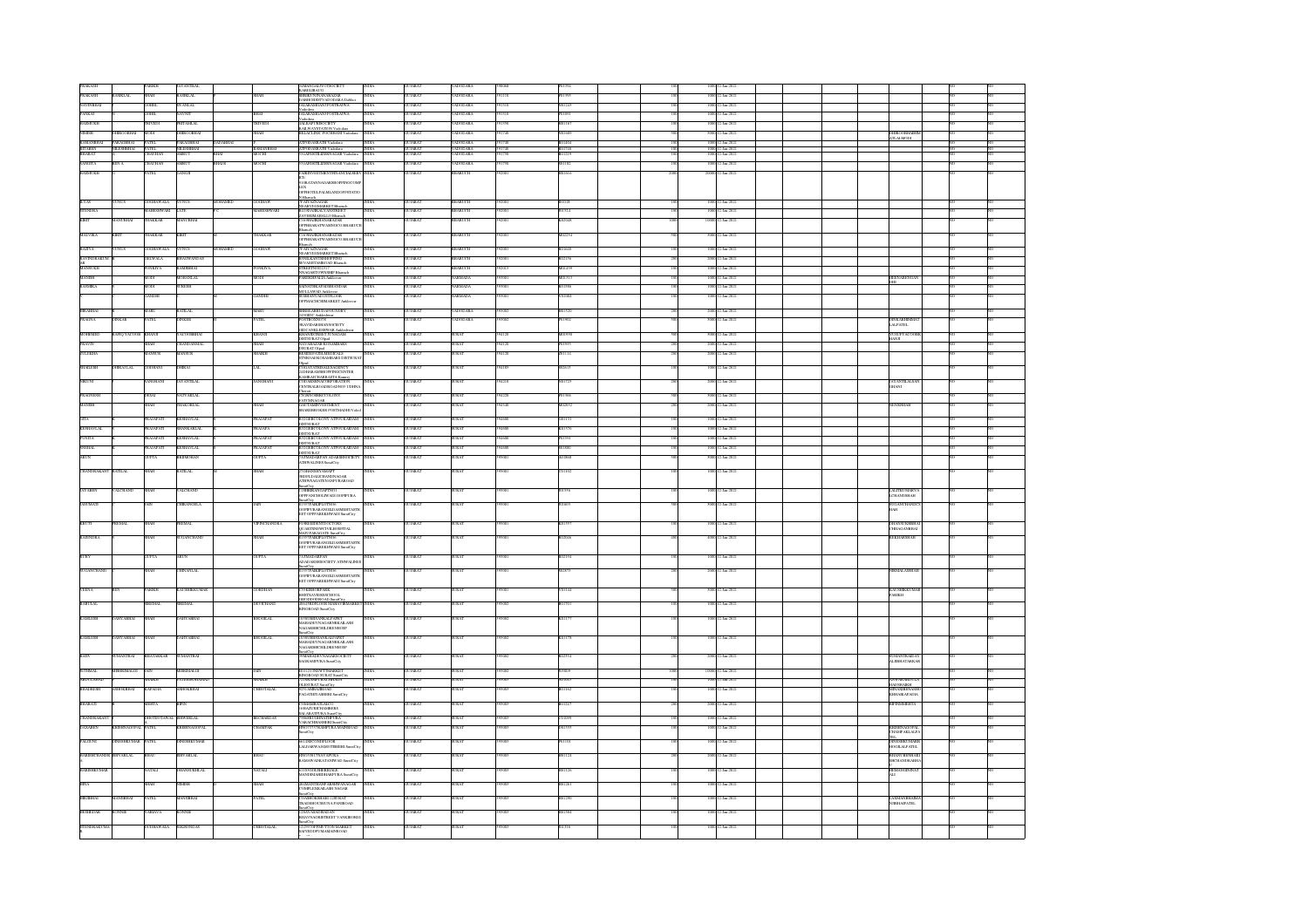|                     |                       |                         |                         |                 |                  | 2655RAGHANATHPURA                                                                                                                 |              |                |                      |      |       |  |      |                                   |  |  | <b>KANCHANBH</b>                          |  |
|---------------------|-----------------------|-------------------------|-------------------------|-----------------|------------------|-----------------------------------------------------------------------------------------------------------------------------------|--------------|----------------|----------------------|------|-------|--|------|-----------------------------------|--|--|-------------------------------------------|--|
|                     |                       |                         |                         |                 |                  | MAINROAD SuratCity<br>#NO73737RAMPURA<br> uratCity                                                                                |              |                |                      |      |       |  |      |                                   |  |  | ATKOTHARI<br>DAXABENKRISH<br>NAGOPALPATEI |  |
|                     |                       |                         |                         |                 |                  |                                                                                                                                   |              |                |                      |      |       |  |      |                                   |  |  |                                           |  |
|                     |                       |                         | suf                     |                 |                  | <b>MENATHBANG</b>                                                                                                                 |              | <b>IARA</b>    | RAT                  |      |       |  |      |                                   |  |  |                                           |  |
| <b>EASHAN</b>       | <b><i>INVERSE</i></b> | <b>AREKH</b>            | WINKUMAE                |                 | REKE             | 010City<br> STIRUMALALMANIYARA                                                                                                    |              | <b>JARAT</b>   | <b>RAT</b>           |      |       |  |      | $an-202$                          |  |  | LAASWINE                                  |  |
|                     |                       |                         |                         |                 |                  | SHERIMAHIDHRAPURA SURAT                                                                                                           |              |                |                      |      |       |  |      |                                   |  |  | MARPAREKH                                 |  |
| <b>ROCHI</b>        |                       | AKIL.                   | MURAS                   |                 | AK#              | <b>Here</b><br>arafCity<br>SAVASADISADAN                                                                                          |              | <b>ARA</b>     | URAT                 |      |       |  |      | 32021                             |  |  | RAFBHATE                                  |  |
|                     |                       |                         |                         |                 | <b>KIRBH</b>     | BHAVNAGRISTREET SaraCity<br>336MAVSARJANAPT4THF<br>LOORMAHADEVNAGARSAGRAMF                                                        |              | :<br>Jara      | <b>RA</b>            |      |       |  |      |                                   |  |  | <b>YAPATEI</b>                            |  |
|                     |                       |                         |                         |                 |                  | <b>RA SuratCity</b><br>3321BPUSPMANIIST FLOOR                                                                                     |              |                |                      |      |       |  |      |                                   |  |  |                                           |  |
| PERPAREN            |                       | <b>SI VAWAL</b> a       | AMESHCHANT              |                 | <b>IMV</b>       | HKSTREETZAMPABAZAR SuratCity                                                                                                      |              | 14847          | URAT                 |      |       |  |      | Im 202                            |  |  |                                           |  |
| .<br>RASHMIKANT     | <b>RAJLAL</b>         | SHAH                    | .<br>RAJLAL             | <b>PATLAL</b>   |                  | <b>SAYUMBILBHUVANBEHIND</b>                                                                                                       | NDIA         | UJARAT         | URAT                 |      |       |  |      | 2-Jan-2021                        |  |  | KAIRAVIRASH                               |  |
|                     |                       |                         |                         |                 |                  | <b>MIDDLESCHOL GOPIPURA SunnCit</b>                                                                                               |              |                |                      |      |       |  |      |                                   |  |  | <b>KANTSHAH</b>                           |  |
| <b>AINIKANI</b>     |                       |                         | BHAGCHAN                |                 |                  | MAYUR JADAKHADI                                                                                                                   |              | <b>ARAT</b>    | URAT                 |      |       |  |      | $3m-202$                          |  |  |                                           |  |
| <b>SURENDRA</b>     | $\pi\Lambda$          | $\overline{\text{STE}}$ | <b>NILAI</b>            |                 |                  | IAHIDHARPURA SuraCity<br>1900LIMDACHOWK GHA                                                                                       |              | 13.937         | RAT                  |      |       |  |      |                                   |  |  |                                           |  |
|                     |                       | <b>VTR</b>              |                         |                 |                  | <b>ATACCITY</b><br>AIREEJAGANNATHINVESTORS                                                                                        |              | <b>JARAT</b>   | URAT                 |      |       |  |      | $tan-202$                         |  |  | RAMASTER                                  |  |
|                     |                       |                         |                         |                 |                  | 03SJASHYARNTEXTILES                                                                                                               |              |                |                      |      |       |  |      |                                   |  |  |                                           |  |
| <b>VINESHCHANDE</b> |                       | <b>EALVAWALA</b>        | <b>WESHLAL</b>          |                 | <b>ALVAWAL</b>   | MARKETRINGROAD SuratCity<br>43321BPUSPMANIIST FLOOR<br>HKSTREETZAMPABAZAR SuratCity                                               |              | JARAT          | <b>URAT</b>          |      |       |  |      | 3 <sub>202</sub>                  |  |  |                                           |  |
|                     |                       |                         |                         |                 |                  |                                                                                                                                   |              |                |                      |      |       |  |      |                                   |  |  |                                           |  |
| VIRAF               | <b>AKSHA</b>          | <b>ATEHNA</b>           | <b>AVAKSHA</b>          |                 | <b>THENA</b>     | AV 40 ADR AD AV                                                                                                                   |              | 149.47         | URAT                 |      |       |  |      | 2-Jan-202                         |  |  |                                           |  |
| <b>SHVARLAL</b>     | <b>NMALIDAS</b>       | HATT                    | .<br>NMALIDAS           |                 |                  | <b>HAVNAGRISTREET SunaCit</b><br>#OUSENO33817NAVAPURA                                                                             |              | <b>JARAT</b>   | URAT                 |      |       |  | 2000 | $\frac{1}{2}$ lan-2021            |  |  | UBHASHCHAN                                |  |
|                     |                       |                         |                         |                 |                  | ANAWADKATNIWAD SuratCity                                                                                                          |              |                |                      |      |       |  |      |                                   |  |  | <b>RAISHVARLAL</b>                        |  |
| MANSUKHBH           |                       | JAN                     | WBHUBHA                 |                 |                  | 171MADHVANANDSOCIETY<br>KATARGAMSINGANPORROAD                                                                                     |              | JARAT          | URAT                 |      | 01442 |  |      | 3 <sub>202</sub>                  |  |  |                                           |  |
|                     |                       |                         |                         |                 |                  |                                                                                                                                   |              | wa             | RAT                  |      |       |  |      | $tan-202$                         |  |  |                                           |  |
|                     |                       | SUBHASHCI<br>DRA        |                         |                 |                  | araCity<br>JOUSENO33817NAVAPURA<br>JANAWADKATNIWAD SaraCity                                                                       |              |                |                      |      |       |  |      |                                   |  |  | JBHASHCHA<br>AISHVARLAI                   |  |
| <b>HUPENDRA</b>     |                       | .<br>34 A.H             | mл                      |                 |                  | <b>HAKESHWARIAPT</b>                                                                                                              |              |                | <b>RAT</b>           |      |       |  |      | $tan-202$                         |  |  |                                           |  |
| <b>NIPTY</b>        |                       | <b>JEHTA</b>            | VRISH                   |                 | EHTA             | <b>JANIGALIATPOSTRANDER Surit</b><br>03RATANPARKAPT                                                                               |              | JARAT          | URAT                 |      |       |  |      | $\frac{1}{2}$ an-2021             |  |  | <b>HMEHT</b>                              |  |
|                     |                       |                         |                         |                 |                  | <b>OPPIAINDERASER ADAJANPATIA</b>                                                                                                 |              |                |                      |      |       |  |      |                                   |  |  |                                           |  |
|                     |                       |                         |                         |                 |                  | iarat<br>103RATANPARKAPT<br>3PPJAINDERASER ADAJANPATIA                                                                            |              |                | .<br>RA'             |      |       |  |      |                                   |  |  |                                           |  |
|                     |                       |                         |                         |                 |                  |                                                                                                                                   |              |                |                      |      |       |  |      |                                   |  |  |                                           |  |
| RASILABEN           |                       | SHAH                    | <b>HUPENDRA</b>         |                 |                  | rat<br>DBHUPENDRARSHAH<br><b>CHAKESHWARIAPT</b>                                                                                   |              | JARAT          | URAT                 |      |       |  |      | $Jan-202$                         |  |  |                                           |  |
| <b>SHOBHANABE</b>   | <b>GETRHAL</b>        | ATEL.                   | ANGUBHAI                |                 | <b>ARABHUBHA</b> | SCHAKESHWARIAFI<br>NANKIALIATPOSTRANDER Surit<br>96KHHANAGARSOCIETY<br>JAHANGIRPURA OPPIINRANDER                                  |              | JARAT          | URAT                 |      |       |  |      | 3 <sub>202</sub>                  |  |  |                                           |  |
|                     |                       |                         |                         |                 |                  |                                                                                                                                   |              |                |                      |      |       |  |      |                                   |  |  | MANGUBHAIPAI<br>BHUBHAIPATEL              |  |
|                     |                       |                         |                         |                 |                  | n<br>DIFALIYANANA VARACHHA                                                                                                        |              |                | JR A'I               |      |       |  |      | J <sub>202</sub>                  |  |  |                                           |  |
| <b>ARVINDRH</b>     |                       | <b>AVNI</b>             |                         |                 | <b>VAN</b>       | arat<br>08BHAGATNAGARSOCIETY                                                                                                      |              | <b>TARAT</b>   | <b>TRAT</b>          |      |       |  |      | m <sup>202</sup>                  |  |  |                                           |  |
|                     |                       |                         |                         |                 |                  | HKANTESHWARSOCIETY                                                                                                                |              |                |                      |      |       |  |      |                                   |  |  |                                           |  |
| <b>HARAT</b>        | <b>ARHAI</b>          | <b>STEL</b>             | RABHAI                  | LABHAI          |                  | <b>LATARGAMSURAT Surat</b><br>41 KESHAVJOTAPT<br><b>DPIDISTCOURT ATHWALINES Su</b>                                                | NDIA         | JARAT          | URAT                 |      |       |  | som  | $-3$ an-2021                      |  |  |                                           |  |
|                     |                       |                         |                         |                 |                  |                                                                                                                                   |              |                |                      |      |       |  |      |                                   |  |  |                                           |  |
|                     |                       |                         |                         |                 |                  | <b>6 SARJANSOCEITY ATHWOLINES</b>                                                                                                 |              |                | RAT                  |      |       |  |      |                                   |  |  |                                           |  |
| <b>PAIESH</b>       |                       | <b>IFHTA</b>            | <b>TEHCHAND</b>         |                 |                  | erat<br>B2SAMBHAV<br>MNATHMAHADEVSOCIETY                                                                                          |              | <b>TAR AT</b>  | <b>TRAT</b>          |      |       |  |      | 2000 12-Jan-202                   |  |  | <b>ARMEHTA</b>                            |  |
|                     |                       | <b>JEHTA</b>            | <b>VESH</b>             |                 | <b>HTA</b>       | <b>OPPUMRAJAKATNAKA Surat</b>                                                                                                     |              | JARAT          | URAT                 |      |       |  |      | $tan-202$                         |  |  |                                           |  |
|                     |                       |                         |                         |                 |                  | TB2SAMBHAV<br>SOMATHMAHADEVSOCIETY<br>OPPUMRAJAKATNAKA Sara<br>B26SHANTINIKETANAPPT<br>OPPJAINDERASAR                             |              |                |                      |      |       |  |      |                                   |  |  |                                           |  |
|                     |                       | <b>TEL</b>              | ARBHAI                  |                 | CHHODE           |                                                                                                                                   |              | JARAT          | RAT                  |      |       |  |      | J <sub>202</sub>                  |  |  |                                           |  |
|                     |                       |                         |                         |                 |                  |                                                                                                                                   |              |                |                      |      |       |  |      |                                   |  |  |                                           |  |
|                     |                       |                         |                         |                 |                  | <b>IMULDAIRYROAD SuritCity</b><br>15 CHINMAYAPPT ADAJANE                                                                          |              | 149.47         | <b>DA</b>            |      |       |  |      |                                   |  |  |                                           |  |
| $0$ VaN             |                       |                         | <b><i>ERANCE AL</i></b> |                 |                  | anaCity<br>#6COJMOJAPARTMENT                                                                                                      |              | 1149.47        | <b>TRAT</b>          |      | 185   |  |      | 100                               |  |  |                                           |  |
|                     |                       |                         |                         |                 |                  | NRDIVY ANAYANSCHOOL<br>PALANPURPATIAR ANDERROAD                                                                                   |              |                |                      |      |       |  |      |                                   |  |  |                                           |  |
| wkaj                |                       |                         |                         |                 |                  | SmitCity<br>SmitCity<br>JO4DHARATISAGAROPP<br>MEGABITERESTAU ADAJANSURAT                                                          |              | JARA           | RAT                  |      |       |  |      |                                   |  |  |                                           |  |
|                     |                       |                         |                         |                 |                  |                                                                                                                                   |              |                |                      |      |       |  |      |                                   |  |  |                                           |  |
|                     |                       |                         |                         |                 |                  | araCity<br>19AMBIKANAGAR                                                                                                          |              |                | $\overline{u}$       |      |       |  |      |                                   |  |  | akkina                                    |  |
|                     |                       |                         |                         |                 |                  | <b>OSTBOMBAYMARKET</b><br>.AMBEHANUMANROAD SuratCity                                                                              |              |                |                      |      |       |  |      |                                   |  |  | HANSUKHLALTO<br>LAT                       |  |
| VISHAMBER           |                       | DASS                    | <b>HUSHIKAM</b>         |                 |                  | A9BOMBAYMARKET UMARWADA INDIA                                                                                                     |              | UJARAT         | SURAT                |      | 11710 |  |      | 1000 12-Jan-2021                  |  |  |                                           |  |
| <b>CEMILAB</b>      |                       |                         |                         |                 |                  | KIRAT SuraCity<br>DAMODARNIVAS RANASTREET                                                                                         |              | <b>ARA</b>     | <b>U.SAI</b>         |      |       |  |      | tan 202                           |  |  |                                           |  |
|                     |                       |                         |                         |                 |                  |                                                                                                                                   |              |                |                      |      |       |  |      |                                   |  |  |                                           |  |
| <b>JNIKANT</b>      |                       | THOD                    | <b>SERING</b>           |                 |                  | abad<br>INANICCHANWAI TALAUFALIA                                                                                                  |              | <b>ARAT</b>    | ALSAD                |      |       |  |      | $tan-202$                         |  |  | ALRRAT                                    |  |
| <b>ЧАН?</b>         | ANTII AI              | MOHANI AT               | <b>AOHANI AI</b>        |                 |                  | OSTATUL Valuad<br>"SMGARKHEDSOCIETY                                                                                               |              | <b>HARAT</b>   | ALSAD                |      |       |  |      | 301                               |  |  | <b>AMPRARHA</b><br><b>TUYANTLAL</b>       |  |
| POPATBHA            | AJIBHA                | NGAN                    | <b>LAJIBHA</b>          |                 |                  | MULLAWNDHIVALSAD Valsad<br>A740BAMBICANAGAR2                                                                                      |              | <b>JARAT</b>   | ALSAD                |      |       |  |      | $\frac{1}{2}$ an- $\frac{202}{2}$ |  |  |                                           |  |
|                     |                       |                         |                         |                 |                  | <b>NRKATARGAMASHRAM</b>                                                                                                           |              |                |                      |      |       |  |      |                                   |  |  |                                           |  |
| <b>ITENDRA</b>      |                       | HAUHAN                  | ARANDAS                 |                 |                  | KATARGAMROAD<br>CHAUTABAZAR ATPOSTKOLAK<br>TALUKAPARDI Pará                                                                       | NDIA         | UJARAT         | ALSAD                |      |       |  |      | 2000 12-Jan-2021                  |  |  | DEEPIKAICHAL<br>AN                        |  |
| <b>HASMUKH</b>      |                       |                         |                         | <b>VAILABLE</b> |                  | .<br>DMINTLIKAJI LADSTREET                                                                                                        | <b>NDIA</b>  | 1139.57        | <b>ALSAD</b>         |      |       |  |      | $2000$ 12.1se-202                 |  |  | <b>RAMITAKAR</b>                          |  |
| MUSTAQ              |                       | SHAIKH                  | BRAHIM                  |                 | iaikh            | KILLAPARDI Pardi<br>ATPOKALGAM STNBHILAD                                                                                          | NDIA         | <b>UJARAT</b>  | ALSAD <sup>-</sup>   | 6147 | 01767 |  |      | 1000 12-Jan-2021                  |  |  |                                           |  |
|                     |                       |                         |                         |                 |                  |                                                                                                                                   |              |                |                      |      |       |  |      |                                   |  |  |                                           |  |
| DILIPBHAI           | NDABHAI               | TANDEL                  | ANDABHAI                |                 | <b>SAWABHAI</b>  | ATPOKALGAM STNBHILAD<br>VALSAD<br>IWANYOTCHAWL<br>NEARBHAGINISHAMAJ Pará<br>IWANYOTCHAWL<br>NEARBHAGINISHAMAJ Pará                | NDIA         | UJARAT         | ALSAD                | 6185 | 01252 |  |      | 1000 12-Jan-2021                  |  |  | <b>ASHUMATITA</b>                         |  |
| ASHUMATI            | <b>IPBHAI</b>         | <b>WDEL</b>             | <b>LPBHAI</b>           |                 | <b>NDABHA</b>    |                                                                                                                                   | DIA          | <b>JARAT</b>   | ALSAD                |      |       |  | 1000 | J <sub>2021</sub>                 |  |  | EL<br>DILIPBHAIGAN<br>ABHAITANDEL         |  |
| DEJPBHAI            | <b>TUADUA</b>         | <b>ATEL</b>             | <b>KHARHAI</b>          |                 | <b>HIBABAHI</b>  | <b>STSARIRI IR ANGRAZAR</b>                                                                                                       |              | JARAT          | <b><i>AVSARI</i></b> |      |       |  |      | J <sub>20</sub> 202               |  |  | <b>MRTNATINER</b>                         |  |
|                     |                       |                         |                         |                 |                  | OSTAMALSADDISTVALSAD                                                                                                              |              |                |                      |      |       |  |      |                                   |  |  | <b>BHAPATEL</b>                           |  |
| BILKISHBANL         |                       | <b>INWALA</b>           | <b>JLMANABI</b>         |                 | <b>INWALA</b>    | <b>JALARAT Gandevi<br/>JUJARAT Gandevi<br/>(TPOKHARAABRAMA</b>                                                                    | VDIA         | JARAT          | AVSARI               |      |       |  |      | 1000 12-Jan-2021                  |  |  |                                           |  |
| VASANTBHA           |                       | ATEL                    | <b>SHOTTA</b>           |                 |                  | STNVEDCHA Jalaipore<br>4BSITARAMSOCIETY GRIDROAD<br>POKABILPOREDISTBULSAR Nava                                                    | INDIA        | JARAT          | <b>VSARI</b>         |      |       |  |      | $-tan - 2021$                     |  |  | PARVATIBEN <sup>.</sup><br>TEL            |  |
|                     |                       |                         |                         |                 |                  |                                                                                                                                   |              |                |                      |      |       |  |      |                                   |  |  |                                           |  |
| NAVINCHAND          |                       | <b>MEHTA</b>            | <b>SACHAND</b>          |                 | .<br>HT/         | <b><i>JKRUSHNASADAN</i></b>                                                                                                       |              | 1149.47        | <b>AVSARI</b>        |      |       |  |      | 2000 12-Jan-202                   |  |  |                                           |  |
| ABDUL.              | <b>FRIEMIN</b>        | <b>RHAVAT</b>           | <b>FRRAHIM</b>          | <b>LAMAD</b>    | <b>BHAYA</b>     | 714KRUSHNASADAN<br>ZAVERISADAKVORD3 NAVSARI<br>3925 VAHORWAD<br>PANCHOLITEKRA Navsari<br>B25INDIACOLONY<br>AGRICULTURECOLLAGEROAD | <b>INDIA</b> | <b>TARATIE</b> | <b>AVSART</b>        |      |       |  |      | 1000 12-Jan-2021                  |  |  | <b>EBRAHIMAHA!</b><br>DBHAYAT             |  |
| <b>DIPAK</b>        |                       | <b>IAUHAN</b>           | <b>OSAIBHAI</b>         |                 |                  |                                                                                                                                   |              | JARAT          | <b>AVSARI</b>        |      |       |  | 2000 | $\frac{1}{2}$ an-2021             |  |  |                                           |  |
|                     |                       |                         |                         |                 |                  |                                                                                                                                   |              |                |                      |      |       |  |      |                                   |  |  |                                           |  |
| <b>ITTENDRA</b>     |                       |                         | NKARBH                  |                 |                  | <b>TIALPORE Navari<br/>SPATELNAGARSOCIETY<br/>HHAPRAROAD Navari</b>                                                               |              | <b>JARA'I</b>  | .<br>VSARI           |      |       |  |      | J <sub>20</sub> 202               |  |  |                                           |  |
|                     |                       |                         |                         |                 |                  |                                                                                                                                   |              |                | VSAR                 |      |       |  |      |                                   |  |  |                                           |  |
| <b>MARIVAM</b>      |                       | <b>HAVAT</b>            | igu                     |                 | <b>IAVA</b>      | <b>OGNAGAR Navari</b><br>225 VAHORWAD                                                                                             | .<br>NDIA    | <b>HARAT</b>   | <b>AVSART</b>        |      |       |  |      | $\frac{1}{2}$ (m) $\frac{1}{2}$   |  |  | SIDERRAH                                  |  |
| <b>MARIYAM</b>      | СID                   | <b>HAYAT</b>            | <b>SID</b>              |                 |                  | ANCHOLITEKRA Nassari<br>925VOHARWAD                                                                                               | NDIA         | <b>UJARAT</b>  | <b>AVSARI</b>        |      |       |  |      | 5000 12-Jan-2021                  |  |  | HAYAT<br>RASIDEBRAHIN                     |  |
| <b>MADHUBEN</b>     |                       |                         | RESHBHA                 |                 |                  |                                                                                                                                   |              | <b>JARAT</b>   | <b>AVSARI</b>        |      |       |  |      | $\frac{1}{2}$                     |  |  | HAYAT<br>NARESHBHAIM                      |  |
|                     |                       | ATEL                    |                         |                 |                  | PANCHOLITEKRA Navsari<br>May? I SAIRAMWEIGHTCENTRE<br>OLDVANDRISTREET Navsari                                                     | NDIA         |                |                      |      |       |  |      |                                   |  |  | <b>GANBHAIPATEI</b>                       |  |
| <b>NARENDRA</b>     |                       |                         | <b>YANTEAL</b>          |                 |                  |                                                                                                                                   |              | <b>JARA</b>    | AVSARI               |      |       |  |      | $\frac{1}{2}$ an-2021             |  |  |                                           |  |
|                     |                       |                         |                         |                 |                  | 603P ADMA VATIAPPARTMEN<br>OPPPRUTHVITARACES<br>SANDHKUVA Navsati<br>4GREENPARKSOCIETY                                            |              |                |                      |      |       |  |      |                                   |  |  |                                           |  |
| PRASANT             | <b>LAHBITS</b>        | <b>TAH</b>              | RTIBHAI                 |                 |                  |                                                                                                                                   |              | JARAT          | <b>AVSARI</b>        |      |       |  |      | J <sub>202</sub>                  |  |  | <b>KIRTIBHAIMA</b>                        |  |
|                     |                       |                         |                         |                 |                  | BEHINDNARANLALAWADI                                                                                                               |              |                |                      |      |       |  |      |                                   |  |  | <b>ALJISHAH</b>                           |  |
| RAJNIKANT           | <b>VANTILAL</b>       | HAH                     | <b>VANTLAL</b>          | ANGAJI          |                  | EANERSADAK Navsari<br>1405 IURMILJANIVAS FIRSTFLOOR<br>POTALIAWAO Navsari                                                         | NDIA         | JARAT          | <b>AVSARI</b>        |      |       |  |      | 1000 12-Jan-2021                  |  |  |                                           |  |
| <b>AKESH</b>        |                       |                         | <b>ANTEAL</b>           |                 |                  |                                                                                                                                   |              |                | .<br>VSAR            |      |       |  |      |                                   |  |  |                                           |  |
|                     |                       |                         |                         |                 |                  | 1405 IURMILANIVAS F!<br>POTALIWAO Navsari                                                                                         |              |                |                      |      |       |  |      |                                   |  |  |                                           |  |
| asid                | <b>SRAHIM</b>         | HAYAT                   | BRAHIM                  | <b>IAMAD</b>    | <b>BHAYA</b>     | 25 VAHORWAD                                                                                                                       |              | JARAT          | AVSARI               |      |       |  |      | 1000 12-Jan-2021                  |  |  | <b>MARIYAMRASI</b>                        |  |
| ASID                | BRAHIM                | <b>IAYAT</b>            | <b>BRAHIM</b>           | HAMAD           | HAYA             | ANCHOLITEKRA Nava<br>925 VAHORWAD                                                                                                 |              | <b>JARAT</b>   | <b>AVSARI</b>        |      |       |  |      | $\frac{1}{2}$                     |  |  | BHAYAT<br>MARIYANRASID                    |  |
| HAILESH             |                       |                         |                         |                 |                  |                                                                                                                                   |              | <b>ARA</b>     | <b>VSAR</b>          |      |       |  |      |                                   |  |  | HAYAT                                     |  |
|                     |                       |                         |                         |                 |                  | PANCHOLITEKRA Navari<br>VADYASTREET<br>VEARKANIYASHALA NAVSARI                                                                    |              |                |                      |      |       |  |      |                                   |  |  |                                           |  |
| <b>THAKORRHAI</b>   | <b>MAKANBHAI</b>      | <b>ETW</b>              |                         |                 |                  | osari<br>01OLDVANDRISTREET                                                                                                        |              |                |                      |      |       |  |      |                                   |  |  |                                           |  |
|                     |                       |                         |                         |                 |                  | <b>ARAMWEIGHTCENTR</b>                                                                                                            |              |                |                      |      |       |  |      |                                   |  |  |                                           |  |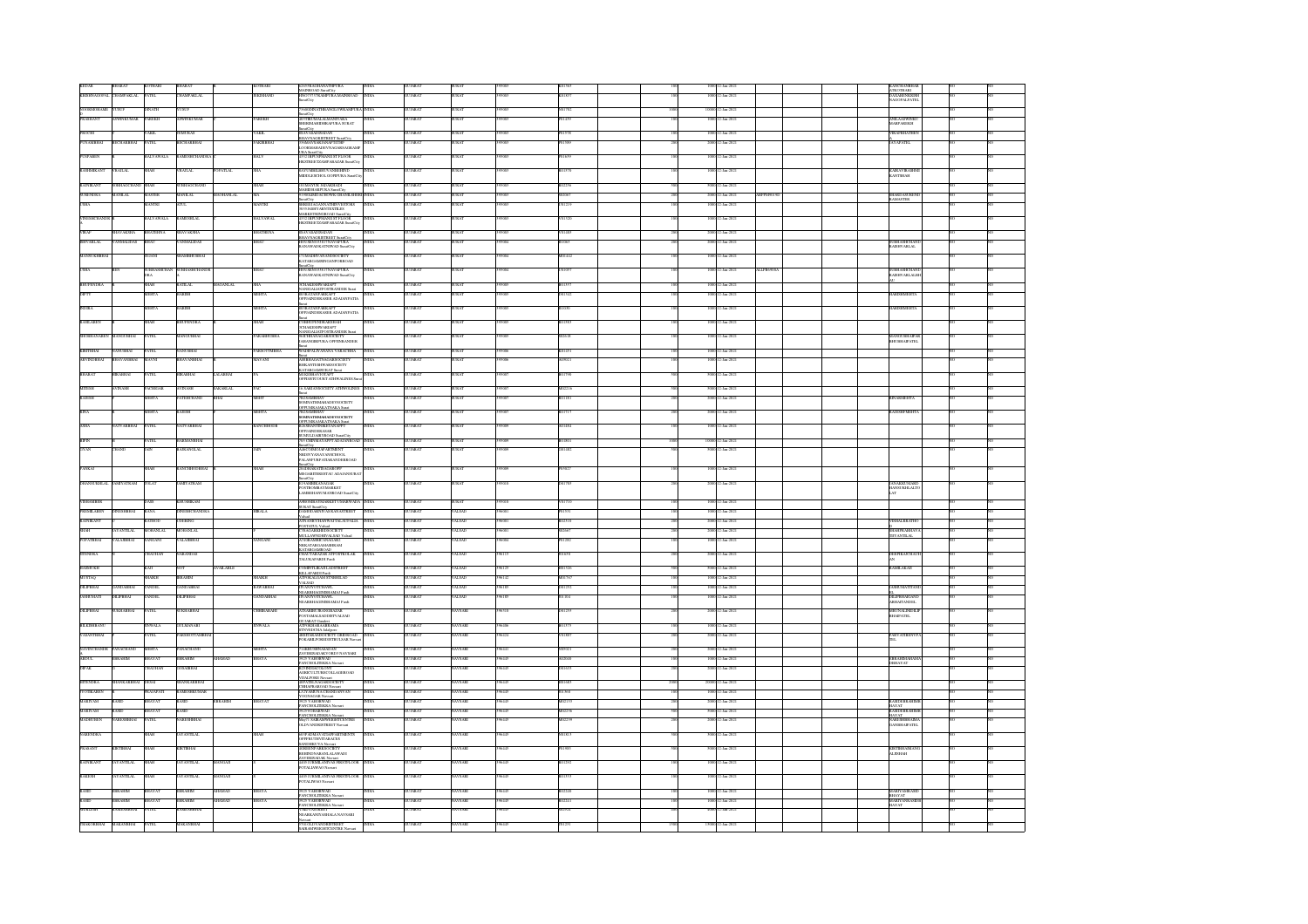| <b>NATWARLAL</b> | THUBHA           |                 |                      |                |                 | (TPOMUNSAD)<br>JAGANESHSISODRA TANAVSARI                                                                                                                                                   |           |                          |                       |       |  |                       |  | GODAWARTBEN<br>NATWARLALDA                     |  |
|------------------|------------------|-----------------|----------------------|----------------|-----------------|--------------------------------------------------------------------------------------------------------------------------------------------------------------------------------------------|-----------|--------------------------|-----------------------|-------|--|-----------------------|--|------------------------------------------------|--|
|                  |                  |                 |                      |                |                 | osari<br>OTTAGEHOSPITAL VASADA                                                                                                                                                             |           |                          |                       |       |  |                       |  | <b>TRHATSP</b>                                 |  |
|                  |                  |                 |                      |                |                 | ALVASADADISTVALSAD Vanda                                                                                                                                                                   |           |                          |                       |       |  |                       |  |                                                |  |
| <b>SAURABH</b>   |                  | ነዋል             |                      |                |                 |                                                                                                                                                                                            |           | <b>AHARASHTRA</b>        |                       |       |  | $Jan-202$             |  |                                                |  |
|                  |                  |                 |                      |                |                 | 5431 KRUSHNAKUNI<br>OPPKARNATAKAHKIHSCHOOL<br>FRANDWANAKARVEROAD PUNE                                                                                                                      |           |                          |                       |       |  |                       |  |                                                |  |
| URESI            |                  |                 |                      |                |                 | <b>OPRKHEMKAADVOCATE</b>                                                                                                                                                                   |           |                          | $\overline{a}$        |       |  |                       |  |                                                |  |
|                  |                  |                 |                      |                |                 | DHA1345 JAWAHARNAGAR<br>UMBAI<br>DRNBYBLDG ROOMNOL I 174                                                                                                                                   |           | <b>ARASHTRA</b>          |                       |       |  |                       |  |                                                |  |
| ALTOS            |                  | <b>VPVTI TT</b> |                      | VAILABLE       |                 | NROAD MUMBAI<br>/ELKNOWNSTATIONERYMART                                                                                                                                                     |           |                          | UMBAI<br><b>UMBAI</b> |       |  | J <sub>20</sub>       |  |                                                |  |
| <b>ATUL</b>      |                  |                 |                      |                |                 | <b>STORELANE HOMISTREET</b>                                                                                                                                                                |           | <b>JARASHTR</b>          |                       |       |  | 58.202                |  |                                                |  |
| AJA'Y            |                  | <b>JARWAL</b>   |                      |                |                 | MUMBAI<br>202GOLDCROWN PICNICCOTTAGE<br>VERSOWAANDHERIW MUMBAI                                                                                                                             |           | <b><i>RASHTR</i></b>     | MBAI                  |       |  | J <sub>202</sub>      |  | EAMODAC                                        |  |
|                  |                  |                 |                      |                |                 |                                                                                                                                                                                            |           |                          |                       |       |  |                       |  |                                                |  |
|                  |                  |                 |                      |                |                 | WELKNOWNSTATIONERYMART<br>SSTORELANEHOMJISTREET FOR                                                                                                                                        |           |                          |                       |       |  |                       |  |                                                |  |
| <b>ATUL</b>      |                  |                 | VII AI               |                |                 | MUMBAI<br>WELKNOWNSTATIONERYMART<br>\$STORELANEHOMJISTREET FORT                                                                                                                            |           | <b><i>HARASHTRA</i></b>  | <b>JUMBAI</b>         |       |  | J <sub>202</sub>      |  |                                                |  |
|                  |                  |                 |                      |                |                 |                                                                                                                                                                                            |           |                          |                       |       |  |                       |  |                                                |  |
|                  |                  |                 |                      |                |                 | MUMBAL<br>4549BORABAZARSTREET<br>1STFLOORROOMNO10 FORT                                                                                                                                     |           |                          | <b>IMB</b>            |       |  |                       |  | KIKANBHUPE?<br>RARAJKODIA                      |  |
|                  |                  |                 |                      |                |                 | UMBAI<br>527MODISTREET 4THFLOOR                                                                                                                                                            |           |                          | <b>IMBAI</b>          |       |  |                       |  |                                                |  |
| JOHN             | SCAL             | <b>EZES</b>     |                      | VAILABLE       |                 | ORT MUMBAL CONTROL                                                                                                                                                                         |           | <b>AHARASHTR</b>         | <b>UMBAI</b>          |       |  | 2-Jan-2021            |  |                                                |  |
| JAINAM           | <b>ECURITIES</b> |                 |                      | VAILABLE       |                 | HARATHOUSE MUMBAL<br>TOVDSHETHBUSINESSCENTR                                                                                                                                                | DV        | <b><i>HARASHTRA</i></b>  | <b>UMBAI</b>          |       |  | -<br>Ian-2021         |  |                                                |  |
|                  | <b>RIVATE</b>    |                 |                      |                |                 | 527BUSINESSCENTRE FORT                                                                                                                                                                     |           |                          |                       |       |  |                       |  |                                                |  |
| KIRAN            | PAENDRA          | JKOTIA          | <b>ENDRA</b>         |                | RSOTAMD.        | MUMBAI<br>4549BORABAZARSTREET<br>1STFLOORROOMNO10 FORT                                                                                                                                     |           | <b>ARASHTRA</b>          | MBAI                  |       |  | $tan-202$             |  | HUPENDRAP/<br>OTAMDASRAJ                       |  |
| <b>KALPANA</b>   |                  | <b>NDERIA</b>   | VINT                 |                | <b>NDERIA</b>   | IUMBAI<br>011STOCKEXCHANGETOWERS                                                                                                                                                           |           | <b>HARASHTRA</b>         | <b>UMBAI</b>          |       |  | $34m-202$             |  | OTIA<br>KIRANRSANGE                            |  |
| <b>MONEY</b>     | CARE SEC FIN     |                 |                      | <b>AILABLE</b> |                 | DALALSTREET MUMBAL<br>50A3RDFLOORHANUMANBLDG                                                                                                                                               |           | <b>AHARASHTRA</b>        | <b>EUMBAI</b>         |       |  | $\frac{1}{2}$ an-2021 |  |                                                |  |
|                  |                  |                 |                      |                |                 | 0301PERINNARIMANSTREET                                                                                                                                                                     |           |                          |                       |       |  |                       |  |                                                |  |
| <b>NIMISHA</b>   |                  |                 | NNAL-M               |                |                 | FORT MUMBAL<br>FORT MUMBAL<br>30FBOMANIILANE<br>BEHINDFORTFIREBRIGADEFORT<br>NEUROLI                                                                                                       |           | <b>HARASHTRA</b>         | <b>UMBAI</b>          |       |  | 2-Jan-202             |  | ARESHPSH                                       |  |
|                  |                  |                 |                      |                |                 |                                                                                                                                                                                            |           |                          |                       |       |  |                       |  |                                                |  |
| <b>NITIN</b>     |                  | <b>ALBIAN</b>   | <b>IALCHANE</b>      |                | <b>SALIHAN</b>  | MEMBAL<br>CHAUHAASSOCIATES<br>59JANMABHOOMILANE FORT                                                                                                                                       |           | <b>HARASHTRA</b>         | <b>IMRAI</b>          |       |  |                       |  |                                                |  |
| PARESH           |                  | <b>AF</b>       | NNALAL.              |                |                 |                                                                                                                                                                                            |           | <b>AHARASHTRA</b>        | <b>JUMBAI</b>         |       |  | 2-Jan-2021            |  | <b>ISHAPSHA</b>                                |  |
|                  |                  |                 |                      |                |                 | 2012/VERMINDOSMLANE PORT<br>MUMBAI<br>30FBOMANJILANE<br>BEHINDFORTFIREBRIGADEFORT                                                                                                          |           |                          |                       |       |  |                       |  |                                                |  |
| PRAKASE          |                  |                 |                      |                |                 |                                                                                                                                                                                            |           |                          | <b>IMRA</b>           |       |  |                       |  |                                                |  |
|                  |                  |                 |                      |                |                 | <b>dimeal</b><br>0sperinnarimanstreet<br>0azaroaren eerregoundelo<br>1 FORT MUMBAI<br>09APEEJAYHOUSE                                                                                       |           |                          |                       |       |  |                       |  |                                                |  |
| <b>ADHIKA</b>    |                  |                 |                      |                |                 |                                                                                                                                                                                            |           |                          | <b>MRAI</b>           |       |  |                       |  |                                                |  |
| <b>RAMAKANI</b>  |                  | <b>VRDE</b>     | MAN                  |                | <b>ARDE</b>     | <b>SOAT ELISATIKOOLIL<br/>SOAPOLLOSTREET MUMBAI<br/>IRNABARCOSHAREBROKPVTLTL</b><br>GPLBOXNO1498                                                                                           | m         | <b>HARASHTRA</b>         | <b>UMBAI</b>          |       |  | $J20$ -2021           |  | VAIBHAVRAM<br>ANTVARDE                         |  |
| TLAK             |                  |                 |                      |                |                 |                                                                                                                                                                                            |           |                          | <b>MR</b>             |       |  |                       |  |                                                |  |
|                  |                  |                 |                      |                |                 | <b>MDALAISTREETFORT MUMB</b><br>COGUPTACOMPANY<br>3BTAMARINDHOUSE<br>3GTAMARINDSTREETFORT<br>MUMBAL                                                                                        |           |                          |                       |       |  |                       |  |                                                |  |
| TAPAS            |                  | HA              | <b>DRESHWAR</b>      |                | НĀ              | IUMBAI<br>JITSURANA                                                                                                                                                                        |           | <b>HARASHTRA</b>         | <b>TIMRAI</b>         |       |  |                       |  |                                                |  |
|                  |                  |                 |                      |                |                 | MUSTABABUILDING3RDFLOOR<br>MROADFORTMUMBAI MUMBAI                                                                                                                                          |           |                          |                       |       |  |                       |  |                                                |  |
| UGAMRAJ          | <b>HRIMAL</b>    | MEHTA           | HRIMAL.              |                |                 |                                                                                                                                                                                            |           | <b><i>AMARASHTRA</i></b> | <b>IUMBAI</b>         |       |  | 2000 12-Jan-2021      |  |                                                |  |
|                  |                  |                 |                      |                |                 | 77A7BYUSUFBLDG<br>BACKSIDEGROUNDFLOOR<br>HOMIMEDICROSSLANENRBOMB/<br>MUMBAI<br>BOMBINOINVESTMENTPVTLTD                                                                                     |           |                          |                       |       |  |                       |  |                                                |  |
| ASIN             |                  | <b>TIWAL</b>    |                      |                | <b>TIWAL</b>    |                                                                                                                                                                                            |           |                          | <b>MRA</b>            |       |  |                       |  |                                                |  |
|                  |                  |                 |                      |                |                 | <b>ENFERNARMANROAD FOUNTA</b>                                                                                                                                                              |           |                          |                       |       |  |                       |  | GULSHA<br>ALA                                  |  |
| ASIN             |                  | <b>TWAL</b>     |                      |                |                 | UMBAI<br>OMBINOINVESTMENTPVTLTD<br>42 VEERNARIMANROAD FOUNTAL                                                                                                                              |           | <b>IARASHTR/</b>         | UMBAI                 |       |  |                       |  | SULSHAN<br><b>ATIWALA</b>                      |  |
| ASHOK            |                  | <b>JARWAL</b>   |                      | VAILABLE       |                 | IUMBAI<br>SIIIRDBHOIWADA I STFLOOR                                                                                                                                                         |           | <b>IARASHTRA</b>         | UMBAI                 |       |  | J <sub>202</sub>      |  |                                                |  |
| AMEE             |                  |                 | <b>HENDRA</b>        |                |                 | MUMBAI<br>CORAIENDRAKANTILALSHAH<br>1193LOHARCHAWL                                                                                                                                         |           |                          | <b>TIMBAL</b>         |       |  | Im 20                 |  |                                                |  |
|                  |                  |                 |                      |                |                 |                                                                                                                                                                                            |           |                          |                       |       |  |                       |  | <b>BHARATKAN</b><br>ALSHAH                     |  |
| UITKUMA          |                  |                 | 41.41                |                | ADEAN           | I PRASHVAR HRVNE<br>IASKATIMAHOL MUMBAI<br>SMALHARRAOWADI<br>MARKLENGKAN WARD<br>MADISHETHAGIAR YLANE                                                                                      |           |                          | MBA                   |       |  |                       |  |                                                |  |
| <b>ANUPAMA</b>   | ADEEF            | <b>VISH</b>     | RADEEP               |                | <b>AVISHI</b>   | ALBADEVI MUMBAI<br>SGUZDARSTREET CHIRABAZAR                                                                                                                                                | <b>DU</b> | <b><i>HARASHTRA</i></b>  | <b>UMBAI</b>          |       |  | 2-Jan-2021            |  |                                                |  |
|                  |                  |                 |                      |                |                 | <b>IABAD MARAI</b>                                                                                                                                                                         |           |                          |                       |       |  |                       |  | PRADEEPKHUSI<br>ALCHANDBAVI                    |  |
| <b>HADRA</b>     |                  |                 |                      | AILABLI        |                 | <b>SSHAHCO</b>                                                                                                                                                                             |           |                          |                       |       |  |                       |  | <b>SPALS</b><br>DHANPALS<br>HAISHAH<br>AMEEMAH |  |
| <b>BHARAT</b>    | ern al           |                 | NTLAI                |                |                 | UMBAI<br>ORAJENDRAKANTILALSHA                                                                                                                                                              |           | HARASHTR.                | <b>UMBAL</b>          |       |  | m/20                  |  | ASHAH                                          |  |
| BHARAT           | TILAL            |                 | NTLAL                |                |                 | <b>MONDERN MARCHAWL<br/>193LOHARCHAWL<br/>CORAIENDRAK ANTILALSHAH</b><br>193LOHARCHAWL3RDFLOOR                                                                                             |           | HARASHTRA                | UMBAI                 |       |  | $tan-202$             |  |                                                |  |
|                  |                  |                 |                      |                |                 |                                                                                                                                                                                            |           |                          |                       |       |  |                       |  | <b>AMEEMAHENI</b><br>AASHAH                    |  |
| BHARAT           |                  |                 |                      |                |                 | 1951<br>DRAKATIMAHAL MUMBAI<br>KSKATIMAHAL MUMBAI<br>SSHANKERBARILASHBHUVAN<br>NDFLOORROOMNO21 MUMBAI<br>SSHANKERBARILANE                                                                  |           |                          | <b>UMBA</b>           |       |  |                       |  |                                                |  |
| HARAT            |                  |                 |                      |                |                 |                                                                                                                                                                                            |           |                          | MBA                   |       |  |                       |  |                                                |  |
|                  |                  |                 |                      |                |                 | <b>CHIRABAZARKAILASHBHUVAN</b>                                                                                                                                                             |           |                          |                       |       |  |                       |  |                                                |  |
| <b>BHARTI</b>    |                  | <b>AALUSTE</b>  | <b><i>SRAYAN</i></b> |                |                 | NDELOOR MUMBAL<br>ISSHANKERBARILANE<br>CHIRABAZAR<br>KAILASHBHAVAN2NDELOOR<br>KAILASHBHAVAN2NDELOOR                                                                                        |           | <b>IAHARASHTRA</b>       | <b>UMBAI</b>          |       |  | 5000 12-Jan-2021      |  |                                                |  |
|                  |                  |                 |                      |                |                 |                                                                                                                                                                                            |           |                          |                       |       |  |                       |  |                                                |  |
| BHAVASE          |                  |                 |                      |                |                 | <b>EMBAL</b><br>JRENLALCO 505<br><b>TEERCHAW</b>                                                                                                                                           |           |                          | <b>MRA</b>            |       |  |                       |  |                                                |  |
| <b>BHAVESH</b>   |                  |                 | CRITE                |                |                 | <b>EMBAL</b><br>OKIRTENLALCO                                                                                                                                                               |           | <b>HARASHTRA</b>         | <b>TMRAI</b>          |       |  | Im 202                |  | <b>SHORHNAKS</b>                               |  |
| <b>BHARAT</b>    | TII AI           |                 | <b>NTLAL</b>         |                |                 | <b>LOKIKTENLALLO<br/>SOS6SUTERCHWL MUMBAI<br/>CORAJENDRAKANTILALSH</b><br>I 193LOHARCHAWL                                                                                                  | m         | HARASHTRA                | <b>JUMBAI</b>         | 1826  |  | $tan-2021$            |  |                                                |  |
| <b>CHANDUBH</b>  |                  |                 |                      |                |                 |                                                                                                                                                                                            |           |                          | <b>UMBA</b>           |       |  |                       |  |                                                |  |
|                  |                  |                 |                      |                |                 | MASKATIMAHAL MUMBAL<br>DAYABHAISONS<br>365KALBADEVIROAD<br>CORNEROLDHANUMANLANE<br>NGREROLDHANUMANLANE                                                                                     |           |                          |                       |       |  |                       |  |                                                |  |
| DHANPAL          | RARHAI           | знан            |                      | AVAILABLE      |                 | <b>JUMBAI<br/>JODSSHAHCO 162GOHARCHAWL</b>                                                                                                                                                 | NDIA.     | <b>AMARASHTRA</b>        | <b>FUMBAL</b>         | 01300 |  | 5000 12-Jan-2021      |  |                                                |  |
| DEVKINANDA       |                  | IMSERIA         | <b>LCHAND</b>        |                | <b>IIMSARIA</b> | AUMBAI<br>HAVANASILKMILLS                                                                                                                                                                  | m         | <b>AHARASHTRA</b>        | <b>UMBAI</b>          | 01544 |  | 2-Jan-2021<br>31000   |  | <b>BHADRABENDH</b><br>ANPALSHAH                |  |
|                  |                  |                 |                      |                |                 | 456RAMWADII STFLOORROOMN<br>0 KALBADEVIROAD MUMBAI                                                                                                                                         |           |                          |                       |       |  |                       |  |                                                |  |
| DILIP            | NDULAL           |                 |                      | <b>ALABLE</b>  |                 |                                                                                                                                                                                            |           |                          | <b>IMBAI</b>          | 588   |  | J <sub>20</sub> 202   |  |                                                |  |
|                  |                  |                 |                      |                |                 | 30BHASKARLANE<br>RIDDHISIDDHISOCIETY<br>STHELOORRNO48BHULESWAR<br>1.9 PLU U                                                                                                                |           |                          |                       |       |  |                       |  |                                                |  |
| GOPAL            |                  | <b>ARARI</b>    |                      | All ABLE       |                 |                                                                                                                                                                                            |           | ASHTRA                   | <b>UMBAI</b>          |       |  |                       |  |                                                |  |
|                  |                  |                 |                      |                |                 | MUMBAI<br>IAIDEVINIVAS<br>17FIRSTKOLBHATLANE                                                                                                                                               |           |                          |                       |       |  |                       |  |                                                |  |
| <b>KASHYAP</b>   |                  | <b>FOKSI</b>    |                      |                | HOKSI           |                                                                                                                                                                                            |           | <b><i>HARASHTRA</i></b>  | <b>UMBAI</b>          |       |  | 2-Jan-2021            |  | <b>ONALSCHOKSI</b>                             |  |
| KALPANA          |                  |                 |                      |                |                 | I PHRISTIKOLBHATILANE<br>KALBADEVI MUMBAL<br>KALBADEVI MUMBAL<br>2000HENGHANLALKCHOKST<br>ZAVERIBAZAR MUMBAL<br>UGSNAVIWADI NARANNIWAS<br>DGSNAVIWADI NARANNIWAS<br>DGSNAVIWADI NARANNIWAS |           |                          | <b>MRA</b>            |       |  |                       |  |                                                |  |
|                  |                  |                 |                      |                |                 |                                                                                                                                                                                            |           |                          |                       |       |  |                       |  |                                                |  |
| <b>KISHORE</b>   | <b>CHAND</b>     |                 | <b>LCHAND</b>        |                |                 | ODIYIBLDGNO2RN22<br>ARA1IBELAINGERNEE<br>NDFLOOR203205KIKASTREET                                                                                                                           |           | <b>JARASHTRA</b>         | UMBAI                 |       |  | $Jan-202$             |  |                                                |  |
| <b>KAUSHIK</b>   |                  | <b>AVERI</b>    | HORE                 |                | AVERI           | GULALWADI MUMBAI<br>318CMANGALDASBLDGNO3<br>54KITCHENGARDENLANE                                                                                                                            |           | <b>VHARASHTRA</b>        | UMBAI                 |       |  | J <sub>202</sub>      |  | <b>GAKJHAVER</b>                               |  |
|                  |                  |                 |                      |                |                 |                                                                                                                                                                                            |           |                          |                       |       |  |                       |  |                                                |  |
| KAILAIN          |                  |                 | RA                   |                | VERL            | <b>BARAI<br/>LOOMNO252NDFLOOR<br/>LOOMNO252NDFLOOR<br/>KOLBHATLANEKALBADEVIROAI</b><br>STRAN                                                                                               |           | <b>IARASHTR</b>          | .<br>UMB A            |       |  |                       |  |                                                |  |
|                  |                  |                 |                      |                |                 |                                                                                                                                                                                            |           |                          |                       |       |  |                       |  |                                                |  |
| <b>KAMLESH</b>   |                  |                 | <b>HOTALAI</b>       |                |                 | UMBAI<br>HHOTALALKAPURCHANDSHAH<br><b>IDADYSETHAGIARYLANEPUSH</b>                                                                                                                          |           | <b>ANHARASHTRA</b>       | <b>EUMBAI</b>         |       |  | 1000 12-Jan-202       |  | HISHIRSHAH                                     |  |
|                  |                  |                 |                      |                |                 | <b>TAM NIWASKALBDEVIROAD</b>                                                                                                                                                               |           |                          |                       |       |  |                       |  |                                                |  |
|                  |                  |                 |                      |                |                 | <b>JUMBAI</b>                                                                                                                                                                              |           |                          |                       |       |  |                       |  |                                                |  |
| <b>MEHUL</b>     |                  |                 |                      |                |                 | 613GAJANANCOLONY<br>REGAONW MUMBAI                                                                                                                                                         |           |                          |                       |       |  |                       |  |                                                |  |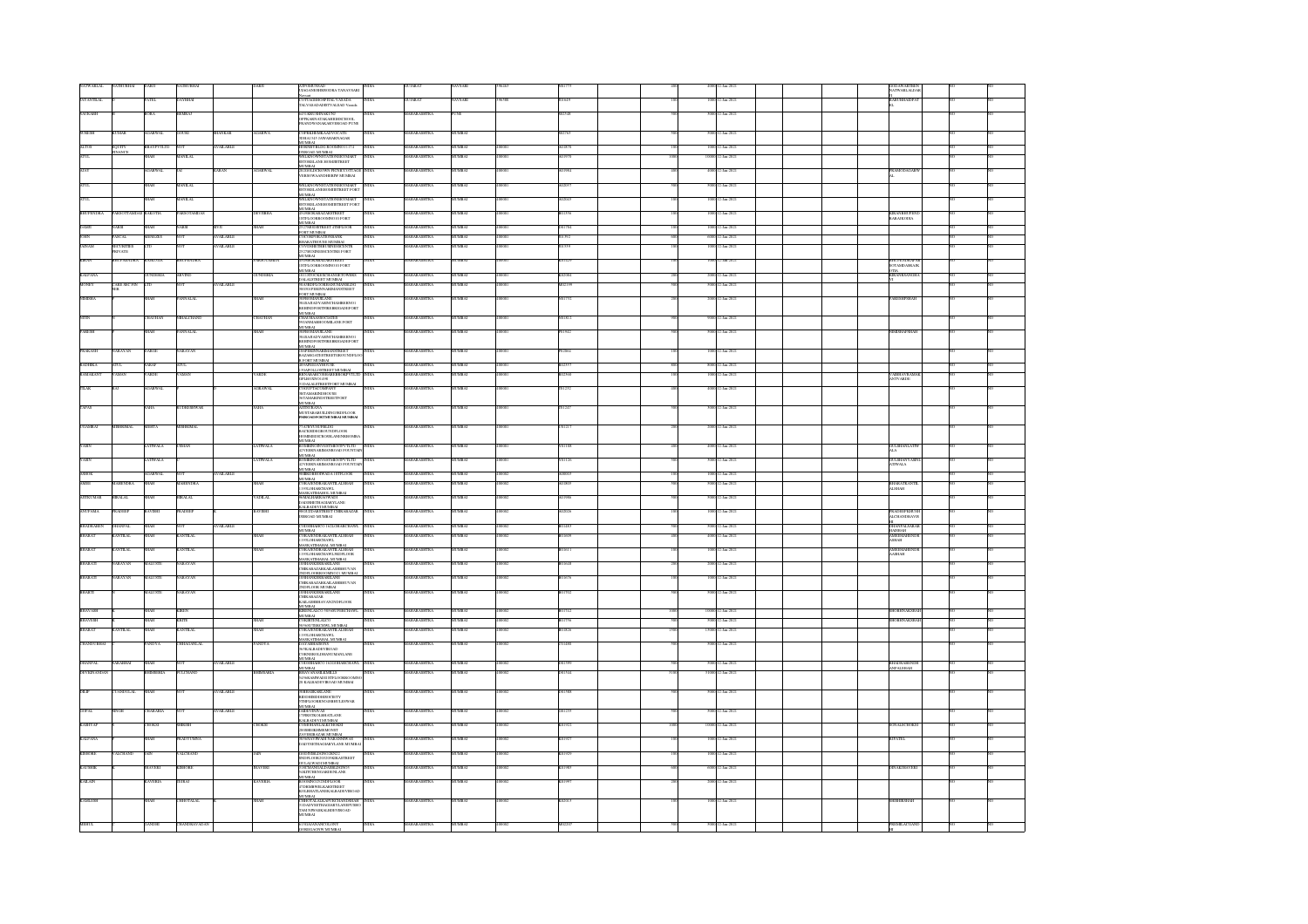|                   |                           |                   | <b>OTALA</b>                 |                 |                 | <b>HHOTALALKAPURCHANDSHAH</b>                                                                                                           |             | <b>JARASHTRA</b>          |                      |       |  |               |                       |  |                                       |  |
|-------------------|---------------------------|-------------------|------------------------------|-----------------|-----------------|-----------------------------------------------------------------------------------------------------------------------------------------|-------------|---------------------------|----------------------|-------|--|---------------|-----------------------|--|---------------------------------------|--|
|                   |                           |                   |                              |                 |                 | <b>IDADYSETHAGIARYLANE</b><br>URSHOTAMNIWASKALBADEVIR                                                                                   |             |                           |                      |       |  |               |                       |  |                                       |  |
| <b>STTISH</b>     |                           | НАН               | CANTELAL                     |                 |                 | ND MUMBAI<br>2MEGHDOOT 955MARINEDRIVE<br>MUMBAI                                                                                         | <b>NDLA</b> | <b>MAHARASHTRA</b>        | <b>IUMBAI</b>        | 01611 |  |               | 5000 12-Jan-2021      |  | <b>ISHALSHAH</b>                      |  |
|                   |                           | <b>LOR</b>        |                              |                 |                 |                                                                                                                                         |             |                           |                      |       |  |               |                       |  |                                       |  |
|                   |                           |                   |                              |                 |                 | ROMBAL<br>NOI 444THFLOOR<br>NOI 444THFLOOR<br>6 MUMB 51<br>6 MUMB 51                                                                    |             |                           |                      |       |  |               |                       |  |                                       |  |
| PREMKUMAR         |                           | <b>LATLA</b>      | <b>AGWANDAS</b>              |                 |                 | <b>SMUMBAL</b><br>EDADYSETH<br>SZDADT SE ITI<br>AGIARYLANEI STFLOOR MUMBAI                                                              |             | <b>AHARASHTRA</b>         | <b>JUMBAI</b>        |       |  |               | Jan-202               |  |                                       |  |
| PINKY             |                           |                   |                              | <b>VAILABLE</b> |                 | CODSSHAHCO 1621.OHARCHAWL                                                                                                               |             |                           | <b>UMBA</b>          |       |  | 180           |                       |  |                                       |  |
| <b>PRAMOD</b>     | <b>RIHANDA</b>            | isii              | <b><i><u>RIHANDA</u></i></b> |                 |                 | 4UMBAI<br>IST2NDSOSALWADI 3RDFLOOR                                                                                                      | <b>NDIA</b> | <b>AHARASHTRA</b>         | <b>TMRAI</b>         |       |  |               | 2.1se202              |  | <b>RUPAPRAM</b>                       |  |
|                   |                           |                   |                              |                 |                 | HULESHWAR MUMBAI                                                                                                                        |             |                           |                      |       |  |               |                       |  |                                       |  |
| PINKY             | <b>DAN</b>                | as.               | TAN                          |                 |                 | <b>ODHARMESHIOSHICO</b>                                                                                                                 |             | HARASHTRA                 | <b>EUMBAI</b>        |       |  |               | $\frac{1}{2}$ an-2021 |  | <b>KETANJAYA</b>                      |  |
|                   |                           |                   |                              |                 |                 | CODIDARSIESFICSTIK.O<br>BRDFLOOR303SOONACHAMBERS<br>507509JSSROADCHIRABAZAR                                                             |             |                           |                      |       |  |               |                       |  |                                       |  |
|                   |                           |                   |                              |                 |                 | MUMBAI<br>SHRIBALAJIENTERPRISES<br>1416OVALWADIVITHALWADIBAJ<br>CHA STHFLOORKDROAD MUMBA                                                |             | SHTR I                    | MBA                  |       |  |               |                       |  |                                       |  |
|                   |                           |                   |                              |                 |                 |                                                                                                                                         |             |                           |                      |       |  |               |                       |  |                                       |  |
| <b>SAMIR</b>      | <b>IANPAL</b>             | HAH               |                              | <b>WAILABLE</b> |                 | ODSSHAH 162WHARCHAWAL                                                                                                                   |             | <b>MAHARASHTRA</b>        | <b><i>EUMBAI</i></b> |       |  |               | 5000 12-Jan-2021      |  |                                       |  |
| <b>SANJEEV</b>    |                           | <b>TTAI</b>       | <b>WCHANDAR</b>              |                 | TTAI            | MUMBAI<br>MUMBAI<br>JAIMBAI CONO SRDFLOOR<br>ROOMNOSBHULESHWAR MUMBA                                                                    |             | <b><i>HARASHTRA</i></b>   | <b>UMBA</b>          |       |  |               |                       |  |                                       |  |
|                   |                           |                   |                              |                 |                 |                                                                                                                                         |             |                           |                      |       |  |               |                       |  |                                       |  |
| SAMEER            |                           | .<br>NAN          | <b>HES</b>                   |                 |                 | 1618CHAMPAGALLYXLANE<br>GIRILILABLDG1sFLOOR                                                                                             |             | <b>HARASHTRA</b>          | UMBAI                |       |  |               | an 20                 |  |                                       |  |
| SANJAY            |                           | IАН               | AMOE                         |                 |                 | <b>ACKSIDE MUMBAL</b><br>SHAINVESTMENT                                                                                                  |             | <b>AHARASHTRA</b>         | UMBAI                |       |  |               | J <sub>202</sub>      |  | MESHKSH                               |  |
|                   |                           |                   |                              |                 |                 | 69SITARAMBHUVAN<br>NDFLOORGIRGAUMROAD                                                                                                   |             |                           |                      |       |  |               |                       |  |                                       |  |
| HІLА              |                           |                   |                              |                 |                 | <b><i>AUMBAL</i></b><br>@SHAMILDASGANDHMARG<br>MANSOORBUILDIN3RDFLOOR                                                                   |             |                           |                      |       |  |               |                       |  | SAUMILPRAFU<br>HANDRASHAF             |  |
| <b>SATYANARAY</b> |                           | ITLANGIA          |                              |                 | <b>SITLANGE</b> | <b>JOMNO43 MUMBAI<br/>ALAJITEXTILESI9BALKRISHANI</b>                                                                                    |             | <b>IAHARASHTRA</b>        | <b>UMBAI</b>         |       |  |               | J <sub>202</sub>      |  |                                       |  |
|                   |                           |                   |                              |                 |                 | BHAV<br>ISTFLOORS6CAVELCROSSLANE2<br>DADISETHAGIARYLANE MUMBAI                                                                          |             |                           |                      |       |  |               |                       |  |                                       |  |
|                   |                           |                   |                              |                 |                 |                                                                                                                                         |             |                           |                      |       |  |               |                       |  |                                       |  |
| <b>SHYAM</b>      |                           |                   |                              |                 |                 | 46NEMANIBLDG3RDFLOOR<br>3RDPHOPHALWADI BHULESHWAR                                                                                       |             |                           | <b>TMRA</b>          |       |  |               |                       |  |                                       |  |
| TRUUGI            | ARAIN                     | SARGAL.           |                              | PRAG NARAIN     |                 | ÆMBAI<br>{ARAINNIWAS                                                                                                                    |             | MAHARASHTRA               | <b>JUMBAI</b>        | 31115 |  |               | 1000 12-Jan-2021      |  | AYAZAHMADA                            |  |
| <b>VIRAL</b>      |                           | HANSALI           |                              |                 | HANSALI         | .<br>OHARBAGHSTAPUR MUMBAL<br>(HANGWADIE) 72NDFLOOR                                                                                     | <b>SDL</b>  | <i><b>MAHARASHTRA</b></i> | <b>UMBAI</b>         | 31408 |  |               | 1000 12-Jan-2021      |  | YUBI<br>KIRTISBHANSA                  |  |
| VILAS             |                           |                   | MPALAI                       |                 |                 |                                                                                                                                         |             | <b>SHTR</b>               | MBAI                 |       |  |               | Jan-2021              |  |                                       |  |
|                   |                           |                   |                              |                 |                 | KALBADENROAD MUMBAL<br>COSANGEETACORPORATION<br>1103RDBHOIWADA<br>15TH.DORRN15BHULESHWAR<br>15TH.DORRN15BHULESHWAR                      |             |                           |                      |       |  |               |                       |  |                                       |  |
| VIMAL.            |                           | NCHALLA           | NSRA                         |                 | NCHALIA         | MUMBAI<br>BUDHAMALNAGRAJ<br>CHHAJERBLDG24VITHOVALANE                                                                                    |             | <b>AHARASHTRA</b>         | <b>JUMBAI</b>        |       |  |               | 3-Jan-202             |  |                                       |  |
|                   |                           |                   |                              |                 |                 |                                                                                                                                         |             |                           |                      |       |  |               |                       |  |                                       |  |
| <b>VIRAL</b>      |                           | <b>AVERI</b>      | :AFUL                        |                 | AVERI           | CHHARIBILIKZ4VITHUVALAN<br>VITHALWADI MUMBAI<br>17SHAMSHETHSTREET<br>DHABLIWALABI.DGSTHFLOOR<br>RNO18 MUMBAI<br>RRECSION<br>1830 MUMBAI |             | <b>AHARASHTRA</b>         | <b>UMBAI</b>         |       |  |               | Jan-2021              |  | KALPANAPJHA<br>ERI                    |  |
| <b>ASHOK</b>      |                           | HOTALAI           | <b>FOTALA</b>                |                 |                 |                                                                                                                                         |             | <b>JARASHTRA</b>          | <b>IMRAI</b>         |       |  |               | Im(202)               |  | ANKITA<br>MAR                         |  |
|                   |                           |                   |                              |                 |                 | UMBAI<br>RECISION                                                                                                                       |             |                           |                      |       |  |               |                       |  |                                       |  |
| <b>ASHOK</b>      |                           | <b>BOTALAL</b>    | <b>FOTALAL</b>               |                 | HAVLAI          | <b>RELINUN<br/>9NAGDEVISREETISTFLOOR</b>                                                                                                |             | <b>IARASHTRA</b>          | UMBAI                |       |  |               | lan-2021              |  | MAHENDRAC<br>OTALAL                   |  |
| ASHOK             |                           | IOTALAL           | <b>OTALAI</b>                |                 | HAVLAI          | MUMBAI<br>PRECISION<br>89NAGDEVISREETISTFLOOR                                                                                           |             | <b>ARASHTRA</b>           | MBAI                 |       |  |               | Jan-2021              |  | NIMESHMA<br>RAKUMAR                   |  |
| ASHOK             |                           | <b>IOTALAL</b>    | <b>DTALAI</b>                |                 |                 | AUMBAI<br>RECISION<br>9NAGDEVISREETISTFLOOR                                                                                             |             | ASHTRA                    | <b>IMBA</b>          |       |  |               | m, 202                |  | PRATIKMAH                             |  |
|                   |                           |                   |                              |                 |                 |                                                                                                                                         |             |                           |                      |       |  |               |                       |  | <b>RAKUMAR</b>                        |  |
| ASHOK             |                           | <b>SOTALAI</b>    | <b>TALA</b>                  |                 |                 | <b>IUMBAI</b><br>RECISION<br>9NAGDEVISREET1STFLOOR                                                                                      |             |                           | UMB.                 |       |  |               |                       |  | <b>UCHITASH</b><br><b>UMAR</b>        |  |
| ASHOK             |                           | <b>TALA</b>       | TALA                         |                 |                 | MUMBAL<br>MUMBAL<br>SONAGDEVISREETISTFLOOR<br>MUMBAL<br>PRECISION<br>MUMBAL                                                             |             |                           | <b>UMBA</b>          |       |  |               |                       |  |                                       |  |
|                   |                           |                   |                              |                 |                 |                                                                                                                                         |             |                           |                      |       |  |               |                       |  | SHANTAB<br>OTALAL                     |  |
| <b>ASHOK</b>      |                           | <b>IROTALAL</b>   | <b>HOTALAL</b>               |                 | SHAVLAI         | <b>RELISION</b><br>9NAGDEVISREET1STFLOOR                                                                                                |             | <b>AHARASHTRA</b>         | <b>EUMBAI</b>        |       |  |               | -Jan-2021             |  | ISHALMAHE?<br><b>RAKUMAR</b>          |  |
| SHOK              |                           |                   |                              |                 |                 | <b>AUMBAI<br/>RECISION<br/>9NAGDEVISREETISTFLOOR</b>                                                                                    |             |                           |                      |       |  |               |                       |  | .<br>GKUMAR<br>GKUMAR                 |  |
|                   |                           |                   |                              |                 |                 |                                                                                                                                         |             |                           |                      |       |  |               |                       |  |                                       |  |
| <b>BHAVESH</b>    |                           |                   | <b>KRAMLAL</b>               |                 |                 | IUMBAI<br>688BAPUKHOTEST 2NDFLOOR<br>NOI 3 MUMBAI<br>021STFLOORORIENTALHOUSE                                                            |             | <b>AHARASHTRA</b>         | <b>TIMRAI</b>        |       |  |               | $Jan-202$             |  | KARTIKVSHA                            |  |
| <b>DEP</b>        |                           | S <sub>H</sub>    | <b>GDISH</b>                 |                 |                 | 2923 ISAMUELSTREET<br>ADGADIMASJIDBUNDER                                                                                                | NDIA        | <b>ANHARASHTRA</b>        | <b>JUMBAI</b>        |       |  |               | J <sub>202</sub>      |  |                                       |  |
|                   |                           |                   |                              |                 |                 |                                                                                                                                         |             |                           |                      |       |  |               |                       |  |                                       |  |
| HUSEN             |                           | MAHABLE:<br>RWALA |                              |                 |                 | ALMBAI<br>ALMBAI<br>@NAGDEVISTREET<br>\SMAMANZIL2NDFLOOR MUMBAI                                                                         |             |                           | <b>UMBA</b>          |       |  |               |                       |  | SAKINAHMAH/<br>LESHWARWAL             |  |
| <b>JOHER</b>      |                           | <b>JKOTWAL</b>    | ARAL.                        |                 |                 | HEBESTSTEELFURNITUREWORK<br>38EMOHAMADALIROAD MUMB.                                                                                     |             | ARASHTRA                  | UMBAI                |       |  |               | m, 202                |  | <b>ASUMAJOHER</b><br><b>AIKOTWALA</b> |  |
|                   |                           |                   | RAJLA                        |                 |                 | MAULANAAZADROAD                                                                                                                         |             |                           | MBA                  |       |  |               |                       |  |                                       |  |
|                   |                           |                   |                              |                 |                 | 72HUSENBHAIMANSION MUMBA                                                                                                                |             |                           |                      |       |  |               |                       |  |                                       |  |
|                   |                           |                   |                              |                 |                 | IACKYINVESTMENT<br>SI6NARAYANDHURUCROSSLANE<br>4THFLOORROOMNO38 MUMBAI                                                                  |             |                           |                      |       |  |               |                       |  |                                       |  |
|                   |                           |                   |                              |                 |                 |                                                                                                                                         |             |                           |                      |       |  |               |                       |  |                                       |  |
| <b>JAYESH</b>     | SMUKHLAL                  | HAF               | <b>SMUKHLAL</b>              |                 |                 | 638DHANJISTREET<br>UKHADWALABLDG2NDFLOOR                                                                                                |             | <b>AHARASHTRA</b>         | <b>UMBAI</b>         |       |  |               | 25000 12-Jan-202      |  |                                       |  |
| <b>TOHER</b>      |                           |                   |                              |                 |                 | YDHONI MUMBAI<br>HEBESTSTEELFURNITUREWORK<br>38EMOHAMADALIROAD MUMBA                                                                    |             |                           | <b>UMBA</b>          |       |  |               |                       |  |                                       |  |
|                   |                           |                   |                              |                 |                 |                                                                                                                                         |             |                           |                      |       |  |               |                       |  | MASUMAJE<br>TWALA                     |  |
| KETAN             |                           | <b>TAH</b>        | STURGHANI                    |                 |                 | 1624NARAYANDHURUSTREE                                                                                                                   |             | <b>MAHARASHTRA</b>        | <b>JUMBAI</b>        |       |  |               | 1000 12-Jan-2021      |  | RAJENDRAS                             |  |
| KIRTI             |                           | THAR              | IUA                          |                 |                 | <b>INDELOOR MUMBAL PRESENTING</b><br>RKINVESTMENTCO<br>34KAZISYEDSTREET MUDIBAZAR                                                       |             | <b>AHARASHTRA</b>         | <b>UMBAI</b>         |       |  |               | J <sub>20</sub> 202   |  |                                       |  |
|                   |                           | <b>TWALA</b>      |                              |                 |                 | <b>IUMBAI<br/>S6K AMBEKARSTREET 3RDFLOG</b>                                                                                             |             |                           | <b>IMBAI</b>         |       |  |               | J <sub>202</sub>      |  | ABDULQAIY<br><u>"OATWALA</u>          |  |
| <b>JANDEA</b>     |                           | <b>SHTA</b>       | <b>THAN</b>                  |                 |                 |                                                                                                                                         |             | <b>HARASHTRA</b>          | <b>IMRA</b>          |       |  |               | n/102                 |  |                                       |  |
|                   |                           |                   |                              |                 |                 | SSKAMBEKARSTREET 3RDFL<br>MUMBAI<br>COPRASHANTINDUSTRIES<br>SS70VVCHANDANST<br>DARUWALABLDGISTFLOOR<br>N#P-19-A1                        |             |                           |                      |       |  |               |                       |  |                                       |  |
| PRITT             |                           | IÆ                | TUL.                         | <b>JANDULAL</b> |                 | MUMBAI<br>4547MIRZASTREET<br>RIKHABAJIMANSIONSTHFLOOR                                                                                   |             | <b><i>AMARASHTRA</i></b>  | <b>UMBAI</b>         |       |  |               | 10000 12-Jan-202      |  | ATULCHANDUL<br>LSHAH                  |  |
| PRADIP            |                           |                   | NADA                         |                 |                 | AUMBAI<br>FORJETTHILLROAD                                                                                                               |             | <b>HARASHTRA</b>          | <b>IMRAI</b>         |       |  |               | 2-Jan-202             |  |                                       |  |
|                   |                           | <b>AKKAR</b>      | <b>JOHNDAS</b>               |                 |                 | 147NAVYUGNAGAR MUMBAI<br>STOCKMARKETINVESTMENTSER                                                                                       | m           | <b>AHARASHTRA</b>         | <b>UMBAI</b>         |       |  | $\frac{1}{2}$ | 2-Jan-2021            |  | <b>CTHAKKAR</b>                       |  |
|                   |                           |                   |                              |                 |                 | ICES 2226DARIYASTHANSTREET<br>MUMBAI                                                                                                    |             |                           |                      |       |  |               |                       |  |                                       |  |
| RAHUL.            | ENDRA                     | IМ                | <b>HENDRA</b>                | SHAVLAL         |                 |                                                                                                                                         |             | <b>HARASHTRA</b>          | MBAI                 |       |  |               | $-3an-2021$           |  |                                       |  |
|                   |                           |                   |                              |                 |                 | AJAYAGENCIES<br>95NARAYANDHURUSTREET<br>1<br>NDFLOOR MUMBAL                                                                             |             |                           |                      |       |  |               |                       |  | MAHENDRAKI<br>HAVLALSHAH              |  |
| REHANA            |                           | <b>IFWWAI A</b>   |                              |                 |                 |                                                                                                                                         |             | <b>HARASHTRA</b>          | <b>IMRAI</b>         |       |  |               | $-202$                |  | <b>AIVAZSADE</b><br><b>ALA</b>        |  |
|                   |                           |                   |                              |                 |                 | <b>GAMIY AAHMEDCHHOTANIMAR</b><br>EARMANDVIEXCHANGE                                                                                     |             |                           |                      |       |  |               |                       |  |                                       |  |
| <b>SHABBIR</b>    |                           | <b>OXWALA</b>     | <b>BDUL</b>                  |                 | <b>XWALA</b>    | AUMBAI<br>98SAIFEEJUBILEEST<br>IADANICHAWL2NDFLOOR                                                                                      |             | <b>AHARASHTRA</b>         | <b>EUMBAI</b>        |       |  |               | 1000 12-Jan-2021      |  |                                       |  |
|                   |                           |                   |                              | <b>All ABLE</b> |                 | <b>OMNO25 MUMBAL</b><br>103TAMBAKANTA MUMB                                                                                              |             | curro.                    | <b>IMRA</b>          |       |  |               |                       |  |                                       |  |
|                   |                           |                   |                              |                 |                 |                                                                                                                                         |             |                           |                      |       |  |               |                       |  | TMENTPVTLT                            |  |
| <b>SHANKAR</b>    |                           | MBLE              |                              |                 |                 | <b>NAINKRUPA</b><br>18122KAZISYEDSTREET MUMBA                                                                                           |             | HARASHTRA                 | <b>EUMBAI</b>        |       |  |               | $\frac{1}{2}$ an-2021 |  |                                       |  |
| SHAH              | ROS LEASING<br>VESTMENT F |                   |                              | <b>WAILABLE</b> |                 | .<br>3TAMBAKANTA MUMBA                                                                                                                  |             | ASHTR.                    | MBAI                 |       |  |               | $-3an-202$            |  |                                       |  |
| <b>SENT</b>       |                           | <b>PTA</b>        |                              |                 | $\frac{1}{2}$   | NGAMENTERPRIES                                                                                                                          |             | <b>HARASHTRA</b>          | <b>IMRAI</b>         |       |  |               | $\frac{1}{2}$         |  |                                       |  |
| HANTIKUMA         |                           |                   |                              |                 |                 | <b>3NARAYANDHURUSTREET</b><br><b>GNARAY ANDREAGE </b><br>OMBAY MUMBAI<br><sup>MS</sup> INVESTMENTSCORPORATION                           |             |                           | <b>MRA</b>           |       |  |               |                       |  |                                       |  |
|                   |                           |                   |                              |                 |                 | 2JRSHETYBUILDING                                                                                                                        |             |                           |                      |       |  |               |                       |  |                                       |  |
|                   |                           |                   |                              |                 |                 | NAKHODASTREET MUMBAL<br>VAHMEDCHAMBERS<br><b>LAMINGTONROAD MUMBAL</b>                                                                   |             |                           |                      |       |  |               |                       |  |                                       |  |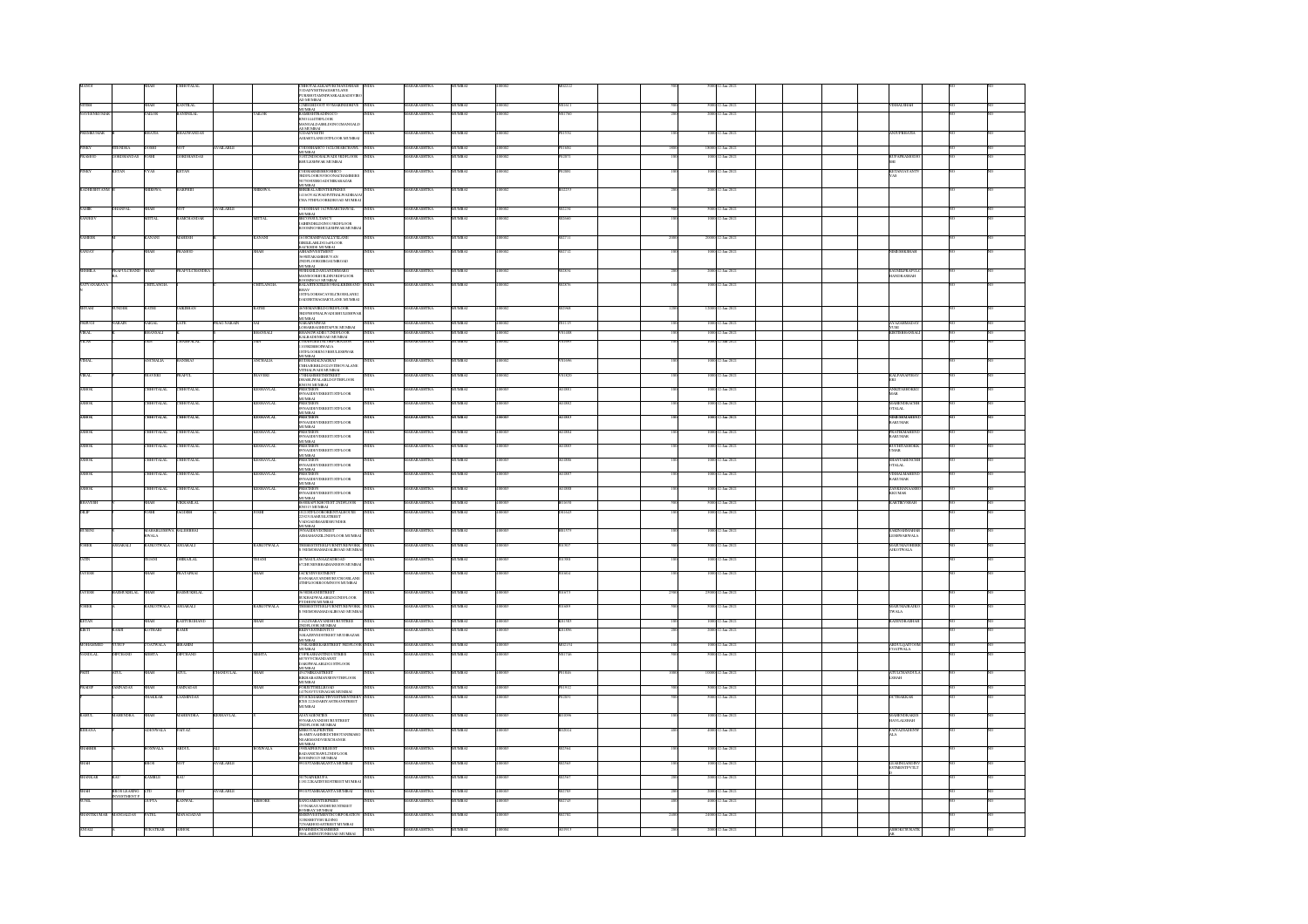|                           |                  | 0.47V <sub>A</sub> |                             |                  |                  | <b>B9AHMEDCHAMBERS<br/>386LAMINGTONROAD MUMBAI<br/>B9AHMEEDCHAMBERS</b>                   |             |                          | 101                  |       |     |       |                         |  |  | :<br>HANDRAPR<br>:HANDRAKAI        |  |  |
|---------------------------|------------------|--------------------|-----------------------------|------------------|------------------|-------------------------------------------------------------------------------------------|-------------|--------------------------|----------------------|-------|-----|-------|-------------------------|--|--|------------------------------------|--|--|
|                           |                  | <b>AVER</b>        |                             |                  |                  | <b>SSLAMINGTONROAD MUMBAL</b><br>V2GULALWADIZNDELOOR                                      |             |                          | <b>IMBA</b>          |       |     |       |                         |  |  | <b>RSURATKAR</b>                   |  |  |
|                           |                  |                    |                             |                  |                  | OMNO21 KIKASTREET MUMBA                                                                   |             |                          |                      |       |     |       |                         |  |  |                                    |  |  |
| HANDRAKA                  |                  | <b>URATKAR</b>     | HANDRAKAN                   |                  |                  | <b>AHMEDCHAMBERS</b>                                                                      |             |                          | <b>EUMBAI</b>        |       |     |       | 1000 12-Jan-2021        |  |  | <b>ANJALIASURAT</b>                |  |  |
| <b>HANDRAKA</b>           |                  | <b>BATKAR</b>      | $\overline{a}$              |                  |                  | LAMINGTONROAD MUMBAL<br>WIMEDCHAMBERS                                                     |             |                          | <b>FINBAL</b>        |       |     |       | 2000 12-146-202         |  |  | .<br>SHOKESHRA                     |  |  |
|                           |                  |                    |                             |                  |                  | <b>SELAMINGTONROAD MUMBAL</b><br>9AHMEDCHAMBERS                                           |             |                          |                      |       |     |       |                         |  |  |                                    |  |  |
| <b>HANDRAPRA</b>          |                  | <b>DATKAR</b>      | <b>LANDRAKAP</b>            |                  |                  |                                                                                           |             |                          | <b>ELMBAL</b>        |       |     |       | 2000 12-Jan-2021        |  |  | AR<br>ANJALIASURAT                 |  |  |
| IA<br>'HANDRAPRAB         |                  | <b>SURATKAR</b>    | <b>AMKRISHNA</b>            |                  |                  | SELAMINGTONROAD MUMBAI<br>)AHMEDCHAMBERS                                                  | NDIA        | <b>AHARASHTRA</b>        | MUMBAI               | 1425  | 200 |       | 2000 12-Jan-2021        |  |  | AK<br>CHANDRAKANI                  |  |  |
| IA<br>'HANDRAKAN          |                  | <b>SURATKAR</b>    | <b>AMKRISHNA</b>            |                  |                  | SSAGELP, FLANISERS<br>86LAMINGTONROAD MUMBAL<br>9AHMEDCHAMBERS<br>20LAMINGTO              | NDIA        | <b>IAHARASHTRA</b>       | MUMBAI               | 144   | 200 |       | 2000 12-Jan-2021        |  |  | <b>RSURATKAR</b><br>CHANDRAPRAE    |  |  |
|                           |                  |                    |                             |                  |                  | WAHMEDUHAMISERS<br>86LAMINGTONROAD MUMBAL<br>"1718ISWARNIVASCBLOCK                        |             |                          |                      |       |     |       |                         |  |  | <b>ACSURATKAR</b><br>KUSUMGIRDHA   |  |  |
| <b>IRDHARI</b>            |                  | <b>ALCHAND</b>     | <b>ALCHAND</b>              |                  | HAMANMAL         |                                                                                           | NDIA        | <b>ANHARASHTRA</b>       | <b>JUMBAI</b>        | (142) |     |       | 2000 12-Jan-2021        |  |  |                                    |  |  |
|                           |                  |                    |                             |                  |                  | <b>SCKANAGARVPROAD MUMBAL</b><br>SVFROADCORPORATIONBL<br>THFLOORCPTANKABOVE               |             |                          | MBAI                 |       |     |       |                         |  |  | <b>JASHVANTS</b><br>TLALSONI       |  |  |
|                           |                  |                    |                             |                  |                  | <b>NKOFBARODA MUMBAL</b><br>B6DUBASHLANE VPROAD                                           |             |                          |                      |       |     |       |                         |  |  |                                    |  |  |
|                           |                  | RIKH               | KORI AI                     |                  |                  | <b>UMBAI</b>                                                                              |             |                          | <b>UMBAI</b>         |       |     | 2000  | Im 202                  |  |  | <b>MALTPARIKH</b>                  |  |  |
| KUMAR                     |                  |                    | <b>MANLAL</b>               |                  |                  | MUMBAI<br>624ALAKNANDASOCIETY<br>DRDESHMUKHLANE VPROAD                                    |             | <b><i>HARASHTRA</i></b>  | <b>JUMBAI</b>        |       |     | 5000  | J <sub>202</sub>        |  |  |                                    |  |  |
|                           |                  |                    |                             |                  |                  |                                                                                           |             |                          |                      |       |     |       |                         |  |  |                                    |  |  |
| <b>ALITA</b>              |                  |                    |                             |                  |                  | <b>di MBAI<br/>KARHARWALABUILDING<br/>STFLOORROOMNO25<br/>VPROADOPPMOTICINE MUMBAI</b>    |             | <b>ARASHTR</b>           | <b>IMB</b>           |       |     |       |                         |  |  | <b>PRAVINKUMAI</b><br>AFATLALSHAH  |  |  |
|                           |                  |                    |                             |                  |                  |                                                                                           |             |                          |                      |       |     |       |                         |  |  |                                    |  |  |
| <b>LALITKUMAR</b>         |                  |                    |                             |                  |                  | OR ARE DO WDELOOR                                                                         |             | <b>IADACUTO</b>          | <b>IMRAI</b>         |       |     |       |                         |  |  |                                    |  |  |
|                           |                  |                    |                             |                  |                  | OMNO61 SINDHIGALLY                                                                        |             |                          |                      |       |     |       |                         |  |  |                                    |  |  |
| MUKUND                    | RISHNAN          | <b>ROSHI</b>       |                             | <b>AVAILABLE</b> |                  | IUMBAI<br>07PANCHRATNA OPERAHOUSE                                                         | INDIA       | <b>ANHARASHTRA</b>       | MUMBAI               | 1808  |     |       | 1000 12-Jan-2021        |  |  |                                    |  |  |
| <b>EUKUL</b>              |                  |                    |                             |                  |                  | IUMBAI<br>ISIKKANAGAR<br>ANUBHAIDESAIROAD MUMBAI                                          |             |                          |                      |       |     |       |                         |  |  |                                    |  |  |
|                           |                  |                    |                             |                  |                  |                                                                                           |             |                          |                      |       |     |       |                         |  |  |                                    |  |  |
| <b><i>EANAKCHAN</i></b>   |                  |                    |                             |                  |                  |                                                                                           |             |                          | <b>UMBAI</b>         |       |     |       | $Jan-202$               |  |  |                                    |  |  |
|                           |                  |                    |                             |                  |                  | BHISHEKEMPORIUM SHOPNOI<br>IADHAVEBAUGCOMPOUND<br><b>MBAI</b>                             |             |                          |                      |       |     |       |                         |  |  |                                    |  |  |
|                           |                  |                    |                             |                  |                  |                                                                                           |             |                          |                      |       |     |       |                         |  |  |                                    |  |  |
| LANISH                    |                  | <b>DALAL</b>       | <b><i><u>JENDRA</u></i></b> |                  | ALAL             | <b>CORONATIONBUILDING</b>                                                                 |             | <b>IAHARASHTR</b>        | <b>IUMBAI</b>        |       |     |       | 1000 12-Jan-202         |  |  |                                    |  |  |
| MAYUR                     | THALA            | <b>AYGOR</b>       | <b>ATHALAL</b>              |                  | <b>YGOS</b>      | STFLOOR VPROAD MUMBAI<br>4THBHAGIRATHIBHAWAN<br>THFLOOR ISTPANJARAPLOE                    |             | <b>HARASHTR</b>          | <b>EUMBAI</b>        |       |     |       | 10000 12-Jan-2021       |  |  |                                    |  |  |
|                           |                  |                    |                             |                  |                  |                                                                                           |             |                          |                      |       |     |       |                         |  |  |                                    |  |  |
| MAYA                      |                  |                    | <b>HOK</b>                  |                  |                  | TANKROAD MUMBAL<br>BRINDAVANBLOCKNOL<br>STFLOOR12THKHETWADI                               |             |                          | <b>IMRAI</b>         |       |     |       | $302 - 202$             |  |  | ASHOKMO<br>ALSHAH                  |  |  |
|                           |                  |                    |                             |                  |                  | <b>ÆMBAI<br/>07PANCHRATNA OPERAHOUSE</b>                                                  |             |                          |                      |       |     |       |                         |  |  |                                    |  |  |
| NANDINI                   |                  | ANDYA              |                             | <b>AVAILABLE</b> |                  |                                                                                           | NDIA        | <b>AHARASHTRA</b>        | MUMBAI               |       |     |       | 1000 12-Jan-2021        |  |  |                                    |  |  |
| .<br>AVANITLAL            |                  |                    | NILAL                       |                  |                  | MUMBAI<br>109MANGALBHUVAN<br>ISTFLOORBLOCKNO3 VPROAD                                      |             | <b>HARASHTR</b>          | <b>UMBAI</b>         |       |     | 5000  |                         |  |  | RESHNSE                            |  |  |
|                           |                  |                    |                             |                  |                  |                                                                                           |             |                          |                      |       |     |       |                         |  |  |                                    |  |  |
| RAVIN                     | UMAR<br>IAFATLAL |                    |                             |                  |                  | <b>AUMBAI<br/>IARHARWALABUILDING<br/>STFLOORROOMNO25</b>                                  |             |                          | MBA                  |       |     |       | $Jan-202$               |  |  | <b>LALITAPRA</b>                   |  |  |
|                           |                  |                    |                             |                  |                  | PROADOPPMOTICINE MUMBA                                                                    |             |                          |                      |       |     |       |                         |  |  |                                    |  |  |
|                           |                  | <b>ALAI</b>        |                             |                  | .<br>Mal         | 35DUBASHLANE                                                                              |             | <b>AHARASHTRA</b>        | <b><i>EUMBAI</i></b> |       |     |       | 3000 12-Jan-2021        |  |  |                                    |  |  |
|                           |                  |                    |                             |                  |                  | ALLABHBHUVAN3RDFLR                                                                        |             |                          |                      |       |     |       |                         |  |  |                                    |  |  |
| RANJIT                    |                  | ADRECH/            |                             |                  | <b>ADRECHA</b>   | TROAD MUMBAL<br>PROAD MUMBAL<br>IRGAUM MUMBAI                                             |             | <b>HARASHTRA</b>         | UMBAI                |       |     |       | 3000 12-Jan-202         |  |  | <b>KIRITDB</b>                     |  |  |
|                           |                  |                    |                             |                  |                  |                                                                                           |             |                          |                      |       |     |       |                         |  |  |                                    |  |  |
| RAJESH                    |                  |                    |                             |                  |                  | <b>ANISHVASANBHANDA</b>                                                                   |             | <b>AHARASHTRA</b>        | <b>ALIMRAL</b>       |       |     |       | $302 - 202$             |  |  |                                    |  |  |
|                           |                  |                    |                             |                  |                  | <b>ADHAVBAUG<br/>NJARAPOLECOMPOUND</b>                                                    |             |                          |                      |       |     |       |                         |  |  |                                    |  |  |
|                           |                  |                    | son                         |                  |                  | UMBAI<br>ANISHVASANBHANDAR                                                                |             |                          |                      |       |     |       |                         |  |  |                                    |  |  |
| RAJESH                    |                  | HAF                |                             |                  |                  |                                                                                           |             | <b>ANARASHTRA</b>        | <b>EUMBAI</b>        |       |     |       | 1000 12-Jan-2021        |  |  |                                    |  |  |
|                           |                  |                    |                             |                  |                  | ADHAVBAUG<br>NJARAPOLECOMPOUND                                                            |             |                          |                      |       |     |       |                         |  |  |                                    |  |  |
|                           |                  |                    |                             |                  |                  | <b>UMBAI<br/>&lt;+7DRDESHMUKHLANE</b>                                                     |             |                          |                      |       |     |       |                         |  |  |                                    |  |  |
|                           |                  |                    |                             |                  |                  | 17DROESDBUND-SAM<br>27 AMICHANDMANSION<br>(DFLOORVPROAD MUMBAI)<br>28HANUMANNIWASKHETWAD  |             |                          |                      |       |     |       |                         |  |  |                                    |  |  |
| <b>MORHAREN</b>           | <b>CWANTAL</b>   | at at              | <b>HAGWANI AL</b>           |                  | AL AI            | THLANEROOMNO14 1STFLOOR                                                                   |             | <b>HARASHTRA</b>         | <b>IMRAI</b>         |       |     |       |                         |  |  | VII ESHRHAGV<br><b>NLALDALAL</b>   |  |  |
|                           |                  |                    |                             |                  |                  |                                                                                           |             |                          |                      |       |     |       |                         |  |  |                                    |  |  |
| URESH                     |                  | <b>EORUKHKAR</b>   | <b>URSHOTTAM</b>            |                  |                  | <b>IUMBAI<br/>ALYANBUILDINGNO3</b>                                                        |             | <b>HARASHTRA</b>         | <b>UMBAI</b>         |       |     |       |                         |  |  | PURSHOTTAMI<br>EORUKHAKAR          |  |  |
|                           |                  |                    |                             |                  |                  | <b>OMNO201 STFLOOR</b><br>HADILKARROADGIRGAUM                                             |             |                          |                      |       |     |       |                         |  |  |                                    |  |  |
| <b>ARUNKU</b>             |                  |                    |                             |                  |                  | <b>JUMBAI<br/>JUMBAI<br/>ITHFLOOR ISTPANIRAPOLELANE</b>                                   |             |                          |                      |       |     |       |                         |  |  | TAI IMC                            |  |  |
|                           |                  |                    |                             |                  |                  |                                                                                           |             |                          |                      |       |     |       |                         |  |  |                                    |  |  |
| UTPALA                    |                  | <b>IVF</b>         |                             | <b>AVAILABLE</b> |                  | IUMBAI<br>IUMBAI<br>07PANCHRATNA OPERAHOUSE                                               |             | HARASHTRA                | MUMBAI               |       |     |       | 1000 12-Jan-2021        |  |  |                                    |  |  |
| ALLABHI                   |                  |                    | <b>LCHAND</b>               |                  |                  | MUMBAI                                                                                    |             |                          | MBAI                 |       |     |       | Jan-202                 |  |  | ADMANIVAL                          |  |  |
|                           |                  |                    |                             |                  |                  | #UMBAI<br>ILOCKC1718BWARNIVAS<br>THFLOORSICKANAGAR VPROAD                                 |             |                          |                      |       |     |       |                         |  |  | <b>BHDAS</b>                       |  |  |
|                           |                  |                    | CHAN                        |                  |                  | UMBAI<br>18ISWARNIVAS SIOKANAGAR                                                          |             |                          | MBA                  |       |     |       |                         |  |  | <b>DMANIVALI</b>                   |  |  |
| VALLAB<br>LCHANE<br>VINOD |                  |                    |                             |                  |                  | ISISWARNA AS<br>ROAD MUMBAI<br>#VAHOUSE ISTFLOORRNO2                                      |             |                          | <b>ELMRAI</b>        |       |     |       |                         |  |  |                                    |  |  |
|                           |                  | WER                | ANIH AI H                   |                  | NGER             |                                                                                           | <b>STOR</b> | <b>HARASHTRA</b>         |                      |       |     |       | $Jan-202$               |  |  |                                    |  |  |
| VIJAYKUMAR                |                  | DHANI              | <b>NSHVAAM</b>              |                  |                  | <b>HETWADBTHLANE MUMBAL</b><br>AREDESIRDASLYCROSSLANE<br>THFLOORSABOOBHAVAN               |             | <b>HARASHTRA</b>         | <b>IMBAI</b>         |       |     |       | J <sub>202</sub>        |  |  | <b>SHPADEVI</b><br>HANI            |  |  |
|                           |                  |                    |                             |                  |                  |                                                                                           |             |                          |                      |       |     |       |                         |  |  |                                    |  |  |
| <b>BHARAT</b>             | EWANDAS          | <b>MULCHAND</b>    |                             | <b>AVAILABLE</b> |                  | CPTANK MUMBAL<br>SKAVITAAPARTMENTS<br>NEARFARIYASHOTEL COLABA                             |             | <b>AHARASHTRA</b>        | <b>IUMBAI</b>        |       |     |       | 2000 12-Jan-2021        |  |  |                                    |  |  |
| KUMUDBEI                  |                  | <b>DAVI</b>        |                             |                  |                  |                                                                                           |             |                          | <b>MRAI</b>          |       |     |       |                         |  |  |                                    |  |  |
|                           |                  |                    |                             |                  |                  | <b>ALMBAI<br/>ARDPASTZALANEPQR<br/>BLINDERCASTLE1STFLOOR</b>                              |             |                          |                      |       |     |       |                         |  |  | SHANTILALBHIK<br>HALALKADAKIA      |  |  |
| KANAIYALAL                |                  | OTAK               | <b>AMDAS</b>                |                  |                  | IUMBAI<br>LOCKNO33SUNITA                                                                  | <b>DIA</b>  | <b><i>HARASHTRA</i></b>  | <b>JUMBAI</b>        |       |     |       | 12-Jan-2021             |  |  |                                    |  |  |
|                           |                  |                    |                             |                  |                  | DSOMANIROAD                                                                               |             |                          |                      |       |     |       |                         |  |  |                                    |  |  |
|                           |                  |                    |                             |                  |                  | UFFEPARADECOLABA MUMBAI                                                                   |             |                          |                      |       |     |       |                         |  |  |                                    |  |  |
| <b>ENA</b>                |                  |                    |                             |                  |                  | ISAINARABLIXI CUFFEPARADE<br>TRIDGEROAD I 4 THFLOOR<br>UMBAI                              |             |                          |                      |       |     |       | tan 202                 |  |  |                                    |  |  |
|                           |                  |                    |                             |                  |                  |                                                                                           |             |                          |                      |       |     |       |                         |  |  |                                    |  |  |
|                           |                  |                    | <b>THALBHAI</b>             |                  |                  | <b>A MAKERTOWERS</b>                                                                      | <b>DIA</b>  | <b><i>AMARASHTRA</i></b> | <b>JUMBAI</b>        |       |     |       | 5000 12-Jan-2021        |  |  |                                    |  |  |
|                           |                  |                    |                             |                  |                  |                                                                                           |             |                          |                      |       |     |       |                         |  |  |                                    |  |  |
|                           | <b>TALDAS</b>    | AMCHANDANI         | <b>STALDAS</b>              |                  | <b>AMCHANDAN</b> | <b><i>A MAKERTOWERSE</i></b><br>UFFEPARADE MUMBAL<br>ICASABLANCA<br>PPWORLDTRADECENTRE    | <b>DIA</b>  | <b>HARASHTRA</b>         | <b><i>EUMBAI</i></b> |       |     | 32000 | 2-Jan-2021              |  |  | <b>PRIYARATURAN</b><br>CHANDANI    |  |  |
| <b>HANTILAL</b>           |                  |                    |                             |                  |                  |                                                                                           |             |                          |                      |       |     |       |                         |  |  | <b><i>METAPES</i></b>              |  |  |
|                           |                  |                    |                             |                  |                  | <b>CUFFEPARADE MUMBAI<br/>SRDPASTZALANEPQR<br/>BLINDERCASTLEISTFLOOR</b>                  |             |                          |                      |       |     |       |                         |  |  | ANTILALKADAK                       |  |  |
| <b><i>SHWAN</i></b>       |                  | <b>ALLKAR</b>      |                             |                  | <b>AULKAR</b>    | LOCKCOLABA MUMBAI<br>IVSHASTRIMACHHIMARN                                                  |             |                          | <b>IMBAI</b>         |       |     |       |                         |  |  |                                    |  |  |
|                           |                  |                    |                             |                  |                  | SHI SIADIKERA HIIRAANADA<br>ZOPADI<br>CPTPRAKASHPETHEROADVASAH/                           |             |                          |                      |       |     |       |                         |  |  |                                    |  |  |
|                           |                  |                    |                             |                  |                  |                                                                                           |             |                          |                      |       |     |       |                         |  |  |                                    |  |  |
|                           |                  |                    |                             |                  |                  | 0319BADHAWARPARKCUFFPA                                                                    |             |                          |                      |       |     |       |                         |  |  |                                    |  |  |
| AAYUSH                    |                  | HOUDHARI           | <b>ISHAN</b>                |                  | <b>SOUDHAR</b>   | NOT FRANKLING<br>ADE MUMBAL<br>EKHATAUAPARTMENTS<br>ESWALKESWARROAD MUMBAL                |             | <b>AHARASHTRA</b>        | <b>JUMBAI</b>        |       |     | 2000  | 3-Jan-2021              |  |  |                                    |  |  |
|                           |                  |                    |                             |                  |                  |                                                                                           |             |                          |                      |       |     |       |                         |  |  |                                    |  |  |
| ANKIT                     |                  | HOUDHAR            |                             |                  | <b>SOUDHAR</b>   | I KHATALIAPARTMENTS<br>43WALKESWARROAD MUMBAI                                             |             | <b>HARASHTRA</b>         | <b>EUMBAI</b>        |       |     |       | $3\text{-}$ lan $-2021$ |  |  |                                    |  |  |
|                           |                  |                    |                             |                  |                  |                                                                                           |             |                          |                      |       |     |       |                         |  |  |                                    |  |  |
| SHVIN                     | SIKLAI           |                    | <b>ASIKLAL</b>              | <b>JLCHANI</b>   |                  | <b>MANAVMANDIRROAD 12CAPRI</b>                                                            |             | <b>VHARASHTRA</b>        | UMBAI                |       |     | 3000  | J <sub>202</sub>        |  |  | <b>JAYSHREEASI</b>                 |  |  |
|                           |                  |                    |                             |                  |                  | VALKESHWAR MUMBAI                                                                         |             |                          |                      |       |     |       |                         |  |  | <b>NSHAH</b>                       |  |  |
| VARISE                    |                  | AVERI              |                             |                  | VER              | BSHANTINAGAR2NDFLOOR                                                                      |             |                          | <b>EUMBAI</b>        |       |     |       | 2000 12-Jan-2021        |  |  | RUPASURESH                         |  |  |
| <b>JARAT</b>              |                  | <b>AKKER</b>       |                             |                  |                  | NEPEONSEAROAD MUMBAI                                                                      |             |                          | <b>TMRA</b>          |       |     |       |                         |  |  | VERI<br>MARECUFA                   |  |  |
| <b>CHANDRAKAN</b>         | <b>BALMUKUND</b> | HAH                | <b>MARIKUND</b>             |                  |                  | I ISUDARSHAN<br>2LDRUPARELMARG MUMBAL<br>WMARJYOTI 2NDFLOOR                               |             | <b><i>HARASHTRA</i></b>  | <b>CMBAL</b>         |       |     |       | 10000 12-Jan-2021       |  |  | ALTHAKKER                          |  |  |
| DEEPAK                    |                  |                    | MUMAL                       |                  |                  | <b>DGEROAD MUMBAL</b><br>KAMALBLDG                                                        |             |                          | <b>UMBAI</b>         |       |     |       |                         |  |  | <b>AKANTSHAH</b><br>VIBHARUPAN     |  |  |
|                           |                  | PANI               |                             |                  |                  | WALKESHWARROAD MUMBAL                                                                     |             | <b>HARASHTR</b>          |                      |       |     |       | $Jan-202$               |  |  |                                    |  |  |
| EEPAK                     |                  | JPANI              | EMUMAL                      |                  | PAN              |                                                                                           |             | <b>HARASHTRA</b>         | UMBAI                |       |     |       | $3\text{-}$ lan $-2021$ |  |  | BHARUPAN                           |  |  |
|                           |                  |                    |                             |                  |                  | I KAMALBLDG<br>9WALKESHWARROAD MUMBAI                                                     |             |                          |                      |       |     |       |                         |  |  |                                    |  |  |
| <b>JPESH</b>              |                  | VERI               |                             |                  |                  | SHANTINAGAR2NDFLOOR                                                                       |             | <b>HARASHTR.</b>         | <b>IMRAI</b>         |       |     |       | $\frac{1}{2}$ an-202    |  |  | <b>RUPASURESH</b>                  |  |  |
| $m_{\rm SI}$              |                  | <b>AVER</b>        | <b>AKERCHAN</b>             |                  |                  | <b>INEPEONSEAROAD MUMBAL</b>                                                              |             | <b>AHARASHTRA</b>        | <b>ELMRAT</b>        |       |     |       | Im 202                  |  |  | VERI                               |  |  |
|                           |                  |                    |                             |                  |                  | SNARAYANDABHOLKARROAD                                                                     |             |                          |                      |       |     |       |                         |  |  |                                    |  |  |
|                           |                  | ZAVERI             | ØΞ                          |                  | VER              | MBAI<br>BSHANTINAGAR2NDFLOOR                                                              | DIA         | MAHARASHTRA              | MUMBAI               |       |     |       | 3000 12-Jan-2021        |  |  |                                    |  |  |
|                           |                  |                    |                             |                  |                  |                                                                                           |             |                          |                      |       |     |       |                         |  |  | RUPASURESHZ<br>VERI<br>VIVEKSHARMA |  |  |
|                           |                  |                    |                             |                  |                  | SNEPEONSEAROAD MUMBAL<br>CMALABARAPTS3RDFLOOR<br>0PP2DRUPARELMARG<br>dEPEANSEAROAD MUMBAL |             |                          |                      |       |     |       |                         |  |  |                                    |  |  |
|                           |                  |                    |                             |                  |                  |                                                                                           |             |                          |                      |       |     |       |                         |  |  |                                    |  |  |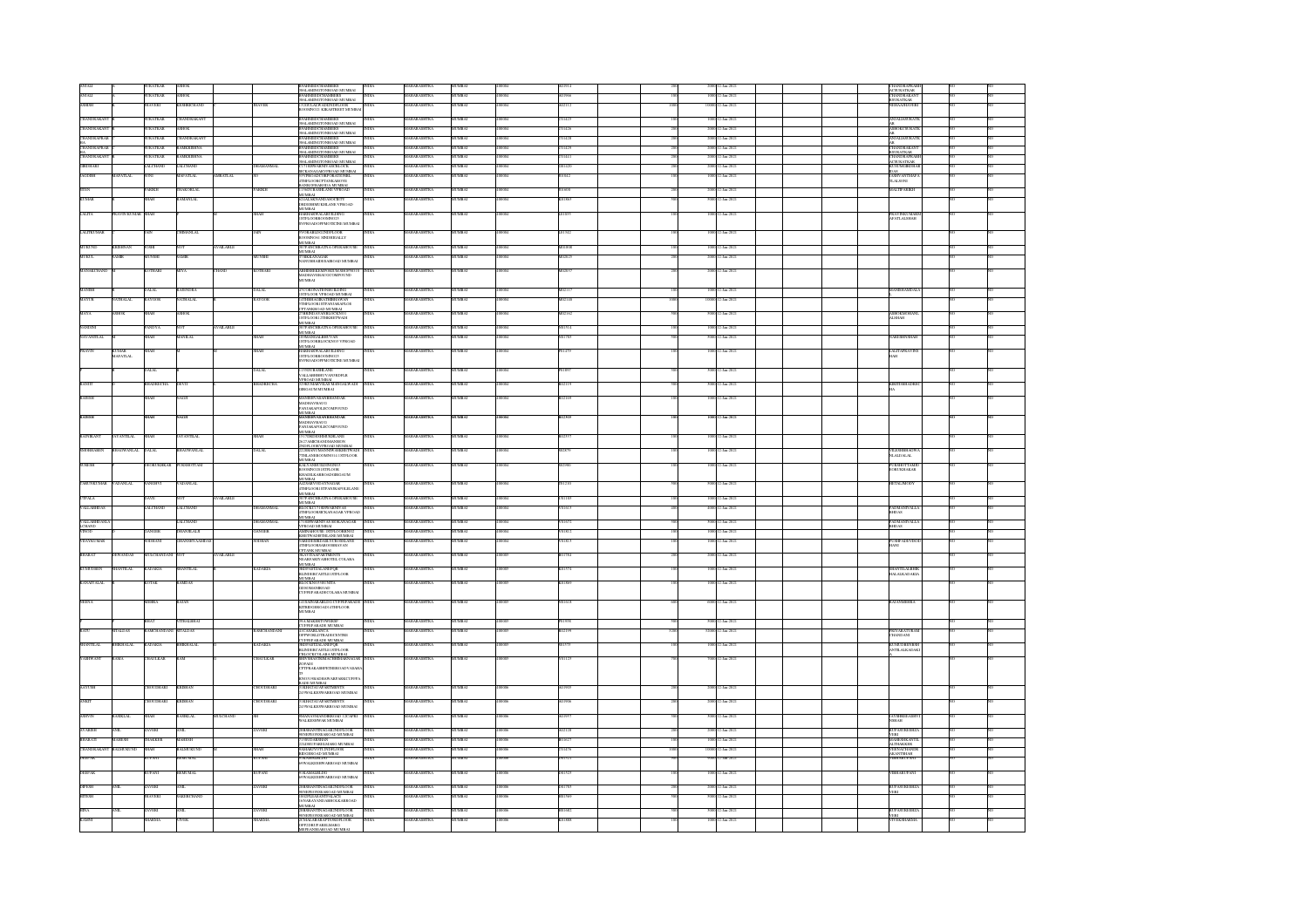|                                |                              |                |                             |                  |                         | UPHAR3RDFLOORSIRIROAD<br>CHOWPATTYBANDSTAND                                                                                                                                     |             | <b>HARASHTR</b>                 | MBA                           |  |  |                  |                                           |  | <b>LEENAKRITK</b><br>AKIA          |  |
|--------------------------------|------------------------------|----------------|-----------------------------|------------------|-------------------------|---------------------------------------------------------------------------------------------------------------------------------------------------------------------------------|-------------|---------------------------------|-------------------------------|--|--|------------------|-------------------------------------------|--|------------------------------------|--|
|                                |                              |                |                             |                  |                         | MUMBAI<br>31 KHATAVAPARTMENTS<br>243LOALKESWARROAD BOMBAY                                                                                                                       |             |                                 |                               |  |  |                  |                                           |  |                                    |  |
|                                |                              |                |                             |                  |                         |                                                                                                                                                                                 |             |                                 |                               |  |  |                  |                                           |  |                                    |  |
| K AMNI                         |                              | ARM/           | VFX                         |                  |                         | MUMBAI<br>2CMALBARAPTS3RDFLOOR<br>OPP2DRUPARELMARG                                                                                                                              |             | <b>HARASHTRA</b>                | <b>IMRAI</b>                  |  |  |                  | $n-202$                                   |  | VEKSHARM                           |  |
| <b>KALPANA</b>                 |                              |                |                             |                  |                         | AT PEANSEAROAD MUMBAL<br>SWALKESHWARROAD<br>9SAGARMAHAL 3RDFLOOR                                                                                                                |             | HARASHTRA                       | UMBA                          |  |  |                  | J <sub>202</sub>                          |  |                                    |  |
|                                |                              |                |                             |                  |                         | MUMBAI<br>666SAMRATASHOK                                                                                                                                                        |             | <b>ASHTMA</b>                   | <b>MRA</b>                    |  |  |                  |                                           |  |                                    |  |
| MAHESH                         | NTILAL.                      | <b>WKER</b>    | <b>WILAL</b>                |                  |                         | 0085AWIKA DASHOK<br>RPTHAKKARMARG WALKESHWA<br>MUMBAI                                                                                                                           |             | <b>IAHARASHTRA</b>              | UMBAI                         |  |  |                  | $J_{50}202$                               |  | HARATIMAH                          |  |
| MUKESH                         |                              | <b>AVER</b>    |                             |                  | AVERI                   | 22LDRUPAROLMARG MUMBAL<br>SCALANKARBLDG 3JMEHTAROAL                                                                                                                             | <b>SDIA</b> | .<br>IAHARASHTRA                | <b>UMBAI</b>                  |  |  |                  | -<br>Ian-2021                             |  | HTHAKKER<br>CHITRAJHAVER           |  |
|                                |                              |                |                             |                  |                         | OMBAY MUMBAI                                                                                                                                                                    |             |                                 |                               |  |  |                  |                                           |  |                                    |  |
| MEETA                          |                              |                |                             |                  |                         | SWALKESHWARROAD<br>9SAGARMAHAL 3RDFLOOR                                                                                                                                         |             | .<br>SKTR I                     | <b>MR</b>                     |  |  |                  |                                           |  |                                    |  |
| PRAMOD                         |                              |                |                             | VAILABLE         |                         |                                                                                                                                                                                 |             | <b>AHARASHTRA</b>               | <b>EUMBAI</b>                 |  |  |                  | Jan-202                                   |  |                                    |  |
| USHP/                          |                              |                |                             |                  |                         | MALASARHILL MUMBAI<br>MANAVMANDIRROAD 120<br>/ALKESHWAR MUMBAI                                                                                                                  |             |                                 | <b>DMB</b>                    |  |  |                  |                                           |  | JAYSHREE<br>NSHAH                  |  |
| PRASHANT                       |                              |                | MESHCHAND                   |                  |                         | <b>301JOGANIAPPTI3THFLR</b>                                                                                                                                                     |             | <b>AHARASHTRA</b>               | <b>EUMBAI</b>                 |  |  |                  | $34m-202$                                 |  |                                    |  |
|                                |                              |                |                             |                  |                         | <b>SDI INGARSTEROAD</b><br>VALKESHWAR MUMBAI<br>SBSHANTINAGAR2NDFLOOR                                                                                                           |             |                                 |                               |  |  |                  |                                           |  |                                    |  |
| <b>RUPA</b><br>$_{\text{LMT}}$ | URESH                        | AVERI          | URESH<br><b>IANDRAKAN</b>   |                  | WERI                    | 28BSHANTINAGAR2NDF1.0006<br>98NEFEONSEARDAD MUMBAI<br>ISHAMKALAISTFLOOR<br>100WALKESHWARROAD<br>OFFWHITEHOUSEMUMBAI<br>MUMBAI<br>2SUMANHOUSE MORVILANE<br>2SUMANHOUSE MORVILANE | <b>DU</b>   | MAHARASHTRA<br><b>HARASHTRA</b> | <b>IUMBAI</b><br><b>UMBAI</b> |  |  | $\overline{100}$ | 3000 12-Jan-2021<br>$\frac{1}{2}$ an-2021 |  | SURESHMANI<br>ZAVERI<br>JYOTILSHAH |  |
|                                |                              |                |                             |                  |                         |                                                                                                                                                                                 |             |                                 |                               |  |  |                  |                                           |  |                                    |  |
| CHIRAG                         |                              | <b>TAH</b>     | EVANTILAL                   |                  |                         |                                                                                                                                                                                 | <b>COLA</b> | <b>AHARASHTRA</b>               | <b>TIMRAI</b>                 |  |  |                  | 012-Jan-202                               |  | SEVANTILALM                        |  |
| DIMPLE                         | VANTILAL                     | ΙÆ             | VANTILAL                    |                  |                         | CHOWPATY MUMBAI<br>2SUMANHOUSE<br>SUMANHUUSE<br>AORVILANECHOWPATY MUMBAI                                                                                                        | <b>SDIA</b> | <b>ANHARASHTRA</b>              | <b>UMBAI</b>                  |  |  |                  | S000 12-Jan-2021                          |  | AH<br>SEVANTILALM!                 |  |
| DIMPLE                         |                              |                | <b>NTLA</b>                 |                  |                         | <b>IMANHOUSE MORVILA</b>                                                                                                                                                        |             |                                 | <b>MRA</b>                    |  |  |                  |                                           |  |                                    |  |
| DIMPLE                         | VANTILAL                     |                | <b>VANTLAL</b>              |                  |                         | .<br>HOWPATY MUMBAI<br>ISUMANHOUSE MORVILANE                                                                                                                                    |             | <b>AHARASHTRA</b>               | <b>EUMBAI</b>                 |  |  |                  | 1000 12-Jan-202                           |  | AH<br>SEVANTILALM                  |  |
| KAMLESH                        |                              | <b>TAN</b>     | <b>ANDAS</b>                |                  |                         | HOWPATY MUMBAI<br>6PANDITARAMABAIROAD<br>RDFLOORRNO13MEHTAH                                                                                                                     |             | <b>HARASHTR</b>                 | UMBAI                         |  |  |                  | Im 202                                    |  |                                    |  |
|                                |                              |                |                             |                  |                         | <b>UWOPPBHARTIYAVIDHYABH</b>                                                                                                                                                    |             | <b>HARASHTRA</b>                |                               |  |  |                  |                                           |  |                                    |  |
| KRISHNA                        |                              | ATTAN          | MLESH                       |                  |                         | MUMBAI<br>MUMBAI<br>SPANDITARAMABAIROAD<br>SRDFLOORRNO13MEHTAH<br>OUWOPPBHARTIYAVIDHYABH                                                                                        |             |                                 | <b>UMBAI</b>                  |  |  |                  | 2-Jan-2021                                |  | <b>KAMLESHD</b>                    |  |
| <b>NARANDAS</b>                |                              | <b>TTAN</b>    | SHOT                        |                  |                         | EMBAI<br>6PANDITARAMABAIROAD                                                                                                                                                    |             | <b>IAHARASHTRA</b>              | <b>EUMBAI</b>                 |  |  |                  | Jan-202                                   |  | <b>GRMALADA</b>                    |  |
|                                |                              |                |                             |                  |                         | <b>JRDFLOORRNO13MEHTAH</b><br>HOUSEOPPBHARTIVIDHYA                                                                                                                              |             |                                 |                               |  |  |                  |                                           |  |                                    |  |
| NIRMALA                        |                              | ATTANI         | RANDAS                      |                  |                         | MUMBAI<br>MUMBAI<br>SPANDITARAMABAIROAD<br>OUWOPPBHARTIYAVIDHYABH<br>OUWOPPBHARTIYAVIDHYABH                                                                                     |             | HARASHTRA                       | UMBAI                         |  |  |                  | J <sub>20</sub> 202                       |  | NARANDASI<br>ANI                   |  |
| PANKAJ                         |                              | <b>STYPY</b>   |                             |                  |                         | MUMBAI<br>202ANANDBHAVAN<br>2NDBABULNATHXLANE                                                                                                                                   |             | <b>SHTPA</b>                    | <b>IMRA</b>                   |  |  |                  |                                           |  | <b>WTPANDE</b>                     |  |
|                                |                              |                |                             |                  |                         | CHOWPATTY MUMBAL<br>PREYASBLDGISTFLOOR                                                                                                                                          |             |                                 |                               |  |  |                  |                                           |  |                                    |  |
| RAMESH<br>RAMESE               | <b>IARILAL</b><br>.<br>RILAL | łМ             | <b>ARIILAL</b><br>el.<br>Al |                  |                         | <b>DADISHETHROAD MUMBAL</b><br>REYASBLDGI STFLOOR                                                                                                                               | <b>NDIA</b> | <b>MAHARASHTRA</b>              | <b>EUMBAI</b><br><b>MBA</b>   |  |  |                  | 2000 12-Jan-2021<br>$tan-202$             |  | SHREYANCER<br>.<br>IREYANC         |  |
| <b>DAMESS</b>                  |                              |                | en al                       |                  |                         | 20DADISHETHROAD MUMBAI<br>FREYASBLDGI STFLOOR<br>20DADISHETHROAD MUMBAI<br>198316LAMINGTONROAD                                                                                  |             |                                 | $\frac{1}{2}$                 |  |  |                  |                                           |  | HSHAH<br>IREYANCI                  |  |
| RAZIYA                         | LFIQAS                       | <b>TANWALA</b> | ULFIQAR                     |                  | <b>ATANWALA</b>         |                                                                                                                                                                                 | .<br>تان    | <b>ANIARASHTRA</b>              | <b>UMBAI</b>                  |  |  |                  | $\frac{1}{2}$                             |  | AH<br>ZULFIQARFAKH<br>UDDINPATANW  |  |
|                                |                              |                |                             |                  |                         | HUNBLDG4THFLOORABLOCK                                                                                                                                                           |             |                                 |                               |  |  |                  |                                           |  |                                    |  |
| <b>SHAH</b>                    |                              |                | RILA                        |                  |                         | FLATNOS MUMBAI<br>FREY ASBLIXGISTFLOOR<br>20DADISETHROAD CHOWPATTY                                                                                                              |             | <b>HARASHTR</b>                 | <b>UMBA</b>                   |  |  |                  |                                           |  | SHAHSNEH                           |  |
| SNEHAI                         |                              |                |                             |                  |                         | <b>AUMBAI<br/>REYASBLDGISTFLOOR</b>                                                                                                                                             |             | <b>HARASHIRA</b>                | <b>BARAT</b>                  |  |  |                  |                                           |  | <b>AMESHHART</b><br>SHAH           |  |
| SEVANTILAL                     |                              |                | NCHANI                      |                  |                         | PRETASIELINI SI PIANK<br>20DADISETHROAD CHOWPATTY<br>MUMBAI<br>MORVILANECHOWPATY MUMBAI                                                                                         |             | <b><i>HARASHTRA</i></b>         | UMBAI                         |  |  |                  | $-202$                                    |  | <b>HRAGSS</b>                      |  |
| <b>SHARMISTH</b>               | .<br>NTLAL                   |                | <b>ANTLAI</b>               |                  |                         | <b>SUMANHOUSE MORVILANE</b><br>HOWPATY MUMBAL                                                                                                                                   |             | <b>ARASHTRA</b>                 | .<br>UMBA                     |  |  |                  | $tan-202$                                 |  |                                    |  |
| <b>HIVAN</b>                   |                              |                |                             |                  |                         | <b>ARTIFORD</b><br>THFLOORFLATNOI MUMBAI                                                                                                                                        |             |                                 |                               |  |  |                  |                                           |  |                                    |  |
| <b>JITENDER</b>                | <b>NTILAL</b>                |                |                             | VAILABLE         |                         | TODSSHAHCO 1621.OHARCHAWL                                                                                                                                                       | m           | <b>IAHARASHTRA</b>              | <b>EUMBAI</b>                 |  |  | 18000            | 2-Jan-2021                                |  | NKYJITENDR                         |  |
| URVASHI                        | ANTILAI                      |                | VANTILAL                    |                  |                         | MUMBAI<br>2SUMANHOUSE<br>MORVILANECHOWPATY MUMBA                                                                                                                                |             | <b>HARASHTR</b>                 | .<br>UMBAI                    |  |  |                  | $tan-202$                                 |  | <b>OSHI</b><br>"HIRAGS!            |  |
| <b>TELAN</b>                   |                              |                | $0.01 - 1.0$                |                  |                         | <b>TEIKIR ANRUEDI GELOOR</b>                                                                                                                                                    |             | <b>HARASHIRA</b>                | <b>HIMRAI</b>                 |  |  |                  |                                           |  |                                    |  |
|                                |                              |                |                             |                  |                         | <b>nDDADISETHCROSSLANE</b><br>IEHINDCHOPATIYBANDSTAND                                                                                                                           |             |                                 |                               |  |  |                  |                                           |  |                                    |  |
| <b>ASANTI</b>                  | AMPALAL                      |                | <b>IAMPALAL</b>             |                  |                         | MUMBAI<br>SE22SONAWALABLDG ISTFLOOR<br>NOUSHIRBHARUCHAROAD<br>MUMBAI                                                                                                            |             | <b>AHARASHTRA</b>               | UMBAI                         |  |  |                  | J <sub>202</sub>                          |  | SUNITRACHA)<br>ALALSHAH            |  |
|                                |                              |                |                             |                  |                         |                                                                                                                                                                                 |             |                                 |                               |  |  |                  |                                           |  |                                    |  |
| ASHOK                          |                              |                | <b>JLATRA</b>               |                  |                         | 02RAJENDRAVIHA<br>I IGILDERLANE                                                                                                                                                 |             |                                 |                               |  |  |                  |                                           |  |                                    |  |
| PRAVIN                         |                              | KHARI.         | <b>ATLAL</b>                |                  |                         | EARHOTELCRYSTELMUMBAL<br>4277THFLOOR<br>NAVJIV ANSOCIETY                                                                                                                        |             | <b><i>HARASHTRA</i></b>         | <b>UMBAI</b>                  |  |  |                  | $tan-202$                                 |  | KAILASHPRAV<br>VAKHARIA            |  |
|                                |                              |                |                             |                  |                         | AMINGTONROAD MUMBAI<br>A39NAVIIVANSOCIETY<br>0THFLOOR LAMINGTONROAD                                                                                                             |             |                                 | <b>DMB</b>                    |  |  |                  |                                           |  |                                    |  |
| AMESH                          |                              |                | <b>DKAI</b>                 |                  |                         | IUMBAI<br>A22NAVJIVANCOOPHSGSOCIETY                                                                                                                                             |             | <b>HARASHTRA</b>                | <b>IMRAI</b>                  |  |  |                  | Im(202)                                   |  |                                    |  |
|                                |                              |                |                             |                  |                         | SAZ2NAVIJU ANCOOPHSCSOCIE<br>6THFLOOR LAMINGTONROAD<br>MÜMBAI<br>DRDBHADHAMKARMARG<br>DRDBHADHAMKARMARG                                                                         |             |                                 |                               |  |  |                  |                                           |  |                                    |  |
| <b>SAVITA</b>                  |                              |                | ж                           |                  |                         |                                                                                                                                                                                 |             | <b>AHARASHTRA</b>               | UMBAI                         |  |  |                  | $3m-202$                                  |  | HOKBKOLI                           |  |
|                                |                              |                | $\sqrt{m}$                  |                  |                         | <b><i>AUMBAL</i></b><br>GAWABMANSIONI STFLOOR<br>ROOMNOI 875DRMAHESRI                                                                                                           |             |                                 | <b>MR</b>                     |  |  |                  |                                           |  |                                    |  |
| AARIF                          |                              |                | DARALI                      |                  |                         | <b>OADDONGRI MUMBAI<br/>HEREEMANSIONSTHELOOR</b><br>OOMNOS ISVPROAD DONGRI                                                                                                      |             | curro.                          | MBAI                          |  |  |                  |                                           |  |                                    |  |
| DEVANT                         |                              |                |                             |                  |                         |                                                                                                                                                                                 |             | <b>HARASHTRA</b>                | <b>UMBA</b>                   |  |  |                  |                                           |  |                                    |  |
|                                |                              |                |                             |                  |                         | MUMBAI<br>MUMBAI<br>108RAIGORCHEMBERS<br>NEARMASIDBUNDERBRIDGE<br>NEARMASIDBUNDERBRIDGE                                                                                         |             |                                 |                               |  |  |                  |                                           |  |                                    |  |
| DEEPAK                         |                              | <b>UKAR</b>    |                             |                  |                         | AUMBAI<br>MAMWADAROADBITCHAWLN<br><b>ENDELOORROOMNOS</b>                                                                                                                        |             | <b>ARASHTRA</b>                 | <b>UMBAI</b>                  |  |  |                  |                                           |  | <b>RLE</b>                         |  |
| <b>GORDHANBH/</b>              |                              | ATEL.          |                             | <b>AVAILABLE</b> |                         | HENDIBAZAR MUMBAI<br>LAMKRISHNANIWAS GOPALLANE                                                                                                                                  | <b>DU</b>   | <b>MAHARASHTRA</b>              | <b>EUMBAI</b>                 |  |  |                  | 2000 12-Jan-2021                          |  | <b>SARLABENGPA</b>                 |  |
|                                |                              |                |                             |                  |                         | MUMBAI<br>  IGHASSANALIHOUSE<br>NOORBAUGDRMEHASHERIRD                                                                                                                           |             |                                 |                               |  |  |                  |                                           |  |                                    |  |
| <b>HIREN</b>                   | <b>ATAPSEY</b>               |                | ATAPSEY                     |                  | <b>TANS</b>             | IUMBAI<br>I KESHAVJINAIKROAD 4THFLOO                                                                                                                                            |             | <b>AHARASHTRA</b>               | <b>UMBAI</b>                  |  |  |                  | $tan-202$                                 |  | <b>ANDRE</b>                       |  |
| HARISH                         |                              | <b>TRA</b>     |                             |                  | $\overline{\mathbf{B}}$ | <b>INGROVATIONS</b><br><b>IOMBAY MUMBAI<br/>!04SHARDACHAMBERNOI</b>                                                                                                             |             | <b>IAHARASHTRA</b>              | UMBAI                         |  |  |                  | Jan-2021                                  |  |                                    |  |
| <b>JAMEEL</b>                  |                              |                |                             |                  |                         | 31 KNROAD MUMBAI<br>116HASSANALIHOUSE<br>11911ASSANALITIOUSE<br>NOORBAUGDRMEHASHERIRD                                                                                           |             | <b>HARASHTR.</b>                | .<br>UMB A                    |  |  |                  |                                           |  |                                    |  |
| KIRTIKUMAR                     |                              | <b>LARL</b>    |                             |                  |                         | MUMBAI<br>261NARSINATHASTREET<br>BHATBAZAR MUMBAI<br>503SURATSADANSURAT                                                                                                         |             | <b>ARASHTR</b>                  | <b>IMBAI</b>                  |  |  |                  |                                           |  |                                    |  |
| LEELA                          |                              |                |                             |                  |                         | TREETMASJIDBUNDER MUMBAL                                                                                                                                                        |             | <b>HARASHTRA</b>                | <b>UMBAI</b>                  |  |  |                  | $\frac{1}{202}$                           |  |                                    |  |
| MANISHA                        |                              |                | YANTE.AL                    |                  |                         | AWABMANSIONI STFLOOR                                                                                                                                                            |             | <b>HARASHTRA</b>                | <b>UMBAI</b>                  |  |  |                  | $-3an-202$                                |  |                                    |  |
|                                |                              |                |                             |                  |                         | OOMNO1875DRMAHESRI<br>IOADDONGRI MUMBAI<br>16HASSANALIHOUSE<br>©ORBAUGDRMEHASHERIRD                                                                                             |             |                                 |                               |  |  |                  | $n-202$                                   |  |                                    |  |
|                                |                              |                |                             |                  |                         |                                                                                                                                                                                 |             |                                 |                               |  |  |                  |                                           |  |                                    |  |
| MOHANLAL                       |                              |                | <b>TARAM</b>                |                  | <b>UTA</b>              | MUMBAI<br>SUBHENTERPRISES<br>165SAMUELSTREET 3RDFLOOR                                                                                                                           |             | <b>IAHARASHTRA</b>              | <b>UMBAI</b>                  |  |  |                  | $\frac{1}{2}$ an-2021                     |  |                                    |  |
|                                |                              |                |                             |                  |                         | MUMBAI<br>116HASSANALIHOUSE<br>NOORBAUGDRMEHASHERIRD                                                                                                                            |             |                                 |                               |  |  |                  |                                           |  |                                    |  |
|                                |                              |                |                             |                  |                         |                                                                                                                                                                                 |             |                                 |                               |  |  |                  |                                           |  |                                    |  |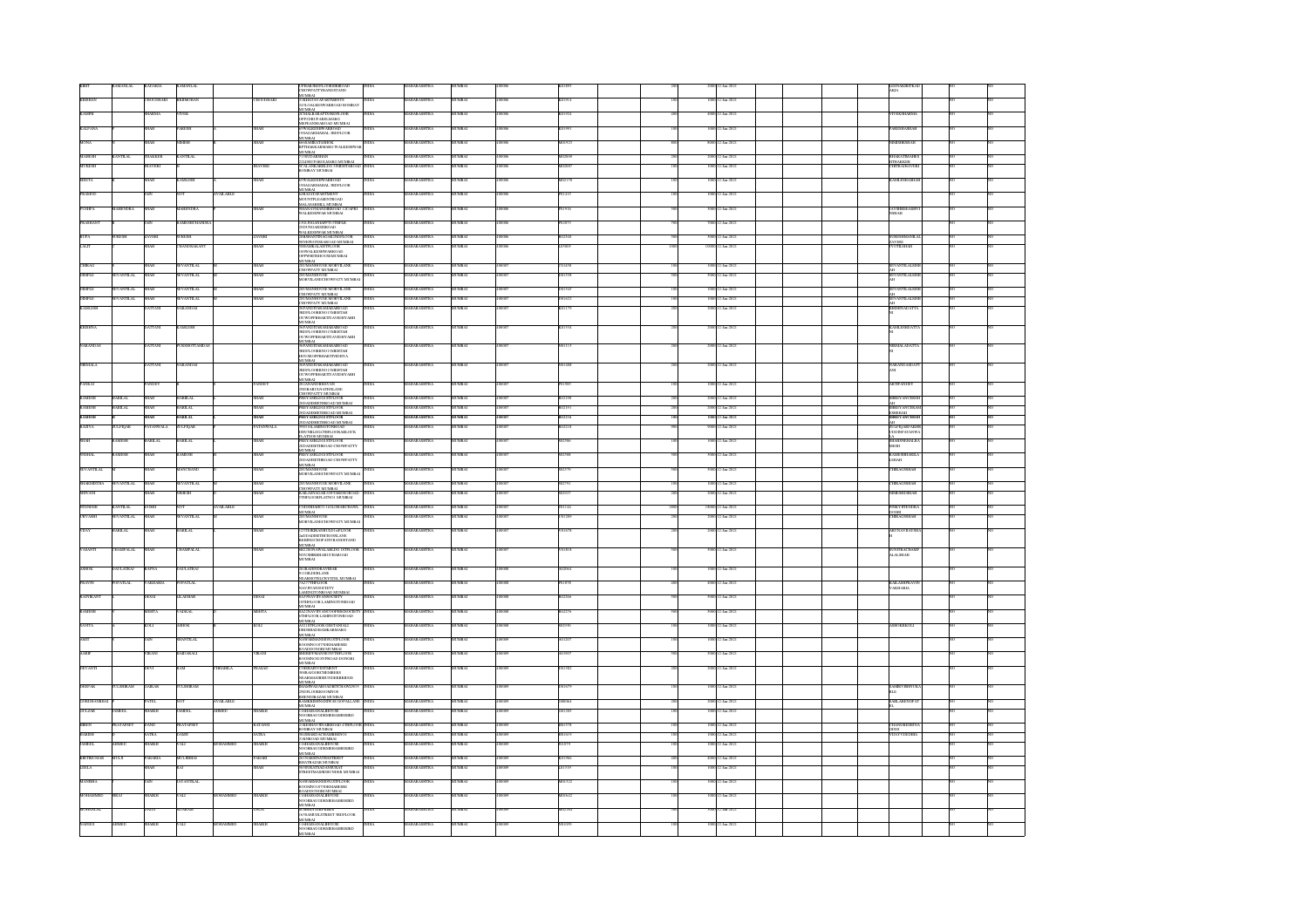|                |                   |                  |                 |                |                    | 116HASSANALIHOUSE<br>NOORBAUGDRMEHASHERIRD                                                                                                                                                                                                                |              | HARASHTR.                 |                  |     |                  |      |                                 |  |                            |  |
|----------------|-------------------|------------------|-----------------|----------------|--------------------|-----------------------------------------------------------------------------------------------------------------------------------------------------------------------------------------------------------------------------------------------------------|--------------|---------------------------|------------------|-----|------------------|------|---------------------------------|--|----------------------------|--|
|                |                   |                  |                 |                |                    | <b>JUMBAI<br/>16HASSANALIHOUSE</b>                                                                                                                                                                                                                        |              |                           |                  |     |                  |      |                                 |  |                            |  |
|                |                   |                  |                 |                |                    | NOORBAUGDRMEHASHERIRD                                                                                                                                                                                                                                     |              | <b>HARASHTK</b>           | MBAI             |     |                  |      |                                 |  |                            |  |
|                |                   | <b>LARMA</b>     |                 |                |                    | MUMBAI<br>COSUBHENTERPRISES<br>165SAMUELSTREET 3RDFLOOR                                                                                                                                                                                                   |              | HARASHTRA                 | MBAI             |     |                  |      |                                 |  |                            |  |
|                |                   |                  |                 |                |                    |                                                                                                                                                                                                                                                           |              |                           |                  |     |                  |      |                                 |  |                            |  |
|                | WATAR             | <b>MA</b>        | RALA            |                |                    | <b>MUMBAI<br/>COSUBHENTERPRISES</b><br>165SAMUELSTREET 3RDFLOOR                                                                                                                                                                                           |              | <b>HARASHTRA</b>          | <b>IMRAI</b>     |     |                  |      | J <sub>202</sub>                |  |                            |  |
| <b>ILASI</b>   |                   |                  |                 |                |                    | AUMBAI<br>SBBADRUDDINBLDG                                                                                                                                                                                                                                 |              |                           |                  |     |                  |      |                                 |  |                            |  |
|                |                   |                  |                 |                |                    | ISTFLOORNESBITROAD<br>OPPMALGAONCOURTMALGAON                                                                                                                                                                                                              |              |                           |                  |     |                  |      |                                 |  |                            |  |
|                |                   |                  |                 |                |                    |                                                                                                                                                                                                                                                           |              |                           |                  |     |                  |      |                                 |  |                            |  |
|                | WINASH<br>(AHADEO |                  |                 |                |                    | ST TRINIANSKO ODRI HISALARIAN<br>19DR AJESHIV AJIBLIXI<br>19DR AJESHIV AJIBLIXI<br>19DR AJESHIV AJIBLIXI<br>19DR AJESHIV AJIBLIXI                                                                                                                         |              |                           |                  |     |                  |      |                                 |  |                            |  |
|                | <b>VIN ASH</b>    |                  | UADE            |                | <b>ATE</b>         |                                                                                                                                                                                                                                                           |              | <b>HARASHTRA</b>          | <b>IMRAI</b>     |     |                  |      |                                 |  | RRAMESHN                   |  |
|                | MAHADEO           |                  |                 |                |                    | 371MAZAGAONROAD MAZAGAON                                                                                                                                                                                                                                  |              |                           |                  |     |                  |      |                                 |  | DEOAWTE                    |  |
| SOHEB          |                   | <b>TEL</b>       | W               |                |                    | MUMBAL<br>AGAALIMANOR<br>2NDFLOORROOMNO11                                                                                                                                                                                                                 |              | <b><i>HARASHTRA</i></b>   | <b>JUMBAI</b>    |     |                  |      | J <sub>2021</sub>               |  |                            |  |
|                |                   |                  |                 |                |                    | AGAHALLNESBITROADMAZGOAT                                                                                                                                                                                                                                  |              |                           |                  |     |                  |      |                                 |  |                            |  |
| <b>ADHURI</b>  |                   | POOF             |                 |                |                    | AGANTALIA<br>24CENTRALCOURTBUILDING<br>24CENTRALCOURTBUILDING<br>MADALCOURTBUILDING<br>320BACBUILDING<br>34CASHLABAR JACOBCIRCLE<br>34CASHLABAR JACOBCIRCLE                                                                                               |              | <b>HARASHTR</b>           | <b>DMBA</b>      |     |                  |      |                                 |  | URAJMO<br>OOR              |  |
| <b>RASTI</b>   |                   | v                |                 |                | uz.                |                                                                                                                                                                                                                                                           |              |                           |                  |     |                  |      |                                 |  |                            |  |
|                |                   |                  |                 |                |                    |                                                                                                                                                                                                                                                           |              |                           |                  |     |                  |      |                                 |  |                            |  |
| <b>KIATA</b>   |                   | ADAN             | <b>HAS</b>      |                | <b>ADA</b>         | <b>AUMBAI<br/>SASUBHASHNAGAR</b>                                                                                                                                                                                                                          |              | <b>AHARASHTRA</b>         | MUMBAI           |     |                  |      | 1000 12-Jan-202                 |  | <b>UHASYADA</b>            |  |
| IKRAN          |                   | <b>LPOOF</b>     | <b>RAJ</b>      |                | APOOR              | <b>ABOSHIMARG MUMBAL</b><br>#CENTRALCOURTBLDG                                                                                                                                                                                                             |              | <b>HARASHTR.</b>          | <b>UMBAI</b>     |     |                  | 1000 | $3m-202$                        |  |                            |  |
| .<br>IARA'i    |                   | str.             | .<br>SIKLAI     |                |                    |                                                                                                                                                                                                                                                           |              |                           | <b>UMBA</b>      |     |                  | 2000 | -<br>-<br>Jan-202               |  | HUSHMANR<br>LALMISTRY      |  |
|                |                   |                  |                 |                |                    | 24CENTRALICURTEILEU<br>ISMOLTIBAISTREET MUMBAI<br>COMRNDKADGE<br>GANESHNAGARCOLBAUG<br>GANESHNAGARCOLBAUG<br>MUMBAI<br>MUMBAI<br>COKIRITCSHETH                                                                                                            |              |                           |                  |     |                  |      |                                 |  |                            |  |
| <b>AGDISH</b>  |                   | <b>EHTA</b>      |                 | <b>AILABLE</b> |                    |                                                                                                                                                                                                                                                           |              | <b>HARASHTRA</b>          | UMBAI            |     |                  |      |                                 |  |                            |  |
|                |                   |                  |                 |                |                    | B28PUNITNAGARNO1<br>NEARPOISARBUSDEPOT MUMBAI                                                                                                                                                                                                             |              |                           |                  |     |                  |      |                                 |  |                            |  |
| YOTHSNA        | <b>HARISH</b>     | THAKKAR          | ARISH           |                | HAKKAR             | 35NEWZAVERIBUILDING                                                                                                                                                                                                                                       | NDLA         | <b><i>MAHARASHTRA</i></b> | MUMBAI           |     |                  |      | 5000 12-Jan-202                 |  | HARISHJAMN                 |  |
| RADD           |                   | <b>AKKAS</b>     |                 |                |                    | <b>JBMARGPAREL MUMBAI</b><br>335NEWZAVERIBUILDING<br>JBMARGPAREL MUMBAI                                                                                                                                                                                   |              |                           | <b>MBA</b>       |     |                  | 5000 |                                 |  | STHAKKAR<br>TPULHARISH     |  |
|                |                   |                  |                 |                |                    |                                                                                                                                                                                                                                                           |              |                           |                  |     |                  |      |                                 |  | AKKAR<br>NEVILLEE          |  |
|                |                   |                  |                 |                |                    | SSENING<br>LATNOISTATACOOPHSGSOCIETY<br>PAREL MUMBAI<br>203LUCKYSTARAPT                                                                                                                                                                                   |              |                           |                  |     |                  |      |                                 |  |                            |  |
| BED/           |                   | STF              |                 |                |                    | LATIFABADBUILDING                                                                                                                                                                                                                                         |              | <b>HARASHTR.</b>          | MBA              |     |                  |      |                                 |  | <b>TRAN</b>                |  |
|                |                   |                  |                 |                |                    | HOIWADAJERBAIWADIAROAD                                                                                                                                                                                                                                    |              |                           |                  |     |                  |      |                                 |  |                            |  |
| <b>JAJANAM</b> | <b>WCHANDRA</b>   | RANE             | <b>WCHANDRA</b> |                |                    | BHOWADAIERBAIWADRA<br>MUMBAI<br>SAFALY2187<br>MAHADEOPALAWMARG<br>CURREYROAD MUMBAI<br>MAHOGUNASUMARCHAWI<br>MAHOGUNASU                                                                                                                                   |              | <b>AHARASHTRA</b>         | <b>JUMBAI</b>    |     |                  |      | 3-Jan-202                       |  |                            |  |
|                |                   | vв               |                 |                |                    |                                                                                                                                                                                                                                                           |              |                           | <b>TMRA</b>      |     |                  |      |                                 |  |                            |  |
|                |                   |                  |                 |                |                    | 46ZIAMASUMSHAHCHA<br>NMDOSHIMARG<br>OPPDEEPAKTALKIES M<br>17FROOMNO28                                                                                                                                                                                     |              |                           |                  |     |                  |      |                                 |  |                            |  |
| <b>ANGESH</b>  |                   | <b>MAYE</b>      | ARDHAN          |                |                    | HAIR ASAMCHAWL                                                                                                                                                                                                                                            |              | <b>HARASHTRA</b>          | UMBAI            |     |                  |      | J <sub>202</sub>                |  |                            |  |
| PATNI          | HEMANT            | RAMJI            | IUA             | HAVAJI         | ATNI               |                                                                                                                                                                                                                                                           | <b>INDIA</b> | <b>IAHARASHTRA</b>        | MUMBAI           |     | 1882             |      | 2000 12-Jan-2021                |  |                            |  |
| <b>AMAKAN</b>  |                   | .<br>NAS         |                 |                | .<br>Nas           |                                                                                                                                                                                                                                                           |              |                           | MBAI             |     |                  |      |                                 |  |                            |  |
|                |                   |                  |                 |                |                    | HAJIKASAMCHAWL<br>NMOSHMARO MUMBAI<br>S40CVCHAWLS HANUMANLANE<br>SNPATHLOWERPAREL MUMBAI<br>STARAMJADHAVMARO<br>STARAMJADHAVMARO<br>STARAMJADHAVMARO                                                                                                      |              |                           |                  |     |                  |      | tan 202                         |  | \NDAKU!<br>\WAR            |  |
| VEENA          |                   | <b>IAUHA)</b>    | ENDR/           |                | <b>SALIHA</b>      | <br>OWERPAREL MUMBAL<br>300 RNALUSMANHAJI                                                                                                                                                                                                                 |              | HARASHTR.                 | <b>IMRAI</b>     |     |                  |      |                                 |  | <b>AHENDRA</b>             |  |
|                |                   |                  |                 |                |                    | NIBRAUHUSSANINGSHIMARG<br>JUNJCHAWLNMJOSHIMARG<br><b>OWERPAREL MUMBAI<br/>HIVKRIPABLDG2NDFLOOR</b>                                                                                                                                                        |              |                           |                  |     |                  |      |                                 |  | ABHAUCHAU                  |  |
| <b>VAYA</b>    |                   |                  |                 |                |                    | ROOMNO94LOWERPAREL                                                                                                                                                                                                                                        |              |                           | MR AI            |     |                  |      |                                 |  |                            |  |
| VIDYA          |                   | CATKAR           | ARAYAN          |                | <b>CATKAR</b>      | <b>ADOSHMARG MUMBAL</b><br>16DADABHAIBUILDING                                                                                                                                                                                                             | <b>DIA</b>   | <b>HARASHTRA</b>          | <b>JUMBAI</b>    |     |                  |      | 1000 12-Jan-202                 |  | SHOKJAGAD                  |  |
|                |                   | REKE             |                 |                | <b>EKH</b>         | MOOSHIMARG MUMBAL<br>SSNEWBLDGSTHFLOOR<br>MADHAVWADIMGSMARG                                                                                                                                                                                               |              |                           | 700 <sub>4</sub> |     |                  |      | Im 2                            |  | HATURBI<br>KH              |  |
|                |                   |                  |                 |                |                    | MDAREAST MUMBAI<br>JESTARAMBAUGENDFLORR                                                                                                                                                                                                                   |              |                           |                  |     |                  |      |                                 |  |                            |  |
| <b>ARATIN</b>  |                   | <b>JAKKAR</b>    |                 |                |                    | <b>FLATNO56 DADARTT MUMBAL</b><br>S8NEWBLDG5THFLOOR                                                                                                                                                                                                       |              |                           | UMBAI            |     |                  |      | 300                             |  |                            |  |
| <b>HATUR</b>   |                   | <b>SEKH</b>      | <b>CHUBHAI</b>  |                | WEKH               | <b>MADHAVWADIMGSMARG</b>                                                                                                                                                                                                                                  |              | <b><i>HARASHTRA</i></b>   | <b>JUMBAI</b>    |     |                  | 1000 | J <sub>202</sub>                |  | EENAPAREK                  |  |
| WAREH          |                   | RUWALA           | :OGE            |                | RUWALA             | DADAREAST MUMBAI<br>604CLAXMINIVAS<br>LADYJEHANGIRROAD DADAR                                                                                                                                                                                              |              | <b>IARASHTRA</b>          | MBAI             |     |                  |      | $Jan-202$                       |  | ONUDAR                     |  |
|                |                   |                  |                 |                |                    |                                                                                                                                                                                                                                                           |              |                           |                  |     |                  |      |                                 |  |                            |  |
| $\overline{m}$ |                   | <b>BAN</b>       | TT AL-          |                |                    | IUMBAI<br>KOYATICHAWALGK ROAL                                                                                                                                                                                                                             |              |                           | <b>MRAI</b>      |     |                  |      |                                 |  |                            |  |
|                |                   | ur.              |                 |                |                    | <b>JAIOGOONDADAR MUMBAL</b><br>YNNESHITANSHETH<br>02AJEHNUERRACE                                                                                                                                                                                          |              | HARASHTR                  | <b>MDA</b>       |     |                  |      |                                 |  |                            |  |
|                |                   |                  |                 |                |                    | <b>OSDRAMBEDKARROAD MUMBA</b>                                                                                                                                                                                                                             |              |                           |                  |     |                  |      |                                 |  |                            |  |
| XXXX           |                   | ILANI            |                 |                | ILANI              | 02CASAMARIA<br><b>HSDMO9NTEPARKROAD</b>                                                                                                                                                                                                                   |              | <b>HARASHTRA</b>          | <b>IMBAI</b>     |     |                  |      | $-1$ an $-202$                  |  |                            |  |
|                |                   |                  |                 |                |                    |                                                                                                                                                                                                                                                           |              |                           | <b>IMRA</b>      |     |                  |      |                                 |  |                            |  |
|                |                   |                  |                 |                |                    | CHNOROVNIEPARKOVAD<br>BANDRA MUMBAI<br>GESDMONNTEPARKROAD<br>BANDRA MUMBAI<br>KAVARANABILDG2ndFLOOR<br>FLATNOSSANTGADGEMAHARAJM                                                                                                                           |              |                           |                  |     |                  |      |                                 |  |                            |  |
| <b>ISHEM</b>   | <b>AK SHAW</b>    | OCTOR            |                 |                |                    |                                                                                                                                                                                                                                                           |              | <b>HARASHTRA</b>          | UMBAI            |     |                  |      | Im(202)                         |  | KIRR                       |  |
|                |                   |                  |                 |                |                    | ARG DADARXROADE MUMBAL                                                                                                                                                                                                                                    |              |                           |                  |     |                  |      |                                 |  |                            |  |
| AROSH          |                   | MINOCHERHOM      |                 | VAILABLE       |                    | .<br>AIMAYEMANZIL<br>SOSDRAMBEDKARROAD MUMBAI                                                                                                                                                                                                             |              | <b>AHARASHTRA</b>         | <b>MUMBAI</b>    |     |                  |      | 1000 12-Jan-2021                |  |                            |  |
|                |                   |                  |                 |                |                    |                                                                                                                                                                                                                                                           |              |                           |                  |     |                  |      |                                 |  |                            |  |
|                |                   |                  |                 |                |                    | 18BAHARIBLDGNO17<br>BROADCOTTONGREEN MUMBAI                                                                                                                                                                                                               |              |                           |                  |     |                  |      |                                 |  |                            |  |
| YAM            |                   | <b>VRIKH</b>     | DRAVADAN        |                |                    | ISBAHARIBLDGNO17                                                                                                                                                                                                                                          |              | <b>HARASHTRA</b>          | <b>EUMBAI</b>    |     |                  | 4000 | J <sub>202</sub>                |  |                            |  |
|                |                   |                  |                 |                |                    | <b>IBROADCOTTONGREEN BOMBAY</b>                                                                                                                                                                                                                           |              |                           |                  |     |                  |      |                                 |  |                            |  |
| HARAT          |                   | <b>(KHARIA</b>   | KHAMSHI         |                |                    | <b>BROADE OF HONGREEN BU</b><br>HIMBAI<br>THKATARIAMARG MAHIM                                                                                                                                                                                             |              | <b>AHARASHTRA</b>         | UMBAI            |     |                  | 2000 | $3m-202$                        |  |                            |  |
|                |                   | <b>SPOT</b>      |                 |                |                    |                                                                                                                                                                                                                                                           |              |                           | <b>TMRA</b>      |     |                  |      |                                 |  |                            |  |
|                |                   |                  |                 |                |                    | MUMBAI<br>RADHAKUNJAPARTMENTS<br>BWINGFLAT605606<br>MANMAI ATANKROADMATUNGA                                                                                                                                                                               |              |                           |                  |     |                  |      |                                 |  |                            |  |
|                |                   |                  | WULAL           |                |                    | MANMALATANKROQDIMA<br>MUMBAI<br>34THKATARIAMARG<br>2121ADHANLAXMIBLDG                                                                                                                                                                                     |              | <b>AHARASHTRA</b>         | <b>ALIMRAL</b>   |     |                  |      | $\frac{1}{2}$ and $\frac{2}{2}$ |  | ELAJAIN                    |  |
|                |                   |                  |                 |                |                    |                                                                                                                                                                                                                                                           |              |                           |                  |     |                  |      |                                 |  |                            |  |
|                |                   |                  | <b>ANULAL</b>   |                |                    | MOGULLACE MUMBAL<br>21DHANLAKSHMIBLDG<br>84THKATARIAMARG MOGULLANE                                                                                                                                                                                        | NDIA         | <b><i>HARASHTRA</i></b>   | <b>JUMBAI</b>    |     |                  | 2000 | 2-Jan-2021                      |  | BELAJAIN                   |  |
|                |                   |                  |                 |                |                    |                                                                                                                                                                                                                                                           |              |                           |                  |     |                  |      |                                 |  |                            |  |
|                |                   | <b>JARKA</b>     |                 |                |                    | S# IRKATAKONARIA MODULLONE<br>MÜMBAI<br>MÜMBAI<br>MODULLANEMAHIM MÜMBAI<br>MOOULLANEMAHIM MÜMBAI<br>JALASHGANGAAPI<br>KURARVILLAGEOPPZAMZAMBAK<br>KURARVILLAGEOPPZAMZAMBAK                                                                                |              |                           |                  |     |                  |      |                                 |  |                            |  |
| ABUBHA         |                   |                  |                 |                |                    |                                                                                                                                                                                                                                                           |              | <b>SHTP</b> a             | MR &             |     |                  |      |                                 |  |                            |  |
|                |                   |                  |                 |                |                    |                                                                                                                                                                                                                                                           |              |                           |                  |     |                  |      |                                 |  |                            |  |
| .<br>RASILA    | ABUBHAI           | HEDA             | ABUBHAI         |                | HHEDA              | RY MALADE MUMBAI<br>3ALASHGANGAAPT<br>KURARVILLAGEOPPZAMZAMBAK                                                                                                                                                                                            |              | <b>AHARASHTRA</b>         | <b>EUMBAI</b>    |     |                  |      | S000 12-Jan-2021                |  |                            |  |
| SHOR           |                   |                  |                 |                |                    |                                                                                                                                                                                                                                                           |              |                           | MB.              |     |                  |      |                                 |  |                            |  |
|                |                   |                  |                 |                |                    | KURARVILLAGISOPPZAMZAMBAK<br>EVRAM MELAGISOPPZIA<br>D7 ISTRILOGRKAKADESTATE<br>OPPODARIOSPTTAL WORLI<br>MEMBAL<br>INDENISAPPARTMENT<br>EVRELISEAFACE MUMBAL<br>VORLI NELNISAPPARTMENT<br>VORLI MUMBAL<br>NATIONAL BANKFORAGIRIRURALD ILANITORAL BANKFORAG |              |                           |                  |     |                  |      |                                 |  |                            |  |
| CHANDRAMOL     |                   | DBANPUTRA        | <b>HABILDAS</b> |                |                    |                                                                                                                                                                                                                                                           | NDIA         | <b>AHARASHTRA</b>         | <b>MUMBAI</b>    |     | $\overline{127}$ |      | 7000 12-Jan-202                 |  |                            |  |
| <b>SANDEEP</b> |                   | <b>UNJHUNWAL</b> | <b>OSH</b>      |                | <b>HUNJHUNWALA</b> |                                                                                                                                                                                                                                                           | <b>INDIA</b> | <b>IAHARASHTRA</b>        | <b>MUMBAI</b>    | m18 | 2865             |      | 5000 12-Jan-2021                |  | ANTOSHJHU<br><b>INWALA</b> |  |
| <b>SUNIL</b>   | <b>SHWANT</b>     | DHAV             | SHWANT          |                | <b>LDHA</b>        |                                                                                                                                                                                                                                                           | INDIA        | <b>AHARASHTRA</b>         | <b>IUMBAI</b>    | 018 | 2944             | 2000 |                                 |  |                            |  |
|                |                   |                  |                 |                |                    | EV<br>ISTFLOORSTERLINGCENTRESHIV:                                                                                                                                                                                                                         |              |                           |                  |     |                  |      |                                 |  |                            |  |
|                |                   |                  |                 |                |                    | AGA<br>RESTATEDRANNIEBESANTROAD                                                                                                                                                                                                                           |              |                           |                  |     |                  |      |                                 |  |                            |  |
| AROO           |                   | <b>SJAB</b>      |                 |                |                    | <b>AUMBAL</b><br>204CPOONAMAPARTMENTS                                                                                                                                                                                                                     |              | HARASHTRA                 | UMBAI            |     |                  |      |                                 |  |                            |  |
|                |                   |                  |                 |                |                    | DRANNIEBESANTROAD WORLI                                                                                                                                                                                                                                   |              |                           |                  |     |                  |      |                                 |  |                            |  |
| ARUMA          |                   | <b>TAR</b>       |                 |                |                    | MUMBAI<br>204CPOONAMAPARTMENTS<br>DRANNIEBESANTROAD WORLI                                                                                                                                                                                                 |              | <b>HARASHTRA</b>          | <b>IMBAI</b>     |     |                  |      |                                 |  |                            |  |
|                |                   |                  |                 |                |                    | MUMBAI<br>SERNKAPOLENIWAS<br>DRAMBEDKARROAD MATUNGA                                                                                                                                                                                                       |              |                           | UMBA             |     |                  |      |                                 |  |                            |  |
|                |                   |                  |                 |                |                    | <b>IMRAL</b>                                                                                                                                                                                                                                              |              |                           |                  |     |                  |      |                                 |  |                            |  |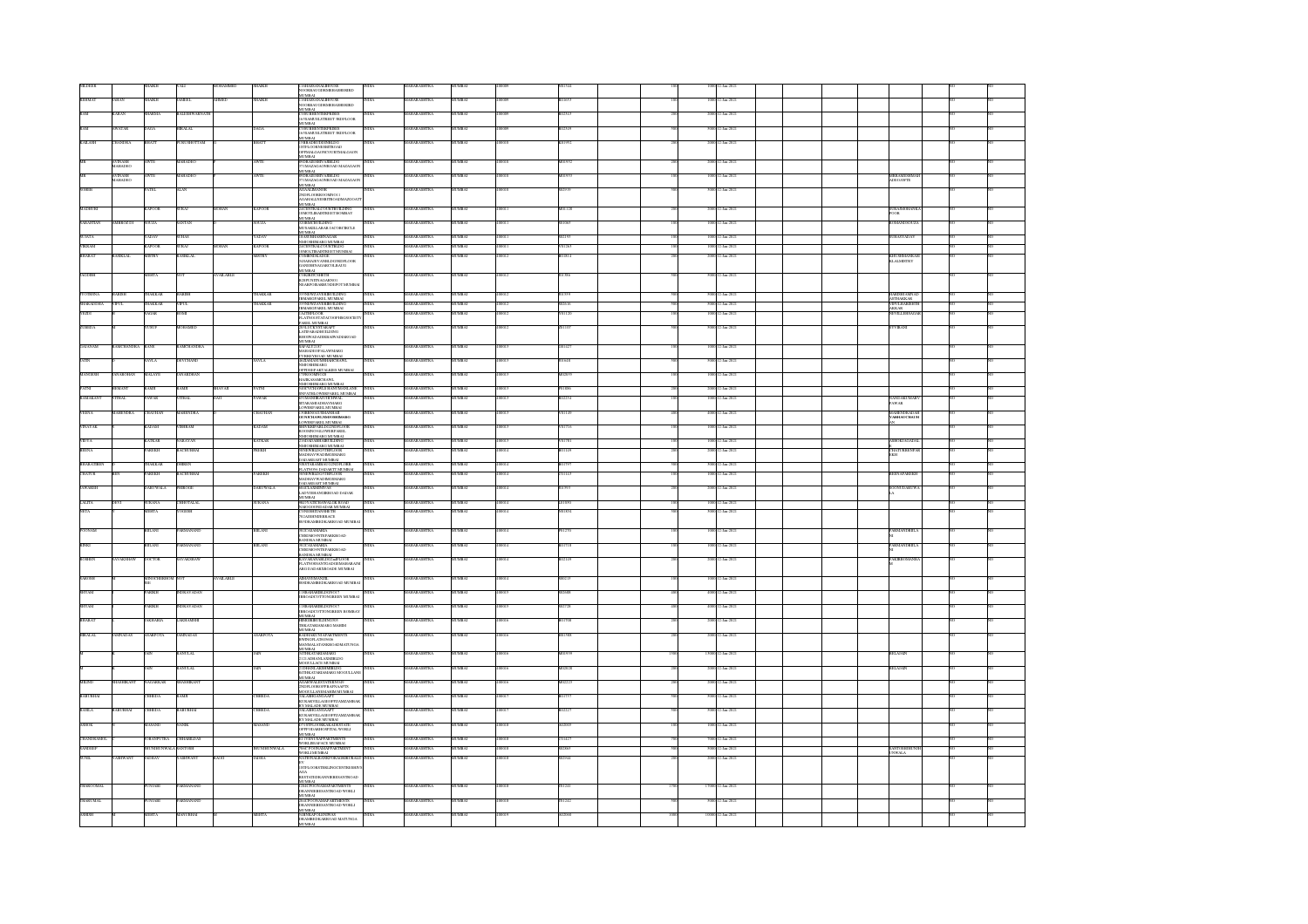|                 |                 |                  |                    |                  |                |                                                                                                                                                                                                                         |              | <b>IADACUTES</b>         |                |     |               |  |         |                     |  |                           |  |
|-----------------|-----------------|------------------|--------------------|------------------|----------------|-------------------------------------------------------------------------------------------------------------------------------------------------------------------------------------------------------------------------|--------------|--------------------------|----------------|-----|---------------|--|---------|---------------------|--|---------------------------|--|
|                 |                 |                  |                    |                  |                | I KASUBRAMANAYAMROAD<br>4BHARATMANSION MATUNGA                                                                                                                                                                          |              |                          |                |     |               |  |         |                     |  |                           |  |
| <b>UPENDRA</b>  |                 |                  |                    |                  |                | <b>EMBAL</b><br><b>S211EDRBAMBEDKARROAD</b>                                                                                                                                                                             |              | <b>MAHARASHTRA</b>       | <b>IUMBAI</b>  |     |               |  |         | $34m-202$           |  |                           |  |
|                 |                 |                  |                    |                  |                |                                                                                                                                                                                                                         |              |                          |                |     |               |  |         |                     |  |                           |  |
| HARMESH         |                 | ASA              | WAHAR              |                  | ŚА             | MATUNGA BOMBAY MUMBAI<br>2911DMIAINBLDGNO1<br>BAKHIMIIMARG MATUNGACR                                                                                                                                                    |              | HARASHTRA                | UMBAI          |     | 1549          |  |         | $3m-202$            |  | <b>ITAHMEHT</b>           |  |
|                 |                 |                  |                    |                  |                |                                                                                                                                                                                                                         |              |                          |                |     |               |  |         |                     |  |                           |  |
| HARMES          |                 |                  |                    |                  |                | EMBAL<br>PHDMIAINBLDGNO1<br>AKHIMIMARG MATUNGACR<br>EMAINMANA ASISTELOOP                                                                                                                                                |              | ASHTR/                   | MBA            |     |               |  |         |                     |  |                           |  |
|                 |                 |                  |                    |                  |                |                                                                                                                                                                                                                         |              |                          |                |     |               |  |         |                     |  |                           |  |
| ii Rai          |                 |                  |                    |                  |                | <b>INBVASISTELOOR</b><br>NROAD MATUNGACR MUMBA                                                                                                                                                                          |              |                          |                |     |               |  |         |                     |  |                           |  |
|                 |                 |                  |                    |                  |                |                                                                                                                                                                                                                         |              |                          |                |     |               |  |         |                     |  |                           |  |
| <b>JEENA</b>    |                 | YAS              | <b>TYAKAM</b>      |                  | YAS            | <b>ESIRBALCHANDRAROAD</b>                                                                                                                                                                                               | <b>NDIA</b>  | <b>AHARASHTRA</b>        | <b>EUMBAI</b>  |     |               |  |         | 1000 12-Jan-202     |  | <b>TYAKAMP</b>            |  |
| .<br>NAYAN      |                 | <b>JEHTA</b>     | RENDRA             |                  | <b>EHTA</b>    | ATENGA MUMBAL<br>FILINGA MUMBA<br>AKHIMIIMARG MATUNGACR                                                                                                                                                                 | DIA          | <b><i>AMARASHTRA</i></b> | <b>EUMBAI</b>  |     |               |  |         | 2-Jan-202           |  | )<br>HARMESHJ             |  |
|                 |                 |                  |                    |                  |                |                                                                                                                                                                                                                         |              |                          |                |     |               |  |         |                     |  |                           |  |
|                 |                 |                  |                    |                  |                | MBAI<br>\2RAJNIKETAN1STFLOOR                                                                                                                                                                                            |              |                          | 3024           |     |               |  |         |                     |  |                           |  |
|                 |                 |                  |                    |                  |                | NANDARKARROADOPPMATUN<br>YOMATUNGACRLY MUMBAI                                                                                                                                                                           |              |                          |                |     |               |  |         |                     |  |                           |  |
|                 |                 |                  |                    |                  |                |                                                                                                                                                                                                                         |              |                          |                |     |               |  |         |                     |  |                           |  |
| PRAVIN          |                 | <b>LLQTT</b>     | <b>TANGHI</b>      |                  |                | <b>AMORESHWARBLDG LNROAD</b>                                                                                                                                                                                            | NDIA         | <b>MAHARASHTRA</b>       | <b>TIMRAI</b>  |     |               |  |         | 1000 12-Jan-202     |  |                           |  |
| <b>REKHA</b>    |                 | ANDHI            |                    |                  | ANDH           | ATUNGACR MUMBAL<br>  12KIRTINIWAS                                                                                                                                                                                       | <b>CIVEA</b> | <b>AHARASHTRA</b>        | <b>EUMBAI</b>  |     | 1674          |  | 1000    | 2-Jan-202           |  |                           |  |
|                 |                 |                  |                    |                  |                | CHEMESROADNO4 MATUNGA                                                                                                                                                                                                   |              |                          |                |     |               |  |         |                     |  |                           |  |
| RAMESH          | HAMPAKLAL       | SHAH             | <b>HAMPAKLAL</b>   |                  | IАН            | SUMBAI<br>MUMBAI<br>NUMBAI<br>RN7ADRBAROADNRMAHESHWARI<br>UDHYANKINGCIRCLEMATUNGA                                                                                                                                       | INDIA        | <b>AHARASHTRA</b>        | <b>IUMBAI</b>  |     | 12313         |  |         | 5000 12-Jan-2021    |  |                           |  |
|                 |                 |                  |                    |                  |                |                                                                                                                                                                                                                         |              |                          |                |     |               |  |         |                     |  | HAVANARAME<br>HKUMARSHAH  |  |
|                 |                 |                  |                    |                  |                | <b>IUMBAI</b>                                                                                                                                                                                                           |              |                          |                |     |               |  |         |                     |  |                           |  |
|                 | .<br>TVARLA     |                  |                    |                  |                | <b>IFCRCLEHOUSE</b>                                                                                                                                                                                                     |              | <b>HARASHTRA</b>         | <b>IMBA</b>    |     |               |  |         |                     |  |                           |  |
| SANJAY          |                 |                  | <b>TVARLAL</b>     |                  |                | AUDAJIROAD MATUNGA                                                                                                                                                                                                      |              |                          |                |     |               |  |         |                     |  | ÅН                        |  |
|                 |                 |                  |                    |                  |                | UMBAI<br>!6SIRBALCHANDRAROAD                                                                                                                                                                                            |              |                          |                |     |               |  |         |                     |  |                           |  |
| <b>SATYAKAM</b> |                 | <b>YAS</b>       | <b>ARAVANII</b>    |                  | 7as            |                                                                                                                                                                                                                         | <b>CIVEA</b> | <b>MAHARASHTRA</b>       | <b>ALIMRAL</b> |     |               |  |         | $1 - 202$           |  | <b>JEENASVVA</b>          |  |
| SAMIR           |                 |                  | RENDRA             |                  |                | 228SIRBALL HANDRAIKUNL<br>MATUNGA MUMBAI<br>3887ASHY AMVIHAR<br>SHANKARMATTAMROAD                                                                                                                                       | <b>TYLA</b>  | <b>AHARASHTRA</b>        | <b>JUMBAI</b>  |     |               |  |         | J <sub>202</sub>    |  |                           |  |
|                 |                 |                  |                    |                  |                |                                                                                                                                                                                                                         |              |                          |                |     |               |  |         |                     |  |                           |  |
| ASANT           |                 | .<br>VLA         |                    |                  |                | ATUNHA MUMBAI<br>RABHANIKETAN<br>HANDAWARKARROAD                                                                                                                                                                        |              |                          |                |     |               |  | 5000 1. | 3-Jan-202           |  |                           |  |
|                 |                 |                  |                    |                  |                |                                                                                                                                                                                                                         |              |                          |                |     |               |  |         |                     |  |                           |  |
|                 |                 |                  |                    |                  |                | IARUNGACIR MUMBAL<br>IATUNGACIR MUMBAL<br>LOORPATANJAINMANDALM ARG<br>IUMBAL<br>ICASSOBUSINESSSERVICES<br>ICASSOBUSINESSSERVICES                                                                                        |              |                          |                |     |               |  |         |                     |  | BHARATI<br>GHAH           |  |
|                 |                 |                  |                    |                  |                |                                                                                                                                                                                                                         |              |                          |                |     |               |  |         |                     |  |                           |  |
| NAND            |                 | HAWAN            |                    |                  | <b>IAWAN</b>   |                                                                                                                                                                                                                         |              | <b>HARASHTRA</b>         | <b>JUMBAI</b>  |     |               |  |         | $34m-202$           |  |                           |  |
|                 |                 |                  |                    |                  |                | 213CHURCHGATECHAMBERS                                                                                                                                                                                                   |              |                          |                |     |               |  |         |                     |  |                           |  |
| ALKA            |                 | <b>JANTRE</b>    |                    |                  | NTRE           | <b>EWMARINELINES MUMBAL</b><br>ITUSHAR AROAD CHURCHGATE                                                                                                                                                                 | INDIA        | <b>MAHARASHTRA</b>       | <b>EUMBAI</b>  |     | 01948         |  |         | 11000 12-Jan-2021   |  |                           |  |
|                 |                 | <b>ADANI</b>     | NOHAR              |                  |                | UMBAI<br>  ANILAPARTMENTS                                                                                                                                                                                               |              | <b>ANHARASHTRA</b>       | <b>UMBAI</b>   |     | 168           |  |         | 1000 12-Jan-2021    |  | <b>MANOHARVDU</b>         |  |
|                 |                 |                  |                    |                  |                | I ANILAPARTMENTS<br>hFLOORCOLLEGESTREET<br>GARBAZARDADARW MUMBAI                                                                                                                                                        |              |                          |                |     |               |  |         |                     |  |                           |  |
|                 |                 |                  |                    |                  |                |                                                                                                                                                                                                                         |              |                          |                |     |               |  |         |                     |  |                           |  |
| AUTAM           |                 | <b>IUJA</b>      |                    |                  | <b>LATR</b>    | <b>MAKERBHAVANNO</b>                                                                                                                                                                                                    |              | <b>ARASHTRA</b>          | MBA            |     |               |  |         |                     |  |                           |  |
|                 |                 |                  |                    |                  |                | NEWMARINELINES MUMBAL                                                                                                                                                                                                   |              |                          |                |     |               |  |         |                     |  | OULATRAMA                 |  |
|                 |                 |                  | <b>ANDRAKANT</b>   |                  |                | <b>SMARINEDRIVE BLOCKNO4</b>                                                                                                                                                                                            |              | <b>HARASHTRA</b>         | <b>IMRAI</b>   |     |               |  |         |                     |  | A<br>VSHREECSI            |  |
| <b>ATIV</b>     |                 |                  | <b>JANDRAHAN</b>   |                  |                | .<br>OAD MUMBAI<br>MARINEDRIVEBLOCKNO4                                                                                                                                                                                  |              | HARASHTRA                | <b>JUMBAI</b>  |     |               |  |         | J <sub>202</sub>    |  | <b>SHREECS</b>            |  |
|                 |                 |                  |                    |                  |                | <b>ROAD BOMBAY MUMBAL</b><br>ANILAPARTMENTS                                                                                                                                                                             |              |                          |                |     |               |  |         |                     |  |                           |  |
| <b>ANOHAI</b>   |                 | <b>ADAN</b>      | EROMAL             |                  |                |                                                                                                                                                                                                                         |              | <b>AHARASHTRA</b>        | <b>EUMBAI</b>  |     |               |  |         | 1000 12-Jan-202     |  | <b>AMDUDA</b>             |  |
|                 |                 |                  |                    |                  |                | HANDA ARTISIATI<br>HHELOORCOLLEGESTREET<br>KGARBAZARDADARW MUMBAI                                                                                                                                                       |              |                          |                |     |               |  |         |                     |  |                           |  |
|                 |                 | SOGRI            |                    |                  |                | <b>COURTCHAMBERS 35NMLINES</b>                                                                                                                                                                                          |              |                          | MBA            |     |               |  |         |                     |  |                           |  |
|                 |                 |                  |                    |                  |                |                                                                                                                                                                                                                         |              |                          |                |     |               |  |         |                     |  |                           |  |
| <b>HAMI</b>     |                 | <b>COGRI</b>     |                    |                  | <b>OGRI</b>    | <b>AUMBAI<br/>BICOURTCHAMBERS</b>                                                                                                                                                                                       | .<br>NDIA    | <b>MAHARASHTRA</b>       | <b>MEMBAL</b>  |     |               |  |         | 1000 12-Jan-202     |  | OGRI<br>KETANSGOGRI       |  |
| <b>ISHAR</b>    |                 | <b>TAH</b>       | .<br>NDR 1         |                  |                | <b>SYCOUR IN ANNIHAMI</b><br>SNEWMARINELINES MUMBAL<br>****RINEDRIVE GROUNDELOO                                                                                                                                         |              | <b>AHARASHTR.</b>        | <b>TIMBAL</b>  |     |               |  |         |                     |  | <b>HAVINIT</b>            |  |
|                 |                 |                  |                    |                  |                | BLOCKNO4FROAD MUMBAI                                                                                                                                                                                                    |              |                          |                |     |               |  |         |                     |  | <b>SHAH</b>               |  |
|                 |                 | MEHTA            |                    | <b>AVAILABLE</b> |                | THFLOORNIRMAL                                                                                                                                                                                                           | <b>INDIA</b> | <b>MAHARASHTRA</b>       | MUMBAI         |     | <b>101586</b> |  |         | 15000 12-Jan-2021   |  | DEENAMEHTA                |  |
|                 |                 |                  |                    |                  |                | <i>A IRIT-LUORIMANAL<br/>IARMANEORY MUMBAL<br/>DDCWLTD NIRMALIRDFLOOR<br/>IARMANEORY MUMBAL<br/>ULLSEVESECURITIESPLTD<br/>HAMITTALTOWER<br/>ARMANEORY THUMBAL<br/>ARMANEORY THUMBAL</i><br>JEMBASSVCENTRE               |              |                          |                |     |               |  |         |                     |  |                           |  |
| BALRAJ          | ATYANARAYA      | <b>BALISTI</b>   | <b>ATYANARAYAN</b> |                  |                |                                                                                                                                                                                                                         | INDIA        | <b>MAHARASHTRA</b>       | <b>UMBAI</b>   |     | 1650          |  |         | 2000 12-Jan-2021    |  |                           |  |
| <b>IKITA</b>    |                 |                  |                    |                  |                |                                                                                                                                                                                                                         |              | <b>HARASHTRA</b>         | 7001           |     |               |  |         | $1 - 30$            |  |                           |  |
|                 |                 |                  |                    |                  |                |                                                                                                                                                                                                                         |              |                          |                |     |               |  |         |                     |  |                           |  |
|                 |                 |                  |                    |                  |                |                                                                                                                                                                                                                         |              |                          |                |     |               |  |         |                     |  |                           |  |
|                 |                 | HT)              |                    |                  |                |                                                                                                                                                                                                                         |              | ASHTR/                   | <b>UMBAI</b>   |     |               |  |         |                     |  |                           |  |
| PARAG           |                 |                  |                    |                  |                | ARIMANPOINT MUMBAL                                                                                                                                                                                                      |              |                          |                |     |               |  |         |                     |  |                           |  |
| PARAG           |                 | <b>EHTA</b>      |                    |                  |                |                                                                                                                                                                                                                         | .<br>DIA     | <b>HARASHTRA</b>         | <b>EUMBAI</b>  |     |               |  |         |                     |  |                           |  |
| PHOOLCHA        |                 | ADA <sup>1</sup> | LANRAM             |                  |                | ARIMANPOINT MUMBAL<br>OSSPANDEY                                                                                                                                                                                         | m            | HARASHTR/                | <b>UMBAI</b>   |     |               |  |         |                     |  |                           |  |
|                 |                 |                  |                    |                  |                | 07MAKERCHAMBERSV                                                                                                                                                                                                        |              |                          |                |     |               |  |         |                     |  |                           |  |
| REM             |                 | MAKHIJA          | ESHAV              |                  | <b>EAKHILA</b> | ARIMANPOINT MUMBAI<br>HAMITTALTOWER                                                                                                                                                                                     | NDIA         | <b>MAHARASHTRA</b>       | <b>UMBAI</b>   |     |               |  |         | 2000 12-Jan-202     |  |                           |  |
|                 |                 | $\overline{a}$   |                    |                  |                |                                                                                                                                                                                                                         |              |                          | $\frac{1}{2}$  |     |               |  |         |                     |  |                           |  |
| <b>RUBAB</b>    |                 |                  |                    |                  |                |                                                                                                                                                                                                                         |              |                          |                |     |               |  |         |                     |  |                           |  |
|                 |                 |                  |                    |                  |                |                                                                                                                                                                                                                         |              |                          |                |     |               |  |         |                     |  |                           |  |
| RHIITT          |                 | <b>GWEKA</b>     |                    |                  | WEK/           | <b>"CONLUMEROWER"</b><br>ARIMANFORY MUMBAL<br>"DSTATEBANKOFNDIA<br>RIBRPBNOPOS !<br>"RELTULSANICHAMBAERS"<br>LIMBAL<br>UMBAI<br>JAYASADAN                                                                               |              | AHARASHTRA               | <b>IMRAI</b>   |     |               |  |         |                     |  |                           |  |
|                 |                 |                  |                    |                  |                | NDFLOORPLOTNO7A SIONWEST                                                                                                                                                                                                |              |                          |                |     |               |  |         |                     |  |                           |  |
| ASHOK           | ARAMSHI         | OTHARI           | ARAMSHI            |                  | RIKAMDAS       |                                                                                                                                                                                                                         | <b>INDIA</b> | <b>IAHARASHTRA</b>       | <b>JUMBAI</b>  |     |               |  |         | 000 12-Jan-2021     |  |                           |  |
|                 |                 |                  |                    |                  |                | MUMBAI<br>MUMBAI<br>VVAROGYABHAVANPLOTNO196<br>ROLLNOI SSECHMENO62NDFLOOI                                                                                                                                               |              |                          |                |     |               |  |         |                     |  |                           |  |
|                 |                 |                  |                    |                  |                | <b>OMNO16GTBNAGARSIONE</b>                                                                                                                                                                                              |              |                          |                |     |               |  |         |                     |  |                           |  |
| HAI             | RAV             | ANDHI            | SANTLAL.           |                  |                |                                                                                                                                                                                                                         |              | <b>AHARASHTRA</b>        | UMBAI          |     |               |  |         | 1000 12-Jan-2021    |  |                           |  |
|                 |                 |                  |                    |                  |                | UMBAI<br>VCORPORATION<br>SSSENDHICOLONY SIONWEST                                                                                                                                                                        |              |                          |                |     |               |  |         |                     |  |                           |  |
| GARIA           |                 |                  |                    |                  |                |                                                                                                                                                                                                                         |              |                          |                |     |               |  |         |                     |  |                           |  |
|                 |                 |                  |                    |                  |                | <b>dUMBAI<br/>7220PANCHAVATI<br/>FAMILSANGAMLANE SIONE</b>                                                                                                                                                              |              |                          |                |     |               |  |         |                     |  |                           |  |
| ANDHI           |                 | <b>ALIN</b>      | SANTLAL            |                  |                | UMBAI<br>EWSIONCOOPHSGSOC                                                                                                                                                                                               |              | <b>AHARASHTRA</b>        | <b>EUMBAI</b>  |     |               |  | 1000    | $34m-202$           |  |                           |  |
|                 |                 |                  |                    |                  |                | 2BSSIONW OPPSIESCOLLAGE                                                                                                                                                                                                 |              |                          |                |     |               |  |         |                     |  |                           |  |
| ANDHI           |                 | AISHALI          | RAV                |                  |                |                                                                                                                                                                                                                         |              | <b>AHARASHTRA</b>        | <b>JUMBAI</b>  |     |               |  |         | $-$ Jan-202         |  |                           |  |
|                 |                 |                  |                    |                  |                | <b>ZBSSONW OPPSIESCOLLAGE</b><br><b>GEWSIONCOOPHSGSOC</b><br>2BSSIONW OPPSIESCOLLAGE                                                                                                                                    |              |                          |                |     |               |  |         |                     |  |                           |  |
| <b>ANSBA</b>    |                 |                  |                    |                  |                | UMBAI<br>(56BHARATSOCIETY SIONEAST                                                                                                                                                                                      |              |                          |                |     |               |  |         | 000 12-Jan-202      |  |                           |  |
| <b>TENDRA</b>   |                 |                  |                    |                  |                |                                                                                                                                                                                                                         |              |                          | <b>INRA</b>    |     |               |  |         |                     |  |                           |  |
|                 |                 |                  |                    |                  |                | ó56BHAR-samma<br>ÆUMBAL<br>"OSSNIMBALKAR I 810IRANICHAY                                                                                                                                                                 |              |                          |                |     |               |  |         |                     |  | A<br>KAMCHAN<br>"HAVAN    |  |
| <b>NIRAV</b>    |                 | <b>DANDHI</b>    | ASANTLAL           |                  | <b>ANTWH</b>   | <b>CONSISTENT ALANETS FORCINE.</b><br>SWADESHIMILLROAD<br>SIONCHONABHATTI MUMBAL<br>12BS SINDHICOLONY SIONW                                                                                                             | <b>INDIA</b> | <b>MAHARASHTRA</b>       | <b>MENRAL</b>  |     |               |  |         | 1000 12-Jan-202     |  | ASANLALGA                 |  |
| PRATAPRAL       | <b>ECHARDAS</b> | <b>DOSHI</b>     | <b>ECHARDAS</b>    |                  | OSHI           |                                                                                                                                                                                                                         | <b>INDIA</b> | <b>MAHARASHTRA</b>       | <b>MUMBAL</b>  | 022 | <b>H931</b>   |  |         |                     |  | <b>HAVESHPRAT</b>         |  |
|                 |                 |                  |                    |                  |                | BS SEWALLER<br>JUMBAI<br>JUHICHWAYAPARTMENT                                                                                                                                                                             |              |                          |                |     |               |  |         | $3000$ 12-Jan-2021  |  | <b>PRADOSHI</b>           |  |
| PRAKASH         | <b>ASANT</b>    | MADKAIKAR        | <b>ASANT</b>       |                  | <b>ADHAI</b>   | SIONEAST BOMBAY MUMBAI<br>LAKLAVYACOOPHSGSOCIETY2ND   INDIA                                                                                                                                                             |              | <b>AHARASHTRA</b>        | <b>UMBAI</b>   |     |               |  |         | 1000 12-Jan-2021    |  |                           |  |
|                 |                 |                  |                    |                  |                | LOO<br>ROOMNOI 7HOUSINGBOARDCLOI                                                                                                                                                                                        |              |                          |                |     |               |  |         |                     |  |                           |  |
|                 |                 |                  |                    |                  |                |                                                                                                                                                                                                                         |              |                          |                |     |               |  |         |                     |  |                           |  |
|                 |                 |                  |                    |                  |                | .<br>PARUOMARGCHUNABHATTI                                                                                                                                                                                               |              |                          |                |     |               |  |         |                     |  |                           |  |
| RANI            | II.NI           | ЖVI              | SANTLAI            |                  |                | <b>MBAI</b><br>MRINDLANEFORT                                                                                                                                                                                            |              | <b><i>AMARASHTRA</i></b> | <b>EUMBAI</b>  |     |               |  |         | $\frac{1}{2}$ an-20 |  |                           |  |
| ANJAN           |                 |                  |                    |                  |                | ULDINGHOUSE26 MUMBAL                                                                                                                                                                                                    |              | <b>JARASHTRA</b>         | <b>DMBA</b>    |     |               |  |         |                     |  |                           |  |
|                 |                 |                  |                    |                  |                | 8916PARADISENOI<br>PPSHUNMUKHANADAHALL                                                                                                                                                                                  |              |                          |                |     |               |  |         |                     |  | <b>RIA</b>                |  |
| <b>EKHA</b>     |                 | OSHI             |                    |                  | OSHI           | <b>NEAST MUMBAI</b><br>311MEGHDOODBLDG                                                                                                                                                                                  | <b>DIA</b>   | HARASHTRA                | <b>EUMBAI</b>  |     |               |  |         | 2000 12-Jan-202     |  | <b>SIPINHAKIMCH</b>       |  |
|                 |                 | HAH              |                    |                  | ₹AH            | <b>OFLOOR SIONEAST MUMBAL</b><br>9AHERAMBSADAN                                                                                                                                                                          |              |                          |                |     | 222           |  |         |                     |  | DDOSHI<br>HANESHMSI       |  |
| RUPAL.          |                 |                  | HENDRA             |                  |                |                                                                                                                                                                                                                         |              | <b>ANHARASHTRA</b>       | <b>UMBAI</b>   |     |               |  |         | 1000 12-Jan-2021    |  |                           |  |
| SANDIP          |                 | HODANKAR         | RIBHA              |                  |                |                                                                                                                                                                                                                         |              | <b>AHARASHTRA</b>        | <b>UMBAI</b>   |     |               |  |         | 4000 12-Jan-2021    |  |                           |  |
|                 |                 |                  |                    |                  |                |                                                                                                                                                                                                                         |              |                          |                |     |               |  |         |                     |  |                           |  |
| ASHIK I         |                 | <b>BALKA</b>     |                    |                  | MBALKAR        |                                                                                                                                                                                                                         |              | <b>MARACUTE</b>          | <b>EUMBAI</b>  |     |               |  |         | $-3an-202$          |  | NIL SDR                   |  |
|                 |                 |                  |                    |                  |                |                                                                                                                                                                                                                         |              |                          |                |     |               |  |         |                     |  |                           |  |
| SHNOO           |                 | GWEKAR           |                    |                  | <b>GWEKA</b>   | 139AHERAMBSADAN<br>BLOCKNOISIONWAILMEAL<br>SANDPHCHODANKAR<br>D2SMOHANNAGARHILLROAD<br>D2SMOHANNAGARHILLROAD<br>SIONCHONABBATTI MUMBAL<br>SIONCHONABHATTI MUMBAL<br>VIJAYASADAN<br>VIJAYASADAN<br>NDFLOORPLOTNO7A SIONW |              | <b>IARASHTRA</b>         | <b>DMBA</b>    |     |               |  |         | J <sub>202</sub>    |  | HAVISHNO<br><b>GWEKAR</b> |  |
|                 |                 |                  |                    |                  |                |                                                                                                                                                                                                                         |              |                          |                |     |               |  |         |                     |  |                           |  |
|                 |                 | <b>AJAGOPAL</b>  |                    |                  | NKATESH        | MBAI<br>DIOISTFLOOR                                                                                                                                                                                                     | <b>DIA</b>   | <b>AHARASHTRA</b>        | <b>JUMBAI</b>  |     |               |  |         | -Jan-2021           |  |                           |  |
|                 |                 |                  |                    |                  |                | ODUSTFIJOM<br>LOT22 ISURYALAYA SIONEAST                                                                                                                                                                                 |              |                          |                |     |               |  |         |                     |  |                           |  |
| SHAL.           |                 | <b>JRANI</b>     |                    |                  | RANI           | IUMBAI<br>JUMBAI<br>9202 MARULANDCORNER SIONE                                                                                                                                                                           | <b>INDIA</b> | MAHARASHTRA              | <b>IMBAI</b>   |     | 760           |  |         | 1000 12-Jan-2021    |  |                           |  |
| x <sub>CH</sub> |                 |                  | PALDA              |                  |                |                                                                                                                                                                                                                         | <b>NDIA</b>  | <b>MARASHTRA</b>         | <b>EUMBAI</b>  |     | 187           |  | 1200    | $3m-202$            |  |                           |  |
|                 |                 |                  |                    |                  |                | UMBAI<br>HANESHTGANDHI<br>AJIKASAMBUILDING2NDFLOOR<br><b>TAMARINDLANERNOSOPPANKUR</b>                                                                                                                                   |              |                          |                |     |               |  |         |                     |  |                           |  |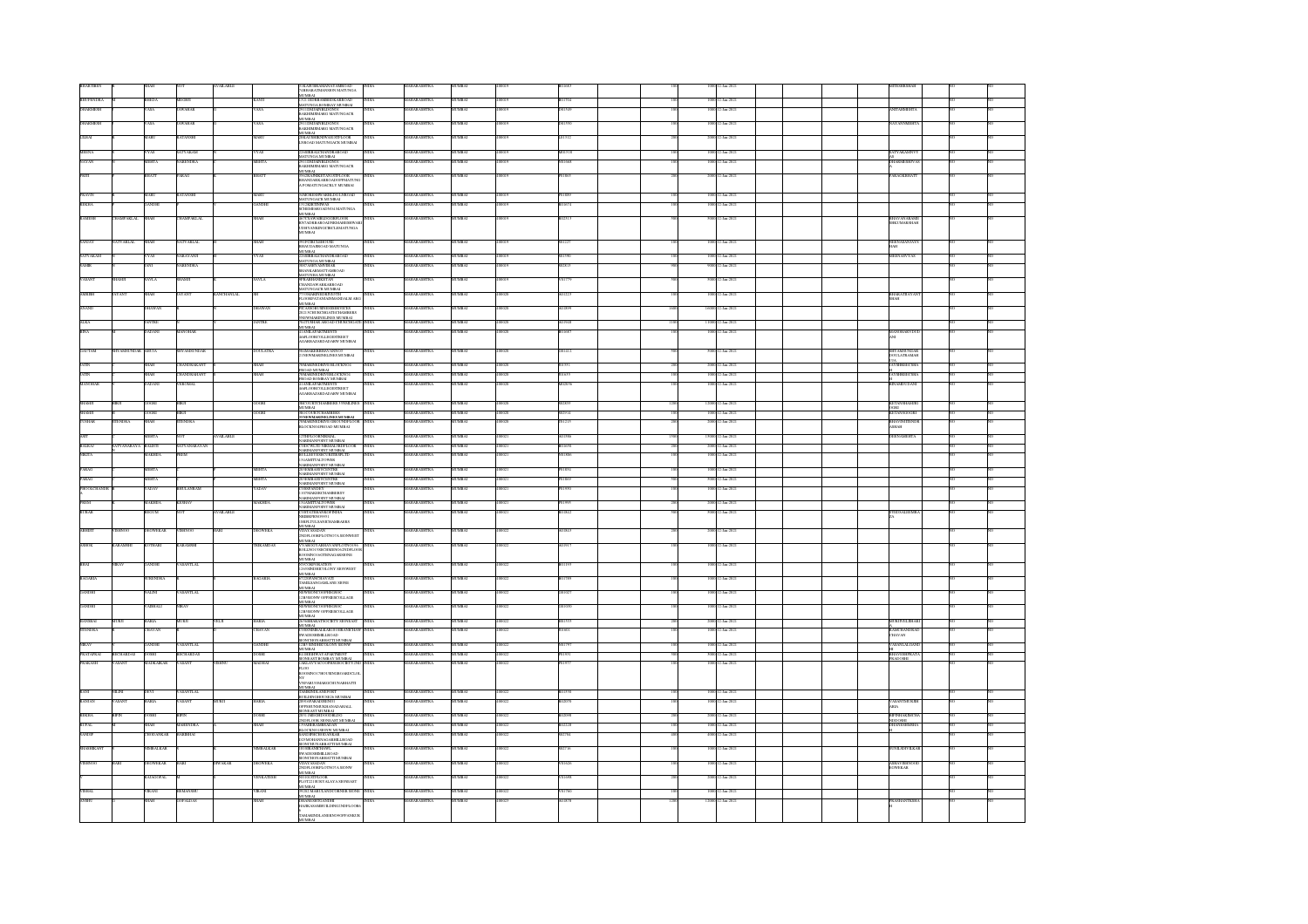|                       |                                 |                  |                                        |                             |                                                                                                                     | <b>HARASHTRA</b>          | <b>IMBA</b>                  |      |             |  |                 |                       |  |                          |  |  |
|-----------------------|---------------------------------|------------------|----------------------------------------|-----------------------------|---------------------------------------------------------------------------------------------------------------------|---------------------------|------------------------------|------|-------------|--|-----------------|-----------------------|--|--------------------------|--|--|
|                       |                                 |                  |                                        |                             | MSGDBAGRI<br>705STOCKEXCHANGEROTUNDA<br>7THFLOORBOMBAYSAMACHARM                                                     |                           |                              |      |             |  |                 |                       |  |                          |  |  |
|                       |                                 |                  | AKHAD                                  |                             | RG MUMBAI<br>515 ROTANDABUILDING                                                                                    |                           | MBAI                         |      |             |  |                 | J <sub>20</sub> 202   |  | UKESI                    |  |  |
|                       |                                 |                  |                                        | <b>AILABLE</b>              | <b>MLALSTREETFORT MUMBAL</b><br>9RE ALIMONCH AMRER'S<br>WELOORNAGINDASMASTERRO                                      |                           | <b>MRA</b>                   |      |             |  |                 |                       |  |                          |  |  |
|                       |                                 |                  |                                        |                             | FORT MUMBAI<br>ANDHIFINANCE                                                                                         | HARASHIRA                 | UMBAI                        |      |             |  |                 | 2-Jan-202             |  |                          |  |  |
|                       |                                 |                  |                                        |                             | <b>ITAMRINDHOUSE26TAMRI</b><br>DLANDFORT MUMBAL                                                                     |                           |                              |      |             |  |                 |                       |  |                          |  |  |
| <b>JIRDHARI</b>       | <b>GARMAL</b>                   | íΑN              | <b><i>GARMA</i></b>                    |                             | COGSBFINANCELTD<br>7880ALLICHAMBERS<br>TAMARINDLANEFORT MUMBAI                                                      | <b><i>HARASHTRA</i></b>   | <b>DMBA</b>                  |      |             |  |                 |                       |  |                          |  |  |
| <b>GIRDHARI</b>       | <b>GARMAL</b>                   |                  | <b><i>GARMAL</i></b>                   |                             | <b>SBFINANCELTD</b>                                                                                                 | HARASHTRA                 | <b>JUMBAI</b>                |      | )<br>1436   |  | മാന             | $\frac{1}{2}$ an-2021 |  |                          |  |  |
|                       |                                 |                  |                                        |                             | SSOALLICHAMBERS<br>'AMARINDLANEFORT MUMBAI                                                                          |                           |                              |      |             |  |                 |                       |  |                          |  |  |
| <b>GIRDHARI</b>       | <b>AGARAMAL</b>                 | <b>SIYANI</b>    | <b>GARMAL</b>                          | SIYANI                      | GSBFINANCELTD<br>7889ALLICHAMBERS<br>TAMARINDLANEFORT MUMBAI                                                        | <b>IAHARASHTRA</b>        | <b>JUMBAI</b>                |      | (144)       |  |                 | 2-Jan-2021            |  |                          |  |  |
|                       |                                 |                  |                                        |                             |                                                                                                                     |                           |                              |      |             |  |                 |                       |  |                          |  |  |
| <b>GANAPAYYA</b>      |                                 |                  |                                        |                             | COTHARIHOUSE<br>ISTFLOOR57OAKLANE FORT                                                                              |                           |                              |      |             |  |                 |                       |  |                          |  |  |
| <b>HMG</b>            | FINANCIAL<br>SERVICES CO        |                  |                                        | <b>AILABLE</b>              | LINBAL<br>LIMBAI<br>9AMEHTAHOUSE GROUNDFLOC<br>SMARGFORT MUMBAL                                                     | <b><i>HARASHTRA</i></b>   | UMBAI                        |      | <b>HS72</b> |  |                 | J <sub>202</sub>      |  |                          |  |  |
|                       | <b>FINANCIAL</b><br>SERVICES CO |                  |                                        |                             | S<br>SS4HARICHAMBERS2NDFLOOR<br>SHAHIDBHAGATSINGHROAD FOR 1                                                         |                           |                              |      |             |  |                 |                       |  |                          |  |  |
| <b>JAYANT</b>         |                                 |                  |                                        |                             |                                                                                                                     |                           | MRA                          |      |             |  |                 |                       |  |                          |  |  |
|                       |                                 |                  |                                        |                             | AUMBAI<br>FUTIFINANCIALSERVICESPVTLTL<br>33POTAWALABUILDING ISTFLOOF<br>3SMARGFORT MUMBAI                           |                           |                              |      |             |  |                 |                       |  |                          |  |  |
| <b>KAVITAA</b>        |                                 | MASHEKKA         |                                        | MASHEKKAR                   | 99AREADYMONEYMANSION<br>NDL                                                                                         | <b>AHARASHTRA</b>         | <b>IUMBAI</b>                |      |             |  |                 | 4000 12-Jan-2021      |  |                          |  |  |
| KIRTI                 |                                 |                  | <b>AANLAL</b>                          |                             | GROUNDFLOOR43VEERNARIMAN<br>ROAD FORT MUMBAI                                                                        | HARASHTRA                 | MBAI                         |      |             |  |                 | J <sub>202</sub>      |  |                          |  |  |
| KIRIT                 | <b>SCWANDAS</b>                 |                  | <b>MWANDAS</b>                         |                             | 23STOCKEXCHBUILD<br>STFLOORDALALSTREET MUMBA<br><b>CIRITBHAGWANDASSHAH</b>                                          | <b>HARASHTRA</b>          | <b>TMRAI</b>                 |      |             |  |                 | Im202                 |  |                          |  |  |
|                       |                                 |                  |                                        |                             | CAMABULDING<br>THFLOORDALALSTREET MUMBA                                                                             |                           |                              |      |             |  |                 |                       |  | ARESHBHAGY<br>DASSHAH    |  |  |
| MASTER                |                                 | <b>VASANTLAL</b> | <b>FULCHAND</b>                        |                             | <b>TAMRINDLANEFORT</b><br>NDIA                                                                                      | <b>MAHARASHTRA</b>        | MUMBAI                       |      | 01468       |  |                 | 1000 12-Jan-2021      |  |                          |  |  |
|                       |                                 |                  |                                        |                             | <b>LAMBURDLANDER<br/>BUILDINGHOUSE26 MUMBAI<br/>95 ANAVAREAPPRTMENTS SION<br/>MUMBAI<br/>4547BOMBAYSAMACHARMARG</b> |                           | $\overline{m}$               |      |             |  |                 |                       |  |                          |  |  |
| <b>MEHTA</b>          | <b>RIKH CO PVT</b>              |                  |                                        | <b>VAILABLE</b>             |                                                                                                                     | <b>HARACUTE</b>           | <b>TIMBAL</b>                |      |             |  | $\overline{mn}$ | 2.1sp.202             |  |                          |  |  |
| <b>MANOL</b>          |                                 | <b>VERI</b>      | OHAN                                   | <b>HANDRA</b><br><b>VFR</b> | MUMBAL<br>S04505GUNDECHACHAMBERS<br>vre<br>NAGINDASMASTERROAD FORT                                                  | <b>AHARASHTRA</b>         | <b>TIMBAL</b>                |      | 02148       |  |                 | $100^{202}$           |  |                          |  |  |
| PRAKASH               |                                 |                  | <b>IARAM</b>                           | <b>JAND</b>                 | MUMBAI<br>MUMBAI<br>121412RHFLOORSTOCKEXCHANG<br>EBLDG DALALSTREETFORT<br><b>SDIA</b>                               | <b>AHARASHTRA</b>         | <b>IUMBAI</b>                |      | 2014        |  |                 | Jan-2021              |  |                          |  |  |
|                       |                                 |                  |                                        |                             |                                                                                                                     |                           |                              |      |             |  |                 |                       |  |                          |  |  |
|                       |                                 |                  |                                        |                             | EBLIN<br>MIMBAI<br>DHANESHTGANDHI<br>HAJIKASAMBUILDING<br>66TAMARINDLANEOPPANKURHO                                  |                           |                              |      |             |  |                 |                       |  |                          |  |  |
| PRAKASH               |                                 | KHALE            | <b>AMCHANDRA</b>                       | HALE                        | <b>JUMBAI<br/>TORAMESHAMEHTASON</b><br>NDU                                                                          | MAHARASHTRA               | MUMBAI                       |      |             |  |                 | 3000 12-Jan-2021      |  |                          |  |  |
|                       |                                 |                  |                                        |                             | 09A4THFLOORCOMMERCEHOUS                                                                                             |                           |                              |      |             |  |                 |                       |  |                          |  |  |
| $_{\text{curr}}$      |                                 |                  |                                        |                             | <b>ENAGINDASMASTERROADFORT</b>                                                                                      |                           | UMBAI                        |      |             |  |                 |                       |  |                          |  |  |
|                       |                                 |                  |                                        |                             | MUMBAI<br>LENTINCHAMBERS4:hFLOOR<br>APTNO4 DALALSTREET MUMBAI                                                       |                           |                              |      |             |  |                 |                       |  |                          |  |  |
| <b>IIVLAL</b>         |                                 | <b>SHNAV</b>     | <b>LCHAND</b>                          |                             | .<br>SHASHIINVESTMENT<br>BUUPENCHAMBERS2NDFLOOR                                                                     | <b>HARASHTRA</b>          | UMBAI                        |      |             |  |                 | Im 202                |  |                          |  |  |
| LAK                   |                                 | <b>RAWAL</b>     |                                        | <b>GRAWAL</b>               | <b>OPPNEWSTODKEXCTOWERDALAI</b><br>UPTNEWS<br>MUMBAI<br>GUPTACO 3BTAMANNDHOUSE<br>36TAMANNDSTREETFORT               | <b>HARASHTRA</b>          | MBAI                         |      |             |  |                 | J <sub>202</sub>      |  |                          |  |  |
|                       |                                 |                  |                                        |                             | <b><i>AUMBAI</i></b><br>MSISHVERLALTNANAVATI                                                                        |                           |                              |      |             |  |                 |                       |  |                          |  |  |
| <b>TVOD</b>           |                                 | <b>NAVAT</b>     | <b>IVERLAL</b>                         |                             | <b>HASTOCKEXCHANGETOWER</b><br>THFLOORDALALSTREET MUME                                                              | <b>HARASHTRA</b>          | <b>TMRAI</b>                 |      |             |  |                 | Im 202                |  | <b>SKAPADE</b>           |  |  |
| OGESH                 |                                 | EHTA             | <b>ABULAL</b>                          | EHTA                        | 19COLCOTHOUSE1STFLOOR                                                                                               | <b>AHARASHTRA</b>         | <b>IUMBAI</b>                |      |             |  |                 | 2000 12-Jan-202       |  |                          |  |  |
| <b>EVIBA</b>          |                                 | xw               |                                        |                             | <b>OTAMARINDSTREET FORT</b>                                                                                         |                           | <b>MRZ</b>                   |      |             |  |                 |                       |  |                          |  |  |
|                       |                                 |                  |                                        | AKBA                        | MUMBAI<br>MUMBAI<br>1153797NEHRUNAGAR<br>KURLAEAST MUMBAI<br>10AMARCOOPHSGSOCIETYLTD<br>10AMARCOOPHSGSOCIETYLTD     |                           |                              |      |             |  |                 |                       |  |                          |  |  |
| la¥a.                 |                                 | <b>HWAN</b>      |                                        | <b>HWAN</b>                 | <b>SSHIVSRUSHTI KURLAE MUMBAI</b>                                                                                   |                           | <b>MBA</b>                   |      |             |  |                 |                       |  | <b>TINKESH</b><br>CHWANI |  |  |
| <b>AJESH</b>          |                                 |                  |                                        | <b>AVAILABLE</b>            | <b>13624NEHRUNAGAR KURLA</b><br><b>INDIA</b>                                                                        | <b><i>ANHARASHTRA</i></b> | MUMBAI                       | 0024 | 01830       |  |                 | 6000 12-Jan-2021      |  |                          |  |  |
| .<br>SHP A            |                                 |                  |                                        |                             | SB2+1-1<br>AIUMBAI<br>*****11 NEHRUNA<br>.<br>GAR KURLA                                                             |                           |                              |      |             |  |                 | $n-202$               |  |                          |  |  |
| <b>SHOK</b>           |                                 | <b>NGAGACHEK</b> | <b>AMCHANDR</b>                        |                             | NO39NEWPRABHADEVIROAD                                                                                               | <b>HARASHTRA</b>          | <b>IMRAI</b>                 |      |             |  |                 | J <sub>202</sub>      |  |                          |  |  |
| <b>SAINA</b>          |                                 | ЖĀ               | RENDRAKU                               |                             | <b>TDMELLANE MUMBAL</b><br>OBROOKSENTERPRISES<br><b>!4TVINDUSTRIALESTATE</b>                                        | <b>HARASHTRA</b>          | MBA                          |      |             |  |                 | $an-202$              |  | ARENDRAK<br>ARMITOLIA    |  |  |
|                       |                                 | <b>JKHANDI</b>   |                                        | UKHAND                      | <b>SERUNAGARRAHIWASISANGH<br/>SEHRUNAGARRAHIWASISANGH<br/>SATYAMGALLINOICENTURYBAZA</b>                             |                           | MB.                          |      |             |  |                 |                       |  |                          |  |  |
|                       |                                 |                  |                                        |                             |                                                                                                                     |                           |                              |      |             |  |                 |                       |  |                          |  |  |
|                       |                                 |                  |                                        |                             | R<br>DRABROADPRABHADEVIROOMN<br>MUMBAI                                                                              |                           |                              |      |             |  |                 |                       |  |                          |  |  |
| SHASHI                |                                 | MGIA             | HANPAL                                 | MAR<br><b>ALGIA</b>         | 1519MIGCOLONY<br><b>MISIYARAA ARANI</b><br>ADARSHNAGAR WORLI MUMBAI                                                 | <b>AHARASHTRA</b>         | <b>JUMBAI</b>                |      | 2758        |  | 2000            | $-3$ an-2021          |  | <b>CAPILDSALGI</b>       |  |  |
| EEPAK                 |                                 |                  | CHAND                                  | WDAS                        | <b>AAJANTAAPARTMENTS</b>                                                                                            | <b>ARASHTRA</b>           | MBAI                         |      |             |  |                 | J <sub>202</sub>      |  | <b>NDANI</b>             |  |  |
| VARKAD                |                                 | <b>SJARA</b>     |                                        |                             | MLDHANUAKARMARG<br>PEDDARROAD MUMBA                                                                                 |                           |                              |      |             |  |                 |                       |  |                          |  |  |
| <b>LARISH</b>         |                                 | RYANAN           |                                        | <b>MLABLE</b>               | <b>5303 PLEASANTPARK<br/>EDDERROAD MUMBAI</b><br>VEIN ABYNINGERO<br>HOLABHAIDESAIROAD MUMBAL                        | <b>HARASHTR</b>           | <b>DMBA</b>                  |      |             |  |                 | J <sub>202</sub>      |  |                          |  |  |
|                       |                                 |                  | RESH                                   |                             | <b>SEVERST 7THFLOOR</b>                                                                                             | <b>HARASHTRA</b>          | <b>UMBAI</b>                 |      |             |  | 15000           | $2-3an-2021$          |  |                          |  |  |
|                       |                                 |                  |                                        |                             | SEN-KOROMO MUMBAL<br>12FEDDERROAD MUMBAL<br>2ASAMBHAVIRTH<br>2ABHULABHAIDESAIRD HAJIALI<br>MUMBAI<br>2ASAMBHAVIRTH  | HARASHTR                  | <b>UMBAI</b>                 |      |             |  |                 |                       |  |                          |  |  |
| <b>MANOL</b>          |                                 | нан              | <b>HUPATRAL</b>                        | <b>TAH</b>                  |                                                                                                                     | <b>AHARASHTRA</b>         | <b>TIMRAL</b>                |      | 021.        |  |                 | 000 12-lsn-202        |  |                          |  |  |
| GEETA                 |                                 |                  |                                        | <b>AILABLE</b>              | ABHULABHAIDESAIROAD<br><u>(ALIALI MUMBAI</u><br>5 HANIKNIWAS91                                                      |                           | UMBAI                        |      |             |  |                 |                       |  |                          |  |  |
|                       |                                 | ALYAGAN          |                                        |                             | BHALUBHAIDESAIROAD MUMBAI                                                                                           | <b><i>HARASHTRA</i></b>   |                              |      |             |  |                 | J <sub>202</sub>      |  |                          |  |  |
| <b>WCYBE</b>          |                                 |                  |                                        | <b>ANTILAL</b>              | ARIHANTTOWER<br><b>BKADAMMARG MUMBA</b><br>01ARIHANTPOWER                                                           |                           |                              |      |             |  |                 | J <sub>20</sub> 202   |  |                          |  |  |
| <b>YANTILA</b><br>VAN |                                 | <b>HAVER</b>     | <b><i>MRMA</i></b><br><b>VICHANDRA</b> |                             | <b>TBKADAMMARG MUMBAL</b><br>ABOVEVICTORIAGARDEN                                                                    | seumo<br><b>HARASHTRA</b> | <b>MRAI</b><br><b>UMBAI</b>  |      |             |  | 53000           | 0.202<br>2-Jan-2021   |  | <b>UNITAJIVAN</b>        |  |  |
|                       |                                 |                  |                                        |                             | OSTOFFICE BYCULLAE MUMBA                                                                                            |                           |                              |      |             |  |                 |                       |  | VERI                     |  |  |
| <b>NEETA</b>          |                                 | $\overline{m}$   |                                        | <b>AYANTILAL</b>            | 01ARIHANTTOWER<br>DIA                                                                                               | <b>AHARASHTRA</b>         | <b>IUMBAI</b><br><b>TMRA</b> |      | 1309        |  |                 | 2-Jan-2021            |  |                          |  |  |
|                       |                                 |                  |                                        |                             | TBKADAMMARG MUMBAI<br>41 ANILAPP4THFLOOR<br>COLLEGESTREETAGARBAZAR                                                  |                           |                              |      |             |  |                 |                       |  | anan<br>ANI              |  |  |
| CHETAN                |                                 |                  | <b>OJECHAN</b>                         |                             | MDARW MUMBAI<br>/ISKASCOOPSOC3TDFLOOR<br>.<br>RNOI 3OPPMEHATASADAN<br>BHAVANISHANKARROADDADAR                       | ARASHTR.                  | UMBAI                        |      |             |  |                 |                       |  |                          |  |  |
| <b>HARSHANRAN</b>     |                                 |                  |                                        |                             |                                                                                                                     | <b>IAHARASHTRA</b>        | <b>IUMBAI</b>                |      |             |  |                 |                       |  |                          |  |  |
|                       | KAUR                            | <b>VRORA</b>     | <b>RITT</b>                            | NGH                         | MUMBAI<br>HAMBAI<br>SENAPATIBAPATMARG DADARW<br>ЮU                                                                  |                           |                              |      |             |  | 11000           | Jan-2021              |  | SURJITSINGH)<br>ORA      |  |  |
| <b>CHUSHA</b>         |                                 |                  |                                        |                             | AUMBAI<br>ƏMINVESTMENTS<br>03JOGANINDESTATE                                                                         |                           |                              |      |             |  |                 |                       |  |                          |  |  |
| <b>IADHURI</b>        |                                 |                  |                                        |                             | <b>PROADDADARW MUMBA</b><br>LANILAPARTMENTS4THE<br><b>OLLEGESTREETAGARBAZAR</b>                                     |                           | MBAI                         |      |             |  |                 |                       |  | MANOHAR'<br>ANI          |  |  |
|                       |                                 |                  |                                        |                             | <b>LADARW MUMBAI<br/>HANLAPARTMENTS4THFLOOR<br/>COLLEGESTREETAGARBAZAR</b><br>DADARW MUMBAI                         |                           |                              |      |             |  |                 |                       |  | MANOHAS<br>ANI           |  |  |
|                       |                                 |                  |                                        |                             |                                                                                                                     |                           |                              |      |             |  |                 |                       |  |                          |  |  |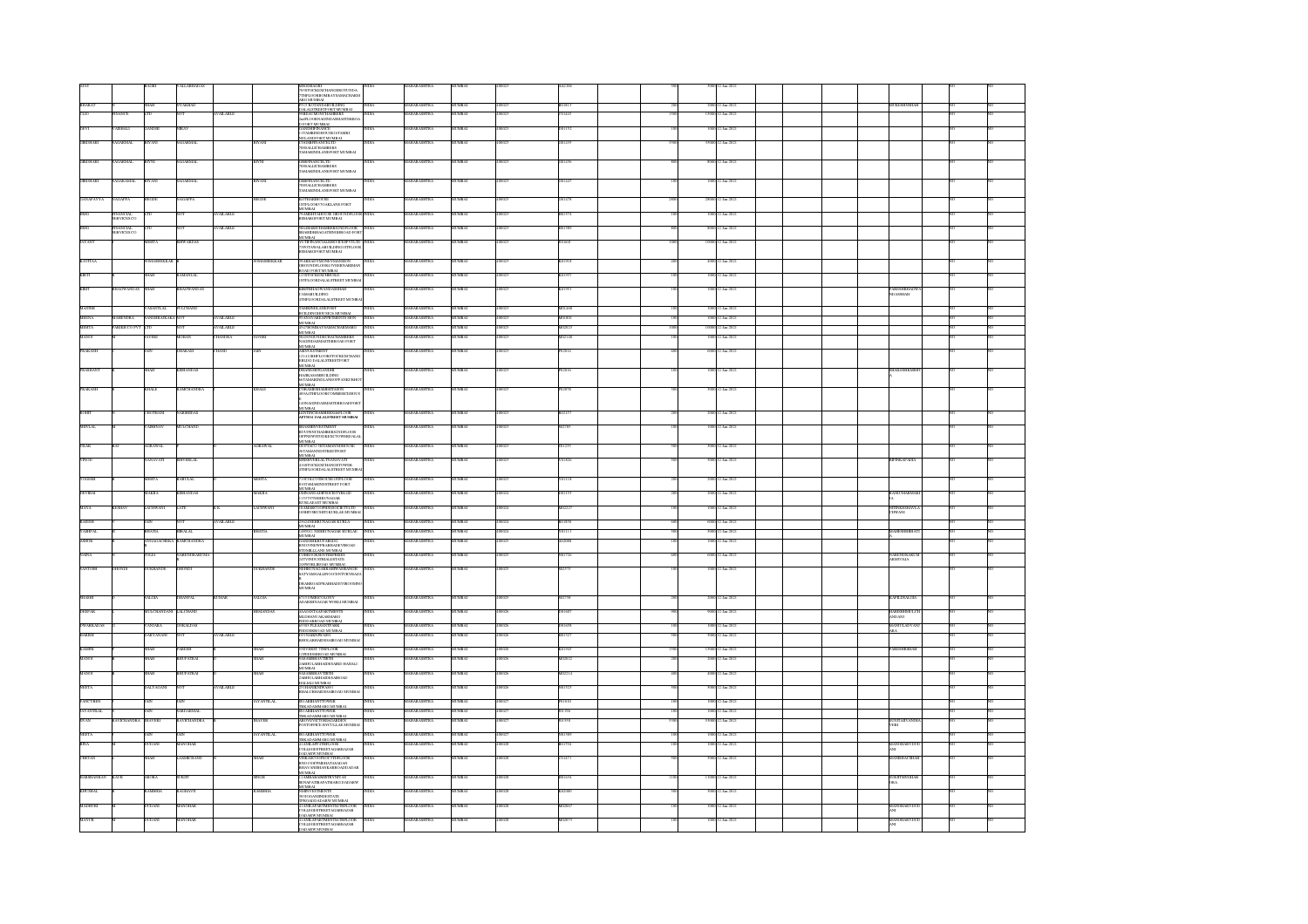|                       |              |                        |                       |                         | 41 ANILAPP4THFLOOR<br>COLLEGESTREETAGARBAZAR                                                                                                                                          |                           |               |                 |      |                   |  |                               |  |
|-----------------------|--------------|------------------------|-----------------------|-------------------------|---------------------------------------------------------------------------------------------------------------------------------------------------------------------------------------|---------------------------|---------------|-----------------|------|-------------------|--|-------------------------------|--|
|                       |              |                        |                       |                         | <b>ADARW MUMBAI<br/>32KHANDKEBULDING</b>                                                                                                                                              |                           |               |                 |      |                   |  |                               |  |
|                       |              |                        |                       |                         | STKHANDKEBUILDING<br>IAJARAMKVAIDYAMARG<br>DADARW MUMBAI<br>JOSAIPRASADVSAVARKARMAI                                                                                                   |                           |               |                 |      |                   |  |                               |  |
| <b>VII KANTE</b>      |              | GARKAR                 | <b>NATE</b>           |                         |                                                                                                                                                                                       | <b>HARASHTRA</b>          | <b>IMRAI</b>  |                 |      |                   |  |                               |  |
|                       |              |                        |                       |                         | OPPCATERINGCOLLEGE DADAR                                                                                                                                                              |                           |               |                 |      |                   |  |                               |  |
| <b>SHMKAN</b>         |              | <b>NJALIWALA</b>       | <b><i>KGWANDA</i></b> |                         | MUMBAI<br>TRNDYINVESTMENTS<br>SHOPNOI 7GROUNDFLOOR<br>RAWISOPALBULDGOKHALERO,                                                                                                         | <b>HARASHTRA</b>          | UMBAI         |                 |      | J <sub>202</sub>  |  |                               |  |
|                       |              |                        |                       |                         |                                                                                                                                                                                       |                           |               |                 |      |                   |  |                               |  |
| RESE                  |              |                        |                       |                         | <b>MUMBAI</b><br>516SHERIFFMANSION<br>STFLOORGOKHALEROADS                                                                                                                             |                           | <b>MRA</b>    |                 |      |                   |  |                               |  |
| <b>SHODHAN</b>        |              | AMAT                   | NARDAN                | w                       | ISTELDOROOKHALEROZAIS<br>DADARW MUMBAI<br>256BHAVESHWARBHUVAN<br>VIJAYMANJREKARLANE DADAR                                                                                             | <b>AHARASHTRA</b>         | <b>IUMBAI</b> |                 |      | 2-Jan-2021        |  | ADHAKAMA                      |  |
|                       |              |                        |                       |                         |                                                                                                                                                                                       |                           |               |                 |      |                   |  |                               |  |
|                       |              |                        |                       |                         | <b>SUMBAI<br/>ILANILAPARTMENTS4THFLOOS<br/>COLLEGESTREETAGARBAZAR</b><br>SUMBAI                                                                                                       |                           |               |                 |      |                   |  |                               |  |
|                       |              |                        | NI IRHAI              |                         | MDARW MUMBAI<br>039PATELPARK 144NEHRUROA                                                                                                                                              | <b>HARASHTRA</b>          | <b>IMRAI</b>  |                 |      |                   |  |                               |  |
| <b>2104</b>           |              |                        |                       |                         | ANTACRUZE MUMBAL                                                                                                                                                                      |                           |               |                 |      | $tan-202$         |  |                               |  |
| ANSA                  |              |                        | NUBHAI                | <b>ATEL</b>             | .<br>D39PATELPARK 144NEHRU<br>SANTACRUZE MUMBAI                                                                                                                                       | <b><i>HARASHTRA</i></b>   | UMBAI         |                 |      | J <sub>202</sub>  |  | MANUBHAIE                     |  |
|                       |              |                        |                       |                         | <b>199PATELPARK 144NEHRUR</b>                                                                                                                                                         |                           |               |                 |      |                   |  |                               |  |
| <b><i>ANTIRHA</i></b> |              |                        | <b>MWAND</b>          | <b>TET</b>              | <b>ANTACRUZE MUMBAL</b>                                                                                                                                                               | <b>AHARASHTRA</b>         | <b>TIMBAI</b> | <b>HOW</b>      |      | 100               |  |                               |  |
| HARAT                 |              | HAF                    | OMLAKL                |                         | <b>73DOCVILLA</b><br>htPLOORRAKIDWAIROAD                                                                                                                                              | <b>JARASHTRA</b>          | UMBAI         |                 | 1000 | J <sub>202</sub>  |  |                               |  |
|                       |              |                        |                       |                         |                                                                                                                                                                                       |                           |               |                 |      |                   |  |                               |  |
|                       |              |                        |                       |                         | WADALA MUMBAI<br>NADALA MUMBAI<br>NAKIDWAIROADIAN<br>DERASARLANEWADALAWEST<br>NUMBAI                                                                                                  |                           |               |                 |      | $tan-202$         |  |                               |  |
|                       |              |                        |                       |                         |                                                                                                                                                                                       |                           |               |                 |      |                   |  |                               |  |
| KOMAL                 |              | uau                    | <b>ROMEAKI</b>        |                         | DERASARLANEWADALAWE<br>MUMBAI<br>173DOCVILLA<br>1¤FLOORRAKIDWAIROAD                                                                                                                   | AHARASHTRA                | <b>TIMBAI</b> |                 |      | 2-Jan-2021        |  |                               |  |
| IURLI                 | <b>KHRA</b>  | <b>ALWANI</b>          | KHRAJ                 |                         |                                                                                                                                                                                       | HARASHTRA                 | UMBAI         |                 |      |                   |  |                               |  |
|                       |              |                        |                       |                         |                                                                                                                                                                                       |                           |               |                 |      |                   |  | RANUMURLIDE<br>RLALWANI       |  |
| <b>NILESH</b>         |              | нан                    | OMEAKE                |                         | 73DOCVILLA                                                                                                                                                                            | <b>HARASHTRA</b>          | <b>TIMBAI</b> | 1715            |      | Im202             |  |                               |  |
| EHAL                  |              | <b>12A</b>             |                       |                         |                                                                                                                                                                                       | <b>HARASHTRA</b>          | <b>IMBAI</b>  |                 |      | Im(202)           |  |                               |  |
|                       |              |                        |                       |                         |                                                                                                                                                                                       |                           |               |                 |      |                   |  |                               |  |
| COJA                  |              |                        |                       |                         | 173DOCVILLA<br>18HLOORRAKIDWAIROAD<br>WADALA MUMBAI<br>1AMARDEEP<br>19KRAFIAHMEDKIDWAIROAD<br>19KRAFIAHMEMBAI<br>WADALA MUMBAI<br>173DOCVILLA1&FLOOR<br>18KIIWALROAD WADALA<br>MUMBAI |                           |               |                 |      | $Jan-202$         |  |                               |  |
|                       |              |                        |                       |                         | UMBAI<br>LATNOS6STHFLOOR                                                                                                                                                              |                           |               |                 |      |                   |  |                               |  |
|                       |              | <b>TAN</b>             |                       | <b>MLABLE</b>           | CHANCHALSMRUTIBLDG MUMBA                                                                                                                                                              |                           | MBA           |                 |      |                   |  |                               |  |
| /INL                  |              |                        | <b>COMBAKLY</b>       |                         | 173DOCVILLAI ¤FLOOR<br>PAKIDWALROAD WADALA                                                                                                                                            | <b><i>HARASHTRA</i></b>   | <b>UMBAI</b>  |                 |      | 10000 12-Jan-2021 |  |                               |  |
|                       |              |                        |                       |                         |                                                                                                                                                                                       |                           |               |                 |      |                   |  |                               |  |
| <b>AHES</b>           |              |                        | PAI                   |                         | MUMBAI<br>COHARESHKUMARLALLA<br>S83NEOSHASHTRINAGAR                                                                                                                                   |                           | <b>MRA</b>    |                 |      |                   |  | ALLA                          |  |
| <b>STIIN</b>          | SHWANT       | ENGURLEKAS             | ESHWANT               | ENGURLEK                | <b><i>ALLINDW MUMBAL</i></b><br>41770ABHYUDAYNAGAR                                                                                                                                    | <b>IAHARASHTRA</b>        | <b>IUMBAI</b> | N <sub>73</sub> |      | Jan-2021          |  |                               |  |
|                       |              |                        |                       |                         | ARELTANKROAD BOMBAY                                                                                                                                                                   |                           |               |                 |      |                   |  |                               |  |
|                       |              | ENGURLEKAR             | SHWANT                | ENGURLEK                | PARELIANKROAD BOSBAT<br>MUMBAI<br>241770ABHYUDAYNAGAR<br>PARELTANKROAD MUMBAI<br>304BANANDNAGAR<br>222225FORJETTSTREET<br>NDLA                                                        | <b>AHARASHTRA</b>         | UMBAI         | 1758            | 4000 | 2-Jan-2021        |  |                               |  |
| <b>HAVES</b>          |              |                        | <b>RAVADA!</b>        |                         |                                                                                                                                                                                       | <b>HARASHTR</b>           | <b>IMBAI</b>  | 1788            |      | J <sub>202</sub>  |  |                               |  |
| HEMENDRA              |              |                        | NOD                   | HANDRA                  | <b>TARDEVROAD MUMBAL</b><br>GCMOTIWALABLDG 2NDFLOOR                                                                                                                                   | <b><i>HARASHTRA</i></b>   | UMBAI         | H674            |      | J <sub>202</sub>  |  |                               |  |
|                       |              |                        |                       |                         | AUGUSTKRANTIMARG MUMBAI                                                                                                                                                               |                           |               |                 |      |                   |  |                               |  |
|                       |              |                        | FATLA                 |                         | B42MATRUASHISH<br>99NEPEANSEAROAD BOMBAY<br>MUMBAI<br>EASTVIEW2NDFLOOR                                                                                                                |                           | <b>UMBAI</b>  |                 |      |                   |  |                               |  |
| VOTSNA                | <b>TTAD</b>  | $\frac{1}{2}$          | <b>MITARH</b>         | ovs                     |                                                                                                                                                                                       | <b>HARASHTRA</b>          | <b>IMRAI</b>  |                 |      |                   |  | <b>MITARHSY</b>               |  |
|                       |              |                        |                       |                         | EASTVIEWZNIFIAAR<br>12RAGHAVJIROAD BOMBAY                                                                                                                                             |                           |               |                 |      |                   |  | <b>KHONA</b>                  |  |
| EHERAN                |              |                        |                       | <b>VALABLE</b>          | MUMBAI<br>22BANOOMANSIONS<br><b>SDIA</b>                                                                                                                                              | <b><i>ANHARASHTRA</i></b> | <b>JUMBAI</b> |                 |      | 5000 12-Jan-2021  |  | ARANSINO                      |  |
|                       |              |                        |                       |                         |                                                                                                                                                                                       |                           |               |                 |      |                   |  |                               |  |
|                       | ORARJI       |                        |                       | DHAVI                   | NDLA                                                                                                                                                                                  | <b>HARASHTR</b>           | MBAI          |                 |      |                   |  |                               |  |
| <b>IUKESH</b>         |              | <b>NCHMATIA</b>        | <b>IORARJI</b>        |                         |                                                                                                                                                                                       |                           |               |                 |      | J <sub>2021</sub> |  |                               |  |
| ŃПĀ                   |              | ANSARA                 | <b>JASHIKANT</b>      |                         |                                                                                                                                                                                       | <b>AHARASHTRA</b>         | <b>JUMBAI</b> |                 |      | 5000 12-Jan-2021  |  |                               |  |
|                       |              |                        |                       |                         | SI GARDENVIEW<br>45 AUGUSTKANTIMARG MUMBAI                                                                                                                                            |                           |               |                 |      |                   |  | SHASHIKANTBI<br>ANSARA        |  |
| <b>PRADIP</b>         | <b>MNDAS</b> | SHAH                   | <b>UNNADAS</b>        | <b>SOHANLAL</b>         | FORJETTHILLROAD<br>NDIA                                                                                                                                                               | <b><i>AMARASHTRA</i></b>  | <b>MUMBAI</b> |                 |      | 1000 12-Jan-2021  |  |                               |  |
|                       |              |                        |                       |                         |                                                                                                                                                                                       |                           |               |                 |      |                   |  |                               |  |
|                       |              | нан                    |                       |                         | rosJETTHILLROAD<br>147NAVYUGNAGAR3 MUMBAI<br>51GARDENVIEW<br>15AUGUSTKRANTIMARG MUMBAI                                                                                                | <b>ARASHTRA</b>           |               |                 |      |                   |  |                               |  |
| <b>TARLIKA</b>        |              |                        | WESH                  |                         | IENTERPRISE3RDFLOOR                                                                                                                                                                   |                           | <b>JUMBAI</b> |                 |      | 5000 12-Jan-2021  |  |                               |  |
| SHAL                  |              | VER                    | EPAS                  |                         | FORJETTHILLROAD MUMBAI<br>16MOTTAMAHALBLDG<br>2NDFLOORBOMANIJPETITROAD                                                                                                                |                           | MBAI          |                 |      | $tan-202$         |  | EEPAKMANE<br><b>ALJHAVERI</b> |  |
|                       |              |                        |                       |                         | OMBALLAHLL MUMBAL<br>PCCWADALATERMINALI                                                                                                                                               |                           |               |                 |      |                   |  |                               |  |
|                       |              | <b>SHWAL</b>           | WCHAT                 | <b>AISHWAL</b>          | HPCCWADALATERMINALI<br>WADALAE MUMBAI<br>CORAMDULARKERANASTORE                                                                                                                        | <b>AHARASHTRA</b>         | <b>UMBAI</b>  |                 |      | J <sub>2021</sub> |  |                               |  |
|                       |              |                        |                       |                         | SIONKOLIWADAKAKORINAGAR                                                                                                                                                               |                           |               |                 |      |                   |  |                               |  |
|                       |              |                        |                       |                         | NTOPHILL MUMBAL<br>BHARATPETROLEUMCORP                                                                                                                                                |                           | MBA           |                 |      |                   |  |                               |  |
|                       |              |                        |                       |                         |                                                                                                                                                                                       |                           | <b>IMRA</b>   |                 |      |                   |  |                               |  |
|                       |              |                        |                       |                         |                                                                                                                                                                                       |                           |               |                 |      |                   |  | VAIDYA!<br>RADHA              |  |
|                       |              |                        |                       |                         | HALLARDFIER MUMBAI<br>SOSHARISHCHANARAAPFTS<br>TARUNBHARATCOOPSOCIEY<br>ANDHERI MUMBAI<br>FLORENCEHOUSE 2NDFLOOR                                                                      | <b>HARASHTRA</b>          | <b>JUMBAI</b> |                 |      | 5000 12-Jan-202   |  | <b>SOOMCHEN</b>               |  |
|                       |              |                        |                       |                         | MERIWEATHERROAD MUMBAL<br>FLORENCEHOUSE 2NDFLOOR                                                                                                                                      |                           | UMBAI         |                 |      | 5000 12-Jan-202   |  | .<br>HIRCHINLP                |  |
|                       |              |                        |                       |                         |                                                                                                                                                                                       |                           |               |                 |      |                   |  |                               |  |
|                       | <b>BAVA</b>  | <b>DAN</b>             | <b>RAYA!</b>          | <b>DAY</b>              |                                                                                                                                                                                       | <b>HARASHTR</b>           | <b>UMBAI</b>  |                 |      | $tan-202$         |  |                               |  |
|                       |              |                        |                       |                         | MERIWEATHERROAD MUMBAL<br>31 ALEXMONDOZACHAWL<br>SAMANNIWAS<br>SRINAGARBHANDUPE MUMBAL<br>FMGPCOLONYGICBLDG<br>9030ROOMNO979GROUNDELOOR                                               |                           |               |                 |      |                   |  |                               |  |
|                       |              |                        | HO3                   | .<br>Wikh               |                                                                                                                                                                                       | <b>HARASHTRA</b>          | <b>UMBAI</b>  |                 |      |                   |  |                               |  |
|                       |              |                        |                       | .<br>Wiki               | MANKHURDW MUMBAL<br>RAJKAMAL20ASHOKNAGARSOCIE<br>TY ROADNO10VILEPARLE                                                                                                                 |                           | <b>IMRA</b>   |                 |      |                   |  |                               |  |
|                       |              |                        |                       |                         |                                                                                                                                                                                       |                           |               |                 |      |                   |  |                               |  |
| HOK                   |              | RIKH                   | WTLAL                 | ARIKH                   |                                                                                                                                                                                       | HARASHTRA                 | UMBAI         |                 |      | J <sub>202</sub>  |  | ANIKPARI                      |  |
|                       |              |                        |                       |                         | 1 ROMINOUWILEPARLE<br>MUMBAI<br>RAIKAMAL20<br>ABHOKNAGARSOCEITYROADNO10<br>VILEPARLE MUMBAI<br>RAIKAMAL20<br>ASHOKNAGARSOCEITYROADNO10                                                |                           | MBA           |                 |      |                   |  |                               |  |
|                       |              |                        |                       |                         | FILEPARLE MUMBAI<br>RAIKAMAL20ASHOKNAGARSOC<br>ROADNO10 VILEPARLE MUMBAI                                                                                                              |                           |               |                 |      | $m-202$           |  |                               |  |
| VIR                   |              |                        |                       |                         |                                                                                                                                                                                       | <b>SHTR</b>               | <b>MRAI</b>   |                 |      |                   |  | ЪŦ                            |  |
|                       |              |                        |                       |                         | DEVPARK OPPCHANDANTALKI<br>UHUVILEPARLEW MUMBAI                                                                                                                                       |                           |               |                 |      |                   |  |                               |  |
| <b>NEEPA</b>          |              | ALAL                   | ĸнш                   |                         | ЮU                                                                                                                                                                                    | <b>AHARASHTRA</b>         | <b>UMBAI</b>  |                 |      | 2-Jan-2021        |  | <b>EVILAADALAL</b>            |  |
|                       |              |                        |                       |                         | MANGALPRANAM<br>PLOTNO595THFLOOR<br>GULMOHARROADNO1JVPDSCH                                                                                                                            |                           |               |                 |      |                   |  |                               |  |
| UNIL.                 |              |                        | TARAM                 |                         |                                                                                                                                                                                       | <b>ACLIFIE</b>            | UMBA          |                 |      | $3m-202$          |  | <b>ALKASSE</b>                |  |
|                       |              |                        |                       |                         | MUMBAI<br>BHAGWATINIWASBSKAPOLECOS<br>USO VMROADJVPDSCHEMA<br>VILEPARLEW MUMBAI                                                                                                       |                           |               |                 |      |                   |  |                               |  |
| <b>ISHWANATI</b>      |              | HANNA                  |                       | HANNA                   | <b>GRMAL42JAIHINDSOCIETY</b><br>THROADJUPDSEHOME JUHU                                                                                                                                 | <b>HARASHTRA</b>          | <b>IUMBAI</b> |                 |      | J <sub>202</sub>  |  | <b>RMALKH</b>                 |  |
|                       |              |                        |                       |                         |                                                                                                                                                                                       |                           |               |                 |      |                   |  |                               |  |
|                       |              |                        |                       |                         | MUMBAI<br>ALSIDFLAT414THFLOOR<br>34STANDREWSROAD BANDRA                                                                                                                               |                           |               |                 |      | $tan-2021$        |  |                               |  |
| <b>TELEST</b>         |              |                        |                       |                         | EMBAI<br>REMALAYA 16THROADTPS3                                                                                                                                                        |                           | MR AI         |                 |      | 58.202            |  |                               |  |
| .<br>KAINA            |              | <b>JLAN</b>            |                       | <b>BULANI</b>           | <b>BANDRA MUMBAL</b><br>ROZCASAMARIACHS                                                                                                                                               | <b>MARASHTRA</b>          | <b>JUMBAI</b> |                 |      | 2-Jan-2021        |  | <b>ARMANA</b>                 |  |
|                       |              | AKHODA                 |                       |                         |                                                                                                                                                                                       | <b><i>HARASHTRA</i></b>   | <b>UMBAI</b>  |                 |      | $tan-202$         |  |                               |  |
|                       |              |                        |                       |                         | DMONTEPARKROAD MUMBAI<br>WOODHANDSG<br>DRRAGHUNATHMARG BANDRA                                                                                                                         |                           |               |                 |      |                   |  | LANI<br>MAZAHI<br>ODA         |  |
|                       |              | <b><i>NIMORANI</i></b> |                       | <b><i>ISINGHANI</i></b> | AUMBAI<br>1451 2CARTERAPARTMENT<br>BLDGNOISHERLYRAJANROAD<br>ARTERROADBANDRA MUMBAI                                                                                                   | <b>AHARASHTRA</b>         | <b>TIMBAI</b> |                 |      | 000 12-5m202      |  | RAJUMJAISINO<br>ANI           |  |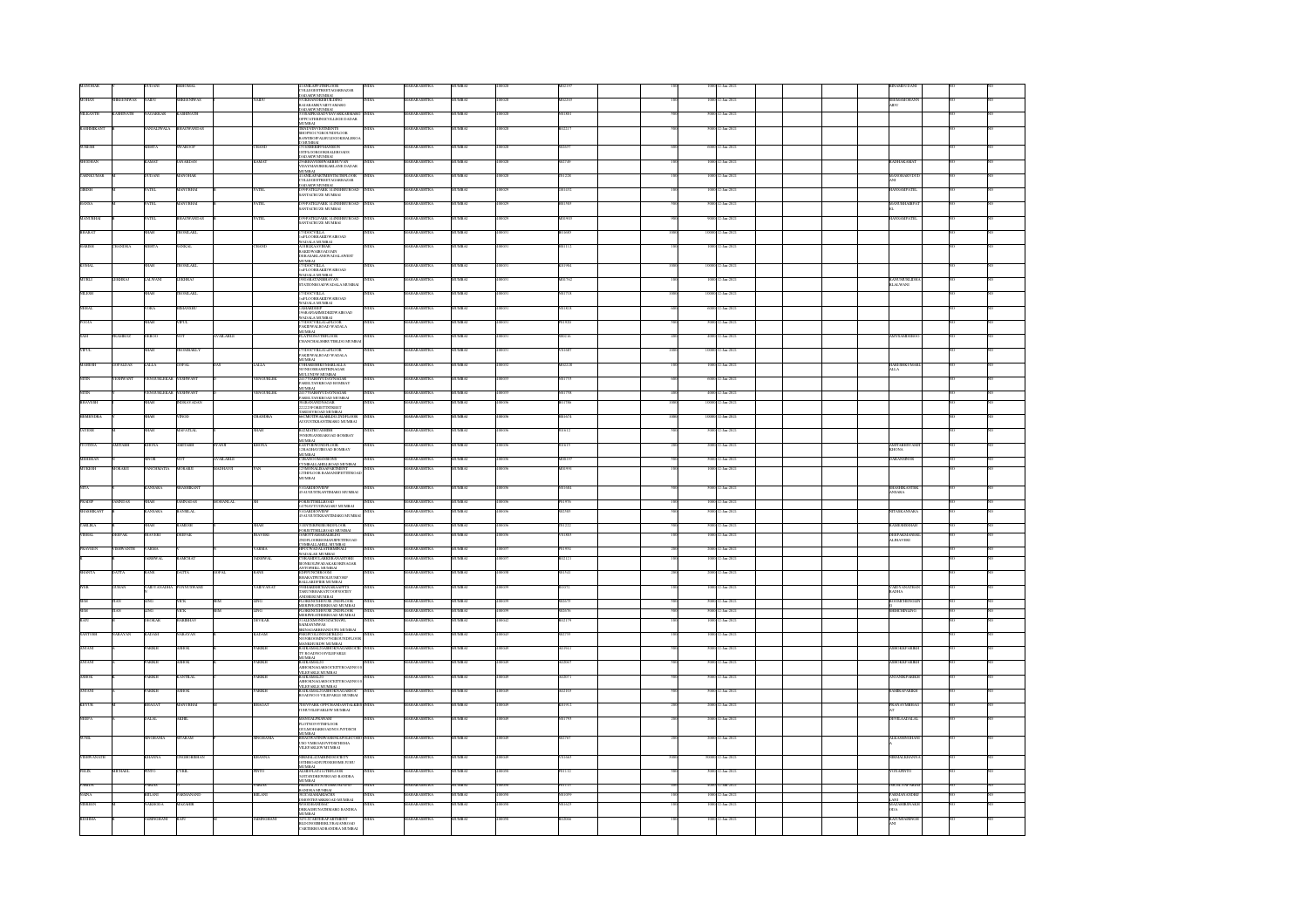|                |               |                        |                   |                 | SSAIASHISH DRPETERDL<br>IANDRA MUMBAI                                                                                                     |                          |               |        |       |                                           |  |  |                              |  |
|----------------|---------------|------------------------|-------------------|-----------------|-------------------------------------------------------------------------------------------------------------------------------------------|--------------------------|---------------|--------|-------|-------------------------------------------|--|--|------------------------------|--|
|                |               | HEIWAL                 |                   | HETIWAL.        | <b>LOT63BCHETIWALBLDG</b>                                                                                                                 |                          | UMBAI         |        |       | $J_{20}$ $202$                            |  |  |                              |  |
| LARNATH        |               | GARWAL                 | AULET             |                 |                                                                                                                                           | HARASHTRA                | MBAI          | 1174   |       | $tan-202$                                 |  |  |                              |  |
|                |               |                        |                   |                 | KHERWADIBANDRAE MUMBAI<br>9SHANTINIKETAN<br>DANDAROADKHARWEST MUMBA                                                                       |                          |               |        |       |                                           |  |  | PUSHPALATAA<br>GARWAL        |  |
| ADITA          |               | <b>GARWAL</b>          | <b>LARNATE</b>    | <b>GGARWAL</b>  | I SHANTINIKETAN<br>ANDAROADKHAR WEST MUMB/                                                                                                | <b>HARASHTRA</b>         | <b>IMRAI</b>  |        |       |                                           |  |  | <b>HAMOO</b>                 |  |
|                |               |                        |                   |                 |                                                                                                                                           |                          |               |        |       |                                           |  |  |                              |  |
| DHARIL         |               |                        |                   |                 | <b>IROSEQUEEN ISTHROAD</b>                                                                                                                |                          |               |        |       |                                           |  |  |                              |  |
| <b>NARANGI</b> |               | <b>SURANA</b>          | HEVERCHAN         | <b>SURANA</b>   | KHARW MUMBAI<br>?NAVBAHAR PLOTNO464SSVII<br>NDU                                                                                           | <b>ANIARASHTR</b>        | <b>MUMBAI</b> |        |       | 2000 12-Jan-2021                          |  |  | <b>GHEVERCHAN</b>            |  |
| SHPAL:         |               | <b>GARWA</b>           |                   | <b>COAPWA</b>   | ISTHROADKHAR MUMBAI<br>ISHANTINIKETAN<br>DANDAROADKHARWEST MUMBAI                                                                         |                          | <b>IMRA</b>   |        |       |                                           |  |  | SURANA<br>AMARNATI<br>ARWAL  |  |
|                |               |                        |                   |                 |                                                                                                                                           |                          |               |        |       |                                           |  |  |                              |  |
| <b>AKESH</b>   |               | <b>SURANA</b>          | <b>IEVERCHAN</b>  | <b>SURANA</b>   | NAVBAHARPLOTNO464SSVII                                                                                                                    | <b>JARASHTRA</b>         | <b>UMBAI</b>  |        |       | 10000 12-Jan-2021                         |  |  | <b>GHEVERCHA</b>             |  |
| <b>AKESH</b>   |               | <b>SURANA</b>          | HEVERCHANI        | <b>SURANA</b>   | <b>STHROAD KHAR MUMBAI<br/>INAVBAHAR PLOTNO464SSVII</b><br><b>INDIA</b>                                                                   | <b>IAHARASHTRA</b>       | <b>MUMBAI</b> | 02236  |       | 5000 12-Jan-2021                          |  |  | <b>SURANA</b>                |  |
| HA             |               | GARWAL                 |                   | <b>GGARWAL</b>  | NDIA                                                                                                                                      | HARASHTRA                | <b>UMBAI</b>  |        |       | J <sub>202</sub>                          |  |  | <b>VRUNAGGARW</b>            |  |
|                |               |                        |                   |                 | STHROADKHAR MUMBAI<br>ISHANTINIKETAN<br>MADAROADKHAR WEST MUMB                                                                            |                          |               |        |       |                                           |  |  |                              |  |
|                |               | <b>U SANIA</b>         | <b>TWARI AI</b>   | <b>ALSANIA</b>  | <b>SASEDDHARTH</b>                                                                                                                        | <b>HARASHTRA</b>         | <b>TMRAI</b>  | 1828   |       |                                           |  |  | MAI ATAL                     |  |
|                |               |                        |                   |                 | SSSSSDEEDRUM<br>SEVANBUNGLOWSOOFJPROAD<br>AZADNAJARSUBPOSTOFFICE                                                                          |                          |               |        |       |                                           |  |  |                              |  |
|                |               |                        |                   |                 |                                                                                                                                           |                          |               |        |       |                                           |  |  |                              |  |
| <b>MAY</b>     |               | ASH                    | RENDRAKUM         | ٨ß              | AZADNADARSOBPOSTOPPE E<br>101DAMIISHAMIIUDYOGBHAVA<br>VEERADESAIROAD ANDHERIW                                                             | <b>AHARASHTRA</b>        | <b>IUMBAI</b> |        |       | 3000 12-Jan-2021                          |  |  | <b>HINIAVAISE</b>            |  |
| <b>IAFATLA</b> |               |                        |                   |                 | MUMBAI<br>BLDG15B56MANISHNAGAR<br>FOURBUNGLOWS ANDHERIWEST                                                                                |                          | <b>IMBA</b>   |        |       |                                           |  |  |                              |  |
|                |               |                        |                   |                 |                                                                                                                                           |                          |               |        |       |                                           |  |  |                              |  |
| <b>MAFTLAL</b> |               | <b>IFTH</b>            | ARILAL            | HETH            | AUMBAI<br>HLDGUSBS6MANISHNAGAR                                                                                                            | <b>HARASHTRA</b>         | <b>EUMBAI</b> |        |       | 2-Jan-2021                                |  |  |                              |  |
|                |               |                        |                   |                 | BLIXI15BNANISHNALIAR<br>FOURBANGLOWSANDHERIW<br>MUMBAI<br>SWAMISAMARTHNAGARLOKHANI                                                        |                          |               |        |       |                                           |  |  |                              |  |
| <b>RASHANT</b> |               | <b>VTEL</b>            |                   | <b>UMAR</b>     |                                                                                                                                           | <b>AHARASHTRA</b>        | <b>IUMBAI</b> |        |       | J <sub>202</sub>                          |  |  |                              |  |
|                |               |                        |                   |                 | <b>VALA COMPLEXANDHERIW</b>                                                                                                               |                          |               |        |       |                                           |  |  |                              |  |
| <b>ATIBHA</b>  |               |                        |                   |                 |                                                                                                                                           |                          |               |        |       | $tan-2021$                                |  |  |                              |  |
|                |               |                        |                   |                 |                                                                                                                                           |                          |               |        |       |                                           |  |  |                              |  |
|                |               |                        |                   |                 | <b>ILMBAI</b>                                                                                                                             |                          |               |        |       |                                           |  |  |                              |  |
|                |               |                        |                   |                 |                                                                                                                                           |                          |               |        |       |                                           |  |  |                              |  |
| SHEELA         |               | <b>KURIAKOSE</b>       |                   | <b>CURIKOSE</b> | B023VISHWAGEET<br>4BUNGALOWSROAD<br>4ZADNAGARPOANDHERIW<br>NDIA                                                                           | <b><i>AMARASHTRA</i></b> | <b>JUMBAI</b> |        |       | 3 <sub>202</sub>                          |  |  |                              |  |
|                |               |                        |                   |                 |                                                                                                                                           |                          |               |        |       |                                           |  |  |                              |  |
| <b>ASANT</b>   |               | <b>TOSKAR</b>          | <b>AT K'RISHN</b> |                 | UMBAI<br>  B7MANISHCHAITALICOOPHSG<br><b>INDU</b>                                                                                         | <b>AHARASHTRA</b>        | <b>EUMBAI</b> | 11.9/M |       | 100                                       |  |  | PRATIBH<br>KAR               |  |
|                |               |                        |                   |                 | STB780NSBCHALLALICOOPISG<br>SOCIETYLTDMANISHNAGARJPRO<br>D FOURBUNGLOWANDHERIW<br>MUMBAI                                                  |                          |               |        |       |                                           |  |  |                              |  |
|                |               |                        |                   |                 |                                                                                                                                           |                          |               |        |       |                                           |  |  |                              |  |
|                |               |                        |                   |                 | <b>ANGROLVANIKNIVAS</b>                                                                                                                   | <b><i>HARASHTRA</i></b>  | UMBAI         |        |       | $-3an-2021$                               |  |  | <b>SHAH</b>                  |  |
|                |               |                        |                   |                 |                                                                                                                                           |                          |               |        |       |                                           |  |  |                              |  |
|                |               |                        |                   |                 |                                                                                                                                           |                          |               |        |       |                                           |  |  |                              |  |
|                |               |                        |                   |                 | $_{\rm ANNNAGNLO, VANNINAS}$ :RDFLOORB2559AANDREWSROAI<br>SANTACRUZWAIUMBAI<br>SANTACRUZWAIUMBAI<br>BESSANTSTREETSANTACRUZW<br>MUMBAI     |                          |               |        |       |                                           |  |  |                              |  |
|                |               | ARANI                  | AKHAMNI           |                 | SHWINMEDICALSTORE<br><b>SDLA</b>                                                                                                          | <b>AHARASHTRA</b>        | <b>IUMBAI</b> |        |       | 5000 12-Jan-2021                          |  |  |                              |  |
|                |               |                        |                   |                 | 7TRIVENISVROAD                                                                                                                            |                          |               |        |       |                                           |  |  |                              |  |
|                |               |                        | HRAILAL           |                 | ANTACRUZW MUMBAI<br>NISHITHCROFTLANE SVROAD                                                                                               | <b>AHARASHTRA</b>        | <b>EUMBAI</b> |        |       | 5000 12-Jan-2021                          |  |  |                              |  |
|                |               |                        |                   |                 | SANTACRUZW MUMBAI<br>WOGNITISVROAD<br>NEXTTOKASHIBAIHOSPITAL                                                                              |                          |               |        |       |                                           |  |  |                              |  |
|                |               |                        |                   |                 | <b>ANTACRUZW MUMBAL</b><br>12SARKARAPARTMENT                                                                                              |                          |               |        |       |                                           |  |  |                              |  |
| MOHINDER       |               | mн                     | URINDER           |                 | EASTAVENUEROAD SANTACRUZW                                                                                                                 | <b>HARASHTRA</b>         | <b>JUMBAI</b> |        |       | 10000<br>2-Jan-2021                       |  |  |                              |  |
|                |               |                        |                   |                 | MUMBAI<br>2NRMANPLOT8485<br>NEARMILANCINEMA                                                                                               |                          |               |        |       |                                           |  |  |                              |  |
|                |               |                        |                   |                 |                                                                                                                                           |                          |               |        |       |                                           |  |  |                              |  |
| RITAM          |               |                        | RUBALASH          |                 |                                                                                                                                           |                          | <b>DMBA</b>   |        |       | $Jan-202$                                 |  |  |                              |  |
|                |               |                        |                   |                 |                                                                                                                                           |                          |               |        |       |                                           |  |  |                              |  |
| SHPA           | ENTILAL       | <b>IFTH</b>            | VENTLAL           |                 | NEMENANTAN<br>SANTACRUZWEST MUMBA<br>GOSARKARAPARTMENT<br>EASTAVENUEROAD<br>SANTACRUSEW MUMBAI<br>2NRMANPLOTS485<br>NEARMILANCINEMA       | <b>HARASHTRA</b>         | UMBAI         |        |       | J <sub>202</sub>                          |  |  | SEVENTILALNA<br>ALCHANDSHET  |  |
|                |               |                        |                   |                 |                                                                                                                                           |                          |               |        |       |                                           |  |  |                              |  |
|                |               |                        |                   |                 |                                                                                                                                           |                          |               |        |       |                                           |  |  |                              |  |
| awai           |               | EWAL                   |                   |                 | <b>ANTACRUZWEST MUMBAL</b><br>18R AHOLISEALE                                                                                              |                          | <b>TMRA</b>   |        |       |                                           |  |  |                              |  |
| <b>VENTILA</b> |               |                        |                   |                 | UBRAHUUSE64E<br>.AMKRDSHRIMISSINGMARG<br>KANTACRUZW MUMBAI<br>!NIRMANPLOTS485                                                             |                          | <b>MRAI</b>   |        |       |                                           |  |  |                              |  |
|                |               |                        |                   |                 | NEARMILANCINEMA                                                                                                                           |                          |               |        |       |                                           |  |  | PUSHPASEVE<br>LALSHETH       |  |
| DEEPAK         |               | WERE                   | KHARAM            | WERE            |                                                                                                                                           | <b>AHARASHTRA</b>        | <b>IUMBAI</b> |        |       | 2-Jan-2021<br>2000                        |  |  |                              |  |
|                |               |                        |                   |                 | SANTACRUZWEST MUMBAI<br>HANUMANTEKADI<br>GATENO23SHASRINAGAR                                                                              |                          |               |        |       |                                           |  |  |                              |  |
|                |               |                        |                   |                 | ANTECRUZE MUMBAL<br>192CHOKSEYBLDG                                                                                                        |                          |               |        |       |                                           |  |  |                              |  |
|                |               |                        |                   |                 | 192CHOKSEYBLAG<br>/AKOLABRIDGE<br>:SMROADSANTACRUZE MUMBAI                                                                                |                          |               |        |       |                                           |  |  |                              |  |
| KALPESE        |               |                        | MUBHA             |                 | MEENASTHROAD SANTACRUZE                                                                                                                   | <b>HARASHTRA</b>         | <b>JUMBAI</b> |        |       | $tan-202$                                 |  |  |                              |  |
| <b>ADHA</b>    |               |                        | HAARA             |                 | MUMBAI<br>BLDGNO2RNO34GRFLR                                                                                                               |                          | <b>MBA</b>    |        |       |                                           |  |  |                              |  |
|                |               |                        |                   |                 | PRATHIRAKSHANAGARCOOP<br>HSGVAKOLASANTACRUREAST                                                                                           |                          |               |        |       |                                           |  |  |                              |  |
|                |               |                        |                   |                 |                                                                                                                                           |                          |               |        |       |                                           |  |  |                              |  |
|                |               |                        |                   |                 |                                                                                                                                           |                          |               |        |       |                                           |  |  | ROHINEE<br>RAJOSHI           |  |
| MANGALA        | DHUKAR        | त्प्र                  | <b>ADHUKAR</b>    |                 | <b>MUMBAI<br/>HUMBAI<br/>VAKOLABRIDGE SANTACRUZE</b><br>IUMBAI<br>163CHAITANYACOLONY                                                      | <b>HARASHTRA</b>         | <b>JUMBAI</b> |        |       | $-3$ an-2021                              |  |  | <b>VIRENDRAMA</b>            |  |
|                |               |                        |                   |                 | VAKOLABRIDGE SANTACRUZE                                                                                                                   |                          |               |        |       |                                           |  |  | <b>UKARJOSHI</b>             |  |
| AVIN           |               | <b><i>AULCHAND</i></b> | <b>IAYM</b>       |                 | NDLA                                                                                                                                      | <b>AHARASHTRA</b>        | <b>JUMBAI</b> |        |       | 1000 12-Jan-202                           |  |  |                              |  |
| .<br>NN        |               | лсн                    | óМ                |                 |                                                                                                                                           |                          | MBAI          |        |       | J <sub>2021</sub><br>1000                 |  |  |                              |  |
| PRAVIN         |               |                        |                   | <b>ALABLE</b>   | VAKULABRIIKIE SANTACH<br>MUMBAI<br>413SANTACRUZE MUMBAI<br>5ANTACRUZE MUMBAI<br>413 SANTACRUZE MUMBAI<br>3RDGOLIBARROAD<br>3RDGOLIBARROAD | <b>HARASHTRA</b>         | <b>IMRAI</b>  |        |       | $tan-202$                                 |  |  |                              |  |
|                |               |                        |                   |                 | <b>BLAXMIBHAVAN2NDFLOOR</b>                                                                                                               |                          |               |        |       |                                           |  |  |                              |  |
| <b>WNA</b>     |               | <b>IARWADA</b>         | AHENDRA           |                 | ANTACRUZ MUMBAI<br>7JEEVANPARAG<br>PRABHATCOLONYROAD2                                                                                     | HARASHTRA                | <b>UMBAI</b>  |        |       | $\frac{1}{2000}$<br>$\frac{1}{2}$ an-2021 |  |  |                              |  |
|                |               |                        |                   |                 |                                                                                                                                           |                          |               |        |       |                                           |  |  |                              |  |
|                |               |                        |                   |                 | SANTACRUZE MUMBAI<br>FI63CHAITANYACOLONY<br>VAKOLABRIDGE SANTACRUZE                                                                       |                          |               |        |       |                                           |  |  | <b>MANGALAM</b><br>UKARJOSHI |  |
| OHNEE          | <b>ENDR 5</b> |                        | RENDRa            |                 | AUMBAI<br>163CHAITANYACOLONY                                                                                                              | <b>HADACUTO</b>          | <b>TMRAI</b>  |        |       | 50270                                     |  |  | <b>VIRENDRAMA</b>            |  |
|                |               |                        |                   |                 | VAKOLABRIDGE SANTACRUZE                                                                                                                   |                          |               |        |       |                                           |  |  | <b>UKARJOSHI</b>             |  |
| <b>SHMIKAN</b> |               | <b>KHAT</b>            | NTLAL             | KHA1            |                                                                                                                                           | <b><i>HARASHTRA</i></b>  | <b>IUMBAI</b> |        |       | $-3$ an-2021                              |  |  |                              |  |
|                |               |                        |                   |                 | VAKO-ABRIDGE SAVISCROZE<br>MUMBAI<br>SUNDERSAJANWADI<br>VAKOLABRIDGESANTACRUZE<br>VAKOLABRIDGESANTACRUZE                                  |                          |               |        |       |                                           |  |  |                              |  |
| œіa            |               |                        |                   | RVANKAS         |                                                                                                                                           |                          | <b>MBA</b>    |        |       | J <sub>20</sub> 202                       |  |  |                              |  |
|                |               |                        |                   |                 | ARJMBAJ<br>KAMBLESALUNDHECHAWL<br>GOLIBAR4ńROAD SANTACRUZE                                                                                |                          |               |        |       |                                           |  |  |                              |  |
| VINODA         |               | <b>NDEI</b>            |                   | NDF             | MUMBAI<br>BLDGNO2RNO34GRFLR                                                                                                               | <b>HARASHTRA</b>         | <b>IMRAI</b>  |        |       | 500                                       |  |  | MADHALIKLIN                  |  |
|                |               |                        |                   |                 | PRATHIRAKSHANAGARCOOP<br>HSGVAKOLASANTACRUREAST                                                                                           |                          |               |        |       |                                           |  |  |                              |  |
| RENDR)         |               |                        |                   |                 |                                                                                                                                           |                          | MBA           |        |       |                                           |  |  |                              |  |
|                |               |                        |                   |                 | MUMBAL<br>9163CHAITANY ACOLONY<br>VAKOLABRIDGE SANTACRUZE                                                                                 |                          | <b>IMRAI</b>  |        |       |                                           |  |  | MANGALAM<br>UKARJOSHI        |  |
|                |               | )<br>SALIA             | RAKASH            | ISALIA          | IUMBAI<br>VRANDAVANCHURCHRD                                                                                                               |                          |               |        |       | $\frac{1}{2}$ an-202                      |  |  |                              |  |
|                |               |                        | w                 |                 | <b>TEPARLEWEST MUMBA</b><br>INRUPAMVITHALBHAI<br>PATELROADVILEPARLEW                                                                      | <b>HARASHTR</b>          | UMBA          |        |       | $\frac{1}{2}$                             |  |  | ANTIGUN                      |  |
|                |               | <b>XEWANI</b>          | ODBHAI            |                 | MUMBAI<br>22MEENAKSHIPARK 186DSVR                                                                                                         | <b><i>HARASHTRA</i></b>  | UMBAI         |        | 18000 | 2-Jan-2021                                |  |  | NEETABDEWA                   |  |
|                |               |                        |                   |                 | <b>VILEPARLEWEST MUMBAI</b>                                                                                                               |                          |               |        |       |                                           |  |  |                              |  |
|                |               |                        |                   |                 |                                                                                                                                           |                          |               |        |       |                                           |  |  |                              |  |
|                |               |                        |                   |                 | :<br>MATHURABHAVAN<br>87BAJAJROAD VILEPARLEW                                                                                              |                          |               |        |       |                                           |  |  |                              |  |
|                |               | <b>FHT:</b>            | <b>NVANTRAI</b>   | <b>HT</b>       | AUMBAI<br>MATHURABHAVAN<br>87BAJAJROAD VILEPARLEW                                                                                         | <b>HARASHTRA</b>         | UMBAI         |        |       | $\frac{1}{2}$ an-2021                     |  |  |                              |  |
|                |               | .<br>Rekh              |                   |                 |                                                                                                                                           |                          |               |        |       |                                           |  |  |                              |  |
|                |               |                        |                   |                 | <b>AUMBAI<br/>013KDROAD MEHBOOBBLD</b><br><b>VILEPARLEW MUMBAL</b><br>SPRABHADEEPSVROAD<br>VILEPARLEW MUMBAI                              |                          |               |        |       |                                           |  |  |                              |  |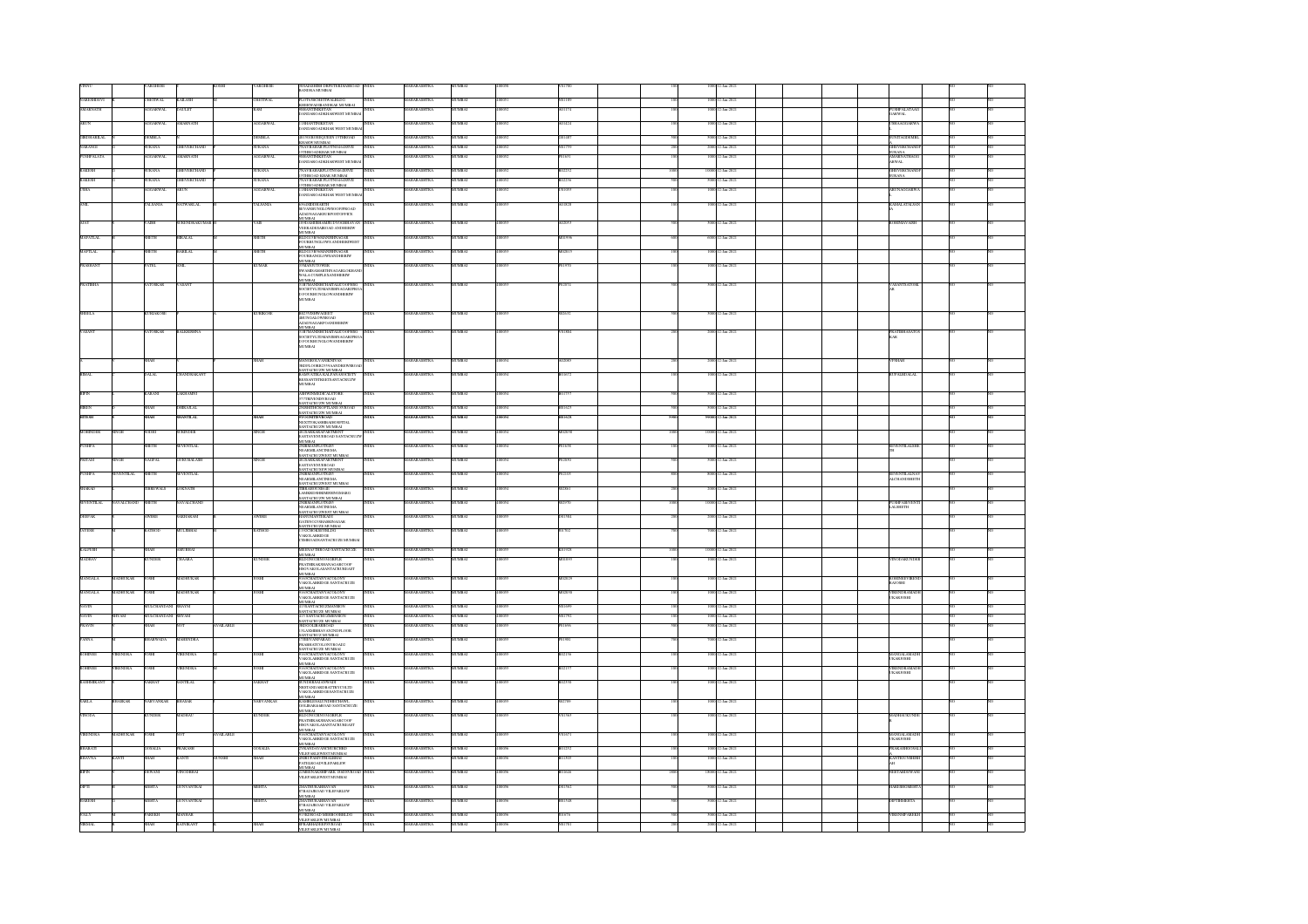|                        |               |                        |                  |              |                        | NTCONSULTANCYSERVICE<br>AI 8SHEELNEELSHEELSOCIETY<br>VILEPARLEW MUMBAL<br>36BUUTANIVASBLOCKS                                                                                            |              | HARASHTRA               |                |       |      |  |       |                  |  |                                   |  |  |
|------------------------|---------------|------------------------|------------------|--------------|------------------------|-----------------------------------------------------------------------------------------------------------------------------------------------------------------------------------------|--------------|-------------------------|----------------|-------|------|--|-------|------------------|--|-----------------------------------|--|--|
|                        |               |                        |                  |              |                        |                                                                                                                                                                                         |              |                         |                |       |      |  |       |                  |  |                                   |  |  |
|                        |               |                        |                  |              |                        | <b>SNDFLORRBHAGATSINGHROAD</b>                                                                                                                                                          |              |                         |                |       |      |  |       |                  |  | <b>HORADE</b>                     |  |  |
| AJAN                   | ADI           | ORADIA                 | SIKLAI           |              | )<br>RADL              | <b>ILEPARLEW MUMBAI<br/>6BHUTANIVASBLOCKS</b>                                                                                                                                           |              | <b><i>HARASHTRA</i></b> | <b>UMBAI</b>   |       |      |  |       |                  |  | SATISHRASIKI<br>GORADIA           |  |  |
|                        |               |                        |                  |              |                        | NDFLOORBHAGATSINGHR<br><b>ILEPARLEW MUMBAL</b><br>6BHUTANIVASBLOCKS                                                                                                                     |              |                         |                |       |      |  |       |                  |  |                                   |  |  |
| <b>ATINH</b>           | $\frac{1}{2}$ | <b>SPADIA</b>          | <b>SIKT AT</b>   |              | <b>RADI</b>            | INDFLOORBHAGATSINGHROAD                                                                                                                                                                 |              | <b>AHARASHTRA</b>       | <b>IMRAI</b>   |       |      |  |       |                  |  | RANJANPRAD<br>ORADIA              |  |  |
| <b>ACHIN</b>           |               | TAKIA                  |                  |              |                        | EPARLEW MUMBAL<br>RIANKARMAHAL                                                                                                                                                          |              |                         |                |       |      |  |       |                  |  |                                   |  |  |
|                        |               |                        |                  |              |                        | DABHAIROAD VILEPARLEW                                                                                                                                                                   |              |                         |                |       |      |  |       |                  |  |                                   |  |  |
|                        |               |                        |                  |              |                        | MUMBAI<br>13JAINVIHAR<br>NSROADNO3JVPDSCHEME                                                                                                                                            |              |                         |                |       |      |  |       |                  |  | KAJESHHAS<br>HLALSHAH             |  |  |
| BINITA                 |               |                        | <b>FANTEAL</b>   |              |                        | LEPARLEW MUMBAL<br>SAMONARCHCASTLE                                                                                                                                                      |              | <b>AHARASHTRA</b>       | <b>UMBAI</b>   |       |      |  |       | 1000 12-Jan-202  |  |                                   |  |  |
| BALAIT                 |               |                        |                  |              |                        |                                                                                                                                                                                         |              |                         | $\overline{m}$ |       |      |  |       |                  |  |                                   |  |  |
|                        |               |                        |                  |              |                        | HANUMANROAD MUMBAI<br>SHANTAKUNI<br>13RAMMANDIRROAD VILAPARLEE<br>15RAMMANDIRROAD VILAPARLEE                                                                                            |              |                         |                |       |      |  |       |                  |  |                                   |  |  |
| DEVANG                 |               | wor                    | RANIA            |              |                        | ÆMBAI<br>RAMVATIKA<br>PRARTHANASAMAJROAD                                                                                                                                                |              | <b>HARASHTRA</b>        | <b>TIMBAI</b>  |       |      |  | anno  |                  |  | <b>LCANTDI</b><br>TEL             |  |  |
|                        |               |                        |                  |              |                        |                                                                                                                                                                                         |              |                         |                |       |      |  |       |                  |  |                                   |  |  |
| <b>JAYANTILAL</b>      |               | <b>GDA</b>             |                  |              |                        | <b>VILEPARLEE MUMBAL<br/>20SAMONARCHCASTLE<br/>HANUMANROAD MUMBAL<br/>GULSUNAPPARTMENT</b>                                                                                              |              | <b>HARASHTRA</b>        | MBAI           |       |      |  |       | 1000 12-Jan-202  |  |                                   |  |  |
| <b>CAVITA</b>          |               |                        |                  |              |                        | <b>TATNOS3RDFLOORDINTROAD</b>                                                                                                                                                           |              | <b>HARASHTRA</b>        | <b>MRAI</b>    |       |      |  |       |                  |  |                                   |  |  |
| MUKESH                 | KHURHAI       | NGANI                  | HIKHUBHAI        |              |                        | <b>EARPARLECOLLAGE MUMBAI</b><br>(2SHREEYAMUNAAPT                                                                                                                                       |              | <b><i>HARASHTRA</i></b> | <b>JUMBAI</b>  |       |      |  | 300   | $-168.202$       |  |                                   |  |  |
|                        |               |                        |                  |              |                        | MALAUIYAROAD VILEPARLEEAS'                                                                                                                                                              |              |                         |                |       |      |  |       |                  |  |                                   |  |  |
|                        |               |                        |                  |              |                        | MUMBAI<br>1213ANANIBHUVANGULATICO<br>OUND NANDAPATKARROAD                                                                                                                               |              |                         |                |       |      |  |       |                  |  |                                   |  |  |
|                        |               |                        |                  |              |                        | TLEPARLEE MUMBAL                                                                                                                                                                        |              |                         |                |       |      |  |       |                  |  |                                   |  |  |
| RABHAVATI              |               | ADYA                   | PATLAL           |              | <b>JEYYA</b>           | SKAILASHCOTTEGNANDA<br>PATKARMARGVILEPARLEEA ST                                                                                                                                         |              | <b>HARASHTRA</b>        | <b>UMBAI</b>   |       |      |  |       | Im(202)          |  | <b><i>UINPVAID</i></b>            |  |  |
|                        |               |                        |                  |              |                        | <b>GUMBAI<br/> ISUVARNAKUNJ<br/> AHANTROADEXTN</b>                                                                                                                                      |              |                         |                |       |      |  |       |                  |  |                                   |  |  |
|                        |               |                        |                  |              |                        |                                                                                                                                                                                         |              |                         |                |       |      |  |       |                  |  |                                   |  |  |
| SEJAL.                 | YANTILAL.     | HAH                    | YANTE.AL         |              |                        | <b>EPARLEEAST MUMB</b><br>WAONARCHCASTLE                                                                                                                                                |              | <b>HARASHTR</b>         | <b>UMBAI</b>   |       |      |  |       | 2-Jan-202        |  |                                   |  |  |
| <b>TEIPAL</b>          | BALA          |                        | <b>BALA</b>      |              |                        | HANUMANROAD MUMBAI<br>HANUMANROAD MUMBAI<br>PARIMALBI DGSTHFLOOR<br>VILEPARLEE MUMBAI<br>TOWERNOIFLATNOSANDHERIW                                                                        |              | <b>HARASHTR</b>         | <b>IMBA</b>    |       |      |  |       |                  |  | RITABEI<br>HAH                    |  |  |
|                        |               |                        |                  |              |                        |                                                                                                                                                                                         |              |                         |                |       |      |  |       |                  |  |                                   |  |  |
| LIANA                  |               |                        | <b>MIKAN'</b>    |              |                        | <b>RAMJARUKHACOOPHOUSOCLTD</b>                                                                                                                                                          | <b>DIA</b>   | <b>HARASHTRA</b>        | <b>IMRAI</b>   |       |      |  | 1 C/M | $1 202$          |  |                                   |  |  |
|                        |               |                        |                  |              |                        | OPPMAHIGHSCHOOLSVROAD<br><b>ILMBAI</b>                                                                                                                                                  |              |                         |                |       |      |  |       |                  |  |                                   |  |  |
|                        |               |                        |                  |              |                        |                                                                                                                                                                                         |              |                         |                |       |      |  |       |                  |  |                                   |  |  |
|                        |               |                        |                  |              |                        | SARANGATOWER<br>ACOMPLEXLOKHANDWALACO                                                                                                                                                   |              |                         |                |       |      |  |       |                  |  | ASHOKMUL<br>AJBAJAJ               |  |  |
| KIRAN                  |               | <b>JPUT</b>            | MESH             |              | <b>JPIT</b>            | PLEX ANDHERIW MUMBAI<br>22SSNAGARHSLTD AMBOLI                                                                                                                                           |              | HARASHTRA               | MBAI           |       |      |  |       | 150.202          |  |                                   |  |  |
| <b>JEENA</b>           |               |                        |                  |              |                        | SZZZSNOWARNELIJ ANDOLI<br>ANDHERIW MUMBAI<br>A101 ANKURAPARTMENT<br>32BHARDAWADI ANDHERIWEST                                                                                            |              |                         |                |       |      |  |       |                  |  | GUTANBENBIPI<br>"HANDRASHAH       |  |  |
| NUTANBEN               |               |                        |                  |              |                        | ÆMBAI<br>JOLANKURAPARTMENT                                                                                                                                                              |              | <b>HARASHTRA</b>        | <b>MRAI</b>    |       |      |  |       |                  |  |                                   |  |  |
|                        |               |                        |                  |              |                        | 2BHARDAWADI ANDHERIWEST                                                                                                                                                                 |              |                         |                |       |      |  |       |                  |  | UTANBENBIPI!<br>'HANDRASHAH       |  |  |
| NAYAN                  |               | GHVI                   | <b>IESE</b>      | <b>EKLAL</b> |                        | MUMBAL<br>MUMBAI<br>ISSANGHVIVILLA<br>SVROADIRLABRIDGE                                                                                                                                  |              | <b>HARASHTRA</b>        | MBAI           |       |      |  |       | $tan-202$        |  |                                   |  |  |
|                        |               |                        |                  |              |                        | <b>DHERIWEST MUMB.</b><br>VAIKUNTHSOCIETY                                                                                                                                               |              |                         |                |       |      |  |       |                  |  |                                   |  |  |
| <b>AMR</b>             |               | MERA                   |                  |              | MER 4                  | ALLI RHAIPARKROAD                                                                                                                                                                       |              | <b>HARASHTRA</b>        | <b>MRAI</b>    |       |      |  |       |                  |  | <b>HORDAIM</b>                    |  |  |
| <b>SHRUTT</b>          |               | HATT                   | <b>TPUL</b>      |              |                        | ALLUBING AKKROAD<br>NIDHERIW MUMBAL<br>SJANNAPUMASADAN<br>SJAYPRAKASHROAD ANDHERIV                                                                                                      |              | <b>AHARASHTRA</b>       | UMBAI          |       |      |  |       | 2000 12-Jan-202  |  | <b>PULBHATT</b>                   |  |  |
|                        |               |                        |                  |              |                        |                                                                                                                                                                                         |              |                         |                |       |      |  |       |                  |  |                                   |  |  |
| <b>TISH</b>            |               | ie anta                |                  |              |                        | MUMBAI<br>BSSHALIMARAPT<br>SVROADNRSHOPPERSTOP                                                                                                                                          |              |                         |                |       |      |  |       |                  |  | PURNAS<br>RADIA                   |  |  |
| <b>ASANTI</b>          |               | MERA                   | HOR              |              | MERA                   | NDHERIW MUMBAL<br>  VAIKUNTHSOCIETY                                                                                                                                                     |              | <b><i>HARASHTRA</i></b> | MBA            |       |      |  |       | J <sub>202</sub> |  | <b>IRKAIME</b>                    |  |  |
|                        |               |                        |                  |              |                        | ALLUBHAIPARKROAD                                                                                                                                                                        |              |                         |                |       |      |  |       |                  |  |                                   |  |  |
|                        |               | ANDE                   |                  |              |                        | ANDHERIW MUMBAI<br>SECILVILLAROMMONOI<br>VLSAWANTMARGAMBLOLIPADA                                                                                                                        |              |                         |                |       |      |  |       |                  |  |                                   |  |  |
|                        |               | HARMA                  | ATASHARAN        |              |                        | DHERIW MUMBAL<br>OTNOIBLEGNOSFLATNOI                                                                                                                                                    |              | <b>AHARASHTRA</b>       | <b>JUMBAI</b>  |       |      |  | 2000  | 12-Jan-202       |  | <b>LARISHKUMA</b>                 |  |  |
|                        |               |                        |                  |              |                        | HAVANINAGARMAROLMORESH<br>ROAD ANDHERIEAST MUMBAI                                                                                                                                       |              |                         |                |       |      |  |       |                  |  | <b>LARMA</b>                      |  |  |
|                        |               |                        |                  |              |                        | <b>TINOTRI DONOSFI ATNOL</b>                                                                                                                                                            |              |                         |                |       |      |  |       |                  |  |                                   |  |  |
|                        |               | 0.514                  |                  |              |                        |                                                                                                                                                                                         |              | <b>HARASHIRI</b>        |                |       |      |  |       |                  |  | <b>DIVLIV</b><br><b>LARMA</b>     |  |  |
| <b>INOO</b>            |               | <b>APOOR</b>           | <b>SUDESH</b>    | <b>UMAR</b>  | <b><i>KAPOOR</i></b>   | FLOTNOTBLIAUNOPELATNO4<br>BHAWANINAGARMAROLMORESHI<br>ROAD ANDHERIE MUMBAI<br>FLATNO214PRAGATISOCIETY                                                                                   | <b>SDIA</b>  | <b>IAHARASHTRA</b>      | <b>IUMBAI</b>  |       |      |  |       | 1000 12-Jan-202  |  | ARATISUDES                        |  |  |
|                        |               | $\overline{\text{co}}$ |                  |              | $\overline{\text{co}}$ |                                                                                                                                                                                         |              |                         |                |       |      |  |       |                  |  | OOR                               |  |  |
| <b>HAWLA</b>           |               |                        |                  |              |                        | SNAGAR ANDHERIE MUMBAI<br>LATNO214PRAGATISOCIETY<br>SNAGAR MUMBAI<br>KALCOOPHSOSOCIETY                                                                                                  |              | <b>MARAGATE</b>         | <b>MRAI</b>    |       |      |  |       |                  |  |                                   |  |  |
|                        |               |                        |                  |              |                        | URLDGSTHELOOR                                                                                                                                                                           |              |                         |                |       |      |  |       |                  |  |                                   |  |  |
| HEMA                   |               | ROFF                   |                  |              | ROFF                   | BIBLIARINFINANK<br>ENAGARANDHERE MUMBAI<br>C209RIDHISIDHIAPART<br>KANTINAGARIBNAGAR ANDHERIE                                                                                            | <b>DIA</b>   | <b>VHARASHTRA</b>       | MBAI           |       |      |  |       | J <sub>202</sub> |  | <b>HILBSHROF</b>                  |  |  |
| ASBIR                  |               |                        |                  |              |                        | JUMBAI<br>SOSHAHIDBHAGATSINGHSOCIET                                                                                                                                                     |              |                         |                |       |      |  |       |                  |  | <b>IVAN</b>                       |  |  |
|                        |               |                        |                  |              |                        | <b>JBNAGAR ANDHERJE MUMBAL</b>                                                                                                                                                          |              |                         |                |       |      |  |       |                  |  | GAND <sup>"</sup>                 |  |  |
| LOUELLA                |               | OUZA                   |                  |              |                        | <b>ZLISAAPARTMENT</b>                                                                                                                                                                   |              | <b>HARASHTRA</b>        | <b>MBAI</b>    |       |      |  |       |                  |  | RIELDS                            |  |  |
|                        |               |                        |                  |              |                        | MAROLMAROSHIROAD MAROL                                                                                                                                                                  |              |                         |                |       |      |  |       |                  |  |                                   |  |  |
| <b>LANJEET</b>         |               | AWLA                   |                  |              | WD                     | MUMBAI<br>AKALCOOPHSGSOCIETY<br>BIBLDG6THFLOOR                                                                                                                                          |              |                         |                |       |      |  |       |                  |  |                                   |  |  |
| <b><i>IOHANLAL</i></b> |               | UTIYAL                 |                  |              | WITYAL                 | <b>GAGARANDHERIE MUMBAL</b><br>BLOSSOMSOCIETY MAROL                                                                                                                                     |              | <b>HARASHTRA</b>        | MBA            |       |      |  |       | $J = 202$        |  | <b>SUMPAI</b>                     |  |  |
| POONAME                |               | NDELW.                 |                  |              |                        | T NDHERIE MUMBAL<br>BSOREENLANDAPARTMENT<br>SOSSOGIBNAGAR ANDHERIEAST<br>MUMBAL<br>799RATANJYOTIBUILDING                                                                                |              |                         |                |       |      |  |       |                  |  |                                   |  |  |
|                        |               |                        |                  |              |                        |                                                                                                                                                                                         |              |                         |                |       |      |  |       |                  |  |                                   |  |  |
| RAMAN                  |               | <b>JANDA</b>           | <b>AREO</b>      |              | <b>HANDA</b>           |                                                                                                                                                                                         | <b>DIA</b>   | <b>AHARASHTRA</b>       | <b>IMRAI</b>   |       | 1310 |  |       | 2000 12-Jan-202  |  | KALPANARCH                        |  |  |
| <b>SUDESH</b>          | CUMAR         | <b>APOOR</b>           | <b>AHGWAN</b>    |              | <b>APOOR</b>           | <b>BNAGAR ANDHARIE MUMBAL</b><br>FLATNO214PRAGATISOCIETY                                                                                                                                | <b>INDIA</b> | <b>IAHARASHTRA</b>      | <b>EUMBAI</b>  | 10059 | 2599 |  |       | 8000 12-Jan-202  |  | <br>INOOKAPOOE                    |  |  |
|                        |               |                        |                  |              |                        |                                                                                                                                                                                         |              |                         | .<br>MB A      |       |      |  |       |                  |  |                                   |  |  |
| AKHAMS                 |               |                        |                  |              |                        | <b>A A-DA A SOLE OF FRANCIS DE DE MARIA DE SOLECAR ANDEREE MUMBAL<br/>RAMESHWARDARSHAN BIO<br/>RAMESHWARDARSHAN BIO<br/>NATAVARNA GARROAD4<br/>GIGESHWARIE MUMBAL<br/>OILANCUTPIECE</b> |              | <b>HARASHTRA</b>        | <b>MRA</b>     |       |      |  |       |                  |  |                                   |  |  |
|                        |               |                        |                  |              |                        | OPPCSCSTATIONROAD                                                                                                                                                                       |              |                         |                |       |      |  |       |                  |  |                                   |  |  |
| <b>HAMSUNDER</b>       |               | <b>HOKALE</b>          | ubra             |              | HOKALE                 | SI LOGESHWARIE MUMBAI<br>ISHARMANIWASSUBHASHNAG)<br>IOGESWARIE MUMBAI<br>IKAUSHALYANIKETANSITANAG<br>ASHNAGAR                                                                           | <b>INDIA</b> | <b>AHARASHTRA</b>       | <b>IMBAI</b>   |       |      |  |       | 2000 12-Jan-202  |  |                                   |  |  |
| <b>THAS</b>            |               | <b>IKSATAM</b>         | .<br>avri        |              |                        |                                                                                                                                                                                         | <b>NDIA</b>  | <b>HARASHTRA</b>        | <b>TMRA</b>    |       |      |  |       |                  |  |                                   |  |  |
|                        |               |                        |                  |              |                        | KAOSHALTANKETANSITA<br>BHADREKARNADI<br>OGESHWARIE MUMBAL<br>AHAKARCHAWLROOMNO                                                                                                          |              |                         |                |       |      |  |       |                  |  |                                   |  |  |
| VIJAY                  |               | DNEKAR                 |                  |              | NEKAR                  | <b>HIVTEKDIGUMPHAROAD</b>                                                                                                                                                               |              | <b>HARASHTRA</b>        | <b>MRA</b>     |       |      |  |       |                  |  | <b>INAYAVP</b><br>KAR             |  |  |
|                        |               |                        |                  |              |                        | OGESHWARIEAST MUMBAL                                                                                                                                                                    |              |                         |                |       |      |  |       |                  |  |                                   |  |  |
|                        |               |                        |                  |              |                        | 2681 JAWAHARNAGAR ROA<br>GOREGAONW MUMBAI                                                                                                                                               |              |                         |                |       |      |  |       |                  |  |                                   |  |  |
| BHAVNA                 | URYAKANT      | HAH                    | <b>JURYAKANT</b> |              | HAMPAKLAI              | <b>3246JAWAHARNAGAR 17THROAD</b><br>GOREGAONWEST MUMBAI                                                                                                                                 |              | <b><i>HARASHTRA</i></b> | UMBAI          |       |      |  |       | 2-Jan-202        |  | <b>SURYAKANTLA</b><br>CHAMPAKLALS |  |  |
|                        |               |                        |                  |              |                        |                                                                                                                                                                                         |              |                         |                |       |      |  |       | $3an-202$        |  | <b>ENDRAKS</b>                    |  |  |
|                        |               |                        |                  |              |                        | GAJANANBLD62NDFLOOR<br>BLOCK17110JANKARNAGAR<br>GOREGAONWEST MUMBAI<br>SGAJANANVILLA JAWAHARN.                                                                                          |              |                         |                |       |      |  |       |                  |  |                                   |  |  |
| <b>HASMUKHLA</b>       |               | i Hi                   |                  |              |                        |                                                                                                                                                                                         |              | <b>JARASHTRA</b>        |                |       |      |  |       |                  |  |                                   |  |  |
|                        |               |                        |                  |              |                        | <b>JOREGOANw MUMBAL</b>                                                                                                                                                                 |              |                         |                |       |      |  |       |                  |  |                                   |  |  |
| .<br>KAKIRA            |               |                        |                  |              |                        | <b>BURBINA 3435MGRO</b><br>DREGAONW MUMBAI                                                                                                                                              |              |                         |                |       |      |  |       |                  |  |                                   |  |  |
| cusum                  |               | <b>CHAS</b>            |                  |              |                        | 20ANANI<br>AWAHARNAGARROADNOS                                                                                                                                                           |              |                         | MBA            |       |      |  |       |                  |  |                                   |  |  |
| KETAN                  | MPATRAI       |                        | <b>SPATRAI</b>   |              |                        | AWAHARNADARROADNOS<br>20REGAONW MUMBAI<br>20REGAVAW MUMBAI                                                                                                                              |              | <b>HARASHTRA</b>        | MBAI           |       |      |  |       | J <sub>202</sub> |  |                                   |  |  |
|                        |               |                        |                  |              |                        |                                                                                                                                                                                         |              |                         |                |       |      |  |       |                  |  | SUDHASAMP)<br>AINAIK              |  |  |
| <b>KAILASHCH</b>       |               |                        |                  |              |                        | <b>SAIFFEIT ASSEARMMA</b>                                                                                                                                                               |              |                         |                |       |      |  |       |                  |  |                                   |  |  |
| MOHANBHAI              |               | RAJAPATI               | <b>COLABHAI</b>  |              |                        | OSAIPEEGLASSPARM<br>56JAWAHARNAGAR<br>6REGAONW MUMBA<br>5BIPIRAMALNAGAR                                                                                                                 | <b>DIA</b>   | <b>AHARASHTRA</b>       | UMBAI          | 0062  | 1654 |  |       | 1000 12-Jan-2021 |  |                                   |  |  |
|                        |               |                        |                  |              |                        |                                                                                                                                                                                         |              | <b>HARASHTRA</b>        |                |       |      |  |       |                  |  |                                   |  |  |
| <b>LAMTA</b>           | HOK           | ASWALA                 | łОK              |              |                        | <b>SOBI CIRASBALIVALIAR</b><br>SVROADGOREGAONW MUMBAL<br>304PRATIKSHAAPT<br>OPPFILMISTANSTUDIO                                                                                          |              |                         | MBAI           |       |      |  | 500   | Jan-2021         |  | ASHOKMANEKI<br>ALGHASWALA         |  |  |
|                        |               |                        |                  |              |                        |                                                                                                                                                                                         |              |                         |                |       |      |  |       |                  |  |                                   |  |  |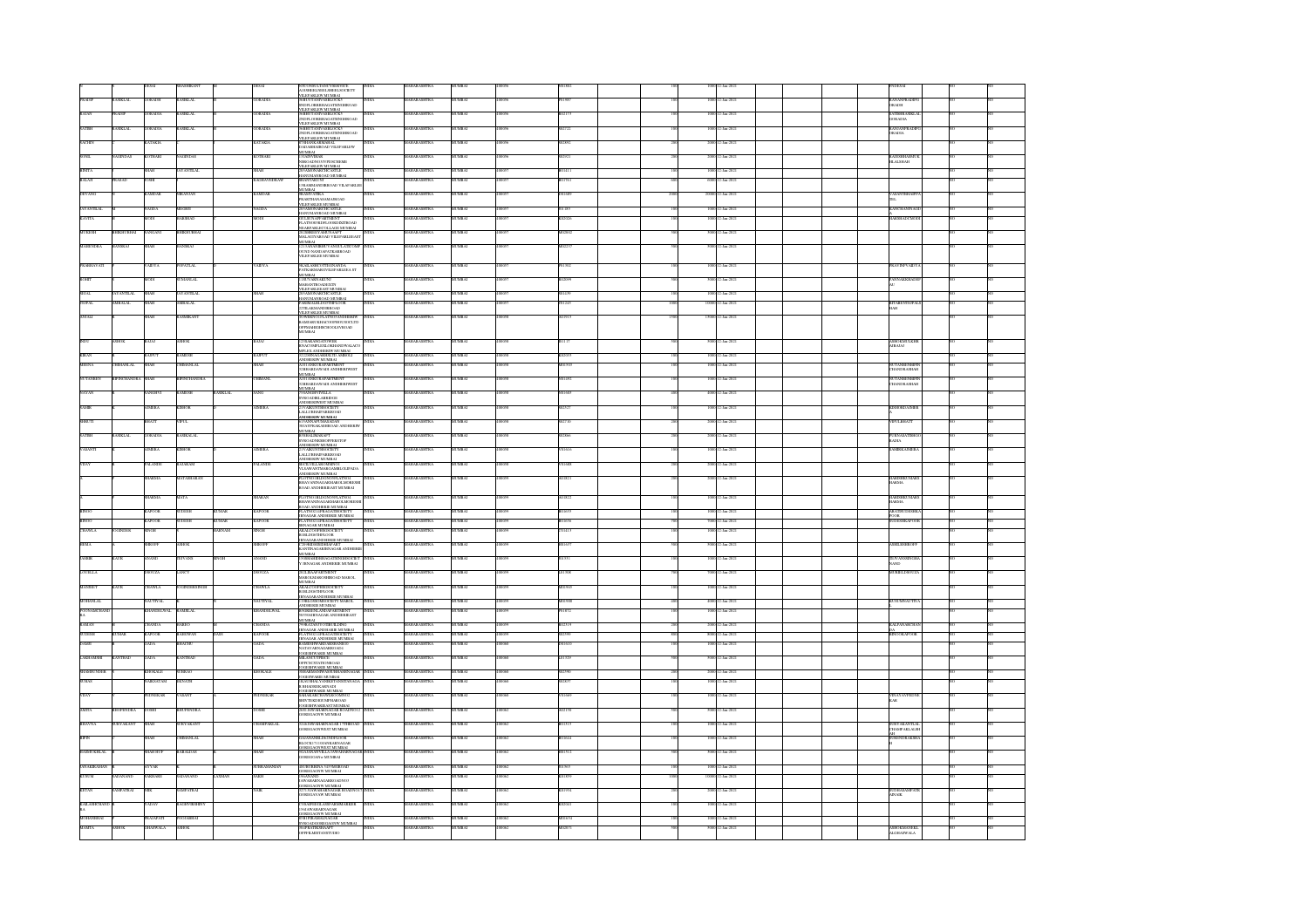|                    |                  |                         |                         |               |                  | 187JAWAHARNAGAR ROADNO<br>OREGAONW MUMBAI                                                                         |              | HARASHTR/                 |                |        |      |                          |                     |  |                                      |  |
|--------------------|------------------|-------------------------|-------------------------|---------------|------------------|-------------------------------------------------------------------------------------------------------------------|--------------|---------------------------|----------------|--------|------|--------------------------|---------------------|--|--------------------------------------|--|
|                    |                  |                         |                         |               |                  |                                                                                                                   |              |                           |                |        |      |                          |                     |  |                                      |  |
|                    |                  |                         |                         |               |                  | VIDYAVIHAR<br>KDFLOORLTROAD<br>FEMORDADGOREGAONW                                                                  |              |                           |                |        |      |                          |                     |  |                                      |  |
|                    |                  |                         |                         |               |                  | MBAI<br>SHANTABAISURAJMAL                                                                                         |              |                           |                |        |      |                          |                     |  |                                      |  |
| <b>AJENDRA</b>     |                  | <b>ARWAI</b>            |                         |               | <b>RAWA</b>      | SSIOPPSUNDERNAGARMACLINGN                                                                                         |              | <b>ARASHTRA</b>           | <b>MRA</b>     |        |      |                          |                     |  |                                      |  |
|                    |                  |                         |                         |               |                  | NZIL GOREGAONW MUMBAI                                                                                             |              |                           |                |        |      |                          |                     |  |                                      |  |
| <b>SARLA</b>       | <b>RYAKANT</b>   | SHAH                    | URYAKANT                |               | <b>JAMPAKLAL</b> | :<br>246JAWAHARNAGAR 17THROAI<br>30REGAONWEST MUMBAI                                                              |              | <b><i>AHARASHTRA</i></b>  | <b>JUMBAI</b>  |        |      |                          | 000 12-Jan-202      |  | URYAKANTLA<br>HAMPAKLALS             |  |
| SURYAKANI          | <b>APAKLAL</b>   | łМ                      | HAMPAKLAL               | RATILAL       |                  | <b>GJAWAHARNAGAR 17THRO.</b>                                                                                      |              | <b>ASHTRA</b>             |                |        |      |                          | 1000 12-Jan-202     |  | n<br>WLASURYA                        |  |
| <b>SUDHABEN</b>    | <b>MPAT</b>      | $\overline{\mathbf{R}}$ | <b>AMPAT</b>            | <b>NDERHA</b> |                  | UMBAI<br>?13 VIMLABHAVAN                                                                                          |              | <b>AHARASHTRA</b>         | <b>TIMBAL</b>  |        |      |                          | 1000 12-Jan-202     |  | <b>STSHAH</b><br>GETANSAMP/          |  |
|                    |                  |                         |                         |               |                  |                                                                                                                   |              |                           |                |        |      |                          |                     |  |                                      |  |
| VITIN.             |                  | HALIHAN                 | <b>HALCHAND</b>         |               | HAUHAN           | ://3 VIMLXISHAVAN<br>DADNOI 7JAWAHARNAGAR<br>DREGAONW MUMBAI<br>IANGAMPANDURANGWADI                               | NDIA.        | <b>MAHARASHTRA</b>        | <b>ALIMRAL</b> |        |      |                          | 3000 12-Jan-2021    |  |                                      |  |
| <b>TIIN</b>        |                  | <b>HAUHAN</b>           | <b>HALCHAND</b>         |               | <b>HAUHAN</b>    | .<br>DREGAONEAST MUMBAI<br>IANGAMPANDURANGWADI                                                                    | <b>NDIA</b>  | <b>MAHARASHTRA</b>        | <b>MUMBAI</b>  | 01660  | TIOL |                          | 11000 12-Jan-2021   |  |                                      |  |
|                    |                  | <b>IAUHAN</b>           | <b>ALCHAND</b>          |               | <b>AUHAN</b>     | <u>DREGAONEAST MUMBAI</u><br>IANGAMPANDURANGWADI                                                                  | iDIA         | <b>HARASHTR</b>           | <b>UMBAI</b>   | 662    |      |                          | 1000 12-Jan-2021    |  |                                      |  |
|                    |                  | <b>HAUHAN</b>           | <b>ALCHAND</b>          |               | HAUHAN           |                                                                                                                   | iDIA         | <b>ANHARASHTRA</b>        | UMBAI          |        |      |                          | 1000 12-Jan-2021    |  |                                      |  |
| <b>AMEE</b>        | ANCHANI          |                         |                         |               |                  |                                                                                                                   |              |                           | <b>UMBAI</b>   |        |      |                          |                     |  |                                      |  |
|                    |                  |                         |                         |               |                  | SOORBOADNEAST MUMBAI<br>GORBOADNEAST MUMBAI<br>GORAGAMPANDURANGWADI<br>GORAGAONEAST MUMBAI<br>GORULDHAM GOREGAONE |              | HARASHTR.                 |                |        |      |                          | J <sub>202</sub>    |  |                                      |  |
| NGURIBA            |                  | UPTA                    | <b>IYAM</b>             |               | UPTA             | MBAI<br>6SUNDERNAGAR                                                                                              | <b>DIA</b>   | HARASHTRA                 | <b>JUMBAI</b>  |        |      | 1000                     | J <sub>202</sub>    |  | <b>RLAGUPTA</b>                      |  |
| ANITA              |                  | <b>ALECHA</b>           | <b>XNESH</b>            |               |                  | VROADMALADWEST MUMBAL<br>03BLDNO2VISHAL                                                                           | <b>NDIA</b>  | <b>MAHARASHTRA</b>        | <b>EUMBAI</b>  |        |      |                          | 1000 12-Jan-2021    |  |                                      |  |
|                    |                  |                         |                         |               |                  | OMPLEXNARSINGLANE                                                                                                 |              |                           |                |        |      |                          |                     |  |                                      |  |
|                    |                  |                         |                         |               |                  | PPNLHKIHSCHOOL MUMBAL<br>MEGATRADERS<br>112PARASINDUSTRIALESTATE<br>AMCHANDRALANEEXTNMALAD                        |              | <b>SHTP</b>               |                |        |      |                          |                     |  |                                      |  |
|                    |                  |                         |                         |               |                  |                                                                                                                   |              |                           |                |        |      |                          |                     |  |                                      |  |
| <b>ATUL</b>        |                  | <b>AVTRI</b>            | <b>TTATRAY</b>          |               | <b>VTR</b>       | ' MUMBAI<br>MEGATRADERS<br>  12PARASINDUSTRIALESTATE<br>AMCHANDRALANEEXTNMALAD                                    |              | <b>ARASHTRA</b>           | <b>IMRAI</b>   |        |      |                          |                     |  |                                      |  |
|                    |                  |                         |                         |               |                  |                                                                                                                   |              |                           |                |        |      |                          |                     |  |                                      |  |
| <b>VINASH</b>      |                  | .<br>AKHLE              | <b><i>AORESHWAR</i></b> |               |                  | <b>MUMBAI</b><br>LCROSSROAD                                                                                       |              | <b>AHARASHTRA</b>         | <b>UMBAI</b>   | 01892  |      |                          | 8000 12-Jan-2021    |  | RCHNAASAB                            |  |
|                    |                  |                         |                         |               |                  | MWARIBAZAR102DHAVALAPT<br>WINGMALADW MUMBAI                                                                       |              |                           |                |        |      |                          |                     |  |                                      |  |
| <b>IAVNA</b>       | AYKUMAR          | OSHI                    | <b>JAYKUMAR</b>         |               |                  | RISHABHAPTS<br>JANDELWALLAYOUT<br>ERSHINENAGARMALADWEST                                                           |              | <b>HARASHTRA</b>          | MBAI           |        |      |                          | J <sub>202</sub>    |  | JAYKUMARJ/<br>NTILALDOSH             |  |
|                    |                  |                         |                         |               |                  |                                                                                                                   |              |                           |                |        |      |                          |                     |  |                                      |  |
| <b>BATUK</b>       |                  | OPANI                   | RALAL                   |               |                  | MBAI<br>SHALIMAR MARVEROAD                                                                                        |              | HARASHTRA                 | UMBAI          |        |      |                          |                     |  |                                      |  |
| <b>CHANDRABAL</b>  |                  | <b>ATEL</b>             | <b>ARIKRISHNA</b>       |               | <b>ATEL</b>      | X.Strallsson<br>IALADW MUMBAI<br>***U INTARNAGAR MALADWES                                                         | NDIA         | <b>HARASHTRA</b>          | <b>EUMBAI</b>  |        |      | 1000                     | $3m-202$            |  |                                      |  |
| <b>INESH</b>       |                  | <b>SALECHA</b>          | HABUT                   |               |                  | AUMBAI<br>103BLDNO2VISHALCOMP                                                                                     | <b>NDIA</b>  | <b>AHARASHTRA</b>         | <b>EUMBAI</b>  |        |      |                          | 1000 12-Jan-2021    |  |                                      |  |
|                    |                  |                         |                         |               |                  | EXNARSINGLANEOPPNL<br>IIGHSCHOOLMALADWEST                                                                         |              |                           |                |        |      |                          |                     |  |                                      |  |
| <b>HARMESE</b>     |                  | <b>NCHOLI</b>           | DHUKAN                  |               | NCHOL            | IUMBAI<br>304NANDANVANBLDG<br>AMCHANDRALANE MALADW                                                                |              |                           | <b>IMBA</b>    |        |      |                          | -<br>-<br>Jan-202   |  |                                      |  |
|                    |                  |                         |                         |               |                  |                                                                                                                   |              |                           |                |        |      |                          |                     |  |                                      |  |
| INSI               |                  | <b>Ana</b>              | WAZ.                    |               |                  | MBAI<br>IRIMURTITOWER<br>4 IKIMUK III OWER<br>IAMLETDAR WADI MALADW                                               |              | <b>HARASHTRA</b>          | <b>IMRAI</b>   |        |      |                          |                     |  | ANTIL ALGI                           |  |
| <b>HARIKRISHNA</b> |                  | PATEL                   | <b>MAGANBHAI</b>        |               | <b>ATEL</b>      | UMBAI<br>47SUNDARNAGAR MALADWEST                                                                                  | <b>INDIA</b> | <b>MAHARASHTRA</b>        | <b>EUMBAI</b>  | 101102 |      |                          | 1000 12-Jan-2021    |  | <b>CHANDRABAL</b>                    |  |
|                    |                  |                         |                         |               |                  |                                                                                                                   |              |                           |                |        |      |                          |                     |  |                                      |  |
| EMANT              |                  | AKHLE                   | ORESHWAR                |               |                  | MUMBAI<br>AONEWASHIRWADCOOP<br>SAIBABAPARK<br>EVERSHINNAGARMALADWEST<br>MUMBAI                                    | NDIA         | HARASHTRA                 | <b>UMBAI</b>   | 31535  |      | 3000                     | 3-Jan-2021          |  | PATEL<br>PIYUSHJAYAN<br>ALSHAH       |  |
|                    |                  |                         |                         |               |                  | UMBAI<br>:SHRINIWAS                                                                                               |              |                           |                |        |      |                          |                     |  |                                      |  |
| <b>EMA</b>         | <b>APA</b>       | ATEL                    | NIIRHAI                 |               |                  | <b>PPGORASWADISVROAD</b>                                                                                          | <b>TYLA</b>  | <b>MAHARASHTRA</b>        | <b>ALIMRAL</b> |        |      |                          | J <sub>20</sub>     |  | <b>HARATKAN</b><br>AIPATEL           |  |
| ESF                |                  |                         |                         |               |                  | <b>IALADW MUMBAI<br/>MEGATRADERS</b>                                                                              |              |                           |                |        |      |                          |                     |  |                                      |  |
|                    |                  |                         |                         |               |                  | SHEATER WALLS<br>             PARASINDUSTRIAL ESTATE<br>  AMCHANDRALANEEXTNMALAD                                  |              |                           |                |        |      |                          |                     |  |                                      |  |
|                    |                  |                         |                         |               |                  | MUMBAI<br>02RISHIKESHAPT<br>PPNLHIGHSCHOOL                                                                        |              |                           |                |        |      |                          | J <sub>20</sub> 202 |  |                                      |  |
|                    |                  |                         |                         |               |                  |                                                                                                                   |              |                           |                |        |      |                          |                     |  |                                      |  |
|                    |                  |                         | $15.77 - 10.7$          |               |                  | VROADMALADW MUMBA<br>ERISHIKESHAPT                                                                                |              | <b>UARAGUIRA</b>          | <b>IMRAI</b>   |        |      |                          |                     |  |                                      |  |
|                    |                  |                         |                         |               |                  | SOZKISNIKISINATI<br>OPPNLHKIHSCHOOL<br>SVROADMALADW MUMBAI<br>JOZRISHIKESHAPTSVROAD<br>OPPNCHIGHSCHOOLSAPNAHOTEL  |              |                           |                |        |      |                          |                     |  |                                      |  |
| NESH               |                  |                         | MANLAL                  |               |                  |                                                                                                                   |              | HARASHTRA                 | <b>IMBAI</b>   |        |      |                          | J <sub>202</sub>    |  |                                      |  |
|                    |                  | IODI                    | UPCHAND                 |               |                  | MALAD MUMBAI<br>GI GANGARMANSION<br>ISTROADMAMLTEDARWADI<br>MALADW MUMBAI<br>TI SSUNDARNAGAR SVROAD               |              | <b>IARASHTRA</b>          | MBA            |        |      |                          | J <sub>202</sub>    |  |                                      |  |
|                    |                  |                         |                         |               |                  |                                                                                                                   |              |                           |                |        |      |                          |                     |  |                                      |  |
|                    |                  |                         |                         |               |                  |                                                                                                                   |              |                           |                |        |      |                          |                     |  |                                      |  |
| <b>LAHESE</b>      |                  | ATEL                    | <b>MARHA</b>            |               |                  | I SSUNDARI (1980)<br>IALADW MUMBAI<br>#¤¤ATELMS C40ANANTNAGAR                                                     | <b>INDIA</b> | <b><i>AMARASHTRA</i></b>  | <b>TIMBA</b>   |        |      |                          | $302 - 202$         |  |                                      |  |
| MAHESH             | <b>IRDHANDAS</b> | GARACH                  | <b>ORDHANDAS</b>        |               |                  | <b>VROADMALADW MUMBAL</b><br>HAWANISHOPPINGCENTER<br>NDFLOORANANDROAD                                             | <b>NDIA</b>  | <b>MAHARASHTRA</b>        | <b>EUMBAI</b>  |        |      |                          | 12-Jan-202          |  |                                      |  |
|                    |                  |                         |                         |               |                  | EARJAINTAMPLEMALADW                                                                                               |              |                           |                |        |      |                          |                     |  |                                      |  |
| <b>AMITA</b>       |                  |                         |                         |               |                  | LIMBAI<br>MEGATRADERS<br>112PARASINDUSTRIAI ESTATE<br>AMCHANDRALANEENTNMALAE<br>CARRADER                          |              | <b><i>ANHARASHTRA</i></b> | <b>UMBA</b>    |        |      |                          | 1000 12-Jan-202     |  | ULDMA                                |  |
|                    |                  |                         |                         |               |                  |                                                                                                                   |              |                           |                |        |      |                          |                     |  |                                      |  |
| AMITA              |                  |                         |                         |               |                  | -<br>AMUMBAI<br>^^@*GHKESHAPT                                                                                     |              | <b>AHARASHTRA</b>         | <b>IMBAI</b>   |        |      |                          |                     |  |                                      |  |
|                    |                  |                         |                         |               |                  | SOFINIERISCHOOL<br>SVRODMALADWEST MUMBAL<br>302RISHIKESHAPT<br>OPPNIHKESHAPT<br>OPPNIHKEKHOOL                     |              |                           |                |        |      |                          |                     |  |                                      |  |
| AMITA              |                  | <b>HAF</b>              | ESH                     |               |                  |                                                                                                                   | <b>DIA</b>   | HARASHTRA                 | UMBAI          |        |      |                          | $3$ lan- $2021$     |  | OBHAISHA                             |  |
|                    |                  |                         |                         |               |                  |                                                                                                                   |              | <b>IARASHTRA</b>          |                |        |      |                          |                     |  |                                      |  |
| AVIN               |                  |                         | <b>OIDAS</b>            |               |                  | SVRODMALADWEST MUMBAI<br>11 ICSHIVRAMAPARTMENT<br>RAMCHANDRALANE MALADWEST                                        |              |                           | MBA            |        |      |                          | $tan-202$           |  |                                      |  |
| AVNI               |                  | OPANI                   | RAI AI                  |               |                  | MBAI<br>NJALINIWAS                                                                                                |              | <b>AHARASHTRA</b>         | <b>IMRAI</b>   |        |      |                          | 302                 |  | <b>THEODRA</b>                       |  |
|                    |                  |                         |                         |               |                  | AMEETDARWADNOS<br><b>MADWEST MUMBAL</b><br>VIINANIICOMPOUNI                                                       |              |                           |                |        |      |                          |                     |  |                                      |  |
|                    |                  | <b>AJJAR</b>            | NILLA                   |               | <b>JJAR</b>      | ROADCHINCHOLI MALADW                                                                                              |              | HARASHTRA                 | UMBAI          |        |      | 200                      |                     |  |                                      |  |
| PATLAI             |                  | RA                      |                         |               |                  | IUMBAL<br>KHETANSHOPINGCENTRE<br>VROADOPPTELEPHONE                                                                |              | <b>HARASHTRA</b>          |                |        |      |                          |                     |  |                                      |  |
|                    |                  |                         |                         |               |                  |                                                                                                                   |              |                           |                |        |      |                          |                     |  | ARVINDPO<br>LVIRA                    |  |
| <b>VTISH</b>       |                  | <b>TAH</b>              | <b>ANTEAL</b>           |               |                  | <b>CCHANGEMALADW MUMBAL</b><br>DVARDHMANSALESCORPORATI                                                            |              | <b>ARASHTRA</b>           | <b>IMRAI</b>   |        |      |                          |                     |  |                                      |  |
| OONAM              |                  | EAJAPATI                | <b>ESHKAN</b>           |               |                  | N 189CBTCOMPOUND MALADW<br>MBAI<br>#BHAVANISHOPPINGCENTRE                                                         |              | <b>IARASHTRA</b>          | <b>DMBA</b>    |        |      |                          |                     |  |                                      |  |
|                    |                  |                         |                         |               | <b>AJAPA</b>     | <b>NANDROADOPPMALADSTATION</b>                                                                                    |              |                           |                |        |      |                          |                     |  |                                      |  |
| RABHAKAR           |                  | HAFERKAR                | NTH                     |               | HAFERKAR         | NADIWALION<br>TRTHALACHAWL<br>ARUWALACOMPSVROAD                                                                   |              | HARASHTRA                 | <b>UMBAI</b>   |        |      |                          | 3-Jan-2021          |  | PIKARSHAH                            |  |
|                    |                  |                         |                         |               |                  |                                                                                                                   |              |                           |                |        |      |                          |                     |  |                                      |  |
| RAGHUBANSI         |                  | <b>IPTA</b>             | AMLA                    |               | PTA              | <b>GRUWALAL.com </b><br>ALADW MUMBAI<br>}16SUNDERNAGAR<br>AYROADMALADWEST MUMBAI<br>!! SSUNDERNAGAR SVROAD        |              | SHTR.                     | .<br>UMBA      |        |      |                          | J <sub>20</sub>     |  |                                      |  |
|                    |                  | ORADIA                  | <b>ARHAI</b>            |               |                  |                                                                                                                   | <b>DIA</b>   | <b>HARASHTRA</b>          | <b>UMBAI</b>   |        |      |                          | $\frac{1}{202}$     |  |                                      |  |
| <b>RAJAGOPAL</b>   |                  | HETTY                   |                         |               | <b>HETTY</b>     | <b>ALADW MUMBAL</b><br>GLOBEINVESTMENT<br><b>BPAWANBAUG</b>                                                       | <b>NDIA</b>  | <b><i>AHARASHTRA</i></b>  | <b>EUMBAI</b>  |        |      |                          | $3m-202$            |  | <b>JUATARAJAC</b><br><b>U.SHETTY</b> |  |
|                    |                  | <b>IETTY</b>            |                         |               |                  |                                                                                                                   |              | <b>AHARASHTRA</b>         | <b>DMBA</b>    |        |      |                          |                     |  |                                      |  |
| RAJAGOPAL          |                  |                         |                         |               |                  | SO AWARRACH<br>GLOBEINVESTMENTS<br>GLOBEINVESTMENTS<br>03PAWANBAUG                                                | <b>IDLA</b>  |                           |                |        |      |                          |                     |  | UJATARAJAO<br><b>M.SHETTY</b>        |  |
| :<br>AJAGOPA       |                  |                         |                         |               |                  |                                                                                                                   |              |                           |                |        |      |                          |                     |  |                                      |  |
|                    |                  |                         |                         |               |                  | BSPAWANBAUG<br>INCHOLMALADW MUMBAI<br>GLOBEINVESTMENTS<br>BSPAWANBAUG<br>INCHOLMALADW MUMBAI<br>I6SUNDERNAGAR     |              |                           |                |        |      |                          |                     |  |                                      |  |
| SARLA              |                  | <b>SUPTA</b>            | <b>AGHUBANSE</b>        |               | <b>UPTA</b>      |                                                                                                                   | <b>NDIA</b>  | <b>MAHARASHTRA</b>        | <b>JUMBAI</b>  |        |      | $1000$ $\vert 1 \rangle$ | $34m-202$           |  |                                      |  |
| <b>SATISH</b>      |                  |                         | <b>ANSILAL</b>          |               |                  |                                                                                                                   | NDIA         | <b>ANHARASHTRA</b>        | <b>EUMBAI</b>  | 2576   |      |                          | 5000 12-Jan-2021    |  |                                      |  |
|                    |                  |                         |                         |               |                  | <b>DBUILDINGSTATIONROAD</b><br>PFDENABANKMALADW MUMB                                                              |              |                           |                |        |      |                          |                     |  |                                      |  |
| HOBHA              |                  | ΑH                      |                         |               |                  |                                                                                                                   |              | HARASHTRA                 | MBAI           |        |      |                          | Man-2021            |  | ULDMAN                               |  |
|                    |                  |                         |                         |               |                  | MEGATRADERS<br>12PARASINDUSTRIALESTATE<br>VACHANDRALANEEXTNMALAD                                                  |              |                           |                |        |      |                          |                     |  |                                      |  |
| <b>SHOBHA</b>      |                  |                         |                         |               |                  | MUMBAI                                                                                                            |              | <b>HARASHTRA</b>          | .<br>MBAI      |        |      |                          |                     |  |                                      |  |
|                    |                  |                         |                         |               |                  | PPNI HIGHSCHOOL                                                                                                   |              |                           |                |        |      |                          |                     |  |                                      |  |
| <b>SHOBHA</b>      |                  |                         |                         |               |                  | VROADMALADW MUMBAI<br>02RISHIKESHAPT<br>OPPNLHIGHSCHOOL                                                           | <b>NDIA</b>  | <b>MAHARASHTRA</b>        | <b>MUMBAI</b>  |        |      |                          | 2000 12-Jan-202     |  | <b>ARITA ISHAH</b>                   |  |
|                    |                  |                         |                         |               |                  | <b>CADMALADW MEMBA</b>                                                                                            |              |                           |                |        |      |                          |                     |  |                                      |  |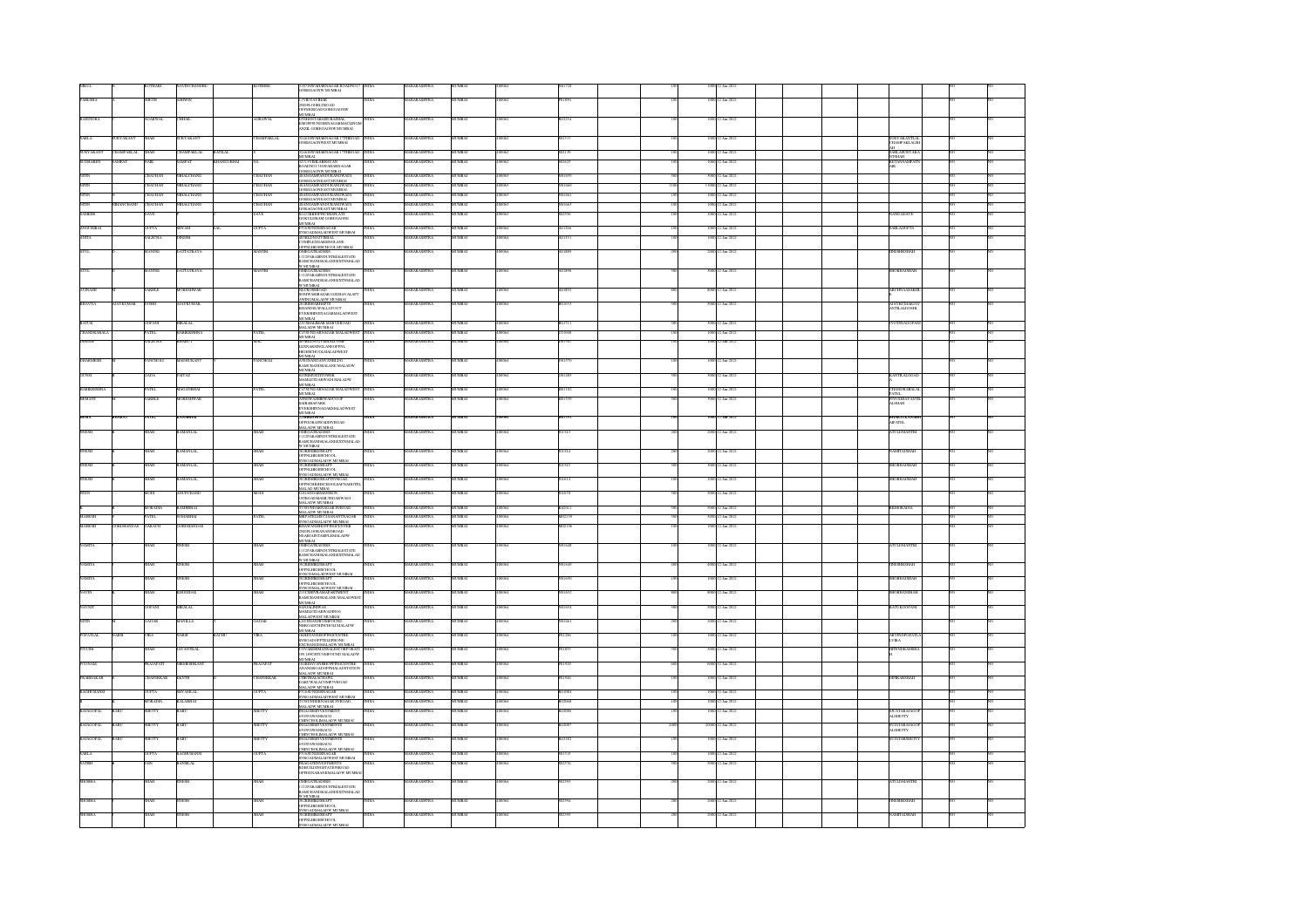|                   |                |                |                      |         |                  | <b>SENTERPRISES</b>                                                                                                                           |              | ARASHTRA           |                |  |  |      |                       |  |                                     |  |  |
|-------------------|----------------|----------------|----------------------|---------|------------------|-----------------------------------------------------------------------------------------------------------------------------------------------|--------------|--------------------|----------------|--|--|------|-----------------------|--|-------------------------------------|--|--|
|                   |                |                |                      |         |                  | <b>OGERDHARPARK</b><br><b>THCHOWKYMARVEROADMALA</b>                                                                                           |              |                    |                |  |  |      |                       |  |                                     |  |  |
| <b>USHAI</b>      |                | LАН            | <b>JENDRA</b>        |         |                  |                                                                                                                                               |              | <b>ANARASHTRA</b>  | UMBAI          |  |  |      | $Jan-202$             |  | <b>TSNARSHA</b>                     |  |  |
|                   |                |                |                      |         |                  |                                                                                                                                               |              |                    |                |  |  |      |                       |  |                                     |  |  |
| <b>HWA</b>        |                |                |                      |         |                  | MITHCHOWKYMARVEROADMA<br>DW MUMBAI<br>TIRTHALALCHAWL<br>DARUWALCOMPSVROAD<br>MALADW MUMBAI<br>PYSMTDMBHANDARICHAW<br>LBEHINDMBHANDARICHAW     |              | <b>SHTRA</b>       |                |  |  |      |                       |  |                                     |  |  |
|                   |                |                | :EPAK                |         |                  | <b>MIMALADWEST MUMBAL</b><br>SURESHSADAN2NDFLOOR                                                                                              |              |                    | MBA            |  |  |      |                       |  |                                     |  |  |
|                   |                |                |                      |         |                  | DOLATNAGARROADNO4                                                                                                                             |              |                    |                |  |  |      |                       |  |                                     |  |  |
|                   |                |                |                      |         |                  | ORIVALIE MUMBAI<br>13HARIKUNI 2NDCARTERI<br>ORIVLIE MUMBAI                                                                                    |              |                    |                |  |  |      |                       |  |                                     |  |  |
| <b>SESH</b>       |                | <b>ANDELWA</b> | WKLAL                |         |                  | <b>BGIRIRATHBLDG</b>                                                                                                                          |              | <b>IARASHTRA</b>   | UMBAI          |  |  |      |                       |  |                                     |  |  |
|                   |                |                |                      |         |                  | ARTERROADNO3 BORIVALIE                                                                                                                        |              |                    |                |  |  |      |                       |  |                                     |  |  |
| <b>RSH</b>        |                |                | KA                   |         |                  | <b><i>ANBAL ANDROCENTER</i></b><br><b>EMBAL ENCARTER</b><br>IORIVLIE MUMBAI                                                                   |              | HARASHTRA          | MBA            |  |  |      |                       |  | NKAJSHAF                            |  |  |
|                   |                |                |                      |         |                  |                                                                                                                                               |              |                    |                |  |  |      |                       |  |                                     |  |  |
|                   |                |                | <b>AMCHA</b>         |         |                  | 3HARIKUNJ 2NDCART<br>RIVLIE MUMBAI                                                                                                            |              | <b>SHTR</b>        |                |  |  |      |                       |  | KAJSHA                              |  |  |
| MILA              |                |                | <b>HENDRA</b>        |         |                  | ASHIVKRUPAA<br>IAVJIWADIOLDNAGARDASROAD                                                                                                       |              | <b>ARASHTRA</b>    | MBA            |  |  |      |                       |  | MAHENDRACH<br>MANLALSHAH            |  |  |
|                   |                |                |                      |         |                  |                                                                                                                                               |              |                    |                |  |  |      |                       |  |                                     |  |  |
| <b>AILAS</b>      |                |                |                      |         |                  | SANDHERIE MUMBAI<br>JCARTERROAD 6MADHOOLI<br>BORIVLIE MUMBAI<br>DOULATNAGARROADNO10<br>PRAKASHKUNIGOUNDFLOOR<br>PRAKASHKUNIGOUNDFLOOR         |              |                    | <b>MRAI</b>    |  |  |      |                       |  |                                     |  |  |
|                   |                |                |                      |         |                  |                                                                                                                                               |              |                    |                |  |  |      |                       |  |                                     |  |  |
| USHPA             | YANTILAL       | ANADIA         | <b>YANTEAL</b>       |         | WADIA            | PRAKASINKUNDOUNDFLUOR<br>BORIVALIEAST MUMBAI<br>8573MHVCLOLNYTATAPOWERHC<br>USE MAGATHENA BORIVALIE                                           |              | <b>HARASHTRA</b>   | <b>JUMBAI</b>  |  |  |      | J <sub>2021</sub>     |  | ARCHANAJAYA<br>TILALKANDADL         |  |  |
|                   |                |                |                      |         |                  |                                                                                                                                               |              |                    |                |  |  |      |                       |  |                                     |  |  |
|                   |                |                |                      | AILABLI |                  | UMBAI<br>-HEEVANIYOTI<br>-STURBAXROADNOI BORIVALI                                                                                             |              |                    |                |  |  |      |                       |  |                                     |  |  |
|                   | NKUMAR         | <b>TAH</b>     | <b>UNKUMAR</b>       |         |                  | UMBAI<br>02SHRINATHKUNI                                                                                                                       |              | <b>HARASHTRA</b>   | <b>TMRAI</b>   |  |  |      |                       |  |                                     |  |  |
|                   |                |                |                      |         |                  | CARTERROADNO2 BORIVALIE                                                                                                                       |              |                    |                |  |  |      |                       |  | AURNKUMARC<br>HAMNAJISHAH           |  |  |
| MR                |                | ETH            | <b>IVAN</b>          |         |                  | MUMBAI<br>DOULATNAGARROADNOIO<br>PRAKASHKUNIGOUNDFLOOR                                                                                        |              | <b>HARASHTRA</b>   | UMBAI          |  |  |      | $3m-202$              |  |                                     |  |  |
| uun               |                |                |                      |         |                  | ORIVALJEAST MUMBAL<br>PANDHKUTICHAWL                                                                                                          |              |                    | <b>MRA</b>     |  |  |      |                       |  |                                     |  |  |
|                   |                |                |                      |         |                  | "ANDEROTR.FAWE.<br>IANECOMPOUNDKAJURPADA<br>ORIVALIE MUMBAI                                                                                   |              |                    |                |  |  |      |                       |  |                                     |  |  |
| <b>ALKA</b>       |                |                | RESH                 |         |                  | 12SUMANAPARTMENT<br>HANKARLANEKANDIVLI WEST                                                                                                   |              | <b>ARASHTRA</b>    | MBA            |  |  |      |                       |  | <b>ARESHSURY</b><br>ANTSHAH         |  |  |
| <b>MRUTLAL</b>    |                | THURDAS        | <b>THURDAS</b>       |         |                  | GENERAL<br>AUMBAL<br>FOOKULDASHAKAMCHANDNIW<br>SANDIWALIW MUMBAL<br>KANDIWALIW MUMBAL<br>TOOKULDASHAKAMCHANDNIW                               |              | <b>ARASHTRA</b>    | MBA            |  |  |      |                       |  | ULAMRUTI                            |  |  |
|                   |                |                |                      |         |                  |                                                                                                                                               |              |                    |                |  |  |      |                       |  |                                     |  |  |
| <b>AMRUTLAL</b>   | <b>THURDAS</b> |                | <b>THURDAS</b>       |         |                  | MATHER ADASPOAD                                                                                                                               |              | <b>IARASHTRA</b>   | UMBAI          |  |  |      |                       |  | TULAMRUTI,<br>SHAH                  |  |  |
|                   |                |                |                      |         |                  | NDIWALIW MUMBAI<br>01302SURENDRANAGAR                                                                                                         |              |                    |                |  |  |      |                       |  |                                     |  |  |
| AMEET             |                | HEEWALA        | <b>ANSUKHLAL</b>     |         |                  | OOPHOUSINGSOCIETY<br>AMGALLIKANDIVLIWEST                                                                                                      | <b>DIA</b>   | <b>IAHARASHTRA</b> | <b>IUMBAI</b>  |  |  | 600  | 3-Jan-202             |  | INDIRAMGHEEV<br>$\Lambda\!L\Lambda$ |  |  |
| MEET              |                | <b>JEEWALA</b> | .<br>Ngjirhala       |         |                  | <b>MBAI</b><br>01302SURENDRANAGAR                                                                                                             |              | <b>ARASHTRA</b>    | <b>MRAI</b>    |  |  |      |                       |  | <b>ANSTRIER</b>                     |  |  |
|                   |                |                |                      |         |                  | SOLSOZSOKENDRANAGAR<br>OOPHOUSINGSOCIETY<br>AMGALLIKANDIVLIW MUMBAI                                                                           |              |                    |                |  |  |      |                       |  | <b>HEEWALA</b>                      |  |  |
|                   |                |                |                      |         |                  |                                                                                                                                               |              |                    |                |  |  |      |                       |  |                                     |  |  |
| ATUL.             | <b>(RATLAL</b> | НАН            | MRATLAL              |         |                  | 03SHANTIAPTOppATULTOWER<br><b>ATHURADASROADEXTENT</b>                                                                                         | DIA          | <b>AHARASHTRA</b>  | <b>IUMBAI</b>  |  |  |      | $3m-202$              |  | <b>ATISHNATUR</b><br>SHAH           |  |  |
|                   |                |                |                      |         |                  | NDIWALIW MUMBAI<br>CLIJIATGODAVRICOHSGSOC<br>IDFLOOR KANDIVLIVILLAGE                                                                          |              |                    |                |  |  |      |                       |  |                                     |  |  |
|                   |                |                |                      |         |                  |                                                                                                                                               |              |                    |                |  |  |      |                       |  |                                     |  |  |
|                   |                |                | RUTLAL.              |         |                  | MBAI<br>KARISHMAAPARTMENTBHA'<br>LANE NEARPOISARDEPOT                                                                                         |              | <b>JARASHTRA</b>   | <b>MRAI</b>    |  |  |      |                       |  |                                     |  |  |
| <b>BHUPENDRA</b>  |                | Œ              | <b>MASUKHABH</b>     |         |                  |                                                                                                                                               |              | <b>HARASHTRA</b>   | MBA            |  |  |      |                       |  |                                     |  |  |
|                   |                |                |                      |         |                  | LANE NEARPOISARDEPOT<br>VROADKANDIVLIW MUMBAI<br>OHARSHADSPATEL<br>HANTILALMODICROSSROADNO2<br>RISHNABHUVANNOI ROADNO2<br>JUMBAI              |              |                    |                |  |  |      |                       |  |                                     |  |  |
|                   |                |                |                      |         |                  |                                                                                                                                               |              |                    |                |  |  |      |                       |  |                                     |  |  |
| HAVIN             |                | <b>TAH</b>     | <b>SHAR</b>          |         |                  | DS02PANCHSHEELGARDEN<br>MAHAVIRNAGAR KANDLIVALIW                                                                                              |              | <b>AHARASHTRA</b>  | <b>IMRAI</b>   |  |  |      |                       |  |                                     |  |  |
| <b>HAMPABEN</b>   | ATILAL         | MBANI          | ATILAL.              |         | <b>TASHANKAI</b> | ARITAVIRA<br>ALIMBAI<br>BIOKAMLAAPARTMENT<br>MCCROSSROADNO3 KANDIVLIW<br>ETIIKAMALANACAR MGROAD<br>ETIIKAMALANACAR MGROAD                     |              | <b>HARASHTRA</b>   | <b>UMBA</b>    |  |  |      | J <sub>202</sub>      |  |                                     |  |  |
|                   |                |                |                      |         |                  |                                                                                                                                               |              |                    |                |  |  |      |                       |  | NALINIKISHOR<br>MBANI               |  |  |
| HARI              |                | DERA           |                      |         |                  |                                                                                                                                               |              | cume.              | <b>MRAI</b>    |  |  |      |                       |  | <b>HOKKAN</b>                       |  |  |
| DEEPAK            | яn             | <b>IBAN</b>    | <b>SHOK</b>          |         |                  | ANDIVALIW MUMBAI<br>10KAMLAAPARTMENT<br><b>AGCROSSROADNO3 KANDIVLIW</b>                                                                       |              | <b>AHARASHTRA</b>  | <b>UMBAI</b>   |  |  |      |                       |  | VADERA<br>KISHORRATIL<br>AMBANI     |  |  |
| XEEPATI           |                | <b>BAN</b>     | <b>SHOR</b>          |         |                  | MUMBAI<br>BIOKAMLAAPARTMENT<br>MGCROSSROADNO3 KANDIVLIW                                                                                       |              | <b>IAHARASHTRA</b> | <b>DMBA</b>    |  |  |      |                       |  |                                     |  |  |
|                   |                |                |                      |         |                  |                                                                                                                                               |              |                    |                |  |  |      |                       |  | KISHORRATILA<br>AMBANI              |  |  |
| DEEPAK            |                | <b>SHER</b>    | ye yi Dre            |         |                  | IUMBAI<br>RDSUNDERNIKETAN<br>BLOCKNO72NDFLOOR                                                                                                 | <b>TVIA</b>  | <b>HARASHTRA</b>   | <b>IMRAI</b>   |  |  |      | Im 70'                |  |                                     |  |  |
|                   |                |                |                      |         |                  | <b>UBHASLANEKANDIVALIW</b>                                                                                                                    |              |                    |                |  |  |      |                       |  |                                     |  |  |
| DIII              |                | JLANKI         | HMALAL               |         | OLANKI           | SUBHASLANEKANDIVALIW<br>MUMBAI<br>23 AOMESHOPINGARCADE<br>1×1FLOORSONATALKIESCOMPOUN<br>D TRIKAMDASROADKANDIVLIW<br>MUMBAI                    | NDIA         | <b>AMARASHTRA</b>  | UMBAI          |  |  |      | Man-2021              |  |                                     |  |  |
|                   |                |                |                      |         |                  |                                                                                                                                               |              |                    |                |  |  |      |                       |  |                                     |  |  |
|                   |                | w.             | THALAI               |         |                  | <b>BPATELNAGAR MGRO</b>                                                                                                                       |              |                    |                |  |  |      |                       |  |                                     |  |  |
|                   |                |                |                      |         |                  | ANDIVALIW MUMBAI                                                                                                                              |              |                    |                |  |  |      |                       |  |                                     |  |  |
| DEEPAK            | MAGANLAL       | <b>JADA</b>    | AGANLAL              |         |                  | <b>IRAJASHISH ISTFLOOR</b>                                                                                                                    | <b>NDIA</b>  | <b>MAHARASHTRA</b> | <b>EUMBAI</b>  |  |  |      | 3-Jan-2021            |  |                                     |  |  |
| DEVENDRA          |                |                | <b>IASUKHLA</b>      |         |                  |                                                                                                                                               |              | <b>JARASHTR.</b>   | <b>TMRA</b>    |  |  |      |                       |  |                                     |  |  |
| <b>ASMERTHE</b>   |                |                |                      |         |                  | NNDIVALIW MUMBAI<br>2MAJITHIANAGAR SVROAD<br>NNDIVLIW MUMBAI<br>EFTASADAN 2NDFLOORFLATS                                                       |              |                    | $\overline{u}$ |  |  |      |                       |  |                                     |  |  |
|                   |                |                |                      |         |                  | HANTILALMODYRDKANDIVALIW<br>IUMBAI<br>SVALERAAPT RAMGULLY                                                                                     |              |                    |                |  |  |      |                       |  |                                     |  |  |
| <b>HARISHBHAI</b> |                | DESAI          | HELABHAI             |         | ESAI             |                                                                                                                                               | <b>INDIA</b> | <b>MAHARASHTRA</b> | MUMBAI         |  |  | 2000 | 2-Jan-2021            |  | CHIRAGDESAI                         |  |  |
| EMA               | ENDRA          | WDHI           | <b>ENDRA</b>         | NLAL    |                  | SANDIVLIW MUMBAL<br>ARVINDAPARTMENTSNOI<br>RDFLOORMATHURADASROAD                                                                              | DIA          | <b>HARASHTRA</b>   | MBAI           |  |  |      | $tan-202$             |  | HARENDRACH)<br>GILALGANDHI          |  |  |
| HASMUKH           |                | <b>MIRH</b>    | <b>ATTRIVAL</b>      |         | <b>IT JIRHA</b>  | ANDIVLIW MUMBAI<br>HOPNOSSIAINBHUVAN<br>AATHURADASROADNRLIIJATPAF                                                                             | <b>TYLA</b>  | <b>HARASHTRA</b>   | <b>TMRAI</b>   |  |  |      | Im 20                 |  |                                     |  |  |
|                   |                |                |                      |         |                  |                                                                                                                                               |              |                    |                |  |  |      |                       |  |                                     |  |  |
| mesh              | <b>GKLAL</b>   | <b>EHTA</b>    | <b><i>INKLAL</i></b> |         |                  | SATIRUKADASKOADAREDDA<br>SRUIKRUPAGROUNDFLOOR<br>BHOGILALFADIEROAD                                                                            |              | <b>HARASHTRA</b>   | <b>IMBAI</b>   |  |  |      |                       |  |                                     |  |  |
|                   |                | <b>EEWAL</b>   | venzum               |         |                  | ANDIWALIW MUMBAI<br>301302SURENDRANAGAR<br>OOPHOUSINGSOCIETY<br>AMGALLIKANDIVLIWEST<br>UMGAL                                                  |              | <b>ACUTE</b>       |                |  |  |      |                       |  | ANSUKHLA<br>NDASGHEE                |  |  |
|                   |                |                |                      |         |                  |                                                                                                                                               |              |                    |                |  |  |      |                       |  |                                     |  |  |
| YSHREE            |                | <b>BAN</b>     | <b>NESH</b>          | TLAI    | <b>JBAN</b>      | MBAI<br>OKAMLAAPARTMENT                                                                                                                       |              | <b>IARASHTRA</b>   | MBAI           |  |  |      | $-20$                 |  | <b>CISHORRATILA</b>                 |  |  |
|                   |                |                |                      |         |                  | <b>DIUKANILAAPARTMENT</b><br>MGCROSSROADNO3 KANDIVLIW                                                                                         |              |                    |                |  |  |      |                       |  | <b>INABAN</b>                       |  |  |
|                   |                |                |                      |         |                  |                                                                                                                                               |              |                    |                |  |  |      |                       |  |                                     |  |  |
|                   |                |                | ANTILAL.             |         |                  |                                                                                                                                               |              | <b>HARASHTRA</b>   | MBA            |  |  |      | J <sub>202</sub>      |  |                                     |  |  |
|                   |                |                |                      |         |                  | KUMBAI<br>KIMBAI<br>STFLOORROOMNOI 32NDCROSS<br>KANTWADISHANTILALMODIROAL                                                                     |              |                    |                |  |  |      |                       |  |                                     |  |  |
| AYESH             |                | <b>HAH</b>     | ANTILAL              |         |                  |                                                                                                                                               |              | <b>AHARASHTRA</b>  | <b>IMRAI</b>   |  |  |      | $\frac{1}{2}$ an $20$ |  |                                     |  |  |
|                   |                |                |                      |         |                  | MUMBAI<br>GOHILMANSIONAWING<br>ISTFLOORROOMNOI 32NDCROSS<br>RANTWADISHANTILALMODIROAD                                                         |              |                    |                |  |  |      |                       |  |                                     |  |  |
| YAN.              |                | NDERI          | <b>IAUDULA</b>       |         |                  | IUMBAI<br>015CHARKOPARIHANTCOOPHS                                                                                                             |              | <b>ARASHTR</b>     |                |  |  |      |                       |  | PRAGNAGE                            |  |  |
|                   |                |                |                      |         |                  |                                                                                                                                               |              |                    |                |  |  |      |                       |  | dА                                  |  |  |
|                   |                |                |                      |         |                  | SOC<br>RDP3CHP1OPPSAHIY ADRINAGAR<br>CHARKOPKANDIVALIW MUMBAI                                                                                 |              |                    |                |  |  |      |                       |  |                                     |  |  |
| <b>CALPANA</b>    |                | TFI            | <b>ABALAL</b>        |         |                  | ANKAJC201KAMALAPPT<br>HANKARLANE KANDIVALI                                                                                                    |              | <b>ARASHTRA</b>    | <b>DMBA</b>    |  |  |      | Im 20                 |  |                                     |  |  |
|                   |                | KHANI          |                      |         |                  | IUMBAI<br>AVIYOGSADAN SMROAD                                                                                                                  |              | <b>IARASHTRA</b>   | MBA            |  |  |      | J <sub>2021</sub>     |  |                                     |  |  |
|                   |                |                |                      |         |                  |                                                                                                                                               |              |                    |                |  |  |      |                       |  |                                     |  |  |
|                   |                |                |                      |         |                  | ANDIVALIW MUMBAI<br>AMUNAKUNIMOCROSS<br>DADNO3 KANDIVLIWEST                                                                                   |              |                    |                |  |  |      |                       |  |                                     |  |  |
| ALPAN.            |                | VLA            | <b>KARSH</b>         |         |                  | UMBAI<br>(ABUPAVWALLASCHAWL<br><b>IANAKNAGARCOMPOUND</b>                                                                                      |              | <b>SHTR</b>        | <b>MRA</b>     |  |  |      |                       |  |                                     |  |  |
|                   |                |                |                      |         |                  |                                                                                                                                               |              |                    |                |  |  |      |                       |  |                                     |  |  |
|                   |                |                |                      |         |                  | ANNAKNAGARCOMPOUND<br><i>KROADKANDIVUW MUMBAL<br/>SACNESHOPPNGARCADE<br/>STFLOORSONATALKIESCOMPOU<br/>ED TRIKAMDASROADKANDIVLIW</i><br>#UMBAI |              |                    |                |  |  |      |                       |  |                                     |  |  |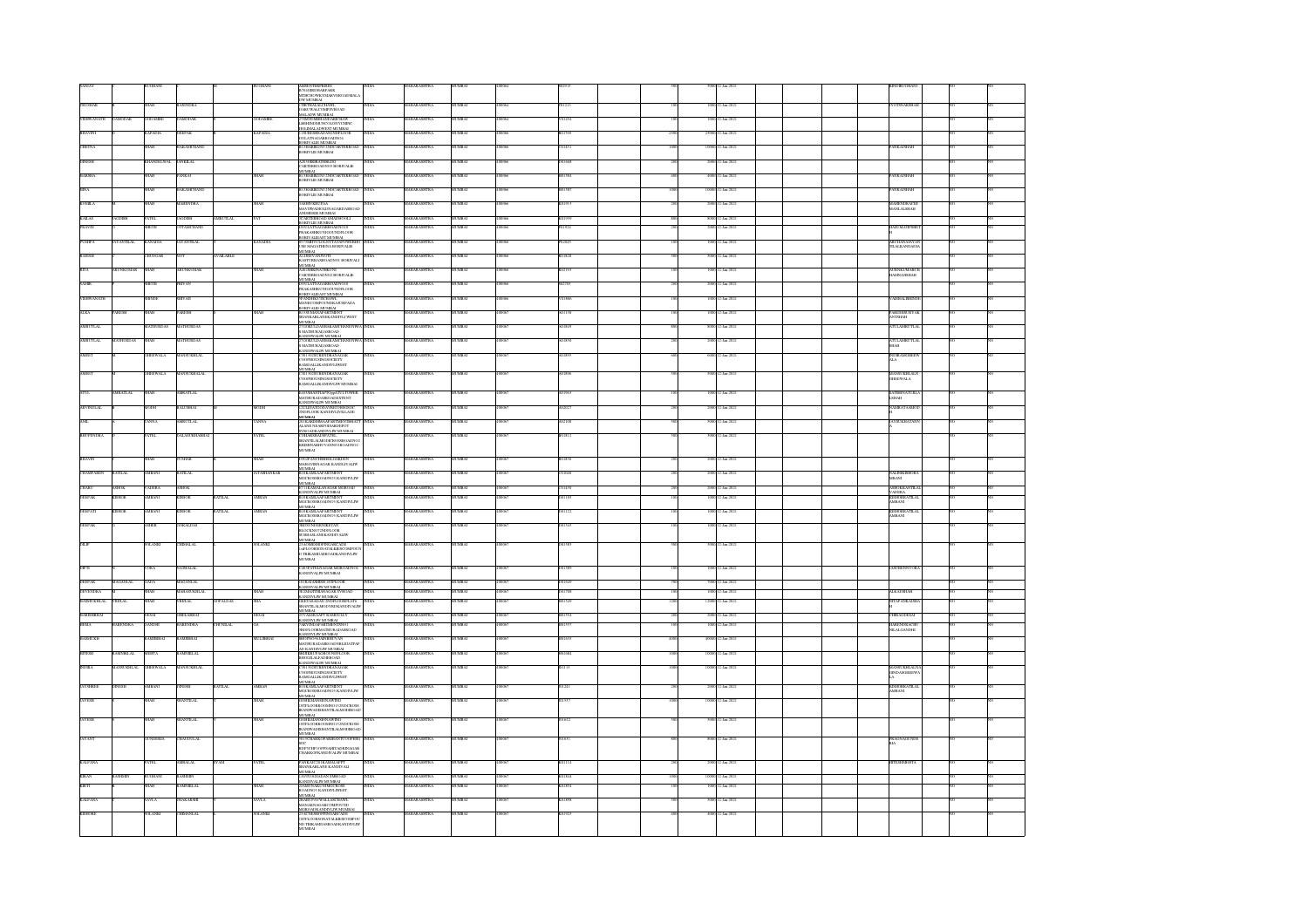|                          |                |                        |                   |                 |                           | AMALAPPTARVINDD401<br>HANKARLANE KANDIWALI                                                                                                                                                                                                                 |              |                         |                                 |      |        |  |                |                      |  |  |                                        |  |
|--------------------------|----------------|------------------------|-------------------|-----------------|---------------------------|------------------------------------------------------------------------------------------------------------------------------------------------------------------------------------------------------------------------------------------------------------|--------------|-------------------------|---------------------------------|------|--------|--|----------------|----------------------|--|--|----------------------------------------|--|
|                          |                |                        |                   |                 |                           | <b>JUMBAI<br/>HOLARVINDKAMALAPPT</b>                                                                                                                                                                                                                       |              |                         |                                 |      |        |  |                |                      |  |  |                                        |  |
|                          |                |                        |                   |                 |                           | SHANKARLANEKANDIWALI<br><b>AUMBAL</b><br>AVIYOGSADAN SMROAD<br>AVIYOGSADAN SMROAD                                                                                                                                                                          |              |                         |                                 |      |        |  |                |                      |  |  | <b>INORGASA</b>                        |  |
| <b>LANISH</b><br>ANSUKHL |                | EGHANI<br><b>FEWAL</b> | AHENDRABHA        |                 | <b>JGHA</b>               |                                                                                                                                                                                                                                                            |              | <b>AHARASHTRA</b>       | <b>IUMBAI</b><br>$\overline{m}$ |      | 1964   |  |                | 3 <sub>202</sub>     |  |  |                                        |  |
|                          |                |                        |                   |                 |                           | CANDIVALIW MUMBAI<br>2301302SURENDRANAGAR<br>2001302SURENDRANAGAR<br>RAMGALLIKANDIVLIW MUMBAI                                                                                                                                                              |              |                         |                                 |      |        |  |                |                      |  |  |                                        |  |
| MEENA                    |                | PARASRAMPLIRE          |                   |                 | <b><i>DASRAMPURU</i></b>  | <b>RDPISAVIRATNACOOPHSGSOCLT</b>                                                                                                                                                                                                                           |              | <b>AHARASHTRA</b>       | <b>TIMRAL</b>                   |      | 02201  |  |                | 000 12-5m2021        |  |  |                                        |  |
|                          |                |                        |                   |                 |                           | <b>DINDSECTORSTHFLOORNOS</b><br>THARKOPKANDIVALIW MUMBAI                                                                                                                                                                                                   |              |                         |                                 |      |        |  |                |                      |  |  |                                        |  |
| ÆENA                     |                | <b>PARASRAMPURI</b>    |                   |                 | <b><i>RASRAMPURIA</i></b> | RDPI SAVIRATNACOOPHSGSOCLT                                                                                                                                                                                                                                 |              | <b>IAHARASHTRA</b>      | <b>JUMBAI</b>                   |      | EA2212 |  |                | J <sub>2021</sub>    |  |  |                                        |  |
|                          |                |                        |                   |                 |                           | ) IINDSECTORSTHFLOORFLATNOS<br>"HARKOPKANDIVALIW MUMBAI                                                                                                                                                                                                    |              |                         |                                 |      |        |  |                |                      |  |  |                                        |  |
| <b>MANUBHA</b>           |                |                        | <b>IANDET A</b>   |                 |                           |                                                                                                                                                                                                                                                            |              | <b>HARASHTRA</b>        | MRA                             |      |        |  |                |                      |  |  |                                        |  |
|                          |                |                        |                   |                 |                           | MCSHAHINVESTMENT4HEMNIWAS<br>KILACHANDROADOPPSHANKARL                                                                                                                                                                                                      |              |                         |                                 |      |        |  |                |                      |  |  |                                        |  |
|                          |                |                        |                   |                 |                           | ARENTALISASION LAIKANDAL<br>ANEWAL BAUGHALLK ANDIWALIW<br>MUMBAI                                                                                                                                                                                           |              |                         |                                 |      |        |  |                |                      |  |  |                                        |  |
| <b>LANISE</b>            |                |                        | NUBHA             |                 |                           | MCSHAHINV4HEMNIWAS<br>KILACHANDROADOPPSHANKARL                                                                                                                                                                                                             |              | <b>VHARASHTR</b>        | MBA                             |      |        |  |                |                      |  |  |                                        |  |
| <b>NAYANA</b>            |                | <b>ГЕНТА</b>           | <b>AIENDRA</b>    |                 | <b>FHT</b>                | <b>NE KANDIWALIW MUMBAL</b><br>WANDC203 KAMALAPTS                                                                                                                                                                                                          |              | <b>AMARASHTRA</b>       | <b>TIMBAI</b>                   |      | 11266  |  |                | 100                  |  |  |                                        |  |
|                          |                |                        |                   |                 |                           | SHANKARLANEKANDIVLIWEST                                                                                                                                                                                                                                    |              |                         |                                 |      |        |  |                |                      |  |  |                                        |  |
| <b>SIMESH</b>            |                | <b>TAH</b>             |                   |                 |                           | HANG<br><b>dUMBAI</b><br>NINVESTMENTS                                                                                                                                                                                                                      |              | <b>JARASHTRA</b>        | <b>UMBAI</b>                    |      | 11830  |  | 1000           | J <sub>202</sub>     |  |  |                                        |  |
|                          |                |                        |                   |                 |                           | NINVESTMENTS<br> 02SHRIRAMAPPARTMENT94<br> NROADOPPRAMGALIKANDIVALI                                                                                                                                                                                        |              |                         |                                 |      |        |  |                |                      |  |  |                                        |  |
|                          |                |                        | YAKA!             |                 |                           | V MUMBAI<br>II SSUMANAPARTMENT<br>HANKARLANEKANDIVLI WEST                                                                                                                                                                                                  |              |                         |                                 |      |        |  |                |                      |  |  |                                        |  |
| <b>AMESHWA</b>           |                |                        | RATH              |                 |                           | MUMBAI<br>D401 ARVINDKAMALAPPT<br>SHANKARLANEKANDIWALI                                                                                                                                                                                                     |              | <b>HARASHTRA</b>        | <b>UMBAI</b>                    |      |        |  |                | J <sub>20</sub> 202  |  |  |                                        |  |
| WESH                     |                |                        | <b>ITWARLAL</b>   |                 |                           | MUMBAI<br>201SHRADDHAAPARTMENTS<br>SVROAD KANDIVALIW MUMBAI                                                                                                                                                                                                |              | <b>HARASHTRA</b>        | UMBAI                           |      |        |  |                | J <sub>202</sub>     |  |  | <b>JARVORA</b>                         |  |
|                          |                |                        |                   |                 |                           |                                                                                                                                                                                                                                                            |              |                         |                                 |      |        |  |                |                      |  |  |                                        |  |
| <b>TESE</b>              |                |                        |                   | ALABLE          |                           | GOSSAROJBLDG<br>CAMALAPTSHANKARLANE<br>CANDIVLIW MUMBAL<br>COAKSHARAPARTMENTBWIN                                                                                                                                                                           |              |                         | <b>IMRA</b>                     |      |        |  |                | $\frac{1}{2}$ an-202 |  |  |                                        |  |
|                          |                |                        | WKAJ              |                 |                           |                                                                                                                                                                                                                                                            |              |                         | <b>IMRAI</b>                    |      |        |  |                |                      |  |  |                                        |  |
|                          |                |                        |                   |                 |                           | GROUNDFLOORFLATNOI<br>RANIWADINO3KANDIVALIW                                                                                                                                                                                                                |              |                         |                                 |      |        |  |                |                      |  |  |                                        |  |
| EJAL.                    |                | ORA                    | <b>THALAL</b>     |                 |                           | MUMBAL<br>CWINGFLATNO403<br>PATELNAGAR4THMGCROSSROAD                                                                                                                                                                                                       |              | <b>AHARASHTRA</b>       | <b>UMBAI</b>                    |      |        |  |                | J <sub>2021</sub>    |  |  | <b>ATHALALB</b>                        |  |
|                          | ARLAL          |                        | <b>TUARLAI</b>    |                 |                           |                                                                                                                                                                                                                                                            |              |                         | MBAI                            |      |        |  |                | $tan-2021$           |  |  |                                        |  |
|                          |                |                        |                   |                 |                           |                                                                                                                                                                                                                                                            |              |                         |                                 |      |        |  |                |                      |  |  | ATULAMRAT.<br>SHAH                     |  |
|                          |                |                        | <b>IMALA</b>      |                 |                           | PATELENOLOGI HIMAL ROSS<br>KANDIVALIWEST MUMBAI<br>20RAIESHAPARTMENTBWING<br>SANKARLANE KANDIWALIW<br>MUMBAI<br>23AOMESHOPINGARCADE<br>1xFLOORSONATALKIESCOMPOU                                                                                            |              |                         | MRA                             |      |        |  |                |                      |  |  |                                        |  |
|                          |                |                        |                   |                 |                           | D TRIKAMDASROADKANDIVLIW<br><b>ILMBAI</b>                                                                                                                                                                                                                  |              |                         |                                 |      |        |  |                |                      |  |  |                                        |  |
|                          |                |                        | SUDE              |                 |                           | SUSHOBHITFLATNO304PLOTNO1<br>RDPNOIDECTORNO2CHARKOP<br>KANDIVALIW MUMBAI                                                                                                                                                                                   |              |                         |                                 |      |        |  |                |                      |  |  |                                        |  |
|                          |                |                        |                   |                 |                           |                                                                                                                                                                                                                                                            |              |                         |                                 |      |        |  |                |                      |  |  |                                        |  |
| <b>DHIR</b>              |                | HAKER                  |                   |                 | <b>HAKES</b>              | <b>SBMANEKNAGAR MGROAL</b>                                                                                                                                                                                                                                 |              | <b>HARASHTR.</b>        | UMBAI                           |      |        |  |                | 5000 12-Jan-202      |  |  | <b>ATSLASUDH</b>                       |  |
| TBHASE                   |                |                        | <b>BULAL</b>      |                 |                           | <b>ANDIVLIW MUMBAL</b><br>6PATELNAGAR<br><b>UPATELINAUM</b><br>THMGCROSSROAD KANDIVALIW                                                                                                                                                                    |              | <b><i>HARASHTR</i></b>  | UMBAL                           |      | 7877   |  |                | $-202$               |  |  | <b>LAKER</b><br>LARYUSSHAH             |  |
| ARAL                     |                |                        | WA1               |                 | EТH                       | MUMBAI<br>B6BABARAMDASBUILDING<br>HEMUKALANIROAD<br>IRANIWADDKANDIVLIW MUMBAI                                                                                                                                                                              |              |                         | MBAI                            |      | 4230   |  |                | $Jan-2021$           |  |  |                                        |  |
|                          |                |                        |                   |                 |                           |                                                                                                                                                                                                                                                            |              |                         |                                 |      |        |  |                |                      |  |  |                                        |  |
|                          |                |                        |                   |                 |                           | SANITACOOPHSGSOCIETY<br><b>VAMANRAOBHOVRROADKANDER</b>                                                                                                                                                                                                     |              |                         | MR A'                           |      |        |  |                |                      |  |  |                                        |  |
| AMIN.                    |                |                        |                   | <b>ATVARLAL</b> |                           | ADADAHISARW MUMBAI<br>32KADAMBARICOOPSOC RTROAD                                                                                                                                                                                                            |              | <b>AHARASHTRA</b>       | <b>UMBAI</b>                    |      |        |  |                | 2-Jan-2021           |  |  | <b>ANILNATVARL</b>                     |  |
|                          |                |                        |                   |                 |                           | EARBANKOFBARODA MUMBAL                                                                                                                                                                                                                                     |              |                         |                                 |      |        |  |                |                      |  |  | SHAH                                   |  |
|                          |                | <b>WAWAI</b>           |                   |                 | $\overline{a}$            | SHIVGLIRE PARER AWAINED                                                                                                                                                                                                                                    |              | <b>ADACUTO</b>          | <b>MRAI</b>                     |      |        |  |                |                      |  |  | <b>VESHCHAN</b>                        |  |
| AMNIE                    |                | <b>STA</b>             |                   |                 | <b>MA</b>                 | <b>AHISARWEST MUMBAL</b><br>WLAXMIAPTSBLADROAD<br>BHJAINTEMPLE DAHISARW                                                                                                                                                                                    |              | <b>HARASHTRA</b>        | <b>IMRAI</b>                    |      |        |  |                | Im202                |  |  | <b>LANAHI</b><br>AAGRAWAL<br>HANSAGALA |  |
| HYAM                     | NDER           | <b>HLDA</b>            |                   |                 | <b>HLDA</b>               | MUMBAL<br>AT19GREENWAYSSOCIETY<br>RATANNAGAR PODAHISAR                                                                                                                                                                                                     |              | <b>AHARASHTR</b>        | UMBAI                           |      |        |  |                | J <sub>202</sub>     |  |  |                                        |  |
|                          |                |                        |                   |                 |                           |                                                                                                                                                                                                                                                            |              |                         |                                 |      |        |  |                |                      |  |  |                                        |  |
|                          |                |                        |                   |                 |                           | KATANGAN<br>CHOSARASWATIAPARTMENT<br>BEHINDSHAKIWATIAPARTSNOISIS<br>DAHISARE MUMBAI<br>12PARSHWADARSHANGTHFLOOR                                                                                                                                            |              |                         |                                 |      |        |  |                |                      |  |  |                                        |  |
| <b>HALAL</b>             |                |                        | HOTALAI           |                 |                           | <b>JLDNAGARDASROAD</b>                                                                                                                                                                                                                                     |              | <b>HARASHTRA</b>        | UMBAI                           |      |        |  |                | $Jan-202$            |  |  | <b>GHARPTAIN</b>                       |  |
| HETNA                    |                |                        | <b>HUPATRAI</b>   |                 |                           | ANDHERIEAST MUMBAI<br>FOGREENPARK<br>OLDNAGARDASROAD ANDHERIE                                                                                                                                                                                              |              | <b><i>HARASHTRA</i></b> | UMBAI                           |      |        |  |                | J <sub>202</sub>     |  |  |                                        |  |
|                          |                |                        |                   |                 |                           |                                                                                                                                                                                                                                                            |              |                         |                                 |      |        |  |                |                      |  |  | VANDANAE<br>GHVI                       |  |
| <b>RLAB</b>              |                |                        | 1.011             |                 |                           | <b>AUMBAI<br/>BKDUBEESTATE MOGERAWEST</b>                                                                                                                                                                                                                  |              |                         | 5001                            |      |        |  | $\overline{a}$ | $\frac{1}{2}$        |  |  |                                        |  |
| ARES                     |                |                        | <b>CHAL</b>       |                 |                           | ANDHERIE MUMBAI<br>GKBEYECARE<br>DUBEBUILDINGOLDNAGARDASR                                                                                                                                                                                                  |              |                         | <b>MRA</b>                      |      |        |  |                |                      |  |  |                                        |  |
| HEENA                    | <b>NKT MAI</b> | ESAI                   | <b>TINKUMAR</b>   |                 |                           | DUBEBUILDINGOLDNOLOKI<br>I&VIJAYKUNISOCIETY<br>I300LDNAGARDASROAD                                                                                                                                                                                          |              | <b>AHARASHTRA</b>       | <b>JUMBAI</b>                   |      |        |  |                | J <sub>202</sub>     |  |  | NITINKUMARR<br><b>MANLALDESAI</b>      |  |
| DRAVAD                   |                |                        | NLA               |                 |                           |                                                                                                                                                                                                                                                            |              |                         | MBA                             |      | 128    |  |                | $Jan-202$            |  |  |                                        |  |
| <b>HMA</b>               |                | ARWAI                  | <b>ESHWAR</b>     |                 |                           | <b><i>IMOLENOMOROMANISMO<br/>ANDHEE MUMBAL<br/>ANDHEE MUMBAL<br/>ANDHEE MUMBAL<br/>ANDHEE MUMBANISMOROMANISMOROMANISMOROMANISMOROMANISMOROMANISMOROMANISMOROMANISMOROMANISMOROMANISMOROMANISMOROMANISMOROMANISMOROMANISMOROMANISMOROMANISMOROMANIS</i></b> |              |                         | MBA                             |      |        |  |                | $an-202$             |  |  | NJAYKUMA<br>HMALAGAR                   |  |
|                          |                |                        | MESS              |                 |                           |                                                                                                                                                                                                                                                            |              | <b><i>HARASHTRA</i></b> | UMBAI                           |      |        |  |                | $tan-202$            |  |  |                                        |  |
|                          |                |                        |                   |                 |                           | AN I VANUDEVAPAR I MEN ISH ITI<br>OOR PARSEEPANCHAY ATROAD<br><b>OPPSONAUDHOGANDHERIEAST</b>                                                                                                                                                               |              |                         |                                 |      |        |  |                |                      |  |  | AL<br>RAMESHBALCI<br>NDRAJOSHI         |  |
|                          |                |                        |                   |                 |                           | MUMBAI                                                                                                                                                                                                                                                     |              |                         |                                 |      |        |  |                |                      |  |  |                                        |  |
|                          |                |                        |                   |                 |                           |                                                                                                                                                                                                                                                            |              |                         |                                 |      |        |  |                |                      |  |  | REKHAR<br>OSHI                         |  |
|                          |                |                        |                   |                 |                           | A41VASUDEVAPARTMENTS4THF<br>OOR PARSEEPANCHAYATROAD<br>OPPSONAUDHOGANDHERIEAST<br>MUMBAI                                                                                                                                                                   |              |                         |                                 |      |        |  |                |                      |  |  |                                        |  |
|                          |                | SHAH                   | <b>ASIKLAL</b>    |                 |                           | 718DUBEBLDGN02                                                                                                                                                                                                                                             | NDIA         | <b>MAHARASHTRA</b>      | MUMBAI                          |      | 01855  |  |                | 5000 12-Jan-2021     |  |  | HEMALIKSHA                             |  |
|                          |                | нлн                    | .<br>ASIKLAL      |                 |                           |                                                                                                                                                                                                                                                            | <b>INDIA</b> | <b>IAHARASHTRA</b>      | <b>JUMBAI</b>                   | 0069 | 01856  |  |                | 8000 12-Jan-2021     |  |  | <b>JEGHNAKSH</b>                       |  |
|                          |                |                        | <b>EKLAL</b>      |                 |                           | 171610181:BLDKDX12<br>OLDNAGARDASROAD MUMBAI<br>T/ISDUREBLDGNO2<br>OLDNAGARDASROAD MUMBAI<br>T/ISDUREBLDGNO2<br>OLDNAGARDASROAD ANDHERIE<br>OLDNAGARDASROAD ANDHERIE                                                                                       |              |                         | MBAI                            |      |        |  | 1300           | $tan-2021$           |  |  | EYAKSE                                 |  |
|                          |                |                        | <b>SIKLA</b>      |                 |                           | UMBAI<br>?18DUBEBI.DGNO2                                                                                                                                                                                                                                   |              | <b>HARASHTRA</b>        | UMBAI                           |      |        |  |                |                      |  |  | <b>HAKSHAF</b>                         |  |
|                          |                |                        |                   |                 |                           | OLDNAGARDASROAD ANDHERIE<br><b><i>AUMBAL</i></b><br>26DUBEBLDG                                                                                                                                                                                             |              |                         |                                 |      |        |  |                |                      |  |  |                                        |  |
| <b>AUKESH</b>            |                |                        | HALCHANDRA        |                 |                           | OLDNAGARDASROAD ANDHERIE                                                                                                                                                                                                                                   |              | <b>AHARASHTRA</b>       | <b>EUMBAI</b>                   |      |        |  | 5000           | 2-Jan-2021           |  |  |                                        |  |
|                          |                |                        |                   |                 |                           | MUMBAI<br>I6VIJAYKUNISOCIETY<br>I3OOLDNAGARDASROAD                                                                                                                                                                                                         |              |                         |                                 |      |        |  |                |                      |  |  |                                        |  |
| PRAFULLA                 |                |                        | <b>ISHCHANDS</b>  |                 |                           | NDHERIE MUMBAI<br>0202EMERALDAPARTMENT                                                                                                                                                                                                                     |              | HARASHTRA               | UMBAI                           |      |        |  |                | $tan-202$            |  |  | MARDESAI<br><b>GRISHCHAN</b>           |  |
|                          |                |                        |                   |                 |                           | PARSIPANCHAYATROAD                                                                                                                                                                                                                                         |              |                         |                                 |      |        |  |                |                      |  |  | SHAH                                   |  |
| <b>AMESH</b>             | <b>LCHANDR</b> |                        | <b>HALCHANDRA</b> |                 |                           |                                                                                                                                                                                                                                                            |              | <b>AHARASHTRA</b>       | <b>JUMBAI</b>                   |      | 2038   |  |                | J <sub>202</sub>     |  |  | REKHARAME                              |  |
|                          |                |                        |                   |                 |                           | PARSIPANCHAYATROAD<br>ANDHERIE MUMBAI<br>AN IVASUDEVAPARTMENTS4THE<br>OOR PARSEEPANCHAYATROAD<br>OPFSONAUDHOGANDHERIEAST<br>MUMBAI                                                                                                                         |              |                         |                                 |      |        |  |                |                      |  |  |                                        |  |
| REKHA                    |                |                        |                   |                 |                           | <b>41VASHDEVAPARTMENTS4TE</b>                                                                                                                                                                                                                              |              | <b>AHARASHTRA</b>       | <b>IMRAI</b>                    |      |        |  |                |                      |  |  | <b>AMES</b>                            |  |
|                          |                |                        |                   |                 |                           | AWI VASUDEVAPARTMENTSYTH<br>OOR PARSEEPANCHAY ATROAD<br>OPPSONAUDHOGANDHERIEAST<br>MUMBAI                                                                                                                                                                  |              |                         |                                 |      |        |  |                |                      |  |  | <b>ANDRAJOSHI</b>                      |  |
|                          |                |                        | WESE              |                 |                           |                                                                                                                                                                                                                                                            |              | <b>MAHARASHTRA</b>      | <b>JUMBAI</b>                   |      |        |  |                | 100 12-Jan-202       |  |  |                                        |  |
|                          |                |                        |                   |                 |                           | MIVASUDEVAPARTMENTS4THFL<br>OOR PARSEEPANCHAYATROAD<br>OPPSONAUDHOGANDHERIEAST<br>MUMBAI                                                                                                                                                                   |              |                         |                                 |      |        |  |                |                      |  |  | RAMESHBALCH<br>NDRAJOSHI               |  |
|                          |                |                        |                   |                 |                           |                                                                                                                                                                                                                                                            |              |                         |                                 |      |        |  |                |                      |  |  |                                        |  |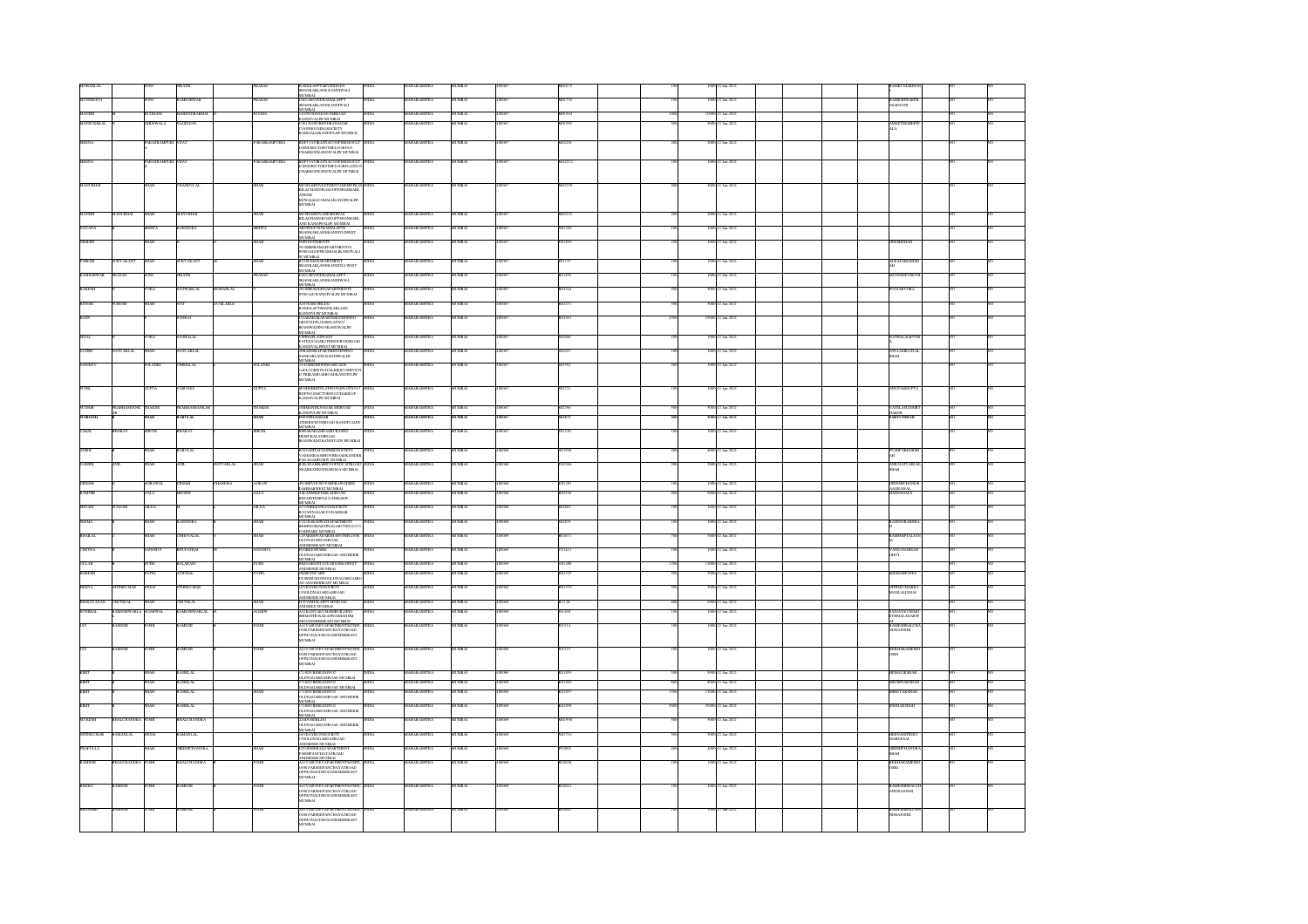|                  | <b>INCHAND</b> | AVERI          | <b>VINCHANDR</b>      |                |                       | ) IDEVDARSHAN<br>SNAGARDASROAD ANDHERIE                                                                                                                           |              | <b>HARASHTRA</b>        |                      |       |  |                                         |  |                                |  |  |
|------------------|----------------|----------------|-----------------------|----------------|-----------------------|-------------------------------------------------------------------------------------------------------------------------------------------------------------------|--------------|-------------------------|----------------------|-------|--|-----------------------------------------|--|--------------------------------|--|--|
|                  |                |                |                       |                |                       |                                                                                                                                                                   |              |                         |                      |       |  |                                         |  |                                |  |  |
|                  |                |                |                       |                |                       | <b>JUMBAI<br/>LATNO404URMILASOCIETY</b><br><b>JEFSAHARROADKOLDONGRI</b>                                                                                           |              |                         |                      |       |  |                                         |  |                                |  |  |
|                  |                |                |                       |                |                       | NTOHERIE MUMBAI<br>S2KANYAKUMARIBUILDING                                                                                                                          |              |                         |                      |       |  |                                         |  |                                |  |  |
| SANJAYKUMAR      | <b>THMAL</b>   | <b>JARWAL</b>  | <b>THMAI</b>          |                | <b>MESHWARLAL</b>     | <b>JRMATHURADASWASHANJIM</b>                                                                                                                                      |              | HARASHTRA               | <b>EUMBAI</b>        |       |  | $3$ lan- $2021$                         |  | <b>ARGAVAN</b>                 |  |  |
|                  |                |                |                       |                |                       | ARGANDHERIEAST MUMBAI<br>ALANKAREMPORIUM<br>ISDUBEBLDIGOLDNAGARDASRO                                                                                              |              |                         |                      |       |  |                                         |  |                                |  |  |
|                  |                |                |                       |                |                       |                                                                                                                                                                   |              |                         |                      |       |  |                                         |  |                                |  |  |
| <b>VIIAN</b>     |                |                |                       | mer            |                       | ANDHERIEAST MUMBAL<br>OSITARAMTANUKADAM                                                                                                                           |              |                         | <b>IMBAI</b>         |       |  |                                         |  |                                |  |  |
|                  |                |                |                       |                |                       | HANUMANSINGHCHAWLSAMBHA<br>NAGAR SAHARROADANDHERIE                                                                                                                |              |                         |                      |       |  |                                         |  |                                |  |  |
|                  |                |                |                       |                |                       | MUMBAI                                                                                                                                                            |              |                         |                      |       |  |                                         |  |                                |  |  |
| VINAY            | HAI            | RVE            | <b>THAL</b>           |                | RVE                   | I 2MORARITTERRACE<br>ATCHFACTORYLANE KURLAW                                                                                                                       |              | HARASHTRA               | MBAI                 |       |  | $an-202$                                |  |                                |  |  |
| CHARAN           |                | <b>MURARKA</b> | <b>MODLINGAN</b>      |                |                       | MBAI<br>MANOHARVILLA44540                                                                                                                                         |              | <b>HADACUTO</b>         |                      |       |  |                                         |  |                                |  |  |
|                  |                |                |                       |                | <b>URARKA</b>         | <b>CMARGCHEMBUR MUMBAL</b><br>4SINDHISOCIETY CHEMBUR                                                                                                              |              |                         | <b><i>EUMBAL</i></b> |       |  | J <sub>20</sub>                         |  |                                |  |  |
| <b>JADEEP</b>    |                | <b>ZIRANI</b>  | RSRAM                 |                | <b>AZIRANI</b>        |                                                                                                                                                                   |              | ARASHTR.                | <b>UMBAI</b>         |       |  | $\frac{1}{2}$<br>Im 202                 |  |                                |  |  |
| <b>JAIDEEP</b>   | ARSRAM         | <b>AZRANI</b>  | ARSRAM                |                | <b>AZIRANI</b>        | MUMBAI<br>24 SINDHISOCIETY CHEMBUR                                                                                                                                | <b>INDIA</b> | <b>AHARASHTR</b>        | <b>MUMBAI</b>        |       |  | -<br>-<br>Jan-2021<br>$\overline{1000}$ |  | AZIRANI<br>ARSHAJAIDEE         |  |  |
| KUNTAL           |                | mн             | <b>TYAPA</b>          |                |                       | <b>AUMBAI<br/>9KANDHARICOLONY 2NDFLOOI</b>                                                                                                                        |              |                         | <b>UMBAI</b>         |       |  | J <sub>20</sub>                         |  | AZIRANI<br>USHILASAT           |  |  |
| <b>NIKHIL</b>    |                | <b>JRARKA</b>  | 1503                  |                | <b>DARK</b>           |                                                                                                                                                                   |              |                         | <b>IMRA</b>          |       |  | J <sub>20</sub>                         |  | <b>ALSANGHVI</b><br>CHARANMURA |  |  |
| <b>VIMALA</b>    |                | <b>MURARKA</b> | <b>HARAN</b>          |                | <b><i>IURARKA</i></b> | <b>CMARGCHEMBUR MUMBA</b><br>3CMANOHARVILLA44546                                                                                                                  |              | <b>AHARASHTRA</b>       | <b>MUMBAI</b>        |       |  | $3 - \frac{1}{2}$<br>1000               |  | A<br>EARANMURAI                |  |  |
| <b>CHAWLA</b>    | ANJEET         |                | <b>GINDER</b>         |                | NGH                   | CMARGCHEMBUR MUMBAI<br>02203IOGMANSADANMINALIA                                                                                                                    | NDIA         | <b>AHARASHTRA</b>       | <b>EUMBAI</b>        | 149   |  |                                         |  |                                |  |  |
|                  |                |                |                       |                |                       | <b>JFFSAKIVIHARROAD</b>                                                                                                                                           |              |                         |                      |       |  |                                         |  |                                |  |  |
| <b>CHAWLA</b>    | INDER          |                |                       |                |                       | AFFSANAV HARRIGAD<br>SAKINAKAANDHERIE MUMBAL<br>VALIA                                                                                                             |              | <b>HARASHTRA</b>        | MBAI                 |       |  | J <sub>2021</sub>                       |  |                                |  |  |
|                  |                |                |                       |                |                       | <b>20220310GMANSADANMINALI</b><br>DEFSAKIVIHARROAD<br>SAKINAKAANDHERIE MUMBAI<br>10220410GMANSADANMINALI                                                          |              |                         |                      |       |  |                                         |  |                                |  |  |
| <b>CHAWLA</b>    | <b>AMJEET</b>  |                |                       |                | WL                    | <b>JFFSAKIVIHARROAD</b>                                                                                                                                           |              | <b>HARASHTR</b>         | <b>IMBAI</b>         |       |  | $tan-202$                               |  |                                |  |  |
|                  |                |                |                       |                |                       | AKINAKAANDHERIE MUMBAL<br>0220310GMANSADANMINALI A                                                                                                                |              |                         | <b>IMBAI</b>         |       |  |                                         |  |                                |  |  |
| GURMINDER        |                | CHDEVA         |                       |                |                       |                                                                                                                                                                   |              |                         |                      |       |  |                                         |  |                                |  |  |
|                  |                |                |                       |                |                       | OFFSAKIVIHARROAD<br>SAKINANDHERIE MUMBAL<br>SAKINAKAANDHERIE MUMBAL                                                                                               |              |                         |                      |       |  |                                         |  |                                |  |  |
|                  |                |                |                       |                |                       | BSASHAKRISHNAHOUSOC<br>AGLINKROAD SAKINAKA MUMBAI                                                                                                                 |              |                         |                      |       |  |                                         |  |                                |  |  |
| <b>JASBIR</b>    |                | <b>KKAR</b>    |                       |                |                       | 2203JOGMANSADANMINALIA                                                                                                                                            |              | <b>ARASHTR</b>          | <b>IMBAI</b>         |       |  | Im 202                                  |  |                                |  |  |
|                  |                |                |                       |                |                       | OFFSAKIVIHARROAD                                                                                                                                                  |              |                         |                      |       |  |                                         |  |                                |  |  |
| MANGESH          |                |                |                       |                |                       | SAKINAKAANDHERIE MUMBAJ<br>SAKINAKAANDHERIE MUMBAJ<br>DAREIRAWADI SAKINAKA                                                                                        |              |                         |                      |       |  | $tan-202$                               |  |                                |  |  |
| NEERAS           |                | HRJ            |                       |                |                       | MUMBAI<br>202203IOGMANSADANME<br>OFFSAKIVIHARROAD                                                                                                                 |              |                         | <b>MBA</b>           |       |  | $Jan-202$                               |  |                                |  |  |
|                  |                |                |                       |                |                       |                                                                                                                                                                   |              |                         |                      |       |  |                                         |  |                                |  |  |
| PARAMJEET        | vo.            | AWLA           | GINDER                |                | <b>IAWL</b>           | .<br>AKINAKAANDHERIE MUMBAL<br>03203JOGMANDSADANMINALIA                                                                                                           |              | <b>AHARASHTRA</b>       | <b>EUMBAI</b>        |       |  | 3-Jan-2021                              |  |                                |  |  |
|                  |                |                |                       |                |                       | OPPSAKIVIHARROADSAKINAKA<br>NDHERIE MUMBAI                                                                                                                        |              |                         |                      |       |  |                                         |  |                                |  |  |
| <b>AJINDES</b>   |                |                |                       |                |                       |                                                                                                                                                                   |              |                         | MB A                 |       |  |                                         |  |                                |  |  |
|                  |                |                |                       |                |                       | 202203IOGMANSADANMINALI<br>OFFSAKIVIHARROAD<br>SAKINAKAANDHERIE MUMBAI<br>DIGAMBARSMAHAJAN                                                                        |              |                         |                      |       |  |                                         |  |                                |  |  |
| <b>SHANKAR</b>   |                | MBARE          |                       |                | <b>DMBARE</b>         |                                                                                                                                                                   |              | <b>HARASHTRA</b>        | <b>IMBAI</b>         |       |  | Im 202                                  |  |                                |  |  |
|                  |                |                |                       |                |                       | 14SHIVERCOOPHSGSOC<br>ARIERAWADIMOHILIVILLAGESA                                                                                                                   |              |                         |                      |       |  |                                         |  |                                |  |  |
| <b>SUKHMANI</b>  |                |                |                       |                |                       |                                                                                                                                                                   |              | <b>AHARASHTRA</b>       |                      |       |  |                                         |  |                                |  |  |
|                  | <b>UR</b>      | HAWLA          |                       |                | HAWLA                 |                                                                                                                                                                   | <b>NDIA</b>  |                         | <b>JUMBAI</b>        |       |  | Man-2021                                |  | JOGINDERSCH.<br>WLA            |  |  |
| SATNAM           |                | WL             |                       |                |                       |                                                                                                                                                                   |              |                         | <b>MBA</b>           |       |  | $Jan-20$                                |  |                                |  |  |
|                  |                |                |                       |                |                       | <b>JFFSAKIVIHARROAD</b>                                                                                                                                           |              |                         |                      |       |  |                                         |  |                                |  |  |
|                  |                | <b>AKHIJA</b>  | 'AM                   |                | <b>ARKASH</b>         | <b>SAKINAKAANDHERIE MUMBA<br/>BUILDINFNOSNO262</b>                                                                                                                |              | <b>AHARASHTRA</b>       | <b>EUMBAI</b>        |       |  |                                         |  |                                |  |  |
|                  |                |                |                       |                |                       | <b>HEMBURCOLONYRCMARG</b>                                                                                                                                         |              |                         |                      |       |  |                                         |  |                                |  |  |
| ANAND            |                | ARUF           |                       |                | RKAS                  | MUMBAL<br>SOCCHEMBURCOLONY<br>DRCHOTHRAMGIDWANROAD                                                                                                                |              |                         | MBA                  |       |  | J <sub>20</sub> 202                     |  |                                |  |  |
| <b>LATA</b>      |                | <b>MALANI</b>  | RIANDAS               |                | <b>HALANI</b>         | 4UMBAI<br>A2NITYANANDSOCIETY                                                                                                                                      | <b>STYLE</b> | <b>AHARASHTRA</b>       | <b>MEMRAL</b>        |       |  | -Jan-2021                               |  |                                |  |  |
| LATA             |                | EALANI         | <b>UANDAS</b>         |                | <b>HALANI</b>         | 6A2NITYANANDSOCIETY<br>CHEMBURCOLONY MUMBAI<br>GA2NITYANANDSOCIETY<br>CHEMBURCOLONY MUMBAI<br>GA2NITYANANDSOCIETY<br>CHEMBURCOLONY MUMBAI<br>CHEMBURCOLONY MUMBAI | <b>INDIA</b> | <b>AHARASHTR</b>        | <b>JUMBAI</b>        | H304  |  | 3-Jan-2021                              |  | ARJANDAS                       |  |  |
|                  |                |                |                       |                |                       |                                                                                                                                                                   |              |                         |                      |       |  | $m-202$                                 |  |                                |  |  |
| LATA             |                | LW             |                       |                | alan                  |                                                                                                                                                                   | DИ           |                         | <b>UMBAI</b>         |       |  |                                         |  | .<br>NGEETA                    |  |  |
| <b>MANIKRAC</b>  |                |                | .<br>Mrac             |                | HORI                  | 1494 I FEBRO<br>(CFCOLONYCHEMBUR MUMBAI<br>YOMBRIGMANNT DUNGLOW                                                                                                   |              |                         | MBAI                 |       |  |                                         |  |                                |  |  |
| NARINDER         |                | m              |                       | All ARI        |                       | <b>JO24VASANTVIHAR CHEMBUR</b>                                                                                                                                    |              | HARASHTR                | <b>IMRAI</b>         |       |  |                                         |  |                                |  |  |
|                  |                |                |                       |                |                       | <b>IUMBAI<br/>SANGAMPLOTNO353</b>                                                                                                                                 |              |                         |                      |       |  |                                         |  |                                |  |  |
| <b>RENUKA</b>    | <b>PENDRA</b>  | HES            | UPENDRA               |                | VHER                  | 316VALLABHBAUGROAD                                                                                                                                                |              |                         | <b>IMBAI</b>         |       |  | Jan(202)                                |  | BHUPENDRACH<br>OONILALMAHER    |  |  |
|                  |                |                |                       |                |                       | <b>JHATKOPAR MUMBAI<br/>COSUBRAMANIANTYPEA</b>                                                                                                                    |              |                         |                      |       |  |                                         |  |                                |  |  |
|                  |                |                |                       |                |                       | <b>USER REGIONAL TILES</b><br>I HORICFCOLONY<br>IAHULROADCHAMBUR MUMBAI                                                                                           |              |                         |                      |       |  |                                         |  |                                |  |  |
|                  |                |                |                       |                |                       |                                                                                                                                                                   |              |                         |                      |       |  |                                         |  |                                |  |  |
| SANGEETA         |                | <b>MANI</b>    | JANDAS                |                | <b>IALANI</b>         | A2NITYANANDSOCIETY                                                                                                                                                | NDIA         | HARASHIRA               | <b>IUMBAI</b>        |       |  | $-3m-202$                               |  | ARJANDAS                       |  |  |
| <b>SANGEETA</b>  |                | <b>EALANI</b>  | <b>JANDAS</b>         |                | <b>HALANI</b>         | STEMBURGOLONY MUMBAL<br>CHEMBURGOLONY MUMBAL<br>CHEMBURGOLONY MUMBAL<br>17102TYPE4 RCFCOLONY MUM                                                                  | <b>INDIA</b> | <b><i>HARASHTRA</i></b> | <b>JUMBAI</b>        | 12558 |  | 3-Jan-2021                              |  | ANI<br>LATAAMALAN              |  |  |
| <b>TAPAS</b>     |                | жмек           | ESHNATH               |                | OWMICK                |                                                                                                                                                                   | NDIA         | <b>ARASHTR</b>          | <b>IMBAI</b>         | 040   |  | J <sub>2021</sub>                       |  | <b>FRATIMABI</b>               |  |  |
| ASHOK            |                |                |                       |                |                       |                                                                                                                                                                   |              |                         | 101                  |       |  |                                         |  | <b>EXHAA</b>                   |  |  |
| BHALCHANI        |                | ARH            |                       |                |                       | <b>GHATKOPAREAST MUMBAL</b>                                                                                                                                       |              | <b>JARASHTR.</b>        | <b>IMRA</b>          |       |  |                                         |  | HAUDHARI                       |  |  |
|                  |                |                |                       |                |                       | PANTNAGARGHATKOPAR EAST                                                                                                                                           |              |                         |                      |       |  |                                         |  |                                |  |  |
| GRACY            |                | HOMSON         |                       |                | HOMSON                | MUMBAI<br>591747 PANTNAGAR GHATKOPAR   INDIA                                                                                                                      |              | <b>HARASHTRA</b>        | <b>JUMBAI</b>        | 140   |  | -<br>Ian-2021<br>3000                   |  | THOMSON                        |  |  |
|                  |                |                |                       |                |                       | <b>JUMBAL</b>                                                                                                                                                     |              |                         | <b>MRA</b>           |       |  |                                         |  |                                |  |  |
| enarcu           |                | $n_{\rm F}$    |                       |                |                       | <b>GHATKOPARE MUMBAI</b><br>**02KAILASHTOWER                                                                                                                      |              |                         | 13.02x               |       |  | $3\,\mathrm{J}$ an- $202$               |  |                                |  |  |
|                  |                |                |                       |                |                       | ARGENALASHI OWER<br>OPPODEANCINEMA GHATKOPARE<br>MUMBAI                                                                                                           |              |                         |                      |       |  |                                         |  |                                |  |  |
| <b>NIMISH</b>    |                | AREKH          | <b>SIKLAL</b>         |                | AREKH                 | MUMBAI<br>A602KAILASHTOWER<br>OPPODEMCINEMAI GHATKOPARE                                                                                                           |              | <b><i>HARASHTRA</i></b> | UMBAI                |       |  | -Jan-2021                               |  |                                |  |  |
|                  |                |                |                       |                |                       |                                                                                                                                                                   |              |                         |                      |       |  |                                         |  |                                |  |  |
| NANDLAL          |                |                | NLA                   |                |                       | <b>FPODEMARY<br/>ANNE ANNE CHATKOPARE<br/>SIMBAI<br/>SAMARTHCOOPHSOSOCLTD<br/>PI462PANTNAGAR GHATKOPARE</b>                                                       |              |                         |                      |       |  |                                         |  |                                |  |  |
| SALIM            |                |                |                       |                |                       |                                                                                                                                                                   |              |                         | MBA                  |       |  |                                         |  | ∙ARID<br>WDA                   |  |  |
| VIRENDRA         |                |                |                       |                |                       | 9140<br>  GUMBAI<br>! 634542 PANTNAGAR                                                                                                                            |              |                         | UMBAI                |       |  |                                         |  |                                |  |  |
|                  |                | <b>ATEL</b>    | <b>MCHHODBH</b>       |                |                       | <b>GHATKOPAREO MUMBAI<br/>4188HILLSIDE IITPOWAI MUMBA</b>                                                                                                         |              |                         |                      |       |  | J <sub>20</sub> 202                     |  |                                |  |  |
| <b>SUKUMARAN</b> |                | <b>SIKALA</b>  |                       |                | UKUMARAN              |                                                                                                                                                                   |              |                         | <b>UMBAI</b>         |       |  | J <sub>202</sub>                        |  |                                |  |  |
| <b>ANILKUMAS</b> |                | <b>AKKA</b>    |                       |                |                       |                                                                                                                                                                   |              |                         |                      |       |  |                                         |  | ARSHAANILK<br>IARTHAKKAR       |  |  |
| ASHIT            |                | <b>AKKAR</b>   | ans                   |                | 4 A K K A K           | 122BHAVESHWARNAGAR<br>MGROADRAJAWADIOPPRAMTEMP<br>LE GHATKOPARE MUMBAI<br>7152KALYANSAGAR                                                                         |              | <b>HARASHTR.</b>        | <b>ALIMRAL</b>       |       |  | $302 - 202$                             |  |                                |  |  |
|                  |                |                |                       |                |                       | 132KALI ANSAUM.<br>IARODIANAGAR GHATKOPARE                                                                                                                        |              |                         |                      |       |  |                                         |  |                                |  |  |
| DIVYESH          |                | HA             |                       |                | AH                    | MUMBAI<br>MUMBAI<br>A2VASUNDHARA 14TEAKROAD<br>GHTKOPARE MUMBAI                                                                                                   |              | <b><i>HARASHTRA</i></b> | UMBAI                |       |  | Man-2021                                |  | <b>MITADSHAH</b>               |  |  |
|                  |                |                |                       |                |                       |                                                                                                                                                                   |              |                         |                      |       |  |                                         |  |                                |  |  |
| DARSHANA         |                | AVIN           |                       |                | KALDAS                | LAT1001SOMNATH<br>12B57THROAD GHATKOPARE                                                                                                                          |              |                         | MBAI                 |       |  | $an-202$                                |  |                                |  |  |
|                  |                |                |                       |                |                       |                                                                                                                                                                   |              |                         |                      |       |  |                                         |  |                                |  |  |
| DARSHANA         |                | AVIN           | $\overline{\text{v}}$ |                | KALDAS                | <b>JIMBAI</b><br># AT1001SOMNATH<br>R2B57THROAD GHATKOPARE                                                                                                        |              | <b>JARASHTRA</b>        | UMBAI                |       |  |                                         |  | <b>AVINGOR'S</b>               |  |  |
| HARSHA           |                |                |                       |                |                       |                                                                                                                                                                   |              |                         | MB A                 |       |  |                                         |  |                                |  |  |
|                  |                |                |                       |                |                       | MUMBAL<br>2018AHAKARAPR2NDFLOOR<br>OPPPOPULARHOTALHINGWALALC<br>ROSS LANEGHATKOPARE MUMBA                                                                         |              |                         |                      |       |  |                                         |  |                                |  |  |
|                  |                |                |                       |                |                       |                                                                                                                                                                   |              |                         |                      |       |  |                                         |  |                                |  |  |
| <b>JASMITA</b>   |                |                | <b>AKASH</b>          |                |                       | AN ANDIIV AN WORLOOP<br>53B36VALLABHBAUGLANE                                                                                                                      |              | <b>JARASHTRA</b>        | <b>IMRAI</b>         |       |  | $tan-202$                               |  |                                |  |  |
| KALPESH          |                | OSHI           | <b>XMIKANT</b>        |                |                       | HATKOPAREE MUMBAL.<br>3117ASHASADAN                                                                                                                               |              |                         | UMBAI                |       |  | 3-Jan-2021                              |  |                                |  |  |
|                  |                |                |                       |                |                       | ARODIANAGAR GHATKOPARE                                                                                                                                            |              | <b>AHARASHTRA</b>       |                      |       |  |                                         |  | AXMIKANTO<br>Ш                 |  |  |
| KALPESH          |                |                |                       | <b>AILABLE</b> |                       | MUMBAI<br>SADAN<br>NAGARR14113CIVILLINE                                                                                                                           |              | ARASHTRA                | MBAI                 |       |  | Jan-2021                                |  | AXMIKANTO<br>LDASDOSHI         |  |  |
|                  |                |                |                       |                |                       |                                                                                                                                                                   |              |                         |                      |       |  |                                         |  |                                |  |  |
|                  |                |                |                       |                |                       | <b>STEZANDA</b><br>ARODEAN                                                                                                                                        |              |                         |                      |       |  |                                         |  |                                |  |  |
| <b>KISHORE</b>   |                | <b>HAKKAR</b>  | RENDRA                |                | <b>IAKKER</b>         |                                                                                                                                                                   |              | HARASHTRA               | <b>UMBA</b>          |       |  | Im 202                                  |  |                                |  |  |
|                  |                |                |                       |                |                       | NEELKANTHVALLEY7THROADRAL<br>AWADI GHATKOPAR MUMBAI                                                                                                               |              |                         |                      |       |  |                                         |  |                                |  |  |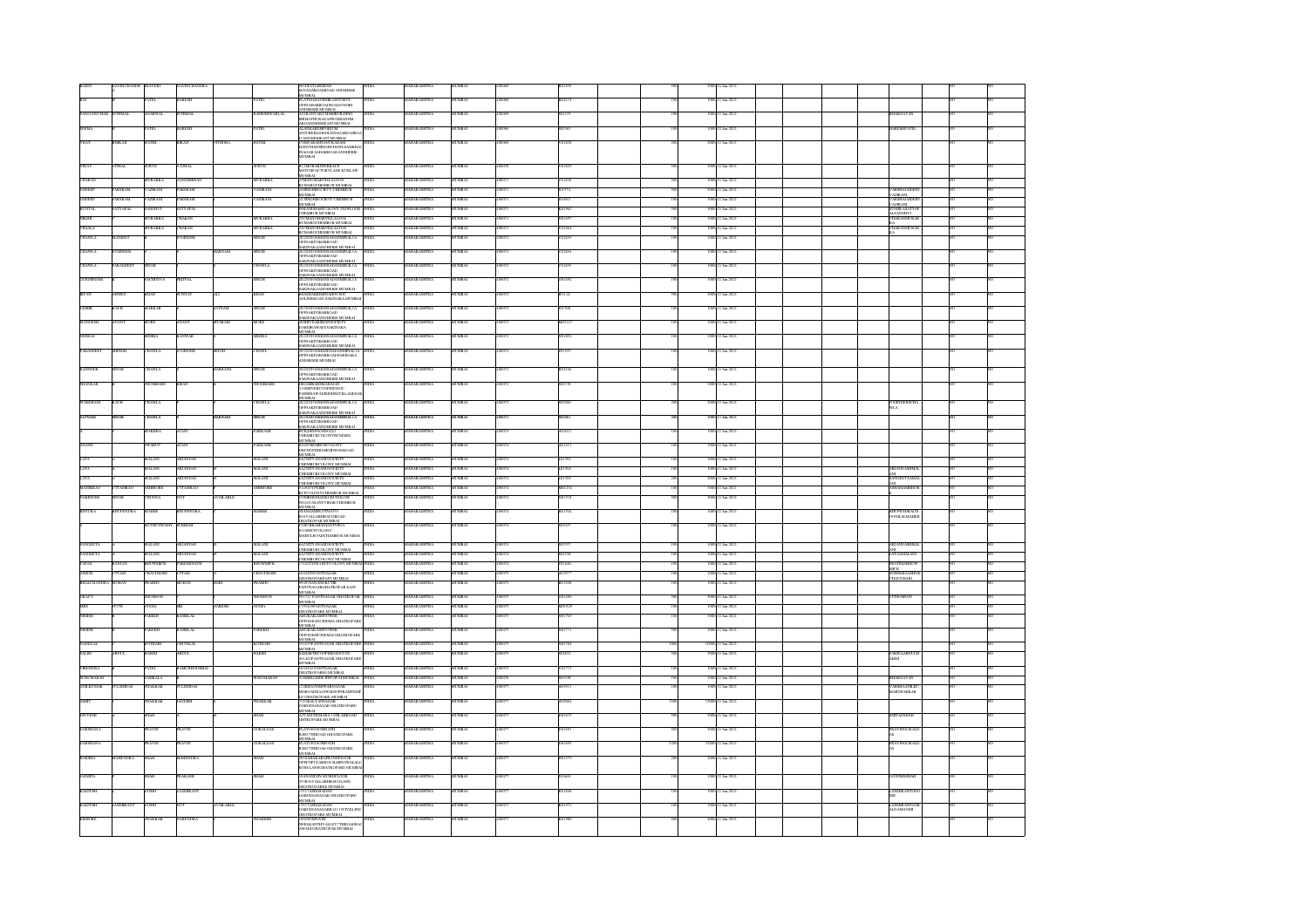|                   |                | TWANT           |                      |                 | SSINDHUWADIMGROAD                                                                                                                                                                                                   |                         | <b>MRAI</b>               |      |             |  |     |                       |  |                                |  |
|-------------------|----------------|-----------------|----------------------|-----------------|---------------------------------------------------------------------------------------------------------------------------------------------------------------------------------------------------------------------|-------------------------|---------------------------|------|-------------|--|-----|-----------------------|--|--------------------------------|--|
|                   |                |                 |                      |                 | GHATQOPAREAST MUMBAI<br>IOBSSOMNATH<br>NEELKANTHVALLEY<br>THROADRAIAWADIGHATKOPAR<br>THROADRAIAWADIGHATKOPAR                                                                                                        |                         |                           |      |             |  |     |                       |  |                                |  |
|                   |                |                 |                      |                 |                                                                                                                                                                                                                     |                         |                           |      |             |  |     |                       |  | <b>KER</b>                     |  |
|                   |                | <b>STILAL</b>   |                      | NTILA           |                                                                                                                                                                                                                     |                         | MBA                       |      |             |  |     |                       |  | SHAHP.<br>NTILAL               |  |
|                   |                |                 |                      | <b>NTILA</b>    | AUMBAI<br>MAHENDRAVIDYARTHIBHUVAN<br>OPPRAJAWADIPO MUMBAI<br>MAHENDRAVIDYARTHIBHUVAN                                                                                                                                |                         | MBA                       |      |             |  |     |                       |  |                                |  |
|                   |                | NTILAL          |                      | <b>GNTILAL</b>  | MAHENASAYIMALARI<br>ƏPPRALAWADIPO MUMBAI<br>MAHENDRAVIDYARTHIBHUVAN                                                                                                                                                 |                         | <b>IMBAI</b>              |      |             |  |     | $tan-202$             |  | Show<br>TILAL<br>SHASHOKE      |  |
| нлн               | нок            | WILAL           |                      | <b>ANTILAL</b>  | OPPRAJAWADIPO MUMBAI<br>MAHENDRAVIDYARTHIBHUVAN<br>NDIA                                                                                                                                                             | <b><i>HARASHTRA</i></b> | <b>JUMBAI</b>             |      |             |  |     | $3m-202$              |  | TILAL<br>SHAHPARESHB<br>NTILAL |  |
|                   |                |                 |                      |                 | OPPRAJAWADIPO MUMBAI<br>SHIVANJALICOOPHOSOCIETY<br><b>VARDASNAGARTAMBIPARAROAD</b>                                                                                                                                  |                         | $\overline{\mathbf{M}}$ R |      |             |  |     |                       |  | IALKOT                         |  |
|                   |                |                 |                      |                 | HBHANDUPW MUMBAI                                                                                                                                                                                                    |                         | MBA                       |      |             |  |     |                       |  |                                |  |
|                   |                |                 |                      |                 | 16RADHANIWAS<br>VILLAGEROADBHMOMAIYAPARK                                                                                                                                                                            |                         |                           |      |             |  |     |                       |  | SATISH<br>SHAH                 |  |
| RAVINDRA          |                | <b>TVI</b>      | HANATH               |                 | HANDUP MUMBAI<br>17RAIDEEPNAGAR VILLAGEROAD<br>HANDUPW MUMBAL                                                                                                                                                       | <b>ARASHTRA</b>         | <b>UMBAI</b>              |      |             |  | sam | $\frac{1}{2}$ an-2021 |  | ANDHYARS/                      |  |
| TISHKUMA          |                |                 | HAVLAI               |                 | <b>6RADHANIWAS</b>                                                                                                                                                                                                  | <b>HARASHTR</b>         | MBAI                      |      |             |  |     | J <sub>202</sub>      |  | MEENASATE                      |  |
|                   |                |                 |                      |                 | VILLAGEROADBHMOMAIYAPARK                                                                                                                                                                                            |                         |                           |      |             |  |     |                       |  | <b>UMARSHAH</b>                |  |
|                   |                | wkei            |                      | AKKEE           | HANDUP MUMBAI<br>BHANDUP MUMBAI<br>BEANDUP MUMBAI<br>NETAIISUBASHROAD MULUNDN<br>MUMBAI<br>SAMBAIIAPTSDEVIDAYALROAD                                                                                                 |                         | MBAI                      |      |             |  |     | $tan-2021$            |  |                                |  |
|                   |                |                 |                      |                 |                                                                                                                                                                                                                     |                         | MBA                       |      |             |  |     |                       |  | EELAMDB/                       |  |
| EVCHANI           |                |                 |                      | SAD             | MULUNDWEST MUMBAL<br>4GANESHKRUPA<br>1STFLOORD: AMBEDKARROAD                                                                                                                                                        | <b><i>HARASHTR</i></b>  | UMBAI                     |      |             |  |     | $Jan-202$             |  | NALDPAS/                       |  |
| YSHREE            |                | APASIA          |                      | APASU           |                                                                                                                                                                                                                     | <b>AHARASHTRA</b>       | <b>UMBAI</b>              |      |             |  |     |                       |  |                                |  |
|                   |                |                 | PUL                  |                 | MULUNDW MUMBAI<br>D3402VASUPUJYAAPPARTMENT<br>SARVODAYNAGARNAHURROAD<br>MULUNDW MUMBAI<br>J03SHITAL<br>J03SHITAL                                                                                                    |                         |                           |      |             |  |     | J <sub>202</sub>      |  | VIPULNAVINL<br>ASIA            |  |
| KALYANJI          |                |                 |                      |                 | www.www.<br>KARVODAYAPARSHWANATHNAC                                                                                                                                                                                 | <b>HARASHTRA</b>        | <b>IMRAI</b>              |      |             |  |     | Im 202                |  | <b>DI PVGOS</b>                |  |
|                   |                |                 |                      |                 | NAHURROADMULUNDW                                                                                                                                                                                                    |                         |                           |      |             |  |     |                       |  |                                |  |
| <b>ISHOR</b>      | <b>ABILDAS</b> | <b>MIA</b>      | <b>HABELDA</b>       | <b>MIA</b>      | DEVIDAYALROAD MULUND                                                                                                                                                                                                | <b>ARASHTRA</b>         | <b>IMBAI</b>              |      |             |  |     | $tan-202$             |  | <b>JARSHEDAKI</b><br>ORMALIA   |  |
| HERCHANI          |                |                 |                      |                 | MUMBAI<br>3839GEETABHUVAN ZAVERRO<br>MULUNDW MUMBAI                                                                                                                                                                 | <b>HARASHTR</b>         | MBAI                      |      |             |  |     | J <sub>202</sub>      |  |                                |  |
|                   |                |                 |                      |                 |                                                                                                                                                                                                                     |                         |                           |      |             |  |     |                       |  |                                |  |
| JANIKAN           | NTILA          |                 | <b>ANTEAL</b>        | HANLAI          | <b>TAJANTAAPARTMENT</b><br>MURARROAD MALADW MUMBAI                                                                                                                                                                  | SHTR.                   | <b>MRA</b>                |      |             |  |     |                       |  | NTDOSHI                        |  |
| <b>UDHIR</b>      |                | <b>EDHIA</b>    |                      | <b>DHIZ</b>     | 2NEEPA2NDFLOOR SNAI                                                                                                                                                                                                 | <b>ARASHTR.</b>         | <b>IMBAI</b>              |      |             |  |     | $an-202$              |  |                                |  |
|                   |                |                 |                      |                 | MULUNDW MUMBAL                                                                                                                                                                                                      |                         |                           |      |             |  |     |                       |  |                                |  |
| <b>INOD</b>       |                |                 | <b><i>ENADAS</i></b> |                 | 31 SHANSASAGAR<br>GOVERDHANNAGARLBSMARG                                                                                                                                                                             | <b>HARASHTRA</b>        | UMBAI                     |      |             |  |     | J <sub>20</sub> 202   |  | BHARTIVIN<br>MANI              |  |
| CHANDI            | <b>TASES</b>   | <b>RAJKA</b>    | <b>RAWALMAL</b>      | <b>VARAJKA</b>  | RELINDW MUMBAI<br>13204MATHURABLDG2NDFLOO                                                                                                                                                                           | <b>HARASHTRA</b>        | <b>UMBAI</b>              |      | 1424        |  |     | $3m-202$              |  |                                |  |
| <b>THANTIPPAS</b> |                | <b>IVRAIKA</b>  | <b>ORAWARMA</b>      | <b>IVRAJKA</b>  | WANPADAROAD MULUNDE<br>AWANA<br>AUMBAI<br>03204MATHURABLDG2NDFLOOR                                                                                                                                                  | <b>AHARASHTRA</b>       | <b>IMRAI</b>              |      | 01434       |  |     | Im202                 |  |                                |  |
|                   |                |                 |                      |                 | GOWANPADAROAD MULUNDW                                                                                                                                                                                               |                         |                           |      |             |  |     |                       |  |                                |  |
| <b>URMILADEVI</b> |                | SHARMA          | RAHLAD               | SHARMA<br>UMAR  | NDIA                                                                                                                                                                                                                | <b>MAHARASHTRA</b>      | <b>MUMBAI</b>             |      | 01050       |  |     | 1000 12-Jan-2021      |  | BHARTIPSHAR                    |  |
|                   |                |                 |                      |                 |                                                                                                                                                                                                                     |                         |                           |      |             |  |     |                       |  |                                |  |
| EKNATH            |                |                 |                      | <b>VANTRAJA</b> | GOWARPADAROAD MULUNI<br>MULUNAPADAROAD MULUNI<br>MULUNDOLOOV MUMBAI<br>MULUNDOLOOV MUMBAI<br>DI 2USHAVIHAROODPHSGSO<br>MULUNDW MUMBAI<br>MULUNDW MUMBANGEET<br>MANAMWARNAGEET<br>KANNAMWARNAGEET<br>KANNAMWARNAGEET |                         | MBA                       |      |             |  |     | $an-202$              |  |                                |  |
|                   |                |                 |                      |                 | <b>TKHROLIE MUMBAL</b><br>02ODHAVKRUPABLDG                                                                                                                                                                          |                         |                           |      |             |  |     |                       |  | SATYAWATIEI<br>ATHSAWANT       |  |
| <b>ANII</b>       |                |                 | REBHAI               |                 | HMALAYASOCIETYMILINDNAGA                                                                                                                                                                                            | HARASHTR.               | <b>JUMBAI</b>             |      |             |  |     | J <sub>202</sub>      |  |                                |  |
|                   |                |                 |                      |                 | <b>FROADGHATKOPARW MUMBAL</b>                                                                                                                                                                                       |                         |                           |      |             |  |     |                       |  |                                |  |
|                   |                |                 |                      |                 | 847PANKAIBBLDG2NDFLOOR<br>NEARHOTELAIRWAYSLBSMARG<br>CHATKOPARW MUMBAI<br>501DEEPALAYSTHFLOOR                                                                                                                       | <b>AHARASHTRA</b>       | <b>UMBAI</b>              |      |             |  |     | $-1$ an-202           |  | <b>JAYALAXMI</b>               |  |
| <b>HARTI</b>      |                | <b>NGHRAJKA</b> | <b>ARESH</b>         | <b>NGHRAJKA</b> |                                                                                                                                                                                                                     | <b>HARASHTRA</b>        | <b>EUMBAI</b>             |      |             |  |     | 000 12-Jan-202        |  |                                |  |
|                   |                | MANI            | <b>MNADAS</b>        | MAN             | SOMMLANE GHATKOPARW<br>MÜMBAI<br>MÜMBAI<br>HASOTIAPARTMENTS                                                                                                                                                         | <b>AHARASHTRA</b>       | UMBAI                     |      | <b>NS78</b> |  |     | J <sub>202</sub>      |  | <b>YADDA</b>                   |  |
|                   |                |                 |                      |                 | AMALANEGHATKOPAR MUMBAI                                                                                                                                                                                             |                         |                           |      |             |  |     |                       |  |                                |  |
|                   |                |                 |                      |                 |                                                                                                                                                                                                                     | <b>HARASHTR</b>         | MBAI                      |      |             |  |     | $tan-2021$            |  |                                |  |
|                   |                |                 |                      |                 | .<br>ISHABROTHERS<br>IHATKOPARW MUMBAI<br>IHATKOPARW MUMBAI<br>SD150DAMODARPARK I                                                                                                                                   |                         |                           |      |             |  |     |                       |  |                                |  |
|                   |                | un              |                      | u i li          | GHATKOPARW MUMBAI                                                                                                                                                                                                   | ASHTRA                  | <b>IMRAI</b>              |      |             |  |     |                       |  |                                |  |
|                   |                |                 | RAILA                |                 | <b>ENLKANTHNAGAR</b>                                                                                                                                                                                                |                         | MBA                       |      |             |  |     |                       |  |                                |  |
|                   |                |                 |                      |                 | <b>AWANTWADICHIRAGNAGAR</b>                                                                                                                                                                                         |                         |                           |      |             |  |     |                       |  |                                |  |
| <b>KES</b>        |                |                 |                      |                 | SAWAN IWARCHIRRON<br>GATHKOPARW MUMBAI<br>VISHATRANSPROTCO<br>VISHATKOPARW MUMBAI<br>GHATKOPARW MUMBAI<br>SPATELBHAVANNRGOPAL                                                                                       | <b>HARASHTRA</b>        | UMBAI                     |      |             |  |     | J <sub>202</sub>      |  |                                |  |
| $\frac{1}{2}$     |                | .<br>Vlari      | <b>IMATRA</b>        |                 |                                                                                                                                                                                                                     | <b>HARASHTRA</b>        | <b>UMBAI</b>              |      |             |  |     | $Jan-202$             |  |                                |  |
|                   |                |                 |                      |                 | HUVANLBSHAHSHASTR<br><b>AARGGHATKOPAR MUMBA</b><br>TOWYETHCABORATORIES                                                                                                                                              |                         |                           |      |             |  |     |                       |  |                                |  |
|                   |                |                 | RAYA                 |                 | <b>MGROAD GHATKOPAR MUMBAL</b>                                                                                                                                                                                      |                         | UMB AI                    |      |             |  |     | Im 20                 |  |                                |  |
|                   |                | <b>ALSANIA</b>  | AGESH                |                 | <b>BISSHANTINIKETAN LBSMARG</b><br><b>INDIA</b>                                                                                                                                                                     | <b>IAHARASHTRA</b>      | <b>JUMBAI</b>             |      |             |  |     | 4000 12-Jan-2021      |  | <b>JAGESHKTALS</b>             |  |
|                   |                | SAND            |                      |                 | <b>GHATKOPARW MUMBAL<br/>BISSHANTINKETAN LBSM</b><br>GHATKOPARW MUMBAL<br>ANANDMANGALFLATNOI                                                                                                                        |                         |                           |      |             |  |     | $an-202$              |  |                                |  |
|                   |                |                 |                      |                 | ANTHNAGARAGRAROAD                                                                                                                                                                                                   |                         | MRAI                      |      |             |  |     |                       |  |                                |  |
|                   |                | <b>«GHAV</b>    | <b>ENDR</b>          |                 | <b>HATKOPARW MUMBAL</b><br>HATKOPARW MUMBAL<br>CANATIOHU VAN MUR                                                                                                                                                    | HARASHTRA               | <b>IMBAI</b>              |      |             |  |     | $an-202$              |  |                                |  |
|                   |                |                 |                      |                 | GHATKOPARW MUMBAL                                                                                                                                                                                                   |                         |                           |      |             |  |     |                       |  |                                |  |
|                   |                |                 | <b>IATLAL</b>        |                 | <b>BOOKEEDISTRIBUTORS<br/>PKBULDING<br/>36SANTORUMLANEGHATKOPAR</b>                                                                                                                                                 | <b>AHARASHTRA</b>       | <b>UMBAI</b>              |      |             |  |     | 2-Jan-2021            |  |                                |  |
|                   |                |                 |                      |                 |                                                                                                                                                                                                                     |                         |                           |      |             |  |     |                       |  |                                |  |
|                   |                |                 |                      |                 |                                                                                                                                                                                                                     |                         | <b>IMBA</b>               |      |             |  |     |                       |  |                                |  |
| <b>JANTILAL</b>   |                |                 |                      |                 | SONORINI<br>MUMBAI<br>MUMBAI<br>RATELBHAVANNRGOPAL<br>BHUVANLBSHAHSENSTRI<br>MARGGHATKOPAR MUMBAI<br>21SLIMANIBHUVAN<br>ISTSAINATHNAGARLES                                                                          | ARASHTRA                | <b>IMBAI</b>              |      |             |  |     | $tan-202$             |  |                                |  |
| MEETA             |                |                 |                      |                 |                                                                                                                                                                                                                     |                         |                           |      |             |  |     |                       |  |                                |  |
|                   |                |                 | (KAF                 |                 | MARGGHATKOPAR MUMBAL<br>1112SHREEJIBHAVAN CAMALANE<br>GHATKOPALW MUMBAL                                                                                                                                             | <b>HARASHTRA</b>        | MBAI                      |      |             |  |     | J <sub>20</sub> 202   |  | <b><i>INKAJRSI</i></b>         |  |
|                   |                |                 |                      |                 | IS3DOULATNAGARROADNO10<br>PRAKASHKUNIGROUNDFLOOR<br>BORIVALIE MUMBAI<br>3E901902SWAGAT                                                                                                                              |                         |                           |      |             |  |     |                       |  |                                |  |
| <b>TARULATTA</b>  |                | <b>EHTA</b>     | <b>ARILAL</b>        | <b>JEHTA</b>    |                                                                                                                                                                                                                     | <b><i>HARASHTRA</i></b> | <b>UMBAI</b>              |      |             |  |     | J <sub>20</sub> 202   |  | HEMENDRAM                      |  |
|                   |                |                 |                      |                 | <b>BSMARGDAMODARPARK</b>                                                                                                                                                                                            |                         |                           |      |             |  |     |                       |  |                                |  |
|                   | RESE           |                 |                      |                 | <b>HATKOPARW MUMBAL</b><br>COSPSHAH<br>LUSPSHAH<br>GARODIANIVASJAYANTILALVAIS)<br>AVROA GHATKOPAR MUMBAI                                                                                                            | <b>VHARASHTRA</b>       | UMBAI                     |      |             |  |     | J <sub>202</sub>      |  | URESHI                         |  |
|                   |                |                 |                      |                 |                                                                                                                                                                                                                     |                         |                           |      |             |  |     |                       |  |                                |  |
| SANTL             |                |                 | OTALA                |                 | 14AMUNISUVRATDARSHAN<br>NAVROJILANEGHATROPAW                                                                                                                                                                        |                         | MB.                       |      |             |  |     |                       |  | USHAV.<br>LSHAH                |  |
| лип               | LE 194         | <b>GTHAV</b>    | <b>WARLAL</b>        | <b>VIII.AL</b>  | UMBAI<br>GATHALALBHUVANGANGAWAI                                                                                                                                                                                     | ARASHTRA                | MBA                       |      |             |  |     | m, 202                |  | <b><i>EANJULAISHY</i></b>      |  |
|                   |                |                 |                      |                 | ANEJAWAHARNAGARLBSMARG<br>GHATKOPARW MUMBAI                                                                                                                                                                         |                         |                           |      |             |  |     |                       |  | <b>RLALSANGHAV</b>             |  |
|                   |                | SINGH           |                      | SINGH           | 40AKSHADE DEONARBAUG<br>NDIA                                                                                                                                                                                        | <b>ANARASHTRA</b>       | MUMBAI                    | 0088 | 02682       |  |     | 1000 12-Jan-2021      |  |                                |  |
|                   |                | <b>UKWAD</b>    |                      | <b>AIKWAD</b>   | AUMBAI<br>1063732TILAKNAGAR CHEMBUI                                                                                                                                                                                 |                         | MBAI                      |      |             |  |     | $tan-2021$            |  |                                |  |
|                   |                | RWALE           |                      | RWALE           | 106 <i>5 1 5 2</i> 1 11<br>MUMBAI<br>I36MANAVKALYAN<br>IANGURNAGAR GOREGAONWES'                                                                                                                                     |                         |                           |      |             |  |     | $n-202$               |  |                                |  |
|                   |                | NIYAR           | <b>JANDULAL</b>      |                 | <b>UMBAI</b><br>237SHREEDWARKADHISHSOC                                                                                                                                                                              | HARASHTRA               | <b>UMBAI</b>              |      | $^{2141}$   |  |     | $tan-202$             |  |                                |  |
|                   |                |                 |                      |                 | <b>JANGURNAGAR GOREGAONW</b>                                                                                                                                                                                        |                         |                           |      |             |  |     |                       |  |                                |  |
|                   |                | HOT             |                      | ноп             | MUMBAI<br>COSHREECHANDMUCHHAL                                                                                                                                                                                       | <b>AHARASHTRA</b>       | <b>DMBA</b>               |      |             |  |     |                       |  |                                |  |
|                   |                |                 |                      |                 | SHOPNO3HEERAMANIRATANSOCI<br>ETY BANGURNAGARGOREGAONW<br>UMBAI                                                                                                                                                      |                         |                           |      |             |  |     |                       |  |                                |  |
|                   |                |                 |                      |                 |                                                                                                                                                                                                                     |                         |                           |      |             |  |     |                       |  |                                |  |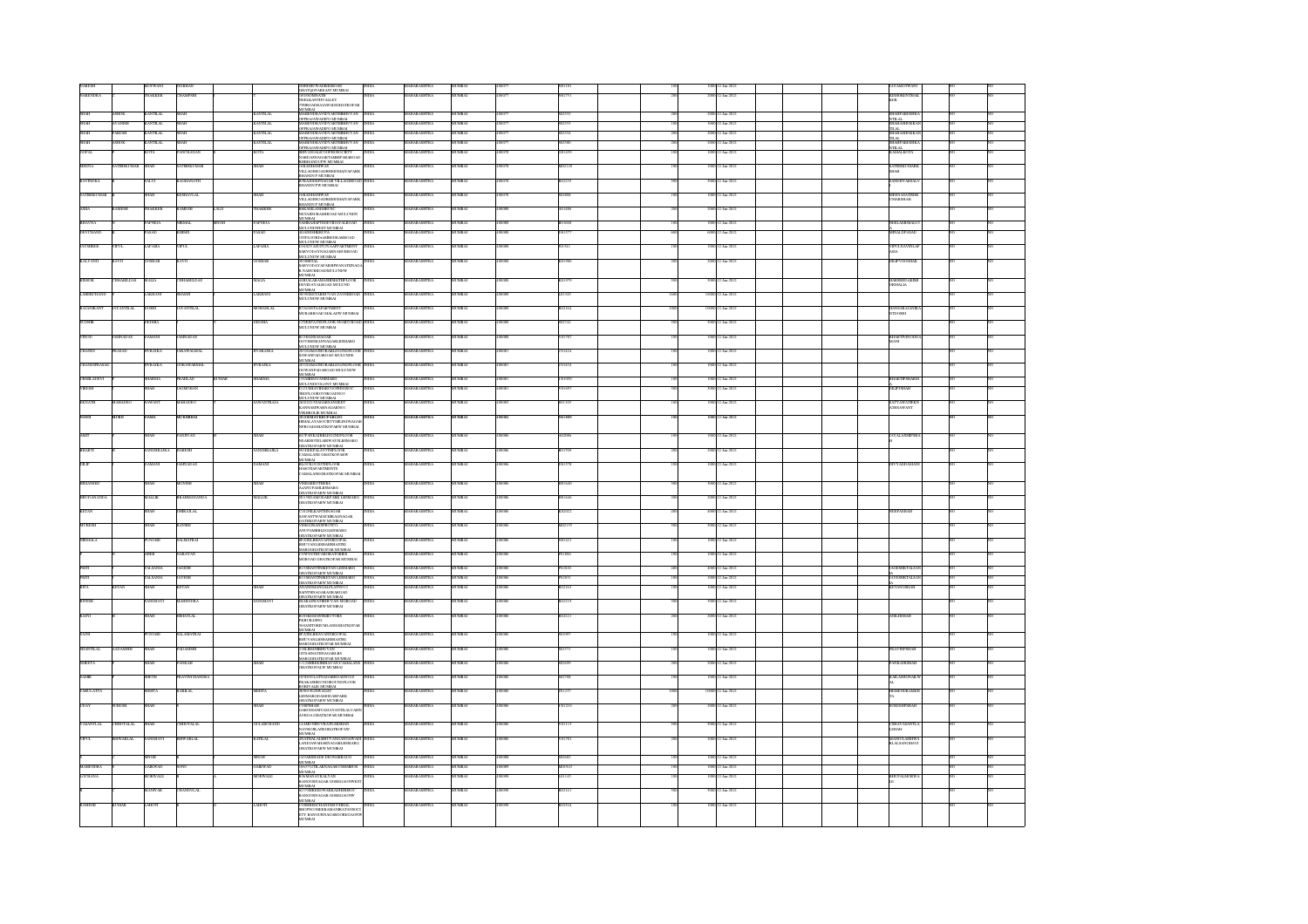|                    |                 |                 | <b>SARAM</b>      |                | 41057MHBCOLONY<br>KORAIRDBORIULIWEST MUMBAI                                                                                                                                  | <b>HARASHTR</b>         | MBA             |       |  |                         |                     |  |                            |  |
|--------------------|-----------------|-----------------|-------------------|----------------|------------------------------------------------------------------------------------------------------------------------------------------------------------------------------|-------------------------|-----------------|-------|--|-------------------------|---------------------|--|----------------------------|--|
|                    |                 |                 |                   |                | 402YOGINAGAR                                                                                                                                                                 |                         |                 |       |  |                         |                     |  |                            |  |
|                    |                 |                 |                   |                | <b>KSARROADBORIVILWEST</b>                                                                                                                                                   |                         |                 |       |  |                         |                     |  |                            |  |
| ARISH              |                 | <b>NDA</b>      | RSHOTTAM          |                | IUMBAI<br>#91OLDMHBCOLONY GORAIRI                                                                                                                                            | <b>ARASHTRA</b>         | <b>IMBAI</b>    |       |  |                         | $tan-202$           |  |                            |  |
|                    |                 | <b>IAUPTANI</b> | <b>TENDRA</b>     | HUPTANI        | BORIVLIW MUMBAI<br>DS003YOGINAGAR EKSARROAD                                                                                                                                  | <b>HARASHTRA</b>        | UMBAI           |       |  | 14000                   | $3m-202$            |  |                            |  |
|                    |                 | <b>TARWAL</b>   |                   | <b>ALABLE</b>  | IORIVALIW MUMBAI<br>CCHAMPAVIHARMGROAD<br>ANDIVALIW MUMBAL                                                                                                                   |                         | <b>IMRAI</b>    |       |  |                         | 1000 12-Jan-202     |  |                            |  |
|                    |                 | $\overline{u}$  |                   |                |                                                                                                                                                                              |                         | <b>MPA</b>      |       |  |                         | J <sub>20</sub>     |  |                            |  |
| <b>HWIN</b>        |                 | <b>JEHTA</b>    | <b>MABHABHAI</b>  |                | <b>INDIA</b>                                                                                                                                                                 | <b>ARASHTRA</b>         | <b>UMBAI</b>    | 1978  |  |                         | 2000 12-Jan-2021    |  |                            |  |
| <b>SHVIN</b>       |                 | <b>HANDHAR</b>  | <b>MRUTLAL</b>    | <b>ANDHAR</b>  | BORIVALIWEST MUMBAL<br>ASHIVINAKHANDHAR<br>DV<br>25YEJPRAKASHBUILDING                                                                                                        | <b>MARASHTRA</b>        | UMBAI           | 1982  |  | $\frac{5000}{2000}$     | 2-Jan-2021          |  |                            |  |
|                    |                 |                 |                   |                | DATTAPADAROAD MUMBAI<br>C1208YOGINAGAR<br>EKSARROADBORIVALI MUMBAI                                                                                                           |                         |                 |       |  |                         | $an-202$            |  |                            |  |
|                    |                 |                 |                   |                | <b>VITHALKRUPAKUNJVIHARSOCIE</b>                                                                                                                                             |                         |                 |       |  |                         |                     |  | HIMA<br>LANI               |  |
| RUESH              | <b>UMAR P</b>   | <b>JUPTA</b>    | <b>SHPCHAND</b>   | <b>KIPTA</b>   | IY CHAUDAWARKARROAD                                                                                                                                                          | <b><i>HARASHTRA</i></b> | <b>EUMBAI</b>   |       |  | 2000                    | 2-Jan-2021          |  |                            |  |
|                    |                 |                 |                   |                | SORIVLIW MUMBAI<br>104BPARESHAPPARTMENT<br>SVPROAD BORIWALIW MUMBAI                                                                                                          |                         |                 |       |  |                         |                     |  | PRAKASI<br>PSHAH           |  |
| DILIPKUMAR         |                 | <b>SHAH</b>     | RAKASH            | HAND           | <b>HBPARESHAPPARTMENT</b>                                                                                                                                                    | <b>AHARASHTRA</b>       | <b>UMBAI</b>    |       |  |                         | 15000 12-Jan-202    |  | PRAKASHCH                  |  |
| OVIND              | OPAL            | <b>NRHAG</b>    | DPAL              | IANBHA         | 404BPARESHAPPARTMENT<br>SVPROAD BORIVALIW MUMBAI<br>TAMOHANTARRACE<br>KASTURPARKSIMPOLIROAD                                                                                  | <b>HARASHTR</b>         | <b>IMBAI</b>    |       |  | $\overline{\text{max}}$ | J <sub>202</sub>    |  |                            |  |
|                    |                 |                 |                   |                |                                                                                                                                                                              |                         |                 |       |  |                         |                     |  |                            |  |
| άATLAI             |                 |                 | <b>EBHERAM</b>    |                | IORIVALIW MUMBAI<br>11208YOGINAGAR<br>KSARROADBORIVALI MUMBAI                                                                                                                |                         | <b>MRZ</b>      |       |  |                         |                     |  |                            |  |
| HEMANT             | MAR             | <b>UPTA</b>     | <b>HPCHANI</b>    | <b>TPTA</b>    | <b>VITHALKRUPAKUNJVIHARSOCI</b>                                                                                                                                              | <b>HARASHTRA</b>        | <b>IMRAI</b>    |       |  |                         |                     |  |                            |  |
|                    |                 |                 |                   |                | Y CHAUDAWARKARROAD                                                                                                                                                           |                         |                 |       |  |                         |                     |  |                            |  |
| <b>HAREDRA</b>     |                 |                 | ABHUDAS           |                |                                                                                                                                                                              | <b>MARASHTRA</b>        | <b>EUMBAI</b>   |       |  |                         | 2-Jan-2021          |  | RTIDHR                     |  |
|                    |                 |                 |                   |                | TY CHAUDAWARKARKOAD<br>BORIVLIW MUMBAI<br>HARENDRADHRUV<br>B40SILVERGOLDOPPUNIONBANK<br>MANDPESHWARROADBORIVLIW<br>MUMBAI                                                    |                         |                 |       |  |                         |                     |  |                            |  |
| HEMANTKUM          |                 | <b>GUPTA</b>    | RSHPCHAD          | <b>JUPTA</b>   | VITHALKRUPAKUNJVIHARSOCIE                                                                                                                                                    | <b>AHARASHTRA</b>       | <b>JUMBAI</b>   |       |  |                         | J <sub>20</sub> 202 |  |                            |  |
|                    |                 |                 |                   |                | IY CHANDAWARKARROAD                                                                                                                                                          |                         |                 |       |  |                         |                     |  |                            |  |
| TESH               |                 |                 | <b>INCHANDE</b>   | Ϲ              | BORIVLIW MUMBAI<br>C311RAJAPARTMEMT<br>SAIBABANAGAR BORIVALIW                                                                                                                | <b>HARASHTR</b>         | MBAI            |       |  |                         | $an-202$            |  |                            |  |
| HIRALAL            |                 | <b>TUAR</b>     | <b>ANGORAT</b>    | <b>THAR</b>    | IUMBAI<br>J12301 YOGINAGAR BORIVLIW                                                                                                                                          | <b>HARASHTR</b>         | <b>JUMBAI</b>   |       |  |                         | $Jan-202$           |  |                            |  |
| <b>JAIKUMAR</b>    |                 |                 |                   |                | A2200 -<br>AUMBAI<br>SUNDERDHAMFLATNO101                                                                                                                                     | ASHTR.                  | MBA             |       |  |                         | m, 202              |  |                            |  |
| <b>ISHOS</b>       |                 |                 |                   |                | MUMBAI<br>AIOLIAYVAIBHAVAPPT<br>JAMBHALIGALLY BORIVLIW                                                                                                                       |                         | MBA             |       |  |                         |                     |  |                            |  |
|                    |                 |                 |                   |                |                                                                                                                                                                              |                         |                 |       |  |                         |                     |  |                            |  |
| KALPESE            |                 |                 | NUBHA             |                | MOLOGONI<br>UMBAI<br>102SAMARTHCOMPLEX<br>SAIBABANAGAR BORIVALIW                                                                                                             | <b>ARASHTR.</b>         | UMBAI           |       |  |                         |                     |  |                            |  |
| <b>MUKESHKUMAR</b> |                 | <b>SUPTA</b>    | SHPCHAND          | <b>JUPTA</b>   | <b>AUMBAI<br/> VITHALKRUPAKUNJVIHARSOCIE</b><br>NDL                                                                                                                          | <b>AHARASHTRA</b>       | <b>IUMBAI</b>   | 11992 |  |                         | 2000 12-Jan-2021    |  |                            |  |
|                    |                 |                 |                   |                | TY CHAUDAWARKARROAD<br>BORIVLIW MUMBAI<br>26ANANDMANGALIINDFLOOR<br>JAMBLIGALLY SVROAD MUMBAI                                                                                |                         |                 |       |  |                         |                     |  |                            |  |
| <b>VHENDS</b>      |                 |                 |                   |                |                                                                                                                                                                              |                         |                 |       |  |                         |                     |  |                            |  |
| <b>NARASINHA</b>   |                 |                 | <b>ISHNA</b>      |                | <b>EEVANANANDAPTS</b>                                                                                                                                                        | <b><i>HARASHTRA</i></b> | <b>JUMBAI</b>   |       |  |                         | 5000 12-Jan-2021    |  |                            |  |
|                    |                 |                 |                   |                | FLAT27JEEVANBIMANAGAR                                                                                                                                                        | HARASHTRJ               | MB.             |       |  |                         |                     |  |                            |  |
|                    |                 |                 |                   |                | BORIVILIW MUMBAI<br>301POOJAAPARTMENT<br>10STARCOTTAGESCOOPHOGSOC<br>EKSARROADBORIVALLIW                                                                                     |                         |                 |       |  |                         |                     |  |                            |  |
| <b>NILESH</b>      |                 | <b>TAH</b>      | HMANLAL           |                | <b>UMBAI</b><br>)SBSMINUAPPTOPPGOKULHOTEL, I                                                                                                                                 | <b>AHARASHTRA</b>       | <b>JUMBAI</b>   |       |  |                         | 2-Jan-2021          |  | KHILSHAH                   |  |
|                    |                 |                 |                   |                | MANDPASHWARROAD BORIVALIW                                                                                                                                                    |                         |                 |       |  |                         |                     |  |                            |  |
| PRATAP             | <b>ZDHARLAL</b> | ANGHAVI         | DHARLAL           | NGHAVI         | SIANDEN<br>MIJMBAI<br>AU 28 ABANAGARSVROAD<br>BABANAGARSVROAD<br>BORIVALIWEST MUMBAI<br>I 4 MANSKASTURPARK                                                                   | <b><i>HARASHTRA</i></b> | UMBAI           |       |  |                         | J <sub>20</sub> 202 |  | SUDHAPRATA<br>HAISANGHAVI  |  |
| ARESE              |                 |                 |                   |                |                                                                                                                                                                              | <b>HARASHTRA</b>        | MRA             |       |  |                         |                     |  | <b>TAPSHAH</b>             |  |
|                    |                 |                 |                   |                | <b>BDSUVARNAHOSPITAL</b><br>BDSUVARNAHOSPITAL<br>SHIMPOLIROADBORIVALIWEST                                                                                                    |                         |                 |       |  |                         |                     |  |                            |  |
|                    |                 |                 |                   |                | AUMBAI<br>ISAMBUPARTMENTS                                                                                                                                                    |                         | <b>MBA</b>      |       |  |                         |                     |  | <b>SHRICHA</b>             |  |
|                    |                 |                 |                   |                | 2SAMBLAPARTMENTS<br>KASTURPARKSHIMPOLIROAD<br>BORIVALIW MUMBAL<br>AL33JAIPUNITNAGARPLOTNOL                                                                                   |                         |                 |       |  |                         |                     |  | <b>AICHANDSHAH</b>         |  |
| <b>SHPA</b>        |                 |                 |                   |                | REDELOORSVROAD BORIVALIW                                                                                                                                                     |                         | <b>MRAI</b>     |       |  |                         |                     |  | VIRENKIRTIK.<br>TDAGLI     |  |
|                    |                 |                 | RASINHA           |                | MUMBAI<br>MUMBAI<br>FENANANDAPTS<br>FLAT27JEEVANBIMANAGAR                                                                                                                    | <b>AHARASHTRA</b>       | <b>IUMBAI</b>   |       |  |                         | 3 <sub>202</sub>    |  | <b>NARASINHAR</b>          |  |
|                    |                 |                 |                   |                | BORIVILIW MUMBAI<br>19401 DDALVIN MUAR                                                                                                                                       |                         |                 |       |  |                         |                     |  |                            |  |
|                    |                 |                 |                   |                | <b>IMPOLIROAD BORIVLIW MUMBA</b>                                                                                                                                             |                         |                 |       |  |                         |                     |  |                            |  |
|                    |                 | UPTA            | <b>IKESHKUMAR</b> | <b>IPT</b>     | VITHALKRUPAKUNJVIHARSOCIE<br>IY CHAUDAWARKARROAD                                                                                                                             | <b>HARASHTRA</b>        | UMBAI           |       |  |                         | $tan-202$           |  |                            |  |
| <b>ENDR</b>        |                 |                 |                   |                | BORIVLIW MUMBAI<br>BLOCKNO181STFLOOR<br>SILVERGELDSVPROAD BORIVLIW                                                                                                           |                         |                 |       |  |                         |                     |  |                            |  |
|                    |                 |                 |                   |                |                                                                                                                                                                              |                         |                 |       |  |                         |                     |  | KALPANA<br>RAGHIA          |  |
| NOD                | <b>JANLAI</b>   |                 |                   |                | ÆMBAI<br>EWPREMNAGAR<br><b>DEISTELOORSVPATELROAD</b>                                                                                                                         |                         | <b>MRAI</b>     |       |  |                         |                     |  |                            |  |
| IREN               | <b>NDRA</b>     | <b>IUPTANI</b>  | <b>ENDRA</b>      |                |                                                                                                                                                                              | <b>AHARASHTRA</b>       | UMBAI           |       |  |                         | J <sub>202</sub>    |  |                            |  |
|                    |                 |                 |                   |                |                                                                                                                                                                              |                         | MRA             |       |  |                         |                     |  |                            |  |
| WEETA              |                 |                 |                   |                | DS ISTELOORSVPATIEROAD<br>BORIVALIW MUMBAI<br>VIRENSANITATION<br>VIRENSANITATION<br>SVROADBORIVLIW MUMBAI<br>ALSHILPAAPARTMENT<br>DRCHARATSINGHCOLONY<br>DRCHARATSINGHCOLONY |                         |                 |       |  |                         |                     |  | UMARLAL'                   |  |
| <b>SHANCH</b>      |                 |                 | <b>MCHANDR</b>    |                | <b>IVROADANDHERIW MUMBAL</b>                                                                                                                                                 |                         | MB <sub>2</sub> |       |  |                         |                     |  |                            |  |
|                    |                 |                 |                   |                | SHEREPUNJABSOCIETY<br>MAHAKALIROADANDHERIEAST                                                                                                                                |                         |                 |       |  |                         |                     |  |                            |  |
|                    |                 |                 |                   |                | NUMBAL<br>SOMADHUKUNIPLOT285<br>SHEREPUNJABCOLONY ANDHERI                                                                                                                    |                         |                 |       |  |                         |                     |  |                            |  |
| <b>RANAV</b>       |                 | <b>RTH</b>      | NOD               | <b>ANDRA</b>   | <b>UMBAI<br/>62SHEREPUNJABSOCIETY</b>                                                                                                                                        | <b><i>HARASHTRA</i></b> | <b>JUMBAI</b>   | 189   |  | 8000                    | J <sub>202</sub>    |  |                            |  |
|                    |                 |                 |                   |                | BEHINDTOLANICOLLEGE                                                                                                                                                          |                         |                 |       |  |                         |                     |  |                            |  |
| RAESH              | RALAL           | OTADIA          | RALAL             | <b>JIADIA</b>  | BEHINDTOLANICOLLEGE<br>SACROADANDHERE MUMBAI<br>STRAWARSISTELOOR<br>DRCHARATSINGHCOLONY<br>VINDHERIE MUMBAI<br>VINDHERIE MUMBAI<br>VINDHYAC27 ANUSIA<br>VINDHYAC27 ANUSIA    | HARASHTRA               | MBAI            |       |  |                         | $-3an-2021$         |  |                            |  |
| ANTHONY            | <b>ALVADOR</b>  | <b>RNANDES</b>  | EGORY             | <b>BNANDES</b> |                                                                                                                                                                              | <b>HARASHTRA</b>        | <b>IMRAI</b>    |       |  |                         | $Jan-202$           |  | PRISCILLAFER?<br>NDES      |  |
|                    |                 |                 |                   |                | OMBAY MUMBAI<br>SHIRWADBLDGROOMNO27                                                                                                                                          |                         |                 |       |  |                         |                     |  |                            |  |
| WJAY               | <b>TIBHA</b>    |                 | TIBHA             |                | MANCHUBHAIROAD MALADE                                                                                                                                                        | <b>HARASHTRA</b>        | UMBAI           |       |  |                         | J <sub>202</sub>    |  |                            |  |
| NUPAM              |                 |                 |                   | e ik'i         | MUMBAI<br>06JBINDRAPRATH<br>ITENDRAROAD MALADE MUMBAI                                                                                                                        |                         | <b>MRZ</b>      |       |  |                         |                     |  |                            |  |
|                    |                 | <b>RA</b>       |                   |                |                                                                                                                                                                              | <b>HARASHTRA</b>        | <b>IMBAI</b>    |       |  |                         | $tan-202$           |  |                            |  |
|                    |                 |                 |                   |                | B408SHREERAMKUNJ<br>HAJIBAPUROAD MALADE MUMBAI                                                                                                                               |                         |                 |       |  |                         |                     |  |                            |  |
|                    |                 |                 |                   |                | 902ABHISHEK<br>IROFFWADIDATTMANDIRROAD                                                                                                                                       |                         |                 |       |  |                         | $tan-202$           |  |                            |  |
| CHANDRAVA          |                 |                 | KHALAI            |                | MALALDE MUMBAI                                                                                                                                                               | <b>HARASHTRA</b>        | <b>MRAI</b>     |       |  |                         |                     |  | <b>CHALALKS</b>            |  |
|                    |                 |                 |                   |                | LANISATIMARGMALADE MUMBAI                                                                                                                                                    |                         |                 |       |  |                         |                     |  |                            |  |
| <b>CHAMPAKLAL</b>  |                 | SHETH           | <b>AHYABHAI</b>   |                | <b>A3MAYURAPT JITENDRAROAD</b><br><b>INDIA</b>                                                                                                                               | <b>ANHARASHTRA</b>      | <b>MUMBAI</b>   |       |  |                         | 4000 12-Jan-2021    |  |                            |  |
| HARSHA             |                 |                 |                   |                | MALADEAST MUMBAI<br>WMCHAWLDEVCHANDNAGAR<br>HAJIBAPUROAD MALADE MUMBA                                                                                                        |                         |                 |       |  |                         |                     |  |                            |  |
| vom.               |                 | ura t           | ano               | an i           | MALADCOOPHOSOLTD                                                                                                                                                             | <b>AHARASHTRA</b>       | <b>TIMBAI</b>   |       |  |                         | 9000 12-Jan-2021    |  |                            |  |
|                    |                 |                 |                   |                | BLDGNOSFLTANOS<br>PODDARROADMALADEAST                                                                                                                                        |                         |                 |       |  |                         |                     |  |                            |  |
| <b>TENDRA</b>      |                 |                 |                   |                | MUMBAI<br>LAISHWARBHUVAN<br>SHIVAIICHOWK<br>DAFTARIROADMALADE MUMBAI                                                                                                         |                         |                 |       |  |                         | $tan-202$           |  |                            |  |
|                    |                 |                 |                   |                |                                                                                                                                                                              |                         |                 |       |  |                         |                     |  |                            |  |
| KAMLESH            | HABILDAS        | nshi            | <b>HABILDAS</b>   |                | <b>HANUYOTI NEVETIAROAD</b>                                                                                                                                                  | <b><i>HARASHTRA</i></b> | UMBAI           |       |  |                         | Im 202              |  | MPAKLA<br><b>CHAMPAKLU</b> |  |
| KANTILAL           | ANGJ            | WANIA           | ANGJI             | AMANIA         | MALADEAST MUMBAI<br>MALKANIESTATEROOMNO6<br><b>SDL</b><br>CHAWLNOSADUTTMANDIRROAD                                                                                            | <b>AHARASHTRA</b>       | <b>JUMBAI</b>   |       |  |                         | $Jan-202$           |  |                            |  |
|                    |                 |                 |                   |                |                                                                                                                                                                              |                         |                 |       |  |                         |                     |  |                            |  |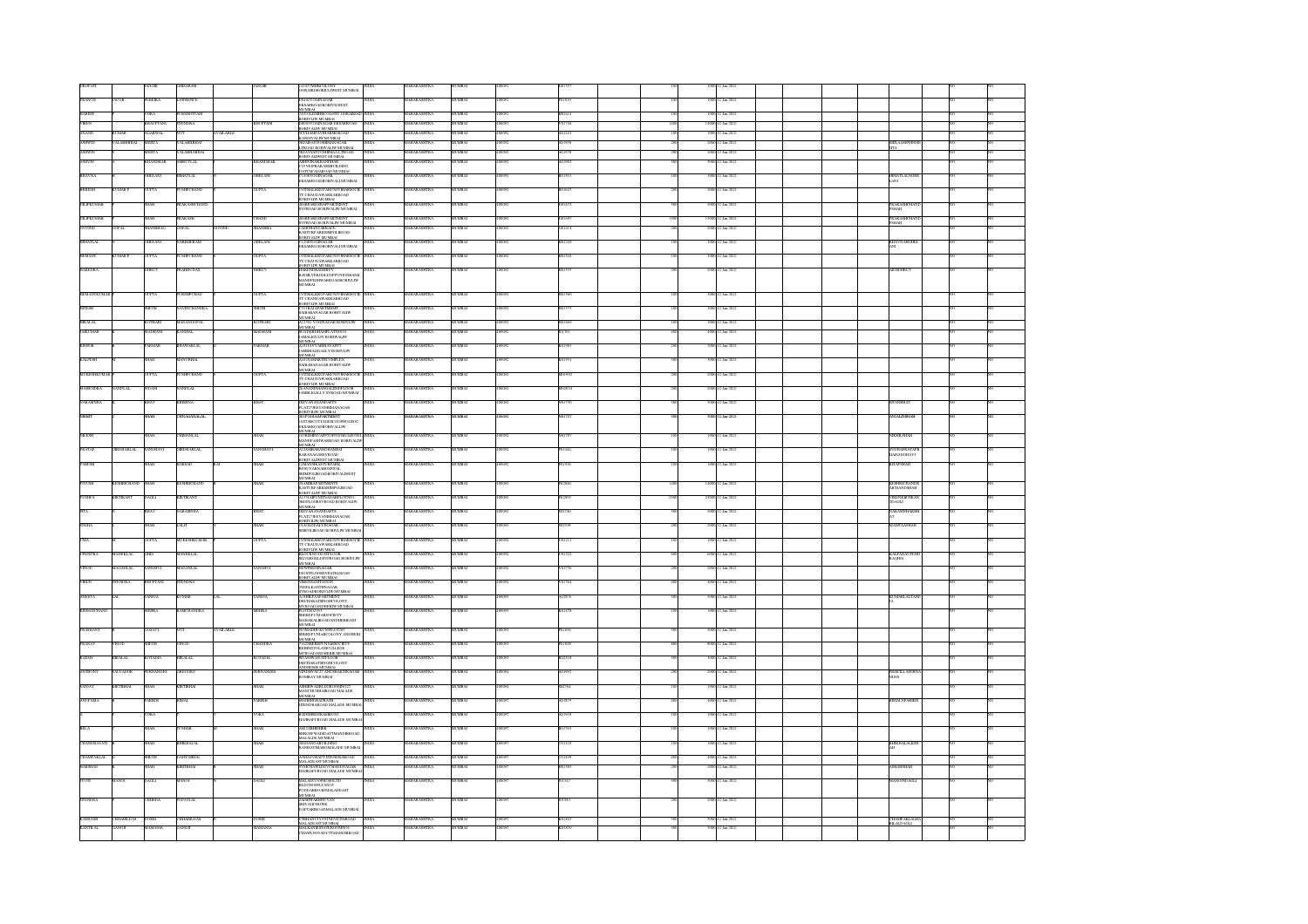| <b>MUKESE</b>              | <b>IPATE AI</b>                    |                         |                   | <b>MLABLE</b> |               | 01PREMKUNIGOKHLEWADI<br>!ANISATIMARGMALADE MUMBAI                                                                                                                                                |              | <b>HARASHTRA</b>   | <b>MRA</b>               |                  |      |                                       |  |  |                                     |  |
|----------------------------|------------------------------------|-------------------------|-------------------|---------------|---------------|--------------------------------------------------------------------------------------------------------------------------------------------------------------------------------------------------|--------------|--------------------|--------------------------|------------------|------|---------------------------------------|--|--|-------------------------------------|--|
|                            |                                    |                         |                   |               |               | 19SINDHIWADIOPPRLYST<br>MANCHUBHAIROAD MALAD                                                                                                                                                     |              |                    |                          |                  |      |                                       |  |  |                                     |  |
|                            |                                    |                         |                   |               | GЦ            |                                                                                                                                                                                                  |              |                    |                          |                  |      | $tan-202$                             |  |  |                                     |  |
|                            |                                    |                         |                   |               |               | MUMBAI<br>MALADCOOPHOSOLTD<br>BLDGNOSFLATNOS<br>PODDARROADMALADEAST                                                                                                                              |              |                    |                          |                  |      |                                       |  |  |                                     |  |
| MANOJ                      |                                    | кaт                     | <b>GINDA</b>      |               | юū            | MUMBAI<br>MALADCOOPHOSOLTD                                                                                                                                                                       |              | <b>HARASHTRA</b>   | UMBAI                    |                  |      | $-3m-202$                             |  |  |                                     |  |
|                            |                                    |                         |                   |               |               | BLDGNOSFLATNOS<br>PODDARROADMALADEAST                                                                                                                                                            |              |                    |                          |                  |      |                                       |  |  |                                     |  |
| MANOJ                      |                                    | <b>HADV</b>             | ALVANJIT          |               | <b>HHADVA</b> | MUMBAI<br>COBHAWANJHKARANI<br>LANDIRABHUVAN<br>RANISATIMARGKNOTKUVAROAD                                                                                                                          |              | <b>AHARASHTRA</b>  | <b>UMBAI</b>             |                  |      | 12-Jan-2021                           |  |  |                                     |  |
|                            |                                    |                         |                   |               |               | <b>LANSKA<br/>MUMBAI<br/>AUGHOMDATTAMANDIRSOC<br/>DATTAMANDIRCROSSROAD<br/>MALADE MUMBAI<br/>ISJAIBHAVANIMARG</b>                                                                                |              |                    |                          |                  |      |                                       |  |  |                                     |  |
| <b>PRAHLAD</b>             | KIMAR                              | <b>AMRA</b>             |                   |               | MERTILAL      |                                                                                                                                                                                                  | <b>CIVEA</b> | <b>MAHARASHTRA</b> | <b>ELMRAT</b>            | 1374             |      | 1000 12-5m2021                        |  |  | URMILADEVIP                         |  |
| REKHA                      |                                    | RIKH                    |                   |               |               | <b>MULINDCOLONY MUMBAL</b><br>A304ABHISEKAPARTMENT                                                                                                                                               |              | <b>AAHARASHTRA</b> | <b>UMBAI</b>             | na.              | 2000 | 2-Jan-2021                            |  |  | ARMA<br>NITINNATVARL                |  |
|                            |                                    |                         |                   |               |               | <b>UTTMANDIRROAD</b><br>JPPGOPPLSADANMALADE                                                                                                                                                      |              |                    |                          |                  |      |                                       |  |  | PARIKH                              |  |
| <b>RAJESH</b>              |                                    | <b>HADRA</b>            | VANANJI           |               | HADRA         | MUMBAL<br>SHANTIVANSAS02<br>RAHEEJATOWNSHIPMALADE                                                                                                                                                |              | <b>AAHARASHTRA</b> | UMBAI                    | 2129             | 2000 | 2-Jan-2021                            |  |  |                                     |  |
| REKHA                      |                                    |                         |                   |               |               | RATHEIGH<br>MUMBAL<br>MUMBAL<br>DUTMANDIRROADOPPGOPALSAD<br>AN MALADE MUMBAL<br>RODARCHAWLPODARROAD<br>PODARCHAWLPODARROAD<br>PODARCHAWLPODARROAD                                                |              |                    |                          |                  |      |                                       |  |  |                                     |  |
| <b>SMITA</b>               |                                    | ATHAK                   | JENDRA            |               |               |                                                                                                                                                                                                  |              | <b>AHARASHTRA</b>  | UMBAI                    |                  |      | J <sub>20</sub> 202                   |  |  | <b>LPARIKH</b><br><b>PAIENDRAIP</b> |  |
|                            |                                    |                         |                   |               |               |                                                                                                                                                                                                  |              |                    |                          |                  |      |                                       |  |  |                                     |  |
| SAROJ                      |                                    | a ari                   | <b>HIKAN</b>      |               |               | MALADEAST MUMBAI<br>BSIQBALHOUSE PSOLICITORROAL<br>MALADE MUMBAI                                                                                                                                 |              | <b>AHARASHTRA</b>  | UMBAI                    |                  |      | J <sub>202</sub>                      |  |  |                                     |  |
| <b>SHRIKANT</b>            |                                    | <b>RSARL</b>            |                   |               |               | SRANISATIMARG<br>HRINIWASHOUSE<br>STFLOORMALADE MUMBAI<br>67KONKANIPADAROAD                                                                                                                      |              | <b>SHTP</b>        | <b>UMBA</b>              |                  |      | J <sub>202</sub>                      |  |  |                                     |  |
| VIRN                       |                                    |                         |                   |               |               |                                                                                                                                                                                                  |              |                    |                          |                  |      |                                       |  |  | RAHLADR<br>ERIWAL                   |  |
|                            |                                    |                         |                   |               |               | 467KONKANIPADAROAD<br>706SAKETBULD<br>NEARSANTARAMTALAB MUMBAI                                                                                                                                   |              |                    |                          |                  |      |                                       |  |  |                                     |  |
| <b>CHETAN</b>              |                                    |                         | <b>UPENDRA</b>    |               |               | ERIGOLDFLATNO604<br>ASANTVALLYFLIMCITYROAD                                                                                                                                                       |              | <b>ANHARASHTRA</b> | <b>JUMBAI</b>            |                  |      | J <sub>202</sub>                      |  |  |                                     |  |
| <b>SHASHI</b>              |                                    |                         | ANKARAN           |               |               | AALADEAST MUMBAI<br>IOOMNO7BAITULAMANCHAWL                                                                                                                                                       |              | <b>ANARASHTRA</b>  | <b>IUMBAI</b>            | 2830             | 4000 | 12-Jan-2021                           |  |  |                                     |  |
|                            |                                    |                         |                   |               |               | CHAKALAROADOPPZENITHCOMP<br>UTERS ANDAERIE MUMBAI                                                                                                                                                |              |                    |                          |                  |      |                                       |  |  |                                     |  |
| ARVIND                     |                                    |                         |                   |               |               | VYOMCOOPSOCIETYBLDG21C13<br>ZALAWADNAGARACROAD<br>KANDIVALIE MUMBAI<br>6DALICANAGARELATNO201<br>2NDFLOORJOKHANDWALACOMP<br>EX KANDIVLIE MUMBAI<br>FRAVINGENIERATISTANI<br>KANTABHIRAMIASCHAWI    |              |                    |                          |                  |      |                                       |  |  |                                     |  |
| GUNJAN                     |                                    | <b>GARWAL</b>           | <b>IHUMAR</b>     |               | <b>ARWAL</b>  |                                                                                                                                                                                                  |              | <b>IAHARASHTRA</b> | UMBAI                    | $\overline{M48}$ |      | $Jan-202$                             |  |  | JAIKUMARAG.<br>WAL                  |  |
| <b>HITESH</b>              |                                    | VLA                     | ARAMSH            |               |               | <b>KANTABHIRAMDASCHAWL</b>                                                                                                                                                                       |              | <b>AHARASHTRA</b>  | UMBAI                    |                  |      | J <sub>202</sub>                      |  |  |                                     |  |
|                            |                                    |                         |                   |               |               | <b>AKURLIROADKANDIVALIE</b>                                                                                                                                                                      |              |                    |                          |                  |      |                                       |  |  |                                     |  |
|                            |                                    |                         |                   |               |               | <b>dimbal<br/>039LAXMISADAN<br/>SHOKNAGARXROAD3<br/>CANDIVLIEAST MUMBAL<br/>303VIJAPURNAGAR</b>                                                                                                  |              | <b>HARASHTRA</b>   | <b>UMBAI</b>             |                  |      |                                       |  |  | <b>TENDRAD</b>                      |  |
| <b>JAYANTILAI</b>          |                                    |                         | .<br>MANT AI      |               |               | ACROADK ANDIVALI EAST                                                                                                                                                                            |              | ARASHTRA           | <b>IMRAI</b>             |                  |      |                                       |  |  |                                     |  |
|                            |                                    | <b>IALIK</b>            | VAR               |               | <b>NK</b>     | <b>ILMBAL</b><br>361NABARDNAGAR<br>THAKURCOMPLEX KANDIVALIE                                                                                                                                      |              | <b>ANHARASHTRA</b> | <b>JUMBAI</b>            | 1987             |      | J <sub>202</sub>                      |  |  |                                     |  |
| KETAN                      |                                    | <b>EHTA</b>             | <b>JANUCHANDR</b> |               | EHTA          | <b>AUMBAI<br/>03ASABARMATIAPT</b>                                                                                                                                                                |              | <b>IAHARASHTRA</b> | <b>IUMBAI</b>            | 2016             | 8000 | 12-Jan-2021                           |  |  |                                     |  |
|                            |                                    |                         |                   |               |               | 103ASABARMATIAPT<br>SAHAKARGRAMASHOKNAGAR<br>ROADNO3KANDIVALIE MUMBAI                                                                                                                            |              |                    |                          |                  |      |                                       |  |  |                                     |  |
|                            |                                    | ARN.                    |                   |               |               | 40SUYOGCOOPSOCIETY<br>LDGNO32SANATANAGAR                                                                                                                                                         |              |                    |                          |                  |      |                                       |  |  |                                     |  |
| ∉AVIN                      | MODAR                              | VARNA                   | MODAR             |               |               | ANDIVALIEAST MUMBAL<br>#0SUYOGCOOPSOCIETY                                                                                                                                                        |              | HARASHIRA          | UMBAI                    |                  |      | $-3m-202$                             |  |  |                                     |  |
| тно                        |                                    |                         | ATAPRAI           |               | ЖĒ            | LDGNO32SANATANAGAR<br>KANDIVALIEAST MUMBAL<br>C301 GOKULGALAXY<br>THAKURCOMPLEX KANDIVALIE                                                                                                       |              | <b>AHARASHTRA</b>  | UMBAI                    |                  |      | J <sub>202</sub>                      |  |  |                                     |  |
| <b>SHAH</b>                |                                    |                         |                   |               |               |                                                                                                                                                                                                  |              | <b>ASHTR</b>       | <b>EMBA</b>              |                  |      |                                       |  |  |                                     |  |
|                            |                                    | ANTILAL                 | <b>ANTE.AI</b>    |               |               | dimbai<br>702PAWAPURI ASHOKROAD<br>IANDIVALIEAST MUMBAI<br>NMAHESHWARI                                                                                                                           |              |                    | $\overline{\phantom{a}}$ |                  |      |                                       |  |  | MINAR                               |  |
|                            |                                    |                         |                   |               |               | NSDRIESHWARI<br>03BVARUNSHEETALNAGAR<br>STASHOKNROADKANDIVALIE                                                                                                                                   |              |                    |                          |                  |      |                                       |  |  | THALIA                              |  |
| VIJAY                      |                                    |                         | <b>TVARLAL</b>    |               |               | IUMBAI<br>UATRAYPAREKH<br>DATRATPAREAH<br>OSTBOXNORS8232DATTANIAPT                                                                                                                               |              | <b>AHARASHTRA</b>  | <b>EUMBAL</b>            |                  | mm   | $\frac{1}{2}$ an-2021                 |  |  |                                     |  |
|                            |                                    |                         |                   |               |               | PROADKANDIVLIEAST MUMBA                                                                                                                                                                          |              |                    |                          |                  |      |                                       |  |  |                                     |  |
| HAII                       | <b>TEIYESS HAJI</b><br><b>ATAR</b> | MODI                    | WШ                | SATAR         | <b>IODI</b>   | 192NDFLOORMEMONCOLO                                                                                                                                                                              | NDIA         | <b>MAHARASHTRA</b> | <b>MUMBAI</b><br>MBAI    | 01016            |      | 1000 12-Jan-2021<br>J <sub>2021</sub> |  |  | <b>DAJHAJITE</b>                    |  |
|                            |                                    |                         |                   |               |               | <b>YYJOGESHWARIWEST MUMBAL<br/>HEKHAUAHMANSION<br/>NDFLOORNO4SVROAD</b><br><b>DGESHWARIW MUMBAL</b><br>1192NDFLOOR MEMONCOL                                                                      |              |                    |                          |                  |      |                                       |  |  | SMODI<br>ABKDULKAR<br>IZAMI         |  |
| 9.5715<br><b>ATUL</b>      |                                    | DAN                     | <b>AVINCHAND</b>  | All ARE       |               | HIVZNDFIXAR MEMANCOLAN I<br>IOGESHWARIWEST MUMBAI<br>SNEELDHARAAPARTMENT<br>DEVIDASLANEMANDFESHWARRO                                                                                             | .<br>NDI A   | <b>SHARASHTRA</b>  | MRAI<br><b>EUMBAI</b>    |                  |      |                                       |  |  | GNESHCSE                            |  |
|                            |                                    |                         |                   |               |               |                                                                                                                                                                                                  |              |                    |                          |                  |      | J <sub>20</sub> 202                   |  |  |                                     |  |
| <b>MUKESH</b>              |                                    | OTAK                    | MATLAI            |               |               | AD BORIVLIW MUMBAI<br>SNEELDHARAAPARTMENTDEVID.<br>SLANE MANDPESHWARROAD                                                                                                                         |              | <b>IAHARASHTRA</b> | <b>IUMBAI</b>            |                  | 2000 | J <sub>202</sub>                      |  |  | <b>ULPBADAN</b>                     |  |
| <b>VIKRAM</b>              |                                    |                         |                   |               |               | ORIVALIW MUMBAI                                                                                                                                                                                  |              | <b>AHARASHTRA</b>  | <b>UMBAI</b>             |                  |      |                                       |  |  |                                     |  |
|                            |                                    |                         |                   |               |               | 302CHANDRAAPARTMENT<br>IANDFESHWARROAD BORIVALIV                                                                                                                                                 |              |                    |                          |                  |      |                                       |  |  |                                     |  |
| <b>VIPUL</b>               |                                    | <b>RIKH</b>             |                   |               |               | MUMBAI<br>BLOCKNOA24ROOMNO93<br>SIDDHARTHNAGAR GOREGAONW                                                                                                                                         |              | <b>ARASHTRA</b>    | <b>IMRAI</b>             |                  |      |                                       |  |  | PANRI                               |  |
| PUSHPABEN                  |                                    | IАН                     | <b>ABULAL</b>     |               |               | UMBAL<br>UMBAL<br>UGANITACOOPHSGSOCIETY<br>AMANRAOBHOIRROADKANDER                                                                                                                                |              | <b>ANHARASHTRA</b> | <b>JUMBAI</b>            | (979             |      | J <sub>202</sub>                      |  |  | EEPAKSCH                            |  |
| <b>ISHWAR</b>              |                                    | ORGE                    |                   | <b>ALABLE</b> |               | DA DAHISARW MUMBAL<br>IADHUBANSOCIETY                                                                                                                                                            | <b>DU</b>    | <b>ANARASHTRA</b>  | HANE                     | 1131             |      | 2000 12-Jan-2021                      |  |  | <b>IDYAIBORGE</b>                   |  |
|                            |                                    |                         |                   |               |               | LOTNO11218<br>AAHADAVASATPOKHARANROAD                                                                                                                                                            |              |                    |                          |                  |      |                                       |  |  |                                     |  |
| KUMAR                      |                                    | <b>HANI</b>             | $\overline{M}$    |               |               | 802 THANE<br>DI 26GANESH NIWASCHARAI<br>HANE<br>5B1 BRINDAVANSOCIETY TI                                                                                                                          | NDU          | <b>HARASHTRA</b>   | $\overline{a}$           |                  |      | J <sub>202</sub>                      |  |  | AN<br><b>QURU</b><br>MARBHC         |  |
| NETRAJA<br><b>YESHWANT</b> |                                    | <b>DKAR</b>             |                   |               | <b>DKA</b>    | HANE<br>5A1BRINDAVANPARKCHS                                                                                                                                                                      |              | HARASHTRA          | иŃ                       |                  |      | $tan-202$                             |  |  | RAMODINEY                           |  |
| <b>AMRISH</b>              |                                    | GARWAL.                 |                   |               | <b>ARWAI</b>  | <b>RINDABANCOMPLEX</b><br><b>IAHARASHTRA THANE</b><br>03GAUTAMSINDHU                                                                                                                             |              |                    |                          |                  |      |                                       |  |  | HWANTNADKA                          |  |
|                            |                                    |                         |                   |               |               | ARINIWASOPPARADHANACINEM<br>THANEW THANE                                                                                                                                                         | <b>DU</b>    | <b>AHARASHTRA</b>  | ИN                       |                  |      | 2-Jan-2021                            |  |  |                                     |  |
| RAJESH                     |                                    |                         |                   |               |               |                                                                                                                                                                                                  |              | <b>HARASHTR</b>    |                          |                  |      |                                       |  |  |                                     |  |
| <b>SWATI</b>               |                                    | <b>ATE</b>              |                   |               |               | A HERRIA HERRI<br>CULTURE<br>CULTURE<br>COA NAUPADA THANE<br>SGCHAITRABAN<br>SVIEDOPITOMALHARCINEMA<br>NAUPADATHANEW THANE<br>NAUPADATHANEW THANE<br>SARRANIALOOHOSINGSOC<br>NAUPADATHANEW THANE |              | ARASHTRA           | $\overline{12}$          |                  |      |                                       |  |  |                                     |  |
| <b>VIVEKANAN</b>           | <b>HNAI</b>                        | INDHE                   | ISHNAJ            |               |               |                                                                                                                                                                                                  |              | <b>IAHARASHTRA</b> | HANE                     | 31700            |      | J <sub>202</sub>                      |  |  | <b>PRADNYAVIVE</b>                  |  |
| ASHOK                      |                                    | BELANI                  |                   |               | BELANI        | <b>MAGROADNAUPADA THANEW</b><br>THANE.<br>13164DAULATNAGAR THANE                                                                                                                                 | NDLA         | <b>MAHARASHTRA</b> | HANE                     | 101985           |      | 1000 12-Jan-2021                      |  |  | NANDMUNDH                           |  |
| <b>MAHENDRA</b>            |                                    | PTA                     |                   |               | PTA           | THANEE THANE<br>12406GROUNDFLOOR<br>KOPRYCOLONY THANAE THANE                                                                                                                                     |              |                    |                          |                  |      | Jan-2021                              |  |  |                                     |  |
| PADAM                      |                                    |                         | NKARLA            |               | <b>TAN</b>    | SGHANSHYAMNAGARCOOPH                                                                                                                                                                             |              | ASHTR.             |                          |                  |      |                                       |  |  |                                     |  |
|                            |                                    |                         |                   |               |               | OC TILAKROAD NEARKOPRI                                                                                                                                                                           |              |                    |                          |                  |      |                                       |  |  |                                     |  |
| RAJEEV                     |                                    | $\overline{w}$<br>HETAN | <b>DLAL</b>       |               | <b>IETAN</b>  | IANE<br>33DAULATNAGAR THANEE<br>THANE<br>BLDGNO2FLATNO                                                                                                                                           |              | <b>ARASHTRA</b>    | <b>IANE</b><br>ИŃ        |                  |      | $tan-202$                             |  |  |                                     |  |
|                            |                                    |                         |                   |               |               | BLIADNAITLAINO)<br>MAYANAGARTILAKROAD THANEI                                                                                                                                                     |              | <b>IAHARASHTRA</b> |                          |                  |      | J <sub>202</sub>                      |  |  | AYARTRISKH                          |  |
| SANDEEP                    |                                    | .<br>REWAL              |                   |               |               | HANE<br>2304 KISHOREN<br><b>AD THANES</b><br><b>HANE</b>                                                                                                                                         |              |                    |                          |                  |      |                                       |  |  |                                     |  |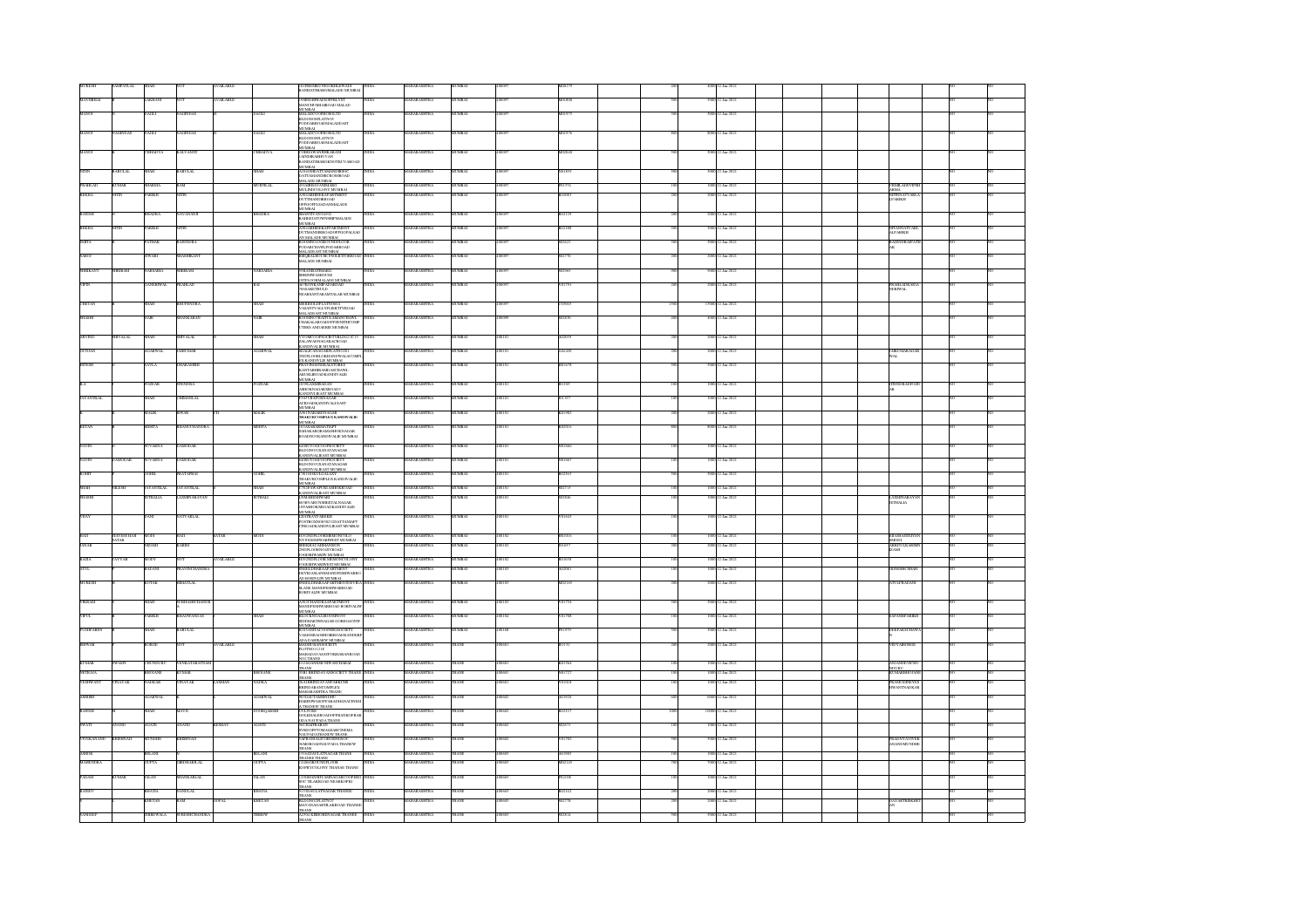|                    |                    |                |                  |         |                       |                                                                                                                                                                                                                                      |              | <b>HARACUTE</b>         |                        |       |                  |                                 |  | AMTAHIN                                |  |
|--------------------|--------------------|----------------|------------------|---------|-----------------------|--------------------------------------------------------------------------------------------------------------------------------------------------------------------------------------------------------------------------------------|--------------|-------------------------|------------------------|-------|------------------|---------------------------------|--|----------------------------------------|--|
|                    |                    |                |                  |         |                       | 407AISHRUTIPARK<br>DHOKALINAKAKAPURBAVDI<br>KOLSHETROADTHANEWEST<br>THANE                                                                                                                                                            |              |                         |                        |       |                  |                                 |  | TRIVEDE                                |  |
|                    |                    |                |                  |         |                       |                                                                                                                                                                                                                                      |              |                         |                        |       |                  |                                 |  |                                        |  |
| CHUZAIMA           |                    | <b>EGUWALA</b> | RBAN             |         | HUSAIN                | THANE<br>DIAMONDSOCIETY DBLOCK                                                                                                                                                                                                       | <b>IDLA</b>  | <b>IAHARASHTRA</b>      | HANE                   |       |                  | 2000 12-Jan-202                 |  | NAFEESAKBEC<br>VALA                    |  |
|                    |                    | <b>WALA</b>    | <b>IDHUSAI</b>   |         |                       | ANANDKOLIWADA THANE<br>NIWARAC3RDFLOOR<br>RNO301OLDPANWAL ROAD<br>THANE<br>AI PARITATCOOPHSGSOCIETY                                                                                                                                  |              |                         |                        |       |                  |                                 |  |                                        |  |
|                    |                    |                |                  |         |                       |                                                                                                                                                                                                                                      |              |                         |                        |       |                  |                                 |  |                                        |  |
|                    |                    |                |                  |         |                       | LOTNOS4SECTOR28 VASHINEW                                                                                                                                                                                                             |              |                         |                        |       |                  |                                 |  |                                        |  |
|                    |                    |                |                  |         |                       | <b>JUMENEAU</b><br>AVIMUMBAI<br>MARJYOTICOOPHSGSOC                                                                                                                                                                                   |              |                         |                        |       |                  |                                 |  |                                        |  |
|                    |                    |                |                  |         |                       | .<br>242N9MGCOMPLEX<br>@CTORNO14VASHI NAVIMUMBAI                                                                                                                                                                                     |              |                         |                        |       |                  |                                 |  |                                        |  |
|                    |                    |                |                  |         |                       |                                                                                                                                                                                                                                      |              |                         |                        |       |                  |                                 |  |                                        |  |
|                    |                    |                | ÆА               |         |                       | VAISHALUWELLERS                                                                                                                                                                                                                      |              |                         |                        |       | 000              |                                 |  |                                        |  |
|                    |                    |                |                  |         |                       |                                                                                                                                                                                                                                      |              |                         |                        |       |                  |                                 |  |                                        |  |
|                    |                    |                |                  |         |                       |                                                                                                                                                                                                                                      |              |                         |                        |       |                  |                                 |  |                                        |  |
| RAVVINDRA          | MA                 | RANA           |                  |         | URANA                 | COVAISHALIIWELLERS<br>SHOPAO2SHRINI NAVIMUMBAL<br>24 ALANKAR<br>MGROADGOGREGADNIWA<br>NAVIMUMBAL<br>SHOP3SHIRVANEVILLEGE<br>NERULNEWBOMBAY                                                                                           |              | <b>HARASHTR.</b>        |                        |       |                  |                                 |  |                                        |  |
|                    |                    |                |                  |         |                       |                                                                                                                                                                                                                                      |              |                         |                        |       |                  |                                 |  |                                        |  |
|                    | MA                 | OLKHA          | NANLAL           |         | OLKHA                 | NAVIMBAL<br>NAVIMBAL<br>NOLKHACO<br>GHGRFLOORSHREEPALCOMPLEX<br>ARADHANACINEMAROAD                                                                                                                                                   |              | <b>HARASHTRA</b>        | VI MUMBA               |       | 14000            | J <sub>202</sub>                |  |                                        |  |
|                    |                    |                |                  |         |                       |                                                                                                                                                                                                                                      |              |                         |                        |       |                  |                                 |  |                                        |  |
| ABULAI             |                    |                |                  |         |                       | <b>GAVIMUMBAI<br/>104JANKINIWAS MPROAD<br/>POBHAYANDARW THANE</b><br>101ASHOKSAMRAT                                                                                                                                                  |              |                         |                        |       | 100              |                                 |  |                                        |  |
| <b>AYRAM</b>       |                    | <b>ATEL</b>    | <b>HINGRHA</b>   |         |                       |                                                                                                                                                                                                                                      | vnu          | <b>HARASHTRA</b>        |                        |       |                  | Im 202                          |  | NIWAL.                                 |  |
|                    |                    |                |                  |         |                       |                                                                                                                                                                                                                                      |              |                         |                        |       |                  |                                 |  |                                        |  |
| <b>ANOJ</b>        |                    | <b>JARWAL</b>  | <b>FARAM</b>     |         | <b><i>GARWAL</i></b>  | 101 ASHOKSAMBAT<br>DEVCHANDNAGARROADNRIAINT<br>EMPLE BHAY ANDAR THANE<br>SHREEAGARWALBHUVAN<br>MODIPATELROADFLATNO1                                                                                                                  |              | HARASHTR.               |                        |       |                  |                                 |  | ALAWATIDE'<br>GARWAL                   |  |
|                    |                    |                |                  |         |                       |                                                                                                                                                                                                                                      |              |                         |                        |       |                  |                                 |  |                                        |  |
|                    |                    |                |                  |         |                       | BHAYANDARW THANE<br>104SHUBHLAXMBUILDING<br>OPPNISHAAPARTMENTSHIVSHEN                                                                                                                                                                |              |                         |                        |       | 1000             |                                 |  |                                        |  |
| AIESH              |                    | <b>HAH</b>     | <b>AVINCHAND</b> |         |                       | <b>JALI BHAYANDARW THANE</b><br>UGSIONASAPPT                                                                                                                                                                                         |              | <b>HARASHTRA</b>        | <b>ANE</b>             |       | $\frac{1}{2000}$ | $\frac{1}{2}$ and $\frac{1}{2}$ |  |                                        |  |
|                    |                    |                |                  |         |                       |                                                                                                                                                                                                                                      |              |                         |                        |       |                  |                                 |  |                                        |  |
| <b>AJENDRA</b>     |                    | <b>HIA</b>     | <b>JAGWANDAS</b> |         | OHIA                  | BIOSIONASAPPI<br>OPPSALASERPARK60FEETXROAD<br>BHAYENDERW THANE<br>IOIAMARAPARTMENT<br>KASHIMIRAROADNEARICEFACTO                                                                                                                      |              | <b>HARASHTR</b>         | <b>AND</b>             |       | 3000             | $\frac{1}{2}$                   |  |                                        |  |
|                    |                    |                |                  |         |                       |                                                                                                                                                                                                                                      |              |                         |                        |       |                  |                                 |  |                                        |  |
| <b>SHIL</b>        |                    | AKA            | DANLAL           |         | AIKA                  | <b>EX BHAYANDERW THANE</b><br>202KUNDANAPTS<br>VINAYAKNAGARROAD                                                                                                                                                                      |              | <b><i>HARASHTRA</i></b> |                        |       |                  | J <sub>202</sub>                |  |                                        |  |
|                    |                    |                |                  |         |                       |                                                                                                                                                                                                                                      |              |                         |                        |       |                  |                                 |  |                                        |  |
| VINOD              |                    |                | WARMAL           |         | <b>HIYA</b>           | BHAYANDERW THANE<br>304ASHANTIJYOT STATIO<br>BHAYANDERW THANE                                                                                                                                                                        |              | <b>HARASHTRA</b>        |                        |       |                  |                                 |  | NILL ALO                               |  |
| .<br>NGALDA        |                    |                | HOTAM            |         | <b>TE</b>             |                                                                                                                                                                                                                                      |              | HARASHTRA               |                        |       |                  |                                 |  |                                        |  |
|                    |                    |                |                  |         |                       | A32RAJENYASECTORNOI<br>SRUSHTIMIRAROAD THANAE                                                                                                                                                                                        |              |                         |                        |       |                  |                                 |  |                                        |  |
| <b>ATMARAM</b>     |                    | war            |                  |         | uur                   | ROSHI BRIGGION<br>HANE<br>FENKTESHWARNMGARCABIN<br>FENKTESHWARNMGARCABIN<br>ROADPOBHAYANDEREAST THANE                                                                                                                                |              | <b><i>HARASHTRA</i></b> |                        |       |                  | 1000 12-Jan-202                 |  |                                        |  |
|                    |                    |                |                  |         |                       |                                                                                                                                                                                                                                      |              |                         |                        |       |                  |                                 |  |                                        |  |
| USHPABE            |                    |                |                  |         |                       | 2028HRINATHAPPART                                                                                                                                                                                                                    |              | ADACUTO                 |                        |       |                  |                                 |  |                                        |  |
|                    |                    | $\overline{u}$ | <b>MCHAND</b>    |         | $\overline{u}$        | <b>SPROAD BHAYANDARE THANE</b>                                                                                                                                                                                                       |              | .<br>Aharashtra         |                        |       | 4000             | $3m-202$                        |  |                                        |  |
| <b>ATPA</b>        |                    |                |                  |         |                       |                                                                                                                                                                                                                                      | <b>INDIA</b> |                         | HANE                   | 01147 |                  | 1000 12-Jan-2021                |  |                                        |  |
| KALPANA            |                    | XOHRANI        | SHAMBER          |         | <b>OHRANI</b>         | RRTROADMUTUND THANE<br>FLATNO201BLDGNIC48                                                                                                                                                                                            | <b>INDIA</b> | <b>AHARASHTRA</b>       | HANE                   | 01112 |                  | 1000 12-Jan-2021                |  |                                        |  |
| PRAVINA            |                    | <b>ÆHTA</b>    | vrish            | WDRA    | <b>IEHTA</b>          | SECTOR/SHANTINAGAR THANE<br>AI SBLKA4THFLR                                                                                                                                                                                           | NDIA         | <b><i>HARASHTRA</i></b> | HANE                   | 31492 |                  | 1000 12-Jan-2021                |  |                                        |  |
|                    |                    |                |                  |         |                       | AI SBLKA4THFLR<br>TARANGVIHARRAKIDWAI<br>JAINDERASARLANEWADALA                                                                                                                                                                       |              |                         |                        |       |                  |                                 |  |                                        |  |
|                    |                    |                |                  |         |                       | ANE.<br><b>ORLDGNIC4</b>                                                                                                                                                                                                             |              |                         |                        |       |                  |                                 |  |                                        |  |
| <b>NTOSH</b>       |                    | <b>IAVAN</b>   | <b>YARAM</b>     |         |                       | FLATNO201BLIKINR.40<br><u>SECTOR/GHANTINAGAR THANE</u><br>RNO2PAUTCHAWLDARFIALI<br>ZENELABAZAR POVASAI THANE                                                                                                                         |              | HARASHTR.               |                        |       |                  | $\frac{1}{2}$ an-202            |  |                                        |  |
|                    |                    |                |                  |         |                       |                                                                                                                                                                                                                                      |              |                         |                        |       |                  |                                 |  |                                        |  |
| <b>JUAY</b>        | <b>SEPF</b>        | REIRA          | SEPH             |         | EREIRA                | CTIONSANDOR VASAIW THANE                                                                                                                                                                                                             |              | <b>HARASHTRA</b>        | ANE                    |       | 3000             | J <sub>202</sub>                |  |                                        |  |
| <b>CHAMPA</b>      |                    |                | <b>ANTA</b>      |         |                       |                                                                                                                                                                                                                                      |              |                         | $\overline{a}$         |       |                  | 1000 12-Jan-202                 |  |                                        |  |
| GEETA              |                    |                |                  |         |                       |                                                                                                                                                                                                                                      |              |                         |                        |       |                  |                                 |  |                                        |  |
|                    |                    |                |                  |         |                       |                                                                                                                                                                                                                                      |              |                         |                        |       |                  |                                 |  |                                        |  |
|                    |                    |                |                  |         |                       |                                                                                                                                                                                                                                      |              |                         |                        |       |                  |                                 |  |                                        |  |
|                    |                    |                |                  |         |                       |                                                                                                                                                                                                                                      |              |                         |                        |       |                  |                                 |  |                                        |  |
| MALLIKASI\<br>ASAN |                    |                |                  |         |                       | A<br>HASEIIVAGAR<br>HASEIIVASAIWEST THANE<br>DI L'GIANESHCHHAYA<br>PASAIROADW THANE<br>JOSSHIVSAGARCOOPSOCIE<br>JOSSHIVSAGARCOOPSOCIE<br>JOSSHIVSAGARCOOPSOCIE<br>JOSSHIVSAGARCOOPSOCIE<br>STELLABABOLEVASAIRD                       |              |                         |                        |       |                  |                                 |  |                                        |  |
| <b>MRS</b>         | <b>RUNA KISHOR</b> | <b>VARTAK</b>  | SHOR             |         |                       | <b>DISTTHANE THANE</b><br>DISTTHANE TALPOSTVASAI THANE                                                                                                                                                                               |              | <b><i>HARASHTRA</i></b> | HANE                   |       |                  | 1000 12-Jan-2021                |  | <b>MRKISHORTAT</b>                     |  |
| VALTEI             |                    |                |                  |         |                       |                                                                                                                                                                                                                                      |              |                         |                        |       |                  |                                 |  |                                        |  |
|                    |                    |                |                  |         |                       | ATNALLACONDEYBHAT<br>POSTSOPARATALVASAT THANE                                                                                                                                                                                        |              |                         |                        |       |                  |                                 |  | JIVARTAK<br>HOBHANAW<br>RCORRIBA       |  |
|                    |                    |                |                  |         |                       |                                                                                                                                                                                                                                      |              |                         |                        |       |                  |                                 |  |                                        |  |
|                    |                    |                |                  |         |                       | NEELAMKAUNI JIV<br>VIRAREAST THANE                                                                                                                                                                                                   |              |                         |                        |       |                  |                                 |  | LPANAMA<br>RCHAUDH                     |  |
|                    |                    |                |                  |         |                       | <b>JEELAMKAUNI JIVAL</b>                                                                                                                                                                                                             |              |                         |                        |       |                  |                                 |  | NOHARDA<br><b>JAMEDIAN</b>             |  |
| .<br>CALPANA       |                    | <b>AUDHAR</b>  | NOHA             |         |                       | VIRAREAST THANE<br>NEELAMKAUNI IIVADANIROAD                                                                                                                                                                                          |              |                         |                        |       |                  |                                 |  | NOHARD/                                |  |
| <b>JANOHAR</b>     |                    | <b>IAUDHAE</b> |                  |         |                       |                                                                                                                                                                                                                                      |              |                         |                        |       |                  | $-3an-202$                      |  |                                        |  |
|                    |                    |                |                  |         |                       | VIRAREAST THANE<br>NEELAMKAUNI JIVADANI<br>VIRAREAST THANE                                                                                                                                                                           |              |                         |                        |       |                  |                                 |  | HALDHARI<br>KALPANAMANG<br>HARCHAUDHAI |  |
| SARSWATI           |                    |                | <b>TWAS</b>      |         |                       |                                                                                                                                                                                                                                      |              |                         |                        |       |                  | $3m-202$                        |  |                                        |  |
| FNa                |                    |                |                  |         |                       | GIOISNEHANAGAR AGAS<br>MAHARASHTRA THANE                                                                                                                                                                                             |              |                         |                        |       |                  |                                 |  |                                        |  |
|                    |                    |                |                  |         |                       | AARYVILLAPLOTNO94<br><b>VITHALRUKHMAISOCIETY</b>                                                                                                                                                                                     |              |                         |                        |       |                  |                                 |  |                                        |  |
| HANSABEN           | <b>IRENDRA</b>     | ANDHI          | RENDRA           |         |                       |                                                                                                                                                                                                                                      |              | <b><i>HARASHTRA</i></b> | AIGARH(MH)             |       |                  | 2000 12-Jan-2021                |  | VIRENDRACHIN                           |  |
|                    |                    |                |                  |         |                       |                                                                                                                                                                                                                                      |              |                         |                        |       |                  |                                 |  | NLALGANDH                              |  |
|                    |                    |                |                  |         |                       | VADAVLISECTION THANE<br>ATPOSTGOREGANON<br>TALUKAMANGAON<br>DISTRAIGADMS RAKIADH                                                                                                                                                     |              |                         |                        |       |                  |                                 |  |                                        |  |
|                    |                    |                |                  |         |                       | ATPOGOREGAON<br>FALUKAMANGAON                                                                                                                                                                                                        |              |                         |                        |       |                  |                                 |  | ANSABEN VI<br>DRAGAN DH                |  |
| EGHURAM            | <b>MRATH</b>       | ΙAΝ            | RAMBATH          |         |                       | <b>STRAKIADMP RAKIA</b><br>GJUNTAOUARTERS                                                                                                                                                                                            |              |                         | <b>TTH GOA</b>         |       | 2000             | $1 - 202$                       |  | <b>MAJATHYK</b>                        |  |
| UBHASE             |                    | <b>LRIK</b>    | <b>MACHANDS</b>  |         | <b>LDTE</b>           | AJIFONDMARGAO MARGAO<br>JIKARSNAGAI I                                                                                                                                                                                                |              |                         | TH GO A                |       | m                | Im(202)                         |  |                                        |  |
| <b>XNESH</b>       |                    | ANERKAR        | MNATH            |         | <b><i>ANERKAR</i></b> | ATORDAMARGAO MARGAO<br>19DATTAWADI SANGUEM                                                                                                                                                                                           | <b>SDLA</b>  |                         | <b>JUTH GOA</b>        |       |                  | 1000 12-Jan-202                 |  | <b>ANDHY ADMA</b>                      |  |
|                    |                    | <b>MAR</b>     |                  |         |                       |                                                                                                                                                                                                                                      |              |                         |                        |       |                  |                                 |  | ERKAR                                  |  |
|                    |                    |                |                  |         |                       | MARGAO<br>122CGORAGANDHIBUILDING<br>15THFLOOR37KHETWADI                                                                                                                                                                              |              |                         |                        |       |                  |                                 |  |                                        |  |
|                    |                    | <b>TEL</b>     |                  |         | .<br>Viel             | <b>LACKROAD</b><br>* ^TNO76ROAD16                                                                                                                                                                                                    |              | <b>HARASHTRA</b>        |                        |       | 3000 1           | -<br>-<br>Jan-202               |  |                                        |  |
| <b>BIPIN</b>       |                    | <b>TEL</b>     | RMANBHAI         |         | <b>ATEL</b>           | SECTOR ICIDCO Panel<br>PLOT26ROAD16SECTOR1                                                                                                                                                                                           |              | <b>HARASHTRA</b>        | <b>MGARH(MH)</b>       |       | 8000             | $3-202$                         |  |                                        |  |
|                    |                    |                |                  |         |                       | CIDCONEWPANVEL DISTRAIGAD                                                                                                                                                                                                            |              |                         |                        |       |                  |                                 |  |                                        |  |
| <b>KANATH</b>      | VALARAM            |                | <b>ALARAM</b>    |         |                       |                                                                                                                                                                                                                                      |              | <b>HARASHTRA</b>        | <b><i>AGARHOMH</i></b> |       |                  | J <sub>202</sub>                |  | VARNAEI                                |  |
|                    |                    |                |                  |         |                       | Parrel<br>ATC5621 SECTOR18<br>NEWPANVALDISTRAIGAD Parrel                                                                                                                                                                             |              |                         |                        |       |                  |                                 |  |                                        |  |
| <b>ALPANA</b>      |                    |                |                  |         |                       |                                                                                                                                                                                                                                      |              |                         |                        |       |                  | $Jan-202$                       |  |                                        |  |
|                    |                    |                |                  |         |                       |                                                                                                                                                                                                                                      |              |                         |                        |       |                  |                                 |  |                                        |  |
| ATNADEE            |                    |                |                  |         |                       | 2223RELIANCEEMPSOCIETY<br>CHAITRAMARGSECTOR  <br>CIDCONEWPANVEL Parvel<br>12BARUNODAYACOOPHSOS                                                                                                                                       |              | <b><i>HARASHTR</i></b>  | AIGARHOMH              |       | 2000             | -<br>-<br>Jan-202               |  |                                        |  |
|                    |                    |                |                  |         | HOR                   | Y SECTOR2 Parvel<br>ROOMNO3SOLANKIAPT<br><b>NEARSUTARPAINTER</b>                                                                                                                                                                     |              |                         |                        |       |                  |                                 |  |                                        |  |
| <b>IAILESH</b>     |                    | THWANI         |                  |         | <b>ATHWAN</b>         |                                                                                                                                                                                                                                      |              | HARASHTR                |                        |       | 11000            | $-3an-202$                      |  |                                        |  |
|                    |                    |                |                  |         |                       |                                                                                                                                                                                                                                      |              |                         |                        |       |                  |                                 |  |                                        |  |
|                    |                    | HADKE          |                  |         | <b>CHADKE</b>         | NEMISSO DATAWINIER<br>LENEALIPAMVELRAGAD Panvel<br>CS304CIDCOCOLONY<br>SECTOR ISNEWPANVEL<br>DISTRAIGAD Panvel<br>A36UGANTAKHSGSOC SUKAPUR                                                                                           |              | <b>HARASHTRA</b>        | <b>MARGET</b>          |       |                  | 1000 12-Jan-202                 |  |                                        |  |
| <b>IRIPAD</b>      |                    | <b>NDSE</b>    |                  |         | <b>VDSE</b>           | mel<br>DANANDINVESTMENT                                                                                                                                                                                                              |              | HARASHTRA               | <b>APHAIH</b>          | 2656  |                  | $tan-202$                       |  |                                        |  |
|                    |                    |                |                  |         |                       | SUDHAMANJIRICOOPHSGSOC<br>NROMBAKERYTILAKROADPANVE                                                                                                                                                                                   |              |                         |                        |       |                  |                                 |  |                                        |  |
|                    |                    | <b>ATHWANI</b> |                  |         | <b>ATHWANI</b>        |                                                                                                                                                                                                                                      | INDIA        | <b>MAHARASHTRA</b>      | RAIGARH(MH)            | 02734 |                  |                                 |  |                                        |  |
|                    |                    |                |                  |         |                       |                                                                                                                                                                                                                                      |              |                         |                        |       |                  | 1000 12-Jan-2021                |  |                                        |  |
|                    |                    |                |                  |         |                       | <b>COMMUNISTIC PROPERTY OF A SECOND SECTION OF A SECOND SECTION OF A SECOND SECTION OF A SECOND SECTION SECTION OF A SECOND SECOND SECTION SECOND SECOND SECOND SECOND SECOND SECOND SECOND SECOND SECOND SECOND SECOND SECOND S</b> |              |                         |                        |       |                  |                                 |  |                                        |  |
|                    |                    |                | <b>ACHANDR</b>   |         |                       |                                                                                                                                                                                                                                      |              | <b>SHTR</b>             |                        |       |                  | $Jan-202$                       |  |                                        |  |
|                    |                    |                |                  |         |                       | <b>PANVELDISTRAKIAD Panvel<br/>A2103HOCCOLONY APRASAYA</b><br>TALPANVELDISTRAKIAD Panvel                                                                                                                                             |              |                         |                        |       |                  |                                 |  |                                        |  |
|                    |                    | <b>DHIR</b>    |                  | 34MODAR |                       |                                                                                                                                                                                                                                      |              |                         |                        |       |                  | Im 202                          |  |                                        |  |
|                    |                    |                |                  |         |                       | AŻAAGLSTAFFCOLONY<br>TALKHALAPRUS DISTRAIGAD<br>halaren<br>ALAMBEGAON                                                                                                                                                                |              |                         |                        |       |                  |                                 |  |                                        |  |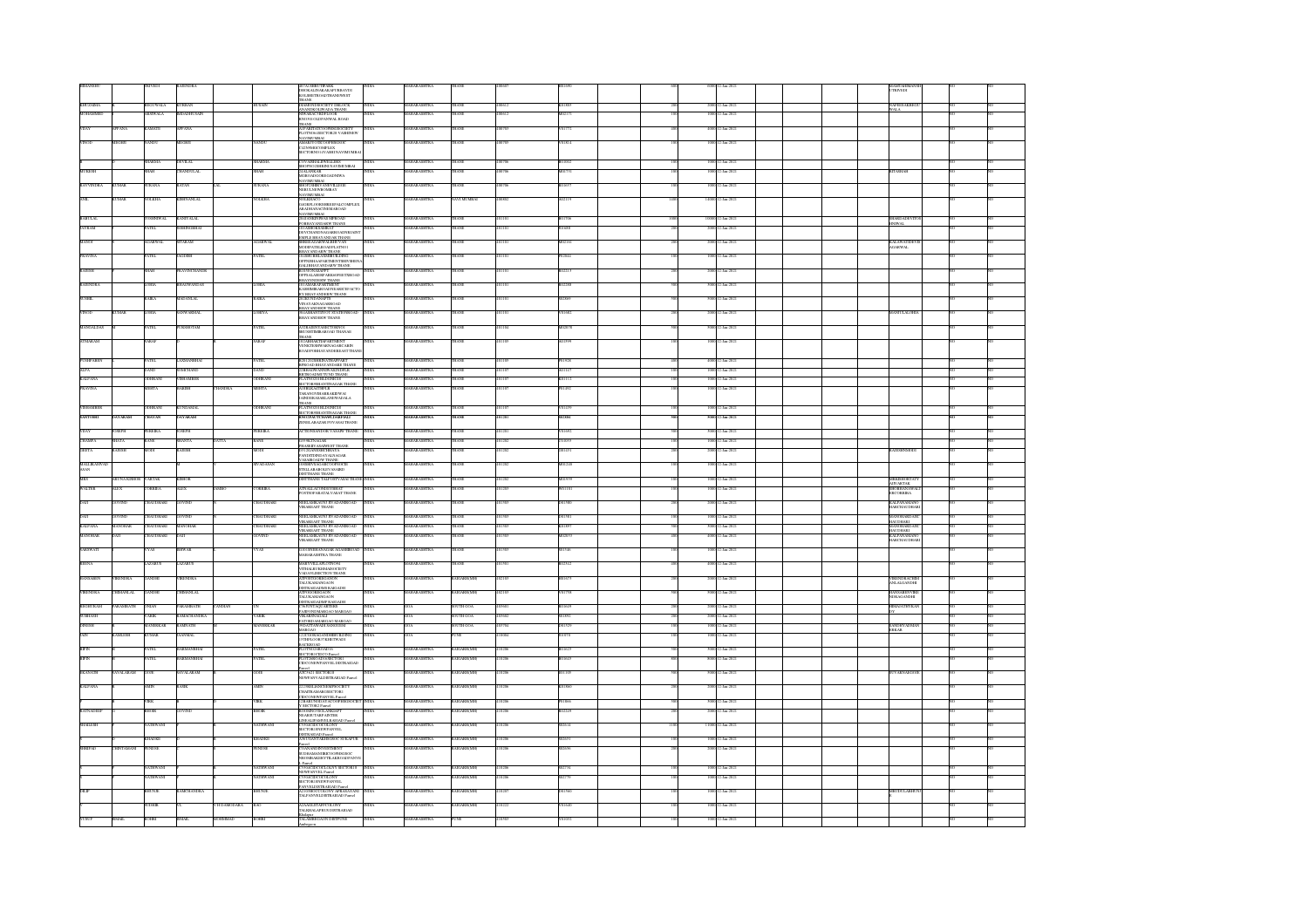|                   |               |                         |                             |                  | <b>I DHAR</b>          | (TPOSTWAFGAON)<br>"ALRAJGUNAGAR DISTPUNA Khed                                                                                 |              |                          |                   |      |  |      |                       |  |                                      |  |
|-------------------|---------------|-------------------------|-----------------------------|------------------|------------------------|-------------------------------------------------------------------------------------------------------------------------------|--------------|--------------------------|-------------------|------|--|------|-----------------------|--|--------------------------------------|--|
|                   |               |                         |                             |                  |                        |                                                                                                                               |              |                          |                   |      |  |      |                       |  |                                      |  |
| NDURAN            |               | /ALI                    |                             | AILABLE          |                        | <b>OSANIWARPETH KAKADEWAD</b><br>ALEGAONDABHADE Mayal                                                                         |              |                          |                   |      |  |      |                       |  |                                      |  |
|                   |               |                         |                             |                  |                        |                                                                                                                               |              |                          |                   |      |  |      |                       |  |                                      |  |
|                   |               |                         |                             |                  |                        | <b>ASTSTREET PuneCity</b><br>UKHWANICONSTRUCTIONCO                                                                            |              |                          |                   |      |  |      |                       |  |                                      |  |
| <b>GHANSHYAN</b>  |               | <b>KHWAN</b>            | <b>SGALDAS</b>              |                  | <b>KHWANI</b>          | GOLDFIELDSPLAZA                                                                                                               | m            | <b>ANIARASHTRA</b>       |                   |      |  |      | $J20$ -2021           |  |                                      |  |
|                   |               |                         |                             |                  |                        | PPWADIACOLLEGE PuneCity<br>OMSSATGURU MGROAD Pune                                                                             |              |                          |                   |      |  |      |                       |  |                                      |  |
|                   |               |                         |                             |                  |                        |                                                                                                                               |              |                          |                   |      |  |      |                       |  | DARYANANI<br>HEMAVATHPA              |  |
| <b>MANMOHAN</b>   |               | uven                    |                             |                  |                        | <b>JOKELKARBLOCK</b>                                                                                                          |              | <b>HARASHTR.</b>         |                   |      |  |      | J <sub>202</sub>      |  |                                      |  |
| <b>MANMORAN</b>   |               | <b>THME DE</b>          | <b>RAVANRAD</b>             |                  |                        | OMWARPETH PuneCity<br>33DSOMWARPETH<br>AMALAHEKIHTS BBLDG PuncCit                                                             |              | <b>AHARASHTRA</b>        |                   |      |  |      | 2.1m2002              |  | MUDI<br>HEMAVATHIMP<br><b>THMUDI</b> |  |
|                   |               |                         |                             |                  |                        |                                                                                                                               |              |                          |                   |      |  |      |                       |  |                                      |  |
| <b>TRILOKCHAY</b> |               | IYAL.                   | <b>IKRISHNA</b>             |                  | IYAL.                  | 13WHILEHOUSESOCIETY<br>GOLECLUBROAD YERWADA                                                                                   |              | HARASHTRA                |                   |      |  |      | $-3an-202$            |  |                                      |  |
|                   |               |                         |                             |                  |                        | $\frac{\text{uncCky}}{\text{exp} \text{AVIW} \text{ARPETP}}$                                                                  |              |                          |                   |      |  |      |                       |  |                                      |  |
| ARVINE            |               | <b>TAVKA</b>            |                             |                  |                        | <b>*/EAVWARFEID FIRE.ity</b><br>321RAJMAYOORNO2COO<br>HSGSOCIETYERANDAWANA                                                    |              |                          |                   |      |  |      |                       |  |                                      |  |
|                   |               |                         |                             |                  |                        |                                                                                                                               |              |                          |                   |      |  |      |                       |  |                                      |  |
| <b>SURESE</b>     |               |                         | MA                          |                  |                        | aneCity<br>20212SHIROLEPLOT<br><b>ENGLESTIROALETIJG</b><br>HIROLEROADDECCAN                                                   |              | <b>HARASHTRA</b>         |                   |      |  |      |                       |  |                                      |  |
|                   |               |                         |                             |                  |                        |                                                                                                                               |              |                          |                   |      |  |      |                       |  |                                      |  |
| ASHOK             |               | <b>TVEKAR</b>           | <b>JANDRAKAN</b>            |                  |                        | <b>TYMKHANA PuncCity</b><br>22 ASHVINISOCIETY<br>10 MBAYPUNEROAD                                                              |              | <b>AHARASHTRA</b>        |                   |      |  |      | 3-Jan-202             |  | <b>INAXIPATVEI</b>                   |  |
| <b>ADITYA</b>     | <b>HARAJ</b>  | $\overline{\text{XCH}}$ |                             | AHARAJ           |                        | HWAJINAGAR Haveli<br>NATIONALSOCIETY BANERRI                                                                                  | <b>TYLA</b>  | <b>HARASHTRA</b>         |                   |      |  |      | 000 12-Jan-2021       |  |                                      |  |
| <b>PADMAKAR</b>   | <b>THAT</b>   | <b>HARE</b>             | .<br>TH M                   |                  |                        | uneCity<br>'ARSHABLDGFLATNOLL                                                                                                 | <b>STYLE</b> | <b>HARASHTRA</b>         |                   |      |  |      | 2.1482202             |  | <b>NAJAVPADM</b>                     |  |
|                   |               |                         |                             |                  |                        | VELANKARNAGAR<br>PARWATIDARSHANROAD PureCit                                                                                   |              |                          |                   |      |  |      |                       |  | ARKHARE                              |  |
|                   |               |                         |                             |                  |                        |                                                                                                                               |              |                          |                   |      |  |      |                       |  |                                      |  |
|                   |               |                         |                             |                  |                        | ADHAKRISHNABUNGLOW<br>ITTHALNAGARSINHAGADROAD                                                                                 |              |                          |                   |      |  |      |                       |  | WAUHMA<br>NDEKAR                     |  |
|                   |               |                         |                             |                  |                        | <b>JNE PuncCity<br/>ADHAKRISHNABUNGLOW</b>                                                                                    |              |                          |                   |      |  |      |                       |  |                                      |  |
| WAGMATI           |               | <b>IANDEKAR</b>         | NDKUMAR                     |                  |                        | TITHALNAGARSINHAGADROAD                                                                                                       |              | <b><i>HARASHTRA</i></b>  |                   |      |  |      | Jan-202               |  | VAIKHARI)<br>DEKAR                   |  |
| <b>NEETA</b>      |               | NDUJA                   | VKUMAR                      |                  |                        | HI KONGO<br>AINE ParaCity<br>AIODJEDHEPARK 248RASTAPETH                                                                       | <b>SDIA</b>  | <b><i>AMARASHTRA</i></b> |                   |      |  |      | 2-Jan-202             |  |                                      |  |
|                   |               | $\overline{111}$        |                             |                  |                        | uneCity<br>S4RASTAPETH                                                                                                        |              | <b>HARASHTR.</b>         |                   |      |  |      |                       |  | EI ASI P                             |  |
| <b>SUNIL</b>      |               |                         |                             |                  |                        | SHOCH<br>SEARPOWERHOUSE PuneCity<br>#9HEMOOKALANICOOPHSGSOC                                                                   |              |                          |                   |      |  |      | J <sub>202</sub>      |  |                                      |  |
|                   |               | <b>ZIRANI HU</b>        | <b>NTVID AV</b>             |                  |                        |                                                                                                                               |              | <b>HADACUTO</b>          |                   |      |  |      |                       |  | MANI<br>JAYANVAZIR.                  |  |
| <b>KHANCHANE</b>  |               | ZIRANI                  | <b>ANDIRAM</b>              |                  |                        | <b>PINERRA PROGRAMMATION</b><br>PIMPRICOLONY PuneCity<br>#9HEMOOKALANICOOPHSGSOC                                              |              | <b>AHARASHTRA</b>        |                   |      |  | 3000 | 12-Jan-2021           |  | <b>JAYANVAZIRA</b>                   |  |
| HEERO             |               | <b>KHWANI</b>           | ANSHAM                      |                  | KHANI                  | <b>PIMPRICOLONY PuneCity</b><br>SUHWANICONSTANTIONS                                                                           | <b>DIA</b>   | <b>AHARASHTRA</b>        |                   |      |  |      | -<br>Ian-2021         |  |                                      |  |
|                   |               |                         |                             |                  |                        | 2SUKHWANICHAMBERS                                                                                                             |              |                          |                   |      |  |      |                       |  |                                      |  |
|                   |               |                         |                             |                  |                        | TATIONROADPIMPRI PuncCity<br>UKHWANICONSTRUCTION<br>2SUKHAWANICHAMBERS PIMPR                                                  |              |                          |                   |      |  |      | $tan-202$             |  |                                      |  |
| HEERO             |               | <b>UKHWANI</b>          | WSHYAM                      |                  | <b>UKHWANI</b>         | ineCity<br>UKHAWANICONSTRUCTION                                                                                               | .<br>DIA     | <b><i>AHARASHTRA</i></b> |                   |      |  |      | $\frac{1}{2}$ an-2021 |  |                                      |  |
|                   |               |                         |                             |                  |                        | 2SUKHWANICHAMBERS                                                                                                             |              |                          |                   |      |  |      |                       |  |                                      |  |
|                   |               |                         |                             |                  |                        | TATIONROADPIMPRI PareCity<br>AKHANDNAGAR STONEROAD<br>\ureCity<br>AXMIMEOICALS                                                |              |                          |                   |      |  |      |                       |  |                                      |  |
| skepn-            |               | anwar                   |                             |                  | A DOM/A                |                                                                                                                               |              | <b>UADACUTO</b>          |                   |      |  |      |                       |  |                                      |  |
|                   |               |                         |                             |                  |                        | 2618MOHANNAGAR CHINCHWAI                                                                                                      |              |                          |                   |      |  |      |                       |  |                                      |  |
| RAJVIR            |               | NGH                     |                             |                  | NGH                    | ineC≢y<br>FATIONWORKSHOPEME                                                                                                   |              | <b>MAHARASHTRA</b>       |                   |      |  |      | 1000 12-Jan-2021      |  |                                      |  |
|                   |               | MAR                     |                             |                  | ESURAJA                | STANGEHILLSKIRKEE PuseCity<br>RANGEHILLSKIRKEE PuseCity<br>COCAPTMESPADMINEL<br>MHKIRKEE PuseCity<br>ABHIRUCHIKIRTINAGAR SANC |              | <b>MARASHTRA</b>         |                   |      |  |      | 1000 12-Jan-2021      |  |                                      |  |
|                   |               | .<br>aratta             |                             |                  | coupe                  |                                                                                                                               |              |                          |                   |      |  |      |                       |  |                                      |  |
|                   |               |                         |                             |                  |                        | <b>IAHARASHTRA PuncCity</b>                                                                                                   |              |                          |                   |      |  |      |                       |  | GUDE                                 |  |
| <b>HONDU</b>      |               | RGUDE                   |                             | <b>AMCHANDRA</b> |                        | <b>ABHIRUCHIKIRTINAGAR</b>                                                                                                    |              | <b>AHARASHTRA</b>        |                   |      |  |      | Jan-202               |  | ASHOKDHO!<br>SURGUDE                 |  |
|                   |               |                         |                             |                  |                        | NEWSANGHVI MAHARASHTRA                                                                                                        |              |                          |                   |      |  |      |                       |  |                                      |  |
| TULSID.           |               |                         |                             |                  |                        | uncCity<br>1203SUNDARSANKUL<br>4AGARPATTAHADAPSAR PUNE                                                                        |              |                          |                   |      |  |      |                       |  |                                      |  |
| JAYANT            |               | NITKAR                  | SAYAK                       | <b>AMCHANDRA</b> |                        | une<br>62RAMDOOTSOCIETY                                                                                                       |              | <b>AHARASHTRA</b>        |                   |      |  |      | $tan-202$             |  | <b>SHAKHA</b>                        |  |
|                   |               |                         |                             |                  |                        | <b>MGSADASHIVPETH PuneCip</b><br>F3SHANIWARPETH PuneCity                                                                      |              |                          |                   |      |  |      |                       |  | KAR<br>GULABBENPI                    |  |
|                   |               |                         |                             |                  |                        |                                                                                                                               |              |                          |                   |      |  |      |                       |  |                                      |  |
| MUKESHKUN         |               | <b>AMANI</b>            | SRAJ                        |                  | <b><i>RAYANDAS</i></b> |                                                                                                                               |              | <b>AHARASHTRA</b>        |                   | 1738 |  |      | 1000 12-Jan-2021      |  |                                      |  |
| <b>UBHASH</b>     | NDLAL.        | <b>JANDELWAL</b>        | WDLAL                       |                  | HANDELWAL              | 30GANGAVIHARAPPRTMENT                                                                                                         |              | <b>AHARASHTRA</b>        |                   |      |  |      | 1000 12-Jan-2021      |  |                                      |  |
| <b>MANAN</b>      |               | FRK AR                  |                             |                  |                        | NDHAVLAROAD PuneCity<br>NDESHSOCIETY                                                                                          |              | <b>ARASHTRA</b>          |                   |      |  |      | J <sub>202</sub>      |  | SADHANADES                           |  |
| SHRIKANT          |               | <b><i>DAONIEA</i></b>   |                             |                  |                        | ANDESIGNEED<br>SGULTEKADI PureCity<br>""ARNARBHINDSOCIET                                                                      |              | <b>ARASHTRA</b>          |                   |      |  |      |                       |  |                                      |  |
|                   |               |                         |                             |                  |                        | MUKHANDNAGAR LANEI PuneCi                                                                                                     |              |                          |                   |      |  |      |                       |  | MAHESHSHRIK/<br>NTPARGAONKE          |  |
| DEP               |               | AGTAF                   | BURAO                       |                  | <b>GTAF</b>            | <b>AITAPARTMENT GIRIRAISOCIETY</b>                                                                                            | <b>NDLA</b>  | <b>AHARASHTRA</b>        |                   |      |  |      | 2-Jan-2021            |  |                                      |  |
|                   |               |                         |                             |                  |                        | OUDROAD PuneCity                                                                                                              |              |                          |                   |      |  |      |                       |  |                                      |  |
| TILEKAR           |               | <b>PESS</b>             |                             | <b>All ABLE</b>  |                        | <b>ATTAPRASADHSOSOCIETY</b>                                                                                                   |              | <b>JARASHTRA</b>         |                   |      |  |      | $tan-202$             |  |                                      |  |
| <b>ANJANA</b>     | <b>JENDRA</b> | <b>EDTIA</b>            | <b>JENDRA</b>               | MRAI             |                        | EARSONEGURUJISMARK PuncC                                                                                                      |              | <b>AHARASHTRA</b>        |                   |      |  |      | 2-Jan-2021            |  | <b>EAJENDRABHI</b>                   |  |
|                   |               |                         |                             |                  |                        | <b>SSVEERBHARATSOCIETY</b><br>BLDGNO10FLATNO1BHA                                                                              |              |                          |                   |      |  |      |                       |  | <b>RAJMEDTIA</b>                     |  |
|                   |               |                         |                             |                  |                        |                                                                                                                               |              |                          |                   |      |  |      |                       |  |                                      |  |
|                   |               |                         |                             |                  |                        | <b>IDWANIPETH PuncCity</b><br>COMAHENDRACSHAH<br>14AKALPATARUPLAZA                                                            |              |                          |                   |      |  |      |                       |  |                                      |  |
| CHANDAN           |               | <b>DTIA</b>             | <b>MESH</b>                 |                  |                        | 4BHAWANIPETH PureCi<br>6VEERBHARATSOCIET<br><b>BLDGNOLOFI ATNOURHA</b>                                                        |              | <b><i>HARASHTRA</i></b>  |                   |      |  |      | $\frac{1}{2}$ an-2021 |  | WESH                                 |  |
|                   |               |                         |                             |                  |                        |                                                                                                                               |              |                          |                   |      |  |      |                       |  | MEDITA                               |  |
| <b>NDRA</b>       | BULAL         | CHOD                    | <b>BULAL</b>                | LOKCHANI         |                        | GDWANDTOFLATNOTERA<br>GDWANDETH PuncCity<br>OPPTLVANTEJI PuncCity                                                             | DIA          | <b>AHARASHTRA</b>        |                   |      |  |      | $3m-202$              |  | BABULALTE.OK<br>HANDRATHOD           |  |
| <b>MAHENDRA</b>   |               |                         | UNLAI                       |                  |                        | :<br>  {AKALPATRUPLAZA                                                                                                        |              | <b>AHARASHTRA</b>        |                   |      |  |      | 5000 12-Jan-2021      |  |                                      |  |
| RAJESNDRA         | 49A1          | <b>DTIA</b>             | <b>INGAR</b>                | <b>GRAI</b>      |                        | <b>4BHAWANIPETH PuneCit</b><br>6VEERBHARATSOCIETY                                                                             |              | <b>HARASHTRA</b>         |                   |      |  |      | $\frac{1}{2}$ an-2021 |  | <b>ANARAJE!</b>                      |  |
|                   |               |                         |                             |                  |                        | BLDGNO10FLATNO1BHA                                                                                                            |              |                          |                   |      |  |      |                       |  | <b>AMEDTIA</b>                       |  |
| RANI              | <b>ABULAL</b> | <b>THOD</b>             | ABULAL.                     | <b>ILOKCHAND</b> |                        |                                                                                                                               | DIA          | <b>ANARASHTRA</b>        |                   |      |  |      | 1000 12-Jan-2021      |  | <b>BABULALTE.OK</b>                  |  |
|                   |               |                         |                             |                  |                        | GDWANPETH Puncliy<br>92BHAV ANIPETHPUNE42<br>DHARAMSHALA OPPTILVANTEJI                                                        |              |                          |                   |      |  |      |                       |  | ANDRATHOD                            |  |
| VASANT            |               |                         |                             |                  |                        | uneCity<br>HAIRAVMEDICALS                                                                                                     |              | SHTR:                    |                   |      |  |      |                       |  |                                      |  |
| ATUL.             | HAKKAR        | NM                      | <b>ABHAKA</b>               |                  |                        | <b>2GHORPADEPETH PuneCity</b><br>IGA34SINDHUNAGAR                                                                             | <b>STYLE</b> | <b>AHARASHTRA</b>        |                   |      |  |      | $Jan-202$             |  |                                      |  |
|                   |               |                         |                             |                  |                        | SECTOR25PRADHIKARAN PuncG                                                                                                     |              |                          |                   |      |  |      |                       |  |                                      |  |
|                   |               | <b>ALHOTRA</b>          |                             |                  | <b>IALHOTRA</b>        | <b>503GARDENCITY DEHUROAD</b>                                                                                                 | <b>DU</b>    | <b>ANHARASHTRA</b>       |                   |      |  |      | 1000 12-Jan-202       |  | <b>KAMLESHMA</b>                     |  |
| VARENTIRA         |               | <b>ARWAL</b>            |                             |                  | <b>ARWAL</b>           | reli<br>AMEDICALTALAVADE                                                                                                      |              | <b>HARACUTRA</b>         |                   |      |  |      | $\frac{1}{2}$ and     |  | <b>OTRA</b>                          |  |
|                   |               | <b>THARA</b>            | ARACHAND                    |                  | OTHARA                 |                                                                                                                               |              | <b>MAHARASHTRA</b>       | <b>IMED NAGAR</b> |      |  |      | 1000 12-Jan-2021      |  |                                      |  |
| DEEPAK<br>MADHVR  |               |                         |                             |                  |                        |                                                                                                                               |              |                          |                   |      |  |      |                       |  |                                      |  |
|                   |               |                         |                             |                  |                        | LAIMEDICALTALAVADE<br>TRIVENINAGAR PUNE<br>ESMARKETY ARD Ahmedingar<br>COAJITLAKHMICHANDBOTH<br>KAUTHICHITALIMMALIWADA        |              |                          |                   |      |  |      |                       |  |                                      |  |
| MEERA             |               | ARDA                    | WNEET                       |                  | ARDA                   | <b>Amediatur</b><br>OAJITLAKHMICHANDBOTH<br>AUTHICHITALIMMALIWADA                                                             |              | <b><i>AMARASHTRA</i></b> | <b>HMED NAGAR</b> |      |  |      | 2-Jan-2021            |  |                                      |  |
| PRAVIN            |               | HKN                     | <b>VALMAL</b>               |                  | WDHI                   |                                                                                                                               |              | <b>IARASHTRA</b>         | <b>IMED NAGAR</b> |      |  |      | $3m-2021$             |  |                                      |  |
|                   |               |                         |                             |                  |                        | AU HARACH (HANDANIAN)<br>FANDANAAPARTMENT<br>SEHINDMARKETY ARD Ahmedia                                                        |              |                          |                   |      |  |      |                       |  |                                      |  |
| PRIYANKA          |               | RDA                     | NEET                        |                  | RDA                    | <b>MITT AKHMCHANDROTH</b>                                                                                                     |              | <b>HARASHTRA</b>         | <b>IMED NAGAR</b> |      |  |      | $an-202$              |  |                                      |  |
|                   |               |                         |                             |                  |                        | AUTHICHITALIMMALIWADA                                                                                                         |              |                          |                   |      |  |      |                       |  |                                      |  |
| <b>SHRIGOPAL</b>  |               |                         | <b>MBILAS</b>               |                  | RDA                    | bresharar<br>OAJITLAKHMICHANDBOTH<br>AUTHICHITALIMMALIWADA                                                                    |              | <b>HARASHTR</b>          | <b>IMED NAGA</b>  |      |  |      | J <sub>20</sub> 202   |  |                                      |  |
|                   |               |                         |                             |                  |                        |                                                                                                                               |              |                          |                   |      |  |      |                       |  |                                      |  |
| <b>SITABAI</b>    |               |                         |                             |                  |                        | <b>Amediagar</b><br>YOANITLAKHMICHANDBOTH<br>KAUTHICHITALIMMALIWADA                                                           |              |                          |                   |      |  |      |                       |  |                                      |  |
| <b>VAIBHAV</b>    |               | <b>INDHI</b>            | NTLAL                       |                  |                        | hmednagar<br>83436BURUDGALLI                                                                                                  |              | <b>ANHARASHTRA</b>       | <b>HMED NAGAR</b> |      |  |      | $-3$ an-2021          |  |                                      |  |
|                   |               |                         |                             |                  |                        | 333430BURULADALLI<br>AHMEDNAGAR MAHARASHTRA                                                                                   |              |                          |                   |      |  |      |                       |  |                                      |  |
| WESH              |               |                         |                             |                  |                        | hmednagar<br>VYANKATPURA SATARA Satar                                                                                         |              |                          | TARA              |      |  |      | $tan-202$             |  |                                      |  |
| PRAFULLA          |               | NDH                     | <b><i><u>DHUKAF</u></i></b> |                  | NDH                    | <b>NATATELVIKRIKENDRA</b>                                                                                                     |              | <b>JARASHTRA</b>         | NG                |      |  |      | m. 202                |  | RAJENDRA(<br>UNKAR                   |  |
|                   |               |                         |                             |                  |                        | BHIPETH DISTSANGALI Kha                                                                                                       |              |                          |                   |      |  |      |                       |  |                                      |  |
| <b>ASHWEV</b>     |               | VTEL.                   | WЛ                          |                  |                        | VIKASTRADINGCO<br>KAXNUOYRUI 349CWARD                                                                                         | DIA          | <b>AHARASHTRA</b>        | <b>OLHAPUR</b>    |      |  |      | J <sub>202</sub>      |  | RITAPATEL                            |  |
| POPATLAL          |               |                         |                             |                  |                        | schanagari<br>APANIAPPARTMENT                                                                                                 |              |                          | <b>DEHAPU</b>     |      |  |      |                       |  |                                      |  |
|                   |               |                         |                             |                  |                        | AFANDATIN<br>12 API OTNO                                                                                                      |              |                          |                   |      |  |      |                       |  |                                      |  |
| SOBHA             | MARI          | anmari                  |                             |                  |                        | EWMAHADWAROAD Kari<br>HCAZADGALLI<br><b>JAMENARE III DING Kww</b>                                                             |              | <b>SHIRA</b>             | <b>X.HAPUE</b>    |      |  |      |                       |  |                                      |  |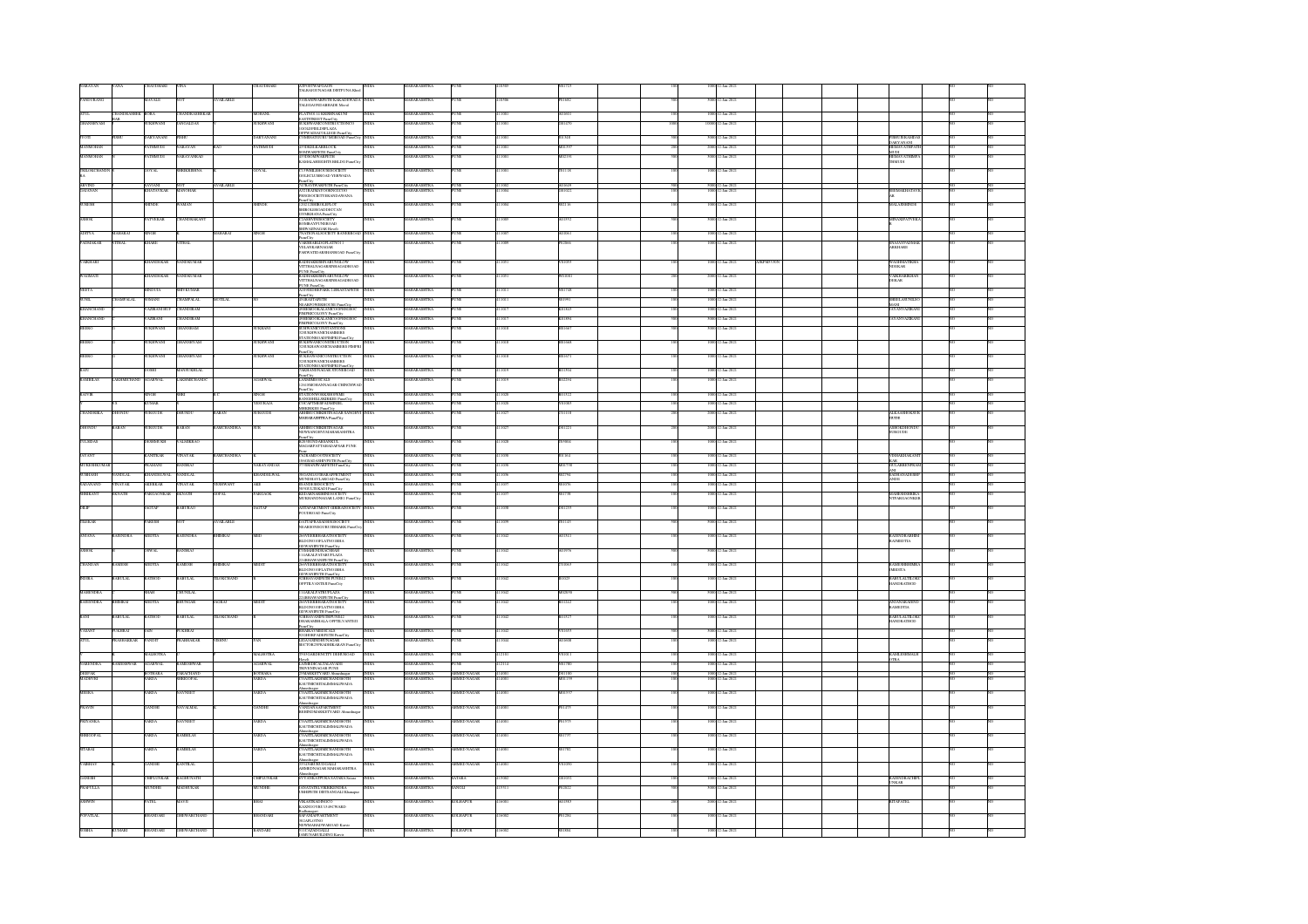|                   |                 |                     |                     |      |                                      | 47SCWARDSHANIWAR                                                                                                                               |              | <b>DACUTO</b>              | <b>X.HAPUE</b>           |          |             |  |       |                                     |  | <b>ARUNBAP</b>                       |  |
|-------------------|-----------------|---------------------|---------------------|------|--------------------------------------|------------------------------------------------------------------------------------------------------------------------------------------------|--------------|----------------------------|--------------------------|----------|-------------|--|-------|-------------------------------------|--|--------------------------------------|--|
|                   |                 |                     |                     |      |                                      | ETHKOLHAPUR Karvir<br>ANUSMRUTIAPARTMENT                                                                                                       | VDL          | <b>AHARASHTRA</b>          | <b>OLHAPUR</b>           |          |             |  |       |                                     |  | EKAR<br>ASHWINPATEI                  |  |
| <b>VELARAM</b>    |                 | ROHIT               | <b>GRAJII</b>       |      | ROHIT                                | BLOCKNOAI TAKALA Karvir<br>461BBHAWANICHAMBERS<br>SHOPNOC2POSTKOLHAPUR Karv                                                                    | iDIA         | <b>AHARASHTRA</b>          | <b>OLHAPUR</b>           |          | 1159        |  |       | $-3an-2021$                         |  |                                      |  |
|                   |                 |                     |                     |      |                                      |                                                                                                                                                |              |                            |                          |          |             |  |       |                                     |  |                                      |  |
| <b>HANYAKI</b>    |                 |                     |                     |      | <b>DNAIK</b>                         | STLANEJAYSINGPUR<br>'ALSHIROLDISTKOLHAPUR                                                                                                      |              | SHTR:                      | <b>X.HAPUR</b>           |          |             |  |       |                                     |  | MANGALDHAN<br>AKUMARMADN             |  |
|                   |                 |                     |                     |      |                                      | akammaale<br>HRIVYANKTESH                                                                                                                      |              |                            |                          |          |             |  |       |                                     |  |                                      |  |
| UGAL              |                 |                     | <b>VKAN</b>         |      |                                      | 7MAHAVEERHOUSINGSOCIETY                                                                                                                        |              | ASHIRA                     | <b>X.HAPUR</b>           |          |             |  |       |                                     |  |                                      |  |
| KAILASH           |                 |                     |                     |      |                                      | <b>CHALKARANDAS Hukunugle<br/>COREKHAFABRICS<br/>WNO9BIRLAAPPT<br/>NEARLAXMIPROCESS Hukunungle</b>                                             |              |                            | <b>OLHAPUR</b>           |          |             |  |       | J <sub>20</sub> 202                 |  |                                      |  |
|                   |                 |                     |                     |      |                                      |                                                                                                                                                |              |                            |                          |          |             |  |       |                                     |  |                                      |  |
| KIRAN             |                 | RMA                 | <b>AK ASH</b>       |      | <b>RM</b>                            | OREKHAFABRICS                                                                                                                                  |              | <b><i>HARASHTRA</i></b>    | <b>X.HAPUR</b>           |          |             |  |       |                                     |  |                                      |  |
|                   |                 |                     |                     |      |                                      | .<br>VNO9BIRLAAPPT<br>JEARLAXMIPROCESS Harkanangle                                                                                             |              |                            |                          |          |             |  |       |                                     |  |                                      |  |
| KISHAN            | GOPAL           | <b>LNGAD</b>        | <b>AKISHORE</b>     |      |                                      | 585RAMKUNJ MJ<br>AGAR                                                                                                                          | NDIA         | <b>MAHARASHTRA</b>         | OLHAPUR                  |          | 1892        |  |       | 1000 12-Jan-2021                    |  |                                      |  |
| sum               |                 |                     |                     |      |                                      |                                                                                                                                                |              |                            |                          |          |             |  |       |                                     |  |                                      |  |
|                   |                 |                     |                     |      |                                      | lakamınde<br>OREKHAFABRICS<br>(NO9BIRLAAPPT<br>EARLAXMIPROCESS Hatkara                                                                         |              |                            |                          |          |             |  |       |                                     |  |                                      |  |
|                   |                 |                     |                     |      |                                      |                                                                                                                                                |              |                            |                          |          |             |  |       |                                     |  |                                      |  |
| SUNDER<br>PRITAM  |                 | BRUWANI<br>PUSEJA   | ŁACHAND<br>ŁAWANDAS |      |                                      | BK5908 OTSECTION Kalyan<br>502VISHALTOWER OTSECTION                                                                                            | <b>STYLE</b> | MAHARASHTRA<br>MAHARASHTRA | IANE<br>IANE             |          |             |  |       | Jan-2021<br>Jan-2021                |  |                                      |  |
| <b>ASHOK</b>      |                 | ЕTT                 |                     |      |                                      | iyan<br>FARAMINAGARCWING203204                                                                                                                 | vnu          | <b><i>HARASHTRA</i></b>    | <b>IANE</b>              |          |             |  |       | $tan-2021$                          |  |                                      |  |
|                   |                 |                     |                     |      |                                      | HHOTELVISHALMANPADAROAD                                                                                                                        |              |                            |                          |          |             |  |       |                                     |  |                                      |  |
| ASHOK             |                 |                     |                     |      |                                      | BRIFOTEL/VISIONALISTAD/GROAD<br>DISTITIANE Kalvas<br>SITARAMENALIARCWINGROOMNOL<br>03 2NDFLOORBHHOTELVISHAL<br>MANAPARAROADDOMBIVLIE<br>Kalyan |              |                            |                          |          |             |  |       |                                     |  |                                      |  |
|                   |                 |                     |                     |      |                                      |                                                                                                                                                |              |                            |                          |          |             |  |       |                                     |  |                                      |  |
| DEVRAJ            | LADHAR          | MА                  | LADHAR              |      | ЧΑ                                   | <b>RIUNMAMABLDG</b>                                                                                                                            |              | <b>AHARASHTRA</b>          | IANE                     |          |             |  |       | J <sub>202</sub>                    |  | <b>HETANDGAL</b>                     |  |
|                   |                 |                     |                     |      |                                      | NO2ROOMNOS1STFLOOR                                                                                                                             |              |                            |                          |          |             |  |       |                                     |  |                                      |  |
| <b>JAYESH</b>     |                 |                     |                     |      |                                      |                                                                                                                                                |              |                            |                          |          |             |  |       |                                     |  |                                      |  |
|                   |                 |                     |                     |      |                                      | NOGROMNOS ISHUGALI<br>ASATYAMCHSOCIETY<br>HSATYAMCHSOCIETY<br>BEHINDANUPAMHOSPITALCHIPLU<br>NKAR<br>ROADRAMNAGARDOMBIVALIE                     |              |                            |                          |          |             |  |       |                                     |  |                                      |  |
| <b>LONAPRN</b>    | <b>DSEPH</b>    | <b>LLIKAL</b>       | <b>NAPRAN</b>       |      |                                      | Kaban<br>A7ARYASATYA<br>RAMCHANDRANAGARMANPADAR                                                                                                | <b>SDIA</b>  | <b>ANHARASHTRA</b>         | HANE                     |          |             |  |       | $3m-202$                            |  |                                      |  |
|                   |                 |                     |                     |      |                                      |                                                                                                                                                |              |                            |                          |          |             |  |       |                                     |  | NOELJOSEPHIL<br>KAL                  |  |
| <b>MAHALIN</b>    |                 |                     |                     |      |                                      | OAD DOMBIVALIË Kaban<br>HOTELVISHAL<br>SHELAR APARTMENT<br>MANPADAROADDOMBIVLIË Kaba                                                           |              |                            |                          |          |             |  |       |                                     |  |                                      |  |
|                   |                 |                     |                     |      |                                      |                                                                                                                                                |              |                            |                          |          |             |  |       |                                     |  |                                      |  |
| <b>SARENDRA</b>   |                 | $\overline{\alpha}$ |                     | KERS |                                      | 23SATYAMCOOPHOUSSO                                                                                                                             |              | <b>HARASHTRA</b>           | <b>IANE</b>              |          |             |  |       |                                     |  | <b><i>VNANARES</i></b><br>RAKUMARGOS |  |
|                   |                 |                     |                     |      |                                      | CIETYMANPALROAD<br>NEARANUPAMHOSPITAL Kalyan                                                                                                   |              |                            |                          |          |             |  |       |                                     |  |                                      |  |
| KOEL.             |                 |                     |                     |      |                                      | <b>TARYASATYA</b><br>IAMACHANDRANAGAR                                                                                                          |              |                            |                          |          |             |  |       |                                     |  |                                      |  |
|                   |                 |                     |                     |      |                                      |                                                                                                                                                |              |                            |                          |          |             |  |       |                                     |  |                                      |  |
| NARAYA            |                 | <b>JODU</b>         |                     |      |                                      | ANPADAROAD Kalyan<br>02AHARIDWARAPT<br>ANPADAROAD<br>EARPANDURANGVIDYALAYA                                                                     |              |                            |                          |          |             |  |       |                                     |  |                                      |  |
|                   |                 |                     |                     |      |                                      | alyan<br>ADRISADAN                                                                                                                             |              |                            |                          |          |             |  |       |                                     |  |                                      |  |
| <b>DORANI</b>     |                 |                     |                     |      |                                      | 3RDFLOORTILAKROAD                                                                                                                              |              |                            |                          |          |             |  |       |                                     |  | AMLAD<br>ARMA                        |  |
| PRADEE            |                 | RODL                |                     |      |                                      | OMBIVALIE Kalyan<br>0255 KASTURIPLAZA<br>0255 KASTURIPLAZA                                                                                     |              |                            |                          |          |             |  |       |                                     |  |                                      |  |
|                   |                 |                     |                     |      |                                      |                                                                                                                                                |              |                            |                          |          |             |  |       |                                     |  |                                      |  |
| VINOD             |                 |                     |                     |      |                                      | SAIDEEPI STFLOORDNCROAD<br>EHINDDNCSCHOOL DOMBIVALIE                                                                                           |              | <b>JARASHTR.</b>           |                          |          |             |  |       |                                     |  |                                      |  |
| VILAS             | жн              | sule                | OKHA                |      | 6ULE                                 | iyan<br>:203PANCHRATNACOOPHSGSO                                                                                                                |              | <b>IARASHTR</b>            |                          |          |             |  |       | lan-202                             |  | <b>AMIRVISH</b>                      |  |
|                   |                 |                     |                     |      |                                      | ANANDNAGAR DOMBIVALIE                                                                                                                          |              |                            |                          |          |             |  |       |                                     |  | <b>RLE</b>                           |  |
|                   |                 | ARWAI               |                     |      |                                      | Kalyan<br>MONGINIESC AKESHOP<br>DESAICOMPAUND                                                                                                  |              |                            |                          |          |             |  |       |                                     |  |                                      |  |
| KIRAN             |                 | <b>ATL</b>          | <b>JAIFRAM</b>      |      |                                      | <b>PROADDOMBIVLIW Kalyan</b><br>HREEGANESHPRASADBLDG                                                                                           | m            | <b>ANHARASHTRA</b>         | <b>IANE</b>              |          |             |  |       | $-3$ an-2021                        |  |                                      |  |
|                   |                 |                     |                     |      |                                      | INO143RDFLOORSUBHASHROAL                                                                                                                       |              |                            |                          |          |             |  |       |                                     |  |                                      |  |
| ANDIN             |                 | <b>JADHYAK</b>      |                     |      |                                      | .<br>OMBIVLIW Kalyan<br>OLAR ADHANA AMRIK ANAGAR                                                                                               |              |                            |                          |          |             |  |       |                                     |  |                                      |  |
| RAMAKAN           | <b>ARAM</b>     | <b>JAPURKAI</b>     | KADRAN              |      |                                      | <b>DOMBIVLIWEST Kalyan<br/>MOHANMHATREBLDG</b><br>KOPARROAD DOMBIVLIW Kalyan                                                                   |              |                            | $\overline{\phantom{a}}$ |          |             |  |       |                                     |  | KSHA<br>RAKHIRAMAK/<br>TRAJAPURKAR   |  |
|                   |                 | HAKE                |                     |      | <b>TAKE</b>                          | <b>H401ALAKNANDA LOKGRAM</b>                                                                                                                   |              | <b><i>AHARASHTRA</i></b>   | <b>IANE</b>              |          |             |  |       | 2000 12-Jan-2021                    |  |                                      |  |
| SAMEER            |                 | ARANGDHAR           | <b>EAJARAM</b>      |      | ARANGDHA                             | alyan<br>742SMRUTIMURLIDHARALI                                                                                                                 |              | <b>ANHARASHTR</b>          | <b>IANE</b>              |          |             |  |       | 5000 12-Jan-2021                    |  |                                      |  |
|                   |                 |                     |                     |      |                                      |                                                                                                                                                |              |                            |                          |          |             |  |       |                                     |  |                                      |  |
| SANJAY<br>SANTOSH |                 | ANUSHALI<br>MORE    |                     |      | <i><b>INSHALL</b></i><br><b>MORE</b> | PARNAKA Kalyan<br>POSTBOXS ATPOWADA Daham<br>POSTBOXS ATPOWADA Daham                                                                           |              | <b>MAHARASHTRA</b>         | HANE                     | 2130     |             |  |       | $Jan-202$<br>1000 12-Jan-202        |  |                                      |  |
| <b>JANESH</b>     | <b>MRAK</b>     | <b>HAUDHAR</b>      | <b>AMBAK</b>        |      | <b>IAUDHAR</b>                       | YOSHRIKDMAHALE<br>KARMADABAINPARDESHICHAWL                                                                                                     | m            | <b>IAHARASHTRA</b>         | <b>IANE</b>              | <b>B</b> | <b>Lake</b> |  | 10000 | $\frac{1}{2}$ an-2021               |  | <b>RYAMBAKUC</b><br>AUDHARI          |  |
| RATHNA            |                 | <b>DGUJAR</b>       | DHUKAR              |      |                                      |                                                                                                                                                |              | <b>IARASHTRA</b>           | <b>LANE</b>              |          |             |  |       | J <sub>2021</sub>                   |  | MADHUKAR<br>DGUJAR                   |  |
|                   |                 |                     |                     |      |                                      | <b>DSHIBALIGKAL VANW<br/>AIGUHABULDINGBLOCKNOS<br/>IANAPAVASHECHOWK<br/>ATEMANEWALIKAL VANE Kalya</b>                                          |              |                            |                          |          |             |  |       |                                     |  |                                      |  |
| CHORALLUR         | <b>VITER</b>    | <b>TOFPH</b>        |                     |      |                                      | 2NDFLOORPLOTNO22                                                                                                                               |              | <b>HARASHTRA</b>           |                          |          |             |  |       | Im 20                               |  |                                      |  |
|                   |                 |                     |                     |      |                                      | <b>SUBHLAXMIAPT</b><br><b>VIMCOWCHSTADWADITHANA</b>                                                                                            |              |                            |                          |          |             |  |       |                                     |  |                                      |  |
| <b>CHANDA</b>     | NTILAI          | <b>UHANA</b>        | WTLAL               |      |                                      | inbamath<br>REKHACHAMBER                                                                                                                       |              | <b><i>ANHARASHTRA</i></b>  | ASHIK                    |          |             |  |       | -Jan-202                            |  |                                      |  |
|                   |                 |                     |                     |      |                                      | AHAKARNAGARGANIMAL Nashi                                                                                                                       |              |                            |                          |          |             |  |       |                                     |  | KANTILALLAKH<br>CHANDBAPHAN          |  |
| KALAWATI          |                 | .<br>THT            |                     |      |                                      | BLOCKNOC20SUNITISOCI<br>ETYWAVRELANESHIVAJIROA D<br>Nashik<br>?SADANADSOCIETY TILAKWADI                                                        |              | <b>HARASHTRA</b>           | <b>ASHIR</b>             |          |             |  |       | $3m-202$                            |  | A<br>MADANLALRAN<br>GOPALRATHI       |  |
| BHAVANA           |                 | НАН                 | <b>JESH</b>         |      |                                      |                                                                                                                                                |              | MAHARASHTRA                | <b>ASHIK</b>             |          |             |  |       | 2000 12-Jan-2021                    |  | <b>AJESHRSHAI</b>                    |  |
| EKNATH            |                 | <b>RAHMANKA</b>     |                     |      | <b>LAHMANKAR</b>                     | NASIK Nadik<br>JALTARANG OLDPANDITCOLONY<br>NASIK Nadik                                                                                        | <b>SDIA</b>  | <b>ANHARASHTRA</b>         | <b>ASHIK</b>             |          |             |  | 1000  | 2-Jan-2021                          |  | <b>UAYAEKNATI</b>                    |  |
|                   |                 |                     |                     |      |                                      |                                                                                                                                                |              |                            |                          |          |             |  |       |                                     |  | <b>HMANKAR</b>                       |  |
| LALN              |                 |                     |                     |      |                                      | <b>SSHANICHOWK PANCHVAT</b>                                                                                                                    |              |                            |                          |          |             |  |       |                                     |  | <b>TASHAH</b>                        |  |
| RAJU              |                 | DHAV                | HARATH              |      |                                      | <b>ashik</b><br>403NATHLANE PANCHAVATI                                                                                                         |              | <b>AHARASHTRA</b>          | <b>CHIK</b>              |          |             |  |       | Jan-2021                            |  |                                      |  |
| RAHUL.            |                 | ARUHEDE             |                     |      | <b>VEKE</b>                          | <b>JASIKMAHARASHTRA Nashik<br/>JPPRBHHKHSCHOOL</b>                                                                                             |              | <b>AHARASHTRA</b>          |                          |          |             |  |       | J <sub>20</sub> 202                 |  |                                      |  |
| NIKHITKUMA        |                 |                     | HPLAL               |      |                                      | MALEGAONCAMP Malegion<br>COPRASHANTKOTHARI<br>MOHANPEERLANE MALEGANO?                                                                          |              | <b>HARASHTR</b>            |                          |          |             |  |       | $Jan-202$                           |  |                                      |  |
| <b>MANKH</b>      |                 | <b>ANGDIA</b>       | ARCHAND             |      | <b>IANGDIA</b>                       | falegaon<br>ILAKROAD POBOXNO21                                                                                                                 | <b>COLA</b>  | <b>AHARASHTRA</b>          | <b>ASHIK</b>             |          |             |  |       | 000 12-Jan-2021                     |  |                                      |  |
| MEENA             |                 | <b>PDEJA</b>        | DKISHORI            |      | PDEJA                                | TPOSATANADISTNISIK Sa<br>TPOKOLPEWADI                                                                                                          |              | <b>HARASHTRA</b>           | <b>IMED NAGAR</b>        |          |             |  |       | $\frac{1}{2}$ an-202                |  | <b>MANGESHIB</b><br>GDIA             |  |
| <b>SHAM</b>       |                 | <b>APDEJA</b>       | <b>RBANSAL</b>      |      | APDEJA                               | <b>ALKOPARGAON Kopergaon</b><br>TPOKOLPEWADI                                                                                                   | <b>SDIA</b>  | <i><b>MAHARASHTRA</b></i>  | <b>HMED NAGAR</b>        |          |             |  |       | 1000 12-Jan-2021                    |  |                                      |  |
| <b>SURJEET</b>    |                 |                     | <b>DRAMO</b>        |      | PDEJA                                |                                                                                                                                                |              | <b>ARASHTR</b>             |                          |          |             |  |       |                                     |  |                                      |  |
| <b>NYANE</b>      |                 | PDEJA               |                     |      |                                      | <b>TALKOPARGAON Kopergaon<br/>ATPOKOLPEWADI<br/>TALKOPARGAON Kopergaon<br/>10B SHIVSHAKTICOLON Y</b>                                           |              | <b>IARASHTM</b>            |                          |          |             |  |       | J <sub>2021</sub><br>$\overline{a}$ |  |                                      |  |
|                   |                 |                     |                     |      |                                      | <b>HE SHANGOAD Druke</b><br>HITTODROAD Druke<br>ARASMEDICALGENERALSTORES                                                                       |              |                            |                          |          |             |  |       |                                     |  |                                      |  |
| <b>JAIKUMAR</b>   | <b>SDERLAL</b>  |                     | NDERLAL             |      |                                      | RALWAYSTATIONROAD DHULLA                                                                                                                       | <b>STYLE</b> | <b>IAHARASHTRA</b>         | HULE                     |          |             |  |       | J <sub>20</sub> 202                 |  |                                      |  |
| <b>VINOD</b>      | MAI             | NGHAVI              | .<br>UMAL           |      | <b>NGHAVI</b>                        | Dbule<br>OPPMASKETCOMMITTEE<br>BHADGAONROAD                                                                                                    | <b>DIA</b>   | <b>AHARASHTRA</b>          | <b>M.GAON</b>            |          |             |  |       | Jan-2021                            |  |                                      |  |
|                   |                 |                     |                     |      |                                      | <b>ACHORAJALGAON Pa</b><br>TPOVELODE                                                                                                           |              |                            |                          |          |             |  |       |                                     |  |                                      |  |
| <b>KHANDERA</b>   |                 |                     |                     |      | .<br>Shira                           | TALCHOPDADISTIALGAON                                                                                                                           |              | <b>HARASHTRA</b>           | <b>M.GAON</b>            |          |             |  |       | $\frac{1}{202}$                     |  |                                      |  |
| <b>SALAKRISH?</b> | <b>ULA</b>      |                     | MAN                 |      |                                      | ELODE Jalgaon<br>BSMITACOOPHSFSOCIE                                                                                                            |              | <b>IARASHTRA</b>           | <b>IANE</b>              |          |             |  |       | Jan-202                             |  | <b>GAYBALAK</b>                      |  |
|                   |                 |                     |                     |      |                                      | TYSHASTRINAGARDOMBIVLI                                                                                                                         |              |                            |                          |          |             |  |       |                                     |  | <b>HNASATHE</b>                      |  |
| SHARMEA           | <b>AKRISHN</b>  |                     | <b>AKRISHNA</b>     | MAN  |                                      | VESTDISTTHANE<br>BSMITACOOPHSFSOCIE<br>YSHASTRINAGARDOMBIVLI                                                                                   |              | <b>HARASHTRA</b>           | ANE                      |          |             |  |       | J <sub>202</sub>                    |  | <b>SANJAYBALAK</b><br>SHNASATHE      |  |
| HAVANA            | AMPUA           |                     | <b>AMICHAN</b>      |      | <b>ARCHA</b>                         | ESTIMSTIHANE<br>WHEMENDRACLOTHCENTRE                                                                                                           |              | <b>ARASHTRA</b>            | <b>HULE</b>              |          |             |  |       |                                     |  |                                      |  |
|                   |                 |                     |                     |      |                                      | APADBAZAR SHIRPURCHDHUL                                                                                                                        |              |                            |                          |          |             |  |       |                                     |  |                                      |  |
| SANJAY            | <b>WOHARMAL</b> | ARAKH               | NOHARMAL            |      | <b>RAKH</b>                          | hirpar<br>IANOHARCLOTHSTORES<br>IANIROAD SHINDKHEDA                                                                                            | <b>CDLA</b>  | <b>IAHARASHTRA</b>         | HULE                     |          |             |  |       | J <sub>202</sub>                    |  |                                      |  |
|                   |                 |                     |                     |      |                                      | Disantaran<br>Imiliheda<br>JRANAMERCHANT NANI<br>IAHERPURA Nandarbar                                                                           |              |                            |                          |          |             |  |       |                                     |  |                                      |  |
|                   |                 |                     |                     |      |                                      |                                                                                                                                                |              |                            |                          |          |             |  |       |                                     |  | <b>DINESHSH AR</b><br>CHAUDHARI      |  |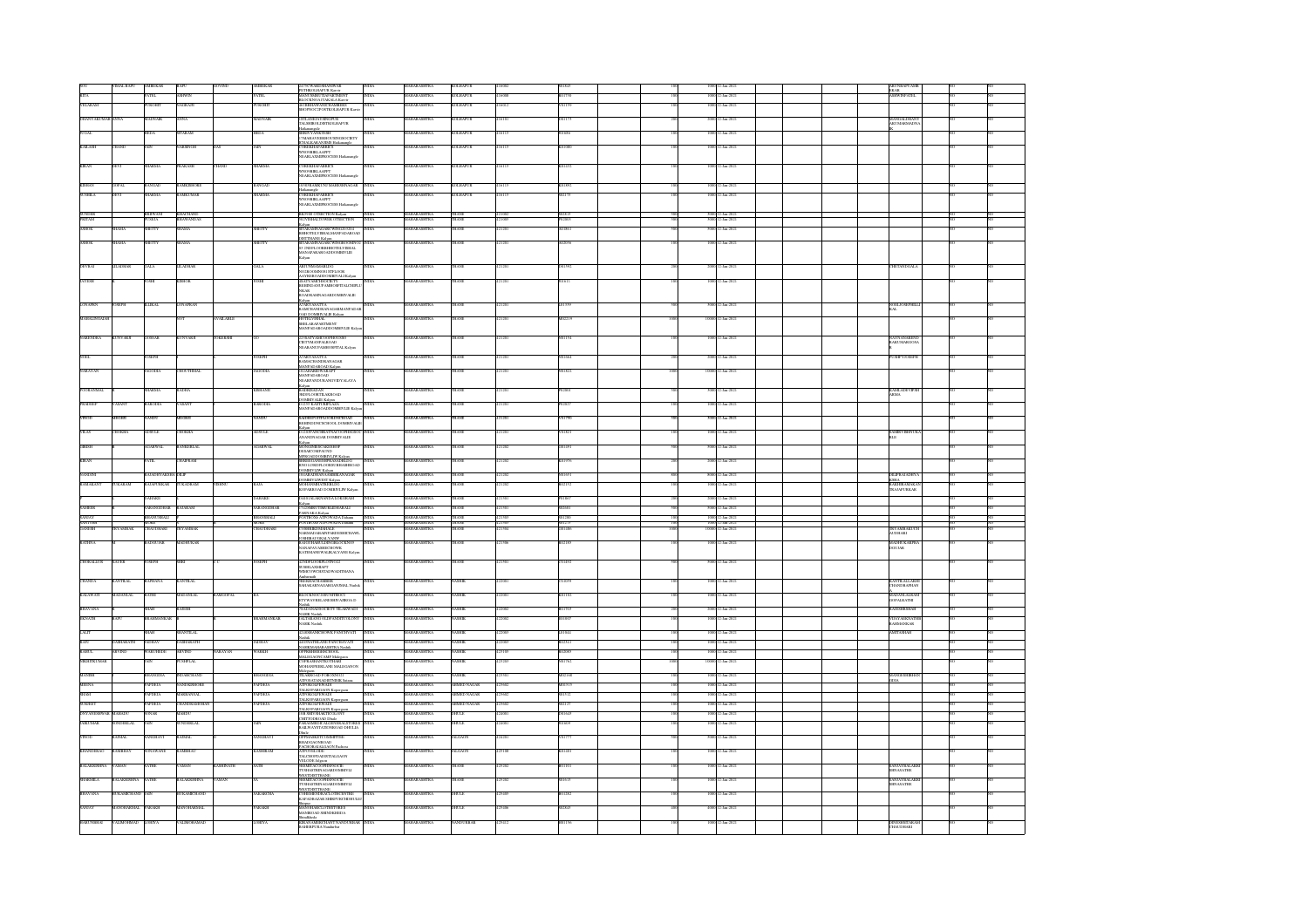|                                            |               | AUDHAR                  | ARAM                            |                | <b>IAUDHAR</b>  | IAHERPURA<br>JEARDAVEENGWORKS                                                                            |                   | HARASHTRA                                          | WDURBAR          |              |                  |  |                  |                                                          |  | AALAD/            |  |
|--------------------------------------------|---------------|-------------------------|---------------------------------|----------------|-----------------|----------------------------------------------------------------------------------------------------------|-------------------|----------------------------------------------------|------------------|--------------|------------------|--|------------------|----------------------------------------------------------|--|-------------------|--|
|                                            |               |                         |                                 |                |                 | <b>ANDURBAR Navapar<br/>OFAKIRCHANDCAGRAW/</b>                                                           |                   |                                                    |                  |              |                  |  |                  |                                                          |  | <b>WAD</b>        |  |
| OKT AR                                     |               | 0.11                    |                                 |                |                 |                                                                                                          |                   |                                                    |                  |              |                  |  |                  |                                                          |  |                   |  |
| <b>SHAHIN</b>                              |               |                         | :N1                             |                |                 | UFAKIRCHANDCAGRAW<br>RTELEPHONEEXCHANGE<br>IAVAPURADISTDHULE Na<br>OARKHAN BHAJIMANDI                    |                   | <b>ARASHTRA</b>                                    |                  |              |                  |  |                  | 58.202                                                   |  |                   |  |
|                                            |               |                         |                                 |                |                 | ADARABAD Jaina<br>HEETALHYBRIDSEEDSCO                                                                    |                   |                                                    | INA              |              |                  |  |                  |                                                          |  |                   |  |
| <b>SULBHA</b>                              | ИA            | NZUNWAL/                | WAL.                            |                | <b>NLUNWAL</b>  |                                                                                                          | DV                | HARASHTRA                                          | WХ               |              |                  |  |                  | $Jan-202$                                                |  |                   |  |
| <b>SUNITA</b>                              |               |                         | $\overline{153}$                |                | $rac{1}{2}$     | (NO77A2OLDMIDC Jalm)<br>DKISANCENTRE MAMACHOWE                                                           |                   | <b>HARASHTR</b>                                    | LNA.             |              |                  |  |                  | tan 202                                                  |  |                   |  |
| VIJAYKUMAR                                 |               | GRAWAL<br>DDHA          |                                 |                |                 | <br>  NEHRUROAD Jaha<br> AVIDRESSES SHIVAJIROAD                                                          |                   |                                                    | $_{\rm{AA}}$     |              |                  |  |                  |                                                          |  |                   |  |
|                                            |               |                         |                                 |                |                 |                                                                                                          |                   |                                                    |                  |              |                  |  |                  |                                                          |  |                   |  |
| RAJKUMA                                    |               | a iwa                   | OULLA                           |                | .<br>SI IWA     | Parbbani<br>RAJKUMARKASI JWAL<br>SARAFAMARWADIGALI                                                       |                   |                                                    | .<br>NDF         |              |                  |  |                  |                                                          |  |                   |  |
|                                            |               |                         |                                 |                |                 | <b>EARMURLIMANDIR Bb</b><br>ARAFANARWADIGALLI                                                            |                   |                                                    |                  |              |                  |  |                  |                                                          |  |                   |  |
| RAJKUMAR                                   | NDULAL        | ASLIWAL.                | ANDULAL                         |                | <b>CASLIWAL</b> |                                                                                                          | <b>STOV</b>       | <b>MAHARASHTRA</b>                                 | ANDED            |              |                  |  |                  | 1000 12-Jan-2021                                         |  |                   |  |
| <b>AJKUMAR</b>                             | )VLAI         | sliwal.                 | NDULAL                          |                | .<br>SLIWAL     | EARMURLIMANDER Blokar<br>ARAFAMARWADIGALLI                                                               |                   | <b>ARASHTR</b>                                     | WDED             |              |                  |  | 200              | J <sub>2021</sub>                                        |  |                   |  |
|                                            |               |                         |                                 |                |                 | <b>EARMURLIMANDER Bhokar</b><br>HY AMSUNDER SOMANI                                                       |                   |                                                    |                  |              |                  |  |                  | $n-202$                                                  |  |                   |  |
|                                            |               |                         |                                 |                |                 | n 1 AMMUNDERSONDUN<br>ARAFAMARWADGALLI NANDEE                                                            |                   |                                                    |                  |              |                  |  |                  |                                                          |  |                   |  |
| <b>SHRINIVAS</b>                           |               | NGI                     | <b>ARAKADA</b>                  |                | NGI             | bokar<br>DSANGI SARAFOBAZAR Bhokar                                                                       |                   | <b>HARASHTRA</b>                                   | ANDED            |              |                  |  |                  | J <sub>202</sub>                                         |  |                   |  |
| <b>BHASKAR</b>                             |               | DHULE                   | <b>EKARAM</b>                   |                | HULE            | 2PRIYADARSHININAGAR                                                                                      | <b>DIA</b>        | <b>AHARASHTRA</b>                                  | <b>AGPUR</b>     |              |                  |  |                  | $3m-202$                                                 |  | HADHULE           |  |
|                                            |               | $\overline{\text{COH}}$ |                                 |                | vан             | <b>NEARRTOCICILLINE Nagpar<br/>DI SCOALESTATECOLONY<br/>CIVILLINES Nagpar<br/>COBHBHATIANEARTAGOR</b>    | æ                 |                                                    | <b>AGPUR</b>     |              |                  |  |                  | $\frac{1}{2}$                                            |  |                   |  |
| SHEETAL                                    |               | UBEY                    | $\overline{m}$                  | <b>ASAF</b>    | <b>BEY</b>      |                                                                                                          | .<br>ma           | <b>JARASHTRA</b>                                   | AGPUR            |              |                  |  |                  | J <sub>202</sub>                                         |  |                   |  |
|                                            |               |                         |                                 |                |                 | MEMORIAL SCHOOL                                                                                          |                   |                                                    |                  |              |                  |  |                  |                                                          |  |                   |  |
| SHOBHA                                     |               | NGORANI                 | RAINDOSJ                        |                |                 | <b>EWCOLONY Names:</b><br>DBHBHATIANEARTAGOR                                                             |                   | <b>VHARASHTRA</b>                                  | <b>AGPUR</b>     |              |                  |  |                  | J <sub>202</sub>                                         |  | <b>EMLATARI</b>   |  |
|                                            |               |                         |                                 |                |                 | MEMORIAL SCHOOL                                                                                          |                   |                                                    |                  |              |                  |  |                  |                                                          |  |                   |  |
| GAYATRI                                    |               |                         |                                 |                |                 | EWCOLONY Nagpar<br>HANDAKBROTHERS<br>AGNATHROAD GANDHIBAGH                                               |                   | ASHTR)                                             | kopur            |              |                  |  |                  | Jan-202                                                  |  |                   |  |
|                                            |               |                         |                                 |                |                 | agpar<br>IFCOINVESTMENT                                                                                  |                   |                                                    |                  |              |                  |  |                  |                                                          |  |                   |  |
| PRAKASE                                    |               | <b>THAR</b>             | <b>TILAL</b>                    |                |                 | HIVHARIBLDG2NDFLOOR                                                                                      |                   | ASHTRA                                             | <b>AGPUR</b>     |              |                  |  |                  |                                                          |  |                   |  |
| <b>SHEWAK</b>                              |               |                         |                                 |                | иŃ              | ADKASCHOWK Nammer<br>ETHMALANI6NARESH                                                                    |                   |                                                    | <b>ACPUB</b>     |              |                  |  |                  | J <sub>202</sub>                                         |  |                   |  |
|                                            |               |                         |                                 |                |                 | APPARTMENTCLARKETOWN<br>SMQNOSSS VAYUSENANAGAI                                                           |                   |                                                    |                  |              |                  |  |                  |                                                          |  |                   |  |
| LALLU                                      |               |                         |                                 |                |                 | lagpar<br>9WARDHAMANNAGAR Narma                                                                          |                   |                                                    | KGPU             |              |                  |  |                  | $\frac{1}{20}$                                           |  |                   |  |
| <b>JAYSHREE</b>                            |               | <b>TADRANT</b>          | 139.57                          |                | <b>SADRANT</b>  | ASHKHTHAAPPARTME                                                                                         | ND <sub>1</sub>   | .<br>Maharashtra                                   | <b>AGPER</b>     |              |                  |  |                  | $100^{202}$                                              |  | <b>BYSIN</b>      |  |
|                                            |               |                         |                                 |                |                 | LOTNOS6MARARTOLI                                                                                         |                   |                                                    |                  |              |                  |  |                  |                                                          |  |                   |  |
| <b>RAJAGOPAL</b>                           |               | AMAN                    |                                 |                | AJAGOPAL        | AMNAGAR Nagpar<br>02PRIYADARSHINICOMPLEX                                                                 |                   | <b>MAHARASHTRA</b>                                 | <b>AGPUR</b>     |              |                  |  |                  | 1000 12-Jan-202                                          |  |                   |  |
| VILAS                                      |               | <b>ANEKAR</b>           | <b><i>NGADHAR</i></b>           |                | <b>IANEKAR</b>  | EHINDRTO NAGPUR Nagpar<br>IANKOFBARODA DHARAMPETH                                                        | <b>NDIA</b>       | <i><b>MAHARASHTRA</b></i>                          | <b>AGPUR</b>     | 0010         | 11269            |  |                  | 1000 12-Jan-2021                                         |  |                   |  |
| <b>DATTATRA</b>                            |               | GLEY                    |                                 |                | <b>GLEY</b>     | ugpar<br>)WESTPARKROAD DHANTOLI                                                                          |                   |                                                    | kan              |              |                  |  |                  | $3m-202$                                                 |  |                   |  |
|                                            |               |                         |                                 |                |                 |                                                                                                          |                   |                                                    |                  |              |                  |  |                  |                                                          |  |                   |  |
| ANANE                                      |               | wal.                    | DE'                             |                | WAL.            | öapar<br>CAPILESHWARNAGARNEAR<br>RMSCOLONYKATOLROAD Nagp                                                 |                   | <b>HARASHTRA</b>                                   | <b>AGPUR</b>     |              |                  |  |                  | Jan-2021                                                 |  | <b>MARAWA</b>     |  |
|                                            |               | MAR                     |                                 |                |                 |                                                                                                          |                   | ERALA                                              | OLLAM            |              |                  |  |                  | J <sub>202</sub>                                         |  |                   |  |
|                                            |               |                         |                                 |                |                 | SOUPARNIKAPOSTCHOORAKOD<br>DISTPATHANAMTHITTA KERALA                                                     |                   |                                                    |                  |              |                  |  |                  |                                                          |  |                   |  |
| <b>RHAIV</b>                               |               | NDER                    | PATRAC                          |                | mes             | laapar<br>NEHRUNAGARAJANI                                                                                |                   | <b>IARASHTRA</b>                                   | .<br>Milita      |              |                  |  |                  | tan 2t                                                   |  |                   |  |
| DEVIDAS                                    |               | .<br>Iawa               |                                 | All ARI F      |                 | <b>HAWKKHAMALARD Nagp</b><br><b>M</b> OTNO155BANERJEELAY                                                 |                   | seuro.                                             | <b>AGPUR</b>     |              |                  |  |                  |                                                          |  | a<br>Ekhadevi     |  |
|                                            |               |                         |                                 |                |                 | <b>JUTBHAGWANNAGARNAGPUR</b>                                                                             |                   |                                                    |                  |              |                  |  |                  |                                                          |  | KEALLY            |  |
| <b>SUBHASH</b>                             | <b>IANDRA</b> |                         | <b>ISHWANTH</b>                 |                |                 | agpar<br>BSONI JANKINIWARS FUTANAOL                                                                      | <b>DU</b>         | <b>MAHARASHTRA</b>                                 | <b>AGPUR</b>     |              |                  |  |                  | 2000 12-Jan-2021                                         |  | <b>SUSHMASONI</b> |  |
| SUNITA                                     |               |                         |                                 | <b>AILABLE</b> |                 | <b>INHA FOOTANAOL</b>                                                                                    |                   |                                                    | kopus            |              |                  |  | 200              | $tan-202$                                                |  |                   |  |
| <b>SUNITA</b>                              |               |                         |                                 |                |                 | ØSTNAGPUR<br>ØKSINHA FOOTANAOLI KAM                                                                      |                   | <b>COLORED</b>                                     | <b>AGPUR</b>     |              |                  |  |                  |                                                          |  |                   |  |
|                                            |               |                         |                                 |                |                 |                                                                                                          |                   |                                                    |                  |              |                  |  |                  |                                                          |  |                   |  |
| <b>VINAYKRISE</b>                          |               | <b>SHYAP</b>            | NDKISHORE                       |                | <b>SHYAP</b>    | <b>ILINAVELICHOWK DISTNAGPUR</b>                                                                         | <b>STYLE</b>      | <b>IAHARASHTRA</b>                                 | <b>AGPUR</b>     |              |                  |  | $\overline{200}$ | 2-Jan-2021                                               |  | <b>ANIKA</b>      |  |
| <b>VISHWANATH</b>                          |               | SUPTA                   | <b>SHWANTE</b>                  |                |                 | <b>BSONI JANKINIWARS FUTANAOLI</b>                                                                       | NDIA              | <b>VHARASHTRA</b>                                  | <b>AGPUR</b>     |              |                  |  |                  | 2000 12-Jan-2021                                         |  | <b>UBHASHCHA</b>  |  |
| DURGA                                      |               |                         | PCHAND                          |                |                 | IEHINDBIRSIGARAGE<br>IAUSHALAWORD GONDIA Gerá                                                            | VDU               | <b>HARASHTR</b>                                    | ONDIA            |              |                  |  |                  | $\frac{1}{2}$ an-2021                                    |  | RASONI            |  |
|                                            |               |                         |                                 |                |                 |                                                                                                          |                   |                                                    |                  |              |                  |  |                  |                                                          |  |                   |  |
| <b>HASANANE</b>                            |               | <b>DPI ANT</b>          | <b>HUMAL</b>                    |                | OPLANI          | AAHADEVBHAVAN<br>IANUMANCHOWK CIVILLINE                                                                  |                   | <b>HARASHTRA</b>                                   | <b>NDIA</b>      |              |                  |  |                  | Im 202                                                   |  |                   |  |
| AMBALAL                                    |               |                         | LSHIBHA                         |                |                 | onliva<br>OATPATEL RAMNAGAR                                                                              |                   | HARASHTRA                                          | <b>ONDIA</b>     |              |                  |  |                  | 3-Jan-2021                                               |  |                   |  |
|                                            | SHIBHA        | <b>ATEL</b>             |                                 |                | VTEL.           | ONDIACIRYDISTBHANDARA                                                                                    |                   |                                                    |                  |              |                  |  |                  |                                                          |  |                   |  |
| CHETAN                                     |               |                         |                                 |                |                 | ndia<br>MAPLOT NEAR                                                                                      |                   |                                                    | ЮLА              |              |                  |  |                  |                                                          |  |                   |  |
| <b>VINITA</b>                              |               | <b>JTWAN</b>            | TENDRA                          |                | <b>IOTWAN</b>   | ANN<br>KOLAMS Akola<br>PPCHURCH ADARSHCOLONY                                                             |                   | <b>AHARASHTR</b>                                   | ASHIN            |              |                  |  |                  | $tan-202$                                                |  |                   |  |
|                                            |               |                         |                                 |                |                 | kola<br>ELKARWADI                                                                                        |                   |                                                    |                  |              |                  |  |                  |                                                          |  |                   |  |
| PARMANANI                                  |               | .<br>EALANI             | .<br>XMINARAYA!                 |                | .<br>IALANI     |                                                                                                          | <b>SDIA</b>       | <b>IAHARASHTRA</b>                                 | KOLA             |              |                  |  |                  | 2-Jan-2021                                               |  | <b>DHAMALA?</b>   |  |
| <b>SUNIL</b>                               |               | .<br>EALANI             | <b>JOHNARAYAN</b>               |                | .<br>IALANI     | MURTIZAPURDISTAKOLA Akola<br>KELKARWADI                                                                  | <b>SDIA</b>       | HARASHTRA                                          | KOLA             |              |                  |  |                  | $\frac{1}{2}$                                            |  | AMALA             |  |
| <b>MANCINAM</b>                            |               | $\frac{1}{2}$           |                                 |                |                 | naad on WADI<br>MURTIZAPURDISTAKOLA Akola<br>BASANTNIWAS 2NASIAROAD Ind                                  |                   | <b>DHYA PRADES</b>                                 | OORE             |              |                  |  |                  | $3m-202$                                                 |  |                   |  |
| NAVEEN                                     |               | <b>ALWAYA</b>           | iNT                             |                | ALWAYA          | LIGDUPLEX NRANOOPTALKIES                                                                                 | <b>STYLE</b>      | <b>ANDHYA PRADESH</b>                              | <b>SDORE</b>     |              |                  |  |                  | 1000 12-Jan-2021                                         |  | <b>SDNALWA</b>    |  |
| SHASHI                                     |               | <b>SGHAL</b>            | $\overline{M}$                  |                | <b>UMAR</b>     | dore<br>SAKASH SATOLDPALASIA Indore                                                                      | <b>STYLE</b>      | <b>ANDHYA PRADESH</b>                              | <b>SDORE</b>     |              | 1620             |  |                  | 2-Jan-2021<br>1000                                       |  |                   |  |
|                                            |               |                         |                                 |                |                 | 1 BIMBANAGAR Indone                                                                                      | <b>SDIA</b>       | MADHYA PRADESH                                     | <b>NDORE</b>     |              |                  |  |                  |                                                          |  |                   |  |
| SAVITA<br>NEENA<br>PRATAP                  |               | MNANI<br><b>MODE</b>    | <b>HAGCHAND</b><br><b>GDISH</b> |                | EMNANI          | 281MTCLOTHMARKET Indore                                                                                  | NDU               |                                                    | <b>INDORE</b>    | 452000       | N01299           |  |                  | 10000 12-Jan-2021                                        |  |                   |  |
|                                            |               | TEJA                    | <b>IAJAN</b>                    |                | MODI<br>SINGH   | STATULIDTISSARKET IRGGE<br>S3NORTHRAMOHALLA Indone<br>S3NORTHRAMOHALLA Indone<br>COTHARINURSINGHOME ABRO |                   | MADHYA PRADESH<br>MADHYA PRADESH                   | NDORE            | 5200         | P01448           |  |                  | 1000 12-Jun-2021<br>1000 12-Jun-2021                     |  |                   |  |
| <b>SHEELA</b>                              |               |                         |                                 | NDR 1          |                 |                                                                                                          |                   | IADHYA PRADESH<br>IADHYA PRADESH                   | DORE<br>:WAS     |              | )1638<br>01500   |  |                  | -Jan-2021<br>-Jan-2021                                   |  |                   |  |
| KOMAL                                      |               |                         | <b>THAMA</b>                    |                |                 | ewas<br>OTHARINURSINGHOME                                                                                |                   | <b>ADHYA PRADESH</b>                               | <b>EWAS</b>      |              | $\overline{151}$ |  |                  | 2-Jan-202                                                |  |                   |  |
| PUSHPA                                     |               | THART                   | Mal                             | HANDRA         | <b>THAR</b>     | <b>BROADDEWAS Dewas</b><br>COTHARINURSINGHOME AGROA                                                      | .<br>تانا         | MADHYA PRADESH                                     | <b>JEWAS</b>     |              | 1630             |  |                  | 1000 12-Jan-2021                                         |  |                   |  |
|                                            |               |                         |                                 |                |                 |                                                                                                          |                   |                                                    |                  |              |                  |  |                  |                                                          |  |                   |  |
|                                            |               | UPTA                    |                                 | RATAN          | <b>JUPTA</b>    | Arwas<br>27LIGII INDRANAGAR Ujjain                                                                       | <b>SDL</b><br>NDL | MADHYA PRADESH                                     | JJAIN<br>JJJAIN  | 56001        | 401094<br>201206 |  |                  | 1000 12-Jan-202                                          |  | <b>MAMTAGUPTA</b> |  |
| AJAYKUMAR<br>CHHOTEE<br>JAGRUTI<br>KAMLESH |               |                         |                                 |                |                 | <b>ISDAULATGANI Ujjain<br/>ISDAULATGANI Ujjain<br/>ISDAULATGANI Ujjain</b>                               |                   | MADHYA PRADESH<br>MADHYA PRADESH<br>MADHYA PRADESH | IAIN<br>IAIN     |              |                  |  |                  | 1000 12-Jan-2021<br>2000 12-Jan-2021<br>3000 12-Jan-2021 |  |                   |  |
|                                            |               | MAR                     |                                 |                |                 |                                                                                                          |                   |                                                    |                  |              | ------<br>)1185  |  |                  |                                                          |  |                   |  |
| RATNESH<br>HEMANTKUM                       |               | <b>NGARI</b><br>ERMA    | NIWARLALJI                      |                | NGAR<br>ERMA    | SHAGANI MANASA Mari<br>OKANWARLALIIVERMA                                                                 | DU                | MADHYA PRADESH<br>MADHYA PRADESH                   | EEMUCH<br>EEMUCH | 5811<br>8118 | 01216            |  |                  | 2-Jan-2021<br> 2-Jan-2021                                |  |                   |  |
|                                            |               |                         |                                 |                |                 | <b>NANICHOHATIRAMPURA</b>                                                                                |                   |                                                    |                  |              |                  |  |                  |                                                          |  |                   |  |
| DEVANAN                                    |               |                         |                                 |                |                 | OSTMEHSANA MEHSANA<br>(NOSRE211VIKRAMNAGA<br>OSTOFFICEKHOR<br>OSTMANDSAUR Jawad<br>ØRSGAYATHRIDNATH      |                   | <b>VDHYA PRADESH</b>                               | EEMUCH           |              |                  |  |                  | $tan-202$                                                |  |                   |  |
|                                            |               |                         |                                 |                |                 |                                                                                                          |                   |                                                    |                  |              |                  |  |                  |                                                          |  |                   |  |
| GAYATHRI                                   |               | vтн                     |                                 |                | ARKANAT         | RSGATATIREDNATH<br>AS2VIKRAMNAGAR KHOR Jawad                                                             |                   | <b>ANDHYA PRADESH</b>                              | <b>EEMUCH</b>    |              |                  |  |                  | $\frac{1}{2}$ an-2021                                    |  |                   |  |
| 'AWAN                                      |               | NUKA                    | DLAL                            |                | NUKA            | VIKRAMNAGARSTAFFCOLC                                                                                     |                   | <b>DHYA PRADESE</b>                                | SMUCH            |              |                  |  |                  | $an-202$                                                 |  |                   |  |
|                                            |               |                         |                                 |                |                 | OKHOR DISTMANDSAURMP Jaw                                                                                 |                   |                                                    |                  |              |                  |  |                  |                                                          |  |                   |  |
| PAWAN                                      |               | wuk                     | <b>DLAL</b>                     |                | entka           | :75VIKRAMNAGAR<br>TAFFCOLONY                                                                             |                   | <b>VDHYA PRADESE</b>                               | EMUCH            |              |                  |  |                  |                                                          |  |                   |  |
|                                            |               |                         |                                 |                |                 | OKHORDISTMANDSAURUP Jane                                                                                 |                   |                                                    |                  |              |                  |  |                  |                                                          |  |                   |  |
| RAMESH                                     | MA            | ARMA                    | JADHA                           |                | <b>LARM</b>     | 315VIKRAMNAGARSTAFFCOLON                                                                                 | <b>NDLA</b>       | <b>AADHYA PRADESH</b>                              | EEMUCH           |              |                  |  |                  | 2-Jan-202                                                |  |                   |  |
|                                            |               |                         |                                 |                |                 |                                                                                                          |                   |                                                    |                  |              |                  |  |                  |                                                          |  |                   |  |
| <b>ADHADEV</b>                             |               |                         |                                 |                |                 | / DHORDISTMANDSASURMP<br>ANNDSASUR Jawad<br>:75VIKRAMNAGAR POKHOR                                        |                   | <b>HYA PRADES</b>                                  | EMUCH            |              |                  |  |                  |                                                          |  |                   |  |
| RADHA                                      |               | <b>NKHIA</b>            |                                 | NDR à          | .<br>NKH        | STMANDSAUR<br>ISTMANDSAUR Jawad<br>75VIKRAMNAGARSTAFFCOLON                                               |                   | <b>ADHYA PRADESH</b>                               | EEMUCH           |              |                  |  |                  | $\frac{1}{2}$ an-2021                                    |  |                   |  |
|                                            |               |                         |                                 |                |                 | OKHOR DISTMANDSAURMP Jaw                                                                                 |                   |                                                    |                  |              |                  |  |                  |                                                          |  |                   |  |
|                                            |               |                         |                                 |                |                 | 14VIKRAMCEMENT                                                                                           |                   | <b>ANDHYA PRADES</b>                               | EMUCH            |              |                  |  |                  | $3m-202$                                                 |  |                   |  |
| SUNII                                      |               |                         |                                 |                |                 |                                                                                                          |                   | <b>HYA PRADESP</b>                                 | місн             |              |                  |  |                  | $tan-202$                                                |  |                   |  |
|                                            |               |                         |                                 |                |                 | VIKRAMNAGAR KHOR Jawad<br>E7SVIKRAMNAGAR<br>STAFFCOLONY<br>POKHORDISTMANDSAURUP Jawa                     |                   |                                                    |                  |              |                  |  |                  |                                                          |  |                   |  |
|                                            |               |                         |                                 |                |                 |                                                                                                          |                   |                                                    |                  |              |                  |  |                  |                                                          |  |                   |  |
| ANAND                                      |               | RIVASTAV                | <b>MLAL</b>                     |                | RIVASTAVA       | BLOCKNO2M33<br>ARASWATINAGAR                                                                             |                   | <b><i>AADHYA PRADESH</i></b>                       | <b>HOPAI</b>     |              |                  |  |                  | J <sub>20</sub> 202                                      |  |                   |  |
|                                            |               |                         |                                 |                |                 | <b>AWAHARCHOWK Hun</b><br>TPROFESSORSCOLOM                                                               |                   |                                                    |                  |              |                  |  |                  |                                                          |  |                   |  |
| ANJULA<br>ASHOK<br>HEMANT                  | <b>KUMAR</b>  | <b>AGARWAI</b>          | <b>MAHAVIR</b>                  | <b>PRASAD</b>  |                 | C1PROFESSORSCOLONY Huzur                                                                                 | INDIA             | <b>MADHYA PRADESP</b><br><b>MADHYA PRADESH</b>     | НОРА<br>BHOPAL   | 462002       |                  |  |                  | 1000 12-Jan-20<br>1000 12-Jan-2021                       |  |                   |  |
|                                            |               | <b>HARE</b>             | <b>MCHNADRA</b>                 |                | HARE            | <b>@2SARASWATINAGAR</b>                                                                                  | <b>SDIA</b>       | <b>MADHYA PRADESH</b>                              | HOPAL            | .<br>2003    | 11208            |  |                  | 3 <sub>202</sub><br>1000                                 |  |                   |  |
|                                            |               |                         |                                 |                |                 | <b>(33BLOCK JAWAHARCHOWK</b>                                                                             |                   |                                                    |                  |              |                  |  |                  |                                                          |  |                   |  |
|                                            |               |                         |                                 |                |                 | Huzur<br>BLOCKNO2M33<br>SARASWATINAGAR                                                                   |                   |                                                    |                  |              |                  |  |                  |                                                          |  |                   |  |
|                                            |               |                         |                                 |                |                 |                                                                                                          |                   |                                                    |                  |              |                  |  |                  |                                                          |  |                   |  |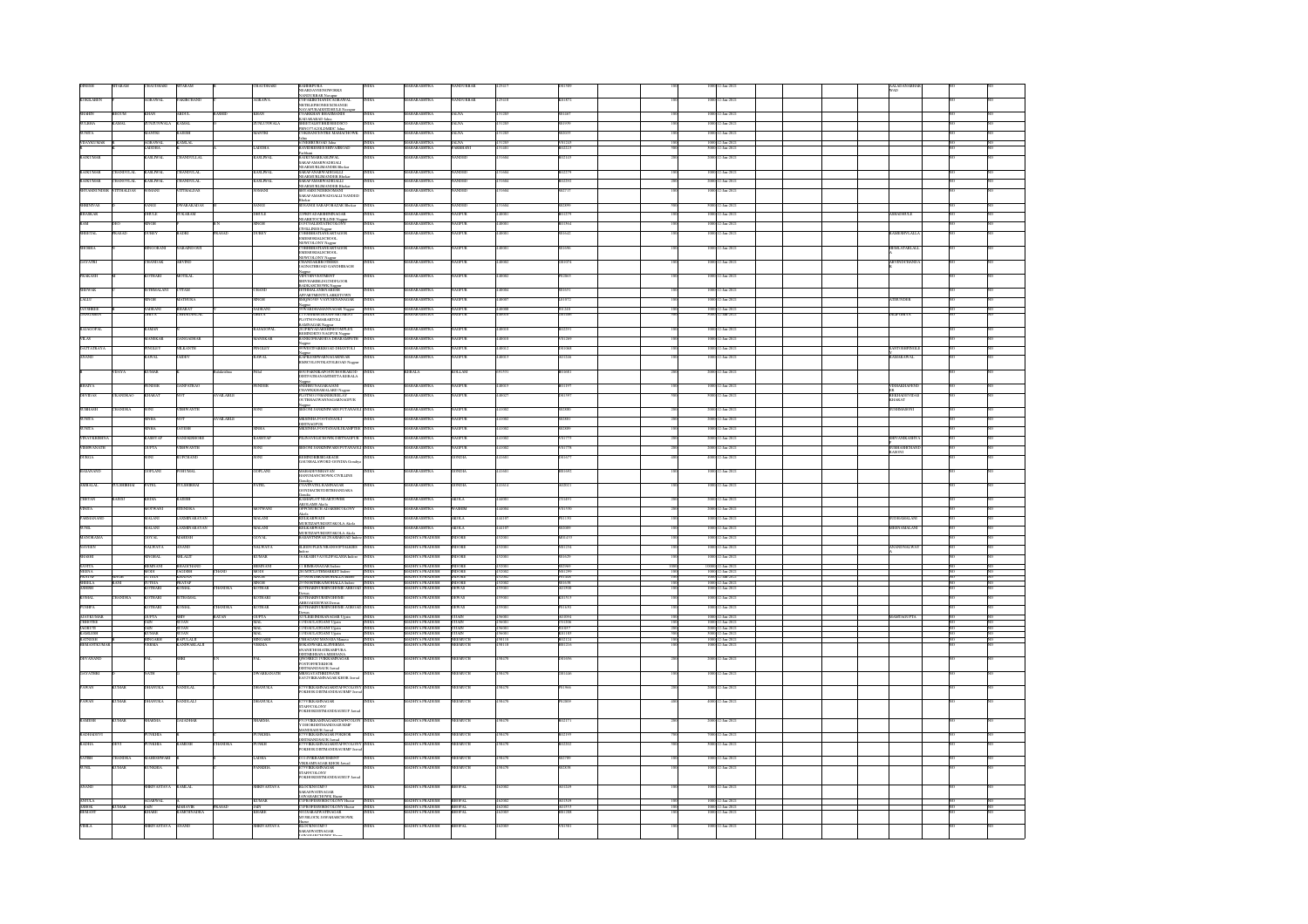|                   |               |                      |                      |                |                | HOPAL                                                                                                                                              |              | A PRADESE                    |                          |  |  |                   |                     |  |  |                              |  |  |
|-------------------|---------------|----------------------|----------------------|----------------|----------------|----------------------------------------------------------------------------------------------------------------------------------------------------|--------------|------------------------------|--------------------------|--|--|-------------------|---------------------|--|--|------------------------------|--|--|
|                   |               |                      |                      |                | <b>KNIFA</b>   | <b>ISPRANSAYENA</b><br>ARDIGBANGLAGOUTAMNAG                                                                                                        |              | <b>DHYA PRADESH</b>          | <b>HOPA</b>              |  |  |                   |                     |  |  |                              |  |  |
|                   |               | æн                   | RDAR                 | <b>ADITR</b>   | KGH            | <b>MRITAPARTMENT</b>                                                                                                                               |              | <b>MADHYA PRADESH</b>        | HOPAL                    |  |  |                   | Im(202)             |  |  | <b>ISWANTKAUL</b>            |  |  |
| <b>SWANT</b>      |               | GUR                  | <b>RDAR</b>          |                | SGH            | SGOBINDGARDEN Huzur<br>AMRITAPARTMENT                                                                                                              |              | <b>MADHYA PRADESH</b>        | HOPAL                    |  |  | 1000              | 2021                |  |  | SHERSINGH                    |  |  |
|                   |               | 101                  |                      |                |                | <b>SINDGARDEN Huzu</b>                                                                                                                             |              | <b>DHYA PRADE:</b>           | <b>HOPA</b>              |  |  |                   |                     |  |  |                              |  |  |
|                   |               |                      |                      |                |                | <b>IKASCOLONYBAGDE.KUHS</b>                                                                                                                        |              |                              |                          |  |  |                   |                     |  |  |                              |  |  |
| DAYARAM           |               | <b>TORTY</b>         | <b>ASLAL</b>         |                | <b>ORIVA</b>   | PULBOGDA Hurar<br>NO377D2SECOTRB PIPLANIB                                                                                                          |              | <b>DHYA PRADESE</b>          | HOPAT                    |  |  |                   |                     |  |  |                              |  |  |
| <b>MAHENDRA</b>   | CEMAR         |                      | <b>ABULAL</b>        |                |                | ARDHAMANHS SCHOOL                                                                                                                                  | <b>SDIA</b>  | <b>MADHYA PRADESH</b>        | <b>SHOK NAGAR</b>        |  |  | 2000              | $34m-202$           |  |  |                              |  |  |
| <b>UNIL</b>       |               |                      | <b><i>IICHAN</i></b> |                |                | SHOKNAGAR Ashoknagar<br>TARDHAMANHS SCHOOL                                                                                                         |              | <b><i>ADHYA PRADESE</i></b>  | <b>SHOK NAGA</b>         |  |  | $\frac{100}{100}$ | Jan-20.             |  |  |                              |  |  |
| $\overline{m}$    |               |                      |                      |                |                | SHOKNAGAR Ashokmagar<br>IILALAMILROAD ASHOKN<br>m                                                                                                  |              | <b>MADHYA PRADES</b>         | <b>SHOK NAGA</b>         |  |  | $\frac{1}{200}$   |                     |  |  |                              |  |  |
| ASHOK             | <b>TMAP</b>   | .<br>NTANI           | <b>ARASPAM</b>       |                | <b>NTAP</b>    | abokmagar<br>62KRISHNAVIHAR                                                                                                                        |              | <b>MADHYA PRADESH</b>        | WALIOR                   |  |  |                   | $_{\rm obs, 20}$    |  |  |                              |  |  |
|                   |               |                      |                      |                |                | <b>BALARAIKARAGH</b>                                                                                                                               |              |                              |                          |  |  |                   |                     |  |  |                              |  |  |
| <b>BHAGWATI</b>   | RASAD         |                      |                      | MCHAND         |                | ARAGANJLASHKAR C<br>EARPATNIBHAWAN                                                                                                                 | <b>SDIA</b>  | <b>ADHYA PRADESH</b>         | WALIOR                   |  |  |                   | $3m-202$            |  |  |                              |  |  |
|                   |               |                      |                      |                |                | ENAPATIKIBAZRIA                                                                                                                                    |              |                              |                          |  |  |                   |                     |  |  |                              |  |  |
| AMLESHKU          |               | a'ari                | Œ                    | AM PYARE       | NAR.           | IADHOGANILASHKAR Gird<br>AWANVIHAR Gird                                                                                                            | NDIA         | MADHYA PRADESH               | <b>WALIOR</b>            |  |  |                   | $-$ Jan-202         |  |  | <b>ITAMISHRA</b>             |  |  |
|                   |               | GRAN                 |                      |                |                | <b>CAVID ANACTORS</b>                                                                                                                              |              | <b>DHYA PRADE</b>            | VALIOI                   |  |  |                   |                     |  |  |                              |  |  |
|                   |               | <b>ISHYA</b>         |                      | <b>SWAROO</b>  |                | <b>MSINGHKIPARED Gin</b><br>ISHRAMSWAROOPVAL                                                                                                       | <b>SDIA</b>  | <b>ADHYA PRADES</b>          | VALIOR                   |  |  |                   | $-20$               |  |  |                              |  |  |
| <b>ITHLESH</b>    |               | <b>NSAL</b>          | <b>IYAM</b>          |                | .<br>Weal      | <b>LBROADKASHKAR Gird</b><br>JANKERCHOWK                                                                                                           | NDIA         | <b>IADHYA PRADESH</b>        | WALIOR                   |  |  | 100               | $3m-202$            |  |  | .<br>SHYAMLALBAN             |  |  |
|                   |               |                      |                      |                |                | ALITPURCOLONY LASHKAR Gird                                                                                                                         |              |                              |                          |  |  |                   |                     |  |  |                              |  |  |
|                   |               |                      |                      |                |                | ARDRODAKHOUS                                                                                                                                       |              | <b>IADHYA PRADE</b>          | WALIOR                   |  |  |                   |                     |  |  | <b>RKAPOOR</b><br>KAMLESHKUI |  |  |
|                   |               | .<br>Shipa           | <b>AMI FSH</b>       | $\overline{a}$ | wani           | OHAMANDI Ginl<br>FODRKKTIWARI PAWANVIHAR                                                                                                           | <b>STYLE</b> | <b>MADHYA PRADESE</b>        | WALIOR                   |  |  |                   |                     |  |  | <b>CTIWARI</b>               |  |  |
| .<br>CAIL ASH     |               |                      | <b>ATHMAI</b>        |                |                | rd<br>JRASTRADINGCO MLBROAD Grd  INDIA                                                                                                             |              | <b>MADHYA PRADESH</b>        | WALIOR                   |  |  | 1000              | $Jan-202$           |  |  |                              |  |  |
|                   |               | <b>IATIA</b>         | OOLCHAND             |                |                | TATEBANKOFINDORE<br>MBRABRANCH DISTOWALIORMP                                                                                                       |              | <b>IADHYA PRADESE</b>        | VALIOR                   |  |  |                   | $tan-202$           |  |  |                              |  |  |
|                   |               |                      |                      |                |                | .<br>HMANGHATLANE                                                                                                                                  |              |                              |                          |  |  |                   |                     |  |  |                              |  |  |
|                   |               |                      | SEPH                 |                |                | INKUNNAM<br>JDACOLONY KATAM                                                                                                                        |              | <b>ADHYA PRADESP</b>         |                          |  |  |                   | $tan-202$           |  |  |                              |  |  |
|                   |               |                      |                      |                |                |                                                                                                                                                    |              |                              |                          |  |  |                   |                     |  |  |                              |  |  |
| <b>AYMI</b>       |               | <b>HPTA</b>          | <b>REG</b>           |                | <b>TPTA</b>    | <b>CANTONEMENT STHSTREET</b>                                                                                                                       | <b>NDIA</b>  | <b><i>MADHYA PRADESH</i></b> | <b>ARAI PUR</b>          |  |  |                   | tan 20              |  |  | <b>IDCOMOFIST</b>            |  |  |
| <b>MANOJ</b>      | <b>IMA</b>    |                      | <b>AJENDRA</b>       | MN             |                | abalpur<br>DSCHOUKSEYCHAMBERS<br><b>EAR4THBRIDGE NADIERTOWN</b>                                                                                    | NDIA         | <b>MADHYA PRADESH</b>        | <b>ABALPUR</b>           |  |  |                   | -<br>-<br>Jan-202   |  |  |                              |  |  |
|                   |               |                      | NOE                  |                |                | balpar<br>?28WRIGHTTOWN                                                                                                                            |              |                              |                          |  |  |                   |                     |  |  |                              |  |  |
| NEELAM<br>encu s  |               | RORA                 |                      |                | RORA           | <b>EMMANDIRROAD Jabalpur</b><br>JPDDHANANJAY                                                                                                       | <b>DIA</b>   | MADHYA PRADESH               | <b>ABALPUR</b><br>BALPUR |  |  |                   | Man-202             |  |  |                              |  |  |
|                   |               |                      |                      |                | <b>UDALIAR</b> | <b>COBANK781WRIGHITOWN</b>                                                                                                                         |              | <b>IADHYA PRADESE</b>        |                          |  |  |                   | $\frac{1}{2}$ an-20 |  |  |                              |  |  |
| PREM              | <b>VRAYAN</b> | <b>EPATHI</b>        |                      |                | RIPATHI        | ibiltur.<br>AREMRVNTIWARI                                                                                                                          |              | <b>IADHYA PRADESH</b>        | <b>ABALPUR</b>           |  |  |                   | J <sub>202</sub>    |  |  |                              |  |  |
|                   |               |                      |                      |                |                | HMECHANICALDIVISON                                                                                                                                 |              |                              |                          |  |  |                   |                     |  |  |                              |  |  |
| <b>USHPHA</b>     |               | <b>UBEY</b>          | RISH                 | <b>JANDRA</b>  | UBEY           | SWAPIERTOWN Jabalpar<br>LYBUNGLOWNOF150B<br>OUTHCIVILLINES STATIONROAD                                                                             | <b>DIA</b>   | <b>ANDHYA PRADESH</b>        | <b>BALPUR</b>            |  |  |                   | 3-Jan-2021          |  |  | EERAIDUBBE                   |  |  |
| RESE              |               |                      |                      |                |                |                                                                                                                                                    |              | <b>HYA PRADESI</b>           | <b>BALPUR</b>            |  |  |                   |                     |  |  |                              |  |  |
|                   |               |                      |                      |                |                | ibilpur<br>OPULARTIMBERTRADERS<br>MANPUR MADANMAHAL Jabah                                                                                          |              |                              |                          |  |  |                   |                     |  |  |                              |  |  |
| <b>NITA</b>       |               |                      | INARAYAN             |                |                | OBALATRADINGCO                                                                                                                                     |              | <b>IADHYA PRADESH</b>        | <b>ABALPUR</b>           |  |  |                   | $3m-202$            |  |  |                              |  |  |
|                   |               |                      |                      |                |                | ISO1NAMANGATTUJUNCT                                                                                                                                |              |                              |                          |  |  |                   |                     |  |  |                              |  |  |
| IAYANK            |               | RORA                 |                      |                | RORA           | HOUSE<br>COLORSEWAPRINTINGPRES<br>COLORSEWAPRINTINGPRES<br>CORMALSCHOOLROAD<br>ANIPURA Jabalpur<br>HRIKUTCHVIJAYSAWMILL                            |              | <b>AADHYA PRADESH</b>        | <b>BALPUR</b>            |  |  |                   | $-$ lan $-202$      |  |  |                              |  |  |
| $\overline{M}$ IT |               | <b>TEL</b>           |                      |                | <b>TFI</b>     |                                                                                                                                                    |              | <b>MADHYA PRADESH</b>        | <b>ARAI PITR</b>         |  |  |                   |                     |  |  |                              |  |  |
|                   |               |                      |                      |                |                | <b>INGASAGAR</b><br><b>ARHAROADIABALPUR Jahalmar</b>                                                                                               |              |                              |                          |  |  |                   |                     |  |  |                              |  |  |
|                   |               |                      |                      |                |                |                                                                                                                                                    |              |                              |                          |  |  |                   |                     |  |  |                              |  |  |
|                   |               | MRAKAI               |                      |                |                | 2 MPEBCOLO                                                                                                                                         |              | A PRADESI                    | uru                      |  |  |                   |                     |  |  |                              |  |  |
|                   |               | MAR                  |                      |                | <b>KHANPA</b>  | sipar<br>SENIOR MIG6 ARERACOLONY                                                                                                                   |              | <b>IADHYA PRADESH</b>        | <b>BALPUR</b>            |  |  |                   |                     |  |  | NDERJITLAR                   |  |  |
|                   |               | <b>GRAWA</b>         | <b>INUPRAS</b>       |                | <b>GRAWAI</b>  | <b>NPARMARG SASTRICHOWK</b>                                                                                                                        |              | <b>ADHYA PRADES</b>          | <b>ATNA</b>              |  |  |                   |                     |  |  |                              |  |  |
|                   |               | <b>JRAWAL</b>        |                      |                | <b>RAWAL</b>   | ghurajnagar<br>ANPARMARCI SAST<br><b>K'HOWK</b>                                                                                                    |              | <b>DHYA PRADES</b>           | TNA                      |  |  |                   |                     |  |  |                              |  |  |
| KHN               | 1624          | <b>GRAWAL</b>        | <b>HHOTELAL</b>      |                | <b>GRAWAL</b>  | aghurajnagar<br>IANPATMARG SHASTRICHOWK                                                                                                            | <b>INDIA</b> | <b>JADHYA PRADESH</b>        | <b>ATNA</b>              |  |  | one               | $34m-202$           |  |  |                              |  |  |
|                   |               |                      |                      |                |                | ATNAMP Raghurajnagar                                                                                                                               |              |                              |                          |  |  |                   |                     |  |  |                              |  |  |
|                   |               |                      |                      |                |                | ORADHEYSHYAMSHAF<br>NIVERSALCABLESLTD                                                                                                              |              |                              |                          |  |  |                   |                     |  |  |                              |  |  |
| AXMI              |               | <b>LARMA</b>         |                      |                | <b>ARMA</b>    | <b>IRLAVIKAS Rushuminusae</b><br>ORADHEYSHY AMSHARMA                                                                                               |              | <b>ADHYA PRADESH</b>         | <b>TN</b>                |  |  |                   |                     |  |  |                              |  |  |
|                   |               |                      |                      |                |                | INVERSALCABLESLTD                                                                                                                                  |              |                              |                          |  |  |                   |                     |  |  |                              |  |  |
| NJAY              |               | КGA                  |                      |                | AGA            | (NIVERSALL ABLESL ID)<br>IBLAVIKAS Ragharajnagar<br>172BANDAVGERHCOLONY<br>IBLAVIKASSATNA Ragharajnagar                                            |              | <b>ADHYA PRADESH</b>         | ATNA                     |  |  |                   | $tan-20$            |  |  |                              |  |  |
|                   |               |                      |                      |                |                |                                                                                                                                                    |              |                              |                          |  |  |                   |                     |  |  |                              |  |  |
| <b>HAKUNTAL</b>   |               | ARM                  |                      |                |                | ORADHEYSHY AMSHARMA<br>NIVERSALCABLESLTD<br>IRLAVIKAS Ragharajnagar<br>ORADHEYSHY AMSHARMA                                                         |              | DHYA PRADESP                 |                          |  |  |                   |                     |  |  |                              |  |  |
|                   |               | <b>LARM</b>          |                      |                |                |                                                                                                                                                    |              | <b>HYAPRADESI</b>            |                          |  |  |                   |                     |  |  |                              |  |  |
|                   |               |                      |                      |                |                | <b>NIVERSALCABLESLTD</b>                                                                                                                           |              |                              |                          |  |  |                   |                     |  |  |                              |  |  |
| <b>JOBHNA</b>     |               | <b>LARMA</b>         | NESH                 |                | <b>LARMA</b>   | <b>IRLAVIKAS Raghungnagar</b><br>CORADHEYSHY AMSHARMA<br>INIVERSALC ABLESLTD                                                                       |              | <b>AADHYA PRADESH</b>        | ATNA                     |  |  |                   | J <sub>20</sub>     |  |  |                              |  |  |
|                   |               | <b>ARMA</b>          |                      |                |                | HRLAVIKAS Raghurajnagar<br>YORADHEYSHY AMSHAR)<br>INIVERSALCABLESLTD                                                                               |              | <b>HYA PRADESI</b>           |                          |  |  |                   |                     |  |  |                              |  |  |
|                   |               |                      |                      |                |                |                                                                                                                                                    |              |                              |                          |  |  |                   |                     |  |  |                              |  |  |
| <b>XNESH</b>      | <b>MAR</b>    | <b><i>GARWAL</i></b> |                      |                | <b>V۵</b>      | <b>IRLAVIKAS Radurainara</b><br>/ILLEGE4POSTDUREHA                                                                                                 |              | <b>ADHYA PRADESH</b>         | ATNA                     |  |  |                   | J <sub>20</sub>     |  |  |                              |  |  |
|                   |               |                      |                      |                |                | <b>OLICESTATIONIASO DISTSATNA</b>                                                                                                                  |              |                              |                          |  |  |                   |                     |  |  |                              |  |  |
| NDRAJIT           |               |                      | SWAJIT               |                |                | SPOCKETQR15A<br>MARODASECTORBHILAINAGAR<br>DISTDURGMP Dar<br>"ELIGHTINDUSTRIAL-REA                                                                 | <b>DIA</b>   | <b>HATTISGARI</b>            | URG                      |  |  |                   | -Jan-2021           |  |  |                              |  |  |
| <b>UBY</b>        |               | .<br>DAN             |                      |                |                |                                                                                                                                                    |              |                              | RG                       |  |  |                   |                     |  |  | <b>ANLALY</b>                |  |  |
| SOHAN             |               | <b>IDAY</b>          | KHAN                 |                | ADAV           | HLADISTDURG Darg<br>ELIGHTINDUSTRIALAREA                                                                                                           | <b>NDIA</b>  | <b>HATTISGARE</b>            | <b>ATRG</b>              |  |  | 100               | $3m-2021$           |  |  | ,<br>UBYYADAN                |  |  |
| <b>SHOK</b>       |               | RMA                  | MKISHORE             |                | ERMA           | HILAIDISTDURG Darg<br>ASERMETALS BANIAPARA DUR                                                                                                     | <b>TITA</b>  | TISGARI                      | URG                      |  |  |                   | $tan-202$           |  |  |                              |  |  |
| AMKTSHO           |               | ERMA                 |                      |                | :<br>RMA       | ur<br>ASERMETALS BANIAPARA DURG                                                                                                                    |              |                              | URG.                     |  |  |                   | $3m-202$            |  |  |                              |  |  |
|                   | <b>MAI</b>    |                      |                      |                |                | <b>SIZUTTAFANCYCLOTHSTORES</b>                                                                                                                     | .<br>تان     | <b>TISCLARE</b>              | URG                      |  |  | m                 |                     |  |  |                              |  |  |
| <b>VIVEK</b>      |               |                      | <b>LCHAND</b>        |                |                |                                                                                                                                                    |              |                              |                          |  |  |                   | $3m-202$            |  |  |                              |  |  |
| <b>PATESH</b>     |               | $\overline{m}$       | <b>TINE AI</b>       |                |                | POBALOD DISTDURGMP Balod<br>11 SPOLLSTARCOMPLEX<br>SRDFLOOR3JAGGANATHPLOT                                                                          |              | <b>TARA</b>                  | ukor                     |  |  |                   |                     |  |  |                              |  |  |
| VIJAYRAJ          | SIREMAL       | EANDOT               | REMAL                |                | <b>JANDO</b>   | RDFLOORSOMADENATHFLOT<br>EALAVADROAD RAJKOT<br>F2SHALIBADHRFLATS<br>/ARSODANICHALIMMJAINSOCIET                                                     |              | <b>GUJARAT</b>               | HMEDABAD                 |  |  |                   | 3-Jan-2021          |  |  |                              |  |  |
|                   |               |                      |                      |                |                |                                                                                                                                                    |              |                              |                          |  |  |                   |                     |  |  |                              |  |  |
|                   |               |                      |                      |                |                |                                                                                                                                                    |              |                              |                          |  |  |                   |                     |  |  |                              |  |  |
|                   |               |                      |                      |                |                |                                                                                                                                                    |              |                              |                          |  |  |                   |                     |  |  |                              |  |  |
| ALAL              |               | LEDIN                | <b>EDIN</b>          |                |                | ARGODANNE TALISMADA<br>SABARMATI AHMEDARAD<br>"URNANAUDSOCIETY<br>ANFURROADMANINAGAR<br>ANFURROADMANINAGAR<br>BMEDABAD<br>BSILVEROAK 60BCHIMBAIRO/ |              | <b>HARASHTRA</b>             | <b>JUMBAI</b>            |  |  |                   |                     |  |  |                              |  |  |
|                   |               |                      |                      |                |                | ANDRAW MUMBAL                                                                                                                                      |              |                              |                          |  |  |                   |                     |  |  |                              |  |  |
| RALAI             |               |                      |                      |                |                | 8451FATEHSULATANE<br>ANENAMPALLYSATIONROAD                                                                                                         |              |                              | DERABAD                  |  |  |                   |                     |  |  |                              |  |  |
|                   |               |                      |                      |                |                |                                                                                                                                                    |              |                              | DERABAI                  |  |  |                   |                     |  |  |                              |  |  |
|                   |               |                      |                      |                |                | derabad<br>451FATEHSULTANE LANE<br>MPALYSTATIONROAD Hys                                                                                            |              |                              |                          |  |  |                   |                     |  |  |                              |  |  |
|                   |               |                      |                      |                |                | <b><i>ESTEATERSULATANE</i></b>                                                                                                                     |              | ANGANA                       | DERABAD                  |  |  |                   |                     |  |  |                              |  |  |
|                   |               |                      |                      |                |                | NENAMPALLYSATIONROAD                                                                                                                               |              |                              |                          |  |  |                   |                     |  |  |                              |  |  |
| <b>AQIYA</b>      |               | <b>IDEQ</b>          | RΖΑ                  | AR ALI         |                | derabad<br>(O2273878 PURA)<br><b>AVELI</b>                                                                                                         |              |                              | DERABAI                  |  |  |                   |                     |  |  | <b>IRZAZAFAR</b>             |  |  |
|                   |               |                      |                      | <b>MLABLE</b>  |                | harminar<br>ILESHENTERPRISES<br>03MITTALCHAMBERS<br>STFLOORMGROAD See                                                                              |              |                              | ERABA                    |  |  |                   |                     |  |  |                              |  |  |
|                   |               |                      |                      |                |                |                                                                                                                                                    |              |                              |                          |  |  |                   |                     |  |  |                              |  |  |
| <b>HANSYAM</b>    |               | ATEL.                | HOOTABHAI            |                | VTEL           | 1497RANIGUNJ Secunderabad                                                                                                                          | <b>DIA</b>   | <b>TELANGANA</b>             | YDERABAD                 |  |  |                   | -Jan-2021           |  |  | REKHABENPAT                  |  |  |
|                   |               | <b>OTAK</b>          | NJA'Y                |                | <b>TAK</b>     | 211BKYLASHMARKET                                                                                                                                   | <b>DIA</b>   | ELANGANA                     | DERABAD                  |  |  |                   | $3m-202$            |  |  |                              |  |  |
|                   |               |                      |                      |                |                | underabad<br>!I I BKAILASHMARKET                                                                                                                   |              |                              | ERABA                    |  |  | 100               |                     |  |  |                              |  |  |
|                   |               |                      |                      |                |                |                                                                                                                                                    |              |                              |                          |  |  |                   |                     |  |  |                              |  |  |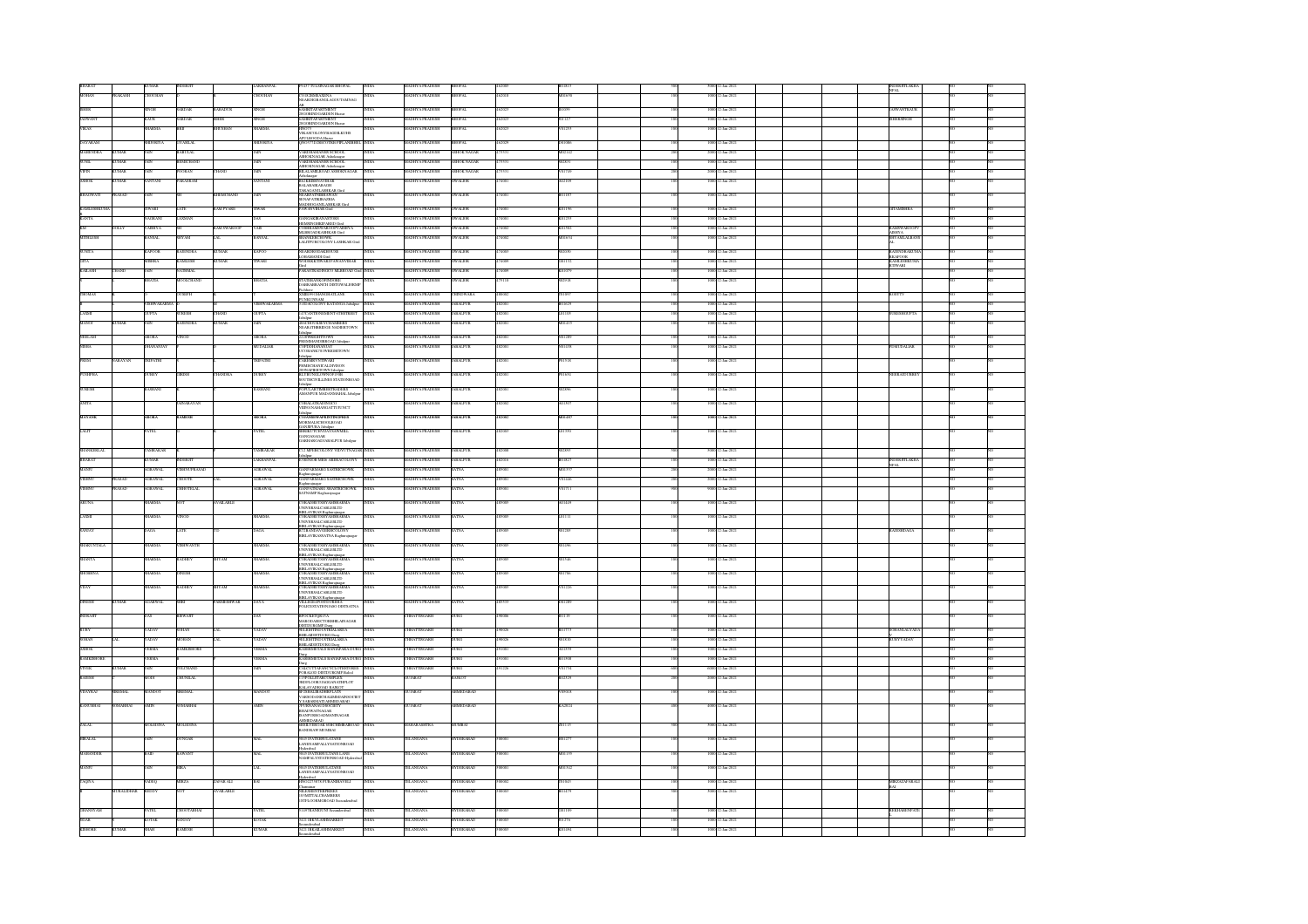|                  |                           |                   |                    |                  | ARAYANA           | 21704 RAJAMUDELLIARSTREET                                                                                                  | <b>INDIA</b>                  | ELANGANA              | YDERABAD          |        |         |                                 |  |  |                            |  |  |
|------------------|---------------------------|-------------------|--------------------|------------------|-------------------|----------------------------------------------------------------------------------------------------------------------------|-------------------------------|-----------------------|-------------------|--------|---------|---------------------------------|--|--|----------------------------|--|--|
|                  |                           |                   |                    |                  |                   | cunderabad<br>36EASTMAIZDPOLLY                                                                                             |                               |                       |                   |        |         |                                 |  |  |                            |  |  |
| <b>OORLDD</b>    |                           |                   |                    |                  |                   | underabad<br>MBAYVIMALSHOWROOM A6                                                                                          |                               |                       | <b>DERARAI</b>    |        |         |                                 |  |  |                            |  |  |
|                  |                           |                   |                    |                  |                   | <b>JOMers .</b><br>sKROAD Secundershad<br>***172200LDBHDKKUDA                                                              |                               |                       |                   |        |         |                                 |  |  |                            |  |  |
| PRAVEEN          | MAR                       | ARACHAND          | <b>TARACHAND</b>   |                  |                   |                                                                                                                            | NDIA                          | TELANGANA             | <b>IYDERABAD</b>  |        | 1000    | $34m-202$                       |  |  |                            |  |  |
| PRAMOD           |                           | <b>IARL</b>       | LUBHA              |                  |                   | cunderabad<br>IBESNVALVES<br><b>HILLSTREETRANIGUNI</b>                                                                     |                               | <b>LANGAN</b>         | DERABAD           |        |         |                                 |  |  |                            |  |  |
|                  |                           |                   |                    |                  |                   |                                                                                                                            |                               |                       |                   |        |         |                                 |  |  |                            |  |  |
| PRAMOD           |                           | HARIA             | <b>ALJBHAI</b>     |                  |                   | ecunderabad<br>UBESNVALVES HILLSTREET                                                                                      | <b>INDIA</b>                  | ELANGANA              | <b>TERABAD</b>    |        |         | 11000 12-Jan-202                |  |  | <b>UMUDDHARI</b>           |  |  |
| RAMOD            |                           |                   |                    |                  |                   | RANIGUNI Secunderabad<br>TUBESNVALVES<br>HILLSTREETRANIGUNI                                                                |                               |                       | DERARAE           |        |         |                                 |  |  |                            |  |  |
|                  |                           |                   |                    |                  |                   | ECUNDERABAD Secu<br>UBESNVALVES                                                                                            |                               |                       |                   |        |         |                                 |  |  |                            |  |  |
| PRAMOD           |                           | HARIA             | <b>RTJIBHAI</b>    |                  |                   | HILL STREETRANICUM.                                                                                                        | <b>NDIA</b>                   | ELANGANA              | YDERABAD          |        | 10000   | J <sub>202</sub>                |  |  |                            |  |  |
| SHIVAKUMAR       |                           |                   |                    |                  | ARAYAN            | ECUNDERABAD Secunderabad<br>217014 RAJAMUDELIASSTREET                                                                      | <b>INDIA</b>                  | TELANGANA             | <b>IYDERABAD</b>  |        |         | 2000 12-Jan-202                 |  |  |                            |  |  |
|                  |                           |                   |                    |                  |                   | cunderabad<br>1171220BHOIGOUA                                                                                              |                               |                       |                   |        |         |                                 |  |  |                            |  |  |
| <b>IOBHA</b>     |                           | AVEEN             | RAVEEN             |                  |                   |                                                                                                                            | NDIA                          | LANGANA               | YDERABAD          |        | 10001   | $3\text{-}$ lan $-2021$         |  |  |                            |  |  |
| ARUY             |                           |                   |                    | All ABLE         |                   | ECUNDERABAD Secu<br>1682SAIDABAD Khair                                                                                     |                               | LANGAN/               | DERABAD           |        |         | tan 202                         |  |  |                            |  |  |
| ABITHA           |                           | 1191              |                    | <b>GHI NAND</b>  |                   | NEHRINAGAR                                                                                                                 | <b>NDIA</b>                   | LANGAN/               | DERABAL           |        |         | J <sub>202</sub>                |  |  |                            |  |  |
| <b>ADHAKRIS</b>  |                           | <b>CRTY</b>       | <b>ATYANARAYAN</b> |                  | <b>AURTY</b>      | .<br>MANTHAPUR Amberpet<br>WARABANK METTUGUDA                                                                              | <b>INDIA</b>                  | <b>TELANGANA</b>      | YDERABAD          |        | 100     | -Jan-202                        |  |  |                            |  |  |
| EKHABE!          |                           | ATEL.             | ANSYAM             |                  | <b>ATE</b>        | cunderabad<br>497RANIGUNJ Secu                                                                                             | INDIA                         | ELANGANA              | YDERABAD          |        |         | 1000 12-Jan-202                 |  |  | IAR<br>HANSYAMPA'          |  |  |
| <b>OORNIMA</b>   |                           | <b>ARAF</b>       |                    | <b>MAR</b>       | .<br>ARAF         | 126129BFLOOR CHIKKADPALLY                                                                                                  | $\overline{\text{INDIA}}$     | <b>ELANGANA</b>       | <b>TYDERABAD</b>  |        |         | 1000 12-Jan-2021                |  |  |                            |  |  |
|                  |                           |                   |                    |                  |                   | usheerahad<br>IOTOHOUSE3614                                                                                                |                               |                       |                   |        |         |                                 |  |  |                            |  |  |
| ATA              |                           | ΓĀS               |                    |                  |                   |                                                                                                                            |                               | WGAN)                 | DERABAD           |        | 1000    |                                 |  |  |                            |  |  |
| <b>RIVIVAS</b>   |                           | <b>EVATHI</b>     |                    |                  | <b>TVANARVAN</b>  | EMAYATNAGAR Saidabad<br>CODNRAO 47419ESAMLABAZAR                                                                           | <b>INDIA</b>                  | <b>ELANGANA</b>       | <b>VDERARAD</b>   |        |         | 1000 12-5m-202                  |  |  |                            |  |  |
| RAKASH           |                           | E                 |                    |                  | <b>HAMPALALIT</b> | fimayathragar<br>16147A1MAINROAD                                                                                           | <b>INDIA</b>                  | TELANGANA             | <b>IVDERARAD</b>  | 1200   |         | 1000 12-Jan-202                 |  |  |                            |  |  |
| <b>AWA</b>       | GН                        | HOWDHARY          |                    | NDLAL            | DWRY              | <b>IMAYATNAGAR Him</b>                                                                                                     | <b>NDIA</b>                   | LANGANA               | DERABAD           | )   18 | 1000    | J <sub>202</sub>                |  |  |                            |  |  |
|                  |                           |                   |                    |                  |                   | <b>STFLOORANANDNAGAR</b>                                                                                                   |                               |                       |                   |        |         |                                 |  |  |                            |  |  |
|                  | IVASA                     |                   |                    |                  |                   | ALKPET Amberset<br>NOI 5621 AMARU THINAGAR                                                                                 |                               | ANGAN)                | DERABAL           |        | 1000 1  | 3-Jan-202                       |  |  |                            |  |  |
|                  |                           |                   |                    | <b>KATRAN</b>    |                   |                                                                                                                            |                               |                       | ERABAI            |        |         |                                 |  |  |                            |  |  |
|                  |                           |                   |                    |                  |                   | NOTOTT / 41DT959 STRALI<br>AHAN AN AGARDILSUKHNAGA                                                                         |                               |                       |                   |        |         |                                 |  |  |                            |  |  |
| NMOL.            |                           | NGH               | <b>HYAM</b>        | HARI             | <b>SYGH</b>       | mberpet<br>NO12146ADARSHNAGAR<br>OPPIDPLCOLONYBALA NAGARTS                                                                 |                               | TELANGANA             | YDERABAD          |        | 1000    | J <sub>20</sub>                 |  |  |                            |  |  |
|                  |                           |                   |                    |                  |                   | irumolasiri<br>69CVENGALRAONAGAR                                                                                           |                               |                       |                   |        |         |                                 |  |  |                            |  |  |
| ANI              | <b>LASAD</b>              | URCHETI           |                    | ANKARA           |                   |                                                                                                                            | <b>INDIA</b>                  | ELANGANA              | YDERABAD          | 848    |         | 1000 12-Jan-202                 |  |  |                            |  |  |
| UMESH            | <b>HANDRA</b>             | <b>BAJPAL</b>     |                    | <b>AYAPRASAD</b> |                   | Guiratabad<br>8MQC23AIRFORCE ACADEMY                                                                                       | $\ensuremath{\mathsf{INDLA}}$ | ELANGANA              | V.RANGAREDD'      |        |         | 1000 12-Jan-2021                |  |  |                            |  |  |
| HAVAN            |                           | <b>INAG</b>       |                    |                  |                   | rumalagiri<br>NOTRTS21                                                                                                     |                               |                       | DERABAI           |        |         |                                 |  |  |                            |  |  |
|                  |                           |                   |                    |                  |                   | XNOTR 1.520<br>/IDY AN AGARCOLONY Musheerab                                                                                |                               |                       |                   |        |         |                                 |  |  |                            |  |  |
| <b>JEETHA</b>    |                           | <b>IARAM</b>      | <b>ARASIMHA</b>    |                  |                   | B25F3 VIDYANAGAR Musheerabad                                                                                               | <b>INDIA</b>                  | TELANGANA             | <b>TYDERABAD</b>  |        |         | 1000 12-Jan-2021                |  |  | WATHIPUL IN<br>vin         |  |  |
|                  |                           | <b>IVACHANDRA</b> |                    | MARA             | <b>NDARAY</b>     | 931912 VIDYANAGAR Musheerab                                                                                                | <b>INDIA</b>                  | TELANGANA             | YDERABAD          | 1064   |         | 1000 12-Jan-2021                |  |  |                            |  |  |
| <b>APARTHI</b>   |                           | ADHAVI            |                    |                  |                   | HNO2210552<br>BATKAMMAKUNTAAMBERPET                                                                                        |                               | ELANGANA              | YDERABAD          | 1302   | 1000    | 3-Jan-202                       |  |  |                            |  |  |
|                  |                           |                   |                    |                  |                   |                                                                                                                            |                               |                       |                   |        |         |                                 |  |  |                            |  |  |
| ANJAY            |                           | (DAV)             |                    |                  |                   | ieerabad<br>021392144A NALLAKUNJA                                                                                          |                               | <b>LANGANA</b>        | DERABAD           |        |         | $\frac{1}{2}$ an-202            |  |  |                            |  |  |
| .<br>SARALA      |                           | <b>TIMAMIN</b>    | <b>DYASAGAR</b>    | $\overline{m}$   |                   | sheerahad<br>SF3 VIDYANAGAR Ms                                                                                             |                               | ELANGANA              | DERABAD           |        |         | Im 202                          |  |  | <b>MIN</b>                 |  |  |
| SREEVANI         |                           | <b>ILNAGANTI</b>  | <b>EAMACHARY</b>   |                  | <b>NAGANTI</b>    | <b>NOTRT320</b>                                                                                                            | INDIA                         | TELANGANA             | <b>TERABAD</b>    | 1851   | 1000    | 2-Jan-202                       |  |  |                            |  |  |
|                  |                           |                   |                    |                  |                   | <b>IDYANAGARCOLONY Musheeral</b>                                                                                           |                               |                       |                   |        |         |                                 |  |  |                            |  |  |
| WATHI            |                           | <b>TLIMAMIDI</b>  | <b>DYA</b>         | <b>GAR REDDY</b> |                   | 25F3 VIDYANAGAR Mas                                                                                                        |                               | LANGANA               | DERABAD           |        | 1000 1. | 3-Jan-202                       |  |  |                            |  |  |
| <b>IDYASAGAR</b> |                           | <b>CLIMAMIDE</b>  | <b>KHN</b>         |                  |                   | <b>SF3 VIDYANAGAR Musheeraha</b>                                                                                           | .<br>NDRA                     | <b>TANGANA</b>        | <b>THRARAD</b>    |        |         | 5.5002                          |  |  | <b>FTHAMARAS</b>           |  |  |
| <b>MAKRD</b>     |                           | <b>NNAPUSA</b>    |                    | <b>ENNA</b>      |                   | <b><i>FREINGDEDROL</i></b>                                                                                                 |                               | LANGANA               | DERABAD           |        |         | $3m-202$                        |  |  |                            |  |  |
| <b>HAKRAPANI</b> |                           | <b>EATHI</b>      | <b>MBAMURTHY</b>   |                  | <b>ATHI</b>       | <b>GEBRINNMAGERO</b><br>CANCHANBAGHPO<br><sup>GY</sup> 111770ABACKPORTION                                                  | NDIA.                         | <b>ELANGANA</b>       | YDERABAD          | 11450  | 6000    | $3 - \frac{1}{2}$               |  |  |                            |  |  |
| <b>OMESHWARA</b> |                           | <b>IANTRALA</b>   | RYANARAYA          |                  | turthy            | <b>JANDHINAGAR HYDERABAD<br/>ISSLCHSAIDABADCOLONY</b>                                                                      |                               | LANGANA               | YDERABAD          | 11820  |         | 1000 12-Jan-202                 |  |  |                            |  |  |
|                  |                           |                   |                    |                  | AMAKRISHNAREDE    | 73NEARCOMPLEX                                                                                                              |                               | <b>ELANGANA</b>       | <b>TYDERABAD</b>  | 01438  |         | 1000 12-Jan-2021                |  |  |                            |  |  |
|                  |                           |                   |                    |                  |                   |                                                                                                                            |                               |                       |                   |        |         |                                 |  |  |                            |  |  |
| PRASAD           | <b>DDYY</b>               | YAM               |                    |                  |                   | <b>NASTHALIPURAM</b>                                                                                                       | NDIA                          |                       |                   |        |         |                                 |  |  |                            |  |  |
| HANDRAK/         | <b>LAPURAM</b>            | <b>NDAR</b>       |                    |                  |                   |                                                                                                                            |                               | ANGAN/                | DERABAD           |        |         | $tan-202$                       |  |  |                            |  |  |
| MGI              |                           |                   |                    |                  |                   | IKNUZ<br>YDERNAGARWATERRESER<br><b>ORSKUKATAALLY</b><br>LIVASANTNAGAR                                                      |                               |                       | ERABAI            |        |         |                                 |  |  | :AJARATI<br>)THKUR         |  |  |
|                  |                           |                   |                    |                  |                   |                                                                                                                            |                               |                       |                   |        |         |                                 |  |  |                            |  |  |
| <b>MALLESHA</b>  |                           | EELA              | <b>NGALAH</b>      |                  | EELA              | <b>CUKATPALYPO</b>                                                                                                         | NDIA                          | ELANGANA              | YDERABAD          | 11230  | 100     | $3m-202$                        |  |  |                            |  |  |
| <b>KISHAN</b>    |                           | <b>COTARIKARI</b> | OSHETTY            |                  |                   | GAVOĐAYANAGAR<br>#NOS10220 YELLLAMMAGUTTA                                                                                  | <b>INDIA</b>                  | TELANGANA             | <b>ZAMABAD</b>    | 01471  |         | 1000 12-Jan-202                 |  |  | VANAJAKOTAR<br><b>LARL</b> |  |  |
| ANGAR            |                           |                   |                    |                  |                   | <b>Gramabad</b><br>CALABHAIRAWAFINANCE CORP                                                                                |                               |                       |                   |        |         |                                 |  |  |                            |  |  |
|                  |                           |                   |                    |                  |                   | PNROADKAMAREDDY Karnaredd                                                                                                  |                               |                       |                   |        |         |                                 |  |  |                            |  |  |
| GOURI            |                           | KULA              | TN.                |                  |                   | <b>INDEADWAYACIADE</b>                                                                                                     |                               | <b>TANGANA</b>        | <b>ZAMABAD</b>    |        |         |                                 |  |  |                            |  |  |
| <b>AMESH</b>     |                           | <b>UNCHAM</b>     | OMAIAH             |                  |                   | HIVAJIROAD Kamareddy<br>HANDRAFINANCIARS                                                                                   | <b>INDIA</b>                  | <b>TELANGANA</b>      | <b>ZAMABAD</b>    | 1462   |         | 1000 12-Jan-2021                |  |  |                            |  |  |
| <b>SURYA</b>     | ARAYANA                   | AKULA             | <b>TTAL</b>        |                  |                   | <b>HIV AJIROAD Kamareddy<br/>MSCHANDRAFINANCIARS</b>                                                                       | <b>INDIA</b>                  | TELANGANA             | <b>IZAMABAD</b>   | i02133 |         | 1000 12-Jan-2021                |  |  |                            |  |  |
| SATYA            | ARAYANA                   | EJUGEM            | AMULU              |                  |                   | <b>HIV AJIROAD Kamareddy<br/>MAHESHWARICHITSENTERP</b>                                                                     | NDIA                          | ELANGANA              | <b>ZAMABAD</b>    | 1383   | 1000    | 3-Jan-202                       |  |  |                            |  |  |
|                  |                           |                   |                    |                  |                   | IISEMAINROAD<br>OSTBANSWADADTNIZAMABA                                                                                      |                               |                       |                   |        |         |                                 |  |  |                            |  |  |
| <b>DODDA</b>     |                           | <b>VINDEI</b>     | <b>UAISH</b>       |                  |                   |                                                                                                                            | NDIA                          | ELANGAN/              | <b>ARIM NAGAR</b> |        |         | 3-Jan-20                        |  |  |                            |  |  |
| <b>PRABHAKA</b>  |                           | NTHULA            | <b>JANKARIAE</b>   |                  | THULA             | awada<br> O4871 NEARSAIMANDIR                                                                                              | <b>STYLE</b>                  | ELANGANA              | <b>ARIM NAGAR</b> |        |         | $1 - 202$                       |  |  |                            |  |  |
|                  |                           |                   |                    |                  |                   | More<br>AMIKUNTA Jammikunta<br>********** MANINROAD                                                                        |                               |                       |                   |        |         |                                 |  |  |                            |  |  |
| GANGA            |                           | OYINA             | OTHA               |                  | OYINA             | ragusdam<br>PEERLESSOFFICE<br><b>NO92140WYRAROAD KHAMMA</b>                                                                | <b>INDIA</b>                  | TELANGANA             | HAMMAM            |        |         | 1000 12-Jan-202                 |  |  |                            |  |  |
|                  |                           | <b>NDIRAJ</b>     |                    |                  |                   |                                                                                                                            |                               |                       |                   |        |         |                                 |  |  |                            |  |  |
|                  |                           |                   |                    |                  |                   | man<br>&ANAGAV ANDHRABANK                                                                                                  |                               |                       |                   |        |         |                                 |  |  |                            |  |  |
| <b>SHOK</b>      |                           | ELDE              |                    |                  |                   | UDRAMPUR Rudrampar<br>SHOKBELDE NIDAMANOOR                                                                                 |                               | <b>LANGANA</b>        | ALGONDA           |        |         | -<br>-<br>Jan-202               |  |  |                            |  |  |
| <b>ARAYANA</b>   | <b>LANN AMA</b>           | <b>EDDY</b>       |                    |                  |                   |                                                                                                                            | .<br>VDI A                    | <b>OHRA PRADES</b>    | <b>NTHAPITE</b>   |        |         | Im 2                            |  |  | ENKATARAM<br>AREDDYCHA     |  |  |
| <b>CEMAVATH</b>  | <b>GADESWAR</b>           | АK                |                    | RISHNA           |                   | STAGONDA Miryalgada<br>ISSSRUDRAMDETAVILLAGE<br>ANANTAPURPO Anantapar<br><b>INOSSI IV I SROAD ANANTAPUR</b>                | <b>INDIA</b>                  | <b>ANDHRA PRADESH</b> | NANTHAPUR         | 01368  |         | 1000 12-Jan-2021                |  |  |                            |  |  |
|                  |                           |                   |                    |                  |                   |                                                                                                                            |                               |                       |                   |        |         |                                 |  |  |                            |  |  |
| :AJA             |                           | ARAMSETTY         | SUBBAIAH           |                  |                   | ontapur<br>575HABIBULLASTREET                                                                                              | <b>INDIA</b>                  | NDHRA PRADESH         | UDDAPAH           | 101123 |         | 2000 12-Jan-202                 |  |  |                            |  |  |
| 5HA              |                           |                   |                    |                  |                   | <b>JUDDAPAH Coddapah</b><br>17575HABIBULLASTREET                                                                           | NDIA                          | <b>DHRA PRADESH</b>   | UDDAPAH           |        | 2000 13 | $3\text{-}$ lan $-2021$         |  |  |                            |  |  |
|                  |                           |                   |                    |                  |                   |                                                                                                                            |                               | <b>DHRA PRADESE</b>   | DDAPAE            |        |         | $3m-202$                        |  |  |                            |  |  |
|                  |                           | <b>IMAR</b>       | WAHARLAI           |                  |                   | JDDAPAH Cuddapah<br>OMDINESHKUMAR<br>02MADRASROAD RALYKODUR<br>odar<br>ISMADRASROAD KODUR                                  |                               | <b>NDHRA PRADESH</b>  | <b>IDDAPAH</b>    |        |         | $\frac{1}{2}$ and $\frac{2}{2}$ |  |  |                            |  |  |
|                  |                           |                   |                    |                  | ΔÞ                |                                                                                                                            |                               |                       |                   |        |         |                                 |  |  |                            |  |  |
|                  |                           | ANGITHA           | <b>WAHARLAL</b>    |                  |                   | <b>OSTCUDDAPAM Kodar</b><br>48MADRASROAD KODUR                                                                             | <b>INDIA</b>                  | <b>NDHRA PRADESH</b>  | <b>UDDAPAH</b>    |        |         | 1000 12-Jan-2021                |  |  |                            |  |  |
|                  |                           | MAR               | <b>DHAN</b>        |                  |                   | <b>OSTCUDDAP AM Kodar</b><br>102MADRASROAD RLYKODUR                                                                        | <b>INDIA</b>                  | <b>DHRA PRADESH</b>   | <b>UDDAPAŁ</b>    |        |         | $3m-202$                        |  |  |                            |  |  |
| <b>IMALADEV</b>  |                           |                   | .<br>WAHARLAL      |                  |                   | odar<br>48MADRASROAD KODUR                                                                                                 | INDIA                         | <b>HRAPRADESE</b>     | UDDAPAE           |        |         | 1000 12-Jan-202                 |  |  |                            |  |  |
| $_{\rm orn}$     |                           | <b>AKUNTALA</b>   |                    |                  | <b>AURALI</b>     | <b>MSTCUDDAPAM Kodar</b><br>181934 JANDASTREET CHITTOR                                                                     | INDIA                         | <b>OHRA PRADESH</b>   | <b>ITTOOR</b>     |        |         | 1000 12-Jan-202                 |  |  |                            |  |  |
|                  |                           | <b>ABHAKAR</b>    |                    |                  | WDURANGAIH        | hilloor<br>AYAGENERALSTORES                                                                                                | <b>NDIA</b>                   | <b>OHRA PRADESH</b>   | <b>HITTOOR</b>    |        | 1000    | $3m-202$                        |  |  |                            |  |  |
|                  |                           |                   |                    |                  |                   | 8822PUNNIAMMANKOE, Chittos                                                                                                 |                               |                       |                   |        |         |                                 |  |  |                            |  |  |
|                  |                           | UPTA              |                    |                  | <b>GKANTAIAH</b>  | 162011359 CHURCHSTREET                                                                                                     | <b>NDIA</b>                   | <b>OHRA PRADESH</b>   | <b>HITTOOR</b>    | 1808   | 1000    | -Jan-2021                       |  |  |                            |  |  |
|                  | a<br>ATHY AN AR AY<br>NA. |                   |                    |                  |                   | <b>HITTOORAP Chittoor</b>                                                                                                  |                               |                       |                   |        |         |                                 |  |  |                            |  |  |
| <b>IHAYA</b>     |                           | UPTA              |                    |                  | <b>PTA</b>        |                                                                                                                            |                               | <b>HRA PRADESE</b>    | HNA               |        |         | J <sub>2021</sub>               |  |  |                            |  |  |
|                  |                           |                   |                    |                  |                   | LUMBOELECTRICALS<br>136KANDULAVARI<br>REETVIJAYAWADA                                                                       |                               |                       |                   |        |         |                                 |  |  |                            |  |  |
|                  |                           |                   |                    |                  |                   | gwadaUrban<br>UMBOELECTRICALS<br>1436KANDULAVARI                                                                           |                               | <b>HRAPRADESE</b>     |                   |        |         |                                 |  |  |                            |  |  |
|                  |                           |                   |                    |                  |                   | REETVIJAYAWADA                                                                                                             |                               |                       |                   |        |         |                                 |  |  |                            |  |  |
|                  |                           | <b>UPTA</b>       |                    |                  | UPTA              |                                                                                                                            | NDIA                          | <b>ANDHRA PRADESH</b> | KRISHN/           |        |         |                                 |  |  |                            |  |  |
|                  |                           | $\overline{114}$  |                    |                  |                   | GigyawadaUrban<br>COLUMBOELECTRICALS<br>11436KANDULAVARISTREET<br><b>TAYAWADA VijayawadaUrban</b><br>31220PPNAGAMMASATRA Y |                               | <b>NDHRA PRADESH</b>  |                   |        |         |                                 |  |  |                            |  |  |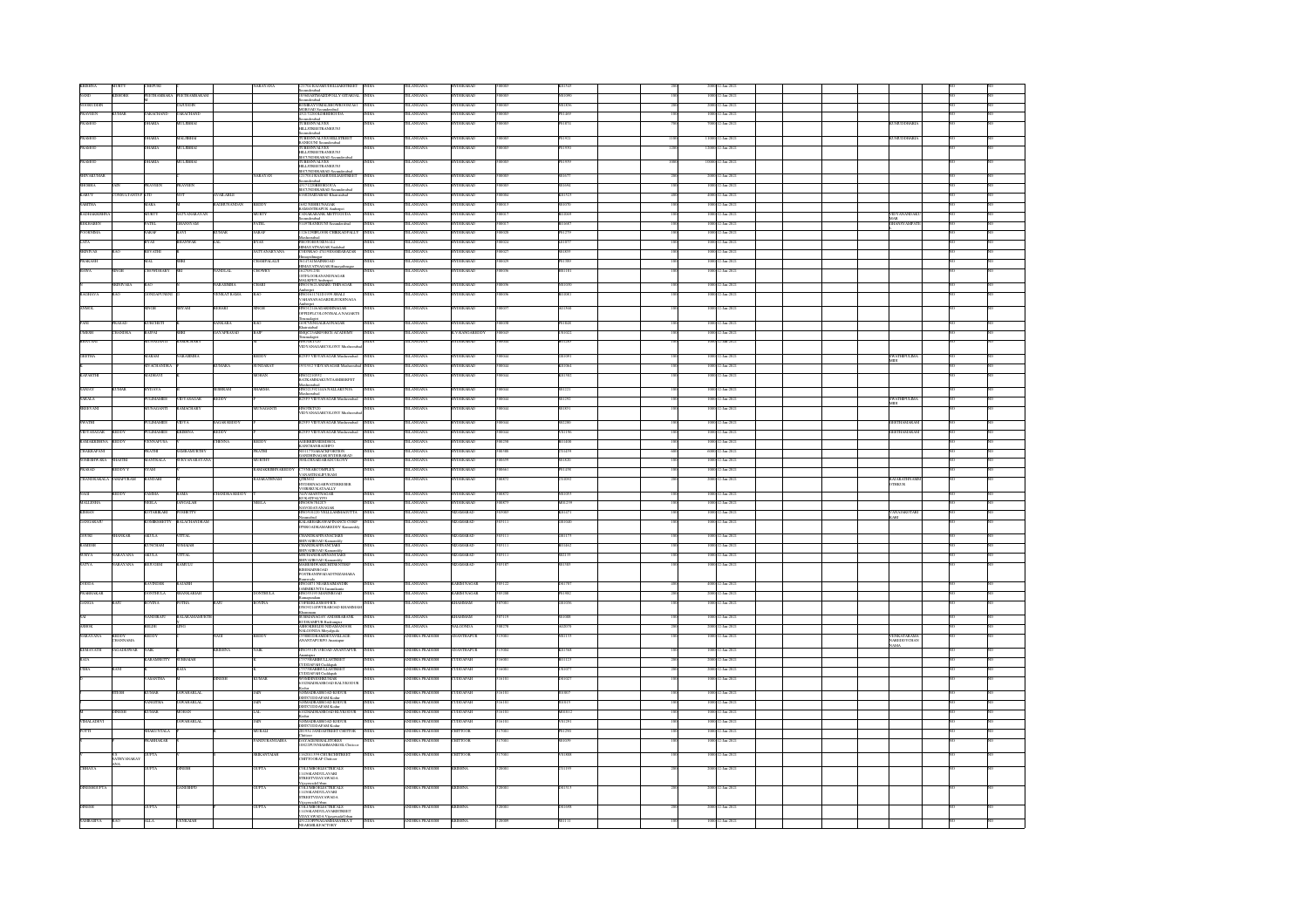|                              |                              |                               |                    |                      | <b>RRAIN</b>                        | 794UPSTAIRS<br>@EWPOSTALCOLONY                                                                                                      |                      | <b>DHRA PRADESH</b>                        |                              |                   |  |      |                                     |  |  |  |  |
|------------------------------|------------------------------|-------------------------------|--------------------|----------------------|-------------------------------------|-------------------------------------------------------------------------------------------------------------------------------------|----------------------|--------------------------------------------|------------------------------|-------------------|--|------|-------------------------------------|--|--|--|--|
|                              |                              |                               |                    |                      |                                     | ijayawadaUrban<br>ANDHK:HOWK PB32                                                                                                   |                      | <b>HRA PRADE</b>                           |                              |                   |  |      |                                     |  |  |  |  |
| ARLAPAT                      |                              |                               |                    |                      |                                     |                                                                                                                                     |                      | <b>IRA PRADES</b>                          |                              |                   |  |      | $Jan-202$                           |  |  |  |  |
| JANEYA                       | ALA PAT                      | <b>LEVEN</b>                  |                    |                      |                                     | <b>1230LALAPET Gunt</b><br>MOENER ALSTORES                                                                                          |                      | <b>HRAPRADES</b>                           | orn is                       |                   |  |      | $n^{202}$                           |  |  |  |  |
| <b>SUBHADRA</b>              | <b>AYLAXMI</b><br>īСH        |                               |                    | <b>LARLE</b>         |                                     | <b>SOPALREDDYSTREET Ter</b><br>IPPALAPADUPOST<br>EDAKAKANMANDAL                                                                     |                      | <b>DHRA PRADES</b><br>DHRA PRADESH         | NTIN<br>NTUR                 |                   |  |      |                                     |  |  |  |  |
|                              |                              |                               |                    |                      |                                     | <b>PALAPADUPOST Pedidades</b><br>SAMBAIAHCHIGURUPATI                                                                                |                      |                                            |                              |                   |  |      |                                     |  |  |  |  |
| RINTVASA                     |                              | HKURUPATI                     |                    |                      | VAH                                 | <b>PPALAPADUPOST</b>                                                                                                                | NDIA                 | NDHRA PRADESH                              | UNTUR                        | 01858             |  |      | 1000 12-Jan-2021                    |  |  |  |  |
| VIJAYALAKSE                  |                              | <b>MMANURI</b>                | <b>EINIVASARAO</b> |                      | <b>HIGURU</b>                       | <b>JENTALMARING<br/>JUNIURDISTRICT Polikiden<br/>TOSAMBAIACHIGURUPATI<br/>JUNIURDISTRICT Polikiden<br/>JUNIURDISTRICT Polikiden</b> | NDIA                 | <b>NDHRA PRADESH</b>                       | UNTUR                        |                   |  |      | 000 12-Jan-2021                     |  |  |  |  |
| VENKATASWA                   |                              | VELLANKI                      | EERAIAM            |                      | <b>FILANK</b>                       |                                                                                                                                     | NDIA                 | <b>ANDHRA PRADESH</b>                      | RAKASAM                      | i<br>HKi          |  |      | 1000 12-Jan-2021                    |  |  |  |  |
| <b>JUAYALAKSE</b>            |                              | VELLANKI                      | <b>ENKATASWAN</b>  |                      | <b>FILANK</b>                       | <b>RAKASANDIST ONGOLE Ong</b><br>#NO8258BNIRMALNAGAR                                                                                | <b>INDIA</b>         | <b>NDHRA PRADESH</b>                       | RAKASAM                      | 11235             |  |      | 1000 12-Jan-2021                    |  |  |  |  |
| INUTHA                       |                              | VELLANKI                      | <b>ENKATASWAM</b>  |                      | VELLANK                             | <b>PRAKASANDIST ONGOLE Orgole</b><br>HNOR258BNIRMALNAGAR                                                                            | <b>INDIA</b>         | <b>NDHRA PRADESH</b>                       | RAKASAM                      | 1389              |  |      | 1000 12-Jan-2021                    |  |  |  |  |
| VEERA                        | GHAVULU                      | IATA                          | <b>LAIAH</b>       |                      |                                     | PRAKASANDIST ONGOLE Orgola<br>ANKAMMATEMPLESTREET<br>KANDUKURPRAKASHAMDT                                                            | NDIA                 | <b>NDHRA PRADESH</b>                       | RAKASAM                      | N 155             |  |      | $-3an-2021$                         |  |  |  |  |
| <b>NKAT</b>                  |                              |                               |                    |                      |                                     | anbikut<br>OJGANDHICHOWDARY<br>NNAPUMANILAYARM                                                                                      |                      | <b>HRA PRADES</b>                          |                              |                   |  |      |                                     |  |  |  |  |
| <b>ADHA</b>                  | rxD                          | <b>SODALA</b>                 |                    |                      |                                     | OODNAGAR Chirala<br>DMAJAYBABULECTURER                                                                                              |                      | <b>OHRA PRADESH</b>                        | AKASAM                       |                   |  |      | $an-202$                            |  |  |  |  |
|                              |                              |                               |                    |                      |                                     | NEARVENKATESWARATHEATER<br>:UMBUM Cumbum<br>H68VSRSTEEL RNPET Nellore                                                               |                      |                                            |                              |                   |  |      |                                     |  |  |  |  |
| PARVATHY                     |                              | <b>KUMAR</b><br><b>AMAKRI</b> | HALLAM             |                      | <b>ACHAROY</b><br><b>AMAKRISHNA</b> | 96PHCII SRIHARIKOTA Sullu                                                                                                           | <b>INDIA</b><br>NDIA | ANDHRA PRADESH<br><b>NDHRA PRADESH</b>     | NELLORE<br><b>ELLORE</b>     | 01009<br>1185     |  |      | 1000 12-Jan-202<br>1000 12-Jan-2021 |  |  |  |  |
|                              |                              |                               |                    |                      | <b>NI</b>                           | 3282BAIDBHAVAN 75FEETROA                                                                                                            |                      | <b>NDHRA PRADESH</b>                       | <b>BAKHAPATNAM</b>           | 210               |  |      | $\frac{1}{2}$                       |  |  |  |  |
|                              |                              |                               |                    |                      | DALA                                | Foakhapatnan<br>COBPRABHAVATI<br>WDHRABANKMAHARANIPET                                                                               |                      | <b>HRAPRADESE</b>                          |                              |                   |  |      |                                     |  |  |  |  |
| <b>SHRAMCI</b>               |                              |                               |                    |                      |                                     | VisakhapatramUrban<br>16810OFFICIALCOLONY<br>VISHAKHAPATNAM                                                                         |                      | <b>HIRA PRADES</b>                         |                              |                   |  |      |                                     |  |  |  |  |
| <b>COTHIRAPALL</b>           | 7225                         | APPAL                         |                    |                      | VASSY                               | isakhapatramUrban<br>1360IRSDAREAASOKAP ARK                                                                                         |                      | <b>NDHRA PRADESH</b>                       | <b>ISAKHAPATNAM</b>          | 01702             |  |      | $-3$ an-2021                        |  |  |  |  |
|                              |                              |                               |                    |                      |                                     | <b>LANCHERAPALEM Visakhapate</b>                                                                                                    |                      |                                            |                              |                   |  |      |                                     |  |  |  |  |
|                              |                              | <b>ULLAPALLI</b>              |                    |                      |                                     | <b>CODSBHAGVANULLU MEGI<br/>AUTONAGAR Pendarthi<br/>554350AMBEDAKARNAGAI</b>                                                        |                      | <b>HRA PRADESH</b><br><b>DHRA PRADES</b>   | <b>KHAPATNA</b>              |                   |  |      | $an-202$                            |  |  |  |  |
|                              |                              |                               |                    |                      |                                     | EETHAMADHANA                                                                                                                        |                      |                                            |                              |                   |  |      |                                     |  |  |  |  |
|                              |                              | asar                          |                    |                      |                                     | sakhapatramUrban<br>AP3SRIVIIAYNAGARCOLON<br>04AREAPOMARREPALEM                                                                     |                      | <b>HRA PRADESH</b>                         | <b>KHAPATNAV</b>             |                   |  |      |                                     |  |  |  |  |
| AVEE                         |                              | NCHALLA                       | HARAT              |                      | NCHALIA                             | VisaklapatnamUrban<br>ANDHRAREFCO29221<br>IAILROADOPP DISTCOURT                                                                     | ЮU                   | NDHRA PRADESH                              | <b>BAKHAPATNAM</b>           |                   |  |      | 2-Jan-2021                          |  |  |  |  |
|                              |                              |                               |                    |                      |                                     | isakhapatramUrban<br>NDHRAREFCO29221                                                                                                |                      | <b>DHRA PRADESH</b>                        | <b>SAKHAPATNA!</b>           |                   |  |      |                                     |  |  |  |  |
|                              |                              |                               |                    |                      |                                     | AILROADOPP DISTCOURT                                                                                                                |                      |                                            |                              |                   |  |      |                                     |  |  |  |  |
|                              | <b>SARVOTHMA</b>             | VELAGA                        | <b>ENKATAPPAIE</b> |                      |                                     | isakhapatramUrban<br>)749RAMNAGAR NEHRUNAGAR                                                                                        | <b>INDIA</b>         | ANDHRA PRADESH                             | <b><i>RAKHAPATNAM</i></b>    |                   |  |      | 1000 12-Jan-2021                    |  |  |  |  |
|                              | <b>OCHANA</b>                |                               |                    |                      | MANNA                               | <b>APPARTMENTNOS</b><br>PALACEHEIGHTS                                                                                               |                      | <b>DHRA PRADESH</b>                        | <b><i>EAKHAPATNAM</i></b>    |                   |  |      | $tan-202$                           |  |  |  |  |
|                              |                              |                               |                    |                      |                                     | <b>JAYNAGARPALACELAYOUT</b><br>RNO313ASECTORE9                                                                                      |                      | <b>HRAPRADESH</b>                          |                              |                   |  |      |                                     |  |  |  |  |
|                              |                              |                               |                    |                      |                                     | KKUNAGARAM Pedagantyada<br>ØNGPTRMSUMAJUTE TWINE                                                                                    |                      |                                            |                              |                   |  |      |                                     |  |  |  |  |
| <b>SEATE</b><br><b>JUAYA</b> | <b>ASKA RAO</b>              | DICABAD'<br><b>NAOALA</b>     | URYANARAYA         |                      | WAPA                                | <b>INGELINE</b><br>/ALASA<br>?OVTMEDICALOFFICER<br>ahapatnan<br>LINBOTNY GJCOLLEGEPALASA                                            | NDIA                 | <b>THEA PRADES</b><br><b>NDHRA PRADESH</b> | <b>IKAKULAM</b><br>RIKAKULAM |                   |  | 1000 | Im202<br>2-Jan-2021                 |  |  |  |  |
|                              | <b>MARI</b>                  |                               | NJARIMAL           |                      |                                     | <b>dasaMondal</b><br>DPLANESATHIRAJA                                                                                                |                      | <b>DHRA PRADESH</b>                        | <b>AST GODAVARI</b>          |                   |  |      | J <sub>202</sub>                    |  |  |  |  |
|                              |                              |                               |                    |                      |                                     | DHARMATMACENTRE DNO4169                                                                                                             |                      |                                            |                              |                   |  |      |                                     |  |  |  |  |
|                              |                              |                               |                    |                      |                                     | .<br>Giónada Urban<br>/EERABHADRARAO<br>/?822BODAVARILANE                                                                           |                      | <b>HRAPRADESH</b>                          | <b>ST GODAVAR</b>            |                   |  |      |                                     |  |  |  |  |
| <b>UNVANTH</b>               |                              |                               | ÆSHKUMA            |                      |                                     | <b>KINADAAP Kakimebl</b><br>ISALTRAMESHK <sup>I IMA</sup><br>7227MARKETSTREET                                                       |                      | <b>DHRA PRADESH</b>                        | <b>AST GODAVARI</b>          |                   |  |      | $an-202$                            |  |  |  |  |
| HULASIBAL                    |                              |                               | <b>NJARIMAL</b>    |                      |                                     | ⊆akimadaUrban<br>YOPLANESATHIRAJA                                                                                                   |                      | <b>NDHRA PRADESH</b>                       | <b>AST GODAVARI</b>          |                   |  |      | J <sub>202</sub>                    |  |  |  |  |
|                              |                              |                               |                    |                      |                                     | DHARMATMACENTRE DNO4169                                                                                                             |                      |                                            |                              |                   |  |      |                                     |  |  |  |  |
| <b>AILASH</b>                |                              |                               |                    |                      |                                     | GdönadaUrban<br>COPLANESATHIRAJA<br>OHARMATMACENTRE DNO4169                                                                         |                      | HRA PRADESH                                | T GODAVARI                   |                   |  |      | $tan-2021$                          |  |  |  |  |
| <b>MANGILAL</b>              |                              |                               | RAJEE              |                      |                                     | åimadaUrban<br>)SAITRAMESHKUMARMAN<br>29MARKETSTREET KakinadaUr                                                                     |                      | <b>NDHRA PRADESH</b>                       | <b>AST GODAVARI</b>          |                   |  |      | $Jan-202$                           |  |  |  |  |
| RAVINKUMA                    |                              |                               | ANGILAL.           |                      |                                     | <b>OSAITRAMESHKUMARMAN</b>                                                                                                          |                      | <b>OHRA PRADESH</b>                        | <b>AST GODAVARI</b>          |                   |  |      | J <sub>202</sub>                    |  |  |  |  |
|                              |                              |                               |                    |                      |                                     | 29MARKETSTREET KakinadaUr                                                                                                           |                      | <b>HRAPRADESH</b>                          |                              |                   |  |      |                                     |  |  |  |  |
|                              |                              |                               |                    |                      |                                     | <b>COPLANESATHIRAJA</b><br>DHARMATMACENTRE DNO4169                                                                                  |                      |                                            |                              |                   |  |      |                                     |  |  |  |  |
| <b>INNASA</b>                |                              | PAR                           | <b>IYNARAYAN</b>   |                      |                                     | Kalònada Urban<br>24OLDRAMALAYANSTREET<br>INNESPETARAJAMUDRY                                                                        |                      | <b>COHRA PRADESH</b>                       | <b>AST GODAVARI</b>          |                   |  |      |                                     |  |  |  |  |
| VEERA                        | <b>VENKATA</b>               | <b>SUSEELA</b>                | <b>ATYANARAYA!</b> |                      |                                     | lajahmundryUrban<br>VOSATYANARAYANA VEMAGIRI                                                                                        | <b>NDIA</b>          | <b>ANDHRA PRADESH</b>                      | <b>AST GODAVARI</b>          | 01156             |  |      | 1000 12-Jan-2021                    |  |  |  |  |
| AKSHMI                       | SATYA<br>BRAMARA             | VETCHA                        | EERBHADRA          |                      |                                     | EDDG<br>VOVEERABHADRARAO                                                                                                            | NDIA                 | <b>NDHRA PRADESH</b>                       | AST GODAVARI                 | H023              |  |      | 1000 12-Jan-2021                    |  |  |  |  |
| ENKATA                       | <b>BA RAJU</b>               | NTURI                         |                    |                      |                                     | NAKSHRAMA Ramachandraparan<br>RACHAPALLI<br>"RATHIPADUMANDAL Prathipadu                                                             |                      | <b>HRA PRADES</b>                          | <b>GODAVAR</b>               |                   |  |      | $an-202$                            |  |  |  |  |
|                              | <b>NDR</b>                   | .<br>Saf                      |                    |                      |                                     | <b>HI COMPUTERCENTRI</b>                                                                                                            |                      | <b>HRA PRADES</b>                          | <b>ST GODAVAR</b>            |                   |  |      |                                     |  |  |  |  |
| <b>AMA</b>                   | <b>HENCHAIAH</b>             | ERELLA                        | <b>AMULA</b>       |                      | <b>NERELLA</b>                      | <b>RPETELURU EMIN<br/>HILUKURISTREET WODIST</b>                                                                                     | .<br>NDIA            | <b>NDHRA PRADESH</b>                       | <b>VEST GODAVARI</b>         | 11385             |  |      | 2000 12-Jan-2021                    |  |  |  |  |
| VENKATA                      | SURYANARAY.<br><b>NARAJU</b> |                               |                    | <b>SATYANARAYANA</b> |                                     | <b>VPSTATEAKIVIOU Akividumd</b><br>WGDTAP OPPRURALBANK<br><b>Banabivia</b>                                                          | <b>NDIA</b>          | <b>NDHRA PRADESH</b>                       | <b>VEST GODAVARI</b>         | <b>H16</b>        |  |      | 1000 12-Jan-2021                    |  |  |  |  |
|                              |                              | <b>EALPAN</b>                 |                    |                      | MALPAN                              | <b>O30JUMMAMASJIDR</b>                                                                                                              | NDU                  |                                            | <b>GALORI</b>                |                   |  |      | 11000 12-Jan-202                    |  |  |  |  |
|                              |                              | <b>AALPANI</b>                |                    |                      | <b>MALPANI</b>                      | angaloreSouth<br>O30JUMMAMASJIDROAD                                                                                                 | <b>NDIA</b>          | <b>RNATAKA</b>                             | <b>NGALORE</b>               |                   |  |      | 1000 12-Jan-202                     |  |  |  |  |
|                              | MALPANI H U                  |                               |                    |                      | <b>AALPANI</b>                      | angaloreSouth<br>D30JUMMAMASJIDROAD                                                                                                 | <b>NDIA</b>          | <b>ARNATAKA</b>                            | <b>NGALORE</b>               |                   |  |      | 10000 12-Jan-2021                   |  |  |  |  |
|                              |                              | <b><i>MENDRAN</i></b>         |                    |                      | <b><i>ANICKAM</i></b>               | <b>NDCROSS BangaloreSou</b><br>IANKOFMADURALTD<br>0394AVENUEROAD                                                                    | <b>TYLA</b>          | <b>ARNATAKA</b>                            | ANGALORE                     | 1052              |  |      | 1000 12-Jan-2021                    |  |  |  |  |
| LIOOLI                       |                              | <b>AALPANI</b>                |                    |                      | MALPANI                             | upaloreSouth<br>00JUMMAMASJIDROAD                                                                                                   | NDLA                 | CARNATAKA                                  | <b>NGALORE</b>               |                   |  |      | 2-Jan-2021                          |  |  |  |  |
| PARASMA                      |                              |                               |                    |                      |                                     | angaloreSouth<br>IAHAVEERTEXTILES<br>8BRMARKETOK ROAD                                                                               |                      | <b>ENATAKA</b>                             | <b>GALORE</b>                |                   |  |      |                                     |  |  |  |  |
|                              |                              | al PaN                        |                    |                      | ARAYAN                              | galoreSouth<br>In II WWA MASTIFIRO A                                                                                                |                      | <b>BNATAKA</b>                             | <b>GALORE</b>                |                   |  |      |                                     |  |  |  |  |
| OBHA                         |                              | <b>AALPANI</b>                |                    |                      | <b>MALPANI</b>                      | galoreSouth<br>90JUMMAMASJIDROAD                                                                                                    |                      | <b>ARNATAKA</b>                            | ANGALORE                     |                   |  |      | 1000 12-Jan-2021                    |  |  |  |  |
| VIMALA                       |                              |                               |                    |                      |                                     | angaloreSouth<br>IAHAVEERTEXTILES<br><b>SBRMARKETOK ROAD</b>                                                                        |                      | <b>ARNATAKA</b>                            | NGALORE                      |                   |  |      | J <sub>20</sub>                     |  |  |  |  |
|                              |                              |                               |                    |                      | WARL                                | galoreSouth<br>STJOHNSCHURCHROA                                                                                                     |                      | NATAK.                                     | <b>GM ORT</b>                |                   |  |      |                                     |  |  |  |  |
| <b>CANCHAN</b>               |                              |                               |                    |                      | <b>CUSHALRAL</b>                    | angaloreNorth<br>8STJOHNSCHURCH ROAD                                                                                                | <b>INDIA</b>         | <b>ARNATAKA</b>                            | ANGALORE                     | $\overline{1120}$ |  |      | 1000 12-Jan-2021                    |  |  |  |  |
|                              |                              | <b>SASHEKAR</b>               |                    |                      | <b>URAISWAM</b>                     | BangaloreNorth<br>85112THCROSSGUBBANNA<br>NDLLAYOUT6THBLOCK                                                                         |                      | RNATAKA                                    | <b>ANGALORE</b>              |                   |  |      | J <sub>202</sub>                    |  |  |  |  |
|                              |                              |                               |                    |                      |                                     | <b>EALAIRNAGAR BangaloreNorth</b><br>IS2312THCROSSGUBBABB<br>NNDLLAYDOUTSTHBLOCK                                                    |                      | <b>ENATAKA</b>                             | <b>JALORE</b>                |                   |  |      | $tan-202$                           |  |  |  |  |
|                              |                              |                               |                    |                      |                                     | <b>AJAJINAGAR BangaloreNorth</b>                                                                                                    |                      |                                            |                              |                   |  |      |                                     |  |  |  |  |
|                              |                              |                               |                    |                      |                                     | 152212THCROSSGUSNANNM<br>NDLLAYDUT6THBLOCKRAJ                                                                                       |                      |                                            |                              |                   |  |      |                                     |  |  |  |  |
|                              |                              | <b>ANTH</b>                   |                    |                      | <b>AJENDRA</b>                      | <b>JINAGAR BangalorcNorth</b><br>PPTOSHASTRIMEMORIALS                                                                               |                      | <b>ARNATAKA</b>                            | <b>ANGALORE</b>              |                   |  | 1000 | 2-Jan-2021                          |  |  |  |  |
|                              |                              |                               |                    |                      |                                     | HOOLSUBEDARPALYA                                                                                                                    |                      |                                            |                              |                   |  |      |                                     |  |  |  |  |
|                              |                              |                               |                    |                      |                                     | BangaloreNorth<br>2301 OLDMADRASROAD<br>KRISHNARAYAPURAN<br>oreNorth                                                                |                      | <b><i>CARNATAKA</i></b>                    |                              |                   |  |      |                                     |  |  |  |  |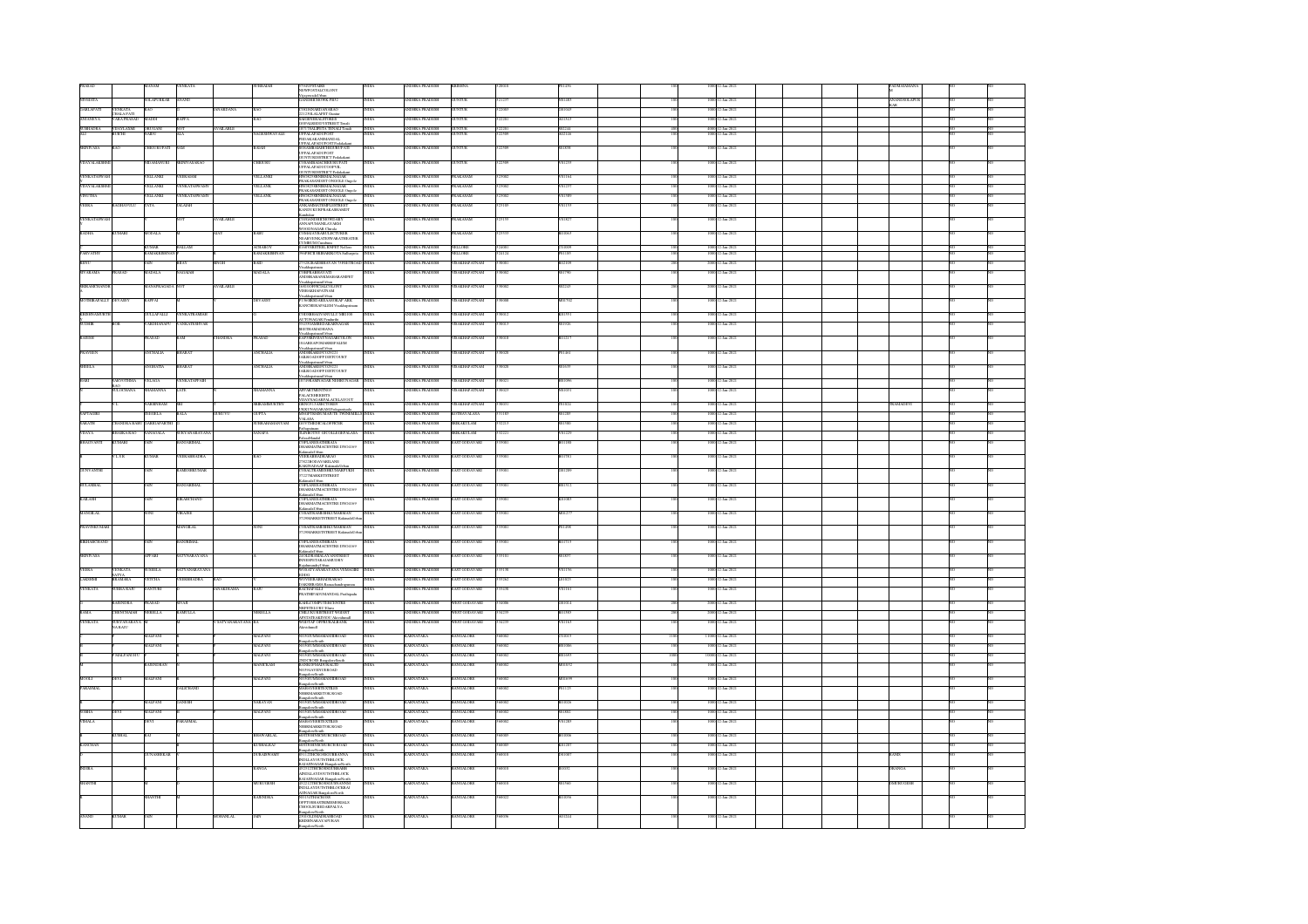|                                  |                        |                         |                    |                    |                         | 301 OLDMADRASROAD                                                                                                        |                      | RNATAKA                          | <b>NGALORE</b>         |                                  |        |      |                                      |  |                                    |  |
|----------------------------------|------------------------|-------------------------|--------------------|--------------------|-------------------------|--------------------------------------------------------------------------------------------------------------------------|----------------------|----------------------------------|------------------------|----------------------------------|--------|------|--------------------------------------|--|------------------------------------|--|
|                                  |                        |                         |                    |                    |                         | <b>RISHNARAYAPURAM</b>                                                                                                   |                      |                                  |                        |                                  |        |      |                                      |  |                                    |  |
|                                  |                        |                         |                    |                    |                         | angaloreNorth<br>50OLDMADRASROAD<br><b>RISHNARAYAPURAM</b>                                                               |                      | <b>ATAKA</b>                     |                        |                                  |        |      |                                      |  |                                    |  |
|                                  |                        | VESH                    |                    | HANLAI             |                         | angaloreNorth<br>80OLDMADRASROAD                                                                                         |                      |                                  | <b>NGALORE</b>         |                                  |        |      | $an-202$                             |  |                                    |  |
|                                  |                        |                         |                    |                    |                         | RISHNARAYAPURAM                                                                                                          |                      | RNATAKA                          |                        |                                  |        |      |                                      |  |                                    |  |
|                                  |                        | HIN                     |                    |                    |                         | <b>AnguloreNorth</b><br>ST33RDCROSS<br>1THMAINIAYANAGAR 4THBLOCI                                                         |                      | RNATAKA                          | <b><i>NGALORE</i></b>  |                                  |        |      | $Jan-202$                            |  | <b>ATISHBAB</b>                    |  |
|                                  |                        |                         |                    |                    |                         | angaloreSouth<br>AlLASHELECTRICALS                                                                                       |                      |                                  |                        |                                  |        |      |                                      |  |                                    |  |
|                                  |                        |                         |                    |                    |                         |                                                                                                                          |                      | NATAK a                          |                        |                                  |        |      |                                      |  |                                    |  |
|                                  |                        | OPALAKRIS               |                    |                    |                         | KAILASHELER, HOCALS<br>KKMALLAPAMARKETVS<br>CHICKPETCROSS Bangalo<br>NO1245THMARI                                        |                      | ARNATAKA                         | <b>NGALORE</b>         |                                  |        |      | Jan-202                              |  |                                    |  |
|                                  |                        |                         |                    |                    |                         | PADMANABHANAGAR                                                                                                          |                      |                                  |                        |                                  |        |      |                                      |  |                                    |  |
| RUKMIN                           |                        |                         |                    |                    | <b>JAYAKUMAR</b>        | Amadeuckaribetekarik<br>KangaloreSouth<br>KADMANABHANAGAR                                                                |                      | ARNATAKA                         | <b>NGALORE</b>         |                                  |        |      | $2 - \tan 2021$                      |  |                                    |  |
|                                  |                        |                         |                    |                    |                         | nealoreSouth<br>013028THCROSS                                                                                            |                      |                                  |                        |                                  |        |      |                                      |  |                                    |  |
|                                  | <b>AGENDRA</b>         | UPTA                    |                    | LAKSHMI            | <b>RAYA</b>             | THBLOCKJAYANGAR                                                                                                          |                      | RNATAKA                          | <b>NGALORE RURAI</b>   |                                  |        |      |                                      |  |                                    |  |
|                                  |                        | EASAD                   |                    | VAILABLE           |                         | angaloreSouth<br>57ACROSSBLOCK                                                                                           |                      | ARNATAKA                         | <b>NGALORE</b>         |                                  |        |      | $tan-2021$                           |  |                                    |  |
|                                  |                        |                         |                    |                    |                         | NDPHASEBANASHANKARI                                                                                                      |                      |                                  |                        |                                  |        |      |                                      |  |                                    |  |
|                                  |                        |                         |                    |                    |                         | <b>BEDSTAGE Bangalor:South</b><br>VENKATESHMANAGER<br>SYNDICATEBANKGISTREET                                              |                      | <b>RNATAKA</b>                   | .<br>Xar               |                                  |        |      |                                      |  |                                    |  |
|                                  |                        | <b>ETTY</b>             |                    | RAMAIAH            | ETTY                    | OLAR Kolar<br>OORNOI 159                                                                                                 |                      | <b>ARNATAKA</b>                  | X                      |                                  |        |      | $Jan-202$                            |  |                                    |  |
|                                  |                        |                         |                    |                    |                         | <b>ATARIPALLYAMAINROAD Kola</b>                                                                                          |                      |                                  |                        |                                  |        |      |                                      |  |                                    |  |
|                                  |                        | GOPAL                   |                    |                    | YENGAR                  | <b>S4THMAIN VIDYARANYAPURAM</b>                                                                                          | <b>NDIA</b>          | <b>KARNATAKA</b>                 | <b>IYSORE</b>          |                                  | 301701 |      | 10000 12-Jan-2021                    |  |                                    |  |
|                                  |                        | $\overline{\mathbf{w}}$ |                    |                    |                         | <b>hseer</b><br>DHICROSSMAHARASHTRA                                                                                      |                      | RNATAKA                          | YSORE                  |                                  | 12     |      | J <sub>2021</sub>                    |  |                                    |  |
|                                  |                        | <b>JATHA</b>            |                    |                    | LVCH                    | <b>STREETNAZARBAD</b>                                                                                                    |                      | RNATAKA                          | <b>YSORE</b>           |                                  |        |      |                                      |  |                                    |  |
|                                  |                        |                         |                    |                    |                         | K4THSTAGEKUVEMPU NAGAR                                                                                                   |                      |                                  |                        |                                  |        |      |                                      |  |                                    |  |
|                                  | YARUDRA                | .<br>AMP                |                    |                    | <b>ASAUARAJAPPA</b>     | ysore<br>GASQNAPURA                                                                                                      |                      | CARNATAKA                        | ANDYA                  |                                  |        |      | -Jan-2021                            |  | <b>ASWAM</b>                       |  |
| <b>LEELAUTHI</b>                 |                        | ETTY                    |                    | .<br>R GANGADHARA  | <b>BADIGER</b><br>SETTY | POMALAV AOCETAALI Malavalli<br>COHUSDIXITH NEARSSTEMPLE                                                                  | <b>INDIA</b><br>NDIA | <b>KARNATAKA</b>                 | CHITRADURGA<br>ASSAN   | 72143<br>$\overline{\mathbf{u}}$ |        | 2000 | 1000 12-Jan-202                      |  | <b>BEBAOKER</b>                    |  |
|                                  | .<br>ATHY ANARAY       |                         |                    |                    |                         | COBPSURESHBABU TMCBUILDING<br>BELUR Behir                                                                                |                      | KARNATAKA                        |                        |                                  |        |      | 2-Jan-2021                           |  |                                    |  |
|                                  |                        | GHAVEND                 |                    |                    | <b>PADHYA</b>           | HOTELSANMAN<br>MUNICIPALOFFICEROAD HASSAN                                                                                | DU                   | <b><i>CARNATAKA</i></b>          | <b>ASSAN</b>           |                                  |        |      | $3m-202$                             |  |                                    |  |
|                                  |                        | <b>BRANNA</b>           |                    |                    |                         | assan<br>OTELGANMAN                                                                                                      |                      | <b>ARNATAKA</b>                  |                        |                                  |        |      | 202                                  |  |                                    |  |
|                                  |                        |                         |                    |                    | PADHYA                  | AUNICIPALOFFICEROAD HASSAN                                                                                               |                      |                                  | ASSAN                  |                                  |        |      |                                      |  |                                    |  |
|                                  |                        | <b>IARATHI</b>          |                    |                    | <b>GHAVENDR</b>         | Hassin<br>HOTELGANMAN<br>MUNICIPALOFFICEROAD HASSAN                                                                      |                      | ARNATAKA                         | ASSAN                  |                                  |        |      | $-3$ an-2021                         |  |                                    |  |
|                                  |                        |                         |                    |                    |                         |                                                                                                                          |                      |                                  |                        |                                  |        |      |                                      |  |                                    |  |
|                                  | DAR                    |                         |                    |                    |                         | assan<br>ATHYAYINI TALIKOFFICEROAD                                                                                       |                      | <b>ARNATAKA</b>                  |                        |                                  |        |      | $Jan-202$                            |  | <b>HAPRAE</b>                      |  |
|                                  |                        | AKRI                    |                    | ASUDEVA            |                         | arkal<br>RIVAJRESHWARINILAYA                                                                                             |                      | <b><i>CARNATAKA</i></b>          | <b>KSHINA KAN</b>      |                                  |        |      | Jan-202                              |  |                                    |  |
|                                  | .<br>GOPALAKRISH       |                         |                    | KHNT               |                         | ther.                                                                                                                    | <b>STYLE</b>         | <b>GARNATAKA</b>                 | <b>AKSHINA KANNADA</b> | 2221                             |        |      | $\frac{1}{2}$                        |  | <b>TUMAROE</b>                     |  |
| BHAMY                            | <b>SURESH</b>          | ENOY                    |                    | DEVARAYA           | HENO'Y                  | SRIVINAYAKAMEDICALS                                                                                                      | <b>NDIA</b>          | KARNATAKA                        | AKSHINA KANNADA        | 74211                            |        |      | 1000 12-Jan-2021                     |  |                                    |  |
| <b>AT RER</b>                    |                        |                         |                    |                    |                         | 'ARSTREET BANTVAL Bantval<br> RANDHOUSE BELVAIPOST                                                                       |                      |                                  |                        |                                  |        |      |                                      |  |                                    |  |
|                                  |                        |                         |                    |                    |                         |                                                                                                                          |                      | <b>RNATAKA</b>                   | AKSHINA KANNADA        |                                  |        |      |                                      |  |                                    |  |
|                                  | AI KK                  | <b>YAK</b>              |                    | <b>IWARA</b>       | <b>AYAK</b>             | dingalore<br>VILLAGEBAIATHURPUTUR<br>QDKDISTRICTS VAUPPINANGAD                                                           | m                    | <b>ARNATAKA</b>                  | AKSHINA KANNAD         |                                  |        |      | $\frac{1}{2}$                        |  |                                    |  |
|                                  | <b><i>SUGOPALA</i></b> | AYAK                    |                    | HWARA              | <b>WAK</b>              | VILLAGEBAJATHURPUTUR                                                                                                     | <b>DIA</b>           | ARNATAKA                         | AKSHINA KANNADA        | $^{4241}$                        |        |      | 3-Jan-2021                           |  |                                    |  |
|                                  |                        |                         |                    |                    |                         | <b>QDKDISTRICTS VAUPPINANGAL</b>                                                                                         |                      |                                  |                        |                                  |        |      |                                      |  |                                    |  |
|                                  | DURAN                  | EROGAR                  | <b>GGIYYA</b>      |                    |                         | Har<br>EARPOSTOFFICE GANGULLI<br><b>KKARNAT</b>                                                                          |                      | RNATAKA                          |                        |                                  |        |      | J <sub>20</sub> 202                  |  |                                    |  |
|                                  |                        |                         |                    |                    |                         | (AKA Kundapara)<br>** VYM RSHOP<br>HAVANILIA COLLINI<br>IARIHOARROAD Davaragere<br><sup>63</sup> AVANI <u>LIOUORSHOP</u> |                      | <b>BNATAKA</b>                   |                        |                                  |        |      |                                      |  |                                    |  |
|                                  | <b>ANTHA</b>           |                         |                    | .<br>SANTH A       |                         |                                                                                                                          |                      | <b><i>CARNATAKA</i></b>          | VANGERE                |                                  |        |      | Jan-2021                             |  |                                    |  |
| <b>SUBRAHI</b>                   |                        |                         |                    |                    | ENKATAKRIS              | HARIDHARROAD Davanager<br>HARIDHARROAD Davanager<br>TALKOPPA KARNATAKASTATE                                              | <b>SDIA</b>          | <b>ARNATAKA</b>                  | <b>HICKMAGALUR</b>     |                                  |        |      | 12-Jan-2021                          |  |                                    |  |
|                                  |                        | <b>CATUS</b>            |                    |                    | <b>PVANAPAVA</b>        | .<br>SIDDAIAHROAD                                                                                                        |                      | <b>RNATAKA</b>                   | <b>INVERTA</b>         |                                  |        |      | Jun 20                               |  |                                    |  |
|                                  |                        | <b>VANTHI</b>           | <b>DAMRARA</b>     |                    | <b>LATTA</b>            | MANJUNATHAKRUPA Shimoga<br>HRILALITNASADANA                                                                              |                      | .<br>EARNATAKA                   | <b>HIMOGA</b>          |                                  |        |      | 2000 12-Jan-202                      |  |                                    |  |
|                                  |                        |                         |                    |                    |                         | DOORNO248 AZADROAD Tirthshall                                                                                            | zrvi s               |                                  |                        |                                  |        |      |                                      |  | <b>CNCHIDAMRA</b><br><b>BHATTA</b> |  |
|                                  |                        | <b>SARASWATHI</b>       |                    |                    | KRISHANAN               | 3419JAGIMUTTROAD Chitradurga                                                                                             | <b>INDIA</b>         | <b>KARNATAKA</b>                 | CHITRADURGA            |                                  | K01061 |      | 000 12-Jan-2021                      |  |                                    |  |
|                                  |                        |                         |                    |                    | <b>JANIKCHANI</b>       | <b>MAFATLALMATCHINGCENTER</b><br>RATAILCLOTHMERCHANTC                                                                    | NDIA                 | CARNATAKA                        | <b>HITRADURGA</b>      |                                  | 02183  |      | -Jan-2021<br>mn                      |  |                                    |  |
|                                  |                        | SURAJKUMAR              |                    |                    |                         |                                                                                                                          |                      |                                  |                        |                                  | 009    |      | 1000 12-Jan-2021                     |  |                                    |  |
|                                  |                        |                         |                    |                    |                         |                                                                                                                          |                      |                                  |                        |                                  |        |      |                                      |  |                                    |  |
|                                  |                        | UAYKUMAR                |                    |                    | <b>HANNAVEERAPDA</b>    | DROAD Chitradurga<br>PSXTENSION Chitradurga                                                                              | <b>DIA</b>           | KARNATAKA                        | <b>HITRADURGA</b>      |                                  |        |      |                                      |  | <b>BHARATHIVILL</b>                |  |
|                                  |                        | <b>IAND</b>             |                    |                    |                         |                                                                                                                          |                      | RNATAKA                          | <b>ITRADURGA</b>       |                                  |        |      | $an-202$                             |  |                                    |  |
| <b>JIBHADRAD</b>                 |                        |                         |                    |                    | <b>IANT</b>             | AMALKUNI 1544ASSARM<br>itradarga<br>AMAI KTINI 154                                                                       | <b>COLA</b>          | CARNATAKA                        | <b>IITRADURGA</b>      |                                  |        |      | $n-202$                              |  |                                    |  |
|                                  |                        |                         |                    |                    |                         | hitradurga                                                                                                               |                      |                                  |                        |                                  |        |      |                                      |  |                                    |  |
| <b>SUREKHA</b>                   |                        | KUMARI                  |                    |                    | <b>LAND</b>             | .<br>KAMALKUNI 1544ASSARMOHALLA                                                                                          | <b>SDL</b>           | <b><i>CARNATAKA</i></b>          | <b>HITRADURGA</b>      |                                  |        |      | 2-Jan-2021                           |  |                                    |  |
| <b>SHARATH</b>                   |                        |                         |                    |                    |                         | itradurga<br><b>VNDIVATERANK</b>                                                                                         | m                    | <b>ARNATAKA</b>                  | <b>HARWAD</b>          |                                  |        |      | $J20$ <sub>202</sub>                 |  |                                    |  |
|                                  |                        |                         |                    |                    |                         | SHWESHWARNAGARHUBLI Hab                                                                                                  |                      |                                  |                        |                                  |        |      |                                      |  |                                    |  |
| <b>SIALIMGAPP</b>                |                        | <b>LAKKUNDI</b>         | <b>URUSIDDAPPA</b> |                    |                         | <b>GLUKKUNDI</b>                                                                                                         |                      | <b><i>CARNATAKA</i></b>          | <b>TTARA KANNADA</b>   |                                  |        |      | -Jan-2021                            |  | <b>AXMILAKKU</b>                   |  |
|                                  |                        |                         |                    |                    |                         | <b>FORKULUS</b><br>F9HTYPEBANGURNAGAR Haliyal                                                                            |                      |                                  |                        |                                  |        |      |                                      |  |                                    |  |
| MEDAYHAL                         |                        | EENIVASA                |                    |                    |                         | DOORNO13WARDNO-                                                                                                          |                      | <b><i>CARNATAKA</i></b>          | ELLARY                 |                                  |        |      | $3m-202$                             |  |                                    |  |
| DINESH                           |                        | URA                     |                    | <b>NKATA SWAMY</b> |                         |                                                                                                                          |                      | <b>RNATAKA</b>                   | <b>ELLARY</b>          |                                  |        |      | $an-202$                             |  |                                    |  |
| PADMAJA                          |                        | <b>RA</b>               | <b>VESH</b>        |                    |                         | SKPTSTREET Bellary<br>DOOORNO1110<br>WARDNO18GANDHINAGAR Bella<br>NOI 110WNO1814 GANDHINAG                               |                      | <b>ARNATAKA</b>                  | <b>ELLARY</b>          |                                  |        |      | $tan-202$                            |  |                                    |  |
|                                  |                        |                         |                    |                    |                         |                                                                                                                          | <b>SDIA</b>          |                                  |                        |                                  |        |      |                                      |  |                                    |  |
| <b>KAVITHA</b><br><b>IIGNESS</b> |                        |                         | <b>AUTAMRAJ</b>    |                    |                         | BELLARY Bellary<br>GAUTAMDRESSES MGROAD                                                                                  | m                    | <b>ARNATAKA</b><br><b>RNATAK</b> | <b>AICHUR</b>          |                                  |        |      | 2000 12-Jan-2021<br>$tan-202$        |  | <b>VIVO LVA</b>                    |  |
|                                  |                        |                         |                    |                    |                         | <b>RAICHOR Raichart<br/>GGGUGWAD FORTROAD</b><br>GULBARGA Gulbarga                                                       |                      |                                  | <b>LEARG</b>           |                                  |        |      |                                      |  | HANTE ALSH                         |  |
| <b>MANGALAD</b>                  |                        | <b>LAPURKAR</b>         | <b>AMRAO</b>       |                    |                         | <b>OLAPURKAR GANDHICHOWK</b>                                                                                             | <b>STOR</b>          | CARNATAKA                        | <b>ELGAUM</b>          |                                  | 126    |      | 1000 12-Jan-2021                     |  | <b>ANDSOLAPL</b>                   |  |
|                                  |                        | ANGWAL                  | tanak              |                    | <b>ANGWAL</b>           |                                                                                                                          |                      | GUJARAT                          | HMEDABAD               |                                  | 02250  |      |                                      |  |                                    |  |
| RAJESH<br>VINOD                  | MAR                    | <b>DMAN</b>             |                    |                    | RMAN                    | PB32 Chilodi<br>12 KANTINAGAR<br>19ISTFLOOR RAGUSHREEMKT                                                                 |                      | <b>HIHL</b>                      | EW DELHI               |                                  |        |      | 3000 12-Jan-2021<br>5000 12-Jan-2021 |  |                                    |  |
|                                  | INA.                   | <b>ANTHI</b>            |                    | <b>SHOK</b>        | <b>CUMAR</b>            | .<br>JMERIGATE NEWDELHI<br>SNATTUPILLAIYARKOIL STREET                                                                    | <b>SDIA</b>          | .<br>FAMIL NADU                  | <b>HENNAI</b>          |                                  | nor    |      | 1000 12-Jan-2021                     |  |                                    |  |
|                                  | <b>EAMPALAL</b>        |                         | ANDANMAL           |                    |                         | ondarpetFortStGeorge<br>9KARUPPANANSTREET                                                                                | DIA                  | AMIL NADU                        | <b>IENNAI</b>          |                                  |        |      | 1000 12-Jan-2021                     |  |                                    |  |
|                                  |                        |                         |                    |                    |                         | <b>BEFORE OF MANNSTREET</b>                                                                                              |                      | MIL NADU                         | ENNAI                  |                                  |        |      | $3m-202$                             |  |                                    |  |
|                                  | <b>UAPCHANI</b>        |                         |                    |                    |                         | mäurpetFortStGeorge<br>KARUPPANANSTREET                                                                                  | <b>SDIA</b>          | AMIL NADU                        | <b>JENNAI</b>          |                                  |        |      | -<br>Jan-2021                        |  |                                    |  |
| <b>HELLARAM</b>                  |                        |                         | <b>WANMALJI</b>    |                    |                         | mäurpetFortStGeorge<br>HARUPPANANSTREET                                                                                  | <b>SDIA</b>          | <b>AMIL NADU</b>                 | HENNAI                 |                                  |        |      | -Jan-2021<br>1000                    |  |                                    |  |
|                                  |                        |                         |                    |                    |                         | ndurpetFortStGeorge<br>NATTUPELAIYARKOIL STREET                                                                          | ΦU                   | <b>AMIL NADL</b>                 | <b>ENNA</b>            |                                  |        |      | $\frac{1}{2}$ an-202                 |  |                                    |  |
|                                  |                        |                         |                    |                    | <b>VICHAND</b>          |                                                                                                                          |                      | AMIL NADU                        | <b>IENNAI</b>          |                                  |        |      | $2 - \frac{1}{2}$                    |  |                                    |  |
|                                  |                        |                         |                    |                    |                         | <b>bndarpstFortSGeorge</b><br>  THATHAMUTHAIAPPAN STREET<br>NDFLOOR TondiarpstFortStGeorge                               |                      |                                  |                        |                                  |        |      |                                      |  |                                    |  |
| <b>CWTHAM</b>                    |                        | <b>TANT</b>             |                    |                    | <b>BAND</b>             | <b>SNATTUPELLAIYARKOE, STREET</b>                                                                                        | <b>NDIA</b>          | <b>TAMIL NADI</b>                | HENNAI                 |                                  |        |      | 100 12-Jan-2021                      |  |                                    |  |
|                                  | niika.                 | UMARI                   |                    |                    |                         | ondarpetFortStGeorge<br>SNATTUPILLAIYARKOIL STREET                                                                       | NDIA                 | AMIL NADU                        | HENNAI                 |                                  |        |      | 1000 12-Jan-2021                     |  |                                    |  |
|                                  | ITHA                   |                         |                    |                    | RAJJI                   | ondurpetFortStGeorge<br>SNATTUPILLAIYARKOIL STREET                                                                       | NDIA                 | <b>TAMIL NADU</b>                | <b>HENNAI</b>          |                                  | 0005   |      | 1000 12-Jan-2021                     |  |                                    |  |
|                                  |                        | $\overline{\text{RTH}}$ |                    |                    | Ϲ                       |                                                                                                                          |                      | <b>MIL NADL</b>                  | <b>NNAI</b>            |                                  |        |      | an 2021                              |  |                                    |  |
|                                  |                        |                         |                    |                    |                         | ondiarpetFortStGeorge<br>IOS2CORALMERCHANTST<br>IANNDAY TendiarpetFortStC<br><b>ATTUPELAIYARKOIL STREE</b>               |                      | MIL NADI                         |                        |                                  |        |      |                                      |  |                                    |  |
|                                  |                        | SHEELA                  |                    |                    | MAR                     | diarpetFortStGeorge<br>**********ANSTREET                                                                                |                      | <b>AMIL NADI</b>                 | <b>ENNAI</b>           |                                  |        |      | $\frac{1}{2}$ an-2021                |  |                                    |  |
|                                  |                        |                         |                    |                    |                         |                                                                                                                          | <b>SDIA</b>          |                                  | HENNA                  |                                  |        |      |                                      |  |                                    |  |
|                                  |                        |                         |                    |                    | HAND                    | onfurpetFortStGeorge<br>SNATTUPILLAIYARKOIL STREET                                                                       |                      | AMIL NADU                        |                        |                                  |        |      | 1000 12-Jan-2021                     |  |                                    |  |
|                                  |                        | <b>IMAR</b>             |                    | ULLAR              |                         | ondiarpetFortStGeorge<br>9KARUPPANANSTREET<br>ondurpetFortStGeorge<br>SNATTUPILLAIYARKOIL STREET                         | <b>SDIA</b>          | AMIL NADL<br><b>AMIL NADI</b>    |                        |                                  |        |      | $tan-202$                            |  |                                    |  |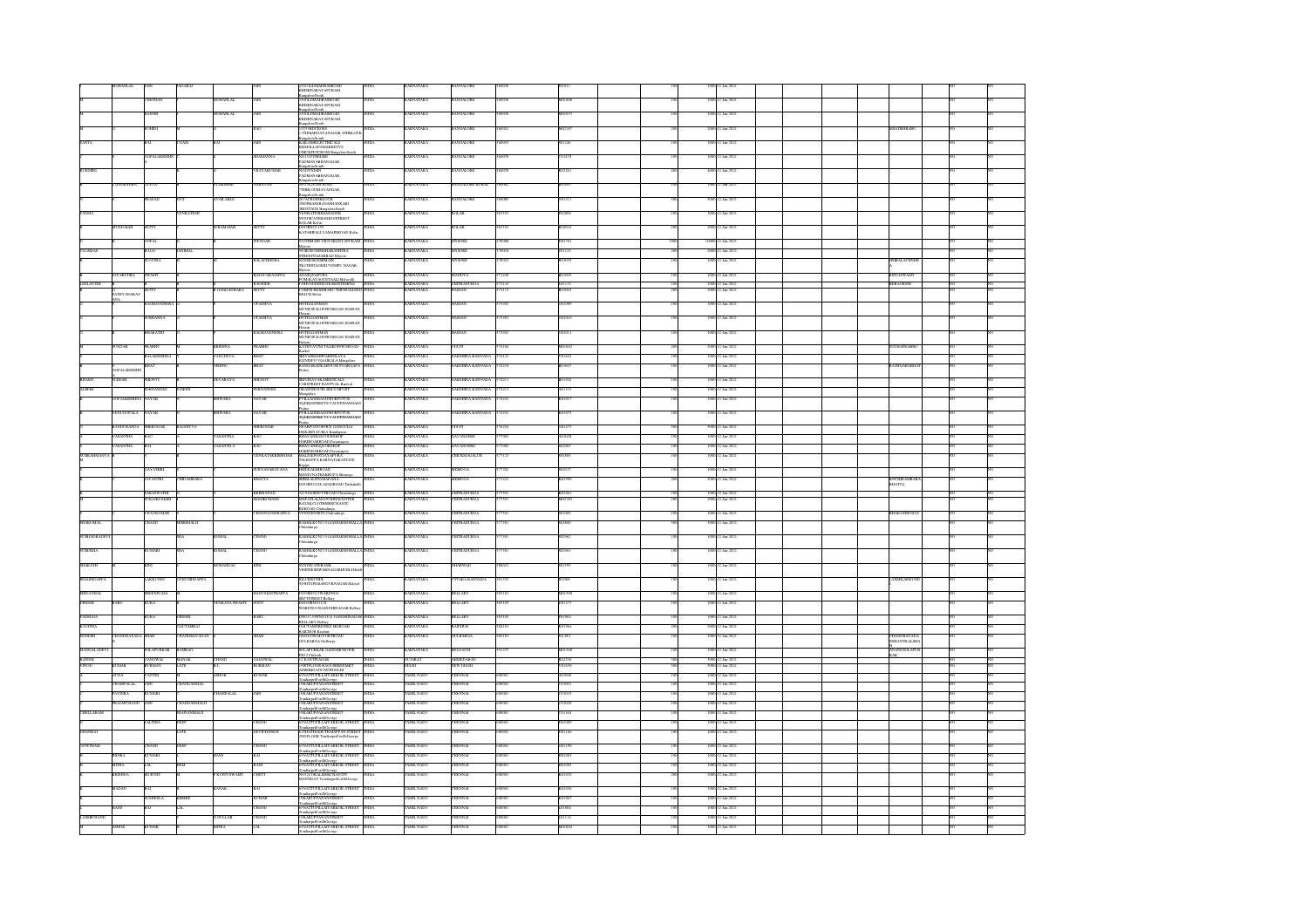|                  |                | SVANTI           | MOHANLAL                |                       |                             | 9KARUPPANANSTREET                                                     | <b>DIA</b>   | AMIL NADU         | HENNAI         |                |  | J <sub>202</sub>                      |  |                                |  |  |
|------------------|----------------|------------------|-------------------------|-----------------------|-----------------------------|-----------------------------------------------------------------------|--------------|-------------------|----------------|----------------|--|---------------------------------------|--|--------------------------------|--|--|
|                  |                |                  |                         |                       |                             | snarpetPortStGeorge<br>GATTUPELAIYARKOIL                              |              | III. NAI          |                |                |  |                                       |  |                                |  |  |
|                  |                | <b>EHTA</b>      | <b>TARMA</b>            |                       |                             |                                                                       |              | MIL NADI          | <b>IENNAI</b>  |                |  | 58.202                                |  |                                |  |  |
|                  | <b>HOK</b>     | <b>TIMAR</b>     | HOOL                    |                       | <b>IAND</b>                 | ndiarpetFortStGeorge<br>KARUPPANANSTREET                              | <b>NDIA</b>  | AMIL NADL         | <b>HENNAI</b>  |                |  | 2-Jan-2021<br>1000                    |  |                                |  |  |
|                  |                |                  |                         |                       |                             | uliarpetFortStGeorge<br>CARUPPANANSTREET                              |              |                   |                |                |  |                                       |  |                                |  |  |
|                  |                | MAR              | HOOL                    |                       |                             |                                                                       |              | MIL NADI          | <b>IENNAI</b>  |                |  | Jan-202                               |  |                                |  |  |
|                  | <b>ARASMAL</b> |                  |                         | RATAPCHAND            |                             | ondiarpetFortStGeorge<br>)KARUPPANANSTREET                            | .<br>DIA     | AMIL NADU         | <b>HENNAI</b>  |                |  | 1000<br>$2-$ Jan- $2021$              |  |                                |  |  |
|                  |                | ILAV             | BBA                     |                       |                             | ndurpetFortStGeorge<br>#NSVBOSERD                                     |              | MIL NADL          | <b>HENNAI</b>  |                |  | $tan-202$                             |  |                                |  |  |
|                  | NAK            |                  | <b>KHAB</b>             |                       | <b>TAND</b>                 | ndurpetFortStGeorge<br>NATTUPELLAIYARKOIL STREET                      | <b>NDIA</b>  | <b>MIL NADU</b>   | <b>HENNAI</b>  |                |  | $-3an-2021$                           |  |                                |  |  |
| <b>UKHI</b>      |                | жvт              |                         | <b>THA</b>            |                             | durpetFortStGeorge<br> ATTUPILLAIYARKOIL STREET                       | <b>NDIA</b>  | <b>TAMIL NADU</b> | <b>HENNAI</b>  | 01936          |  | 1000 12-Jan-2021                      |  |                                |  |  |
|                  |                |                  |                         |                       |                             | uliarpetFortStGeorge<br>/ENKATAIYSERST                                |              |                   |                |                |  |                                       |  |                                |  |  |
|                  |                | <b>DORTHY</b>    | HAGARAJAN               |                       |                             | STFLOOOR                                                              | <b>DIA</b>   | MIL NADU          | HENNAI         | 1020           |  | $3m-2021$<br>1000                     |  |                                |  |  |
| CHANDRA          | RAKASH B       |                  | ABULALJI                |                       |                             | ndiarnetFortStGeorge<br>AGHUNAYAKURSTREET                             | æа           | AMIL NADU         | HENNAI         |                |  | J <sub>2021</sub>                     |  |                                |  |  |
| <b>GHEESULAL</b> |                |                  | <b>VICHANE</b>          |                       |                             | ndurpetFortStGeorge<br>RAGHUNAYAKULUST                                | <b>TYLA</b>  | MIL NADL          | <b>JENNAI</b>  |                |  | Im 202                                |  |                                |  |  |
|                  |                |                  |                         |                       |                             | ndiarpetFortStGeorge<br>ICHINUBHAICO                                  |              |                   |                |                |  |                                       |  |                                |  |  |
| <b>JAGRUTI</b>   |                | ATEL             | <b>ARSHAD</b>           |                       | <b>ATEL</b>                 | THRKOILSTEDAPALAY AM                                                  | <b>DIA</b>   | .<br>FAMIL NADU   | <b>HENNAI</b>  | 10%            |  | 2-Jan-2021<br>2000                    |  |                                |  |  |
| <b>AYANTILAI</b> |                |                  |                         |                       |                             | nforstFortSGeoree<br>LUCKMUDOSSSTREET                                 |              | <b>MIL NADI</b>   | <b>IENNA</b>   |                |  |                                       |  |                                |  |  |
|                  |                |                  | <b>NDAN</b>             |                       | vлп                         | ondiarpetFortStGeorge<br>SRAGHUNAYAKULUST                             |              | <b>AMIL NADL</b>  | <b>HENNAI</b>  |                |  | 1000                                  |  |                                |  |  |
| RAAJKUMAR        |                |                  |                         |                       |                             | uliarpetFortStGeorge<br>(14NANNIANSTREET)                             |              |                   |                |                |  | $-tan - 2021$                         |  |                                |  |  |
| ASHIKI AL        |                | <b>ATIRA</b>     | <b>HANDEL AL</b>        |                       |                             | <b>ROUNDELOORWALLTAXROAD</b>                                          | <b>Thia</b>  | MI NADI           | <b>HENNAI</b>  | $\overline{1}$ |  | .bn.202                               |  |                                |  |  |
|                  |                |                  |                         |                       |                             | EARHOTELBLUESTARINT                                                   |              |                   |                |                |  |                                       |  |                                |  |  |
|                  | URAJ           | AI               |                         |                       |                             | TondiarpetFortStGeorge<br>#PARTHASARATHYNAIDUST                       | NDIA         | TAMIL NADU        | <b>CHENNAI</b> | 801063         |  | 1000 12-Jan-2021                      |  |                                |  |  |
|                  |                | <b>PTA</b>       |                         |                       |                             | TRIPLICANE Chemai<br>242VENKATACHALLAM<br>STREETVEPERY                |              | <b>MIL NAD</b>    |                |                |  |                                       |  |                                |  |  |
|                  |                |                  |                         |                       |                             |                                                                       |              |                   |                |                |  |                                       |  | GAURISH.<br>GUPTA              |  |  |
|                  |                | WNAN             |                         |                       | MNANI                       | mbarParaszwalkam<br>IODYRASWARKAVIHIGH<br><b>DADKELLYSCOURTIFLR</b>   | <b>COLA</b>  | AMIL NADU         | <b>HENNAI</b>  |                |  | $tan-202$                             |  |                                |  |  |
|                  |                |                  |                         |                       |                             |                                                                       |              |                   |                |                |  |                                       |  |                                |  |  |
|                  | <b>LARSHA</b>  | AMNANI           |                         |                       | IANDAR                      | ownburParasawalkarn<br>5037PURASWAKKAMHIGH<br>OADKELLYSCOURTIFLR      |              | AMIL NADU         | <b>HENNAI</b>  |                |  | J <sub>2021</sub>                     |  |                                |  |  |
| <b>EMAN</b>      | MA             |                  |                         |                       |                             | ambarParasawalkan<br>UMACOMPLEX<br>MADAVAKKAMTANKROAD                 |              | MIL NADI          | <b>IENNA</b>   |                |  |                                       |  |                                |  |  |
|                  |                |                  |                         |                       |                             |                                                                       |              |                   |                |                |  |                                       |  |                                |  |  |
|                  |                | ADHAKRI          |                         |                       |                             | LLYS PerambarParasawalkan<br>SANANDAVELUST PERAMBUR                   |              | <b>MIL NADU</b>   | HENNAI         |                |  | Jan-2021                              |  | <b>IRMALA</b>                  |  |  |
|                  |                |                  |                         |                       |                             | mbur Purasawalkam                                                     |              |                   |                |                |  |                                       |  |                                |  |  |
|                  |                | <b>IRMALA</b>    |                         |                       | <b>DHAKRISHNA</b>           | SANANDAVELUST PERAMBUR                                                | <b>DIA</b>   | AMIL NADU         | HENNAI         |                |  | J <sub>2021</sub>                     |  | <b>KKRADHAKE</b><br><b>NAN</b> |  |  |
|                  |                |                  |                         |                       |                             | burPurasawalkam                                                       |              |                   |                |                |  |                                       |  |                                |  |  |
| ASUPATHI         |                | MAKR             |                         |                       |                             | DESICOLONY<br>ERAMBURHIGHROAD                                         |              | MIL NADU          | <b>IENNAI</b>  |                |  | $tan-202$                             |  |                                |  |  |
|                  |                | <b>HARMENDAR</b> |                         |                       |                             | ambarParaszwalkam<br>2MSKOILSTREET ROYAPURAM                          |              | <b>MIL NADU</b>   | HENNAI         |                |  | J <sub>2021</sub>                     |  |                                |  |  |
|                  |                |                  |                         |                       |                             | oreNunnambakkan                                                       |              |                   |                |                |  |                                       |  |                                |  |  |
|                  | alith          | <b>UMAR</b>      | HETHMULL.               |                       |                             | 2MSKOILSTREET ROYAPURAM                                               |              | AMIL NADU         | <b>HENNAI</b>  |                |  | $3m-202$                              |  |                                |  |  |
|                  |                |                  |                         |                       |                             | reNungambakkan                                                        |              |                   |                |                |  |                                       |  |                                |  |  |
|                  |                | <b>UMARI</b>     |                         | $\overline{\text{m}}$ |                             | MSKOLSTREET ROYAPURAM                                                 |              | MIL NADL          | <b>ENNAI</b>   |                |  |                                       |  |                                |  |  |
|                  |                |                  |                         |                       |                             |                                                                       |              |                   |                |                |  |                                       |  |                                |  |  |
| LEELABAI         |                |                  | NNALAL.                 |                       |                             | 2MSKOILSTREET ROYAPURAM<br>oreNunnambakkan                            | <b>NDIA</b>  | AMIL NADU         | <b>HENNAI</b>  | 01122          |  | 3-Jan-2021                            |  |                                |  |  |
|                  |                |                  |                         |                       |                             | MSKOLSTREET ROYAPURAM                                                 | <b>SDIA</b>  | AMIL NADU         | HENNAI         | 1028           |  | $3m-2021$                             |  |                                |  |  |
|                  |                |                  |                         |                       |                             |                                                                       |              |                   |                |                |  |                                       |  |                                |  |  |
|                  | ETHMULL        |                  | <b>COL</b>              |                       |                             | MSKOLSTREET ROYAPURAM                                                 |              | WIL NADU          | <b>IENNAI</b>  |                |  | $tan-202$                             |  |                                |  |  |
|                  |                |                  |                         |                       |                             |                                                                       |              |                   |                |                |  |                                       |  |                                |  |  |
| MANGILAL         |                |                  |                         |                       |                             | <b>S2MSKOILSTREET ROYAPURAM</b><br>oreNungambakkam                    |              | AMIL NADL         | HENNAI         | 0127           |  | J <sub>202</sub>                      |  |                                |  |  |
| <b>ANNA</b>      |                |                  |                         |                       |                             |                                                                       |              | MIL NADI          | <b>IENNA</b>   |                |  |                                       |  |                                |  |  |
|                  |                |                  |                         |                       |                             | :2MSKOILSTREET ROYAPURAM<br> moreNungambakkan                         |              |                   |                |                |  |                                       |  |                                |  |  |
| PREMCHAND        |                |                  |                         |                       | ULECHA                      | <b>S2MSKOILSTREET ROYAPURAM</b>                                       | <b>NDIA</b>  | <b>AMIL NADIL</b> | <b>HENNAI</b>  |                |  | Im202                                 |  |                                |  |  |
|                  |                |                  |                         |                       |                             |                                                                       |              |                   |                |                |  |                                       |  |                                |  |  |
| TΟY              |                | <b>IHABRIA</b>   | AMCHAND                 |                       | HHABRIA                     | 7<br>AJAYAPARTMENT                                                    | <b>DIA</b>   | MIL NADU          | <b>HENNAI</b>  | 1342           |  | 2-Jan-2021                            |  | <b>ANDCHH/</b>                 |  |  |
|                  |                |                  |                         |                       |                             | ATNO12NDFLOOR                                                         |              |                   |                |                |  |                                       |  |                                |  |  |
|                  |                | <b>WAR</b>       | ANRA                    |                       |                             | <b>NUMANTHAROAD Chenna</b><br>IROYADETTAHKHROAD                       |              | MIL NAD           | <b>ENNA</b>    |                |  |                                       |  |                                |  |  |
|                  |                | IRUVENKAT        |                         |                       |                             | APETTHA Chemai<br>APETTHA Chemai<br>APERNANA CAMBOAD                  | <b>TYLA</b>  | MIL NADL          | <b>ENNAI</b>   |                |  | $50^{20}$                             |  |                                |  |  |
|                  | MAVANTI        | HARI<br>EVI      | <b>EMICHAND</b>         |                       |                             | )YAPETTAH Chemai<br>DIROYAPETTAHHIGHROAD                              | <b>NDIA</b>  | AMIL NADU         | <b>HENNAI</b>  |                |  | $3m-2021$<br>10 <sub>m</sub>          |  |                                |  |  |
|                  |                | <b>KSHMI</b>     |                         |                       | AR                          | <b>DYAPETTAH Chemai<br/>DINBAMA 324LLOYDSROAD</b>                     |              | MIL NADU          | <b>IENNAI</b>  |                |  | tan 202                               |  |                                |  |  |
|                  | <b>MICHAND</b> |                  | ERCHAND                 |                       |                             | <b>hemai</b><br> OIROYADETTAHIGHROAD<br>                              |              | MIL NADI          | <b>HENNAI</b>  |                |  | J <sub>202</sub>                      |  |                                |  |  |
|                  |                |                  |                         |                       |                             | OYAPETTHA Chemai<br>\?RATNAMSTREET ROYAPETTAH_INDIA                   |              |                   |                |                |  |                                       |  |                                |  |  |
| ENKATA           | SUBBAYA        | ASUPATI          |                         | ENKATA                | <b>MANAIYA</b>              |                                                                       |              | AMIL NADU         | <b>HENNAI</b>  | 183            |  | 2-Jan-2021<br>$\overline{\mathbf{m}}$ |  | KALPAKAMPISI                   |  |  |
|                  |                | <b>ARAYANA</b>   |                         |                       |                             | hemai<br>7IIFLOORPARSNNAGAR<br>HOSPITALROAD WSAIDAPET                 |              | MIL NADU          | RNNA           |                |  | Jan-202                               |  | .<br>ITN                       |  |  |
|                  |                |                  |                         |                       |                             | <b>hemaCityCorporation<br/>!IRAJAJIST SAIDAPET</b>                    |              |                   |                |                |  |                                       |  |                                |  |  |
|                  |                | AYANTHI          | ENKATESAN               |                       |                             |                                                                       | <b>NDIA</b>  | <b>TAMIL NADU</b> | CHENNAI        | 01002          |  | 1000 12-Jan-2021                      |  |                                |  |  |
|                  |                |                  |                         |                       | AY ANA!                     | SERIAL CryCorporation<br>TIFLOORPARSNNAGAR<br>HOSPITAL ROAD WSAIDAPET |              | IL NAD            | .<br>WAI       |                |  | $n-202$                               |  |                                |  |  |
|                  |                | <b>CAMBARAM</b>  | VENKATESAN              |                       |                             | <b>STRECTVCorrention</b><br>RAJAJIST SAIDAPET                         |              | <b>WIL NADL</b>   | HENNAI         |                |  | Jan-202                               |  |                                |  |  |
|                  |                |                  |                         |                       |                             | <b>maiCityCorporatic</b><br><b>VDRELATNOMR</b>                        |              |                   |                |                |  |                                       |  |                                |  |  |
|                  |                |                  |                         | <b><i>RAVANA</i></b>  |                             | <b>DADIINDSTREETTNAGAR Chenn</b>                                      |              | <b>MIL NADL</b>   | HENNAI         |                |  | $tan-202$                             |  |                                |  |  |
| LARISH           |                |                  | ARACHAND                |                       |                             | <b>ENCHETTYROAD TNAGAR</b>                                            |              | .<br>MIL NADI     | <b>HENNAI</b>  |                |  | J <sub>202</sub>                      |  |                                |  |  |
| GEERL            |                |                  | ARISH                   |                       |                             | emai<br>GNCHETTYROAD TNAGAR                                           | <b>NDIA</b>  | AMIL NADU         | HENNAI         | 11638          |  | 2000 12-Jan-2021                      |  |                                |  |  |
|                  |                |                  |                         |                       |                             |                                                                       |              |                   |                |                |  |                                       |  |                                |  |  |
|                  |                | <b>JANDARI</b>   | $\overline{\text{int}}$ | VAILABLE              |                             | emai<br>29 GNCHETTYROAD TNAGAR                                        | <b>NDIA</b>  | .<br>FAMIL NADU   | <b>HENNAI</b>  | 01048          |  | 1000 12-Jan-2021                      |  |                                |  |  |
|                  |                | HANDARI          | 'nτ                     | <b>AVAILABLE</b>      |                             | emai<br>029GNCHETTYROAD TNAGAR                                        | <b>INDIA</b> | <b>EAMIL NADU</b> | CHENNAI        | 01049          |  | 1000 12-Jan-2021                      |  |                                |  |  |
|                  |                | <b>EANDARI</b>   |                         | <b>VAILABLE</b>       |                             | mai<br>ACHETTYROAD TNAGAR                                             | NDIA         | MIL NADU          | HENNAI         | 1050           |  | $2 - \tan 2021$                       |  |                                |  |  |
|                  |                | <b>EANDARI</b>   |                         | ALABLE                |                             | emai<br>GNCHETTYROAD TNAGAR                                           | æа           | MIL NADU          | <b>HENNAI</b>  |                |  | $\frac{1}{2}$ an-2021                 |  |                                |  |  |
| <b>RATAPMA</b>   |                | <b>IANDARI</b>   |                         | <b>ALABLE</b>         |                             | mui<br>029GNCHETTYROAD TNAGAR                                         | <b>SDIA</b>  | MIL NADL          | ENNAI          |                |  | tan 202                               |  |                                |  |  |
| <b>RATAPMAL</b>  |                | <b>IANDARI</b>   |                         | ALABLE                |                             | emai<br>029GNCHETTYROAD TNAGAR                                        | <b>NDIA</b>  | <b>MIL NADL</b>   | HENNAI         |                |  | J <sub>2021</sub>                     |  |                                |  |  |
|                  |                |                  |                         |                       |                             |                                                                       |              |                   |                |                |  |                                       |  |                                |  |  |
|                  |                | UBRAMANI         |                         |                       | <b>AMACHANDRAN</b>          | hemai<br>/IGFINHOLDINGSPVTLTD                                         |              | AMIL NADL         | <b>HENNAI</b>  | 1208           |  | 2-Jan-2021<br>1000                    |  |                                |  |  |
|                  |                |                  |                         |                       |                             | KFINHOUSE<br>SYOGAMBALSTREETTNAGAR                                    |              |                   |                |                |  |                                       |  |                                |  |  |
|                  |                | <b>AYAM</b>      |                         |                       | <b><i>ALASUBRAMANIA</i></b> | bernai<br>SSTTKROAD Chemna                                            |              | AMIL NADL         | <b>HENNAI</b>  |                |  | $\frac{1}{2}$ an-2021                 |  | SBALASUBR<br>NIAM              |  |  |
| <b>HANDRAKAN</b> |                | <b>OLIA</b>      | <b>HANLAL</b>           |                       |                             | <b>MOUNTROAD Chemis</b>                                               |              | MIL NADL          | <b>HENNAI</b>  | $\frac{1}{2}$  |  | $3m-202$                              |  |                                |  |  |
|                  |                | <b>ENUKA</b>     |                         |                       | <b><i>JARATHINAM</i></b>    | <b>OSRAJARATHINAM</b>                                                 |              | AMIL NADU         | <b>HENNAI</b>  |                |  | $-3an-2021$<br>$\overline{1000}$      |  | <b>RCHIDAMBAR</b>              |  |  |
|                  |                |                  |                         |                       |                             | USRADARATIBNAM<br>9APALAYAKARAST AYNAVARAM                            |              |                   |                |                |  |                                       |  | ADIVOO                         |  |  |
|                  |                |                  |                         |                       |                             | amburPurasawalkam                                                     |              |                   |                |                |  |                                       |  |                                |  |  |
|                  | HAVEER         | HAND             | VRAJ                    |                       |                             | <b>ANAICKMARSTREET</b>                                                | <b>DIA</b>   | AMIL NADU         | HENNAI         | 0128           |  | J <sub>2021</sub>                     |  |                                |  |  |
|                  |                | <b>ALAKRISE</b>  |                         |                       | <b>MAKRIGHN</b>             | STMAMBALAM<br>oreNunganbakkan<br>IAHALINGACHET                        |              |                   |                |                |  |                                       |  |                                |  |  |
| ATHA             |                |                  |                         |                       |                             | <b>AHALINGAPURAM Chen</b><br>KHALINGAPURAM Chen<br>KHISTREET          | <b>TYLA</b>  | <b>WIL NADL</b>   | HENNAI         |                |  | $tan-202$                             |  |                                |  |  |
| <b>JUAYA</b>     |                | UBBARAYA         |                         |                       | <b>BBARAYA</b>              | <b>ORTHRUMURTHINAGAR Chema</b>                                        |              | MIL NADU          | <b>IENNAI</b>  |                |  | $tan-202$                             |  | <b>SUBBARAY</b>                |  |  |
| <b>POORNIMA</b>  |                | <b>UNDAR</b>     |                         |                       | <b>UNDAR</b>                | 1162NDLINKROAD 11T                                                    |              | AMIL NADU         | <b>HENNAI</b>  | 01280          |  | 5000 12-Jan-2021                      |  |                                |  |  |
|                  |                |                  |                         |                       |                             |                                                                       | <b>DIA</b>   |                   |                |                |  |                                       |  |                                |  |  |
|                  |                | m                |                         |                       |                             | <b>hemaCityCorporation<br/>   SASUNDARARST<br/> IRUVALEESWARNAGAR</b> |              |                   |                |                |  |                                       |  |                                |  |  |
|                  |                | <b>EANUMATH</b>  |                         |                       | UTTY                        | moreNungambakkan.<br>5ASUNDARARST                                     |              | AMIL NADI         | <b>HENNAI</b>  |                |  | Jan-202                               |  |                                |  |  |
|                  |                |                  |                         |                       |                             | <b>TRUVALEESWARNAGAR</b>                                              |              |                   |                |                |  |                                       |  | KKGOVINDAN<br>TTY              |  |  |
|                  |                |                  |                         |                       |                             | reNungurahakkan                                                       |              |                   |                |                |  |                                       |  |                                |  |  |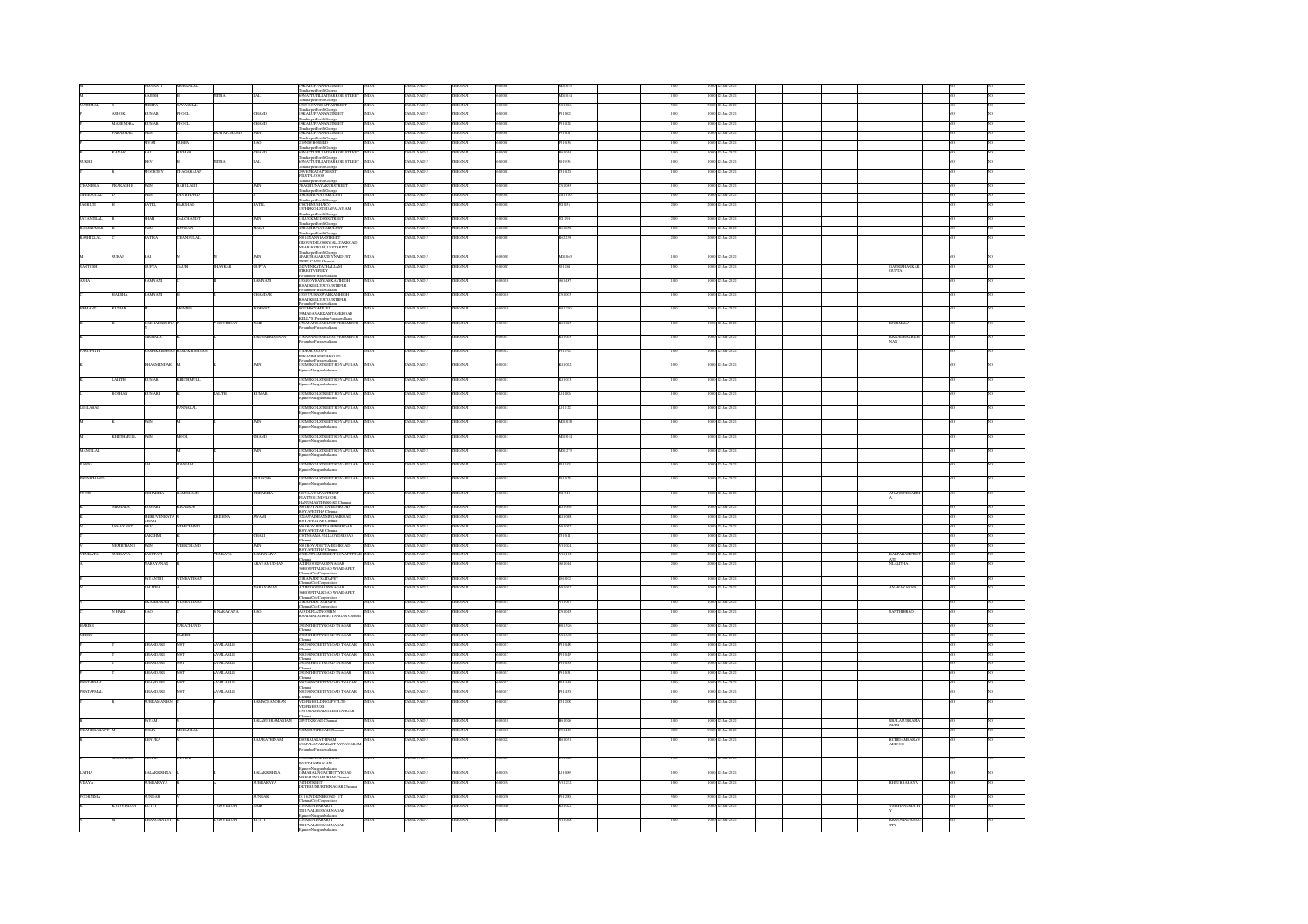|                           |               |                                                   |                 |                 | <b><i>EMRMROAD TAMBARAMWEST</i></b>                                                                                                  |                | MIL NADU                  | <b>ANCHIPURAM</b>         |        |                  |  |                                      |  |      |                                 |  |  |
|---------------------------|---------------|---------------------------------------------------|-----------------|-----------------|--------------------------------------------------------------------------------------------------------------------------------------|----------------|---------------------------|---------------------------|--------|------------------|--|--------------------------------------|--|------|---------------------------------|--|--|
|                           |               | <b>AYA</b>                                        |                 | MAR             | lenbaram<br>(O16MRMROAD WESTTAMBARAM INDIA                                                                                           |                | AMIL NADU                 | <b>KANCHIPURAM</b>        |        |                  |  |                                      |  |      |                                 |  |  |
|                           |               | AMESH<br><b>SOHANLAL</b>                          |                 |                 | lenbaram<br>∂O364MRMROAD                                                                                                             | NDIA           | MIL NADU                  | <b><i>CANCHIPURAM</i></b> |        | 1056             |  | 1000 12-Jan-2021                     |  |      |                                 |  |  |
|                           |               |                                                   |                 |                 | ESTTAMBARAM Tumbaram                                                                                                                 |                | <b>AIL NAD</b>            | <b>NCHIPURAM</b>          |        |                  |  | $tan-202$                            |  |      |                                 |  |  |
|                           |               |                                                   |                 |                 | <b>ODMARTING<br/>STTAMBARAM Tambar</b><br>OMMARTIAD WESTTA                                                                           |                |                           |                           |        |                  |  |                                      |  |      |                                 |  |  |
|                           |               | <b>IKRA</b>                                       |                 |                 | sharan.                                                                                                                              |                | MIL NADI                  | <b>NCHIPURAN</b>          |        |                  |  | $tan-202$                            |  |      |                                 |  |  |
|                           |               | <b>IKRAJ</b><br><b>VPA</b>                        |                 |                 | <b>OAD WESTT</b>                                                                                                                     |                | MIL NADI                  | ANCHIPURAM                |        |                  |  | Jan-202                              |  |      |                                 |  |  |
| <b>DM</b>                 |               | <b>DER</b>                                        |                 |                 | ambaram<br>DORAISWAMIPELAIST                                                                                                         | <b>SDIA</b>    | AMIL NADU                 | <b>KANCHIPURAM</b>        |        |                  |  | 12-Jan-2021                          |  |      |                                 |  |  |
|                           |               | <b>JERNICK</b>                                    |                 |                 | AMBARAMWEST Tambaram<br>DORAISWAMIPILLAIST                                                                                           |                | MIL NADU                  | ANCHIPURAM                |        |                  |  | $Jan-202$                            |  |      |                                 |  |  |
|                           |               | RESH                                              |                 |                 | AMBARAMWEST Tambaram<br>IOI6MRMROAD WESTTAMBAR/                                                                                      |                | MIL NADI                  | ANCHIPURAM                |        |                  |  | $\frac{1}{2}$                        |  |      |                                 |  |  |
| RENKK                     |               | <b>HANLAL</b>                                     |                 |                 | imbaram<br>4MRMROAD TAMBARAMWEST                                                                                                     | <b>INDIA</b>   | AMIL NADU                 | <b>KANCHIPURAM</b>        |        | 01718            |  | 1000 12-Jan-2021                     |  |      |                                 |  |  |
|                           |               | <b>JAYRAJ</b><br>KUMAR                            |                 |                 | mbaran<br>DI6MRMROAD WESTTAMBARAM INDIA                                                                                              |                | MIL NADU                  | ANCHIPURAM                |        | 01001            |  | 1000 12-Jan-2021                     |  |      |                                 |  |  |
|                           | SHOK          |                                                   |                 |                 |                                                                                                                                      |                |                           |                           |        |                  |  |                                      |  |      |                                 |  |  |
|                           | SHPA.         | <b>JAYRAJ</b>                                     |                 |                 | mbaram.<br>DI6MRMROAD WESTTAMBARAM INDIA                                                                                             |                | AMIL NADU                 | CANCHIPURAM               |        | 01029            |  | 1000 12-Jan-2021                     |  |      |                                 |  |  |
|                           |               | <b>YRAJ</b>                                       |                 |                 | <b>nbatan</b><br>Visam <u>MROAD</u> WESTTAMBAR/                                                                                      |                | MIL NADU                  | <b>NCHIPURAM</b>          |        |                  |  | Jan-2021                             |  |      |                                 |  |  |
|                           |               | <b><i><u>JENDRA</u></i></b>                       |                 |                 | nbaran<br>HAIRFORCE TAMPLRAM                                                                                                         |                | MIL NADL                  | ANCHIPURAM                |        |                  |  | Jan-2021                             |  |      |                                 |  |  |
|                           |               | <b>KAMBARAM</b>                                   |                 | KAMBARAM        | erbaram<br>)3RDSTREET                                                                                                                | <b>STYLE</b>   | AMIL NADL                 | <b>CANCHIPURAM</b>        |        | 186              |  | 2-Jan-2021<br>1000                   |  |      |                                 |  |  |
|                           |               |                                                   |                 |                 | <b>UNDARAMCOLONY</b>                                                                                                                 |                |                           |                           |        |                  |  |                                      |  |      |                                 |  |  |
|                           |               | ORGI                                              |                 |                 | ANATORIUM Tambaram<br>GRN AR AV ANAMAISTRY                                                                                           |                | .<br>MIL NADI             | RUVALLUR                  |        |                  |  | J <sub>202</sub>                     |  |      |                                 |  |  |
|                           |               | <b>DARKARAIVA!</b><br><b>MANATHA</b>              |                 |                 | <b>TILLIVAKKAM Ambatur</b><br>NOSSNEWSTREET POONAMALIFE                                                                              | <b>NDIA</b>    | AMIL NADU                 | <b>TRUVALLUR</b>          |        | $\frac{1}{1012}$ |  | 2000 12-Jan-2021                     |  |      |                                 |  |  |
|                           |               | <b>AMAK SHI</b>                                   |                 | $_{\rm{PIII}}$  | oommilee<br>LAOLDPOSTOFFICE STREET                                                                                                   | <b>INDIA</b>   | MI NADI                   | RUVALLUR                  |        | 1025             |  | 1000 12-Jss-2021                     |  |      |                                 |  |  |
|                           |               | WARLAL                                            |                 |                 | <b>DRATTUR Ambattur</b><br>139MUNUSMY SALAI                                                                                          | <b>DIA</b>     | MIL NADU                  | <b>HENNAI</b>             |        | 1014             |  | 2-Jan-2021<br>1000                   |  |      |                                 |  |  |
|                           |               |                                                   |                 |                 | WESTKKNAGAR                                                                                                                          |                |                           |                           |        |                  |  |                                      |  |      |                                 |  |  |
| RULAI                     |               |                                                   |                 |                 |                                                                                                                                      |                | MIL NADI                  | ENNAI                     |        |                  |  | $Jan-202$<br>100                     |  |      |                                 |  |  |
|                           |               |                                                   |                 |                 |                                                                                                                                      |                |                           |                           |        |                  |  | J <sub>20</sub> 202                  |  |      |                                 |  |  |
|                           |               | LABCHAN<br>AMPALAL<br><b>IORADIA</b>              |                 |                 | WEST KRAGUARE<br>ChemicTriContention<br>JSSTROTTENMURHIAMUDA<br>LISTREET<br>NOGKASICHETTYSTREET<br>ANJUCO 1819ERULAPPANSTI<br>MADRAS |                |                           |                           |        |                  |  | $tan-202$                            |  |      |                                 |  |  |
|                           |               | <b>RASMALII</b>                                   |                 |                 | <b>SSTROTTENMURHIAMUDA</b>                                                                                                           | <b>NDIA</b>    | AMIL NADL                 | HENNAI                    |        | 11098            |  |                                      |  |      |                                 |  |  |
| <b>KALADEVI</b>           |               |                                                   |                 |                 | <b>ISTREET</b><br> OSKASICHETTYSTREET                                                                                                |                |                           |                           |        |                  |  | 2-Jan-2021                           |  |      |                                 |  |  |
| KAMAL<br>KIKTHI<br>LALITH |               | <b>JULABCHAND</b><br>JULABCHAND<br>KUMAR<br>KUMAR |                 | ٨IN             |                                                                                                                                      | INDIA<br>INDIA | TAMIL NADU<br>TAMIL NADU  | CHENNAI                   |        | K01133<br>C01456 |  | 1000 12-Jan-2021<br>1000 12-Jan-2021 |  |      |                                 |  |  |
|                           |               | RANA                                              | <b>TIMANMAL</b> | RAN.            | NO6KASK:HETTYSTREET<br>56ERULAPPANSTREET                                                                                             | <b>SDIA</b>    | MIL NADU                  | <b>JENNAI</b>             |        |                  |  | J <sub>2021</sub>                    |  |      |                                 |  |  |
|                           |               | URANA<br>WANAB                                    |                 | <b>IAND</b>     | OWCARPET<br>SERULAPPANSTREET                                                                                                         | <b>NDIA</b>    | AMIL NADU                 | <b>HENNAI</b>             |        |                  |  | -<br>1-Jan-2021                      |  |      | <b>LITHKUMAE</b>                |  |  |
| <b>MANGILAL</b>           |               | SARI                                              |                 | IАLII           | OWCARPET<br>6STROTTENMURHIAMUDA                                                                                                      | NDIA           | <b>MIL NADL</b>           | HENNAI                    |        | 801274           |  | 1000 12-Jan-2021                     |  | AN a |                                 |  |  |
| MITHALLA                  |               | <b>AAGHRAJJI</b>                                  |                 |                 | LISTREET<br>4132MINTSTREET                                                                                                           | INDIA          | MIL NADU                  |                           |        | 40163            |  | 1000 12-Jan-202                      |  |      |                                 |  |  |
|                           |               | UAYA<br>ERIA                                      |                 | AMY             | 013PEDRUMALMUDALI                                                                                                                    | INDIA          | AMIL NADI                 | HENNAI                    | 10079  | 1042             |  | 1000 12-Jan-2021                     |  |      |                                 |  |  |
| ARAS                      |               | <b>IKKAB</b><br><b>ORDU</b>                       |                 | <b>KORDU</b>    | STREETSOWCARPET<br>102EKPHANTGATESTREET                                                                                              |                | MIL NADI                  | <b>IENNAI</b>             |        |                  |  | 12-Jan-2021                          |  |      |                                 |  |  |
| <b>PRAVEEN</b>            | <b>TMAR</b>   | <b>HANCHAND</b>                                   |                 |                 | OWCARPET<br>AAHAVEERTEXTILES                                                                                                         | <b>NDIA</b>    | AMIL NADU                 | <b>HENNAI</b>             |        | 1465             |  | 1000 12-Jan-2021                     |  |      |                                 |  |  |
|                           |               | <b>TAN</b>                                        |                 |                 | OELEPHANTGATESTREET<br>(AHAVEERTEXTILES                                                                                              |                | MIL NADI                  | <b>HENNAI</b>             |        | 1628             |  | 1000 12-Jan-2021                     |  |      |                                 |  |  |
| PUSHPA                    |               |                                                   |                 |                 | OELEPHANTGATESTREET<br>6VENKIERSTREET                                                                                                | <b>NDIA</b>    |                           |                           |        |                  |  |                                      |  |      |                                 |  |  |
|                           |               | <b>AJESH</b>                                      |                 | <b>MCHANI</b>   | <b>SYENNERS HUELI<br/>STFLOORBACKSIDE KONDITHESE</b>                                                                                 | <b>SDIA</b>    | AMIL NADU                 | <b>HENNAI</b>             |        | <b>TO'S</b>      |  | 1000 12-Jan-2021                     |  |      |                                 |  |  |
|                           |               | KKARAI                                            |                 |                 | 3PEDRUMALMUDALI                                                                                                                      |                | MIL NADI                  | IENNAI                    |        |                  |  | $3m-202$                             |  |      |                                 |  |  |
|                           |               |                                                   |                 |                 | NOTSPEDICIONALISION<br>STREETSOWCARPET<br>4132MINTSTREET<br>4132MINTSTREET                                                           |                |                           |                           |        |                  |  | 100                                  |  |      |                                 |  |  |
|                           | MARIM         | THALAL<br><b>THALA</b>                            |                 |                 |                                                                                                                                      |                | MIL NADI                  | <b>ENNA</b><br>HENNA      |        |                  |  | tan 202<br>1000 12-Jan-202           |  |      |                                 |  |  |
| AVITR                     |               | <b>HANRA</b>                                      |                 |                 | <b>OGS 12KASICHETTYLANE</b>                                                                                                          | <b>INDL</b>    | MIL NADU                  | HENNA                     |        |                  |  | 000 12-Jan-202                       |  |      |                                 |  |  |
| VIIRI                     |               | €VI<br>HANRAJ                                     |                 |                 | <b>OGULABCHANDSONS 12</b>                                                                                                            | <b>INDIA</b>   | AMIL NADU                 | HENNAI                    | 00079  | 2955             |  | 3000 12-Jan-2021                     |  |      |                                 |  |  |
|                           | HAND          | ANE.                                              | HAND            |                 | KASICHETTYLANE<br>MAHAVEERTEXTILES<br>DELEPHANTGATESTREET                                                                            | INDIA          | AMIL NADU                 | <b>HENNAI</b>             | 500079 |                  |  | 1000 12-Jan-2021                     |  |      |                                 |  |  |
|                           |               | HANLA                                             |                 |                 | CROSSROAD<br>EWWASHERMENPET                                                                                                          |                | AIL NADI                  | :NNAI                     |        |                  |  | $an-202$                             |  |      |                                 |  |  |
|                           |               |                                                   |                 |                 | ndiametFortStGeorge<br>19947THSTREET ASHOKNAGAI                                                                                      |                |                           |                           |        |                  |  |                                      |  |      |                                 |  |  |
|                           |               | <b>ALASUBRA</b><br><b>IAN</b>                     | ARUL THARUM     | ERUMA           | ennaCityCorporation                                                                                                                  |                | AMIL NADL                 | HENNAI                    |        |                  |  | $\frac{1}{2}$ an-2021                |  |      |                                 |  |  |
|                           | AND           | ANKA<br>VARATANMA                                 |                 | WKA             |                                                                                                                                      |                | AMIL NADL                 | HENNAI                    |        |                  |  | 1000 12-Jan-2021                     |  |      |                                 |  |  |
|                           |               |                                                   |                 |                 | NO30PONNIAMAN<br>KOLSTREETKOTTUR                                                                                                     |                |                           |                           |        |                  |  |                                      |  |      |                                 |  |  |
|                           | IMR AT        |                                                   |                 |                 | ennaCityCorporation<br>POONIAMANKOILSTREET                                                                                           | <b>NDIA</b>    | AMIL NADU                 | HENNAI                    |        |                  |  | 1000 12-Jan-2021                     |  |      |                                 |  |  |
|                           | <b>RASMAL</b> | NMAL.                                             |                 |                 | <b>OTTUR ChenniCityCorporation</b><br><b>SPOONIAMANKOILSTREET</b>                                                                    | INDIA          | MIL NADU                  | HENNAI                    |        |                  |  | 1000 12-Jan-2021                     |  |      |                                 |  |  |
|                           |               | AMESH                                             |                 | ENKATASWAM      | <b>OTTUR ChennaiCityCorporat</b><br>MJANAKINAGAR                                                                                     | <b>NDIA</b>    | AMIL NADU                 | TRUVALLUR                 |        |                  |  | 1000 12-Jan-2021                     |  |      |                                 |  |  |
|                           |               |                                                   |                 |                 |                                                                                                                                      |                |                           |                           |        |                  |  |                                      |  |      |                                 |  |  |
|                           | HAGIA         | МB                                                | GOMATAI         | <b>AYAGAM</b>   | TALASARAVAKKAM<br>KOZABDULLASTREET<br>HOOLAMEDU Chamai<br>TI SANNANAGAR Chem                                                         | <b>NDIA</b>    | MIL NADU                  | HENNAI                    |        |                  |  | 1000 12-Jan-2021                     |  |      |                                 |  |  |
|                           |               |                                                   |                 |                 |                                                                                                                                      |                | MIL NADI                  | :<br>NNA                  |        |                  |  |                                      |  |      |                                 |  |  |
|                           |               | AMESH                                             |                 | NKARANRAYA      | <b>MATHURAMMUDALI MALAPORE INDIA</b>                                                                                                 |                | <b>MIL NADL</b>           | <b>JENNAI</b>             |        |                  |  | -<br>-<br>Jan-2021                   |  |      |                                 |  |  |
|                           |               | <b>HANGAVEL!</b>                                  |                 | <b>RRAMANIA</b> | man<br>CHETTY STREET AY ANAU AR AM                                                                                                   |                | MIL NADI                  | HENNAI                    |        |                  |  | -Jan-2021<br>1000                    |  |      | <b>EVIKARAN</b>                 |  |  |
|                           |               | .<br>NITA                                         |                 | .<br>HANLA      | <b>bernai<br/>239 ATREYAPURAMMAINROAD</b>                                                                                            |                | MIL NADI                  | <b>JENNAI</b>             |        |                  |  | J <sub>202</sub>                     |  |      |                                 |  |  |
|                           |               |                                                   |                 |                 | <b>KSHMIAPPARTMENTS</b>                                                                                                              |                |                           |                           |        |                  |  |                                      |  |      |                                 |  |  |
|                           |               | IKARAN                                            |                 |                 | HOOLAIMEDU Channi<br>CHETTYSTREET AYANAUARAM                                                                                         |                | MIL NADU                  | ENNAI                     |        |                  |  |                                      |  |      |                                 |  |  |
|                           |               | <b>ASHKAR</b>                                     | VAILABLE        |                 | senai<br>VEERARAGHAVARSTREET                                                                                                         | INDIA          | AMIL NADU                 | <b>TRUVALLUR</b>          |        |                  |  | 5000 12-Jan-2021                     |  |      |                                 |  |  |
|                           |               | <b>WRIRAJAN</b>                                   |                 | WGASWAMY        | <b>IRUVALLUR Thiravallus</b><br>OKMRANGASWAMY                                                                                        | NDIA           | AMIL NADU                 | ANCHIPURAM                |        |                  |  | 12-Jan-2021                          |  |      |                                 |  |  |
|                           |               |                                                   |                 |                 | <b>MMKOLSTREET</b>                                                                                                                   |                |                           |                           |        |                  |  |                                      |  |      |                                 |  |  |
|                           |               | MALAVALLI                                         |                 | <b>VRIRAJAN</b> | SRIPERUMBUDUR Seiperumbudur<br>WOMSOWRIRAJAN<br>36MMKOILSTREET                                                                       | <b>DIA</b>     | MIL NADU                  | NCHIPURAM                 |        |                  |  | J <sub>2021</sub>                    |  |      |                                 |  |  |
|                           |               |                                                   |                 |                 | <b>RIPERUMBUDUR Seiperumbudur.</b><br><sup>SRA</sup> ZARSTREET THIRUPPORUR                                                           |                |                           |                           |        |                  |  |                                      |  |      |                                 |  |  |
| WEEN                      | <b>BEAL</b>   | <b>RANA</b>                                       |                 | RANA            | HINGLEPUTDIST Tirakalikundran                                                                                                        |                | MIL NADI                  | ANCHIPURAM                |        |                  |  | $tan-202$                            |  |      |                                 |  |  |
|                           |               | NUMANMAI<br><b>WALAMCHA</b>                       |                 | wako            | <b>SBAZARSTREET THIRUPPORUR</b>                                                                                                      |                | MIL NADU                  | ANCHIPURAM                |        |                  |  | $-$ lan $-202$                       |  |      |                                 |  |  |
|                           |               |                                                   |                 |                 | HINGLEPUTDIST Tirakalikundram                                                                                                        |                |                           |                           |        |                  |  |                                      |  |      |                                 |  |  |
|                           |               |                                                   |                 |                 | .<br>ARAJENDRANNAGAR<br>ISTSTREETSAKKARAPURAMGI                                                                                      |                |                           | <b>LUPURAM</b>            |        |                  |  |                                      |  |      |                                 |  |  |
|                           |               |                                                   |                 |                 |                                                                                                                                      |                |                           |                           |        |                  |  |                                      |  |      |                                 |  |  |
|                           |               | <b><i>MAKRISHA</i></b><br><b>NDARABA</b>          |                 | HYAM            | <b>ISTRAIN:</b><br>JEE Tindivaniam<br>OS29THCROSSSTREET<br>ARREST PROPER<br><b>LAJAJINAGARLAHSPET Pondicherry</b>                    |                | <b>ONDICHERRY</b>         | NDICHERRY                 |        |                  |  | $-3$ an-2021                         |  |      | UCHARITHAR<br><b>LAKRISHNAN</b> |  |  |
|                           |               |                                                   |                 |                 | <b>IRSTCRUZ RAI</b>                                                                                                                  |                |                           |                           |        |                  |  |                                      |  |      |                                 |  |  |
|                           |               |                                                   |                 |                 |                                                                                                                                      |                |                           |                           |        |                  |  |                                      |  |      |                                 |  |  |
|                           |               |                                                   |                 | <b>UKRISHN</b>  | <b>AMRARSTREET</b><br>RIDDHACHALAM Vriddhachalam                                                                                     |                | MI NADI                   | <b>DDALORE</b>            |        |                  |  | bas/?iti                             |  |      |                                 |  |  |
|                           |               |                                                   |                 | NAPATHA         | SOTYPEII BLOCK29NEYUELY7                                                                                                             |                | MIL NADU                  | <b>DDALORE</b>            |        |                  |  | $tan-2021$                           |  |      |                                 |  |  |
|                           |               |                                                   |                 | PAV             |                                                                                                                                      |                | MIL NADU                  |                           |        |                  |  | J <sub>20</sub>                      |  |      |                                 |  |  |
|                           |               | ARADHARAJA                                        |                 |                 | unduchalam<br>Kradhachalam<br>KMAPETTAPO<br>MMAPETTAPO<br>/ALLAMPADUGAILIA Chidamha                                                  |                |                           | <b>UDDALORE</b>           |        |                  |  |                                      |  |      |                                 |  |  |
|                           |               |                                                   |                 |                 |                                                                                                                                      |                |                           |                           |        |                  |  |                                      |  |      |                                 |  |  |
| JAYKUMAR                  |               | <b>ARWAI</b>                                      |                 |                 | 202 GOLDCROWNPICNIC<br>COTTAGEVERSOVAANDHERIW                                                                                        |                |                           | <b>UMBAI</b>              |        |                  |  | $3an - 202$                          |  |      |                                 |  |  |
|                           |               |                                                   |                 |                 | 4UMBAI<br>02 JPROADGOLDCROWN                                                                                                         |                |                           |                           |        |                  |  |                                      |  |      |                                 |  |  |
| <b>AJAYKUMAR</b>          |               | <b>GARWAL</b><br><b>AIKARANDAS</b>                |                 | <b>AGARWAL</b>  | <b>ERSOVAANDHERIW MUMBAL<br/>ERSOVAANDHERIW MUMBAL<br/>SSVANEASTSTREET NAGORET</b>                                                   | INDIA          | <b><i>MAHARASHTRA</i></b> | <b>MUMBAI</b>             |        |                  |  | 6000 12-Jan-2021                     |  |      |                                 |  |  |
|                           |               | UDALIN                                            |                 |                 |                                                                                                                                      |                | III. NAD                  | <b>GAPATIP</b>            |        |                  |  | J <sub>202</sub>                     |  |      | ulai                            |  |  |
|                           |               |                                                   |                 | <b>GARAJAN</b>  | gapattinam<br>S6GDCOMPLEX                                                                                                            |                | MIL NADI                  | ANJAVUR                   |        |                  |  | $\frac{1}{2}$ lan-2021               |  |      |                                 |  |  |
| ASHDEVMA                  |               | <b>DIAN</b>                                       | All ARI F       |                 | UTHRAMPART Thanjavar<br>****RCHSTPLAZA 77HIGHSTREE                                                                                   | <b>NDIA</b>    | <b>MIL NADU</b>           | <b>ANIAVIR</b>            |        |                  |  | Im 202                               |  |      | <b>HARIAN</b>                   |  |  |
|                           |               | <b>EDHARAN</b>                                    | NUMANTH         |                 | PEERLESS 52HEBERROAD                                                                                                                 | <b>NDLA</b>    | MIL NADI                  | RUCHIRAPPALL              |        |                  |  | $: 3m-2021$                          |  |      |                                 |  |  |
|                           |               | <b>CTHISHKUMAI</b>                                |                 | <b>MALINGAM</b> | RICHY Tirachirappalli<br>OREDDYNADUSTREET                                                                                            | INDIA          | AMIL NADL                 | <b>TRUCHIRAPPALLI</b>     |        |                  |  | 1000 12-Jan-2021                     |  |      |                                 |  |  |
|                           |               |                                                   |                 |                 | EEMANAGAR Tirachirappalli<br>358KAILASAPURAMTOWNSH IE                                                                                |                | MI NADI                   | <b>TICHIRAPPALE</b>       |        |                  |  |                                      |  |      |                                 |  |  |
|                           |               | FORGE                                             |                 |                 | irachiragualis<br>HERUKOTHHOUSE LAYAMROAD (INDIA)                                                                                    |                | <b>EAMIL NADU</b>         | <b>FRNAKTIJAM</b>         |        |                  |  | 1000 12-Jan-2021                     |  |      |                                 |  |  |
|                           |               | FORGE                                             |                 |                 |                                                                                                                                      |                |                           |                           |        |                  |  |                                      |  |      |                                 |  |  |
|                           |               | CHERUKOTH<br><b>AULOSE</b>                        |                 |                 | :<br>ANAKULAM<br>HERUKOTHHOUSE LAYAMROAD INDIA<br>EANAKULAM                                                                          |                | <b>EAMIL NADU</b>         | ERNAKULAM                 |        |                  |  | 2000 12-Jan-2021                     |  |      |                                 |  |  |
|                           |               |                                                   |                 |                 |                                                                                                                                      |                |                           |                           |        |                  |  |                                      |  |      |                                 |  |  |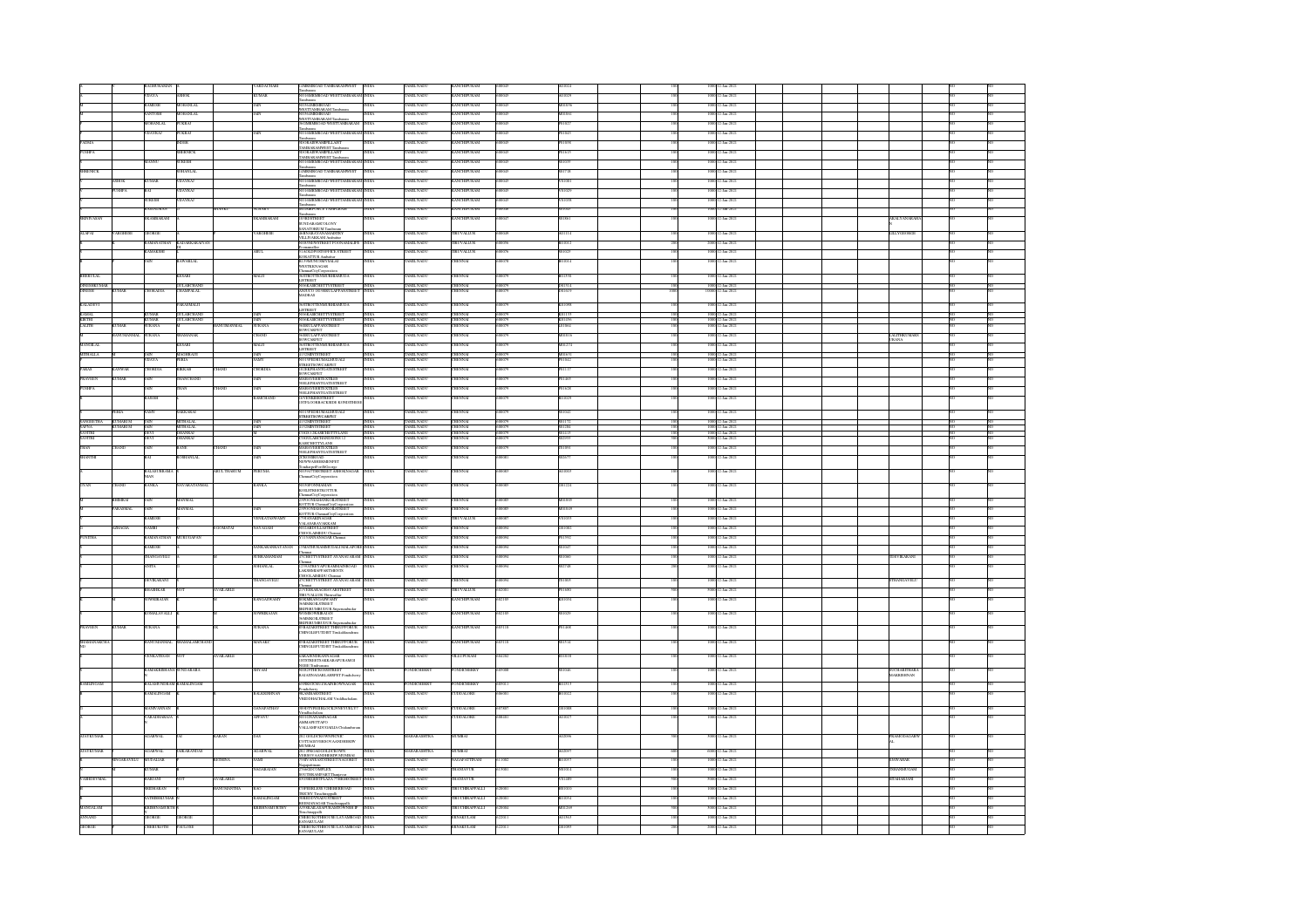|                   |                             |                   |                 |                  |                              |                                                                                                       |              | MIL NADI                           | <b>AKULAN</b>      |       |                   |  |      |                        |  |                          |  |
|-------------------|-----------------------------|-------------------|-----------------|------------------|------------------------------|-------------------------------------------------------------------------------------------------------|--------------|------------------------------------|--------------------|-------|-------------------|--|------|------------------------|--|--------------------------|--|
|                   |                             | oros              | org             |                  |                              | ANAKULAM<br>HERUKOTHHOUSE LAYAMROAD                                                                   |              | MIL NADU                           | <b>NAKULAM</b>     |       |                   |  |      | $\frac{1}{2}$          |  |                          |  |
|                   |                             | opos              | nea             |                  |                              | ANAKULAM<br>'HERLIKOTHHOLISE LAVAM                                                                    |              | <b>MIL NADI</b>                    | <b>GARTIT AX</b>   |       |                   |  |      |                        |  |                          |  |
|                   |                             | <b>MANATHAY</b>   |                 |                  | <b>AGRAIAN</b>               | ANAKULAM<br>"ANARABANK                                                                                | <b>NDIA</b>  | <b>AMIL NADU</b>                   | .<br>PNAKTIT AM    |       |                   |  |      | 1000 12-Jan-2021       |  | <b>ANKARAN</b>           |  |
|                   |                             | <b>VRAMAN</b>     | <b>ASEKARAN</b> |                  |                              | HNEWDHARAPURAMROAD                                                                                    | NDIA         | MIL NADU                           | NDKR/L             |       |                   |  |      | 4000 12-Jan-2021       |  |                          |  |
|                   |                             | 60084             | <b>KXOSA</b>    |                  | LARAHIMI                     | alami<br>IADAMANIKOILST MadaraiSouth                                                                  | <b>INDIA</b> | <b>MIL NADU</b>                    | <b>ADURAL</b>      |       |                   |  |      | 2000 12-Jan-2021       |  |                          |  |
|                   | <b>INODH</b>                | KUMMAAR           |                 |                  | <b>JEYAPRAKASH</b>           | 71CHINNAKADAIST SOUTHGATE                                                                             | <b>INDIA</b> | <b>MIL NADU</b>                    | <b>ADURAL</b>      |       | 1019              |  |      | 1000 12-Jan-2021       |  | DJEYAPRAKASI             |  |
|                   |                             |                   |                 |                  |                              | Mahrii South<br>SSOUTHKAV ALKOODAIIND<br>STREETSOUTHAV ANIMOOLA                                       |              | III. NADI                          | <b>DURAI</b>       |       |                   |  |      | $an-202$               |  |                          |  |
|                   |                             |                   |                 |                  |                              |                                                                                                       |              |                                    |                    |       |                   |  |      |                        |  |                          |  |
| <b>AGUNAT</b>     |                             |                   | <b>VLAJEE</b>   |                  |                              | STREET MaduraiSouth<br>HADAMUNIKOILSTRRET<br>ISTLANEMADURAI Madura<br>.<br>Noorth                     |              | MIL NADU                           | ADURAI             |       |                   |  |      | J <sub>2021</sub>      |  | SABITHARAC<br>ATH        |  |
| <b>VESWARI</b>    |                             |                   | <b>MENDRAN</b>  |                  |                              | <b>D205NAICKER NEWSTREET</b>                                                                          |              | <b>MIL NADU</b>                    | <b>IADURAI</b>     |       |                   |  | 1000 | J <sub>202</sub>       |  |                          |  |
|                   |                             | <b>IDAMBARAM</b>  | <b>LANMUGAM</b> |                  |                              | Madaraí South<br>THELAK SHMIVILASBAN K                                                                |              | AMIL NADU                          | <b>ADURAT</b>      |       |                   |  |      | 2-Jan-2021             |  |                          |  |
|                   |                             |                   |                 |                  |                              | PB177101SOUTHMASIST                                                                                   |              |                                    |                    |       |                   |  |      |                        |  |                          |  |
|                   |                             | <b>IQBAL</b>      |                 |                  | MOOSA                        | B171 co.u.c<br>Aidurai South<br><sup>13</sup> ADAMAMIKOILST Midi                                      |              | <b>MIL NADU</b>                    | <b>IADURAI</b>     |       |                   |  |      | 2000 12-Jan-2021       |  |                          |  |
|                   |                             | <b>IESHWARI</b>   |                 |                  | <b>AIFWADRAN</b>             | <b>AO9GROUNDFLOOR<br/>THRUMALAROYARPADITHURAIST</b>                                                   |              | AMIL NADU                          | <b>ADURAL</b>      |       |                   |  |      | $100^{202}$            |  |                          |  |
|                   |                             |                   |                 |                  |                              | REET<br>REET<br>RIMMAKKALMADURAITAMILNADU                                                             |              |                                    |                    |       |                   |  |      |                        |  |                          |  |
|                   |                             |                   |                 |                  |                              | dadaraiSouth<br>1247SRINIVASAROAD TVSNAGAR                                                            |              |                                    |                    |       |                   |  |      |                        |  |                          |  |
|                   | MEENA                       | <b>LOCHANI</b>    |                 |                  | <b>PATTABIRAMAN</b>          | AadaraiSouth<br> 6KURUVIKARANSALAI                                                                    | <b>INDIA</b> | <b>AMIL NADU</b>                   | MADURAI            |       | 1026              |  |      | 1000 12-Jan-2021       |  | <b><i>VNATARAJAN</i></b> |  |
|                   |                             | SARASWATHI        |                 |                  | <b>ANARDANAN</b>             |                                                                                                       | NDIA         | <b>MIL NADU</b>                    | <b>MADURAT</b>     |       | 01010             |  |      | 1000 12-Jan-2021       |  |                          |  |
|                   |                             |                   |                 |                  |                              | ladaraiNorth<br>SKURUVIKARANSALA                                                                      |              | IL NADI                            | VOURAL             |       |                   |  |      | J <sub>202</sub>       |  |                          |  |
|                   |                             | AUTHUPALA<br>Pan  |                 |                  | <b>RURACHALA</b>             | AfadaraiNorth<br>AEENAKSHIILLAM<br>WINAYAGANAGAR MadaraiNorth                                         |              | MIL NADU                           | <b>ADURAI</b>      |       |                   |  |      | $tan-2021$             |  |                          |  |
|                   |                             | <b>AVIER</b>      |                 |                  | VIER                         | <b>ATIKATTHOUSE</b>                                                                                   |              | MIL NADU                           | <b>IADURAI</b>     |       |                   |  |      |                        |  |                          |  |
|                   |                             |                   |                 |                  |                              | <b>KIZHAVANAROAD</b><br>ANAMPILLYNAGAR MadamiNo                                                       |              |                                    |                    |       |                   |  |      |                        |  |                          |  |
|                   |                             | RAMESH            |                 | <b>KRISHNA</b>   | MOORTHY                      | 104SOURASTRAPURAM                                                                                     | NDIA         | <b>AMIL NADU</b>                   | MADURAI            |       |                   |  |      | 1000 12-Jan-2021       |  |                          |  |
|                   |                             |                   |                 |                  |                              | <b>THSTREETVANDIYAUR</b>                                                                              |              |                                    |                    |       |                   |  |      |                        |  |                          |  |
|                   |                             |                   |                 |                  | <b>NACHALA</b>               | ladaraiNorth<br>GMATHSTEACHER                                                                         |              | MIL NADI                           | <b>RUDHUNAGAN</b>  |       |                   |  |      |                        |  |                          |  |
|                   |                             | AN<br>SOUNDARARAJ |                 |                  | AMERI                        | .<br>KVSHRSECSCHOL Vrindhunagar<br>KVSHRSECSCHOOLVIRUDH                                               | <b>INDIA</b> | <b>AMIL NADU</b>                   | <b>TRUIMUNACAR</b> |       | 1053              |  |      | 1000 12-Jan-2021       |  |                          |  |
|                   | <b>BGUNARAL</b><br>MARSINGH | <b>IARLES</b>     |                 |                  | $\overline{\text{AVD}}$      | .<br>NAGAR Vrindhungar<br>UGANGEIMUTHUNADARSTR<br>EETARUPPUKOTTAI Aruppukkott                         |              | <b>MI NADI</b>                     | <b>BUDHUNAGAR</b>  |       | 1022              |  |      | 1002001                |  |                          |  |
|                   |                             |                   |                 |                  |                              | 3GANGAIMUTHUST                                                                                        |              | AMIL NADU                          | <b>RUDHUNAGAR</b>  |       |                   |  |      |                        |  |                          |  |
| <b>ICTOR</b>      | MRAJ                        | <b>URAISINGH</b>  |                 |                  | avid                         | i suandamu itu si<br>ARUPPUKOTTAIKAMARAJAR DIST                                                       | <b>SDL</b>   |                                    |                    |       | H 175             |  |      | 1000 12-Jan-2021       |  |                          |  |
|                   |                             |                   |                 |                  | <b>TARAJA</b>                | Arureukkeitai<br>PANNAIPURAMPOST<br>MADURAIDISTRICT<br>D7 SPICNAGAR TUTICORIN                         |              | MIL NADI                           | ADURA              |       |                   |  |      | J <sub>202</sub>       |  |                          |  |
|                   |                             | <b>APATE</b>      |                 | <b>ALABLE</b>    |                              |                                                                                                       |              | MIL NADU                           | <b>TICORIN</b>     |       |                   |  |      | J <sub>202</sub>       |  |                          |  |
|                   |                             | MATHI             |                 |                  | <b>IDD AMANT</b>             | soothukkudi<br>SSECONDSTREET                                                                          |              | MIL NADU                           | UTKORIN            |       |                   |  |      | $Jan-2021$             |  |                          |  |
|                   |                             |                   |                 |                  |                              | BRYANTNAGARTUTICORIN                                                                                  |              |                                    |                    |       |                   |  |      |                        |  |                          |  |
|                   |                             | NDARAM            |                 |                  | UBRAMANIAN                   | hootbakkadi<br>SSECONDSTREET<br>BRYANTNAGAR TUTICORIN                                                 | DIA          | <b>AMIL NADU</b>                   | UTICORIN           |       |                   |  |      | 2-Jan-2021             |  |                          |  |
|                   |                             | JBRAMANIAN        | WMUGA           |                  | <b>NDARAM</b>                | Theorholder Concome<br>SSECONDSTREET<br>BRYANTNAGAR TUTICORIN                                         |              | MIL NADU                           | UTICORIN           |       |                   |  |      | 1000 12-Jan-2021       |  |                          |  |
|                   |                             |                   |                 |                  |                              |                                                                                                       |              |                                    |                    |       |                   |  |      |                        |  |                          |  |
|                   |                             | PRABILI           | NDERCHAND       |                  | <b>DAMAGE</b>                | toothakkadi<br>)BERIBAKKSISTREET Vellor<br>MAINBAZAAR TAMILNAD                                        |              | TAMIL NADU<br>TAMIL NADU           | ELLORE<br>110RE    |       |                   |  |      | -Jan-2021<br>-Jan-2021 |  |                          |  |
|                   |                             |                   |                 |                  |                              |                                                                                                       |              |                                    |                    |       |                   |  |      |                        |  |                          |  |
|                   |                             | EEVA              |                 |                  | HLA                          | ellore<br>O421MAINBAZAR Vellore<br>O457MAINBAZAR VELLORE                                              | VDL          | .<br>MIL NADU<br>MIL NADU          | ELLORE<br>ELLORI   |       |                   |  |      | -Jan-2021<br>-Jan-2021 |  |                          |  |
|                   |                             | <b>TARAM</b>      |                 |                  | <b>EERAPPAN</b>              | Vellore<br>391MAINBAZAAR NAADT Vel                                                                    |              | .<br>MIL NADU                      | ELLORE             |       |                   |  | 5000 | 2-Jan-202              |  |                          |  |
|                   |                             | MOHAN             |                 |                  | <b>HANMITIAM</b>             | <b>2B16RAILWAYSTATION ROAD</b>                                                                        | <b>INDIA</b> | AMIL NADU                          | ELLORE             |       | 1014              |  |      | 1000 12-Jan-2021       |  |                          |  |
|                   |                             | <b>MERTUZA</b>    |                 | VAILABLE         |                              | abga<br> VENKATASWAMYMAIDU                                                                            | <b>NDIA</b>  | <b>AMIL NADU</b>                   | <b>MEM</b>         |       | 001460            |  |      | 1000 12-Jan-2021       |  |                          |  |
|                   |                             | <b>NANDKUMAR</b>  | <b>JUARAM</b>   |                  |                              | STREETFORT Dharmaguri<br>10.ARUNACHALAASARISTREE                                                      | <b>INDIA</b> | AMIL NADU                          | .<br>MEM           |       | H001              |  |      | 1000 12-Jan-2021       |  |                          |  |
|                   |                             | YASEELAN          |                 | <b>KRISHNA</b>   | <b>AURTHY</b>                | Xurmapuri<br>SRICHAAKRAVARTHYINVEST                                                                   | NDIA         | MIL NADU                           | .<br>MEM           |       | H020              |  |      | 1000 12-Jan-2021       |  |                          |  |
|                   |                             |                   |                 |                  |                              | <b>BEVINAYAGAMSTREET</b>                                                                              |              |                                    |                    |       |                   |  |      |                        |  |                          |  |
|                   | ERA                         |                   |                 |                  |                              | IEVAPET Salem<br>\DEIVANAYAGAMSI SHEU/                                                                |              | MIL NADI                           | <b>M.EM</b>        |       |                   |  | 1000 | $-$ Jan- $202$         |  |                          |  |
|                   | NDARA                       | EKARAN            |                 | NDARA            |                              | <b>Jem</b><br>STHPULIKUTHISTREET GUGAL<br>.                                                           |              | MIL NADU                           | .<br>N.EM          |       |                   |  |      | J <sub>202</sub>       |  |                          |  |
|                   |                             | <b>HODDUSAN</b>   |                 |                  |                              | ien<br>PULIWTHMAINROAD GUGAL                                                                          |              | MIL NADI                           | <b>MEM</b>         |       |                   |  |      | Im202                  |  |                          |  |
| <b>ANHILATHA</b>  |                             |                   |                 |                  |                              | en<br>22NDFLOOR SHAHDEVPURAM                                                                          | NDIA         | .<br>MIL NADU                      | .<br>M.EM          |       | $\overline{1130}$ |  |      | 2-Jan-2021             |  |                          |  |
|                   |                             | BRAMANIAN         | NDASAMY         |                  |                              | iALEM Salem<br>NO61THAMMANNANROAD                                                                     | <b>INDIA</b> | <b>MIL NADU</b>                    | .<br>Mem           |       |                   |  |      | 2-Jan-2021             |  |                          |  |
| <b>RAGUNATHAN</b> |                             |                   |                 | <b>AVAILABLE</b> |                              | ARISIPALAYAN Salem<br>STATEBANKOFINDIA Mettur                                                         | <b>INDIA</b> | TAMIL NADU                         | SALEM              |       |                   |  |      | 1000 12-Jan-2021       |  |                          |  |
|                   |                             | <b>AYAPRAKASH</b> |                 |                  | <b><i>LANNARCHETTIAR</i></b> | 03ANNASALAI                                                                                           | NDIA         | AMIL NADU                          | <b>AMAKKAL</b>     | 37403 | 01026             |  |      | 1000 12-Jan-2021       |  |                          |  |
|                   |                             |                   | <b>BAUTH</b>    |                  |                              | <b>LASIPURAMSALEMDI Rasipura:</b><br>1BHARATHINAGAR<br>! IBHARATHINAGAR<br>GVANANADASALAI RASIPURAM   |              | MIL NADU                           | <b>AMAKKAL</b>     |       |                   |  |      | 2-Jan-2021             |  |                          |  |
| WD                |                             | <b>NESAN</b>      |                 |                  |                              | asiparam<br>OSKANDASAMY                                                                               |              | <b>MIL NADU</b>                    | RODE               |       |                   |  |      | 000 12-Jan-2021        |  |                          |  |
|                   |                             |                   |                 |                  |                              | VENKATACHALAMSTREET Erode                                                                             |              |                                    |                    |       |                   |  |      |                        |  |                          |  |
|                   | <b>ATARAJA</b>              | <b>CRTHY</b>      |                 | MUTHUSAMY B      |                              | <b>OMNATARAJAMURTHY</b>                                                                               |              | MIL NADU                           | RODE               |       |                   |  |      | 000 12-Jan-2021        |  |                          |  |
|                   |                             | <b>KAMLAVENI</b>  |                 | <b>ATARAJA</b>   | <b>MURTHY</b>                | <b>CROADINGUR</b><br>VOMINATARAJAMURTHY                                                               | NDIA         | AMIL NADU                          | RODE               | 19193 | иот               |  |      | 1000 12-Jan-2021       |  |                          |  |
|                   |                             | <b>ALLIKKODI</b>  |                 |                  | ANESAN                       | ICROADINGUR<br>S4ELANGOSTREET SIVAGIRI                                                                | <b>INDIA</b> | <b>MIL NADU</b>                    | RODE               | 8109  | )  484            |  |      | 1000 12-Jan-2021       |  |                          |  |
|                   |                             | THENE             |                 |                  |                              | <b>RODEVIA Erode</b><br>FULUBATARAHANAGAR<br>KOMARAPALAYAMPO                                          |              | MIL NADI                           | <b>MAKK/</b>       |       |                   |  |      | $J202 - 202$           |  |                          |  |
|                   |                             |                   |                 |                  |                              |                                                                                                       |              |                                    |                    |       |                   |  |      |                        |  |                          |  |
|                   |                             |                   |                 | CARUPPANA        |                              | SALEMDITN Tirachengode<br>.:NATRADERS<br>!ATHYROADKAVANDAPADI                                         |              | MIL NADU                           | ODE                |       |                   |  |      | $tan-202$              |  |                          |  |
|                   |                             | UBRAMANIAN        |                 | MARAPPA          | <b>JUNDER</b>                | havani<br>MATRADERS KAUANDAPADY                                                                       |              | <b>MIL NADU</b>                    | RODE               |       |                   |  |      | 1000 12-Jan-2021       |  |                          |  |
|                   |                             | <b>AGOUNDER</b>   | тки             |                  | INDER                        | havani<br>OUNATRADERS                                                                                 |              | MIL NADU                           | <b>ODE</b>         |       |                   |  |      | 32021                  |  |                          |  |
|                   |                             |                   |                 |                  |                              | SATAYROADKAVANDAPADI<br>bayari<br>) AK AMATHIAMMAN KOILSTREET                                         |              |                                    |                    |       |                   |  |      |                        |  |                          |  |
|                   |                             |                   |                 | VEERA            | RAGHAVAN                     |                                                                                                       |              | <b>MIL NADI</b>                    | RODE               |       |                   |  |      | 1000 12-Jan-2021       |  |                          |  |
|                   |                             | <b>JASEKARAN</b>  |                 |                  | <b>AMASAM</b>                | <b>RIRENUKAENTERPRISES</b><br>92JAWAHARBAZAR Kara<br>TKAMALKOTINIVAS                                  |              | .<br>MIL NADU                      | ARUR               |       |                   |  |      | 2000 12-Jan-2021       |  |                          |  |
|                   |                             | <b>TARRAM</b>     |                 | <b>AILABLE</b>   |                              |                                                                                                       |              | MIL NADI                           | ARUR               |       |                   |  |      |                        |  |                          |  |
|                   |                             |                   |                 |                  |                              | .<br>ALAPETSDTRICHY<br>KARUPPATHUR Krish                                                              |              |                                    |                    |       |                   |  |      |                        |  |                          |  |
|                   |                             | <b>GANDAKUMAR</b> |                 | KRISHNA          | <b>MOORTHY</b>               | 81VAIDALISTREET COIMBATORE INDIA                                                                      |              | <b>AMIL NADU</b>                   | <b>OIMBATORE</b>   |       | 01044             |  |      | 1000 12-Jan-2021       |  |                          |  |
|                   |                             | DHUMALA           |                 |                  | <b>SAKER</b>                 | simbatoreSouth<br> 44HRKSTREET Co<br><b>24DRRAJARAJHNAMST KATTOR</b>                                  | NDIA         | MIL NADU<br>AMIL NADU              | <b>IMBATORE</b>    |       |                   |  |      | 1000 12-Jan-202        |  |                          |  |
|                   |                             | <b>TAALAS</b>     |                 |                  | <b>AIR</b>                   | AMILNADU CoimbatceeSouth                                                                              |              |                                    | <b>OIMBATORE</b>   |       | 1013              |  |      | 1000 12-Jan-2021       |  |                          |  |
|                   |                             | ELVI              |                 |                  |                              | .<br>AGOPALNAGAR PEELAMAD                                                                             |              | AIL NADU                           | <b>MBATORE</b>     |       |                   |  |      | 1000 12-Jan-2021       |  |                          |  |
|                   |                             | ENAPAN            |                 | <b>EUTTAIN</b>   | 'HETT\                       | simbatoreSouth<br> STHIYAGARAYA NEWSTREET                                                             |              | MIL NADU                           | <b>IMBATORE</b>    |       |                   |  | 1000 | $\frac{1}{2}$ an-2021  |  |                          |  |
|                   |                             |                   |                 |                  | <b>KGAPP</b>                 | abatoreSouth<br>∩ • eve × MRANWDAME                                                                   |              | <b>MIL NADI</b>                    | <b>IMBATORE</b>    |       |                   |  |      | $an-202$               |  |                          |  |
|                   |                             | .<br>ERALI        |                 | <b>AMCHANDR</b>  |                              | <b>SPURAM CombatoreSouth</b>                                                                          |              | MIL NADU                           | <b>IMBATORE</b>    |       |                   |  |      | J <sub>202</sub>       |  |                          |  |
|                   |                             | <b>IANDRA</b>     |                 | <b>KSHMAN</b>    | RUMAI                        | ------<br>SPURAM CoimbatoreSou<br>KOTHARILALOUT SING                                                  |              | MIL NADU                           | <b>OIMBATORE</b>   |       |                   |  |      | $\frac{1}{2}$ an-2021  |  |                          |  |
|                   |                             | MARUDHACHA        |                 | VELASWAMY        | <b>THEHLA</b>                | bimbatoreSouth<br>20EASTSAMBANDAMROAD                                                                 | <b>SDIA</b>  | <b>MIL NADU</b>                    | OIMBATORE          |       |                   |  |      | $\frac{1}{2}$          |  |                          |  |
|                   |                             | M<br>AISALA       |                 |                  |                              | SPURAM CoimbatoreSouth<br>0152MARUDHADHALAY                                                           |              | MIL NADU                           | <b>IMBATORE</b>    |       |                   |  | 1000 | J <sub>2021</sub>      |  |                          |  |
|                   |                             |                   |                 |                  |                              |                                                                                                       |              |                                    |                    |       |                   |  |      |                        |  |                          |  |
|                   |                             |                   |                 |                  |                              |                                                                                                       |              |                                    |                    |       |                   |  |      |                        |  |                          |  |
|                   |                             | .<br>KUMAR        |                 |                  | HROFF                        | <b>JANAPATHY CoimbatorcSouth</b><br>120EASTSAMBANDAMROAD<br>.<br>CombatoreSouth<br>MGRANGAKONARSTREET | <b>NDIA</b>  | <b>MIL NADI</b><br><b>WIL NADU</b> | OIMBATORE          |       |                   |  |      |                        |  |                          |  |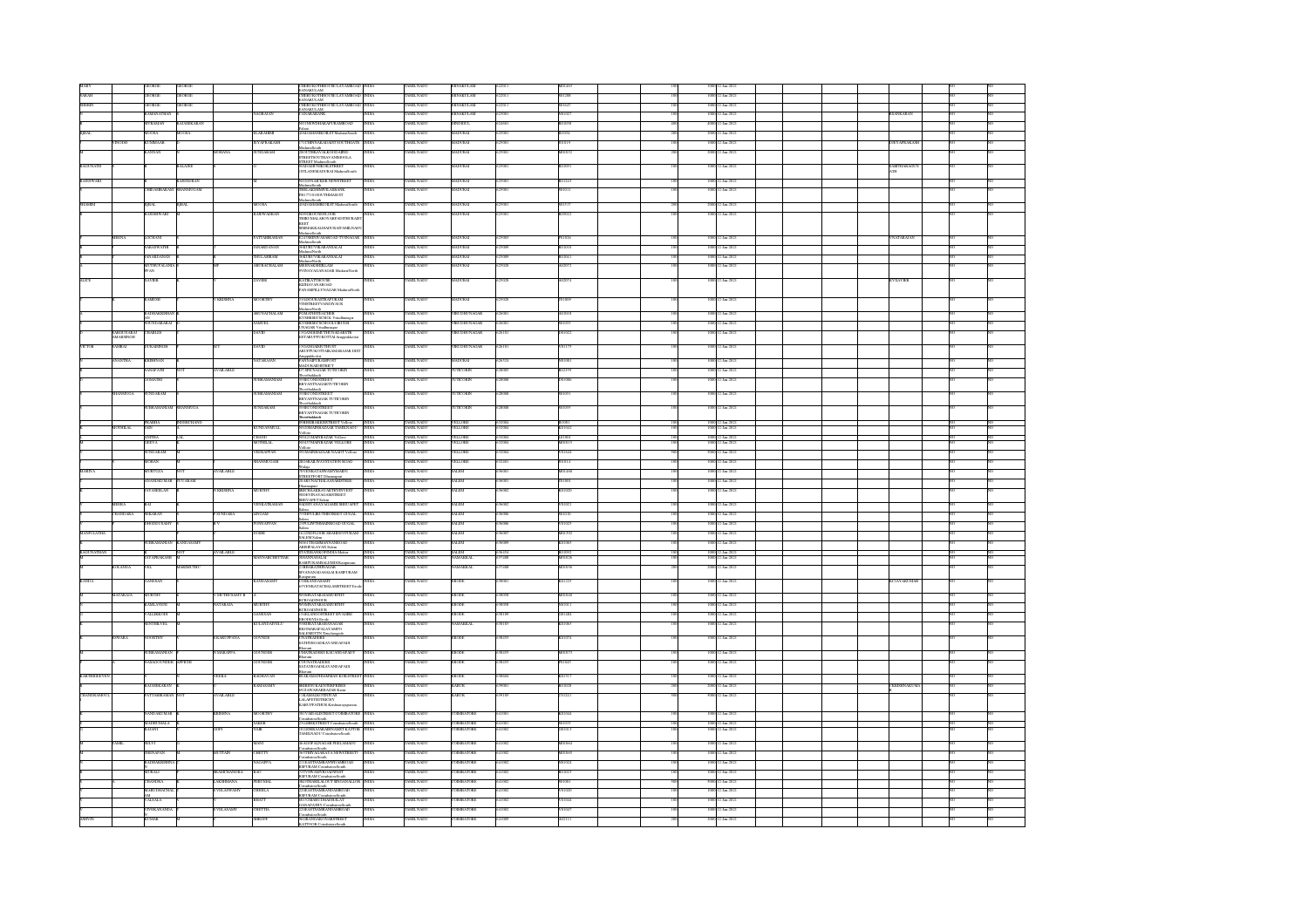|                    |                           |                  |                  |                 |                   | 38LICCOLONY<br>SUBRAMANIAPURAM                                                                                                                                               |              | MIL NADI              |                                 |      |                    |                       |  |                            |  |
|--------------------|---------------------------|------------------|------------------|-----------------|-------------------|------------------------------------------------------------------------------------------------------------------------------------------------------------------------------|--------------|-----------------------|---------------------------------|------|--------------------|-----------------------|--|----------------------------|--|
|                    |                           |                  |                  |                 |                   | CoimbatoreSouth<br>ISLICCOLONY                                                                                                                                               |              |                       |                                 |      |                    |                       |  |                            |  |
|                    |                           | MALA             |                  |                 |                   | SUBRAMANIAPURAM                                                                                                                                                              |              | MIL NADI              |                                 |      |                    |                       |  |                            |  |
|                    |                           |                  |                  |                 |                   | CombatoreSouth<br>72RADHIKABLDGS<br>"ROSSCUTROAD GANDHIPORE                                                                                                                  |              |                       |                                 |      |                    |                       |  |                            |  |
|                    |                           |                  |                  |                 |                   |                                                                                                                                                                              |              |                       |                                 |      |                    |                       |  |                            |  |
|                    |                           | RVINDRAN         |                  |                 |                   | simbatoreSouth<br>D6DRRADHAKRISHNAROA<br><b>JANDHIPURAM CoimbatoreSouth</b>                                                                                                  |              | <b>MIL NADL</b>       | <b>IMBATORE</b>                 |      | 1000               | $1 - 202$             |  | ISURESHKU                  |  |
|                    |                           |                  |                  |                 |                   | <b>IBCROSSCUTROAD</b>                                                                                                                                                        |              | MIL NADI              | MBATORI                         |      |                    |                       |  |                            |  |
|                    |                           |                  |                  |                 |                   | <b>GANDHIPURAM CoimbatorsSouth<br/>JAINGRANITES224THADAGAMMA</b><br>N ROADOPPJMHOSPITAL                                                                                      |              | .<br>MIL NADU         | <b>IMBATOR</b>                  |      |                    | J <sub>20</sub>       |  |                            |  |
|                    |                           |                  |                  |                 |                   |                                                                                                                                                                              |              |                       |                                 |      |                    |                       |  |                            |  |
|                    |                           | <b>JEYYAMMAI</b> |                  |                 | <b>JEYYAPPAN</b>  | KNGPUDUR CoimbatoreNorth<br>11BURMACOLONY<br>SARAVANAMPATTI COIMBATORE                                                                                                       |              | MIL NADU              | <b>IMRATORE</b>                 |      |                    | 000 12-Jan-202        |  |                            |  |
|                    |                           | MEYYAMMA         |                  |                 | <b>IEYYAOOAN</b>  | cimbatoreNorth<br>1BURMACOLONY                                                                                                                                               |              | <b>MIL NADL</b>       | <b>IMBATORE</b>                 |      |                    | J <sub>202</sub>      |  |                            |  |
|                    |                           | YYAPPAN          |                  |                 |                   | ARAVANAMPATTI CoimbatoreNo                                                                                                                                                   |              |                       |                                 |      |                    |                       |  |                            |  |
|                    |                           | HIAPP)           |                  |                 | YYAPPP.           | IBURMACOLONY<br>ARAVANAMPATTIC                                                                                                                                               |              | MIL NADI              | ATORE                           |      |                    |                       |  |                            |  |
|                    |                           | <b>EIYAPPAN</b>  |                  |                 | .<br>«СНІАРРА»    | <b>IBURMACOLONY</b>                                                                                                                                                          |              | <b>MIL NADU</b>       | <b>IMBATORE</b>                 |      |                    |                       |  |                            |  |
|                    |                           |                  |                  |                 |                   | ARAVANAMPATTI CoimbatoreNo                                                                                                                                                   |              |                       |                                 |      |                    |                       |  |                            |  |
| <b>HENDRA</b>      | KANTILAL                  | <b>AKHARIA</b>   | WILAL            |                 |                   | SSCHINAMALSTREET KKPUDHAR                                                                                                                                                    |              | MIL NADI              | <b>DIMBATORE</b>                |      |                    | 3000 12-Jan-202       |  |                            |  |
|                    |                           | .<br>NKARI       |                  |                 | <b>LWARSA</b>     | CoimbatoreNorth<br>POORNIMANIWAS<br>30BBALAJINAGAR<br>RAMANATHAPURAM                                                                                                         |              | MIL NADI              | <b>IMBATOR</b>                  |      |                    | Jan-202               |  |                            |  |
|                    |                           |                  |                  |                 |                   |                                                                                                                                                                              |              |                       |                                 |      |                    |                       |  |                            |  |
|                    | <b>MMURUGESAN</b>         | PILLAI           |                  |                 | <b>TINEKWAM</b>   | `oimbatoreSoath<br>5SRIBALAJIBACKSUNGAM                                                                                                                                      | <b>DIA</b>   | AMIL NADI             | <b>IMBATORE</b>                 |      | 2000 12            | $-$ lan $-202$        |  |                            |  |
|                    | ALYAN                     | NDARAM           |                  |                 | PPUDAM            | <b>INPURAMCBE CoimbatoreSo</b><br>LATNO7CBLOCKC                                                                                                                              |              | AMIL NADU             | LGIRIS                          |      | 1000               | J <sub>202</sub>      |  |                            |  |
|                    |                           |                  |                  |                 |                   | GOVTEMPLOYEESRENTALHOU                                                                                                                                                       |              |                       |                                 |      |                    |                       |  |                            |  |
|                    |                           |                  |                  |                 |                   |                                                                                                                                                                              |              |                       | MBAI                            |      |                    | $Jan-202$             |  |                            |  |
| .<br>RIYANKA       |                           | ADA1             |                  |                 | DA"               | UOVIEMPIAJ IELaman veda<br>SINGSCHEME Udugarnadalam<br>JALARAMBHAVANB12<br>3CARTERROADAMBAJICHOWK<br>BORAVALIE MUMBAJ                                                        |              | <b>HARASHTR.</b>      | <b>IMBAI</b>                    |      | 30CO               |                       |  | ADEEPO                     |  |
|                    |                           |                  |                  |                 |                   | <b>EARMAYURCINEMAS</b>                                                                                                                                                       |              |                       |                                 |      |                    |                       |  |                            |  |
|                    |                           | <b>GOPALAN</b>   |                  |                 |                   | NEARSKA URCENESIOS<br>KANDIVALIW MUMBAI<br>DARSHAN POCHOWA Karret<br>SANTHANIVAS KAYYATHROAD                                                                                 |              | CERALA                |                                 |      |                    |                       |  |                            |  |
| .<br>RAJEEVKUMAR   |                           |                  |                  |                 | KORAN<br>GOVINDAN |                                                                                                                                                                              | <b>NDIA</b>  | KERALA                | : ANNUR<br>: ANNUR              |      | 1000 12<br>1000 12 | $34m-202$             |  |                            |  |
|                    |                           | <b>JJAYAN</b>    |                  |                 | ELAN              | .<br>THALASSERY Thilissery<br>JURUPRASADPANUNDA                                                                                                                              | DIA          | ERALA                 | wwur                            |      | 2000 12            | 3-Jan-202             |  |                            |  |
|                    |                           | RUVEL            |                  |                 | VASI              | <b>POPACHAPOIKA Thalassery</b><br>KUTTUK AR ANENGINERE<br>KUTTUKARANENGINERE<br>BUILDERS WESTHILLCALIGUJ                                                                     |              | .<br>RALA             | unyot                           |      |                    |                       |  |                            |  |
|                    |                           | EBASTIAN         |                  | <b>VAILABLE</b> |                   | ozbilosle<br>IARIMATION CIVILSTATIONPO                                                                                                                                       |              | KERALA                | ОЗНІКОДЕ                        |      |                    | 1000 12-Jan-202       |  |                            |  |
|                    |                           |                  |                  |                 |                   | OZHIKODE Kozhikode<br>3370LDEMPRESSHOTELROAD                                                                                                                                 |              |                       |                                 |      |                    |                       |  |                            |  |
| ARAINI             |                           | <b>JAKKER</b>    | <b>NMIDAS</b>    |                 | <b>IAKKEE</b>     |                                                                                                                                                                              |              | <b>ERALA</b>          | ZHIKODE                         |      | 2000               | Im 202                |  |                            |  |
|                    |                           | USE              |                  | <b>HUTHAN</b>   |                   | ESSTOLDEMPRESSINOTELEOM<br>CHLICORPORATIONOFFICE<br>CALICUTKERALA Komikede<br>FOCHERUVAYOORVAZHAKHAD<br>POCHERUVAYOORVAZHAKHAD<br>MLANPURAMENT Ernal<br>HARIHARAPUTHERAHOTEL |              | ERALA                 | <b>ALAPPURAM</b>                |      | 1000               | $\frac{1}{2}$ an-2021 |  |                            |  |
|                    | BALAKRISHNA<br>KADAMTHOD! |                  |                  |                 |                   |                                                                                                                                                                              |              |                       |                                 |      |                    |                       |  |                            |  |
|                    | <b>SEIRRA</b>             |                  |                  | <b>AILABLE</b>  |                   |                                                                                                                                                                              |              | <b>RALA</b>           | <b>AKKAD</b>                    |      |                    |                       |  |                            |  |
|                    |                           |                  |                  |                 | ELAKAN            | <b>GBROADPALAKKAD Palakkud</b><br>25252SHIVKAMI<br>NEARNURANIHIGHSCHOOL                                                                                                      |              | ERALA                 | .<br>LAKKAD                     |      | 4000               | $\frac{1}{2}$ an-202  |  |                            |  |
| NKITA              |                           |                  |                  |                 |                   | <b>NURANI Palakkad</b><br>TANARABANK BGBAZAAR Pala                                                                                                                           |              |                       |                                 |      |                    |                       |  |                            |  |
|                    | SUBRAMONIA<br>IYER P      |                  |                  | YER P           |                   | ALAPILYKALLPADAM                                                                                                                                                             |              | KERALA<br><b>RALA</b> | <b>ALAKKAD</b><br><b>LAKKAD</b> |      |                    | 1000 12-Jan-202       |  | SARASWATHY<br><b>MALPS</b> |  |
|                    |                           |                  |                  |                 |                   | HORNUR Ottappalarn<br>TVILSURGEON NEWHOUSE                                                                                                                                   |              | RALA                  | <b>IALAPPURAM</b>               |      |                    | $1 - 20$              |  |                            |  |
|                    |                           |                  |                  |                 |                   |                                                                                                                                                                              |              |                       |                                 |      | 1000               |                       |  | UHRAMI                     |  |
| <b>XEEPAK</b>      |                           | <b>VAN</b>       | <b>ANKAR</b>     |                 |                   |                                                                                                                                                                              |              | <b>HARASHTR</b>       | <b>IMBAI</b>                    |      | ຈາດ                | Im 202                |  |                            |  |
|                    |                           |                  |                  |                 |                   | .<br>CAMANRAOBHOWROADL<br>CANDERPADADAHISARW MUMB                                                                                                                            |              |                       |                                 |      |                    |                       |  |                            |  |
|                    | n<br>PURUSHOTHAM          |                  |                  |                 |                   | <b>)DAVARITHIRUVAMBADY</b><br>)ADPOONKUNNAMTRICHUR                                                                                                                           |              | tal a                 |                                 |      |                    |                       |  |                            |  |
| nen                | <b>APPAI</b>              | ПАСНА            |                  |                 | <b>JACHAY</b>     | rissar<br>DDRIXRAPPAIITTIACHAN                                                                                                                                               |              | ERALA                 | ir Ksi il                       |      |                    |                       |  |                            |  |
|                    |                           |                  |                  |                 |                   | CHERUVATHOORCOTTAGE<br><b><i>PSARANAGARNELLIKUNNUKUR</i></b>                                                                                                                 |              |                       |                                 |      |                    |                       |  |                            |  |
|                    |                           |                  |                  |                 |                   | Thrisoar<br>AVIUKARANHOUSE                                                                                                                                                   |              |                       |                                 |      |                    |                       |  |                            |  |
|                    | <b>KATTUKARAN</b>         |                  |                  |                 |                   | <b>NOANCHERYTRICHUR</b><br>DOORNOVIB28 HMCNAGAR                                                                                                                              |              | RAL.                  |                                 |      |                    |                       |  |                            |  |
|                    | ALLATH                    |                  |                  |                 |                   |                                                                                                                                                                              |              | CERALA<br>ERALA       | RISSUR                          |      |                    | 1000 12-Jan-202       |  |                            |  |
|                    |                           |                  |                  |                 |                   | /ALLATHHOUSE<br>LANATTUKARATRICHUR Thrìsse                                                                                                                                   |              |                       |                                 |      |                    |                       |  |                            |  |
|                    | CATHOLIC<br>SYRIAN BANK   |                  |                  | <b>ALABLE</b>   |                   | HEADOFFICE<br>STMARRYCOLLEGEROAD Thússa                                                                                                                                      |              | RALA                  | RKSL                            |      |                    | J <sub>20</sub>       |  |                            |  |
|                    |                           | ERIAN            |                  |                 | <b>AULAS</b>      | <b>VIDYAVEETIC KLUAGIRI</b>                                                                                                                                                  | <b>SDIA</b>  | CERALA                | <b>HRISSUR</b>                  |      |                    | 1000 12-Jan-202       |  | <b>EADEEPKUM</b>           |  |
|                    |                           | KUMARAN          |                  |                 |                   |                                                                                                                                                                              |              | RALA                  | rissur                          |      | 1000               | $\frac{1}{2}$ an-2021 |  | <b>ALIN</b>                |  |
|                    |                           |                  |                  |                 |                   | FOKAKANOOP<br>MATTATHILHOUSE<br>POKORATTISOUTH Makundapuran                                                                                                                  |              |                       |                                 |      |                    |                       |  |                            |  |
|                    |                           |                  |                  |                 | CUMARAN           | MATTATHILHOUSE<br>POKORATTISOUTH Makundapu                                                                                                                                   |              | RALA                  | <b>ISSUE</b>                    |      |                    | lan-202               |  |                            |  |
|                    |                           |                  |                  |                 |                   |                                                                                                                                                                              |              |                       |                                 |      |                    |                       |  |                            |  |
| CTHOSE             |                           | HEERAN           | MPSON            |                 |                   | <b>ZOVTOFINDIAPRESS</b><br>KORATTYQNO118                                                                                                                                     |              | ERALA                 | <b>THRISSUR</b>                 |      | 1000E              | $34m-202$             |  |                            |  |
|                    |                           |                  |                  |                 |                   | CHANNANAGARPO Ma                                                                                                                                                             |              |                       |                                 |      |                    |                       |  |                            |  |
|                    |                           | <b>MPSOS</b>     |                  |                 | MPSO)             | CHEERANHOUSE<br>KHANNANAGARPO KORATTY                                                                                                                                        |              | CERALA                | RISSUE                          |      |                    | 1000 12-Jan-202       |  |                            |  |
|                    |                           | <b>VARGHESE</b>  |                  |                 | PALLY             | Makandapuram<br>NETTIKADAN POMELUR                                                                                                                                           | <b>NDIA</b>  | KERALA                | <b>HRKSUR</b>                   | 1022 |                    | 1000 12-Jan-202       |  | <b>MARYVARGHE</b>          |  |
|                    | <b>ATHEW</b>              |                  |                  |                 | MATHEW            | <b>Makandapuram</b><br>PALAYOORNURSERY                                                                                                                                       | <b>NDIA</b>  | CERALA                | HRISSUR                         | 1038 |                    | 2000 12-Jan-202       |  |                            |  |
|                    |                           |                  |                  |                 |                   | CHAVAKKAD Chavakkad<br>KUNNATHHOUSE POCHELKARA                                                                                                                               |              |                       |                                 |      |                    |                       |  |                            |  |
|                    |                           | RAMANARAYA       | ARAYANAN         |                 | ÄК                |                                                                                                                                                                              | INDIA        | <b>CERALA</b>         | <b>HRISSUR</b>                  | H032 |                    | 1000 12-Jan-2021      |  | <b>ATRADHALAKS</b>         |  |
|                    |                           |                  |                  |                 | <b>UBACHES</b>    | Thalapilly<br>POCHIRAMANAGAD DTTRICHUI                                                                                                                                       |              | .<br>EALA             | .<br>Eissur                     |      |                    | J <sub>202</sub>      |  |                            |  |
|                    |                           |                  |                  |                 |                   | slappilly<br>!AVARUSSERYHOUSE                                                                                                                                                |              | <b>RALA</b>           | <b>IKSI R</b>                   |      |                    | Im 202                |  |                            |  |
| <b>ANKARANKU</b>   |                           |                  | <b>NIKKORIVA</b> |                 |                   | <b>ATAKULTURPO Chavaki</b><br>AYARUSSERYHOUSE                                                                                                                                | <b>STYLE</b> | KERALA                | <b>GENERAL</b>                  |      |                    | -Jan-202              |  |                            |  |
| UBIN               |                           | ANJILA           | ANJEA            |                 | AUL.              | ENGANDIYURPO Chavakkad<br>RUBYVILLAMUKKATTUKARA                                                                                                                              |              | CERALA                | <b>HRISSUR</b>                  |      | 1000               | $3m-202$              |  | NYPALI M                   |  |
| KRIPEL!            |                           |                  |                  |                 |                   | NETTISSERYPOST<br>KARVANKULAMROAD<br>POSTPERINGOTTUKARA TRICHUR                                                                                                              |              | .<br>RALA             | <b>TRESUS</b>                   |      |                    | J <sub>20</sub>       |  |                            |  |
|                    |                           |                  |                  |                 |                   |                                                                                                                                                                              |              |                       |                                 |      |                    |                       |  |                            |  |
|                    |                           | .<br>um          |                  |                 |                   | Saasaa<br>sdangallar<br>¤OS2016KAPPALENDI<br>HNO820100CHIN Kochi<br>MUKKUCOCHIN Kochi<br>810921 YNPTRUSTROAD KOCHI                                                           |              | ERALA                 | <b>NAKULAM</b>                  |      |                    | $-3an-202$            |  |                            |  |
| ATHA               |                           | <b>TAT</b>       |                  |                 | ENOV              |                                                                                                                                                                              | <b>NDIA</b>  | <b>CERALA</b>         | <b>RNAKULAM</b>                 |      |                    | 1000 12-Jan-2021      |  | EMKUMAR                    |  |
| <b>ANDUPARAMRI</b> |                           | ЖŃ               |                  | VAILABLE        |                   | Gochi<br>GII1291 KOCHUPARAMBIL                                                                                                                                               | NDIA         | <b>CERALA</b>         | <b>RNAKULAM</b>                 | 1164 |                    | 5000 12-Jan-2021      |  | ADHYAR<br>MARYJOHN         |  |
|                    |                           | <b>ACH</b>       |                  |                 |                   | NAPALLYPO Kochi<br>UTHAMHOSPITAL Kochi                                                                                                                                       | ÐЬ           | .<br>RALA             | <b>NAKULAM</b>                  |      |                    | $\frac{1}{2}$         |  | <b>NUAYA</b>               |  |
| <b>ASTUR</b>       |                           |                  |                  |                 |                   | TERI AVIVROAT                                                                                                                                                                |              | RALA                  | <b>SAKULAM</b>                  |      |                    | $m-202$               |  | <b>DRAN</b><br>KAKRIGH     |  |
| <b>LISAN</b>       |                           | CURLAN           | RIAN             |                 |                   | LLURUTHYNADA Kochi<br>IRODRESIDENIALCOMPLA                                                                                                                                   |              | <b>KERALA</b>         | RNAKULAM                        |      | 1000 12            | -Jan-202              |  |                            |  |
|                    |                           |                  |                  |                 |                   | ALLURUTHY Kochi<br>EDRALBANK                                                                                                                                                 |              | ERALA                 | VAKULAM                         |      |                    | $tan-202$             |  |                            |  |
|                    | <b>SEENDRA</b>            |                  |                  | ADHANANDHA      |                   | ERNAKULAMSOUTH Errakuları<br>FEDRALBANK PBNO1731MGROAD                                                                                                                       | <b>NDIA</b>  | <b>KERALA</b>         | <b>ERNAKULAM</b>                |      |                    | 1000 12-Jan-2021      |  |                            |  |
|                    |                           |                  |                  | <b>AILABLI</b>  |                   | imakulam<br>:TOAOSEPHKUNJUMON<br>THEKKEK AR AKOTTECANAL ROAD                                                                                                                 |              | .<br>RALA             | <b>NAKULAN</b>                  |      |                    |                       |  |                            |  |
|                    |                           |                  |                  |                 |                   |                                                                                                                                                                              |              |                       |                                 |      |                    |                       |  |                            |  |
|                    | UNKARA                    | ШN               |                  |                 |                   | irnskulara<br>EKSHMIVIHARNO31280<br><b>JRJANTHAROAD VYTILA Emakular</b>                                                                                                      |              | RALA                  | NAKULAM                         |      |                    | $tan-202$             |  |                            |  |
| <b>MATHAL</b>      |                           |                  |                  |                 |                   | 298BNEWTOCHSCHOOLRD                                                                                                                                                          |              | KERALA                | ERNAKULAM                       |      |                    |                       |  |                            |  |
|                    |                           |                  | SKRIA            |                 | LAHANNAN          | . IYTILLAKOCHI Ermkuları<br>AKSHMI 32GIRINAGARCOLO                                                                                                                           | <b>INDIA</b> |                       |                                 |      |                    | 1000 12-Jan-2021      |  |                            |  |
|                    |                           |                  |                  |                 |                   | rnskulara<br>EARVETTILHOUSE                                                                                                                                                  |              | RALA                  | AKULAN                          |      | 2000               |                       |  |                            |  |
|                    |                           |                  |                  |                 |                   | MCPOTHRIKKAKARA Kanaya                                                                                                                                                       |              | <b>RALA</b>           | AKIT AN                         |      |                    |                       |  |                            |  |
|                    |                           |                  |                  |                 |                   | <b>ECHASSTDEPTOF</b>                                                                                                                                                         |              | ERALA                 | NAKULAM                         |      | 100                |                       |  |                            |  |
|                    |                           |                  |                  |                 | <b>HAR</b>        | ELECTORNISCUSAT Ernskuhm<br>COPALAKUZHIPUTHENVEED<br>UMEHTHANAMROADEDAPPALL                                                                                                  |              | CERALA                | RNAKULAM                        |      |                    | $-3an-202$            |  |                            |  |
|                    |                           |                  |                  |                 |                   |                                                                                                                                                                              |              |                       |                                 |      |                    |                       |  |                            |  |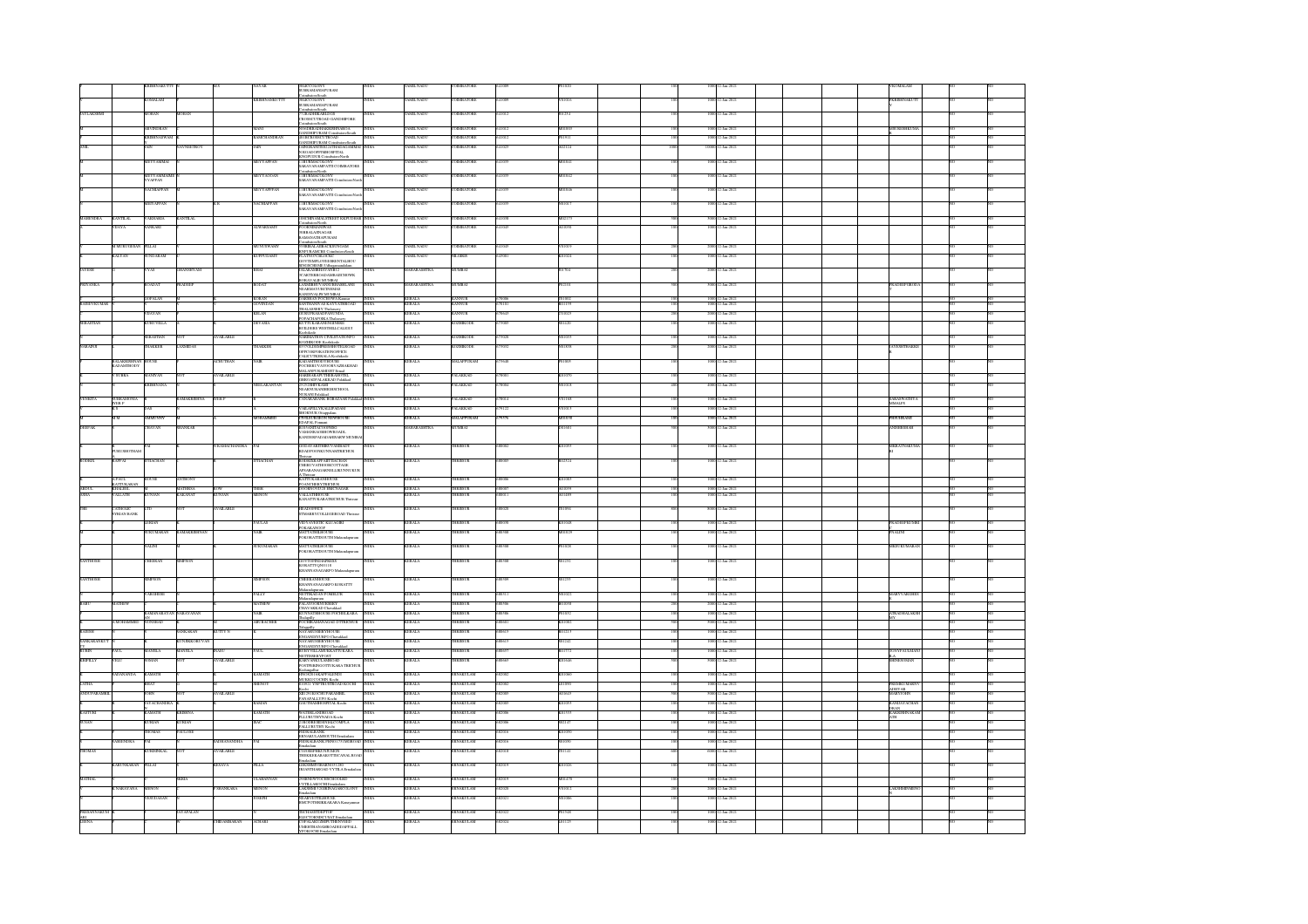|                   |                            |                         |                  |                                 | ATHEW:                  | SILVEROAKMAHAKAVIVYLO<br>PILLIROADPALRIVATTOM                                                                                                                                                                                  |                | :RALA                                  | NAKULAM                         |                  |                  |                   |                                      |  |                          |  |  |
|-------------------|----------------------------|-------------------------|------------------|---------------------------------|-------------------------|--------------------------------------------------------------------------------------------------------------------------------------------------------------------------------------------------------------------------------|----------------|----------------------------------------|---------------------------------|------------------|------------------|-------------------|--------------------------------------|--|--------------------------|--|--|
|                   |                            |                         |                  |                                 |                         | imakulam<br>HREYAS PARAYILROAD E                                                                                                                                                                                               |                |                                        |                                 |                  |                  |                   |                                      |  |                          |  |  |
|                   |                            |                         |                  |                                 |                         |                                                                                                                                                                                                                                |                | ERALA                                  | AKULAM                          |                  |                  |                   |                                      |  |                          |  |  |
|                   |                            |                         |                  |                                 |                         | AMMANAMPO Emak                                                                                                                                                                                                                 |                | RALA                                   | AKULAM                          |                  |                  |                   |                                      |  |                          |  |  |
|                   |                            |                         |                  |                                 |                         | <b>JEWSSTREETERNAKULAM</b>                                                                                                                                                                                                     |                | <b>ERALA</b>                           | NAKULAM                         |                  |                  |                   | $an-2021$                            |  |                          |  |  |
|                   |                            |                         |                  |                                 |                         | nskulam<br>ATTUMANGHATTI                                                                                                                                                                                                       |                | <b>ERALA</b>                           | NAKULAM                         |                  |                  |                   | $-3a + 202$                          |  |                          |  |  |
|                   |                            | ORGI                    |                  |                                 |                         | CHOTTANIKKARA Karayannat<br>POTHADYHOUSEPONJIKKRA                                                                                                                                                                              |                | KERALA                                 | NAKULAM                         |                  |                  | 200               | $Jan-202$                            |  |                          |  |  |
|                   |                            | <b>JANKACHA</b>         |                  |                                 | <b>ARGHEST</b>          | <b>MULAVUKADPOGKM Emakular</b><br>PANIKULANGARA                                                                                                                                                                                |                | .<br>ERALA                             | NAKULAM                         |                  |                  |                   | tan 202                              |  |                          |  |  |
|                   |                            |                         |                  |                                 |                         | PARINDANIANA<br>SADUVASSERYPO<br>CHENGAMANADVIA Patrur<br>KANNAPILLYHOUSE THURAVER NDIA<br>PARAKKARHOUSE                                                                                                                       |                |                                        |                                 |                  |                  |                   |                                      |  |                          |  |  |
| KATHREE<br>SANJU  |                            | <b>HOMAS</b><br>AATGEW  | <b>IOMAS</b>     |                                 | <b>ATHAI</b>            |                                                                                                                                                                                                                                |                | KERALA<br>KERALA                       | RNAKULAM<br>RNAKULAM            | 383586<br>383586 | K01334<br>501240 |                   | 1000 12-Jan-2021<br>1000 12-Jan-2021 |  |                          |  |  |
|                   |                            |                         |                  |                                 |                         | THURUTHISSERY                                                                                                                                                                                                                  |                |                                        |                                 |                  |                  |                   |                                      |  |                          |  |  |
|                   |                            | <b>JOSE</b>             |                  |                                 | DSE                     | RNARVLAMDIST Aliya<br>DJIBHAVAN PARAPPURAM                                                                                                                                                                                     | INDIA<br>INDIA | <b>KERALA</b>                          | ERNAKULAM                       | \$3593           | 101325           |                   | 1000 12-Jan-2021<br>1000 12-Jan-2021 |  |                          |  |  |
|                   |                            | <b>JOHN</b>             |                  |                                 | <b>NEPH</b>             | DEELIANICK ALHOUSE KANJARPO<br>GERALA<br>?7MALANKARAQRTS                                                                                                                                                                       |                | <b>KERALA</b>                          | RNAKULAM                        | 85592            | 1013             |                   |                                      |  |                          |  |  |
|                   |                            | <b>THRA</b>             |                  |                                 | AL PE                   | MUTTAMBALAM KOTTAYAM                                                                                                                                                                                                           |                | <b>ERALA</b>                           | OTTAYAM                         |                  | 1048             |                   | $Jan-2021$                           |  |                          |  |  |
|                   |                            |                         | <b>IERIAN</b>    |                                 | HACKO                   | Kottayam<br>ELIAMPALLIL ILIROORNPO<br>KOTTAYAM Kottayam<br>INDIRABHAVAN VADAYARP<br>DIRABHAVAN VADAYARP                                                                                                                        |                | KERALA                                 | OTTAYAM                         |                  | 01595            |                   | 2-Jan-2021                           |  |                          |  |  |
|                   |                            |                         |                  | <b>RA SEK</b>                   |                         |                                                                                                                                                                                                                                |                | :<br>BALA                              | TTAYAM                          |                  |                  |                   |                                      |  |                          |  |  |
| OSILY             | IANDKAN<br>HARAMAN         | <b>ATHEW</b>            |                  |                                 |                         | (DROMBOOS)<br>AIKOM Vaikom<br>HESOUTHINDIANBANKLTD                                                                                                                                                                             |                | <b>KERALA</b>                          | RNAKULAM                        |                  |                  | 1000              | 2-Jan-2021                           |  |                          |  |  |
|                   |                            | RENDRAN                 |                  |                                 |                         | HESUU 111056656<br>AUVATTUPUZHA Musaitapua<br>* * DAMPANATTUMADOM                                                                                                                                                              |                | ERALA                                  | <b>INAKULAM</b>                 |                  |                  | 2000              | $tan-202$                            |  |                          |  |  |
|                   |                            | <b><i>XTHYAVAN</i></b>  |                  |                                 |                         |                                                                                                                                                                                                                                | <b>SDL</b>     | ERALA                                  | RNAKULAM                        |                  |                  |                   | J <sub>20</sub> 202                  |  |                          |  |  |
|                   |                            |                         |                  |                                 |                         | MUVATTUPUZHA Mavattapazha<br>TECHNICIAL SUPERVISOR<br>TELEPHONEEXCHANGE                                                                                                                                                        |                |                                        |                                 |                  |                  |                   |                                      |  |                          |  |  |
| RACY              |                            |                         |                  |                                 |                         | <b>AUVATTUPUZHA Musitupuzha</b><br>AANKIDIYELHOUSE PIRAVOMPO                                                                                                                                                                   |                | <b>KERALA</b>                          | <b>INAKULAM</b>                 |                  |                  |                   | J <sub>202</sub>                     |  |                          |  |  |
|                   | <b>RENDRANAT</b>           | KIRIP                   |                  | 'All ARI F                      |                         | åavattapazha<br>'ARAPARAMB≣HOUSE                                                                                                                                                                                               |                | <b>KERALA</b>                          | <b>LAPPLIZHA</b>                |                  |                  |                   | 2.5m/2021                            |  |                          |  |  |
|                   |                            |                         |                  |                                 |                         | <b>KURUPPAMKULANGARPO</b>                                                                                                                                                                                                      |                |                                        |                                 |                  |                  |                   |                                      |  |                          |  |  |
| RAJAN             |                            | HOMAS                   |                  | <b>ALABLE</b>                   |                         |                                                                                                                                                                                                                                |                | <b>ERALA</b>                           | <b>THANAMTHITT</b>              |                  |                  |                   | J <sub>2021</sub>                    |  | AICYRAJA                 |  |  |
|                   |                            |                         |                  |                                 |                         |                                                                                                                                                                                                                                |                | ERALA                                  | <b>LAPPUZH</b>                  |                  |                  |                   |                                      |  |                          |  |  |
|                   |                            |                         |                  |                                 |                         | KURUPPAMKULANGARIO<br>SHERTALLEYALLEPPY Cherik<br>KACHANATHUHOUSE<br>KUMBAZHAKPO<br>PATHANAMTHITTADIST<br>KRACEBHAVAN PERINGALA<br>Kathikappally<br>ARUNODAYAM VELLYAMPO                                                       |                | RALA                                   | <b>OLLAN</b>                    |                  |                  |                   |                                      |  |                          |  |  |
| REATHA            |                            |                         |                  |                                 |                         | .USs<br>∂Barakara<br>™AUS78GOKULATA                                                                                                                                                                                            |                | ERALA                                  | HIRUVANANTHA                    |                  |                  |                   | $tan-202$                            |  | <b>VAIVER</b>            |  |  |
|                   |                            |                         |                  |                                 |                         | 6SREENAGARMANACAUD                                                                                                                                                                                                             |                |                                        |                                 |                  |                  |                   |                                      |  |                          |  |  |
|                   |                            |                         |                  |                                 |                         | Thiravaranthapuram<br>PADMAVILASTE211647<br>NEDUMEAUD KARAMANA                                                                                                                                                                 |                | <b>ERALA</b>                           |                                 |                  |                  |                   |                                      |  |                          |  |  |
| <b>JAYKUMARA</b>  |                            |                         |                  | <b>CARLINAKARAN</b>             |                         | iiravaranthapuram<br>ESAVEEYAMANANDNAGAR                                                                                                                                                                                       |                | FRALA                                  |                                 |                  |                  |                   | tan A01                              |  |                          |  |  |
|                   |                            |                         |                  |                                 |                         | .<br>ESHAVDASPURAM Trivandrum<br>VANAYARAHOUSE MUTTATHARA                                                                                                                                                                      |                | <b>ERALA</b>                           |                                 |                  |                  |                   | $tan-202$                            |  |                          |  |  |
|                   |                            |                         |                  |                                 |                         | waxantharsram                                                                                                                                                                                                                  |                |                                        |                                 |                  |                  |                   |                                      |  |                          |  |  |
|                   |                            | ALLI                    |                  |                                 | ww                      | IC425845REEVARAHAM<br>MANACADVENKATESWARAPRIYA                                                                                                                                                                                 |                | ERALA                                  | HIRUVANANTHAPUB                 |                  |                  |                   | J <sub>2021</sub>                    |  |                          |  |  |
|                   |                            |                         |                  |                                 |                         | <b>ERALA Thiruvanathapuran</b><br>IEVATHYPRASHANTNAGAR                                                                                                                                                                         |                |                                        |                                 |                  |                  |                   |                                      |  |                          |  |  |
|                   |                            |                         |                  |                                 |                         | ULLOORMEDICALCOLLEGE                                                                                                                                                                                                           |                |                                        |                                 |                  |                  |                   |                                      |  |                          |  |  |
|                   |                            | <b>MITHA</b>            | <b>INKAR</b>     |                                 |                         | hiravamathapuram<br>UPARNIKA MANNARTHALARO                                                                                                                                                                                     |                | ERALA                                  | <b>HIRUVANANTHAPUB</b>          |                  |                  |                   | $\frac{1}{2}$ an-2021                |  | <b>ISANKAR</b>           |  |  |
|                   |                            |                         |                  |                                 |                         | ARIMAMKULAM<br>vananthaporam                                                                                                                                                                                                   |                |                                        |                                 |                  |                  |                   |                                      |  |                          |  |  |
|                   |                            |                         | ERASAHIE         |                                 |                         | ASIMANZIL PERI                                                                                                                                                                                                                 |                | RALA                                   | IRUVANANTHA                     |                  |                  |                   |                                      |  | astMa                    |  |  |
|                   |                            |                         | $_{\rm{BUL}}$    |                                 |                         | hirayinkeezhu<br>HYASIMANZIL PERUNGU KERALA                                                                                                                                                                                    |                | RALA                                   |                                 |                  |                  |                   | J <sub>2021</sub>                    |  | <b>BIMIT MA</b>          |  |  |
| RADEEP            |                            |                         |                  |                                 |                         | sirayinkeezhu<br>DRKHANDELWALCO                                                                                                                                                                                                |                | <b>JASTHAN</b>                         | $\overline{r}$                  |                  |                  |                   | J <sub>2021</sub>                    |  |                          |  |  |
|                   |                            |                         |                  |                                 |                         | <b>URKHANDELWALL O</b><br>I CSHOPPINGCENTRE KOTA KOTA                                                                                                                                                                          |                |                                        |                                 |                  |                  |                   |                                      |  |                          |  |  |
|                   |                            | ALMIA                   |                  | <b>ALABLE</b>                   |                         | <b>OPRIMESTOCKS</b><br><b>6BBENTINCKSTREET CALCUTTA</b>                                                                                                                                                                        |                | VEST BENGAL                            | <b>OLKATA</b>                   |                  |                  |                   | J <sub>2021</sub>                    |  | KAILASHCHAN<br>RAJAGADIA |  |  |
| <b>MALADE</b>     |                            |                         |                  |                                 |                         | ilkata<br>SDNSROAD ROOMNO508 Kolkata                                                                                                                                                                                           |                | <b>ST BENGAL</b>                       | <b>OLKATA</b>                   |                  |                  |                   | Jan-2021                             |  | <b>DHMALSA</b>           |  |  |
|                   |                            |                         |                  |                                 |                         |                                                                                                                                                                                                                                |                |                                        |                                 |                  |                  |                   |                                      |  |                          |  |  |
|                   |                            |                         |                  |                                 |                         |                                                                                                                                                                                                                                |                |                                        |                                 |                  |                  |                   |                                      |  |                          |  |  |
| <b>BUDHMAL</b>    |                            | an.                     | RALAL.           |                                 |                         | D NSROAD ROOMNOSOR Keller                                                                                                                                                                                                      | NDIA           | <b>VEST RENGAL</b>                     | <b>OLKATA</b>                   |                  | 1879             |                   | $Jan-2021$                           |  | <b>IMALADEVIR</b>        |  |  |
|                   | 31 A.N                     | <b>AWAR</b>             | ADHA             |                                 |                         | <b>CONEWINDIAPETROLEUM</b>                                                                                                                                                                                                     |                | <b>EST BENGAL</b>                      | <b>OLKATA</b>                   |                  |                  |                   | J <sub>2021</sub>                    |  |                          |  |  |
| <b>ENESH</b>      | <b>L'MAR</b>               |                         | <b>LAF</b>       |                                 |                         | <b>BONFIELDLANE Kollata</b><br>YODINESHKUMARJAIN<br>RAJAWOODMUNTSTREET                                                                                                                                                         |                | <b>VEST BENGAL</b>                     | <b>OLKATA</b>                   |                  |                  |                   |                                      |  |                          |  |  |
| <b>AUTAM</b>      |                            |                         |                  |                                 |                         | .<br>THFLOOR Kelkata<br>:¤¤¤rk`¤ISHNA DAWLANE Kel                                                                                                                                                                              |                | TBENGAL                                |                                 |                  |                  |                   |                                      |  |                          |  |  |
| NNT               |                            | <b>THART</b>            | <b>DAKASH</b>    |                                 | <b>TUADI</b>            | OMMERCIALCARDBOARDPRODU INDIA                                                                                                                                                                                                  |                | <b>VEST BENGAL</b>                     | <b>OLKATA</b><br><b>OLKATA</b>  |                  |                  | $\overline{1000}$ | 12-Jan-2021                          |  | PRAKASHKOTH              |  |  |
|                   | AYWOOD                     |                         |                  | <b>ALABLE</b>                   |                         |                                                                                                                                                                                                                                | NDIA           | <b>EST BENGAL</b>                      | <b>OLKATA</b>                   |                  |                  |                   | 2-Jan-2021                           |  |                          |  |  |
|                   | <b>INDUSTRIES</b>          |                         |                  |                                 |                         | TS 3MANGOELANE Kokata<br>CHURCHLANE Kokata                                                                                                                                                                                     |                |                                        |                                 |                  |                  | 200               |                                      |  |                          |  |  |
| <b>LAHESH</b>     |                            | <b>IIWANIWAL</b>        |                  |                                 | <b>IIWANIWALA</b>       | <b>ORAGUUNATHBHIWANIWALA</b><br><b>6INDIAEXCHANGEPLACE Kolkata</b>                                                                                                                                                             |                | EST BENGAL                             | <b>OLKATA</b>                   |                  |                  |                   | J <sub>2021</sub>                    |  |                          |  |  |
|                   |                            |                         | PATMAI           |                                 |                         |                                                                                                                                                                                                                                |                | <b>ST BENGAL</b>                       | <b>OLKATA</b>                   |                  |                  |                   |                                      |  |                          |  |  |
| PURUSHOTI         |                            | <b>ALKHETA</b>          |                  |                                 |                         | olkata<br>FONDERPACKINDIA ISTFLOOR                                                                                                                                                                                             |                | <b>EST RENGAL</b>                      | <b>OLKATA</b>                   |                  |                  |                   | J <sub>2021</sub>                    |  |                          |  |  |
| <b>AMNIRANJA</b>  |                            | AJHARIA                 | <b>INDDUTT</b>   |                                 | <b>IAJHARIA</b>         | <b>MANGOELANE Kolkata</b><br>CoBKENTERPRISE                                                                                                                                                                                    |                | <b>VEST BENGAL</b>                     | <b>OLKATA</b>                   |                  |                  | 5000              | 2-Jan-2021                           |  |                          |  |  |
|                   |                            |                         |                  |                                 |                         | 2EGRASTREETRN964 9THFLOOR                                                                                                                                                                                                      |                |                                        |                                 |                  |                  |                   |                                      |  |                          |  |  |
| AFUDDIN           | MULLA<br><b>USAINIBHAI</b> | .<br>HER                |                  |                                 |                         | okata<br>OBHARATTE.TERSTORES                                                                                                                                                                                                   |                | <b>EST BENGAL</b>                      | <b>OLKATA</b>                   |                  |                  |                   |                                      |  |                          |  |  |
| ANDEEP            |                            | <b>URARK</b>            |                  |                                 |                         | : LANSROAD Kolkata<br>DANITAUDYOG                                                                                                                                                                                              |                | ST BENGAL                              | <b>OLKATA</b>                   |                  |                  |                   |                                      |  |                          |  |  |
| AVITRI            |                            | THART                   |                  | <b>BI NARAVAN</b>               |                         | 2INDIAEXCHANGPLACE Kolkata<br>'OGMTRADINGCO                                                                                                                                                                                    |                | <b>EST RENGAL</b>                      | <b>OLKATA</b>                   |                  |                  |                   | 1000 12-Jan-2021                     |  |                          |  |  |
| <b>INIL</b>       | <b>LMAR</b>                | THARI                   | ARINARAYAN       |                                 |                         | <b>INDIAEXCHANGPLACE Kolkata</b>                                                                                                                                                                                               | NDIA           | WEST BENGAL                            | <b>OLKATA</b>                   |                  |                  | 1000              | 12-Jan-2021                          |  |                          |  |  |
| SURJIT<br>ERHI    | <b>IMAR</b>                | <b>ITRA</b><br>UNDU     | RAFULLA<br>уŢЕ   | <b>ANDNRA</b><br><b>TA NATH</b> | NDU                     | SCRAMKRISHNALANE Kolkata<br>11 SERAJADINENDRA STREET                                                                                                                                                                           | <b>INDIA</b>   | WEST BENGAL<br>WEST BENGAL             | KOLKATA<br><b>OLKATA</b>        |                  | 1114             |                   | 1000 12-Jan-2021<br>1000 12-Jan-2021 |  | NAMITAMITRA              |  |  |
| ANULAI            |                            | ⊮ТА                     |                  | HILAL                           | IFTA                    | olkata                                                                                                                                                                                                                         |                | STBENGA                                | <b>OLKATA</b>                   |                  | H45              |                   |                                      |  | <b>MDEBI</b>             |  |  |
|                   |                            |                         |                  |                                 |                         | <b>IBINDUPALITLANE Kolkata</b>                                                                                                                                                                                                 | <b>INDU</b>    |                                        | <b>OLKATA</b>                   | 0000             |                  |                   |                                      |  |                          |  |  |
| ANDA<br>EELAM     |                            | .<br>GRI                |                  |                                 | .<br>KRI                |                                                                                                                                                                                                                                |                | WEST BENGAL<br>WEST BENGAL             | <b>X.KATA</b>                   |                  |                  |                   | 1000 12-Jan-2021<br>1000 12-Jan-2021 |  |                          |  |  |
| <b>NIRMALA</b>    |                            |                         |                  | <b>DMAR</b>                     |                         | -<br>184VIVEKANANDROAD Kelkata<br>1BNANDOMULLICKLANE<br>JHUNJHUNWALAHOUSE Kelkata<br>184VIVEKANANDROAD Kelkata                                                                                                                 | INDI           | <b>VEST BENGAL</b>                     | <b>OLKATA</b>                   |                  | 01407            | 1000              | 2-Jan-2021                           |  |                          |  |  |
| ANDEEP            |                            | <b>TUKLA</b>            |                  |                                 | HUKLA                   | <b>FRAMODTEXTILESSASHI</b><br>26PKTAGORESTREET Kolkata<br>38BALARAMDEYSTREET Kolkata                                                                                                                                           |                | <b>ST BENGAL</b><br><b>VEST BENGAL</b> | <b>OLKATA</b><br><b>OLKATA</b>  |                  | nat              | 1000              | $\frac{1}{2}$ an-2021                |  |                          |  |  |
|                   |                            |                         |                  |                                 |                         |                                                                                                                                                                                                                                |                |                                        |                                 |                  |                  |                   |                                      |  |                          |  |  |
| ARDA<br>SUMANGAL  |                            | HUKLA<br>HUKLA<br>HUKLA |                  |                                 | HUKLA<br>HUKLA<br>HUKLA | SEALARAMSTREET Kokata KIDIA<br>SEALARAMDEYSTREET Kokata KIDIA                                                                                                                                                                  |                | WEST BENGAL<br>WEST BENGAL             | OLKATA<br>OLKATA<br>KOLKATA     | 00006<br>,,,,,,  |                  |                   | -Jan-2021<br>-Jan-2021               |  |                          |  |  |
| <b>INT</b>        |                            | UMAR                    | ANDA             | <b>RASAD</b>                    | INGH                    | SBALARAMDEYSTREET Kolkata – INDIA<br>CONLDAS IRAMESHDUTTASTREET INDIA                                                                                                                                                          |                | WEST BENGAL<br>WEST BENGAL             | <b>OLKATA</b>                   | 10006            | 1996             | 1000              | 2-Jan-2021<br>2-Jan-2021             |  |                          |  |  |
| <b>AMOLAKCHAN</b> |                            | <b>CANI</b>             | SHANLAL          |                                 | OGANI                   | <br>OROSHANLALGHASIRAM<br>COROSHANLALGHASIRAM                                                                                                                                                                                  | NDU            | <b>VEST BENGAL</b>                     | <b>OLKATA</b>                   |                  |                  | 2000              | 2-Jan-2021                           |  |                          |  |  |
| <b>BIMLA</b>      |                            | RAOGI                   | <b>MARAM</b>     |                                 | <b>ARAOGI</b>           | NLOWERCHITPURROAD Kolkata<br>COOPJATIA 5 IBURTOLLASTREET                                                                                                                                                                       |                | <b>EST BENGAL</b>                      | <b>KOLKATA</b>                  |                  |                  |                   | Jan-2021                             |  |                          |  |  |
| <b>EVENDRA</b>    | <b>TMAR</b>                | $\overline{\pi}$        |                  |                                 | $\overline{\mathbf{m}}$ | okata<br>OOPJATIA 51BURTOLLASTREET                                                                                                                                                                                             |                | <b>EST BENGAL</b>                      | <b>OLKATA</b>                   |                  |                  |                   | 000 12-Jan-2021                      |  |                          |  |  |
| KAILASH           | <b>TMAR</b>                | $\overline{\text{OVM}}$ | <b>ADHESHYAM</b> |                                 | <b>OVAI</b>             | olkata<br>OSUNILKUMARRAMESHKU                                                                                                                                                                                                  | vre            | <b>VEST BENGAL</b>                     | <b>OLKATA</b>                   |                  | $rac{1}{2}$      |                   | 2.5m/2021                            |  |                          |  |  |
|                   |                            |                         |                  |                                 |                         | 5745STARNADROAD CROOSNO7                                                                                                                                                                                                       |                |                                        |                                 |                  |                  |                   |                                      |  |                          |  |  |
| MURARI            |                            | DNI                     | AMESH            | UMAR                            | DNI                     | Kolkata<br>CORAMESHKUMARSONI                                                                                                                                                                                                   | <b>INDIA</b>   | <b>VEST BENGAL</b>                     | <b>OLKATA</b>                   |                  | 801759           |                   | 1000 12-Jan-2021                     |  |                          |  |  |
| <b>RANJAN</b>     |                            | YAL.                    | DHE              |                                 |                         |                                                                                                                                                                                                                                | NDIA           | <b>ST BENGAL</b>                       | <b>X.KATA</b>                   |                  |                  |                   | an 2021                              |  |                          |  |  |
|                   |                            | NDOW <sub></sub>        |                  | <b>ALABLE</b>                   |                         | ADIBANSTLLALANE Kolkata<br>COVINODKUMARNIRANJANL<br>8STRANDBANKROAD Kolkata<br>EET Kolkata                                                                                                                                     |                |                                        |                                 |                  |                  |                   |                                      |  |                          |  |  |
| NAM<br>RSOTTAN    |                            |                         | .<br>IARILAI     |                                 |                         | THE CONSTRUCTION OF THE CONTROL OF THE CONTRACT OF THE CONTRACT OF THE CONTRACT OF THE CONTRACT OF THE CONTRACT OF THE CONTRACT OF THE CONTRACT OF THE CONTRACT OF THE CONTRACT OF THE CONTRACT OF THE CONTRACT OF THE CONTRAC |                | ST BENGAL<br>ST BENGAL                 | KOLKATA<br>KOLKATA              |                  |                  |                   | Jan-2021<br>Jan-2021                 |  |                          |  |  |
|                   |                            |                         |                  |                                 |                         |                                                                                                                                                                                                                                |                | <b>T BENGAL</b>                        | <b>X.KATA</b>                   |                  |                  |                   |                                      |  |                          |  |  |
|                   |                            |                         |                  |                                 |                         | GRata<br>COAMITSYNTHETICS<br>01212JAMUNALALBAJAISTREET                                                                                                                                                                         |                |                                        |                                 |                  |                  |                   |                                      |  |                          |  |  |
| UPKALA            |                            |                         | WAY              | MAS                             |                         | SDFLOORROOMNO? Kelkata<br>OJAINTRANSPORTORGN<br>14KALAKARSTREET Kolkata                                                                                                                                                        | NDIA           | VEST BENGAL                            | <b>OLKATA</b>                   |                  |                  |                   | 2-Jan-2021                           |  |                          |  |  |
| <b>NGEET</b>      |                            | .<br>arifra             | YАМ<br>NWART AF  |                                 |                         | <b>COBINAMAHESHWARI</b><br>39KKTAGORESTREET Kolkata<br>COJAINTRANSPORTORON                                                                                                                                                     |                | <b>EST BENGAL</b><br><b>EST BENGAL</b> | <b>OLKATA</b><br><b>OF KATA</b> |                  |                  |                   |                                      |  |                          |  |  |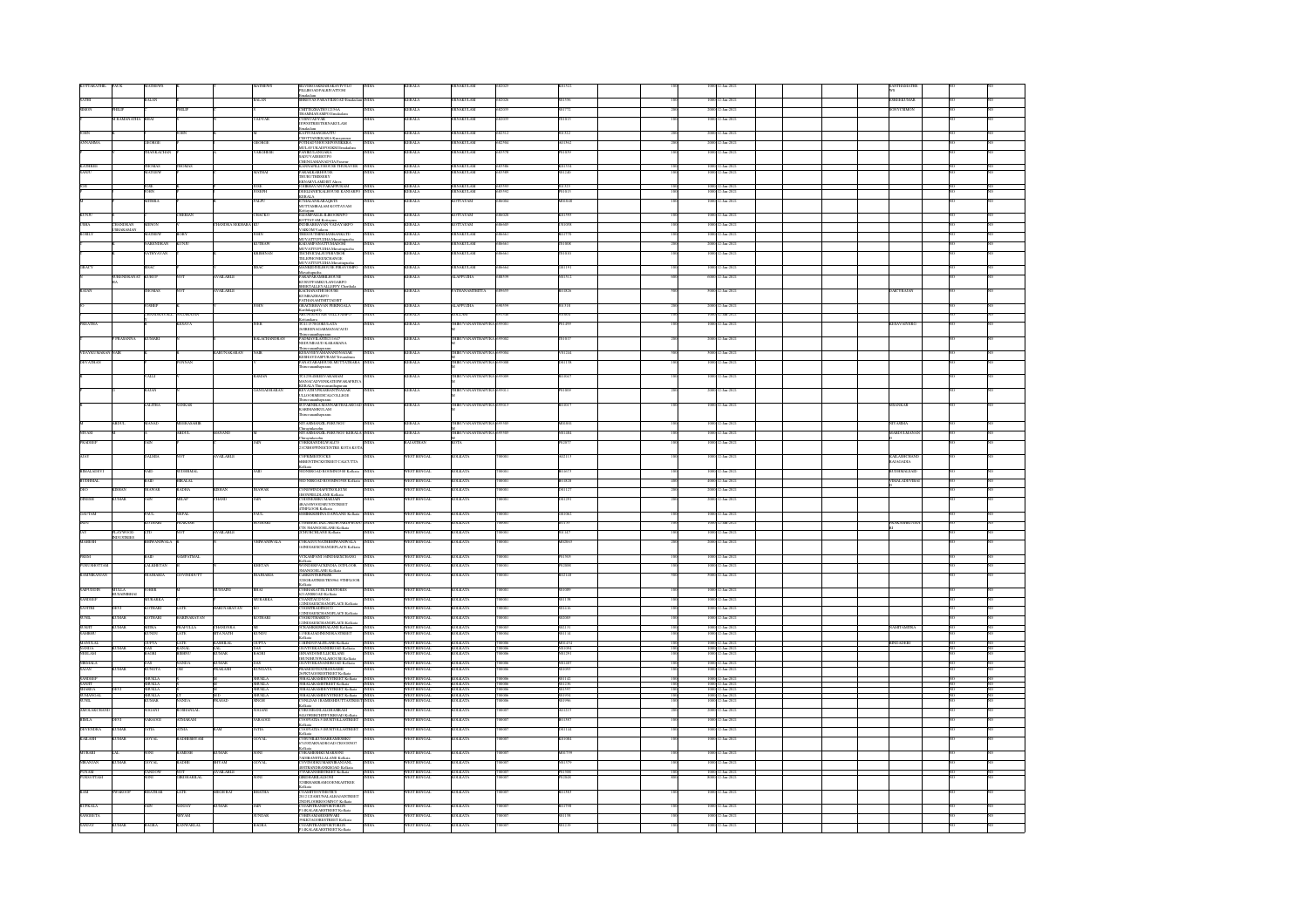| <b>GEI</b><br>LAINTRANSPORTORO<br><b>MKAT</b><br>----<br>14KALAKARSTREET Kolkata<br><sup>951</sup> AINTR-ANSPORTORGN<br><b>AGRA</b><br>WARI AI<br><b>AGRA</b><br><b>STREMOM</b><br><b>OLKATA</b><br>Im(202)<br>RODI<br><b>14KALAKARSTREET Kolka</b><br>OJAINTRANSPORTORGN<br><b>EST BENGAL</b><br>KOLKATA<br>1000 12-Jan-2021<br>UMAN<br><b>BODH</b><br>MAR<br>NDIA<br>14KALAKARSTREET Kolkata<br><b>UESTREET Kolka</b><br>URESE<br>WATI<br>WEST BENGAL<br>1000 12-Jan-2021<br>BAGRA<br>ANWARI<br><b>AGRA</b><br><b>OJAINTRANSPORTORGN</b><br>KOLKATA<br>NDIA<br>14KALAKARSTREET Kolkata<br>ORATANLALGANGWAL<br><b>IKASE</b><br>NGWA<br><b>ST BENGA</b><br><b>OLKATA</b><br>34P2MDROAD 4THFLOOR Kolkata<br>PROMILAAPPARTMENT<br>{69HOCHIMINNSARANI<br><b>NTIGHO</b><br><b>ST BENGAL</b><br><b>OLKATA</b><br>RINAL<br>iose<br><b>IRENDRARAYROAD Kolka</b><br>50RAJARAJENDRAN<br>KOLKATA<br><b>APAN</b><br>MAR<br>MAR<br><b>EST BENGAL</b><br>1000 12-Jan-2021<br>MN<br>NDIA<br>1038<br>BETREDROAD Beleghata<br>71 BELIGHATHAROAD Kolkata<br>MURARI<br>ST BENGAL<br>KOLKATA<br>.<br>Ski prabhu<br>1000 12-Jan-202<br><b>MGARWA</b><br>INDIA<br>ARITA<br><b>IYAM</b><br>NDER<br>SBCONACSTREET<br>ANALCOURTFLATNO4A Kolkata<br><b>EST BENGAL</b><br><b>COLKATA</b><br>3 <sub>202</sub><br><b>HESHWAR</b><br>AHESH<br><b>DIA</b><br>2000<br>WOODSTREET 4THFLOOR<br><b>ST BENGAL</b><br><b>OLKATA</b><br>$-3an-202$<br>oRata<br>OSIMLALAUNDARY<br>I SSHAMSULHUDAROAD Kolkata<br><b>OLKATA</b><br><b>TREMGAL</b><br>MCFORTUNA A784THFLOOR<br>KOLKATA<br><b>ISHTHA</b><br>VESTMENTS CONSULTANCY<br><b>WAILABLE</b><br><b>EST BENGAL</b><br>1000 12-Jan-2021<br><b>RVICESPVIL</b><br>NDIA<br>43 AAJCBOSEROAD Kolkata<br>OCHOWDHAR YENTERPRISES<br><b>OLKATA</b><br>SELGINROAD Kolkata<br>04B LALALAIPATRAISARANI<br>DHARY<br><b>ATME</b><br><b>ST BENGAL</b><br><b>COLKATA</b><br>21000<br>2-Jan-202<br>iya M<br><b>CULTIVANTS</b><br>oom ENDADOR AROKOOGAN<br>Kolkais<br>Kolkais<br>HG 107DEFENCEHAL SHELL<br>FORTWILJUM Kolkais<br>23AHEMCHANDRASTREET Kolka<br><b>EST BENGAL</b><br>KOLKATA<br><b>AIMIA</b><br><b>AGHUNANDAN</b><br>11000 12-Jan-202<br>HYAM<br><b>NDAR</b><br><b>PRASAD</b><br>INDIA<br>EST BENGAL<br>KOLKATA<br><b>IOTEAL</b><br>1000 12-Jan-2021<br>AM<br>ÆАN<br>INDIA<br><b>IRI</b><br>1374<br><b>ST BENGAL</b><br><b>OLKATA</b><br>$\frac{1}{2}$ an- $\frac{202}{2}$<br>.<br>Nilima<br>.<br>Wala<br>œл<br>KOLKATA<br>KOLKATA<br><b>DIPTIKUMAR</b><br>LALIT<br>SUBREBANSCHOOL Kollata<br>JOGESHMITRAROAD 2NDFLOI<br>HOWANIPORE Kollata<br>ANTRA<br>ST BENGA<br>HASKAR<br><b>ATTA</b><br><b>ATR</b><br><b>ATTA</b><br><b>MAHESHDATTA LANECHEL</b><br><b>STRENGAL</b><br><b>OLKATA</b><br><b>ADATTA</b><br>dkata<br>JEASTSINTHEEROAD<br>.<br>NABA<br><b>EST BENGAL</b><br>KOLKATA<br>1000 12-Jan-2021<br>HOSH<br>HANKAR<br>HOSH<br><b>LMAR</b><br>UMAR<br>ina.<br><b>STYLE</b><br>POGHUGHUDANGA Kolkata<br>EINTEWARIROAD<br>DUMDUMCANTONMENT Kolkata<br>KANJULA<br><b>ST BENGA</b><br><b>OLKATA</b><br><b>IAYANK</b><br><b>EHTA</b><br>38ANAFARCHDASROAD<br>(HORIENTDAYSCHOOL BEHALA<br><b>EST BENGAL</b><br><b>OLKATA</b><br><b>INDR</b><br>.<br>HT<br>)   48<br>oten<br>14BJKPAULROAD Kolkata<br><b>EST BENGAL</b><br>KOLKATA<br>UTPAL<br><b>SUPTA</b><br>N DAS<br>UPTA<br>0090<br>2000 12-Jan-2021<br>DIRADASGU<br>INDIA<br>0038<br><b>ANJUL</b><br><b>ALABLE</b><br><b>RTH 24 PAR</b><br><b>APOOR</b><br><b>SLPANKAJKAPOOR</b><br><b>ST BENGAL</b><br>$tan-2021$<br><b>TAKAPOO</b><br>MAR<br>20CANALSTREET SREEBHUMI<br>xbhami<br>*****RIKELDAY<br><b>DLKATA</b><br><b>TRENGAL</b><br>ankungachi<br>ISPRAFULNAGAR BALGHERIA<br><b>EST BENGAL</b><br><b>CRTH 24 PARGANA</b><br>2-Jan-2021<br><b>MANOJ</b><br><b><i>NORANJAM</i></b><br>601421<br><b>IMAR</b><br>.<br>NDIA<br>1000<br>1th24Parganas<br>SHAMARTININDLTD<br>EST BENGAL<br><b>KOLKATA</b><br>USHPA<br>185<br>$3m-202$<br>MAS<br>6CCHOWRINGHEE<br>!VERESTHOUSE14THFLOOR<br>sikata<br>AMLABOARDINGHOUSE<br>MANAS<br><b>IMAR</b><br>RADHAN<br><b>AIFNDRA</b><br>RADH<br><b>EST BENGAL</b><br>COLKATA<br>01260<br>000 12-Jan-202<br><b>ATH</b><br><b>I ICBANKIMCHATTERJEE Kolkati</b><br>24GOWRINGHEEROAD Kollata<br><b>WEST BENGAL</b><br>LATIF<br><b>UBDUL</b><br>ATIF<br><b>KOLKATA</b><br>A01584<br><b>INDIA</b><br>70008<br>1000 12-Jan-202<br>SAMBHU<br>SATH CL<br>2000 12-Jan-2021<br>ATE <sup></sup><br>23NILMONMULLICK LANE<br><b>INDIA</b><br><b>WEST BENGAL</b><br><b>HOWRAH</b><br>11101<br>201115<br>DAS<br>Uluberial<br>72 APPROKASHMUKHERJEE<br>EST BENGAL<br><b>MUKHERJEE</b><br><b>UKHERJEE</b><br>OWRAH<br>1000 12-Jan-2021<br>RATRI<br>INDIA<br><b>BIMALCHAKR</b><br>ABIN<br>1102<br>01610<br>EELANESHIBPUR Sankrai<br>6RAMMOHANMUKHERJEE<br>ORTY<br><b>EST BENGAL</b><br><b>OWRAH</b><br>1000 12-Jan-2021<br>TAPAN<br>KOLAY<br><b>MAHENDRA</b><br>OLAY<br>INDIA<br>H037<br>1102<br>HIBPUR Sankrail<br>661 I ANDULROAD DTH<br><b>URWAL</b><br>WRAH<br><b>HWAN</b><br><b>ST BENGAL</b><br>$tan-202$<br>nkrail<br>ELEPOLEHITQRTS<br><b>OWRAH</b><br>EBJAN<br><b>UPTA</b><br><b>EST BENGAL</b><br>$tan-202$<br><b>IPTA</b><br>1633<br>TRANFRI<br>ATTRI OCKRTYPEIV<br>SANTRAGACHIHOWRAH How<br>SBUROAD MANASTALA Domjur NDIA<br>DIPENKUMAR<br>CHANDAN<br><b>WEST BENGAL</b><br><b>GOLUT</b><br><b>HOWRAH</b><br><b>TAPASIGOLUI</b><br><b>KISHORE</b><br>GOLUI<br>1000 12-Jan-202<br><b>AMENDRANAR</b><br>ARKAR<br>ARK<br><b>SITANATHBOSELANE Sankrat</b><br>INDIA<br><b>EST BENGAL</b><br>OWRAH<br>1000 12-Jan-2021<br>11064<br><b>GAYATRI</b><br>UREKA<br><b>UREKHA</b><br><b>SRAMLALMUKHERJEELANE</b><br><b>ST BENGAL</b><br><b>WRAH</b><br>$J20$ <sub>202</sub><br>NDIA<br>NDFLOOR Sankrail<br>HAZARIMALSHARROAD SALKIA<br>MRII AS<br>OWRAH<br>2-Jan-202<br><b>HANOJ</b><br><b>GRAWAL</b><br><b>NDIA</b><br><b>STREMOM</b><br>$\frac{1}{100}$<br>ankrail<br>6RAMLALMUKHRJEELANE<br>REKA<br>WRAH<br>J <sub>20</sub><br><b>AJKUMAR</b><br><b>NDIA</b><br><b>ST BENGAL</b><br>NDFLOOR Sankrail<br>411NASKARPARAROAD<br><b>CHANDRAKAN</b><br><b>ADHUKHAN</b><br><b>EST BENGAL</b><br><b>OWRAH</b><br>1000 12-Jan-2021<br><b>ADHUKHAN</b><br><b>INDIA</b><br>$N\Delta$<br>01103<br>HUSURIHOWRAH Ulaberial<br>HUSURIHOWRAH Ulaberial<br>HUSURI WESTBENGAL Ulaberial<br>WRAH<br>$\frac{1}{2}$ an-2021<br><b>ST BENGAL</b><br>æи<br>DA!<br><b>RHATTACHARVAPARA</b><br><b>ASOK</b><br>NYAI<br><b>STRENGAL</b><br>WRAH<br>NYAI<br>ANEWESTBANGAL BallyJagachha<br>CODHUBRADASDATTA<br>RAMPROSADCHATTERJEEROADN<br>SUKLA<br><b>EST BENGAL</b><br><b>OOGHLY</b><br>ATTA<br><b>HUBRADAS</b><br>ATTA<br>$3m-202$<br>RUA<br>HANDANNAGARPODISTHOOGHI<br>.<br>OCHAITANNY ACHARANMALLICK INDIA<br>WEST BENGAL<br><b>SUVEN</b><br>мшек<br>HAITANNYA<br><b>ALLICK</b><br><b>OOGHLY</b><br>000 12-Jan-202<br>HUTIABAZARMALLICKBATI<br><b>ODISTHOOGHLYWB</b><br>murahMagra<br><b>SCMROAD DIST</b><br>DOGHLY<br><b>CLLY</b><br><b>ST BENGAL</b><br>J <sub>20</sub> 202<br>purabMagra<br>CMROAD DISTHOOGHLY<br><b>TANTI</b><br><b>STREMOM</b><br><b>CORT</b><br>m, 202<br><b>NDRA</b><br><b><i>MEST RENGAL</i></b><br>1000 12-Jan-2021<br><b>HITRA</b><br><b>HANDRA</b><br><b>OOGHLY</b><br>TRHANH<br>NDIA<br>10%<br><b>IRHASHCHA</b><br><b>NDMOTOR SetampurUttarp</b><br>PANCHANANTAKSTREET<br><b>ABHUTRA</b><br><b>EST BENGAL</b><br><b>SAWARMAL</b><br>OOGHLY<br>$Jan-202$<br><b>JTHAR</b><br><b>JTHAR</b><br>NDIA<br>224<br>NDFLOORPORISHRA<br>ØSTHOOGHLYWB<br>amparUttarpara<br>A2JKSTREET UTTARPARA<br><b>NTRA</b><br>ST BENGAL<br>DOGHLY<br>NTRA<br>3-Jan-202<br>WALE<br>umpurUttarpara<br>A2 JKSTREET UTTARPARA<br>.<br>JALISANTRA<br><b>NTRA</b><br><b>ANTRA</b><br><b>EST BENGAL</b><br><b>OOGHLY</b><br>1000 12-Jan-2021<br>02142<br><b>UMAR</b><br><b>INDIA</b><br>2258<br>RUN<br>rangurUttarpara<br>(A2JKSTREET UTTARPARA<br>ARESHNATH<br>.<br>ANTRA<br>ANTRA<br><b>EST BENGAL</b><br><b>COGHLY</b><br>801924<br>1000 12-Jan-2021<br><b>IRSANJALISAN</b><br>INDIA<br>12258<br>erampurUttarpara<br>IEAUTYTAILOTING POTRIBENDI<br>ISSTHOOGLY ChinearabMagra<br>.<br>SWAPAN<br>EST BENGAL<br><b>OOGHLY</b><br>2196<br>2-Jan-2021<br>A<br>PIINATH<br>ATH<br>NINDRA<br>۹TH<br>NDIA<br>2503<br>7NEWTONAVENUE DurgapurM<br><b>NIRMALA</b><br>$rac{1}{2}$<br><b>EST BENGAL</b><br><b>RDHAMAN</b><br>1409<br>MAR<br><b>SDIA</b><br>LASOSEC2BSSBSARANI<br><b>EST BENGAL</b><br><b>SURAJIT</b><br>ARDHAMAN<br>ARKAR<br>RPENDRA<br>HANDRA<br>02629<br>$\frac{1}{2}$ an-2021<br>3212<br><b>COLA</b><br>IDHANNAGAR<br>URGAPURWESTBENGAL Kanksa<br><b>URAIIT</b><br>RASOSEC?BSSBSARANI<br>BIDHANNAGAR<br>BURDWANWESTBENGAL Karloa<br>.<br>RKAF<br>ST BENGAL<br><b>RDHAMAN</b><br>TOGOPALCOKEAGENCY<br><b>JARISH CHAND</b><br><b>WEST BENGAL</b><br>ARDHAMAN<br>ASHOK<br><b>UMAR</b><br>BAJAJ<br><b>INDIA</b><br><b>01526</b><br>1000 12-Jan-2021<br>rerMc<br>BHIRINGEEGTROAD Durga<br>COGOPALCOKEAGENCY<br>EST BENGAL<br><b>ARDHAMAN</b><br><b>MADNANI</b><br>ARSUMAL<br><b>INDIA</b><br>1000 12-Jan-2021<br>SELA<br><b>JADNAN</b><br>101094<br>AND<br>3213<br>VTE<br>RANI<br><b>T BENGAL</b><br>tan 202<br>$ 42\rangle$<br>STBURDWAN Barabani<br>)DOKANIAMEDICALSTORES<br>)STBARAKARDISTBURDWAR<br>UMARANI<br>ARMESE<br>KAND<br>T BENGAI<br>2068<br>$an-202$<br><b>STBENGAL Barabará<br/>SHAHMEDICALMART</b><br>MR<br>MAR<br><b>RENDRA</b><br><b>EST BENGAL</b><br>ARDHAMAN<br>J <sub>202</sub><br><b>IANDRASHAI</b><br>1118<br>ADHANAGARROAD Barabani<br>EDDYMANSION TUNGAVILL<br><b>UMBAI</b><br>NKA <sup>-</sup><br><b>IARASHTR</b><br>$3m-202$<br>OADPOWALMUMBAL<br>NBERA HAJLIHIGHSCHOOL<br><b>EST MIDNAPO</b><br><b>UNDAN</b><br><b>CERFNOAT</b><br>tan 20<br>ASSEMBNAPUR Midsapore<br>COINBERA HAJUHIGHSCHOOL<br>1000 12-Jan-2021<br><b>TRIPATHI</b><br><b>RIPATHI</b><br><b>EST RENGAL</b><br>WEST MIDNAPORT<br>KALYAN<br><b>RIGHTKESH</b><br>01120<br><b>TMAP</b><br>INDIA.<br>DISTMIDNAPUR Midrapore<br>COIDCO BBDASROAD Purulial<br><b>PURULIYA</b><br><b>PANDYA</b><br><b>ANDYA</b><br>WEST BENGAL<br>1000 12-Jan-2021<br><b>MAHENDRAPAN</b><br>YOTSHNA<br><b>AHENDRA</b><br>INDIA |  |  | <b>MGARIA</b> | PRATAPGHOSELANE 2NDFLOOR INDIA | WEST BENGAL | KOLKATA |  |  |  |  |  |  |
|---------------------------------------------------------------------------------------------------------------------------------------------------------------------------------------------------------------------------------------------------------------------------------------------------------------------------------------------------------------------------------------------------------------------------------------------------------------------------------------------------------------------------------------------------------------------------------------------------------------------------------------------------------------------------------------------------------------------------------------------------------------------------------------------------------------------------------------------------------------------------------------------------------------------------------------------------------------------------------------------------------------------------------------------------------------------------------------------------------------------------------------------------------------------------------------------------------------------------------------------------------------------------------------------------------------------------------------------------------------------------------------------------------------------------------------------------------------------------------------------------------------------------------------------------------------------------------------------------------------------------------------------------------------------------------------------------------------------------------------------------------------------------------------------------------------------------------------------------------------------------------------------------------------------------------------------------------------------------------------------------------------------------------------------------------------------------------------------------------------------------------------------------------------------------------------------------------------------------------------------------------------------------------------------------------------------------------------------------------------------------------------------------------------------------------------------------------------------------------------------------------------------------------------------------------------------------------------------------------------------------------------------------------------------------------------------------------------------------------------------------------------------------------------------------------------------------------------------------------------------------------------------------------------------------------------------------------------------------------------------------------------------------------------------------------------------------------------------------------------------------------------------------------------------------------------------------------------------------------------------------------------------------------------------------------------------------------------------------------------------------------------------------------------------------------------------------------------------------------------------------------------------------------------------------------------------------------------------------------------------------------------------------------------------------------------------------------------------------------------------------------------------------------------------------------------------------------------------------------------------------------------------------------------------------------------------------------------------------------------------------------------------------------------------------------------------------------------------------------------------------------------------------------------------------------------------------------------------------------------------------------------------------------------------------------------------------------------------------------------------------------------------------------------------------------------------------------------------------------------------------------------------------------------------------------------------------------------------------------------------------------------------------------------------------------------------------------------------------------------------------------------------------------------------------------------------------------------------------------------------------------------------------------------------------------------------------------------------------------------------------------------------------------------------------------------------------------------------------------------------------------------------------------------------------------------------------------------------------------------------------------------------------------------------------------------------------------------------------------------------------------------------------------------------------------------------------------------------------------------------------------------------------------------------------------------------------------------------------------------------------------------------------------------------------------------------------------------------------------------------------------------------------------------------------------------------------------------------------------------------------------------------------------------------------------------------------------------------------------------------------------------------------------------------------------------------------------------------------------------------------------------------------------------------------------------------------------------------------------------------------------------------------------------------------------------------------------------------------------------------------------------------------------------------------------------------------------------------------------------------------------------------------------------------------------------------------------------------------------------------------------------------------------------------------------------------------------------------------------------------------------------------------------------------------------------------------------------------------------------------------------------------------------------------------------------------------------------------------------------------------------------------------------------------------------------------------------------------------------------------------------------------------------------------------------------------------------------------------------------------------------------------------------------------------------------------------------------------------------------------------------------------------------------------------------------------------------------------------------------------------------------------------------------------------------------------------------------------------------------------------------------------------------------------------------------------------------------------------------------------------------------------------------------------------------------------------------------------------------------------------------------------------------------------------------------------------------------------------------------------------------------------------------------------------------------------------------------------------------------------------------------------------------------------------------------------------------------------------------------------------------------------------------------------------------------------------------------------------------------------------------------------------------------------------------------------------------------------------------------------------------------------------------------------------------------------------------------------------------------------------------------------------------------------------------------------------------------------------------------------------------------------------------------------------------------------------------------------------------------------------------------------------------------------------------------------------------------------------------------------------------------------------------------------------------------------------------------------------------------------------------------------------------------------------------------------------------------------------------------------------------------------------------------------------------------------------------------------------------------------------------------------------------------------------------------------------------------------------------------------------------------------------------------------------------------------------------------------------------------------------------------------------------------------------------------------------------------------------------------------------------------------------------------------------------------------------------------------------------------------------------------------------------------------------------------------------------------------------------------------------------------------------------------------------------------|--|--|---------------|--------------------------------|-------------|---------|--|--|--|--|--|--|
|                                                                                                                                                                                                                                                                                                                                                                                                                                                                                                                                                                                                                                                                                                                                                                                                                                                                                                                                                                                                                                                                                                                                                                                                                                                                                                                                                                                                                                                                                                                                                                                                                                                                                                                                                                                                                                                                                                                                                                                                                                                                                                                                                                                                                                                                                                                                                                                                                                                                                                                                                                                                                                                                                                                                                                                                                                                                                                                                                                                                                                                                                                                                                                                                                                                                                                                                                                                                                                                                                                                                                                                                                                                                                                                                                                                                                                                                                                                                                                                                                                                                                                                                                                                                                                                                                                                                                                                                                                                                                                                                                                                                                                                                                                                                                                                                                                                                                                                                                                                                                                                                                                                                                                                                                                                                                                                                                                                                                                                                                                                                                                                                                                                                                                                                                                                                                                                                                                                                                                                                                                                                                                                                                                                                                                                                                                                                                                                                                                                                                                                                                                                                                                                                                                                                                                                                                                                                                                                                                                                                                                                                                                                                                                                                                                                                                                                                                                                                                                                                                                                                                                                                                                                                                                                                                                                                                                                                                                                                                                                                                                                                                                                                                                                                                                                                                                                                                                                                                                                                                                                                                                                                                                                                                                                                                                                                                                                                                                                                                                                                                                                                                                                                                                                                                                                                                                                                                                                                                                                                                                                                                                                                                                                                                                                                                                                                                                                                                                                                                                                                                                                               |  |  |               |                                |             |         |  |  |  |  |  |  |
|                                                                                                                                                                                                                                                                                                                                                                                                                                                                                                                                                                                                                                                                                                                                                                                                                                                                                                                                                                                                                                                                                                                                                                                                                                                                                                                                                                                                                                                                                                                                                                                                                                                                                                                                                                                                                                                                                                                                                                                                                                                                                                                                                                                                                                                                                                                                                                                                                                                                                                                                                                                                                                                                                                                                                                                                                                                                                                                                                                                                                                                                                                                                                                                                                                                                                                                                                                                                                                                                                                                                                                                                                                                                                                                                                                                                                                                                                                                                                                                                                                                                                                                                                                                                                                                                                                                                                                                                                                                                                                                                                                                                                                                                                                                                                                                                                                                                                                                                                                                                                                                                                                                                                                                                                                                                                                                                                                                                                                                                                                                                                                                                                                                                                                                                                                                                                                                                                                                                                                                                                                                                                                                                                                                                                                                                                                                                                                                                                                                                                                                                                                                                                                                                                                                                                                                                                                                                                                                                                                                                                                                                                                                                                                                                                                                                                                                                                                                                                                                                                                                                                                                                                                                                                                                                                                                                                                                                                                                                                                                                                                                                                                                                                                                                                                                                                                                                                                                                                                                                                                                                                                                                                                                                                                                                                                                                                                                                                                                                                                                                                                                                                                                                                                                                                                                                                                                                                                                                                                                                                                                                                                                                                                                                                                                                                                                                                                                                                                                                                                                                                                                               |  |  |               |                                |             |         |  |  |  |  |  |  |
|                                                                                                                                                                                                                                                                                                                                                                                                                                                                                                                                                                                                                                                                                                                                                                                                                                                                                                                                                                                                                                                                                                                                                                                                                                                                                                                                                                                                                                                                                                                                                                                                                                                                                                                                                                                                                                                                                                                                                                                                                                                                                                                                                                                                                                                                                                                                                                                                                                                                                                                                                                                                                                                                                                                                                                                                                                                                                                                                                                                                                                                                                                                                                                                                                                                                                                                                                                                                                                                                                                                                                                                                                                                                                                                                                                                                                                                                                                                                                                                                                                                                                                                                                                                                                                                                                                                                                                                                                                                                                                                                                                                                                                                                                                                                                                                                                                                                                                                                                                                                                                                                                                                                                                                                                                                                                                                                                                                                                                                                                                                                                                                                                                                                                                                                                                                                                                                                                                                                                                                                                                                                                                                                                                                                                                                                                                                                                                                                                                                                                                                                                                                                                                                                                                                                                                                                                                                                                                                                                                                                                                                                                                                                                                                                                                                                                                                                                                                                                                                                                                                                                                                                                                                                                                                                                                                                                                                                                                                                                                                                                                                                                                                                                                                                                                                                                                                                                                                                                                                                                                                                                                                                                                                                                                                                                                                                                                                                                                                                                                                                                                                                                                                                                                                                                                                                                                                                                                                                                                                                                                                                                                                                                                                                                                                                                                                                                                                                                                                                                                                                                                                               |  |  |               |                                |             |         |  |  |  |  |  |  |
|                                                                                                                                                                                                                                                                                                                                                                                                                                                                                                                                                                                                                                                                                                                                                                                                                                                                                                                                                                                                                                                                                                                                                                                                                                                                                                                                                                                                                                                                                                                                                                                                                                                                                                                                                                                                                                                                                                                                                                                                                                                                                                                                                                                                                                                                                                                                                                                                                                                                                                                                                                                                                                                                                                                                                                                                                                                                                                                                                                                                                                                                                                                                                                                                                                                                                                                                                                                                                                                                                                                                                                                                                                                                                                                                                                                                                                                                                                                                                                                                                                                                                                                                                                                                                                                                                                                                                                                                                                                                                                                                                                                                                                                                                                                                                                                                                                                                                                                                                                                                                                                                                                                                                                                                                                                                                                                                                                                                                                                                                                                                                                                                                                                                                                                                                                                                                                                                                                                                                                                                                                                                                                                                                                                                                                                                                                                                                                                                                                                                                                                                                                                                                                                                                                                                                                                                                                                                                                                                                                                                                                                                                                                                                                                                                                                                                                                                                                                                                                                                                                                                                                                                                                                                                                                                                                                                                                                                                                                                                                                                                                                                                                                                                                                                                                                                                                                                                                                                                                                                                                                                                                                                                                                                                                                                                                                                                                                                                                                                                                                                                                                                                                                                                                                                                                                                                                                                                                                                                                                                                                                                                                                                                                                                                                                                                                                                                                                                                                                                                                                                                                                               |  |  |               |                                |             |         |  |  |  |  |  |  |
|                                                                                                                                                                                                                                                                                                                                                                                                                                                                                                                                                                                                                                                                                                                                                                                                                                                                                                                                                                                                                                                                                                                                                                                                                                                                                                                                                                                                                                                                                                                                                                                                                                                                                                                                                                                                                                                                                                                                                                                                                                                                                                                                                                                                                                                                                                                                                                                                                                                                                                                                                                                                                                                                                                                                                                                                                                                                                                                                                                                                                                                                                                                                                                                                                                                                                                                                                                                                                                                                                                                                                                                                                                                                                                                                                                                                                                                                                                                                                                                                                                                                                                                                                                                                                                                                                                                                                                                                                                                                                                                                                                                                                                                                                                                                                                                                                                                                                                                                                                                                                                                                                                                                                                                                                                                                                                                                                                                                                                                                                                                                                                                                                                                                                                                                                                                                                                                                                                                                                                                                                                                                                                                                                                                                                                                                                                                                                                                                                                                                                                                                                                                                                                                                                                                                                                                                                                                                                                                                                                                                                                                                                                                                                                                                                                                                                                                                                                                                                                                                                                                                                                                                                                                                                                                                                                                                                                                                                                                                                                                                                                                                                                                                                                                                                                                                                                                                                                                                                                                                                                                                                                                                                                                                                                                                                                                                                                                                                                                                                                                                                                                                                                                                                                                                                                                                                                                                                                                                                                                                                                                                                                                                                                                                                                                                                                                                                                                                                                                                                                                                                                                               |  |  |               |                                |             |         |  |  |  |  |  |  |
|                                                                                                                                                                                                                                                                                                                                                                                                                                                                                                                                                                                                                                                                                                                                                                                                                                                                                                                                                                                                                                                                                                                                                                                                                                                                                                                                                                                                                                                                                                                                                                                                                                                                                                                                                                                                                                                                                                                                                                                                                                                                                                                                                                                                                                                                                                                                                                                                                                                                                                                                                                                                                                                                                                                                                                                                                                                                                                                                                                                                                                                                                                                                                                                                                                                                                                                                                                                                                                                                                                                                                                                                                                                                                                                                                                                                                                                                                                                                                                                                                                                                                                                                                                                                                                                                                                                                                                                                                                                                                                                                                                                                                                                                                                                                                                                                                                                                                                                                                                                                                                                                                                                                                                                                                                                                                                                                                                                                                                                                                                                                                                                                                                                                                                                                                                                                                                                                                                                                                                                                                                                                                                                                                                                                                                                                                                                                                                                                                                                                                                                                                                                                                                                                                                                                                                                                                                                                                                                                                                                                                                                                                                                                                                                                                                                                                                                                                                                                                                                                                                                                                                                                                                                                                                                                                                                                                                                                                                                                                                                                                                                                                                                                                                                                                                                                                                                                                                                                                                                                                                                                                                                                                                                                                                                                                                                                                                                                                                                                                                                                                                                                                                                                                                                                                                                                                                                                                                                                                                                                                                                                                                                                                                                                                                                                                                                                                                                                                                                                                                                                                                                               |  |  |               |                                |             |         |  |  |  |  |  |  |
|                                                                                                                                                                                                                                                                                                                                                                                                                                                                                                                                                                                                                                                                                                                                                                                                                                                                                                                                                                                                                                                                                                                                                                                                                                                                                                                                                                                                                                                                                                                                                                                                                                                                                                                                                                                                                                                                                                                                                                                                                                                                                                                                                                                                                                                                                                                                                                                                                                                                                                                                                                                                                                                                                                                                                                                                                                                                                                                                                                                                                                                                                                                                                                                                                                                                                                                                                                                                                                                                                                                                                                                                                                                                                                                                                                                                                                                                                                                                                                                                                                                                                                                                                                                                                                                                                                                                                                                                                                                                                                                                                                                                                                                                                                                                                                                                                                                                                                                                                                                                                                                                                                                                                                                                                                                                                                                                                                                                                                                                                                                                                                                                                                                                                                                                                                                                                                                                                                                                                                                                                                                                                                                                                                                                                                                                                                                                                                                                                                                                                                                                                                                                                                                                                                                                                                                                                                                                                                                                                                                                                                                                                                                                                                                                                                                                                                                                                                                                                                                                                                                                                                                                                                                                                                                                                                                                                                                                                                                                                                                                                                                                                                                                                                                                                                                                                                                                                                                                                                                                                                                                                                                                                                                                                                                                                                                                                                                                                                                                                                                                                                                                                                                                                                                                                                                                                                                                                                                                                                                                                                                                                                                                                                                                                                                                                                                                                                                                                                                                                                                                                                                               |  |  |               |                                |             |         |  |  |  |  |  |  |
|                                                                                                                                                                                                                                                                                                                                                                                                                                                                                                                                                                                                                                                                                                                                                                                                                                                                                                                                                                                                                                                                                                                                                                                                                                                                                                                                                                                                                                                                                                                                                                                                                                                                                                                                                                                                                                                                                                                                                                                                                                                                                                                                                                                                                                                                                                                                                                                                                                                                                                                                                                                                                                                                                                                                                                                                                                                                                                                                                                                                                                                                                                                                                                                                                                                                                                                                                                                                                                                                                                                                                                                                                                                                                                                                                                                                                                                                                                                                                                                                                                                                                                                                                                                                                                                                                                                                                                                                                                                                                                                                                                                                                                                                                                                                                                                                                                                                                                                                                                                                                                                                                                                                                                                                                                                                                                                                                                                                                                                                                                                                                                                                                                                                                                                                                                                                                                                                                                                                                                                                                                                                                                                                                                                                                                                                                                                                                                                                                                                                                                                                                                                                                                                                                                                                                                                                                                                                                                                                                                                                                                                                                                                                                                                                                                                                                                                                                                                                                                                                                                                                                                                                                                                                                                                                                                                                                                                                                                                                                                                                                                                                                                                                                                                                                                                                                                                                                                                                                                                                                                                                                                                                                                                                                                                                                                                                                                                                                                                                                                                                                                                                                                                                                                                                                                                                                                                                                                                                                                                                                                                                                                                                                                                                                                                                                                                                                                                                                                                                                                                                                                                               |  |  |               |                                |             |         |  |  |  |  |  |  |
|                                                                                                                                                                                                                                                                                                                                                                                                                                                                                                                                                                                                                                                                                                                                                                                                                                                                                                                                                                                                                                                                                                                                                                                                                                                                                                                                                                                                                                                                                                                                                                                                                                                                                                                                                                                                                                                                                                                                                                                                                                                                                                                                                                                                                                                                                                                                                                                                                                                                                                                                                                                                                                                                                                                                                                                                                                                                                                                                                                                                                                                                                                                                                                                                                                                                                                                                                                                                                                                                                                                                                                                                                                                                                                                                                                                                                                                                                                                                                                                                                                                                                                                                                                                                                                                                                                                                                                                                                                                                                                                                                                                                                                                                                                                                                                                                                                                                                                                                                                                                                                                                                                                                                                                                                                                                                                                                                                                                                                                                                                                                                                                                                                                                                                                                                                                                                                                                                                                                                                                                                                                                                                                                                                                                                                                                                                                                                                                                                                                                                                                                                                                                                                                                                                                                                                                                                                                                                                                                                                                                                                                                                                                                                                                                                                                                                                                                                                                                                                                                                                                                                                                                                                                                                                                                                                                                                                                                                                                                                                                                                                                                                                                                                                                                                                                                                                                                                                                                                                                                                                                                                                                                                                                                                                                                                                                                                                                                                                                                                                                                                                                                                                                                                                                                                                                                                                                                                                                                                                                                                                                                                                                                                                                                                                                                                                                                                                                                                                                                                                                                                                                               |  |  |               |                                |             |         |  |  |  |  |  |  |
|                                                                                                                                                                                                                                                                                                                                                                                                                                                                                                                                                                                                                                                                                                                                                                                                                                                                                                                                                                                                                                                                                                                                                                                                                                                                                                                                                                                                                                                                                                                                                                                                                                                                                                                                                                                                                                                                                                                                                                                                                                                                                                                                                                                                                                                                                                                                                                                                                                                                                                                                                                                                                                                                                                                                                                                                                                                                                                                                                                                                                                                                                                                                                                                                                                                                                                                                                                                                                                                                                                                                                                                                                                                                                                                                                                                                                                                                                                                                                                                                                                                                                                                                                                                                                                                                                                                                                                                                                                                                                                                                                                                                                                                                                                                                                                                                                                                                                                                                                                                                                                                                                                                                                                                                                                                                                                                                                                                                                                                                                                                                                                                                                                                                                                                                                                                                                                                                                                                                                                                                                                                                                                                                                                                                                                                                                                                                                                                                                                                                                                                                                                                                                                                                                                                                                                                                                                                                                                                                                                                                                                                                                                                                                                                                                                                                                                                                                                                                                                                                                                                                                                                                                                                                                                                                                                                                                                                                                                                                                                                                                                                                                                                                                                                                                                                                                                                                                                                                                                                                                                                                                                                                                                                                                                                                                                                                                                                                                                                                                                                                                                                                                                                                                                                                                                                                                                                                                                                                                                                                                                                                                                                                                                                                                                                                                                                                                                                                                                                                                                                                                                                               |  |  |               |                                |             |         |  |  |  |  |  |  |
|                                                                                                                                                                                                                                                                                                                                                                                                                                                                                                                                                                                                                                                                                                                                                                                                                                                                                                                                                                                                                                                                                                                                                                                                                                                                                                                                                                                                                                                                                                                                                                                                                                                                                                                                                                                                                                                                                                                                                                                                                                                                                                                                                                                                                                                                                                                                                                                                                                                                                                                                                                                                                                                                                                                                                                                                                                                                                                                                                                                                                                                                                                                                                                                                                                                                                                                                                                                                                                                                                                                                                                                                                                                                                                                                                                                                                                                                                                                                                                                                                                                                                                                                                                                                                                                                                                                                                                                                                                                                                                                                                                                                                                                                                                                                                                                                                                                                                                                                                                                                                                                                                                                                                                                                                                                                                                                                                                                                                                                                                                                                                                                                                                                                                                                                                                                                                                                                                                                                                                                                                                                                                                                                                                                                                                                                                                                                                                                                                                                                                                                                                                                                                                                                                                                                                                                                                                                                                                                                                                                                                                                                                                                                                                                                                                                                                                                                                                                                                                                                                                                                                                                                                                                                                                                                                                                                                                                                                                                                                                                                                                                                                                                                                                                                                                                                                                                                                                                                                                                                                                                                                                                                                                                                                                                                                                                                                                                                                                                                                                                                                                                                                                                                                                                                                                                                                                                                                                                                                                                                                                                                                                                                                                                                                                                                                                                                                                                                                                                                                                                                                                                               |  |  |               |                                |             |         |  |  |  |  |  |  |
|                                                                                                                                                                                                                                                                                                                                                                                                                                                                                                                                                                                                                                                                                                                                                                                                                                                                                                                                                                                                                                                                                                                                                                                                                                                                                                                                                                                                                                                                                                                                                                                                                                                                                                                                                                                                                                                                                                                                                                                                                                                                                                                                                                                                                                                                                                                                                                                                                                                                                                                                                                                                                                                                                                                                                                                                                                                                                                                                                                                                                                                                                                                                                                                                                                                                                                                                                                                                                                                                                                                                                                                                                                                                                                                                                                                                                                                                                                                                                                                                                                                                                                                                                                                                                                                                                                                                                                                                                                                                                                                                                                                                                                                                                                                                                                                                                                                                                                                                                                                                                                                                                                                                                                                                                                                                                                                                                                                                                                                                                                                                                                                                                                                                                                                                                                                                                                                                                                                                                                                                                                                                                                                                                                                                                                                                                                                                                                                                                                                                                                                                                                                                                                                                                                                                                                                                                                                                                                                                                                                                                                                                                                                                                                                                                                                                                                                                                                                                                                                                                                                                                                                                                                                                                                                                                                                                                                                                                                                                                                                                                                                                                                                                                                                                                                                                                                                                                                                                                                                                                                                                                                                                                                                                                                                                                                                                                                                                                                                                                                                                                                                                                                                                                                                                                                                                                                                                                                                                                                                                                                                                                                                                                                                                                                                                                                                                                                                                                                                                                                                                                                                               |  |  |               |                                |             |         |  |  |  |  |  |  |
|                                                                                                                                                                                                                                                                                                                                                                                                                                                                                                                                                                                                                                                                                                                                                                                                                                                                                                                                                                                                                                                                                                                                                                                                                                                                                                                                                                                                                                                                                                                                                                                                                                                                                                                                                                                                                                                                                                                                                                                                                                                                                                                                                                                                                                                                                                                                                                                                                                                                                                                                                                                                                                                                                                                                                                                                                                                                                                                                                                                                                                                                                                                                                                                                                                                                                                                                                                                                                                                                                                                                                                                                                                                                                                                                                                                                                                                                                                                                                                                                                                                                                                                                                                                                                                                                                                                                                                                                                                                                                                                                                                                                                                                                                                                                                                                                                                                                                                                                                                                                                                                                                                                                                                                                                                                                                                                                                                                                                                                                                                                                                                                                                                                                                                                                                                                                                                                                                                                                                                                                                                                                                                                                                                                                                                                                                                                                                                                                                                                                                                                                                                                                                                                                                                                                                                                                                                                                                                                                                                                                                                                                                                                                                                                                                                                                                                                                                                                                                                                                                                                                                                                                                                                                                                                                                                                                                                                                                                                                                                                                                                                                                                                                                                                                                                                                                                                                                                                                                                                                                                                                                                                                                                                                                                                                                                                                                                                                                                                                                                                                                                                                                                                                                                                                                                                                                                                                                                                                                                                                                                                                                                                                                                                                                                                                                                                                                                                                                                                                                                                                                                                               |  |  |               |                                |             |         |  |  |  |  |  |  |
|                                                                                                                                                                                                                                                                                                                                                                                                                                                                                                                                                                                                                                                                                                                                                                                                                                                                                                                                                                                                                                                                                                                                                                                                                                                                                                                                                                                                                                                                                                                                                                                                                                                                                                                                                                                                                                                                                                                                                                                                                                                                                                                                                                                                                                                                                                                                                                                                                                                                                                                                                                                                                                                                                                                                                                                                                                                                                                                                                                                                                                                                                                                                                                                                                                                                                                                                                                                                                                                                                                                                                                                                                                                                                                                                                                                                                                                                                                                                                                                                                                                                                                                                                                                                                                                                                                                                                                                                                                                                                                                                                                                                                                                                                                                                                                                                                                                                                                                                                                                                                                                                                                                                                                                                                                                                                                                                                                                                                                                                                                                                                                                                                                                                                                                                                                                                                                                                                                                                                                                                                                                                                                                                                                                                                                                                                                                                                                                                                                                                                                                                                                                                                                                                                                                                                                                                                                                                                                                                                                                                                                                                                                                                                                                                                                                                                                                                                                                                                                                                                                                                                                                                                                                                                                                                                                                                                                                                                                                                                                                                                                                                                                                                                                                                                                                                                                                                                                                                                                                                                                                                                                                                                                                                                                                                                                                                                                                                                                                                                                                                                                                                                                                                                                                                                                                                                                                                                                                                                                                                                                                                                                                                                                                                                                                                                                                                                                                                                                                                                                                                                                                               |  |  |               |                                |             |         |  |  |  |  |  |  |
|                                                                                                                                                                                                                                                                                                                                                                                                                                                                                                                                                                                                                                                                                                                                                                                                                                                                                                                                                                                                                                                                                                                                                                                                                                                                                                                                                                                                                                                                                                                                                                                                                                                                                                                                                                                                                                                                                                                                                                                                                                                                                                                                                                                                                                                                                                                                                                                                                                                                                                                                                                                                                                                                                                                                                                                                                                                                                                                                                                                                                                                                                                                                                                                                                                                                                                                                                                                                                                                                                                                                                                                                                                                                                                                                                                                                                                                                                                                                                                                                                                                                                                                                                                                                                                                                                                                                                                                                                                                                                                                                                                                                                                                                                                                                                                                                                                                                                                                                                                                                                                                                                                                                                                                                                                                                                                                                                                                                                                                                                                                                                                                                                                                                                                                                                                                                                                                                                                                                                                                                                                                                                                                                                                                                                                                                                                                                                                                                                                                                                                                                                                                                                                                                                                                                                                                                                                                                                                                                                                                                                                                                                                                                                                                                                                                                                                                                                                                                                                                                                                                                                                                                                                                                                                                                                                                                                                                                                                                                                                                                                                                                                                                                                                                                                                                                                                                                                                                                                                                                                                                                                                                                                                                                                                                                                                                                                                                                                                                                                                                                                                                                                                                                                                                                                                                                                                                                                                                                                                                                                                                                                                                                                                                                                                                                                                                                                                                                                                                                                                                                                                                               |  |  |               |                                |             |         |  |  |  |  |  |  |
|                                                                                                                                                                                                                                                                                                                                                                                                                                                                                                                                                                                                                                                                                                                                                                                                                                                                                                                                                                                                                                                                                                                                                                                                                                                                                                                                                                                                                                                                                                                                                                                                                                                                                                                                                                                                                                                                                                                                                                                                                                                                                                                                                                                                                                                                                                                                                                                                                                                                                                                                                                                                                                                                                                                                                                                                                                                                                                                                                                                                                                                                                                                                                                                                                                                                                                                                                                                                                                                                                                                                                                                                                                                                                                                                                                                                                                                                                                                                                                                                                                                                                                                                                                                                                                                                                                                                                                                                                                                                                                                                                                                                                                                                                                                                                                                                                                                                                                                                                                                                                                                                                                                                                                                                                                                                                                                                                                                                                                                                                                                                                                                                                                                                                                                                                                                                                                                                                                                                                                                                                                                                                                                                                                                                                                                                                                                                                                                                                                                                                                                                                                                                                                                                                                                                                                                                                                                                                                                                                                                                                                                                                                                                                                                                                                                                                                                                                                                                                                                                                                                                                                                                                                                                                                                                                                                                                                                                                                                                                                                                                                                                                                                                                                                                                                                                                                                                                                                                                                                                                                                                                                                                                                                                                                                                                                                                                                                                                                                                                                                                                                                                                                                                                                                                                                                                                                                                                                                                                                                                                                                                                                                                                                                                                                                                                                                                                                                                                                                                                                                                                                                               |  |  |               |                                |             |         |  |  |  |  |  |  |
|                                                                                                                                                                                                                                                                                                                                                                                                                                                                                                                                                                                                                                                                                                                                                                                                                                                                                                                                                                                                                                                                                                                                                                                                                                                                                                                                                                                                                                                                                                                                                                                                                                                                                                                                                                                                                                                                                                                                                                                                                                                                                                                                                                                                                                                                                                                                                                                                                                                                                                                                                                                                                                                                                                                                                                                                                                                                                                                                                                                                                                                                                                                                                                                                                                                                                                                                                                                                                                                                                                                                                                                                                                                                                                                                                                                                                                                                                                                                                                                                                                                                                                                                                                                                                                                                                                                                                                                                                                                                                                                                                                                                                                                                                                                                                                                                                                                                                                                                                                                                                                                                                                                                                                                                                                                                                                                                                                                                                                                                                                                                                                                                                                                                                                                                                                                                                                                                                                                                                                                                                                                                                                                                                                                                                                                                                                                                                                                                                                                                                                                                                                                                                                                                                                                                                                                                                                                                                                                                                                                                                                                                                                                                                                                                                                                                                                                                                                                                                                                                                                                                                                                                                                                                                                                                                                                                                                                                                                                                                                                                                                                                                                                                                                                                                                                                                                                                                                                                                                                                                                                                                                                                                                                                                                                                                                                                                                                                                                                                                                                                                                                                                                                                                                                                                                                                                                                                                                                                                                                                                                                                                                                                                                                                                                                                                                                                                                                                                                                                                                                                                                                               |  |  |               |                                |             |         |  |  |  |  |  |  |
|                                                                                                                                                                                                                                                                                                                                                                                                                                                                                                                                                                                                                                                                                                                                                                                                                                                                                                                                                                                                                                                                                                                                                                                                                                                                                                                                                                                                                                                                                                                                                                                                                                                                                                                                                                                                                                                                                                                                                                                                                                                                                                                                                                                                                                                                                                                                                                                                                                                                                                                                                                                                                                                                                                                                                                                                                                                                                                                                                                                                                                                                                                                                                                                                                                                                                                                                                                                                                                                                                                                                                                                                                                                                                                                                                                                                                                                                                                                                                                                                                                                                                                                                                                                                                                                                                                                                                                                                                                                                                                                                                                                                                                                                                                                                                                                                                                                                                                                                                                                                                                                                                                                                                                                                                                                                                                                                                                                                                                                                                                                                                                                                                                                                                                                                                                                                                                                                                                                                                                                                                                                                                                                                                                                                                                                                                                                                                                                                                                                                                                                                                                                                                                                                                                                                                                                                                                                                                                                                                                                                                                                                                                                                                                                                                                                                                                                                                                                                                                                                                                                                                                                                                                                                                                                                                                                                                                                                                                                                                                                                                                                                                                                                                                                                                                                                                                                                                                                                                                                                                                                                                                                                                                                                                                                                                                                                                                                                                                                                                                                                                                                                                                                                                                                                                                                                                                                                                                                                                                                                                                                                                                                                                                                                                                                                                                                                                                                                                                                                                                                                                                                               |  |  |               |                                |             |         |  |  |  |  |  |  |
|                                                                                                                                                                                                                                                                                                                                                                                                                                                                                                                                                                                                                                                                                                                                                                                                                                                                                                                                                                                                                                                                                                                                                                                                                                                                                                                                                                                                                                                                                                                                                                                                                                                                                                                                                                                                                                                                                                                                                                                                                                                                                                                                                                                                                                                                                                                                                                                                                                                                                                                                                                                                                                                                                                                                                                                                                                                                                                                                                                                                                                                                                                                                                                                                                                                                                                                                                                                                                                                                                                                                                                                                                                                                                                                                                                                                                                                                                                                                                                                                                                                                                                                                                                                                                                                                                                                                                                                                                                                                                                                                                                                                                                                                                                                                                                                                                                                                                                                                                                                                                                                                                                                                                                                                                                                                                                                                                                                                                                                                                                                                                                                                                                                                                                                                                                                                                                                                                                                                                                                                                                                                                                                                                                                                                                                                                                                                                                                                                                                                                                                                                                                                                                                                                                                                                                                                                                                                                                                                                                                                                                                                                                                                                                                                                                                                                                                                                                                                                                                                                                                                                                                                                                                                                                                                                                                                                                                                                                                                                                                                                                                                                                                                                                                                                                                                                                                                                                                                                                                                                                                                                                                                                                                                                                                                                                                                                                                                                                                                                                                                                                                                                                                                                                                                                                                                                                                                                                                                                                                                                                                                                                                                                                                                                                                                                                                                                                                                                                                                                                                                                                                               |  |  |               |                                |             |         |  |  |  |  |  |  |
|                                                                                                                                                                                                                                                                                                                                                                                                                                                                                                                                                                                                                                                                                                                                                                                                                                                                                                                                                                                                                                                                                                                                                                                                                                                                                                                                                                                                                                                                                                                                                                                                                                                                                                                                                                                                                                                                                                                                                                                                                                                                                                                                                                                                                                                                                                                                                                                                                                                                                                                                                                                                                                                                                                                                                                                                                                                                                                                                                                                                                                                                                                                                                                                                                                                                                                                                                                                                                                                                                                                                                                                                                                                                                                                                                                                                                                                                                                                                                                                                                                                                                                                                                                                                                                                                                                                                                                                                                                                                                                                                                                                                                                                                                                                                                                                                                                                                                                                                                                                                                                                                                                                                                                                                                                                                                                                                                                                                                                                                                                                                                                                                                                                                                                                                                                                                                                                                                                                                                                                                                                                                                                                                                                                                                                                                                                                                                                                                                                                                                                                                                                                                                                                                                                                                                                                                                                                                                                                                                                                                                                                                                                                                                                                                                                                                                                                                                                                                                                                                                                                                                                                                                                                                                                                                                                                                                                                                                                                                                                                                                                                                                                                                                                                                                                                                                                                                                                                                                                                                                                                                                                                                                                                                                                                                                                                                                                                                                                                                                                                                                                                                                                                                                                                                                                                                                                                                                                                                                                                                                                                                                                                                                                                                                                                                                                                                                                                                                                                                                                                                                                                               |  |  |               |                                |             |         |  |  |  |  |  |  |
|                                                                                                                                                                                                                                                                                                                                                                                                                                                                                                                                                                                                                                                                                                                                                                                                                                                                                                                                                                                                                                                                                                                                                                                                                                                                                                                                                                                                                                                                                                                                                                                                                                                                                                                                                                                                                                                                                                                                                                                                                                                                                                                                                                                                                                                                                                                                                                                                                                                                                                                                                                                                                                                                                                                                                                                                                                                                                                                                                                                                                                                                                                                                                                                                                                                                                                                                                                                                                                                                                                                                                                                                                                                                                                                                                                                                                                                                                                                                                                                                                                                                                                                                                                                                                                                                                                                                                                                                                                                                                                                                                                                                                                                                                                                                                                                                                                                                                                                                                                                                                                                                                                                                                                                                                                                                                                                                                                                                                                                                                                                                                                                                                                                                                                                                                                                                                                                                                                                                                                                                                                                                                                                                                                                                                                                                                                                                                                                                                                                                                                                                                                                                                                                                                                                                                                                                                                                                                                                                                                                                                                                                                                                                                                                                                                                                                                                                                                                                                                                                                                                                                                                                                                                                                                                                                                                                                                                                                                                                                                                                                                                                                                                                                                                                                                                                                                                                                                                                                                                                                                                                                                                                                                                                                                                                                                                                                                                                                                                                                                                                                                                                                                                                                                                                                                                                                                                                                                                                                                                                                                                                                                                                                                                                                                                                                                                                                                                                                                                                                                                                                                                               |  |  |               |                                |             |         |  |  |  |  |  |  |
|                                                                                                                                                                                                                                                                                                                                                                                                                                                                                                                                                                                                                                                                                                                                                                                                                                                                                                                                                                                                                                                                                                                                                                                                                                                                                                                                                                                                                                                                                                                                                                                                                                                                                                                                                                                                                                                                                                                                                                                                                                                                                                                                                                                                                                                                                                                                                                                                                                                                                                                                                                                                                                                                                                                                                                                                                                                                                                                                                                                                                                                                                                                                                                                                                                                                                                                                                                                                                                                                                                                                                                                                                                                                                                                                                                                                                                                                                                                                                                                                                                                                                                                                                                                                                                                                                                                                                                                                                                                                                                                                                                                                                                                                                                                                                                                                                                                                                                                                                                                                                                                                                                                                                                                                                                                                                                                                                                                                                                                                                                                                                                                                                                                                                                                                                                                                                                                                                                                                                                                                                                                                                                                                                                                                                                                                                                                                                                                                                                                                                                                                                                                                                                                                                                                                                                                                                                                                                                                                                                                                                                                                                                                                                                                                                                                                                                                                                                                                                                                                                                                                                                                                                                                                                                                                                                                                                                                                                                                                                                                                                                                                                                                                                                                                                                                                                                                                                                                                                                                                                                                                                                                                                                                                                                                                                                                                                                                                                                                                                                                                                                                                                                                                                                                                                                                                                                                                                                                                                                                                                                                                                                                                                                                                                                                                                                                                                                                                                                                                                                                                                                                               |  |  |               |                                |             |         |  |  |  |  |  |  |
|                                                                                                                                                                                                                                                                                                                                                                                                                                                                                                                                                                                                                                                                                                                                                                                                                                                                                                                                                                                                                                                                                                                                                                                                                                                                                                                                                                                                                                                                                                                                                                                                                                                                                                                                                                                                                                                                                                                                                                                                                                                                                                                                                                                                                                                                                                                                                                                                                                                                                                                                                                                                                                                                                                                                                                                                                                                                                                                                                                                                                                                                                                                                                                                                                                                                                                                                                                                                                                                                                                                                                                                                                                                                                                                                                                                                                                                                                                                                                                                                                                                                                                                                                                                                                                                                                                                                                                                                                                                                                                                                                                                                                                                                                                                                                                                                                                                                                                                                                                                                                                                                                                                                                                                                                                                                                                                                                                                                                                                                                                                                                                                                                                                                                                                                                                                                                                                                                                                                                                                                                                                                                                                                                                                                                                                                                                                                                                                                                                                                                                                                                                                                                                                                                                                                                                                                                                                                                                                                                                                                                                                                                                                                                                                                                                                                                                                                                                                                                                                                                                                                                                                                                                                                                                                                                                                                                                                                                                                                                                                                                                                                                                                                                                                                                                                                                                                                                                                                                                                                                                                                                                                                                                                                                                                                                                                                                                                                                                                                                                                                                                                                                                                                                                                                                                                                                                                                                                                                                                                                                                                                                                                                                                                                                                                                                                                                                                                                                                                                                                                                                                                               |  |  |               |                                |             |         |  |  |  |  |  |  |
|                                                                                                                                                                                                                                                                                                                                                                                                                                                                                                                                                                                                                                                                                                                                                                                                                                                                                                                                                                                                                                                                                                                                                                                                                                                                                                                                                                                                                                                                                                                                                                                                                                                                                                                                                                                                                                                                                                                                                                                                                                                                                                                                                                                                                                                                                                                                                                                                                                                                                                                                                                                                                                                                                                                                                                                                                                                                                                                                                                                                                                                                                                                                                                                                                                                                                                                                                                                                                                                                                                                                                                                                                                                                                                                                                                                                                                                                                                                                                                                                                                                                                                                                                                                                                                                                                                                                                                                                                                                                                                                                                                                                                                                                                                                                                                                                                                                                                                                                                                                                                                                                                                                                                                                                                                                                                                                                                                                                                                                                                                                                                                                                                                                                                                                                                                                                                                                                                                                                                                                                                                                                                                                                                                                                                                                                                                                                                                                                                                                                                                                                                                                                                                                                                                                                                                                                                                                                                                                                                                                                                                                                                                                                                                                                                                                                                                                                                                                                                                                                                                                                                                                                                                                                                                                                                                                                                                                                                                                                                                                                                                                                                                                                                                                                                                                                                                                                                                                                                                                                                                                                                                                                                                                                                                                                                                                                                                                                                                                                                                                                                                                                                                                                                                                                                                                                                                                                                                                                                                                                                                                                                                                                                                                                                                                                                                                                                                                                                                                                                                                                                                                               |  |  |               |                                |             |         |  |  |  |  |  |  |
|                                                                                                                                                                                                                                                                                                                                                                                                                                                                                                                                                                                                                                                                                                                                                                                                                                                                                                                                                                                                                                                                                                                                                                                                                                                                                                                                                                                                                                                                                                                                                                                                                                                                                                                                                                                                                                                                                                                                                                                                                                                                                                                                                                                                                                                                                                                                                                                                                                                                                                                                                                                                                                                                                                                                                                                                                                                                                                                                                                                                                                                                                                                                                                                                                                                                                                                                                                                                                                                                                                                                                                                                                                                                                                                                                                                                                                                                                                                                                                                                                                                                                                                                                                                                                                                                                                                                                                                                                                                                                                                                                                                                                                                                                                                                                                                                                                                                                                                                                                                                                                                                                                                                                                                                                                                                                                                                                                                                                                                                                                                                                                                                                                                                                                                                                                                                                                                                                                                                                                                                                                                                                                                                                                                                                                                                                                                                                                                                                                                                                                                                                                                                                                                                                                                                                                                                                                                                                                                                                                                                                                                                                                                                                                                                                                                                                                                                                                                                                                                                                                                                                                                                                                                                                                                                                                                                                                                                                                                                                                                                                                                                                                                                                                                                                                                                                                                                                                                                                                                                                                                                                                                                                                                                                                                                                                                                                                                                                                                                                                                                                                                                                                                                                                                                                                                                                                                                                                                                                                                                                                                                                                                                                                                                                                                                                                                                                                                                                                                                                                                                                                                               |  |  |               |                                |             |         |  |  |  |  |  |  |
|                                                                                                                                                                                                                                                                                                                                                                                                                                                                                                                                                                                                                                                                                                                                                                                                                                                                                                                                                                                                                                                                                                                                                                                                                                                                                                                                                                                                                                                                                                                                                                                                                                                                                                                                                                                                                                                                                                                                                                                                                                                                                                                                                                                                                                                                                                                                                                                                                                                                                                                                                                                                                                                                                                                                                                                                                                                                                                                                                                                                                                                                                                                                                                                                                                                                                                                                                                                                                                                                                                                                                                                                                                                                                                                                                                                                                                                                                                                                                                                                                                                                                                                                                                                                                                                                                                                                                                                                                                                                                                                                                                                                                                                                                                                                                                                                                                                                                                                                                                                                                                                                                                                                                                                                                                                                                                                                                                                                                                                                                                                                                                                                                                                                                                                                                                                                                                                                                                                                                                                                                                                                                                                                                                                                                                                                                                                                                                                                                                                                                                                                                                                                                                                                                                                                                                                                                                                                                                                                                                                                                                                                                                                                                                                                                                                                                                                                                                                                                                                                                                                                                                                                                                                                                                                                                                                                                                                                                                                                                                                                                                                                                                                                                                                                                                                                                                                                                                                                                                                                                                                                                                                                                                                                                                                                                                                                                                                                                                                                                                                                                                                                                                                                                                                                                                                                                                                                                                                                                                                                                                                                                                                                                                                                                                                                                                                                                                                                                                                                                                                                                                                               |  |  |               |                                |             |         |  |  |  |  |  |  |
|                                                                                                                                                                                                                                                                                                                                                                                                                                                                                                                                                                                                                                                                                                                                                                                                                                                                                                                                                                                                                                                                                                                                                                                                                                                                                                                                                                                                                                                                                                                                                                                                                                                                                                                                                                                                                                                                                                                                                                                                                                                                                                                                                                                                                                                                                                                                                                                                                                                                                                                                                                                                                                                                                                                                                                                                                                                                                                                                                                                                                                                                                                                                                                                                                                                                                                                                                                                                                                                                                                                                                                                                                                                                                                                                                                                                                                                                                                                                                                                                                                                                                                                                                                                                                                                                                                                                                                                                                                                                                                                                                                                                                                                                                                                                                                                                                                                                                                                                                                                                                                                                                                                                                                                                                                                                                                                                                                                                                                                                                                                                                                                                                                                                                                                                                                                                                                                                                                                                                                                                                                                                                                                                                                                                                                                                                                                                                                                                                                                                                                                                                                                                                                                                                                                                                                                                                                                                                                                                                                                                                                                                                                                                                                                                                                                                                                                                                                                                                                                                                                                                                                                                                                                                                                                                                                                                                                                                                                                                                                                                                                                                                                                                                                                                                                                                                                                                                                                                                                                                                                                                                                                                                                                                                                                                                                                                                                                                                                                                                                                                                                                                                                                                                                                                                                                                                                                                                                                                                                                                                                                                                                                                                                                                                                                                                                                                                                                                                                                                                                                                                                                               |  |  |               |                                |             |         |  |  |  |  |  |  |
|                                                                                                                                                                                                                                                                                                                                                                                                                                                                                                                                                                                                                                                                                                                                                                                                                                                                                                                                                                                                                                                                                                                                                                                                                                                                                                                                                                                                                                                                                                                                                                                                                                                                                                                                                                                                                                                                                                                                                                                                                                                                                                                                                                                                                                                                                                                                                                                                                                                                                                                                                                                                                                                                                                                                                                                                                                                                                                                                                                                                                                                                                                                                                                                                                                                                                                                                                                                                                                                                                                                                                                                                                                                                                                                                                                                                                                                                                                                                                                                                                                                                                                                                                                                                                                                                                                                                                                                                                                                                                                                                                                                                                                                                                                                                                                                                                                                                                                                                                                                                                                                                                                                                                                                                                                                                                                                                                                                                                                                                                                                                                                                                                                                                                                                                                                                                                                                                                                                                                                                                                                                                                                                                                                                                                                                                                                                                                                                                                                                                                                                                                                                                                                                                                                                                                                                                                                                                                                                                                                                                                                                                                                                                                                                                                                                                                                                                                                                                                                                                                                                                                                                                                                                                                                                                                                                                                                                                                                                                                                                                                                                                                                                                                                                                                                                                                                                                                                                                                                                                                                                                                                                                                                                                                                                                                                                                                                                                                                                                                                                                                                                                                                                                                                                                                                                                                                                                                                                                                                                                                                                                                                                                                                                                                                                                                                                                                                                                                                                                                                                                                                                               |  |  |               |                                |             |         |  |  |  |  |  |  |
|                                                                                                                                                                                                                                                                                                                                                                                                                                                                                                                                                                                                                                                                                                                                                                                                                                                                                                                                                                                                                                                                                                                                                                                                                                                                                                                                                                                                                                                                                                                                                                                                                                                                                                                                                                                                                                                                                                                                                                                                                                                                                                                                                                                                                                                                                                                                                                                                                                                                                                                                                                                                                                                                                                                                                                                                                                                                                                                                                                                                                                                                                                                                                                                                                                                                                                                                                                                                                                                                                                                                                                                                                                                                                                                                                                                                                                                                                                                                                                                                                                                                                                                                                                                                                                                                                                                                                                                                                                                                                                                                                                                                                                                                                                                                                                                                                                                                                                                                                                                                                                                                                                                                                                                                                                                                                                                                                                                                                                                                                                                                                                                                                                                                                                                                                                                                                                                                                                                                                                                                                                                                                                                                                                                                                                                                                                                                                                                                                                                                                                                                                                                                                                                                                                                                                                                                                                                                                                                                                                                                                                                                                                                                                                                                                                                                                                                                                                                                                                                                                                                                                                                                                                                                                                                                                                                                                                                                                                                                                                                                                                                                                                                                                                                                                                                                                                                                                                                                                                                                                                                                                                                                                                                                                                                                                                                                                                                                                                                                                                                                                                                                                                                                                                                                                                                                                                                                                                                                                                                                                                                                                                                                                                                                                                                                                                                                                                                                                                                                                                                                                                                               |  |  |               |                                |             |         |  |  |  |  |  |  |
|                                                                                                                                                                                                                                                                                                                                                                                                                                                                                                                                                                                                                                                                                                                                                                                                                                                                                                                                                                                                                                                                                                                                                                                                                                                                                                                                                                                                                                                                                                                                                                                                                                                                                                                                                                                                                                                                                                                                                                                                                                                                                                                                                                                                                                                                                                                                                                                                                                                                                                                                                                                                                                                                                                                                                                                                                                                                                                                                                                                                                                                                                                                                                                                                                                                                                                                                                                                                                                                                                                                                                                                                                                                                                                                                                                                                                                                                                                                                                                                                                                                                                                                                                                                                                                                                                                                                                                                                                                                                                                                                                                                                                                                                                                                                                                                                                                                                                                                                                                                                                                                                                                                                                                                                                                                                                                                                                                                                                                                                                                                                                                                                                                                                                                                                                                                                                                                                                                                                                                                                                                                                                                                                                                                                                                                                                                                                                                                                                                                                                                                                                                                                                                                                                                                                                                                                                                                                                                                                                                                                                                                                                                                                                                                                                                                                                                                                                                                                                                                                                                                                                                                                                                                                                                                                                                                                                                                                                                                                                                                                                                                                                                                                                                                                                                                                                                                                                                                                                                                                                                                                                                                                                                                                                                                                                                                                                                                                                                                                                                                                                                                                                                                                                                                                                                                                                                                                                                                                                                                                                                                                                                                                                                                                                                                                                                                                                                                                                                                                                                                                                                                               |  |  |               |                                |             |         |  |  |  |  |  |  |
|                                                                                                                                                                                                                                                                                                                                                                                                                                                                                                                                                                                                                                                                                                                                                                                                                                                                                                                                                                                                                                                                                                                                                                                                                                                                                                                                                                                                                                                                                                                                                                                                                                                                                                                                                                                                                                                                                                                                                                                                                                                                                                                                                                                                                                                                                                                                                                                                                                                                                                                                                                                                                                                                                                                                                                                                                                                                                                                                                                                                                                                                                                                                                                                                                                                                                                                                                                                                                                                                                                                                                                                                                                                                                                                                                                                                                                                                                                                                                                                                                                                                                                                                                                                                                                                                                                                                                                                                                                                                                                                                                                                                                                                                                                                                                                                                                                                                                                                                                                                                                                                                                                                                                                                                                                                                                                                                                                                                                                                                                                                                                                                                                                                                                                                                                                                                                                                                                                                                                                                                                                                                                                                                                                                                                                                                                                                                                                                                                                                                                                                                                                                                                                                                                                                                                                                                                                                                                                                                                                                                                                                                                                                                                                                                                                                                                                                                                                                                                                                                                                                                                                                                                                                                                                                                                                                                                                                                                                                                                                                                                                                                                                                                                                                                                                                                                                                                                                                                                                                                                                                                                                                                                                                                                                                                                                                                                                                                                                                                                                                                                                                                                                                                                                                                                                                                                                                                                                                                                                                                                                                                                                                                                                                                                                                                                                                                                                                                                                                                                                                                                                                               |  |  |               |                                |             |         |  |  |  |  |  |  |
|                                                                                                                                                                                                                                                                                                                                                                                                                                                                                                                                                                                                                                                                                                                                                                                                                                                                                                                                                                                                                                                                                                                                                                                                                                                                                                                                                                                                                                                                                                                                                                                                                                                                                                                                                                                                                                                                                                                                                                                                                                                                                                                                                                                                                                                                                                                                                                                                                                                                                                                                                                                                                                                                                                                                                                                                                                                                                                                                                                                                                                                                                                                                                                                                                                                                                                                                                                                                                                                                                                                                                                                                                                                                                                                                                                                                                                                                                                                                                                                                                                                                                                                                                                                                                                                                                                                                                                                                                                                                                                                                                                                                                                                                                                                                                                                                                                                                                                                                                                                                                                                                                                                                                                                                                                                                                                                                                                                                                                                                                                                                                                                                                                                                                                                                                                                                                                                                                                                                                                                                                                                                                                                                                                                                                                                                                                                                                                                                                                                                                                                                                                                                                                                                                                                                                                                                                                                                                                                                                                                                                                                                                                                                                                                                                                                                                                                                                                                                                                                                                                                                                                                                                                                                                                                                                                                                                                                                                                                                                                                                                                                                                                                                                                                                                                                                                                                                                                                                                                                                                                                                                                                                                                                                                                                                                                                                                                                                                                                                                                                                                                                                                                                                                                                                                                                                                                                                                                                                                                                                                                                                                                                                                                                                                                                                                                                                                                                                                                                                                                                                                                                               |  |  |               |                                |             |         |  |  |  |  |  |  |
|                                                                                                                                                                                                                                                                                                                                                                                                                                                                                                                                                                                                                                                                                                                                                                                                                                                                                                                                                                                                                                                                                                                                                                                                                                                                                                                                                                                                                                                                                                                                                                                                                                                                                                                                                                                                                                                                                                                                                                                                                                                                                                                                                                                                                                                                                                                                                                                                                                                                                                                                                                                                                                                                                                                                                                                                                                                                                                                                                                                                                                                                                                                                                                                                                                                                                                                                                                                                                                                                                                                                                                                                                                                                                                                                                                                                                                                                                                                                                                                                                                                                                                                                                                                                                                                                                                                                                                                                                                                                                                                                                                                                                                                                                                                                                                                                                                                                                                                                                                                                                                                                                                                                                                                                                                                                                                                                                                                                                                                                                                                                                                                                                                                                                                                                                                                                                                                                                                                                                                                                                                                                                                                                                                                                                                                                                                                                                                                                                                                                                                                                                                                                                                                                                                                                                                                                                                                                                                                                                                                                                                                                                                                                                                                                                                                                                                                                                                                                                                                                                                                                                                                                                                                                                                                                                                                                                                                                                                                                                                                                                                                                                                                                                                                                                                                                                                                                                                                                                                                                                                                                                                                                                                                                                                                                                                                                                                                                                                                                                                                                                                                                                                                                                                                                                                                                                                                                                                                                                                                                                                                                                                                                                                                                                                                                                                                                                                                                                                                                                                                                                                                               |  |  |               |                                |             |         |  |  |  |  |  |  |
|                                                                                                                                                                                                                                                                                                                                                                                                                                                                                                                                                                                                                                                                                                                                                                                                                                                                                                                                                                                                                                                                                                                                                                                                                                                                                                                                                                                                                                                                                                                                                                                                                                                                                                                                                                                                                                                                                                                                                                                                                                                                                                                                                                                                                                                                                                                                                                                                                                                                                                                                                                                                                                                                                                                                                                                                                                                                                                                                                                                                                                                                                                                                                                                                                                                                                                                                                                                                                                                                                                                                                                                                                                                                                                                                                                                                                                                                                                                                                                                                                                                                                                                                                                                                                                                                                                                                                                                                                                                                                                                                                                                                                                                                                                                                                                                                                                                                                                                                                                                                                                                                                                                                                                                                                                                                                                                                                                                                                                                                                                                                                                                                                                                                                                                                                                                                                                                                                                                                                                                                                                                                                                                                                                                                                                                                                                                                                                                                                                                                                                                                                                                                                                                                                                                                                                                                                                                                                                                                                                                                                                                                                                                                                                                                                                                                                                                                                                                                                                                                                                                                                                                                                                                                                                                                                                                                                                                                                                                                                                                                                                                                                                                                                                                                                                                                                                                                                                                                                                                                                                                                                                                                                                                                                                                                                                                                                                                                                                                                                                                                                                                                                                                                                                                                                                                                                                                                                                                                                                                                                                                                                                                                                                                                                                                                                                                                                                                                                                                                                                                                                                                               |  |  |               |                                |             |         |  |  |  |  |  |  |
|                                                                                                                                                                                                                                                                                                                                                                                                                                                                                                                                                                                                                                                                                                                                                                                                                                                                                                                                                                                                                                                                                                                                                                                                                                                                                                                                                                                                                                                                                                                                                                                                                                                                                                                                                                                                                                                                                                                                                                                                                                                                                                                                                                                                                                                                                                                                                                                                                                                                                                                                                                                                                                                                                                                                                                                                                                                                                                                                                                                                                                                                                                                                                                                                                                                                                                                                                                                                                                                                                                                                                                                                                                                                                                                                                                                                                                                                                                                                                                                                                                                                                                                                                                                                                                                                                                                                                                                                                                                                                                                                                                                                                                                                                                                                                                                                                                                                                                                                                                                                                                                                                                                                                                                                                                                                                                                                                                                                                                                                                                                                                                                                                                                                                                                                                                                                                                                                                                                                                                                                                                                                                                                                                                                                                                                                                                                                                                                                                                                                                                                                                                                                                                                                                                                                                                                                                                                                                                                                                                                                                                                                                                                                                                                                                                                                                                                                                                                                                                                                                                                                                                                                                                                                                                                                                                                                                                                                                                                                                                                                                                                                                                                                                                                                                                                                                                                                                                                                                                                                                                                                                                                                                                                                                                                                                                                                                                                                                                                                                                                                                                                                                                                                                                                                                                                                                                                                                                                                                                                                                                                                                                                                                                                                                                                                                                                                                                                                                                                                                                                                                                                               |  |  |               |                                |             |         |  |  |  |  |  |  |
|                                                                                                                                                                                                                                                                                                                                                                                                                                                                                                                                                                                                                                                                                                                                                                                                                                                                                                                                                                                                                                                                                                                                                                                                                                                                                                                                                                                                                                                                                                                                                                                                                                                                                                                                                                                                                                                                                                                                                                                                                                                                                                                                                                                                                                                                                                                                                                                                                                                                                                                                                                                                                                                                                                                                                                                                                                                                                                                                                                                                                                                                                                                                                                                                                                                                                                                                                                                                                                                                                                                                                                                                                                                                                                                                                                                                                                                                                                                                                                                                                                                                                                                                                                                                                                                                                                                                                                                                                                                                                                                                                                                                                                                                                                                                                                                                                                                                                                                                                                                                                                                                                                                                                                                                                                                                                                                                                                                                                                                                                                                                                                                                                                                                                                                                                                                                                                                                                                                                                                                                                                                                                                                                                                                                                                                                                                                                                                                                                                                                                                                                                                                                                                                                                                                                                                                                                                                                                                                                                                                                                                                                                                                                                                                                                                                                                                                                                                                                                                                                                                                                                                                                                                                                                                                                                                                                                                                                                                                                                                                                                                                                                                                                                                                                                                                                                                                                                                                                                                                                                                                                                                                                                                                                                                                                                                                                                                                                                                                                                                                                                                                                                                                                                                                                                                                                                                                                                                                                                                                                                                                                                                                                                                                                                                                                                                                                                                                                                                                                                                                                                                                               |  |  |               |                                |             |         |  |  |  |  |  |  |
|                                                                                                                                                                                                                                                                                                                                                                                                                                                                                                                                                                                                                                                                                                                                                                                                                                                                                                                                                                                                                                                                                                                                                                                                                                                                                                                                                                                                                                                                                                                                                                                                                                                                                                                                                                                                                                                                                                                                                                                                                                                                                                                                                                                                                                                                                                                                                                                                                                                                                                                                                                                                                                                                                                                                                                                                                                                                                                                                                                                                                                                                                                                                                                                                                                                                                                                                                                                                                                                                                                                                                                                                                                                                                                                                                                                                                                                                                                                                                                                                                                                                                                                                                                                                                                                                                                                                                                                                                                                                                                                                                                                                                                                                                                                                                                                                                                                                                                                                                                                                                                                                                                                                                                                                                                                                                                                                                                                                                                                                                                                                                                                                                                                                                                                                                                                                                                                                                                                                                                                                                                                                                                                                                                                                                                                                                                                                                                                                                                                                                                                                                                                                                                                                                                                                                                                                                                                                                                                                                                                                                                                                                                                                                                                                                                                                                                                                                                                                                                                                                                                                                                                                                                                                                                                                                                                                                                                                                                                                                                                                                                                                                                                                                                                                                                                                                                                                                                                                                                                                                                                                                                                                                                                                                                                                                                                                                                                                                                                                                                                                                                                                                                                                                                                                                                                                                                                                                                                                                                                                                                                                                                                                                                                                                                                                                                                                                                                                                                                                                                                                                                                               |  |  |               |                                |             |         |  |  |  |  |  |  |
|                                                                                                                                                                                                                                                                                                                                                                                                                                                                                                                                                                                                                                                                                                                                                                                                                                                                                                                                                                                                                                                                                                                                                                                                                                                                                                                                                                                                                                                                                                                                                                                                                                                                                                                                                                                                                                                                                                                                                                                                                                                                                                                                                                                                                                                                                                                                                                                                                                                                                                                                                                                                                                                                                                                                                                                                                                                                                                                                                                                                                                                                                                                                                                                                                                                                                                                                                                                                                                                                                                                                                                                                                                                                                                                                                                                                                                                                                                                                                                                                                                                                                                                                                                                                                                                                                                                                                                                                                                                                                                                                                                                                                                                                                                                                                                                                                                                                                                                                                                                                                                                                                                                                                                                                                                                                                                                                                                                                                                                                                                                                                                                                                                                                                                                                                                                                                                                                                                                                                                                                                                                                                                                                                                                                                                                                                                                                                                                                                                                                                                                                                                                                                                                                                                                                                                                                                                                                                                                                                                                                                                                                                                                                                                                                                                                                                                                                                                                                                                                                                                                                                                                                                                                                                                                                                                                                                                                                                                                                                                                                                                                                                                                                                                                                                                                                                                                                                                                                                                                                                                                                                                                                                                                                                                                                                                                                                                                                                                                                                                                                                                                                                                                                                                                                                                                                                                                                                                                                                                                                                                                                                                                                                                                                                                                                                                                                                                                                                                                                                                                                                                                               |  |  |               |                                |             |         |  |  |  |  |  |  |
|                                                                                                                                                                                                                                                                                                                                                                                                                                                                                                                                                                                                                                                                                                                                                                                                                                                                                                                                                                                                                                                                                                                                                                                                                                                                                                                                                                                                                                                                                                                                                                                                                                                                                                                                                                                                                                                                                                                                                                                                                                                                                                                                                                                                                                                                                                                                                                                                                                                                                                                                                                                                                                                                                                                                                                                                                                                                                                                                                                                                                                                                                                                                                                                                                                                                                                                                                                                                                                                                                                                                                                                                                                                                                                                                                                                                                                                                                                                                                                                                                                                                                                                                                                                                                                                                                                                                                                                                                                                                                                                                                                                                                                                                                                                                                                                                                                                                                                                                                                                                                                                                                                                                                                                                                                                                                                                                                                                                                                                                                                                                                                                                                                                                                                                                                                                                                                                                                                                                                                                                                                                                                                                                                                                                                                                                                                                                                                                                                                                                                                                                                                                                                                                                                                                                                                                                                                                                                                                                                                                                                                                                                                                                                                                                                                                                                                                                                                                                                                                                                                                                                                                                                                                                                                                                                                                                                                                                                                                                                                                                                                                                                                                                                                                                                                                                                                                                                                                                                                                                                                                                                                                                                                                                                                                                                                                                                                                                                                                                                                                                                                                                                                                                                                                                                                                                                                                                                                                                                                                                                                                                                                                                                                                                                                                                                                                                                                                                                                                                                                                                                                                               |  |  |               |                                |             |         |  |  |  |  |  |  |
|                                                                                                                                                                                                                                                                                                                                                                                                                                                                                                                                                                                                                                                                                                                                                                                                                                                                                                                                                                                                                                                                                                                                                                                                                                                                                                                                                                                                                                                                                                                                                                                                                                                                                                                                                                                                                                                                                                                                                                                                                                                                                                                                                                                                                                                                                                                                                                                                                                                                                                                                                                                                                                                                                                                                                                                                                                                                                                                                                                                                                                                                                                                                                                                                                                                                                                                                                                                                                                                                                                                                                                                                                                                                                                                                                                                                                                                                                                                                                                                                                                                                                                                                                                                                                                                                                                                                                                                                                                                                                                                                                                                                                                                                                                                                                                                                                                                                                                                                                                                                                                                                                                                                                                                                                                                                                                                                                                                                                                                                                                                                                                                                                                                                                                                                                                                                                                                                                                                                                                                                                                                                                                                                                                                                                                                                                                                                                                                                                                                                                                                                                                                                                                                                                                                                                                                                                                                                                                                                                                                                                                                                                                                                                                                                                                                                                                                                                                                                                                                                                                                                                                                                                                                                                                                                                                                                                                                                                                                                                                                                                                                                                                                                                                                                                                                                                                                                                                                                                                                                                                                                                                                                                                                                                                                                                                                                                                                                                                                                                                                                                                                                                                                                                                                                                                                                                                                                                                                                                                                                                                                                                                                                                                                                                                                                                                                                                                                                                                                                                                                                                                                               |  |  |               |                                |             |         |  |  |  |  |  |  |
|                                                                                                                                                                                                                                                                                                                                                                                                                                                                                                                                                                                                                                                                                                                                                                                                                                                                                                                                                                                                                                                                                                                                                                                                                                                                                                                                                                                                                                                                                                                                                                                                                                                                                                                                                                                                                                                                                                                                                                                                                                                                                                                                                                                                                                                                                                                                                                                                                                                                                                                                                                                                                                                                                                                                                                                                                                                                                                                                                                                                                                                                                                                                                                                                                                                                                                                                                                                                                                                                                                                                                                                                                                                                                                                                                                                                                                                                                                                                                                                                                                                                                                                                                                                                                                                                                                                                                                                                                                                                                                                                                                                                                                                                                                                                                                                                                                                                                                                                                                                                                                                                                                                                                                                                                                                                                                                                                                                                                                                                                                                                                                                                                                                                                                                                                                                                                                                                                                                                                                                                                                                                                                                                                                                                                                                                                                                                                                                                                                                                                                                                                                                                                                                                                                                                                                                                                                                                                                                                                                                                                                                                                                                                                                                                                                                                                                                                                                                                                                                                                                                                                                                                                                                                                                                                                                                                                                                                                                                                                                                                                                                                                                                                                                                                                                                                                                                                                                                                                                                                                                                                                                                                                                                                                                                                                                                                                                                                                                                                                                                                                                                                                                                                                                                                                                                                                                                                                                                                                                                                                                                                                                                                                                                                                                                                                                                                                                                                                                                                                                                                                                                               |  |  |               |                                |             |         |  |  |  |  |  |  |
|                                                                                                                                                                                                                                                                                                                                                                                                                                                                                                                                                                                                                                                                                                                                                                                                                                                                                                                                                                                                                                                                                                                                                                                                                                                                                                                                                                                                                                                                                                                                                                                                                                                                                                                                                                                                                                                                                                                                                                                                                                                                                                                                                                                                                                                                                                                                                                                                                                                                                                                                                                                                                                                                                                                                                                                                                                                                                                                                                                                                                                                                                                                                                                                                                                                                                                                                                                                                                                                                                                                                                                                                                                                                                                                                                                                                                                                                                                                                                                                                                                                                                                                                                                                                                                                                                                                                                                                                                                                                                                                                                                                                                                                                                                                                                                                                                                                                                                                                                                                                                                                                                                                                                                                                                                                                                                                                                                                                                                                                                                                                                                                                                                                                                                                                                                                                                                                                                                                                                                                                                                                                                                                                                                                                                                                                                                                                                                                                                                                                                                                                                                                                                                                                                                                                                                                                                                                                                                                                                                                                                                                                                                                                                                                                                                                                                                                                                                                                                                                                                                                                                                                                                                                                                                                                                                                                                                                                                                                                                                                                                                                                                                                                                                                                                                                                                                                                                                                                                                                                                                                                                                                                                                                                                                                                                                                                                                                                                                                                                                                                                                                                                                                                                                                                                                                                                                                                                                                                                                                                                                                                                                                                                                                                                                                                                                                                                                                                                                                                                                                                                                                               |  |  |               |                                |             |         |  |  |  |  |  |  |
|                                                                                                                                                                                                                                                                                                                                                                                                                                                                                                                                                                                                                                                                                                                                                                                                                                                                                                                                                                                                                                                                                                                                                                                                                                                                                                                                                                                                                                                                                                                                                                                                                                                                                                                                                                                                                                                                                                                                                                                                                                                                                                                                                                                                                                                                                                                                                                                                                                                                                                                                                                                                                                                                                                                                                                                                                                                                                                                                                                                                                                                                                                                                                                                                                                                                                                                                                                                                                                                                                                                                                                                                                                                                                                                                                                                                                                                                                                                                                                                                                                                                                                                                                                                                                                                                                                                                                                                                                                                                                                                                                                                                                                                                                                                                                                                                                                                                                                                                                                                                                                                                                                                                                                                                                                                                                                                                                                                                                                                                                                                                                                                                                                                                                                                                                                                                                                                                                                                                                                                                                                                                                                                                                                                                                                                                                                                                                                                                                                                                                                                                                                                                                                                                                                                                                                                                                                                                                                                                                                                                                                                                                                                                                                                                                                                                                                                                                                                                                                                                                                                                                                                                                                                                                                                                                                                                                                                                                                                                                                                                                                                                                                                                                                                                                                                                                                                                                                                                                                                                                                                                                                                                                                                                                                                                                                                                                                                                                                                                                                                                                                                                                                                                                                                                                                                                                                                                                                                                                                                                                                                                                                                                                                                                                                                                                                                                                                                                                                                                                                                                                                                               |  |  |               |                                |             |         |  |  |  |  |  |  |
|                                                                                                                                                                                                                                                                                                                                                                                                                                                                                                                                                                                                                                                                                                                                                                                                                                                                                                                                                                                                                                                                                                                                                                                                                                                                                                                                                                                                                                                                                                                                                                                                                                                                                                                                                                                                                                                                                                                                                                                                                                                                                                                                                                                                                                                                                                                                                                                                                                                                                                                                                                                                                                                                                                                                                                                                                                                                                                                                                                                                                                                                                                                                                                                                                                                                                                                                                                                                                                                                                                                                                                                                                                                                                                                                                                                                                                                                                                                                                                                                                                                                                                                                                                                                                                                                                                                                                                                                                                                                                                                                                                                                                                                                                                                                                                                                                                                                                                                                                                                                                                                                                                                                                                                                                                                                                                                                                                                                                                                                                                                                                                                                                                                                                                                                                                                                                                                                                                                                                                                                                                                                                                                                                                                                                                                                                                                                                                                                                                                                                                                                                                                                                                                                                                                                                                                                                                                                                                                                                                                                                                                                                                                                                                                                                                                                                                                                                                                                                                                                                                                                                                                                                                                                                                                                                                                                                                                                                                                                                                                                                                                                                                                                                                                                                                                                                                                                                                                                                                                                                                                                                                                                                                                                                                                                                                                                                                                                                                                                                                                                                                                                                                                                                                                                                                                                                                                                                                                                                                                                                                                                                                                                                                                                                                                                                                                                                                                                                                                                                                                                                                                               |  |  |               |                                |             |         |  |  |  |  |  |  |
|                                                                                                                                                                                                                                                                                                                                                                                                                                                                                                                                                                                                                                                                                                                                                                                                                                                                                                                                                                                                                                                                                                                                                                                                                                                                                                                                                                                                                                                                                                                                                                                                                                                                                                                                                                                                                                                                                                                                                                                                                                                                                                                                                                                                                                                                                                                                                                                                                                                                                                                                                                                                                                                                                                                                                                                                                                                                                                                                                                                                                                                                                                                                                                                                                                                                                                                                                                                                                                                                                                                                                                                                                                                                                                                                                                                                                                                                                                                                                                                                                                                                                                                                                                                                                                                                                                                                                                                                                                                                                                                                                                                                                                                                                                                                                                                                                                                                                                                                                                                                                                                                                                                                                                                                                                                                                                                                                                                                                                                                                                                                                                                                                                                                                                                                                                                                                                                                                                                                                                                                                                                                                                                                                                                                                                                                                                                                                                                                                                                                                                                                                                                                                                                                                                                                                                                                                                                                                                                                                                                                                                                                                                                                                                                                                                                                                                                                                                                                                                                                                                                                                                                                                                                                                                                                                                                                                                                                                                                                                                                                                                                                                                                                                                                                                                                                                                                                                                                                                                                                                                                                                                                                                                                                                                                                                                                                                                                                                                                                                                                                                                                                                                                                                                                                                                                                                                                                                                                                                                                                                                                                                                                                                                                                                                                                                                                                                                                                                                                                                                                                                                                               |  |  |               |                                |             |         |  |  |  |  |  |  |
|                                                                                                                                                                                                                                                                                                                                                                                                                                                                                                                                                                                                                                                                                                                                                                                                                                                                                                                                                                                                                                                                                                                                                                                                                                                                                                                                                                                                                                                                                                                                                                                                                                                                                                                                                                                                                                                                                                                                                                                                                                                                                                                                                                                                                                                                                                                                                                                                                                                                                                                                                                                                                                                                                                                                                                                                                                                                                                                                                                                                                                                                                                                                                                                                                                                                                                                                                                                                                                                                                                                                                                                                                                                                                                                                                                                                                                                                                                                                                                                                                                                                                                                                                                                                                                                                                                                                                                                                                                                                                                                                                                                                                                                                                                                                                                                                                                                                                                                                                                                                                                                                                                                                                                                                                                                                                                                                                                                                                                                                                                                                                                                                                                                                                                                                                                                                                                                                                                                                                                                                                                                                                                                                                                                                                                                                                                                                                                                                                                                                                                                                                                                                                                                                                                                                                                                                                                                                                                                                                                                                                                                                                                                                                                                                                                                                                                                                                                                                                                                                                                                                                                                                                                                                                                                                                                                                                                                                                                                                                                                                                                                                                                                                                                                                                                                                                                                                                                                                                                                                                                                                                                                                                                                                                                                                                                                                                                                                                                                                                                                                                                                                                                                                                                                                                                                                                                                                                                                                                                                                                                                                                                                                                                                                                                                                                                                                                                                                                                                                                                                                                                                               |  |  |               |                                |             |         |  |  |  |  |  |  |
|                                                                                                                                                                                                                                                                                                                                                                                                                                                                                                                                                                                                                                                                                                                                                                                                                                                                                                                                                                                                                                                                                                                                                                                                                                                                                                                                                                                                                                                                                                                                                                                                                                                                                                                                                                                                                                                                                                                                                                                                                                                                                                                                                                                                                                                                                                                                                                                                                                                                                                                                                                                                                                                                                                                                                                                                                                                                                                                                                                                                                                                                                                                                                                                                                                                                                                                                                                                                                                                                                                                                                                                                                                                                                                                                                                                                                                                                                                                                                                                                                                                                                                                                                                                                                                                                                                                                                                                                                                                                                                                                                                                                                                                                                                                                                                                                                                                                                                                                                                                                                                                                                                                                                                                                                                                                                                                                                                                                                                                                                                                                                                                                                                                                                                                                                                                                                                                                                                                                                                                                                                                                                                                                                                                                                                                                                                                                                                                                                                                                                                                                                                                                                                                                                                                                                                                                                                                                                                                                                                                                                                                                                                                                                                                                                                                                                                                                                                                                                                                                                                                                                                                                                                                                                                                                                                                                                                                                                                                                                                                                                                                                                                                                                                                                                                                                                                                                                                                                                                                                                                                                                                                                                                                                                                                                                                                                                                                                                                                                                                                                                                                                                                                                                                                                                                                                                                                                                                                                                                                                                                                                                                                                                                                                                                                                                                                                                                                                                                                                                                                                                                                               |  |  |               |                                |             |         |  |  |  |  |  |  |
|                                                                                                                                                                                                                                                                                                                                                                                                                                                                                                                                                                                                                                                                                                                                                                                                                                                                                                                                                                                                                                                                                                                                                                                                                                                                                                                                                                                                                                                                                                                                                                                                                                                                                                                                                                                                                                                                                                                                                                                                                                                                                                                                                                                                                                                                                                                                                                                                                                                                                                                                                                                                                                                                                                                                                                                                                                                                                                                                                                                                                                                                                                                                                                                                                                                                                                                                                                                                                                                                                                                                                                                                                                                                                                                                                                                                                                                                                                                                                                                                                                                                                                                                                                                                                                                                                                                                                                                                                                                                                                                                                                                                                                                                                                                                                                                                                                                                                                                                                                                                                                                                                                                                                                                                                                                                                                                                                                                                                                                                                                                                                                                                                                                                                                                                                                                                                                                                                                                                                                                                                                                                                                                                                                                                                                                                                                                                                                                                                                                                                                                                                                                                                                                                                                                                                                                                                                                                                                                                                                                                                                                                                                                                                                                                                                                                                                                                                                                                                                                                                                                                                                                                                                                                                                                                                                                                                                                                                                                                                                                                                                                                                                                                                                                                                                                                                                                                                                                                                                                                                                                                                                                                                                                                                                                                                                                                                                                                                                                                                                                                                                                                                                                                                                                                                                                                                                                                                                                                                                                                                                                                                                                                                                                                                                                                                                                                                                                                                                                                                                                                                                                               |  |  |               |                                |             |         |  |  |  |  |  |  |
|                                                                                                                                                                                                                                                                                                                                                                                                                                                                                                                                                                                                                                                                                                                                                                                                                                                                                                                                                                                                                                                                                                                                                                                                                                                                                                                                                                                                                                                                                                                                                                                                                                                                                                                                                                                                                                                                                                                                                                                                                                                                                                                                                                                                                                                                                                                                                                                                                                                                                                                                                                                                                                                                                                                                                                                                                                                                                                                                                                                                                                                                                                                                                                                                                                                                                                                                                                                                                                                                                                                                                                                                                                                                                                                                                                                                                                                                                                                                                                                                                                                                                                                                                                                                                                                                                                                                                                                                                                                                                                                                                                                                                                                                                                                                                                                                                                                                                                                                                                                                                                                                                                                                                                                                                                                                                                                                                                                                                                                                                                                                                                                                                                                                                                                                                                                                                                                                                                                                                                                                                                                                                                                                                                                                                                                                                                                                                                                                                                                                                                                                                                                                                                                                                                                                                                                                                                                                                                                                                                                                                                                                                                                                                                                                                                                                                                                                                                                                                                                                                                                                                                                                                                                                                                                                                                                                                                                                                                                                                                                                                                                                                                                                                                                                                                                                                                                                                                                                                                                                                                                                                                                                                                                                                                                                                                                                                                                                                                                                                                                                                                                                                                                                                                                                                                                                                                                                                                                                                                                                                                                                                                                                                                                                                                                                                                                                                                                                                                                                                                                                                                                               |  |  |               |                                |             |         |  |  |  |  |  |  |
|                                                                                                                                                                                                                                                                                                                                                                                                                                                                                                                                                                                                                                                                                                                                                                                                                                                                                                                                                                                                                                                                                                                                                                                                                                                                                                                                                                                                                                                                                                                                                                                                                                                                                                                                                                                                                                                                                                                                                                                                                                                                                                                                                                                                                                                                                                                                                                                                                                                                                                                                                                                                                                                                                                                                                                                                                                                                                                                                                                                                                                                                                                                                                                                                                                                                                                                                                                                                                                                                                                                                                                                                                                                                                                                                                                                                                                                                                                                                                                                                                                                                                                                                                                                                                                                                                                                                                                                                                                                                                                                                                                                                                                                                                                                                                                                                                                                                                                                                                                                                                                                                                                                                                                                                                                                                                                                                                                                                                                                                                                                                                                                                                                                                                                                                                                                                                                                                                                                                                                                                                                                                                                                                                                                                                                                                                                                                                                                                                                                                                                                                                                                                                                                                                                                                                                                                                                                                                                                                                                                                                                                                                                                                                                                                                                                                                                                                                                                                                                                                                                                                                                                                                                                                                                                                                                                                                                                                                                                                                                                                                                                                                                                                                                                                                                                                                                                                                                                                                                                                                                                                                                                                                                                                                                                                                                                                                                                                                                                                                                                                                                                                                                                                                                                                                                                                                                                                                                                                                                                                                                                                                                                                                                                                                                                                                                                                                                                                                                                                                                                                                                                               |  |  |               |                                |             |         |  |  |  |  |  |  |
|                                                                                                                                                                                                                                                                                                                                                                                                                                                                                                                                                                                                                                                                                                                                                                                                                                                                                                                                                                                                                                                                                                                                                                                                                                                                                                                                                                                                                                                                                                                                                                                                                                                                                                                                                                                                                                                                                                                                                                                                                                                                                                                                                                                                                                                                                                                                                                                                                                                                                                                                                                                                                                                                                                                                                                                                                                                                                                                                                                                                                                                                                                                                                                                                                                                                                                                                                                                                                                                                                                                                                                                                                                                                                                                                                                                                                                                                                                                                                                                                                                                                                                                                                                                                                                                                                                                                                                                                                                                                                                                                                                                                                                                                                                                                                                                                                                                                                                                                                                                                                                                                                                                                                                                                                                                                                                                                                                                                                                                                                                                                                                                                                                                                                                                                                                                                                                                                                                                                                                                                                                                                                                                                                                                                                                                                                                                                                                                                                                                                                                                                                                                                                                                                                                                                                                                                                                                                                                                                                                                                                                                                                                                                                                                                                                                                                                                                                                                                                                                                                                                                                                                                                                                                                                                                                                                                                                                                                                                                                                                                                                                                                                                                                                                                                                                                                                                                                                                                                                                                                                                                                                                                                                                                                                                                                                                                                                                                                                                                                                                                                                                                                                                                                                                                                                                                                                                                                                                                                                                                                                                                                                                                                                                                                                                                                                                                                                                                                                                                                                                                                                                               |  |  |               |                                |             |         |  |  |  |  |  |  |
|                                                                                                                                                                                                                                                                                                                                                                                                                                                                                                                                                                                                                                                                                                                                                                                                                                                                                                                                                                                                                                                                                                                                                                                                                                                                                                                                                                                                                                                                                                                                                                                                                                                                                                                                                                                                                                                                                                                                                                                                                                                                                                                                                                                                                                                                                                                                                                                                                                                                                                                                                                                                                                                                                                                                                                                                                                                                                                                                                                                                                                                                                                                                                                                                                                                                                                                                                                                                                                                                                                                                                                                                                                                                                                                                                                                                                                                                                                                                                                                                                                                                                                                                                                                                                                                                                                                                                                                                                                                                                                                                                                                                                                                                                                                                                                                                                                                                                                                                                                                                                                                                                                                                                                                                                                                                                                                                                                                                                                                                                                                                                                                                                                                                                                                                                                                                                                                                                                                                                                                                                                                                                                                                                                                                                                                                                                                                                                                                                                                                                                                                                                                                                                                                                                                                                                                                                                                                                                                                                                                                                                                                                                                                                                                                                                                                                                                                                                                                                                                                                                                                                                                                                                                                                                                                                                                                                                                                                                                                                                                                                                                                                                                                                                                                                                                                                                                                                                                                                                                                                                                                                                                                                                                                                                                                                                                                                                                                                                                                                                                                                                                                                                                                                                                                                                                                                                                                                                                                                                                                                                                                                                                                                                                                                                                                                                                                                                                                                                                                                                                                                                                               |  |  |               |                                |             |         |  |  |  |  |  |  |
|                                                                                                                                                                                                                                                                                                                                                                                                                                                                                                                                                                                                                                                                                                                                                                                                                                                                                                                                                                                                                                                                                                                                                                                                                                                                                                                                                                                                                                                                                                                                                                                                                                                                                                                                                                                                                                                                                                                                                                                                                                                                                                                                                                                                                                                                                                                                                                                                                                                                                                                                                                                                                                                                                                                                                                                                                                                                                                                                                                                                                                                                                                                                                                                                                                                                                                                                                                                                                                                                                                                                                                                                                                                                                                                                                                                                                                                                                                                                                                                                                                                                                                                                                                                                                                                                                                                                                                                                                                                                                                                                                                                                                                                                                                                                                                                                                                                                                                                                                                                                                                                                                                                                                                                                                                                                                                                                                                                                                                                                                                                                                                                                                                                                                                                                                                                                                                                                                                                                                                                                                                                                                                                                                                                                                                                                                                                                                                                                                                                                                                                                                                                                                                                                                                                                                                                                                                                                                                                                                                                                                                                                                                                                                                                                                                                                                                                                                                                                                                                                                                                                                                                                                                                                                                                                                                                                                                                                                                                                                                                                                                                                                                                                                                                                                                                                                                                                                                                                                                                                                                                                                                                                                                                                                                                                                                                                                                                                                                                                                                                                                                                                                                                                                                                                                                                                                                                                                                                                                                                                                                                                                                                                                                                                                                                                                                                                                                                                                                                                                                                                                                                               |  |  |               |                                |             |         |  |  |  |  |  |  |
|                                                                                                                                                                                                                                                                                                                                                                                                                                                                                                                                                                                                                                                                                                                                                                                                                                                                                                                                                                                                                                                                                                                                                                                                                                                                                                                                                                                                                                                                                                                                                                                                                                                                                                                                                                                                                                                                                                                                                                                                                                                                                                                                                                                                                                                                                                                                                                                                                                                                                                                                                                                                                                                                                                                                                                                                                                                                                                                                                                                                                                                                                                                                                                                                                                                                                                                                                                                                                                                                                                                                                                                                                                                                                                                                                                                                                                                                                                                                                                                                                                                                                                                                                                                                                                                                                                                                                                                                                                                                                                                                                                                                                                                                                                                                                                                                                                                                                                                                                                                                                                                                                                                                                                                                                                                                                                                                                                                                                                                                                                                                                                                                                                                                                                                                                                                                                                                                                                                                                                                                                                                                                                                                                                                                                                                                                                                                                                                                                                                                                                                                                                                                                                                                                                                                                                                                                                                                                                                                                                                                                                                                                                                                                                                                                                                                                                                                                                                                                                                                                                                                                                                                                                                                                                                                                                                                                                                                                                                                                                                                                                                                                                                                                                                                                                                                                                                                                                                                                                                                                                                                                                                                                                                                                                                                                                                                                                                                                                                                                                                                                                                                                                                                                                                                                                                                                                                                                                                                                                                                                                                                                                                                                                                                                                                                                                                                                                                                                                                                                                                                                                                               |  |  |               |                                |             |         |  |  |  |  |  |  |
|                                                                                                                                                                                                                                                                                                                                                                                                                                                                                                                                                                                                                                                                                                                                                                                                                                                                                                                                                                                                                                                                                                                                                                                                                                                                                                                                                                                                                                                                                                                                                                                                                                                                                                                                                                                                                                                                                                                                                                                                                                                                                                                                                                                                                                                                                                                                                                                                                                                                                                                                                                                                                                                                                                                                                                                                                                                                                                                                                                                                                                                                                                                                                                                                                                                                                                                                                                                                                                                                                                                                                                                                                                                                                                                                                                                                                                                                                                                                                                                                                                                                                                                                                                                                                                                                                                                                                                                                                                                                                                                                                                                                                                                                                                                                                                                                                                                                                                                                                                                                                                                                                                                                                                                                                                                                                                                                                                                                                                                                                                                                                                                                                                                                                                                                                                                                                                                                                                                                                                                                                                                                                                                                                                                                                                                                                                                                                                                                                                                                                                                                                                                                                                                                                                                                                                                                                                                                                                                                                                                                                                                                                                                                                                                                                                                                                                                                                                                                                                                                                                                                                                                                                                                                                                                                                                                                                                                                                                                                                                                                                                                                                                                                                                                                                                                                                                                                                                                                                                                                                                                                                                                                                                                                                                                                                                                                                                                                                                                                                                                                                                                                                                                                                                                                                                                                                                                                                                                                                                                                                                                                                                                                                                                                                                                                                                                                                                                                                                                                                                                                                                                               |  |  |               |                                |             |         |  |  |  |  |  |  |
|                                                                                                                                                                                                                                                                                                                                                                                                                                                                                                                                                                                                                                                                                                                                                                                                                                                                                                                                                                                                                                                                                                                                                                                                                                                                                                                                                                                                                                                                                                                                                                                                                                                                                                                                                                                                                                                                                                                                                                                                                                                                                                                                                                                                                                                                                                                                                                                                                                                                                                                                                                                                                                                                                                                                                                                                                                                                                                                                                                                                                                                                                                                                                                                                                                                                                                                                                                                                                                                                                                                                                                                                                                                                                                                                                                                                                                                                                                                                                                                                                                                                                                                                                                                                                                                                                                                                                                                                                                                                                                                                                                                                                                                                                                                                                                                                                                                                                                                                                                                                                                                                                                                                                                                                                                                                                                                                                                                                                                                                                                                                                                                                                                                                                                                                                                                                                                                                                                                                                                                                                                                                                                                                                                                                                                                                                                                                                                                                                                                                                                                                                                                                                                                                                                                                                                                                                                                                                                                                                                                                                                                                                                                                                                                                                                                                                                                                                                                                                                                                                                                                                                                                                                                                                                                                                                                                                                                                                                                                                                                                                                                                                                                                                                                                                                                                                                                                                                                                                                                                                                                                                                                                                                                                                                                                                                                                                                                                                                                                                                                                                                                                                                                                                                                                                                                                                                                                                                                                                                                                                                                                                                                                                                                                                                                                                                                                                                                                                                                                                                                                                                                               |  |  |               |                                |             |         |  |  |  |  |  |  |
|                                                                                                                                                                                                                                                                                                                                                                                                                                                                                                                                                                                                                                                                                                                                                                                                                                                                                                                                                                                                                                                                                                                                                                                                                                                                                                                                                                                                                                                                                                                                                                                                                                                                                                                                                                                                                                                                                                                                                                                                                                                                                                                                                                                                                                                                                                                                                                                                                                                                                                                                                                                                                                                                                                                                                                                                                                                                                                                                                                                                                                                                                                                                                                                                                                                                                                                                                                                                                                                                                                                                                                                                                                                                                                                                                                                                                                                                                                                                                                                                                                                                                                                                                                                                                                                                                                                                                                                                                                                                                                                                                                                                                                                                                                                                                                                                                                                                                                                                                                                                                                                                                                                                                                                                                                                                                                                                                                                                                                                                                                                                                                                                                                                                                                                                                                                                                                                                                                                                                                                                                                                                                                                                                                                                                                                                                                                                                                                                                                                                                                                                                                                                                                                                                                                                                                                                                                                                                                                                                                                                                                                                                                                                                                                                                                                                                                                                                                                                                                                                                                                                                                                                                                                                                                                                                                                                                                                                                                                                                                                                                                                                                                                                                                                                                                                                                                                                                                                                                                                                                                                                                                                                                                                                                                                                                                                                                                                                                                                                                                                                                                                                                                                                                                                                                                                                                                                                                                                                                                                                                                                                                                                                                                                                                                                                                                                                                                                                                                                                                                                                                                                               |  |  |               |                                |             |         |  |  |  |  |  |  |
|                                                                                                                                                                                                                                                                                                                                                                                                                                                                                                                                                                                                                                                                                                                                                                                                                                                                                                                                                                                                                                                                                                                                                                                                                                                                                                                                                                                                                                                                                                                                                                                                                                                                                                                                                                                                                                                                                                                                                                                                                                                                                                                                                                                                                                                                                                                                                                                                                                                                                                                                                                                                                                                                                                                                                                                                                                                                                                                                                                                                                                                                                                                                                                                                                                                                                                                                                                                                                                                                                                                                                                                                                                                                                                                                                                                                                                                                                                                                                                                                                                                                                                                                                                                                                                                                                                                                                                                                                                                                                                                                                                                                                                                                                                                                                                                                                                                                                                                                                                                                                                                                                                                                                                                                                                                                                                                                                                                                                                                                                                                                                                                                                                                                                                                                                                                                                                                                                                                                                                                                                                                                                                                                                                                                                                                                                                                                                                                                                                                                                                                                                                                                                                                                                                                                                                                                                                                                                                                                                                                                                                                                                                                                                                                                                                                                                                                                                                                                                                                                                                                                                                                                                                                                                                                                                                                                                                                                                                                                                                                                                                                                                                                                                                                                                                                                                                                                                                                                                                                                                                                                                                                                                                                                                                                                                                                                                                                                                                                                                                                                                                                                                                                                                                                                                                                                                                                                                                                                                                                                                                                                                                                                                                                                                                                                                                                                                                                                                                                                                                                                                                                               |  |  |               |                                |             |         |  |  |  |  |  |  |
|                                                                                                                                                                                                                                                                                                                                                                                                                                                                                                                                                                                                                                                                                                                                                                                                                                                                                                                                                                                                                                                                                                                                                                                                                                                                                                                                                                                                                                                                                                                                                                                                                                                                                                                                                                                                                                                                                                                                                                                                                                                                                                                                                                                                                                                                                                                                                                                                                                                                                                                                                                                                                                                                                                                                                                                                                                                                                                                                                                                                                                                                                                                                                                                                                                                                                                                                                                                                                                                                                                                                                                                                                                                                                                                                                                                                                                                                                                                                                                                                                                                                                                                                                                                                                                                                                                                                                                                                                                                                                                                                                                                                                                                                                                                                                                                                                                                                                                                                                                                                                                                                                                                                                                                                                                                                                                                                                                                                                                                                                                                                                                                                                                                                                                                                                                                                                                                                                                                                                                                                                                                                                                                                                                                                                                                                                                                                                                                                                                                                                                                                                                                                                                                                                                                                                                                                                                                                                                                                                                                                                                                                                                                                                                                                                                                                                                                                                                                                                                                                                                                                                                                                                                                                                                                                                                                                                                                                                                                                                                                                                                                                                                                                                                                                                                                                                                                                                                                                                                                                                                                                                                                                                                                                                                                                                                                                                                                                                                                                                                                                                                                                                                                                                                                                                                                                                                                                                                                                                                                                                                                                                                                                                                                                                                                                                                                                                                                                                                                                                                                                                                                               |  |  |               |                                |             |         |  |  |  |  |  |  |
|                                                                                                                                                                                                                                                                                                                                                                                                                                                                                                                                                                                                                                                                                                                                                                                                                                                                                                                                                                                                                                                                                                                                                                                                                                                                                                                                                                                                                                                                                                                                                                                                                                                                                                                                                                                                                                                                                                                                                                                                                                                                                                                                                                                                                                                                                                                                                                                                                                                                                                                                                                                                                                                                                                                                                                                                                                                                                                                                                                                                                                                                                                                                                                                                                                                                                                                                                                                                                                                                                                                                                                                                                                                                                                                                                                                                                                                                                                                                                                                                                                                                                                                                                                                                                                                                                                                                                                                                                                                                                                                                                                                                                                                                                                                                                                                                                                                                                                                                                                                                                                                                                                                                                                                                                                                                                                                                                                                                                                                                                                                                                                                                                                                                                                                                                                                                                                                                                                                                                                                                                                                                                                                                                                                                                                                                                                                                                                                                                                                                                                                                                                                                                                                                                                                                                                                                                                                                                                                                                                                                                                                                                                                                                                                                                                                                                                                                                                                                                                                                                                                                                                                                                                                                                                                                                                                                                                                                                                                                                                                                                                                                                                                                                                                                                                                                                                                                                                                                                                                                                                                                                                                                                                                                                                                                                                                                                                                                                                                                                                                                                                                                                                                                                                                                                                                                                                                                                                                                                                                                                                                                                                                                                                                                                                                                                                                                                                                                                                                                                                                                                                                               |  |  |               |                                |             |         |  |  |  |  |  |  |
|                                                                                                                                                                                                                                                                                                                                                                                                                                                                                                                                                                                                                                                                                                                                                                                                                                                                                                                                                                                                                                                                                                                                                                                                                                                                                                                                                                                                                                                                                                                                                                                                                                                                                                                                                                                                                                                                                                                                                                                                                                                                                                                                                                                                                                                                                                                                                                                                                                                                                                                                                                                                                                                                                                                                                                                                                                                                                                                                                                                                                                                                                                                                                                                                                                                                                                                                                                                                                                                                                                                                                                                                                                                                                                                                                                                                                                                                                                                                                                                                                                                                                                                                                                                                                                                                                                                                                                                                                                                                                                                                                                                                                                                                                                                                                                                                                                                                                                                                                                                                                                                                                                                                                                                                                                                                                                                                                                                                                                                                                                                                                                                                                                                                                                                                                                                                                                                                                                                                                                                                                                                                                                                                                                                                                                                                                                                                                                                                                                                                                                                                                                                                                                                                                                                                                                                                                                                                                                                                                                                                                                                                                                                                                                                                                                                                                                                                                                                                                                                                                                                                                                                                                                                                                                                                                                                                                                                                                                                                                                                                                                                                                                                                                                                                                                                                                                                                                                                                                                                                                                                                                                                                                                                                                                                                                                                                                                                                                                                                                                                                                                                                                                                                                                                                                                                                                                                                                                                                                                                                                                                                                                                                                                                                                                                                                                                                                                                                                                                                                                                                                                                               |  |  |               |                                |             |         |  |  |  |  |  |  |
|                                                                                                                                                                                                                                                                                                                                                                                                                                                                                                                                                                                                                                                                                                                                                                                                                                                                                                                                                                                                                                                                                                                                                                                                                                                                                                                                                                                                                                                                                                                                                                                                                                                                                                                                                                                                                                                                                                                                                                                                                                                                                                                                                                                                                                                                                                                                                                                                                                                                                                                                                                                                                                                                                                                                                                                                                                                                                                                                                                                                                                                                                                                                                                                                                                                                                                                                                                                                                                                                                                                                                                                                                                                                                                                                                                                                                                                                                                                                                                                                                                                                                                                                                                                                                                                                                                                                                                                                                                                                                                                                                                                                                                                                                                                                                                                                                                                                                                                                                                                                                                                                                                                                                                                                                                                                                                                                                                                                                                                                                                                                                                                                                                                                                                                                                                                                                                                                                                                                                                                                                                                                                                                                                                                                                                                                                                                                                                                                                                                                                                                                                                                                                                                                                                                                                                                                                                                                                                                                                                                                                                                                                                                                                                                                                                                                                                                                                                                                                                                                                                                                                                                                                                                                                                                                                                                                                                                                                                                                                                                                                                                                                                                                                                                                                                                                                                                                                                                                                                                                                                                                                                                                                                                                                                                                                                                                                                                                                                                                                                                                                                                                                                                                                                                                                                                                                                                                                                                                                                                                                                                                                                                                                                                                                                                                                                                                                                                                                                                                                                                                                                                               |  |  |               |                                |             |         |  |  |  |  |  |  |
|                                                                                                                                                                                                                                                                                                                                                                                                                                                                                                                                                                                                                                                                                                                                                                                                                                                                                                                                                                                                                                                                                                                                                                                                                                                                                                                                                                                                                                                                                                                                                                                                                                                                                                                                                                                                                                                                                                                                                                                                                                                                                                                                                                                                                                                                                                                                                                                                                                                                                                                                                                                                                                                                                                                                                                                                                                                                                                                                                                                                                                                                                                                                                                                                                                                                                                                                                                                                                                                                                                                                                                                                                                                                                                                                                                                                                                                                                                                                                                                                                                                                                                                                                                                                                                                                                                                                                                                                                                                                                                                                                                                                                                                                                                                                                                                                                                                                                                                                                                                                                                                                                                                                                                                                                                                                                                                                                                                                                                                                                                                                                                                                                                                                                                                                                                                                                                                                                                                                                                                                                                                                                                                                                                                                                                                                                                                                                                                                                                                                                                                                                                                                                                                                                                                                                                                                                                                                                                                                                                                                                                                                                                                                                                                                                                                                                                                                                                                                                                                                                                                                                                                                                                                                                                                                                                                                                                                                                                                                                                                                                                                                                                                                                                                                                                                                                                                                                                                                                                                                                                                                                                                                                                                                                                                                                                                                                                                                                                                                                                                                                                                                                                                                                                                                                                                                                                                                                                                                                                                                                                                                                                                                                                                                                                                                                                                                                                                                                                                                                                                                                                                               |  |  |               |                                |             |         |  |  |  |  |  |  |
|                                                                                                                                                                                                                                                                                                                                                                                                                                                                                                                                                                                                                                                                                                                                                                                                                                                                                                                                                                                                                                                                                                                                                                                                                                                                                                                                                                                                                                                                                                                                                                                                                                                                                                                                                                                                                                                                                                                                                                                                                                                                                                                                                                                                                                                                                                                                                                                                                                                                                                                                                                                                                                                                                                                                                                                                                                                                                                                                                                                                                                                                                                                                                                                                                                                                                                                                                                                                                                                                                                                                                                                                                                                                                                                                                                                                                                                                                                                                                                                                                                                                                                                                                                                                                                                                                                                                                                                                                                                                                                                                                                                                                                                                                                                                                                                                                                                                                                                                                                                                                                                                                                                                                                                                                                                                                                                                                                                                                                                                                                                                                                                                                                                                                                                                                                                                                                                                                                                                                                                                                                                                                                                                                                                                                                                                                                                                                                                                                                                                                                                                                                                                                                                                                                                                                                                                                                                                                                                                                                                                                                                                                                                                                                                                                                                                                                                                                                                                                                                                                                                                                                                                                                                                                                                                                                                                                                                                                                                                                                                                                                                                                                                                                                                                                                                                                                                                                                                                                                                                                                                                                                                                                                                                                                                                                                                                                                                                                                                                                                                                                                                                                                                                                                                                                                                                                                                                                                                                                                                                                                                                                                                                                                                                                                                                                                                                                                                                                                                                                                                                                                                               |  |  |               |                                |             |         |  |  |  |  |  |  |
|                                                                                                                                                                                                                                                                                                                                                                                                                                                                                                                                                                                                                                                                                                                                                                                                                                                                                                                                                                                                                                                                                                                                                                                                                                                                                                                                                                                                                                                                                                                                                                                                                                                                                                                                                                                                                                                                                                                                                                                                                                                                                                                                                                                                                                                                                                                                                                                                                                                                                                                                                                                                                                                                                                                                                                                                                                                                                                                                                                                                                                                                                                                                                                                                                                                                                                                                                                                                                                                                                                                                                                                                                                                                                                                                                                                                                                                                                                                                                                                                                                                                                                                                                                                                                                                                                                                                                                                                                                                                                                                                                                                                                                                                                                                                                                                                                                                                                                                                                                                                                                                                                                                                                                                                                                                                                                                                                                                                                                                                                                                                                                                                                                                                                                                                                                                                                                                                                                                                                                                                                                                                                                                                                                                                                                                                                                                                                                                                                                                                                                                                                                                                                                                                                                                                                                                                                                                                                                                                                                                                                                                                                                                                                                                                                                                                                                                                                                                                                                                                                                                                                                                                                                                                                                                                                                                                                                                                                                                                                                                                                                                                                                                                                                                                                                                                                                                                                                                                                                                                                                                                                                                                                                                                                                                                                                                                                                                                                                                                                                                                                                                                                                                                                                                                                                                                                                                                                                                                                                                                                                                                                                                                                                                                                                                                                                                                                                                                                                                                                                                                                                                               |  |  |               |                                |             |         |  |  |  |  |  |  |
|                                                                                                                                                                                                                                                                                                                                                                                                                                                                                                                                                                                                                                                                                                                                                                                                                                                                                                                                                                                                                                                                                                                                                                                                                                                                                                                                                                                                                                                                                                                                                                                                                                                                                                                                                                                                                                                                                                                                                                                                                                                                                                                                                                                                                                                                                                                                                                                                                                                                                                                                                                                                                                                                                                                                                                                                                                                                                                                                                                                                                                                                                                                                                                                                                                                                                                                                                                                                                                                                                                                                                                                                                                                                                                                                                                                                                                                                                                                                                                                                                                                                                                                                                                                                                                                                                                                                                                                                                                                                                                                                                                                                                                                                                                                                                                                                                                                                                                                                                                                                                                                                                                                                                                                                                                                                                                                                                                                                                                                                                                                                                                                                                                                                                                                                                                                                                                                                                                                                                                                                                                                                                                                                                                                                                                                                                                                                                                                                                                                                                                                                                                                                                                                                                                                                                                                                                                                                                                                                                                                                                                                                                                                                                                                                                                                                                                                                                                                                                                                                                                                                                                                                                                                                                                                                                                                                                                                                                                                                                                                                                                                                                                                                                                                                                                                                                                                                                                                                                                                                                                                                                                                                                                                                                                                                                                                                                                                                                                                                                                                                                                                                                                                                                                                                                                                                                                                                                                                                                                                                                                                                                                                                                                                                                                                                                                                                                                                                                                                                                                                                                                                               |  |  |               |                                |             |         |  |  |  |  |  |  |
|                                                                                                                                                                                                                                                                                                                                                                                                                                                                                                                                                                                                                                                                                                                                                                                                                                                                                                                                                                                                                                                                                                                                                                                                                                                                                                                                                                                                                                                                                                                                                                                                                                                                                                                                                                                                                                                                                                                                                                                                                                                                                                                                                                                                                                                                                                                                                                                                                                                                                                                                                                                                                                                                                                                                                                                                                                                                                                                                                                                                                                                                                                                                                                                                                                                                                                                                                                                                                                                                                                                                                                                                                                                                                                                                                                                                                                                                                                                                                                                                                                                                                                                                                                                                                                                                                                                                                                                                                                                                                                                                                                                                                                                                                                                                                                                                                                                                                                                                                                                                                                                                                                                                                                                                                                                                                                                                                                                                                                                                                                                                                                                                                                                                                                                                                                                                                                                                                                                                                                                                                                                                                                                                                                                                                                                                                                                                                                                                                                                                                                                                                                                                                                                                                                                                                                                                                                                                                                                                                                                                                                                                                                                                                                                                                                                                                                                                                                                                                                                                                                                                                                                                                                                                                                                                                                                                                                                                                                                                                                                                                                                                                                                                                                                                                                                                                                                                                                                                                                                                                                                                                                                                                                                                                                                                                                                                                                                                                                                                                                                                                                                                                                                                                                                                                                                                                                                                                                                                                                                                                                                                                                                                                                                                                                                                                                                                                                                                                                                                                                                                                                                               |  |  |               |                                |             |         |  |  |  |  |  |  |
|                                                                                                                                                                                                                                                                                                                                                                                                                                                                                                                                                                                                                                                                                                                                                                                                                                                                                                                                                                                                                                                                                                                                                                                                                                                                                                                                                                                                                                                                                                                                                                                                                                                                                                                                                                                                                                                                                                                                                                                                                                                                                                                                                                                                                                                                                                                                                                                                                                                                                                                                                                                                                                                                                                                                                                                                                                                                                                                                                                                                                                                                                                                                                                                                                                                                                                                                                                                                                                                                                                                                                                                                                                                                                                                                                                                                                                                                                                                                                                                                                                                                                                                                                                                                                                                                                                                                                                                                                                                                                                                                                                                                                                                                                                                                                                                                                                                                                                                                                                                                                                                                                                                                                                                                                                                                                                                                                                                                                                                                                                                                                                                                                                                                                                                                                                                                                                                                                                                                                                                                                                                                                                                                                                                                                                                                                                                                                                                                                                                                                                                                                                                                                                                                                                                                                                                                                                                                                                                                                                                                                                                                                                                                                                                                                                                                                                                                                                                                                                                                                                                                                                                                                                                                                                                                                                                                                                                                                                                                                                                                                                                                                                                                                                                                                                                                                                                                                                                                                                                                                                                                                                                                                                                                                                                                                                                                                                                                                                                                                                                                                                                                                                                                                                                                                                                                                                                                                                                                                                                                                                                                                                                                                                                                                                                                                                                                                                                                                                                                                                                                                                                               |  |  |               |                                |             |         |  |  |  |  |  |  |
|                                                                                                                                                                                                                                                                                                                                                                                                                                                                                                                                                                                                                                                                                                                                                                                                                                                                                                                                                                                                                                                                                                                                                                                                                                                                                                                                                                                                                                                                                                                                                                                                                                                                                                                                                                                                                                                                                                                                                                                                                                                                                                                                                                                                                                                                                                                                                                                                                                                                                                                                                                                                                                                                                                                                                                                                                                                                                                                                                                                                                                                                                                                                                                                                                                                                                                                                                                                                                                                                                                                                                                                                                                                                                                                                                                                                                                                                                                                                                                                                                                                                                                                                                                                                                                                                                                                                                                                                                                                                                                                                                                                                                                                                                                                                                                                                                                                                                                                                                                                                                                                                                                                                                                                                                                                                                                                                                                                                                                                                                                                                                                                                                                                                                                                                                                                                                                                                                                                                                                                                                                                                                                                                                                                                                                                                                                                                                                                                                                                                                                                                                                                                                                                                                                                                                                                                                                                                                                                                                                                                                                                                                                                                                                                                                                                                                                                                                                                                                                                                                                                                                                                                                                                                                                                                                                                                                                                                                                                                                                                                                                                                                                                                                                                                                                                                                                                                                                                                                                                                                                                                                                                                                                                                                                                                                                                                                                                                                                                                                                                                                                                                                                                                                                                                                                                                                                                                                                                                                                                                                                                                                                                                                                                                                                                                                                                                                                                                                                                                                                                                                                                               |  |  |               |                                |             |         |  |  |  |  |  |  |
|                                                                                                                                                                                                                                                                                                                                                                                                                                                                                                                                                                                                                                                                                                                                                                                                                                                                                                                                                                                                                                                                                                                                                                                                                                                                                                                                                                                                                                                                                                                                                                                                                                                                                                                                                                                                                                                                                                                                                                                                                                                                                                                                                                                                                                                                                                                                                                                                                                                                                                                                                                                                                                                                                                                                                                                                                                                                                                                                                                                                                                                                                                                                                                                                                                                                                                                                                                                                                                                                                                                                                                                                                                                                                                                                                                                                                                                                                                                                                                                                                                                                                                                                                                                                                                                                                                                                                                                                                                                                                                                                                                                                                                                                                                                                                                                                                                                                                                                                                                                                                                                                                                                                                                                                                                                                                                                                                                                                                                                                                                                                                                                                                                                                                                                                                                                                                                                                                                                                                                                                                                                                                                                                                                                                                                                                                                                                                                                                                                                                                                                                                                                                                                                                                                                                                                                                                                                                                                                                                                                                                                                                                                                                                                                                                                                                                                                                                                                                                                                                                                                                                                                                                                                                                                                                                                                                                                                                                                                                                                                                                                                                                                                                                                                                                                                                                                                                                                                                                                                                                                                                                                                                                                                                                                                                                                                                                                                                                                                                                                                                                                                                                                                                                                                                                                                                                                                                                                                                                                                                                                                                                                                                                                                                                                                                                                                                                                                                                                                                                                                                                                                               |  |  |               |                                |             |         |  |  |  |  |  |  |
|                                                                                                                                                                                                                                                                                                                                                                                                                                                                                                                                                                                                                                                                                                                                                                                                                                                                                                                                                                                                                                                                                                                                                                                                                                                                                                                                                                                                                                                                                                                                                                                                                                                                                                                                                                                                                                                                                                                                                                                                                                                                                                                                                                                                                                                                                                                                                                                                                                                                                                                                                                                                                                                                                                                                                                                                                                                                                                                                                                                                                                                                                                                                                                                                                                                                                                                                                                                                                                                                                                                                                                                                                                                                                                                                                                                                                                                                                                                                                                                                                                                                                                                                                                                                                                                                                                                                                                                                                                                                                                                                                                                                                                                                                                                                                                                                                                                                                                                                                                                                                                                                                                                                                                                                                                                                                                                                                                                                                                                                                                                                                                                                                                                                                                                                                                                                                                                                                                                                                                                                                                                                                                                                                                                                                                                                                                                                                                                                                                                                                                                                                                                                                                                                                                                                                                                                                                                                                                                                                                                                                                                                                                                                                                                                                                                                                                                                                                                                                                                                                                                                                                                                                                                                                                                                                                                                                                                                                                                                                                                                                                                                                                                                                                                                                                                                                                                                                                                                                                                                                                                                                                                                                                                                                                                                                                                                                                                                                                                                                                                                                                                                                                                                                                                                                                                                                                                                                                                                                                                                                                                                                                                                                                                                                                                                                                                                                                                                                                                                                                                                                                                               |  |  |               |                                |             |         |  |  |  |  |  |  |
|                                                                                                                                                                                                                                                                                                                                                                                                                                                                                                                                                                                                                                                                                                                                                                                                                                                                                                                                                                                                                                                                                                                                                                                                                                                                                                                                                                                                                                                                                                                                                                                                                                                                                                                                                                                                                                                                                                                                                                                                                                                                                                                                                                                                                                                                                                                                                                                                                                                                                                                                                                                                                                                                                                                                                                                                                                                                                                                                                                                                                                                                                                                                                                                                                                                                                                                                                                                                                                                                                                                                                                                                                                                                                                                                                                                                                                                                                                                                                                                                                                                                                                                                                                                                                                                                                                                                                                                                                                                                                                                                                                                                                                                                                                                                                                                                                                                                                                                                                                                                                                                                                                                                                                                                                                                                                                                                                                                                                                                                                                                                                                                                                                                                                                                                                                                                                                                                                                                                                                                                                                                                                                                                                                                                                                                                                                                                                                                                                                                                                                                                                                                                                                                                                                                                                                                                                                                                                                                                                                                                                                                                                                                                                                                                                                                                                                                                                                                                                                                                                                                                                                                                                                                                                                                                                                                                                                                                                                                                                                                                                                                                                                                                                                                                                                                                                                                                                                                                                                                                                                                                                                                                                                                                                                                                                                                                                                                                                                                                                                                                                                                                                                                                                                                                                                                                                                                                                                                                                                                                                                                                                                                                                                                                                                                                                                                                                                                                                                                                                                                                                                                               |  |  |               |                                |             |         |  |  |  |  |  |  |
|                                                                                                                                                                                                                                                                                                                                                                                                                                                                                                                                                                                                                                                                                                                                                                                                                                                                                                                                                                                                                                                                                                                                                                                                                                                                                                                                                                                                                                                                                                                                                                                                                                                                                                                                                                                                                                                                                                                                                                                                                                                                                                                                                                                                                                                                                                                                                                                                                                                                                                                                                                                                                                                                                                                                                                                                                                                                                                                                                                                                                                                                                                                                                                                                                                                                                                                                                                                                                                                                                                                                                                                                                                                                                                                                                                                                                                                                                                                                                                                                                                                                                                                                                                                                                                                                                                                                                                                                                                                                                                                                                                                                                                                                                                                                                                                                                                                                                                                                                                                                                                                                                                                                                                                                                                                                                                                                                                                                                                                                                                                                                                                                                                                                                                                                                                                                                                                                                                                                                                                                                                                                                                                                                                                                                                                                                                                                                                                                                                                                                                                                                                                                                                                                                                                                                                                                                                                                                                                                                                                                                                                                                                                                                                                                                                                                                                                                                                                                                                                                                                                                                                                                                                                                                                                                                                                                                                                                                                                                                                                                                                                                                                                                                                                                                                                                                                                                                                                                                                                                                                                                                                                                                                                                                                                                                                                                                                                                                                                                                                                                                                                                                                                                                                                                                                                                                                                                                                                                                                                                                                                                                                                                                                                                                                                                                                                                                                                                                                                                                                                                                                                               |  |  |               |                                |             |         |  |  |  |  |  |  |
|                                                                                                                                                                                                                                                                                                                                                                                                                                                                                                                                                                                                                                                                                                                                                                                                                                                                                                                                                                                                                                                                                                                                                                                                                                                                                                                                                                                                                                                                                                                                                                                                                                                                                                                                                                                                                                                                                                                                                                                                                                                                                                                                                                                                                                                                                                                                                                                                                                                                                                                                                                                                                                                                                                                                                                                                                                                                                                                                                                                                                                                                                                                                                                                                                                                                                                                                                                                                                                                                                                                                                                                                                                                                                                                                                                                                                                                                                                                                                                                                                                                                                                                                                                                                                                                                                                                                                                                                                                                                                                                                                                                                                                                                                                                                                                                                                                                                                                                                                                                                                                                                                                                                                                                                                                                                                                                                                                                                                                                                                                                                                                                                                                                                                                                                                                                                                                                                                                                                                                                                                                                                                                                                                                                                                                                                                                                                                                                                                                                                                                                                                                                                                                                                                                                                                                                                                                                                                                                                                                                                                                                                                                                                                                                                                                                                                                                                                                                                                                                                                                                                                                                                                                                                                                                                                                                                                                                                                                                                                                                                                                                                                                                                                                                                                                                                                                                                                                                                                                                                                                                                                                                                                                                                                                                                                                                                                                                                                                                                                                                                                                                                                                                                                                                                                                                                                                                                                                                                                                                                                                                                                                                                                                                                                                                                                                                                                                                                                                                                                                                                                                                               |  |  |               |                                |             |         |  |  |  |  |  |  |
|                                                                                                                                                                                                                                                                                                                                                                                                                                                                                                                                                                                                                                                                                                                                                                                                                                                                                                                                                                                                                                                                                                                                                                                                                                                                                                                                                                                                                                                                                                                                                                                                                                                                                                                                                                                                                                                                                                                                                                                                                                                                                                                                                                                                                                                                                                                                                                                                                                                                                                                                                                                                                                                                                                                                                                                                                                                                                                                                                                                                                                                                                                                                                                                                                                                                                                                                                                                                                                                                                                                                                                                                                                                                                                                                                                                                                                                                                                                                                                                                                                                                                                                                                                                                                                                                                                                                                                                                                                                                                                                                                                                                                                                                                                                                                                                                                                                                                                                                                                                                                                                                                                                                                                                                                                                                                                                                                                                                                                                                                                                                                                                                                                                                                                                                                                                                                                                                                                                                                                                                                                                                                                                                                                                                                                                                                                                                                                                                                                                                                                                                                                                                                                                                                                                                                                                                                                                                                                                                                                                                                                                                                                                                                                                                                                                                                                                                                                                                                                                                                                                                                                                                                                                                                                                                                                                                                                                                                                                                                                                                                                                                                                                                                                                                                                                                                                                                                                                                                                                                                                                                                                                                                                                                                                                                                                                                                                                                                                                                                                                                                                                                                                                                                                                                                                                                                                                                                                                                                                                                                                                                                                                                                                                                                                                                                                                                                                                                                                                                                                                                                                                               |  |  |               |                                |             |         |  |  |  |  |  |  |
|                                                                                                                                                                                                                                                                                                                                                                                                                                                                                                                                                                                                                                                                                                                                                                                                                                                                                                                                                                                                                                                                                                                                                                                                                                                                                                                                                                                                                                                                                                                                                                                                                                                                                                                                                                                                                                                                                                                                                                                                                                                                                                                                                                                                                                                                                                                                                                                                                                                                                                                                                                                                                                                                                                                                                                                                                                                                                                                                                                                                                                                                                                                                                                                                                                                                                                                                                                                                                                                                                                                                                                                                                                                                                                                                                                                                                                                                                                                                                                                                                                                                                                                                                                                                                                                                                                                                                                                                                                                                                                                                                                                                                                                                                                                                                                                                                                                                                                                                                                                                                                                                                                                                                                                                                                                                                                                                                                                                                                                                                                                                                                                                                                                                                                                                                                                                                                                                                                                                                                                                                                                                                                                                                                                                                                                                                                                                                                                                                                                                                                                                                                                                                                                                                                                                                                                                                                                                                                                                                                                                                                                                                                                                                                                                                                                                                                                                                                                                                                                                                                                                                                                                                                                                                                                                                                                                                                                                                                                                                                                                                                                                                                                                                                                                                                                                                                                                                                                                                                                                                                                                                                                                                                                                                                                                                                                                                                                                                                                                                                                                                                                                                                                                                                                                                                                                                                                                                                                                                                                                                                                                                                                                                                                                                                                                                                                                                                                                                                                                                                                                                                                               |  |  |               |                                |             |         |  |  |  |  |  |  |
|                                                                                                                                                                                                                                                                                                                                                                                                                                                                                                                                                                                                                                                                                                                                                                                                                                                                                                                                                                                                                                                                                                                                                                                                                                                                                                                                                                                                                                                                                                                                                                                                                                                                                                                                                                                                                                                                                                                                                                                                                                                                                                                                                                                                                                                                                                                                                                                                                                                                                                                                                                                                                                                                                                                                                                                                                                                                                                                                                                                                                                                                                                                                                                                                                                                                                                                                                                                                                                                                                                                                                                                                                                                                                                                                                                                                                                                                                                                                                                                                                                                                                                                                                                                                                                                                                                                                                                                                                                                                                                                                                                                                                                                                                                                                                                                                                                                                                                                                                                                                                                                                                                                                                                                                                                                                                                                                                                                                                                                                                                                                                                                                                                                                                                                                                                                                                                                                                                                                                                                                                                                                                                                                                                                                                                                                                                                                                                                                                                                                                                                                                                                                                                                                                                                                                                                                                                                                                                                                                                                                                                                                                                                                                                                                                                                                                                                                                                                                                                                                                                                                                                                                                                                                                                                                                                                                                                                                                                                                                                                                                                                                                                                                                                                                                                                                                                                                                                                                                                                                                                                                                                                                                                                                                                                                                                                                                                                                                                                                                                                                                                                                                                                                                                                                                                                                                                                                                                                                                                                                                                                                                                                                                                                                                                                                                                                                                                                                                                                                                                                                                                                               |  |  |               |                                |             |         |  |  |  |  |  |  |
|                                                                                                                                                                                                                                                                                                                                                                                                                                                                                                                                                                                                                                                                                                                                                                                                                                                                                                                                                                                                                                                                                                                                                                                                                                                                                                                                                                                                                                                                                                                                                                                                                                                                                                                                                                                                                                                                                                                                                                                                                                                                                                                                                                                                                                                                                                                                                                                                                                                                                                                                                                                                                                                                                                                                                                                                                                                                                                                                                                                                                                                                                                                                                                                                                                                                                                                                                                                                                                                                                                                                                                                                                                                                                                                                                                                                                                                                                                                                                                                                                                                                                                                                                                                                                                                                                                                                                                                                                                                                                                                                                                                                                                                                                                                                                                                                                                                                                                                                                                                                                                                                                                                                                                                                                                                                                                                                                                                                                                                                                                                                                                                                                                                                                                                                                                                                                                                                                                                                                                                                                                                                                                                                                                                                                                                                                                                                                                                                                                                                                                                                                                                                                                                                                                                                                                                                                                                                                                                                                                                                                                                                                                                                                                                                                                                                                                                                                                                                                                                                                                                                                                                                                                                                                                                                                                                                                                                                                                                                                                                                                                                                                                                                                                                                                                                                                                                                                                                                                                                                                                                                                                                                                                                                                                                                                                                                                                                                                                                                                                                                                                                                                                                                                                                                                                                                                                                                                                                                                                                                                                                                                                                                                                                                                                                                                                                                                                                                                                                                                                                                                                                               |  |  |               |                                |             |         |  |  |  |  |  |  |
|                                                                                                                                                                                                                                                                                                                                                                                                                                                                                                                                                                                                                                                                                                                                                                                                                                                                                                                                                                                                                                                                                                                                                                                                                                                                                                                                                                                                                                                                                                                                                                                                                                                                                                                                                                                                                                                                                                                                                                                                                                                                                                                                                                                                                                                                                                                                                                                                                                                                                                                                                                                                                                                                                                                                                                                                                                                                                                                                                                                                                                                                                                                                                                                                                                                                                                                                                                                                                                                                                                                                                                                                                                                                                                                                                                                                                                                                                                                                                                                                                                                                                                                                                                                                                                                                                                                                                                                                                                                                                                                                                                                                                                                                                                                                                                                                                                                                                                                                                                                                                                                                                                                                                                                                                                                                                                                                                                                                                                                                                                                                                                                                                                                                                                                                                                                                                                                                                                                                                                                                                                                                                                                                                                                                                                                                                                                                                                                                                                                                                                                                                                                                                                                                                                                                                                                                                                                                                                                                                                                                                                                                                                                                                                                                                                                                                                                                                                                                                                                                                                                                                                                                                                                                                                                                                                                                                                                                                                                                                                                                                                                                                                                                                                                                                                                                                                                                                                                                                                                                                                                                                                                                                                                                                                                                                                                                                                                                                                                                                                                                                                                                                                                                                                                                                                                                                                                                                                                                                                                                                                                                                                                                                                                                                                                                                                                                                                                                                                                                                                                                                                                               |  |  |               |                                |             |         |  |  |  |  |  |  |
|                                                                                                                                                                                                                                                                                                                                                                                                                                                                                                                                                                                                                                                                                                                                                                                                                                                                                                                                                                                                                                                                                                                                                                                                                                                                                                                                                                                                                                                                                                                                                                                                                                                                                                                                                                                                                                                                                                                                                                                                                                                                                                                                                                                                                                                                                                                                                                                                                                                                                                                                                                                                                                                                                                                                                                                                                                                                                                                                                                                                                                                                                                                                                                                                                                                                                                                                                                                                                                                                                                                                                                                                                                                                                                                                                                                                                                                                                                                                                                                                                                                                                                                                                                                                                                                                                                                                                                                                                                                                                                                                                                                                                                                                                                                                                                                                                                                                                                                                                                                                                                                                                                                                                                                                                                                                                                                                                                                                                                                                                                                                                                                                                                                                                                                                                                                                                                                                                                                                                                                                                                                                                                                                                                                                                                                                                                                                                                                                                                                                                                                                                                                                                                                                                                                                                                                                                                                                                                                                                                                                                                                                                                                                                                                                                                                                                                                                                                                                                                                                                                                                                                                                                                                                                                                                                                                                                                                                                                                                                                                                                                                                                                                                                                                                                                                                                                                                                                                                                                                                                                                                                                                                                                                                                                                                                                                                                                                                                                                                                                                                                                                                                                                                                                                                                                                                                                                                                                                                                                                                                                                                                                                                                                                                                                                                                                                                                                                                                                                                                                                                                                                               |  |  |               |                                |             |         |  |  |  |  |  |  |
|                                                                                                                                                                                                                                                                                                                                                                                                                                                                                                                                                                                                                                                                                                                                                                                                                                                                                                                                                                                                                                                                                                                                                                                                                                                                                                                                                                                                                                                                                                                                                                                                                                                                                                                                                                                                                                                                                                                                                                                                                                                                                                                                                                                                                                                                                                                                                                                                                                                                                                                                                                                                                                                                                                                                                                                                                                                                                                                                                                                                                                                                                                                                                                                                                                                                                                                                                                                                                                                                                                                                                                                                                                                                                                                                                                                                                                                                                                                                                                                                                                                                                                                                                                                                                                                                                                                                                                                                                                                                                                                                                                                                                                                                                                                                                                                                                                                                                                                                                                                                                                                                                                                                                                                                                                                                                                                                                                                                                                                                                                                                                                                                                                                                                                                                                                                                                                                                                                                                                                                                                                                                                                                                                                                                                                                                                                                                                                                                                                                                                                                                                                                                                                                                                                                                                                                                                                                                                                                                                                                                                                                                                                                                                                                                                                                                                                                                                                                                                                                                                                                                                                                                                                                                                                                                                                                                                                                                                                                                                                                                                                                                                                                                                                                                                                                                                                                                                                                                                                                                                                                                                                                                                                                                                                                                                                                                                                                                                                                                                                                                                                                                                                                                                                                                                                                                                                                                                                                                                                                                                                                                                                                                                                                                                                                                                                                                                                                                                                                                                                                                                                                               |  |  |               |                                |             |         |  |  |  |  |  |  |
|                                                                                                                                                                                                                                                                                                                                                                                                                                                                                                                                                                                                                                                                                                                                                                                                                                                                                                                                                                                                                                                                                                                                                                                                                                                                                                                                                                                                                                                                                                                                                                                                                                                                                                                                                                                                                                                                                                                                                                                                                                                                                                                                                                                                                                                                                                                                                                                                                                                                                                                                                                                                                                                                                                                                                                                                                                                                                                                                                                                                                                                                                                                                                                                                                                                                                                                                                                                                                                                                                                                                                                                                                                                                                                                                                                                                                                                                                                                                                                                                                                                                                                                                                                                                                                                                                                                                                                                                                                                                                                                                                                                                                                                                                                                                                                                                                                                                                                                                                                                                                                                                                                                                                                                                                                                                                                                                                                                                                                                                                                                                                                                                                                                                                                                                                                                                                                                                                                                                                                                                                                                                                                                                                                                                                                                                                                                                                                                                                                                                                                                                                                                                                                                                                                                                                                                                                                                                                                                                                                                                                                                                                                                                                                                                                                                                                                                                                                                                                                                                                                                                                                                                                                                                                                                                                                                                                                                                                                                                                                                                                                                                                                                                                                                                                                                                                                                                                                                                                                                                                                                                                                                                                                                                                                                                                                                                                                                                                                                                                                                                                                                                                                                                                                                                                                                                                                                                                                                                                                                                                                                                                                                                                                                                                                                                                                                                                                                                                                                                                                                                                                                               |  |  |               |                                |             |         |  |  |  |  |  |  |
|                                                                                                                                                                                                                                                                                                                                                                                                                                                                                                                                                                                                                                                                                                                                                                                                                                                                                                                                                                                                                                                                                                                                                                                                                                                                                                                                                                                                                                                                                                                                                                                                                                                                                                                                                                                                                                                                                                                                                                                                                                                                                                                                                                                                                                                                                                                                                                                                                                                                                                                                                                                                                                                                                                                                                                                                                                                                                                                                                                                                                                                                                                                                                                                                                                                                                                                                                                                                                                                                                                                                                                                                                                                                                                                                                                                                                                                                                                                                                                                                                                                                                                                                                                                                                                                                                                                                                                                                                                                                                                                                                                                                                                                                                                                                                                                                                                                                                                                                                                                                                                                                                                                                                                                                                                                                                                                                                                                                                                                                                                                                                                                                                                                                                                                                                                                                                                                                                                                                                                                                                                                                                                                                                                                                                                                                                                                                                                                                                                                                                                                                                                                                                                                                                                                                                                                                                                                                                                                                                                                                                                                                                                                                                                                                                                                                                                                                                                                                                                                                                                                                                                                                                                                                                                                                                                                                                                                                                                                                                                                                                                                                                                                                                                                                                                                                                                                                                                                                                                                                                                                                                                                                                                                                                                                                                                                                                                                                                                                                                                                                                                                                                                                                                                                                                                                                                                                                                                                                                                                                                                                                                                                                                                                                                                                                                                                                                                                                                                                                                                                                                                                               |  |  |               |                                |             |         |  |  |  |  |  |  |
|                                                                                                                                                                                                                                                                                                                                                                                                                                                                                                                                                                                                                                                                                                                                                                                                                                                                                                                                                                                                                                                                                                                                                                                                                                                                                                                                                                                                                                                                                                                                                                                                                                                                                                                                                                                                                                                                                                                                                                                                                                                                                                                                                                                                                                                                                                                                                                                                                                                                                                                                                                                                                                                                                                                                                                                                                                                                                                                                                                                                                                                                                                                                                                                                                                                                                                                                                                                                                                                                                                                                                                                                                                                                                                                                                                                                                                                                                                                                                                                                                                                                                                                                                                                                                                                                                                                                                                                                                                                                                                                                                                                                                                                                                                                                                                                                                                                                                                                                                                                                                                                                                                                                                                                                                                                                                                                                                                                                                                                                                                                                                                                                                                                                                                                                                                                                                                                                                                                                                                                                                                                                                                                                                                                                                                                                                                                                                                                                                                                                                                                                                                                                                                                                                                                                                                                                                                                                                                                                                                                                                                                                                                                                                                                                                                                                                                                                                                                                                                                                                                                                                                                                                                                                                                                                                                                                                                                                                                                                                                                                                                                                                                                                                                                                                                                                                                                                                                                                                                                                                                                                                                                                                                                                                                                                                                                                                                                                                                                                                                                                                                                                                                                                                                                                                                                                                                                                                                                                                                                                                                                                                                                                                                                                                                                                                                                                                                                                                                                                                                                                                                                               |  |  |               |                                |             |         |  |  |  |  |  |  |
|                                                                                                                                                                                                                                                                                                                                                                                                                                                                                                                                                                                                                                                                                                                                                                                                                                                                                                                                                                                                                                                                                                                                                                                                                                                                                                                                                                                                                                                                                                                                                                                                                                                                                                                                                                                                                                                                                                                                                                                                                                                                                                                                                                                                                                                                                                                                                                                                                                                                                                                                                                                                                                                                                                                                                                                                                                                                                                                                                                                                                                                                                                                                                                                                                                                                                                                                                                                                                                                                                                                                                                                                                                                                                                                                                                                                                                                                                                                                                                                                                                                                                                                                                                                                                                                                                                                                                                                                                                                                                                                                                                                                                                                                                                                                                                                                                                                                                                                                                                                                                                                                                                                                                                                                                                                                                                                                                                                                                                                                                                                                                                                                                                                                                                                                                                                                                                                                                                                                                                                                                                                                                                                                                                                                                                                                                                                                                                                                                                                                                                                                                                                                                                                                                                                                                                                                                                                                                                                                                                                                                                                                                                                                                                                                                                                                                                                                                                                                                                                                                                                                                                                                                                                                                                                                                                                                                                                                                                                                                                                                                                                                                                                                                                                                                                                                                                                                                                                                                                                                                                                                                                                                                                                                                                                                                                                                                                                                                                                                                                                                                                                                                                                                                                                                                                                                                                                                                                                                                                                                                                                                                                                                                                                                                                                                                                                                                                                                                                                                                                                                                                                               |  |  |               |                                |             |         |  |  |  |  |  |  |
|                                                                                                                                                                                                                                                                                                                                                                                                                                                                                                                                                                                                                                                                                                                                                                                                                                                                                                                                                                                                                                                                                                                                                                                                                                                                                                                                                                                                                                                                                                                                                                                                                                                                                                                                                                                                                                                                                                                                                                                                                                                                                                                                                                                                                                                                                                                                                                                                                                                                                                                                                                                                                                                                                                                                                                                                                                                                                                                                                                                                                                                                                                                                                                                                                                                                                                                                                                                                                                                                                                                                                                                                                                                                                                                                                                                                                                                                                                                                                                                                                                                                                                                                                                                                                                                                                                                                                                                                                                                                                                                                                                                                                                                                                                                                                                                                                                                                                                                                                                                                                                                                                                                                                                                                                                                                                                                                                                                                                                                                                                                                                                                                                                                                                                                                                                                                                                                                                                                                                                                                                                                                                                                                                                                                                                                                                                                                                                                                                                                                                                                                                                                                                                                                                                                                                                                                                                                                                                                                                                                                                                                                                                                                                                                                                                                                                                                                                                                                                                                                                                                                                                                                                                                                                                                                                                                                                                                                                                                                                                                                                                                                                                                                                                                                                                                                                                                                                                                                                                                                                                                                                                                                                                                                                                                                                                                                                                                                                                                                                                                                                                                                                                                                                                                                                                                                                                                                                                                                                                                                                                                                                                                                                                                                                                                                                                                                                                                                                                                                                                                                                                                               |  |  |               |                                |             |         |  |  |  |  |  |  |
|                                                                                                                                                                                                                                                                                                                                                                                                                                                                                                                                                                                                                                                                                                                                                                                                                                                                                                                                                                                                                                                                                                                                                                                                                                                                                                                                                                                                                                                                                                                                                                                                                                                                                                                                                                                                                                                                                                                                                                                                                                                                                                                                                                                                                                                                                                                                                                                                                                                                                                                                                                                                                                                                                                                                                                                                                                                                                                                                                                                                                                                                                                                                                                                                                                                                                                                                                                                                                                                                                                                                                                                                                                                                                                                                                                                                                                                                                                                                                                                                                                                                                                                                                                                                                                                                                                                                                                                                                                                                                                                                                                                                                                                                                                                                                                                                                                                                                                                                                                                                                                                                                                                                                                                                                                                                                                                                                                                                                                                                                                                                                                                                                                                                                                                                                                                                                                                                                                                                                                                                                                                                                                                                                                                                                                                                                                                                                                                                                                                                                                                                                                                                                                                                                                                                                                                                                                                                                                                                                                                                                                                                                                                                                                                                                                                                                                                                                                                                                                                                                                                                                                                                                                                                                                                                                                                                                                                                                                                                                                                                                                                                                                                                                                                                                                                                                                                                                                                                                                                                                                                                                                                                                                                                                                                                                                                                                                                                                                                                                                                                                                                                                                                                                                                                                                                                                                                                                                                                                                                                                                                                                                                                                                                                                                                                                                                                                                                                                                                                                                                                                                                               |  |  |               |                                |             |         |  |  |  |  |  |  |
|                                                                                                                                                                                                                                                                                                                                                                                                                                                                                                                                                                                                                                                                                                                                                                                                                                                                                                                                                                                                                                                                                                                                                                                                                                                                                                                                                                                                                                                                                                                                                                                                                                                                                                                                                                                                                                                                                                                                                                                                                                                                                                                                                                                                                                                                                                                                                                                                                                                                                                                                                                                                                                                                                                                                                                                                                                                                                                                                                                                                                                                                                                                                                                                                                                                                                                                                                                                                                                                                                                                                                                                                                                                                                                                                                                                                                                                                                                                                                                                                                                                                                                                                                                                                                                                                                                                                                                                                                                                                                                                                                                                                                                                                                                                                                                                                                                                                                                                                                                                                                                                                                                                                                                                                                                                                                                                                                                                                                                                                                                                                                                                                                                                                                                                                                                                                                                                                                                                                                                                                                                                                                                                                                                                                                                                                                                                                                                                                                                                                                                                                                                                                                                                                                                                                                                                                                                                                                                                                                                                                                                                                                                                                                                                                                                                                                                                                                                                                                                                                                                                                                                                                                                                                                                                                                                                                                                                                                                                                                                                                                                                                                                                                                                                                                                                                                                                                                                                                                                                                                                                                                                                                                                                                                                                                                                                                                                                                                                                                                                                                                                                                                                                                                                                                                                                                                                                                                                                                                                                                                                                                                                                                                                                                                                                                                                                                                                                                                                                                                                                                                                                               |  |  |               |                                |             |         |  |  |  |  |  |  |
|                                                                                                                                                                                                                                                                                                                                                                                                                                                                                                                                                                                                                                                                                                                                                                                                                                                                                                                                                                                                                                                                                                                                                                                                                                                                                                                                                                                                                                                                                                                                                                                                                                                                                                                                                                                                                                                                                                                                                                                                                                                                                                                                                                                                                                                                                                                                                                                                                                                                                                                                                                                                                                                                                                                                                                                                                                                                                                                                                                                                                                                                                                                                                                                                                                                                                                                                                                                                                                                                                                                                                                                                                                                                                                                                                                                                                                                                                                                                                                                                                                                                                                                                                                                                                                                                                                                                                                                                                                                                                                                                                                                                                                                                                                                                                                                                                                                                                                                                                                                                                                                                                                                                                                                                                                                                                                                                                                                                                                                                                                                                                                                                                                                                                                                                                                                                                                                                                                                                                                                                                                                                                                                                                                                                                                                                                                                                                                                                                                                                                                                                                                                                                                                                                                                                                                                                                                                                                                                                                                                                                                                                                                                                                                                                                                                                                                                                                                                                                                                                                                                                                                                                                                                                                                                                                                                                                                                                                                                                                                                                                                                                                                                                                                                                                                                                                                                                                                                                                                                                                                                                                                                                                                                                                                                                                                                                                                                                                                                                                                                                                                                                                                                                                                                                                                                                                                                                                                                                                                                                                                                                                                                                                                                                                                                                                                                                                                                                                                                                                                                                                                                               |  |  |               |                                |             |         |  |  |  |  |  |  |
|                                                                                                                                                                                                                                                                                                                                                                                                                                                                                                                                                                                                                                                                                                                                                                                                                                                                                                                                                                                                                                                                                                                                                                                                                                                                                                                                                                                                                                                                                                                                                                                                                                                                                                                                                                                                                                                                                                                                                                                                                                                                                                                                                                                                                                                                                                                                                                                                                                                                                                                                                                                                                                                                                                                                                                                                                                                                                                                                                                                                                                                                                                                                                                                                                                                                                                                                                                                                                                                                                                                                                                                                                                                                                                                                                                                                                                                                                                                                                                                                                                                                                                                                                                                                                                                                                                                                                                                                                                                                                                                                                                                                                                                                                                                                                                                                                                                                                                                                                                                                                                                                                                                                                                                                                                                                                                                                                                                                                                                                                                                                                                                                                                                                                                                                                                                                                                                                                                                                                                                                                                                                                                                                                                                                                                                                                                                                                                                                                                                                                                                                                                                                                                                                                                                                                                                                                                                                                                                                                                                                                                                                                                                                                                                                                                                                                                                                                                                                                                                                                                                                                                                                                                                                                                                                                                                                                                                                                                                                                                                                                                                                                                                                                                                                                                                                                                                                                                                                                                                                                                                                                                                                                                                                                                                                                                                                                                                                                                                                                                                                                                                                                                                                                                                                                                                                                                                                                                                                                                                                                                                                                                                                                                                                                                                                                                                                                                                                                                                                                                                                                                                               |  |  |               |                                |             |         |  |  |  |  |  |  |
|                                                                                                                                                                                                                                                                                                                                                                                                                                                                                                                                                                                                                                                                                                                                                                                                                                                                                                                                                                                                                                                                                                                                                                                                                                                                                                                                                                                                                                                                                                                                                                                                                                                                                                                                                                                                                                                                                                                                                                                                                                                                                                                                                                                                                                                                                                                                                                                                                                                                                                                                                                                                                                                                                                                                                                                                                                                                                                                                                                                                                                                                                                                                                                                                                                                                                                                                                                                                                                                                                                                                                                                                                                                                                                                                                                                                                                                                                                                                                                                                                                                                                                                                                                                                                                                                                                                                                                                                                                                                                                                                                                                                                                                                                                                                                                                                                                                                                                                                                                                                                                                                                                                                                                                                                                                                                                                                                                                                                                                                                                                                                                                                                                                                                                                                                                                                                                                                                                                                                                                                                                                                                                                                                                                                                                                                                                                                                                                                                                                                                                                                                                                                                                                                                                                                                                                                                                                                                                                                                                                                                                                                                                                                                                                                                                                                                                                                                                                                                                                                                                                                                                                                                                                                                                                                                                                                                                                                                                                                                                                                                                                                                                                                                                                                                                                                                                                                                                                                                                                                                                                                                                                                                                                                                                                                                                                                                                                                                                                                                                                                                                                                                                                                                                                                                                                                                                                                                                                                                                                                                                                                                                                                                                                                                                                                                                                                                                                                                                                                                                                                                                                               |  |  |               |                                |             |         |  |  |  |  |  |  |
|                                                                                                                                                                                                                                                                                                                                                                                                                                                                                                                                                                                                                                                                                                                                                                                                                                                                                                                                                                                                                                                                                                                                                                                                                                                                                                                                                                                                                                                                                                                                                                                                                                                                                                                                                                                                                                                                                                                                                                                                                                                                                                                                                                                                                                                                                                                                                                                                                                                                                                                                                                                                                                                                                                                                                                                                                                                                                                                                                                                                                                                                                                                                                                                                                                                                                                                                                                                                                                                                                                                                                                                                                                                                                                                                                                                                                                                                                                                                                                                                                                                                                                                                                                                                                                                                                                                                                                                                                                                                                                                                                                                                                                                                                                                                                                                                                                                                                                                                                                                                                                                                                                                                                                                                                                                                                                                                                                                                                                                                                                                                                                                                                                                                                                                                                                                                                                                                                                                                                                                                                                                                                                                                                                                                                                                                                                                                                                                                                                                                                                                                                                                                                                                                                                                                                                                                                                                                                                                                                                                                                                                                                                                                                                                                                                                                                                                                                                                                                                                                                                                                                                                                                                                                                                                                                                                                                                                                                                                                                                                                                                                                                                                                                                                                                                                                                                                                                                                                                                                                                                                                                                                                                                                                                                                                                                                                                                                                                                                                                                                                                                                                                                                                                                                                                                                                                                                                                                                                                                                                                                                                                                                                                                                                                                                                                                                                                                                                                                                                                                                                                                                               |  |  |               |                                |             |         |  |  |  |  |  |  |
|                                                                                                                                                                                                                                                                                                                                                                                                                                                                                                                                                                                                                                                                                                                                                                                                                                                                                                                                                                                                                                                                                                                                                                                                                                                                                                                                                                                                                                                                                                                                                                                                                                                                                                                                                                                                                                                                                                                                                                                                                                                                                                                                                                                                                                                                                                                                                                                                                                                                                                                                                                                                                                                                                                                                                                                                                                                                                                                                                                                                                                                                                                                                                                                                                                                                                                                                                                                                                                                                                                                                                                                                                                                                                                                                                                                                                                                                                                                                                                                                                                                                                                                                                                                                                                                                                                                                                                                                                                                                                                                                                                                                                                                                                                                                                                                                                                                                                                                                                                                                                                                                                                                                                                                                                                                                                                                                                                                                                                                                                                                                                                                                                                                                                                                                                                                                                                                                                                                                                                                                                                                                                                                                                                                                                                                                                                                                                                                                                                                                                                                                                                                                                                                                                                                                                                                                                                                                                                                                                                                                                                                                                                                                                                                                                                                                                                                                                                                                                                                                                                                                                                                                                                                                                                                                                                                                                                                                                                                                                                                                                                                                                                                                                                                                                                                                                                                                                                                                                                                                                                                                                                                                                                                                                                                                                                                                                                                                                                                                                                                                                                                                                                                                                                                                                                                                                                                                                                                                                                                                                                                                                                                                                                                                                                                                                                                                                                                                                                                                                                                                                                                               |  |  |               |                                |             |         |  |  |  |  |  |  |
|                                                                                                                                                                                                                                                                                                                                                                                                                                                                                                                                                                                                                                                                                                                                                                                                                                                                                                                                                                                                                                                                                                                                                                                                                                                                                                                                                                                                                                                                                                                                                                                                                                                                                                                                                                                                                                                                                                                                                                                                                                                                                                                                                                                                                                                                                                                                                                                                                                                                                                                                                                                                                                                                                                                                                                                                                                                                                                                                                                                                                                                                                                                                                                                                                                                                                                                                                                                                                                                                                                                                                                                                                                                                                                                                                                                                                                                                                                                                                                                                                                                                                                                                                                                                                                                                                                                                                                                                                                                                                                                                                                                                                                                                                                                                                                                                                                                                                                                                                                                                                                                                                                                                                                                                                                                                                                                                                                                                                                                                                                                                                                                                                                                                                                                                                                                                                                                                                                                                                                                                                                                                                                                                                                                                                                                                                                                                                                                                                                                                                                                                                                                                                                                                                                                                                                                                                                                                                                                                                                                                                                                                                                                                                                                                                                                                                                                                                                                                                                                                                                                                                                                                                                                                                                                                                                                                                                                                                                                                                                                                                                                                                                                                                                                                                                                                                                                                                                                                                                                                                                                                                                                                                                                                                                                                                                                                                                                                                                                                                                                                                                                                                                                                                                                                                                                                                                                                                                                                                                                                                                                                                                                                                                                                                                                                                                                                                                                                                                                                                                                                                                                               |  |  |               |                                |             |         |  |  |  |  |  |  |
|                                                                                                                                                                                                                                                                                                                                                                                                                                                                                                                                                                                                                                                                                                                                                                                                                                                                                                                                                                                                                                                                                                                                                                                                                                                                                                                                                                                                                                                                                                                                                                                                                                                                                                                                                                                                                                                                                                                                                                                                                                                                                                                                                                                                                                                                                                                                                                                                                                                                                                                                                                                                                                                                                                                                                                                                                                                                                                                                                                                                                                                                                                                                                                                                                                                                                                                                                                                                                                                                                                                                                                                                                                                                                                                                                                                                                                                                                                                                                                                                                                                                                                                                                                                                                                                                                                                                                                                                                                                                                                                                                                                                                                                                                                                                                                                                                                                                                                                                                                                                                                                                                                                                                                                                                                                                                                                                                                                                                                                                                                                                                                                                                                                                                                                                                                                                                                                                                                                                                                                                                                                                                                                                                                                                                                                                                                                                                                                                                                                                                                                                                                                                                                                                                                                                                                                                                                                                                                                                                                                                                                                                                                                                                                                                                                                                                                                                                                                                                                                                                                                                                                                                                                                                                                                                                                                                                                                                                                                                                                                                                                                                                                                                                                                                                                                                                                                                                                                                                                                                                                                                                                                                                                                                                                                                                                                                                                                                                                                                                                                                                                                                                                                                                                                                                                                                                                                                                                                                                                                                                                                                                                                                                                                                                                                                                                                                                                                                                                                                                                                                                                                               |  |  |               |                                |             |         |  |  |  |  |  |  |
|                                                                                                                                                                                                                                                                                                                                                                                                                                                                                                                                                                                                                                                                                                                                                                                                                                                                                                                                                                                                                                                                                                                                                                                                                                                                                                                                                                                                                                                                                                                                                                                                                                                                                                                                                                                                                                                                                                                                                                                                                                                                                                                                                                                                                                                                                                                                                                                                                                                                                                                                                                                                                                                                                                                                                                                                                                                                                                                                                                                                                                                                                                                                                                                                                                                                                                                                                                                                                                                                                                                                                                                                                                                                                                                                                                                                                                                                                                                                                                                                                                                                                                                                                                                                                                                                                                                                                                                                                                                                                                                                                                                                                                                                                                                                                                                                                                                                                                                                                                                                                                                                                                                                                                                                                                                                                                                                                                                                                                                                                                                                                                                                                                                                                                                                                                                                                                                                                                                                                                                                                                                                                                                                                                                                                                                                                                                                                                                                                                                                                                                                                                                                                                                                                                                                                                                                                                                                                                                                                                                                                                                                                                                                                                                                                                                                                                                                                                                                                                                                                                                                                                                                                                                                                                                                                                                                                                                                                                                                                                                                                                                                                                                                                                                                                                                                                                                                                                                                                                                                                                                                                                                                                                                                                                                                                                                                                                                                                                                                                                                                                                                                                                                                                                                                                                                                                                                                                                                                                                                                                                                                                                                                                                                                                                                                                                                                                                                                                                                                                                                                                                                               |  |  |               |                                |             |         |  |  |  |  |  |  |
|                                                                                                                                                                                                                                                                                                                                                                                                                                                                                                                                                                                                                                                                                                                                                                                                                                                                                                                                                                                                                                                                                                                                                                                                                                                                                                                                                                                                                                                                                                                                                                                                                                                                                                                                                                                                                                                                                                                                                                                                                                                                                                                                                                                                                                                                                                                                                                                                                                                                                                                                                                                                                                                                                                                                                                                                                                                                                                                                                                                                                                                                                                                                                                                                                                                                                                                                                                                                                                                                                                                                                                                                                                                                                                                                                                                                                                                                                                                                                                                                                                                                                                                                                                                                                                                                                                                                                                                                                                                                                                                                                                                                                                                                                                                                                                                                                                                                                                                                                                                                                                                                                                                                                                                                                                                                                                                                                                                                                                                                                                                                                                                                                                                                                                                                                                                                                                                                                                                                                                                                                                                                                                                                                                                                                                                                                                                                                                                                                                                                                                                                                                                                                                                                                                                                                                                                                                                                                                                                                                                                                                                                                                                                                                                                                                                                                                                                                                                                                                                                                                                                                                                                                                                                                                                                                                                                                                                                                                                                                                                                                                                                                                                                                                                                                                                                                                                                                                                                                                                                                                                                                                                                                                                                                                                                                                                                                                                                                                                                                                                                                                                                                                                                                                                                                                                                                                                                                                                                                                                                                                                                                                                                                                                                                                                                                                                                                                                                                                                                                                                                                                                               |  |  |               |                                |             |         |  |  |  |  |  |  |
|                                                                                                                                                                                                                                                                                                                                                                                                                                                                                                                                                                                                                                                                                                                                                                                                                                                                                                                                                                                                                                                                                                                                                                                                                                                                                                                                                                                                                                                                                                                                                                                                                                                                                                                                                                                                                                                                                                                                                                                                                                                                                                                                                                                                                                                                                                                                                                                                                                                                                                                                                                                                                                                                                                                                                                                                                                                                                                                                                                                                                                                                                                                                                                                                                                                                                                                                                                                                                                                                                                                                                                                                                                                                                                                                                                                                                                                                                                                                                                                                                                                                                                                                                                                                                                                                                                                                                                                                                                                                                                                                                                                                                                                                                                                                                                                                                                                                                                                                                                                                                                                                                                                                                                                                                                                                                                                                                                                                                                                                                                                                                                                                                                                                                                                                                                                                                                                                                                                                                                                                                                                                                                                                                                                                                                                                                                                                                                                                                                                                                                                                                                                                                                                                                                                                                                                                                                                                                                                                                                                                                                                                                                                                                                                                                                                                                                                                                                                                                                                                                                                                                                                                                                                                                                                                                                                                                                                                                                                                                                                                                                                                                                                                                                                                                                                                                                                                                                                                                                                                                                                                                                                                                                                                                                                                                                                                                                                                                                                                                                                                                                                                                                                                                                                                                                                                                                                                                                                                                                                                                                                                                                                                                                                                                                                                                                                                                                                                                                                                                                                                                                                               |  |  |               |                                |             |         |  |  |  |  |  |  |
|                                                                                                                                                                                                                                                                                                                                                                                                                                                                                                                                                                                                                                                                                                                                                                                                                                                                                                                                                                                                                                                                                                                                                                                                                                                                                                                                                                                                                                                                                                                                                                                                                                                                                                                                                                                                                                                                                                                                                                                                                                                                                                                                                                                                                                                                                                                                                                                                                                                                                                                                                                                                                                                                                                                                                                                                                                                                                                                                                                                                                                                                                                                                                                                                                                                                                                                                                                                                                                                                                                                                                                                                                                                                                                                                                                                                                                                                                                                                                                                                                                                                                                                                                                                                                                                                                                                                                                                                                                                                                                                                                                                                                                                                                                                                                                                                                                                                                                                                                                                                                                                                                                                                                                                                                                                                                                                                                                                                                                                                                                                                                                                                                                                                                                                                                                                                                                                                                                                                                                                                                                                                                                                                                                                                                                                                                                                                                                                                                                                                                                                                                                                                                                                                                                                                                                                                                                                                                                                                                                                                                                                                                                                                                                                                                                                                                                                                                                                                                                                                                                                                                                                                                                                                                                                                                                                                                                                                                                                                                                                                                                                                                                                                                                                                                                                                                                                                                                                                                                                                                                                                                                                                                                                                                                                                                                                                                                                                                                                                                                                                                                                                                                                                                                                                                                                                                                                                                                                                                                                                                                                                                                                                                                                                                                                                                                                                                                                                                                                                                                                                                                                               |  |  |               |                                |             |         |  |  |  |  |  |  |
|                                                                                                                                                                                                                                                                                                                                                                                                                                                                                                                                                                                                                                                                                                                                                                                                                                                                                                                                                                                                                                                                                                                                                                                                                                                                                                                                                                                                                                                                                                                                                                                                                                                                                                                                                                                                                                                                                                                                                                                                                                                                                                                                                                                                                                                                                                                                                                                                                                                                                                                                                                                                                                                                                                                                                                                                                                                                                                                                                                                                                                                                                                                                                                                                                                                                                                                                                                                                                                                                                                                                                                                                                                                                                                                                                                                                                                                                                                                                                                                                                                                                                                                                                                                                                                                                                                                                                                                                                                                                                                                                                                                                                                                                                                                                                                                                                                                                                                                                                                                                                                                                                                                                                                                                                                                                                                                                                                                                                                                                                                                                                                                                                                                                                                                                                                                                                                                                                                                                                                                                                                                                                                                                                                                                                                                                                                                                                                                                                                                                                                                                                                                                                                                                                                                                                                                                                                                                                                                                                                                                                                                                                                                                                                                                                                                                                                                                                                                                                                                                                                                                                                                                                                                                                                                                                                                                                                                                                                                                                                                                                                                                                                                                                                                                                                                                                                                                                                                                                                                                                                                                                                                                                                                                                                                                                                                                                                                                                                                                                                                                                                                                                                                                                                                                                                                                                                                                                                                                                                                                                                                                                                                                                                                                                                                                                                                                                                                                                                                                                                                                                                                               |  |  |               |                                |             |         |  |  |  |  |  |  |
|                                                                                                                                                                                                                                                                                                                                                                                                                                                                                                                                                                                                                                                                                                                                                                                                                                                                                                                                                                                                                                                                                                                                                                                                                                                                                                                                                                                                                                                                                                                                                                                                                                                                                                                                                                                                                                                                                                                                                                                                                                                                                                                                                                                                                                                                                                                                                                                                                                                                                                                                                                                                                                                                                                                                                                                                                                                                                                                                                                                                                                                                                                                                                                                                                                                                                                                                                                                                                                                                                                                                                                                                                                                                                                                                                                                                                                                                                                                                                                                                                                                                                                                                                                                                                                                                                                                                                                                                                                                                                                                                                                                                                                                                                                                                                                                                                                                                                                                                                                                                                                                                                                                                                                                                                                                                                                                                                                                                                                                                                                                                                                                                                                                                                                                                                                                                                                                                                                                                                                                                                                                                                                                                                                                                                                                                                                                                                                                                                                                                                                                                                                                                                                                                                                                                                                                                                                                                                                                                                                                                                                                                                                                                                                                                                                                                                                                                                                                                                                                                                                                                                                                                                                                                                                                                                                                                                                                                                                                                                                                                                                                                                                                                                                                                                                                                                                                                                                                                                                                                                                                                                                                                                                                                                                                                                                                                                                                                                                                                                                                                                                                                                                                                                                                                                                                                                                                                                                                                                                                                                                                                                                                                                                                                                                                                                                                                                                                                                                                                                                                                                                                               |  |  |               |                                |             |         |  |  |  |  |  |  |
|                                                                                                                                                                                                                                                                                                                                                                                                                                                                                                                                                                                                                                                                                                                                                                                                                                                                                                                                                                                                                                                                                                                                                                                                                                                                                                                                                                                                                                                                                                                                                                                                                                                                                                                                                                                                                                                                                                                                                                                                                                                                                                                                                                                                                                                                                                                                                                                                                                                                                                                                                                                                                                                                                                                                                                                                                                                                                                                                                                                                                                                                                                                                                                                                                                                                                                                                                                                                                                                                                                                                                                                                                                                                                                                                                                                                                                                                                                                                                                                                                                                                                                                                                                                                                                                                                                                                                                                                                                                                                                                                                                                                                                                                                                                                                                                                                                                                                                                                                                                                                                                                                                                                                                                                                                                                                                                                                                                                                                                                                                                                                                                                                                                                                                                                                                                                                                                                                                                                                                                                                                                                                                                                                                                                                                                                                                                                                                                                                                                                                                                                                                                                                                                                                                                                                                                                                                                                                                                                                                                                                                                                                                                                                                                                                                                                                                                                                                                                                                                                                                                                                                                                                                                                                                                                                                                                                                                                                                                                                                                                                                                                                                                                                                                                                                                                                                                                                                                                                                                                                                                                                                                                                                                                                                                                                                                                                                                                                                                                                                                                                                                                                                                                                                                                                                                                                                                                                                                                                                                                                                                                                                                                                                                                                                                                                                                                                                                                                                                                                                                                                                                               |  |  |               |                                |             |         |  |  |  |  |  |  |
|                                                                                                                                                                                                                                                                                                                                                                                                                                                                                                                                                                                                                                                                                                                                                                                                                                                                                                                                                                                                                                                                                                                                                                                                                                                                                                                                                                                                                                                                                                                                                                                                                                                                                                                                                                                                                                                                                                                                                                                                                                                                                                                                                                                                                                                                                                                                                                                                                                                                                                                                                                                                                                                                                                                                                                                                                                                                                                                                                                                                                                                                                                                                                                                                                                                                                                                                                                                                                                                                                                                                                                                                                                                                                                                                                                                                                                                                                                                                                                                                                                                                                                                                                                                                                                                                                                                                                                                                                                                                                                                                                                                                                                                                                                                                                                                                                                                                                                                                                                                                                                                                                                                                                                                                                                                                                                                                                                                                                                                                                                                                                                                                                                                                                                                                                                                                                                                                                                                                                                                                                                                                                                                                                                                                                                                                                                                                                                                                                                                                                                                                                                                                                                                                                                                                                                                                                                                                                                                                                                                                                                                                                                                                                                                                                                                                                                                                                                                                                                                                                                                                                                                                                                                                                                                                                                                                                                                                                                                                                                                                                                                                                                                                                                                                                                                                                                                                                                                                                                                                                                                                                                                                                                                                                                                                                                                                                                                                                                                                                                                                                                                                                                                                                                                                                                                                                                                                                                                                                                                                                                                                                                                                                                                                                                                                                                                                                                                                                                                                                                                                                                                               |  |  |               |                                |             |         |  |  |  |  |  |  |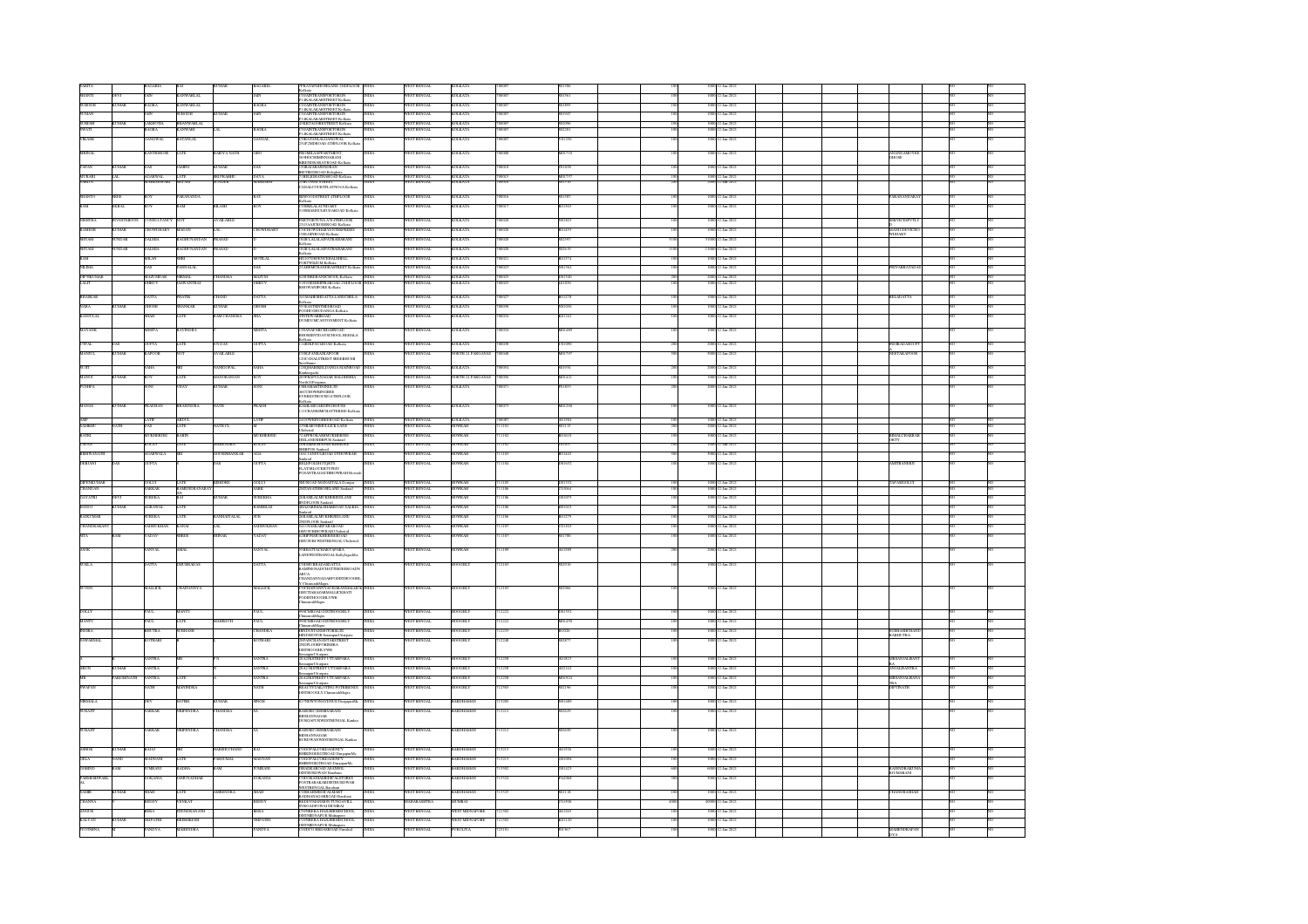|                             |                        |                         |                        | <b>AILABLE</b>                    |                |                                                                                                    |                       |                            |                              |       |                  |      |                                                   |  |                    |  |  |
|-----------------------------|------------------------|-------------------------|------------------------|-----------------------------------|----------------|----------------------------------------------------------------------------------------------------|-----------------------|----------------------------|------------------------------|-------|------------------|------|---------------------------------------------------|--|--------------------|--|--|
|                             |                        |                         |                        |                                   |                | ISMILKWOODAVEREXDALE<br>M9VIM2ONTARIO TORONTO<br>TORONTO<br>ISLIBERTYAT95 NEWJERSEY                |                       |                            |                              |       |                  |      |                                                   |  |                    |  |  |
|                             |                        |                         |                        |                                   |                |                                                                                                    | MERICA                |                            |                              |       |                  |      |                                                   |  |                    |  |  |
| <b>CHAN</b>                 |                        | <b>TAM</b>              | <b>JEYA</b>            |                                   |                | <b>SLIDLA : </b><br>@WIERSEY<br>0000RYARAONEARSAMRAT                                               |                       | <b>AFST RENGAL</b>         | <b>IRRHI M</b>               |       |                  |      | Im 202                                            |  |                    |  |  |
|                             | <b>TWAS</b>            | <b>AGARWAL</b>          |                        | <b>SITARAM</b>                    | <b>KRAWAI</b>  | <b>ODGEKONSIVEEDH Birbhum</b><br>COAPSTORES POSTDALKHOLA                                           | <b>NDIA</b>           | WEST BENGAL                | <b>NORTH DINAIPUR</b>        |       |                  |      | 2-Jan-2021<br>2000                                |  |                    |  |  |
|                             |                        | <b>ARWAI</b>            |                        |                                   |                | alkhola<br>OCRAGARWAL                                                                              |                       | <b>LACHAL PRADES</b>       | <b>HARAMSHAL</b>             |       |                  |      |                                                   |  |                    |  |  |
|                             |                        |                         |                        |                                   |                | 171DALMIADHARAMSHALA-                                                                              |                       |                            |                              |       |                  |      |                                                   |  |                    |  |  |
| <b>SAJAN</b>                | <b>MAI</b>             | <b>BRIWAL</b>           | <b>AMLAL</b>           |                                   |                | 1405<br>ASANTENTERPRISES                                                                           |                       | <b>EST BENGAL</b>          | <b>ARJILING</b>              |       |                  |      | $Jan-202$                                         |  |                    |  |  |
| attan                       | <b>MAP</b>             | <b>LARWAL A</b>         | <b>ENDOL</b>           |                                   | <b>ARWAI</b>   | "RASAN IEN IERFRISES<br>GEHRUROAD<br>"OCRAGARWAL<br>5171 DALMIADHARAMSHALA-                        |                       | MACHAI PRADESH             | A TARAMSHAL A                |       |                  |      | Im 202                                            |  |                    |  |  |
|                             |                        |                         |                        |                                   |                |                                                                                                    |                       |                            |                              |       |                  |      |                                                   |  |                    |  |  |
| CHIRANJI                    |                        | KANDOI                  | AHABIR                 | PRASAD                            | WDO            | 34405<br>OGSAGENCY NEWMARKET                                                                       | ۷D                    | SIKKIM                     | <b>AST SIKKIM</b>            |       | 1228             |      | 1000 12-Jan-2021                                  |  |                    |  |  |
| HABESH                      |                        | AZUMDER                 | HNDRA                  |                                   | <b>AZUMDER</b> | kegtok<br>VILLCHARAKDANGAPARA<br>YOBIRNAGAR DISTNADIA Russi                                        |                       | VEST BENGAL                | ADIA                         |       |                  |      | $tan-202$                                         |  |                    |  |  |
|                             |                        |                         |                        |                                   |                |                                                                                                    |                       |                            |                              |       |                  |      |                                                   |  |                    |  |  |
| PRADIPKUMA                  |                        | <b>PMAKAI</b>           |                        | <b>NDAGOPAL</b>                   | ARMA           | <b>TELBAGULA DISTNADIA Hankl</b>                                                                   | <b>NDIA</b>           | <b>VEST RENGAL</b>         | <b>ADIA</b>                  |       |                  |      | Im 202                                            |  |                    |  |  |
| <b>SANS</b>                 |                        | <b>BOTHRA</b><br>BOTHRA | <b>SAMER</b>           |                                   | OTHRA<br>OTHRA | DTMURSHIDABAD Mushidabad<br>DTMURSHIDABAD Mushidabad                                               | INDIA<br>INDIA        | WEST BENGAL<br>WEST BENGAL | IURSHIDABAD<br>IURSHIDABAD   | 42159 | i01245<br>i01870 |      | 1000<br>ا 2021<br>ساحة معا                        |  |                    |  |  |
| e<br>Stirehe                |                        |                         |                        |                                   |                |                                                                                                    |                       |                            |                              |       |                  |      |                                                   |  |                    |  |  |
| SURJIDEVI<br><b>IMA</b>     |                        | <b>IOTHRA</b><br>HOSH   | DEBCHANDR              | KARAN                             | THRA<br>HOSH   | DTMURSHIDABAD Mushidabad<br>BENGALWATERPROOFLTD                                                    | NDIA<br>NDIA          | WEST BENGAL<br>WEST BENGAL | URSHIDABAD<br>ORTH 24 PARGA? |       | 02128<br>1305    |      | -Jan-2021<br>-Jan-2021<br>$\overline{20}$         |  | UDEBCHAND          |  |  |
|                             |                        |                         |                        |                                   |                | GHATHI<br>NGALWATERPROOFLTD                                                                        |                       | ST BENGA                   | RTH 24 PAR                   |       |                  |      |                                                   |  |                    |  |  |
|                             |                        |                         |                        |                                   |                |                                                                                                    |                       |                            |                              |       |                  |      |                                                   |  |                    |  |  |
| <b>BIMLA</b>                |                        |                         | HESHYA                 |                                   |                | RENDRED OUTER<br>"ANIHATHI<br>CONEELACHALCOTTONIND<br>USTRYMANICKGHOSHBAZAR                        |                       |                            | <b>TTACK</b>                 |       |                  |      |                                                   |  | ADHESHYA<br>GHANIA |  |  |
|                             |                        | <b>JHANIA</b>           |                        | DHESHYAN                          | æн             | US IR TADUNIC KUHOSHBAZAR<br>CONEELACHALCOTTONIND<br>USTRYMANICKGHOSHBAZAR                         |                       | RISSA                      | UTTACK                       |       |                  |      | $tan-202$                                         |  | NUSINGE            |  |  |
|                             |                        |                         |                        |                                   |                |                                                                                                    |                       |                            |                              |       |                  |      |                                                   |  |                    |  |  |
| <b>ADHESH</b>               |                        |                         |                        | <b>ALMUKUN</b>                    |                | istackSadar<br>ONEELACHALCOTTONIND                                                                 |                       |                            | TTACK                        |       |                  |      |                                                   |  | BIMLADEVI<br>HANIA |  |  |
|                             |                        |                         |                        |                                   |                | STRYMANICKGHOSHBAZAR                                                                               |                       |                            |                              |       |                  |      |                                                   |  |                    |  |  |
|                             |                        |                         |                        |                                   |                | utackSadar<br>ONEELACHALCOTTONIND<br>ISTRYMANICKGHOSHRAZAR                                         |                       |                            | <b>TTACK</b>                 |       |                  |      |                                                   |  |                    |  |  |
|                             |                        |                         |                        |                                   |                | <b>utackSadar</b><br>OBHAGWANDASAGARWALLA                                                          |                       |                            |                              |       |                  |      |                                                   |  |                    |  |  |
| KRISHNA                     |                        | <b>GARWALLA</b>         |                        | <b>CISHORE</b>                    | <b>JARWALL</b> | MAYURBHANJ                                                                                         | NDIA                  | <b>DRISSA</b>              | <b><i>IAYURBHANI</i></b>     |       |                  |      | 2-Jan-2021                                        |  |                    |  |  |
|                             |                        |                         |                        |                                   |                | AGHRAROADBARIPADA Baripad                                                                          |                       |                            |                              |       |                  |      |                                                   |  |                    |  |  |
|                             | <b>BALAII</b>          |                         |                        |                                   |                | .<br>20 VKARIRAJU MARKARSANGRE<br>2ARKHENDUUNDI Parlakhemundi                                      |                       |                            | <b>UAPATI</b>                |       |                  |      | $tan-202$                                         |  | SHEELA             |  |  |
|                             |                        |                         |                        |                                   |                |                                                                                                    |                       |                            |                              |       |                  |      |                                                   |  |                    |  |  |
|                             | <b>AKT</b>             | ROHI                    |                        | <b>HANDR</b>                      | <b>TROM</b>    | VILLAGEPOSTOFFICELAIDA                                                                             |                       |                            | MBALPUR                      |       |                  |      | Im(20)                                            |  |                    |  |  |
|                             |                        |                         |                        |                                   | UMAR           | <b>ISTRICTSAMBALPUR Rengali</b><br>LOTNO1034193RDSTRAT                                             |                       | UJARA'                     | HMEDABAD                     |       |                  |      | $Jan-202$                                         |  |                    |  |  |
|                             | <b>IANJI</b>           | <b>KUMARI</b>           |                        | DILEEP                            | <b>CUMAR</b>   | <b>STHSECTORKKNAGAR</b><br>LOTNO1034193RDSTRAT                                                     | <b>NDIA</b>           | <b>JUARAT</b>              | <b>HMEDARAD</b>              |       |                  |      | -<br>Ian-2021<br>1000                             |  |                    |  |  |
|                             |                        |                         |                        |                                   |                | THSECTORKKNAGAR                                                                                    |                       |                            | <b>BEDARA</b>                |       |                  |      |                                                   |  |                    |  |  |
|                             | <b>ATAN</b>            | <b>NEVT</b>             |                        | <b>NNAI AI</b>                    |                | <b>STHSECTORKKNAGAR</b>                                                                            |                       | <b>TTARAT</b>              | <b>HMEDARAF</b>              |       |                  |      | $J99$ 2021                                        |  |                    |  |  |
|                             |                        |                         |                        |                                   |                | <b>STHSECTORKKNAGAR</b>                                                                            |                       |                            |                              |       |                  |      |                                                   |  |                    |  |  |
| <b>TRMEA</b>                |                        |                         |                        | <b>OUTAM</b>                      | <b>IAND</b>    | LOINOIUS##<br>3RDSTREET13THSECTOR                                                                  |                       | <b>HARAT</b>               | <b>HMEDARAF</b>              |       |                  |      | Im 202                                            |  |                    |  |  |
| AMOLAK                      |                        | <b>SURANA</b>           |                        | CHAND                             | SURANA         | GKNAGAR<br>CODAULATSINGHJAIKUMAR                                                                   |                       |                            | AMRUP                        |       |                  |      | 1000 12-Jan-2021                                  |  |                    |  |  |
|                             | CHAND                  |                         | <b>MANIK</b>           |                                   |                |                                                                                                    | NDIA                  | MA22A                      | <b>AMRIP</b>                 |       | 2144             |      |                                                   |  |                    |  |  |
|                             |                        |                         |                        |                                   |                | MSROAD FANCYBAZAR Gre<br>PREMIERELECTORNICS<br>GRISHNAMARKET<br>IBROADGUWAHATI Gre<br>COLORFOTOLAB |                       |                            |                              |       |                  |      |                                                   |  |                    |  |  |
|                             |                        | ARATIA                  | <b>FNDRA</b>           | MAR                               |                |                                                                                                    |                       |                            | AMRIP                        |       |                  |      | Im(202)                                           |  |                    |  |  |
| <b>BIREN</b>                |                        |                         |                        |                                   |                | .<br>RISHNAMARKET HBROAD Gm<br>REMIERELECTRONICS                                                   |                       |                            | AMRUP                        |       |                  |      |                                                   |  |                    |  |  |
|                             |                        | ANSAL.                  | ARAS                   |                                   | <b>WSAI</b>    | RISHNAMARLKET HBROAD Gm                                                                            | <b>NDIA</b>           | MAZZA                      |                              |       |                  |      | 2-Jan-2021<br>1000                                |  |                    |  |  |
|                             |                        |                         |                        |                                   |                | <b>OLORFOTOLAB</b>                                                                                 |                       |                            | 10011                        |       |                  |      |                                                   |  |                    |  |  |
|                             |                        |                         |                        |                                   |                | CRISHNAMARKET                                                                                      |                       |                            |                              |       |                  |      |                                                   |  |                    |  |  |
| MEENA                       |                        |                         | ULAE                   |                                   |                | BROADGUWAHATI Gn<br>REMIERELECTRONICS                                                              |                       |                            | AMRUP                        |       |                  |      | $tan-202$                                         |  |                    |  |  |
| MANJU                       |                        | <b>SURANA</b>           | <b>AMOLAK</b>          |                                   | URANA          | REMIERARRA TINANIA<br>RISHNAMARKET HBROAD (<br>YUNATT ATSINGHJAIKUMAR                              | <b>INDU</b>           | <b>MA221</b>               | AMRUP                        |       |                  |      | 2-Jan-2021<br>1000                                |  |                    |  |  |
| <b>PRIYANKA</b>             |                        | <b>INGHAVIA</b>         | <b>CAMOD</b>           |                                   | <b>NGHAVIA</b> | ASROAD FANCYBAZAR Gmc<br>?ANKAJKUMARASHUKUMAR                                                      |                       | MA 22.                     | AMRUP                        |       |                  |      | $3m-2021$<br>200                                  |  |                    |  |  |
|                             |                        |                         |                        |                                   |                | <b>HUNSHIVANWALA</b>                                                                               | NDIA                  |                            |                              |       |                  |      |                                                   |  |                    |  |  |
| ROFULLA                     |                        |                         |                        |                                   |                | STHFLOORSCOOSWAMI Gmc<br>STATEBANKOFINDIA<br>GUWAHATIBRANCH PANBAZAR                               |                       |                            | .<br>Mrti                    |       |                  |      |                                                   |  |                    |  |  |
|                             |                        |                         |                        |                                   |                |                                                                                                    |                       |                            |                              |       |                  |      |                                                   |  |                    |  |  |
| <b>PAIESH</b>               |                        | <b>CARWAL</b>           | 'ASUIDEO               |                                   | GARWAI         | en:<br>BMAGENCIEWALANKARBULD                                                                       |                       |                            | AMRIP                        |       |                  |      | $J_{50}202$                                       |  |                    |  |  |
| ARUN                        | MA                     | <b>IDWARA</b>           | HUKAM                  | HANI                              | <b>SARAWGE</b> | :<br>ANCYBZ TRPHUKANRD Gm;<br>SYSTEMSAPPLIANCES                                                    | <b>DU</b>             | MA223                      | AMRUP                        |       |                  |      | 2-Jan-2021<br>1000                                |  |                    |  |  |
|                             |                        |                         |                        |                                   |                | ALTANBAZAR GAUHATI Gm<br>YSTEMSAPPLIANCES                                                          |                       |                            |                              |       |                  |      |                                                   |  |                    |  |  |
| HUKAM                       | <b>IANI</b>            | SARAWGI                 | $\overline{AB}$        | <b>ASHRILAL</b>                   | .<br>ARAW      |                                                                                                    | <b>NDIA</b>           | <b>MA223</b>               | AMRUP                        |       |                  |      | $\frac{1}{2}$<br>1000                             |  |                    |  |  |
|                             |                        |                         |                        | enni                              |                | ALTANBAZAR GAUHATI Gmc<br>YHOTELVANDANA                                                            |                       |                            | <b>AMRUE</b>                 |       |                  |      | $tan-202$                                         |  |                    |  |  |
| SHARDA                      |                        | <b>ANT</b>              | <b>M DEV</b>           |                                   | <b>NOH</b>     | <b>ALTANBAZAR Grec</b><br>YOHOTEL VANTANA                                                          | <b>CIVEA</b>          | 1622                       | <b>AMRIP</b>                 |       |                  |      | $-3an-2021$<br>2000                               |  |                    |  |  |
| <b>RIPENDRA</b>             | <b>IMAR</b>            | <b>CARWALA</b>          | ARASI RAM              |                                   | .<br>GARWALA   | <b>ALTANBAZAR Gmc</b><br>COLORFOTOLAB                                                              | .<br>NDI A            | <b>MA221</b>               | AMRUP                        |       | 1436             |      | .bn.202                                           |  |                    |  |  |
|                             |                        |                         |                        |                                   |                | CRISHNAMARKET                                                                                      |                       |                            |                              |       |                  |      |                                                   |  |                    |  |  |
| <b>SUBHASH</b>              |                        |                         | ۷TE                    | URAJMAL                           |                | SEROADGUWAHATI Gre<br>ONARENDRAENTERPRISE<br>HARALUMUKH POGUWAHATI                                 |                       | <b>IMA22</b>               | AMRUP                        |       | 886              |      | J <sub>2021</sub>                                 |  |                    |  |  |
|                             |                        |                         |                        |                                   |                | K:<br> CHIRANJILALCO HAJOROAD                                                                      |                       |                            |                              |       |                  |      |                                                   |  |                    |  |  |
| <b>BIDYUT</b>               |                        |                         | .<br>SHAR              |                                   | <b>UUKDAR</b>  |                                                                                                    |                       |                            | ALBARI                       |       |                  |      |                                                   |  |                    |  |  |
| <b>TALUKDAR</b><br>MANULATA |                        |                         |                        |                                   |                | -<br>ALBARI Nalbari<br>LAJOROAD NALBARI Nali<br>LOTOWNSTORES ASSAM                                 |                       |                            | ALBARI<br>ONGAMGAOS          |       |                  |      |                                                   |  | <b>U.KUMARB</b>    |  |  |
|                             |                        |                         |                        |                                   |                |                                                                                                    |                       |                            |                              |       |                  |      |                                                   |  |                    |  |  |
| .<br>Via v                  |                        | <b>RWAL</b>             | ast in at              |                                   | rwat :         |                                                                                                    |                       |                            | <b>TTPS</b> IS               |       |                  |      |                                                   |  |                    |  |  |
| AMAL.<br>MEENAKSHI          |                        | <b>LART</b>             | <b>TOHIN</b>           | SURESH CH<br>KUMAR                |                | <u>apur</u><br>U.UKBARI ASSAM Tangla<br>210NGCCOLONY                                               | NDIA<br>NDIA          |                            | ARRANG<br>DRHAT              |       |                  |      | $\frac{1000}{1000}$<br> 2-Jan-2021<br> 2-Jan-2021 |  |                    |  |  |
|                             |                        |                         |                        |                                   |                |                                                                                                    |                       |                            |                              |       |                  |      |                                                   |  |                    |  |  |
| NDRAMANI                    |                        | <b>ARWALLA</b>          |                        | HEO PRASAD                        |                | <b>EWMARKETCOLEROAD Dibra</b>                                                                      |                       |                            | <b>BRUGARH</b>               |       |                  |      | Jan-202<br>$\overline{\text{200}}$                |  |                    |  |  |
| REM                         |                        |                         |                        | TYANARAYA                         |                |                                                                                                    |                       |                            | BRUGARH                      |       |                  |      | J <sub>202</sub>                                  |  |                    |  |  |
|                             |                        | <b>ARWALLA</b>          |                        |                                   |                | SHREEBHAVANITRADINGCO<br>NEWMARKETCOLEROAD Dibn                                                    |                       |                            |                              |       |                  |      |                                                   |  |                    |  |  |
| SATYANARA                   |                        | <b>ARWALLA</b>          |                        | <b>IMAN RID</b>                   |                | HREERHAVANITRADINGOO                                                                               |                       |                            | <b>BRIGARH</b>               |       |                  |      |                                                   |  |                    |  |  |
|                             |                        |                         |                        |                                   |                | EWMARKETCOLEROAD Dibn                                                                              |                       |                            |                              |       |                  |      |                                                   |  |                    |  |  |
| CHAMPALAL<br>SARALA         |                        | <b>PUROHIT</b>          | INARAJ<br>(TANLAL      |                                   | <b>UROHIT</b>  | 6BMINTSTREET 2NDFLOOR<br>6 AUDIAPPASTREET SOWEARPET                                                |                       | TAMIL NADU<br>TAMIL NADU   | 'HENNAI<br>'HENNAI           |       |                  |      | 4000 12-Jan-2021<br>5000 12-Jan-2021              |  |                    |  |  |
|                             |                        |                         |                        |                                   |                |                                                                                                    |                       |                            |                              |       |                  |      |                                                   |  |                    |  |  |
| RUNKUMAR                    |                        | SHARI                   | <b>DPAL</b>            |                                   |                | <b>ALOKNAYAKJAIPRAKASHBH</b>                                                                       |                       |                            | <b>TNA</b>                   |       |                  |      | $tan-202$                                         |  |                    |  |  |
|                             |                        |                         |                        |                                   |                | <b>NY DAKBUNGLOWCHOWK</b><br>RASERROAD Philwari<br>RDAFLATNOB6403 SKPURI                           |                       |                            |                              |       |                  |      |                                                   |  |                    |  |  |
| ANSHYAM                     |                        | RASAD                   | <b>AHESE</b>           |                                   | RASAD          |                                                                                                    |                       | <b>SHAR</b>                | ATNA                         |       | 01458            | 1000 | Man-2021                                          |  |                    |  |  |
|                             |                        |                         |                        | All ABLE                          |                | talwari<br>STFLOOR TAPASHYACOMPLEX                                                                 | NDU                   | <b>SHAR</b>                | <b>ATNA</b>                  |       | 2300             |      | $tan-202$                                         |  |                    |  |  |
| <b>ISHIL</b>                |                        | <b>IEMKA</b>            |                        | <b>PAL</b>                        |                | .<br>ORINGROAD Philivati<br>""**************PARTMENT                                               |                       | <b>SHAR</b>                | <b>TNA</b>                   |       |                  |      |                                                   |  |                    |  |  |
| <b>SUNIL</b>                | LMAR                   | ENGH                    |                        |                                   | NGH            | <b>CHIBITIONROAD Pholwar</b><br>RINDAVANSHIVPURI                                                   | m                     | <b>BIHAR</b>               | <b>ATNA</b>                  |       |                  |      | $-3an-2021$<br>1000                               |  |                    |  |  |
| <b>ANURADHA</b>             |                        | <b>RADHAN</b>           |                        | <b>IANDRA</b>                     | <b>RAD</b>     | HITKOHRAANISBAD Philwari<br>ASTLOHANIPUR KADAMKUAN                                                 | NDU                   | BHA                        | <b>ATNA</b>                  |       |                  |      | $2 - \frac{1}{2}$                                 |  |                    |  |  |
|                             |                        |                         |                        |                                   |                | halwari<br>OSRIRAMDEVSINGH                                                                         |                       |                            |                              |       |                  |      |                                                   |  |                    |  |  |
| <b>ARUN</b>                 |                        |                         |                        |                                   |                |                                                                                                    |                       | BHA                        | <b>ATNA</b>                  |       |                  |      | $34m-202$                                         |  |                    |  |  |
| POONAM                      |                        |                         | <b>URUSHOTTAN</b>      |                                   |                | ASTLOHANIPUR Phulwari<br>PPTHAKURBARIMARKE'                                                        |                       | 0.8143                     | <b>ATNA</b>                  |       |                  |      | $3m-202$                                          |  |                    |  |  |
| <b>ASHOK</b>                |                        |                         | ATANLAL                |                                   |                | ARIROAD Sampatchak<br>4 BADRIVIHARAPP                                                              |                       | RIHAR                      | <b>ATNA</b>                  |       |                  |      | J <sub>202</sub>                                  |  |                    |  |  |
| RATANLAL                    |                        | <b>COTHARI</b>          | <b>ALCHAND</b>         |                                   | <b>THAR</b>    | <b>AISARAKCHOWK Sampat</b><br>4 BADRIVIHARAPP                                                      | .<br>NDI A            | <b>BIHAR</b>               | <b>ATNA</b>                  |       |                  |      | 2-Jan-202<br>5000                                 |  |                    |  |  |
| <b>RANJANA</b>              |                        | <b>SINGH</b>            | AROJKUMAR              |                                   | INGH           | <b>AISARAKCHOWK Samps</b><br>9RBICOOPCOLONY                                                        | NDIA                  | BIHAR                      | ATNA                         |       | 01545            |      | 1000 12-Jan-2021                                  |  | <b>SAROJKUMARS</b> |  |  |
|                             |                        |                         |                        |                                   |                | <b>DLOHIANAGAR Phu</b>                                                                             |                       |                            |                              |       |                  |      |                                                   |  |                    |  |  |
| đД                          |                        |                         |                        |                                   |                | ARITASONAN<br>S 120ARUNIN                                                                          |                       |                            |                              |       |                  |      |                                                   |  |                    |  |  |
|                             |                        |                         |                        |                                   |                | WPATLIPUTRACOLONY Pho                                                                              |                       |                            |                              |       |                  |      |                                                   |  |                    |  |  |
| PRAMOD                      | MA                     | NGH                     |                        |                                   | $\frac{1}{2}$  | 01PEOPLESCOOPERATIVESOCI                                                                           |                       | BHAR                       | <b>TNA</b>                   |       |                  |      |                                                   |  |                    |  |  |
|                             |                        |                         |                        |                                   |                | IY KANKERBAGHCOLONY<br>spachak                                                                     |                       |                            |                              |       |                  |      |                                                   |  |                    |  |  |
| DEEPAK<br>LALLU             | <b>KUMAR</b><br>PRASAD | PANSARI<br><b>SINHA</b> | SHARWAN<br><b>LATE</b> | <b>KUMAR</b><br><b>KEDAR NATH</b> | PANSAR         | Khagaal<br>MOHBUNDELKHAND NAWADH                                                                   | INDIA<br><b>INDIA</b> | BIHAR<br>BIHAR             | <b>ATNA</b><br><b>AWAD</b>   |       |                  |      | 1000 12-Jan-202<br>1000<br>Im 202                 |  |                    |  |  |
|                             |                        |                         |                        |                                   |                | and a                                                                                              |                       |                            |                              |       |                  |      |                                                   |  |                    |  |  |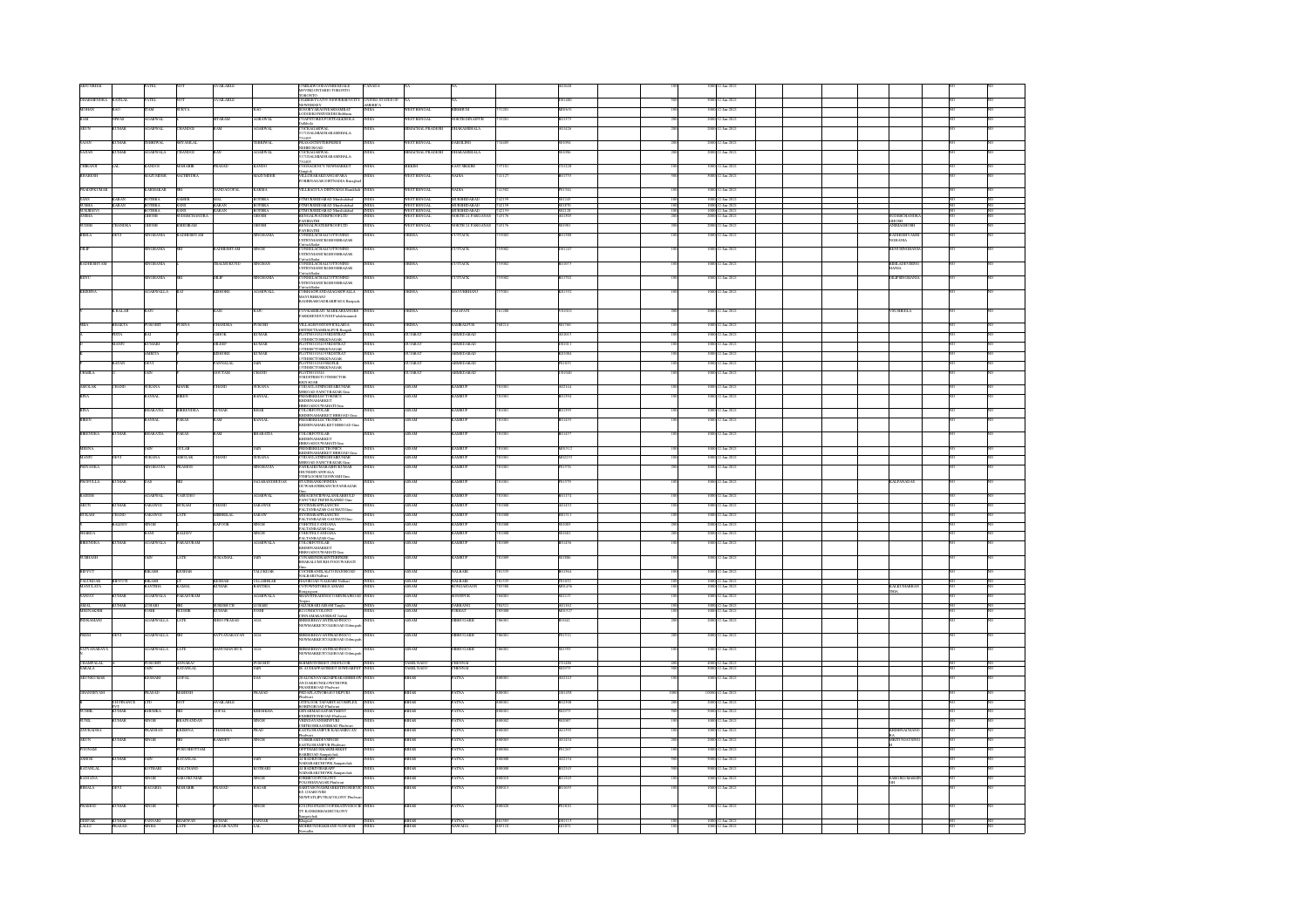|                           |                         |                        |                 | <b>AKASH</b>            | .<br>VOH                | MOHRUNDELKHAND NAWADH                                                                                                                 | <b>NDIA</b>  |                       | WADA                 |                  |                   |                         |  |  |                       |  |  |
|---------------------------|-------------------------|------------------------|-----------------|-------------------------|-------------------------|---------------------------------------------------------------------------------------------------------------------------------------|--------------|-----------------------|----------------------|------------------|-------------------|-------------------------|--|--|-----------------------|--|--|
|                           |                         |                        |                 | $rac{1}{2}$             | NGH                     | ovadba<br>DASHOKKUMARSINGH                                                                                                            |              | <b>HAV</b>            | .<br>KHRARA          |                  |                   |                         |  |  |                       |  |  |
|                           |                         |                        |                 |                         |                         | TOLARAMCHARAN POBARHIYA                                                                                                               |              |                       |                      |                  |                   |                         |  |  |                       |  |  |
| <b>HANDA</b>              |                         | <b>GARWAL</b>          | USHL.           |                         | <b>GARWAL</b>           | arnya<br>OCAMPHORENTERPRISES                                                                                                          | ďЫА          | BIHAR                 | <b>HAGALPUR</b>      |                  |                   | 1000 12-Jan-2021        |  |  |                       |  |  |
| SHIL.                     |                         | .<br>RWAL              | HARD            |                         | <b>ARWAL</b>            | HAGALPUR Jagfishpar<br>OCHAMPHORENTERPRISES<br>IASJIDLANE                                                                             |              |                       | <b>GALPUR</b>        |                  |                   | $an-202$                |  |  |                       |  |  |
|                           |                         | <b>RWAL</b>            |                 |                         | <b>SPWAL</b>            | <b>HEWANIA</b>                                                                                                                        |              |                       | .<br>MK a            |                  |                   |                         |  |  |                       |  |  |
|                           |                         |                        |                 |                         |                         |                                                                                                                                       |              |                       |                      |                  |                   |                         |  |  |                       |  |  |
| SHREENIW<br>NAYNA         | $\overline{\mathbf{w}}$ | <br>ORA                |                 |                         |                         | SKINUWASHBUG WANG<br>HDUMKA Bernardi<br>HDUMKA BHAR Jarmandi<br>WANTRAUTOMOBILES<br>ATIONROAD BIHAR Giridi:<br>PAI HAMBA DISTGIRIDH C | DIA          |                       | <b>NMKA</b><br>RIDH  |                  |                   | -Jan-2021<br>-Jan-2021  |  |  | <b>SRITRAMBAKL</b>    |  |  |
| <b>KAMAL</b>              | <b>APA</b>              | 0.1811                 |                 | isan                    | <b>GARI</b>             |                                                                                                                                       | <b>TYLA</b>  |                       | <b>RIDH</b>          |                  |                   | Im 202                  |  |  |                       |  |  |
| <b>ANHAIYA</b>            |                         | <b>GARWAL</b>          |                 | <b>JP NARAYAN</b>       | <b>GAR</b>              | <b>HRIDIPNARAYANAGAR</b>                                                                                                              | <b>SDIA</b>  | ARKHAND               | AKUR                 | $\overline{122}$ | 1000              | 2-Jan-2021              |  |  |                       |  |  |
| EVENDER                   | <b>LMAR</b>             | ARG                    |                 | RAKASH                  | ARG                     | RINDANGABAZAR Pakur<br>HRANJEET NAGARBHARATPUR                                                                                        | NDIA         | <b>ARKHANI</b>        | <b>HARATPUR</b>      | TT 4             |                   | 1000 12-Jan-2021        |  |  |                       |  |  |
| BAGESHWARI                | <b>RASAD</b>            | ANDEY                  |                 |                         | ANDEY                   | OUSENO96APCOLONY                                                                                                                      | <b>SDIA</b>  | <b>HAR</b>            | <b>AYA</b>           |                  |                   | 1000 12-Jan-2021        |  |  |                       |  |  |
|                           |                         |                        |                 |                         |                         | <b>TPODISTGAYA Gaya</b><br>URANIGODOWN GAYA Gaya                                                                                      |              |                       |                      |                  |                   |                         |  |  |                       |  |  |
|                           |                         | .<br>Mani              | <b>CWA</b>      |                         |                         |                                                                                                                                       | .<br>تانا    |                       | AYA.                 |                  | 1000              | $Jan-202$               |  |  | <b>JAKUNTAL</b>       |  |  |
| MI.                       |                         | <b>CHTER</b>           | HROOR           |                         | <b>AM</b>               | MADEFROOLALAM                                                                                                                         | <b>DIA</b>   | HAR                   | <b>AVA</b>           |                  | $2000$ $\text{F}$ | 2021                    |  |  |                       |  |  |
|                           |                         |                        |                 |                         |                         | :<br>BIHARCHEMICALIND<br>JUSENO124NEWKARIMGANJ                                                                                        |              |                       |                      |                  |                   |                         |  |  |                       |  |  |
| SUMAN                     | ATTA                    | HUKLA                  | AМ              | <b>ACHAN</b>            | HUKLA                   | oya<br>ORAMBACHANSHUKLA                                                                                                               | <b>DIA</b>   | <b>SEHAR</b>          | AYA.                 | 2630             |                   | 000 12-Jan-2021         |  |  |                       |  |  |
|                           |                         |                        |                 |                         |                         | COLONY<br><b>AGISTRATEFLATDISTGAJERA</b>                                                                                              |              |                       |                      |                  |                   |                         |  |  |                       |  |  |
| AROJINI                   |                         | RASAD                  |                 |                         | ASAD                    | pa<br>RAMNATHPRASADBISAR                                                                                                              |              |                       | AYA                  |                  |                   | $Jan-2021$              |  |  |                       |  |  |
|                           |                         |                        |                 |                         |                         |                                                                                                                                       |              |                       |                      |                  |                   |                         |  |  |                       |  |  |
|                           |                         |                        |                 |                         |                         | SARTANKNEWAREA<br>EARCHOPRAAGENCY Gaya<br>SCCENTERN PAHARPUR GAY                                                                      |              |                       |                      |                  |                   |                         |  |  |                       |  |  |
| HEERAN                    |                         | WWANI                  | <b>FFPAR</b>    | TIMAR                   | <b>DWANI</b>            | ga<br>RAPHATAKROAD Dhanbad                                                                                                            | <b>INDIA</b> | HARKHAN               | <b>HANBAI</b>        |                  |                   | 000 12-Jan-202          |  |  |                       |  |  |
|                           |                         | .<br>RKAF              |                 |                         | <b>RKA</b>              | <b>ENISARKAR VILLAGEDHAIV.</b><br>KMSARKAR VILLAGEDHAIV.<br>LANBAD Dhasbad                                                            |              |                       |                      |                  |                   |                         |  |  |                       |  |  |
| CHANDRA                   | OHAN                    | REHAN                  | HAMAN           |                         | REHAN                   | ATASIJUABASTINOS                                                                                                                      | <b>SDIA</b>  | ARKHANI               | HANBAD               | m                |                   | 1000 12-Jan-2021        |  |  |                       |  |  |
|                           |                         |                        |                 |                         |                         | <b>TDHANBAD Dhanbad</b><br>ANINYWASBASTACOLLA                                                                                         |              |                       |                      |                  |                   |                         |  |  |                       |  |  |
| RAMESH                    | <b>LMAR</b>             |                        |                 | HWANATH                 | <b>GAR</b>              | ODHANSAR Dhanbad<br>GARWALMANSION                                                                                                     |              | RKHANI                | <b>LANBAD</b>        |                  |                   |                         |  |  |                       |  |  |
|                           |                         | <b>JARWALA</b>         |                 |                         |                         |                                                                                                                                       |              |                       |                      |                  |                   | 1000 12-Jan-2021        |  |  |                       |  |  |
| <b>AJAY</b>               |                         |                        |                 |                         |                         | KIYOHANBAD BIHAR Dhanbad<br>ALBAZARJHARIA<br>RSATYANARAYANMANDIR<br>OJHARIADISDHANBAS Dhanbad<br>OJHARIADISDHANBAS Dhanbad            |              |                       |                      |                  |                   | $tan-202$               |  |  |                       |  |  |
|                           |                         |                        |                 |                         |                         |                                                                                                                                       |              |                       |                      |                  |                   |                         |  |  |                       |  |  |
| $\overline{\text{S}}$ and |                         | ĒМ                     |                 | <b>ABHU</b>             | <b>AYAL</b>             | <b>OPAWANENGGTRADING</b><br>HOUTHIKULISINDRIROAD                                                                                      |              | ARKHAND               | ANBAD                |                  | $1000$ $12$       | 3-Jan-2021              |  |  |                       |  |  |
| NDRAPAL                   |                         |                        |                 |                         |                         |                                                                                                                                       |              |                       |                      |                  |                   |                         |  |  |                       |  |  |
|                           | GH                      | AJPAL.                 |                 | <b>AAN SINGH</b>        | <b>AJPA</b>             | harbad<br>DVOCATETILAKPURI<br>OSRIBANDH DISTDHANBAD                                                                                   |              | <b><i>ARKHANI</i></b> | WBAD                 |                  |                   | J <sub>202</sub>        |  |  |                       |  |  |
| <b>AWAN</b>               |                         | <b>TWAR</b>            |                 |                         |                         | funbad<br>OPAWANENGGTRADINGC                                                                                                          |              |                       |                      |                  |                   |                         |  |  |                       |  |  |
|                           |                         |                        |                 |                         |                         | HOUTHAIKULISINDRIROAD                                                                                                                 |              |                       |                      |                  |                   |                         |  |  |                       |  |  |
| RANJEET                   | MAR                     |                        | <b>MDHAR</b>    |                         |                         | funbad<br>ORAPATTIPHALMANDIRJHARL!<br><b>EARDELUXEDRYCLEANERS</b>                                                                     |              |                       |                      |                  |                   |                         |  |  |                       |  |  |
|                           |                         |                        |                 |                         |                         | TJHARIADISTDHANBADJHARKH                                                                                                              |              |                       |                      |                  |                   |                         |  |  |                       |  |  |
| <b>ITA</b>                |                         | ARMAKAR                | ARENDRA         |                         | ARMAK                   | ) Dhasbad<br>HARENDRAKARMAKAR                                                                                                         | <b>DIA</b>   | ARKHAND               | <b>LANBAD</b>        |                  |                   | 1000 12-Jan-2021        |  |  | <b>HARENDRANA</b>     |  |  |
|                           |                         |                        |                 |                         |                         | HESCHOOLROADHIRAPUR Dhan                                                                                                              |              |                       |                      |                  |                   |                         |  |  | KARMAKAR              |  |  |
| UNIL                      | <b>MAR</b>              |                        |                 |                         |                         | SMODARSONS PARKMORE                                                                                                                   |              |                       | ANBA                 |                  | 1000              | J <sub>202</sub>        |  |  | ABITADEY              |  |  |
| RAINI                     |                         |                        |                 | ARAYAN                  | .<br>m                  | Xumbad<br>YOHARINARAYANJAGGI<br>'HHATABAD DISTDHANBAD                                                                                 |              | <b>DEHAN</b>          | <b>INRA</b>          |                  |                   | $100^{202}$             |  |  |                       |  |  |
| SHASHI                    |                         | NHA                    |                 | <b>KUMAR</b>            | NHA                     | Aughad<br>YODRAKSINHA DISTDHANBAD                                                                                                     | <b>INDIA</b> | LARKHANE              | HANBAD               | 1630             |                   | 1000 12-Jan-2021        |  |  | <b>ANILKUMARS</b>     |  |  |
|                           |                         |                        |                 |                         |                         | funbal<br>OJAGDISHPRASHADAGARW                                                                                                        |              |                       |                      |                  |                   |                         |  |  |                       |  |  |
| <b>NAY</b>                | <b>L'MAR</b>            | <b>GARWAL</b>          | KEDISH          | <b>PRASHAD</b>          | GAR                     |                                                                                                                                       | INDIA        | ARKHANE               | HANBAD               | 107              |                   | 2000 12-Jan-2021        |  |  |                       |  |  |
| SHOK                      |                         | NGHI                   |                 | SHAD                    | AR                      | HANBAD Dhanbad<br>OSANGHIXEROXCENTRE                                                                                                  | <b>DIA</b>   | RKHANI                | ANBAD                | S4.              | 2000              | J <sub>2021</sub>       |  |  |                       |  |  |
|                           |                         |                        |                 | <b>RASAD</b>            | <b>GARWAI</b>           | <b>ANBAD Dhasbad</b><br>ANUNDHURKHEE DISTBOKAR                                                                                        | NDIA         | RKHAND                | <b>ANBAD</b>         | 119.             |                   | J <sub>2021</sub>       |  |  | DEEPAKKUMA            |  |  |
| VIDYA                     |                         |                        |                 |                         |                         |                                                                                                                                       |              |                       |                      |                  |                   |                         |  |  |                       |  |  |
| AVTOS                     |                         |                        |                 |                         |                         | karo<br>INEX SHIVAJIROAD RAMGARH                                                                                                      | <b>Thia</b>  | <b>KHAN</b>           | MOARE                |                  |                   | J <sub>202</sub>        |  |  | <b>CEDIA</b>          |  |  |
| .<br>Mit                  |                         | <b>OYAL</b>            |                 |                         | <b>YAL</b>              | Amgarh<br>MESHCLOTHSTORE                                                                                                              | <b>Thia</b>  | ARKHAND               | <b>AST SINGHBHUN</b> |                  |                   | $\frac{1}{2}$ an-2021   |  |  |                       |  |  |
|                           |                         |                        |                 |                         |                         | <b>SAZADMARKETTELCO TELCO</b>                                                                                                         |              |                       |                      |                  |                   |                         |  |  |                       |  |  |
| NISHA                     |                         |                        |                 |                         | ALSANIA                 | akchi<br>ALSANIACONSULTANCY                                                                                                           | <b>DIA</b>   | RKHANE                | AST SINGHBHUM        |                  |                   | $3\text{-}$ lan $-2021$ |  |  |                       |  |  |
| <b>REMA</b>               |                         | <b>LARMA</b>           |                 |                         | <b>ARMA</b>             | <b>SAZADMARKET TELCO Sakchi</b><br>G414ROADNO18A TELCOCOLONY                                                                          | NDIA         |                       | <b>AST SINGHBHUM</b> |                  |                   | 5000 12-Jan-2021        |  |  | <b>THAKUR</b>         |  |  |
| <b>ASHIKALA</b>           |                         | .<br>XX                |                 |                         | .<br>SSANLA             | kehî<br>dESHCLOTHSTORE                                                                                                                | <b>SDIA</b>  |                       | <b>ST SINGHBHUM</b>  |                  |                   | 1000 12-Jan-2021        |  |  |                       |  |  |
| <b>ISHIL</b>              |                         | NGH                    |                 |                         | .<br>2011               | ADMARKET TELCO Sakchi                                                                                                                 | <b>NDIA</b>  | RKHAND                | <b>AST SINGHBHUM</b> |                  | 7000 12           | -Jan-2021               |  |  |                       |  |  |
| <b>NARAYAN</b>            | <b>CASAD</b>            | <b>SUREKA</b>          |                 | BALLAV                  | <b>UREKA</b>            | <b>MTAGRICOAREA Agrico</b><br>IMNAROAD MANGOCHOWK                                                                                     | <b>INDIA</b> | ARKHAND               | <b>AST SINGHBHUM</b> | 01827            |                   | 1000 12-Jan-2021        |  |  |                       |  |  |
| :AMESH                    | RASAD                   | <b>ATWARI</b>          |                 |                         | <b>ATWARI</b>           | AANGO Dhalbhum<br>NANAROAD MANGOCHOWK                                                                                                 | INDIA        | <b>ARKHANE</b>        | <b>AST SINGHBHUM</b> | 02246            |                   | 2000 12-Jan-2021        |  |  |                       |  |  |
|                           |                         |                        |                 |                         |                         |                                                                                                                                       | <b>DIA</b>   | <b>KHANI</b>          | NCHI                 |                  | 1000              |                         |  |  |                       |  |  |
| KHA                       |                         | URARKA                 |                 |                         | <b>RARK</b>             | habbarn<br>IURARKAHOUSE MAINROAD                                                                                                      |              |                       |                      |                  |                   | J <sub>2021</sub>       |  |  |                       |  |  |
|                           |                         | <b>RARKA</b>           |                 |                         | <b>RARKA</b>            | nchi<br>:RARKAHOUSE MAINROAD                                                                                                          |              |                       | <b>NCH</b>           |                  |                   | J <sub>2021</sub>       |  |  |                       |  |  |
| <b>HARSH</b>              |                         | URARKA                 |                 |                         | <b>JRARKA</b>           | nchi<br>URARKAHOUSE MAINROAD                                                                                                          |              |                       | <b>NCHI</b>          |                  |                   | J <sub>202</sub>        |  |  |                       |  |  |
| <b>MANORMA</b>            |                         |                        | RMALKR          |                         |                         | urii<br>OSOHANLALJAIN HARMUROAD<br>HOUDHARIBAGH Ranchi                                                                                | NDIA         | ARKHAND               | ANCHI                |                  | 1000              |                         |  |  |                       |  |  |
| <b>NIRMAL</b>             | MAR                     |                        | HANLAL          |                         |                         |                                                                                                                                       | DIA          | ARKHAND               | АСНІ                 | 1300             | 1000 12           | 3-Jan-2021              |  |  |                       |  |  |
|                           |                         |                        |                 |                         |                         | OSOHANLALJAIN HARMUROAE<br>HOUDHARIBAGH Ranchi                                                                                        |              |                       |                      |                  |                   |                         |  |  |                       |  |  |
| <b>PRIYANKA</b>           |                         | <b>URARKA</b>          |                 |                         | <b>URARKA</b>           | <b>IURARKAHOUSE MAINRO</b>                                                                                                            |              |                       | wсн                  |                  | 1000              | J <sub>20</sub> 202     |  |  |                       |  |  |
| PURUSHOTTAM               |                         | <b><i>ERARKA</i></b>   | <b>TIRE</b>     | $\overline{\mathbf{u}}$ | <b>URARKA</b>           | lanchi<br>ÆRARKAHOUSE MAINROAD                                                                                                        | <b>INDIA</b> | <b>ARKHANT</b>        | <b>ANCHI</b>         |                  |                   | 1000 12-Jan-2021        |  |  |                       |  |  |
|                           | <b>IMAR</b>             | <b>MERARKA</b>         | <b>AM</b>       | <b>KRISHNA</b>          | <b>MURARKA</b>          | Ranchi<br>MURARKAHOUSE MAINROAD                                                                                                       | <b>INDIA</b> | <b>LEKHAND</b>        | <b>ANCHE</b>         |                  |                   | 1000 12-Jan-2021        |  |  |                       |  |  |
| SANGEETA                  |                         | MURARKA                | SHYAM           | <b>SUNDER</b>           | <b>MURARKA</b>          | Kanchi<br>MURARKAHOUSE MAINROAD                                                                                                       | <b>INDIA</b> | EARKHAND              | <b>ANCHI</b>         | 116              |                   | 1000 12-Jan-2021        |  |  |                       |  |  |
| SHYAM                     | NDER                    | MURARKA                |                 | RISHNA                  | <b>URARKA</b>           | Ranchi<br>MURARKAHOUSE MAINROAD                                                                                                       | NDIA         | ARKHAND               | <b>ANCHI</b>         |                  |                   | 1000 12-Jan-2021        |  |  |                       |  |  |
|                           |                         |                        |                 |                         |                         |                                                                                                                                       |              |                       | ŃЪ                   |                  |                   | J <sub>202</sub>        |  |  |                       |  |  |
|                           |                         |                        |                 |                         |                         | anchi<br>OONPANDEVFACULTY<br>FFORESTRYBIRSAAGRI                                                                                       |              |                       |                      |                  |                   |                         |  |  | uvri<br>DEV           |  |  |
| ANDLAL.                   |                         | ASAI                   |                 |                         | pp                      |                                                                                                                                       |              |                       |                      |                  |                   |                         |  |  |                       |  |  |
|                           |                         |                        |                 |                         |                         | UNIVERSITY Karke<br>JYOTIEARNINGSERVICEPLTD<br>MOULESHWARICHOWKSIWAN                                                                  |              |                       |                      |                  |                   |                         |  |  |                       |  |  |
| NANDLAL                   |                         | RASAD                  |                 |                         | UPTA                    | STSIWAN Siwan<br>OTIEARNINGSERVICESPLTD<br><b>AOULESHWARICHOWKSIWAN</b>                                                               |              | <b>SIAR</b>           | WAN                  |                  |                   | 5000 12-Jan-2021        |  |  |                       |  |  |
|                           |                         | <b>MAR</b>             |                 |                         |                         | .<br>STSIWANBIHAR Siwan<br>TIOSPARES JAWAHARLALROAL                                                                                   |              |                       | ZAFFARPUR            |                  |                   |                         |  |  |                       |  |  |
| <b>TTESH</b>              |                         | <b>MAR</b>             | <b>MCHANDRA</b> |                         |                         | İsəbabari<br>LITOSPARES JAWAHARLALROAD                                                                                                |              |                       | ZAFFARPUR            |                  |                   | J <sub>20</sub>         |  |  |                       |  |  |
| <b>SHARWAN</b>            |                         | <b>TIMAR</b>           | <b>MCHANDRA</b> |                         | <b>ARSARIA</b>          | kohahari<br>UTPK:EHOUSE PUJABAZAR                                                                                                     | <b>COLA</b>  | 94 HZ                 | <b>BIZAFFARPITR</b>  |                  |                   | 20000 12-Jan-2021       |  |  | <b>HIMADOADI</b>      |  |  |
|                           | MAR                     |                        |                 | MAR                     |                         |                                                                                                                                       | m            |                       |                      |                  |                   |                         |  |  |                       |  |  |
| JOY <sup>-</sup>          |                         | <b>INSARI</b>          | <b>JARWAN</b>   |                         | <b>INSAR</b>            | <b>)TUHEEL Mushahari</b><br>RIRANISATITRADERS                                                                                         |              | <b>SIMMS</b>          | ARBHANGA             |                  |                   | 1000 12-Jan-2021        |  |  |                       |  |  |
| YОTI                      |                         | UMARI                  | ALA             |                         | <b>INNA</b>             | .<br>21 AMYSHIVDHARA Darbharq<br>70KALAN ANDSINHA<br>CONALANANDSINTA<br>HARAMNIKETANMIRZAPUR                                          | <b>TYLA</b>  | <b>SKIEI</b>          | ARBHANGA             |                  | 1000              | 2-Jan-2021              |  |  |                       |  |  |
| ALITA                     |                         |                        |                 |                         |                         |                                                                                                                                       |              |                       |                      |                  |                   | J <sub>202</sub>        |  |  |                       |  |  |
| <b>ADHADE?</b>            |                         | NSARI                  |                 | <b>MESHAROO</b>         |                         | rbhanga<br>EPAKKIRANASTORE                                                                                                            | .<br>تانا    | <b>EN AR</b>          | <b>RRHANGA</b>       |                  |                   | J <sub>20</sub>         |  |  |                       |  |  |
|                           |                         | 94.70                  |                 | <b>ISAROOR</b>          |                         | <b><i>TAMYSHIVDHARA Darbi</i><br/>HRIRANISATITRADERS<br/>LIAMYSHIVDHARA Darbi<br/>AVVID ANASTORES</b>                                 |              |                       | <b>RHANGA</b>        |                  |                   |                         |  |  |                       |  |  |
| <b>HRAWAN</b>             |                         |                        |                 |                         |                         |                                                                                                                                       | <b>DIA</b>   |                       |                      |                  |                   | $\frac{1}{202}$         |  |  |                       |  |  |
|                           | <b>AKAS</b>             | CHDIA                  |                 | BHAGWATI                |                         | <b>AMYSHIVDHARA Darbhas</b><br>IAKRI Pandaul<br><b>CHEMB</b>                                                                          | <b>INDIA</b> | <b>BIHAR</b>          | <b>ADHUBANI</b>      |                  |                   | J <sub>202</sub>        |  |  |                       |  |  |
|                           |                         |                        |                 |                         |                         |                                                                                                                                       |              |                       | ISARA                |                  |                   |                         |  |  |                       |  |  |
|                           |                         |                        |                 |                         |                         | <b>I ASSISTE DE SIDERS FIRIEU<br/>IREER AMINDUSTRIES<br/>¤REFEINARYTOWNSHIP Begus</b><br>FFRAMNDUSTRIES                               |              |                       |                      |                  |                   |                         |  |  |                       |  |  |
| EENA                      |                         |                        |                 | <b>ARAM</b>             | LSYA                    | OREFFINARYTOWNSHIP Ber                                                                                                                |              |                       | IUSARAI              |                  |                   |                         |  |  |                       |  |  |
|                           |                         | <b><i>NGHRAJKA</i></b> | PRAVIN          |                         | <b><i>NGHARAJKA</i></b> | <b>NAILMAN#THFLOOR</b><br>AVROJLANE GHATKOPARW                                                                                        |              | <b>MAHARASHTRA</b>    | MUMBAI               |                  | 2000              | $-$ Jan-202             |  |  | PRAVINPSANGH<br>RAJKA |  |  |